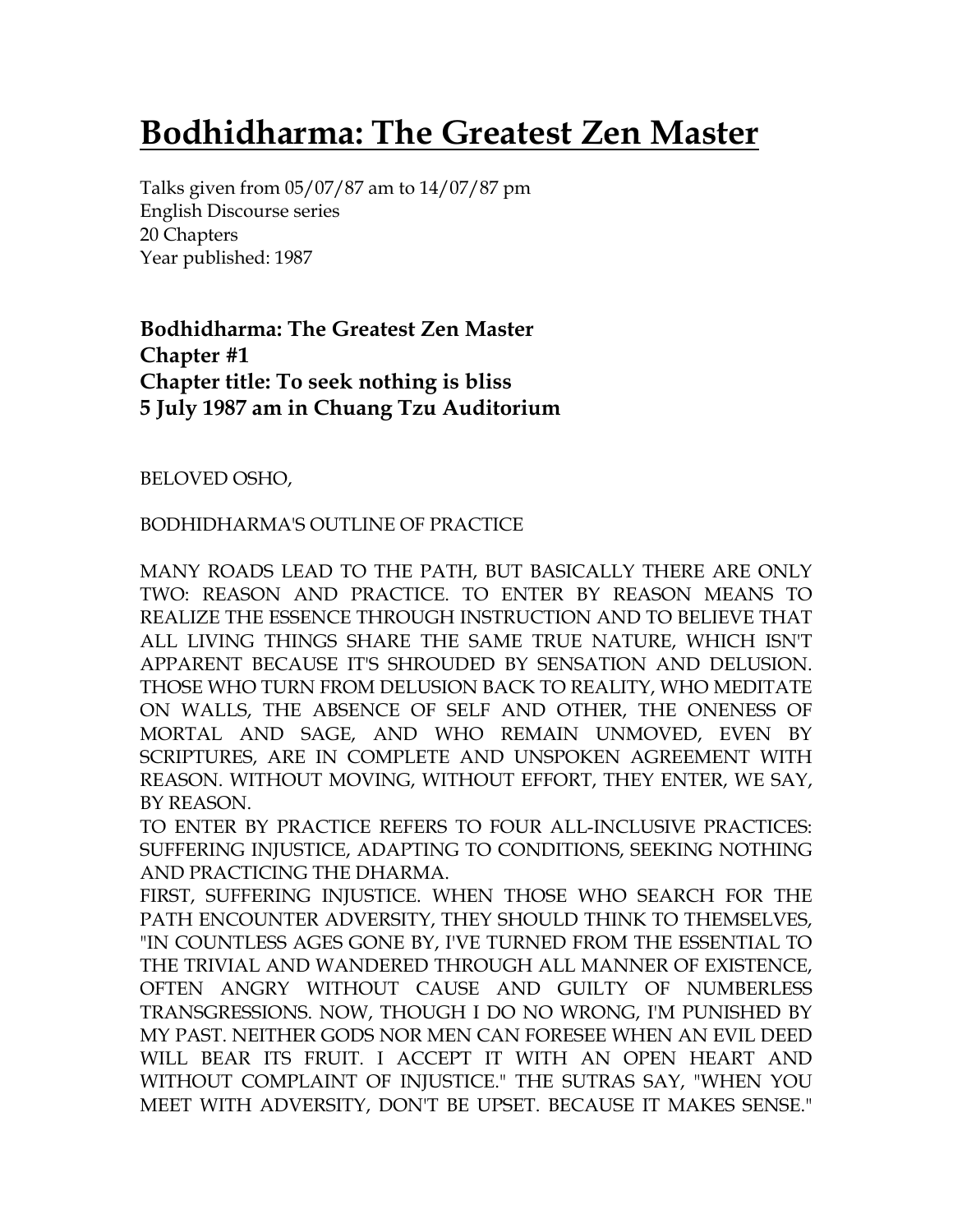WITH SUCH UNDERSTANDING, YOU'RE IN HARMONY WITH REASON. AND BY SUFFERING INJUSTICE, YOU ENTER THE PATH.

SECOND, ADAPTING TO CONDITIONS. AS MORTALS, WE'RE RULED BY CONDITIONS, NOT BY OURSELVES. ALL THE SUFFERING AND JOY WE EXPERIENCE DEPEND ON CONDITIONS. IF WE SHOULD BE BLESSED BY SOME GREAT REWARD, SUCH AS FAME OR FORTUNE, IT'S THE FRUIT OF A SEED PLANTED BY US IN THE PAST. WHEN CONDITIONS CHANGE, IT ENDS. WHY DELIGHT IN ITS EXISTENCE? BUT WHILE SUCCESS AND FAILURE DEPEND ON CONDITIONS, THE MIND NEITHER WAXES NOR WANES. THOSE WHO REMAIN UNMOVED BY THE WIND OF JOY SILENTLY FOLLOW THE PATH.

THIRD, SEEKING NOTHING. PEOPLE OF THIS WORLD ARE DELUDED. THEY'RE ALWAYS LONGING FOR SOMETHING, ALWAYS, IN A WORD, SEEKING. BUT THE WISE WAKE UP. THEY CHOOSE REASON OVER CUSTOM. THEY FIX THEIR MINDS ON THE SUBLIME AND LET THEIR BODIES CHANGE WITH THE SEASON. ALL PHENOMENA ARE EMPTY. THEY CONTAIN NOTHING WORTH DESIRING. CALAMITY FOREVER ALTERNATES WITH PROSPERITY. TO DWELL IN THE THREE REALMS IS TO DWELL IN A BURNING HOUSE. TO HAVE A BODY IS TO SUFFER. DOES ANYBODY WITH A BODY KNOW PEACE?

FOURTH, PRACTICING THE DHARMA. THE DHARMA IS THE TRUTH THAT ALL NATURES ARE PURE. BY THIS TRUTH, ALL APPEARANCES ARE EMPTY. DEFILEMENT AND ATTACHMENT, SUBJECT AND OBJECT DON'T EXIST. THE SUTRAS SAY, "THE DHARMA INCLUDES NO BEING BECAUSE IT'S FREE FROM THE IMPURITY OF BEING. AND THE DHARMA INCLUDES NO SELF, BECAUSE IT'S FREE FROM THE IMPURITY OF SELF." THOSE WISE ENOUGH TO BELIEVE AND UNDERSTAND THIS TRUTH ARE BOUND TO PRACTICE ACCORDING TO THE DHARMA. SINCE THE EMBODIMENT OF THE DHARMA CONTAINS NOTHING WORTH BEGRUDGING, THEY GIVE THEIR BODY, LIFE AND PROPERTY IN CHARITY, WITHOUT REGRET, WITHOUT THE VANITY OF GIVER, GIFT OR RECIPIENT, AND WITHOUT BIAS OR ATTACHMENT. AND THEY TAKE UP TRANSFORMING OTHERS TO ELIMINATE IMPURITY BUT WITHOUT BECOMING ATTACHED TO FORM. THUS, THROUGH THEIR OWN PRACTICE, THEY'RE ABLE TO HELP OTHERS AND GLORIFY THE WAY OF ENLIGHTENMENT. AND AS WITH CHARITY, THEY ALSO PRACTICE THE OTHER VIRTUES. BUT WHILE PRACTICING THE SIX VIRTUES TO ELIMINATE DELUSION, THEY PRACTICE NOTHING AT ALL. THIS IS WHAT'S MEANT BY PRACTICING THE DHARMA. THOSE WHO UNDERSTAND THIS DETACH THEMSELVES FROM ALL THAT EXISTS AND STOP IMAGINING OR SEEKING ANYTHING. THE SUTRAS SAY, "TO SEEK IS TO SUFFER. TO SEEK NOTHING IS BLISS." WHEN YOU SEEK NOTHING, YOU'RE ON THE PATH.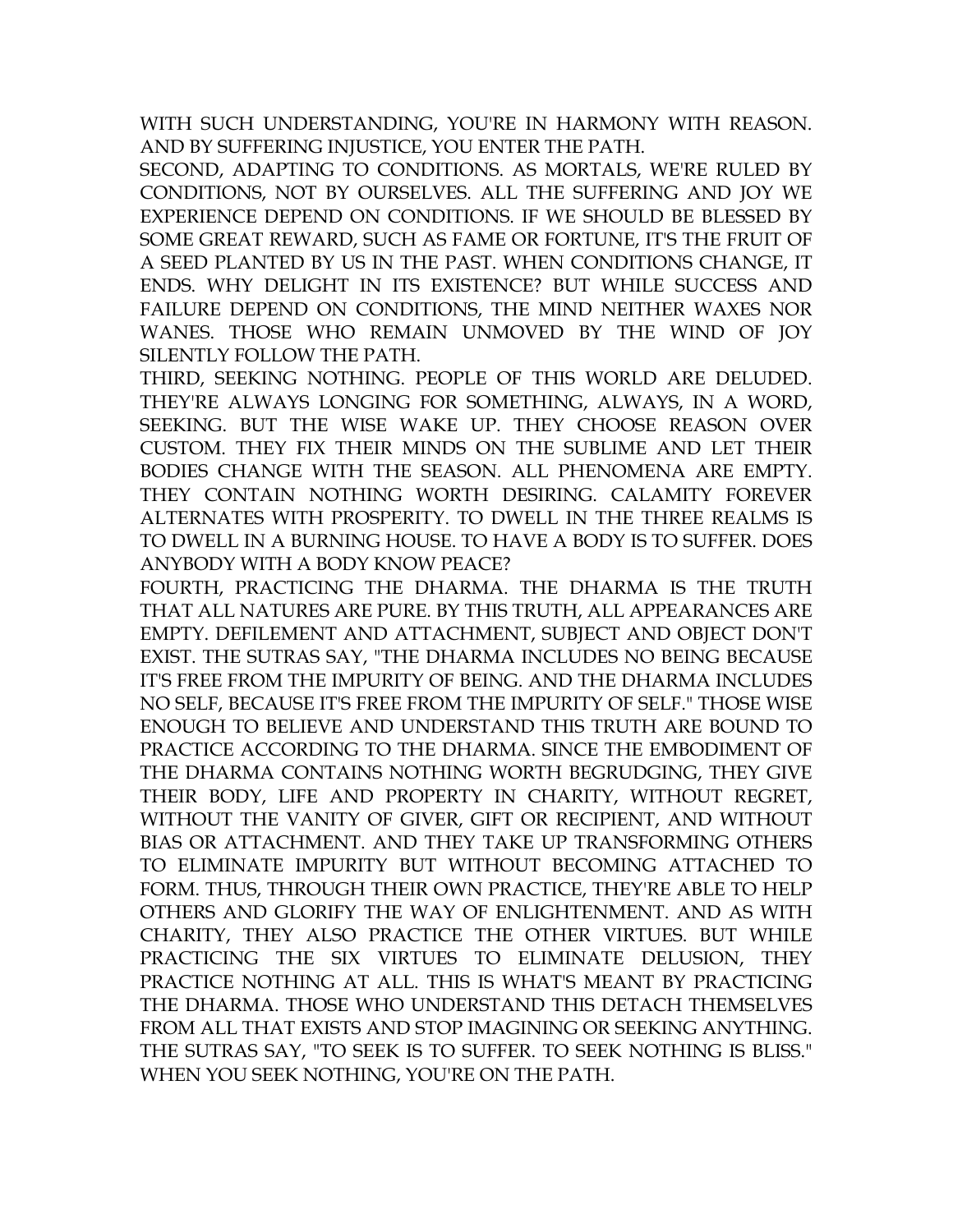I have a very soft corner in my heart for Bodhidharma. That makes it a very special occasion to speak about him. Perhaps he is the only man whom I have loved so deeply that speaking on him I will be almost speaking on myself. That also creates a great complexity, because he never wrote anything in his life. No enlightened being has ever written. Bodhidharma is not an exception, but by tradition these three books that we are going to discuss are attributed to Bodhidharma.

The scholars reason that because there is no contrary evidence -- and for almost one thousand years, these books have been attributed to Bodhidharma -- there is no reason why we should not accept them. I am not a scholar, and there are certainly fragments which must have been spoken by Bodhidharma, but these are not books written by him. These are notes by his disciples. It was an ancient tradition that when a disciple takes notes from the master he does not put his own name on those notes, because nothing of it belongs to him; it has come from the master.

But knowing Bodhidharma as intimately as I know him ... There are so many fallacies which are possible only if somebody else was taking notes and his own mind entered into it; he has interpreted Bodhidharma -- and with not much understanding.

Before we enter into these sutras, a few things about Bodhidharma will be good to know. That will give you the flavor of the man and a way to understand what belongs to him in these books and what does not belong to him. It is going to be a very strange commentary.

Bodhidharma was born fourteen centuries ago as a son of a king in the south of India. There was a big empire, the empire of Pallavas. He was the third son of his father, but seeing everything -- he was a man of tremendous intelligence -- he renounced the kingdom. He was not against the world, but he was not ready to waste his time in mundane affairs, in trivia. His whole concern was to know his self-nature, because without knowing it you have to accept death as the end.

All true seekers in fact, have been fighting against death. Bertrand Russell has made a statement that if there were no death, there would be no religion. There is some truth in it. I will not agree totally, because religion is a vast continent. It is not only death, it is also the search for bliss, it is also the search for truth, it is also the search for the meaning of life; it is many more things. But certainly Bertrand Russell is right: if there were no death, very few, very rare people would be interested in religion. Death is the great incentive.

Bodhidharma renounced the kingdom saying to his father, "If you cannot save me from death, then please don't prevent me. Let me go in search of something that is beyond death." Those were beautiful days, particularly in the East. The father thought for a moment and he said, "I will not prevent you, because I cannot prevent your death. You go on your search with all my blessings. It is sad for me but that is my problem; it is my attachment. I was hoping for you to be the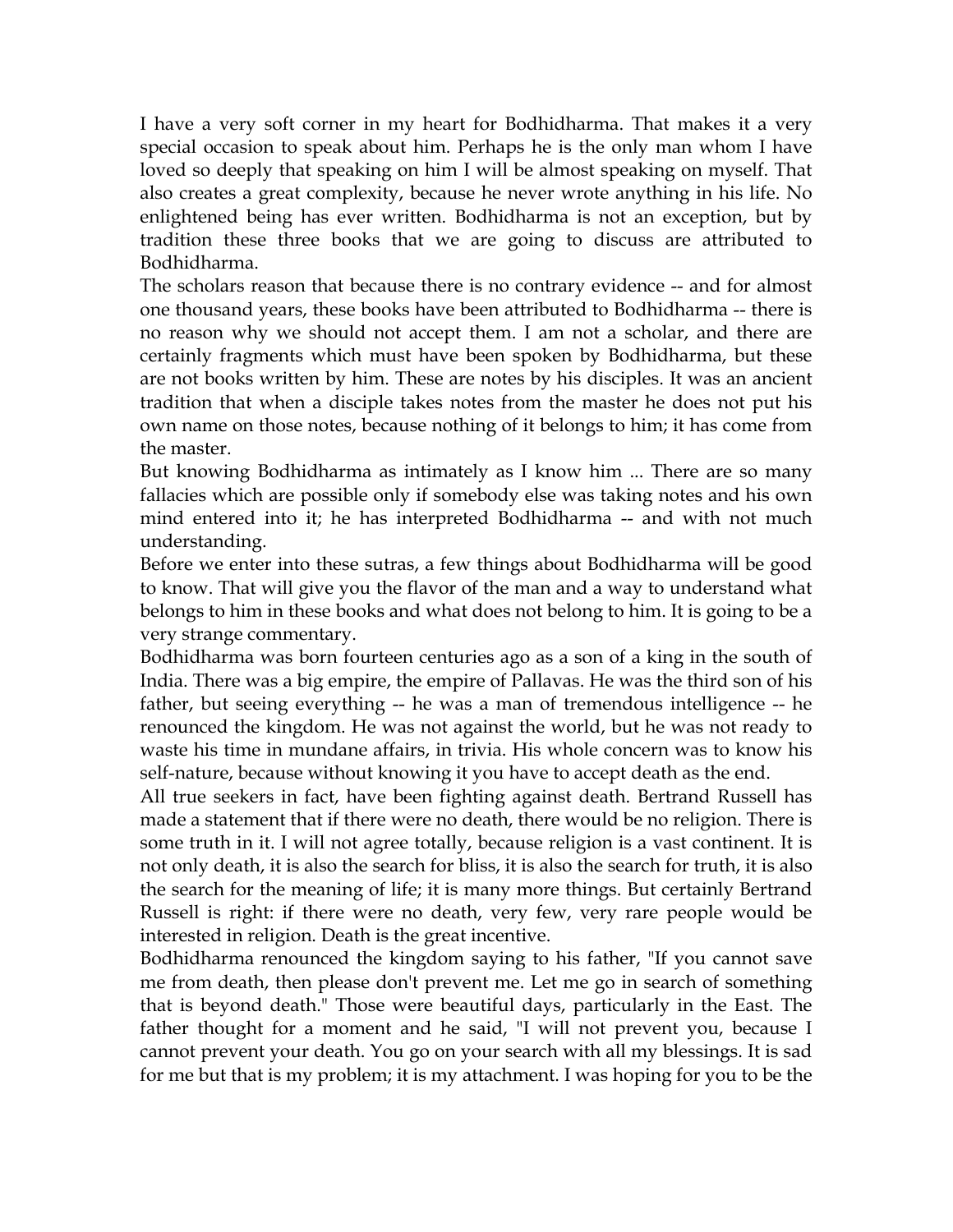successor, to be the emperor of the great Pallavas empire, but you have chosen something higher than that. I am your father so how can I prevent you?

"And you have put in such a simple way a question which I had never expected. You say, `If you can prevent my death then I will not leave the palace, but if you cannot prevent my death, then please don't prevent me either.'" You can see Bodhidharma's caliber as a great intelligence.

And the second thing that I would like you to remember is that although he was a follower of Gautam Buddha, in some instances he shows higher flights than Gautam Buddha himself. For example, Gautam Buddha was afraid to initiate a woman into his commune of sannyasins but Bodhidharma got initiated by a woman who was enlightened. Her name was Pragyatara. Perhaps people would have forgotten her name; it is only because of Bodhidharma that her name still remains, but only the name -- we don't know anything else about her. It was she who ordered Bodhidharma to go to China. Buddhism had reached China six hundred years before Bodhidharma. It was something magical; it had never happened anywhere, at any time -- Buddha's message immediately caught hold of the whole Chinese people.

The situation was that China had lived under the influence of Confucius and was tired of it. Because Confucius is just a moralist, a puritan, he does not know anything about the inner mysteries of life. In fact, he denies that there is anything inner. Everything is outer; refine it, polish it, culture it, make it as beautiful as possible.

There were people like Lao Tzu, Chuang Tzu, Lieh Tzu, contemporaries of Confucius, but they were mystics not masters. They could not create a counter movement against Confucius in the hearts of the Chinese people. So there was a vacuum. Nobody can live without a soul, and once you start thinking that there is no soul, your life starts losing all meaning. The soul is your very integrating concept; without it you are cut away from existence and eternal life. Just like a branch cut off from a tree is bound to die -- it has lost the source of nourishment - - the very idea that there is no soul inside you, no consciousness, cuts you away from existence. One starts shrinking, one starts feeling suffocated.

But Confucius was a very great rationalist. These mystics, Lao Tzu, Chuang Tzu, Lieh Tzu, knew that what Confucius was doing was wrong, but they were not masters. They remained in their monasteries with their few disciples.

When Buddhism reached China, it immediately entered to the very soul of the people... as if they had been thirsty for centuries, and Buddhism had come as a rain cloud. It quenched their thirst so immensely that something unimaginable happened.

Christianity has converted many people, but that conversion is not worth calling religious. It converts the poor, the hungry, the beggars, the orphans, not by any spiritual impact on them but just by giving them food, clothes, shelter, education. But these have nothing to do with spirituality. Mohammedanism has converted a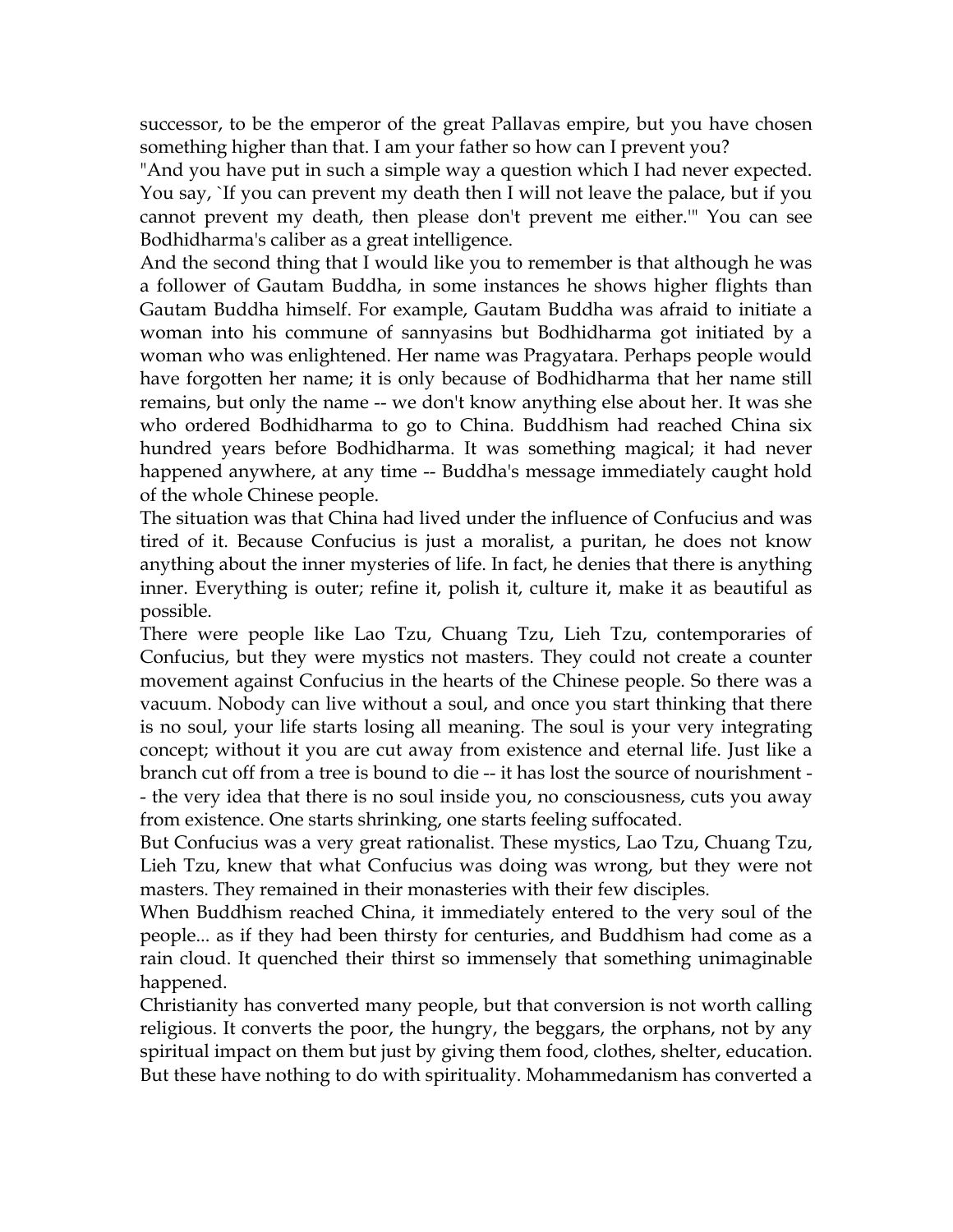tremendous amount of people, but on the point of the sword: either you be a Mohammedan, or you cannot live. The choice is yours.

The conversion that happened in China is the only religious conversion in the whole history of mankind. Buddhism simply explained itself, and the beauty of the message was understood by the people. They were thirsty for it, they were waiting for something like it. The whole country, which was the biggest country in the world, turned to Buddhism. When Bodhidharma reached there six hundred years later, there were already thirty thousand Buddhist temples, monasteries, and two million Buddhist monks in China. And two million Buddhist monks is not a small number; it was five percent of the whole population of China.

Pragyatara, Bodhidharma's master, told him to go to China because the people who had reached there before him had made a great impact, although none of them were enlightened. They were great scholars, very disciplined people, very loving and peaceful and compassionate, but none of them were enlightened. And now China needed another Gautam Buddha. The ground was ready.

Bodhidharma was the first enlightened man to reach China. The point I want to make clear is that while Gautam Buddha was afraid to initiate women into his commune, Bodhidharma was courageous enough to be initiated by a woman on the path of Gautam Buddha. There were other enlightened people, but he chose a woman for a certain purpose. And the purpose was to show that a woman can be enlightened. Not only that, her disciples can be enlightened. Bodhidharma's name stands out amongst all the Buddhist enlightened people second only to Gautam Buddha.

There are many legends about the man; they all have some significance. The first legend is: When he reached China -- it took him three years -- the Chinese emperor Wu came to receive him. His fame had reached ahead of him. Emperor Wu had done great service to the philosophy of Gautam Buddha. Thousands of scholars were translating Buddhist scriptures from Pali into Chinese and the emperor was the patron of all that great work of translation. He had made thousands of temples and monasteries, and he was feeding thousands of monks. He had put his whole treasure at the service of Gautam Buddha, and naturally the Buddhist monks who had reached before Bodhidharma had been telling him that he was earning great virtue, that he will be born as a god in heaven.

Naturally, his first question to Bodhidharma was, "I have made so many monasteries, I am feeding thousands of scholars, I have opened a whole university for the studies of Gautam Buddha, I have put my whole empire and its treasures in the service of Gautam Buddha. What is going to be my reward?"

He was a little embarrassed seeing Bodhidharma, not thinking that the man would be like this. He looked very ferocious. He had very big eyes, but he had a very soft heart -- just a lotus flower in his heart. But his face was almost as dangerous as you can conceive. Just the sunglasses were missing; otherwise he was a mafia guy!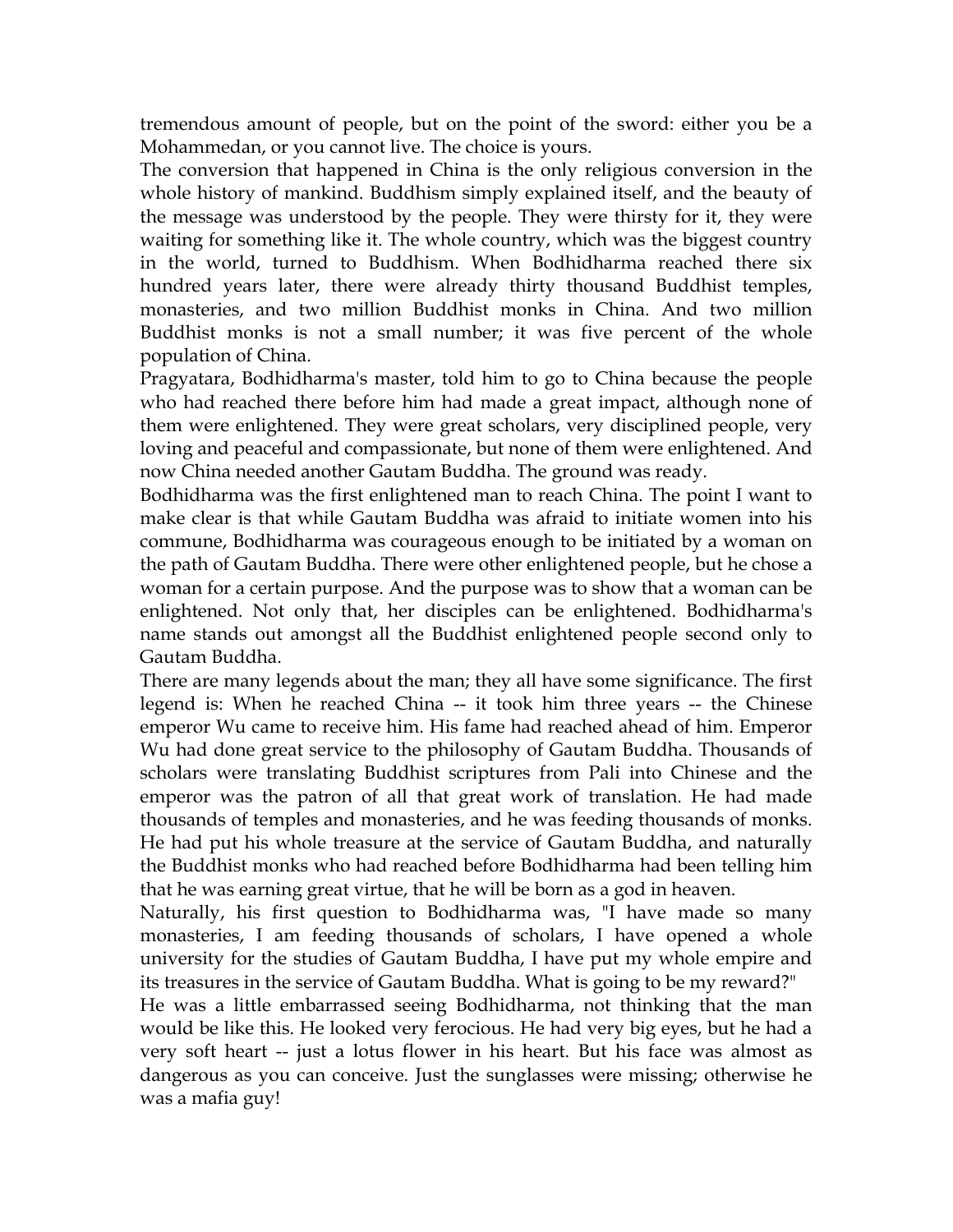With great fear, Emperor Wu asked the question, and Bodhidharma said, "Nothing, no reward. On the contrary, be ready to fall into the seventh hell."

The emperor said, "But I have not done anything wrong -- why the seventh hell? I have been doing everything that the Buddhist monks have been telling me."

Bodhidharma said, "Unless you start hearing your own voice, nobody can help you, Buddhist or non-Buddhist. And you have not yet heard your inner voice. If you had heard it, you would not have asked such a stupid question.

"On the path of Gautam Buddha there is no reward because the very desire for reward comes from a greedy mind. The whole teaching of Gautam Buddha is desirelessness and if you are doing all these so-called virtuous acts, making temples and monasteries and feeding thousands of monks, with a desire in your mind, you are preparing your way towards hell. If you are doing these things out of joy, to share your joy with the whole empire, and there is not even a slight desire anywhere for any reward, the very act is a reward unto itself. Otherwise you have missed the whole point."

Emperor Wu said, "My mind is so full of thoughts. I have been trying to create some peace of mind, but I have failed and because of these thoughts and their noise, I cannot hear what you are calling the inner voice. I don't know anything about it."

Bodhidharma said, "Then, four o'clock in the morning, come alone without any bodyguards to the temple in the mountains where I am going to stay. And I will put your mind at peace, forever."

The emperor thought this man really outlandish, outrageous. He had met many monks; they were so polite, but this one does not even bother that he is an emperor of a great country. And to go to him in the darkness of early morning at four o'clock, alone.... And this man seems to be dangerous -- he always used to carry a big staff with him.

The emperor could not sleep the whole night, "To go or not to go? Because that man can do anything. He seems to be absolutely unreliable." And on the other hand, he felt deep down in his heart the sincerity of the man, that he is not a hypocrite. He does not care a bit that you are an emperor and he is just a beggar. He behaves as an emperor, and in front of him you are just a beggar. And the way he has said, "I will put your mind at peace forever."

"Strange, because I have been asking," the emperor thought, "of many many wise people who have come from India, and they all gave me methods, techniques, which I have been practicing, but nothing is happening -- and this strange fellow, who looks almost mad, or drunk, and has a strange face with such big eyes that he creates fear.... But he seems to be sincere too -- he is a wild phenomenon. And it is worth to risk. What can he do -- at the most he can kill me." Finally, he could not resist the temptation because the man had promised, "I will put your mind at peace forever."

Emperor Wu reached the temple at four o'clock, early in the morning in darkness, alone, and Bodhidharma was standing there with his staff, just on the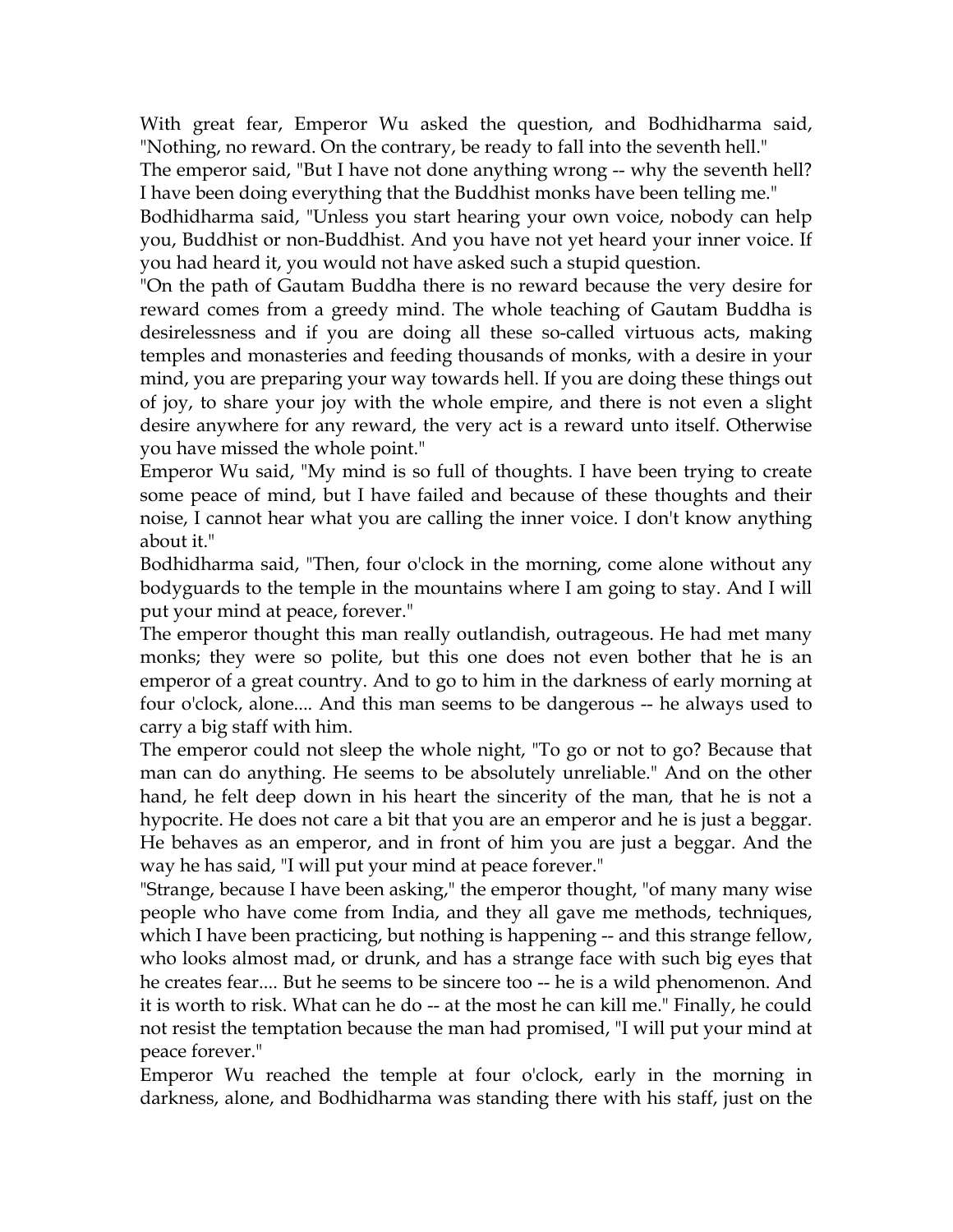steps, and he said, "I knew you would be coming, although the whole night you debated whether to go or not to go. What kind of an emperor are you -- so cowardly, being afraid of a poor monk, a poor beggar who has nothing in the world except this staff. And with this staff I am going to put your mind to silence."

The emperor thought, "My God, who has ever heard that with a staff you can put somebody's mind to silence! You can finish him, hit him hard on the head -- then the whole man is silent, not the mind. But now it is too late to go back."

And Bodhidharma said, "Sit down here in the courtyard of the temple." There was not a single man around. "Close your eyes, I am sitting in front of you with my staff. Your work is to catch hold of the mind. Just close your eyes and go inside looking for it -- where it is. The moment you catch hold of it, just tell me, `Here it is.' And my staff will do the remaining thing."

It was the strangest experience any seeker of truth or peace or silence could have ever had -- but now there was no other way. Emperor Wu sat there with closed eyes, knowing perfectly well that Bodhidharma seems to mean everything he says. He looked all around -- there was no mind. That staff did its work. For the first time he was in such a situation. The choice... if you find the mind, one never knows what this man is going to do with his staff. And in that silent mountainous place, in the presence of Bodhidharma, who has a charisma of his own.... There have been many enlightened people, but Bodhidharma stands aloof, alone, like an Everest. His every act is unique and original. His every gesture has his own signature; it is not borrowed.

He tried hard to look for the mind, and for the first time he could not find the mind. It is a small strategy. Mind exists only because you never look for it; it exists only because you are never aware of it. When you are looking for it you are aware of it, and awareness surely kills it completely. Hours passed and the sun was rising in the silent mountains with a cool breeze. Bodhidharma could see on the face of Emperor Wu such peace, such silence, such stillness as if he was a statue. He shook him and asked him, "It has been a long time. Have you found the mind?"

Emperor Wu said, "Without using your staff, you have pacified my mind completely. I don't have any mind and I have heard the inner voice about which you talked. Now I know whatever you said was right. You have transformed me without doing anything. Now I know that each act has to be a reward unto itself; otherwise, don't do it. Who is there to give you the reward? This is a childish idea. Who is there to give you the punishment? Your action is punishment and your action is your reward. You are the master of your destiny."

Bodhidharma said, "You are a rare disciple. I love you, I respect you, not as an emperor but as a man who has the courage just in a single sitting to bring so much awareness, so much light, that all darkness of the mind disappears."

Wu tried to persuade him to come to the palace. He said, "That is not my place; you can see I am wild, I do things I myself don't know beforehand. I live moment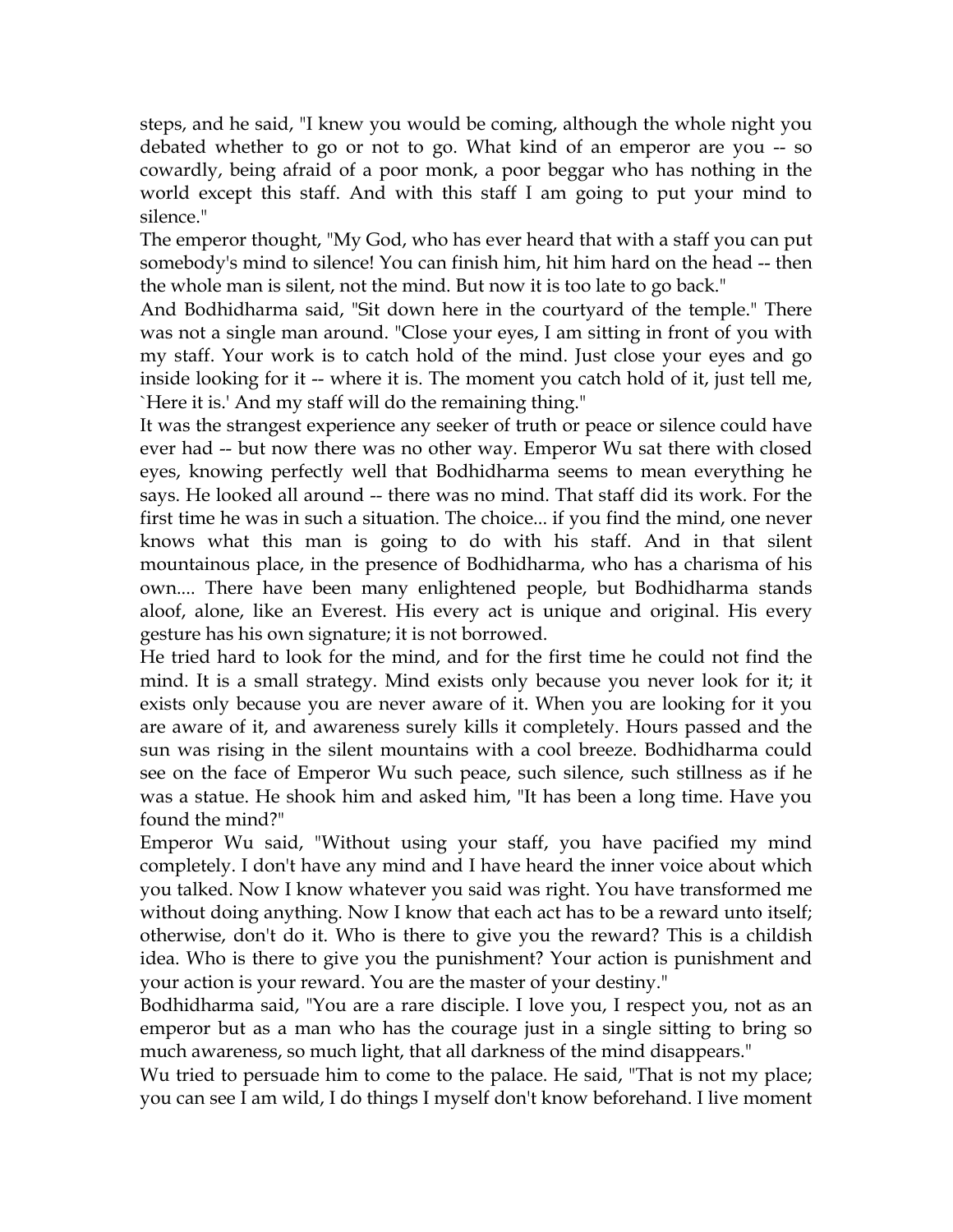to moment spontaneously, I am very unpredictable. I may create unnecessary trouble for you, your court, your people; I am not meant for palaces, just let me live in my wildness."

He lived on this mountain whose name was Tai... The second legend is that Bodhidharma was the first man who created tea -- the name `tea' comes from the name TAI, because it was created on the mountain Tai. And all the words for tea in any language, are derived from the same source, tai. In English it is tea, in Hindi it is CHAI. That Chinese word tai can also be pronounced as CHA. The Marathi word is exactly CHA.

The way Bodhidharma created tea cannot be historical but is significant. He was meditating almost all the time, and sometimes in the night he would start falling asleep. So, just not to fall asleep, just to teach a lesson to his eyes, he took out all his eyebrow hairs and threw them in the temple ground. The story is that out of those eyebrows, the tea bushes grew. Those were the first tea bushes. That's why when you drink tea, you cannot sleep. And in Buddhism it became a routine that for meditation, tea is immensely helpful. So the whole Buddhist world drinks tea as part of meditation, because it keeps you alert and awake.

Although there were two million Buddhist monks in China, Bodhidharma could find only four worthy to be accepted as his disciples. He was really very choosy. It took him almost nine years to find his first disciple, Hui Ko.

For nine years -- and that is a historical fact, because there are ancientmost references, almost contemporary to Bodhidharma which all mention that fact although others may not be mentioned -- for nine years, after sending Wu back to the palace, he sat before the temple wall, facing the wall. He made it a great meditation. He would just simply go on looking at the wall. Now, looking at the wall for a long time, you cannot think. Slowly, slowly, just like the wall, your mind screen also becomes empty.

And there was a second reason. He declared, "Unless somebody who deserves to be my disciple comes, I will not look at the audience."

People used to come and they would sit behind him. It was a strange situation. Nobody had spoken in this way; he would speak to the wall. People would be sitting behind him but he would not face the audience, because he said, "The audience hurts me more, because it is just like a wall. Nobody understands, and to look at human beings in such an ignorant state hurts deeply. But to look at the wall, there is no question; a wall, after all is a wall. It cannot hear, so there is no need to be hurt. I will turn to face the audience only if somebody proves by his action that he is ready to be my disciple."

Nine years passed. People could not find what to do -- what action would satisfy him. They could not figure it out. Then came this young man, Hui Ko. He cut off one of his hands with the sword, and threw the hand before Bodhidharma and said, "This is the beginning. Either you turn, or my head will be falling before you. I am going to cut my head too."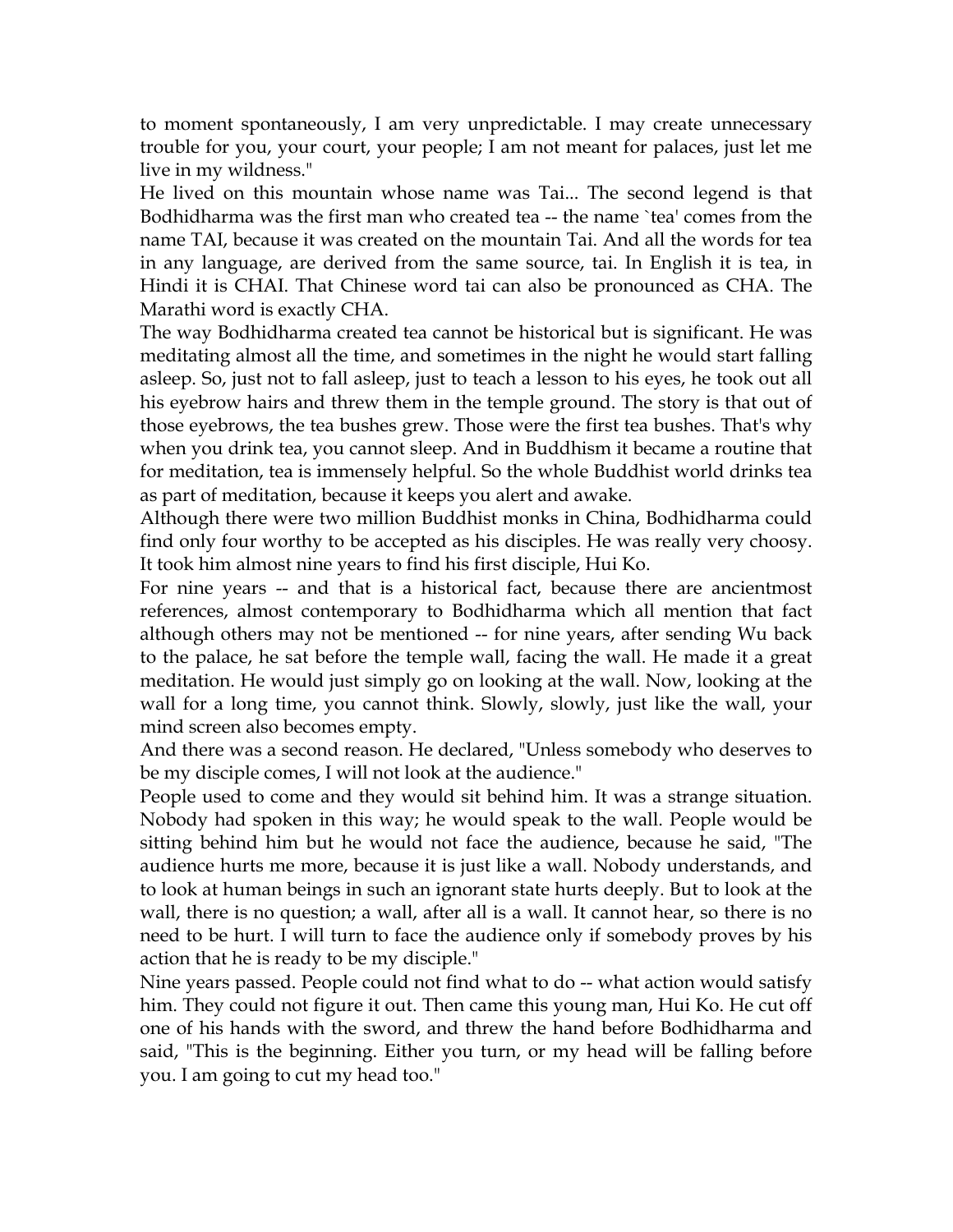Bodhidharma turned and said, "You are really a man worthy of me. No need to cut the head, we have to use it." This man, Hui Ko, was his first disciple.

Finally when he left China, or intended to leave China, he called his four disciples -- three more he had gathered after Hui Ko. He asked them, "In simple words, in small sentences, telegraphic, tell me the essence of my teachings. I intend to leave tomorrow morning to go back to the Himalayas, and I want to choose from you four, one as my successor."

The first man said, "Your teaching is of going beyond mind, of being absolutely silent, and then everything starts happening of its own accord."

Bodhidharma said, "You are not wrong, but you don't satisfy me. You just have my skin."

The second one said, "To know that I am not, and only existence is, is your fundamental teaching."

Bodhidharma said, "A little better, but not up to my standard. You have my bones; sit down."

And the third one said, "Nothing can be said about it. No word is capable of saying anything about it."

Bodhidharma said, "Good, but you have said already something about it. You have contradicted yourself. Just sit down; you have my marrow."

And the fourth was his first disciple, Hui Ko, who simply fell at Bodhidharma's feet, without saying a word, tears rolling down from his eyes. Bodhidharma said, "You have said it. You are going to be my successor."

But in the night Bodhidharma was poisoned by some disciple as a revenge, because he had not been chosen as the successor. So they buried him, and the strangest legend is that after three years he was found by a government official, walking out of China towards the Himalayas with his staff in his hand and one of his sandals hanging from the staff -- and he was barefoot.

The official had known him, had been to him many times, had fallen in love with the man, although he was a little eccentric. He asked, "What is the meaning of this staff, and one sandal hanging from it?" Bodhidharma said, "Soon you will know. If you meet my people just tell them that I'm going into the Himalayas forever."

The official reached immediately, as fast as he could, the monastery on the mountain where Bodhidharma had been living. And there he heard that he had been poisoned and he had died... and there was the tomb. The official had not heard about it, because he was posted on the boundary lines of the empire. He said, "My God, but I have seen him, and I cannot be deceived because I have seen him many times before. He was the same man, those same ferocious eyes, the same fiery and wild outlook, and on top of it, he was carrying on his staff one sandal."

The disciples could not contain their curiosity, and they opened the tomb. All that they could find there was only one sandal. And then the official understood why he had said, "You will find out the meaning of it; soon you will know."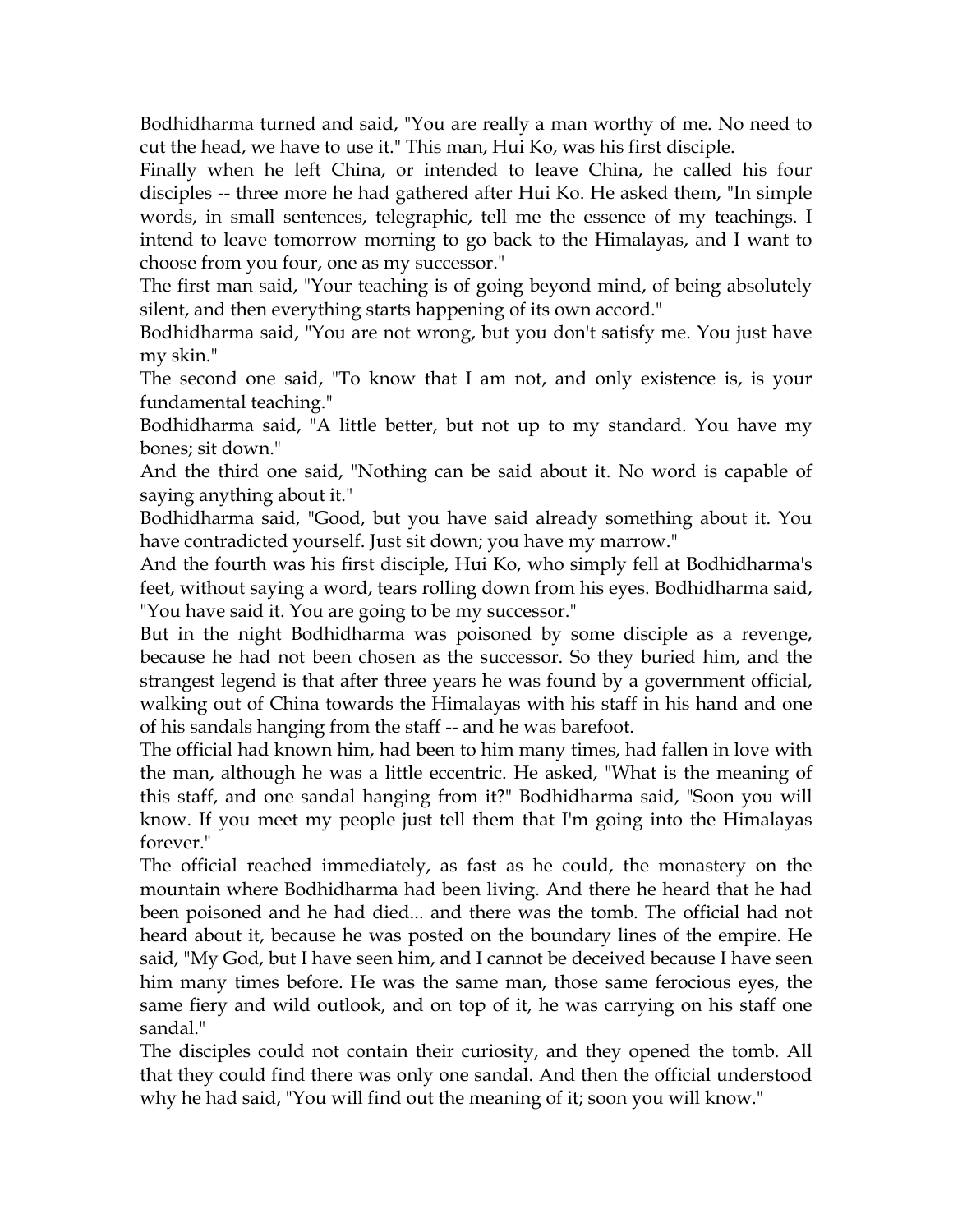We have heard so much about Jesus' resurrection. But nobody has talked much of the resurrection of Bodhidharma. Perhaps he was only in a coma when they buried him, and then he came to his senses, slipped out of the tomb, left one sandal there and put another sandal on his staff, and according to the plan, he left.

He wanted to die in the eternal snows of the Himalayas. He wanted that there should be no tomb, no temple, no statue of him. He did not want to leave any footprints behind him to be worshiped; those who love him should enter into their own being -- "I am not going to be worshiped." And he disappeared almost in thin air. Nobody heard anything about him -- what happened, where he died. He must be buried in the eternal snows of the Himalayas somewhere.

This is the man, and there are these three small collections which we are taking as one whole book. These are not his writings, because they don't show any quality of the man. They are notes of scholarly disciples; hence they are bound to have fundamental and essential faults, misunderstandings, misinterpretations. They are not people of no-mind. Their minds are taking the notes; their minds are choosing the words.

Bodhidharma was not a man of words, he was a man of action. There is no possibility of him writing a book. A man who never wanted to be worshiped, a man who never wanted to leave any footprints behind him to be followed, is not going to write a book either, because that is leaving footprints to be followed.

But I have chosen to speak on them because these three small collections are the only writings which for centuries have been believed to be Bodhidharma's. They contain here and there, in spite of the people who were taking the notes, something of Bodhidharma -- something has entered. The task is difficult for any scholar to make a distinction as to which part is Bodhidharma's and which part is the note taker's. It is not a problem for me.

I know from my own experience what can be unpolluted Bodhidharma, and what can be only the mind of a scholar interpreting him. So these are not ordinary commentaries. In a way this is the first effort about Bodhidharma to sort out the wheat from the chaff.

The first statement: MANY ROADS LEAD TO THE PATH. This cannot be said by Bodhidharma. He cannot even say that even a single path leads to the truth; his whole approach was that you are the truth, you are not to go anywhere. You have to stop going, so that you can remain at home where the truth is. It is not a question of following a path; on the contrary it is a question of not following any path, not going anywhere, so you can be here -- so that you can be now, just within yourself. Every path leads astray, that was Bodhidharma's approach. This is a scholarly way.

MANY ROADS LEAD TO THE PATH, BUT BASICALLY THERE ARE ONLY TWO: REASON AND PRACTICE.

It is not possible for Bodhidharma to say that. Certainly not that reason can lead you to the ultimate reality of your being. Reason is part of the mind. And even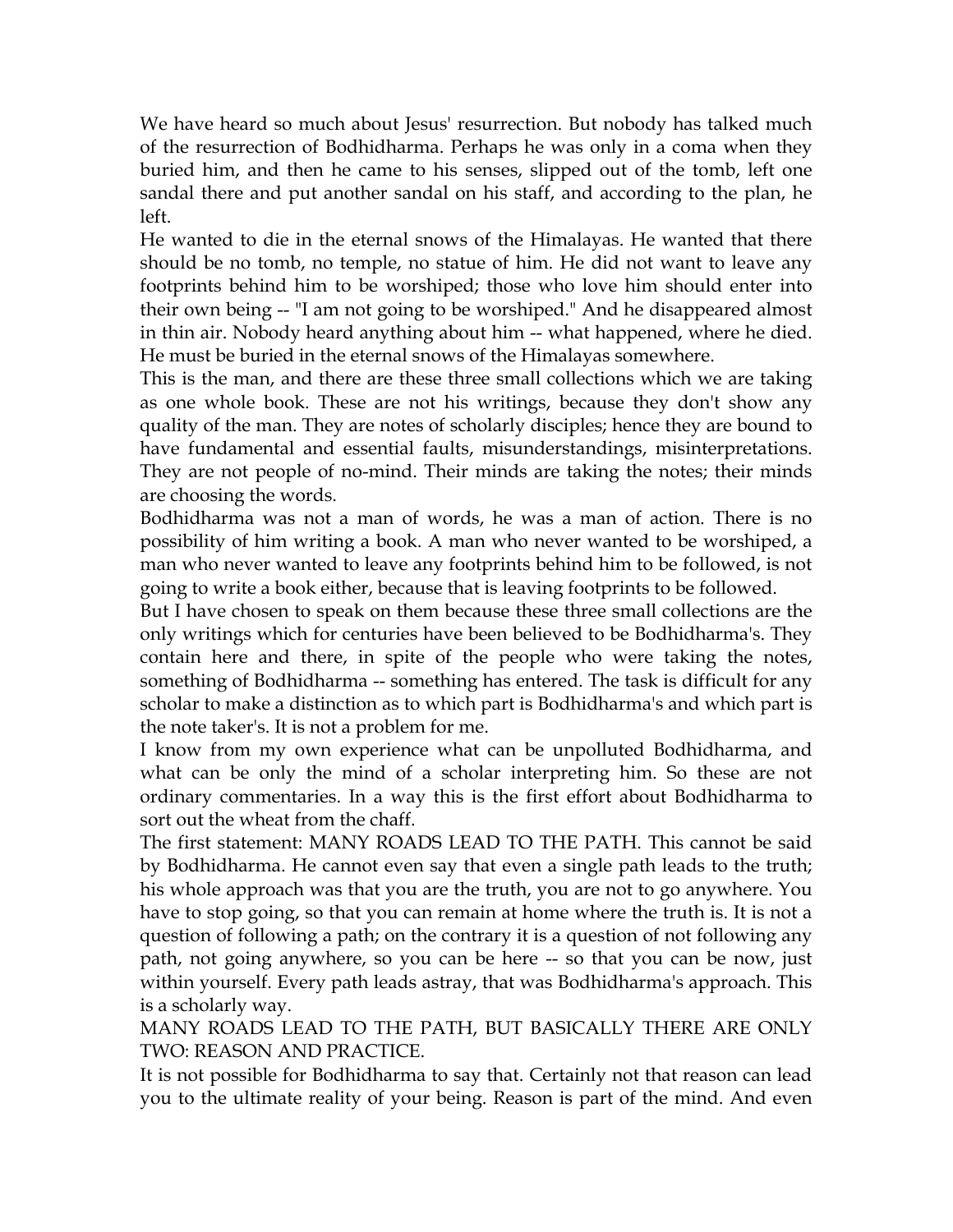more wrong is the path of practice. That means it should be based on belief and you have to practice and discipline yourself according to it. You will become an imitator, but you will not be able to come to your original face.

No practice is needed. You are really where you need to be. It is just that you go on and on, round and round, but never settle down into your own being. That settling down into your being has neither many paths nor two paths.

TO ENTER BY REASON, MEANS TO REALIZE THE ESSENCE THROUGH INSTRUCTION...

That means the information comes from somebody else.

...AND TO BELIEVE THAT ALL LIVING THINGS SHARE THE SAME TRUE NATURE ...

Bodhidharma cannot use the word `believe.' He is the last person to use the word believe, because belief only creates blind people. Belief never becomes your eyes; it never brings light to you but only prejudices, opinions, ideologies. But they are not the experience and Bodhidharma is fundamentally interested only in experience.

...WHICH IS NOT APPARENT BECAUSE IT IS SHROUDED BY SENSATION AND DELUSION.

These are ordinary statements, far below the outlandish caliber of Bodhidharma.

THOSE WHO TURN FROM DELUSION BACK TO REALITY, WHO MEDITATE ON WALLS... perhaps this small fragment... THOSE WHO TURN FROM DELUSION BACK TO REALITY, WHO MEDITATE ON WALLS, THE ABSENCE OF SELF AND OTHER, THE ONENESS OF MORTAL AND SAGE, AND WHO REMAIN UNMOVED, EVEN BY SCRIPTURES, ARE IN COMPLETE AND UNSPOKEN AGREEMENT WITH REASON.

Just the last part of the statement has to be changed. Instead of "with reason" it should be "with existence."

This piece I can say with absolute guarantee, comes from Bodhidharma. Try to understand it. THOSE WHO MEDITATE ON WALLS means those who start dropping thoughts, dropping mind, whose screen of the mind becomes just like a wall -- no movement, pure stillness. They come to understand the absence of self, that there is no ego within you, that there is nobody who can say, "I am."

"Existence is, I am not."

No-selfness is one of the fundamentals of Gautam Buddha. And Bodhidharma will certainly agree with it because it is the very foundation of the whole revolution that Gautam Buddha created. ...THE ONENESS OF MORTAL AND SAGE ... That even Gautam Buddha cannot say -- only Bodhidharma, a single man in the whole world, in the whole history -- that the ordinary man and the sage are not different. They only have different personalities, facades, but in the innermost part of their subjectivity they are just the same. The sinner and the saint are the same. The sinner is suffering unnecessarily from guilt and the saint is suffering unnecessarily from the ego, that "I am holier than thou." But both are basically the same -- no-self, just a pure nothingness. ...AND WHO REMAIN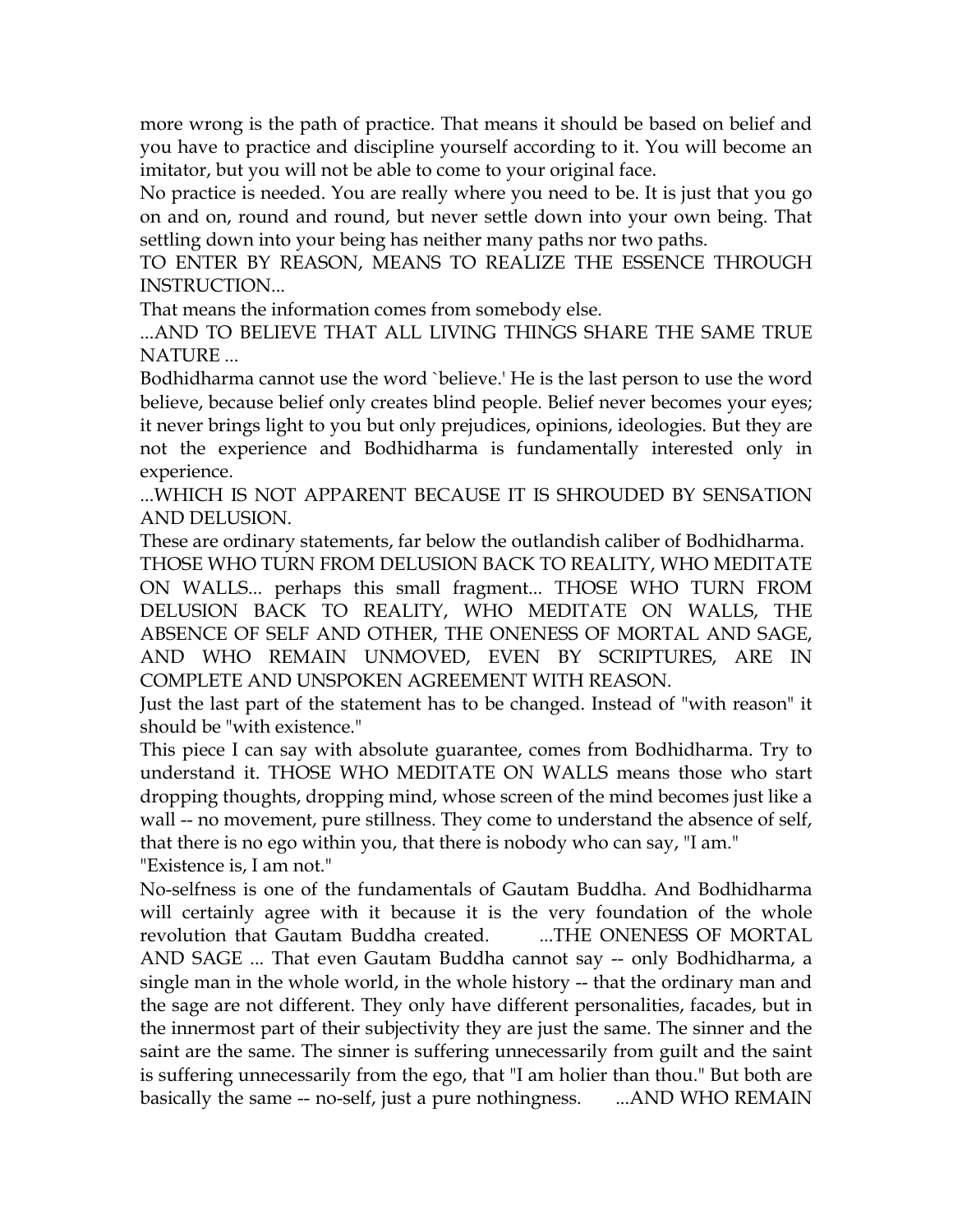UNMOVED, EVEN BY SCRIPTURES .... Whatever the scriptures may say cannot change these people, these meditators, who have come to know the nothingness, who have come to know the selflessness, who have come to know pure consciousness without any contamination by ego. Even if all the scriptures say this is not right, they are not going to be moved by it. No scriptures can disturb them. ...ARE IN COMPLETE AND UNSPOKEN AGREEMENT with existence, NOT WITH REASON. That small part of the statement is not from Bodhidharma. That is added by the person who is writing the book.

WITHOUT MOVING, WITHOUT EFFORT, THEY ENTER, WE SAY, BY REASON. Again, the statement certainly seems to be from Bodhidharma. WITHOUT MOVING, because there is nowhere to go. To find yourself you have to be in a state of unmoving silence. Without moving, and of course without any effort because the effort will bring movement. You simply have to be effortless and unmoving and just silent, as if you are not. They enter into the very heart of existence.

TO ENTER BY PRACTICE REFERS TO FOUR ALL-INCLUSIVE PRACTICES.

I don't think these statements are coming from Bodhidharma, although they are coming from Buddhist scriptures. So we will have a little look into them.

SUFFERING INJUSTICE ... That is coming from Buddhist scriptures. The first thing Bodhidharma cannot say but Gautam Buddha can say. And it is a very complex statement: SUFFERING INJUSTICE, ADAPTING TO CONDITIONS ...

It can help a person to be contented but it takes away all rebelliousness from him. SUFFERING INJUSTICE has to be looked at from both sides. One side is to suffer injustice just as part of the law of karma: your past life's evil acts have created it; it is just a punishment -- suffer it without complaining, without revolting. It will certainly create a superficial contentment but it will destroy something very beautiful -- your individuality. It will destroy the rebel in you; it is a kind of suicide of the rebel.

This has certainly been taught by Gautam Buddha, and hence I have always been saying that in India's poverty, two thousand years of slavery, Gautam Buddha has some hand. When you teach people to suffer injustice without complaining against it, and to adapt to any conditions that you find happening around you, for example slavery -- adapt to it... Gautam Buddha's influence was great. It went deep into India's very heart and that was the cause of its poverty, its long slavery. No country has lived for two thousand years in slavery, and even today when so-called freedom has come, the Indian mind is still psychologically a slave.

For example when Rabindranath Tagore got the Nobel prize for his book of songs, GITANJALI, "Offering of Songs," the book had already been in existence for twenty years in Bengali and in Hindi. Nobody even bothered about it. But when it got the Nobel prize, when it was translated into English, immediately Rabindranath Tagore became a world figure. He lived in Calcutta and the Calcutta University wanted to confer on him an honorary doctorate, but he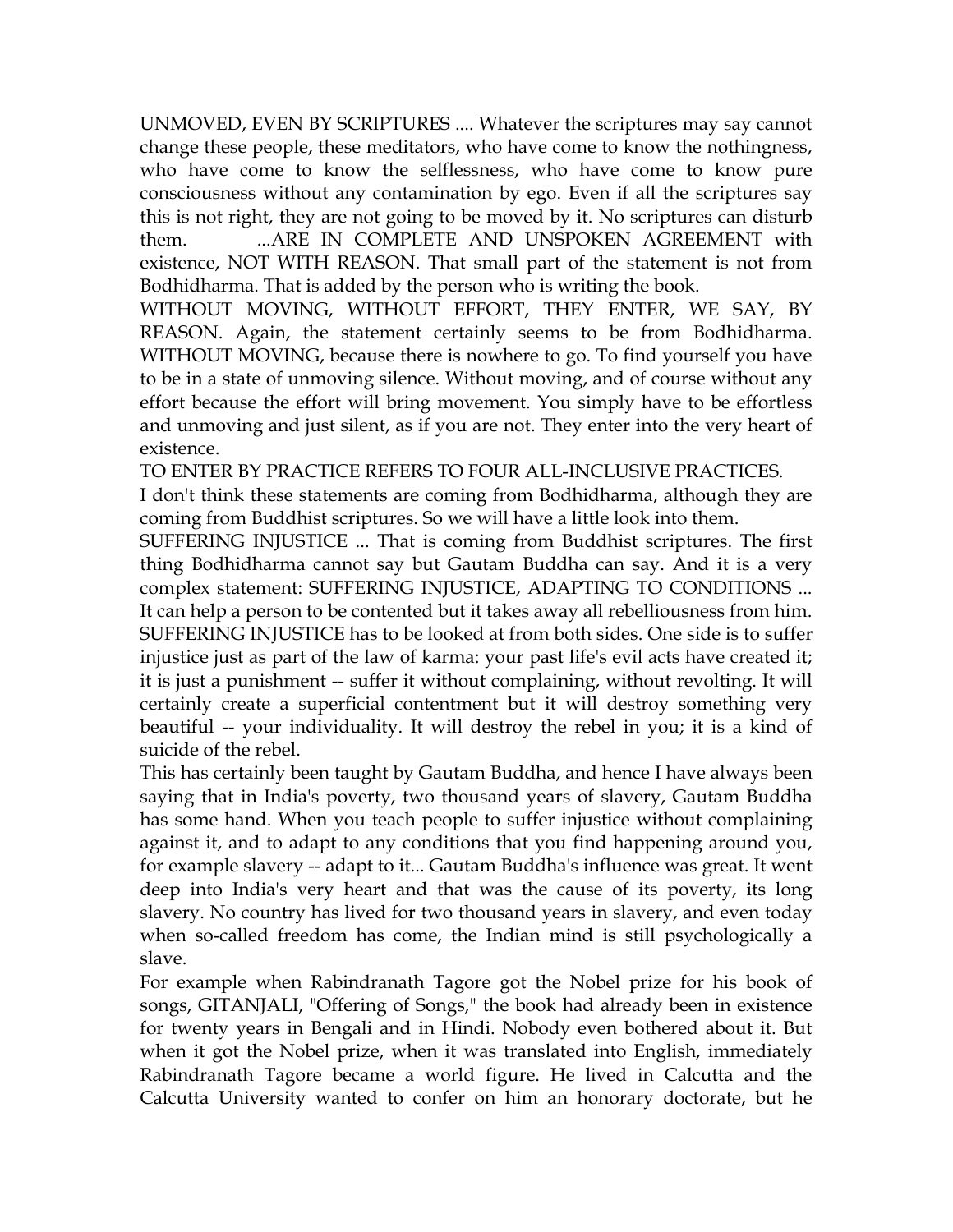refused. In his refusal he wrote, "You are not conferring the doctorate on me, you are conferring the doctorate on the Nobel prize. Your minds are so enslaved. My book has been in existence for twenty years and the translation is not so beautiful as my original." The translation is a faraway echo, and it is true the original has a beauty which the translation cannot have.

Poetry cannot be translated from one language to another; only prose can be translated, because every language has its own nuances and in poetry those nuances play such a major role that you cannot take them easily into another language.

Gautam Buddha is certainly responsible for India's slavery, poverty, by giving such a teaching of adapting to the conditions, that whatsoever the conditions are -- it is our fate. And even suffering injustice you are not supposed to complain. This kills the very rebel in your being and without a rebel you are almost dead.

Your rebelliousness is your very life stream.

I cannot think that a man like Bodhidharma, so outrageous in his statements, can make these two things significant practices. Yet the third thing certainly comes from him:

SEEKING NOTHING AND PRACTICING THE DHARMA. You have to understand the word DHARMA. It has not been translated but it can be translated very easily. Dharma means self-nature. For example, to be hot is the dharma of fire; to be cold is the dharma of ice, the self-nature. What is the selfnature of man? No-selfness, silence, and suddenly an upsurge of compassion. This can be said by Bodhidharma, it must have been said. And before it, is a condition: seeking nothing. Every seeking is going to take you away from yourself, so non-seeking is one of the essentials of Bodhidharma's teaching.

Don't go anywhere. Pull all your energy inwards. Close all your petals and just be in. And you will experience what dharma is, what self-nature is. Then practice it. Then act as if you are nobody. Then act with great compassion. Then let your whole life be simply a presence, but not a person because there is no self inside you.

FIRST, SUFFERING INJUSTICE. WHEN THOSE WHO SEARCH FOR THE PATH ENCOUNTER ADVERSITY, THEY SHOULD THINK TO THEMSELVES, "IN COUNTLESS AGES GONE BY, I HAVE TURNED FROM THE ESSENTIAL TO THE TRIVIAL AND WANDERED THROUGH ALL MANNER OF EXISTENCE, OFTEN ANGRY WITHOUT CAUSE AND GUILTY OF NUMBERLESS TRANSGRESSIONS. NOW, THOUGH I DO NO WRONG, I AM PUNISHED BY MY PAST.

These words are from the person who is writing the notes.

NEITHER GODS NOR MEN CAN FORESEE WHEN AN EVIL DEED WILL BEAR ITS FRUIT. I ACCEPT IT WITH AN OPEN HEART AND WITHOUT COMPLAINT OF INJUSTICE."

These words certainly are not from Bodhidharma.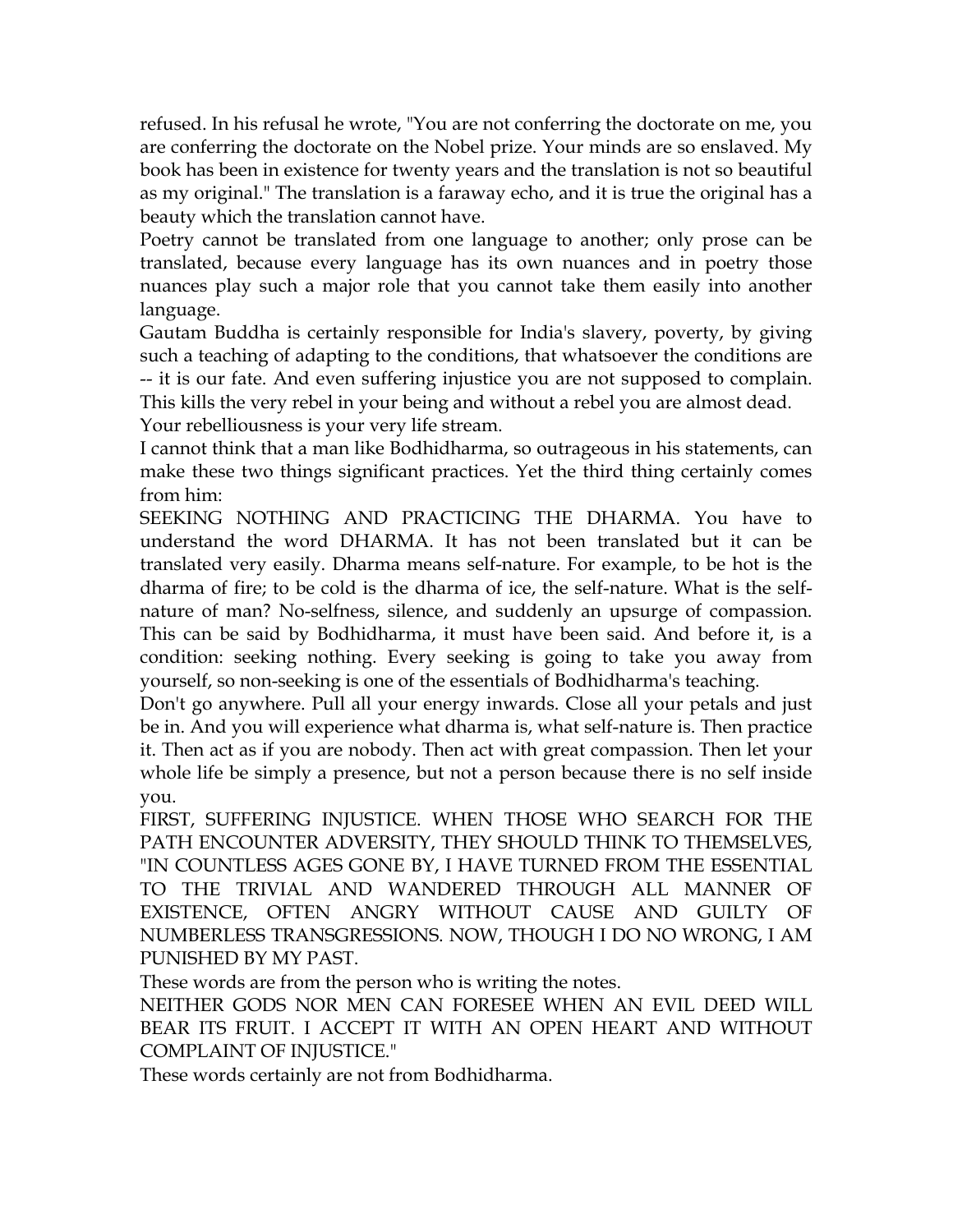THE SUTRAS SAY, "WHEN YOU MEET WITH ADVERSITY, DON'T BE UPSET. BECAUSE IT MAKES SENSE." WITH SUCH UNDERSTANDING YOU ARE IN HARMONY WITH REASON. AND BY SUFFERING INJUSTICE, YOU ENTER THE PATH.

No signature of Bodhidharma on these words.

SECOND, ADAPTING TO CONDITIONS. AS MORTALS, WE ARE RULED BY CONDITIONS, NOT BY OURSELVES.

Again, it is not from Bodhidharma. Bodhidharma cannot say that we are ruled by conditions and not by ourselves. In the first place, we are not. We are only pure nothingness, and who can rule the pure nothingness? As a person you can be ruled, but as a presence you cannot be ruled. And making conditions more important than yourself is again supporting the vested interests, the exploiters, the parasites. Bodhidharma is one of the greatest rebellious souls of the world.

IF WE SHOULD BE BLESSED BY SOME GREAT REWARD, SUCH AS FAME OR FORTUNE, IT IS THE FRUIT OF A SEED PLANTED BY US IN THE PAST.

Again, it is not Bodhidharma. Bodhidharma does not believe in the past or in the future; his trust is only in the present. And whatever you do, the consequence of it will immediately follow the action just like the shadow follows you. That which brings rewards is virtue and that which brings suffering is sin. He is a simple man; he is not a complicated philosopher and he is not in any way in support of the vested interests.

WHEN CONDITIONS CHANGE, IT ENDS. WHY DELIGHT IN ITS EXISTENCE? BUT WHILE SUCCESS AND FAILURE DEPEND ON CONDITIONS, THE MIND NEITHER WAXES NOR WANES. THOSE WHO REMAIN UNMOVED BY THE WIND OF JOY SILENTLY FOLLOW THE PATH. Perhaps, I say perhaps these words can be Bodhidharma's. Neither by success nor by failure should you be affected. They are not more than dreams, they come and go. You should remain in your witnessing self. THOSE WHO REMAIN UNMOVED BY THE WIND OF JOY SILENTLY FOLLOW THE PATH.

THIRD, SEEKING NOTHING. PEOPLE OF THIS WORLD ARE DELUDED. THEY ARE ALWAYS LONGING FOR SOMETHING, ALWAYS, IN A WORD, SEEKING. BUT THE WISE WAKE UP. THEY CHOOSE REASON OVER CUSTOM. THEY FIX THEIR MINDS ON THE SUBLIME AND LET THEIR BODIES CHANGE WITH THE SEASON. ALL PHENOMENA ARE EMPTY. THEY CONTAIN NOTHING WORTH DESIRING. CALAMITY FOREVER ALTERNATES WITH PROSPERITY. TO DWELL IN THE THREE REALMS IS TO DWELL IN A BURNING HOUSE. TO HAVE A BODY IS TO SUFFER. DOES ANYBODY WITH A BODY KNOW PEACE?

In this passage a few things certainly give the flavor of Bodhidharma, but a few things look not of the same quality. For example, SEEKING NOTHING is Bodhidharma. THE WISE WAKE UP... this is Bodhidharma. THEY CHOOSE REASON OVER CUSTOM. I would like to change the word reason to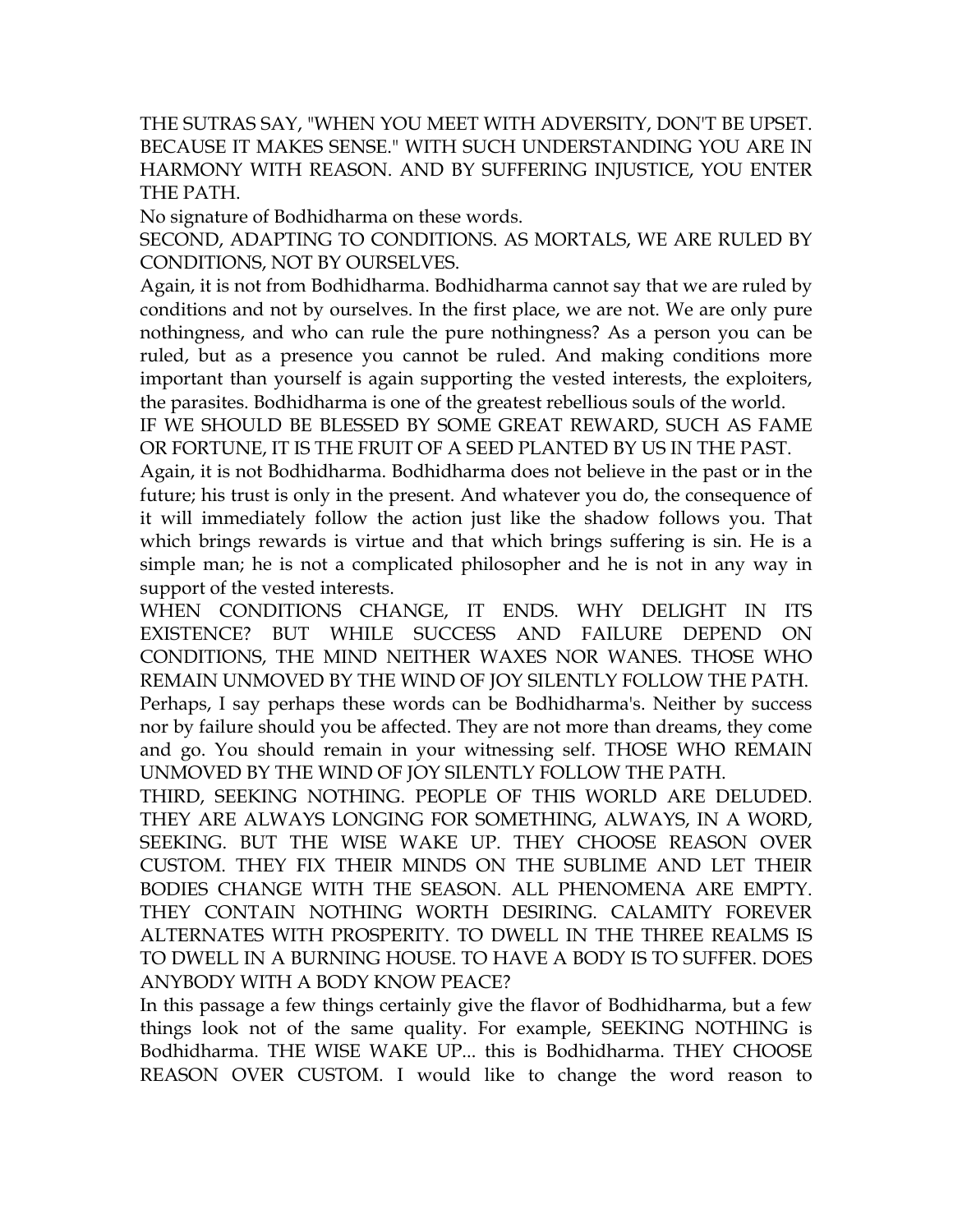meditation. They choose meditation over custom. They choose their own intelligence over custom and tradition.

This certainly cannot be from Bodhidharma. THEY FIX THEIR MINDS ON THE SUBLIME AND LET THEIR BODIES CHANGE WITH THE SEASON. The man who is saying that the sinner and the saint are the same, the ordinary man and the sage are not different, cannot make this statement -- because for him the mundane and the sublime are not different, they cannot be different.

Yes, this statement can be confirmed as Bodhidharma's: ALL PHENOMENA ARE EMPTY. Whatever happens outside you in life is just empty, as empty as dreams; it is made of the same stuff. THE WISE WAKE UP and see the whole of life as a long series of dreams -- sometimes good, sometimes bad, sometimes sweet, sometimes nightmarish, but they are all dreams. The awakened one neither dreams in his sleep nor is deluded by the dreams of the outside world while he is awake. They contain nothing worth desiring.

CALAMITY FOREVER ALTERNATES WITH PROSPERITY. TO DWELL IN THE THREE REALMS IS TO DWELL IN A BURNING HOUSE. The three realms are of the body, of the mind and of the heart. To dwell in the fourth, the TURIYA, is to be at peace with existence.

FOURTH, PRACTICING THE DHARMA. THE DHARMA IS THE TRUTH THAT ALL NATURES ARE PURE. BY THIS TRUTH ALL APPEARANCES ARE EMPTY. DEFILEMENT AND ATTACHMENT, SUBJECT AND OBJECT DON'T EXIST.

This can be said to be purely Bodhidharma.

THE SUTRAS SAY, "THE DHARMA INCLUDES NO BEING BECAUSE IT IS FREE FROM THE IMPURITY OF BEING. AND THE DHARMA INCLUDES NO SELF, BECAUSE IT IS FREE FROM THE IMPURITY OF SELF." THOSE WISE ENOUGH TO BELIEVE AND UNDERSTAND THIS TRUTH ARE BOUND TO PRACTICE ACCORDING TO THE DHARMA.

These are additions by the people who are taking notes.

SINCE THE EMBODIMENT OF THE DHARMA CONTAINS NOTHING WORTH BEGRUDGING, THEY GIVE THEIR BODY, LIFE AND PROPERTY IN CHARITY, WITHOUT REGRET, WITHOUT THE VANITY OF GIVER, GIFT OR RECIPIENT, AND WITHOUT BIAS OR ATTACHMENT. AND THEY TAKE UP TRANSFORMING OTHERS TO ELIMINATE IMPURITY BUT WITHOUT BECOMING ATTACHED TO FORM. THUS, THROUGH THEIR OWN PRACTICE, THEY ARE ABLE TO HELP OTHERS AND GLORIFY THE WAY OF ENLIGHTENMENT. AND AS WITH CHARITY, THEY ALSO PRACTICE THE OTHER VIRTUES. BUT WHILE PRACTICING THE SIX VIRTUES TO ELIMINATE DELUSION, THEY PRACTICE NOTHING AT ALL.

All the statements above this sentence cannot be authentically said to be from Bodhidharma. But this sentence, THEY PRACTICE NOTHING AT ALL ...

The people who are practicing all these things recorded before, are practicing nothing, because if the world is only a dream land, then whether you are a thief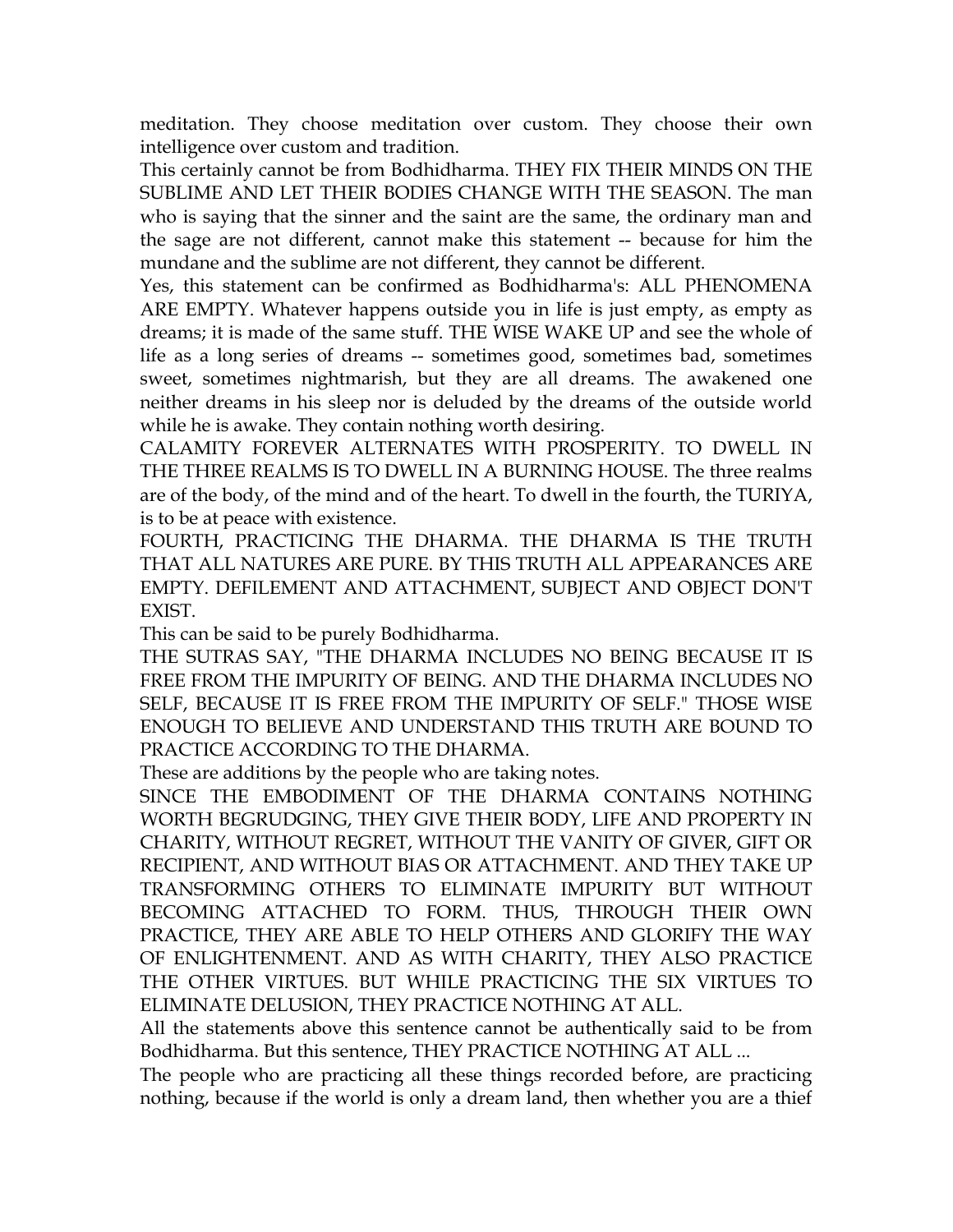or a great man of charity, makes no difference. In a dream, if you are a thief or a man of charity, will it make any difference when you wake up? Will you feel good that you were such a great man of charity? Or will you feel ashamed that in the dream you were a thief? Both were dreams, soap bubbles; they don't mean anything.

Knowing Bodhidharma, I can say exactly what are his words. THEY PRACTICE NOTHING AT ALL -- the people who are practicing the above mentioned things ... THIS IS WHAT IS MEANT BY PRACTICING THE DHARMA.

Bodhidharma is saying: Knowing this -- that whatever you are practicing is nothing at all -- THIS knowing, this understanding is called practicing the dharma.

THOSE WHO UNDERSTAND THIS DETACH THEMSELVES FROM ALL THAT EXISTS AND STOP IMAGINING OR SEEKING ANYTHING. THE SUTRAS SAY, "TO SEEK IS TO SUFFER. TO SEEK NOTHING IS BLISS." This is pure Bodhidharma. WHEN YOU SEEK NOTHING, YOU ARE ON THE PATH.

So it is going to be a continuous effort to draw lines, between what exactly are Bodhidharma's statements and what are statements by the writers of these books, these notes. But I can say it with authority, because this is my own understanding and experience too: I agree with Bodhidharma on each and every point. In other words, Bodhidharma agrees with me on each and every point.

Scholars have been talking about these books. I am not a scholar. I am a Bodhidharma. I will recognize what is my statement and what is not my statement.

Get it?

Okay, Maneesha?

Yes, Osho.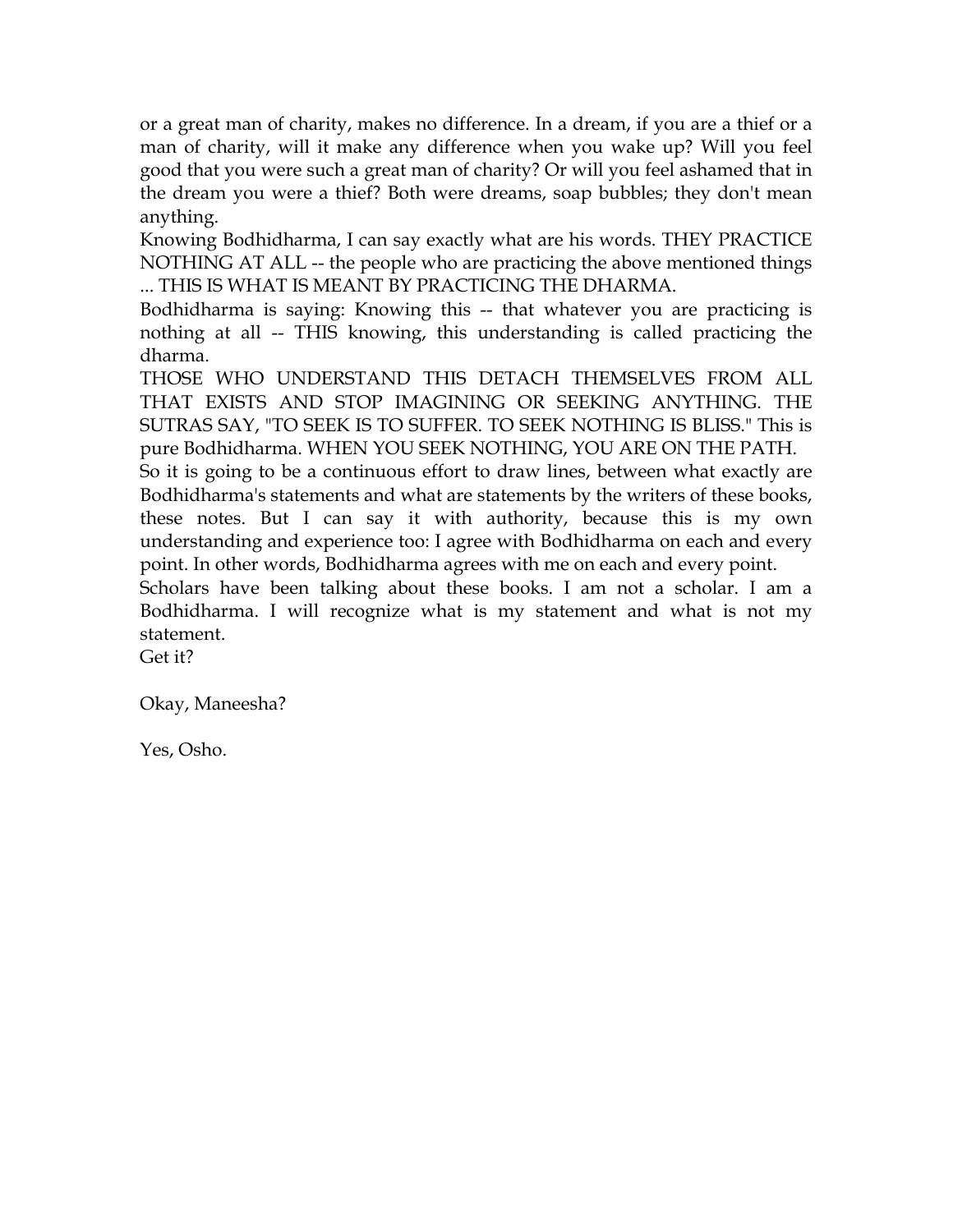## **Bodhidharma: The Greatest Zen Master Chapter #2 Chapter title: A pilgrimage to your own being 5 July 1987 pm in Chuang Tzu Auditorium**

BELOVED OSHO,

BODHIDHARMA'S BLOODSTREAM SERMON

EVERYTHING THAT APPEARS IN THE THREE REALMS LEADS BACK TO THE MIND. HENCE, BUDDHAS OF THE PAST AND FUTURE TEACH MIND TO MIND WITHOUT BOTHERING ABOUT DEFINITIONS.

BUT IF THEY DON'T DEFINE IT, WHAT DO THEY MEAN BY MIND? YOU ASK. THAT'S YOUR MIND. I ANSWER. THAT'S MY MIND. IF I HAD NO MIND, HOW COULD I ANSWER? IF YOU HAD NO MIND, HOW COULD YOU ASK? THAT WHICH ASKS IS YOUR MIND. "THROUGH ENDLESS KALPAS WITHOUT BEGINNING, WHATEVER YOU DO, WHEREVER YOU ARE, THAT'S YOUR REAL MIND, THAT'S YOUR REAL BUDDHA. THIS MIND IS THE BUDDHA, SAYS THE SAME THING. BEYOND THIS MIND YOU'LL NEVER FIND ANOTHER BUDDHA. TO SEARCH FOR ENLIGHTENMENT OR NIRVANA BEYOND THIS MIND IS IMPOSSIBLE. THE REALITY OF YOUR OWN SELF-NATURE, THE ABSENCE OF CAUSE AND EFFECT, IS WHAT'S MEANT BY MIND. YOUR MIND IS NIRVANA. YOU MIGHT THINK YOU CAN FIND A BUDDHA OR ENLIGHTENMENT SOMEWHERE BEYOND THE MIND, BUT SUCH A PLACE DOESN'T EXIST. TRYING TO FIND A BUDDHA OR ENLIGHTENMENT IS LIKE TRYING TO

GRAB SPACE. SPACE HAS A NAME BUT NO FORM. IT'S NOT SOMETHING YOU CAN PICK UP OR PUT DOWN. AND YOU CERTAINLY CAN'T GRAB IT. BEYOND THIS MIND, YOU'LL NEVER SEE A BUDDHA. THE BUDDHA IS A PRODUCT OF YOUR MIND. WHY LOOK FOR A BUDDHA BEYOND THIS MIND?

BUDDHAS OF THE PAST AND FUTURE ONLY TALK ABOUT THIS MIND. THE MIND IS THE BUDDHA. AND THE BUDDHA IS THE MIND. BEYOND THE MIND THERE'S NO BUDDHA. AND BEYOND THE BUDDHA THERE'S NO MIND. IF YOU THINK THERE'S A BUDDHA BEYOND THE MIND, WHERE IS HE? THERE'S NO BUDDHA BEYOND THE MIND, SO WHY ENVISION ONE? YOU CAN'T KNOW YOUR REAL MIND AS LONG AS YOU DECEIVE YOURSELF. AS LONG AS YOU'RE ENTHRALLED BY A LIFELESS FORM, YOU'RE NOT FREE. IF YOU DON'T BELIEVE ME, DECEIVING YOURSELF DOESN'T HELP. IT'S NOT THE BUDDHA'S FAULT. PEOPLE, THOUGH, ARE DELUDED. THEY'RE UNAWARE THAT THEIR OWN MIND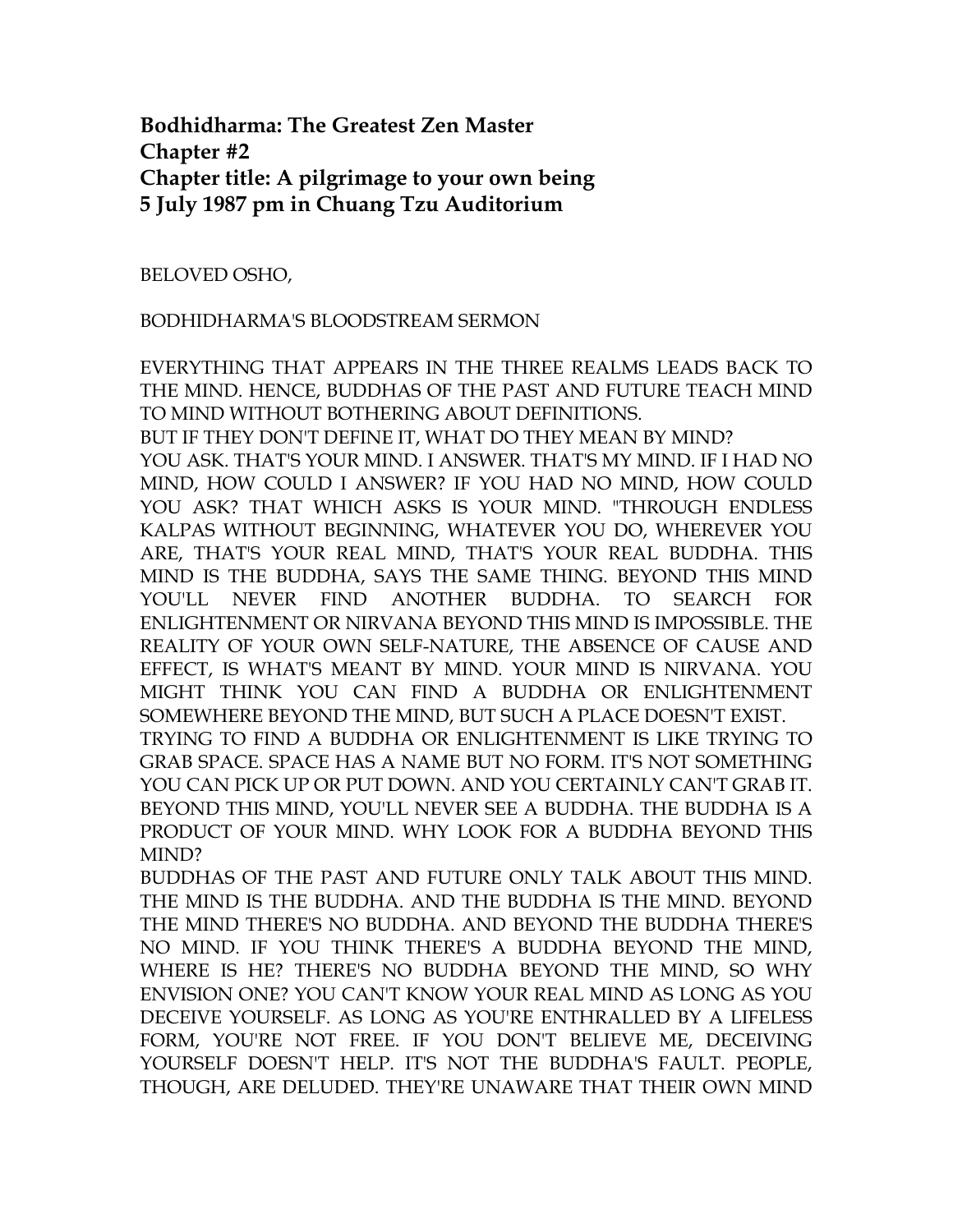IS THE BUDDHA. OTHERWISE, THEY WOULDN'T LOOK FOR A BUDDHA OUTSIDE THE MIND.

BUDDHAS DON'T SAVE BUDDHAS. IF YOU USE YOUR MIND TO LOOK FOR A BUDDHA, YOU WON'T SEE THE BUDDHA. AS LONG AS YOU LOOK FOR A BUDDHA SOMEWHERE ELSE, YOU'LL NEVER SEE THAT YOUR OWN MIND IS THE BUDDHA. AND DON'T USE A BUDDHA TO WORSHIP A BUDDHA. AND DON'T USE THE MIND TO INVOKE A BUDDHA. BUDDHAS DON'T RECITE SUTRAS. BUDDHAS DON'T KEEP PRECEPTS. AND BUDDHAS DON'T BREAK PRECEPTS. BUDDHAS DON'T KEEP OR BREAK ANYTHING. BUDDHAS DON'T DO GOOD OR EVIL.

TO FIND A BUDDHA, YOU HAVE TO SEE YOUR NATURE. WHOEVER SEES HIS NATURE IS A BUDDHA. IF YOU DON'T SEE YOUR NATURE, INVOKING BUDDHAS, RECITING SUTRAS, MAKING OFFERINGS AND KEEPING PRECEPTS ARE ALL USELESS. INVOKING BUDDHAS RESULTS IN GOOD KARMA. RECITING SUTRAS RESULTS IN A GOOD MEMORY. KEEPING PRECEPTS RESULTS IN A GOOD REBIRTH. AND MAKING OFFERINGS RESULTS IN FUTURE BLESSINGS. BUT NO BUDDHA.

The realization of enlightenment, or buddhahood, is difficult. And it is also not difficult. It is difficult if you start looking for it. It is not difficult if you simply sit down, settling within yourself in calmness, quietness, being just purely aware.

Then you are the buddha, then you are the enlightenment. It is not that you become enlightened, it is not your becoming. It is your very being, it is you in your simplest, spontaneous nature.

Enlightenment is your self-nature.

Once somebody attains to enlightenment, the greatest difficulty is to convey it to those who are living in darkness and who have never seen any light. It is almost like talking about light to blind people. One enlightened master has been reported to have said, "My whole effort of conveying my experience is just like selling glasses to blind people."

Hence, many of those who have attained have remained silent, and those very few who have spoken, know that their words cannot carry their enlightenment, its beauty, its joy, its fragrance; that the moment the experience is translated into words, something essential dies. Only a corpse reaches to the other person.

But out of compassion, hoping against hope, a few enlightened people down the ages have made every effort to convey to you that life is not all that you think it is. It is much more, infinitely much more.

But no enlightened man has ever written a single word, for the simple reason that the spoken word has a certain warmth, and the written word is absolutely cold. The spoken word has the presence of the master, but the written word has no presence of the master. The spoken word is not just a word; there are so many other things which may be indirectly conveyed to you. The presence of the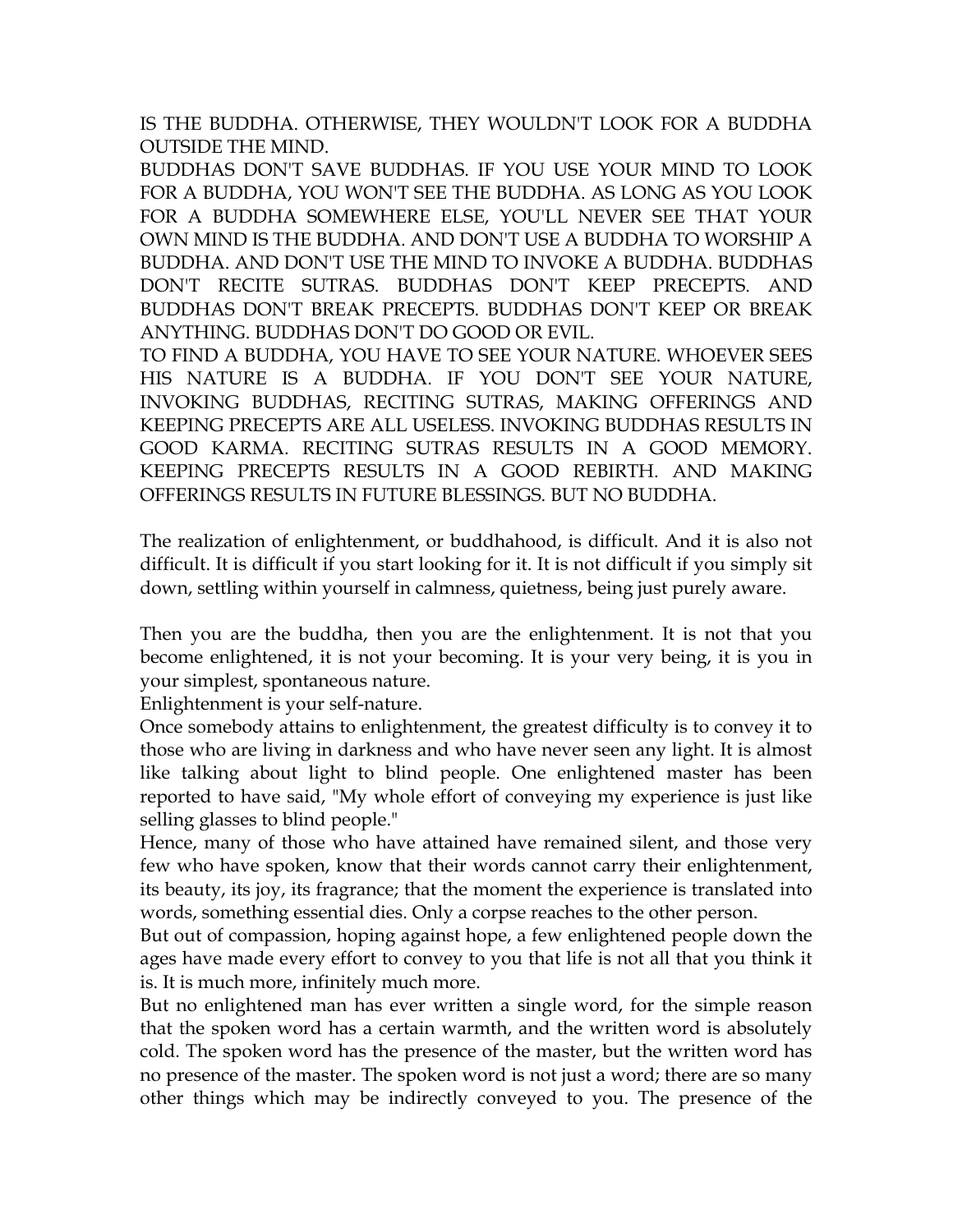master, the blissfulness of the master, the grace of the master, his inviting eyes, his heart calling you, invoking you for a journey, for a pilgrimage to your own being ...all this is absent in the written word.

Hence, no enlightened man has ever written anything. But disciples have taken notes. All the literature that exists in the name of enlightened people is nothing but disciples' notes. The problem becomes more and more complicated because the disciple is writing something which he does not understand. He loves the master, he has fallen into a deep love affair, but he does not understand the mystery of the master. He is under his magical influence, but he does not know his secret. Unless he knows his own secret he will never know the secret of the master, because they are not two things.

The disciple thinks, has been thinking for ages, that the words of the master should not be lost; they are so precious, they are pure gold. At least something for the future generations should be collected. But his understanding is very small, and he writes according to his understanding. First, much is lost when the master speaks; then much is lost when the disciple hears; then much is lost when the disciple writes. And the disciple writes in one language, and then it goes on being translated into other languages. It becomes a faraway echo of the original.

For example, Bodhidharma spoke in Chinese, which was not his mother tongue. He was born in India. He learned Chinese. Even in your own mother tongue, to give expression to the experiences of your innermost life sources, silences of your heart, and blissfulness of your being, is difficult -- even in your mother tongue. But to speak in a language which he has just learned, and Chinese is not a simple language .... If one really wants to be a scholar it needs at least thirty years, because it has no alphabet, it is a pictorial language. It is a very primitive sort of language.

The alphabet brings language to a very simple phenomenon. But a nonalphabetical language, like Chinese, or Korean, or Japanese, is very difficult for one who is not born in those lands. You have to remember thousands of pictures. Those languages are pictorial. Each thing has a certain symbolic picture and unless you remember thousands of symbolic pictures, it is impossible to speak, it is impossible to write. Bodhidharma had only three years while he was moving towards China to learn as quickly as possible before he reached there. He did in three years, almost thirty years' work.

Naturally, what he has said is far from his experience. And the difficulty is again multiplied because these sutras are translated from Chinese into English. For example, I will just give you one word which is very central to these sutras, the word `mind'.

Anybody reading these sutras is going to understand exactly the opposite of what Bodhidharma must have meant, and the reason is the word `mind'.

In English there is only one word for your thinking process, and that is `mind'. And in the English language there is no word which can denote something beyond the thinking process. The whole philosophy of Gautam Buddha and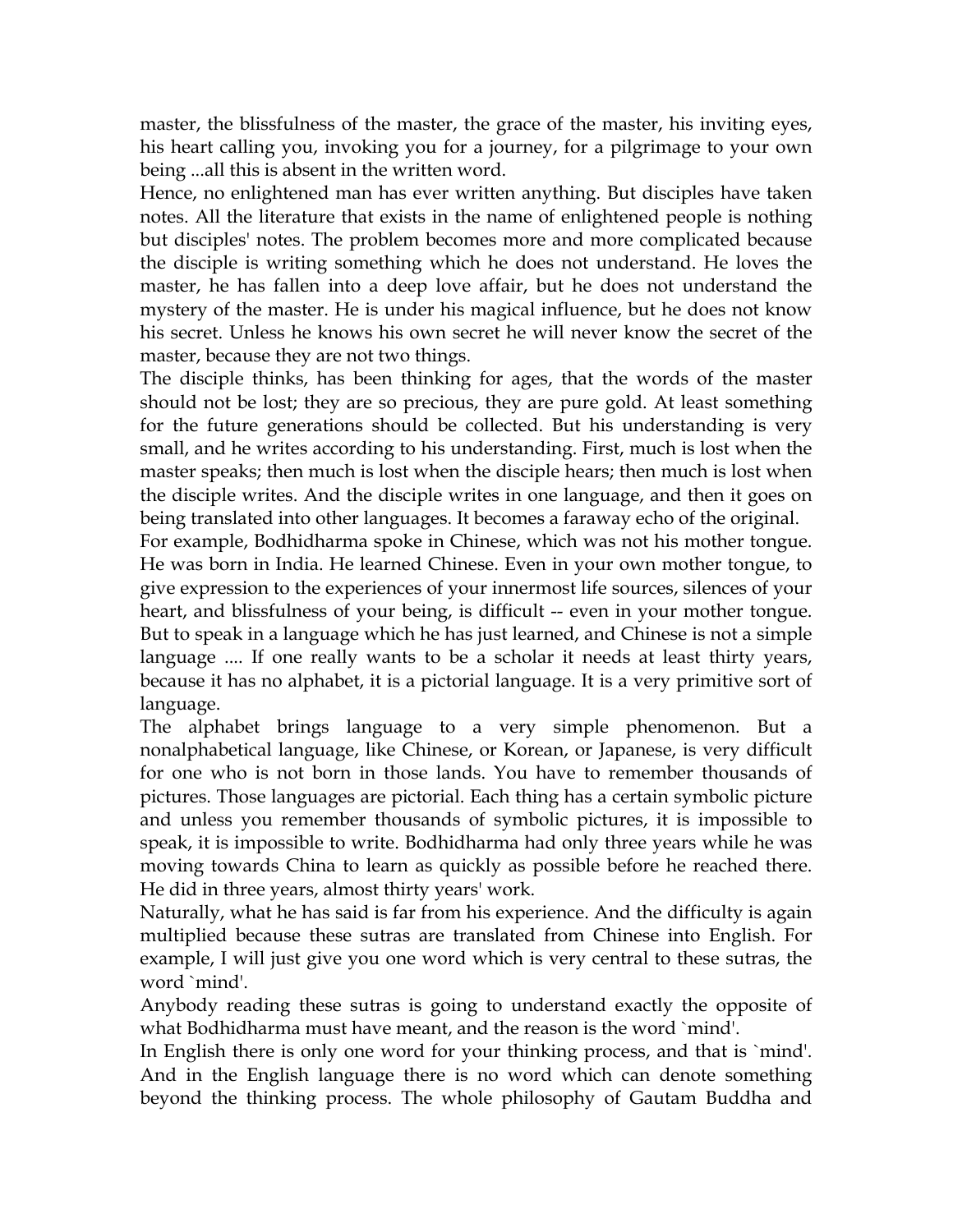Bodhidharma is how to go beyond the thinking process. In Sanskrit, in Pali, there are different words: MANUS, which is the root of the English word `mind', exactly means THINKING PROCESS; then CHITTA means CONSCIOUSNESS BEYOND THE THINKING PROCESS.

Those who are very alert, and those who have not only been just scholars but have also experienced something about meditation -- wherever in these sutras you find the word `mind', a meditator would put just its opposite, `no-mind'. English has no word for no-mind, so it is just an arbitrary creation. Everywhere in these sutras, where mind is mentioned, please read no-mind. Otherwise you will go absolutely on a wrong track.

The sutras: EVERYTHING THAT APPEARS IN THE THREE REALMS LEADS BACK TO THE no-MIND.

The translator says, "to the mind." Mind is something to be transcended, mind is a disease; meditation is an effort to go beyond it. Hence, I will read everywhere instead of `mind', `no-mind', to correct the translation. The translation is done by somebody who understands language but who does not understand meditation.

EVERYTHING THAT APPEARS IN THE THREE REALMS ... Which are the three realms? The body, the mind, the heart ...leads to the fourth, TURIYA, which can be translated only as no-mind; leads to a silence where there is no ripple of thought, where time disappears, space disappears and just a pure consciousness, not conscious of any thing, but conscious of itself ...a self-luminous awareness remains. Everything leads to this self-luminous awareness.

The people who understand meditation have always translated the word CHITTA as `no-mind'.

HENCE, BUDDHAS OF THE PAST AND FUTURE TEACH MIND TO MIND, WITHOUT BOTHERING ABOUT DEFINITIONS. This is so ridiculous, but scholars are really doing something that they are not prepared for. The right thing would be to say, "Buddhas of the past and future, teach no-mind to nomind, from silence to silence, from presence to presence. And naturally, in that transfer from silence to silence, in that transmission from being to being, there is no place for definitions."

Definitions are part of the mind. The moment you transcend mind, you transcend all definitions. Now the disciple's mind comes in: BUT IF THEY DON'T DEFINE IT, WHAT DO THEY MEAN BY MIND? This is so stupid, it is unbelievably ridiculous. The disciple himself who has taken these notes is puzzled. He asks, BUT IF THEY DON'T DEFINE IT, WHAT DO THEY MEAN BY MIND? And he answers to satisfy himself: YOU ASK. THAT'S YOUR MIND. I ANSWER. THAT'S MY MIND. It is true about the disciple, but not true about the enlightened being, who does not express himself through the words. Even if he uses the words, that is only a device to create moments of silence.

The real transfer happens in the gaps. Nothing is said, and nothing is heard, and yet the message takes a quantum leap from one being to another being. This is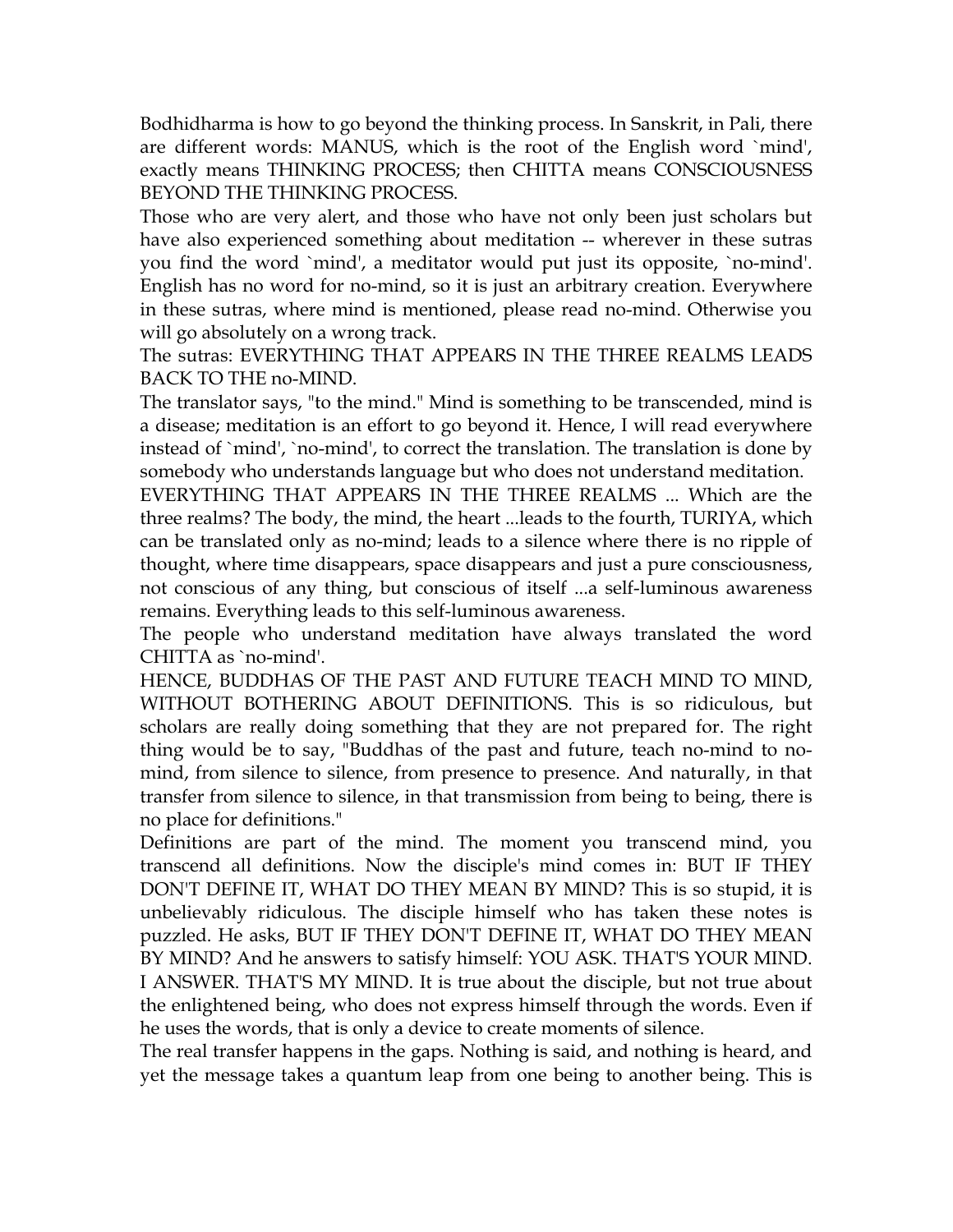the beauty and the miracle and the magic that happens between the master and the disciple.

The disciple quotes Bodhidharma as saying, IF I HAD NO MIND, HOW COULD I ANSWER? IF YOU HAD NO MIND, HOW COULD YOU ASK? THAT WHICH ASKS IS YOUR MIND. THROUGH ENDLESS KALPAS, through endless ages, WITHOUT BEGINNING, WHATEVER YOU DO, WHEREVER YOU ARE, THAT IS YOUR REAL MIND, THAT IS YOUR REAL BUDDHA.

He is getting really confused. But anybody will be in the same position, not knowing that meditation is a transcendence, a freedom from mind. It is a beyond space, where no functioning of the mind can ever reach.

And that is your true nature, that is your enlightenment, that is your buddhahood. And out of that silence, whatever you do is enlightened. Out of that silence, whatever grows is a lotus of paradise. Out of that silence you cannot do anything wrong. In fact, out of that silence the very idea, the distinction between wrong and right, good and bad, disappears. Whatever you do out of that silence is simply existential, the way it should be. It is not your effort, it is not your thought-out, pre-planned act; it is simply your spontaneous outpouring. THIS MIND IS THE BUDDHA. Let me correct it.

THIS no-MIND IS THE BUDDHA. BEYOND THIS no-MIND, YOU WILL NEVER FIND ANOTHER BUDDHA. TO SEARCH FOR ENLIGHTENMENT OR NIRVANA, BEYOND THIS no-MIND, IS IMPOSSIBLE. THE REALITY OF YOUR OWN SELF-NATURE, THE ABSENCE OF CAUSE AND EFFECT, IS WHAT IS MEANT BY no-MIND. YOUR no-MIND IS NIRVANA -- but remember wherever I am saying no-mind, in the sutra itself is written mind. I disagree with it totally, and Bodhidharma would disagree with it, and Buddha would disagree with it, and anybody who has even a little glimpse of meditation will disagree with it.

YOU MIGHT THINK YOU CAN FIND A BUDDHA OR ENLIGHTENMENT SOMEWHERE BEYOND no-MIND, BUT SUCH A PLACE DOESN'T EXIST.

TRYING TO FIND A BUDDHA OR ENLIGHTENMENT IS LIKE TRYING TO GRAB SPACE. SPACE HAS A NAME BUT NO FORM. IT'S NOT SOMETHING YOU CAN PICK UP OR PUT DOWN. AND YOU CERTAINLY CAN'T GRAB IT. BEYOND THIS no-MIND YOU'LL NEVER SEE A BUDDHA. THE BUDDHA IS A PRODUCT OF YOUR no-MIND.

In fact no-mind and buddha are synonymous. But the poor disciple who has taken these notes goes on using the word `mind' which is absolutely absurd.

WHY LOOK FOR A BUDDHA BEYOND THIS no-MIND?

BUDDHAS OF THE PAST AND FUTURE ONLY TALK ABOUT THIS no-MIND. THIS no-MIND IS THE BUDDHA. AND THE BUDDHA IS THE no-MIND. BEYOND THE no-MIND THERE IS NO BUDDHA. AND BEYOND THE BUDDHA THERE IS NO no-MIND. IF YOU THINK THERE IS A BUDDHA BEYOND THE no-MIND, WHERE IS HE?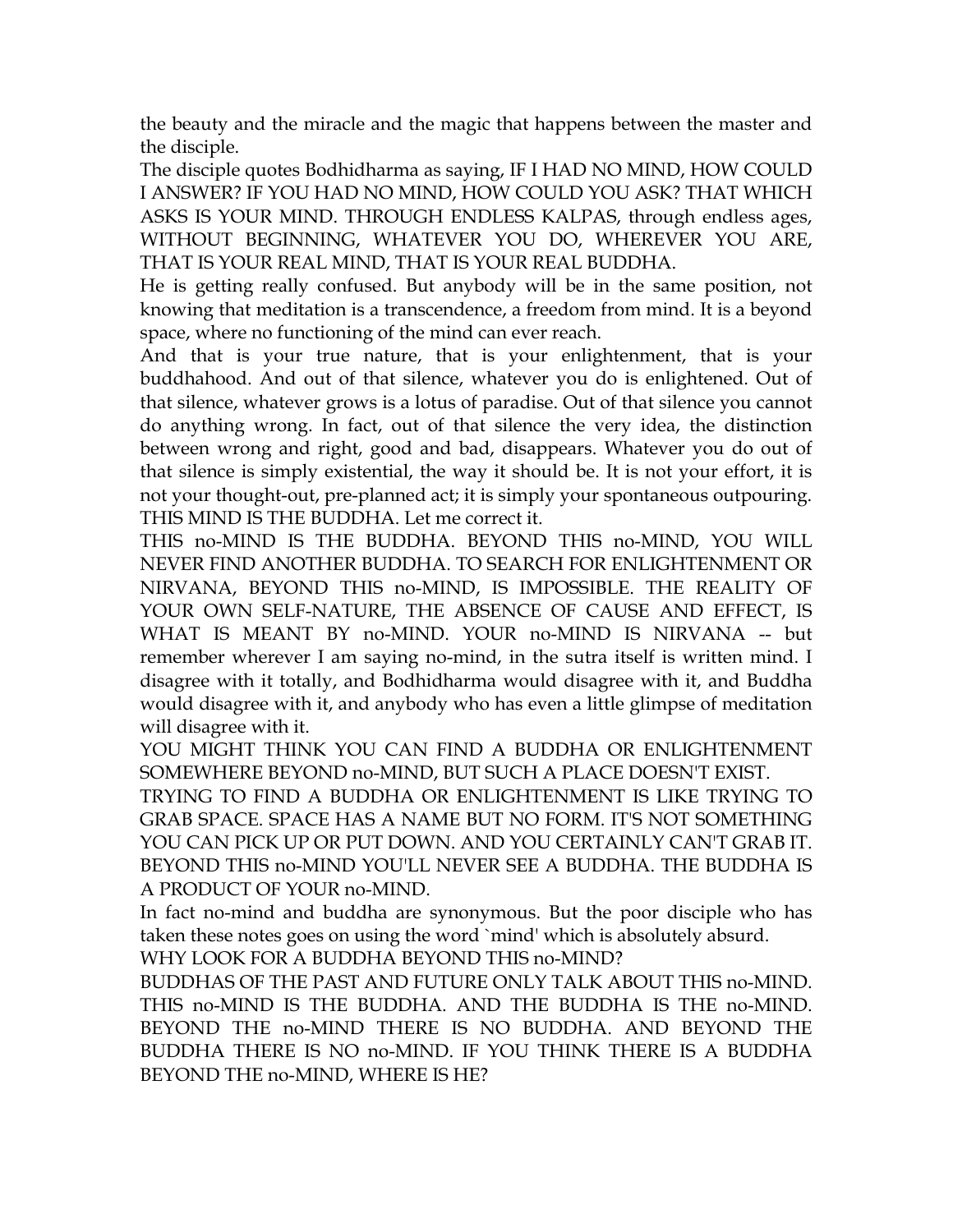The same mistake continues all along the sutra. It is the ancientmost sutra about Bodhidharma, and for almost fourteen centuries it has been accepted as Bodhidharma's teaching. And the reason is that nobody tries to understand the experience by experiencing it. People simply read scriptures, they become knowledgeable, but deep inside the ignorance prevails. They start talking about light, but their blindness continues. That's why he says, YOU THINK THERE IS A BUDDHA BEYOND THE MIND. There is the buddha ONLY beyond the mind; it is not a question of thinking, but this stupid disciple says there is no buddha beyond the mind. He has made it a point that buddha and mind are synonymous. Then what is the need of meditation? You all have minds; you have enough of buddha -- do you need more mind?

You need freedom from the mind, freedom from all the fetters of thought, emotions, moods, sentiments; they all constitute your mind. And beyond them there is a witness, a watcher. That watcher is the buddha.

I have to be hard on this disciple, although he has done a service to humanity. He has kept a record of Bodhidharma's words, although he is not capable of keeping the record in a right way. But still, his record can be corrected by anybody of the same state as Bodhidharma. So there is no problem. He has done a great service, although he is stupid.

Once in a while, he repeats Bodhidharma: YOU CAN'T KNOW YOUR REAL no-MIND AS LONG AS YOU DECEIVE YOURSELF. AS LONG AS YOU ARE ENTHRALLED BY A LIFELESS FORM, YOU ARE NOT FREE.

What is your imprisonment? Your mind is your prison. There are different prisons, but they are all prisons. The Hindu has a different kind of prison, different architecture; the Mohammedan has a different prison, different architecture; the Christian has a different prison, and so on and so forth. But they differ only in their architecture. As far as the prisoner is concerned, they are all prisons. And people move from one prison to another prison in the hope that perhaps they will find freedom. The Christian becomes the Hindu, the Hindu becomes the Buddhist, the Buddhist becomes the Mohammedan and they are simply changing prisons. From one program they move to another program, and what is needed is a deprogramming. That's what, in scientific terms is the meaning of the word `meditation' -- deprogramming.

If your mind can be completely deprogrammed, it can become a completely erased tabula rasa, a clean slate from which every knowledge has been erased. This innocence is the beginning of no-mind. This innocence is the birth of the buddha in you.

IF YOU DON'T BELIEVE ME, DECEIVING YOURSELF DOESN'T HELP. IT IS NOT THE BUDDHA'S FAULT. PEOPLE, THOUGH, ARE DELUDED. THEY'RE UNAWARE THAT THEIR OWN no-MIND IS THE BUDDHA. OTHERWISE, THEY WOULDN'T LOOK FOR A BUDDHA OUTSIDE THE no-MIND.

The greatest delusion according to those who have reached to the highest peak of awareness, is searching and seeking outside yourself for the truth, the meaning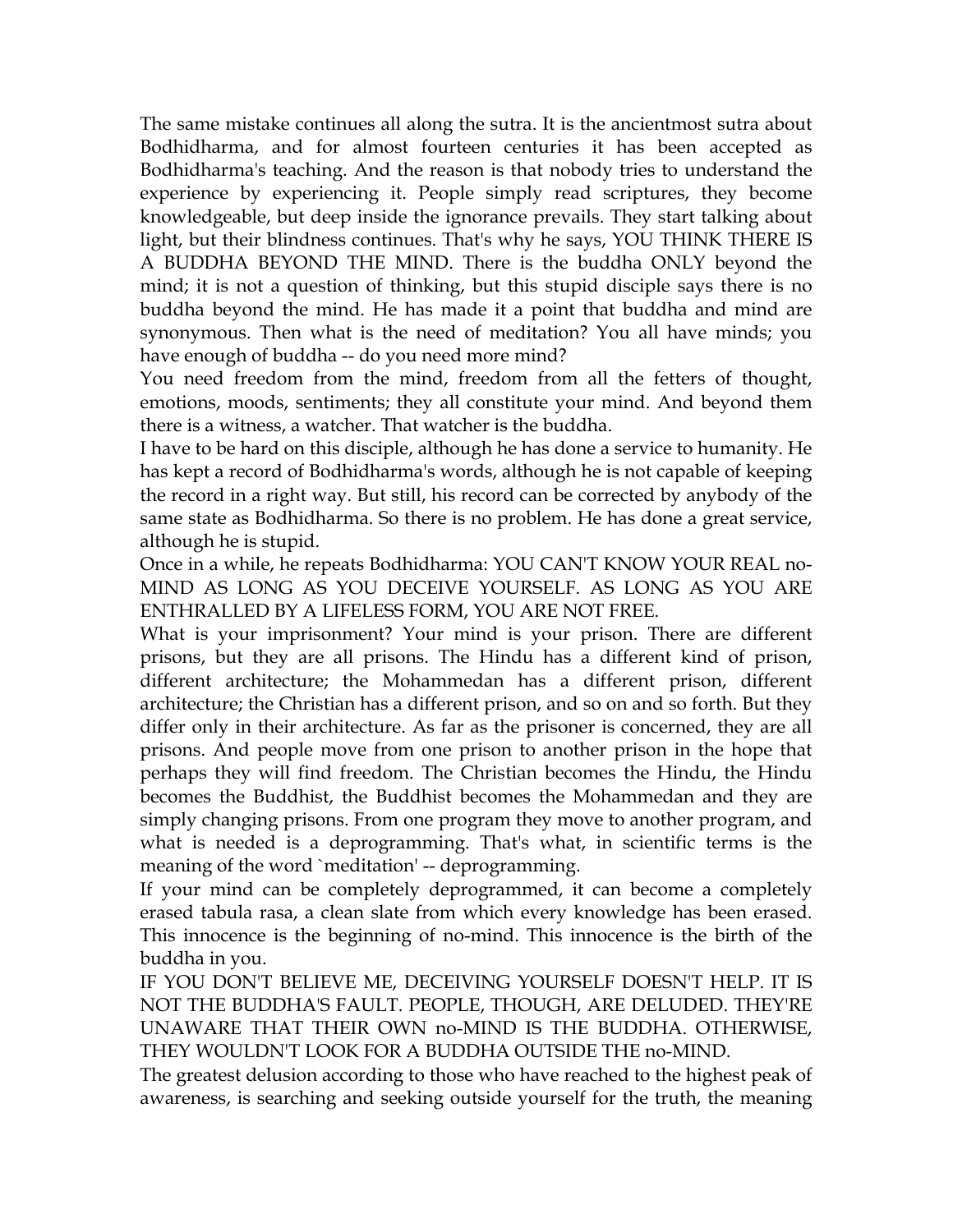of existence, or the deathless, eternal current of life. Mind always tries to look outside, because the very function of the mind is to work in the world. That's why mind is perfectly okay in science, in business, in economics. In everything that is outside you, then mind is perfectly the right means.

But that which is within you is beyond mind's reach. You will have to leave the mind, and move above and away. The moment you become only a witness, watching the mind as something outside you, you have come home. But the man who took the notes and the man who translated them into English ...perhaps neither had experience of meditation. They go on repeating the word `mind' where only `no-mind' is ever possible.

BUDDHAS DON'T SAVE BUDDHAS. Now this I can say must have come from Bodhidharma. This is such a tremendously meaningful statement, and so outrageous that it is beyond the capacity of the poor disciple, who cannot even understand it. He has simply written it, he must have heard it. Perhaps Bodhidharma was again and again repeating it. This is one of the most essential teachings of Gautam Buddha, that nobody can save you.

Jesus says, "I am the savior." If you compare Jesus and Bodhidharma, you will be in for a great surprise. Jesus says, "You are the sheep, I am the shepherd and if you get lost, I will find you." And it looks, for those who don't understand, to be a great compassionate ideology. Jesus seems to be of great compassion, love, kindness. In fact Christians say that he sacrificed himself to save humanity, but nobody asks why humanity is not saved. The poor fellow died unnecessarily.

I have always been wondering .... I have been listening to Christians, and without feeling any embarrassment they go on saying that Jesus gave up his life to save humanity. I used to be very friendly with a preacher, Stanley Jones, who was a reknowned Christian missionary and had a very philosophical bent of mind. Whenever he used to come into the city where I was, I always used to go to listen to him. One day it was too much; he was continuously repeating that "Jesus is the only savior."

I had to stand up. I said, "It is not my business, I am not a Christian and in fact, I should not create any disturbance in the church; I don't belong to the congregation. But you are repeating such nonsense. You go on saying that he saved humanity by giving up his life on the cross. But I don't see humanity saved anywhere. He could not even save himself."

But all the religions born outside India have the idea of the savior. Mohammedanism, Judaism, Christianity -- three religions are born outside India and all three have the idea of the savior. In India there are four religions: Hinduism, Sikhism, Jainism, Buddhism. Jainism and Buddhism are the only two religions which simply deny the very concept of saving anybody, because they say -- and I agree with their concept -- that it is condemnatory, it is humiliating. The very idea that "I will save you" makes me higher than you, and holier than you. I become special. I am the only begotten son of God, or I am the only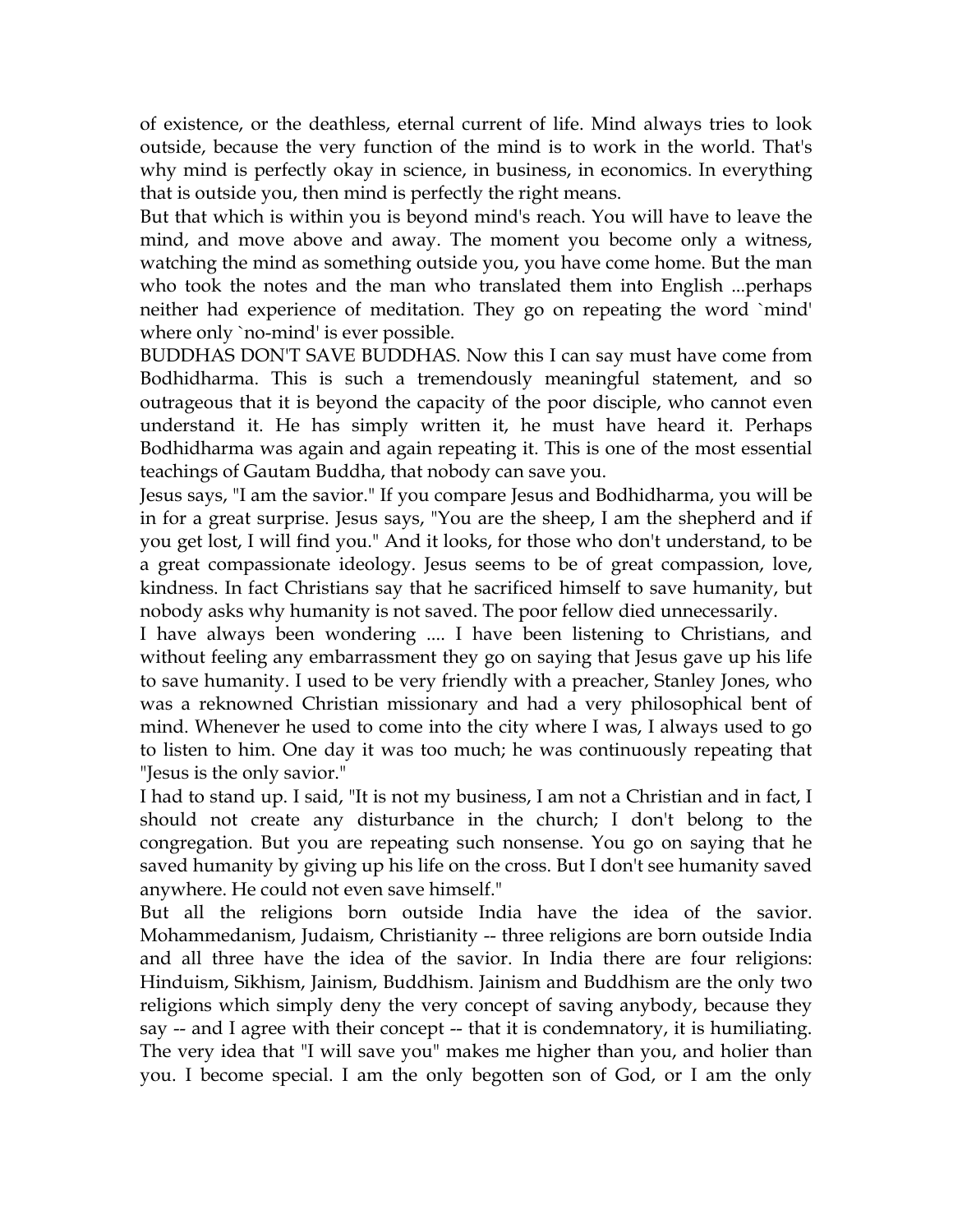prophet of God, or the only messenger of God, and you are just ordinary human beings.

Bodhidharma's statement is, BUDDHAS DON'T SAVE BUDDHAS. He is saying you are all buddhas whether you know it or not, and how can anybody save you? How can one buddha save another buddha? All that a buddha can do is to wake you up. That is not much of a saving. When you wake somebody up, do you think you are holier, and special, and you have done a great service to humanity, by waking a poor fellow who was sleeping?

BUDDHAS DON'T SAVE BUDDHAS. This is a very pregnant statement. It gives equality to every being. The only difference, which is not much of a difference, is ...everybody is a buddha; a few are asleep and are unaware of who they are, and a few have become awakened and know who they are. But essentially, there is no difference at all, and there is no question of saving anybody. It is his right if somebody wants to continue to sleep; it is his birthright. You cannot forcibly wake up somebody because that is interfering with his freedom.

It happened: I was sitting on the banks of the Ganges in Allahabad. I had gone to speak in a Christian college in Allahabad, and the Christian college is just on the bank of the Ganges on a very beautiful spot just near the railway bridge. I was sitting on the bank, and there was nobody for miles and suddenly a man came and jumped. I thought perhaps he was taking a bath, and as he jumped, he started shouting, "Help me, help me." He was just close to me.

For a moment I thought, "What is the matter? If he wanted to be helped, why has he jumped?" But I thought it is better to first bring him out. If I start thinking about it, by that time he will be finished. So I jumped. He was a heavy man but I pulled him out somehow, and I felt a certain resistance. It became even more puzzling, he was shouting, "Save me, I am drowning." But when I was trying to bring him out, I felt that he was not being helpful, he was resisting my effort.

I said, "You seem to be mad. Do you want to be saved or not?"

He said, "Please save me." So I pulled him out. And when he was out, he started becoming very angry at me saying, "Can't you understand? I was committing suicide."

I said, "You should have said so before. So why were you shouting, `Save me'?"

He said, "It is natural. I wanted to commit suicide but deep down somewhere there was still a desire to live. That's why I started shouting."

I said, "Okay." I simply pushed him back. I said, "If this is the case, then I will not do anything against you."

He started shouting again, "Are you mad or what? Do you want to kill me?"

I said, "Now I have nothing to do with you. Whatever I have done, I have undone it. Now I will sit silently here and watch."

Somebody else came by and jumped in and took him out. This time he did not give any resistance but he went on looking at me. I said, "What is the matter, where are you going?"

He said, "Is it compulsory to commit suicide?"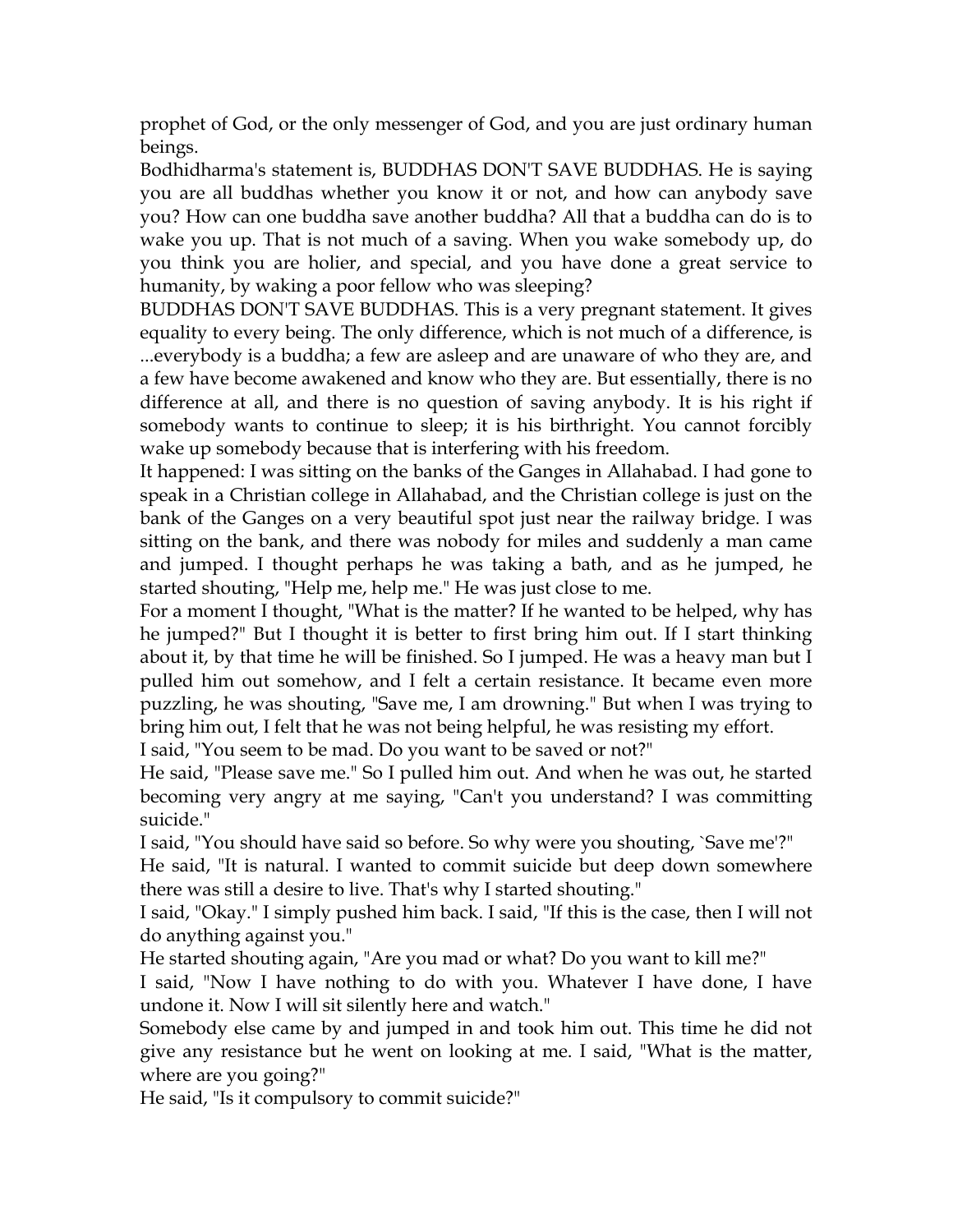I said, "It is not; I have never told you to commit suicide. You were committing suicide; have you forgotten?"

He said, "You seem to be a strange man. When somebody commits suicide, or tries to commit suicide, people prevent him -- but you help them."

I said, "I am ready to help in any way. If you want to get out of the river, I am ready to help. If you want to go in the river, I am ready to help. I don't want to interfere in your lifestyle whatever you want to do."

He said, "I don't want to die."

I said, "That's perfectly okay. You can go, but think twice. You may have to come back again."

He said, "I am not going to come back."

I said, "It is up to you. I am just reminding you that the idea of suicide will come again to you, and this is a good chance. Don't miss it. Ordinarily, there are so many people on the bank. Just by chance there is nobody -- only a man who is ready to help in any way, this way or that."

He said, "As long as you are here, I am not going to come back!"

I said, "It is up to you. Without me you will be in difficulty."

Bodhidharma is saying, BUDDHAS DON'T SAVE BUDDHAS. Buddhas simply make every effort to wake people to their own reality, but it is not a question of saving. They are buddhas already, nothing has to be added. This is one of the greatest contributions of Buddhism and Jainism. But again and again that disciple is bound to commit mistakes; he is simply helpless. This sentence he has put exactly as it should be.

But again he starts: IF YOU USE YOUR MIND TO LOOK FOR A BUDDHA, YOU WON'T SEE THE BUDDHA. AS LONG AS YOU LOOK FOR A BUDDHA SOMEWHERE ELSE, YOU WILL NEVER SEE THAT YOUR OWN no-MIND IS THE BUDDHA. He is saying mind, I am reading no-mind.

AND DON'T USE A BUDDHA TO WORSHIP A BUDDHA. Again, this statement I can say with absolute authority, comes from Bodhidharma. DON'T USE A BUDDHA TO WORSHIP A BUDDHA. Just as a buddha cannot save another buddha, so it is absolutely idiotic that one buddha should worship another buddha. Buddhism is against worship.

The last words of Gautam Buddha were, "Don't make my statues, don't make my temples, because my whole life I have been teaching you that you are a buddha, and you don't have to worship another buddha." And particularly if a stone buddha is being worshiped by a living buddha; this is sheer absurdity.

AND DON'T USE THE MIND TO INVOKE A BUDDHA. BUDDHAS DON'T RECITE SUTRAS. BUDDHAS DON'T KEEP PRECEPTS. AND BUDDHAS DON'T BREAK PRECEPTS. BUDDHAS DON'T KEEP OR BREAK ANYTHING. BUDDHAS DON'T DO GOOD OR EVIL.

These statements must be coming directly from Bodhidharma because it is beyond the capacity of the disciple to say such great things. Bodhidharma is saying that buddhas don't follow any discipline except their own awareness.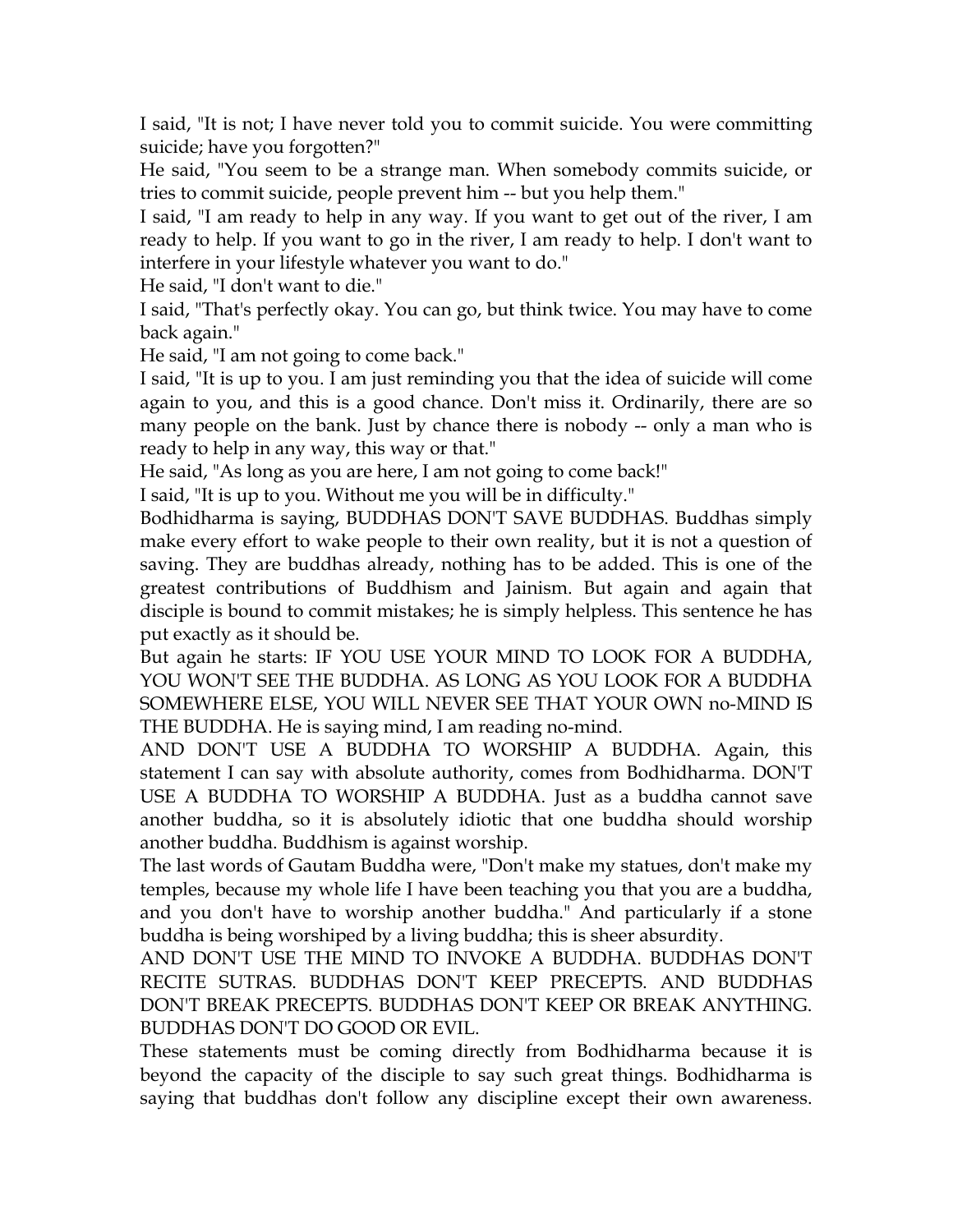They don't follow any scriptures except their own light. Neither do they follow anything nor do they break anything. They do neither good nor evil. They simply act out of spontaneity which is beyond good and evil.

Buddhas are not puritans or moralists. They act out of pure consciousness and their actions are not decided by any ideals, by any precepts, by any sutras. They don't recite any sutras. They don't bother about holy scriptures because they know their own awareness is enough to show them the path and to lead them to their ultimate destiny.

TO FIND A BUDDHA, YOU HAVE TO SEE YOUR NATURE. WHOEVER SEES HIS NATURE IS A BUDDHA. IF YOU DON'T SEE YOUR NATURE, INVOKING BUDDHAS, RECITING SUTRAS, MAKING OFFERINGS AND KEEPING PRECEPTS ARE ALL USELESS.

These words certainly have the ring and the sound of a man of awareness. They must be coming from Bodhidharma. But the disciple is not satisfied, he must be feeling a little uneasy. The whole idea that reciting sutras, making offerings, and keeping precepts are all useless ...he must be feeling uneasy because these are all irreligious ideas. No ordinary religion is going to accept them.

Hence, the disciple immediately puts his own ideas. INVOKING BUDDHAS RESULTS IN GOOD KARMA. Now this is his addition. Just now it was USELESS, but he could not feel at ease with the word useless. He had to write it because Bodhidharma must have been saying it, but he is free to dilute it. In fact, he starts changing its whole tone.

INVOKING BUDDHAS RESULTS IN GOOD KARMA. RECITING SUTRAS RESULTS IN A GOOD MEMORY. KEEPING PRECEPTS RESULTS IN A GOOD REBIRTH. AND MAKING OFFERINGS RESULTS IN FUTURE BLESSINGS. BUT NO BUDDHA.

The disciple has been trying hard to put the words of Bodhidharma exactly, but it must have been a great effort and a great tension for him because what Bodhidharma is saying can be understood only by people of great meditation. It is not possible for it to be understood by so-called ordinary humanity. It goes against all ordinary religions, ordinary prophets, ordinary messengers of God, ordinary holy scriptures.

Feeling uneasy, the disciple makes some additions on his own part. Now if a man reads these sutras without having a taste of meditation, he is bound to be in confusion, and he is bound to be misled by the additions. The disciple is mixing, and polluting the pure crystal clear water of Bodhidharma with all kinds of crap, because he cannot tolerate such a crystal clear approach, so refined.

Although there have been many enlightened people in the lineage of Gautam Buddha, Bodhidharma became the most famous. He is not the founder of Zen Buddhism; the founder of Zen is Mahakashyapa. But even Mahakashyapa has faded. Bodhidharma is not the founder but he has become the most important enlightened person after Gautam Buddha just because of his outrageousness, his non-compromising approach. He is not going to console anybody; he is simply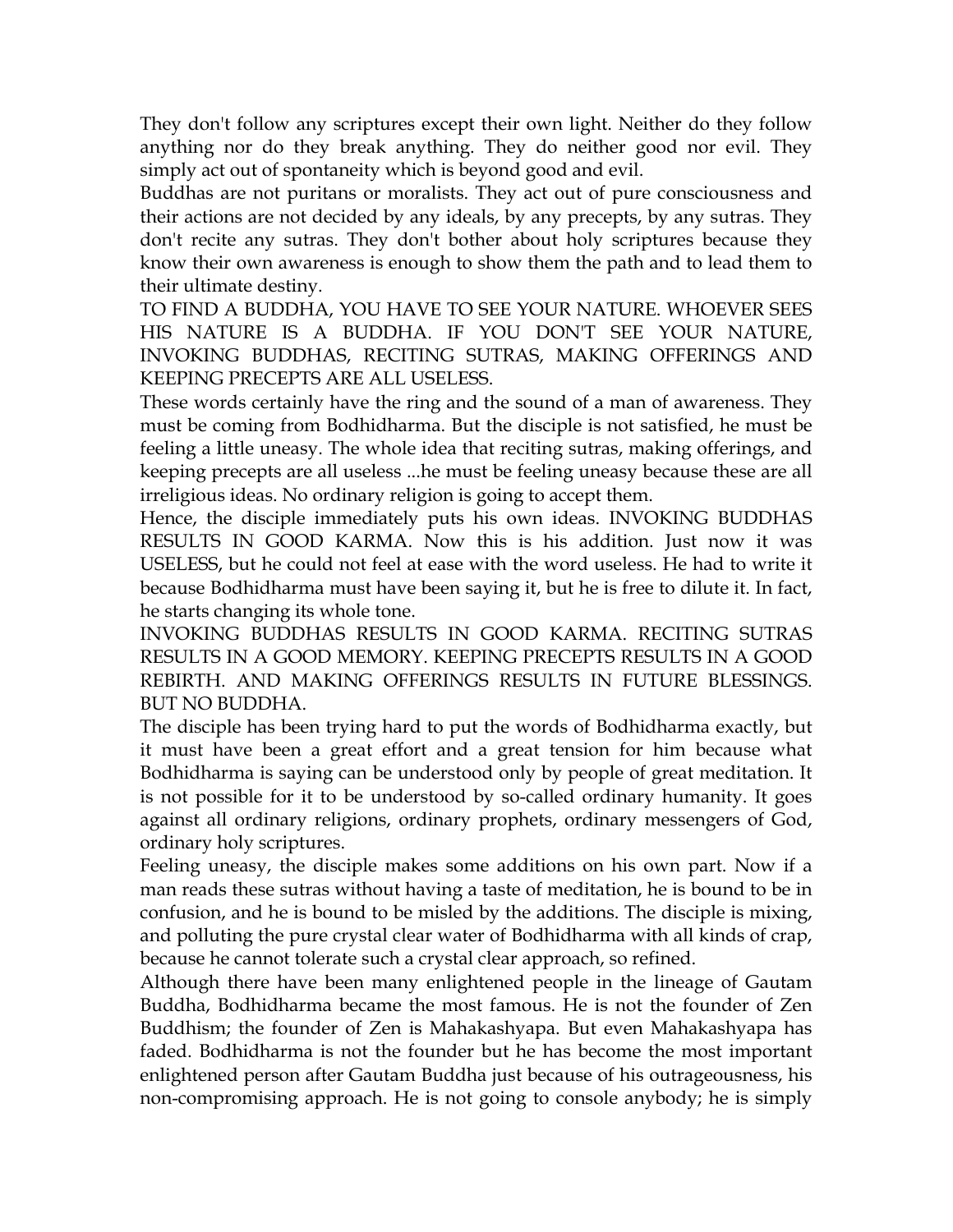going to say the truth. Whether it hurts you or heals you it is up to you, but he is not going to add a single word just to console you, because every consolation is putting you into sleep. Every consolation is a kind of opium.

Bodhidharma is absolutely strict. That's why he is painted as a ferocious looking man. It does not mean that he was like that. He was a prince, and I don't think that the way he has been painted down the centuries is his actual photograph. It is rather the experience of those who had to deal with him -- he was ferocious. And he was ferocious because he would not say any consolatory words, he would simply say the naked truth. If it hurts you, good. Perhaps you need to be hurt and only that will awaken you. You don't need any consolation, because that will put you into a deeper sleep.

Bodhidharma is unique, and I can understand why his disciple could not understand. That must have been the case with many people who heard him. At the last moment when he wanted to choose a successor -- he had chosen only four disciples, and from four he was going to choose one successor. He was really strict; perhaps the most strict master the world has ever known, but the most compassionate, because his strictness is nothing but his compassion.

Okay, Maneesha?

Yes, Osho.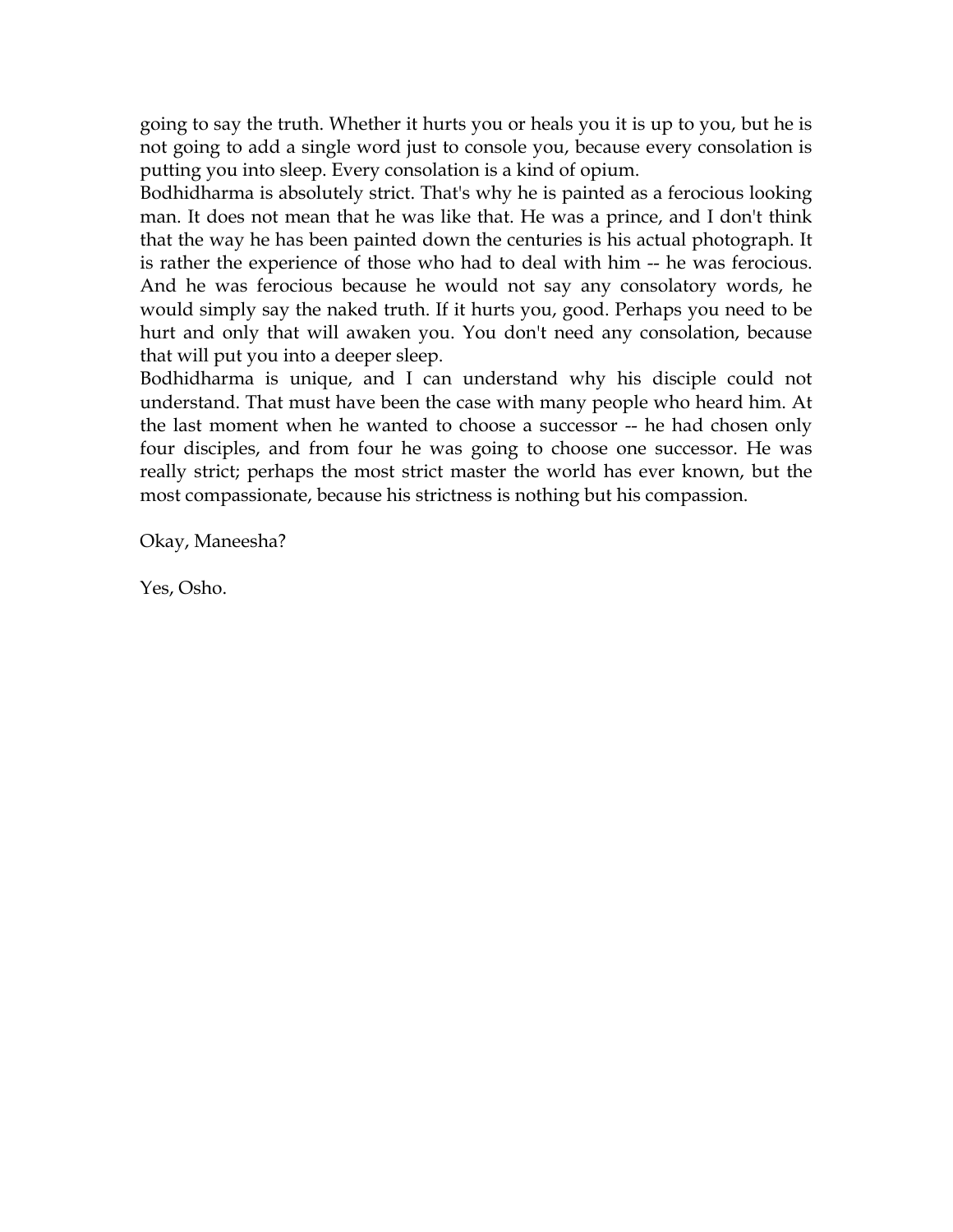## **Bodhidharma: The Greatest Zen Master Chapter #3 Chapter title: Beyond this nature there's no Buddha 6 July 1987 am in Chuang Tzu Auditorium**

## BELOVED OSHO,

IF YOU DON'T UNDERSTAND BY YOURSELF, YOU'LL HAVE TO FIND A TEACHER TO GET TO THE BOTTOM OF LIFE AND DEATH. BUT UNLESS HE SEES HIS NATURE, SUCH A PERSON ISN'T A TEACHER. EVEN IF HE CAN RECITE THE TWELVEFOLD CANON, HE CAN'T ESCAPE THE WHEEL OF BIRTH AND DEATH. HE SUFFERS IN THE THREE REALMS WITHOUT HOPE OF RELEASE.

LONG AGO, THE MONK GOOD STAR WAS ABLE TO RECITE THE ENTIRE CANON. BUT HE DIDN'T ESCAPE THE WHEEL BECAUSE HE DIDN'T SEE HIS NATURE. IF THIS WAS THE CASE WITH GOOD STAR, THEN PEOPLE NOWADAYS WHO RECITE A FEW SUTRAS OR SHASTRAS AND THINK IT'S THE DHARMA ARE FOOLS. UNLESS YOU SEE YOUR MIND, RECITING SO MUCH PROSE IS USELESS.

TO FIND A BUDDHA, ALL YOU HAVE TO DO IS SEE YOUR NATURE. YOUR NATURE IS THE BUDDHA. AND THE BUDDHA IS THE PERSON WHO'S FREE, FREE OF PLANS, FREE OF CARES. IF YOU DON'T SEE YOUR NATURE AND RUN AROUND ALL DAY LOOKING SOMEWHERE ELSE, YOU'LL NEVER FIND A BUDDHA. THE TRUTH IS, THERE'S NOTHING TO FIND. BUT TO REACH SUCH AN UNDERSTANDING YOU NEED A TEACHER. AND YOU NEED TO STRUGGLE TO MAKE YOURSELF UNDERSTAND. LIFE AND DEATH ARE IMPORTANT. DON'T SUFFER THEM IN VAIN. THERE'S NO ADVANTAGE IN DECEIVING YOURSELF. EVEN IF YOU HAVE MOUNTAINS OF JEWELS AND AS MANY SERVANTS AS THERE ARE GRAINS OF SAND ALONG THE GANGES, YOU SEE THEM WHEN YOUR EYES ARE OPEN. BUT WHAT ABOUT WHEN YOUR EYES ARE SHUT? YOU SHOULD REALIZE THEN THAT EVERYTHING YOU SEE IS LIKE A DREAM OR ILLUSION.

IF YOU DON'T FIND A TEACHER SOON, YOU'LL LIVE THIS LIFE IN VAIN. IT'S TRUE, YOU HAVE THE BUDDHA-NATURE. BUT WITHOUT THE HELP OF A TEACHER YOU'LL NEVER KNOW IT. ONLY ONE PERSON IN A MILLION BECOMES ENLIGHTENED WITHOUT A TEACHER'S HELP.

IF THOUGH, BY THE CONJUNCTION OF CONDITIONS, SOMEONE UNDERSTANDS WHAT THE BUDDHA MEANT, THAT PERSON DOESN'T NEED A TEACHER. SUCH A PERSON HAS A NATURAL AWARENESS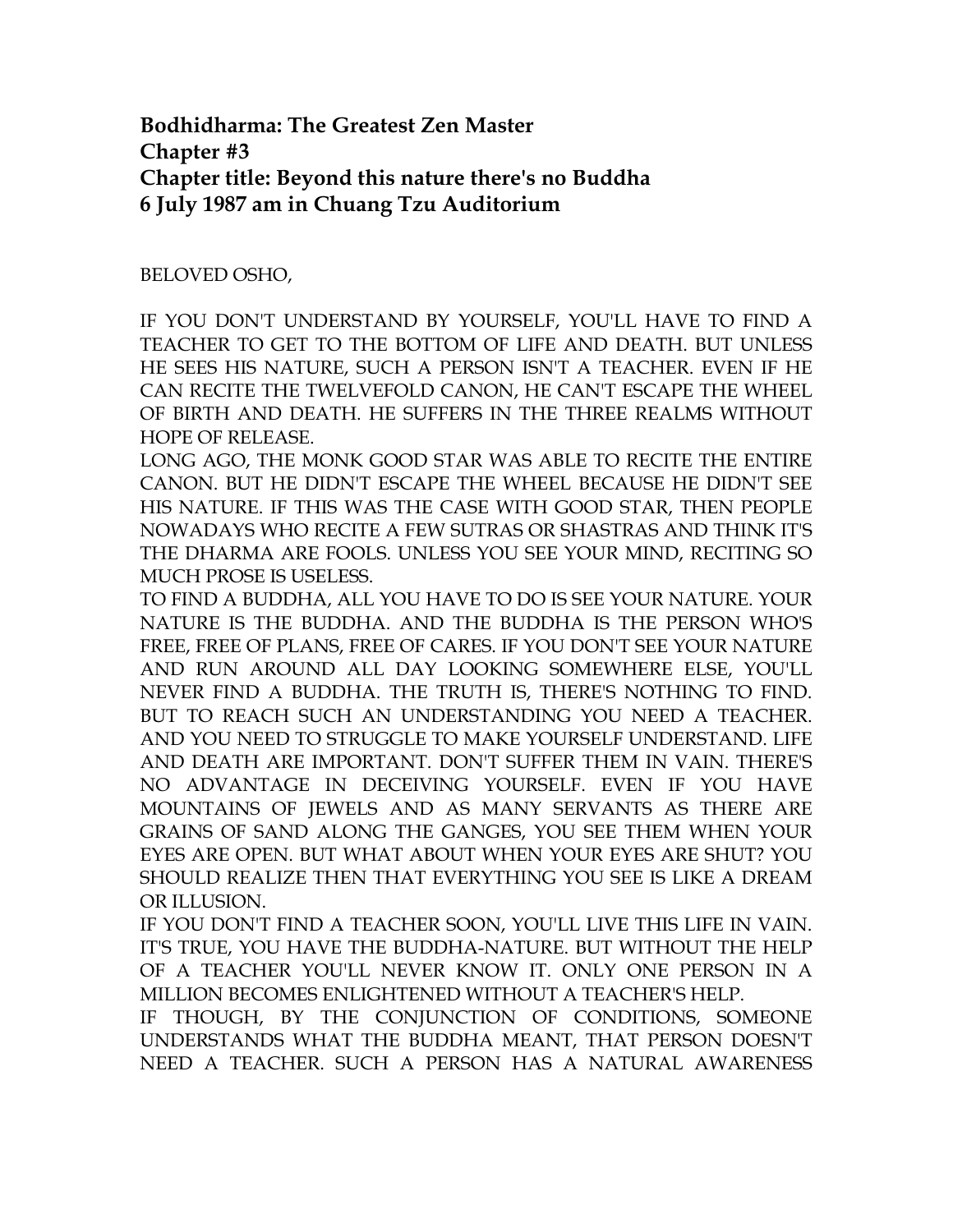SUPERIOR TO ANYTHING TAUGHT. BUT UNLESS YOU'RE SO BLESSED, STUDY HARD. AND BY MEANS OF INSTRUCTION, YOU'LL UNDERSTAND. PEOPLE WHO DON'T UNDERSTAND AND THINK THEY CAN DO SO WITHOUT STUDY ARE NO DIFFERENT FROM THOSE DELUDED SOULS WHO CAN'T TELL WHITE FROM BLACK. FALSELY PROCLAIMING THE BUDDHADHARMA, SUCH PERSONS, IN FACT, BLASPHEME THE BUDDHA AND SUBVERT THE DHARMA. THEY PREACH AS IF THEY WERE BRINGING RAIN. BUT THEIRS IS THE PREACHING OF DEVILS NOT OF BUDDHAS. THEIR TEACHER IS THE KING OF DEVILS. AND THEIR DISCIPLES ARE THE DEVIL'S MINIONS. DELUDED PEOPLE WHO FOLLOW SUCH INSTRUCTION UNWITTINGLY SINK DEEPER IN THE SEA OF BIRTH AND DEATH.

UNLESS THEY SEE THEIR NATURE, HOW CAN PEOPLE CALL THEMSELVES BUDDHAS? THEY'RE LIARS WHO DECEIVE OTHERS INTO ENTERING THE REALM OF DEVILS. UNLESS THEY SEE THEIR NATURE, THEIR PREACHING OF THE TWELVEFOLD CANON IS NOTHING BUT THE PREACHING OF DEVILS. THEIR ALLEGIANCE IS TO MARA, NOT TO THE BUDDHA. UNABLE TO DISTINGUISH WHITE FROM BLACK, HOW CAN THEY ESCAPE BIRTH AND DEATH?

WHOEVER SEES HIS NATURE IS A BUDDHA. WHOEVER DOESN'T IS A MORTAL. BUT APART FROM OUR MORTAL NATURE IF YOU CAN FIND A BUDDHA-NATURE SOMEWHERE ELSE, WHERE IS IT? OUR MORTAL NATURE IS OUR BUDDHA-NATURE. BEYOND THIS NATURE THERE'S NO BUDDHA. THE BUDDHA IS OUR NATURE. THERE'S NO BUDDHA BESIDES THIS NATURE. AND THERE'S NO NATURE BESIDES THE BUDDHA.

Sanskrit, Prakrit, and Pali, three languages used in the past by the enlightened people of this land, have a very rich vocabulary as far as inner experiences are concerned. The West today has a very exact language to express scientific research, discoveries, inventions and technologies, but the Eastern languages don't have this. However, as far as the interior experience is concerned, the Eastern languages are immensely rich while the Western languages are absolutely poor. Of these three languages, Sanskrit has been used by the Upanishads and the Hindu mystics, Prakrit has been used by Mahavira and all the Jaina mystics and masters, and Pali has been used by Gautam Buddha.

Just for the word `teacher', they have many words, all with slight differences. The first word is SIKSHAK; that means a man who only imparts information. He may know, he may not know -- that is irrelevant. But his information is correct; he is a man of the mind.

The second word, which goes a little deeper into experience, not just information, is ADHYAPAK. That teacher is not only an informer but he himself is informed. It is not only a mental thing for him; it is part -- but only a part -- of his heart, too.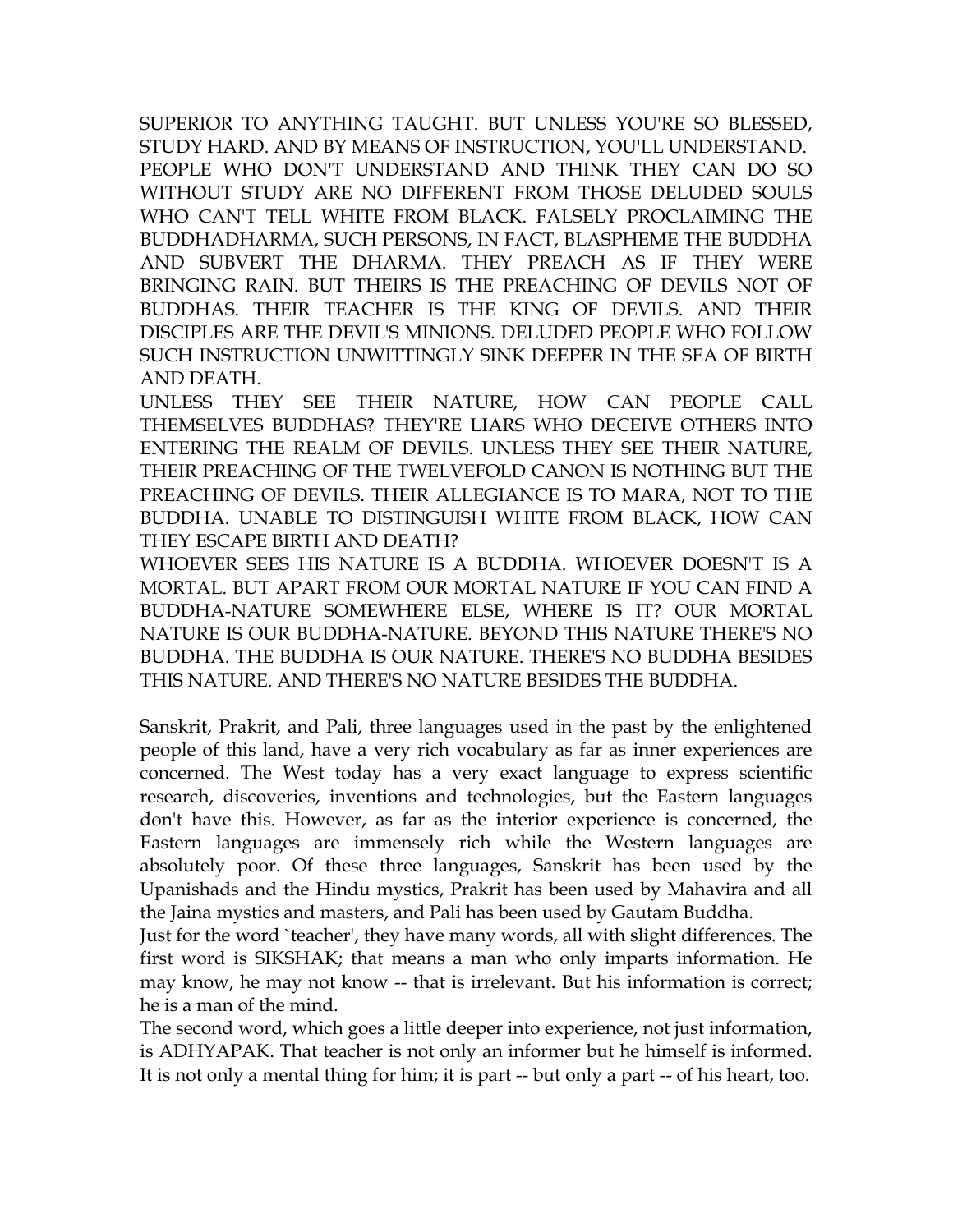And the third word is UPADHYAY which goes a little more deeper into experience. This teacher's information is more alive than the previous two. He has traveled the path, but he has not reached the goal.

And then finally the ACHARYA, who has reached the goal, and the information that he imparts is his own experience. He is his own authority, his own argument; his own presence is the whole evidence.

But in English there is only one word, teacher, which is used for all kinds of people. The other word is master, which is not used very much by the English speaking people themselves. But I would like to use the word master, equivalent to the word acharya: One who knows, not only through mind, but through experience.

Most of the sutras in this part are unpolluted. The disciple has simply noted them down as Bodhidharma must have spoken them.

IF YOU DON'T UNDERSTAND BY YOURSELF, YOU WILL HAVE TO FIND A TEACHER.

Instead of teacher, the word master would be right because a teacher is one who teaches you about things of the outside world. Even if he teaches about the inner experiences, it is borrowed. He may be knowledgeable but he is not knowledge itself. To make the distinction, the translator has made the point in a different way.

IF YOU DON'T UNDERSTAND BY YOURSELF, YOU WILL HAVE TO FIND A TEACHER TO GET TO THE BOTTOM OF LIFE AND DEATH. BUT UNLESS HE SEES HIS NATURE, SUCH A PERSON IS NOT A TEACHER.

It is better to call a man who has reached to the highest peaks of experience a master, and leave the word teacher for those who impart knowledge from one generation to another. And master, also has a dignity of its own.

The teacher is almost like a computer. He has read, he has studied, he may have crammed all scriptures but his presence does not indicate that he knows anything. His actions are not arguments for what he says. His sayings come only from the superficial layer of the mind; they are not coming from the innermost core of his being. The teacher cannot teach without words. But the master, on the contrary, cannot teach without silences. If he uses words, it is only to create silence.

The master is a living example of what he is saying. The teacher simply shows a very well-versed, educated mind. The master shows a transformed being, a luminous presence. Anybody who has eyes can see it ...his grace, his beauty, his blissfulness, his laughter; even in his silence much is said, without words. Even his silence is a song of the ultimate; even unmoving, he is a dance expressing the dance of the whole universe. The master is so far away from the teacher that it is better to use the word separately.

I would prefer to say: If you don't understand by yourself, you will have to get a master, because the master knows his own nature. And by knowing his own nature, he also knows the nature of every living being because it is the SAME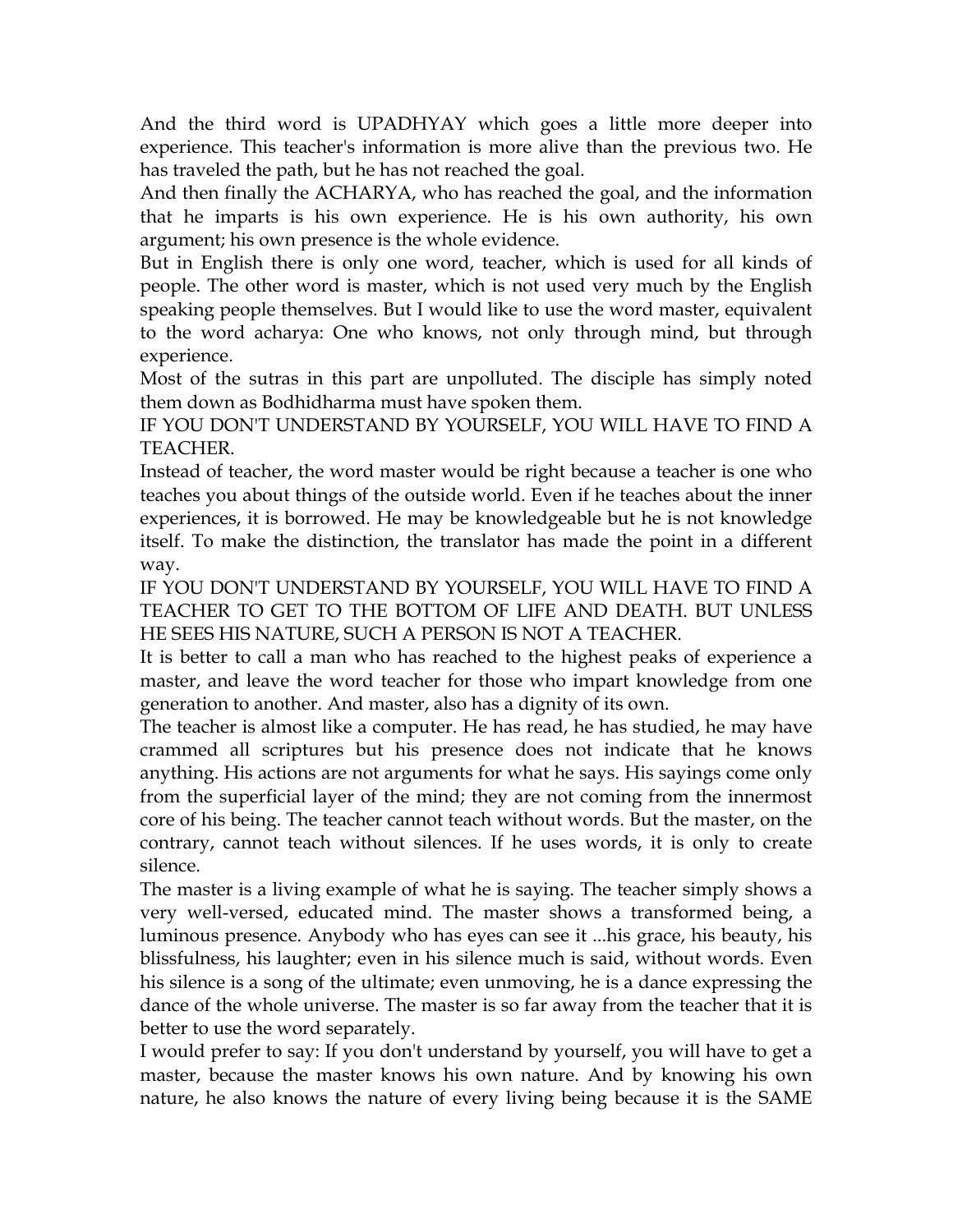nature. By knowing himself, he knows you too. His knowledge, his knowing, is a bridge between him and his disciples.

EVEN IF THE TEACHER CAN RECITE THE TWELVEFOLD CANON, HE CAN'T ESCAPE THE WHEEL OF BIRTH AND DEATH. HE SUFFERS IN THE THREE REALMS WITHOUT HOPE OF RELEASE.

Just knowledgeability is not going to give you the experience of your immortality or your eternity or your oneness with the whole. It fills your mind with many words, but it leaves your being empty and hollow. You don't know anything firsthand, and truth can only be known firsthand. The moment it is secondhand, it is no longer truth; it is just a dead word, with no life.

The man of great knowledge, a scholar, a pundit, a rabbi, is not going to get free from the wheel of birth and death. And he is not going to be free from the suffering in the three realms. According to Gautam Buddha, heaven, the earth, and hell, all three are nothing but different kinds of sufferings. Buddhism reaches to the highest peak, because even heaven is not considered to be the ultimate home. It is still a suffering -- very refined suffering, but suffering all the same. One has to be free from all three; then it is nirvana, then it is enlightenment.

LONG AGO, THE MONK GOOD STAR WAS ABLE TO RECITE THE ENTIRE CANON. BUT HE DID NOT ESCAPE THE WHEEL BECAUSE HE DID NOT SEE HIS NATURE. IF THIS WAS THE CASE WITH GOOD STAR, THEN PEOPLE NOWADAYS WHO RECITE A FEW SUTRAS OR SHASTRAS AND THINK IT'S THE DHARMA ARE FOOLS.

It can be taken for granted that Bodhidharma must have said this. It is beyond the capacity of a disciple to call knowledgeable people who can recite all the Buddhist sutras, fools. Only Bodhidharma can do that, not out of any arrogance, not out of any ego, not to condemn them, not to humiliate or insult them, but for Bodhidharma, it is simply the fact.

And the fact has to be stated. He is not a man of manners and etiquette and all that rubbish. He simply says whatsoever is the truth. I absolutely agree with him. My own experience with great learned scholars is that they are learned fools. They have big degrees, great honors from universities, but as far as their own consciousness is concerned, it is of the same quality as anybody else's. They are just parrots. And perhaps parrots are more intelligent than your pundits.

I have heard about a parrot: It was wintertime and the lady to whom the parrot belonged used to cover the parrot and his cage with a thick blanket so that he would not feel cold. In the day she used to remove the blanket. One day she removed the blanket as the sun was rising and the parrot started singing, the way all parrots sing, not a song taught to him, but a song that is natural and spontaneous to all the parrots even if they are wild -- meaningless to us, but tremendously joyful to them. And just then the lady heard her husband's car stopping near the porch. Her husband was on an emergency army duty, so once in a while he used to come home without notice.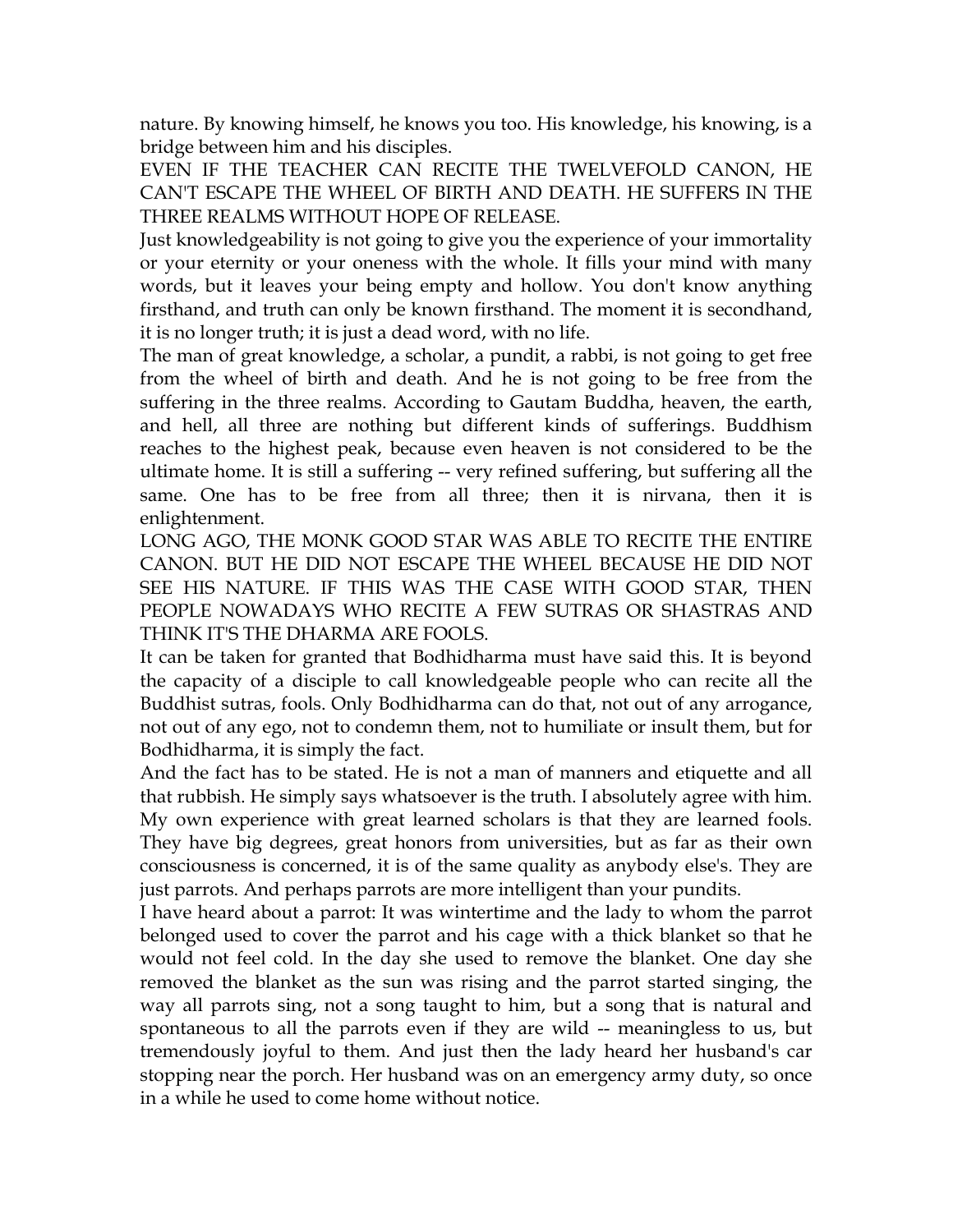She immediately put the blanket back on the parrot and went to her bed. The parrot said, "My god, today's day has been very short." Now nobody has taught him this. This was coming out of his own intelligence. It was strange ...every day the blanket was removed in the morning, and in the evening the blanket was put back. What happened today? The day had been really too short.

But your so-called learned people around the world don't have even that much intelligence, for the simple reason that their knowledge becomes mountainous and every possibility of intelligence becomes lost in their knowledge. The burden of knowledge is too heavy. They cannot afford to be intelligent against their knowledge.

They are certainly fools -- fools because they are not only deceiving others by talking to them about things they know nothing of, but because they are also deceiving themselves. And they are wasting their life in mere words.

Authentic life consists of experiences, not mere words. You can go on repeating "love, love, love", your whole life, and still you will not have an experience of love. And the moment you have the experience of love, you will be suddenly surprised that the experience is so vast that the word `love' cannot contain it; it is too small.

If this is the case with love, what will be the case with truth? -- because truth is infinite, eternal. To know it means to become silent.

Just the presence of truth, the feeling of it, leaves you in a state of awe. All words fall short.

UNLESS YOU SEE YOUR no-MIND .... Here the disciple falls back to his own understanding; he again uses the word `mind'.

UNLESS YOU SEE YOUR no-MIND, RECITING SO MUCH PROSE IS USELESS. And if you know your no-mind, then too reciting so much prose is useless because then there is no point in reciting it. You have come to the very source from which every buddha has spoken. Now there is no meaning in scriptures, sutras, and shastras. The holy books can't give you more than you know already. TO FIND A BUDDHA, ALL YOU HAVE TO DO IS TO SEE YOUR NATURE.

That's what I have been telling you again and again. The only way out of ignorance and out of this dark night of the soul is to be aware of your own being, aware of your own awareness. In that moment when you are aware of your own awareness, everything stops, time stops. Suddenly you are beyond time and beyond space, and a door opens which makes you part of the whole. This is the inner mathematics, that the part of the whole is not smaller than the whole. That will be difficult to understand. The part of the whole is equal to the whole, because the whole cannot be divided into parts. Division is not possible.

That's why we call the real authentic being in you `individual'. Individual means indivisible -- that which cannot be divided. So the moment you feel yourself part of the whole, that is the beginning -- the first encounter with the whole. Soon you will realize you are not the part, you are the whole because there is no possibility of any division.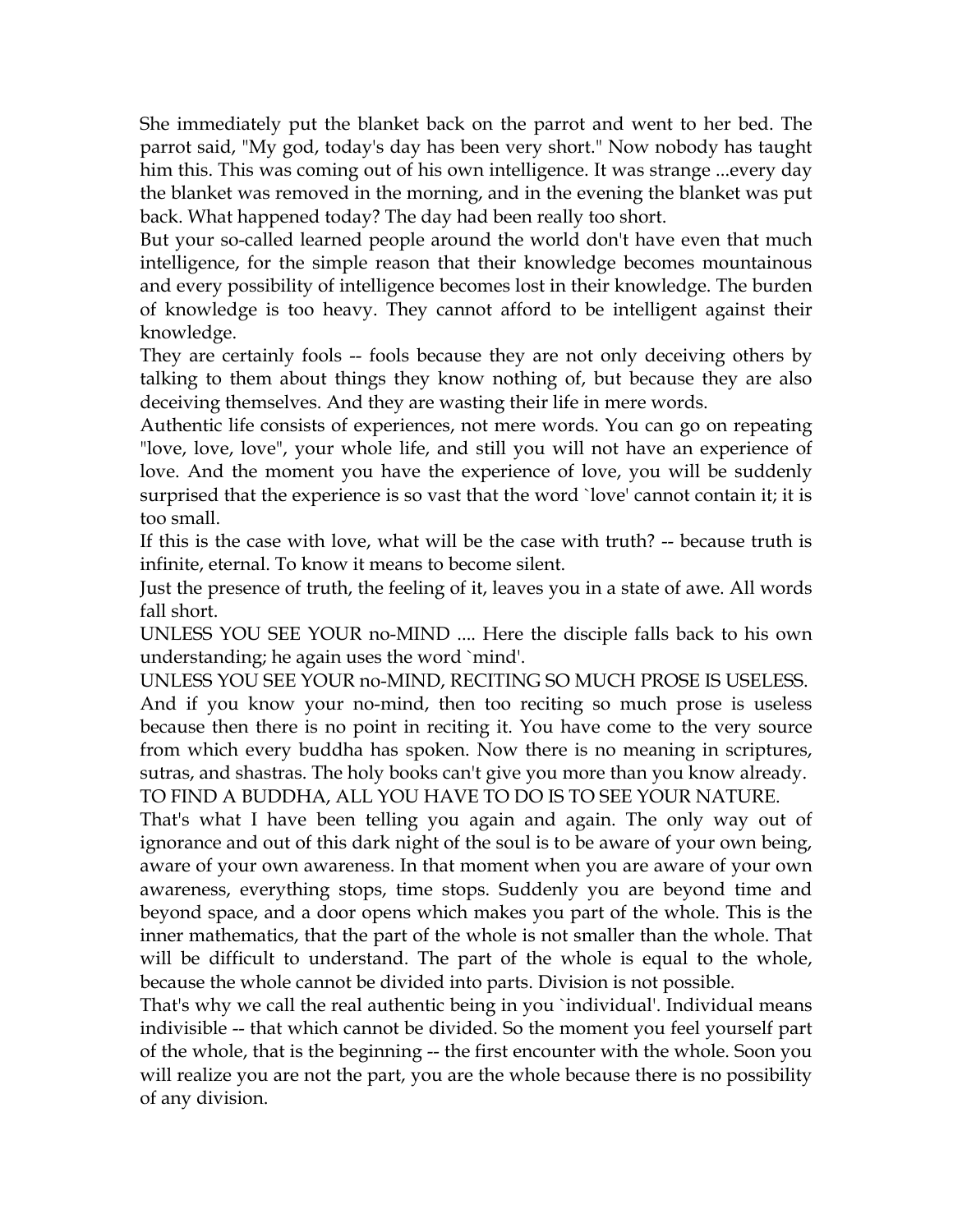YOUR NATURE IS THE BUDDHA. AND THE BUDDHA IS THE PERSON WHO IS FREE, FREE OF PLANS, FREE OF CARES. IF YOU DON'T SEE YOUR NATURE AND RUN AROUND ALL DAY LOOKING SOMEWHERE ELSE, YOU WILL NEVER FIND ENLIGHTENMENT.

The truth is, there is nothing to find so all your running is useless. I can testify this statement must be coming from Bodhidharma himself.

There is nothing to find. You are all.

The finder itself is the treasure; there is nothing else to find. Hence, I have told you that Jesus' statement, "Seek, and ye shall find, knock and the door shall be opened unto you, ask and it shall be given," is beautiful, poetic, impressive, but not true.

If you follow Bodhidharma, he will say, "Seek, and you shall never find," because every seeking takes you away from yourself. Who are you trying to find? You are the one, you are the buddha. Where are you going?

Do not knock, otherwise the door will be closed because your very knocking is a desire, is a demand -- and a buddha has no desire, no demand. That's why the door is always open for him.

Do not ask, otherwise you will go on missing. Who are you asking? There is no one to give it to you. You have already got it. In asking you are wandering away, you are looking up to somebody else. And nobody can give it to you. There is no question of giving it to you, you have got it already.

So all that is needed is neither seeking, nor knocking, nor asking. All that is needed is to be aware of your own nature and you have found it. There is nothing to find. But to reach such an understanding you need a master.

Why do you need a master? Because you already have the truth within you, why can't you just relax and become conscious of it?

The problem is that for ages your consciousness has been wandering all over the world. It has forgotten the way to come home. It has been a long, long time since you left home and now you don't know whether you have a home or whether you ever had a home. Your remembrance of home seems to be as if you have seen it in a movie or in a dream, or you have read about it somewhere. It is a faraway echo in the valleys; it does not give you a certainty.

Hence, the need of a master. The master is nothing but a certainty. His presence makes it absolutely certain that there is much more within you than you ever dreamt of. His eyes give you a glimpse of your own possibility. His silence provokes a silence in you and his authority triggers a process in you.

Bodhidharma is right:

BUT TO REACH SUCH AN UNDERSTANDING YOU NEED A TEACHER. AND YOU NEED TO STRUGGLE TO MAKE YOURSELF UNDERSTAND. LIFE AND DEATH ARE IMPORTANT. DON'T SUFFER THEM IN VAIN. THERE IS NO ADVANTAGE IN DECEIVING YOURSELF.

And everybody is deceiving: a few are deceiving by earning money and thinking that when they are super-rich they will have reached to the realization of their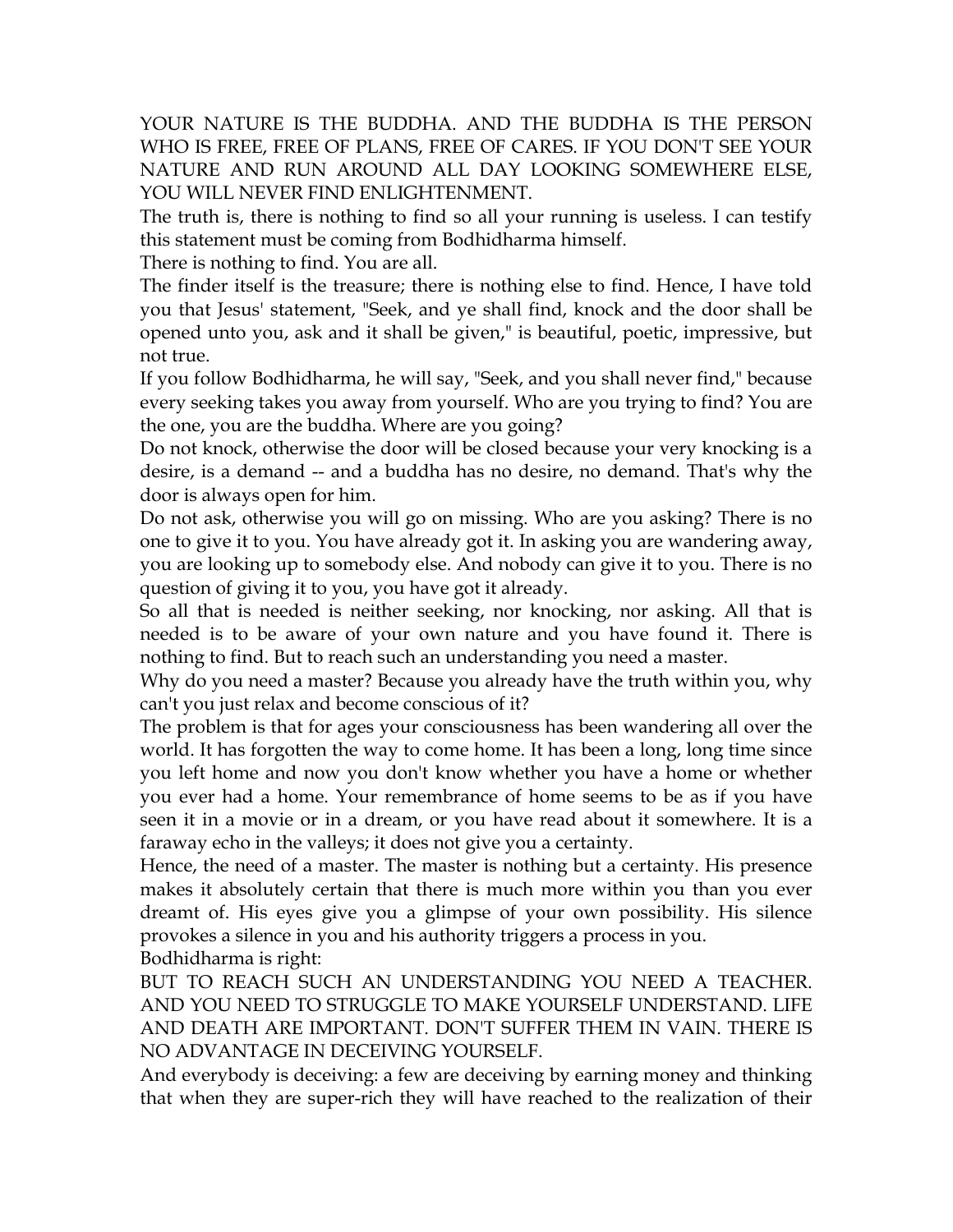potential; a few are deceiving by accumulating knowledge; a few are deceiving by becoming powerful, respectable; a few are even deceiving by becoming saints, ascetics. But whatever you do, unless it leads to awareness of your nature, it is a deceiving.

EVEN IF YOU HAVE MOUNTAINS OF JEWELS AND AS MANY SERVANTS AS THERE ARE GRAINS OF SAND ALONG THE GANGES, YOU SEE THEM WHEN YOUR EYES ARE OPEN. BUT WHAT ABOUT WHEN YOUR EYES ARE SHUT?

They all disappear. Bodhidharma is saying that this is just a small experiment for you. As you close your eyes, your palaces disappear, your whole world disappears almost in the same way as when in the morning, you open your eyes, all your dreams disappear. And have you ever watched one very strange thing? In the day sometimes, you can suspect perhaps it is not real because there is no way to be certain about its reality. You are sitting here -- can't you think it is just a dream? It is possible that you are dreaming. How do you know that it is true and not a dream? The only difference is that your eyes are open. But in a dream in the night -- you never suspect in a dream that it may be a dream. This is one of the strangest mysteries. In real life, fully awake, you can doubt its reality; in a dream nobody ever doubts the reality of the dream. Nobody thinks it is a dream. It is so real.

Bodhidharma is trying to give you an example. When you die, your eyes will be closed .... In the East it is a tradition: the moment somebody dies, immediately his eyes are closed. From my very childhood I have been interested in the idea - why? Let him die if he wants to die with open eyes. Why should others be interfering -- you cannot even allow him a little freedom of keeping his eyes open after death? I asked everybody, because whenever somebody died I was always present. The moment I heard somebody had died in the neighborhood or somewhere, I immediately went to see the whole thing, what was happening. And I have asked many but nobody was able to answer why it mattered, why they closed the eyes.

Most often people die with open eyes. It is very rare to die with closed eyes for the simple reason that for closing the eyelids, you need life energy; just as you cannot die with a fist, because to keep your hand as a fist you need a certain life energy. Everybody dies with an open hand; now there is no more energy, how can you keep the fist? In the same way almost everybody dies with open eyes.

And my own understanding is, although nobody has been able to tell me .... I have asked great saints and they said, "You bring such strange questions. We have never thought about it and there is no mention of it in any scriptures. It is just convention."

But I said, "It goes on and on. I cannot accept that it is absolutely meaningless because I can see the meaning. When a man dies, his eyes turn upwards. In a dead man's open eyes you will see only the white -- all the black part, the real eye, turns upwards. That creates fear in people. Just to see somebody's eyes open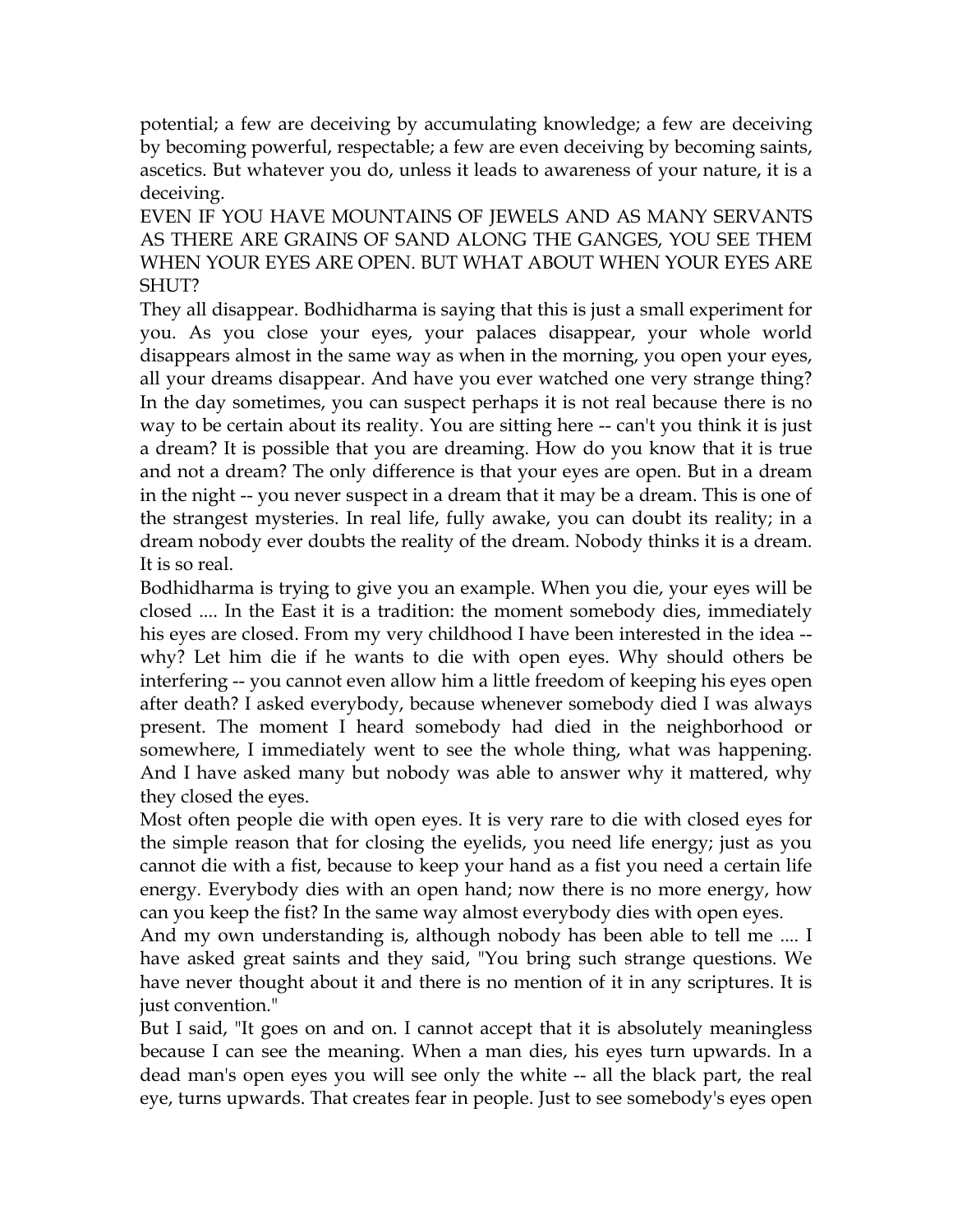and all white gives them fear. It also happens in your sleep; your eyes turn up. That is a rest for the eyes. And now the eyes have gone into complete rest and so as not to provoke fear in people, the eyes are immediately closed."

And in a philosophical sense, the eyes are closed because now the world no longer exists for you to see. You are not; the world has disappeared for you. The moment a man dies he cannot take his empire with him, he cannot take his knowledge with him, he cannot take his prestige, respectability, honor with him. All that he can take with himself is his awareness of his own nature. That is your only wealth. And if you are not earning that wealth, you are wasting a tremendous opportunity.

YOU SHOULD REALIZE THEN THAT EVERYTHING YOU SEE IS LIKE A DREAM OR ILLUSION, because death is going to take it all away. That which death cannot take is the only criterion for reality.

IF YOU DON'T FIND A master SOON, YOU WILL LIVE THIS LIFE IN VAIN. IT IS TRUE, YOU HAVE THE BUDDHA-NATURE. BUT WITHOUT THE HELP OF A master YOU WILL NEVER KNOW IT. ONLY ONE PERSON IN A MILLION BECOMES ENLIGHTENED WITHOUT A master's HELP.

This I can say is coming directly from Bodhidharma. This is beyond the capacity of an ordinary recorder of notes; a disciple, however learned, cannot manage to say this: ONLY ONE PERSON IN A MILLION BECOMES ENLIGHTENED WITHOUT A master's HELP. Even Bodhidharma has not become enlightened without a master's help.

But the possibility remains because it is your self-nature. In fact, there is no need at all of any master. If you are courageous enough to enter within yourself without bothering whether you are going to find something there or not, you will find it without the help of the master.

What is the help of the master? He only gives you a certainty, because you are not adventurous -- otherwise, what is the need of certainty? It is YOUR life and you have the right -- and you should have a longing -- to know what it is all about.

I had no master in my life. Many times I have come across enlightened people, but I simply told them to just leave me alone. What can their help do? Just give me a certainty. But I was capable of going without certainty. In fact it is more juicy to go without any certainty, not knowing at all where you are going, whether you are going to find anything or not.

When you go with certainty it is as if you are seeing a film twice. Everything is certain, you know exactly now what is going to happen. The new man I have been talking about all my life will not need masters, because he will be so full of adventurous spirit that he would like to go within himself just out of sheer adventure, to see what is there at the very source of life.

But up to now it has been happening: ONLY ONE PERSON IN A MILLION BECOMES ENLIGHTENED WITHOUT A TEACHER'S HELP. Perhaps I am that one person, because I don't know of any enlightened people in the whole history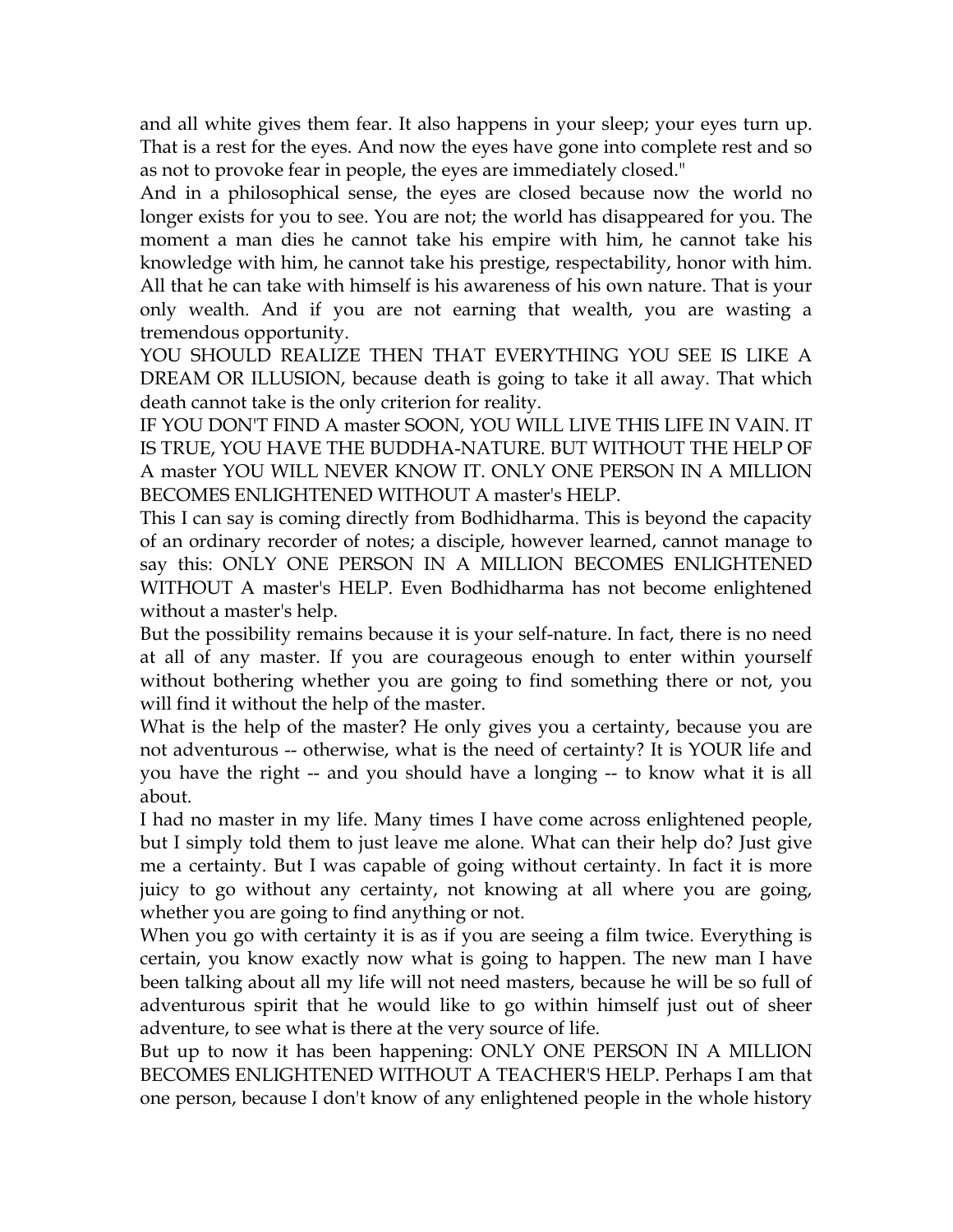of mankind who have not had a master. But Bodhidharma recognized the fact and the possibility, although he himself had a master. And I am fulfilling his statement: ONLY ONE PERSON IN A MILLION BECOMES ENLIGHTENED WITHOUT A TEACHER'S, a master's HELP.

IF THOUGH, BY THE CONJUNCTION OF CONDITIONS, SOMEONE UNDERSTANDS WHAT THE BUDDHA MEANT, THAT PERSON DOES NOT NEED A master. SUCH A PERSON HAS A NATURAL AWARENESS SUPERIOR TO ANYTHING TAUGHT. BUT UNLESS YOU ARE SO BLESSED, STUDY HARD. AND BY MEANS OF INSTRUCTION, YOU'LL UNDERSTAND.

These last sentences cannot be from Bodhidharma. First, knowing your nature does not come by studying. You can go on studying all the scriptures of the world and still you will not know yourself. Nor does it come by instruction; instruction means information from outside. Then how does it come?

It comes through communion with the master, through falling in love with someone who has reached, seeing in him your own future. You are just a seed and he has come to blossom. That gives you a longing to move upwards and to become a flower yourself. It is not a question of study, it is not a question of instruction; it is a question of deep love for the master. Hence I say these statements are not from Bodhidharma; they cannot be. Even if Bodhidharma were here and even if he were to say that they are his statements, I will refuse to believe it. They are not his statements. A man like Bodhidharma cannot say such rubbishy things.

PEOPLE WHO DON'T UNDERSTAND AND THINK THEY CAN DO SO WITHOUT STUDY ARE NO DIFFERENT FROM THOSE DELUDED SOULS WHO CAN'T TELL WHITE FROM BLACK.

These are the disciple's notes. He is again emphasizing the fact of studying.

You all know people of great learning, great knowledge, but in whom deep down, there is no light; they don't radiate a blissfulness. In fact, their studies make them serious. Rather than making them light, they make them burdened. They know too much without knowing anything and it becomes a great tension in their being, because actually they know nothing but they have accumulated so much information. People worship them, people respect them, so they cannot accept the fact that all our knowledge is superficial. It has not grown within our own being, it has no roots in us. All these flowers have been purchased from the marketplace. They have not grown in our own being.

I have heard about a man who had gone fishing. The whole day he tried and could not get a single fish. Now he was worried about his wife so he went to the fish market and purchased three beautiful big fish, but on a condition. The fisherman who was selling those fish could not understand the condition which was very strange, and it was the first time he had come across such a thing. The man was ready to pay the price, whatsoever the fisherman was asking, but the condition was that he had to throw the fish and the man would catch them. The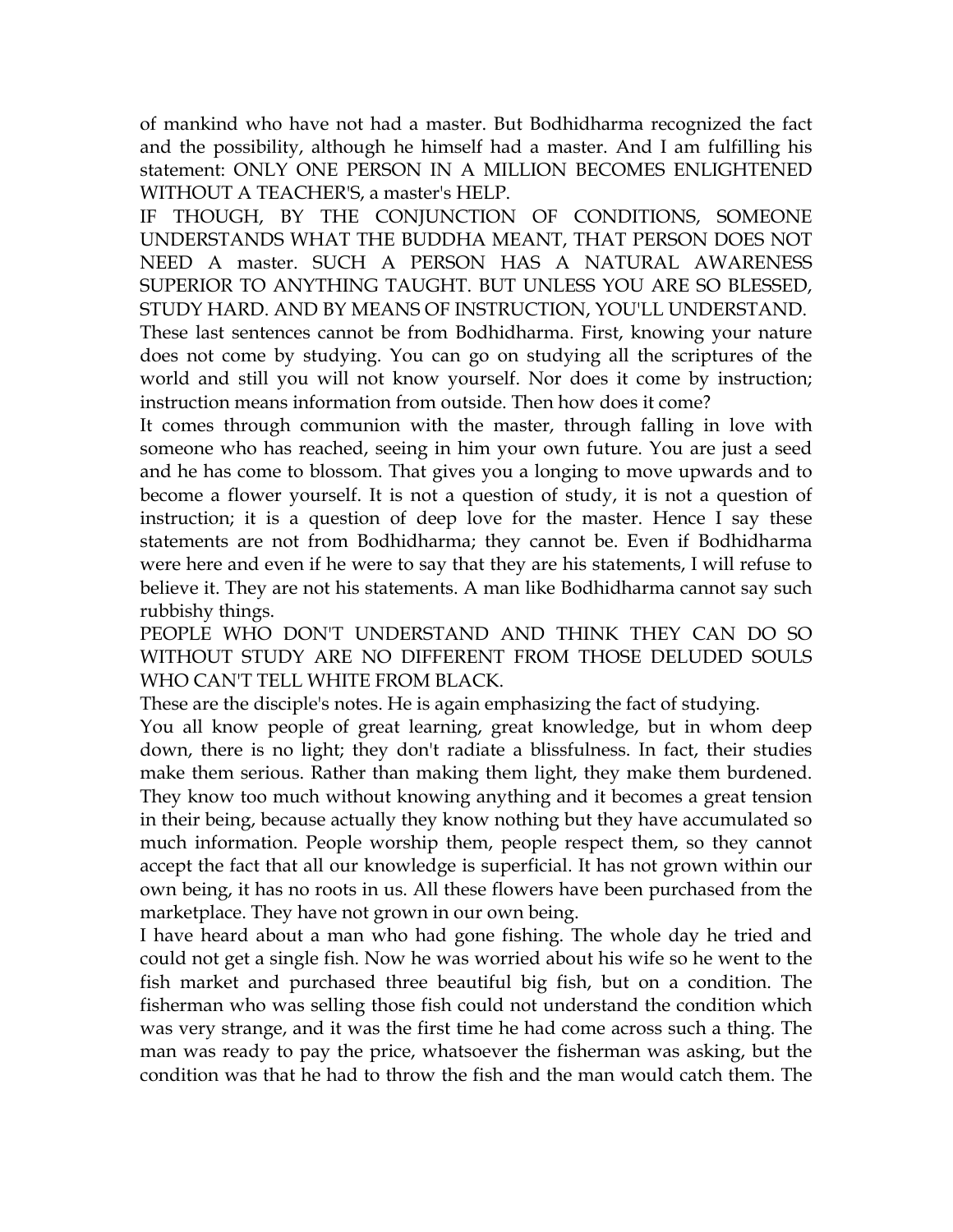fisherman said, "There is no problem. I will throw, you catch, but I don't understand ...what is the point of it?"

The man said, "You don't understand but I don't like to lie. When I go home, my wife will ask how many fish I have got. I will show the three fish I have caught with my own hands. I want to be exactly true."

Such a man can deceive his wife, but can he deceive himself? And is this really true or just a falseness covered with the name of truth? And that is the situation of all your so-called learned people. They have caught fish, not from the lake but from a fisherman and his shop in the market, and they have certainly caught them. But they themselves know that they have not caught, they have purchased -- and truth cannot be purchased.

You have to catch hold of your inner light with your own awareness. Other than that there is no way.

FALSELY PROCLAIMING THE BUDDHADHARMA, SUCH PERSONS, IN FACT, BLASPHEME THE BUDDHA AND SUBVERT THE DHARMA. THEY PREACH AS IF THEY WERE BRINGING RAIN. BUT THEIRS IS THE PREACHING OF DEVILS NOT OF BUDDHAS. THEIR TEACHER IS THE KING OF DEVILS. AND THEIR DISCIPLES ARE THE DEVIL'S MINIONS. DELUDED PEOPLE WHO FOLLOW SUCH INSTRUCTION UNWITTINGLY SINK DEEPER IN THE SEA OF BIRTH AND DEATH.

UNLESS THEY SEE THEIR NATURE, HOW CAN PEOPLE CALL THEMSELVES BUDDHAS? THEY'RE LIARS WHO DECEIVE OTHERS INTO ENTERING THE REALM OF DEVILS. UNLESS THEY SEE THEIR NATURE, THEIR PREACHING OF THE TWELVEFOLD CANON IS NOTHING BUT THE PREACHING OF DEVILS. THEIR ALLEGIANCE IS TO MARA ... Mara is the buddhist equivalent of the devil. THEIR ALLEGIANCE IS TO MARA, NOT TO THE BUDDHA. UNABLE TO DISTINGUISH WHITE FROM BLACK, HOW CAN THEY ESCAPE BIRTH AND DEATH?

WHOEVER SEES HIS NATURE IS A BUDDHA. WHOEVER DOESN'T IS A MORTAL. BUT APART FROM OUR MORTAL NATURE IF YOU CAN FIND A BUDDHA-NATURE SOMEWHERE ELSE, WHERE IS IT? OUR MORTAL NATURE IS OUR BUDDHA-NATURE.

It only needs recognition. There is no other difference. One who recognizes and is aware of his nature is a buddha. One who does not recognize his own selfnature, who has never gone inwards, is a mortal. But the difference is only of recognition, of awareness; there is no qualitative difference between you and the enlightened man. The difference is only that he knows it and you are unaware of your own treasures.

Hence, Bodhidharma declares: OUR MORTAL NATURE IS OUR BUDDHA-NATURE. BEYOND THIS NATURE THERE'S NO BUDDHA. THE BUDDHA IS OUR NATURE, but unless we are aware we will remain mortals. THERE'S NO BUDDHA BESIDES THIS NATURE. AND THERE'S NO NATURE BESIDES THE BUDDHA.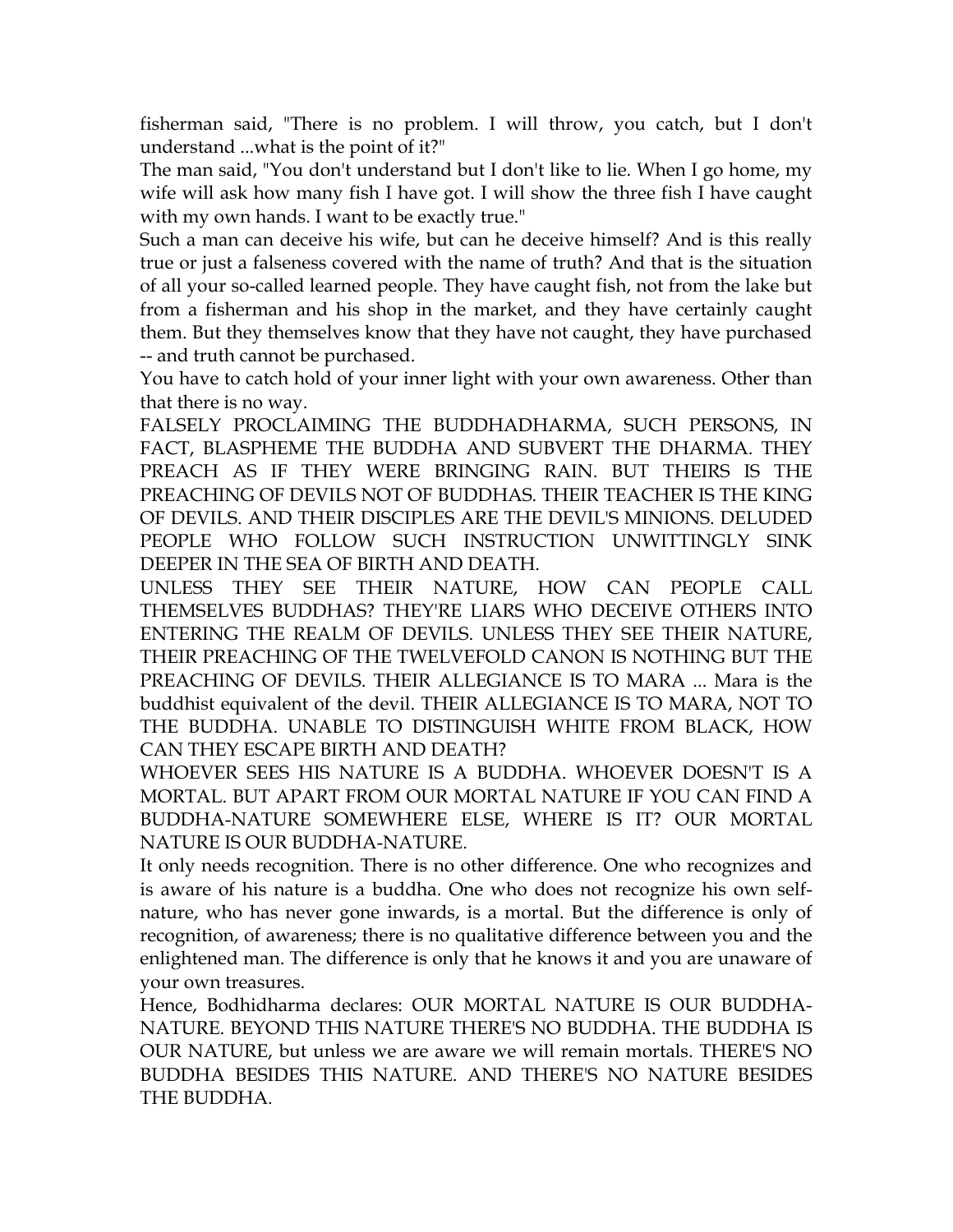The word `buddha' will be repeated again and again by Bodhidharma so you have to understand what it means. It is not a personal name of anybody. Buddha simply means one who is awakened. Gautam Buddha is the most famous awakened person but that does not mean that he is the only awakened person. There have been many buddhas before him and there have been many buddhas after him and as long as every human being can become a buddha, there will go on springing up new buddhas in the future.

Because everybody has the potentiality ...it is only for a time, the right time that you are waiting. Some day, tortured by the outside reality, in despair of having seen everything and found nothing, you are bound to turn inwards.

Gautam Buddha's personal name was Siddhartha. Gautama is his family name so his name was Gautama Siddhartha. Buddha is not his name, it is his awakening. Because I have named our discos ZORBA THE BUDDHA, the ambassador of Sri Lanka -- Sri Lanka is a Buddhist country -- the ambassador wrote a letter to me, saying, "It is very disrespectful and it hurts our religious feelings that you have given the name ZORBA THE BUDDHA to discos. Please take the Buddha out of it."

I wrote him a letter saying, "Perhaps you are a born Buddhist, but I am a buddha. And I have every right to call the discos, ZORBA THE BUDDHA; it has nothing to do with your Buddha ...you can be satisfied. If I were calling it "Zorba the Siddhartha", there would be a point to your being disturbed. But buddha is not a personal name; Gautam Buddha is only one of the buddhas amongst millions. And Zorba has every potential to become a buddha. I cannot prevent it and neither can you. And you are only a Buddhist, just a follower, an imitator. You don't even know exactly the meaning of the word `buddha'. You have never experienced what self-awareness is. So write to me again what you want."

He has been silent, he has not answered. And I don't think he has shown the letter to anybody else.

So whenever Bodhidharma uses the word buddha, remember he is not mentioning Gautam Buddha. He is saying awareness, enlightenment, liberation, total freedom -- all those qualities are in that word buddha. It is nobody's name and it is everybody's potential.

Okay, Maneesha?

Yes, Osho.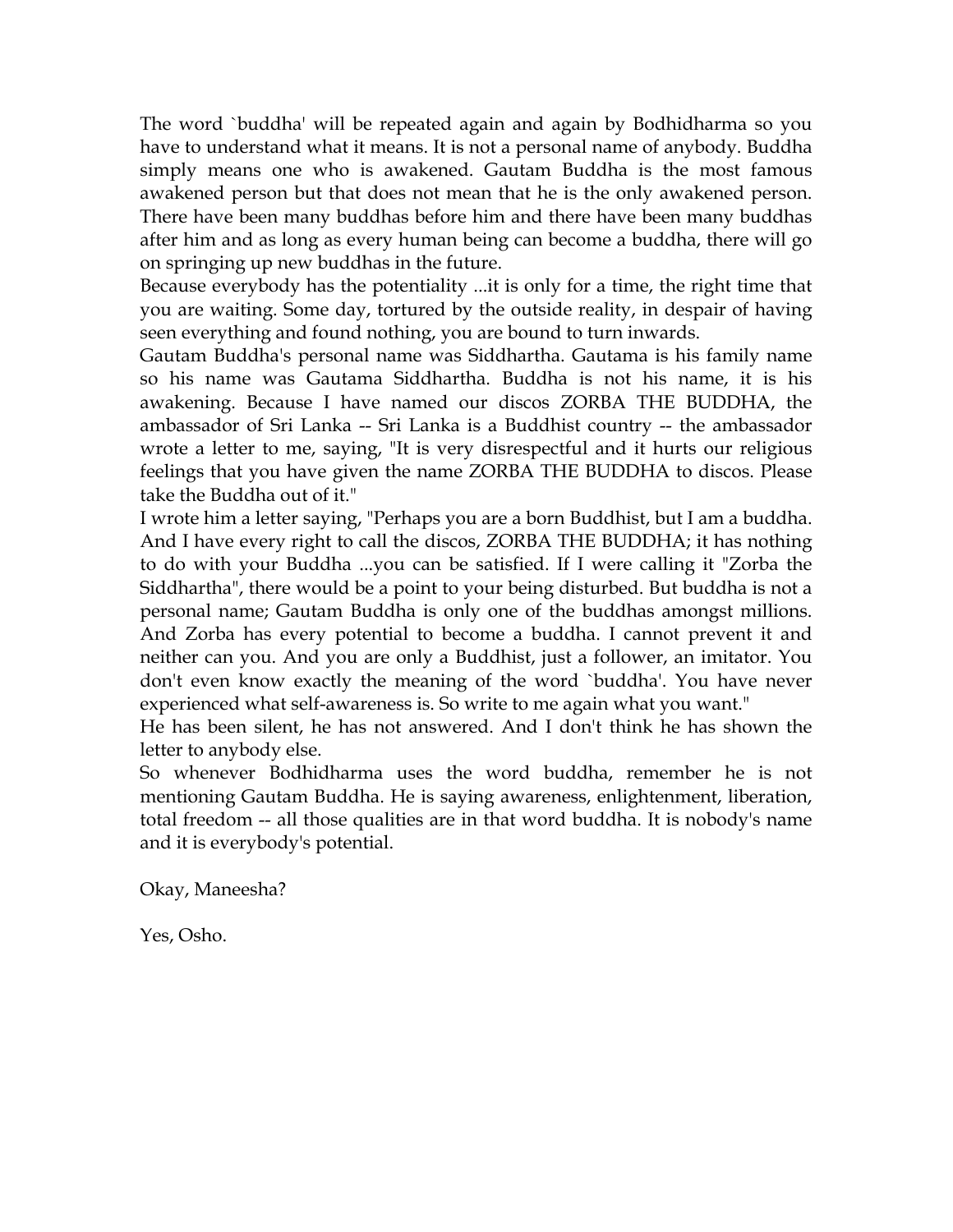# **Bodhidharma: The Greatest Zen Master Chapter #4 Chapter title: Buddhas don't practice nonsense 6 July 1987 pm in Chuang Tzu Auditorium**

#### BELOVED OSHO,

BUT SUPPOSE I DON'T SEE MY NATURE, CAN'T I STILL ATTAIN ENLIGHTENMENT BY INVOKING BUDDHAS, RECITING SUTRAS, MAKING OFFERINGS, OBSERVING PRECEPTS, PRACTICING DEVOTIONS, OR DOING GOOD WORKS?

NO, YOU CAN'T.

AND WHY NOT?

IF YOU ATTAIN ANYTHING AT ALL IT'S CONDITIONAL, IT'S KARMIC. IT RESULTS IN RETRIBUTION. IT TURNS THE WHEEL. AND AS LONG AS YOU'RE SUBJECT TO BIRTH AND DEATH, YOU'LL NEVER ATTAIN ENLIGHTENMENT. TO ATTAIN ENLIGHTENMENT YOU HAVE TO SEE YOUR NATURE. UNLESS YOU SEE YOUR NATURE, ALL THIS TALK ABOUT CAUSE AND EFFECT IS NONSENSE. BUDDHAS DON'T PRACTICE NONSENSE. A BUDDHA IS FREE OF KARMA, FREE OF CAUSE AND EFFECT. TO SAY HE ATTAINS ANYTHING AT ALL IS TO SLANDER A BUDDHA. WHAT COULD HE POSSIBLY ATTAIN? EVEN FOCUSING ON A MIND, A POWER, AN UNDERSTANDING OR A VIEW IS IMPOSSIBLE FOR A BUDDHA. A BUDDHA ISN'T ONE-SIDED. THE NATURE OF HIS MIND IS BASICALLY EMPTY, NEITHER PURE NOR IMPURE. HE'S FREE OF PRACTICE AND REALIZATION. HE'S FREE OF CAUSE AND EFFECT.

A BUDDHA DOESN'T OBSERVE PRECEPTS. A BUDDHA DOESN'T DO GOOD OR EVIL. A BUDDHA ISN'T ENERGETIC OR LAZY. A BUDDHA IS SOMEONE WHO DOES NOTHING, SOMEONE WHO CAN'T EVEN FOCUS HIS MIND ON A BUDDHA. A BUDDHA ISN'T A BUDDHA. DON'T THINK ABOUT BUDDHAS. IF YOU DON'T SEE WHAT I'M TALKING ABOUT, YOU'LL NEVER KNOW YOUR OWN MIND.

PEOPLE WHO DON'T SEE THEIR NATURE AND IMAGINE THEY CAN PRACTICE DOING NOTHING ALL THE TIME ARE LIARS AND FOOLS. THEY FALL INTO ENDLESS SPACE. THEY'RE LIKE DRUNKS. THEY CAN'T TELL GOOD FROM EVIL. IF YOU INTEND TO PRACTICE DOING NOTHING, YOU HAVE TO SEE YOUR NATURE BEFORE YOU CAN PUT AN END TO RATIONAL THOUGHT. TO ATTAIN ENLIGHTENMENT WITHOUT SEEING YOUR NATURE IS IMPOSSIBLE.

STILL OTHERS COMMIT ALL SORTS OF EVIL DEEDS, CLAIMING KARMA DOESN'T EXIST. THEY ERRONEOUSLY MAINTAIN THAT SINCE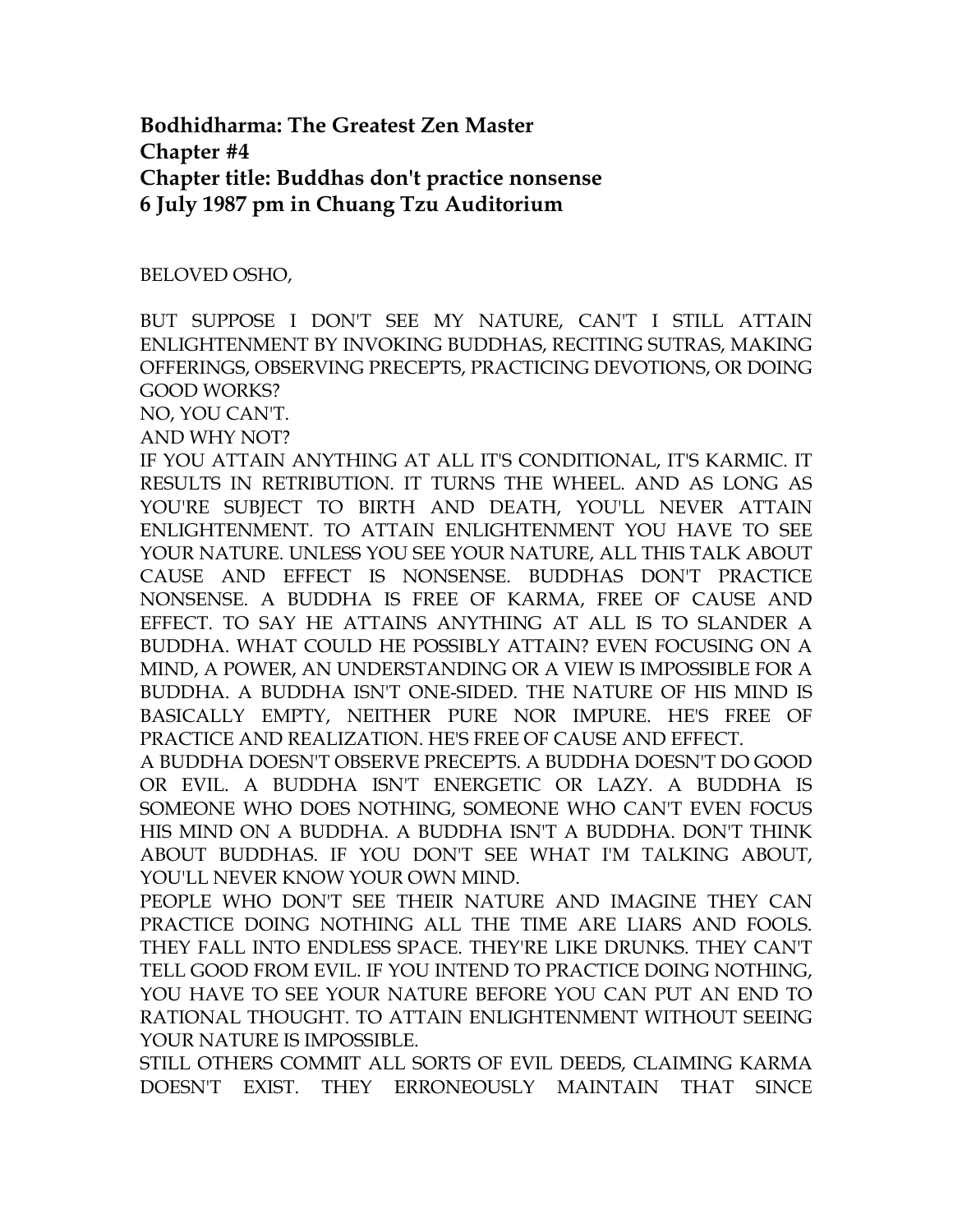EVERYTHING IS EMPTY, COMMITTING EVIL ISN'T WRONG. SUCH PERSONS FALL INTO A HELL OF ENDLESS DARKNESS WITH NO HOPE OF RELEASE. THOSE WHO ARE WISE HOLD NO SUCH CONCEPTION.

BUT IF OUR EVERY MOVEMENT OR STATE, WHENEVER IT OCCURS, IS THE MIND, WHY DON'T WE SEE THIS MIND WHEN A PERSON'S BODY DIES?

THE MIND IS ALWAYS PRESENT. YOU JUST DON'T SEE IT.

BUT IF THE MIND IS PRESENT, WHY DON'T I SEE IT?

DO YOU EVER DREAM?

OF COURSE.

WHEN YOU DREAM, IS THAT YOU?

YES, IT'S ME.

AND IS WHAT YOU'RE DOING AND SAYING DIFFERENT FROM YOU? NO, IT ISN'T.

BUT IF IT ISN'T, THEN THIS BODY IS YOUR REAL BODY. AND THIS REAL BODY IS YOUR MIND. AND THIS MIND, THROUGH ENDLESS KALPAS WITHOUT BEGINNING, HAS NEVER VARIED. IT HAS NEVER LIVED OR DIED, APPEARED OR DISAPPEARED, INCREASED OR DECREASED. IT'S NOT PURE OR IMPURE, GOOD OR EVIL, PAST OR FUTURE. IT'S NOT TRUE OR FALSE. IT'S NOT MALE OR FEMALE. IT DOESN'T APPEAR AS A MONK OR A LAYMAN, AN ELDER OR A NOVICE, A SAGE OR A FOOL, A BUDDHA OR A MORTAL. IT STRIVES FOR NO REALIZATION AND SUFFERS NO KARMA. IT HAS NO STRENGTH OR FORM. IT'S LIKE SPACE. YOU CAN'T POSSESS IT. AND YOU CAN'T LOSE IT. ITS MOVEMENTS CAN'T BE BLOCKED BY MOUNTAINS, RIVERS OR ROCK WALLS. ITS UNSTOPPABLE POWERS PENETRATE THE MOUNTAIN OF FIVE SKANDHAS AND CROSS THE RIVER OF SAMSARA. NO KARMA CAN RESTRAIN THIS REAL BODY. BUT THIS MIND IS SUBTLE AND HARD TO SEE. IT'S NOT THE SAME AS THE SENSUAL MIND. EVERYONE WANTS TO SEE THIS MIND. AND THOSE WHO MOVE THEIR HANDS AND FEET BY ITS LIGHT ARE AS MANY AS THE GRAINS OF SAND ALONG THE GANGES. BUT ASK THEM. THEY CAN'T EXPLAIN IT. THEY'RE LIKE PUPPETS. IT'S THEIRS TO USE. WHY DON'T THEY SEE IT?

I feel extremely sad and sorry because Bodhidharma has the wrong kind of people taking the notes of his statements; they are mixing in their own confusions. They are trying hard to make it appear as if what they are saying is said by Bodhidharma. And the people who do not understand existentially what enlightenment is, are bound to fall into their trap. They will not be able to discriminate what belongs to Bodhidharma and what belongs to the people who have taken these notes.

Seeing the situation, I am reminded of one instance I have told you about, but it needs to be repeated. Rabindranath Tagore, one of the greatest poets of this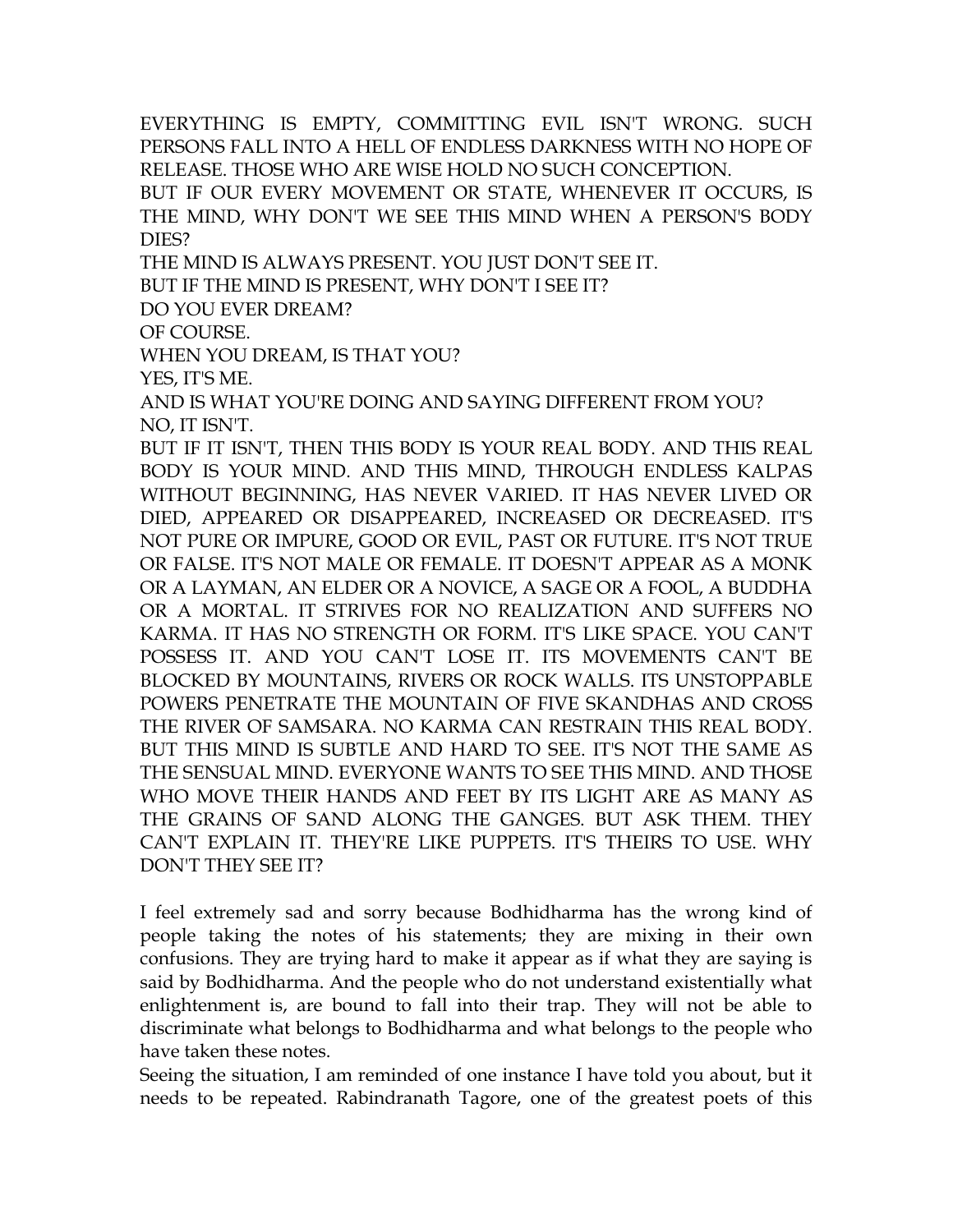country, translated his own book of poems, GITANJALI, into English. Although he was educated in England ...he belonged to a very super-rich family of Bengal; his grandfather was given the title of king by the British empire.

He had all the best education possible in the world, but still a mother tongue is a mother tongue. He had written all his poems in Bengali, but a few friends suggested that GITANJALI has such a grandeur that if it is translated into English there is every possibility of it getting a Nobel prize. But who should translate it except Rabindranath himself? Who could be a better translator?

So he translated it, but he was still hesitant. He asked a great Christian missionary of those days, C.F. Andrews -- a great scholar and very influential, a world famous figure -- to go through the translations because he could also understand Bengali. He was living in Bengal as a missionary; he was working amongst Bengalis and had learned their language. So he was the right person to go through the translation and to look at the original. He approved the whole book except at four points, just four words scattered through the book. He said, "They are not grammatically correct, and I would suggest different words meaning almost the same, but grammatically correct."

And Rabindranath was convinced that C.F. Andrews was right as far as language was concerned. So he changed those four words and replaced them with the words suggested by C.F. Andrews. In England he had friends among all the English poets, so he went to London where he was a guest of one of the great poets of those days, Yeats. And Yeats called a meeting of only English poets to listen to the recitation of Rabindranath's GITANJALI. He was convinced that the book was so rare and so unique that it could be proposed for a Nobel prize, but it would be good to have the opinion of many Nobel prize winning poets.

So nearabout twenty or twenty-five poets gathered in Yeats' house to listen to Rabindranath's recitation. They were all immensely impressed, and unanimously they wanted to make an appeal to the Nobel prize committee that the book should be honored by a Nobel prize. But Yeats himself had a little reservation. He said, "Everything is perfectly right, except for four words." Rabindranath could not believe it -- these were exactly the four words that C.F. Andrews had suggested!

Yeats said, "They are perfectly grammatical, but they are not poetic. They look as if somebody else has interfered; they prevent the flow of poetic beauty. Rather than being a help, they are hindrances and I would suggest that you change these words.

"Where did you get them? Because I have every certainty in my being that they are not your words. No poet can use those words in the places where they have been used. A linguist, yes; a man who wants to be perfect in grammar and language will use them. But a poet has a certain freedom; he has a poetic license to go a little off the track with grammar because poetry is a higher value than prose. For prose, grammar is okay, but for poetry, grammar can be a disturbance."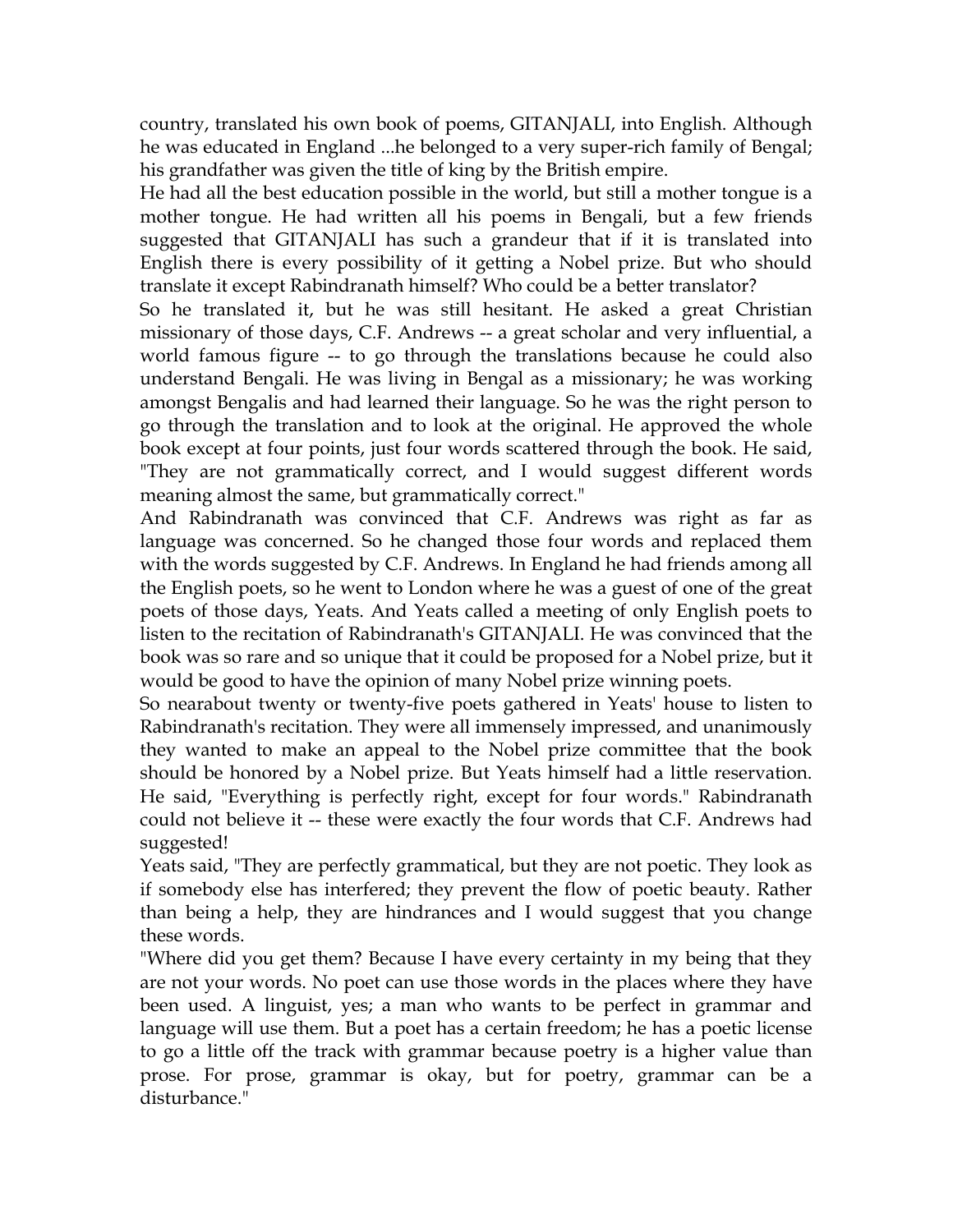Rabindranath could not believe it, but he said, "You are right, these are not my words; these words are from C.F. Andrews. I will tell you the words that I originally used."

And he gave his words and Yeats was immensely happy. He said, "Now everything is okay. Those four rocks are removed from the river-like flow. Your words are not grammatical but they are poetic, and they are coming from your very heart."

Grammar is a game of the mind and poetry is not part of the mind; mind is essentially prose, poetry belongs to the heart.

Grammatically wrong, but poetically right, GITANJALI was presented to the Nobel prize committee and was accepted unanimously for the prize.

This instance shows that the people who have been writing these sutras of Bodhidharma were good as far as language was concerned, but they were not at all in tune with the experience of enlightenment -- not at all. So there are many false statements, very confused statements, along with absolutely right statements from Bodhidharma.

So one has to read with a very sharp awareness; otherwise it is very difficult to find where Bodhidharma ends and the disciple comes in, and where the disciple ends and Bodhidharma comes in. It is so mixed, and I feel sad because Bodhidharma deserves better disciples. He is one of the greatest masters the world has known. But perhaps he was so great a master that very few disciples could even reach close to him. And those who reached close to him have not written any notes.

Hui Ko, whom he had chosen as his successor, when asked by Bodhidharma, "What is my essential teaching?" simply fell to his feet, tears rolling down from his eyes, not uttering a single word. Bodhidharma helped him to stand up and said, "Although you have not answered, I accept your answer. Although you have not said a single word, your tears are enough to convey the message. You have understood me and I can understand why you are silent. Your silence is saying more than you could have managed by saying anything. You are my very soul; you will represent me when I am gone."

But Hui Ko has not written a single word. So it is a strange fate: those who can understand find it hard to make anything but a confused statement. They would prefer to remain silent rather than commit a mistake. And those who do not understand fear nothing. They don't know that they are committing mistakes, mistakes of profound meaning and significance.

And I will show you that on the surface the notes look perfectly right, but just underneath, in many places they cannot be the statements of Bodhidharma. They cannot be the statements of anyone who has attained to ultimate consciousness, of one who has reached to the destiny of self-realization.

The sutras: BUT SUPPOSE I DON'T SEE MY NATURE, CAN'T I STILL ATTAIN ENLIGHTENMENT BY INVOKING BUDDHAS, RECITING SUTRAS, MAKING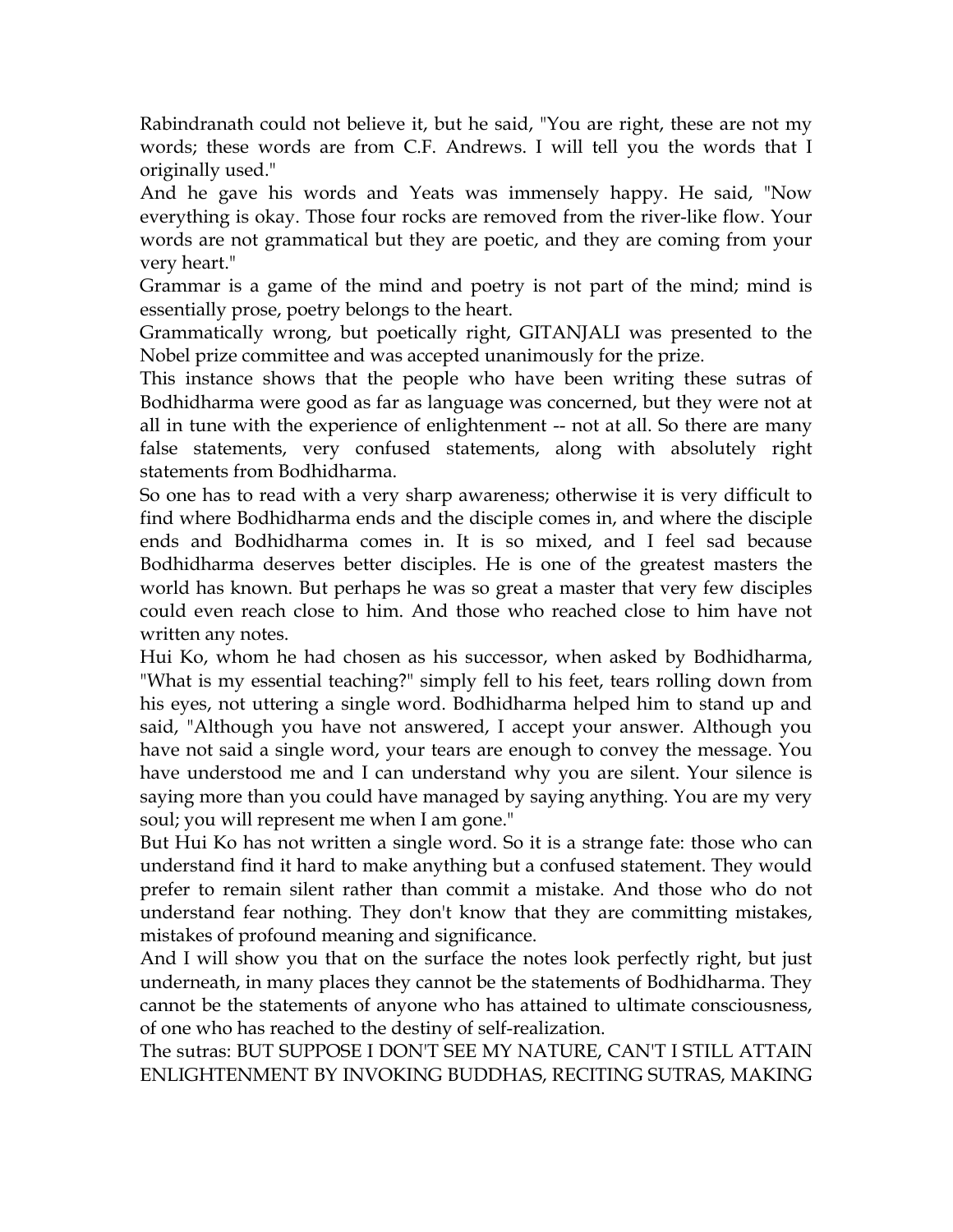### OFFERINGS, OBSERVING PRECEPTS, PRACTICING DEVOTIONS, OR DOING GOOD WORKS?

NO, YOU CAN'T.

This NO is certainly from Bodhidharma. The statement above is what all the religions are doing in the world. The so-called religious people are doing all these things; they are invoking God, they are invoking buddhas, they are invoking jinnahs, they are invoking prophets, messiahs, saviors. They are reciting sutras, holy KORAN, HOLY BIBLE, holy GITA, holy DHAMMAPADA. They are making offerings in temples, in mosques, in churches, in synagogues, in GURUDWARAS. They are observing precepts, fasting, not eating in the night, not drinking in the night. Thousands of different kinds of precepts are being followed by different religions.

Just the other day I was looking at the TALMUD, the holy scripture of the Jews, and I could not believe .... Many times before I have also opened it and closed it, because just to read one paragraph is enough to see the stupidity. You open anywhere and things are said which seem to have no relevance at all to any spirituality. For example, on the holy day of the sabbath you can go to your farm or your garden or your field, but not to the very end. You can go very close to the end, but not to the very end. And this is part of a holy scripture! And then there are commentaries on it; one rabbi says, "Why is it said?" Then another rabbi says something else. Then another rabbi .... Hundreds of commentaries on such a stupid statement.

Or ...that you should have one door and only one window and the question is whether the window should be on the right side of the door or on the left side of the door. And there are great rabbis discussing the point that it has to be on the right or it has to be on the left, and they are giving great arguments why. And it has not to be big, it has to be small -- how small ...?

In the name of precepts, disciplines, all kinds of nonsense is being practiced - devotions, or doing good works, opening hospitals, schools, orphanages. Only a man like Bodhidharma can say, "No, you cannot attain to enlightenment or buddhahood by such stupid things." There is only one way and that is to know your being, that is to know your self-nature.

AND WHY NOT?

IF YOU ATTAIN ANYTHING AT ALL IT'S CONDITIONAL. Now this is very significant and you have to understand it. Anything that is conditional you can lose if the condition is removed. Enlightenment has to be unconditional for the simple reason that it cannot be taken away. Your life is conditional: anybody can murder you, you can commit suicide. But your enlightenment has to be unconditional.

You cannot do anything to demolish, to destroy anything that is unconditional. You cannot make any effort to go backwards, because there is no condition, there is no cause; it is free from being destroyed. For example, you are having a bonfire -- but it is conditional. If you remove the wood, the fire will be gone. That wood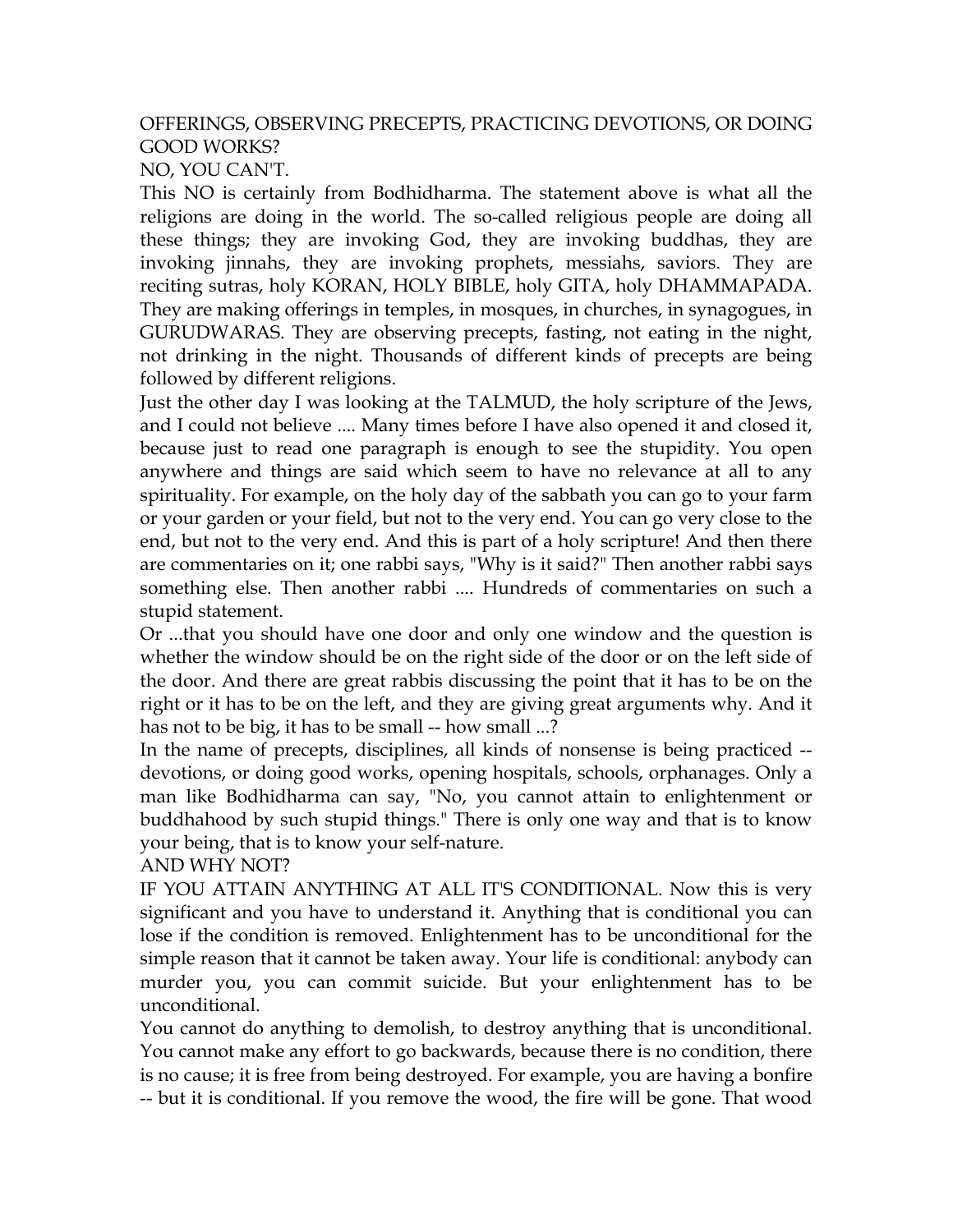was absolutely necessary for the fire to remain in existence. It was not unconditional, it was an effect of a cause. The cause removed, the effect disappears.

That is the difference between the spiritualist and the materialist. The materialist says in philosophical terms that life, consciousness, are all conditional, are all effects. When causes are removed they will disappear. When in death the five elements of which your body is made fall apart, back into their original sources - water into water, earth into earth, air into air, fire into fire, space, sky into sky - then nothing is left. There is no soul that survives; it was only an effect. If causes were present, the effect was present -- when causes are removed, the effect disappears. In other words Karl Marx says, "Consciousness is only a by-product; in itself it has no existence."

Bodhidharma is saying: IF YOU ATTAIN ANYTHING AT ALL, IT'S CONDITIONAL, IT'S KARMIC. IT RESULTS IN RETRIBUTION. IT TURNS THE WHEEL. AND AS LONG AS YOU'RE SUBJECT TO BIRTH AND DEATH, YOU'LL NEVER ATTAIN ENLIGHTENMENT. Enlightenment has not to be an effect of some cause, not an effect of some practice, not an effect of some conditions that you have fulfilled. It has not to be an attainment, but only a discovery.

It is already there.

You are just keeping your eyes closed, so when you open your eyes and you see your buddhahood, you cannot say you have attained it. It was already there before you had even seen it. It is not your `attainment', and the opening of your eyes is not a cause.

Whether you open your eyes or not, your buddhahood is intact. Even with closed eyes you are buddhas; with open eyes there will be no change -- you will be buddhas. The only change will be in your understanding, not in your quality, not in your being. The only change will be in your understanding: "My God, I have been looking for enlightenment, for buddhahood, for lives altogether, searching and seeking everywhere and doing every kind of good act, observing precepts, making offerings, doing prayers, reciting sutras -- and that was all foolish, because while I was reciting sutras I was a buddha. When I was offering flowers to a stone statue I was doing such an idiotic act because I was making a buddha touch the feet of a stone statue. I have always been the buddha; that is my unconditional nature."

That's why Bodhidharma's statement is of tremendous significance when he says, "No, you cannot find buddhahood by all these so-called things which religions go on preaching to people."

TO ATTAIN ENLIGHTENMENT YOU HAVE TO SEE YOUR NATURE.

And it is just language and the difficulty of language that one has to call it attainment; otherwise what attainment is there? It is really only a discovery. The treasure is there, you simply uncover it.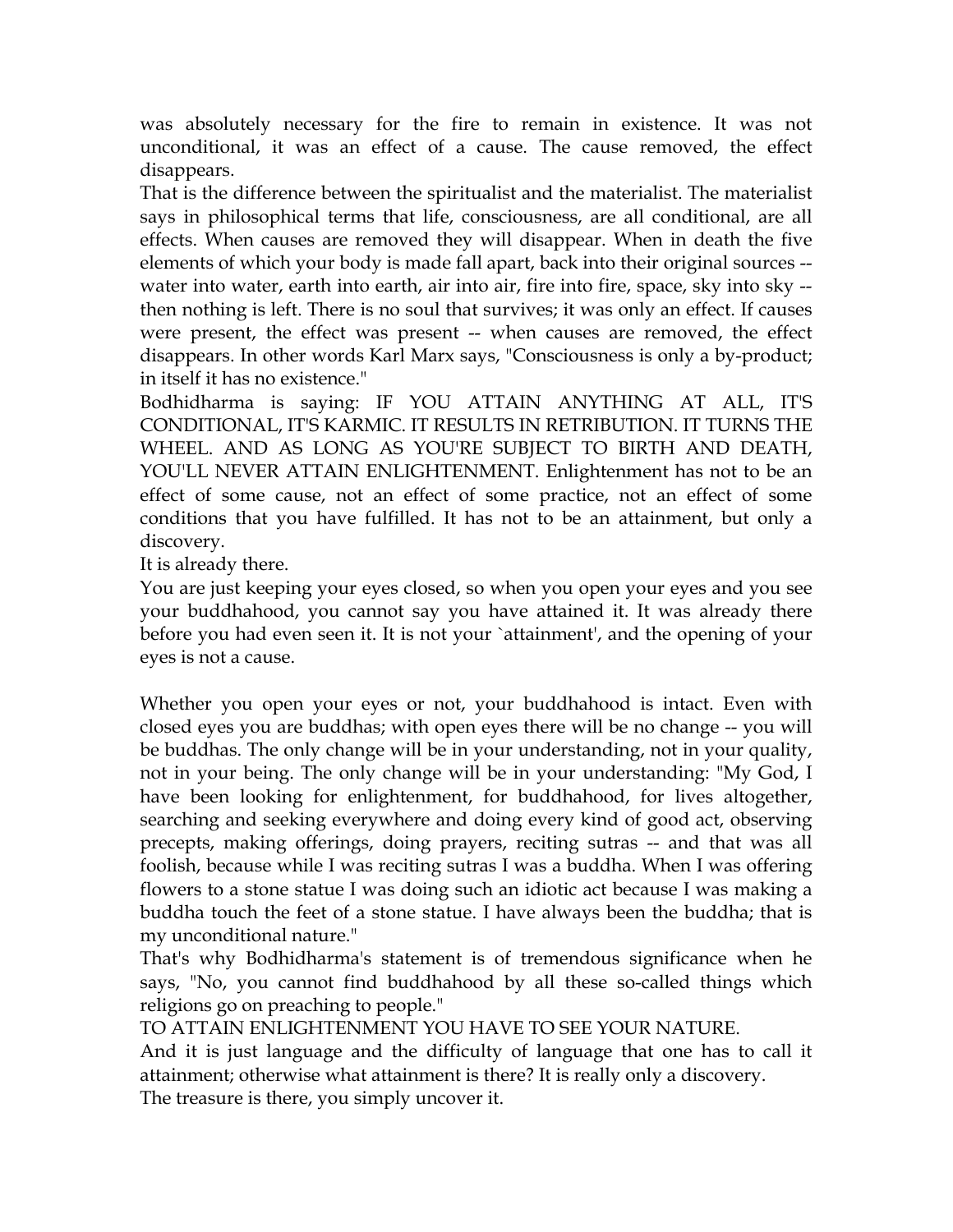You are not producing it, you are not creating it, it is not something new; it has always and always been there. And whether you discover it or not makes no difference to it. It is unconditionally eternal.

UNLESS YOU SEE YOUR NATURE, ALL THIS TALK ABOUT CAUSE AND EFFECT IS NONSENSE.

I can say that these harsh words can only come from Bodhidharma, not from any disciple who cannot have that much courage. Only a Bodhidharma can say: BUDDHAS DON'T PRACTICE NONSENSE. It is a lion's roar. It is a lion's roar, not an ordinary disciple's writing.

A BUDDHA IS FREE OF KARMA, FREE OF CAUSE AND EFFECT. TO SAY HE ATTAINS ANYTHING AT ALL IS TO SLANDER A BUDDHA.

There is no question of attainment, he only discovers. He only opens his eyes and sees himself.

WHAT COULD HE POSSIBLY ATTAIN? EVEN FOCUSING ON A MIND, A POWER, AN UNDERSTANDING, OR A VIEW IS IMPOSSIBLE FOR A BUDDHA. A BUDDHA IS NOT ONE-SIDED.

Hence, he cannot focus on himself. He is multidimensional, he is universal. Only one-dimensional beings can focus. Your ordinary mind can focus; it can concentrate, but a buddha cannot concentrate. He is as open as the sky, in all directions, in all dimensions.

A BUDDHA IS NOT ONE-SIDED. THE NATURE OF HIS no-MIND ...the disciple is writing his MIND, but I have to correct him. THE NATURE OF HIS no-MIND IS BASICALLY EMPTY, NEITHER PURE NOR IMPURE. And you can see why I am correcting it because if it is mind, it cannot be empty. Mind is always full of thoughts; mind is nothing but a container of thoughts. Mind is another name for the thought process. In the day it is thinking, in the night it is dreaming, but it is always filled with something. It is never empty.

And mind is always either pure or impure. It depends on what kind of thoughts it has going through it. If you are thinking of murdering someone, or if you are thinking of stealing something, or you are thinking of helping someone .... If you are filled with a compassionate thought, a loving thought or a destructive thought ...it will depend what kind of content is in your mind, and mind is never empty. Hence, either it will be pure or impure, or it will be both together. Because your mind is such a mess, impurity and purity, good thoughts and bad thoughts, all are standing there as a crowd. Hence, I want to change the word mind to no-mind. Then only can the statement become meaningful: THE NATURE OF HIS no-MIND IS BASICALLY EMPTY, NEITHER PURE NOR IMPURE because the no-mind is beyond duality.

Mind can never be beyond duality. It is always thinking for or against, it is always divided and split, it is always schizophrenic; it is never total. A part of it is always hesitating. Whatever you do, a part of you will not be with you; it will go on saying, "Don't do it, you will repent if you do it."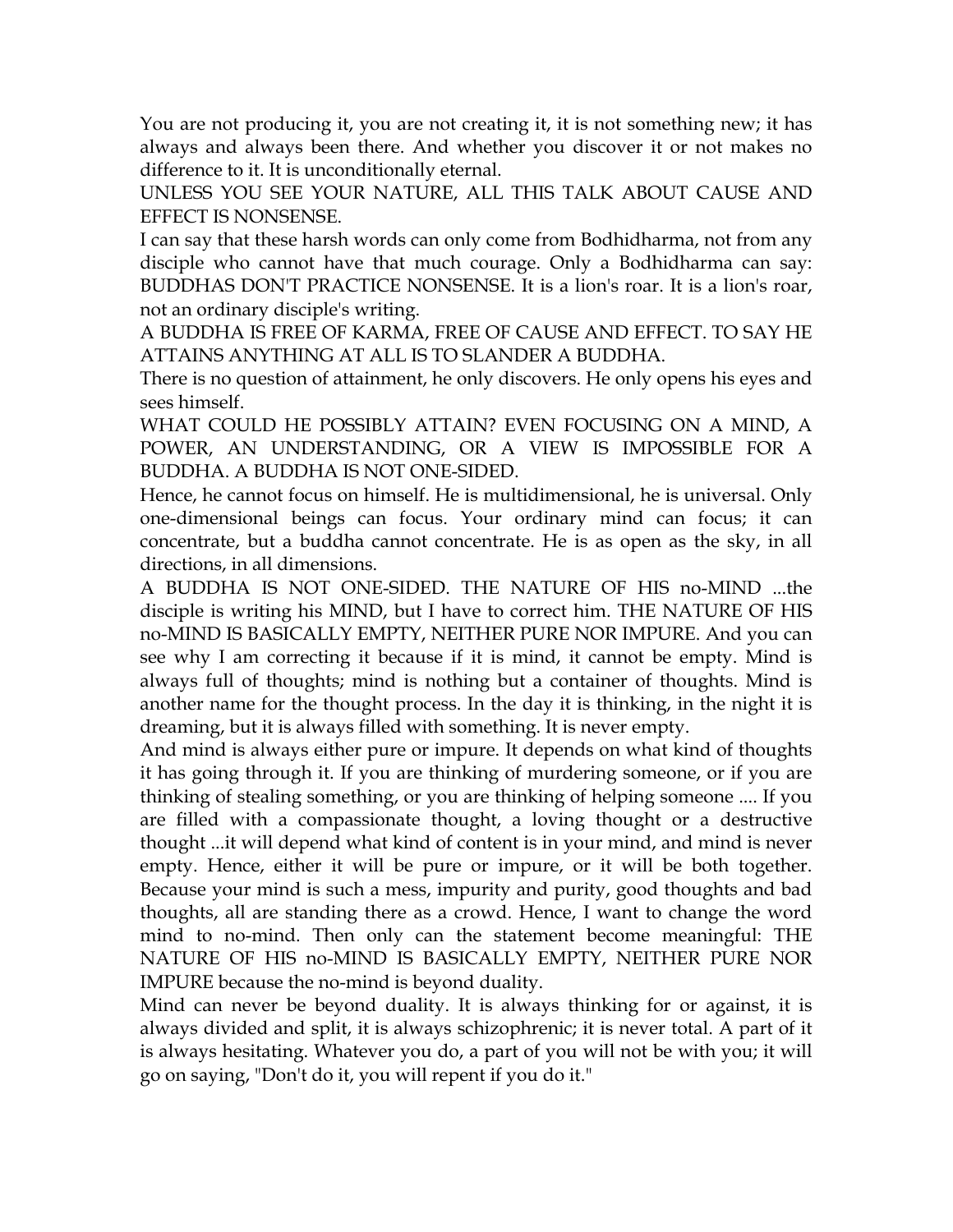That is one of the causes why every human being is in misery. Because whatever you do, it doesn't matter what, the part that has not cooperated is going to take revenge with vengeance. It will say to you, "Listen, now look, I have told you before, don't do this, but you never listened." If you had listened to it, then too the situation would not have been different because the other part that was saying, "Do it," will wait and watch for its opportunity to condemn you saying, "You never listen to me." You are always in such a catch-22: whether you do this or do that, you are always wrong.

Only no-mind can be without any duality, because it is empty. The no-mind is choicelessness. The no-mind is pure awareness. It is just the empty sky.

A BUDDHA DOESN'T OBSERVE PRECEPTS. Now this is a great statement. It should be written in gold letters everywhere around the earth for everyone to understand it.

A BUDDHA DOESN'T OBSERVE PRECEPTS.

He does not follow any discipline. Why? Because he has no need to follow any discipline, any precepts; he has not to follow any morality for the simple fact that he lives in full awareness. Out of his full awareness comes the response -- not from any precepts, any scriptures, any moral codes. No, he acts moment to moment out of his pure emptiness.

Just looking silently he allows his whole being to respond. He is just like a mirror; he reflects, he does not do anything else. His responses are his reflections. A BUDDHA DOESN'T DO GOOD OR EVIL. A BUDDHA IS NOT ENERGETIC OR LAZY. A BUDDHA IS SOMEONE WHO DOES NOTHING, SOMEONE WHO CAN'T EVEN FOCUS HIS MIND ON A BUDDHA.

Even if God is standing before him, he cannot concentrate on him. He is just pure emptiness. He does not carry any tensions, because concentration is a tension, focusing is a tension. He is utterly relaxed.

Here Bodhidharma comes to his height when he says: A BUDDHA ISN'T A BUDDHA.

Now this will be very difficult for people to understand -- particularly those whose minds are prejudiced by so many religions in the world. A BUDDHA ISN'T A BUDDHA. It has to be understood, because it is so significant that if you miss it, you will miss everything.

Just take a few instances; perhaps that may help. A child who is just born is utterly innocent. But do you know or do you think he is aware that he is innocent? Can the innocent child know that he is innocent? If he knows that he is innocent, he is no longer innocent. The innocent child is innocent only if he does not know that he is innocent.

The buddha is a rebirth, the rebirth of consciousness. He is attaining a second childhood; he is born again. He is absolute consciousness, but he cannot be aware and he cannot say, "I am absolute consciousness." That statement will make the consciousness impure. His consciousness is just like the innocence of a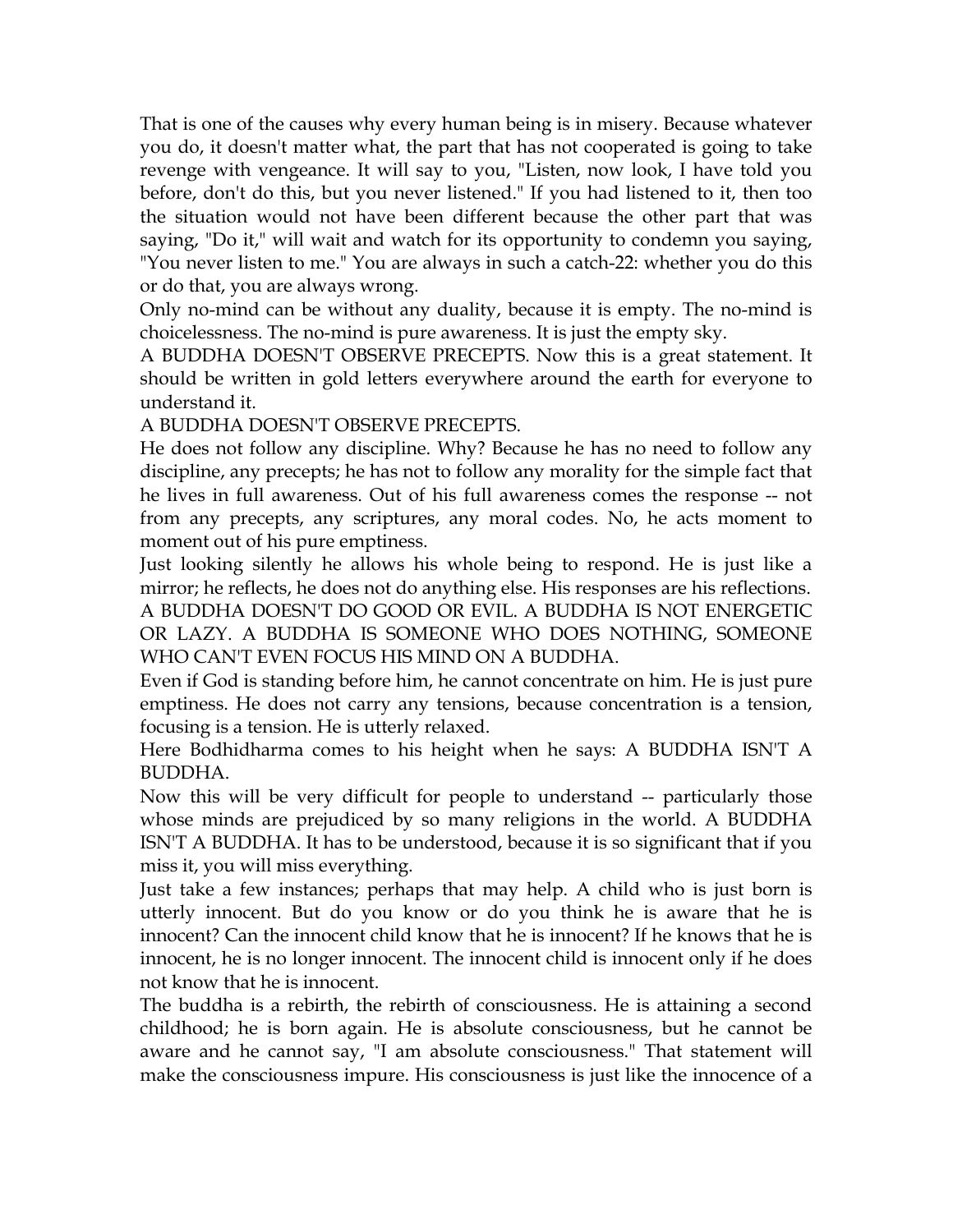child. It cannot be self-conscious. It is there and there is no space left for anything else, even for the thought, "I am a buddha."

A BUDDHA ISN'T A BUDDHA. DON'T THINK ABOUT BUDDHAS, because thinking about buddhas is an absurdity. You ARE a buddha. Why are you wasting your time thinking about buddhas? Why not simply open your eyes and be awake and be a buddha? What are you going to gain by thinking about buddhas?

IF YOU DON'T SEE WHAT I AM TALKING ABOUT, YOU'LL NEVER KNOW YOUR OWN no-MIND.

PEOPLE WHO DON'T SEE THEIR NATURE AND IMAGINE THEY CAN PRACTICE DOING NOTHING ALL THE TIME ARE LIARS AND FOOLS.

There is a danger -- Bodhidharma is aware of it -- that there can be cunning people, liars, fools, deceiving others, deceiving themselves. I have come to know many who, reading or listening to such great statements like Bodhidharma's, start pretending that for them there is nothing good, nothing bad, that they need not be concerned about discriminating between right and wrong. Because Bodhidharma and people like Bodhidharma declare that you are a buddha, they enjoy the idea without opening their eyes. It is so ego-fulfilling that they don't open their eyes. They don't experience their self-nature, but they start declaring that they're enlightened. Such people do immense harm to themselves and immense harm to others.

I have seen so many people who start declaring themselves enlightened and they are not even a little more conscious than you are. So these great statements can be dangerous. They are like great heights of the Himalayan peaks. From these heights, you can fall and you can destroy yourself. These secrets should be understood in a very sincere, honest way; they should not be used to exploit people and to enhance your ego.

These people FALL INTO ENDLESS SPACE. THEY'RE LIKE DRUNKS. THEY CAN'T TELL GOOD FROM EVIL. IF YOU INTEND TO PRACTICE DOING NOTHING, YOU HAVE TO SEE YOUR NATURE BEFORE YOU CAN PUT AN END TO RATIONAL THOUGHT. TO ATTAIN ENLIGHTENMENT WITHOUT SEEING YOUR NATURE IS IMPOSSIBLE.

So it is up to each individual to continuously remember to remain sincere. Otherwise nobody can prevent you; you can declare you are enlightened but your life will show, your actions will show, your eyes will show, everything around you will show that you are not enlightened. And this is not going to help you in any way; this may even mislead a few people. And if you can get a few people to believe in your enlightenment, which is always possible because the world is so full of idiots that any idiot can find disciples .... And once you have found a few idiots as disciples, then you become absolutely certain that you must be enlightened; otherwise how can so many wise people believe in you?

STILL OTHERS COMMIT ALL SORTS OF EVIL DEEDS, CLAIMING KARMA DOESN'T EXIST. THEY ERRONEOUSLY MAINTAIN THAT SINCE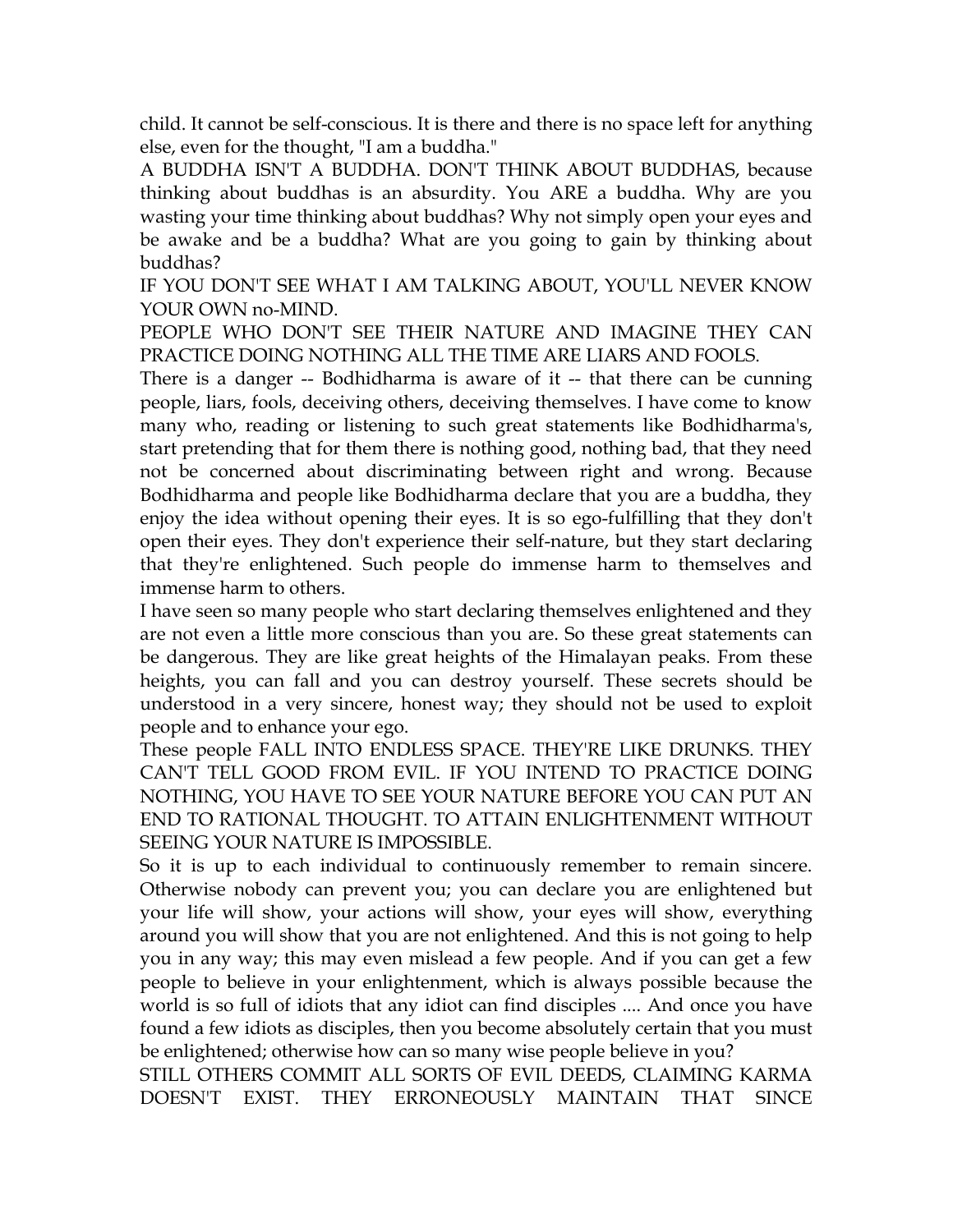EVERYTHING IS EMPTY, COMMITTING EVIL ISN'T WRONG. SUCH PERSONS FALL INTO A HELL OF ENDLESS DARKNESS WITH NO HOPE OF RELEASE. THOSE WHO ARE WISE HOLD NO SUCH CONCEPTION.

It is a question of great individual responsibility; there is no other responsibility which is greater than this. Remember always -- and don't forget for a single moment -- don't say anything which you are not; otherwise you will be falling into a darkness from which it is very difficult to come out.

"BUT IF OUR EVERY MOVEMENT OR STATE, WHENEVER IT OCCURS, IS no-MIND, WHY DON'T WE SEE THIS no-MIND WHEN A PERSON'S BODY DIES?"

THE no-MIND IS ALWAYS PRESENT. YOU JUST DON'T SEE IT.

No-mind is not a thing. It is not a commodity, it is not an object. No-mind is pure space. It is utter emptiness, it is silence. You cannot hear it. Have you ever thought about it, when you say it is absolutely silent? Do you hear silence? All that you hear is no noise. Because you are hearing no noise, you conclude it is silence.

Because you don't experience any worry, any anxiety, any tension, any misery, any suffering, you infer that this is the state of peace and bliss. But these are not things or objects that you can see. Or when a person dies, you cannot see his nomind leaving the body.

Remember again, I am changing the statements -- wherever there is mind, I am saying no-mind -- because mind can be seen. You see it every day. There is no need to die to see it; even while living you see it. Just close your eyes and you will start seeing it.

"BUT IF THE no-MIND IS PRESENT, WHY DON'T I SEE IT?"

The disciple is raising questions and trying to find Bodhidharma's answers. Perhaps he asked these questions ...he must have received the answers, but he could not understand those answers. He has interpreted those answers in his own way. Bodhidharma has said: THE no-MIND IS ALWAYS PRESENT. YOU JUST DON'T SEE IT. You cannot see it because it is pure space, it is not a thing. It is nothing; or better, it is a no-thing. It is not visible. But still the disciple goes on asking the same question in a different form. IF THE MIND -- if the no-mind -- IS PRESENT, WHY DON'T I SEE IT?

It seems he has not written ...he has forgotten, or he has not understood the answer given by Bodhidharma, because the question is there, but the answer is not there. The answer must have been: Because you ARE it, so you cannot see it.

You can see everything in the world except yourself. Obviously I can catch with my hand everything in the world except my hand itself. I can see with my eyes everything in the world except my own eyes.

No-mind is my nature.

I can feel it, I can live it, I can relish it, I can sing it, I can dance it, but I cannot see it. Because I AM it. Something like this must have been the answer but it is not recorded.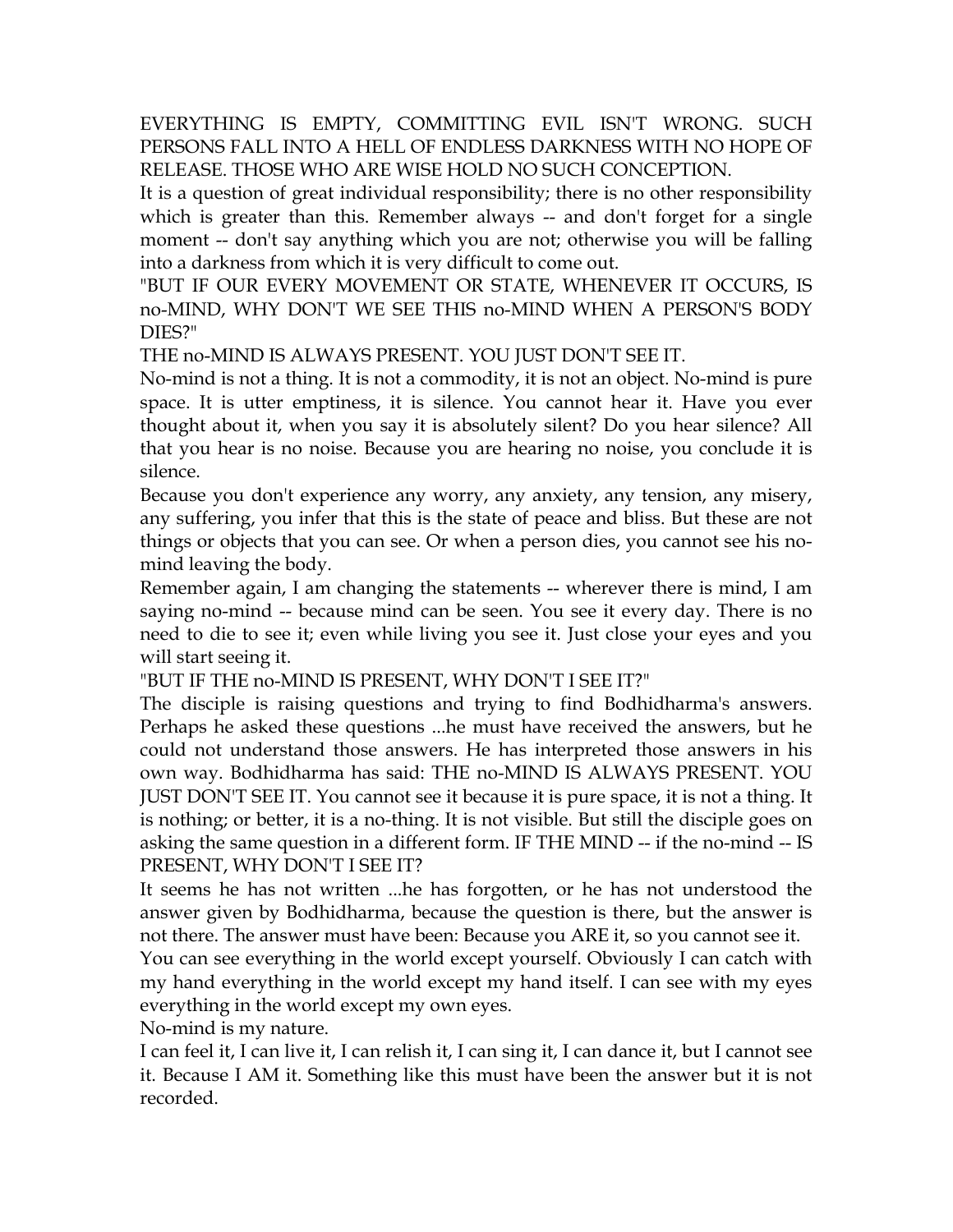And Bodhidharma must have tried hard so that the disciple could understand the distinction. He asks him:

### DO YOU EVER DREAM?

OF COURSE.

#### WHEN YOU DREAM, IS THAT YOU?

But still the disciple does not get it. He answers: YES, IT'S ME.

And this goes against the whole philosophy of Bodhidharma and Gautam Buddha and all those who have ever become awakened. The answer should be, "No, it is not me." Because how can I be the dreams? The dreams float in front of me. I see them. Because I see them, obviously I am not them. I am the seer and they are the seen. I am the knower and they are the known. They are objects, I am the subject. Hence the right answer should be, not "Yes, it is me," but "No, it is not me."

AND IS WHAT YOU'RE DOING AND SAYING DIFFERENT FROM YOU?

Again the same fallacy; the answer given is NO, IT ISN'T. It is not different from me -- any doing or saying .... But it is so simple; particularly for you it must be so simple. Walking, you can see that it is an action of your body, but you are not it. You are not walking; your consciousness inside is exactly where it has always been. Whether you stand still or walk, it is always the same. The real answer will be, "Yes, it is different. It is not me. My action cannot be me, my doing cannot be me. I am always the watcher behind; I am always the witness beyond."

BUT IF IT is, THEN THIS BODY IS not YOUR REAL BODY. That's my correction. The notes themselves are just the opposite. The notes continue in the same way being wrong. The note is: BUT IF IT ISN'T, THEN THIS BODY IS YOUR REAL BODY. If you are not different from your actions, if you are not different from your dreams, then this is your real mind, this is your real body.

But this body is not your real body. Soon a day will come when this body will be burning on a funeral pyre. But you will not be burning. Your consciousness will have taken a new form -- moved far away.

So I will go with my corrections: BUT IF IT is, THEN THIS BODY IS not YOUR REAL BODY. AND THIS REAL BODY IS YOUR no-MIND. AND THIS no-MIND, THROUGH ENDLESS KALPAS WITHOUT BEGINNING, HAS NEVER VARIED. IT HAS NEVER LIVED OR DIED .... Just see the confusion. If this body is real, then the later statements cannot be relevant ...THROUGH ENDLESS KALPAS, through endless ages, WITHOUT BEGINNING, HAS NEVER VARIED. IT HAS NEVER LIVED OR DIED, APPEARED OR DISAPPEARED, INCREASED OR DECREASED. IT'S NOT PURE OR IMPURE, GOOD OR EVIL, PAST OR FUTURE. IT'S NOT TRUE OR FALSE. IT'S NOT MALE OR FEMALE. IT DOESN'T APPEAR AS A MONK OR A LAYMAN, AN ELDER OR A NOVICE, A SAGE OR A FOOL, A BUDDHA OR A MORTAL. IT STRIVES FOR NO REALIZATION AND SUFFERS NO KARMA. IT HAS NO STRENGTH OR FORM. IT'S LIKE SPACE. YOU CAN'T POSSESS IT.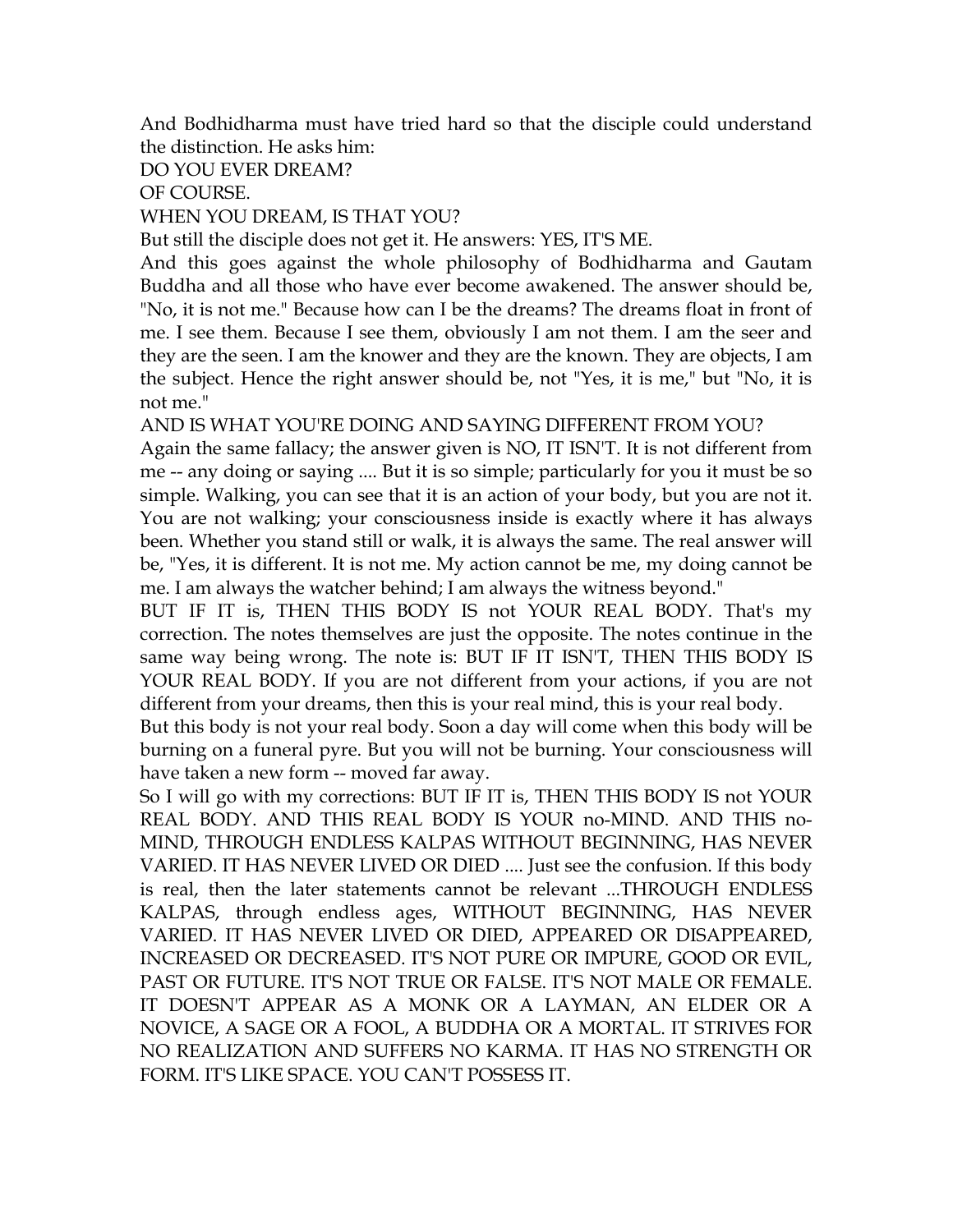These statements are possible only if my corrections are made; otherwise these statements become absolutely impossible because your body has died many times, has been born many times, will die again, will be born again. This body is not your real body.

Your real body is your real being -- which has never died, which has never been born, which has always continued eternally through many forms, but it has been the same. There is a statement of Gautam Buddha: "You can taste the ocean from anywhere, from any direction; its taste is always the same."

So whether in this body or in another, your consciousness is the same. And this body is certainly male or female; only your being is not male or female. So unless my corrections are there, all the statements following become absolutely irrelevant and diametrically opposite to the statements that the disciple has written.

AND YOU CAN'T LOSE IT. ITS MOVEMENTS CAN'T BE BLOCKED BY MOUNTAINS, RIVERS OR ROCK WALLS. ITS UNSTOPPABLE POWERS PENETRATE THE MOUNTAIN OF FIVE SKANDHAS ... These five SKANDHAS are what I have been calling the five elements. SKANDHA is the Buddhist word for element -- the earth, the air, the water, the fire, and the sky. These are the five elements your so-called body is made of. But your real being is beyond all these SKANDHAS ...THE MOUNTAIN OF FIVE SKANDHAS AND CROSS THE RIVER OF SAMSARA. Your consciousness does not consist of these five elements and even if these five elements are mountainous, still they cannot prevent your consciousness from passing beyond to your real home.

Even oceans of this SAMSARA, this world, cannot prevent you from reaching to your ultimate home. Because the ultimate home is already inside you, nothing can prevent you from reaching it. You are already there, just you are not aware of it.

NO KARMA CAN RESTRAIN this real being, or THIS REAL BODY. BUT THIS no-MIND IS SUBTLE AND HARD TO SEE. IT'S NOT THE SAME AS THE SENSUAL MIND. EVERYONE WANTS TO SEE THIS no-MIND. AND THOSE WHO MOVE THEIR HANDS AND FEET BY ITS LIGHT ARE AS MANY AS THE GRAINS OF SAND ALONG THE GANGES.

Although you don't see it, everybody has it. You live in its light. Your very life belongs to your no-mind.

BUT ASK THEM. THEY CAN'T EXPLAIN IT.

You live, you know you are alive, but if somebody asks you what life is, or to define what you mean by living, you will be at a loss. It is just as if you taste something delicious; you know the taste, but is there any way to say what it is, how it is? The only way is for the other person to taste it. No explanation can help.

The man who has never tasted sweets ...you cannot explain to him what sweetness is. You can bring all your articulateness, but you cannot explain a simple thing, sweetness. The only way is to offer him some sweets. That's what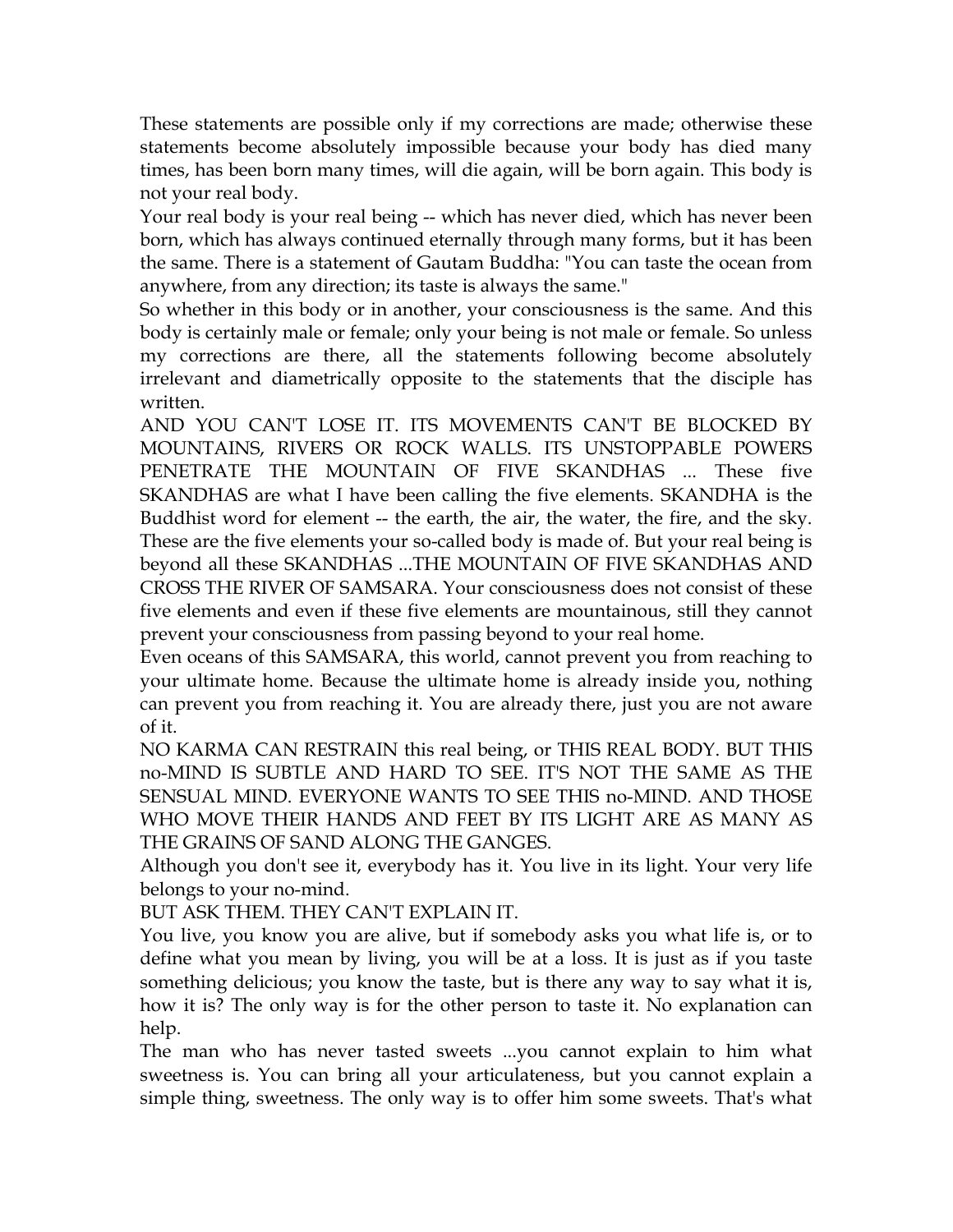the masters have been doing all along. Rather than telling you what sweetness is, they offer it to you to taste. They themselves are offering their own being, their own presence for you to taste it.

Everybody has a buddha inside but because they are unaware they function like puppets. This buddha inside is theirs to use; why don't they see it? Why do they go on remaining like puppets? Why don't they become masters of their own being? And it is not a difficult task, in fact it is not a task at all. It is just a little knack of becoming aware, just shaking yourself and waking up. All the meditations are simply devices to shake you so that the deep spiritual sleep is disturbed. P.D. Ouspensky has offered and dedicated his book, IN SEARCH OF THE MIRACULOUS, to his master, George Gurdjieff, with very beautiful words: "To George Gurdjieff, the disturber of my sleep." But that is the only function of a master: in some way to disturb you, in some way to shake and wake you up.

There is nowhere to go and there is nothing to attain.

You are already there where you need to be.

Seeking is the only sin.

Searching is the only way of going astray.

Just remaining within yourself, withdrawing yourself from everything, every energy, every ray of energy, and concentrating it at the very center of your being ...Gurdjieff calls it `crystallization'. And he was a man very much like Bodhidharma. If anybody can be put in the same category as Bodhidharma, then Gurdjieff is the man. What he calls crystallization of your being is called by Bodhidharma awakening of your being, or buddhahood.

Reading through these sutras, I have been thinking to have a look at other ancient sutras, because the same fallacies that I am seeing in these sutras are bound to be there. They are not written by enlightened people. And these confusions, these misstatements, without any intention, are doing immense harm to all those who are following them; they have to be corrected. So my commentaries are more corrections and critiques of all that is confused and wrong. I want to bring out Bodhidharma completely clearly, without any impressions left by these disciples who have written the sutras. It has always happened ...the gospels of Jesus were written after three hundred years when Jesus was not there to correct them. And no Christian would like another Jesus to correct them. Otherwise ...I am absolutely willing.

Gautam Buddha's sutras were written after his death. And there was so much quarreling amongst the disciples that immediately after his death there were thirty-two schools in conflict with each other. Somebody was saying, "This has been said by him," or "This has not been said." Thirty-two interpretations, contradicting each other, and poor Gautam Buddha was no longer alive and certainly he was not saying things which had thirty-two different interpretations. He was not a madman. His meaning was very clear, but that clarity is possible only to those who have gone beyond mind, because mind is confusion, and nomind is clarity.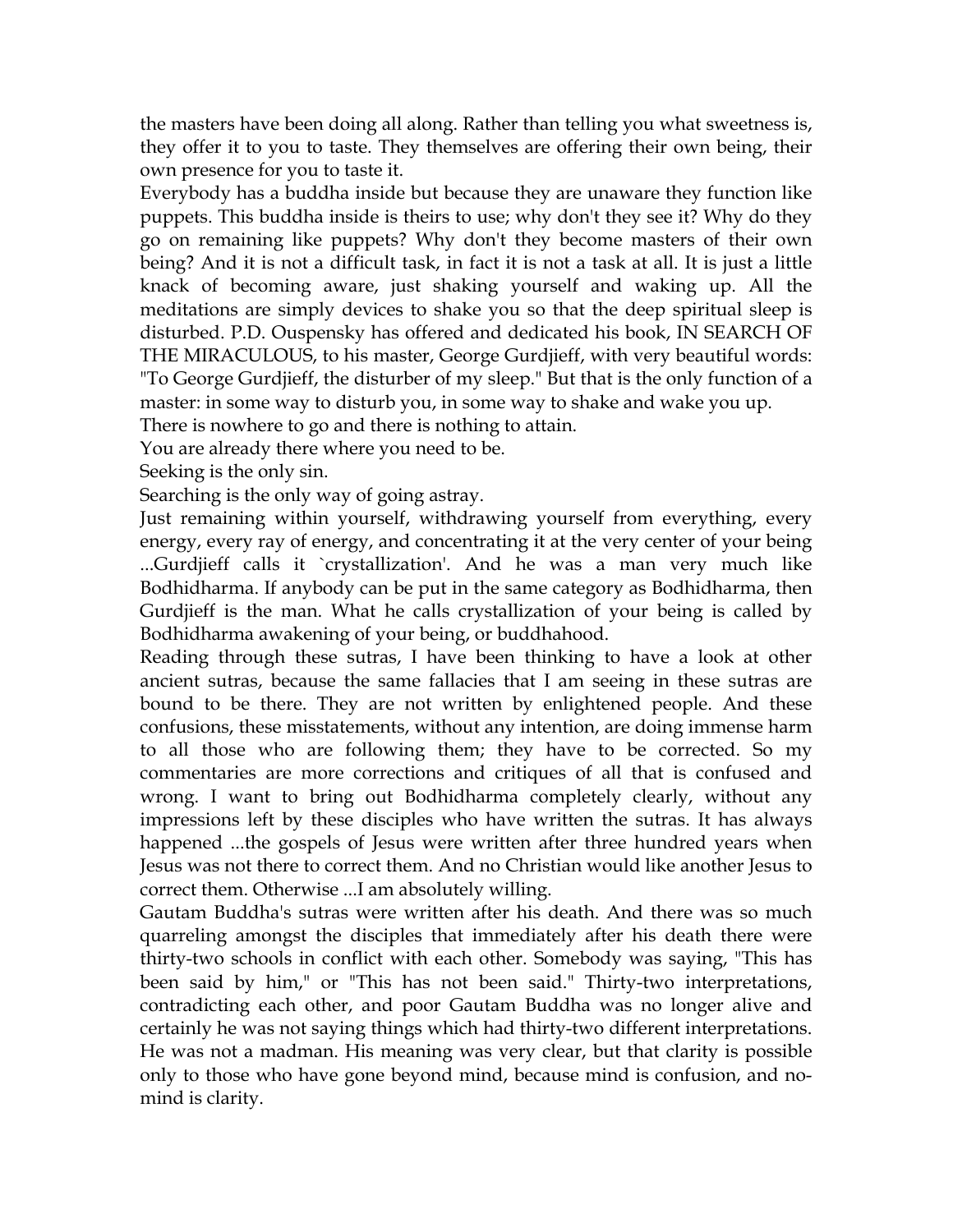The silence of no-mind gives you the clarity. You can see immediately what is right and what is wrong; there is no question of any argumentation. Reading these sutras, I have not had to think for a single moment or hesitate for a single moment as to where it is wrong and where it is right. The moment I came to any place which was wrong, it was immediately and absolutely clear to me, without any hesitation.

Just because of seeing these sutras, I have been thinking to have a look into all ancient scriptures which are written by unenlightened disciples and to correct them. Because it is time -- they have lived for thousands of years without any correction.

But people become so obsessed and fanatic that they don't want any change. For example, my corrections will not be liked by the Buddhists. They will feel very much hurt -- every line has to be right -- but they don't see the point that these lines are not written by Bodhidharma; otherwise they would have been all right. They have been written by people who are not enlightened. Hence, it is absolutely certain that there are going to be fallacies, confusions, misstatements, many things missing and perhaps many things added by the disciples, just to make it a complete story, a complete system of philosophy. It is going to be a difficult job. It is going to annoy many more people. I have annoyed so many people that now I don't care anymore. It does not matter. I have annoyed millions of people, a few millions more -- now it does not matter at all.

The future generations of the new man will feel grateful that at least there was one man who did not care about the whole world being annoyed with him. He went on discriminating between what is truth and what is not truth.

Okay, Maneesha?

Yes, Osho.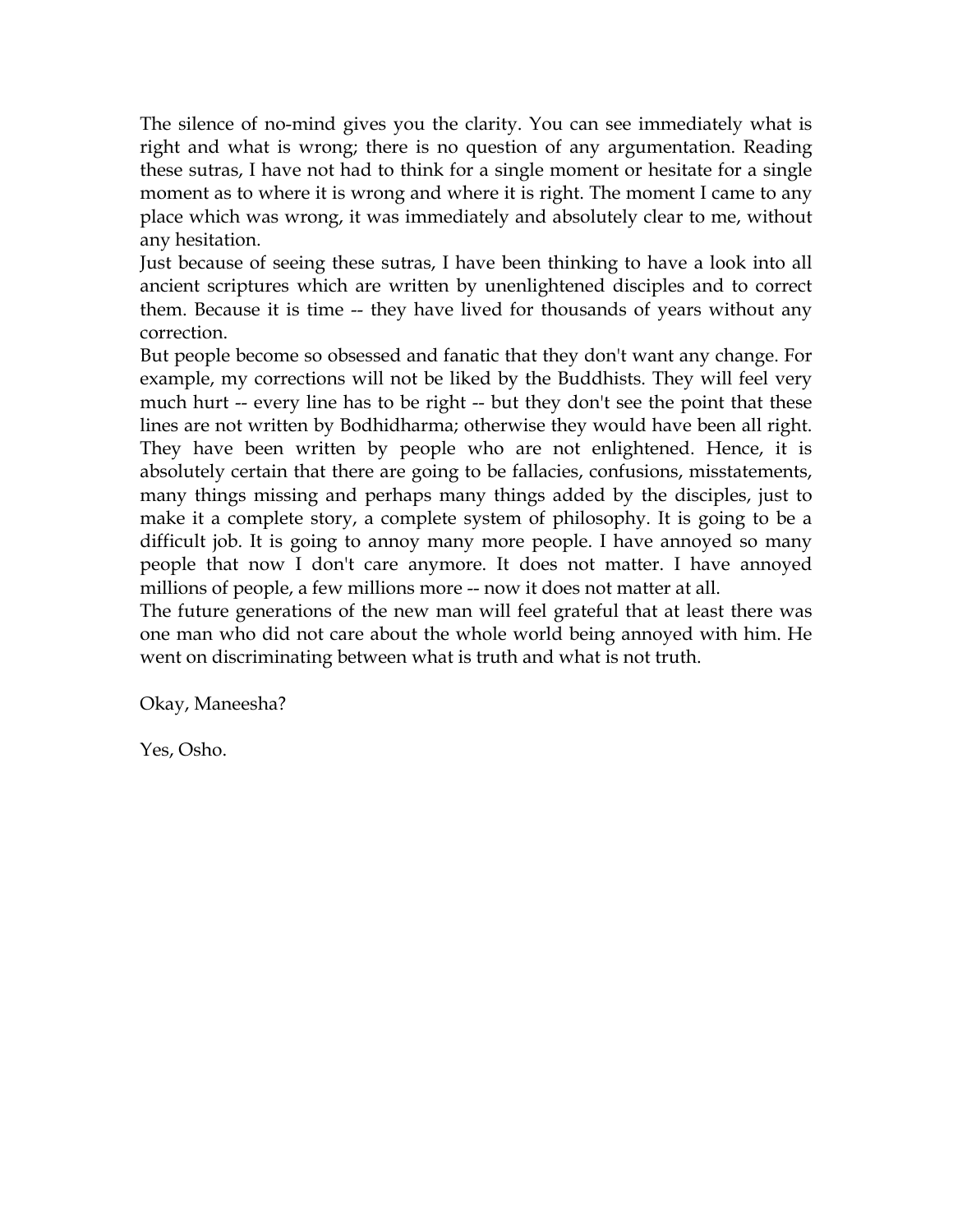# **Bodhidharma: The Greatest Zen Master Chapter #5 Chapter title: Suchness is our self-nature 7 July 1987 am in Gautam the Buddha Auditorium**

#### BELOVED OSHO,

THE BUDDHA SAID PEOPLE ARE DELUDED. THIS IS WHY WHEN THEY ACT THEY FALL INTO THE RIVER OF ENDLESS REBIRTH. AND TRYING TO GET OUT, THEY ONLY SINK DEEPER. AND ALL BECAUSE THEY DON'T SEE THEIR NATURE. IF PEOPLE WEREN'T DELUDED, WHY ELSE WOULD THEY ASK ABOUT SOMETHING RIGHT IN FRONT OF THEM? NOT ONE OF THEM UNDERSTANDS THE MOVEMENT OF HIS OWN HANDS AND FEET. THE BUDDHA WASN'T MISTAKEN. DELUDED PEOPLE DON'T KNOW WHO THEY ARE. SOMETHING SO HARD TO FATHOM IS KNOWN BY A BUDDHA AND NO ONE ELSE. ONLY THE WISE KNOW THIS MIND, THIS MIND CALLED DHARMA-NATURE, THIS MIND CALLED LIBERATION. NEITHER LIFE NOR DEATH CAN RESTRAIN THIS MIND. NOTHING CAN. IT'S ALSO CALLED THE UNSTOPPABLE TATHAGATA, THE INCOMPREHENSIBLE, THE SACRED SELF, THE IMMORTAL, THE GREAT SAGE. ITS NAMES VARY BUT NOT ITS ESSENCE. BUDDHAS VARY TOO, BUT NONE LEAVES HIS OWN MIND.

THE MIND'S CAPACITY IS LIMITLESS, AND ITS MANIFESTATIONS ARE INEXHAUSTIBLE. SEEING FORMS WITH YOUR EYES, HEARING SOUNDS WITH YOUR EARS, SMELLING ODORS WITH YOUR NOSE, TASTING FLAVORS WITH YOUR TONGUE, EVERY MOVEMENT OR MODE, IT'S ALL YOUR MIND. AT EVERY MOMENT, WHERE LANGUAGES CAN'T GO, THAT'S YOUR MIND.

THE SUTRAS SAY, "A TATHAGATA'S FORMS ARE ENDLESS. AND SO IS HIS AWARENESS." THE ENDLESS VARIETY OF FORMS IS DUE TO THE MIND. ITS ABILITY TO DISTINGUISH THINGS, WHATEVER THEIR MOVEMENT OR MODE, IS THE MIND'S AWARENESS. BUT THE MIND HAS NO FORM AND ITS AWARENESS NO LIMIT. HENCE, IT'S SAID, "A TATHAGATA'S FORMS ARE ENDLESS. AND SO IS HIS AWARENESS."

A MATERIAL BODY OF THE FOUR ELEMENTS IS TROUBLE. A MATERIAL BODY IS SUBJECT TO BIRTH AND DEATH. BUT THE REAL BODY EXISTS WITHOUT EXISTING BECAUSE A TATHAGATA'S REAL BODY NEVER CHANGES. THE SUTRAS SAY, "PEOPLE SHOULD REALIZE THAT THE BUDDHA-NATURE IS SOMETHING THEY HAVE ALWAYS HAD." MAHAKASHYAPA ONLY REALIZED HIS OWN NATURE. ...THE SUTRAS SAY, "EVERYTHING THAT HAS FORM IS AN ILLUSION." THEY ALSO SAY,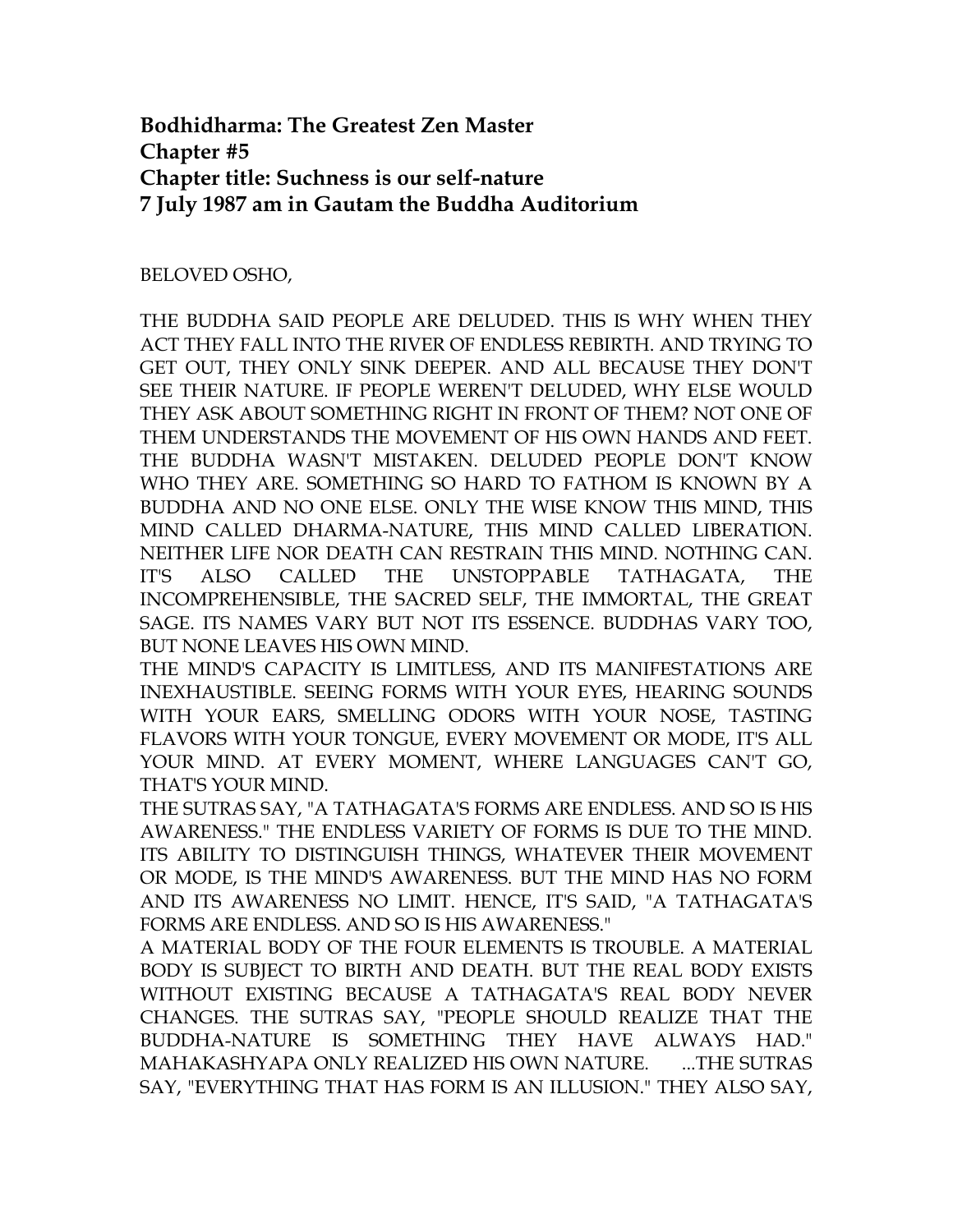"WHEREVER YOU ARE, THERE'S A BUDDHA." YOUR MIND IS THE BUDDHA. DON'T USE A BUDDHA TO WORSHIP A BUDDHA.

EVEN IF A BUDDHA OR BODHISATTVA SHOULD SUDDENLY APPEAR BEFORE YOU, THERE'S NO NEED FOR REVERENCE. THIS MIND OF OURS IS EMPTY AND CONTAINS NO SUCH FORM. THOSE WHO HOLD ONTO APPEARANCES ARE DEVILS. THEY FALL FROM THE PATH. WHY WORSHIP ILLUSIONS BORN OF THE MIND? THOSE WHO WORSHIP DON'T KNOW. AND THOSE WHO KNOW DON'T WORSHIP. BY WORSHIPING YOU COME UNDER THE SPELL OF DEVILS. I POINT THIS OUT BECAUSE I'M AFRAID YOU'RE UNAWARE OF IT. THE BASIC NATURE OF A BUDDHA HAS NO SUCH FORM. KEEP THIS IN MIND, EVEN IF SOMETHING UNUSUAL SHOULD APPEAR. DON'T EMBRACE IT, AND DON'T FEAR IT. AND DON'T DOUBT THAT YOUR MIND IS BASICALLY PURE. WHERE COULD THERE BE ROOM FOR ANY SUCH FORM? ALSO, AT THE APPEARANCE OF SPIRITS, DEMONS, OR DIVINE BEINGS, CONCEIVE NEITHER RESPECT NOR FEAR. YOUR MIND IS BASICALLY EMPTY. ALL APPEARANCES ARE ILLUSIONS. DON'T HOLD ONTO APPEARANCES.

It is one of the most strange coincidences that Gautam Buddha and Mahavira both revolted against the knowledgeable, the learned, the scholarly, the brahmins, the pundits, for a single reason -- that by being knowledgeable, you simply cover up your ignorance. It is not dispelled out of your being.

It is just like on a dark night when you don't have even a lamp in your house. You may have as much information about light as you like, but your information about light is not going to bring light into the house. The house will remain dark. But one thing is possible: your information may create a delusion for you. You may become so engaged in the information about light that you forget about darkness. But darkness is there; whether you forget it or not makes no difference. In fact it is better to know that the darkness is there, and something has to be done to create light, to destroy darkness. Knowing about light is of no help; real light is needed. The strange coincidence is that both Gautam Buddha and Mahavira were surrounded by brahmin scholars. And all that they have said has been compiled by the same people against whom they were speaking their whole lives.

Mahavira had eleven intimate disciples -- they were all brahmin scholars of great integrity, of great learning, of great knowledge, but their ignorance was just the same as anybody else's. Ignorance can decorate itself with knowledge, but that only hides it; it does not destroy it. One has to discover one's own light, one's own being, one's own self-nature. The moment one discovers one's inner being, all darkness starts disappearing, because at the very center of your being is nothing but pure light. But it has to be discovered.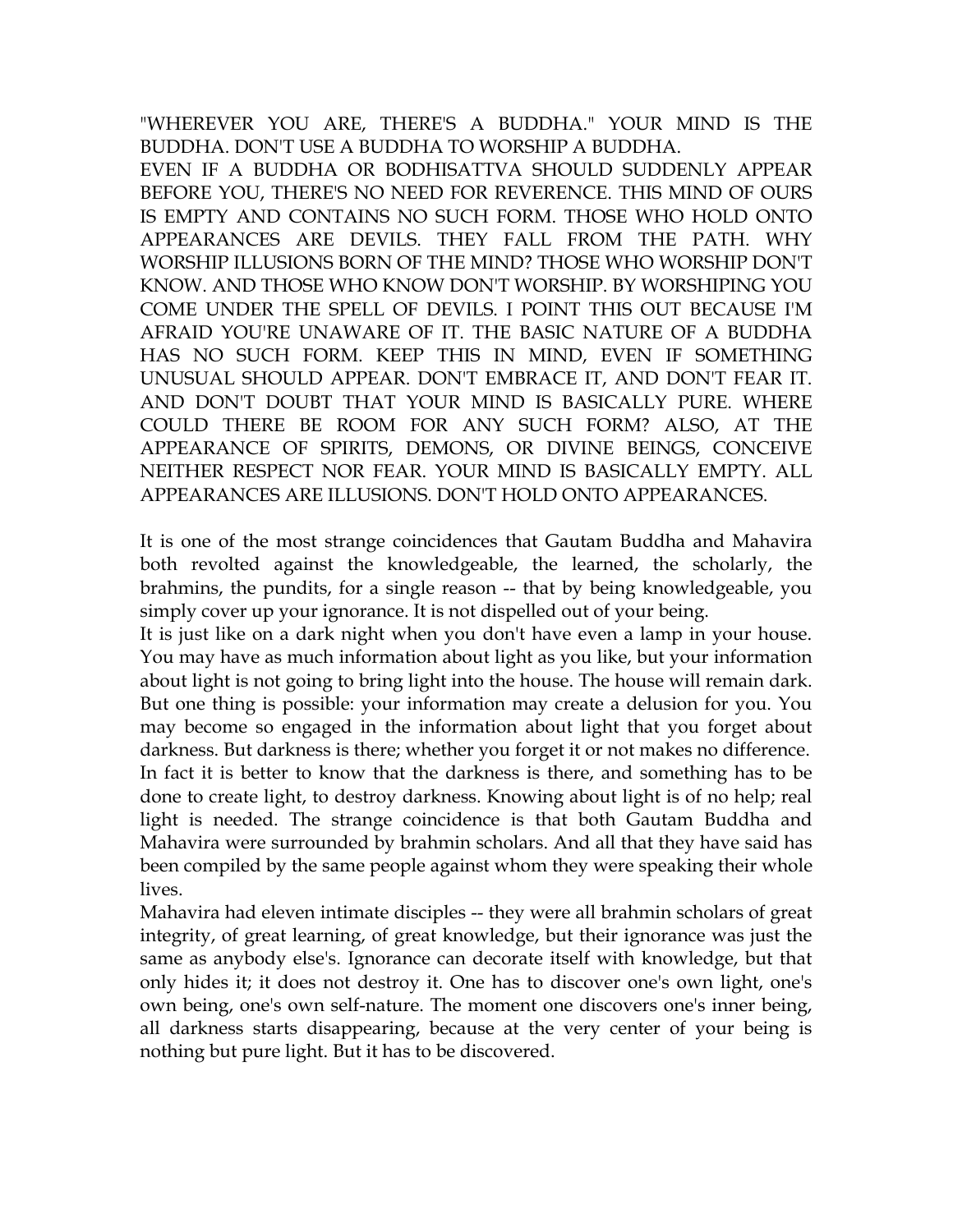The people who are interested in knowledge, or interested in scriptures, or interested in learning from other wise men, are not doing anything to reach to their own light, to the very source of enlightenment.

The same happened with Gautam Buddha. His closest disciples were brahmins and hence a great misunderstanding has arisen in their reportings. What they have reported about Gautam Buddha is mixed, polluted, corrupted by their own knowledgeability, by their own learning. Their minds have come in and interfered with the message that was given in silence -- a message that was transmitted heart to heart, being to being, but not from mind to mind.

The same unfortunate situation has happened with Bodhidharma -- even on a far greater scale because Bodhidharma was born in India, but he was teaching in China. The people who surrounded him, who became interested in him, were the people who were interested in knowledge. And certainly he had the golden key that opens all the mysteries of life. His every word comes from an authentic experience. He attracted thousands of monks, but the problem is that those were the people who crammed his words and forgot the phenomenal presence of Bodhidharma. And they have written these sutras. Naturally, there are great mistakes but even though there are many stones, there are a few diamonds, and we can find those diamonds.

Even though they were not able to experience in the same way as Bodhidharma, they were certainly impressed by his charismatic being. Just like moths come to the flame of a candle, they came from faraway provinces in China, just to sit at his feet. But it is not enough. It is a good beginning, but it is not the end of the journey. They could not forget their own minds. Even while listening to him, they were still thinking their own thoughts, they were still comparing whether it fits with their ideology or not. They were interpreting, giving new meanings, new colors to his words.

And because Bodhidharma has not written anything .... No enlightened being has written anything for the simple reason that the written word is a dead word. A spoken word has the warmth, the splendor, and the presence of the master. The spoken word is a totally different category from the written word. The written word is only a corpse; the spoken word is alive, it is still breathing. It has a heartbeat which the written word cannot have. That's why no enlightened man around the world, in any age, has ever written anything.

So you have to be very aware. I will point out where the minds of the disciples who are collecting these sutras have interfered and destroyed something immensely beautiful. But even though they could not report exactly what Bodhidharma was saying, here and there, perhaps by mistake, they have reported the actual words.

Even to find a few actual words spoken by Bodhidharma and give them again a heartbeat, is a great joy. My commentary is not just a commentary; it is giving life, a resurrection, to those beautiful words which have fallen in wrong hands.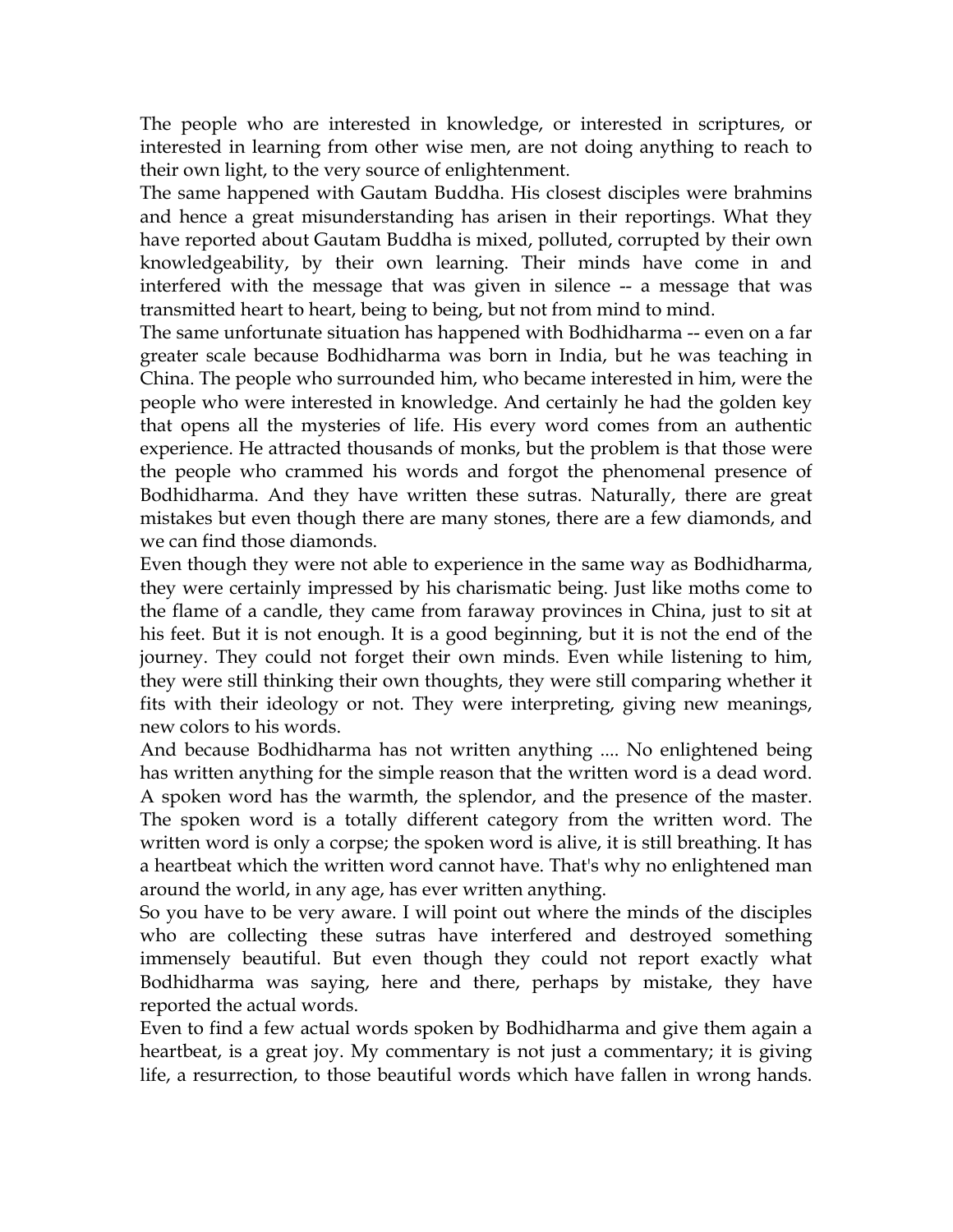They have to be relieved and released from this confused, imprisoned corpse-like existence.

The sutras:

THE BUDDHA SAID PEOPLE ARE DELUDED. THIS IS WHY WHEN THEY ACT THEY FALL INTO THE RIVER OF ENDLESS REBIRTH. AND TRYING TO GET OUT, THEY ONLY SINK DEEPER. AND ALL BECAUSE THEY DON'T SEE THEIR NATURE. IF PEOPLE WERE NOT DELUDED, WHY ELSE WOULD THEY ASK ABOUT SOMETHING RIGHT IN FRONT OF THEM? NOT ONE OF THEM UNDERSTANDS THE MOVEMENT OF HIS OWN HANDS AND FEET. THE BUDDHA WAS NOT MISTAKEN. DELUDED PEOPLE DON'T KNOW WHO THEY ARE.

The first thing to be understood is that these are actual words of Bodhidharma with no interference from the people who have been collecting these words.

The emphasis in these sutras is that people are deluded. What is their delusion? Their delusion is that they don't know who they are. Because they don't know who they are, they create false personalities around themselves -- because it is impossible to live knowing that you don't know who you are; you would certainly go mad.

Just think for a moment: if you are aware that you don't know who you are, it will be such a shock, such a shattering of all your identity. You cannot live without knowing yourself, who you are. And if you cannot know, then you have to create something. It will be a false substitute, but it will take away the maddening situation of not knowing oneself.

Ask somebody who he is, and he will say he is a doctor, he is an engineer, he is a professor, he is a Christian, he is a Hindu, he is a Buddhist .... These are false identities. These are creating a false layer around yourself to forget the maddening situation that you don't know yourself.

You are getting identified with a thousand and one things. You are a husband, you are a wife ...but these are not your nature. You were not born as a husband, and you were not born as an engineer; and you were not born as a doctor, or a professor. These are created by you and by the society so that you don't feel continuously in an emptiness, which can be dangerous and can create an insanity in you.

And people are not satisfied. They go on making the false layer thicker and thicker. They become members of political parties, they become members of religions, they become members of Rotary clubs, Lions clubs; they go on creating some idea of who they are. This is needed just to keep you in your normal insanity.

One has to face oneself in utter nudity, without all these clothes that you have covered over yourself.

This is the delusion, that everybody is living a life which is not coming out of his self-nature, which is more like acting than like an authentic living. Just watch yourself, and you will see the great insight in the very significant and meaningful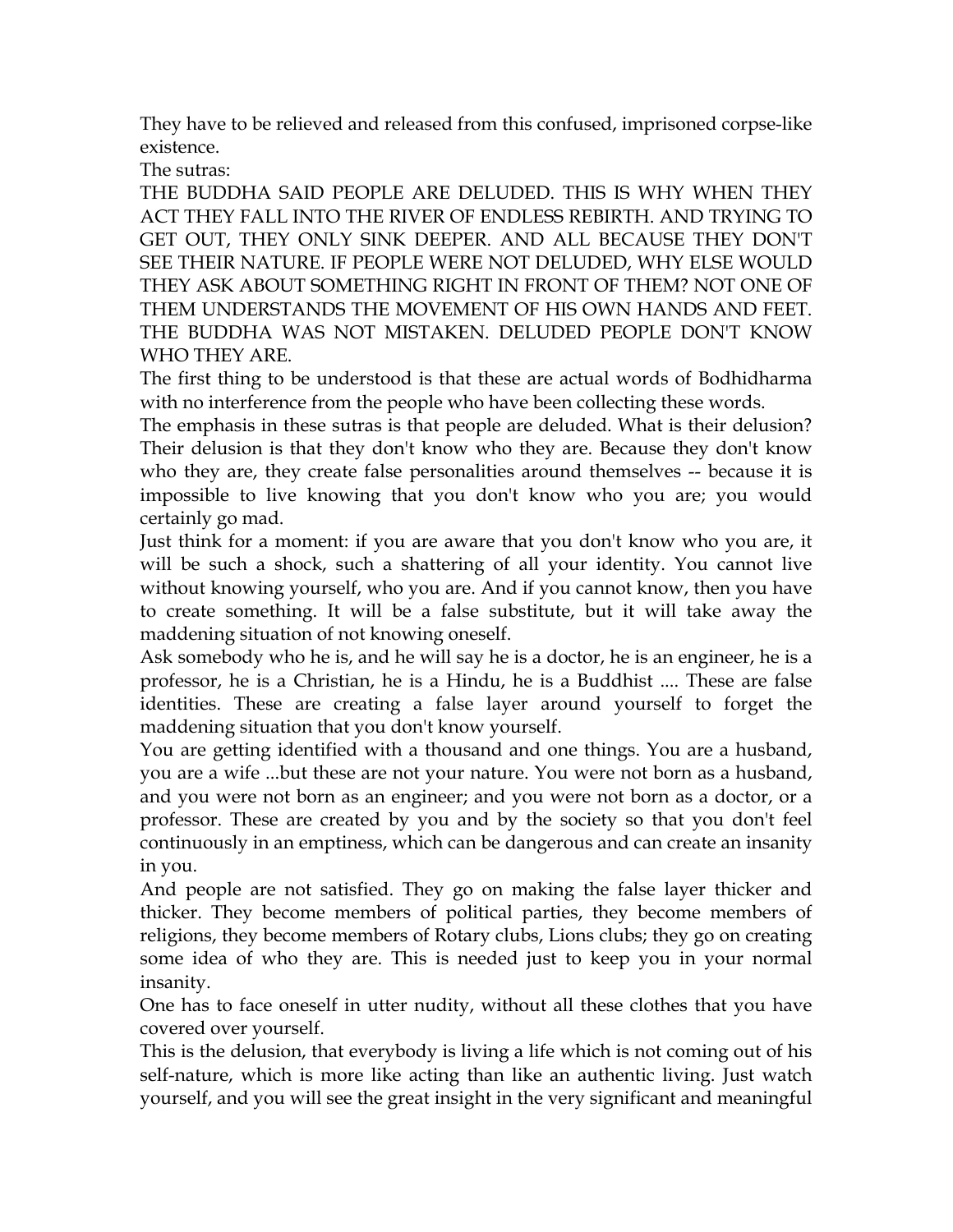statement, PEOPLE ARE DELUDED. That's why their actions always go in wrong directions. That's why they live a life of misery, suffering, agony, anguish. When Bodhidharma says that these people go on falling into darkness, he is saying that they go on becoming more and more deluded. They have to make the layer of their delusion as thick as possible so they can remain unaware of their reality. And out of this false layer, their love becomes false, their friendship becomes false, their whole life becomes just a drama.

They are doing everything, but it is not coming from their spontaneity. It is not coming from their individuality. It is not coming from their very being. Hence, they are always wishy-washy, they are always hesitant, they are always asking what is right, and what is wrong; they are always asking questions about everything.

The man who knows himself has no questions to ask. The man who knows himself knows exactly what has to be done, and there is no question of choosing. Whatever he does, is right. Out of your self-nature, only right arises. Just as out of a real rosebush, only authentic roses arise. It is a natural phenomenon.

I used to live for few months in Raipur and just by my side lived a retired professor of mathematics. I used to see him from my windows. He had a beautiful pot with beautiful flowers, and every day he used to bring water to shower on the pot. The first day there was no problem, but as days passed, I was surprised that those flowers went on being the same. Their petals didn't fall, they didn't disappear as is the natural way of life -- that the old disappears to give place for the new. Finally I could not resist my temptation. I went close to his window and I was surprised. Those were not real flowers, they were plastic flowers. But to keep the illusion in the neighborhood that they were real, he was watering them. I knocked on the door, and asked the old man, "What are you doing? These flowers don't need watering."

He said, "I know it also, but the whole neighborhood does not know about it. I have to water them, just to keep up appearances."

Your false personality is just a plastic flower. It cannot give you fulfillment, it cannot give you enlightenment, it cannot give you liberation from misery.

It cannot take you from your agony into an ecstatic experience. It cannot take you away from darkness into light, from death into immortality. This is the delusion.

SOMETHING SO HARD TO FATHOM IS KNOWN BY A BUDDHA AND NO ONE ELSE.

Remember, by `buddha' is not meant any personal name. `Buddha' simply means the awakened one. Anyone who becomes awakened, enlightened, is the buddha. You are also the buddha; the only difference is that you are not aware of it. You have never looked inside yourself and found the buddha there.

Your very life source is nothing but enlightenment.

Bodhidharma is saying: SOMETHING SO HARD TO FATHOM IS KNOWN BY A BUDDHA AND NO ONE ELSE. You will know only that you are deluded if you enter yourself and find your authentic individuality. Then there will be a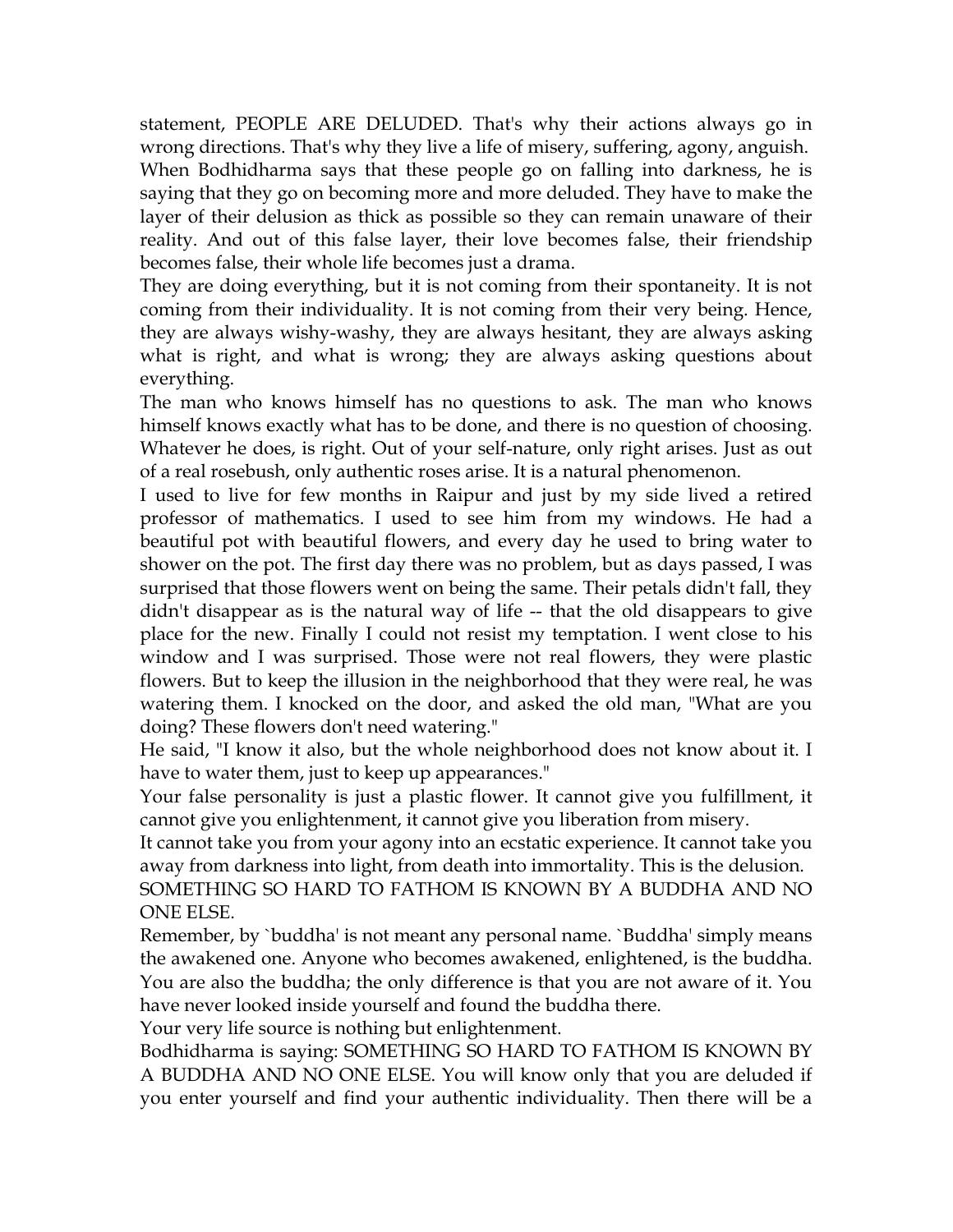comparison. The man who has never seen real roses may remain with plastic flowers his whole life, believing that these are real roses. To wake him up, you have to bring real roses so that he can compare and he can see the difference. The plastic flowers are dead; they don't have any fragrance. They have not grown up; they will not die.

The real flower is fragile. With the morning it comes into existence, dances in the rain, in the wind, in the sun, and by the evening it is gone. It comes from the unknown and moves back into the unknown. The same is the situation of our human life.

We come from the unknown and we go on moving into the unknown. We will come again; we have been here thousands of times, and we will be here thousands of times. Our essential being is immortal but our body, our embodiment, is mortal. Our frame in which we are, our houses, the body, the mind, they are made of material things. They will get tired, they will become old, they will die. But your consciousness, for which Bodhidharma uses the word `nomind' -- Gautam Buddha has also used the word, `no-mind' -- is something beyond body and mind, something beyond everything; that no-mind is eternal. It comes into expression, and goes again into the unknown.

This movement from the unknown to the known, and from the known to the unknown, continues for eternity, unless somebody becomes enlightened. Then that is his last life; then this flower will not come back again. This flower that has become aware of himself need not come back to life because life is nothing but a school in which to learn. He has learned the lesson, he is now beyond delusions. He will move from the known for the first time not into the unknown, but into the unknowable.

If from the known you move to the unknown, you will be born again. But if you move from the known to the unknowable, to the mystery of existence, you become one with the universe; there is no coming back.

ONLY THE WISE KNOW THIS no-MIND, THIS no-MIND CALLED DHARMA-NATURE, THIS no-MIND CALLED LIBERATION.

Here the person who has taken these notes has missed the point. Instead of saying no-mind, he says mind. Mind is not your ultimate reality. He has not understood Bodhidharma and it is a great sin to misrepresent a man of enlightenment because for centuries people will be confused.

NEITHER LIFE NOR DEATH CAN RESTRAIN THIS no-MIND. NOTHING CAN. IT IS ALSO CALLED THE UNSTOPPABLE TATHAGATA, THE INCOMPREHENSIBLE, THE SACRED SELF, THE IMMORTAL, THE GREAT SAGE.

And the person who has taken these notes is not even intelligent enough to see the point that mind cannot be called TATHAGATA. Mind cannot be called THE INCOMPREHENSIBLE. The mind cannot be called THE SACRED SELF, THE IMMORTAL, THE GREAT SAGE.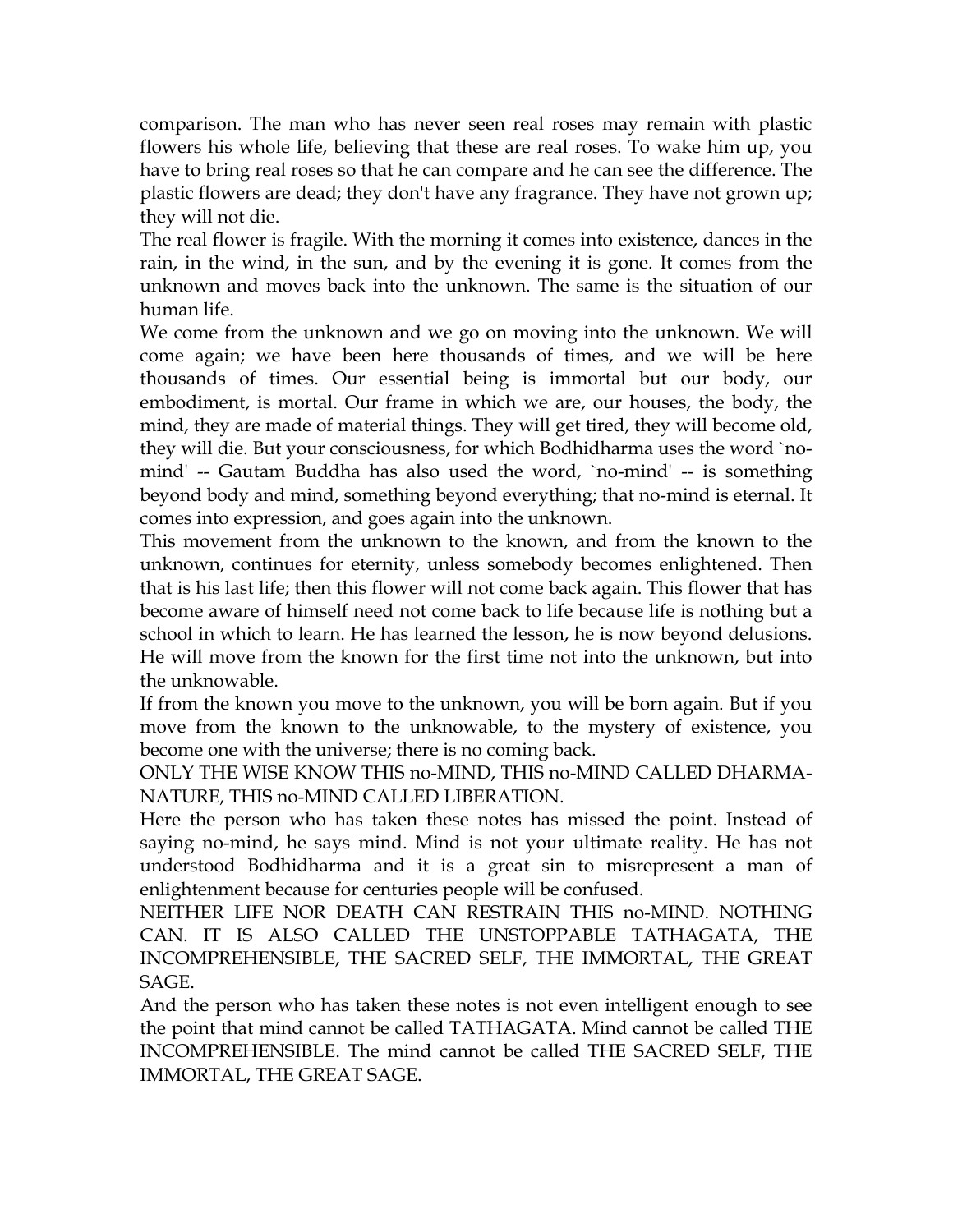The mind is very ordinary, mundane. It is useful for day-to-day work; its function is in the outside world. In the inner world it is absolutely useless. Those who want to know their inner being have to go beyond mind.

They have to leave the mind behind.

That is the whole process of meditation.

One word TATHAGATA has to be understood. The translator could not find any word to translate it; perhaps he could not even understand the meaning of the word because in the West and in Western languages, no parallel word exists. Tathagata is specifically a Buddhist term. Gautam Buddha preached the philosophy of TATHATA and tathata is very close to the word `suchness.' Whatever happens, Buddha says, such is the nature of things. There is no need to be happy, there is no need to be miserable, there is no need to be affected at all by anything that happens. Birth happens, death happens, but you have to remain in a suchness, remembering that this is how life functions.

This is the way of life.

You cannot do anything against it.

Just as rivers move towards the ocean, that is their suchness. Just as fire is hot, that is its suchness. Suchness is our self-nature.

So whatever happens ...somebody comes and insults Gautam Buddha, abuses him. He listens silently and when asked by his disciples, when the man went, "Why did you remain silent?" Buddha said, "That was his suchness, that was his way of behaving. It was my suchness to remain silent. I'm not holier than that man, I'm not higher than that man, just our suchness is different, our natures differ."

The word tathata is of great profundity. A man who understands what tathata is becomes undisturbed in every situation; nothing can disturb him, he becomes unperturbable. And TATHAGAT means one who has been living moment-tomoment in tathata. Tathagat is one of the most beautiful words possible in any language: one who lives simply according to his nature without being bothered about other people's nature.

Gautam Buddha used to say, "Once I was passing through a forest, and a branch of a tree fell on me. What do you think? Should I beat that branch of the tree because it hurt me, it wounded me?" The person to whom he was talking said, "There is no question of beating the branch; it had no desire to hurt you, it had no desire to fall on you. It was just a natural accident that you happened to be under the tree when the branch fell."

Buddha said, "If somebody insults me, that is also the same. I simply happened to be there and that man was full of anger. If I had not been there he would have been angry with somebody else. It was his nature; he was following his nature. I followed my nature."

And to be in tune with your nature, you certainly become impenetrable, unperturbable. You become so crystallized in yourself that nothing can disturb you.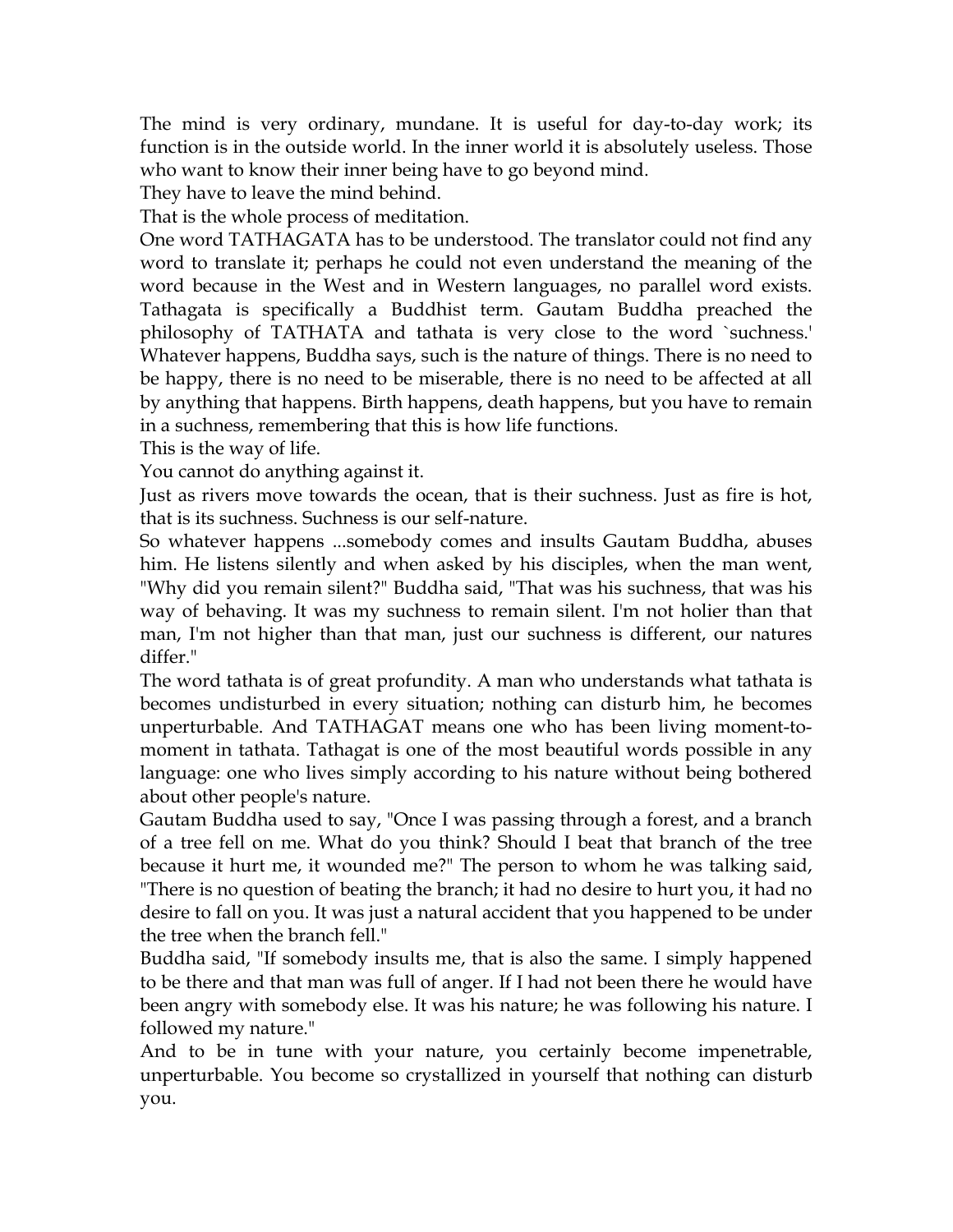ITS NAMES VARY BUT NOT ITS ESSENCE. BUDDHAS VARY TOO, BUT NONE LEAVES HIS OWN no-MIND.

This is a significant statement to be understood. BUDDHAS VARY TOO .... Each awakened person has a uniqueness of his own. This has created great misunderstandings in people, because Christ does not behave like Gautam Buddha, Mahavira does not behave like Gautam Buddha, Krishna does not behave like Gautam Buddha. Even Bodhidharma, a disciple of Gautam Buddha, does not behave like Gautam Buddha. This has created a great confusion in the world. People think these people cannot all be right.

Buddhists think only Gautam Buddha is right; Christ cannot be right. The misunderstanding arises because they think every buddha down the ages is going to be the same.

In existence, nothing is the same.

Every person has his own uniqueness.

And when he becomes enlightened, his uniqueness becomes even more unique. He becomes a Himalayan peak, like Gourishankar, standing aloof, alone, reaching to the stars. It is not like any other peak in the Himalayas, or like any other mountain. It is just itself.

That's why I have been speaking on so many awakened people. This has been done for the first time in the whole history of man. Hindus have been speaking on Krishna, on Rama; Buddhists have been speaking on Buddha, on Bodhidharma; Christians have been speaking on Christ, St. Francis, Meister Eckhart. Mohammedans have been speaking about Mohammed; Sufis have been speaking about Jalaluddin Rumi, Sarmad, Al-Hillaj Mansoor. But nobody has dared to bring all the enlightened people together.

My whole effort has been to make it clear to the world that all enlightened people, howsoever different in their behavior, howsoever different in their philosophies, howsoever different in their actions, howsoever different in their individualities, still have the same taste, still have the same no-mind. Their innermost core is the same. It is the same light.

Don't go according to the shape of the candle. The candle can have any kind of shape, but the flame in every candle -- of different shapes, different sizes, different colors -- is the same. Those who know the flame don't bother about the candles and their shapes and their sizes and their colors. What is important is not the candle; what is important is the flame.

No-mind is the flame of every awakened being. He functions out of his selfnature, not out of his mind.

THE no-MIND'S CAPACITY IS LIMITLESS, AND ITS MANIFESTATIONS ARE INEXHAUSTIBLE. SEEING FORMS WITH YOUR EYES, HEARING SOUNDS WITH YOUR EARS, TASTING FLAVORS WITH YOUR TONGUE, EVERY MOVEMENT OR MODE, IT'S ALL YOUR no-MIND. AT EVERY MOMENT, WHERE LANGUAGE CAN'T GO, THAT'S YOUR no-MIND.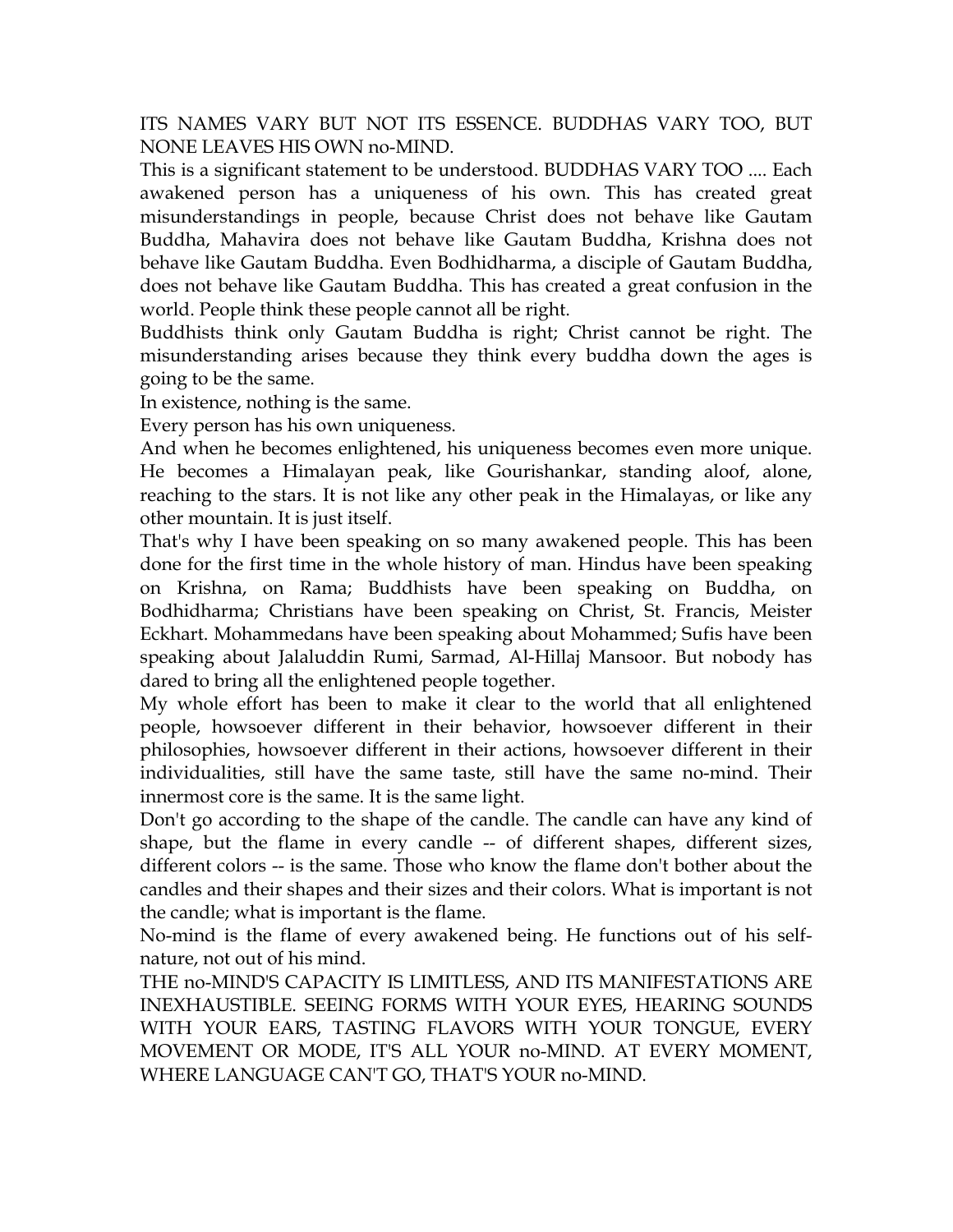But the reporter of Bodhidharma's sayings goes on saying it is your mind. Now it is so stupid, so illogical, so irrational that one can not conceive what kind of disciple this was who could not see a simple contradiction. Language can't go to the mind ...language BELONGS to the mind, there is no need to go. Language cannot go to the no-mind, to the silence beyond thoughts. Mind is full of thoughts and all thoughts are in the form of language.

THE SUTRAS SAY, "A TATHAGATA'S FORMS ARE ENDLESS. AND SO IS HIS AWARENESS."

Not understanding that the forms of tathagatas, of the buddhas, of the people, of awakening are endless, religions have been fighting about trivia. For example, Jainas don't accept Gautam Buddha as enlightened for a simple reason: because they accept Mahavira as enlightened, and Mahavira lived naked. Gautam Buddha did not live naked. Just the clothes .... Because Buddha used clothes, he is not enlightened. Mahavira lived naked; he is enlightened. And the same is the situation with Buddhist scholars. They don't accept Mahavira as enlightened because he lived naked.

Nobody is ready to accept the varieties. They want buddhas to be produced almost like cars on an assembly line. Every car looks the same. In the factories of Ford, every minute one Ford car comes out of the assembly line, and you cannot make any distinction between one Ford and the other. In one hour, sixty Ford cars will come out and they will be all similar.

A buddha is not a machine. Machines can be similar. Even people who are not enlightened are not similar. Here, five thousand people are here, and you cannot find two persons similar. Even twins are not exactly similar. Their mother recognizes them and slowly, slowly their friends start recognizing them. Although they look almost the same -- but it is almost -- there are slight differences even in twins. And these buddhas are not twins. Christ has his own flavor, Mahavira has his beauty, Buddha has his own splendor.

I want it to be impressed in you as deeply as possible that all over the world, in different ages, in different races, enlightened people have existed. And it is time that they should be recognized as belonging to the same category, although protecting their uniqueness. They have a certain oneness but that is their innermost core. On the periphery, they are as unique as you can conceive. And it is beautiful. Having all the buddhas like Jesus Christ, everybody carrying his cross on his shoulder, the world would be very poor. Wherever you go, you would meet a Jesus Christ carrying a cross. Or if all the enlightened people lived naked, like Mahavira, that would not be enriching the world.

Mahavira alone is perfectly good. He has his uniqueness, his beauty, his grandeur, and he is incomparable.

Every enlightened being is incomparable.

He is unparalleled by anybody else.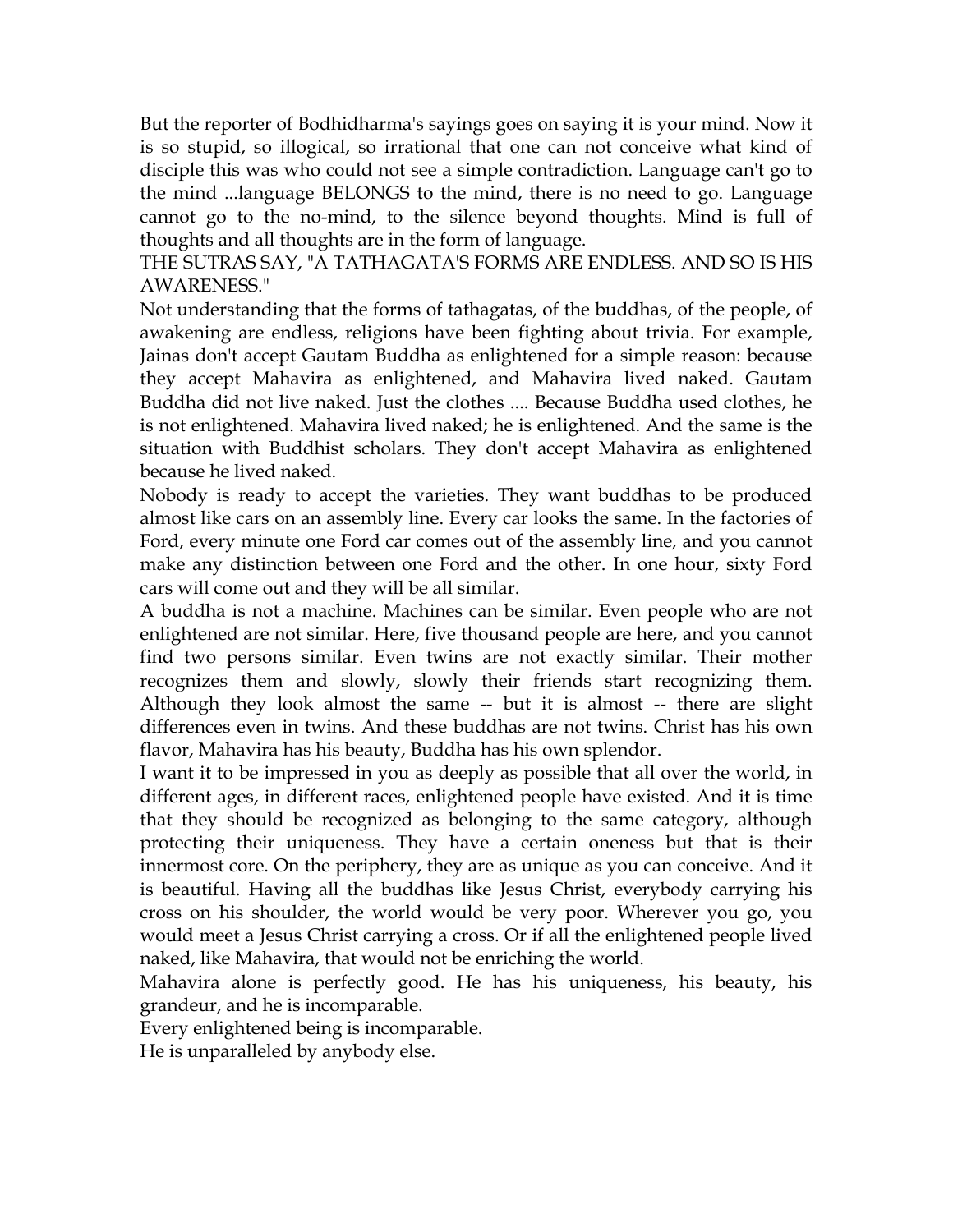This is how things should be. The world should not have only roses, it should have all kinds of flowers, and it should have all kinds of fragrances. Only then existence becomes richer.

ITS ABILITY TO DISTINGUISH THINGS, WHATEVER THEIR MOVEMENT OR MODE, IS THE no-MIND'S AWARENESS. BUT THE no-MIND HAS NO FORM AND ITS AWARENESS NO LIMIT. HENCE, IT IS SAID, "A TATHAGATA'S FORMS ARE ENDLESS. AND SO IS HIS AWARENESS."

A MATERIAL BODY OF THE FOUR ELEMENTS IS TROUBLE. A MATERIAL BODY IS SUBJECT TO BIRTH AND DEATH. BUT THE REAL BODY -- the real being -- EXISTS WITHOUT EXISTING, BECAUSE A TATHAGATA'S REAL BODY NEVER CHANGES.

Within your so-called body there is an inner being, an inner body, the body of your awareness, the body of your flame of consciousness. That never changes.

THE SUTRAS SAY, "PEOPLE SHOULD REALIZE THAT THE BUDDHA-NATURE IS SOMETHING THEY HAVE ALWAYS HAD."

This is one of the most important emphases of Bodhidharma. That you all have - every human being has -- the same space within you, the same no-mind, and the same potential to blossom into a unique flowering. Nobody is poor and nobody is rich as far as the inner being is concerned. You have always had it. Even this very moment you are all buddhas. But you have never looked into yourself, you have never discovered it. Remember buddhahood, enlightenment, awakening, liberation, moksha, nirvana; all these words mean the same thing.

When you become enlightened, the first thing is to have a good laugh about yourself. And the second thing is to have a good hot cup of tea. A good laugh, because you have been searching for something which you always had within you. And a cup of tea ...you are so tired, ages of search and seeking and finding nothing. And the problem was you could have gone searching for ages and you would not have found, because the searcher is himself your search. What you are trying to find outside in the world, you are not going to find because the searcher himself is the sought.

Once you discover yourself, you will be simply amazed -- you have always been enlightened, just you were not aware of it. It's as if you had a diamond, a Kohinoor, in your pocket, and you were begging all your life, not knowing that in your pocket you have the most precious diamond in the world. The day you discover it, you are bound to be surprised that life has played a great joke with you.

MAHAKASHYAPA ONLY REALIZED HIS OWN NATURE.

You need to be reminded about that story. Bodhidharma is not the founder of Zen. The real founder is Mahakashyapa. But because he never spoke, people have always forgotten him; he has fallen into shadows, but he was a tremendously beautiful man, a man of immense grace. And how he became the founder of Zen is something to be remembered.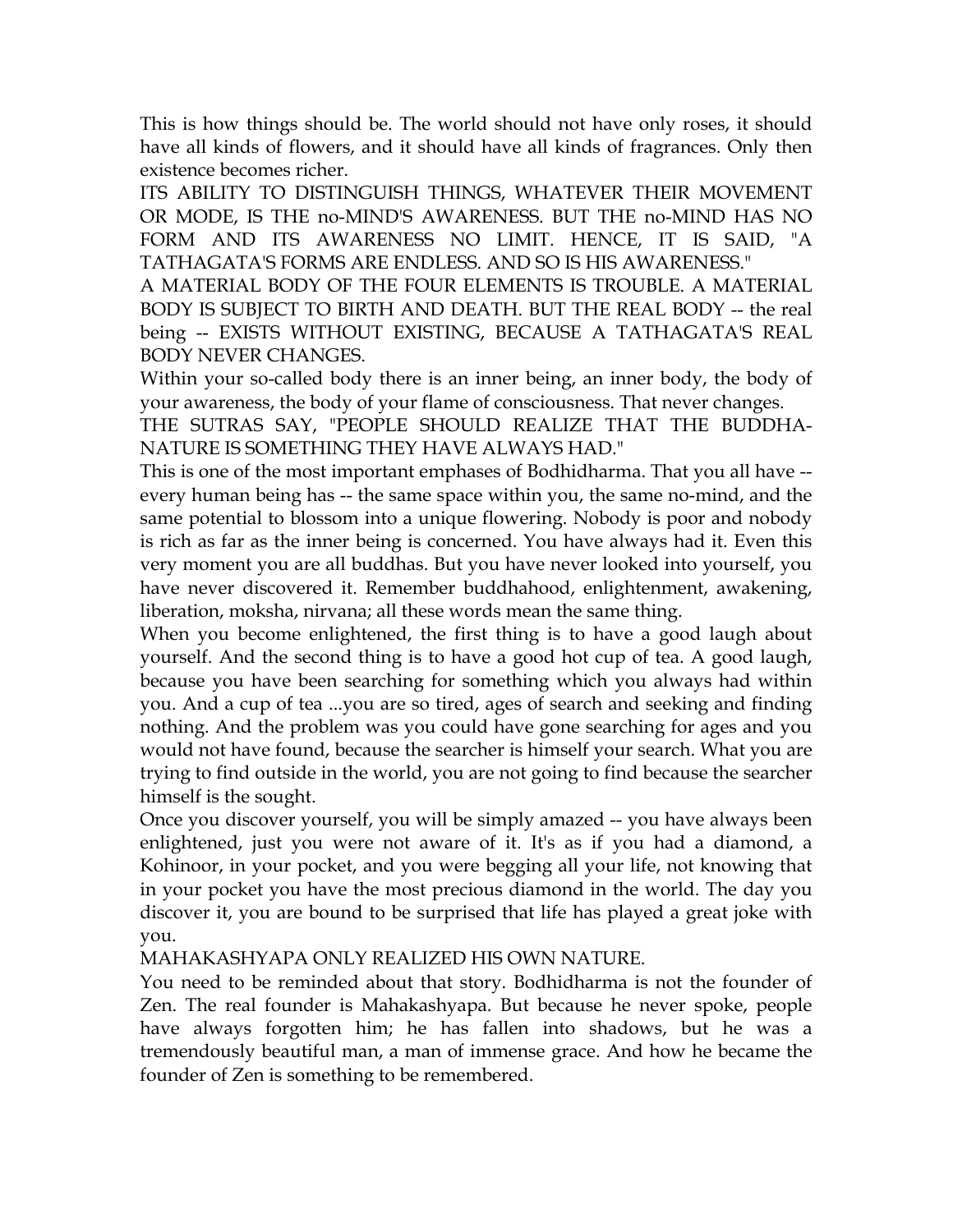One day, a poor man in Vaishali -- he was a shoemaker -- found in his pond, a lotus flower out of season. He was very happy that he could sell it for a good price because it was not the season, and it was a beautiful lotus flower. He took the flower, and as he was going towards the palace he saw the richest man of the city coming towards him in his golden chariot. Seeing the beautiful lotus flower, the super-rich man stopped the chariot and asked Sudas, "How much will you take for your untimely lotus flower?"

Poor Sudas could not conceive how much. He said, "Whatever you can give will be enough for me. I am a poor man." The rich man said, "Perhaps you don't know but I am going to see Gautam Buddha who is staying outside the city in a mango grove, and I would like this untimely lotus flower to put at his feet. Even he will be surprised with such a gift. I will give you five hundred gold coins."

Sudas could not believe it. He had never dreamt that he would ever have five hundred gold coins. But just then the king's chariot stopped, and the king said to Sudas, "Whatever that rich man is giving you, I will give you four times more. Don't sell it, wait."

Sudas could not believe what was happening. Five hundred gold coins, four times. Two thousand gold coins for a single flower. He asked the king, "I don't understand. What is the reason why you are so interested?"

But the rich man was not to be defeated so easily. He was richer than the king; in fact the king owed much money to him. He said, "It is not right of you. You are the king, but right now we are competitors. I will give four times more than what the king is giving." And this way they went on four times, four times ...and Sudas lost track of how much money. The poor man did not know much arithmetic either; it was going beyond his capacity to count. But one thing he suddenly understood. And he stopped both the men and said, "Wait, I am not going to sell it." They were both shocked and said, "What is the problem? Do you want more?"

He said, "I don't know how much the price has gone to. And I don't want more. I simply don't want to sell it for the simple reason that both of you are going to give it to Gautam Buddha. I don't know anything about him, I have just heard his name. If the man is such that you are fighting to give any amount of money, then I will not miss the chance. I will present the lotus flower to Gautam Buddha. Let him be doubly surprised." From a poor man, who was being offered uncountable money .... But he refused.

Sudas went. The king and the rich man had reached there before and they had already told the story: "We have been shocked by a shoemaker; we have been defeated. He refused to sell it at any price. I was ready to offer him my whole treasury." And then Sudas, walking, arrived, touched Gautam Buddha's feet, and offered his flower at his feet.

Gautam Buddha said, "Sudas, you should have accepted; they were giving you so much money. I cannot give you anything." There were tears in the eyes of Sudas, and he said, "If you can just hold my flower in your hand, it is enough. It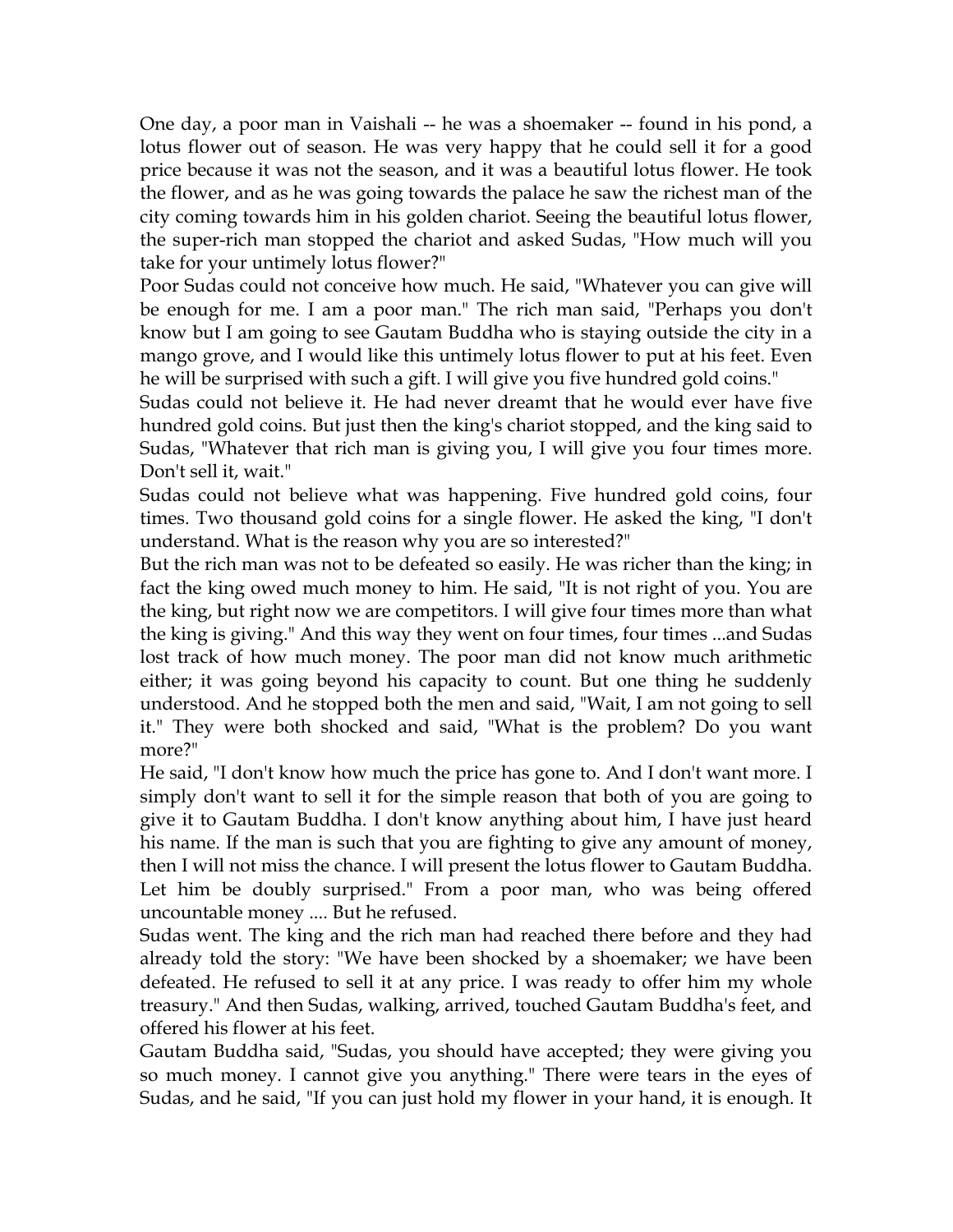is far greater than the whole kingdom. It is far greater than the super-rich man's whole treasury. I am poor, but I am perfectly okay; I earn my livelihood. There is no need for me to be rich. But it will be a historical event remembered for centuries and centuries -- as long as man remembers you, Sudas will be remembered and his flower will be remembered. You just take it in your hand."

Buddha took the flower in his hand ...and this was the time of the morning when he used to give his morning sermon. Everybody was waiting for him to start but rather than starting the morning sermon, he simply went on looking at the lotus flower. Minutes passed, one hour passed. People started becoming restless, thinking, "What has happened? This flower seems to be something magical that he is simply looking at the flower."

At that moment Mahakashyapa, one of the disciples of Gautam Buddha -- who had never spoken, and who had not been mentioned before this or again after this, in any scriptures -- laughed. And Gautam Buddha called Mahakashyapa, and gave the flower to him.

And he said, "It is not only the flower that I am giving to you, I am transmitting to you my whole light, my whole fragrance, my whole awakening. It is a transmission in silence; this flower is only symbolic."

This is the beginning of Zen.

People asked Mahakashyapa, "What happened? Although we were present and we were eyewitnesses, we could not see anything except the flower being given to you. And you touched the feet of Gautam Buddha and went back to your seat again and closed your eyes. What happened?"

Mahakashyapa is reported to have said only one thing: "You ask my master. While he is alive, I have no right to answer." And Gautam Buddha said, "This is a new beginning, of transferring without words my whole experience. One just has to be receptive. And Mahakashyapa, by his laughter, showed his receptivity. You don't know why he laughed. He laughed because in that moment, he suddenly looked into himself and he found that he is also a buddha. And I offered the flower as a recognition -- `I accept your awakening.'"

This man Mahakashyapa was the founder of Zen -- or this situation between Mahakashyapa and Gautam Buddha is the beginning of the river of Zen. But Bodhidharma was such a strong individual that he has almost become the founder, although he came one thousand years later than Mahakashyapa. But he is immensely articulate. He can say things which cannot be said. He can speak the unspeakable. He can find ways and means and devices to bring you back home, to awaken you to your self-nature.

MAHAKASHYAPA ONLY REALIZED HIS OWN NATURE. Nothing was given to him; it was only a recognition from the master. The master never gives anything to the disciple except the final recognition. The disciple already has everything. He just has to be tricked in some way to look into himself. All the meditations are simply arbitrary methods to look into yourself. Once you look into yourself the master can give you the recognition. ...THE SUTRAS SAY,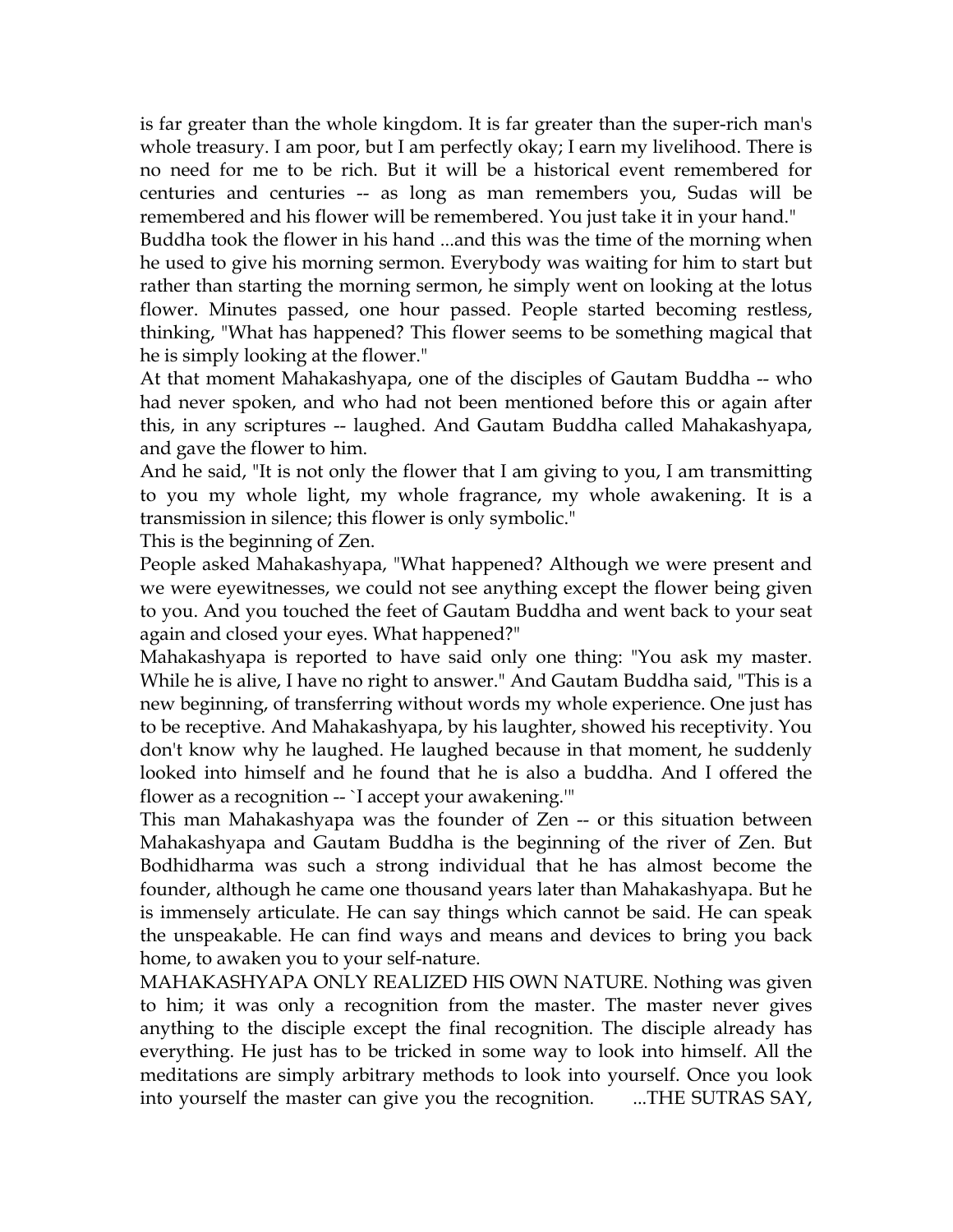"EVERYTHING THAT HAS FORM IS AN ILLUSION." THEY ALSO SAY, "WHEREVER YOU ARE THERE IS A BUDDHA."

You are there: there may not be anybody else, but wherever you are, there is a buddha, because you are a buddha. Don't look all around for where the buddha is. Wherever you are, there is a buddha, because you are there.

YOUR no-MIND IS THE BUDDHA. DON'T USE A BUDDHA TO WORSHIP A BUDDHA.

Hence, Buddha has not taught worshiping, because it is ugly. All are buddhas - a few are asleep, a few are awake, but that does not make much difference. Those who are asleep will become awake. Those who are awake have been asleep. There is no question of worshiping. There is no prayer as such in Buddha's teachings.

EVEN IF A BUDDHA OR A BODHISATTVA SHOULD SUDDENLY APPEAR BEFORE YOU, THERE IS NO NEED FOR REVERENCE.

Bodhidharma is saying something that can be misunderstood. In fact, everything that he is saying can be misunderstood, so you have to be very alert not to misunderstand him. To understand him is very difficult, to misunderstand him is very simple. If you can manage not to misunderstand him, there is a possibility for understanding him.

When he says THERE IS NO need FOR REVERENCE, the sentence is clear. But it can be easily misunderstood. He is saying: THERE IS NO NEED FOR REVERENCE. He is not saying that there is no possibility of a spontaneous reverence. There is no NEED; it is not a duty. You are not obliged to revere a buddha, but your whole being may feel to, although there is no need. Without any need, you may feel a great reverence, a great gratitude just because the buddha represents your future, reminds you of your self-nature.

He is a reminder. He is an arrow pointing towards you. So there is no need for reverence, but there may be a spontaneous feeling for reverence.

Even Mahakashyapa touched Gautam Buddha's feet; there was no need. Even Bodhidharma, every day -- although Buddha had died one thousand years before -- used to bow down from China, towards the direction of the place where Buddha became enlightened, near Bodh Gaya, by the bank of a small river, Niranjana.

He used to find on the map, the place where Buddha had become enlightened one thousand years before, and he would touch the earth in China with his head. And he is saying: THERE IS NO NEED FOR REVERENCE.

Certainly there is no need. But there arises a spontaneous reverence, and that is authentic reverence. When you do it as a need, it is false. When you have to do it because it is expected of you, then it is hypocrisy. But when it has been said to you that there is no need and still it arises in you, then it has an authenticity, a sincerity, a love, a gratitude, a truth, a beauty of its own.

THIS no-MIND OF OURS IS EMPTY AND CONTAINS NO SUCH FORM. THOSE WHO HOLD ONTO APPEARANCES, ARE DEVILS.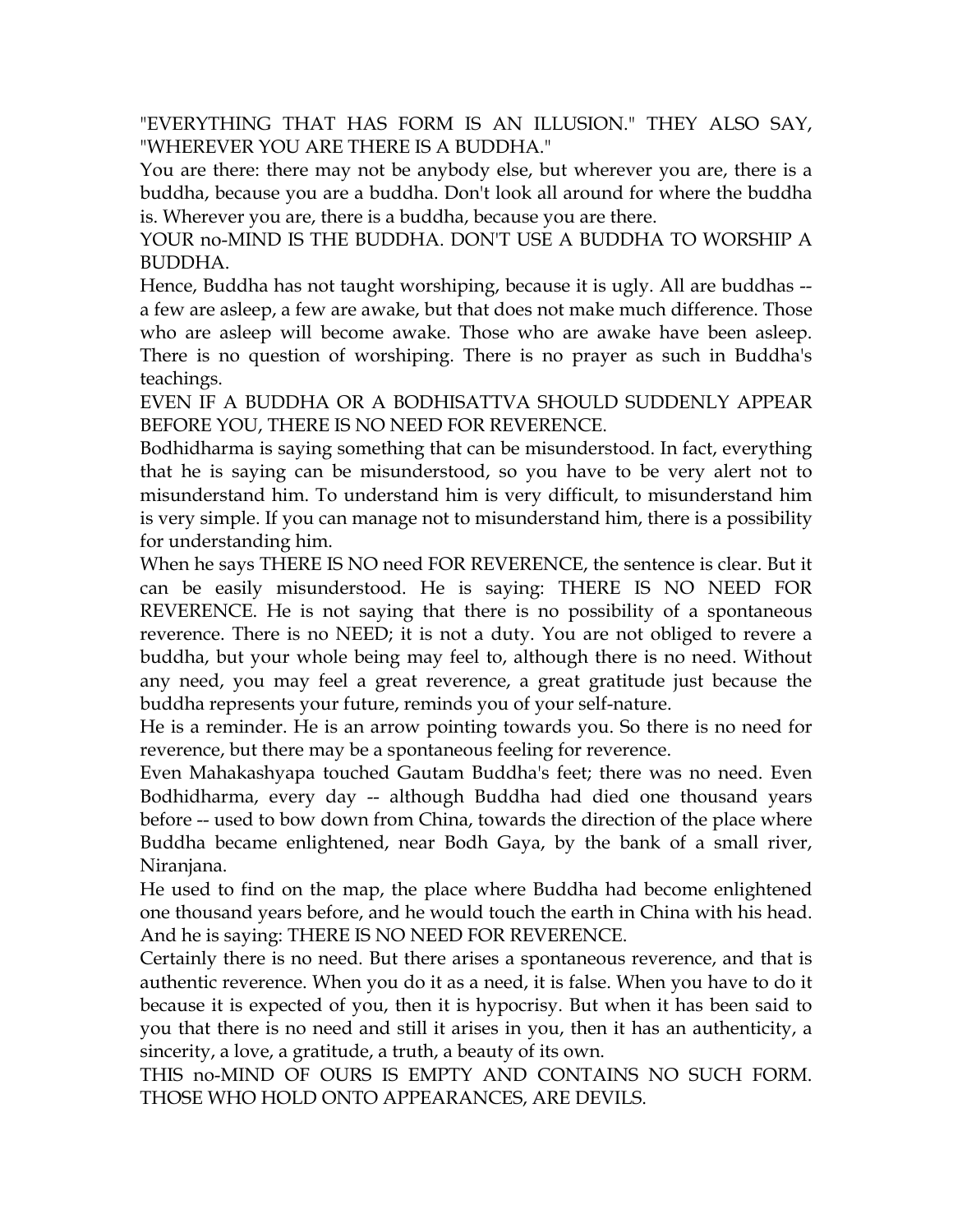It has to be said to you that in Buddhism, neither God exists nor devils. God and the devil can exist only together. They are two sides of the same coin. God cannot do without the devil, and the devil cannot do without God; they are partners in the same business -- but both are hypothetical. So when Bodhidharma uses the word `devil' he simply means darkness. It is a personalization of darkness. There is no person as devil; there is no person as God. There is godliness, and there is evil. These are qualities, not persons.

THOSE WHO HOLD ONTO APPEARANCES ARE DEVILS.

They are living in darkness, they are living a life of evil.

THEY FALL FROM THE PATH. WHY WORSHIP ILLUSIONS BORN OF THE MIND? THOSE WHO WORSHIP DON'T KNOW.

These are very strong and very pregnant statements. THOSE WHO WORSHIP DON'T KNOW. Certainly they are not aware that they are carrying within themselves the buddha himself.

AND THOSE WHO KNOW DON'T WORSHIP.

So in the temples, in the synagogues, in the mosques, in the churches, all that worshiping going on is utterly out of ignorance, out of darkness. THOSE WHO KNOW DON'T WORSHIP: They live a life which itself is worship. They don't go to the church, they don't go to the temple. They live a life which is twenty-four hours nothing but a worship. They live a life which is nothing but a prayerfulness. They live a life of compassion and love and gratitude. Each of their actions shows their enlightenment.

BY WORSHIPING YOU COME UNDER THE SPELL OF DEVILS. I POINT THIS OUT BECAUSE I AM AFRAID YOU ARE UNAWARE OF IT. THE BASIC NATURE OF A BUDDHA HAS NO SUCH FORM. KEEP THIS IN MIND, EVEN IF SOMETHING UNUSUAL SHOULD APPEAR. DON'T EMBRACE IT, AND DON'T FEAR IT. AND DON'T DOUBT THAT YOUR no-MIND IS BASICALLY PURE. WHERE COULD THERE BE ROOM FOR ANY SUCH FORM? ALSO, AT THE APPEARANCE OF SPIRITS, DEMONS, OR DIVINE BEINGS, CONCEIVE NEITHER RESPECT NOR FEAR.

These are only fantasies of your mind; they are only hallucinations. There are people who see Krishna, there are people who see Christ, there are people who see ghosts. There are people, all kinds of people, seeing all kinds of illusions. They are your mind creations. There is no need either for respect or for fear.

YOUR no-MIND IS BASICALLY EMPTY. ALL APPEARANCES ARE ILLUSION. DON'T HOLD ONTO APPEARANCES.

Remember only one thing: your basic nature is absolute silence, serenity, peace, almost a nothingness, an emptiness. And that is your buddha-nature, that is your nature awakened to its own potential. To be aware of it is the greatest experience of life, because it brings liberation from life, birth, death. It takes you out of the wheel that goes on eternally giving you birth and death, and all the agonies and the sufferings. It takes you out into the world of ecstasy, of eternal blissfulness.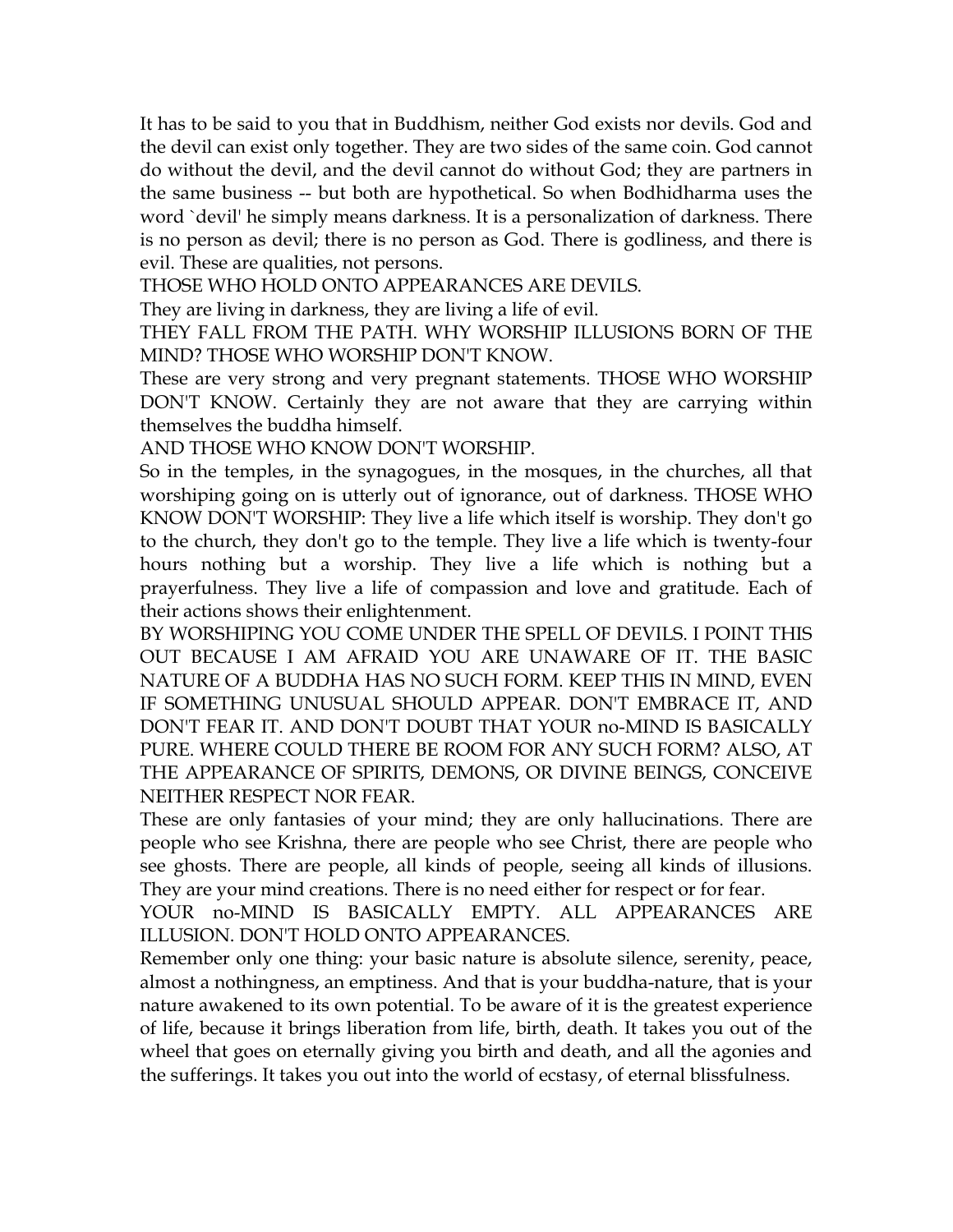These sutras are not just for your entertainment. They are for your enlightenment. And remember the enlightenment is not going to come from outside. It is already there. You just have to wake up. You have been asleep for millions of lives. How many more do you want to sleep? It is time. In fact, you have already overslept. Now be kind to yourself and wake up.

Okay, Maneesha?

Yes, Osho.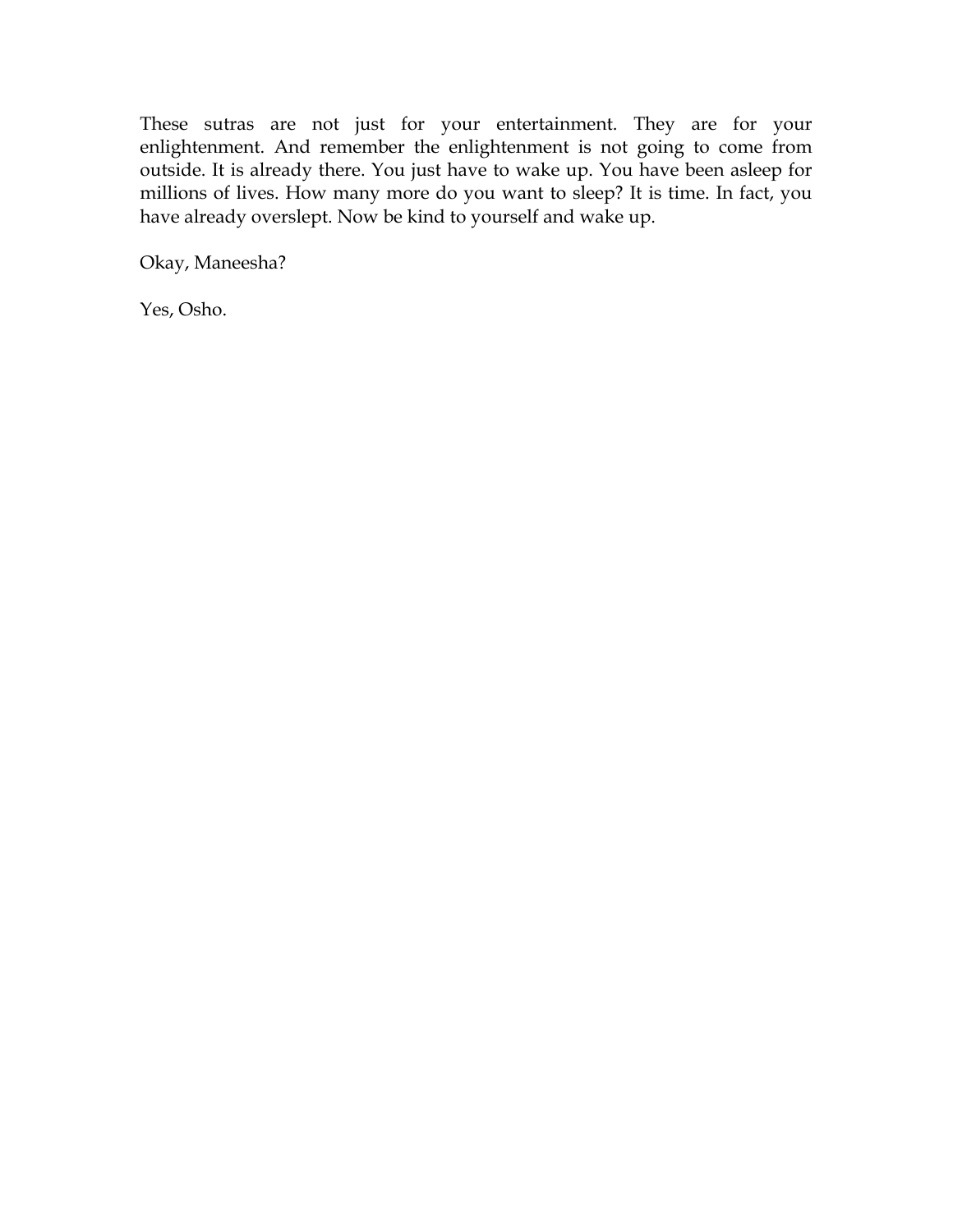# **Bodhidharma: The Greatest Zen Master Chapter #6 Chapter title: Understanding comes in mid-sentence 7 July 1987 pm in Gautam the Buddha Auditorium**

### BELOVED OSHO,

IF YOU ENVISION A BUDDHA, A DHARMA OR A BODHISATTVA AND CONCEIVE RESPECT FOR THEM, YOU RELEGATE YOURSELF TO THE REALM OF MORTALS. IF YOU SEEK DIRECT UNDERSTANDING, DON'T HOLD ONTO ANY APPEARANCE WHATSOEVER, AND YOU'LL SUCCEED. I HAVE NO OTHER ADVICE. ...DON'T CLING TO APPEARANCES, AND YOU'LL BE OF ONE MIND WITH THE BUDDHA.

BUT WHY SHOULDN'T WE WORSHIP BUDDHAS AND BODHISATTVAS? DEVILS AND DEMONS POSSESS THE POWER OF MANIFESTATION. THEY CAN CREATE THE APPEARANCE OF BODHISATTVAS IN ALL SORTS OF GUISES. BUT THEY'RE FALSE. NONE OF THEM ARE BUDDHAS. THE BUDDHA IS YOUR OWN MIND. DON'T MISDIRECT YOUR WORSHIP.

BUDDHA IS SANSKRIT FOR WHAT YOU CALL AWARE, MIRACULOUSLY AWARE. RESPONDING, PERCEIVING, ARCHING YOUR BROWS, BLINKING YOUR EYES, MOVING YOUR HANDS AND FEET, IT'S ALL YOUR MIRACULOUSLY AWARE NATURE. AND THIS NATURE IS THE MIND. AND THE MIND IS THE BUDDHA. AND THE BUDDHA IS THE PATH. AND THE PATH IS ZEN. BUT THE WORD ZEN IS ONE THAT REMAINS A PUZZLE. SEEING YOUR NATURE IS ZEN.

EVEN IF YOU CAN EXPLAIN THOUSANDS OF SUTRAS AND SHASTRAS, UNLESS YOU SEE YOUR OWN NATURE, YOURS IS THE TEACHING OF A MORTAL, NOT A BUDDHA. THE TRUE WAY IS SUBLIME. IT CAN'T BE EXPRESSED IN LANGUAGE. OF WHAT USE ARE SCRIPTURES? BUT SOMEONE WHO SEES HIS OWN NATURE FINDS THE WAY, EVEN IF HE CAN'T READ A WORD .... EVERYTHING THE BUDDHA SAYS IS AN EXPRESSION OF HIS MIND. BUT SINCE HIS BODY AND EXPRESSIONS ARE BASICALLY EMPTY, YOU CAN'T FIND A BUDDHA IN WORDS. ...THE WAY IS BASICALLY PERFECT. IT DOESN'T REQUIRE PERFECTING. THE WAY HAS NO FORM OR SOUND. IT'S SUBTLE AND HARD TO PERCEIVE. IT'S LIKE WHEN YOU DRINK WATER. YOU KNOW HOW HOT OR COLD IT IS. BUT YOU CAN'T TELL OTHERS. OF THAT WHICH ONLY A TATHAGATA KNOWS, MEN AND GODS REMAIN UNAWARE. THE AWARENESS OF MORTALS FALLS SHORT. AS LONG AS THEY'RE ATTACHED TO APPEARANCES, THEY'RE UNAWARE THAT THEIR MIND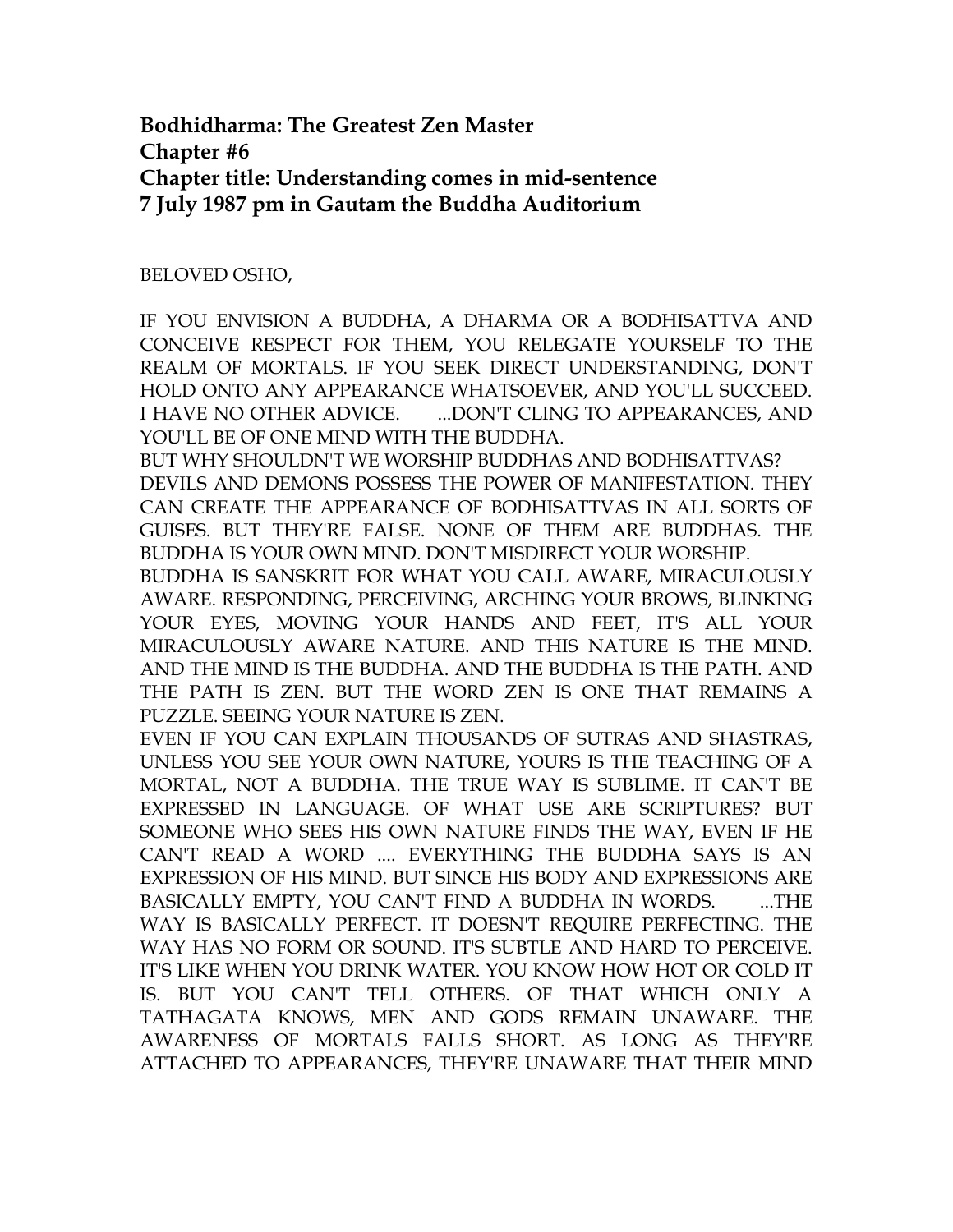IS EMPTY. AND BY MISTAKENLY CLINGING TO THE APPEARANCE OF THINGS, THEY LOSE THE WAY.

IF YOU KNOW THAT EVERYTHING COMES FROM THE MIND, DON'T BECOME ATTACHED. ONCE ATTACHED, YOU'RE UNAWARE. BUT ONCE YOU SEE YOUR OWN NATURE, THE ENTIRE CANON BECOMES SO MUCH PROSE. ITS THOUSANDS OF SUTRAS AND SHASTRAS ONLY AMOUNT TO A CLEAR MIND. UNDERSTANDING COMES IN MID-SENTENCE. WHAT GOOD ARE DOCTRINES?

THE ULTIMATE TRUTH IS BEYOND WORDS. DOCTRINES ARE WORDS. THEY'RE NOT THE WAY. THE WAY IS WORDLESS. WORDS ARE ILLUSIONS. THEY'RE NO DIFFERENT FROM THINGS THAT APPEAR IN YOUR DREAMS AT NIGHT, BE THEY PALACES OR CARRIAGES .... DON'T CONCEIVE ANY DELIGHT FOR SUCH THINGS. THEY'RE ALL CRADLES OF REBIRTH. KEEP THIS IN MIND WHEN YOU APPROACH DEATH. DON'T CLING TO APPEARANCES, AND YOU'LL BREAK THROUGH ALL BARRIERS. A MOMENT'S HESITATION AND YOU'LL BE UNDER THE SPELL OF DEVILS. YOUR REAL BODY IS PURE AND IMPERVIOUS. BUT BECAUSE OF DELUSIONS, YOU'RE UNAWARE OF IT. AND BECAUSE OF THIS, YOU SUFFER KARMA IN VAIN. WHEREVER YOU FIND DELIGHT, YOU FIND BONDAGE. BUT ONCE YOU AWAKEN TO YOUR ORIGINAL BODY AND MIND, YOU'RE NO LONGER BOUND BY ATTACHMENTS.

The understanding of Bodhidharma and his insight into the secrets of human consciousness is so profound that it certainly can be said it is perfect. Nothing can be added to it and nothing can be edited out of it. He speaks telegraphically, uses only the most essential words.

You will see how a man can express something which eludes expression, something which has always been known as inexpressible. But Bodhidharma comes very close to expressing it. If you don't understand, it is your fault.

Otherwise it is very difficult to find a master of the stature of Bodhidharma. In the whole legendary past of masters, Bodhidharma stands very aloof, very alone; his way of life, his way of teaching, everything is his own. Never before was there anybody like Bodhidharma, and there has never been another after him who can be called exactly equal in insight, in understanding, in profundity. And yet he does not use a jargon; he is not a philosopher, not a theologian. He is a very simple man. He uses direct words that go just like arrows into your heart. All that is needed on your part is to keep the doors of your heart open. He will not come uninvited within you, but invited he is sure to reach to your heart. Your receptivity is ultimately going to be the decisive factor.

In the sutras this evening, except for a few mistakes by the disciples who have taken the notes, almost everything seems to be authentically Bodhidharma's.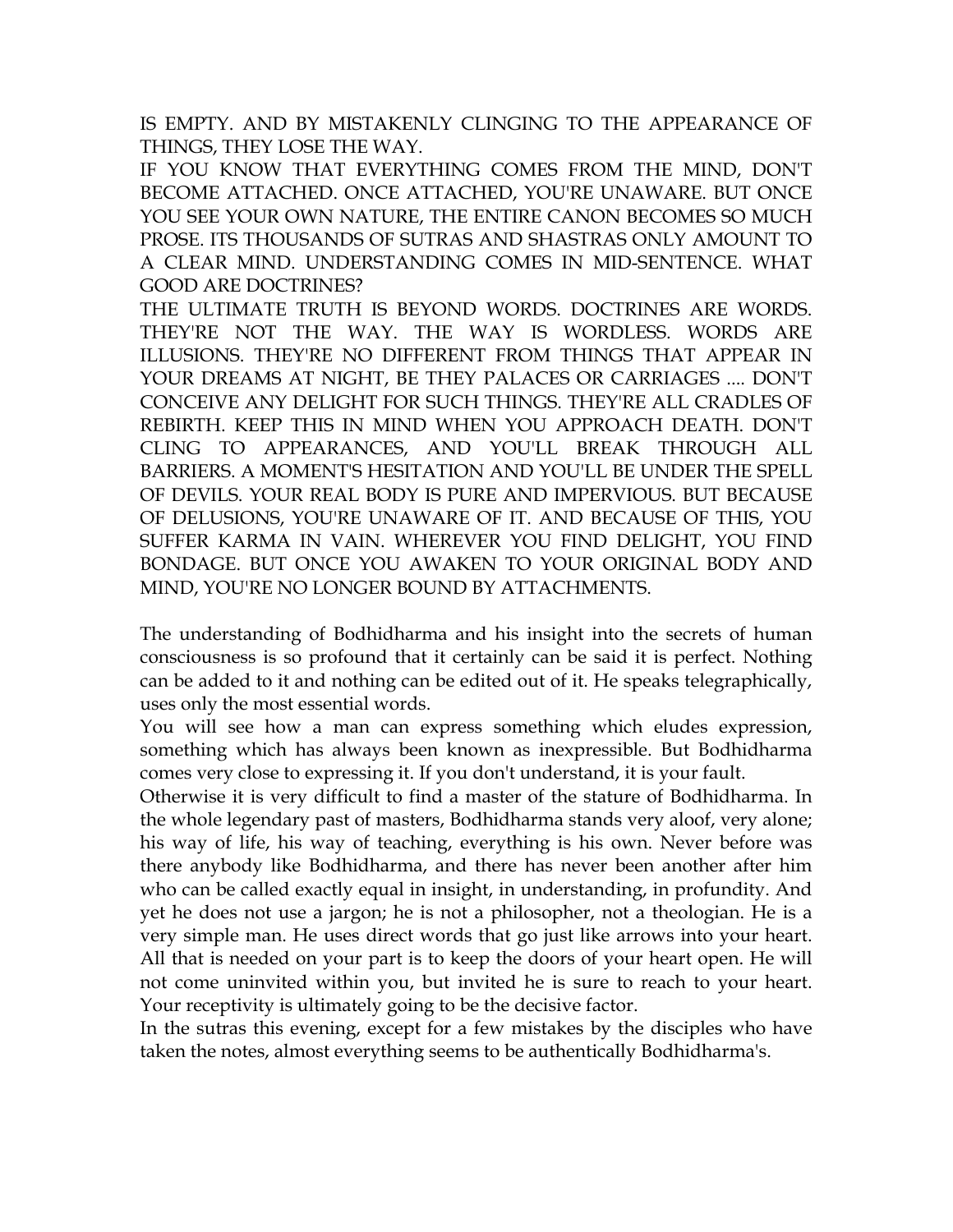IF YOU ENVISION A BUDDHA, A DHARMA, OR A BODHISATTVA, AND CONCEIVE RESPECT FOR THEM, YOU RELEGATE YOURSELF TO THE REALM OF MORTALS.

According to Bodhidharma, everybody is essentially a buddha. But if you start imagining buddhas and worshiping them, then you are doing tremendous harm to yourself. It means you have not understood the basic teaching. There is no one to be worshiped, no one to be envisaged, because you are a buddha yourself.

It is because of this point that Gautam Buddha denies the existence of one God. His denial is so great that its significance has not been understood. He denies one God, not because he is an atheist; he denies one God because he respects every living being as a god. There are as many gods as there are living beings. A few have attained to the realization of who they are, and most of the people among the living beings are still asleep. They do not know who they are but their ignorance does not change their nature.

So the first sutra is: IF YOU ENVISION A BUDDHA, YOU RELEGATE YOURSELF TO THE REALM OF THE MORTALS. You unnecessarily degrade yourself. Every worshiper in every temple, in every synagogue, in every church, is humiliating himself and is humiliating the god within. The god within needs no other god to be worshipped. All that it needs is an awakening, awareness, a consciousness of one's own being.

The moment one becomes conscious of himself, he is no longer a mortal; he becomes an immortal. He has always been an immortal but because of his misunderstanding, he degraded himself into being a mortal, into someone who is going to die. Although the life within you and the consciousness within you is eternal and immortal, still you go on being afraid of death because you see somebody dying every day. And everybody's death reminds you of your own death.

The poet sings, "Never ask for whom the bell tolls, the bell tolls for thee." In Christian villages, it is an ancient custom that when somebody dies, the church bell starts tolling, informing the whole village, the people who have gone to the farms, or the people who have gone to the orchards, or the people who have gone to their wine presses, to come back; somebody has died.

The poet is saying, "Never ask for whom the bell tolls, it always tolls for thee." He has some truth to convey to you. Every death is symbolic. It shows that you are standing in the same queue and the queue is becoming shorter and shorter. Every day you are coming closer and closer to death. In fact the day you were born was not the day of your birth; it was the day you started dying. And since then you have been dying every day. Every birthday, your death has come one year closer.

It is an absolutely certain fact that people die, animals die, trees die, birds die. How can you avoid the fact that you are also going to die -- maybe tomorrow, maybe the day after tomorrow? It is only a question of time.

But still, those who are aware of their being know that nobody dies.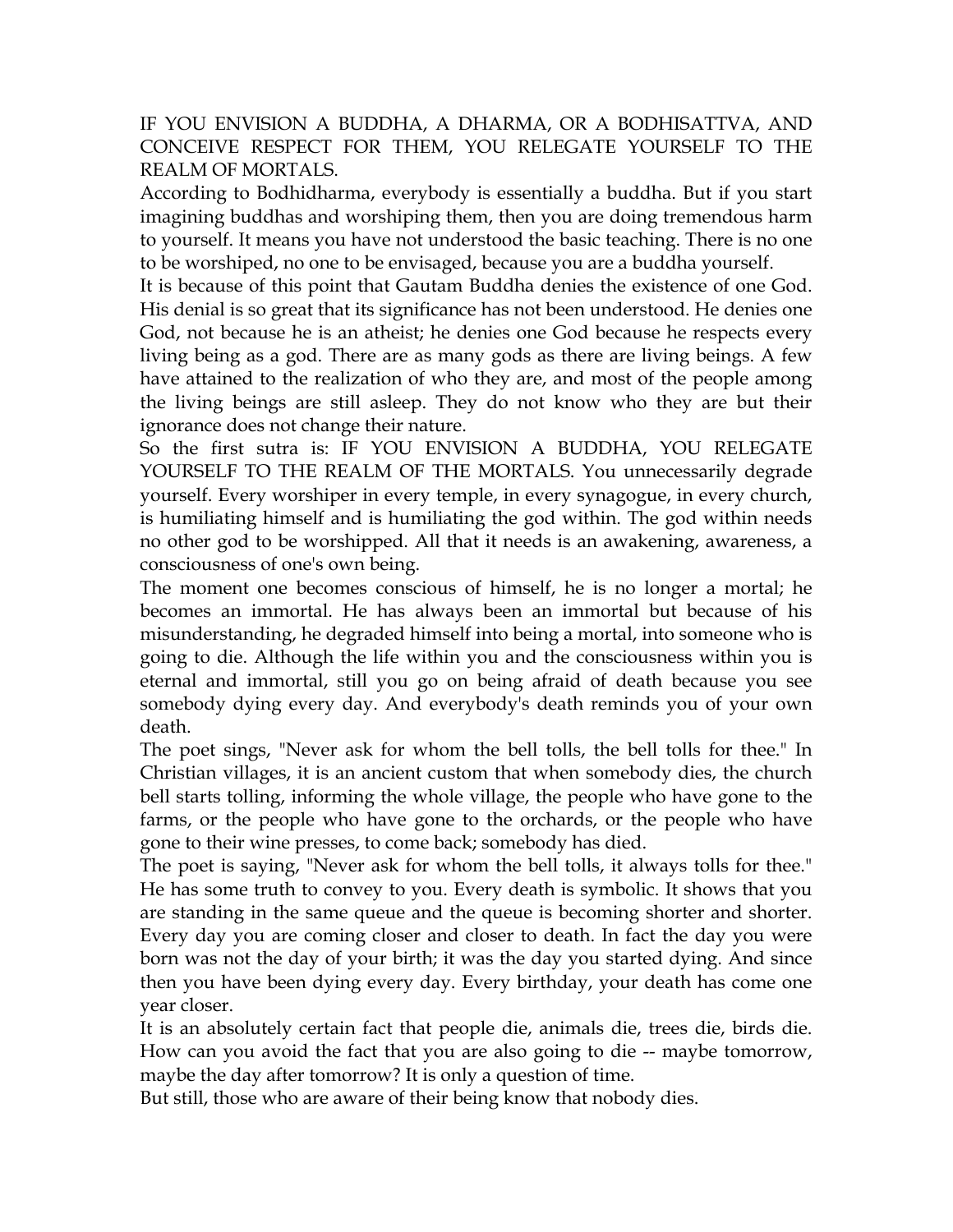Death is an illusion.

You have seen people die; have you ever seen yourself dying? And when you see somebody dying, are you really seeing somebody dying? All that you are seeing, and all that your medical science can see is that the man has stopped breathing, that his pulse has disappeared, that his heart beats no more, and they declare that he is dead.

Just a few days ago, a man in the part of Kashmir occupied by Pakistan, for the third time deceived his friends, his colleagues, his family. At the age of one hundred and thirty-five, he died for the third time. People were very suspicious because two times before he had played the trick; he died. Diagnosed by the doctors as dead, certified as dead, he woke up, opened his eyes and started laughing. So when he died this time, people were very cautious. Doctors were very cautious, but there was every certainty of his death; there was no question.

They said, "Perhaps before he may have deceived you, but this time he is certainly dead. As far as medical science can know, he fulfills every requirement of a dead man." And the moment the certificate was signed by three doctors, the man opened his eyes, started laughing and said, "Listen, next time when I am going to die, I am going to REALLY die. I just thought one time more ...."

That part of Kashmir occupied by Pakistan has the longest living people in India and Pakistan. One hundred and twenty is very ordinary, normal. One hundred and fifty you can find; it is not so normal, but still there are hundreds of people who have passed one hundred and fifty. And there are a few rare cases who have reached one hundred and eighty years of age and they are still young; they are still working in their fields.

And this man has been questioned by newspapers, by journalists from all over the world, because he is a rare man; three times certified dead and three times he has defied all medical knowledge, all medical science. And they asked, "What have you been doing? What happens?"

He said, "Nothing -- because I am not my body. I know it; and I am not my breathing, I know it; and I am not my heart, I know it -- I am beyond all these. I simply slip into the beyond. The heart stops, the pulse stops, the breathing stops, and you are all befooled. Then I slip back again into the body, the blood starts running again, the pulse starts working again and the heart starts beating again." He is a simple man, a farmer. He is not a yogi; he has never practiced anything. But just when he was a very young child, not more than seven or eight years old, he came in contact with a Sufi mystic who told him that death is an illusion. And he was so innocent that he accepted it.

The Sufi mystic said to him, "There is a very simple way to slip out of your body. Just watch it from inside; watch the body and suddenly there will come more and more distance between you and your body. Soon the body will be miles away. Watch the mind and the same will happen with the mind.

"You simply remain a watcher and you will be able to slip out of the body, out of the mind, out of this whole personality. And it is within your control to come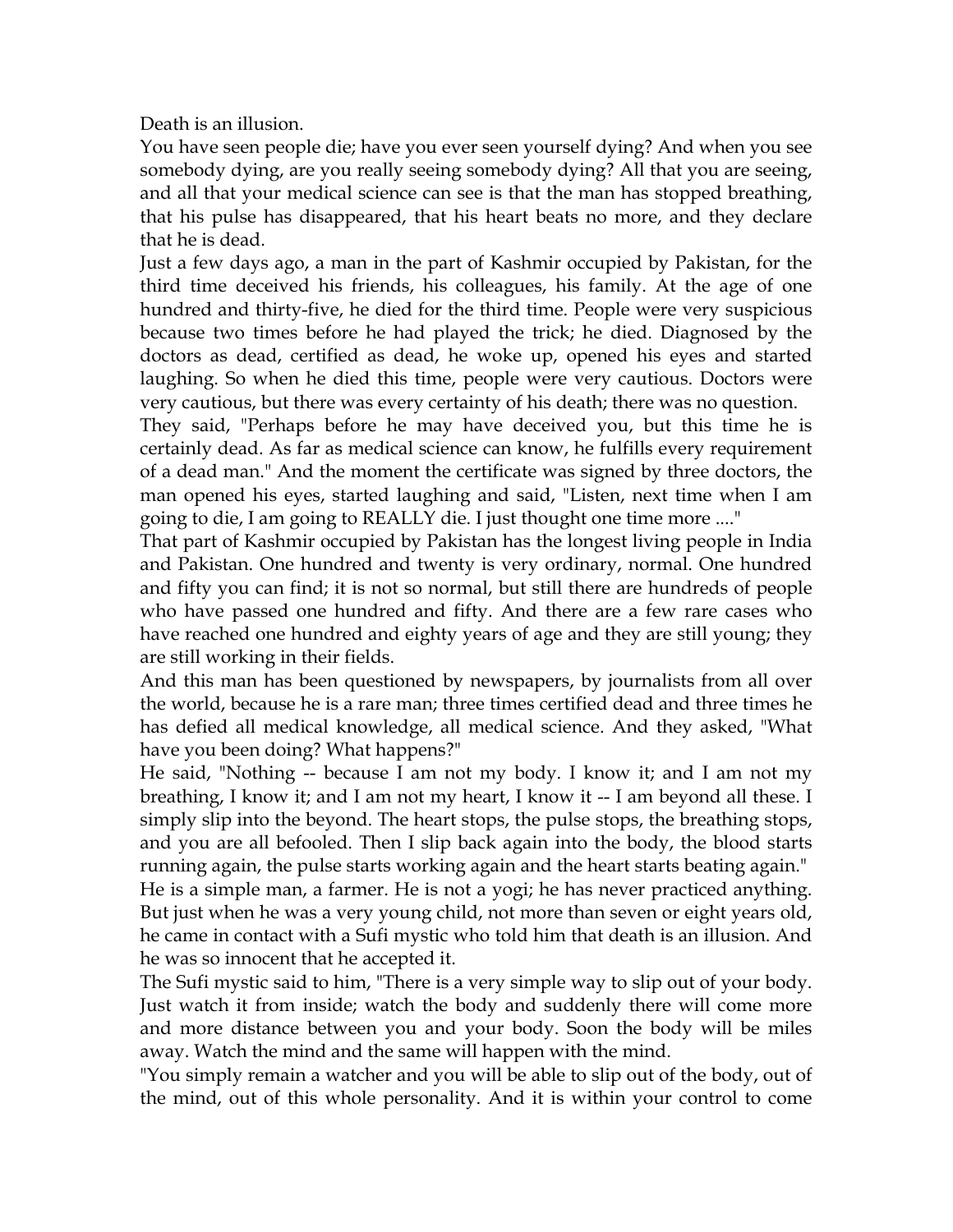back. Because you have slipped out, you know the way you slipped out. So you know the way to come back in. And the way is that by watching, you slipped out -- now stop watching. Become identified with the body. Say, `I am the body, I am the mind, I am the breathing, I am the heart beating.' Immediately the distance will disappear. You will come closer and soon you will slip back into the body."

Identifying yourself with the body, you become the body. Then you are a mortal. Then there is fear of death. Non-identifying with the body, you are just a watcher, you are just a pure consciousness, a no-mind. And there is no death and there is no disease and there is no old age. As far as your witnessing is concerned, it is eternal and it is always fresh and young and the same.

The authentic religion does not teach you to worship. The authentic religion teaches you to discover your immortality, to discover the god within you. And that's what Bodhidharma is saying.

IF YOU SEEK DIRECT UNDERSTANDING, DON'T HOLD ONTO ANY APPEARANCE WHATSOEVER, AND YOU WILL SUCCEED. I HAVE NO OTHER ADVICE.

His advice is very simple, but it never fails. He is advising not to get identified with any appearance: the body is an appearance, the mind is an appearance, the world is an appearance. The only thing that is absolutely real is your consciousness. Everything else goes on changing. That which goes on changing is an appearance -- don't get identified with it. You are the unchanging divine, you are the unchanging godliness. And Bodhidharma says: I HAVE NO OTHER ADVICE. ...DON'T CLING TO APPEARANCES, AND YOU WILL BE OF ONE MIND WITH THE BUDDHA.

The sutra says: YOU WILL BE OF ONE MIND WITH THE BUDDHA. That is the misunderstanding of the person who has been taking notes of Bodhidharma's statements. I have to make the correction from "mind" to "no-mind."

As minds, you can never be one with the buddha. Just try to understand, because it is infinitely significant. Here, if you are all minds, then there are as many people as there are minds. But if you all become silent, with no thoughts, then there is only one no-mind -- then all the distinctions disappear. Whether you are a man or a woman, a young child or old, educated or uneducated, rich or poor, it does not matter.

All distinctions disappear the moment mind is transcended. All distinctions are made by the mind. Beyond the mind is just a silent sky, a pure space. In that pure space with the buddha, you are all one with existence.

You are one with the whole.

I call this oneness with the whole, the only holiness.

The disciple asks Bodhidharma: BUT WHY SHOULDN'T WE WORSHIP BUDDHAS AND BODHISATTVAS?

The disciple seems to be of a very mediocre mind, because Bodhidharma has already answered. And now what he gives as Bodhidharma's answer, I deny absolutely that it can be the answer of Bodhidharma. It is so stupid that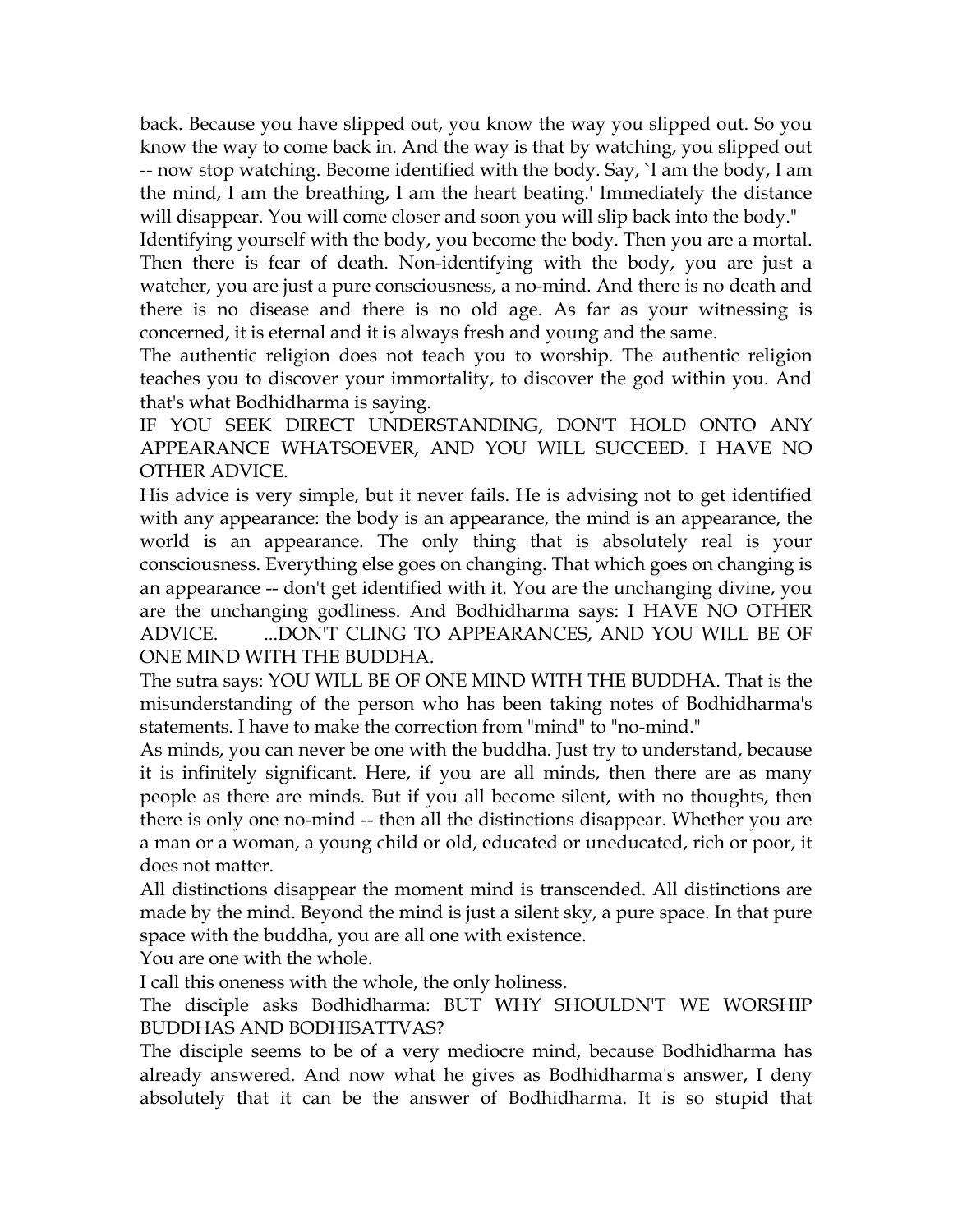Bodhidharma cannot say it. So first I will read what the disciple writes, then I will tell you what exactly Bodhidharma must have said.

DEVIL AND DEMONS POSSESS THE POWER OF MANIFESTATION. THEY CAN CREATE THE APPEARANCE OF BODHISATTVAS IN ALL SORTS OF GUISES. BUT THEY'RE FALSE. NONE OF THEM ARE BUDDHAS. THE BUDDHA IS YOUR OWN MIND. DON'T MISDIRECT YOUR WORSHIP.

The disciple is saying that worshiping a buddha is denied because the devils can pretend to be buddhas. If you worship, the appearance will be of the buddha, and in fact there is a devil hiding behind the appearance. This cannot be the answer of Bodhidharma.

A man who does not believe in God cannot believe in devils. A man who is capable of denying God is certainly capable of denying all devils. And his only answer could have been the one which he gave in the basic sutra. Without any doubt his answer would have been, "You should not worship any buddhas because you are a buddha. It is simply ridiculous that a buddha worships another buddha."

I am reminded of another Zen master. He must have been a man of some similar qualities to Bodhidharma; he was a disciple in the same lineage. He was staying in a Buddhist temple on a winter night -- the priest, knowing that he was a great master had allowed him to stay in the temple. But in the middle of the night the priest woke up. Suddenly there was so much light. He looked inside the temple ...because his room was by the side of the temple. The master he had allowed to stay in the temple was enjoying burning a beautiful statue, a wooden statue of Gautam Buddha.

The priest was simply mad. He said, "Are you insane or something? You have burnt the statue of Gautam Buddha." The master took his staff and started searching for something in the ashes of the burned statue. The priest said, "What are you searching for?" He said, "I am looking for the bones."

Even the priest had to laugh, although he was angry and his most beautiful statue had been burned. But he said, "You are really insane. But how can a wooden statue have bones?"

The master said, "That's what I have been showing you; that if there are no bones inside it, it is not the statue of Buddha. It is not Buddha; it is just wood cut into a certain shape. Don't be deceived by it. The night is long and it is too cold and I am so tired of this long journey. If you can be of some help ...you have still got three more statues. One is enough for worshiping, two you can give me. The night is really cold. Moreover I am a living buddha. For a living buddha it is absolutely right to burn a wooden buddha to have a little heat. It is too cold in this temple."

The priest became very afraid that this man seemed to be absolutely dangerous and thought, "If I go to sleep, he is going to burn all my statues." In the middle of the night he threw the master out of the temple. The master was insisting, "This is not right. Listen, you will repent of it. You are throwing a living buddha into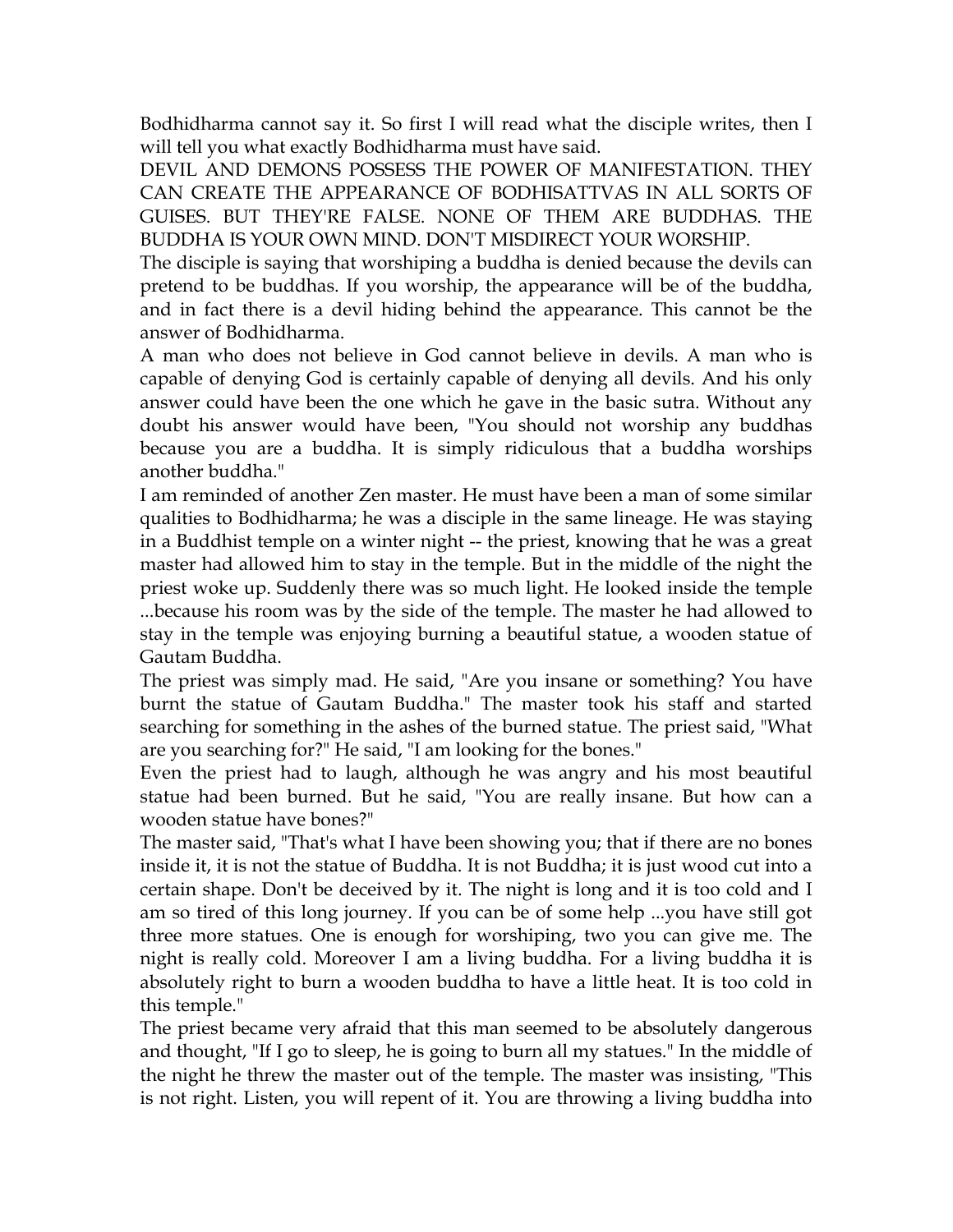the darkness of the night, into the cold winter night. And you are protecting wooden buddhas. Are you mad or something?"

The priest said, "I don't want to discuss it with you. I know who is mad. You just get out."

In the morning the priest opened the door to see at what had happened to the master. He was sitting by the side of the road. He had picked a few wild flowers and he had put those wildflowers on a milestone. He was worshiping, "BUDDHAM SHARANAM, GACHCHHAMI. SANGHAM SHARANAM GACHCHHAMI. DHAMMAM SHARANAM GACHCHHAMI."

The priest could not believe it. "He is really mad. Last night he burned a buddha, so costly" -- it was made of sandalwood -- "and now that madman is worshiping a milestone as a buddha." The priest came close to him and said, "What are you doing?"

The master said, "My morning prayer." The priest said, "But you look a strange type. Last night you destroyed my buddha and now you are worshiping a milestone."

He said, "You don't understand. It is only our visualization. If you visualize that this is a buddha, this is a buddha. You visualized a buddha in the wooden statue -- it became a buddha. It is all a mind game. I don't believe in prayers. It was just for you that I waited and was worshiping the milestone -- just to show you that whatever you worship, you are worshiping something wrong, because you are the buddha. The worshiper is the buddha, not the worshiped. Can I come in the temple again tonight?"

The priest said, "No, although you appear to be right and perhaps I am wrong, I cannot follow your great understanding -- it is dangerous. It will be good if you leave this place and do your act in some other temple. I am a poor priest; you have already destroyed one of my most beautiful buddhas; now I cannot -- even though you convinced me -- I cannot allow you inside the temple."

The master said, "It is not a question ...but I can see that you have understood rightly, and one day you will come searching for me. I can see in your eyes the light of understanding, a ray of understanding. Don't let me in ...but I am already within you."

And after two years the priest had to come to the master to give an apology, and he brought the remaining three statues, saying, "You can burn them whenever you need. I have understood. Since that night, I have not been able for a single moment to forget you -- your beauty, your grace, your peace, your silence and your great effort to make me understand that what I had been doing was stupid. And I misbehaved with you; I threw you out in the dark night, on a cold night. Still you waited for me next morning, to give me another opportunity to understand. And I was so foolish that I missed that opportunity too.

"But two years are enough. You have been haunting me. Now I have come, knowing perfectly well that the buddha is within; he is not in the statues of the temples, and the statues of the temples and the milestones are not different."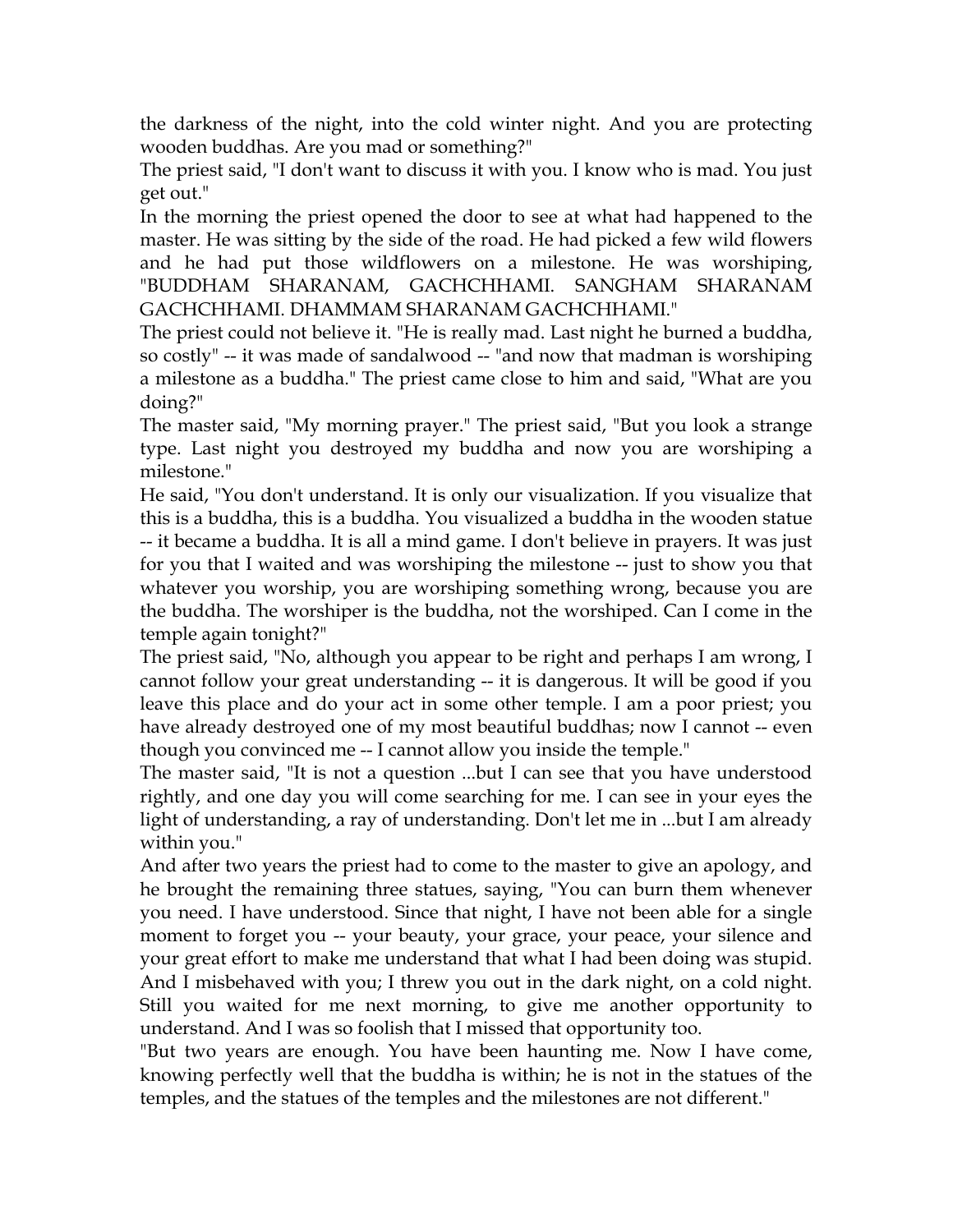That reminds me: when for the first time in India, the British government created the roads and put the milestones, they painted those milestones red, because red is a very brilliant color and you can see it from far away. Particularly in contrast to the greenery of the fields and the forest, it looks separate. Any other color may get mixed, but red stands absolutely separate.

The British engineers who were working on the roads were surprised that the villagers started worshiping them! They thought that these were statues of Hanuman. It was a great problem for the engineers to tell those villagers that they were just milestones. But the villagers insisted, "They may be milestones for you, but for us, it is perfectly good. They look so beautiful, and we are not doing any harm to you. We will just be worshiping them."

I have been reading the history ...when the roads were first made in India, the British engineers were shocked. They could not prevent the villagers who had said, "You can think of them as milestones, but what is the harm if we worship them? To us they look just the statues of Hanuman."

Bodhidharma's answer cannot be what the disciple has noted here. His answer can only be: Remember your own buddhahood, awaken to your own buddhahood, and this awakening will make your no-mind one with the buddha. Don't misdirect your worship. You have to worship your own innermost consciousness. You are the temple, you are the worshiper, and you are the worshiped.

BUDDHA IS SANSKRIT FOR WHAT YOU CALL AWARE, MIRACULOUSLY AWARE. RESPONDING, PERCEIVING, ARCHING YOUR BROWS, BLINKING YOUR EYES, MOVING YOUR HANDS AND FEET, IT IS ALL YOUR MIRACULOUSLY AWARE NATURE. AND THIS NATURE IS THE no-MIND. AND THE no-MIND IS THE BUDDHA. AND THE BUDDHA IS THE PATH. AND THE PATH IS ZEN. BUT THE WORD ZEN IS ONE THAT REMAINS A PUZZLE. SEEING YOUR NATURE IS ZEN.

The word ZEN remains a puzzle because it comes from a Sanskrit root; it comes from the word DHYAN. Buddha used the contemporary language of his people - - which was a revolutionary step, because Sanskrit has always been the language of the scholars. Buddha brought a revolution by using the people's language, not the language of the scholars. He used Pali so that every villager could understand. In Pali, DHYAN is changed into a little different form; it has become ZH'AN.

And when Bodhidharma reached China, he talked about ZH'AN. But in Chinese, it took another change; it became CH'AN. And then from China, it reached Japan; from CH'AN it became ZEN. Far away it lost the original root. Now in Japanese there is no root for ZEN; the word is foreign to Japanese. For CH'AN there is no root in Chinese; the word is foreign.

That's why it is a riddle; what is Zen? But if you can come back to the root, things become simple; the puzzle disappears. DHYAN means going beyond the mind, going beyond thought process, entering into silence, utter silence where nothing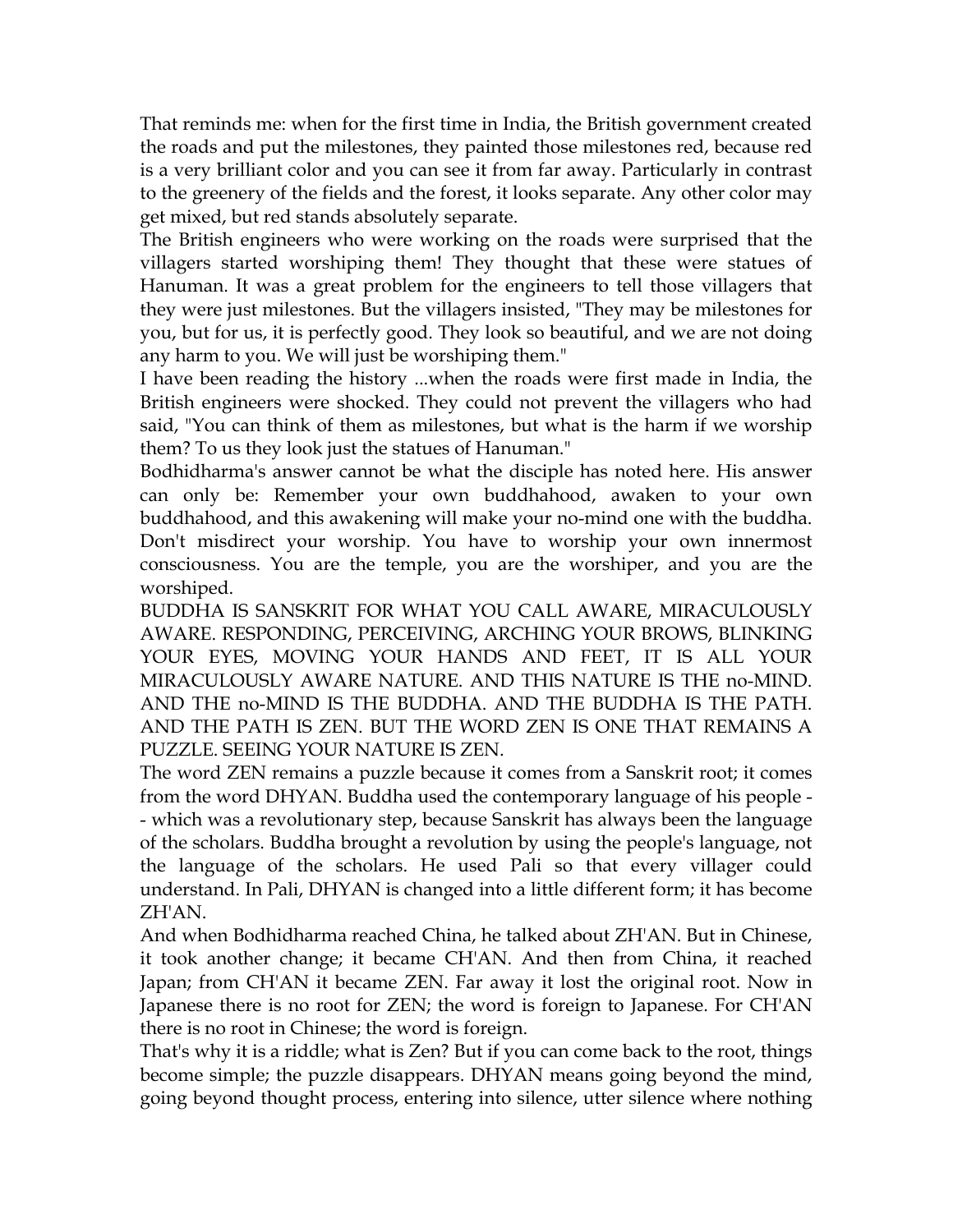moves, where nothing disturbs, where everything is absent -- only a pure emptiness. This space is zen; this space is meditation. There is no riddle about it. But only in this country can the root of zen be found. Zen was born here in this country; it blossomed in Japan. The flowers came in Japan and they were a riddle, because they could not find where the root is, where the tree is. They could only see the flowers and the fragrance. The roots were far away in this country, and it is such an unfortunate thing that DHYAN flowered to its ultimate in Japan, and in India it disappeared almost completely.

The Indian embassies have been informed by the Indian government that anybody from any country of the world who wants to come to India to learn meditation, should not be given any tourist visa.

The government does not know anything about meditation. Politicians cannot afford to be meditators, because the foundation of meditation is to be nonambitious, non-desiring, non-achieving. A politician cannot afford to be a meditator. Hence, in Indian universities there is no provision for meditation, which is India's greatest contribution to the world. And people who want to come to India to learn meditation are prevented by Indian embassies all over the world. They are allowed visas to come if they just want to see the Taj Mahal, temples of Khajuraho, go for honeymoon to Kashmir, or for any absurd reason, but not for meditation.

It is one of the unfortunate incidents that has happened in India. India created the greatest meditators in the world, and from India the whole of Asia learned meditation. It still is alive in the monasteries of Japan; but in India there is no support from any source for India's own greatest contribution to human progress. But the reason is clear: the people who are in power don't understand even the ABC of being silent. They know only a tense mind, anxieties and worries, ambitions, cunningness, pulling each other's legs, sabotaging each other's power. Their whole concern is a tremendous ambition for being in power. Meditation is totally different; not only different, but a diametrically opposite dimension. It is the way of the humble man, it is the way of the simple heart. It is the way of those who want to rejoice in disappearing just like a dewdrop disappears in the ocean.

EVEN IF YOU CAN EXPLAIN THOUSANDS OF SUTRAS AND SHASTRAS, UNLESS YOU SEE YOUR OWN NATURE, YOURS IS THE TEACHING OF A MORTAL.

You may understand the holy scriptures, you may know the VEDAS, you may know the UPANISHADS, you may know THE HOLY BIBLE, you may know the holy KORAN, or the holy GITA, but if you don't know yourself, your teaching is just a repetition, a mechanical repetition like a parrot. And perhaps parrots are also more intelligent than your pundits.

I have heard about a bishop who had two parrots, and for years he trained them to recite the official Christian prayer. He made small golden beads for the parrots; they were holding the beads and reciting the prayer, and any guest who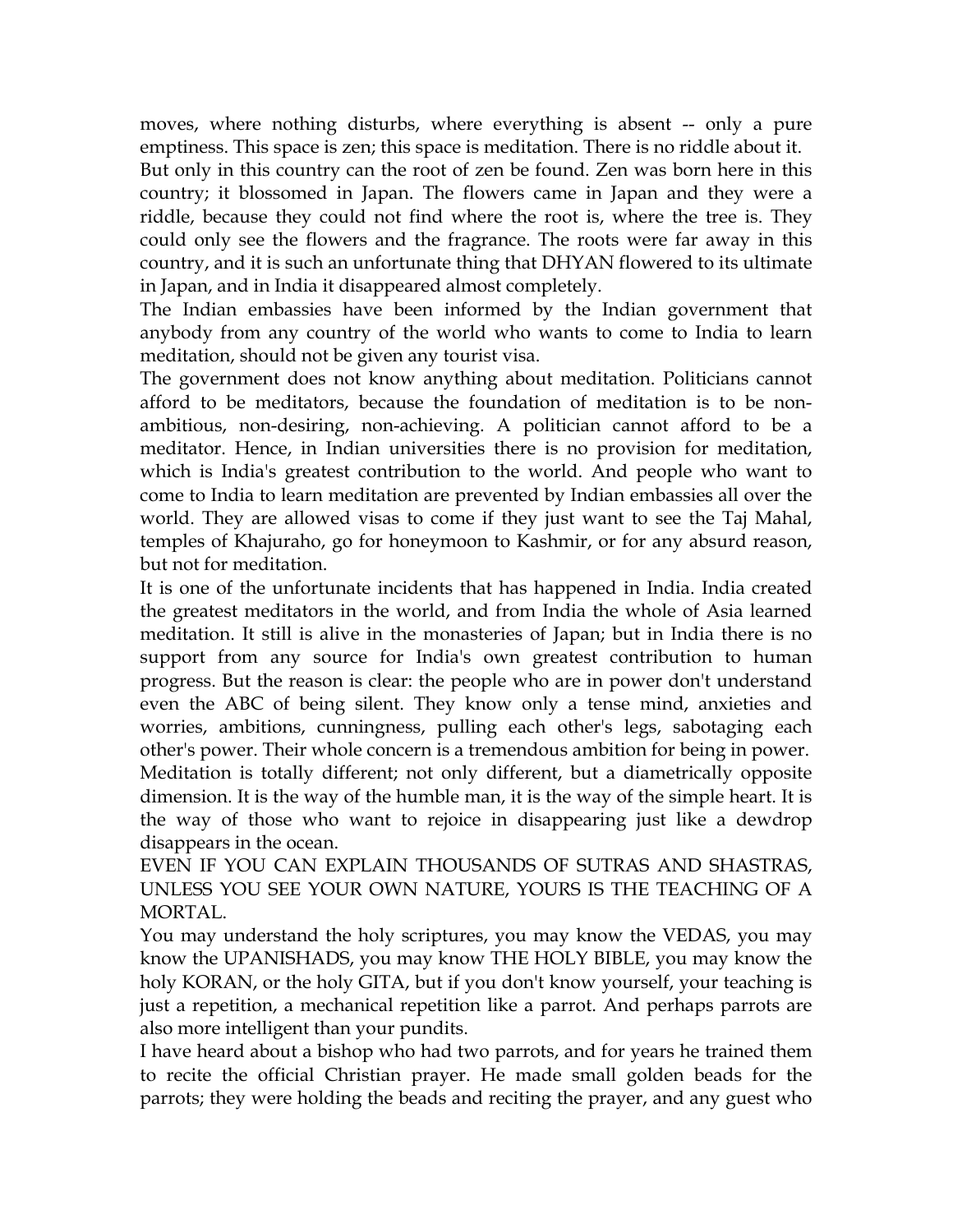used to come was simply amazed. Their recitation was so perfect and they looked almost like saints, with their beads in their hands.

Finally, because he had been praised so much for what he had done in teaching the parrots, the bishop thought he would purchase one more parrot and train him also. So he bought another parrot and put that new parrot between those two sages, reciting the prayer with their beads. As the bishop went in, one parrot said to the other, "George, now drop the beads. Our prayers have been heard; our beloved has reached us."

It was a female parrot. Even parrots seem to be more intelligent ....

A man who does not know himself should feel ashamed teaching others just because he knows scriptures. Scholarship has no meaning at all in the authentic world of religion. It is a world of experience, not of explanations. The man who teaches according to the scriptures is: ...A MORTAL, NOT A BUDDHA. THE TRUE WAY IS SUBLIME. IT CAN'T BE EXPRESSED IN LANGUAGE. OF WHAT USE ARE SCRIPTURES? BUT SOMEONE WHO SEES HIS OWN NATURE, FINDS THE WAY, EVEN IF HE CAN'T READ A WORD .... EVERYTHING THE BUDDHA SAYS IS AN EXPRESSION OF HIS no-MIND. BUT SINCE HIS BODY AND EXPRESSIONS ARE BASICALLY EMPTY, YOU CAN'T FIND A BUDDHA IN WORDS. ....THE WAY IS BASICALLY PERFECT. IT DOES NOT REQUIRE PERFECTING. THE WAY HAS NO FORM OR SOUND. IT IS SUBTLE AND HARD TO PERCEIVE. IT IS LIKE WHEN YOU DRINK WATER. YOU KNOW HOW HOT OR COLD IT IS, BUT YOU CAN'T TELL OTHERS. OF THAT WHICH ONLY A TATHAGATA KNOWS, MEN AND GODS REMAIN UNAWARE. THE AWARENESS OF MORTALS FALLS SHORT.

You have a little awareness -- but very little. If your whole being can be taken into account, then nine parts of it are in darkness and in unconsciousness. Only one part out of ten is conscious, just a very superficial layer which can easily be disturbed. Somebody insults you and you forget all about humbleness, you forget all about being nice, you immediately become enraged. Suddenly your barbarousness comes up. Just a little scratch and the animal starts showing its reality from your very being.

Your civilization is so superficial. It is just like your clothes; you can drop them any moment. And you all know that there are moments when you drop all your civilization, all your culture, all your religion, all your great qualities that you talk about; within a second, they disappear. Your consciousness is so small.

THE AWARENESS OF MORTALS FALLS VERY SHORT. It cannot reach to the heights of a fully awakened human being. That's why a buddha is bound to be misunderstood. Whatever he will do is so far away from you -- he is almost on a sunlit peak of the Himalayas and you are in the dark valleys. Even if what he says reaches you, it is no longer the same. You hear only resounding valleys. Something of it reaches you and you interpret according to your own mind.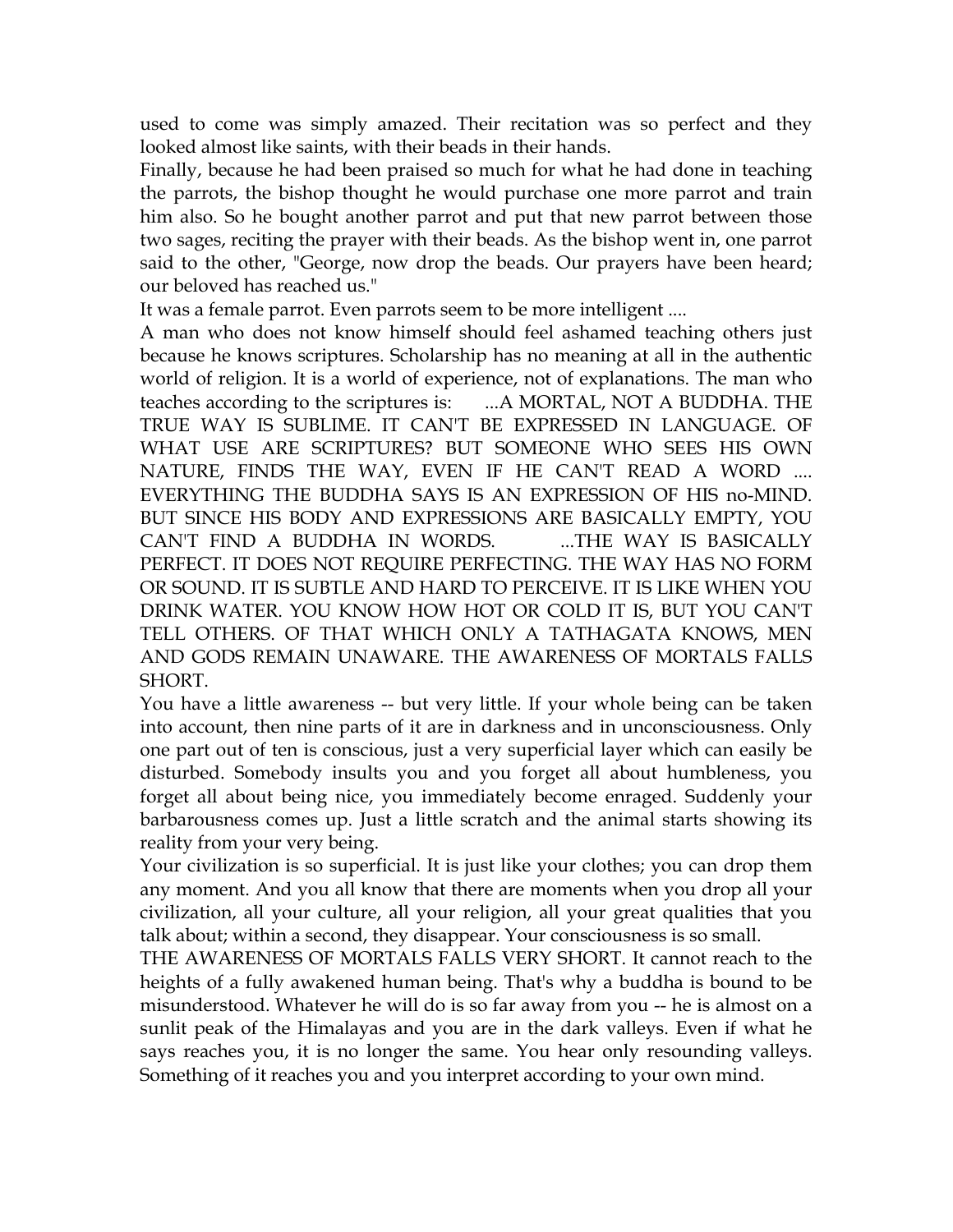One night it happened: Gautam Buddha used to say to his disciples every night, after his discourse, "Now it is time; go and do the last necessary thing. Don't forget before you go to sleep." His hint was about the last meditation before you go into sleep. But one night it happened, there was a thief in the congregation and there was a prostitute too. When Buddha said, "Now it time you go and do the last thing before you go to sleep," the prostitute thought, "My God, he knows that I am here, and that it is time for my profession. I should go, hurry up."

The thief said, "I am hiding in dark corners, because nobody knows .... This man, he may recognize that I am a thief, and he has recognized. He is saying to me, `Now go, and do the last thing, before you go to sleep. It is time.' My God, this man is really strange. I have to run now; it is late and it is time to finish my work; otherwise I won't have any sleep tonight."

Thousands of the sannyasins went to meditation. The prostitute went to her marketplace. The thief started searching for his work. Buddha said one thing, but there were different interpretations according to everybody's own mind.

AS LONG AS THEY ARE ATTACHED TO APPEARANCES, THEY ARE UNAWARE THAT THEIR no-MIND IS EMPTY. AND BY MISTAKENLY CLINGING TO THE APPEARANCE OF THINGS, THEY LOSE THE WAY.

IF YOU KNOW THAT EVERYTHING COMES FROM no-MIND ...

Everything comes from nothingness, and disappears again into nothingness. And you see it happening every day; from a seed a tree arises. You just cut the seed and see -- you will not find any tree, you will not find any branches, you will not find any foliage, you will not find any fragrance, any fruits -- nothing, just emptiness.

But from a seed, which is nothing but emptiness, a great tree arises with great foliage, with many flowers, with many fruits and with millions of seeds. And from each seed, again millions of seeds. The scientists who study trees, vegetation, say that a single seed can make the whole earth green. It has so much potential, although you cannot see by cutting it -- you will not find anything there.

Everything comes out of nothingness and goes back into nothingness. Hence there is no need for attachment, because attachment will bring misery. Soon it will be gone. The flower that has blossomed in the morning, by the evening will be gone.

Don't get attached; otherwise in the evening there will be misery. Then there will be tears, then you will miss the flower. Enjoy while it is. But remember, it has come out of nothing, and it will go back to nothing. And the same is true about everything, even about people.

You love a man, you love a woman; from where have they come? From very small seeds which cannot even be seen by bare eyes. If they are put in front of you, they will not be bigger than the full stop. And you will not recognize that this is you, or that one day you were like this, that this is your old photograph.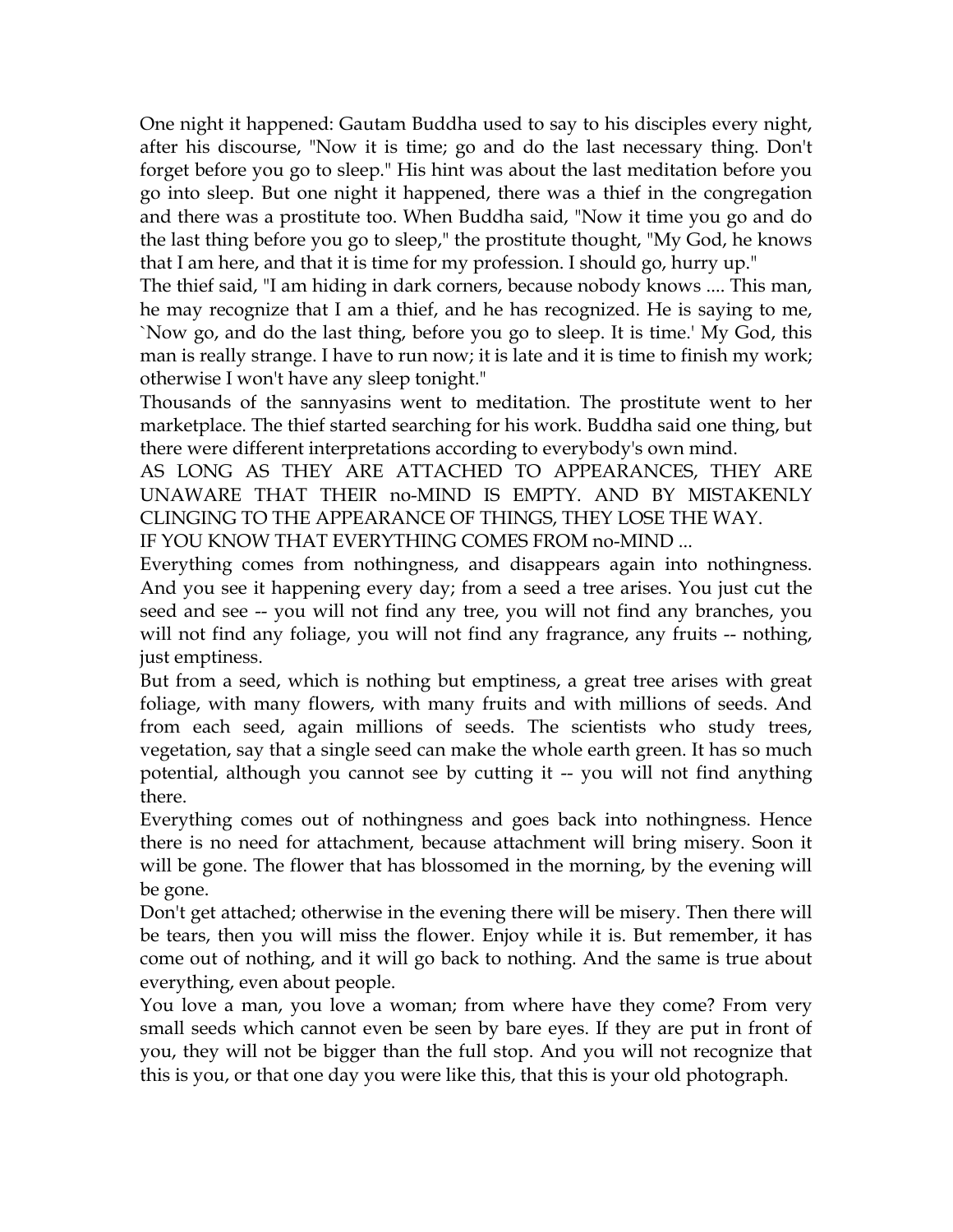One day you will disappear on a funeral pyre -- just into nothingness, as smoke. Don't get attached to anything. This attachment takes you away from your real being; you become focused on the thing to which you are attached. Your awareness gets lost in things, in money, in people, in power. And there are a thousand and one things, the whole thick jungle around you, to be lost in.

Remember, non-attachment is the secret of finding yourself, then awareness can turn inwards because you don't have anything outside to catch hold of. It is free, and in this freedom you can know your self-nature. ...DON'T BECOME ATTACHED. ONCE ATTACHED, YOU ARE UNAWARE. BUT ONCE YOU SEE YOUR OWN NATURE, THE ENTIRE CANON BECOMES SO MUCH PROSE.

Then all the scriptures are useless. You have seen the holiest of the holy; the very source of the UPANISHADS, the very source of the VEDAS, the very source of all so-called holy scriptures. When you have found the source, who bothers about scriptures? They are so much prose, nothing else.

ITS THOUSANDS OF SUTRAS AND SHASTRAS ONLY AMOUNT TO A CLEAR no-MIND. UNDERSTANDING COMES IN MID-SENTENCE.

This is such a beautiful statement. Understanding does not come through words, but through gaps -- in the moments of silence.

UNDERSTANDING COMES IN MID-SENTENCE. WHAT GOOD ARE DOCTRINES?

THE ULTIMATE TRUTH IS BEYOND WORDS. DOCTRINES ARE WORDS. THEY ARE NOT THE WAY. THE WAY IS WORDLESS. WORDS ARE ILLUSIONS. THEY ARE NO DIFFERENT FROM THINGS THAT APPEAR IN YOUR DREAMS AT NIGHT, BE THEY PALACES OR CARRIAGES .... DON'T CONCEIVE ANY DELIGHT FOR SUCH THINGS. THEY ARE ALL CRADLES OF REBIRTH. KEEP THIS IN MIND WHEN YOU APPROACH DEATH. DON'T CLING TO APPEARANCES, AND YOU WILL BREAK THROUGH ALL BARRIERS.

This is a great statement to be remembered because everybody is going to pass through the gates of death someday. If you can remember that you are only pure consciousness -- not the body, not the mind, not the heart, not your money, not your prestige, not your power, not your house, but just pure consciousness - then you can pass through the barrier of death unscratched. Then death cannot make even a dent in you.

Death has power over you only if you are attached.

You are not afraid of death. The basic psychology is you are afraid of death because it will take you away from all your attachments. If it were possible that you could take your wife and your children and your house and your money and your power and everything that you think belongs to you, with yourself when you are dying, I don't think you would be afraid. You would rejoice; a great adventure -- going with the whole caravan. But death cuts everything away from you, leaves you utterly naked -- only as a consciousness ....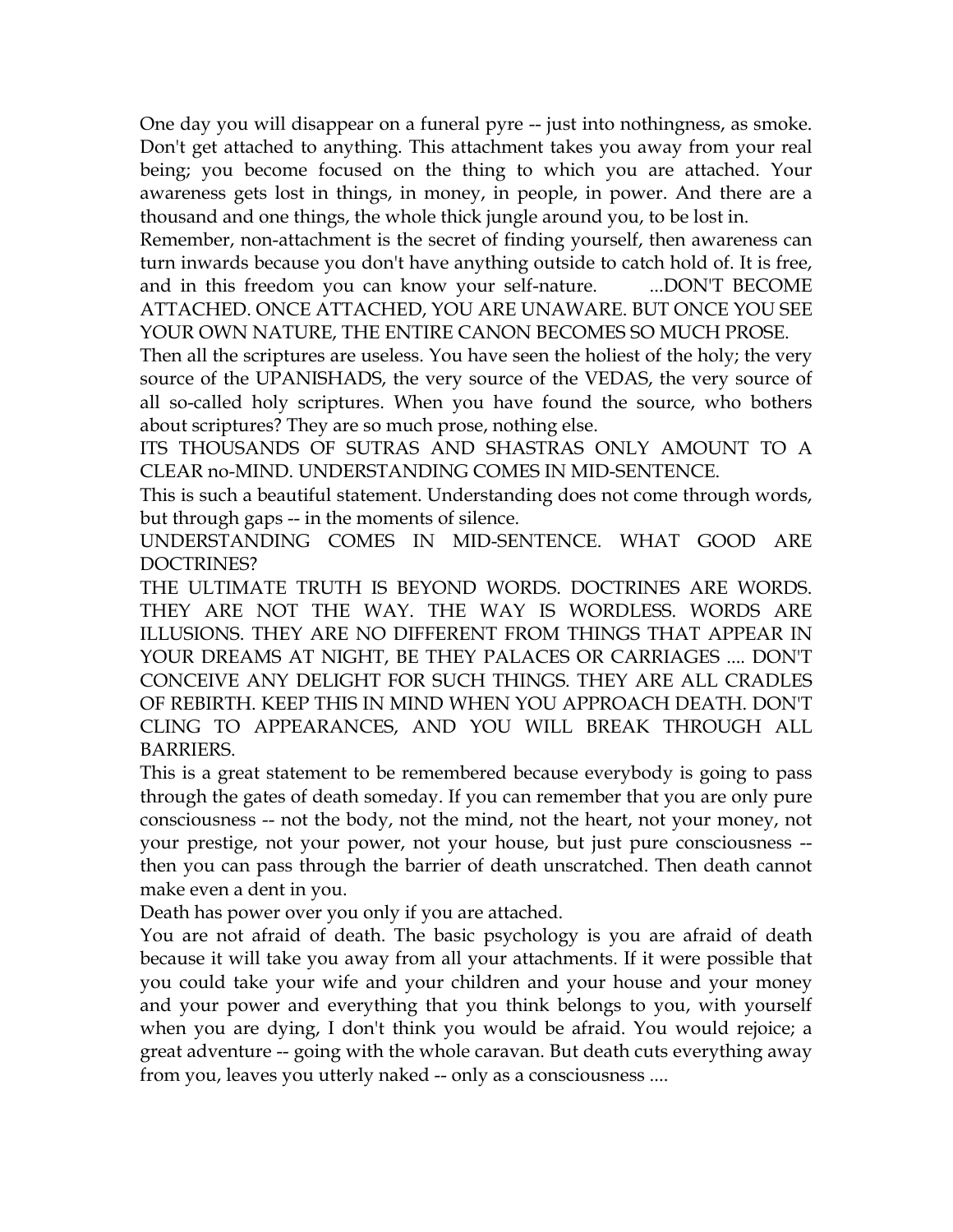In the UPANISHADS there is an ancient story that I have always loved. A great king named Yayati became one hundred years old. Now it was enough; he had lived tremendously. He had enjoyed all that life could make available. He was one of the greatest kings of his time. But the story is beautiful ....

Death came and said to Yayati, "Get ready. It is time for you, and I have come to take you." Yayati saw Death, and he was a great warrior and he had won many wars. Yayati started trembling, and said, "But it is too early." Death said, "Too early! You have been alive for one hundred years. Even your children have become old. Your eldest son is eighty years old. What more do you want?"

Yayati had one hundred sons because he had one hundred wives. He asked Death, "Can you do a favor for me? I know you have to take someone. If I can persuade one of my sons, can you leave me for one hundred years more and take one of my sons?" Death said, "That is perfectly okay if somebody else is ready to go. But I don't think .... If you are not ready, and you are the father and you have lived more and you have enjoyed everything, why should your son be ready?"

Yayati called his one hundred sons. The older sons remained silent. There was great silence, nobody was saying anything. Only one, the youngest son who was only sixteen years of age, stood up and he said, "I am ready." Even Death felt sorry for the boy and said to the young man, "Perhaps you are too innocent. Can't you see your ninety-nine brothers are absolutely silent? Someone is eighty, someone is seventy-five, someone is seventy-eight, someone is seventy, someone is sixty -- they have lived -- but they still want to live. And you have not lived at all. Even I feel sad to take you. You think again."

The boy said, "No, just seeing the situation makes me completely certain. Don't feel sad or sorry; I am going with absolute awareness. I can see that if my father is not satisfied in one hundred years, what is the point of being here? How can I be satisfied? I am seeing my ninety-nine brothers; nobody is satisfied. So why waste time? At least I can do this favor to my father. In his old age, let him enjoy one hundred years more. But I am finished. Seeing the situation that nobody is satisfied, I can understand one thing completely -- that even if I live one hundred years, I will not be satisfied either. So it doesn't matter whether I go today or after ninety years. You just take me."

Death took the boy. And after one hundred years he came back. And Yayati was in the same position. And he said, "These hundred years passed so soon. All my old sons have died, but I have another regiment. I can give you some son. Just have mercy on me."

It went on -- the story goes on to say -- for one thousand years. Ten times Death came. And nine times he took some son and Yayati lived one hundred years more. The tenth time Yayati said, "Although I am still as unsatisfied as I was when you came for the first time, now -- although unwillingly, reluctantly -- I will go, because I cannot go on asking for favors. It is too much. And one thing has become certain to me, that if one thousand years cannot help me to be contented, then even ten thousand will not do."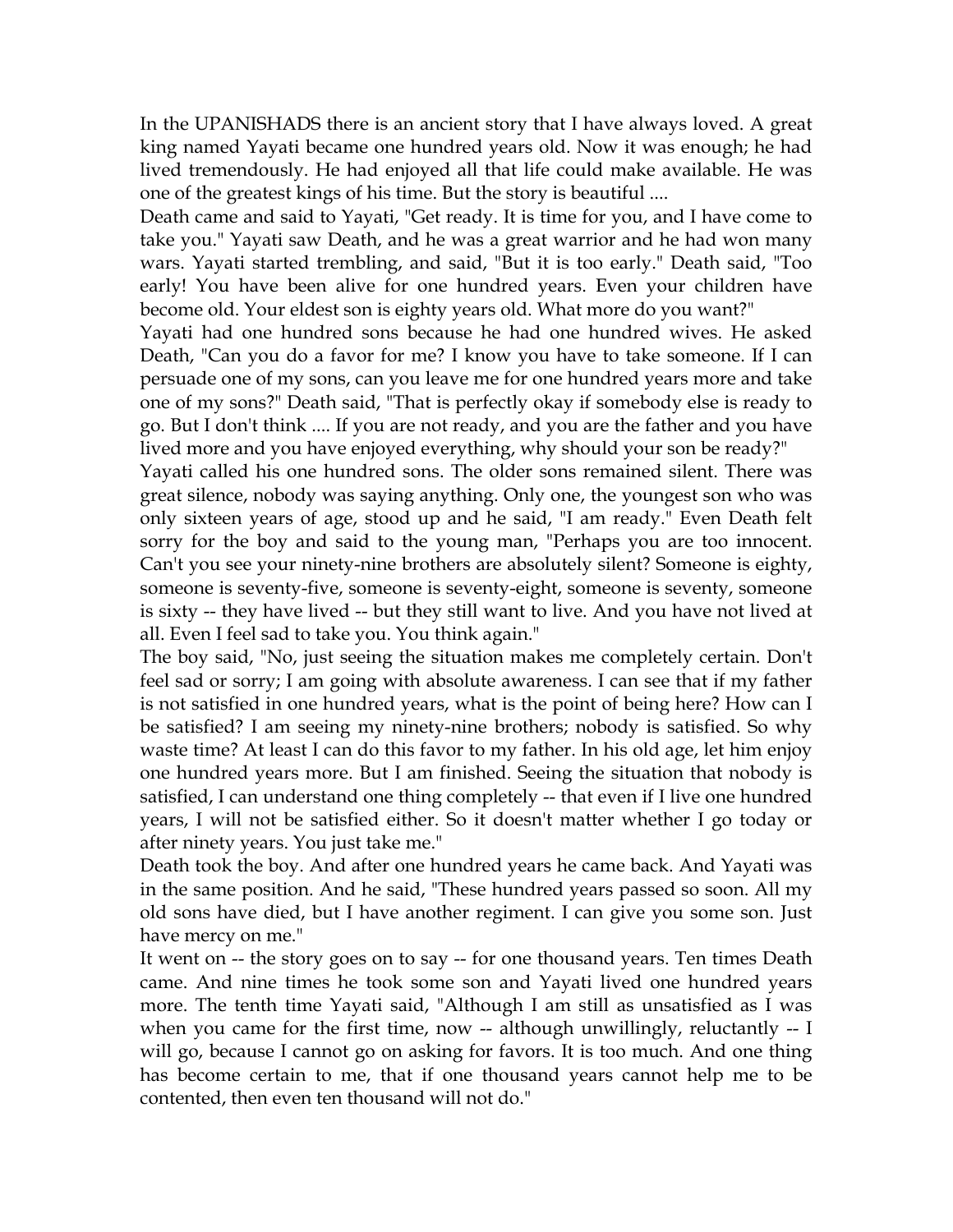It is the attachment. You can go on living but as the idea of death strikes you, you will start trembling. But if you are not attached to anything, death can come this very moment and you will be in a very welcoming mood. You will be absolutely ready to go. In front of such a man, death is defeated. Death is defeated only by those who are ready to die any moment, without any reluctance. They become the immortals, they become the buddhas.

A MOMENT'S HESITATION WHEN DEATH COMES AND YOU WILL BE UNDER THE SPELL OF DEVILS. YOUR REAL BODY, your real being IS PURE AND IMPERVIOUS. BUT BECAUSE OF DELUSIONS, YOU ARE UNAWARE OF IT. AND BECAUSE OF THIS, YOU SUFFER IN VAIN. WHEREVER YOU FIND DELIGHT, YOU FIND BONDAGE. BUT ONCE YOU AWAKEN TO YOUR ORIGINAL BEING AND no-MIND, YOU ARE NO LONGER BOUND BY ATTACHMENTS.

This freedom is the goal of all religious search.

Freedom from attachment is freedom from death.

Freedom from attachment is freedom from the wheel of birth and death. Freedom from attachment makes you capable of entering into the universal light and becoming one with it. And that is the greatest blessing, the ultimate ecstasy beyond which nothing else exists. You have come home.

Okay, Maneesha?

Yes, Osho.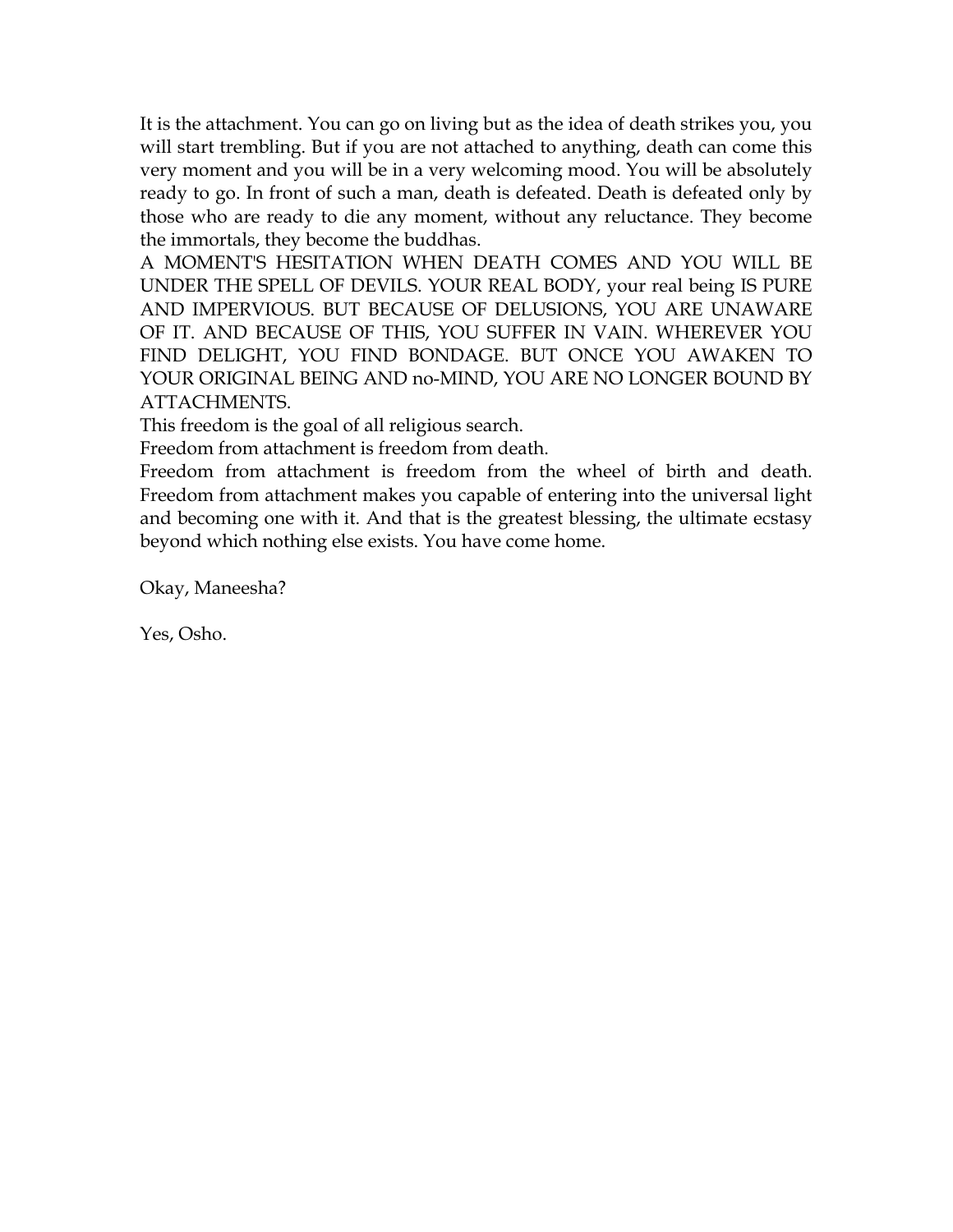# **Bodhidharma: The Greatest Zen Master Chapter #7 Chapter title: Get ready and claim your inheritance 8 July 1987 am in Gautam the Buddha Auditorium**

### BELOVED OSHO,

ANYONE WHO GIVES UP THE TRANSCENDENT FOR THE MUNDANE, IN ANY OF ITS MYRIAD FORMS, IS A MORTAL. A BUDDHA IS SOMEONE WHO FINDS FREEDOM IN GOOD FORTUNE AND BAD. SUCH IS HIS POWER, KARMA CAN'T HOLD HIM. NO MATTER WHAT KIND OF KARMA, A BUDDHA TRANSFORMS IT. HEAVEN AND HELL ARE NOTHING TO HIM. ... IF YOU'RE NOT SURE, DON'T ACT. ONCE YOU ACT, YOU WANDER THROUGH BIRTH AND DEATH AND REGRET HAVING NO REFUGE ..... TO UNDERSTAND THIS MIND, YOU HAVE TO ACT WITHOUT ACTING. ONLY THEN WILL YOU SEE THINGS FROM A TATHAGATA'S PERSPECTIVE.

BUT WHEN YOU FIRST EMBARK ON THE PATH, YOUR AWARENESS WON'T BE FOCUSED. YOU'RE LIKELY TO SEE ALL SORTS OF STRANGE, DREAMLIKE SCENES. BUT YOU SHOULDN'T DOUBT THAT ALL SUCH SCENES COME FROM YOUR OWN MIND AND NOWHERE ELSE.

IF YOU SEE A LIGHT BRIGHTER THAN THE SUN, YOUR REMAINING ATTACHMENTS WILL SUDDENLY COME TO AN END, AND THE NATURE OF REALITY WILL BE REVEALED. SUCH AN OCCURRENCE SERVES AS THE BASIS FOR ENLIGHTENMENT. BUT THIS IS SOMETHING ONLY YOU KNOW. YOU CAN'T EXPLAIN IT TO OTHERS. ...OR IF, WHILE YOU'RE WALKING, STANDING, SITTING OR LYING IN THE STILLNESS AND DARKNESS OF NIGHT, EVERYTHING APPEARS AS THOUGH IN DAYLIGHT, DON'T BE STARTLED. IT'S YOUR OWN MIND ABOUT TO REVEAL ITSELF. ...IF YOU SEE YOUR NATURE, YOU DON'T NEED TO READ SUTRAS OR INVOKE BUDDHAS. ERUDITION AND KNOWLEDGE ARE NOT ONLY USELESS, THEY CLOUD YOUR AWARENESS. DOCTRINES ARE ONLY FOR POINTING TO THE MIND. ONCE YOU SEE YOUR MIND, WHY PAY ATTENTION TO DOCTRINES?

TO GO FROM MORTAL TO BUDDHA, YOU HAVE TO PUT AN END TO KARMA, NURTURE YOUR AWARENESS AND ACCEPT WHAT LIFE BRINGS. ...ONCE MORTALS SEE THEIR NATURE, ALL ATTACHMENTS END. AWARENESS ISN'T HIDDEN. BUT YOU CAN ONLY FIND IT RIGHT NOW. IT'S ONLY NOW. IF YOU REALLY WANT TO FIND THE WAY, DON'T HOLD ONTO ANYTHING. ONCE YOU PUT AN END TO KARMA AND NURTURE YOUR AWARENESS, ANY ATTACHMENTS THAT REMAIN WILL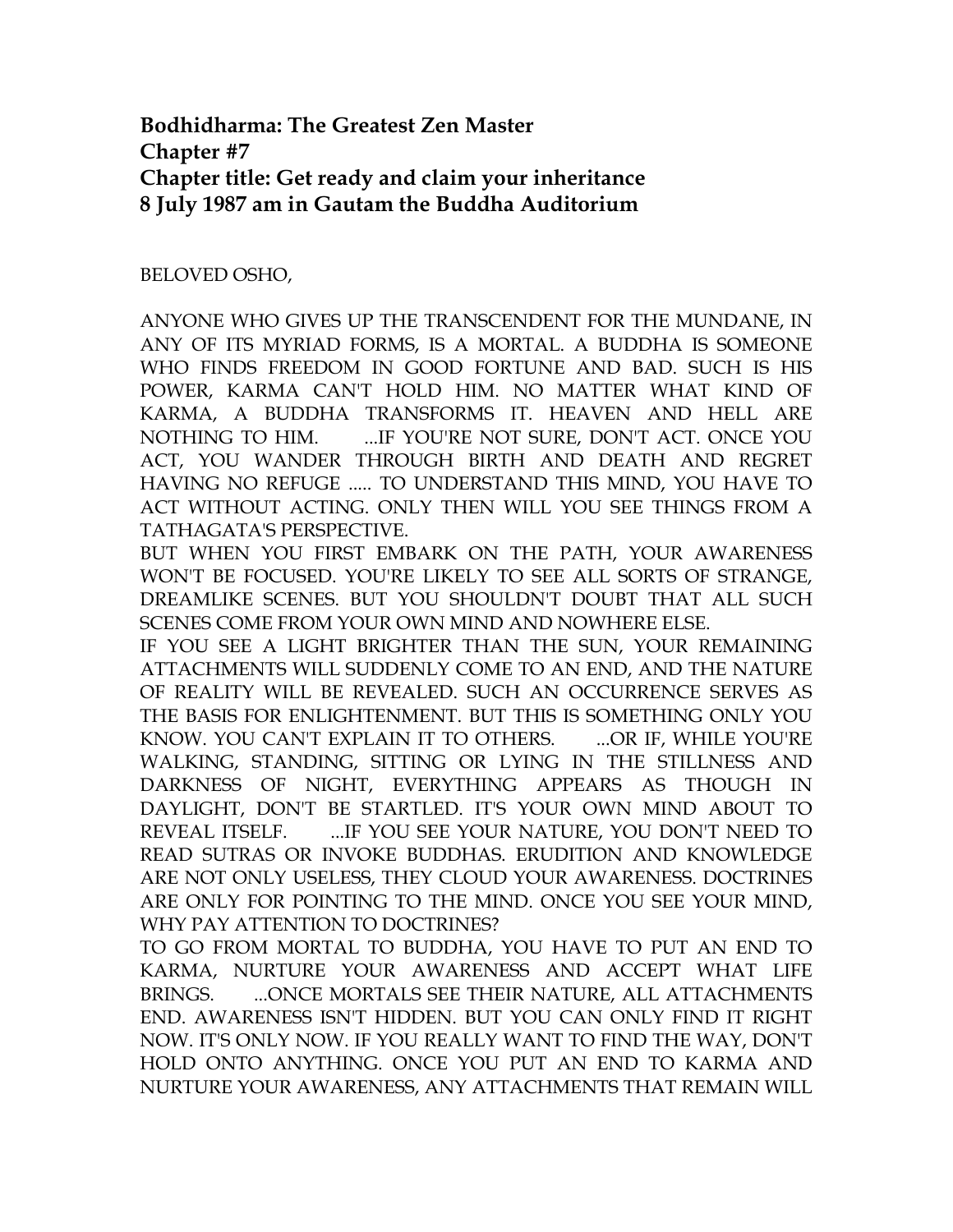COME TO AN END. UNDERSTANDING COMES NATURALLY. YOU DON'T HAVE TO MAKE ANY EFFORT. BUT FANATICS DON'T UNDERSTAND WHAT THE BUDDHA MEANT. AND THE HARDER THEY TRY, THE FARTHER THEY GET FROM THE SAGE'S MEANING. ALL DAY LONG THEY INVOKE BUDDHAS AND READ SUTRAS. BUT THEY REMAIN BLIND TO THEIR OWN DIVINE NATURE, AND THEY DON'T ESCAPE THE WHEEL. A BUDDHA IS AN IDLE PERSON. HE DOESN'T RUN AROUND AFTER FORTUNE AND FAME. WHAT GOOD ARE SUCH THINGS IN THE END?

Bodhidharma does not divide the world into matter and spirit. He is against all divisions. The universe is one organic whole. But there seem to be divisions ...then they must be coming from somewhere else, because the world is undivided. They come from your consciousness. If you are not conscious, you are a mortal; if you are conscious, you are immortal. If you are unconscious, you look at the world as mundane, and that which is beyond the world as sacred. But if you are conscious, aware, enlightened, a buddha, then there is nothing mundane and nothing sacred. Then everything is one.

This oneness has to be deeply understood.

Divisions come from our consciousness or unconsciousness; it is our perspective. Just like the blind man standing in the sun is still in darkness ...it is not that there is darkness outside of him. It is bright light, a beautiful morning, the birds singing praises and welcoming the sun. And the flowers are opening their buds and releasing their fragrance to the wind. It is a tremendous experience. But for the blind man, there are no colors, no flowers, no sun, no light. If his eyes are cured, suddenly he will be amazed that the world of darkness he used to see before is the same as the world of light which he sees now. The division was because of his blindness, not because there is a division in existence itself.

On this point Bodhidharma has a tremendous contribution to make. Most of the philosophers of the world and founders of religions have always divided the mundane and the sacred, the material and the spiritual, without knowing that the moment you divide existence as material and spiritual you are also dividing man into body and soul. And a man divided within himself is a house divided which can fall any moment. A man divided within himself is always in a constant fight with himself; his whole energy is wasted in fighting with himself. He cannot use his energy in a beautiful flowering. Springs come and go, but he has no energy to bring flowers. He is exhausted.

Perhaps the vested interests of the world have always wanted man to be tired and exhausted. It is supportive to their vested interests, because a man overflowing with energy cannot be prevented from being a rebel.

A man who is tired and exhausted cannot be provoked into any rebellion against any injustice, against any exploitation. He has no energy for it. He is living at the minimum, while he could have lived at the maximum. But a basic conspiracy against man has been practiced down the ages: divide. And that is the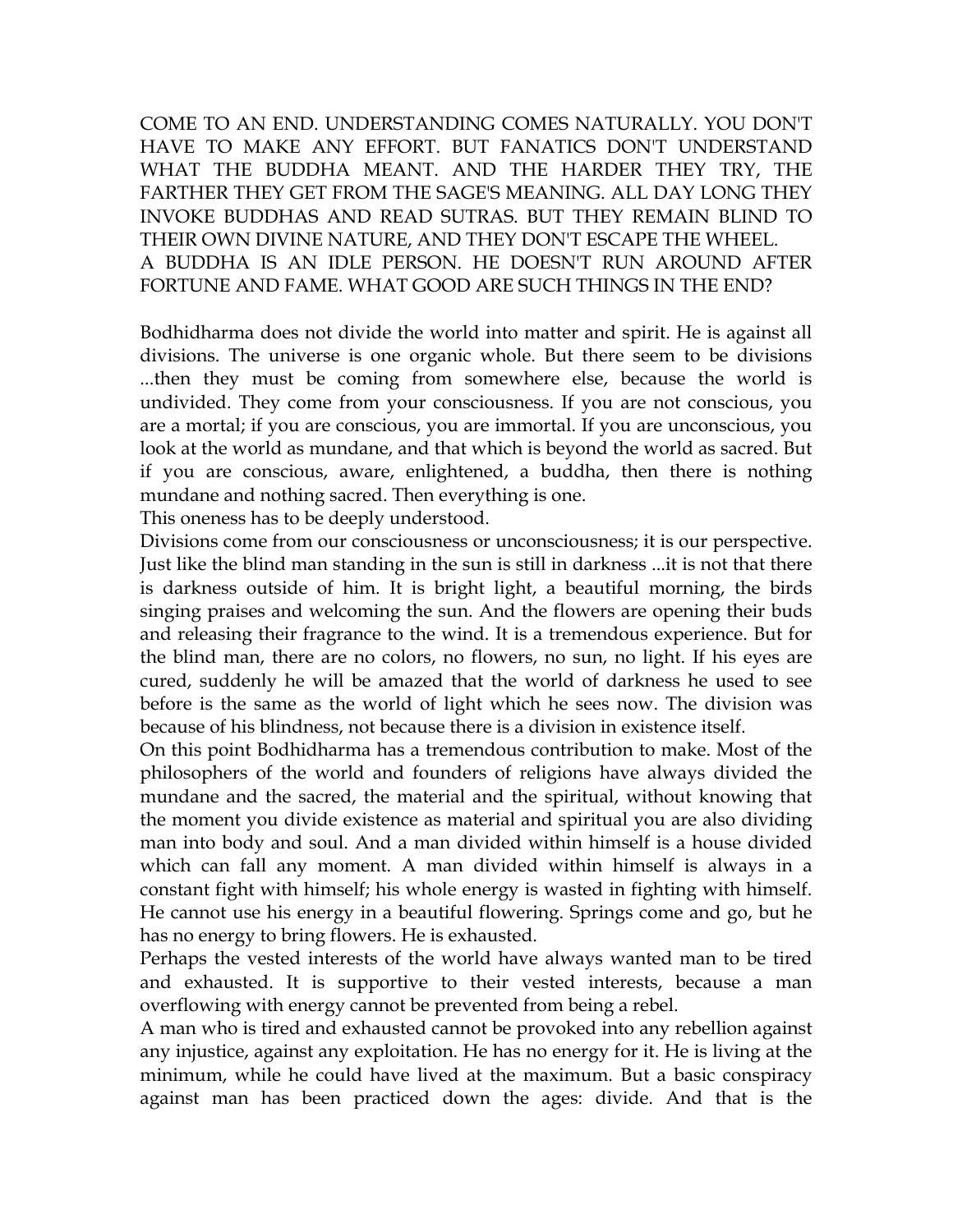fundamental principle of all rulers -- divide and rule. Religious preachers, priests, have not been anything other than politicians. Their whole desire is also to divide and rule.

An undivided individual cannot be enslaved. This division is a kind of castration. Just see the beauty of a bull: you cannot force him to carry your cart, you cannot keep him on the road under your control. He has so much power and so much individuality that he will choose his path, he will go this way and that way. And if he comes across a girlfriend, then your life and your cart are both in danger!

But just look at a bullock, carrying your carts, your loads ...you have destroyed the beauty, the energy, the individuality, by castrating the bull. It is the same animal, but now without any energy. You have made him impotent, and he was so potent ....

Strangely enough, the same has been done with man. All the religions and all the politicians of the world have been castrating man; otherwise man would also have the beauty and the grandeur and the splendor of being a bull, not a bullock. A bullock is a tragedy. A bullock is a condemnation of all those who have destroyed his natural beauty, power, potentiality. But to make a slave of a bull, this was a necessary step.

Why has man tolerated all kinds of exploitations, humiliations, slavery? For a simple reason: he has no energy. Where has his energy gone? He has been taught and conditioned to fight with himself. The conspiracy is really very clever. By fighting with yourself, you are destroying yourself.

Bodhidharma's singular teaching is to know your self-nature, which is undivided, which is neither separate nor profane, which is neither material nor spiritual -- which is transcendent, transcendent to all divisions, all dualities. This transcendental in you is your real being. And it has so much energy, so much overflowing power that it brings all kinds of blessings to you without ever being asked. It brings all kinds of beautiful flowers to blossom within your being without being asked. It is simply natural.

Man has been put into an unnatural situation; hence his misery, his suffering, his hell. To be unnatural is to be in hell, and to be in your self-nature is to be in heaven. There is no other hell, there is no other heaven.

These sutras are tremendously significant for all those who want to know their self-nature. Because that is the ultimate wisdom, and out of it, all your actions become beautiful, gracious, good -- without any effort on your part, just naturally, as naturally as a roseflower grows out of a rosebush. Goodness, beauty, grace, virtue ...everything grows naturally, without any effort, without any action on your part, once you know your self-nature.

This is the greatest knowing in the whole of existence.

ANYONE WHO GIVES UP THE TRANSCENDENT FOR THE MUNDANE, IN ANY OF ITS MYRIAD FORMS, IS A MORTAL.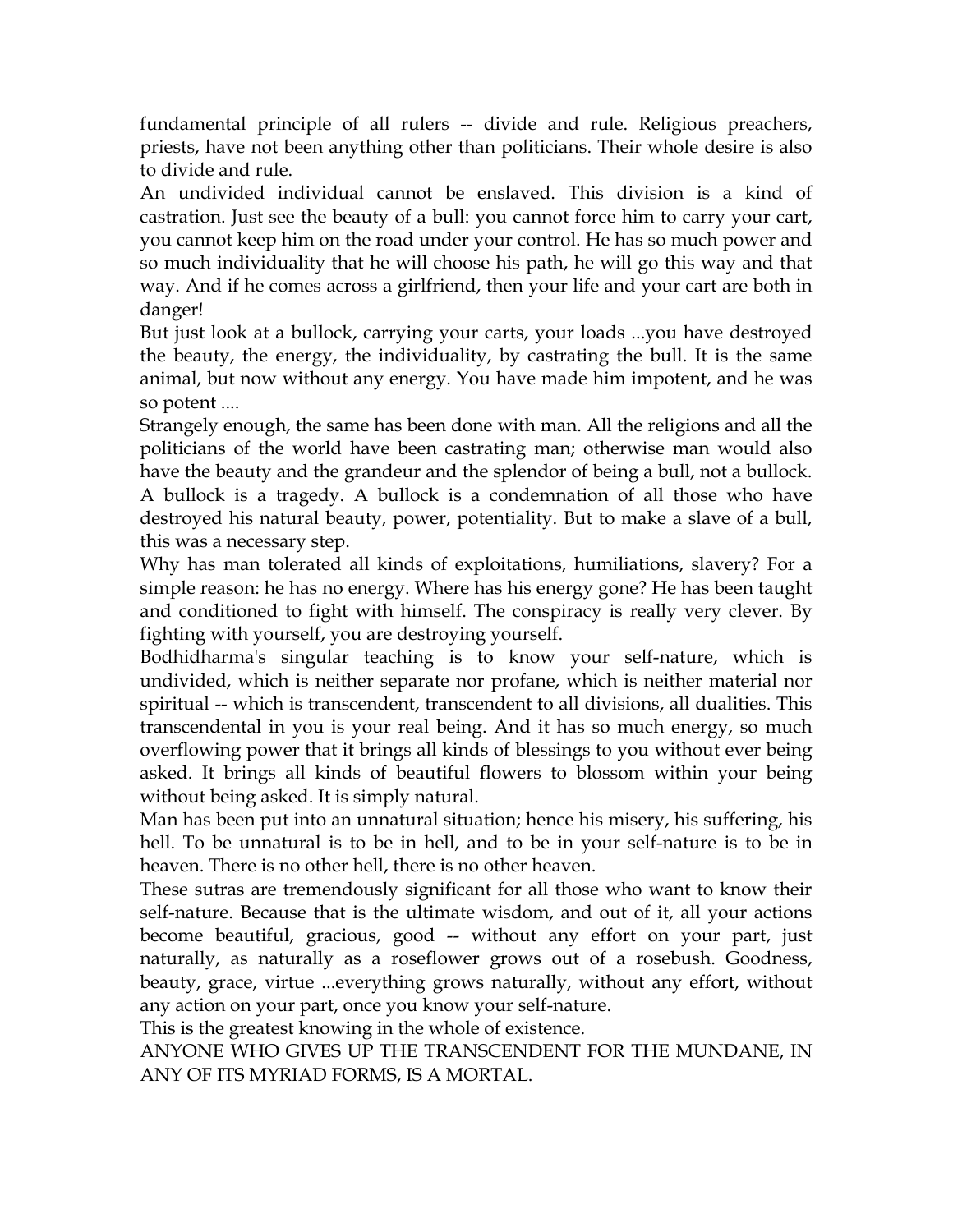To give up the transcendent .... Remember the meaning of the transcendent: that which transcends all dualities. Anyone who forgets the language of oneness with existence unnecessarily becomes a mortal. Then there is death -- against life. Then there is body -- against spirit. Then everything has its polar opposite. Then there is love as a polar opposite to hate. But remember one fundamental thing: the polar opposites are exchangeable. Love can become hate, hate can become love -- and you all know it.

Friendship can turn into enmity, and enmity can become friendship. You all know -- happiness can turn into sadness, and sadness can change into happiness. Although they are polar opposites, they are almost like twins, very close. Just a slight change in circumstances and one disappears ...the other was just behind it. So remember the transcendent -- existence belongs to the transcendental. Don't divide it; otherwise you will be continuously tortured by the duality.

A BUDDHA IS SOMEONE WHO FINDS FREEDOM IN GOOD FORTUNE AND BAD.

It does not matter to a man of awareness whether he is successful or unsuccessful, whether he is well known or absolutely unknown, whether he is somebody powerful or just a nobody, a nonentity. To a man of awareness, all these dualities don't matter at all, because awareness is the greatest treasure. When you have it, you don't want anything else. You don't want to become a president of a country, or a prime minister of a country. Those are for children, retarded people, to play the game.

The people who go on running after ambitions are no more intelligent than football players. Their games may have different names, but their reality is the same. And they suffer continuously. Even in their success they suffer, because then they become afraid of whether they are also going to keep this successful position tomorrow. First they were suffering because they were not successful; now they are suffering because people are dragging on their legs, and everybody wants to be in their place.

To be on a powerful throne is to be in a most hilarious position. Everybody is pulling you down and you have to remain glued to the throne, whatever happens. Somebody is pulling your hands, somebody is taking your head, somebody is taking your legs away ...whatever happens, dead or alive, you are determined to remain on the throne.

The life of a successful man is not a life of peace. And if this is the situation of success, you can conceive the situation of failure. If this is the situation of times you call good, you can understand the situation of times which are bad.

But for a man of awareness, it is all the same. Success comes and goes, failure comes and goes.

You remain untouched and aloof.

This aloofness, this untouchedness, is your transcendental self-nature. Nothing makes even a scratch on you.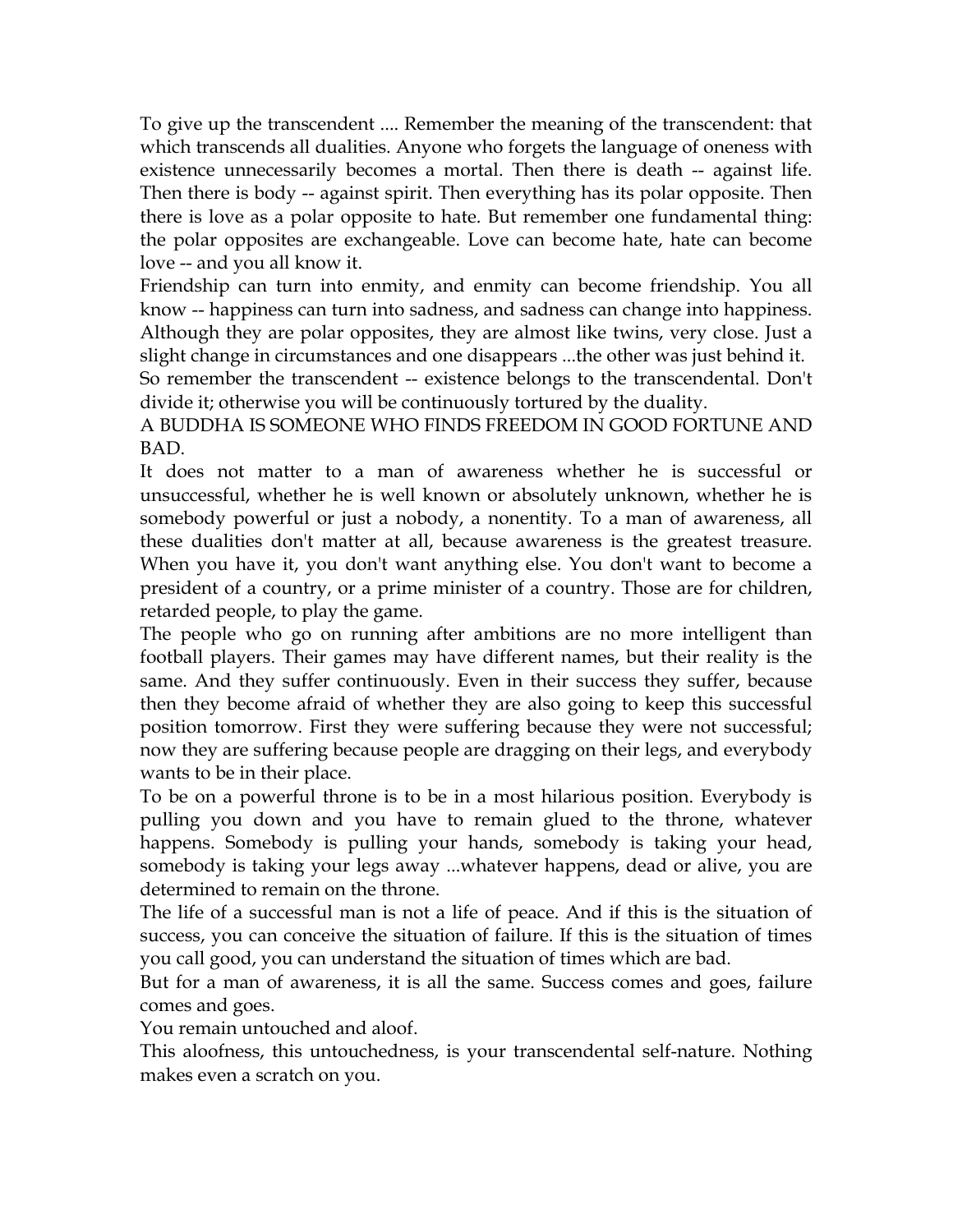One of the mystics of India, Kabir, sings a song, JYON KI TYON DHAR DINHI CHADARIYA. "I have returned to God" or to existence, "the clothing that he had given to me to live in the world -- without any change. I have not made it dirty; not even a particle of dust has gathered on it. I have put it back into his hands exactly as fresh as it was when he gave it to me." This is the experience of an awakened man. He lives in the darkest nights in the same silence, in the same peace, as he lives in the brightest day. He never makes the division. He remains always transcendental, he remains always above any divisions. Divisions are left far behind.

SUCH IS HIS POWER, ACTIONS CAN'T HOLD HIM. NO MATTER WHAT KIND OF ACTION, A BUDDHA TRANSFORMS IT.

This statement has to be taken deep into your heart ....

You have heard the story in Greek mythology of King Midas, who had been praying his whole life to God: "Just grant me one wish, that whatever I touch must turn into gold." And it seems God became tired of his continuous nagging ...because what are your prayers other than nagging?

And a poor God, and so many nagging people, and he has been nagged for millions of years -- it is no wonder if he has disappeared or committed suicide or whatever has happened. Nobody can tolerate that much nagging.

Finally, God granted him the wish -- "Whatever you touch will turn into gold. And now leave me at peace!"

But the unconscious man cannot do anything better. Friedrich Nietzsche is right when he says that if all your prayers were fulfilled, you would be in utter hell. Your prayers are coming from your unconsciousness; you don't know what you are asking for. It is good that God is deaf and no prayer is ever answered; otherwise you would repent ..."Why have I prayed ...?"

And this was the situation with King Midas. He had never thought of all the implications of his whole lifelong prayer. Morning and evening he went on praying only for one thing: "I don't want anything else. Just a simple thing - whatever I touch should be transformed into gold."

But as the prayer was granted he became aware of its implications. He could not eat because whatever he touched turned into gold. He could not drink because by the time his lips touched the water, it would turn into gold. His wife escaped, his children left him, his friends stopped coming to see him. Even his servants remained alert. All his great courtiers forgot to come to his court. He used to sit alone -- hungry, thirsty, but it was now too late. It took his whole life to pray to get the wish. Now to get it canceled would take a whole life again!

He started praying but nothing happened. He died from starvation, and he killed a few people by touching them. He certainly made a gold palace by touching his house; all his furniture became gold -- but what is the purpose of it? He suffered so badly as perhaps nobody has ever suffered, and he was one of the richest men in the world.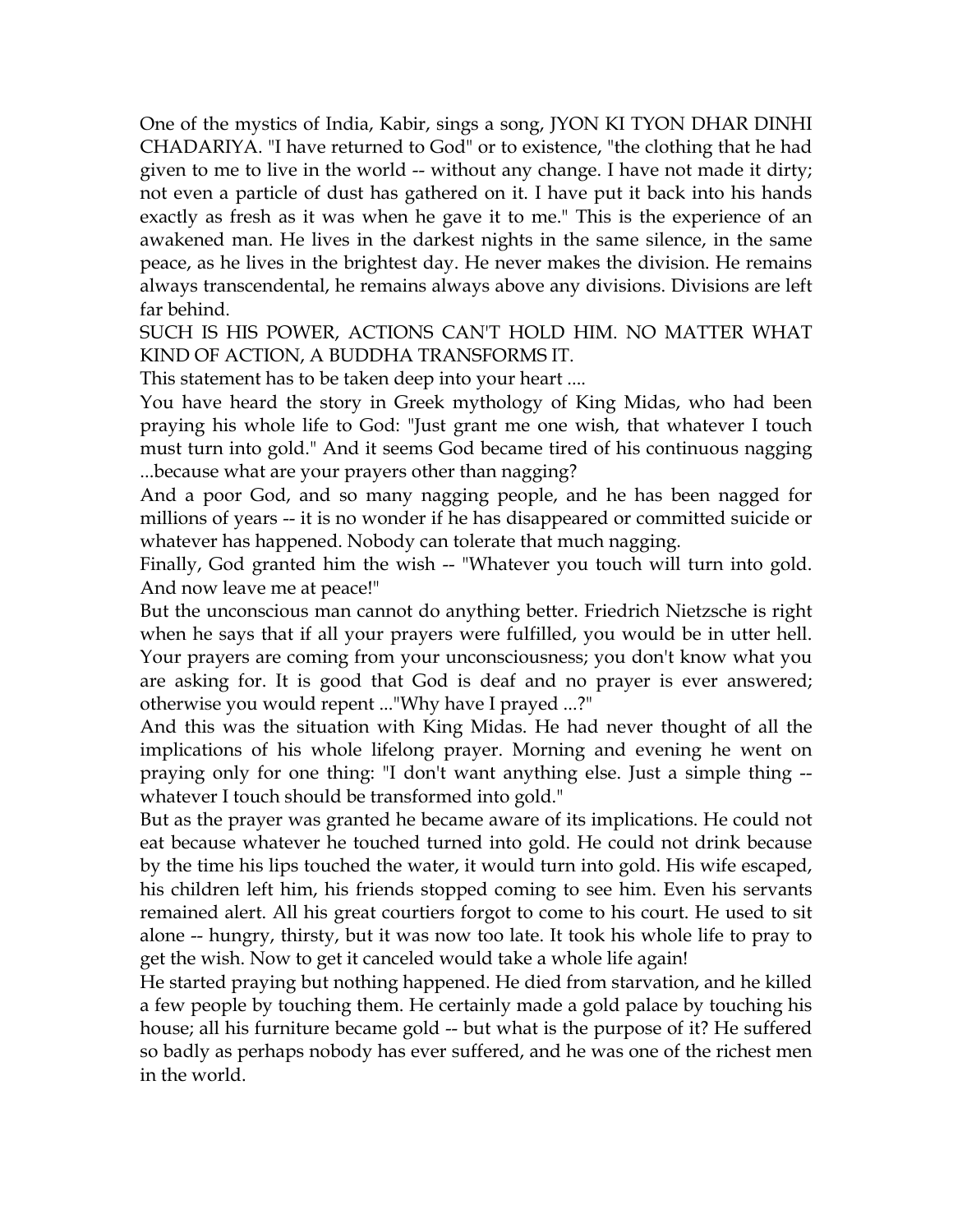You have heard about "green thumbs" -- gardeners have them. Great gardeners have them; whatever they touch turns green. King Midas had golden fingers; whatever he touched turned into gold. But he lost his wife, he lost his friends, he lost his courtiers, he lost everything -- although he was the most successful and the richest man.

A man of awareness, a buddha, also has a transforming power: whatever he touches becomes blissful. Misery comes to him and he finds in it something blissful; sadness comes to him and he finds something immensely beautiful and silent in it. Death comes to him but he finds only immortality in it. Whatever he touches is transformed, because now he has the transcendental perspective. And that is the greatest power in the world -- not power over anybody, but simply your intrinsic power.

Night becomes as beautiful as day; death becomes as much a celebration as life, because the man of transcendence knows that he is eternal.

Lives come and go, deaths come and go.

He remains untouched, he remains always beyond.

This quality of remaining always beyond is the true enlightenment. Heaven and hell are nothing to him. Hence, once when Bodhidharma was asked, "What do you say about heaven and hell?" he said, "I cannot say anything because it all depends on you."

The man was puzzled: how can heaven and hell depend on a poor man? Bodhidharma said, "There is no hell and there is no heaven. Wherever a man of awareness dwells, there is heaven; and wherever a man of unawareness dwells, there is hell."

You carry your hell in your unconsciousness and you carry your heaven in consciousness. These are not geographical places, these are states of your being. Asleep, you are in hell and suffering from nightmares. Awake, you are in heaven and all suffering has ceased.

HEAVEN AND HELL ARE NOTHING TO HIM.

I am reminded of a beautiful incident that happened in the life of Edmund Burke, an English philosopher. He had a great friendship with the archbishop of England -- and the archbishop of England is equal to the pope. As far as the church of England is concerned, the archbishop is the representative of Jesus Christ.

Edmund Burke and the archbishop were great friends because they had studied together in the university. And the archbishop used to come to listen to Edmund Burke's lectures, whenever he announced lectures. But Edmund Burke never went to the archbishop's sermons -- not even once. And naturally, the archbishop was waiting: someday ....

Finally, he himself invited him: "This Sunday you have to come. No excuses." And he prepared his life's best sermon. He wanted to impress Edmund Burke ...and he constantly looked at him, because he was sitting in the front row. And the archbishop was feeling great fear, because he did not see even a sign on the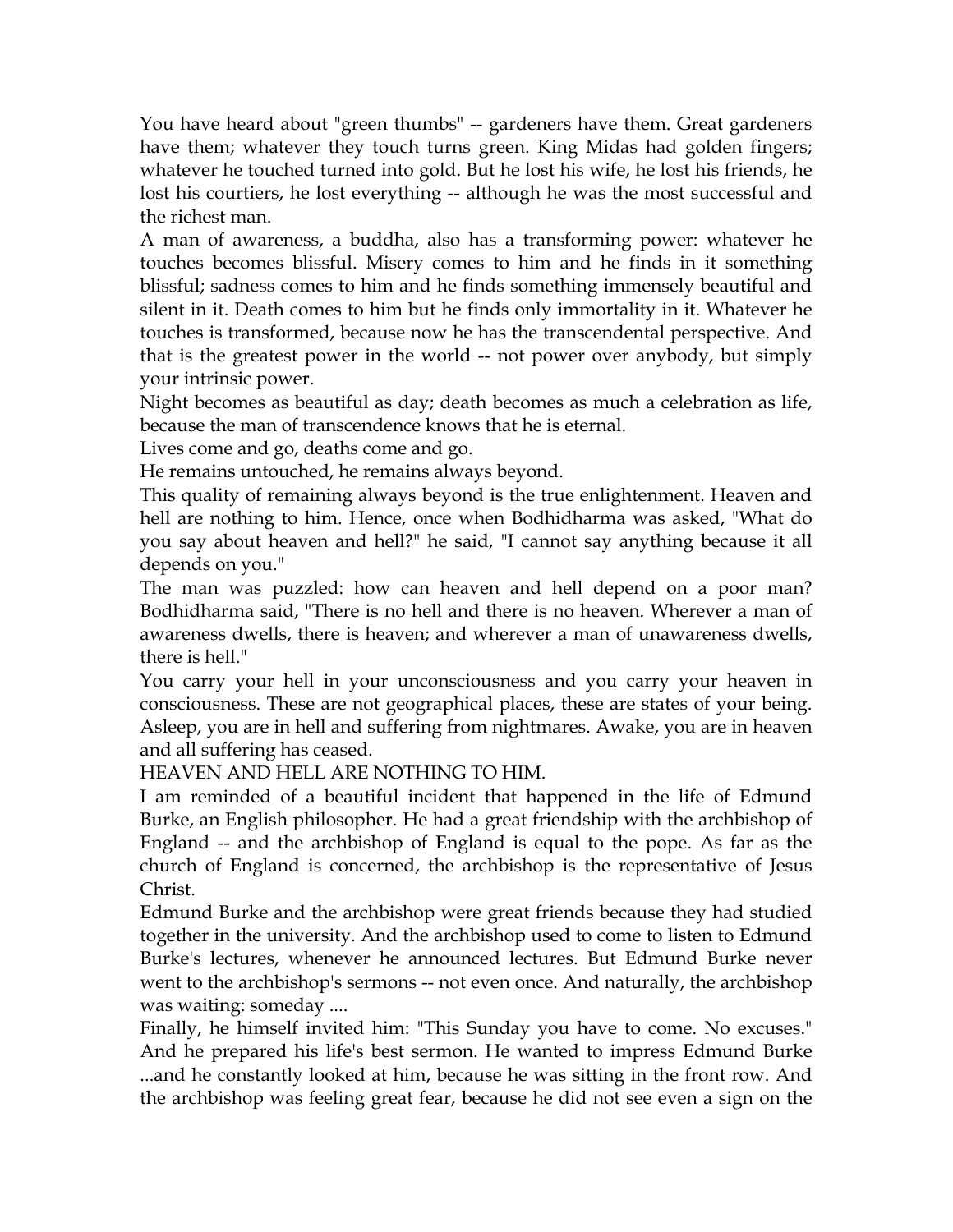face of Edmund Burke that he was impressed or moved. Although he was shouting and beating the table and doing every kind of gymnastics that Christian missionaries are trained to do, Edmund Burke remained silent, without saying a word.

The sermon finished, and they both left in the same car. Edmund Burke was still silent ...the archbishop was thinking perhaps he would say something now. And they came to his house and he was getting out of the car, and the archbishop could not contain his temptation to ask -- "You have not said anything about my sermon. Say ANYTHING. Even if it was not good, at least say it; otherwise I will continuously think about it, about what your impression was."

Edmund Burke said, "It was neither good nor bad, it was simply stupid. You made such idiotic statements that I would have never thought a man of your intelligence could make."

He said, "What idiotic statements?"

Edmund Burke said, "You said that those who believe in Jesus Christ and do good works will go to heaven. And those who don't believe in Jesus Christ and do evil acts will go to hell. Can't you see the idiocy in it, the stupidity?"

The archbishop said, "I can't see it yet."

Edmund Burke said, "Then I will show it to you: If a man does not believe in Jesus Christ and does good works, where is he going? And if a man believes in Jesus Christ and does evil acts, where is he going? Are good works and evil acts to be decisive? Then the belief in Jesus Christ is superfluous. Or if the belief in Jesus Christ is the criterion, then the question of good acts or evil acts is irrelevant."

The archbishop had never thought about it. Perhaps no religious person ever thinks about it, that a man can be absolutely religious without believing in any religion, that a man's life can be absolutely the life of wisdom and goodness without believing in any God, without believing in any prophet, without believing in any savior. And vice versa: A man may believe in God, in Jesus, and still his life will be nothing but the life of an animal.

The archbishop said, "The question is very difficult and I have never thought about it. You will have to give me seven days. Next Sunday in my sermon, I will answer it. You will have to come once more, because I would like to make my statement before my whole congregation."

Edmund Burke gave him seven days, and those seven days were of great torture to the archbishop. He worked from this way and that way, but he could not find any solution. Either he has to insist that belief in Jesus Christ is the criterion - then virtue and sin, good and evil don't matter. Then the whole morality goes down the drain. If he says morality is decisive, then why bother about Jesus Christ? Then Jesus Christ goes down the drain.

And he was trying to keep both together. He could not sleep for seven days. The whole night the same question was going round and round in his mind. On the seventh day, he reached the church a little early, because he had not found the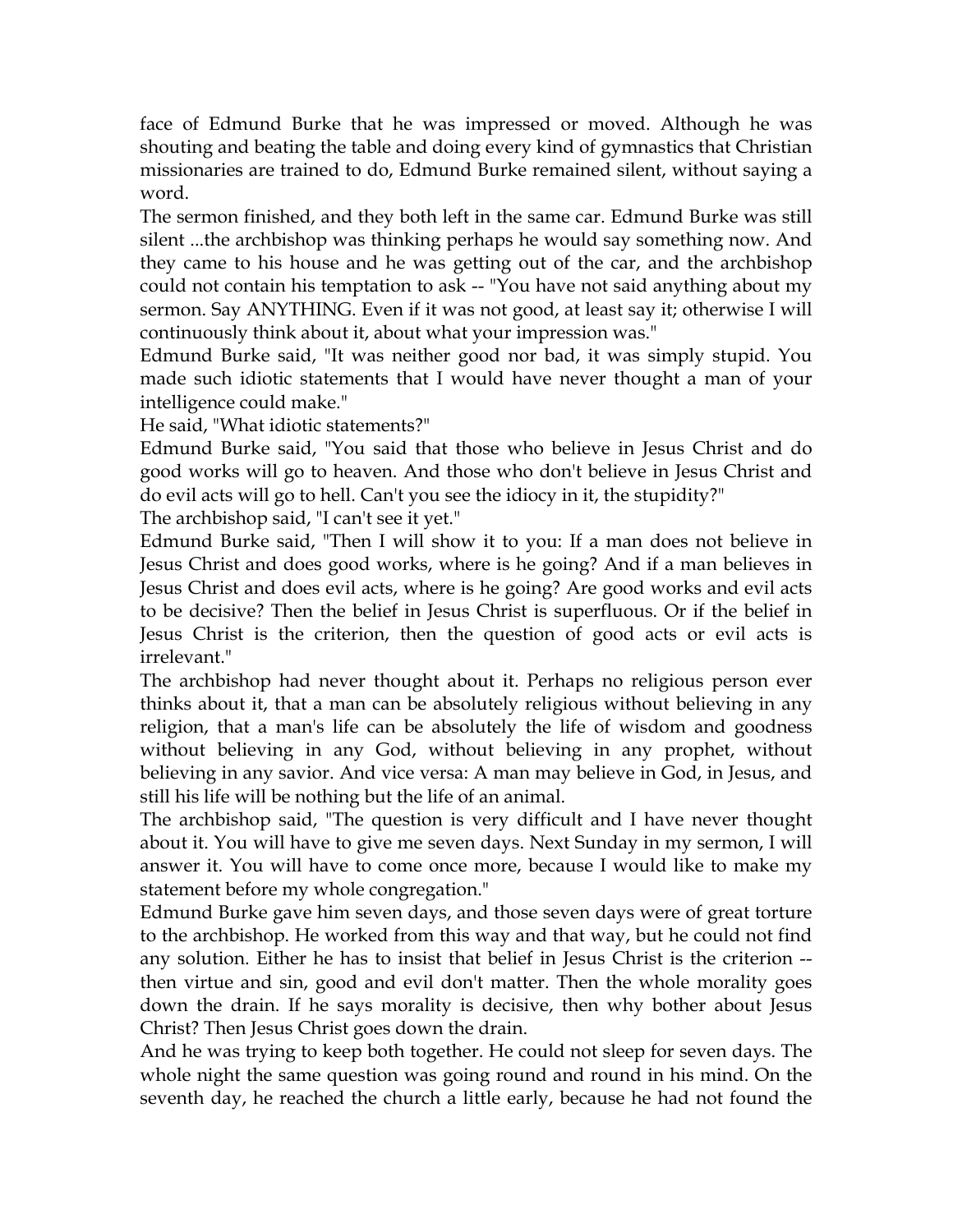answer yet and he thought, "It will be better: I should go before the time people start coming -- early, in darkness -- to pray to Jesus Christ himself: `You show me the way. I cannot find any way out of the puzzle. Whatever I decide seems to be wrong, and I have never been in such anguish. Help me.'"

But he was so tired, and he had not slept for seven days, so just putting his head at the feet of Jesus Christ's statue, he fell asleep and he dreamt a beautiful dream: He was sitting in a train which was going very fast, and he asked, "Where are we going?" The people said, "You don't know? This train is going to heaven."

He said, "My God, perhaps this is the answer from Jesus Christ -- `look with your own eyes!'" And the train stopped at the station where, in very faded words, hardly visible, was written "heaven" and all over, it looked like a desert, a wasteland.

He could not think that heaven should be like this. He asked again, but people were getting down. They said, "It is heaven." He entered the streets ...they were so rotten and so dirty. He saw a few saints, so dry and so dead, sitting under their trees, repeating continuously, "Hallelujah, hallelujah."

He asked them, "Is it truly heaven?" And they said, "What do you think we are doing here? We are great saints and with great austerity we have attained heaven."

He said, "A strange heaven ...not a single flower." He asked a saint, "Can I know - - is Gautam Buddha in heaven? Is Socrates here? Is Epicurus here?", because all these people did not believe in God, and obviously there was no question of believing in Jesus Christ; they had been born before Jesus Christ. And the saint said, "Never heard of any such people here." But they were the people who were absolutely good, the very essence of goodness.

He rushed to the station and enquired, "Is there a train going to hell too?" And they said, "It is leaving right now, standing at the platform." So he went on the train towards hell. And as the train entered the station of hell, he could not believe -- this should have been heaven! So green, so many flowers and everybody so radiant, so joyous, so much music ...as if it were some celebration day.

He enquired, "Is there some celebration going on?" They said, "No, this is our usual everyday life. Celebration is our life." He said, "Can I ask, is Gautam Buddha here? Is Socrates here? Is Epicurus here?"

They said, "They are all here. Just look in the garden by the road -- Gautam Buddha is working as a gardener. Since these people came, everything changed. Otherwise, hell used to be just like heaven, but since Gautam Buddha, Socrates, Heraclitus, Epicurus, Mahavira, these godless people came into hell, they transformed the whole situation.

"Now, hell is really heaven. The old names remained, but everything has changed and life is just a continuous dance. Everything has become a blissfulness. They have brought poetry and music and art and they have transformed the whole place."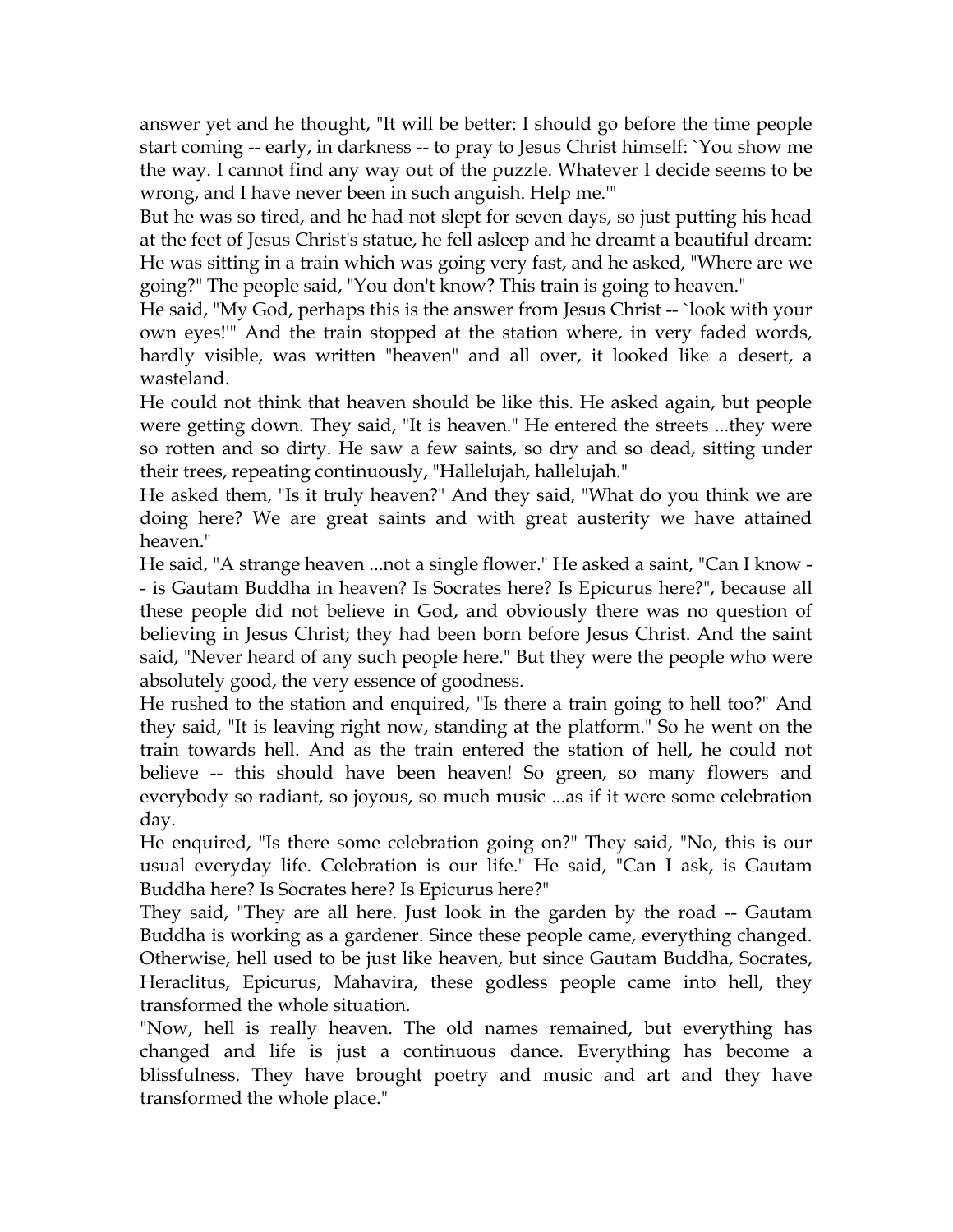Seeing the situation -- it was so shocking -- he woke up. People had started coming; Edmund Burke was already sitting in the first row.

The archbishop must have been a sincere man at least. He said, "I have not been able to find any answer. I prayed to Jesus -- I don't know whether this dream is given by Jesus or I have dreamt it myself, but this is the only answer I can give to you."

He simply told his dream, and he said, "Please forgive me for making a stupid statement. I want to correct it: Wherever people are who are authentically good, there is heaven. And wherever people are who are basically evil, there is hell. These are psychological, spiritual spaces."

A buddha transforms everything. ...IF YOU'RE NOT SURE, DON'T ACT.

Bodhidharma is saying in other words, act only out of totality. And this kind of act is possible only if your whole being is totally conscious and your action comes from your whole being, not from a small part of your being -- then it cannot be total and cannot be sure. Act totally and act intensely, and act absolutely in consciousness and in spontaneity. Then whatever you do is good.

If you act in uncertainty -- with a divided mind, with "either/or," with just a small portion of your mind as conscious and the major part as unconscious - whatever you do it is wrong. It may appear good, but appearances cannot deceive.

For example, you may donate to a poor man, but you are not sure .... To any observer it is a good act; you have helped the poor man. But to a man of the perceptivity of a Bodhidharma or a Gautam Buddha, you have acted out of uncertainty; hence you have not really been compassionate towards his poverty. You are simply bragging about your compassionateness, about your kindness. You are simply fulfilling your ego. Nobody will see it, everybody will see that you are serving the poor. But you can see that you are serving only your own egoistic idea of yourself that you are a great public servant. The whole beautiful act has gone poisonous.

ONCE YOU ACT out of uncertainty YOU WANDER THROUGH BIRTH AND DEATH AND REGRET HAVING NO REFUGE .... TO UNDERSTAND THIS no-MIND, YOU HAVE TO ACT WITHOUT ACTING.

This will look a little illogical, but the philosophy based on meditation takes it as the most logical thing: acting without acting. This is one of the fundamentals of Bodhidharma to be understood. What I call a spontaneous act is the same -- that way it does not create in your mind a conflict; what I call a total act is the same.

Whenever you act spontaneously, you are not acting. The action is coming out of your life source on its own accord; it is acting without action. When you DECIDE to act, when you bring your mind in, when you bring your past experiences in, the action is YOUR action. You have decided to do it. But when you allow existence to respond and your mind is no longer interfering, you are in a state of no-mind. In utter silence, you allow your self-nature to do whatever is spontaneous; you act without acting.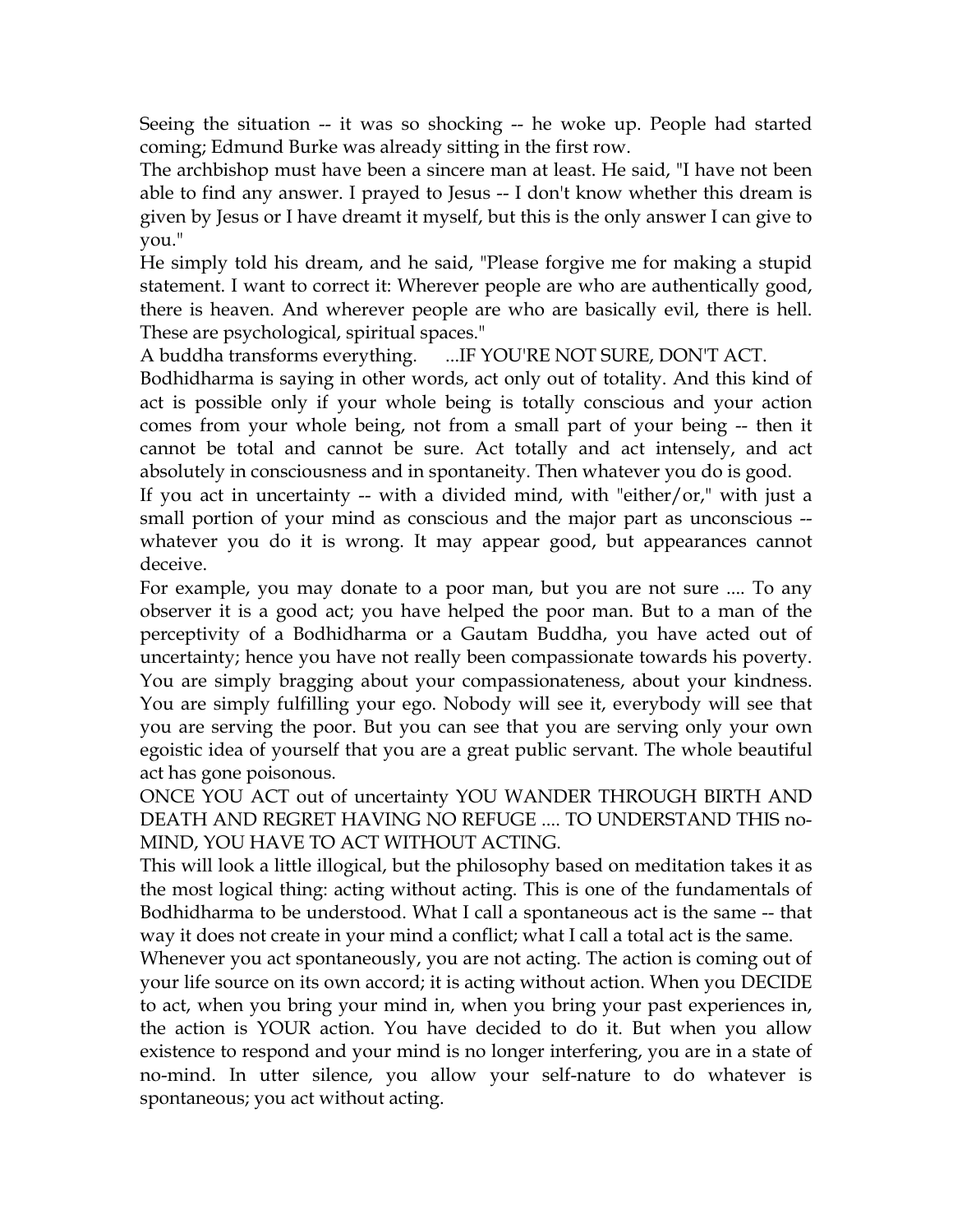It is almost like a mirror. When you come before a mirror, do you think the mirror thinks, "Should I reflect this fellow or not?" Do you think the mirror thinks, "This guy looks like a mafia guy with sunglasses -- should I reflect him or not?" Somebody is beautiful, somebody is ugly -- to the mirror it does not matter; it is not a question of deciding. The mirror simply reflects them as his self-nature -- the nature of the mirror is to reflect. There is no question of any decision or any judgment. Seeing a beautiful woman, it does not appreciate her, or seeing a man who looks like a camel, it does not hesitate even for a single moment whether to reflect this fellow or not.

There is a beautiful story about one of the very great mystics, Ashtavakra. The word ASHTAVAKRA means that he was the ugliest man you can conceive of. On eight points in his body, he was just like a camel; nothing was as it should be. Everything was wrong. His eyes -- one would be looking to the left and one would be looking to the right. His legs -- one would be going this way, one would be going that way ....he was a very strange fellow. How he managed is difficult to conceive.

There was a great spiritual discussion going on in the court of the king, Janak, and all great scholars of the country had gathered there. Ashtavakra's father had also gone -- he was a well-known, learned scholar and there was every chance that he might win. And there was a great prize for the winner. But it was getting late and Ashtavakra's mother told him, "You should go and tell your father that it is so late, and the food is getting cold. He can come and take his food, and then he can go back. That discussion is going to continue for days -- so many scholars ...it is not going to be finished in one day."

So Ashtavakra went into the court of the king, and every single scholar started laughing. They had never seen such an ugly man -- everything was wrong. Ashtavakra looked at everybody and said to the king, "I thought that you had gathered the wise people of the land. But these people seem to be shoemakers, because they can't see my being. They can only see my skin, my bones. Are these people shoemakers or butchers? Certainly they are not enlightened; otherwise they would not have laughed. Their laughter is a judgment; they are humiliating me because of this wrong body. But whether the body is wrong or right does not matter; what matters is my consciousness."

King Janak was so much impressed that he dissolved the council of those learned people, and he said, "Now I don't need you. The man I wanted to listen to has come. I wanted a man who knows the ways of awareness, consciousness, of the innermost being. And he is right -- you are only learned, but you are not enlightened."

An enlightened man has no judgment. He acts without thinking about it. He acts out of no-mind. Hence his action has a beauty and grace and a truth and a goodness and a divineness in it. ...YOU HAVE TO ACT WITHOUT ACTING. ONLY THEN WILL YOU SEE THINGS FROM A TATHAGATA'S PERSPECTIVE.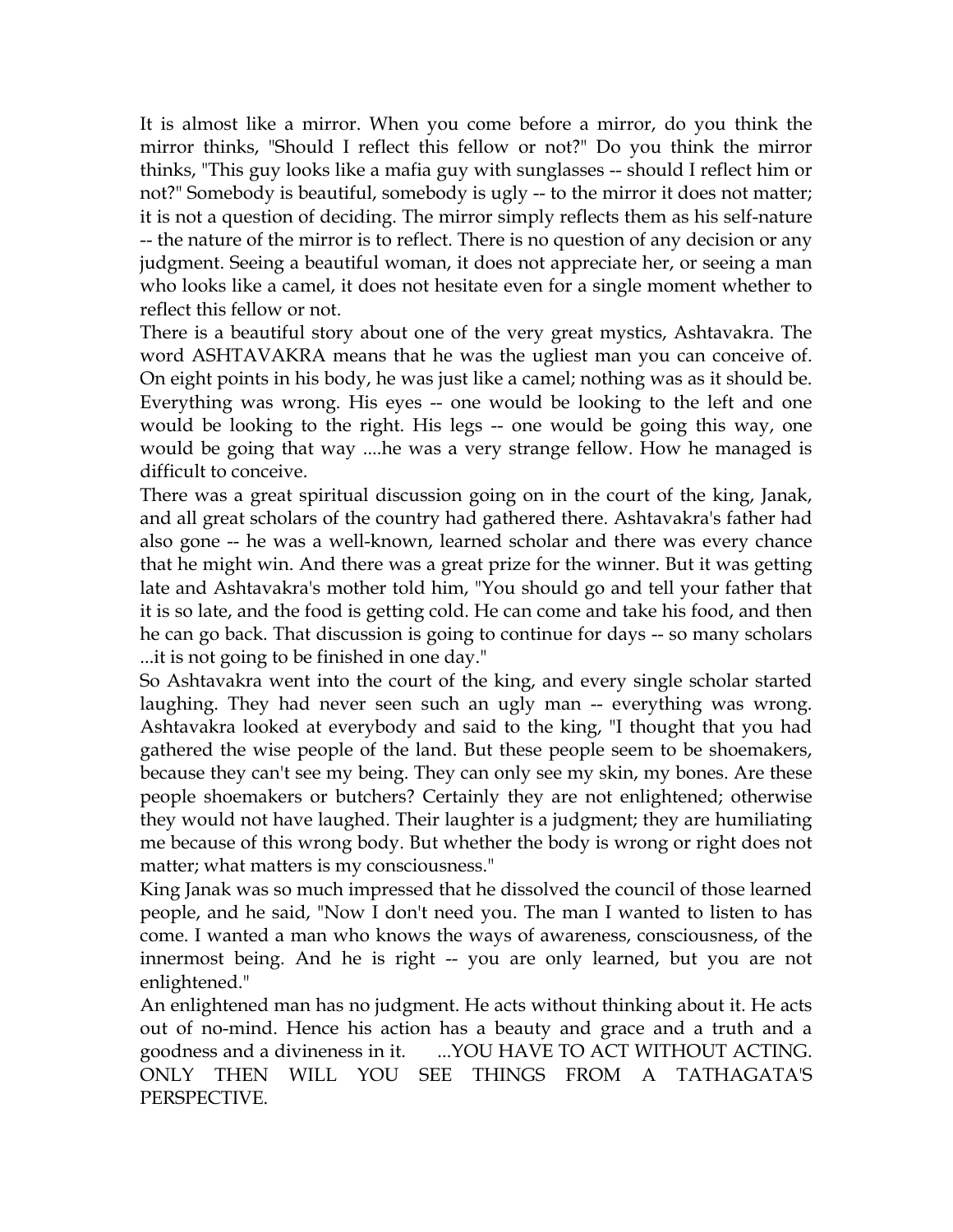Unless you come to awareness, spontaneity, total action, action without acting, you cannot know the perspective of an enlightened man, his vision towards things and life.

I have explained to you that a TATHAGATA is a man who accepts everything as it is, in its SUCHNESS. He has no condemnation for anything and he has no appreciation for anything. The camel is perfect as he is, in his suchness, and the lion is perfect as he is, in his suchness. They are simply manifesting their own nature.

A tathagata's perspective means accepting everybody as he is, without any condemnation, without any judgment, respecting everybody as he is, in his suchness. A tathagata never interferes in anybody's life, he never trespasses on your territorial imperative. This is his nonviolence, this is his love, this is his compassion.

But to understand his perspective, you will have to come a little closer to his being. You will have to learn acting without acting, acting without your mind interfering in it, acting with totality. And that is possible only when your whole being is full of light, when you are enlightened, when all darkness has been dispelled from you.

Bodhidharma now gives you a few hints. He has given you the goal, tathagata - now he gives a few hints for the beginners on the path:

BUT WHEN YOU FIRST EMBARK ON THE PATH, YOUR AWARENESS WON'T BE FOCUSED. It will be wavering. YOU'RE LIKELY TO SEE ALL SORTS OF STRANGE, DREAMLIKE SCENES. BUT YOU SHOULDN'T DOUBT THAT ALL SUCH SCENES COME FROM YOUR OWN MIND AND NOWHERE ELSE.

So don't become attached to any dreamlike scene, howsoever sweet. Gautam Buddha is reported to have said, "If you meet me on the path, immediately kill me." He is talking about your meditation. If in your meditation you see Gautam Buddha, your mind will try every possible way to convince you that you have arrived -- even Gautam Buddha has appeared in your consciousness, now what more do you want? Stop worshiping Gautam Buddha!

And so many so-called saints of the world have only stopped in such dreamlike phenomena. There are Christian saints who have seen Christ and have thought they have arrived, and the Christ is nothing but a projection of their own mind. No Hindu ever sees Christ; the Hindu sees Krishna, the Hindu sees Rama. No Christian ever sees Krishna or Buddha.

These are our conditionings. The mind is carrying the conditioning of Christ or Krishna or Buddha and when you become a little silent, the conditioning comes in front of you. And it is so alive that there is every possibility that you may get deluded. Hence, Bodhidharma is making you aware that anything that happens on the path in your meditation is just a projection of your mind and nothing else. Remove it; whether it is Buddha or Christ or Krishna does not matter. You have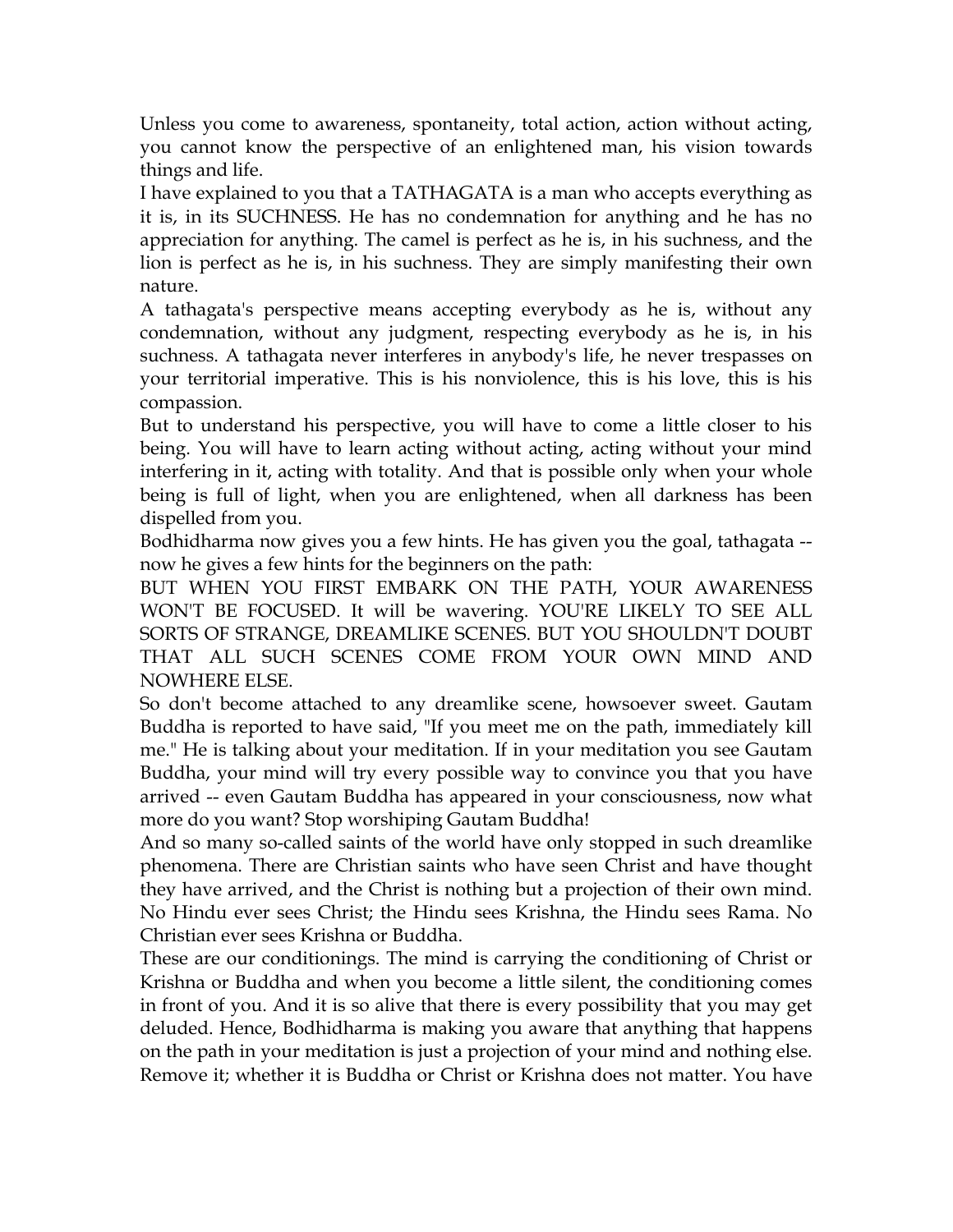to go far; you have to go to a point where nothing appears, where all projections of the mind are left behind.

Then you have reached to the transcendental.

Then you have reached to your self-nature.

But before your self-nature is revealed, one experience Bodhidharma suggests you remember:

IF YOU SEE A LIGHT BRIGHTER THAN THE SUN, YOUR REMAINING ATTACHMENTS WILL SUDDENLY COME TO AN END, AND THE NATURE OF REALITY WILL BE REVEALED. SUCH AN OCCURRENCE SERVES AS THE BASIS FOR ENLIGHTENMENT.

It is not enlightenment, but it serves as a basis. IF YOU SEE A LIGHT BRIGHTER THAN THE SUN ... because mind cannot project it. Mind can project only that which it knows. The mind can project the sun, but the mind cannot project a brighter sun which it has never known. IF YOU SEE A LIGHT BRIGHTER THAN THE SUN .... Kabir says that in his meditation, it was as if one thousand suns had suddenly risen all around him. The light was so blinding that even to keep looking at it was scary. This is not enlightenment, but this is the beginning of two things: the end of all your attachments -- as if they are burned by this light -- and the creation of a basis for enlightenment.

BUT THIS IS SOMETHING ONLY YOU KNOW. YOU CAN'T EXPLAIN IT TO OTHERS.

And in fact you should not talk about it to others because they will simply laugh. They may make it ridiculous. They cannot accept that you are ready for enlightenment -- particularly you, whom they know perfectly well -- and they have always thought themselves higher than you, holier than you. You must be cheating; you are trying to deceive but nobody is going to be deceived by you.

It is better not to talk about it, because by talking about it, they can destroy it by their comments, by their criticism, by their ridicule. They can destroy the very basis for enlightenment. It is better to keep it deep in your heart as a secret. It is so valuable that you should not bring it out before others. ....OR IF, WHILE YOU'RE WALKING, STANDING, SITTING OR LYING IN THE STILLNESS AND DARKNESS OF NIGHT, EVERYTHING APPEARS AS THOUGH IN DAYLIGHT, DON'T BE STARTLED. IT'S YOUR OWN no-MIND ABOUT TO REVEAL ITSELF.

To different people enlightenment comes from different doors. It depends on your uniqueness, your individuality. To some it may start with the happening of a brighter sun, or a thousand suns. To somebody else it may start ...you are lying in your bed in the night, in darkness, and suddenly you start seeing things as if it is full daylight. Don't be startled, don't be afraid: it is a good sign. It will create the basis for your enlightenment and it will destroy all your attachments. ...IF YOU SEE YOUR NATURE, YOU DON'T NEED TO READ SUTRAS OR INVOKE BUDDHAS. ERUDITION AND KNOWLEDGE ARE NOT ONLY USELESS, THEY CLOUD YOUR AWARENESS.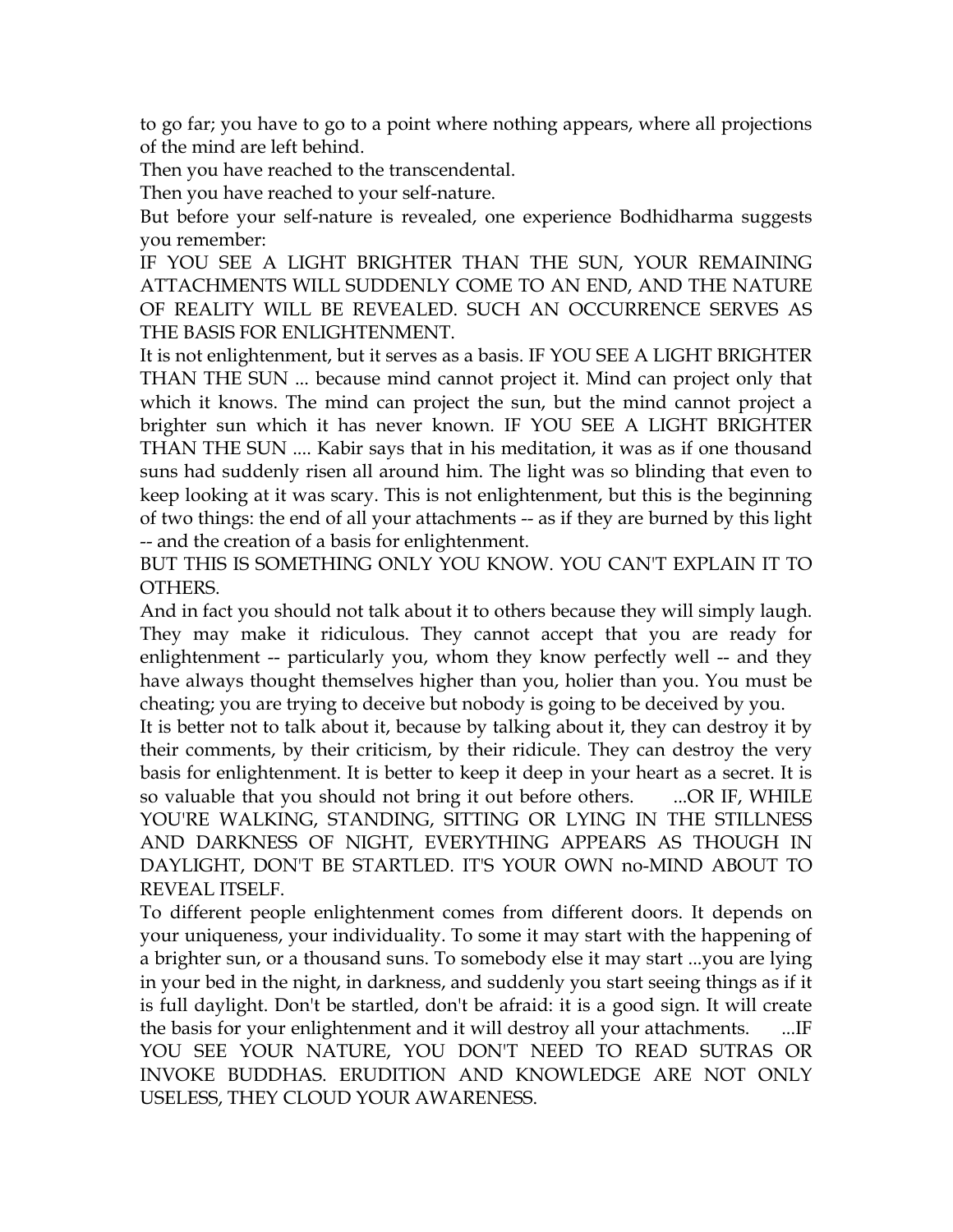They are not only useless, they are also harmful, immensely harmful.

DOCTRINES ARE ONLY FOR POINTING TO THE no-MIND. ONCE YOU SEE YOUR no-MIND, WHY PAY ATTENTION TO DOCTRINES?

There have been many instances of great masters who, when they became enlightened, the first thing they did was to burn their scriptures -- their work was finished. Their whole work was somehow to indicate to you your self, your self-nature. And once you have seen your self-nature, all those doctrines are just rubbish.

TO GO FROM MORTAL TO BUDDHA ...to go from death to deathlessness, to go from divisions to transcendence, YOU HAVE TO PUT AN END to all your actions. You have to learn the actionless action.

NURTURE YOUR AWARENESS AND ACCEPT WHAT LIFE BRINGS.

These are points to be remembered by everyone who is walking on the path: NURTURE YOUR AWARENESS .... How does one nurture one's awareness? Don't miss any opportunity to be aware: walking, walk with awareness .... I can move my hand either without awareness or with awareness -- move your hand with full awareness, and it will bring a great grace to your hand, and a great peace and silence will be felt inside.

Eating, eat with awareness. Most of the time people are simply swallowing unconsciously; that's why they eat too much, because their taste is not satisfied. If they were eating with awareness, then they would not just be swallowing, they would be chewing.

The scientists say that unless you chew every bite forty-eight times, you are loading your digestive system unnecessarily. And your life span depends on your digestive system: if it remains young and alive, you can remain longer in the body. But if you are simply swallowing, you don't know ...your digestive system doesn't have teeth, it cannot chew. The chewing has to be done by you in the mouth; beyond the mouth there is no question of chewing. And the unchewed food is a load, is a burden; it hurts your digestive system, it hurts your intestines. It creates all kinds of troubles in your stomach.

Just try one day, to count forty-eight times -- and you will remain aware because you have to count. You cannot go on thinking of other things. You have to be focused on your chewing and counting: one, two, three, four, up to forty-eight, and only then are you allowed to swallow.

Nurturing awareness means making everything an opportunity to be aware. So more and more awareness in twenty-four hours ...taking a shower, don't just take it unconsciously, mechanically. Because you always take it, you know -- you just stand under the shower and you go on thinking of a thousand and one things. Under the shower the only thing is to be aware of the coolness that is coming to you, the freshness that is coming to you. Be fully aware of it.

Nurturing your consciousness means a twenty-four hour, day and night program. It is not tiring; on the contrary, it is very refreshing, rejuvenating.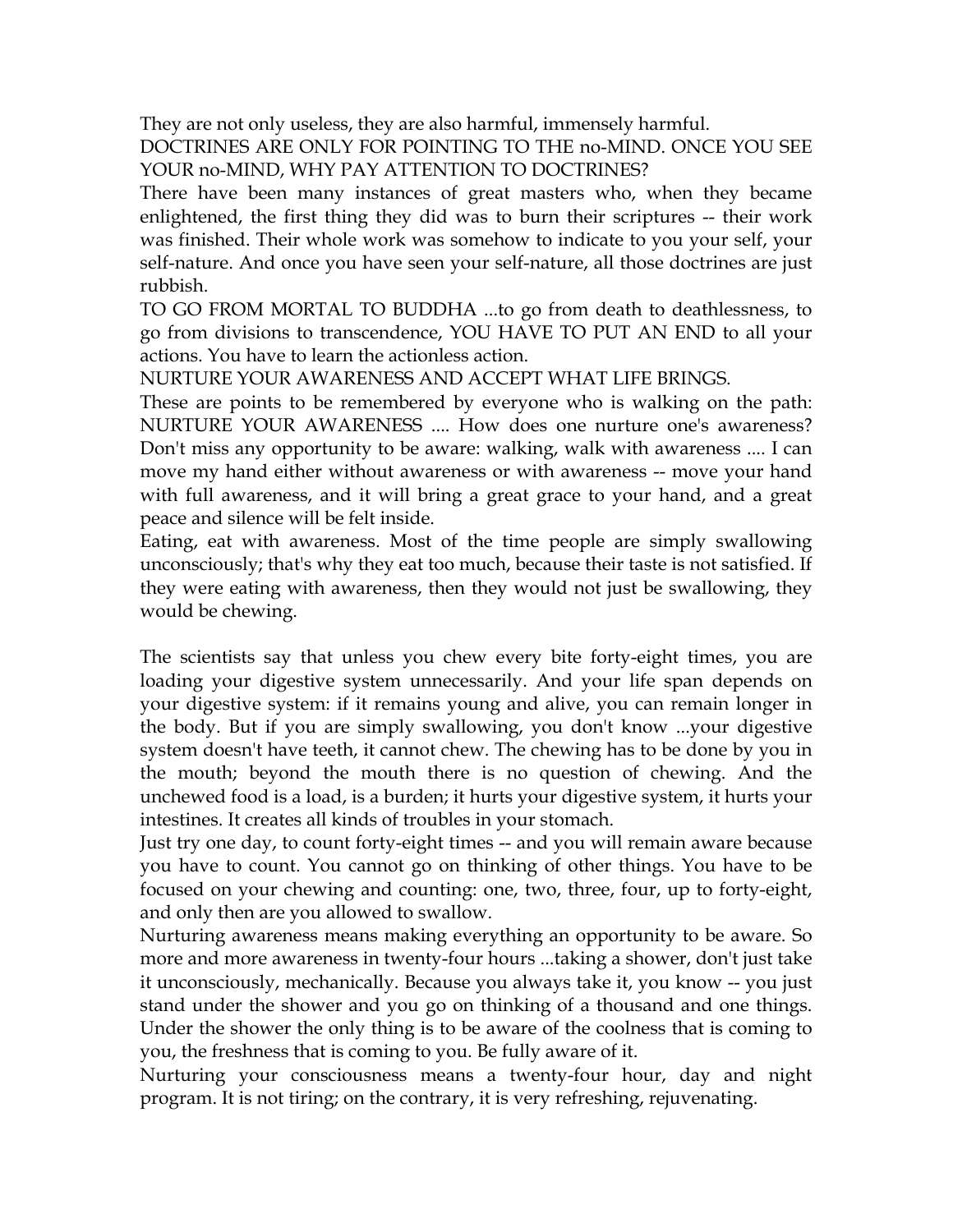And the second thing: AND ACCEPT WHAT LIFE BRINGS. That is TATHATA - - whatever life brings. Accept it with thankfulness and gratitude, because there was no necessity for life to bring that thing to you.

A cool breeze comes -- do you think you have earned it? Do you think you deserve it? Do you think existence owes it to you? A beautiful cloud passes, a beautiful sunset and all the colors on the horizon, a rainbow with all the seven colors ...accept everything that life brings to you with gratitude, with joy, with thankfulness. This will slowly, slowly, create in you a deep acceptance of everything. And in that deep acceptance is hidden the transcendence. ...ONCE MORTALS SEE THEIR NATURE, ALL ATTACHMENTS END. AWARENESS ISN'T HIDDEN. BUT YOU CAN ONLY FIND IT RIGHT NOW. IT'S ONLY NOW.

This statement has to be understood. The insistence on NOW is to prevent you from postponing. People, thousands of people have told me during these three decades that I have been working with them, "I will start meditating." WILL start? If you have understood the meaning of meditation, then NOW is the moment, not postponement.

Postponement simply means you have not understood. Meditation is not yet on the top of your laundry list, it is somewhere at the bottom. First you will earn money, then you have to marry off your daughter, then your son is going to medical college, then you have to build a house, and so on and so forth -- the laundry list is infinite. And at the bottom of it -- if, God willing you are still alive ...most probably you will not be, because the list is too long and your life is too short -- you won't have time left to meditate. Death will come before meditation comes.

Hence the emphasis on NOW -- because at least one thing is certain: death has not come, not yet. This is the moment you are certain you are alive. But who knows about the next moment? So don't postpone it even for a single moment. If you want to become an enlightened being, then NOW is the moment, then HERE is the place.

IF YOU REALLY WANT TO FIND THE WAY, DON'T HOLD ONTO ANYTHING.

No prejudices -- if you really want to find the way, don't make demands. Don't say that the way has to fulfill these certain demands. You don't know the way. Go with humbleness, not with a demanding ego; otherwise, you will never find the way. Your prejudiced mind will never allow you to go beyond it. And the way goes beyond the mind. ...DON'T HOLD ONTO ANYTHING. ONCE YOU PUT AN END TO all your actions -- actions which are decided by your mind and are not spontaneous -- AND NURTURE YOUR AWARENESS, ANY ATTACHMENTS THAT REMAIN WILL COME TO AN END ...by their simply being understood as meaningless.

As your awareness grows, your attachments decrease. A full awareness means no attachments. That does not mean that you can't have friends; that does not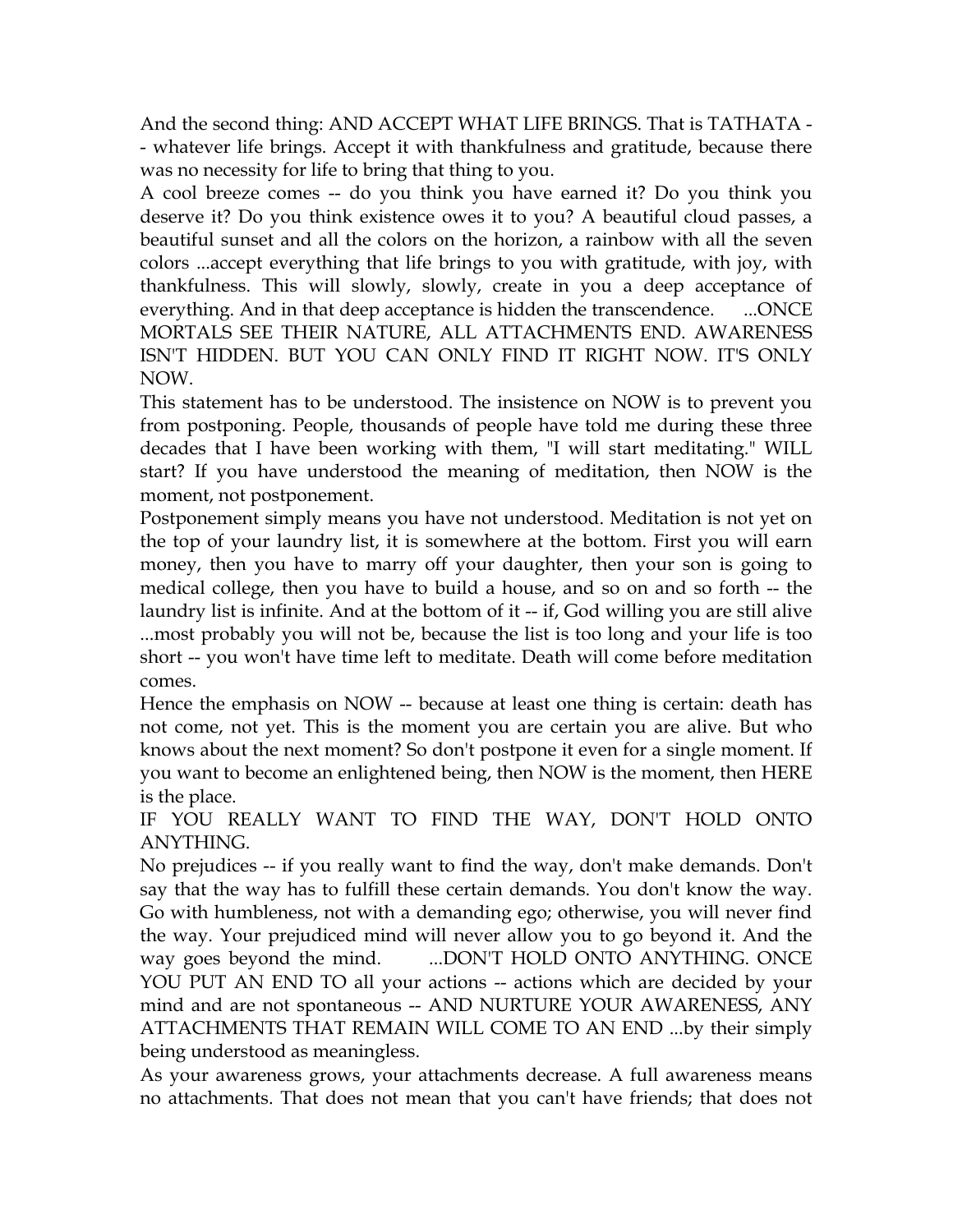mean that you have to renounce the world. That simply means that you don't get glued with people -- that is an ugly state. You enjoy, you share, but you never depend on anybody or on anything; you never become a slave.

Dropping attachments is really dropping all slavery and dependence on things and people. It brings to you a great freedom -- the only authentic freedom. Political freedoms don't mean much, economic freedoms don't mean much. The only real freedom is spiritual freedom and that comes through dropping all your attachments and creating a great pillar of fire, of awareness.

UNDERSTANDING COMES NATURALLY. YOU DON'T HAVE TO MAKE ANY EFFORT. BUT FANATICS DON'T UNDERSTAND WHAT THE BUDDHA MEANT. AND THE HARDER THEY TRY, THE FARTHER THEY GET FROM THE SAGE'S MEANING. ALL DAY LONG THEY INVOKE BUDDHAS AND READ SUTRAS. BUT THEY REMAIN BLIND TO THEIR OWN DIVINE NATURE, AND THEY DON'T ESCAPE THE WHEEL.

A BUDDHA IS AN IDLE PERSON, because he does not do anything on his own part. He is an idle person not because he is lazy, he is an idle person because he is spontaneous. Whenever a situation arises that needs a response, he waits for his consciousness, his self-nature to respond naturally without any effort. He is a man of effortless effort, actionless action. He has simply allowed the existence to function through him.

He is no more.

He is just a hollow bamboo.

A singer can make a flute out of him and can sing songs. The only function of the flute is not to hinder the song. A buddha is just a hollow bamboo; the song comes from existence itself.

A BUDDHA IS AN IDLE PERSON. HE DOESN'T RUN AROUND AFTER FORTUNE AND FAME. WHAT GOOD ARE SUCH THINGS IN THE END?

They simply destroy your life. They destroy all the opportunities to know yourself. They destroy all the opportunities to make your life a great blessing, a great benediction.

These simple sutras of Bodhidharma can bring you the greatest ecstasy that existence is keeping ready for you.

It is just that you are not ready.

Get ready and claim your inheritance.

Okay, Maneesha?

Yes, Osho.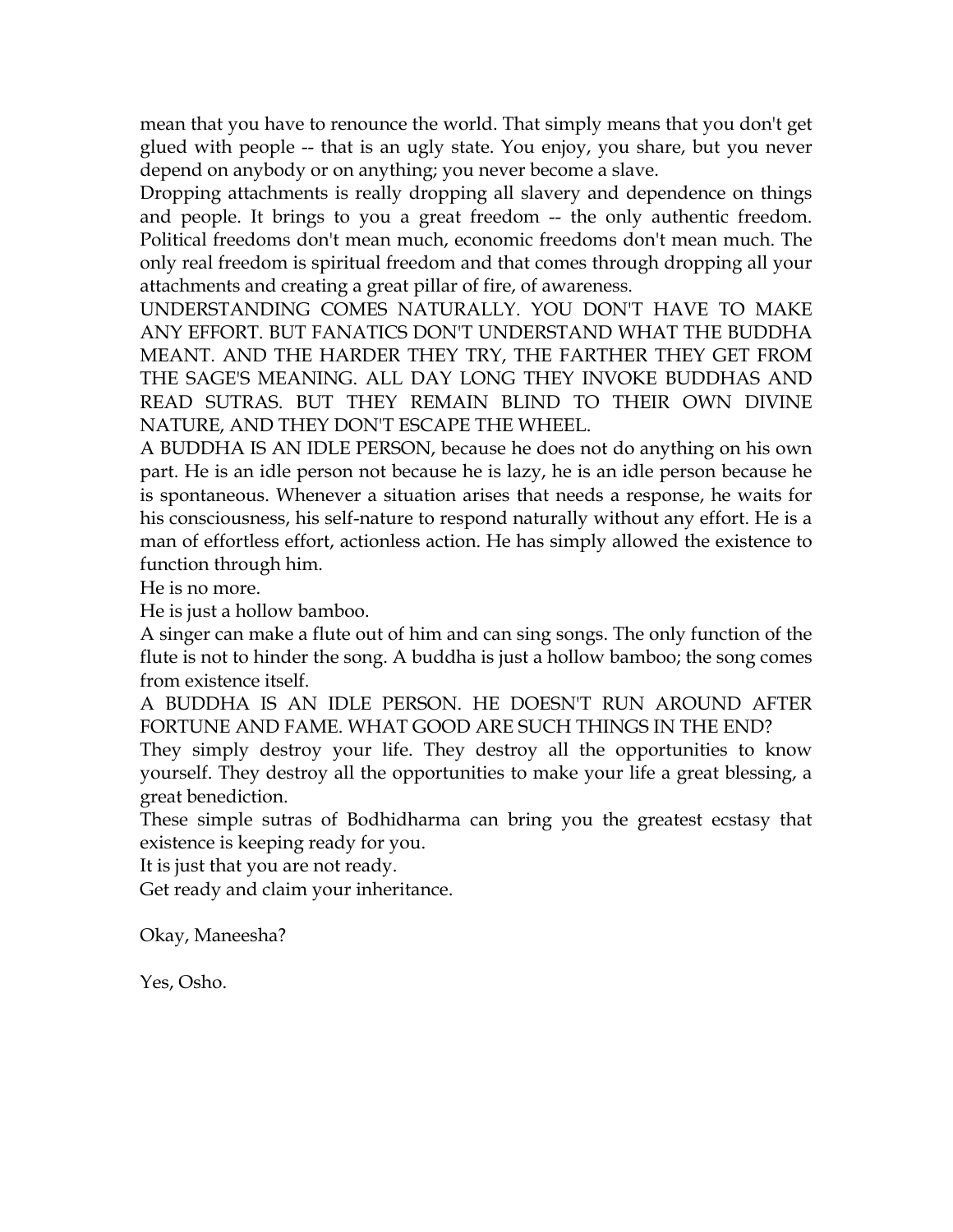## **Bodhidharma: The Greatest Zen Master Chapter #8 Chapter title: Everybody has the right to be wrong 8 July 1987 pm in Gautam the Buddha Auditorium**

#### BELOVED OSHO,

AMONG SHAKYAMUNI'S TEN GREATEST DISCIPLES, ANANDA WAS FOREMOST IN LEARNING. BUT HE DIDN'T KNOW THE BUDDHA. ALL HE DID WAS STUDY AND MEMORIZE. ARHATS DON'T KNOW THE BUDDHA. ALL THEY KNOW ARE SO MANY PRACTICES FOR REALIZATION, AND THEY BECOME TRAPPED BY CAUSE AND EFFECT. SUCH IS A MORTAL'S KARMA: NO ESCAPE FROM BIRTH AND DEATH. BY DOING THE OPPOSITE OF WHAT HE INTENDED, SUCH PEOPLE BLASPHEME THE BUDDHA. KILLING THEM WOULD NOT BE WRONG. THE SUTRAS SAY, "SINCE ICCHANTIKAS ARE INCAPABLE OF BELIEF, KILLING THEM WOULD BE BLAMELESS, WHILE PEOPLE WHO BELIEVE REACH THE STATE OF BUDDHAHOOD." ...PEOPLE WHO SEE THAT THEIR MINDS ARE THE BUDDHA DON'T NEED TO SHAVE THEIR HEADS. LAYMEN ARE BUDDHAS TOO. UNLESS THEY SEE THEIR NATURE, PEOPLE WHO SHAVE THEIR HEADS ARE SIMPLY FANATICS.

BUT SINCE MARRIED LAYMEN DON'T GIVE UP SEX, HOW CAN THEY BECOME BUDDHAS?

I ONLY TALK ABOUT SEEING YOUR NATURE. I DON'T TALK ABOUT SEX SIMPLY BECAUSE YOU DON'T SEE YOUR NATURE. ONCE YOU SEE YOUR NATURE, SEX IS BASICALLY IMMATERIAL. IT ENDS ALONG WITH YOUR DELIGHT IN IT. EVEN IF SOME HABITS REMAIN, THEY CAN'T HARM YOU. BECAUSE YOUR NATURE IS ESSENTIALLY PURE. DESPITE DWELLING IN A MATERIAL BODY OF FIVE AGGREGATES, YOUR NATURE IS BASICALLY PURE. IT CAN'T BE CORRUPTED. ...ONCE YOU STOP CLINGING AND LET THINGS BE, YOU'LL BE FREE, EVEN OF BIRTH AND DEATH. YOU'LL TRANSFORM EVERYTHING. YOU'LL POSSESS SPIRITUAL POWERS THAT CAN'T BE OBSTRUCTED. AND YOU'LL BE AT PEACE WHEREVER YOU ARE. IF YOU DOUBT THIS, YOU'LL NEVER SEE THROUGH ANYTHING. YOU'RE BETTER OFF DOING NOTHING. ONCE YOU ACT, YOU CAN'T AVOID THE CYCLE OF BIRTH AND DEATH. BUT ONCE YOU SEE YOUR NATURE, YOU'RE A BUDDHA, EVEN IF YOU WORK AS A BUTCHER.

BUT BUTCHERS CREATE KARMA BY SLAUGHTERING ANIMALS. HOW CAN THEY BE BUDDHAS?

I ONLY TALK ABOUT SEEING YOUR NATURE. I DON'T TALK ABOUT CREATING KARMA. REGARDLESS OF WHAT WE DO, OUR KARMA HAS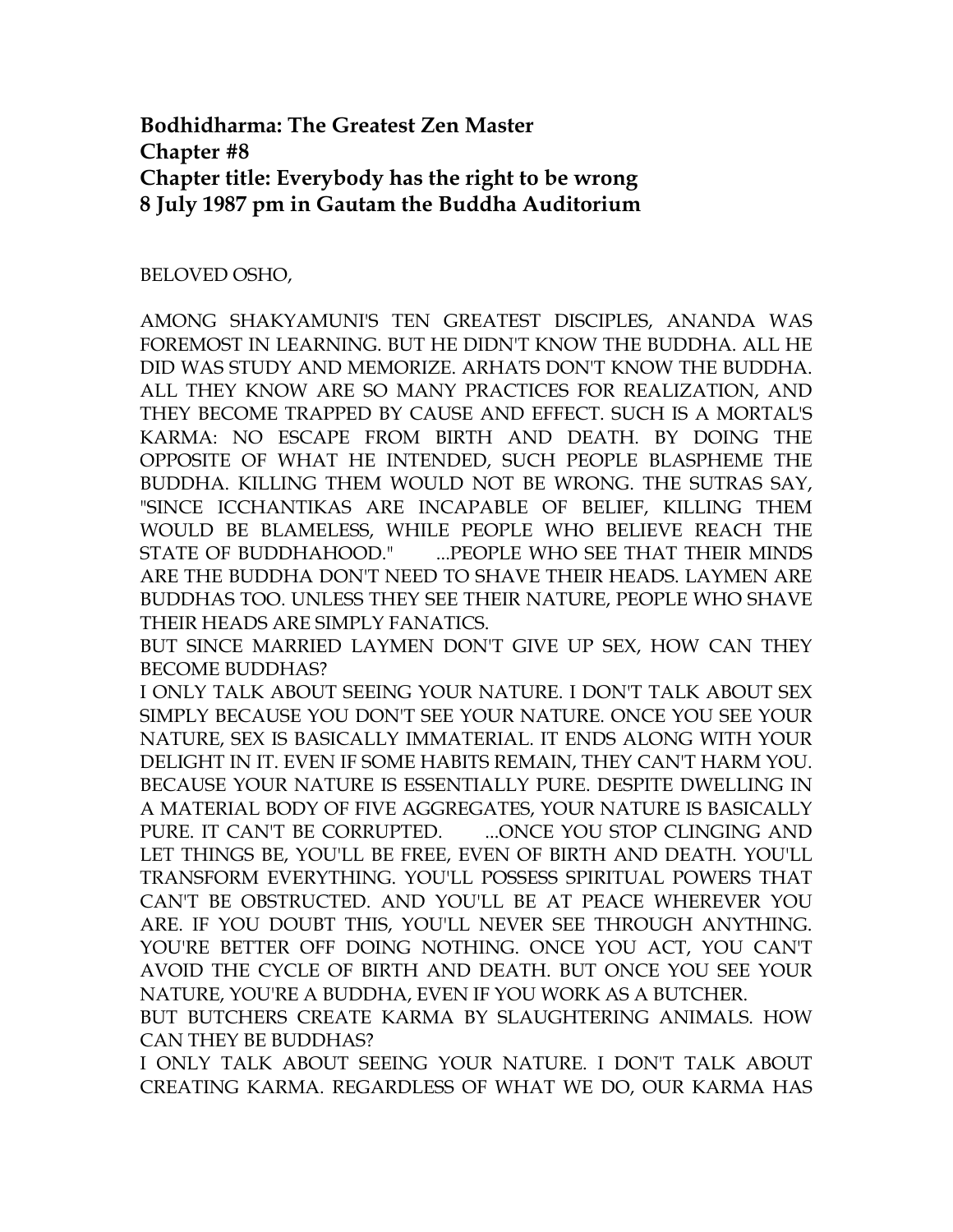NO HOLD ON US. ...IN INDIA, THE TWENTY-SEVEN PATRIARCHS ONLY TRANSMITTED THE IMPRINT OF THE MIND. AND THE ONLY REASON I'VE COME TO CHINA IS TO TRANSMIT THE INSTANTANEOUS TEACHING OF THE MAHAYANA: THIS MIND IS THE BUDDHA. I DON'T TALK ABOUT PRECEPTS, DEVOTIONS OR ASCETIC PRACTICES ....

LANGUAGE AND BEHAVIOR, PERCEPTION AND CONCEPTION ARE ALL FUNCTIONS OF THE MOVING MIND. ALL MOTION IS THE MIND'S MOTION .... THE MIND NEITHER MOVES NOR FUNCTIONS. BECAUSE THE ESSENCE OF ITS FUNCTIONS IS EMPTINESS. AND EMPTINESS IS ESSENTIALLY MOTIONLESS.

HENCE, THE SUTRAS TELL US TO MOVE WITHOUT MOVING, TO TRAVEL WITHOUT TRAVELING, TO SEE WITHOUT SEEING, TO LAUGH WITHOUT LAUGHING, TO HEAR WITHOUT HEARING, TO KNOW WITHOUT KNOWING, TO BE HAPPY WITHOUT BEING HAPPY, TO WALK WITHOUT WALKING, TO STAND WITHOUT STANDING. AND THE SUTRAS SAY, "GO BEYOND LANGUAGE. GO BEYOND THOUGHT." ...I COULD GO ON, BUT THIS BRIEF SERMON WILL HAVE TO DO.

Bodhidharma's teachings in these sutras are profoundly interesting and of great importance for all pilgrims of truth. But there are a few false statements. And for the first time, perhaps these false statements are not due to the misunderstanding of the disciples; these false statements have been made by Bodhidharma himself. Hence, before I go into the sutras, I would like to make clear a few things.

First, the teachings of Gautam Buddha have created two kinds of seekers: one is called ARHATA and the other is called BODHISATTVA.

The arhata is someone who makes every effort to become enlightened and once he is enlightened he completely forgets about those who are still groping in the dark. He has no concern with others. It is enough for him to become enlightened. In fact, according to the arhatas, even the great idea of compassion is nothing but again another kind of attachment -- and it has some significance to be understood.

Compassion is also a relationship; howsoever beautiful and great, it is also a concern with others. It is also a desire. Although it is a good desire it makes no difference. According to the arhatas, desire is a bondage whether it is good or bad. The chains can be made of gold or of steel, it doesn't matter; chains are chains. Compassion is a golden chain.

The arhata insists that nobody can help anybody else at all. The very idea of helping others is based on wrong foundations. You can help only yourself.

It may occur to the ordinary mind that the arhata is very selfish. But if you look without any prejudice, perhaps he also has something immensely important to declare to the world: Even helping the other is an interference in his life, in his lifestyle, in his destiny, in his future. Hence, arhatas don't believe in any compassion. Compassion to them is another beautiful desire to keep you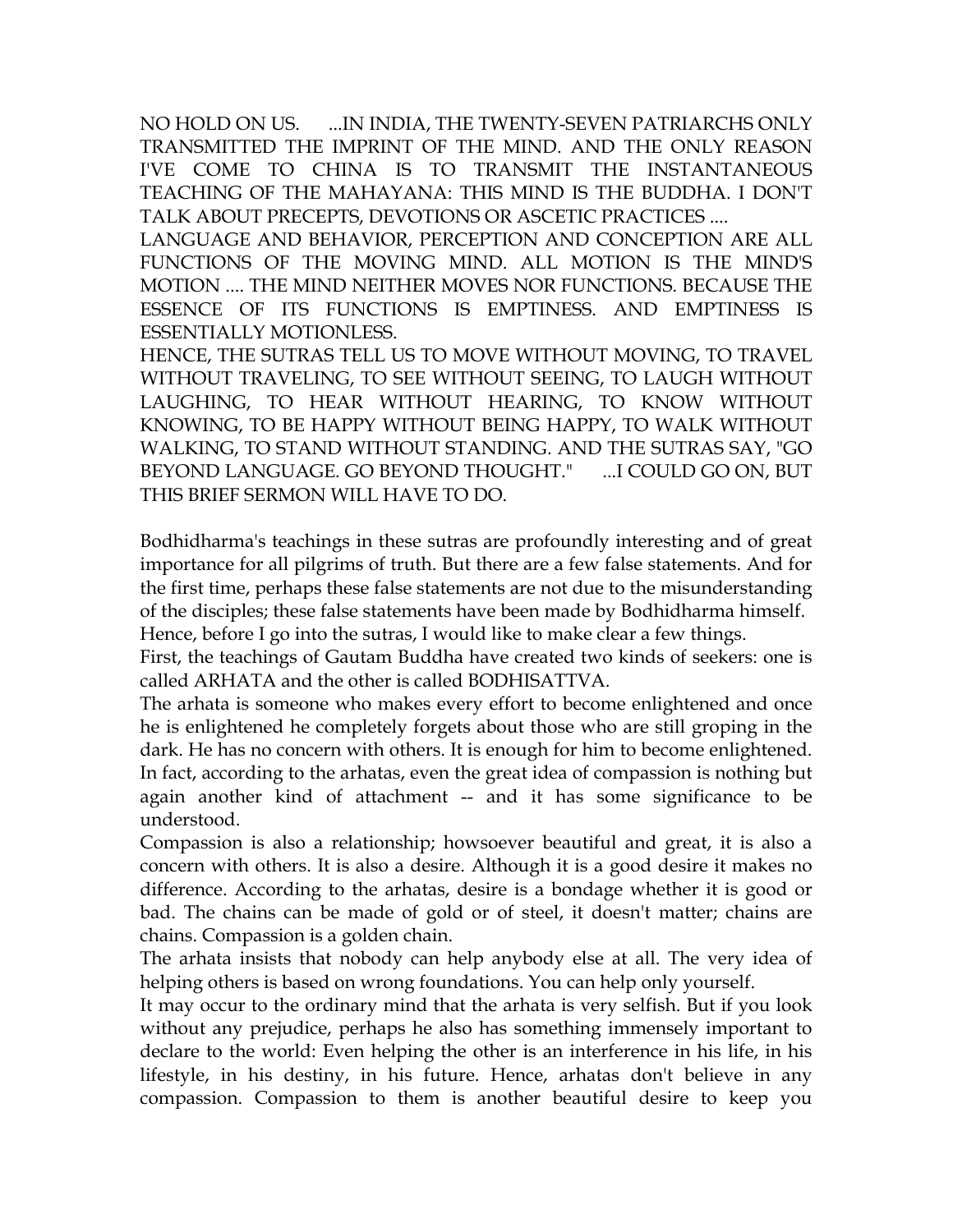tethered to the world of attachments. It is another name -- beautiful, but still just a name for a desiring mind.

Why should you be interested that somebody else becomes enlightened? It is none of your business. Everybody has absolute freedom to be himself. The arhata insists on individuality and its absolute freedom. Even for the sake of good, nobody can be allowed to interfere in anybody else's life.

Hence the moment he becomes enlightened, the arhata does not accept disciples, he never preaches, he never helps in any way. He simply lives in his ecstasy. If somebody on his own can drink out of his well he will not prevent him, but he will not send an invitation to you. If you come to him on your own accord and sit by his side and drink his presence, and get on the path, that is your business. If you go astray, he will not stop you.

In a certain way this is the greatest respect ever paid to individual freedom -- to the very logical extreme. Even if you are falling into deep darkness, the arhata will silently wait. If his presence can help, it is okay, but he is not going to move his hands to help you, to give you a hand, to pull you out of a ditch. You are free to fall in a ditch and if you can fall in a ditch, you are absolutely capable of getting out of it. The very idea of compassion is foreign to the philosophy of the arhatas.

Gautam Buddha accepted that there are a few people who will become arhatas. And their path will be called HINAYANA, "the small vehicle," the small boat in which only one person can go to the other shore. He does not bother to create a big ship and collect a crowd in a Noah's Ark and take them to the further shore. He simply goes himself in his small boat, which cannot even contain two. He is born alone in the world, he has lived and died millions of times alone in the world; alone he is going to the universal source.

Buddha accepts and respects the way of the arhata -- but he also knows there are people who have immense compassion and when they become enlightened, their first longing is to share their joy, to share their truth. Compassion is their way. They also have some profound truth.

These people are called bodhisattvas. They provoke and invite others to the same experience. And they wait on this shore as long as possible to help all seekers who are ready to move on the path, and who just need a guide; they need a helping hand. The bodhisattva can postpone his going to the further shore out of compassion for blind people groping in darkness.

Buddha had such a comprehensive and vast perception that he accepted both - that this is simply the nature of a few people to be arhatas, and it is also simply the nature of a few other people to be bodhisattvas.

And this is the standpoint of Gautam Buddha, that such is the case, nothing can be done about it -- an arhata will be an arhata and a bodhisattva will be a bodhisattva. Their natures have different destinies, although they reach to the same goal finally. But after reaching the goal there is a parting of the ways.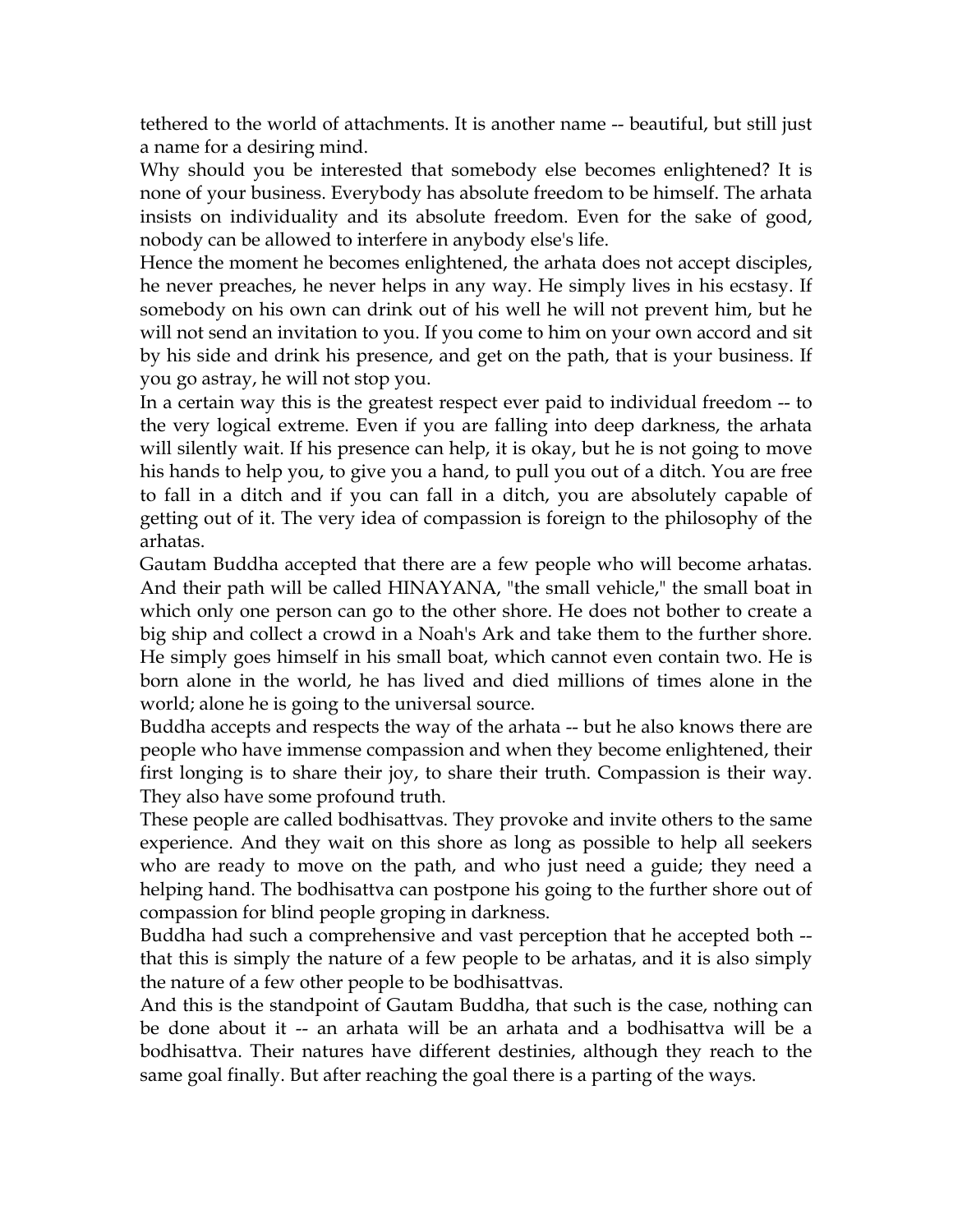The arhatas don't stay on this shore even for a single moment. They are tired, they have been long enough in this wheel of SAMSARA, moving through birth and death millions of times. It has already been too much. They are bored and they don't want to stay even a single minute more. Their boat has arrived, and immediately they start moving towards the further shore. This is their suchness.

And there are bodhisattvas who can tell the boatman, "Wait, there is no hurry. I have lingered on this shore long enough -- in misery, in suffering, in anguish, in agony. Now all that has disappeared. I am in absolute bliss, silence and peace, and I don't see that there is anything more on the other shore. So as long as I can manage, I will be here to help people."

Gautam Buddha is certainly one of those people who can see the truth even in contradictions. He accepts both without making anybody feel lower or higher. But bodhisattvas call their path -- against the path of the arhatas -- MAHAYANA, "the great vehicle," the great ship. The other is just a small boat. Poor fellows, they simply go alone. And there has been a continuous conflict for twenty-five centuries after Gautam Buddha, between these two different approaches.

Bodhidharma belongs to the bodhisattvas. Hence, he is making many statements against arhatas which are not true.

I don't belong either to arhatas or to bodhisattvas. I don't belong to Gautam Buddha's path at all. I have my own vision, my own perceptivity. Hence I have no obligation to agree with Bodhidharma on every point -- and particularly on this point; even Gautam Buddha would not have agreed with him. He follows a particular party line.

Secondly, he was an outrageous person, very ferocious. If you have seen his picture ...you can use it for making your children afraid. But that is not his true picture; he was a prince, the son of a great South Indian king, Suha Verma -- it was a great empire of the Palavas. He must have been a beautiful man. But those pictures don't represent his actual photographs. They depict his strange personality, his outrageousness.

So a few things he can say which you need not agree with. I will make it clear where he is saying wrong things just because he belongs to Mahayana, a particular party, a particular ideology. I have immense respect for both arhatas and bodhisattvas, the same way as Gautam Buddha had.

The first sutra:

AMONG SHAKYAMUNI'S TEN GREATEST DISCIPLES ... Shakyamuni is one of the names of Gautam Buddha, because he belongs to the clan of the Shakyas; his empire was an ancient empire belonging to the clan of the Shakyas. It was a warrior race, dwelling just on the boundary line of Nepal and India. Because of the Shakya clan, he is called Shakyamuni. MUNI means one who has attained to ultimate silence.

AMONG SHAKYAMUNI'S TEN GREATEST DISCIPLES, ANANDA WAS FOREMOST IN LEARNING.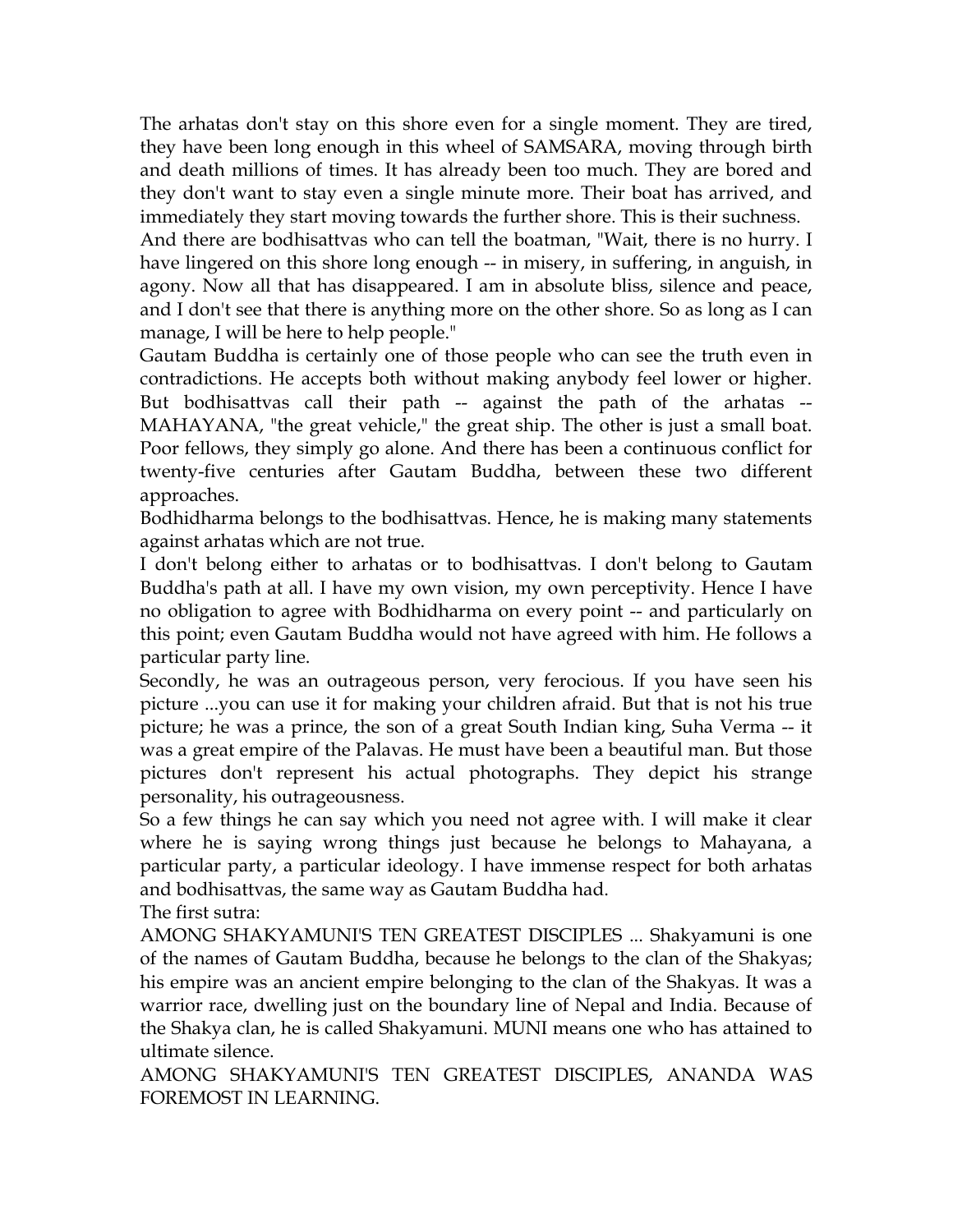Now, Ananda is a special case, and something has to be understood about him. Ananda was a cousin-brother to Gautam Buddha, and a few years elder to him. And it is part of the Eastern culture that the elder brother is almost like a father, even though he may be a elder cousin-brother.

When Ananda came to Gautam Buddha to be initiated as a disciple, he said, "Listen, Siddhartha" -- Siddhartha was Gautam Buddha's name given by his parents. He did not address him as Gautam Buddha, he addressed him, "Listen, Siddhartha" -- he was just his younger brother. "I am going to be initiated by you into sannyas, on the path. Once I am your disciple I will no longer be your elder brother. Once I am your disciple, you will be in a position to order me and I will have to obey. Right now I am in a position to order you and you will have to obey. Before the situation changes, I want a few conditions to be remembered." Gautam Buddha said, "What are the conditions?"

Ananda said, "They are not very great, but to me they mean much. One, promise me while I am still your elder brother that after I become your disciple, you will not tell me to go away from you to preach the message to the masses. No, I am going to be with you day and night, your whole life. I want to take care of your body, your comfort, your health. You cannot prevent me. This promise you have to give right now, before I am no longer in a position to say anything."

Buddha said, "Granted" ...because as a younger brother, there is no other way in the East. You have to accept, respectfully, those who are elder.

Ananda said, "And the second condition is that I can ask any question -- relevant, irrelevant, meaningful, meaningless -- and you cannot say, `Wait, someday you will understand.' You will have to answer me immediately; you cannot try to postpone. You cannot find excuses ...`Tomorrow I will see.' Whenever I ask the question, immediately you have to give me the answer."

Gautam Buddha said, "Granted."

And Ananda said, "Third, if I bring someone to meet you -- even in the middle of the night when you are asleep -- you cannot say no. You will have to meet the person, whoever he is."

Gautam Buddha laughed and said, "Granted."

But Ananda said, "Why are you laughing?"

He said, "That is not part of the conditions. Now you get initiated, and then you can ask the question why I have laughed. Whenever you ask the question, I will answer it -- but the three conditions are complete."

Ananda became a disciple and lived with Gautam Buddha for forty-two years continuously, day in, day out. Springs came and went, seasons changed, year by year; he was just like a shadow to Gautam Buddha.

But many people came after Ananda and became disciples and became enlightened -- and Ananda remained without enlightenment. After twenty years he asked Gautam Buddha, "What is happening? People who have come after me have become enlightened ...and I have been so close to you. Nobody has heard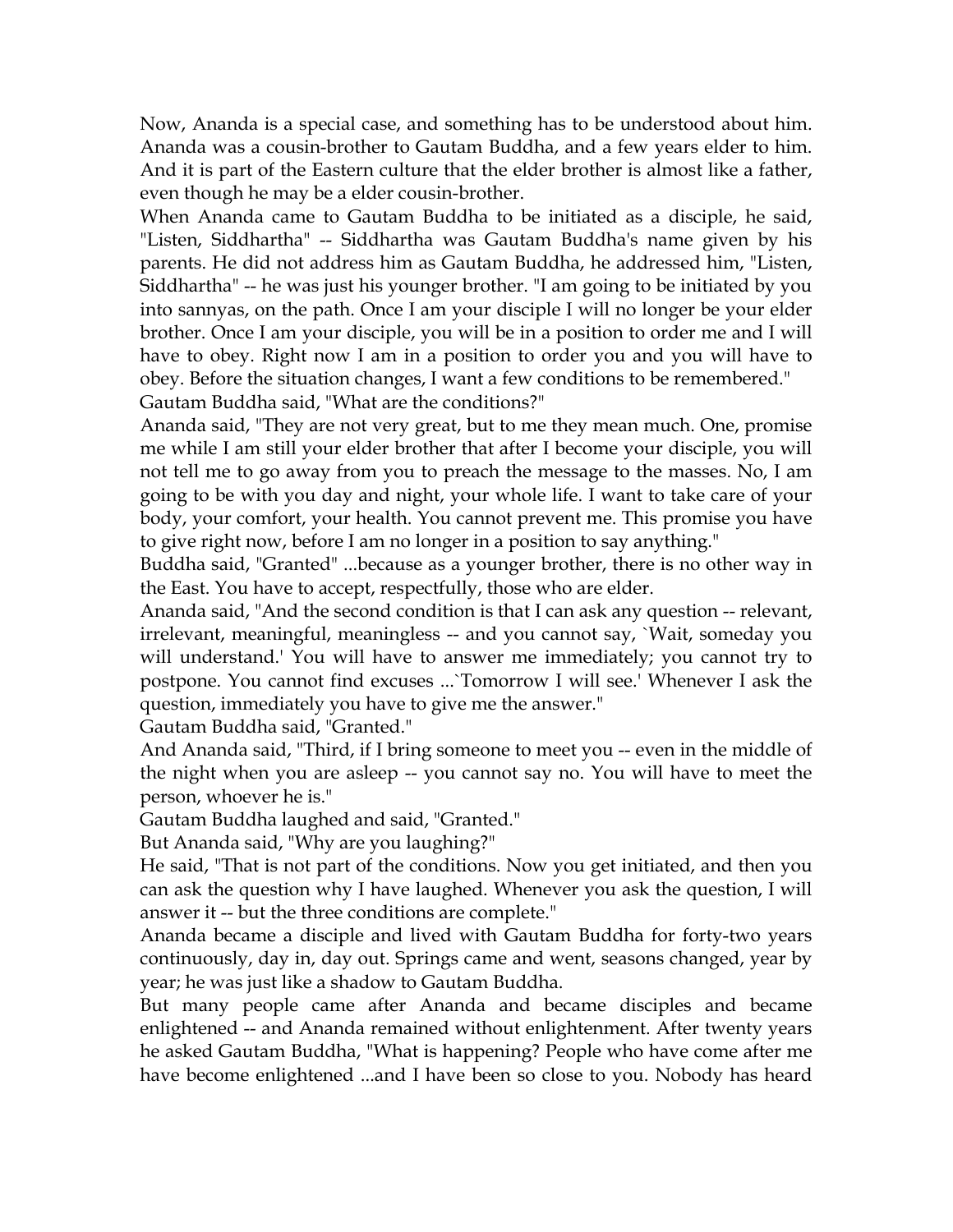you more than I have heard you, nobody has the intimacy that I have with you. Why am I not becoming enlightened?"

Gautam Buddha said, "Now you can understand why I laughed -- remember? Twenty years before when you asked, before initiation, for three conditions, I laughed. This was the reason: because your conditions would be a barrier. You cannot forget that you are my elder brother. Even though you have become a disciple, deep down you know that you are my elder brother. That is your subtlest ego -- although you have been with me more than anybody else, and you have heard me better than anybody else. You have become so knowledgeable, so learned, you have memorized every sermon that I have given. You have an immense memory but you don't have any experience of your own. You can repeat mechanically everything that I have said in twenty years. But your subtle ego, that you are my elder brother and you have a special privilege of three conditions, is functioning as a barrier. You will not become enlightened until I die."

And actually, that's how it happened. After forty-two years' initiation, Gautam Buddha died. And amongst ten thousand disciples, Ananda was the first who burst into tears when Buddha said, "Now I want to say goodbye to you all. My body is old and tired, and whatever I wanted to say, I have said. I want now to go into ultimate rest."

Ananda was sitting on his right side and he burst out like a small child, although he was older than Gautam Buddha. And Gautam Buddha said, "Why, Ananda, are you crying and weeping? I am not dying ignorant, I am dying absolutely fulfilled, enlightened -- and not an ordinary enlightenment, an enlightenment which has never been excelled before. And I am also dying immensely fulfilled because never before have so many disciples of a single master become enlightened. I am going into ultimate rest, because there is no death for me."

Ananda said, "I am not weeping for you. You misunderstood me. I am weeping for myself -- that for forty-two years I have been following you like a shadow, day in, day out, and I have not become enlightened yet. I am still as unconscious as ever. What will happen to me when you are gone? And I don't think that in ages to come I will ever meet anyone of your caliber, nor will I have such an opportunity to be so intimate and so close. You are leaving me in a darkness that seems to have no dawn."

Gautam Buddha laughed again, and even with tears in his eyes, Ananda could not resist asking him, "Why are you laughing? You laugh at strange moments."

Gautam Buddha said, "Within twenty-four hours you will know. Because once I am dead, within twenty-four hours you will become enlightened. Once I am dead, you are no more my elder brother. Once I am dead, your subtle ego will also disappear; it cannot disappear while I am alive."

And actually it happened in the same way: within twenty-four hours, Ananda became enlightened. He did not leave the place, he did not eat or drink or go to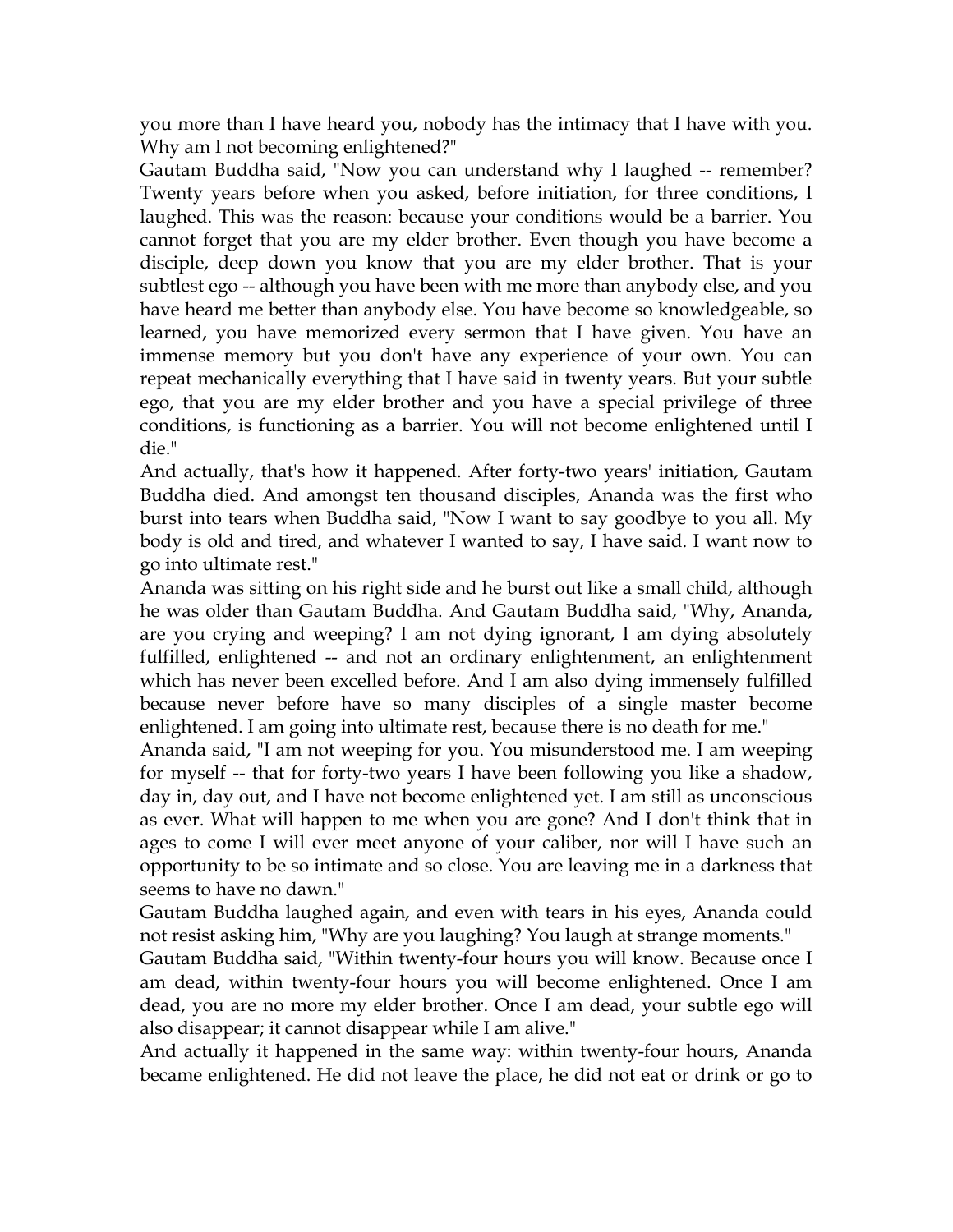sleep. He remained sitting there with his eyes closed, under those two saal trees where Gautam Buddha had lain down and entered into eternal sleep.

Ananda remained in the same place with closed eyes, with an absolute determination that he would open his eyes only if his eyes of the inner opened. If he becomes enlightened, only then will he see the outside world again with his eyes. Otherwise, he will remain within himself.

First he wants to see his own self-nature; then only will he move his eyes or move his body from this place. Otherwise he will die here. With such determination, with such absolute commitment .... The night that had been seen by him as without a dawn, ended quickly, within twenty-four hours. He was enlightened. But he remained an arhata. That was his uniqueness, to be an arhata.

The condemnation by Bodhidharma of Ananda on one point is right, on another point is wrong. He says: ANANDA WAS FOREMOST IN LEARNING, BUT HE DID NOT KNOW THE BUDDHA. That's true.

ALL HE DID WAS STUDY AND MEMORIZE. That's true.

ARHATS DON'T KNOW THE BUDDHA.

That's wrong. Arhatas become themselves buddhas; there is no question of their not knowing the Buddha. Yes, as a scholar, as a great learned man, as a man immensely studious and a man of tremendous memory, he has not known what the nature of enlightenment is, what is buddhahood. But it is not because of his being an arhata. The moment he became enlightened, THEN he became an arhata. The arhatahood or bodhisattvahood comes after enlightenment, not before.

Only when you become enlightened do you realize what is your nature. Is there any desire for compassion, or no desire for any compassion? Are you ready to leave this shore immediately, or are you going to stay here to help a few people to become enlightened?

I know this statement that ARHATAS DON'T KNOW THE BUDDHA is not the fault of the person who has taken the notes. It is Bodhidharma's statement, because he is a bodhisattva and the conflict between bodhisattvas and arhatas is twenty-five centuries old. They go on condemning each other. They simply cannot understand a person who becomes enlightened and has no compassion.

The bodhisattva cannot understand that enlightenment is possible without compassion and the arhata cannot understand that a man of enlightenment still has a desire to help; he has not yet become desireless. He still wants to interfere into other people's lifestyle. If they don't want to awaken, who are you to awaken them? Then just move silently so that their sleep is not broken ...to the arhata that is real compassion. You don't want to interfere in anybody's life; everybody has to live his own life according to his own light, according to his own individuality. And whenever his time comes to become enlightened, he will become enlightened. You cannot force anybody to become enlightened. It is not something that somebody can be persuaded, or somebody can be seduced into.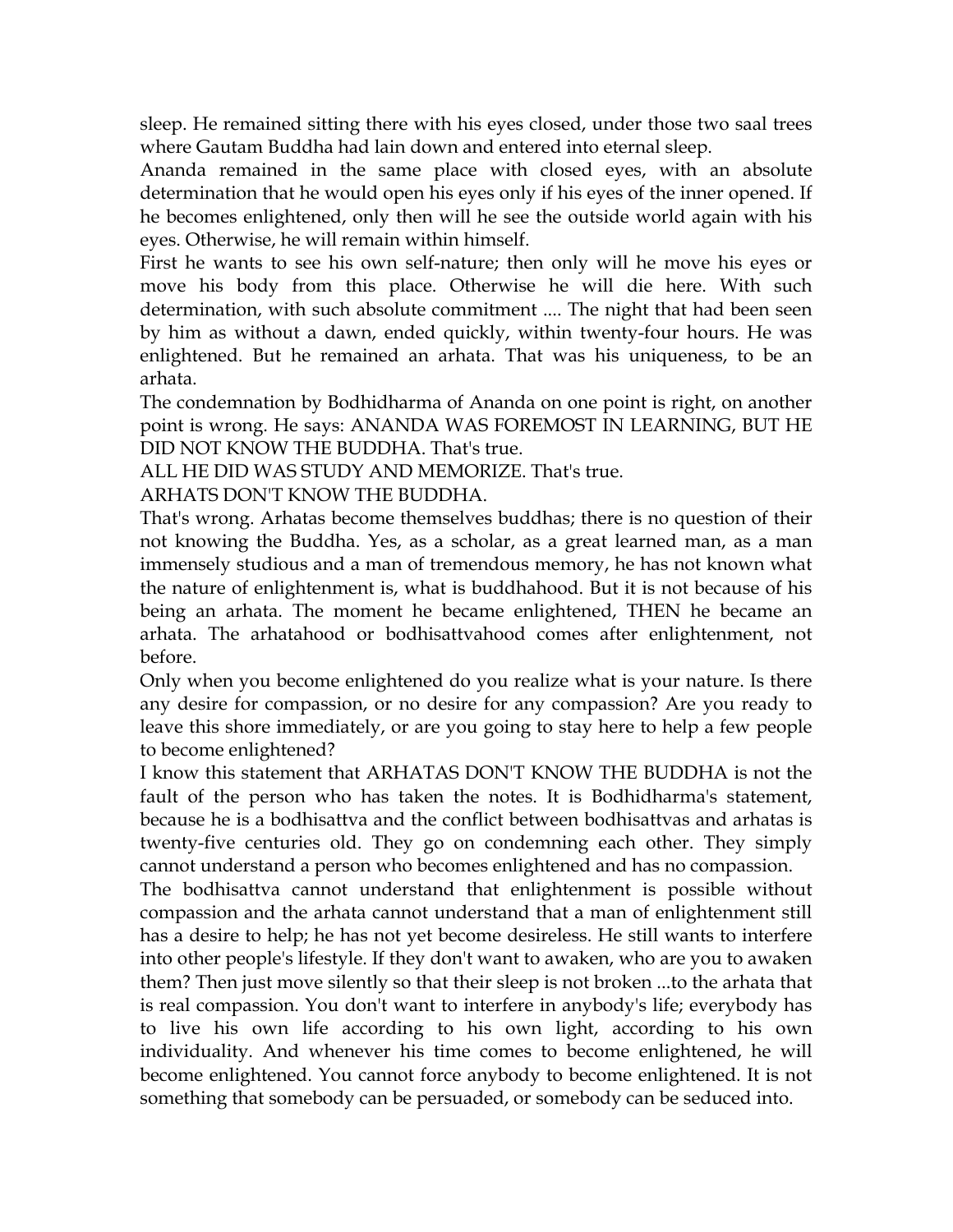Neither the arhata can understand the bodhisattva, nor the bodhisattva can understand the arhata. They are such diametrically opposite poles. That's why I say this mistake is not of the note-taker, this mistake comes from Bodhidharma himself; he is not an arhata.

Now, Buddhist countries are divided into sections. For example, Japan belongs to Mahayana, the land of the bodhisattvas, and Sri Lanka belongs to Hinayana, the land of the arhatas. In Sri Lanka there is no respect for Zen at all. If you talk about Bodhidharma in Sri Lanka, they will simply laugh at you -- "That man was mad!" And if you talk about arhatas like Ananda in Japan, they will simply say, "That man was utterly selfish; his whole life he was so blindly selfish that he was putting conditions on Gautam Buddha and when he became enlightened, then he simply disappeared, went to the further shore, into eternity -- without bothering for a single moment that there are people who need a few guidelines, a few hints; who are borderline cases, just a little push and they will take the quantum leap."

But if Bodhidharma had not been prejudiced, if he had also been capable to understand the position of the totally opposite standpoint, he would have said, "Pundits, learned people, scholars don't know the Buddha." And then it would have been perfectly right. To use the word ARHATA is simply not only wrong, but shows a very fanatic attitude: "Only I am right and everybody else is wrong." I would like to exchange the word ARHATAS for pundits, scholars, learned people -- just to help Bodhidharma come to his senses.

PUNDITS DON'T KNOW THE BUDDHA. ALL THEY KNOW ARE SO MANY PRACTICES FOR REALIZATION, AND THEY BECOME TRAPPED BY CAUSE AND EFFECT. SUCH IS A MORTAL'S KARMA: NO ESCAPE FROM BIRTH AND DEATH. BY DOING THE OPPOSITE OF WHAT HE INTENDED, SUCH PEOPLE BLASPHEME THE BUDDHA.

This statement can be true about the pundits, but this statement is absolutely wrong about arhatas. And this shows his fanatic attitude when he says, KILLING THEM WOULD NOT BE WRONG.

I cannot agree with him. He is saying, "Killing the arhatas would not be wrong." And according to Gautam Buddha even killing an ant is wrong and the arhata is at least something better than an ant.

But this is his fanatic attitude -- and it is because of this fanatic, outrageous attitude that his picture has been depicted so ferociously. It is certain he would not have bothered: if there was any need to kill an arhata he would have killed. He was a man of his word; what he says he means. You cannot try to say that it is only symbolic. Bodhidharma does not speak in symbols, he says exactly what he means:

KILLING THEM WOULD NOT BE WRONG. THE SUTRAS SAY, "SINCE ICCHANTIKAS ARE INCAPABLE OF BELIEF, KILLING THEM WOULD BE BLAMELESS, WHILE PEOPLE WHO BELIEVE REACH THE STATE OF BUDDHAHOOD."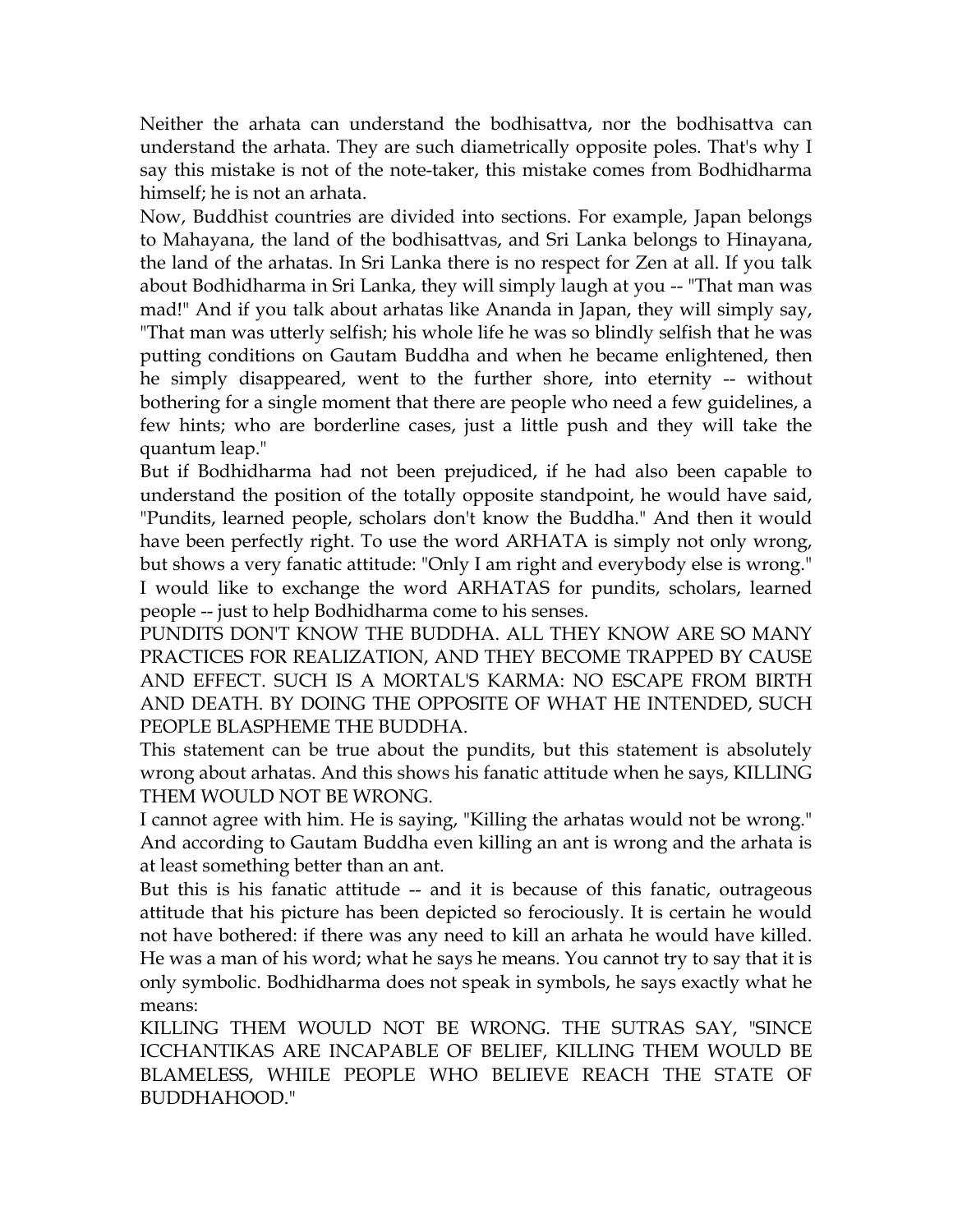Now, something else has to be understood -- this word, ICCHANTIKAS. It means people who are one-dimensional, who know only one aspect of truth.

And opposite to icchantikas are people like Mahavira and the Jaina tirthankaras; they are called ANICCHANTIKAS, people who look from every aspect of the truth. Mahavira was so deeply rooted in the attitude of being multidimensional that he was the first man in the whole history of mankind to bring in the theory of relativity.

It took twenty-five centuries for the West.

Only Albert Einstein, through a very different path as a scientist, brought the same message, the same philosophy of the theory of relativity. Mahavira says that whatever you say is only relative. He was so much in his theory of relativity that he never made a single statement about anything -- because any single statement will only show one aspect. What about other aspects?

He found that every truth has seven aspects. So you ask him one question and he will answer with seven answers, and those seven answers will be contradicting each other. You will come back from meeting Mahavira more confused than you have ever been -- and he was the most clear person who has ever walked on the earth. But his approach was multidimensional.

For example, if you ask Mahavira, "What do you think about God?" ...in the first place, he never started his statements without the word "perhaps." Every statement begins with "perhaps," because to be certain is to be a fanatic. "Perhaps" keeps you open: the other can also be right, the opposite can also be right. "Perhaps" does not close the door, it keeps you alert and aware about other possibilities.

You ask about God: the Christians are icchantikas; they will say, "Yes, there is one God and only one God." You ask the Mohammedans, they say there is only one God. These are icchantikas. They believe in a way which can only be called one-dimensional. They don't look at other possibilities -- they are afraid to look at other possibilities. That's why they have one God and one prophet -- not even two prophets for the Mohammedans, because there is danger: if you take two prophets, they may contradict each other, they may say something, they may not agree with each other. There will be trouble.

It is better to remain with one prophet, one God, one holy scripture. These are people who are afraid of a multidimensional reality.

Against these are people like Mahavira who go to the other extreme: they will not say anything in an absolute way, they will always state everything relatively. You ask about God and Mahavira has seven statements and you cannot figure out whether God is, or not.

Of those seven statements, the first statement is:

"Perhaps God is -- but PERHAPS. I cannot be absolute; neither can you be absolute. There is a possibility." A relative statement -- "Perhaps there is a God." This is his first statement.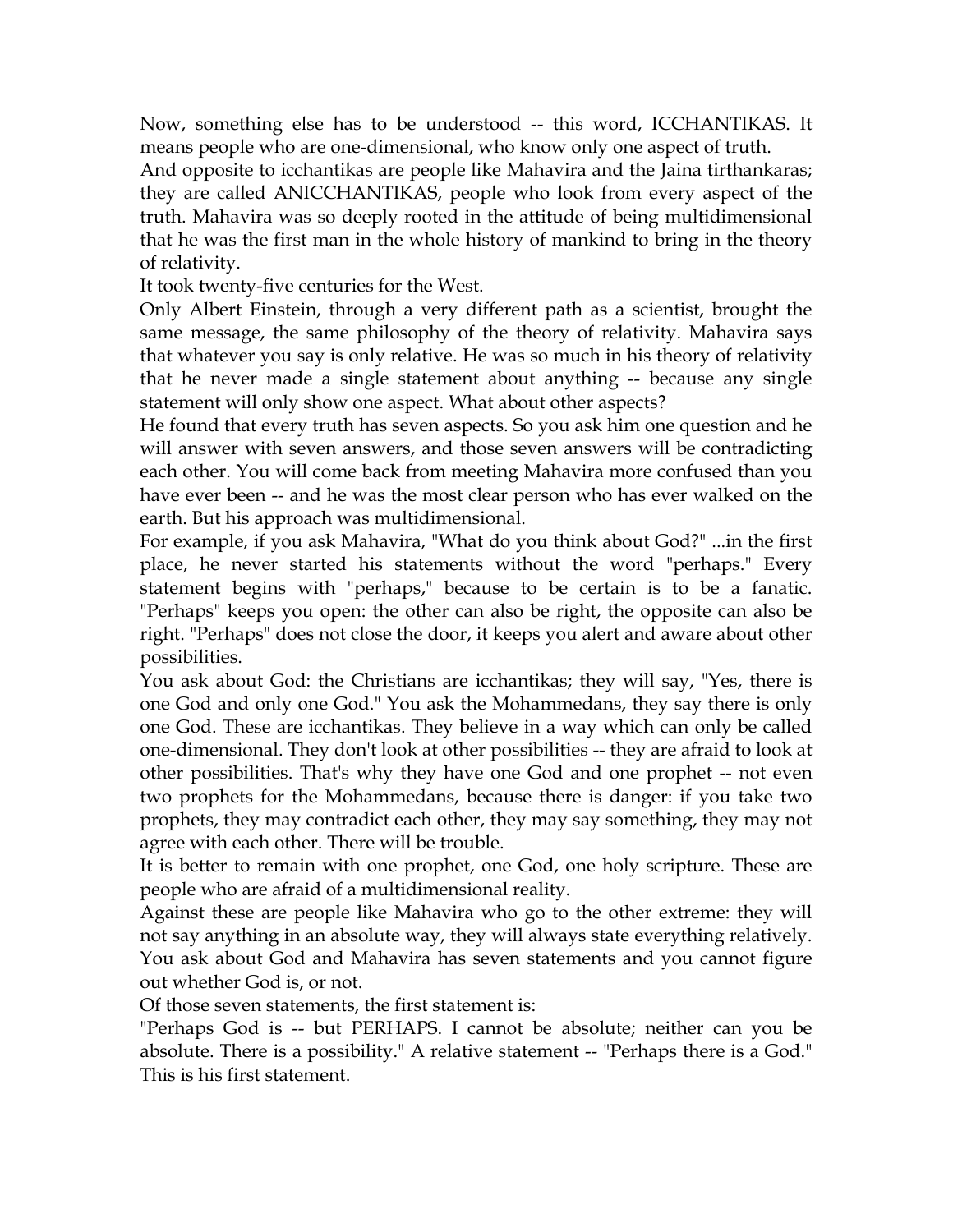His second statement: "Perhaps there is no God, because who knows? -- there is every possibility that the atheist may be right. Nobody has ever seen him. So all that we can say is, perhaps there is no God."

But after hearing these two statements -- "Perhaps there is God, perhaps there is no God ..." one is bound to ask, then what am I going to believe? Hence comes his third statement: "Perhaps both are true." But naturally, you are going to ask, "How can both be true?"

Then comes his fourth statement: "Perhaps both are not true." And this way he goes on -- seven statements -- and you will be so confused ..."Perhaps it was not right to ask the question! I was better off before." It is because of this multidimensional, relative approach that Mahavira could not get many followers. There can be very few crazy people who don't care what it means, who simply fall in love with the personality of Mahavira. He is a beautiful man of immense presence and grandeur -- so a few crazy people can fall in love with him. They don't care what he says. They only care what he is: "Don't be bothered with what he says; just look at his beauty, his light -- his eyes with such grandeur and depth, and his whole life such a song, such an ecstasy. Don't bother with what he says; it is none of our business. The MAN is right. His statements may be right, may not be right. He himself says `perhaps.'"

But Bodhidharma's statements that: SINCE ICCHANTIKAS ARE INCAPABLE OF BELIEF, KILLING THEM WOULD BE BLAMELESS, WHILE PEOPLE WHO BELIEVE REACH THE STATE OF BUDDHAHOOD ...I cannot support this statement.

Icchantikas, the people who believe in absoluteness of truth have a right to exist and live according to their light -- just as people who believe in a relative perception of truth have the right to live, and to live according to their own vision. Everybody has the right to live according to his own experience and find his way. Nobody has the right to kill anybody.

But Bodhidharma is in a way very sincere. He is simply saying what he sincerely feels. His sincerity cannot be doubted -- his statement can be denied, but his intention cannot be denied. Christians have been killing Mohammedans, Jews; Mohammedans have been killing Hindus; Hindus have been killing Buddhists. Although nobody says "Go and kill those who don't believe in your philosophy," that's what has been happening all over the world. At least Bodhidharma is sincere. He has never killed anybody but he is saying his attitude in clear-cut terms, that his understanding is so valuable to him, so true, that even if a person who does not follow his understanding has to be killed, it is blameless. Although he has never killed anyone ...he has a ferocious way of speaking, way of living, but he has a very soft heart.

But religions have been doing the act without saying it. No religion in the world can be said to have behaved lovingly, respectfully, towards others. Every religion thinks they are the only right people; they have the monopoly on truth and everybody else is wrong.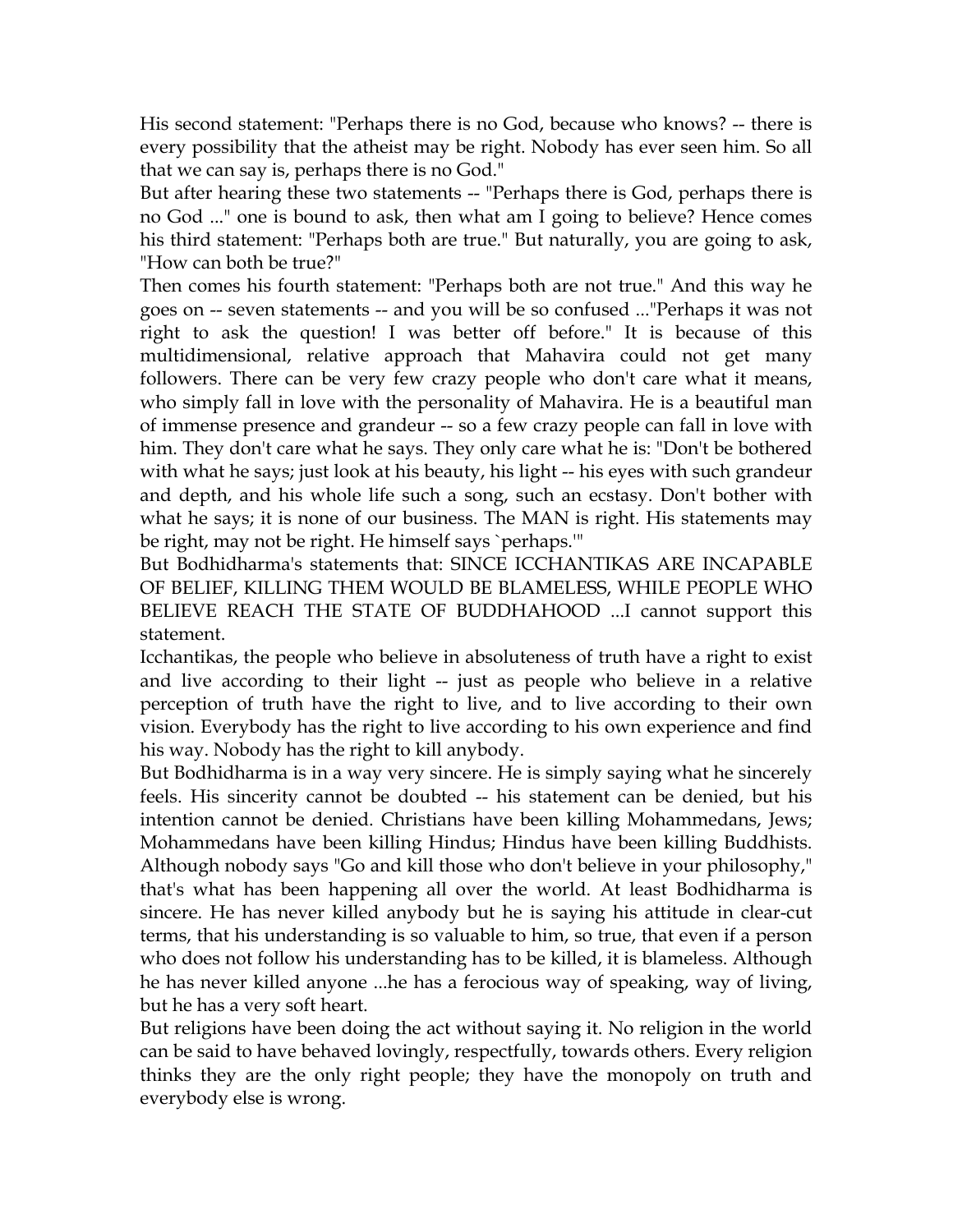My own approach is that everybody has the right to be right or to be wrong. And if somebody decides to be wrong, still he has to be given every respect and every love. It is his decision, and if he wants to live his decision, it is nobody's business to interfere in his life and in his philosophy. ... ... PEOPLE WHO SEE THAT THEIR no-MINDS ARE THE BUDDHA DON'T NEED TO SHAVE THEIR HEADS.

There I can agree with Bodhidharma totally. If you see your nature, then there is no need to do any stupid thing: shaving your head or being naked or standing on your head or doing all kinds of contortions of your body which are good in a circus but not in the search of truth, in the search of your own nature, in the search of God.

### LAYMEN ARE BUDDHAS TOO.

There I can agree with Bodhidharma with absoluteness. It is not only for the monks to find the truth. Even a layman -- if he finds a little time to be silent and to be meditative and discovers his self nature in his own home, in the marketplace, he will become the buddha. There is no problem that he has to be in a monastery, or that he has to renounce the world. This is my emphasis too, that nobody needs to renounce the world.

The world is not the problem, the problem is your unawareness. Renounce your unawareness, don't be bothered with the world. What can the world do to you? You can live in a palace, the palace cannot prevent your enlightenment. You can live in absolute poverty, poverty cannot help your enlightenment. In poverty or in richness, in a poor man's hut or in a palace, the basic thing is your meditativeness, your awareness. Wherever it happens, you will become enlightened. You don't have to renounce anything.

It is absolutely true:

LAYMEN ARE BUDDHAS TOO. UNLESS THEY SEE THEIR NATURE, PEOPLE WHO SHAVE THEIR HEADS ARE SIMPLY FANATICS.

It is something to be understood that Bodhidharma is himself making statements which are statements of a fanatic -- but it is always easy to see a small straw in somebody else's eye, and it is very difficult to see even a camel in your own eye. People never think about their own statements, about their own behavior, about their own life. They are always looking at others -- they are very artful, articulate in finding what is wrong with somebody else -- and they may be carrying thousands of wrongs themselves and they remain completely unaware. But this is human nature, this is human frailty.

The disciple asks Bodhidharma: BUT SINCE MARRIED LAYMEN DON'T GIVE UP SEX, HOW CAN THEY BECOME BUDDHAS?

And here I can support Bodhidharma with my total being. What he says is of tremendous importance, because he was saying it fourteen hundred years ago. Sigmund Freud was not born yet; Alfred Adler was still far away in the future; Havelock Ellis or Carl Gustav Jung or Assagioli or Masters and Johnson -- people who have been working deeply in the study of man's sexuality had not come into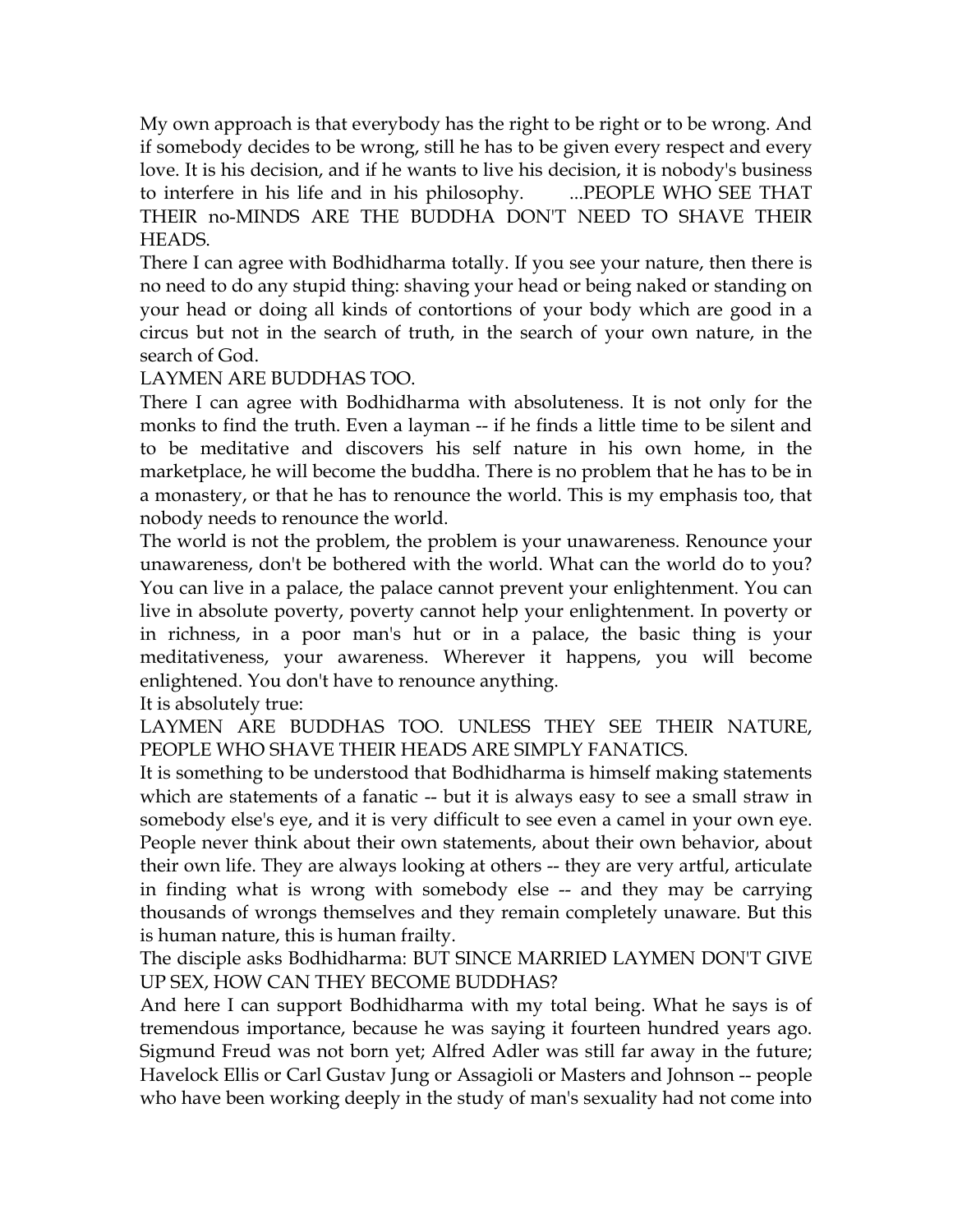existence yet. But what Bodhidharma says is so luminous, so grand and so great that even this simple statement could have made him a pioneer.

He says: I ONLY TALK ABOUT SEEING YOUR NATURE. I DON'T TALK ABOUT SEX SIMPLY BECAUSE YOU DON'T SEE YOUR NATURE. ONCE YOU SEE YOUR NATURE, SEX IS BASICALLY IMMATERIAL.

This is great insight, and from a man who was considered to be one of the greatest saints of Buddhism. The moment you become enlightened, sex is immaterial. It is just the same stuff dreams are made of; it will disappear on its own accord. You don't have to repress it, you don't have to go against it.

IT ENDS ALONG WITH YOUR DELIGHT IN IT. As you become more and more mature in your meditation, sex becomes less and less interesting. The day you become fully attuned with existence, sex disappears just like a dewdrop in the early morning sun.

And unless sex disappears on its own accord, it is very dangerous to drop it, to force it, because then you will create all kinds of perversions. And all the religions of the world have created perverted human beings: homosexuality, lesbianism, sodomy ...and people go on inventing strange, perverted expressions for their sexual energy because their religion condemns sex.

Sex is something natural, biological. Unless you transcend your biology, unless you transcend your body, unless you become attuned with something beyond mind, sex is going to remain there in some form or other. And if it is going to remain there, it is better that it remains natural, biological, because perverted sex is getting into a worse condition. Natural sex can be sublimated, perverted sex becomes more difficult to transform.

I have never heard of any homosexual ever becoming enlightened, I have never heard of any impotent man becoming enlightened. This cannot be just coincidental. In fact, the impotent man should become enlightened sooner than anybody else, because he is a born celibate! All other celibates are just lousy celibates, leaking from here, leaking from there -- the impotent person is absolutely certain to be celibate. But the impotent person has never become enlightened.

In fact, it is the sexual energy itself that transforms into your enlightenment. Because the impotent man has no sexual energy, he is in the worst condition; he cannot go higher, he does not have the energy to fly like an eagle across the sun. He cannot become a Gautam Buddha or a Bodhidharma.

Bodhidharma is saying that sex is immaterial; what is important is to know your self-nature, to know your being. And then everything that is needed will happen on its own accord.

EVEN IF SOME HABITS REMAIN, THEY CAN'T HARM YOU.

This is a very significant statement from a man of enlightenment. EVEN IF SOME HABITS REMAIN, THEY CAN'T HARM YOU.

For example, if you go on smoking ...I don't see that an enlightened man can in any way be disturbed by smoking. Enlightenment that gets disturbed by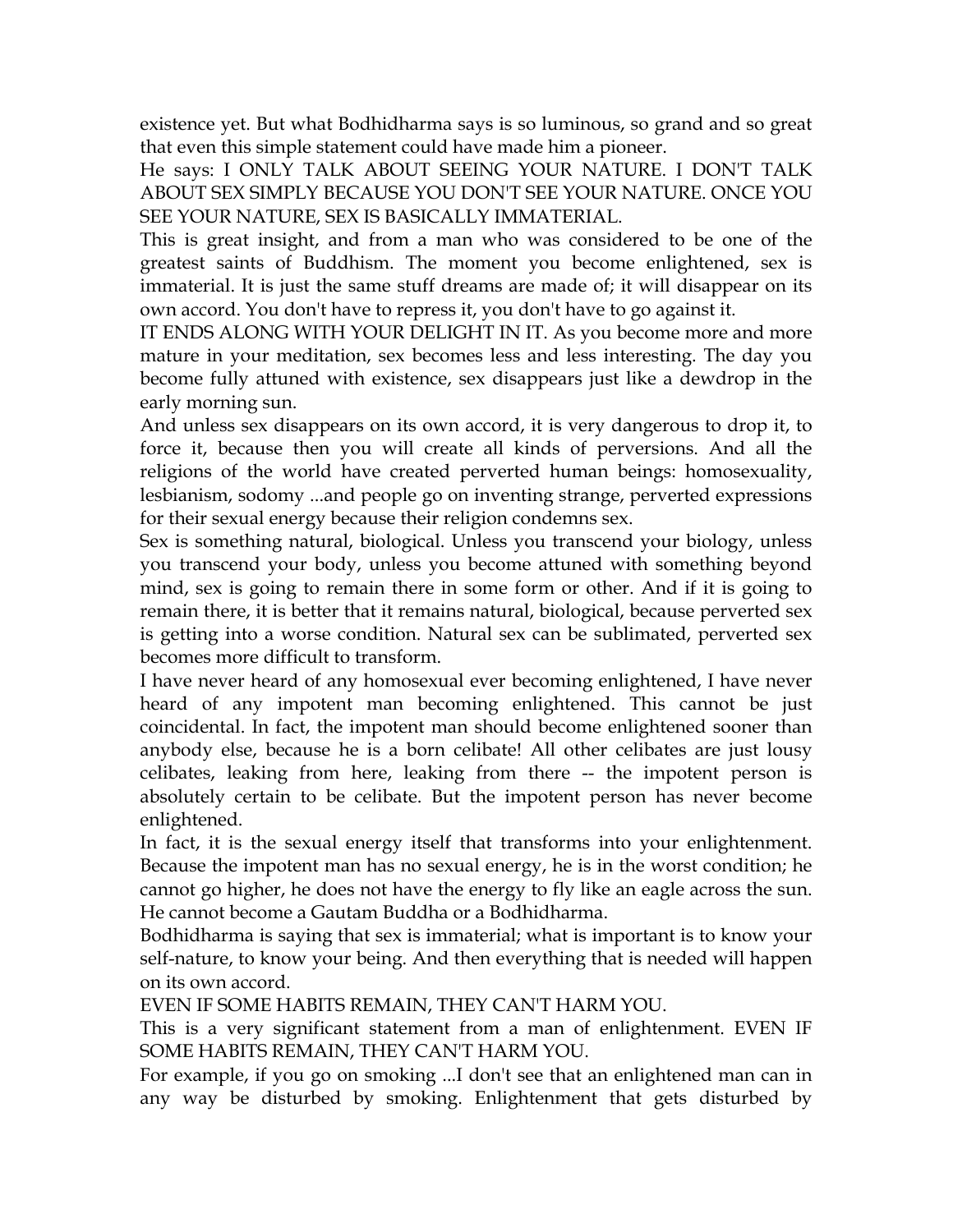smoking or drinking tea or coffee will not be of much value. Your small habits - playing cards ...I don't see that there is any possibility it can harm your enlightenment.

Bodhidharma here is immensely compassionate and understanding:

BECAUSE YOUR NATURE IS ESSENTIALLY PURE.

What you do does not make any difference. Once you know your essential pure nature then everything is allowed to you. Then you are capable to decide for yourself what is right and what is wrong. Because of this there have been such problems, so many difficulties in understanding each other. Small differences of habit have become such great barriers to understanding.

Mohammed used to eat in the night. In fact, Mohammedans fast in the day and eat in the night. On their religious days, the whole day they will fast from sunrise to sunset and in the night they will have a good feast. Now, Jainas cannot understand that at all. In the day you can eat, but in the night? And that too, on a religious day?

When Jainas fast they don't eat for days, and even water they drink only during the daytime, not in the night. Naturally, they think that Mohammedans are doing something wrong. But they don't know the situation in which Mohammed lived, in which Mohammedanism was born. It is a desert religion, where the day is so hot that it is easier to fast during the day. It is easier to feast during the night when things become cooler and when the sky becomes full of stars and the desert becomes a beautiful, silent place. In the day, it is just burning hot.

Ramakrishna continued to eat fish. Now, Jainas cannot accept Ramakrishna as enlightened. Can an enlightened man eat fish? But if you understand Bodhidharma's statement, you can forgive Ramakrishna ...just an old habit, just living in Bengal where rice and fish are the only food. From his very childhood he has been eating rice and fish, and everybody else is eating it too. Even when he became enlightened, the old habit continued. It becomes immaterial.

In this whole world, situations are different, climates are different. There are cold climates where alcohol may be an essential need. For example, in the Soviet Union it may be impossible even for the enlightened person not to drink vodka. It is so cold, it is freezing even your very blood -- a little warmth is needed.

A truly religious man is very understanding -- understanding of different people, of different conditions, different geographical situations, different climates, different ages, different patterns, different habits. And small things cannot disturb a great experience like enlightenment.

DESPITE DWELLING IN AN IMMATERIAL BODY OF FIVE AGGREGATES, YOUR NATURE IS BASICALLY PURE. IT CAN'T BE CORRUPTED.

Nothing can corrupt your consciousness. It is intrinsically incorruptible. ...ONCE YOU STOP CLINGING AND LET THINGS BE, YOU'LL BE FREE, EVEN OF BIRTH AND DEATH. YOU'LL TRANSFORM EVERYTHING. YOU'LL POSSESS SPIRITUAL POWERS THAT CAN'T BE OBSTRUCTED. AND YOU'LL BE AT PEACE WHEREVER YOU ARE. IF YOU DOUBT THIS, YOU'LL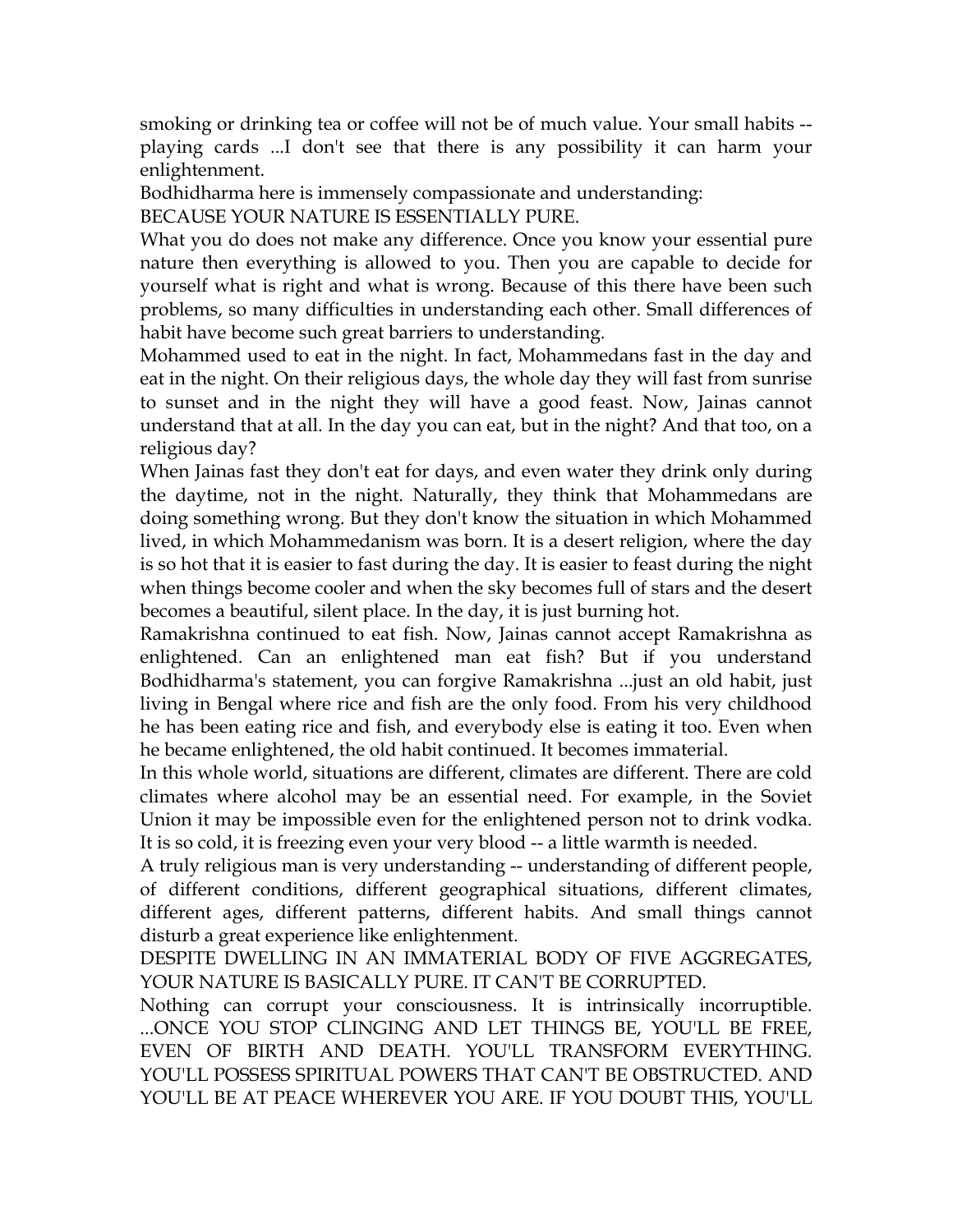NEVER SEE THROUGH ANYTHING. YOU'RE BETTER OFF DOING NOTHING. ONCE YOU ACT, YOU CAN'T AVOID THE CYCLE OF BIRTH AND DEATH. BUT ONCE YOU SEE YOUR NATURE, YOU'RE A BUDDHA, EVEN IF YOU WORK AS A BUTCHER.

In fact, it has happened: In Japan a butcher became enlightened. He was the butcher of the emperor, and when he became enlightened, even the emperor came to pay his respects. The emperor could not believe, because he had seen the butcher cutting animals just behind his palace ...and he asked him, "What about my kitchen? You have become enlightened, obviously you are not going to do your old profession."

The master laughed. He said, "No, I will continue. Now I can butcher animals with more compassion, with more love, with more grace. And anyway they will be butchered by somebody else, who will not be so compassionate as I can be, who will not be so graceful with them as I can be. When they are going to be butchered, what difference does it make?

"And as far as my enlightenment is concerned, it remains uncorrupted in any and every situation. My inner sky cannot be clouded again. I have come to a point from where one cannot fall back. So don't be worried; I will be coming back tomorrow, to my profession." And he remained alive for almost twenty years after his enlightenment. In the morning he would do his profession of killing animals and in the evening he would teach the disciples about enlightenment. And not only did he become enlightened, a few of his disciples also became enlightened.

Bodhidharma is right: if you understand that you are a buddha, if you see your nature, then even if you work as a butcher it is immaterial.

The disciple asked: BUT BUTCHERS CREATE KARMA BY SLAUGHTERING ANIMALS. HOW CAN THEY BE BUDDHAS?

I ONLY TALK ABOUT SEEING YOUR NATURE. I DON'T TALK ABOUT CREATING KARMA. REGARDLESS OF WHAT WE DO, OUR KARMA HAS NO HOLD ON US.

Once you know yourself, nothing has any hold on you. Your freedom is absolutely incorruptible. You cannot do anything that can go against your freedom. ...IN INDIA, THE TWENTY-SEVEN PATRIARCHS ONLY TRANSMITTED THE IMPRINT OF THE no-MIND. AND THE ONLY REASON I HAVE COME TO CHINA IS TO TRANSMIT THE INSTANTANEOUS TEACHING OF THE MAHAYANA: THIS no-MIND IS THE BUDDHA. I DON'T TALK ABOUT PRECEPTS, DEVOTIONS OR ASCETIC PRACTICES ....

LANGUAGE AND BEHAVIOR, PERCEPTION AND CONCEPTION ARE ALL FUNCTIONS OF THE MOVING MIND. ALL MOTION IS THE MIND'S MOTION .... THE no-MIND NEITHER MOVES NOR FUNCTIONS. BECAUSE THE ESSENCE OF ITS FUNCTION IS EMPTINESS, AND EMPTINESS IS ESSENTIALLY MOTIONLESS.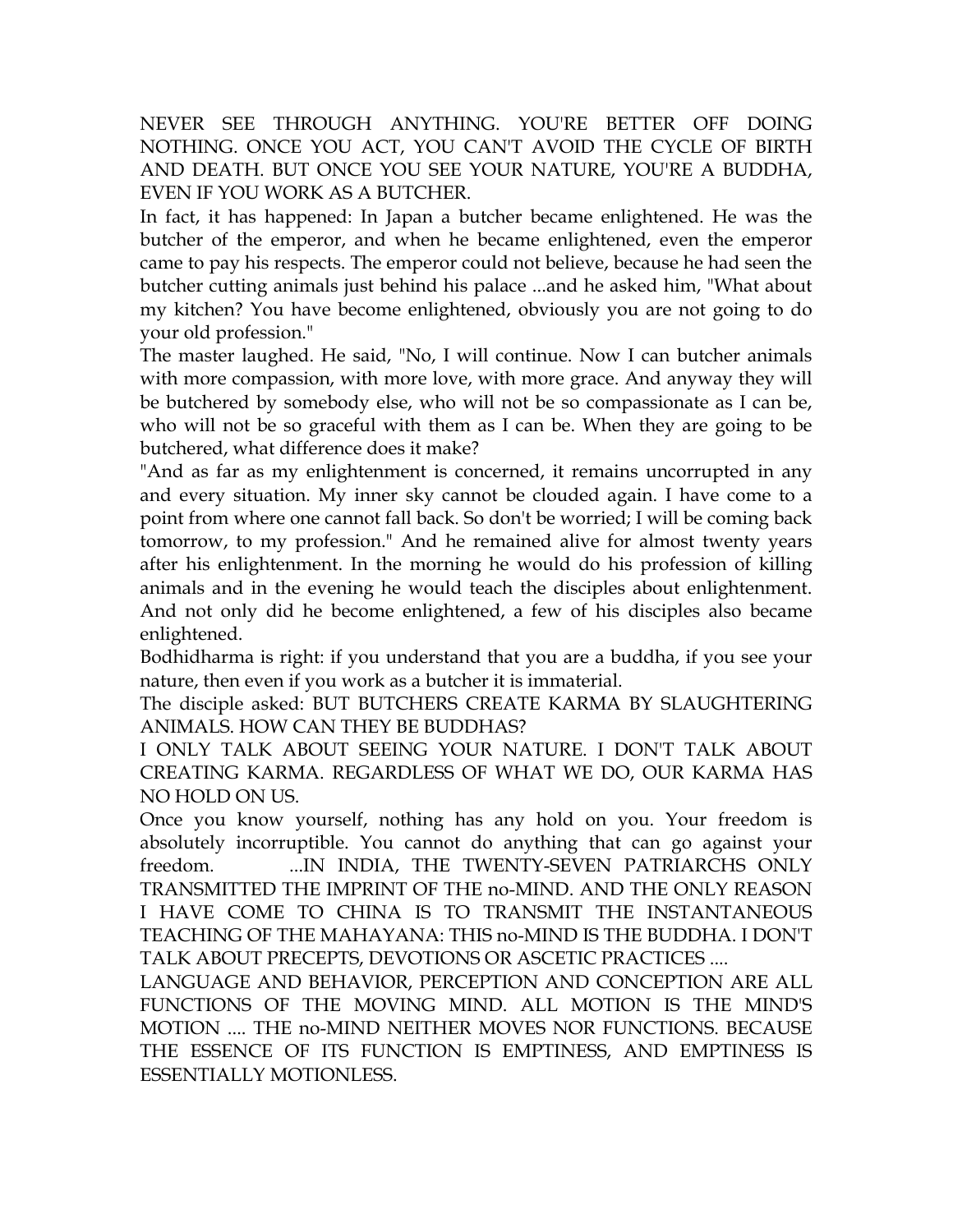HENCE, THE SUTRAS TELL US TO MOVE WITHOUT MOVING, TO TRAVEL WITHOUT TRAVELLING, TO SEE WITHOUT SEEING, TO LAUGH WITHOUT LAUGHING, TO HEAR WITHOUT HEARING, TO KNOW WITHOUT KNOWING, TO BE HAPPY WITHOUT BEING HAPPY, TO WALK WITHOUT WALKING, TO STAND WITHOUT STANDING. AND THE SUTRAS SAY, "GO BEYOND LANGUAGE. GO BEYOND THOUGHT." ... I COULD GO ON, BUT THIS BRIEF SERMON WILL HAVE TO DO.

This statement seems to be difficult -- WALK WITHOUT WALKING, HEAR WITHOUT HEARING, SPEAK WITHOUT SPEAKING -- but it is not difficult at all, just a little understanding .... If you are speaking spontaneously - unprepared, not knowing what word is going to be uttered by you -- you are speaking without speaking. Spontaneous action is without any activity on your part. You are simply allowing existence to sing its own song.

For example, right now I am speaking without speaking. I am simply allowing my whole being to respond to Bodhidharma's sutras, without knowing at all what is going to be my next word. Just as you hear it, I also hear it. Just as you are sitting there, I am also sitting there. This chair is empty. There is a way of speaking when you prepare, when you speak not with your moment-to-moment responsibility, but just repeat something parrot-like which you have rehearsed, which you have been practicing.

All the actions that are enumerated here and many more in your life, you can do in two ways. One is out of awareness, in the present moment -- unprepared, spontaneous, allowing existence to possess you, to speak through you or act through you. Then you are absolutely out of the trap of your actions or your words. You are just a watcher. You are not acting, you are simply watching whatever is happening.

This watchfulness, this witnessing is the ultimate secret of creating a religious life, of creating a life of transcendence, a life of spirituality, of enlightenment, of buddhahood.

Okay, Maneesha?

Yes, Osho.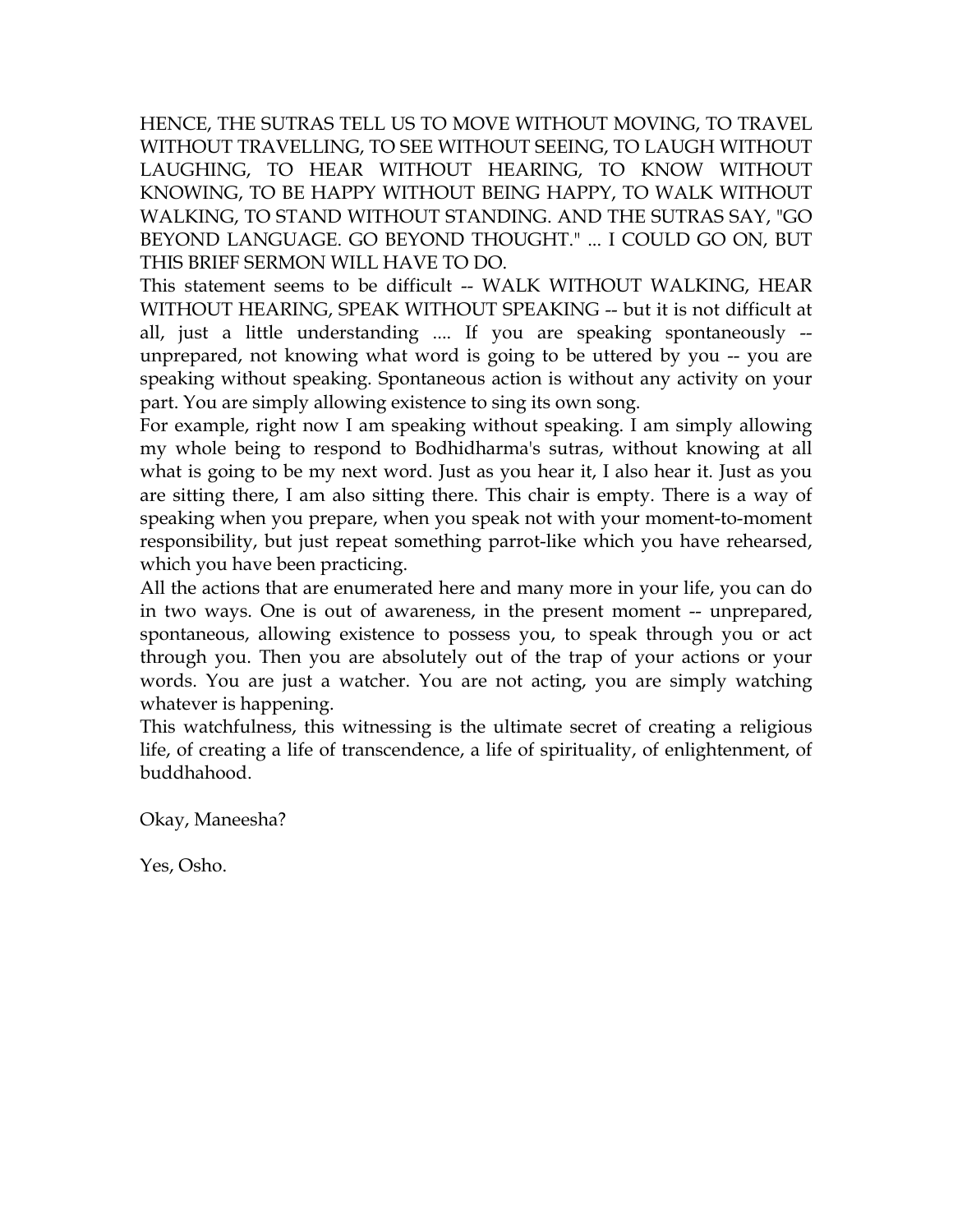### **Bodhidharma: The Greatest Zen Master Chapter #9 Chapter title: Dead men don't bleed 9 July 1987 am in Gautam the Buddha Auditorium**

#### BELOVED OSHO,

### BODHIDHARMA'S WAKE-UP SERMON.

THE ESSENCE OF THE WAY IS DETACHMENT. AND THE GOAL OF THOSE WHO PRACTICE IS FREEDOM FROM APPEARANCES. THE SUTRAS SAY, "DETACHMENT IS ENLIGHTENMENT BECAUSE IT NEGATES APPEARANCES." ...THE THREE REALMS ARE GREED, ANGER AND DELUSION. TO LEAVE THE THREE REALMS MEANS TO GO FROM GREED, ANGER AND DELUSION BACK TO MORTALITY, MEDITATION AND WISDOM. THE SUTRAS SAY, "BUDDHAS HAVE ONLY BECOME BUDDHAS WHILE LIVING WITH THE THREE POISONS AND NOURISHING THEMSELVES ON THE PURE DHARMA." THE THREE POISONS ARE GREED, ANGER AND DELUSION ....

THE GREAT VEHICLE IS THE GREATEST OF ALL VEHICLES. IT'S THE CONVEYANCE OF BODHISATTVAS, WHO USE EVERYTHING WITHOUT USING ANYTHING, AND WHO TRAVEL ALL DAY WITHOUT TRAVELLING. SUCH IS THE VEHICLE OF BUDDHAS. THE SUTRAS SAY, "NO VEHICLE IS THE VEHICLE OF BUDDHAS." ...THE SUTRAS SAY, "THE CAVE OF FIVE AGGREGATES IS THE HALL OF ZEN, THE OPENING OF THE INNER EYE IS THE DOOR OF THE GREAT VEHICLE." WHAT COULD BE CLEARER?

NOT THINKING ABOUT ANYTHING IS ZEN. ONCE YOU KNOW THIS, WALKING, STANDING, SITTING OR LYING DOWN, EVERYTHING YOU DO IS ZEN. TO KNOW THAT THE MIND IS EMPTY IS TO SEE THE BUDDHA. THE BUDDHAS OF THE TEN DIRECTIONS HAVE NO MIND. TO SEE NO MIND IS TO SEE THE BUDDHA.

TO GIVE UP YOURSELF WITHOUT REGRET IS THE GREATEST CHARITY. TO TRANSCEND MOTION AND STILLNESS IS THE HIGHEST MEDITATION. MORTALS KEEP MOVING WHILE ARHATS STAY STILL. BUT THE HIGHEST MEDITATION SURPASSES THAT OF BOTH MORTALS AND ARHATS. PEOPLE WHO REACH SUCH UNDERSTANDING FREE THEMSELVES FROM ALL APPEARANCES WITHOUT EFFORT AND CURE ALL ILLNESSES WITHOUT TREATMENT. SUCH IS THE POWER OF GREAT ZEN.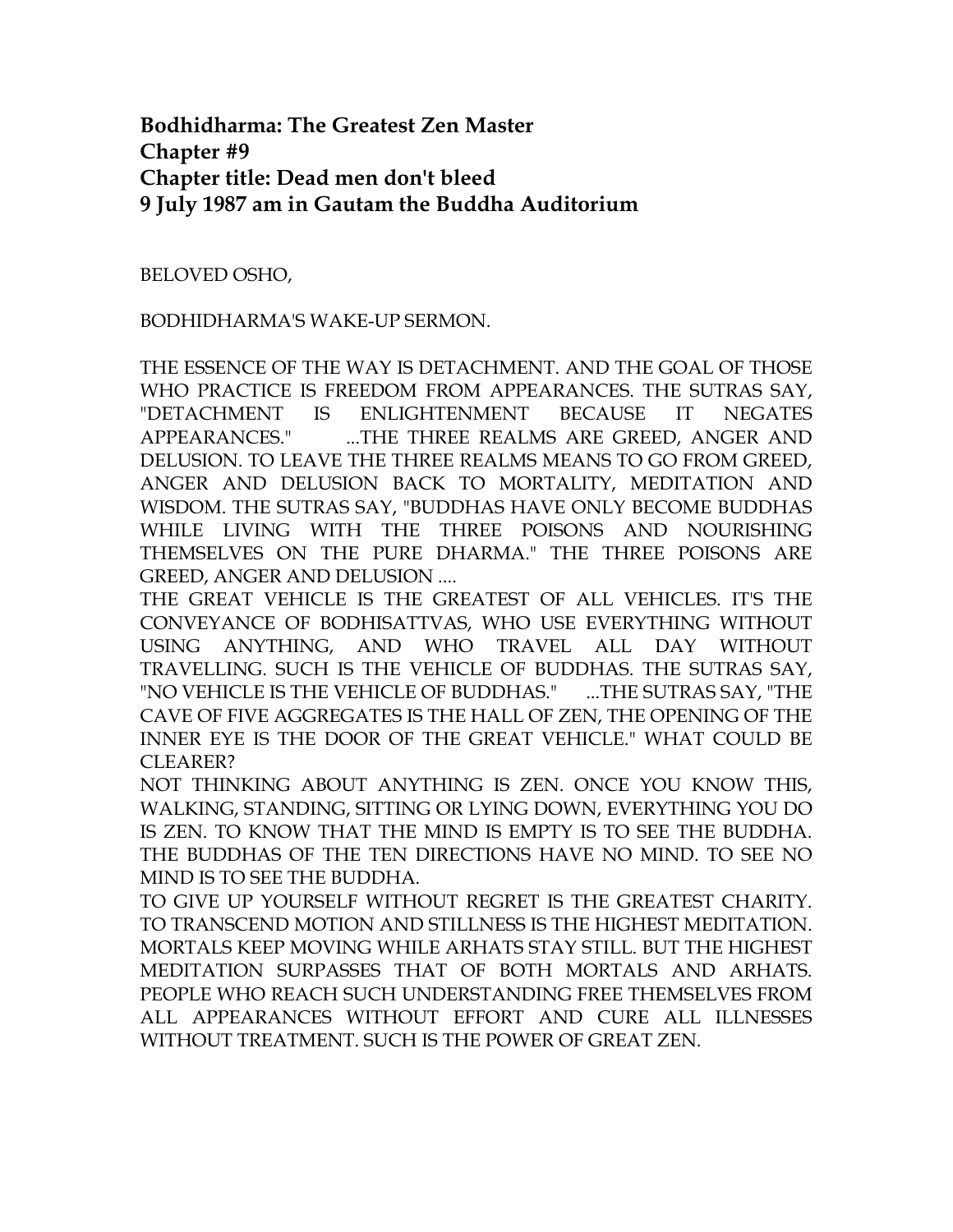Bodhidharma is more clear and transparent than any other enlightened person. But the experience of enlightenment is such that you can still commit mistakes. This is something to be understood. People ordinarily think that the man of enlightenment cannot commit mistakes. That is their expectation, but it is not true to reality.

The same has been the expectation of other religions, that their prophets cannot commit mistakes. Although the KORAN is full of mistakes, Mohammedans are not ready to accept that their prophet Mohammed can commit any mistake. THE BIBLE is so full of mistakes, but still the popes go on declaring for twenty centuries continuously that they are infallible. And their fallibility is so apparent. Just as an example, Joan of Arc was declared a witch by the pope of that time. And the pope defined a witch -- which is not the meaning of the word "witch" -as someone who has sexual intercourse with the devil. The meaning of the word "witch" is a wise woman. And it has always been the meaning up to the Middle Ages, when the popes started declaring wise women as being in the grip of the devil. It was easy; first they would torture those women to such an extent that it became unbearable. Day after day they were tortured.

Finally the woman had to accept that yes, she is a witch. That was the only way to stop her being tortured. And once she accepted and confessed that she was a witch, she had to go to the court -- a special court appointed by the pope -- to declare that she has been having intercourse with the devil, which is sheer nonsense, because never before had it been known, and never afterwards - nobody has seen the devil. And these poor women were having intercourse with the devil, and they had to describe the whole ugly thing in every detail. And once they confessed, the court ordered them to be burned alive. Thousands of women in Europe were in danger and thousands had already been burned alive.

Joan of Arc fought for the freedom of her country. She was a young woman of tremendous courage and she won freedom for the country. Hence, there was immense respect for Joan of Arc. And the jealous pope could not allow Joan of Arc to be left alone. It became a competition -- who is more respectable, Joan of Arc or the pope. The easiest way was to declare her a witch. He declared her a witch and they tortured the poor young woman until finally she had to accept. There was no way out and she was burned alive.

But this created a very different result than that expected by the pope. He fell more in people's eyes, and Joan of Arc became a martyr. She was loved more, she gained more sympathy. People almost started worshiping her. So after three hundred years another pope realized that it had been a mistake on the part of the previous pope. He had unnecessarily created a martyr; he should have been more careful. It was easy to destroy ordinary women but to destroy a woman like Joan of Arc ...he had not been cautious enough.

After three hundred years, another pope declared that Joan of Arc was not a witch, she was a saint, and her bones were dragged out of the grave and worshiped. A great memorial was made, because now she had become "Saint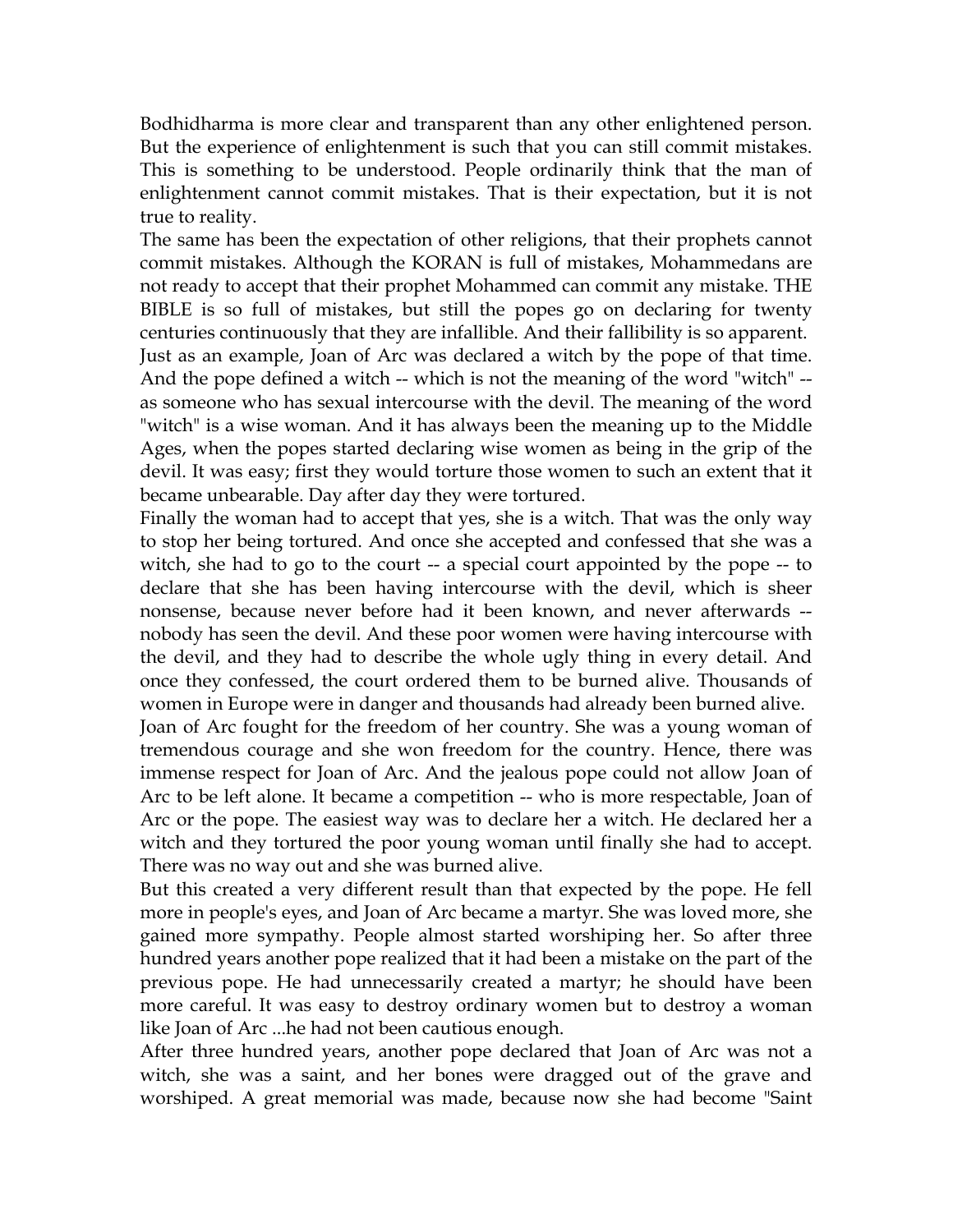Joan of Arc." You can see, at least one of the popes was fallible -- most probably both. But one thing is certain: both cannot be right. And the popes are not enlightened people; they know nothing of enlightenment.

The East has been very concerned for ten thousand years with the phenomenon of enlightenment. It certainly brings you great light, great clarity, great ecstasy and the feeling of immortality. But even though it brings so much, existence is so vast that your enlightenment is just a dewdrop in the ocean of existence. However transparent and clear your understanding may be, there is always a possibility to commit mistakes. And this has been recognized by the East.

Even Gautam Buddha is reported to have said that existence is so vast, so infinite in all dimensions, that even an enlightened man may commit mistakes. This is true religiousness and humbleness.

The idea of infallibility is nothing but ugly ego.

Hence, when I say that Bodhidharma has missed the point, don't misunderstand me. Don't start thinking that Bodhidharma is not enlightened. There is no contradiction. He IS enlightened -- one of the greatest enlightened people on the earth. But enlightenment makes you blossom, come to spring with your whole potentiality becoming actual; it does not mean that you become incapable of committing any mistake.

In fact the enlightened man becomes so humble that if you point out his mistakes he will accept them. He is so detached from his own personality, it does not matter. He has no ego; he is not hurt. And he accepts that there are possibilities where he may become too one-sided, may lean into this multidimensional existence more towards certain dimensions, may become averse to the dimensions which are against his own experiences and feelings. Existence contains all contradictions, and even at the highest point of enlightenment it is very difficult to contain contradictions.

Man, after all, is man, asleep or awake. It is very difficult to conceive contradictions existing together not as contradictions but as complementaries. The easier thing seems to be to choose one side and go against the other. But that does not mean that the enlightenment is not complete; it simply means even an enlightened man can have a partiality. And it is because of the vastness of the universe.

When Gautam Buddha was asked .... He was a contemporary of Mahavira, and the followers of Mahavira were saying about Mahavira that he knows past, present, future; that he knows all that has ever been, that is and that will ever be. They were making him synonymous to the idea of God -- omnipotent, omniscient, omnipresent. And it is worth remembering that Gautam Buddha laughed. He said, "I have heard once that Mahavira was begging before a house where nobody has lived for a long time, and there was nobody inside the house. And the people say that he knows everything of the past, of the present, of the future, and he does not know that he is standing before a house and there is nobody in the house!"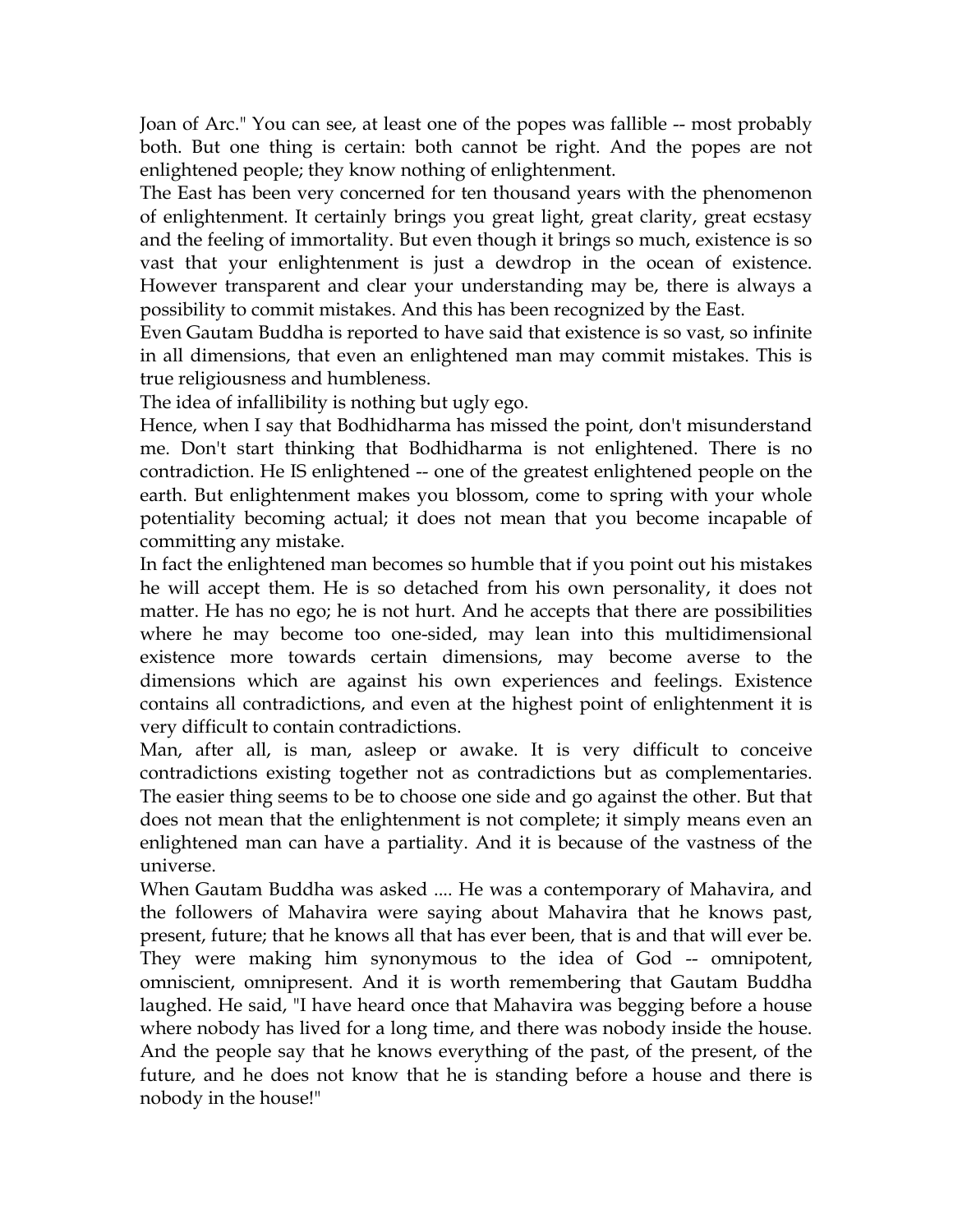And Gautam Buddha joked about Mahavira that once he had heard Mahavira was walking early in the morning .... It was in the hot summer, so he had started to move very early, before the sunrise, and he stepped on the tail of a dog. When the dog started barking, then he became aware that there was a dog. The darkness was there .... This man knows past, present and future and he does not know the tail of a dog is under his foot. And I certainly agree with Gautam Buddha.

Mahavira never claimed this -- it was the claim of his disciples. People like Mahavira don't claim anything. The disciples of Gautam Buddha asked, "What is your position about knowing past, present and future?" And the humbleness of Gautam Buddha is so great, he said, "I am not omnipotent or omniscient or omnipresent. I have a clear vision, but compared to the vastness of existence it is a very small phenomenon.

"Yes, I can know about the past if I focus on the past; I can know about the future if I focus on the future; I can know about the present if I focus on the present. But focusing becomes impossible as you become enlightened, because focusing is another name for concentration. That is a quality of the mind, and enlightenment is the quality of no-mind." No-mind cannot focus. It cannot have any boundaries. So there is a possibility that sometimes an enlightened man may commit subtle mistakes, but that does not go against his enlightenment. I wanted to make it clear to you because in today's sutras he is saying things which are right for a bodhisattva, because he does not know the way of the arhatas, but he is mistaken. He should have rather said, "I don't know the experiences of the arhatas because I am not an arhata." He is bragging about the MAHAYANA, the "Great Vehicle." And he is in some way condemning the HINAYANA, the "Small Vehicle" of the ARHATAS.

I will not agree with that because I am not a party to any group. It makes my work in one way simple, in one way very difficult -- simple because I can see from far away both sides of the coin, which people who are involved cannot see. But on the other hand, it makes my work more difficult because it starts taking a multidimensionality, and I have sometimes to speak against the people I have loved immensely.

But love is not a higher quality than truth.

When it comes to deciding between your love and your truth, truth has to be the decisive factor.

The sutras:

THE ESSENCE OF THE WAY IS DETACHMENT.

It is true. All of our miseries are nothing but attachment. Our whole ignorance and darkness is a strange combination of a thousand and one attachments. And we are attached to things which will be taken away by the time of death, or even perhaps before. You may be very much attached to money but you can go bankrupt tomorrow. You may be very much attached to your power and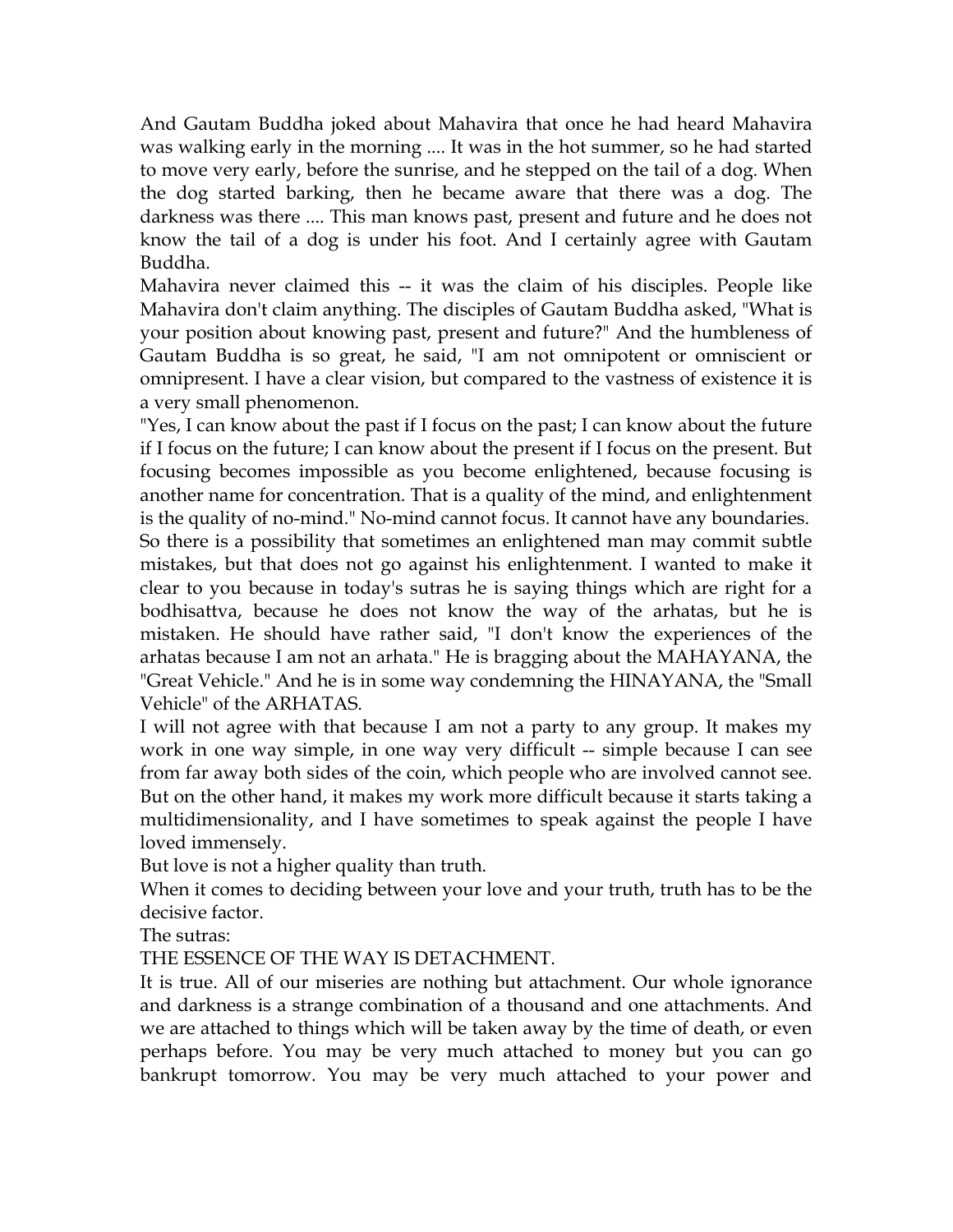position, your presidency, your prime ministership, but they are like soap bubbles. Today they are here, tomorrow not even a trace will be left.

It happened before the Russian revolution, the prime minister of Russia was Kerensky. During the time of the chaos of revolution when the czar and his whole family were butchered -- nineteen persons in all -- the revolutionaries were so revengeful that they did not leave even a six-month-old baby. They did not want any trace of the family of the czars left in the world. But Kerensky escaped in time. He died in 1960, and for a half century nobody had any idea what had happened to Kerensky. He was a grocer, running a grocery store in New York, in disguise.

The Russian empire was one of the greatest empires that has ever existed, spreading from one continent to another continent. And the prime minister, who has had great power, one day becomes the owner of a grocery store in New York, and becomes so afraid that he changes his name, he changes his identity. Only when he died was it found in his papers and in his diaries that he was Kerensky, the missing prime minister of the czars.

All our positions, all our powers, our money, our prestige, respectability, they are all soap bubbles. And certainly, THE ESSENCE OF THE WAY IS DETACHMENT. Don't get attached to the soap bubbles; otherwise you will be continuously in misery and agony. Those soap bubbles don't care that you are attached to them; they go on bursting and disappearing into the air and leaving you behind with a wounded heart, with a failure, with a deep destruction of your ego. They make you sour, bitter, irritated, frustrated. They make your life a hell.

Just to understand that life is made of the same stuff as dreams are made of is the essence of the way. Detachment: live in the world but don't be of the world. Live in the world but don't let the world live within you. Remember that it is all a beautiful dream, because everything is changing and disappearing.

Don't cling to anything.

Clinging is the cause of our being unconscious.

If you start unclinging a tremendous release of energy will happen within you. And that energy that was involved in clinging to things will bring a new dawn to your being, a new light, a new understanding, a tremendous unburdening -- no possibility of any misery, agony, anguish.

On the contrary, when all these things disappear you find yourself serene, calm and quiet, in a subtle joyfulness. There is a laughter in your being. That's what Bodhidharma says, that a buddha laughs without laughing. Nobody has seen any statue of Buddha laughing -- there is no need for him to laugh; his whole being is feeling the laugh.

You have to understand the psychology of laughter. You laugh very easily, but your laughter has a different quality than the laughter of the buddha. You laugh because your life is so miserable that any moment, any incident which looks ridiculous helps you to forget your misery for a moment. All your tensions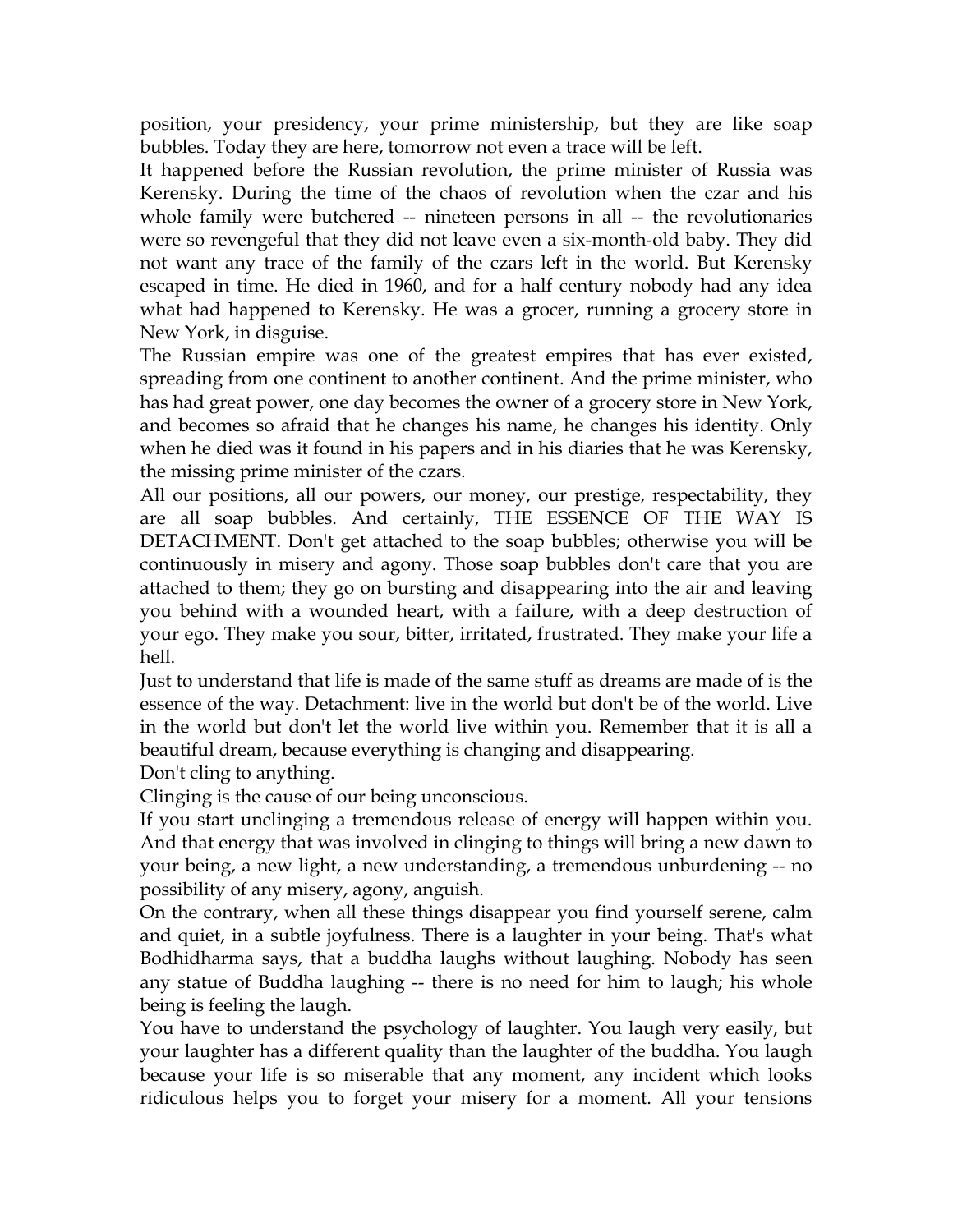disappear and there is a laughter. Hence laughter is a great relaxing phenomenon. It is tremendously healthy. Within a second it takes you beyond all your tensions, but only for a moment ...and you are back again in your dark cave. A buddha laughs without laughing because he has no tensions. He does not accumulate the energy in tensions that can explode in laughter. And he knows that life is ridiculous. Here people are doing things which are all laughable. Laughter becomes something ingrained in the very cells of his being; it does not come just to his lips. His clarity makes him see things which perhaps you go on missing seeing.

I have heard ...a woman suddenly said to the man who was in bed with her, "Get up, quick! I heard the noise of my husband's car, which is so rotten that you can hear it from half a mile away. He has just braked in the driveway. You just get up!"

The man got up and he said, "But where am I to go?"

She said, "Jump out of the window!" Fortunately it was not a sixty story building -- it was just the ground floor -- so he jumped out. But he was naked and it was raining. But fortunately a group of joggers was passing by so he joined them, finding no other way; otherwise, standing there naked, he would be caught.

He mixed with the two dozen joggers, and in the darkness of the early morning he managed well. Just one jogger by his side saw that this man looked naked. He could not resist his temptation. He asked, "Do you always jog naked?"

The man said, "Yes." Then as darkness was disappearing and a little light was coming up, the jogger recognized that the naked man was nobody else but the bishop. And in that small light he saw that he was not just naked, he was wearing a condom.

He said, "Father, do you always wear a condom when jogging?"

The bishop said, "No, not always; only when it is raining."

The more watchful you become, the more you will find life such a comedy. So much is happening all around -- so much stupidity, so much ridiculousness. But a buddha does not laugh because twenty-four hours a day, in his clarity and transparent vision, each cell of his being is laughing. There is no need to laugh loudly -- silently he is in laughter. That is laughing without laughter.

If you become detached you will be able to see how people are attached to trivia, and how much they are suffering. And you will laugh at yourself because you were also in the same boat before. Detachment is certainly the essence of the way ...AND THE GOAL OF THOSE WHO PRACTICE IS FREEDOM FROM APPEARANCES.

What you see in the world is not the reality, but only an appearance. Deep behind the appearance, the mask, is the reality. To know the reality you have to be free from appearances. And all your attachments prevent you; you become attached to the mask. We rarely grow and become mature. We just go on changing our toys. We remain children; we go on changing our teddy bears.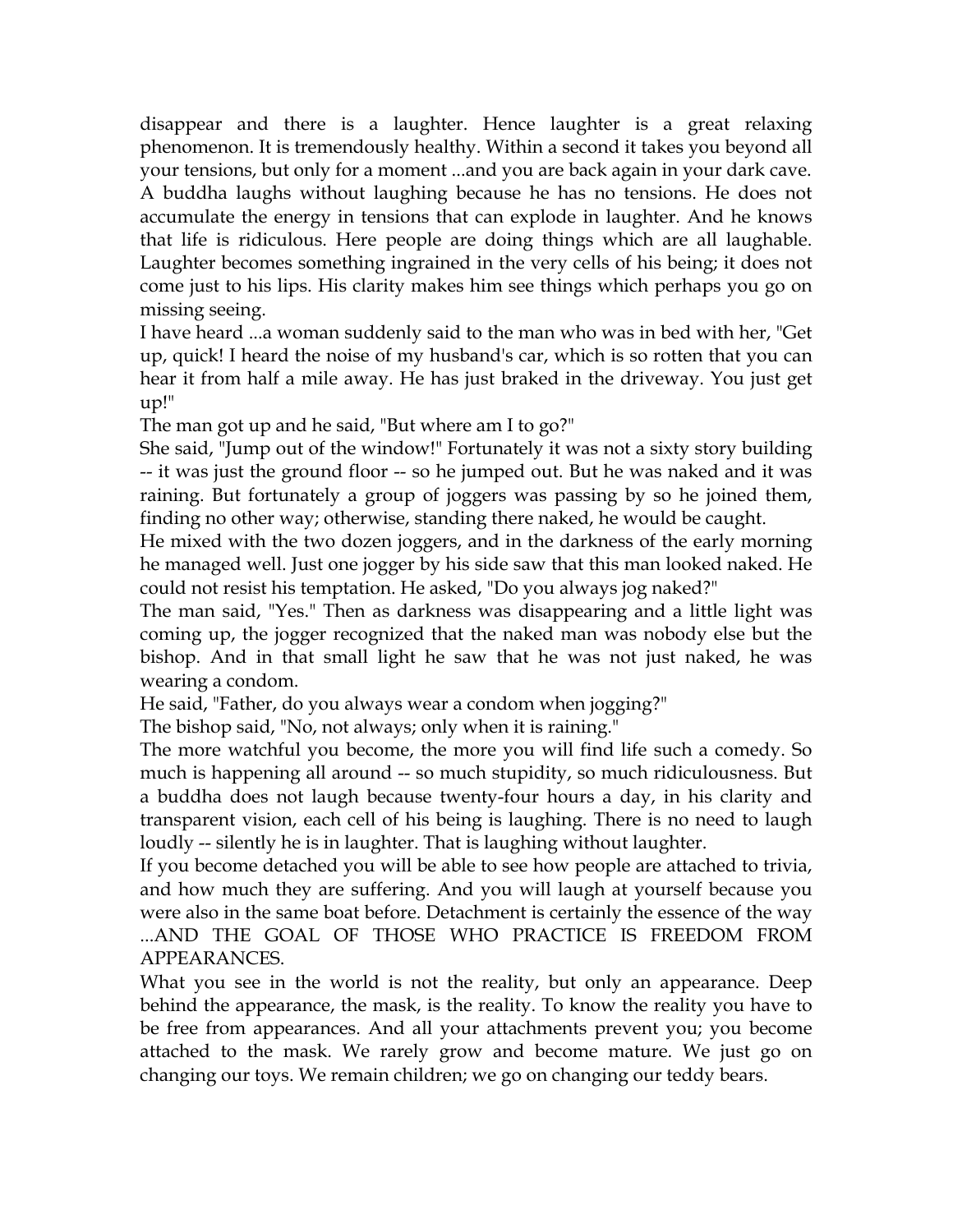You must have seen in railway stations, in airports, small children dragging their teddy bears with them, ugly, dirty, but to them they are very essential. Without them they cannot sleep; the teddy bear is their companion. They will become older and they will drop the teddy bear but they will drop it only when they have found another teddy bear. It does not matter what the shape of the teddy bear is -- it can be money.

I used to know in my village ...and I have never forgotten that man and I don't think I will ever forget him. He was a goldsmith, but very rich, and he had a way of speaking which was very hilarious. He was continuously stuttering and he was attached to a strange idea and he used to brag about it: "Unless I have one hundred rupees in my pocket I don't urinate." He was famous all over the village. What a great idea -- one hundred rupees have to be in his pocket, then only can he urinate! He was showing his richness, but a strange way he found; I don't think anybody has ever had that idea, it was so original. But it was hilarious.

In those days there were no notes, so he was carrying one hundred rupees in gold coins -- such a weight in his pockets. And people used to ask him, "Where are you going? Have you counted your rupees? -- because if there are ninety nine and suddenly you feel like going to the urinal, you will be stuck. And he would immediately count his money and he would say, "There is no problem. One hundred rupees is a must. Without it I cannot do even such a small thing as pissing -- what to say about great things?" That was his teddy bear. He used to sleep with those one hundred rupees.

You may not be aware -- because you are not aware -- but if you look a little bit, you can find what your teddy bear is.

All appearances in the world are preventing you from knowing the reality of the world and of your own being. What appears is not the reality. Reality is hidden behind appearances, and unless you become attuned with reality, those appearances which are just dream stuff are going to torture you continuously. And everybody is feeling the agony, the misery, but goes on living it because there seems to be no way to drop it.

Bodhidharma is telling you the way, and it is the essential way of all the religions: detachment, freedom from appearances.

THE SUTRAS SAY, "DETACHMENT IS ENLIGHTENMENT BECAUSE IT NEGATES APPEARANCES." ...THE THREE REALMS ARE GREED, ANGER AND DELUSION.

You have to watch these three realms because these are the barriers, the three barriers to your enlightenment.

Bodhidharma is very short, condensed; he does not go in for philosophical discussions, he simply states the fact. And that's his beauty. He has reduced the whole religion and the way out of it into very few words.

Greed is your aggression.

It is the desire always for more.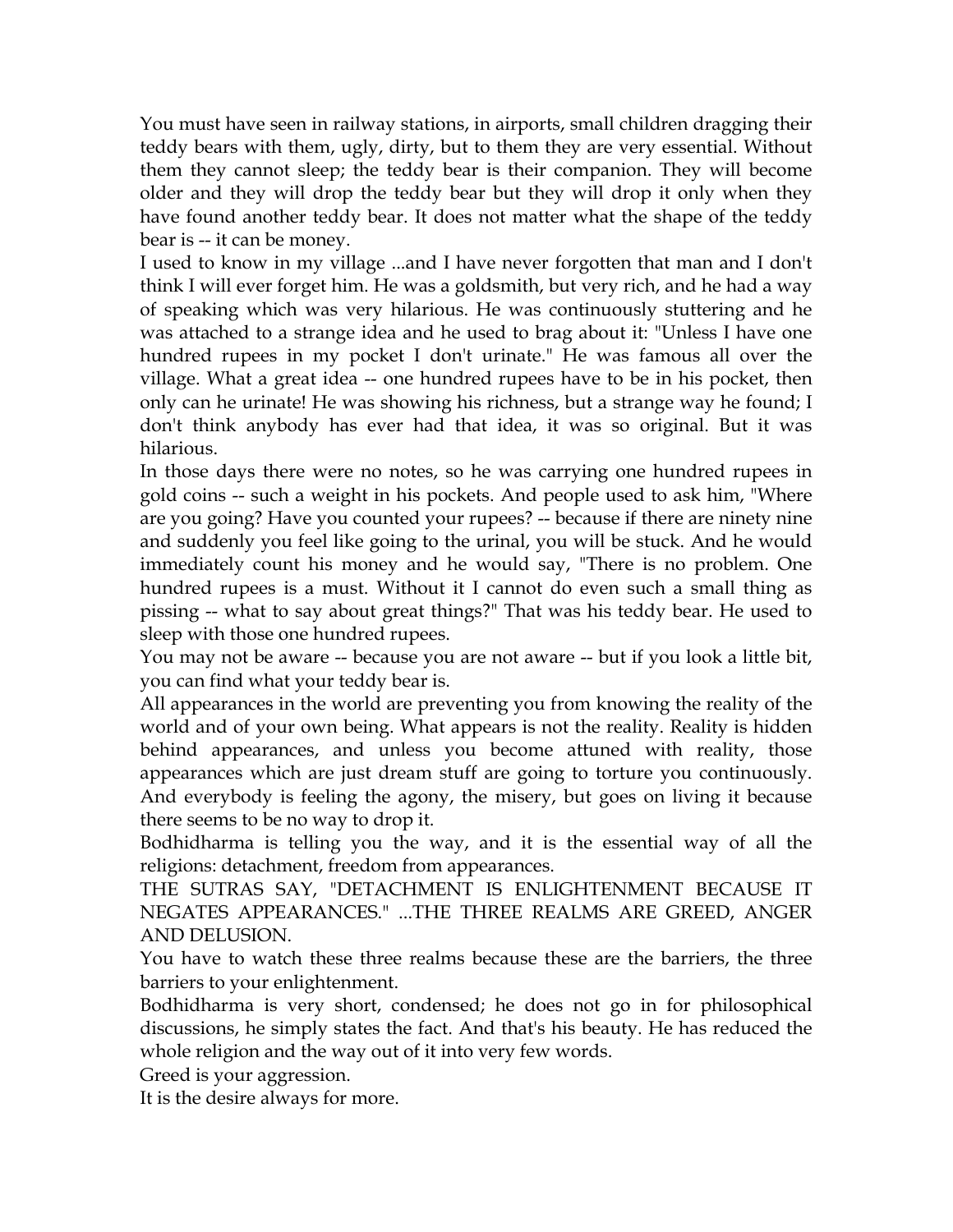It never stops; it goes on asking for more. And because it goes on asking for more, you are always miserable. Whatever you may have, you cannot enjoy it because you don't have more. By the time you have more, your greed has gone ahead of you. It is always ahead of you asking for more.

I used to stay in Calcutta in a very rich family and the husband and wife used to come to pick me up from the airport. The husband was always a very cheerful person, but one time I found he was very sad -- driving the car, but very sad.

I asked his wife, "What is the matter?" -- because he had always been chitchatting and was always cheerful. The wife laughed and the husband looked at her very seriously, very angrily.

The wife said, "You are asking, so I am saying the whole responsibility is yours. I am not to be looked at as if I am committing a sin." And laughingly she said to me,"He is sad because he has lost five lakh rupees."

I said, "But you are laughing and your husband has lost five lakh rupees?"

She said, "I am laughing because in fact he has gained five lakh rupees -- but he was expecting ten lakhs, and the trouble is, he cannot understand that he has earned five lakhs out of a business. He's sad because he was counting on ten lakhs. What about the remaining five lakhs? So although he has profited enough, he is not happy."

His misery is that he has lost five lakhs -- and he has not lost a single paisa. I asked the man, "What is the matter?"

He said, "In a way she is right, but I am really feeling sad. Ten lakhs were absolutely certain in the business. Even more was possible but only five lakhs turned up, and I cannot forget the five lakhs that I have missed."

Now can you think that a man who is thinking in terms of expectations can be happy, joyous? Your expectations are always more than the reality allows. Hence, there is always a feeling of failure. There is always a sadness lurking somewhere in your being.

Greed is an aggressive attitude towards existence: grab as much as you can and go on grabbing more and more and more. Waste your whole life and your whole intelligence in grabbing more and more and what is the point? Death will not be late, not even for a single minute. It always comes at the right time, and all that you have grabbed and wasted your life for, you will have to leave here.

Bodhidharma has said: One man was so greedy that when his wife was almost dying, his friends told him, "It is time ...you should call a physician."

But he said, "It costs too much."

They said, "It is going to be really ugly, inhuman. Your wife is dying and you are thinking about paying some fee to the physician!"

He said, "Wives don't count much. If she dies I can get married again. And death and life are not in the hands of man, they are decided by fate. If she's going to die, she will die whether I call the physician or not. Why waste money? If she is going to live, she will live. Either way, a physician is absolutely unnecessary."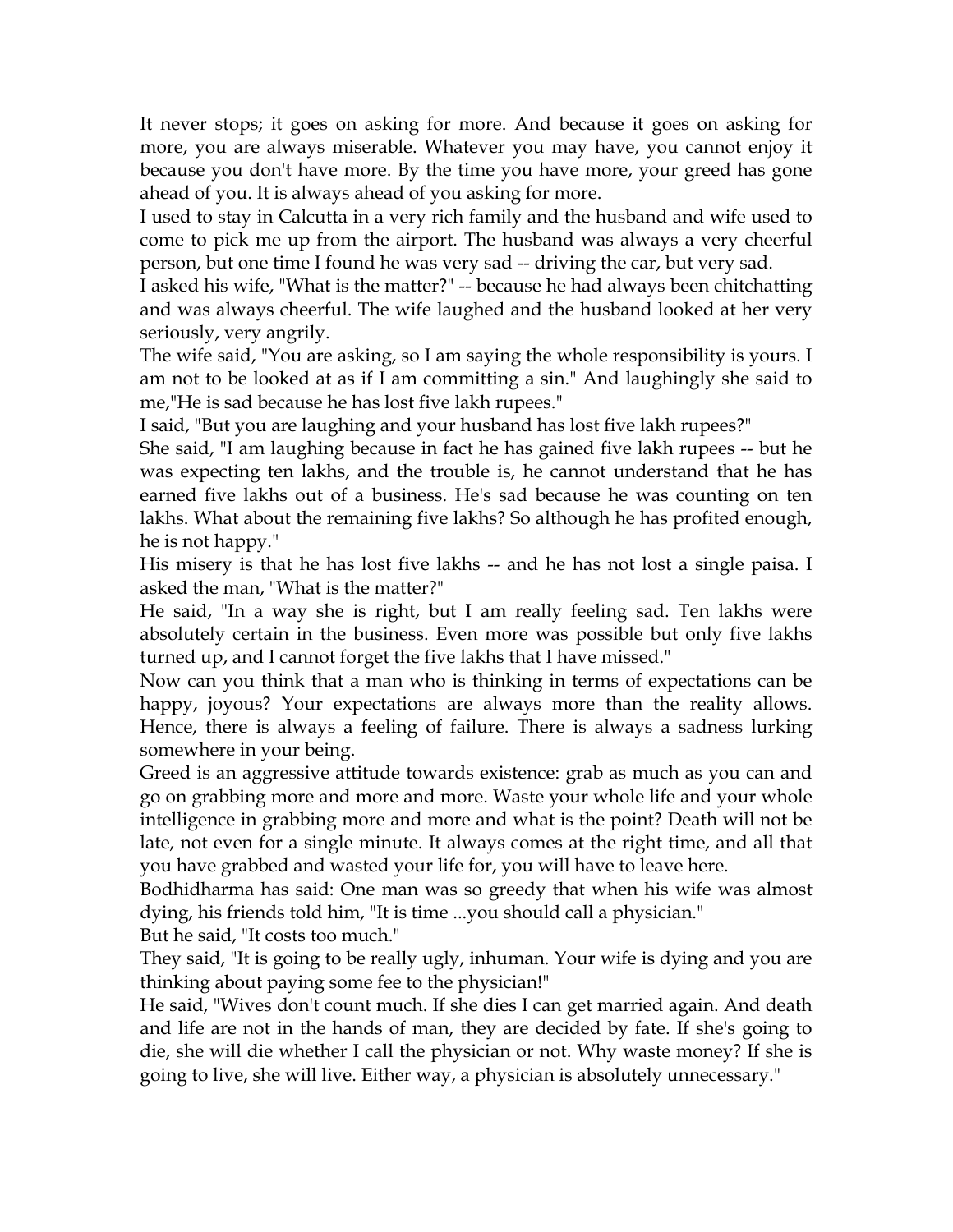The friends said, "We have never thought that you are so greedy. We have always heard that you are greedy -- but so much! Do you think you are going to take all your money with you when you die?"

He said, "Of course. I have a plan." They could not believe him.

They said, "What plan?"

He said, "Before I die I will take all the money in a boat, go deep into the ocean and jump with all my money, into the ocean."

The friends could not believe their ears. They said, "Are you mad or something? Still your money will be left in the ocean and you will have to go alone." At least there would be a satisfaction that nobody else was enjoying his money.

You will find all kinds of greedy people and you will find all sorts of greed within yourself. And when greed is not fulfilled, anger arises, frustration arises. You become angry with the world, you become angry with yourself, you become angry with everybody.

You can see it in all old people. Why are they so irritated? Why is it so difficult to stand them? They are frustrated people; they have wasted their life in grabbing more and more. But the more is never satisfied. Now they are feeling angry at life, so any excuse is enough and they will become angry. Greed is the root cause and when it is not fulfilled, it leaves you with great anger, frustration, irritation, failure.

And in your anger and frustration and failure a third thing arises: delusion. Delusion is a consolation. Delusion is a way somehow to keep yourself together.

When Pandit Jawaharlal Nehru was the prime minister of India, there were at least ten persons who believed that they were Pandit Jawaharlal Nehru. At least one I knew personally because he lived in the nearby district, and I used to go to that city to lecture in their colleges. I loved that man because he used exactly the same clothes as Jawaharlal Nehru -- with the Gandhi cap, with the handwoven khadi, with a Jawahar jacket. And he talked like Jawaharlal.

He was a laughingstock but he never cared. He said to me, "These people are idiots." And he used to send telegrams if he was going to visit a beautiful place which was nearby, Kanhakisli, a beautiful forest with thousands of deer. He would just send a telegram -- "Pandit Jawaharlal Nehru is arriving" -- to the collector of that district, signed by the secretary of Jawaharlal.

And he deceived people many times. Circuit houses were emptied, cleaned -- Pandit Jawaharlal Nehru is coming! And later on they would find that this man is bogus. Finally he was put in a madhouse.

It was not a new phenomenon. In England, when Winston Churchill was alive, there were at least three more Winston Churchills in England, believing absolutely that they were Winston Churchill.

There is on record a case in the life of Kalif Omar. A man was brought to him who was declaring that he had come from God with a new message: "Now the message Mohammed brought is out-of-date. It is time, because almost one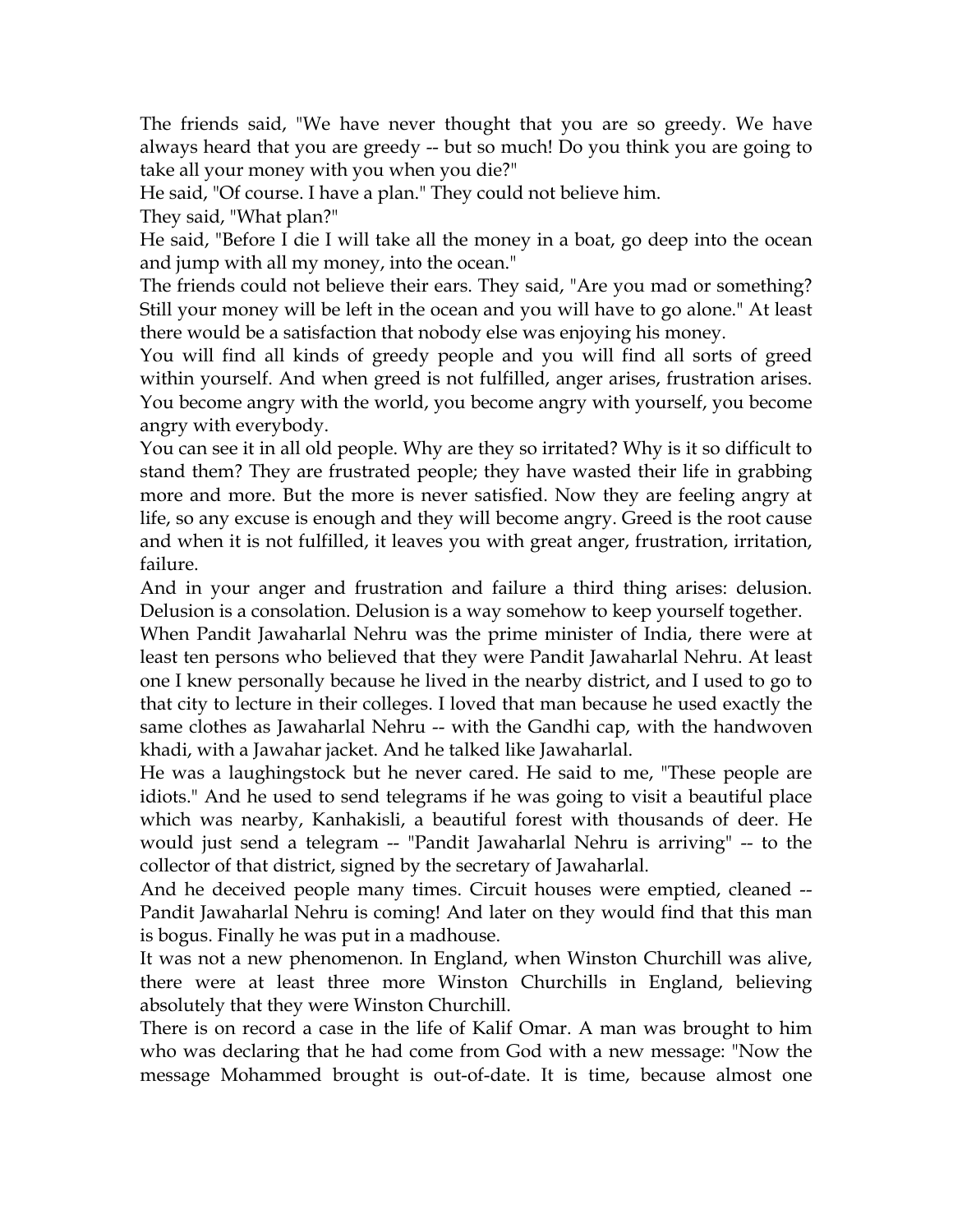thousand years have passed. Everything has changed and God has sent me as his prophet with a new message."

Mohammedans are very fanatic. Omar ordered that this man be tortured for seven days. "Tie him to a pillar, naked, and beat him and don't give him anything to eat. And after seven days I will come and see."

So after seven days he went there. The man was almost dying; so much blood had flowed, because they were beating him continuously, and without giving him food. Omar said, "What do you think now? Have you changed your mind or not?"

The man laughed and said, "Changed my mind? When I was leaving God, he said to me, `Remember, my prophets are always tortured.' Your torture has proved perfectly that I am the prophet."

At that very point another man, who had been tied to another pillar for almost one month because he was declaring that he himself was God, shouted to Omar, "Don't listen to that idiot. I have never sent any prophet after Mohammed. Mohammed is my only prophet and this man is a cheat!"

Now what to say about these people? And they are not exceptions. Everybody has some kind of delusion. Everybody is thinking things which he is not. But these delusions are helpful as a lubricating system. It helps your life somehow to move on.

Great consolations -- if you cannot become the prime minister, at least you can create a delusion that you are. If you cannot BECOME the richest man you can still believe that you ARE. You can make your delusions so solid that nobody can change them.

A madman was brought to a psychiatrist. His madness was very special; his madness was that he had been thinking that he had died. So when his family would tell him to go to the shop, tend the shop, he would say, "You don't understand. Dead people don't go to the shop. They don't tend shops."

They tried hard in every way to persuade him that he was perfectly alive, and he would say, "How can I believe you when I know that I'm dead?"

Finally they brought him to the psychiatrist and the psychiatrist said, "Don't be worried. I will put him right." And he asked the madman, "Do you think dead people bleed?"

The madman said, "No, dead people never bleed."

So the psychiatrist said, "There is a simple experiment to be done." And he took his knife and cut the dead man's finger just a little bit, and blood came running out. The family was very happy that this man, within a minute, had changed the whole situation. But they never knew that delusions are not so easily dispelled.

The madman laughed. The psychiatrist said, "That blood shows that you are not dead."

He said, "No, that blood shows that the proverb that `dead men don't bleed' is wrong; they do bleed. I am the proof. Now what can you do? The proverb is wrong and I am the proof of its being wrong. Dead men do bleed!"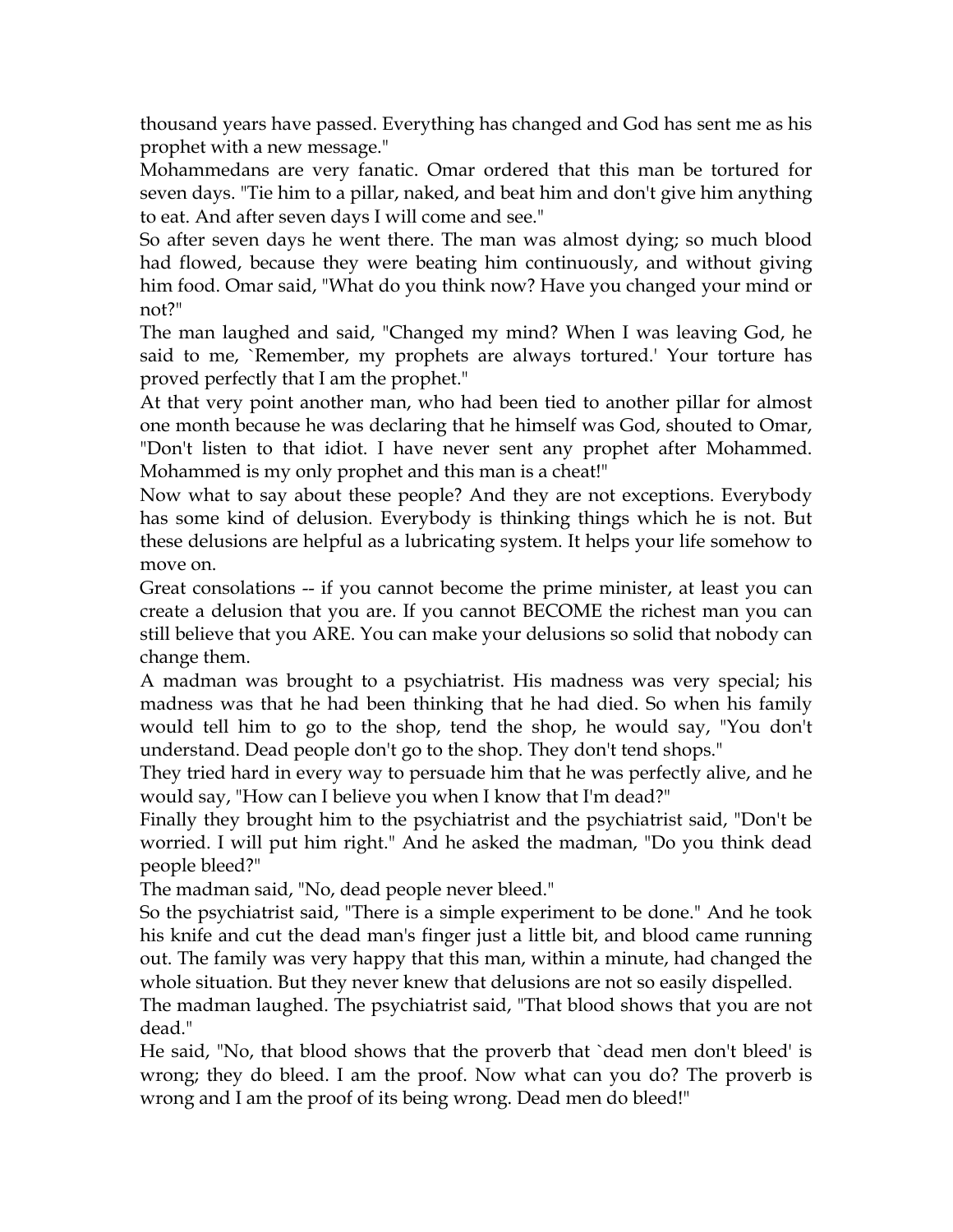Delusions settle so deeply in you, and the reason for those delusions is that to live continuously in frustration is a difficult task. You start believing in things which you have not got. You should look into your own mind to see how many things are only delusions.

Bodhidharma says these THREE REALMS ARE GREED, ANGER AND DELUSION. TO LEAVE THE THREE REALMS MEANS TO GO FROM GREED, ANGER AND DELUSION BACK TO MORALITY, MEDITATION AND WISDOM. Morality, meditation and wisdom are in fact not three things but only three names.

The exact thing is meditation. On one side it brings morality in your life; on another side it brings wisdom in your life. But you cannot do anything to attain wisdom directly; neither can you do anything to be moral directly. But you can do something for meditation; you can meditate directly, and morality and wisdom both are by-products. Morality will be in your actions and wisdom will be your intelligence, your awareness, your final enlightenment.

THE SUTRAS SAY, "BUDDHAS HAVE ONLY BECOME BUDDHAS WHILE LIVING WITH THE THREE POISONS AND NOURISHING THEMSELVES ON THE PURE DHARMA."

Bodhidharma is saying not to be worried about the three poisons of greed, anger and delusion. Even buddhas have lived through the same experience as you all are passing through; but because they started nourishing themselves through meditation and started becoming aware of their self-nature, all these poisons disappeared. They have found the antidote.

Meditation is the antidote to all the poisons of your life.

It is the nourishment of your authentic nature.

THE THREE POISONS ARE GREED, ANGER AND DELUSION. THE GREAT VEHICLE IS THE GREATEST OF ALL VEHICLES.

This I call a prejudice. He is continuously insisting and emphasizing that Mahayana, THE GREAT VEHICLE IS THE GREATEST OF ALL VEHICLES. IT IS THE CONVEYANCE OF BODHISATTVAS, WHO USE EVERYTHING WITHOUT USING ANYTHING. AND WHO TRAVEL ALL DAY WITHOUT TRAVELLING. SUCH IS THE VEHICLE OF BUDDHAS. THE SUTRAS SAY, "NO VEHICLE IS THE VEHICLE OF BUDDHAS."

To an ordinary, logical mind, to anybody who is looking at life with rationality, this will look a very absurd statement. First he says, THE GREAT VEHICLE IS THE GREATEST OF ALL VEHICLES. IT IS THE CONVEYANCE OF BODHISATTVAS, WHO USE EVERYTHING WITHOUT USING ANYTHING, AND WHO TRAVEL ALL DAY WITHOUT TRAVELLING. SUCH IS THE VEHICLE OF BUDDHAS.

And then, THE SUTRAS SAY, "NO VEHICLE IS THE VEHICLE OF BUDDHAS." It is the same as his other statement. Walking without walking, acting without acting, speaking without speaking ...so there is no contradiction. He is using the same expression for "vehicle" -- the greatest vehicle is a "no-vehicle."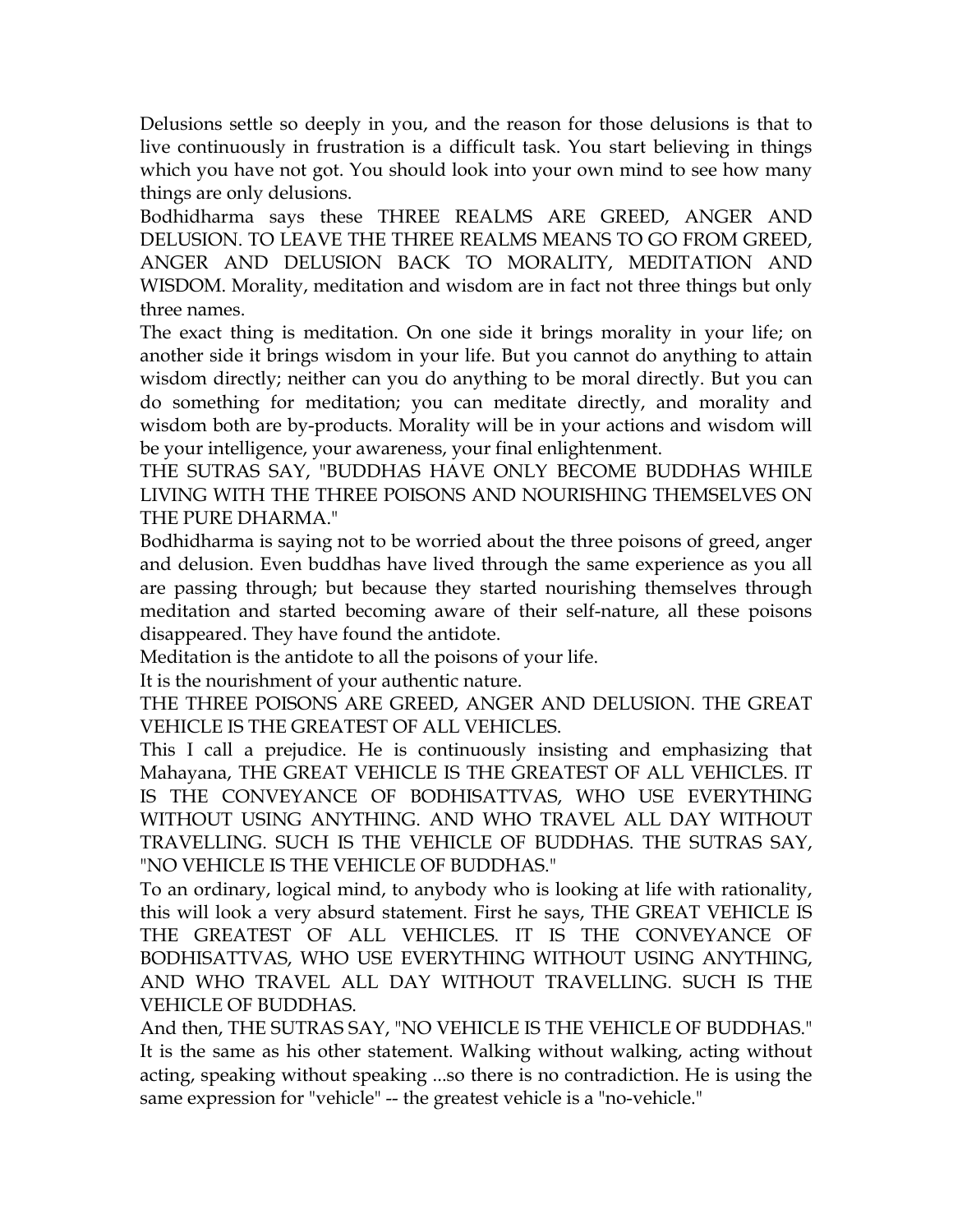THE SUTRAS SAY, "THE CAVE OF FIVE AGGREGATES IS THE HALL OF ZEN."

The five aggregates are the five elements the body is made of: earth, air, fire, water, and the sky. These five are the aggregates -- SKANDHAS -- elements of which your body is made. Just behind these five elements is hidden your treasure, THE HALL OF ZEN. Just inside the temple made by these five elements, is the fire of your awareness.

This body is a temple, and your consciousness is the god of the temple.

"THE OPENING OF THE INNER EYE IS THE DOOR OF THE GREAT VEHICLE." WHAT COULD BE CLEARER?

As you become more and more aware, you start having a third eye. These two eyes look outwards; that third eye looks inwards.

And to see yourself is the greatest experience, because once you have seen your beauty, then all beauties of the outside world fade away.

Once you have seen your purity, then everything outside becomes polluted. Once you have seen your inner splendor, then even a beautiful sunrise, or a grand sunset, or a night sky full of stars, are nothing compared to the splendor of your being. You are the highest peak of evolution, of light, of consciousness.

NOT THINKING ABOUT ANYTHING IS ZEN.

Just being silent without any thought is what is meant by meditation.

ONCE YOU KNOW THIS, WALKING, STANDING, SITTING, OR LYING DOWN, EVERYTHING YOU DO IS ZEN.

This is a significant statement. Perhaps there is no other religion that has made your whole life, twenty-four hours a day, a meditative experience. Zen does not believe in meditating one hour in the morning, or one hour in the night. It does not make meditation a separate, particular act. It wants meditation to become a quality of your being.

So whatever you are doing -- walking, sitting, standing, lying down, chopping wood, carrying water from the well, it does not matter. Whatever you are doing, you are doing it so silently, so peacefully, without any stirring of thoughts in your mind.

Then your whole life has become meditation. You go to bed silently, you wake up silently, and one day you will realize that you also sleep silently -- as thoughts disappear, dreams also disappear. Then the circle is complete.

For Zen, meditation has to be a twenty-four-hour affair. It is not some extra act that you have to do. It is not a Sunday religion -- for six days do everything you want to do, but at least on the seventh day, on Sunday, go to the church for one hour and you are a great Christian. It is absolutely illogical, and absurd. Just going to the church for one hour, and then living your mundane life with greed, with anger, with delusion, is not going to transform you. And no Jesus can save you.

My people in the commune made a small placard for cars. It said, "Jesus saves, Moses invests, Osho spends." I like that. What is the point of saving? Jesus seems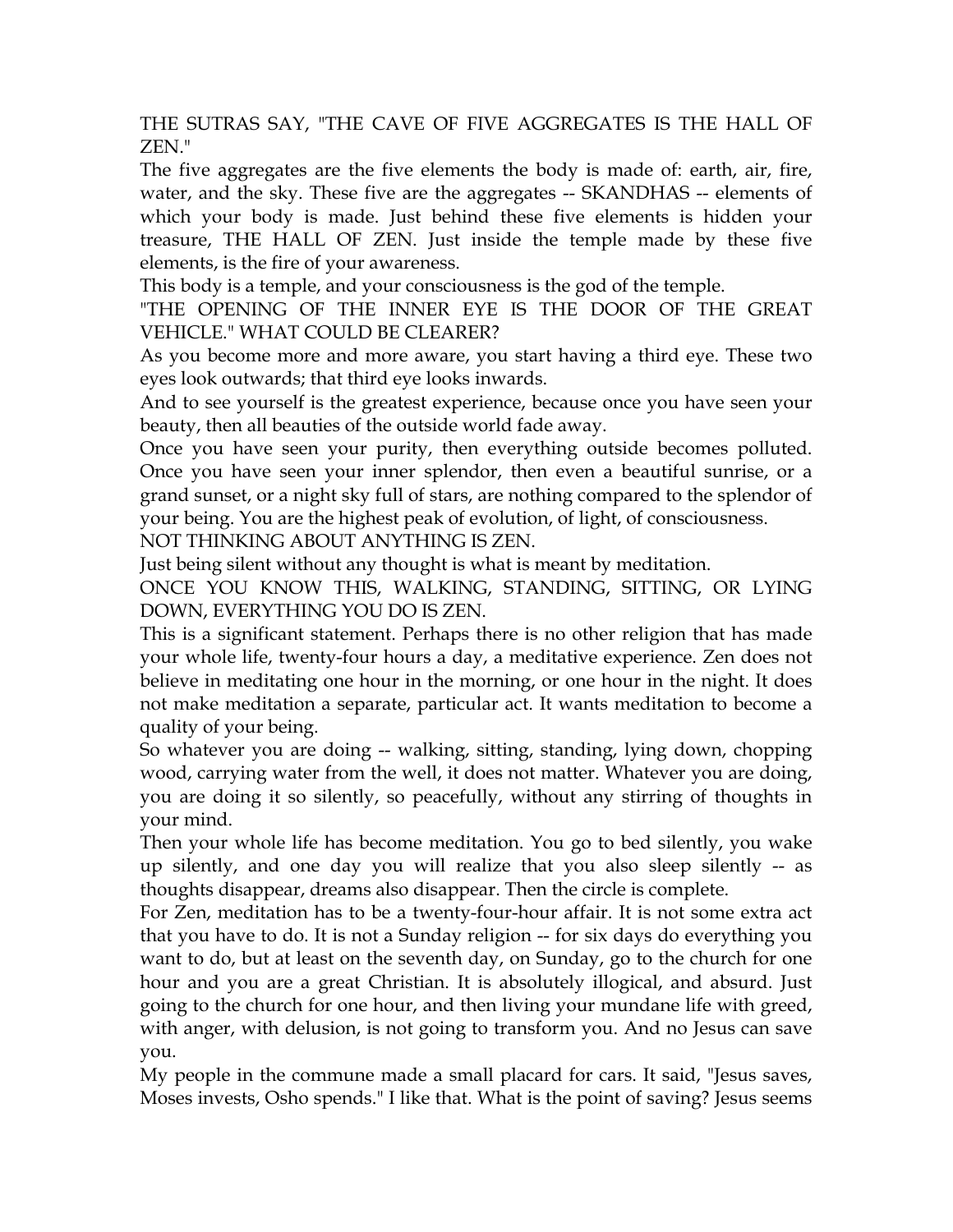to be like a banker. And of course, Moses invests. For Moses, everything is business. And for me, certainly, everything is going to be taken away. Before it is taken away, use it, spend it, enjoy it. Why wait for death to snatch it away? Certainly it is absolutely right. A one-hour religion, or even a Mohammedan who prays five times a day, is not going to help.

Religion has to become something like your heartbeat.

Meditation has to become something like your breathing. Whatever you are doing, you are breathing; it is not a separate action. And only then are you saturated, in every fiber of your being, with meditativeness.

TO KNOW THAT THE MIND IS EMPTY IS TO SEE THE BUDDHA. THE BUDDHAS OF THE TEN DIRECTIONS HAVE NO MIND. TO SEE NO MIND IS TO SEE THE BUDDHA.

Now you can see why I have been insisting that the disciple was taking wrong notes. This is the right statement, by Bodhidharma. The buddhas have no-mind. TO SEE NO MIND IS TO SEE THE BUDDHA.

But it is very strange that these sutras have existed for one thousand years, and nobody has seen the contradiction. Perhaps religious people are so blind, such believers, that they will not see any contradiction, even if it is there -- so apparent.

TO GIVE UP YOURSELF WITHOUT REGRET IS THE GREATEST CHARITY.

But the Indian constitution will not believe in it. The Indian constitution believes in charity according to the Christian idea. It is a very strange constitution. It is a hodgepodge.

In Hindi we call it KHICHRI, humbug. What the people who made the constitution have done ...they have collected all the constitutions of the world, and taken beautiful passages from every constitution, without knowing that those beautiful passages were alive in a certain context, in THEIR constitution. When you take them out, they become dead.

The Indian constitution is the most dead constitution in the world, because everything has been taken and borrowed from others. It is not a growth, it is simply a combination. Take everything good ...somebody's eyes are good, take them out; somebody's ears are really beautiful, take them out; somebody's mustache -- pull it out.

You can make a man just by taking beautiful things from everywhere -- the eyes of Cleopatra, and the nose of Amrapali, the body of Alexander the Great and the mind of Albert Einstein. But remember, although you have taken all the best parts from the best people, you have collected only a corpse -- it won't have any life.

What Bodhidharma is saying about charity .... We have been fighting with the Indian government and the Indian courts for almost ten years, that their conception of charity is very poor, their conception is very limited. Give to the poor, make hospitals, make schools ...this is charity. There is nothing sublime in their idea of charity. Bodhidharma's single statement is far more significant. He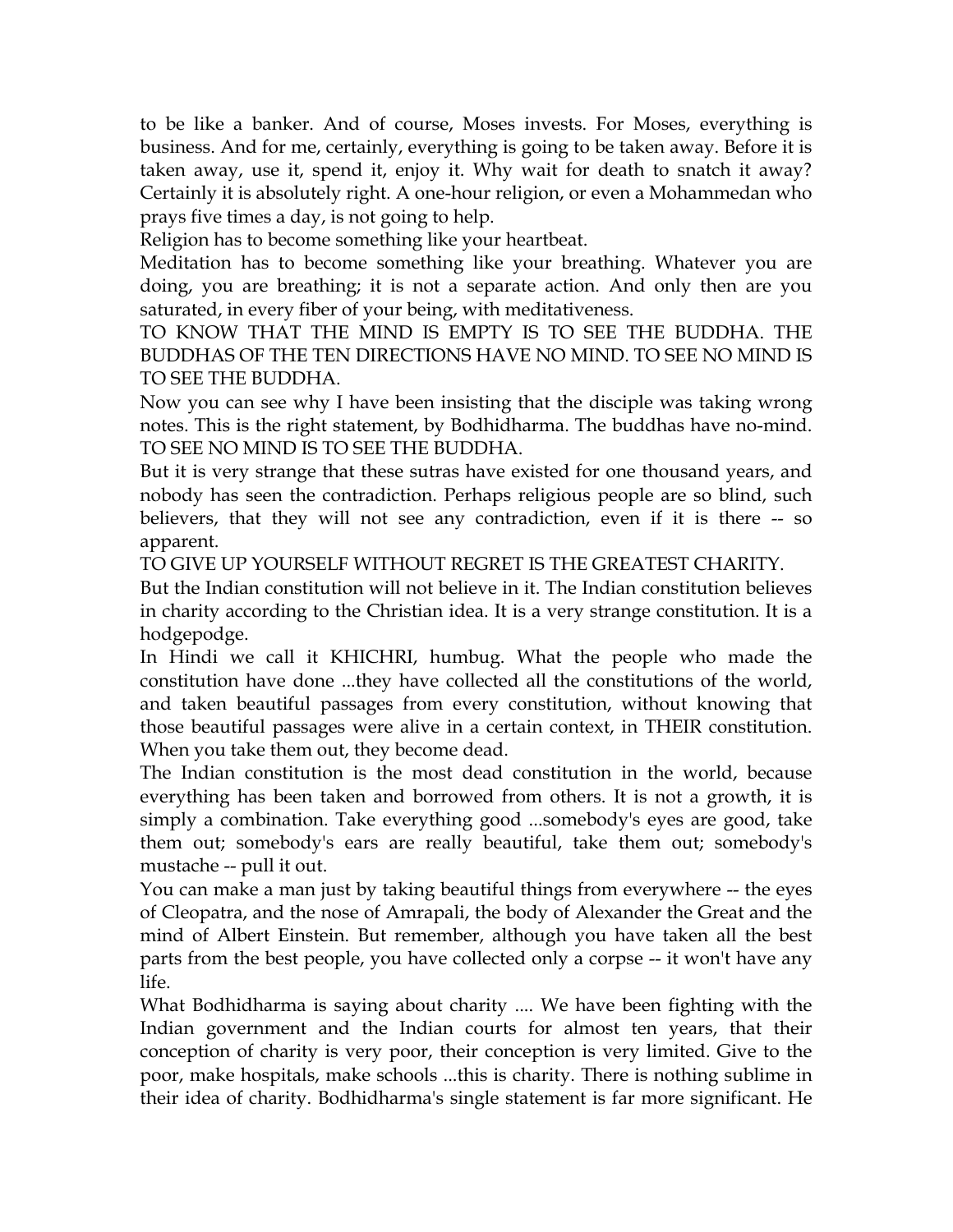says: TO GIVE UP YOURSELF WITHOUT REGRET IS THE GREATEST CHARITY. To give up yourself to whom? To the universe.

Don't be a separate entity. Just drop into the ocean of existence and become one with it. This is the greatest charity. What else can you give? You came emptyhanded into the world, and you will go empty-handed out of the world.

Everything that you have is not yours. Your house is nothing but a caravanserai. Your money is not your money; you have exploited for it. Your land is not your land; it was always there before you came and it will remain there after you are gone.

What is yours? You can only give that which is yours, you cannot give that which is not yours. You cannot contribute all the stars to the poor; you cannot contribute the sun to the poor; you cannot contribute the moon to the poor. It does not belong to you in the first place.

All that you can contribute is your own being. Hence, Bodhidharma is absolutely right that there is only one charity and that is to give yourself without regret, in fact with great joy and rejoicing, to existence. Become part of the whole.

TO TRANSCEND MOTION AND STILLNESS IS THE HIGHEST MEDITATION. Whether you are sitting silently, or you are walking silently, you have to transcend all form, motion and stillness, action and inaction, day and night, life and death. Transcend all, and you will have the highest fragrance of meditation in you.

MORTALS KEEP MOVING -- and again he comes to his prejudice -- WHILE ARHATS STAY STILL. BUT THE HIGHEST MEDITATION SURPASSES THAT OF BOTH MORTALS AND ARHATS.

He does not know anything about arhatas. Arhatas don't say anything, but they have also transcended motion and stillness. Just because they don't say anything does not mean that they have not transcended. In fact, their transcendence is so great that it cannot be said or conveyed in words. So I will not agree with Bodhidharma. He has to forgive me. With every apology, I want to say to him that his understanding about arhatas is absolutely zero. Instead of arhatas, he should have used the word "ascetics."

Mortals and ascetics don't know this transcending.

PEOPLE WHO REACH SUCH UNDERSTANDING FREE THEMSELVES FROM ALL APPEARANCES WITHOUT EFFORT AND CURE ALL ILLNESSES WITHOUT TREATMENT. SUCH IS THE POWER OF GREAT ZEN.

Such is the power of great meditation. Such is the power of knowing yourself. All illnesses disappear; illnesses of the spirit, all wounds are suddenly cured - wounds of the spirit. And all appearances, delusions, greed and anger are found no more, not even their footprints. Such is the power of knowing oneself in deep meditation.

He is perfectly right about everything, except what he says about arhatas. That has to be changed. In fact I am not against Bodhidharma, I am doing him a great favor. I am taking out his mistakes; I am making him almost infallible. His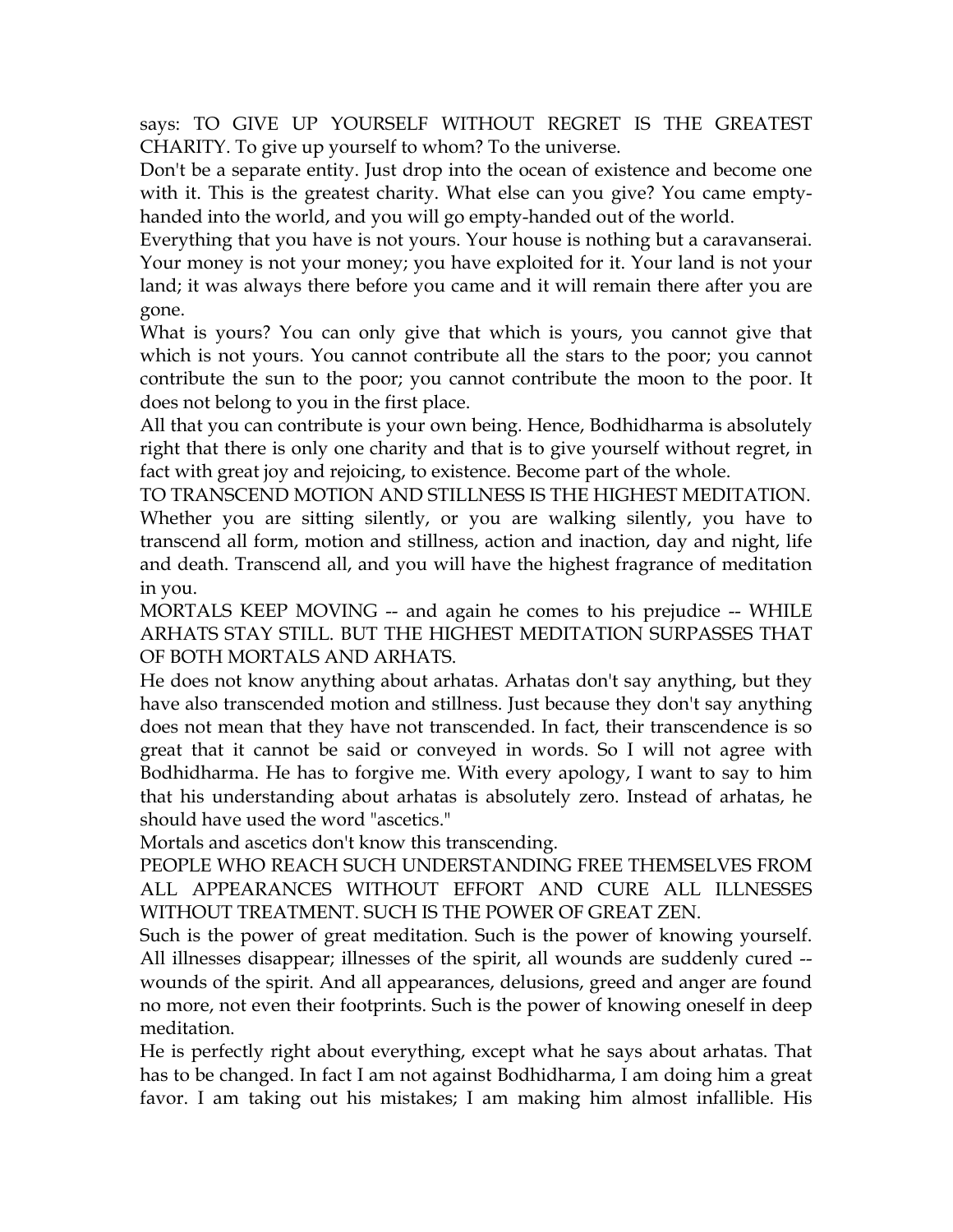prejudice against arhatas drags him down from the great sunlit peak which is his home.

If you meet Bodhidharma somewhere, in some life, just remind him that a few corrections are needed. And certainly he cannot make me afraid by his big eyes. I can also make him afraid with my big eyes.

Okay, Maneesha?

Yes, Osho.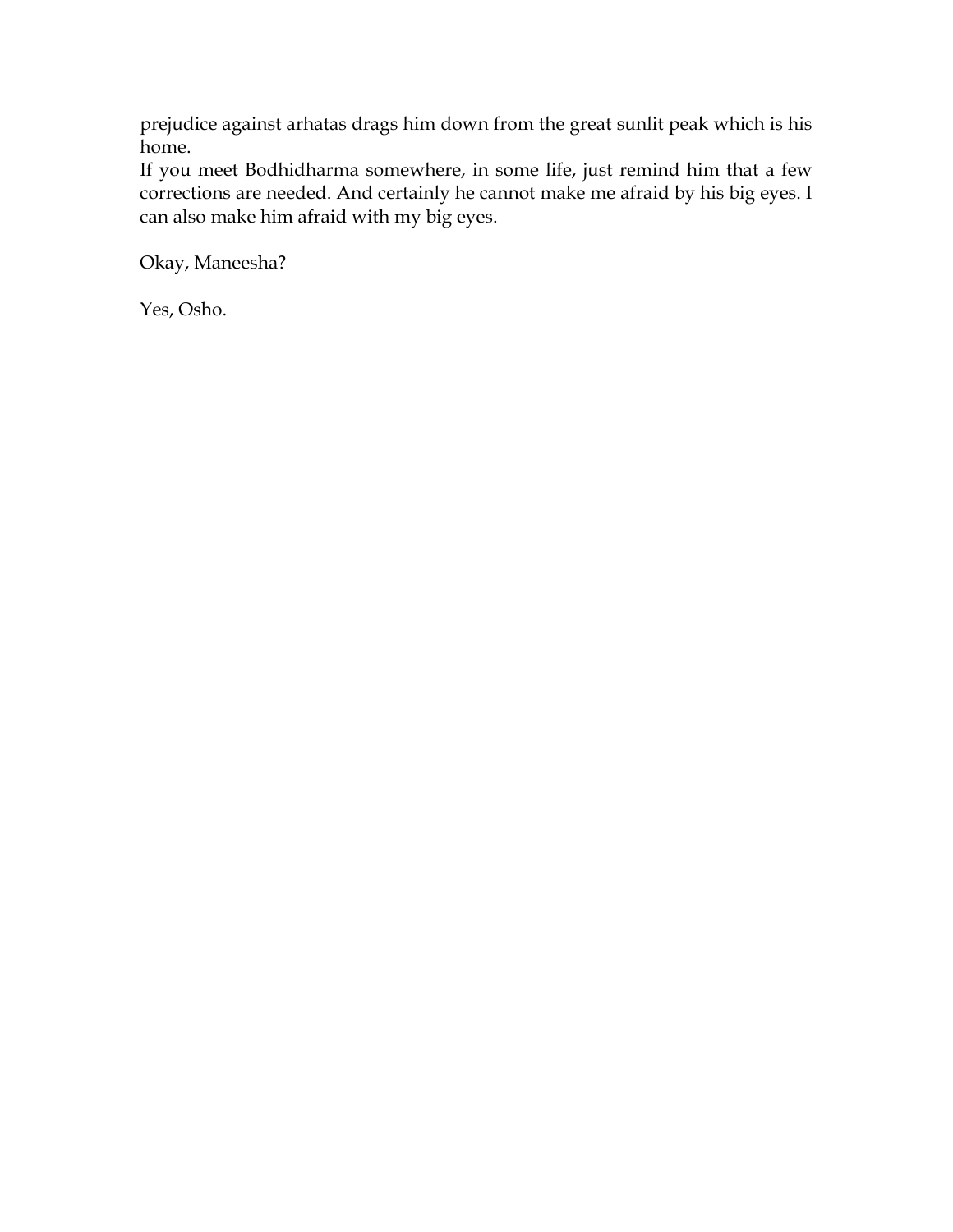# **Bodhidharma: The Greatest Zen Master Chapter #10 Chapter title: Not to be in the mind is everything 9 July 1987 pm in Gautam the Buddha Auditorium**

BELOVED OSHO,

USING THE MIND TO LOOK FOR REALITY IS DELUSION. NOT USING THE MIND TO LOOK FOR REALITY IS AWARENESS. FREEING ONESELF FROM WORDS IS LIBERATION. REMAINING UNBLEMISHED BY THE DUST OF SENSATION IS GUARDING THE DHARMA. TRANSCENDING LIFE AND DEATH IS LEAVING HOME. NOT SUFFERING ANOTHER EXISTENCE IS REACHING THE WAY. NOT CREATING DELUSIONS IS ENLIGHTENMENT. NOT ENGAGING IN IGNORANCE IS WISDOM. NO AFFLICTION IS NIRVANA. AND NO APPEARANCE OF THE MIND IS THE OTHER SHORE. IN THE LIGHT OF THE IMPARTIAL DHARMA, MORTALS LOOK NO DIFFERENT FROM SAGES. THE SUTRAS SAY THAT THE IMPARTIAL DHARMA IS SOMETHING THAT MORTALS CAN'T PENETRATE AND SAGES CAN'T PRACTICE. THE IMPARTIAL DHARMA IS ONLY PRACTICED BY GREAT BODHISATTVAS AND BUDDHAS. TO LOOK ON LIFE AS DIFFERENT FROM DEATH OR ON MOTION AS DIFFERENT FROM STILLNESS IS TO BE PARTIAL. TO BE IMPARTIAL MEANS TO LOOK ON SUFFERING AS NO DIFFERENT FROM NIRVANA BECAUSE THE NATURE OF BOTH IS EMPTINESS. BY IMAGINING THEY'RE PUTTING AN END TO SUFFERING AND ENTERING NIRVANA, ARHATAS END UP TRAPPED BY NIRVANA. BUT BODHISATTVAS KNOW THAT SUFFERING IS ESSENTIALLY EMPTY. AND BY REMAINING IN EMPTINESS, THEY REMAIN IN NIRVANA. NIRVANA MEANS NO BIRTH AND NO DEATH. IT'S BEYOND BIRTH AND DEATH AND BEYOND NIRVANA. WHEN THE MIND STOPS MOVING, IT ENTERS NIRVANA. NIRVANA IS AN EMPTY MIND. ...AN UNINHABITED PLACE IS ONE WITHOUT GREED, ANGER OR DELUSION. ...WHOEVER KNOWS THAT THE MIND IS A FICTION AND DEVOID OF ANYTHING REAL KNOWS THAT HIS OWN MIND NEITHER EXISTS NOR DOESN'T EXIST. MORTALS KEEP CREATING THE MIND, CLAIMING IT EXISTS. AND ARHATS KEEP NEGATING THE MIND, CLAIMING IT DOESN'T EXIST. BUT BODHISATTVAS AND BUDDHAS NEITHER CREATE NOR NEGATE THE MIND. THIS IS WHAT'S MEANT BY THE MIND THAT NEITHER EXISTS NOR DOESN'T EXIST. THE MIND THAT NEITHER EXISTS NOR DOESN'T EXIST IS CALLED THE MIDDLE WAY .... WHEN YOUR MIND DOESN'T STIR INSIDE, THE WORLD DOESN'T ARISE OUTSIDE. WHEN THE WORLD AND THE MIND ARE BOTH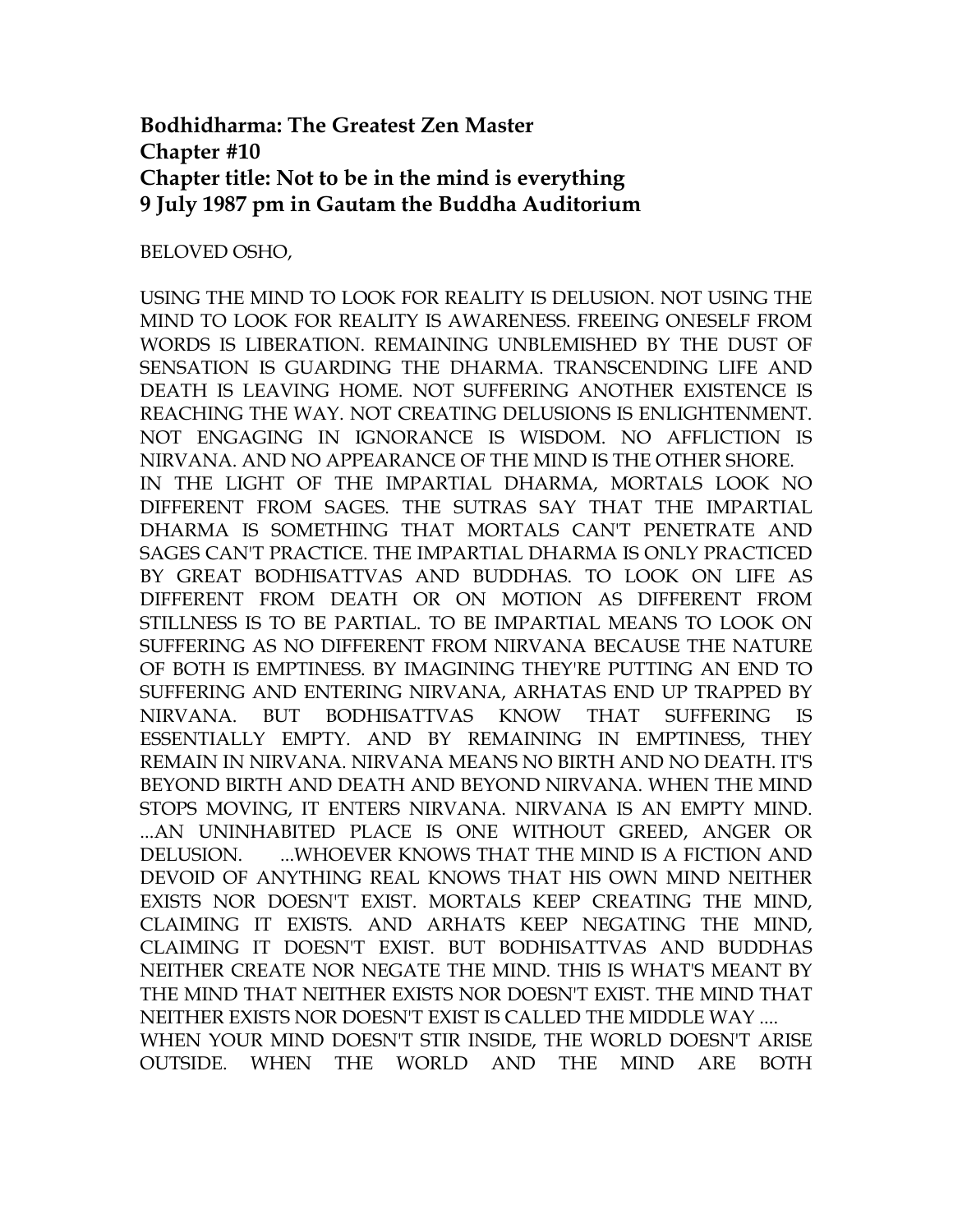TRANSPARENT, THIS IS TRUE VISION. AND SUCH UNDERSTANDING IS TRUE UNDERSTANDING.

These sutras of Bodhidharma are pure gold except on one point: wherever he mentions the arhatas he suddenly becomes absolutely blind. His conception about the arhatas is the only flaw that he cannot drop. I will remind you whenever he falls below the ultimate wisdom and becomes attached to his opinion. It is extremely surprising that a man of the caliber of Bodhidharma can behave just like any ignorant person in certain situations. But this reminds us of the frailty of human beings and this can be helpful to you not to become too much attached to your opinions, because every opinion is going to make you blind, blind to the opposite opinion.

A man of pure understanding is available to all the contradictions without any choice. He remains choiceless, just silently aware, knowing that they are contradictions but that ultimately they meet somewhere. Life meets death, day meets night, love meets hate, yes meets no. For the man who is beyond all opinions, for him yes is partial just as no is partial. In fact, when they both meet and merge into each other, when yes is no longer yes, and no is no longer no, when it is absolutely indefinable because where yes and no meet, it is going beyond conceivability -- this is the transcendence -- going beyond the mind.

But even people like Bodhidharma have certain blind spots. It is something like the scientists say: at least ten percent of people in the world are color blind although they are not aware of it. It is a big percentage; it means out of ten people, one person is going to be color blind. And by color blind they mean that the person cannot see a certain color at all.

Rarely does one come to discover one's color blindness. It happened in George Bernard Shaw's life. For sixty years he was not aware that he was color blind. On his sixtieth birthday a friend sent a gift of a beautiful suit, but he must have forgotten to send a matching tie with the suit. And Bernard Shaw loved the suit and he told his secretary that they should go immediately to find a matching tie, "Because this evening many friends will be coming to celebrate my birthday and I would like to use this suit for the evening."

They went to the shop where the best quality ties were available and he looked at many ties and finally he chose one. The shopkeeper was shocked, his secretary was shocked; they could not believe what he was doing. It looked very ridiculous; the suit was green and he had chosen a yellow tie. Simultaneously the secretary and the shopkeeper both said to him, "It will look very odd. You have chosen a very strange color. With green, this yellow will not look good."

George Bernard Shaw said, "What do you mean? They are the same color." He had no eye for yellow; yellow looked to him like green. He could not see the yellow at all. But it was just coincidental. Perhaps millions of people live and die without knowing that they are color blind. If this certain circumstance had not happened, George Bernard Shaw would have died -- sixty years he had lived,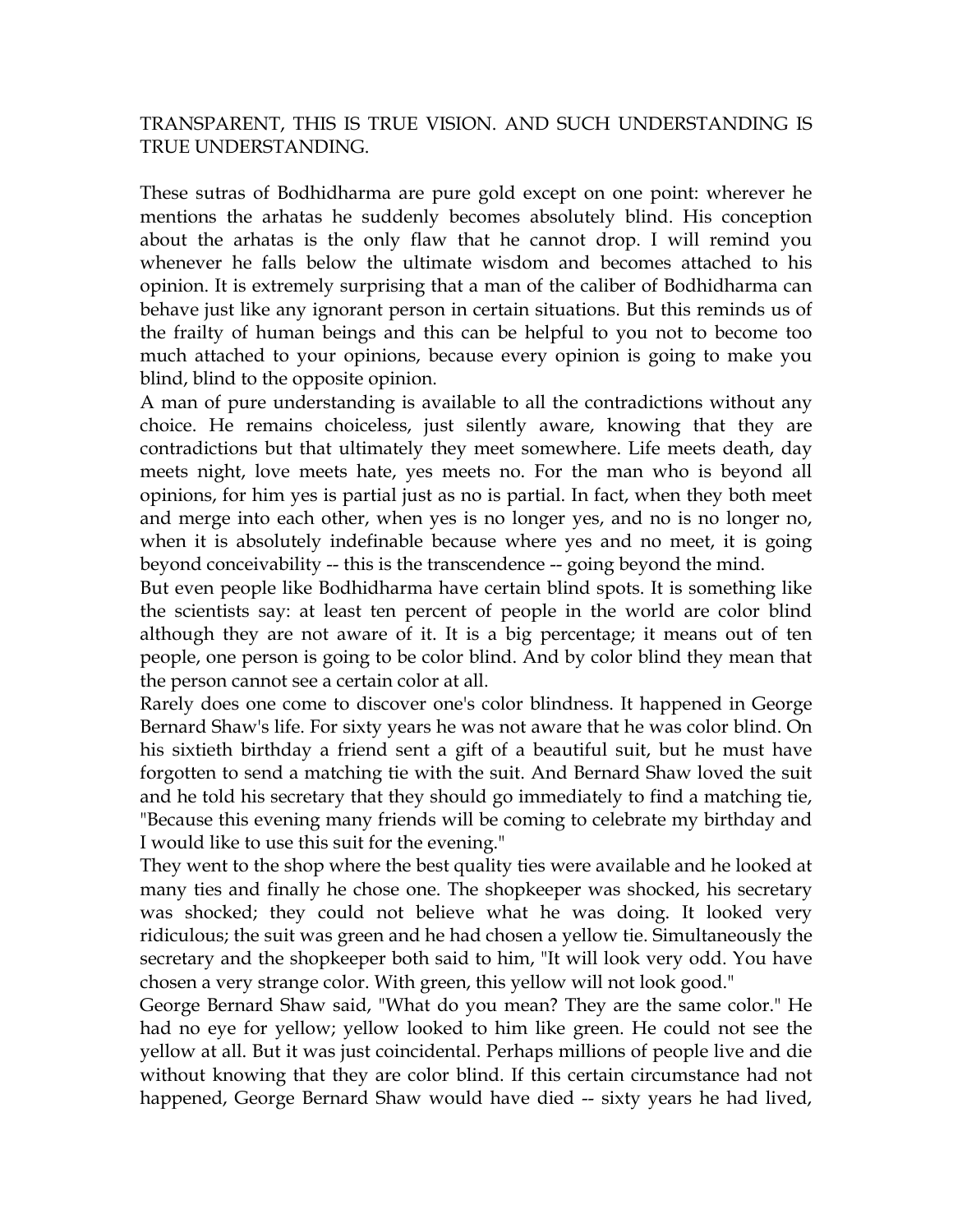forty years more he could have lived, he could have made the whole century - and remained unaware of a certain blind spot in his eyes.

Something similar happens to people. Even though they may be of great awareness, there are points where they are blind, and unless these blind spots disappear, a man's enlightenment cannot be called perfect. It remains imperfect, incomplete. And the surprising thing is, when Bodhidharma talks about great things he is so accurate, so impeccably perfect, but just on a few points he simply forgets everything and falls down into an ordinary state of mind where people become opinionated, prejudiced.

You have to remember him and learn one secret from him, so that this does not happen to you.

The sutra:

USING THE MIND TO LOOK FOR REALITY IS DELUSION.

And all philosophers have been doing that and all theologians have been doing that. The great thinkers are doing nothing but playing games with words. USING THE MIND TO LOOK FOR REALITY IS DELUSION. Mind cannot know reality. It is something like: if you want to hear music with the eyes, you will not be able to, because eyes are not meant to hear. Or if you want to see the light through the ears you will not be able to, because ears are not meant to see the light. Ears are meant for sound, eyes are meant for light. They each have a certain dimension of functioning.

Mind's functioning is to create thoughts, dreams, imaginations, illusions, hallucinations, mirages of all kinds. Its function is not to find the reality.

NOT USING THE MIND TO LOOK FOR REALITY IS AWARENESS.

Not using the mind is the way to find reality. Becoming utterly silent, without any thought, just a clean slate, a tabula rasa -- in that clarity, in that perceptivity, one comes to know what is real, both within and without, because the reality is one.

It is the mind that divides it into within and without. When the mind is withdrawn, the division is dropped. Then you are the reality; then, even the farthest star is connected with you and even the smallest blade of grass is connected with you. It is all one existence. Suddenly you are no longer separate, you have fallen into the whole. All the walls have disappeared between you and existence.

This experience in the UPANISHADS, the seers have declared as AHAM BRAHMASMI -- I am God. It was not out of an ego; it was out of utter humbleness. But what can be done? The moment mind disappears you are one with the whole. It has to be said.

FREEING ONESELF FROM WORDS IS LIBERATION.

In a small statement there are hidden scriptures. He's a simple man; he does not use learned jargon, big words. He simply states in simple and ordinary words the extraordinary truth and the ultimate experience.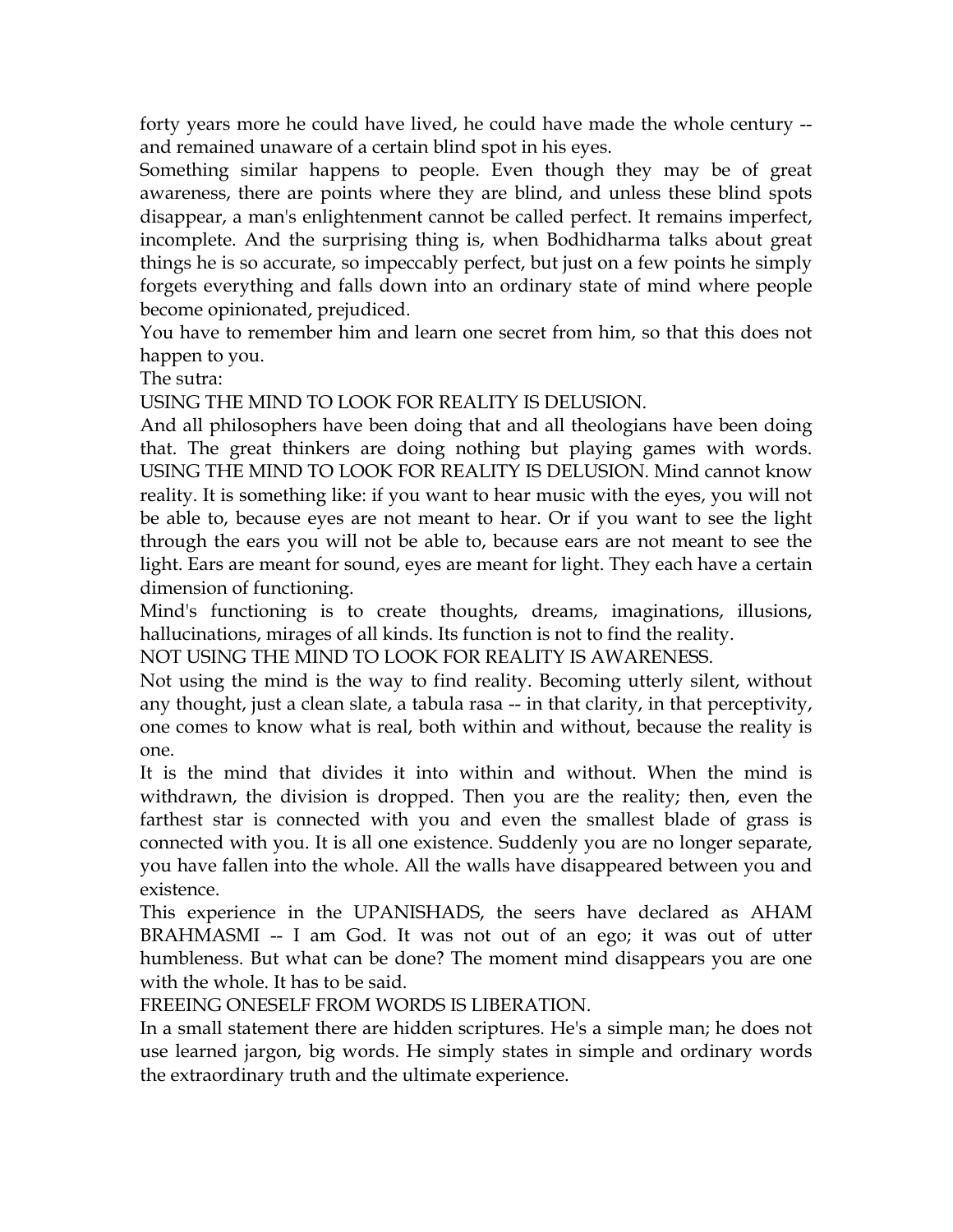FREEING ONESELF FROM WORDS IS LIBERATION ...not freeing yourself from the world, not freeing yourself from your wife or your husband, not freeing yourself from your money or your house but just freeing yourself from words. And certainly your real world is nothing but words.

What is a wife other than a word? Once she was not your wife; suddenly one day some stupid priest starts chanting mantras that he does not understand -- nor do the people who are being married know what is meant by the whole ritual that is going on.

One sannyasin got married a few days ago and she was telling me that she was surprised by the priest. The ritual was going to be one and a half hours long, but her husband gave five rupees to the priest and told him to be quick. The whole ritual went so fast; the priest started chanting so quickly and ended the whole thing within fifteen minutes. And in those fifteen minutes were included all those moments when the photographer said, "Just a moment!" And the priest would stop for the photograph to be taken and when the photograph was taken, he again started the ritual. What is a wife or what is a husband except a game of words?

You come into the world without any possessions and you go out of the world without any possessions. One day the whole thing becomes just like a dream that you had once seen. At the moment of your death you may remember all those things as if they had been seen in a dream. At the time of happening they were so real, but at the time of death everything will become unreal -- just words in the mind.

The real renunciation is not of the world. It is meaningless to renounce the world and escape to the Himalayas or to the monasteries. The real thing is to drop the words from your mind so you can become a silent observer, a pure witness. And this is what Bodhidharma calls liberation.

REMAINING UNBLEMISHED BY THE DUST OF SENSATIONS IS GUARDING THE DHARMA.

All that is needed of you to be authentically religious, is to be on guard that you are not carried by emotions, sentiments, moods; that you remain above and beyond any strategies of the mind to pull you down. To be aware and alert is all that is needed to be authentically religious.

You don't have to go to any church or to any synagogue or to any temple. You simply have to go within and be alert.

TRANSCENDING LIFE AND DEATH IS LEAVING HOME.

I would like to add two words to this sutra, otherwise this sutra can be misleading. I would like to say: TRANSCENDING LIFE AND DEATH IS LEAVING THIS WORLD, not the home, because your real home is where you are going. This world is not your real home. It is only a so-called home. It is just a consolation to call it home.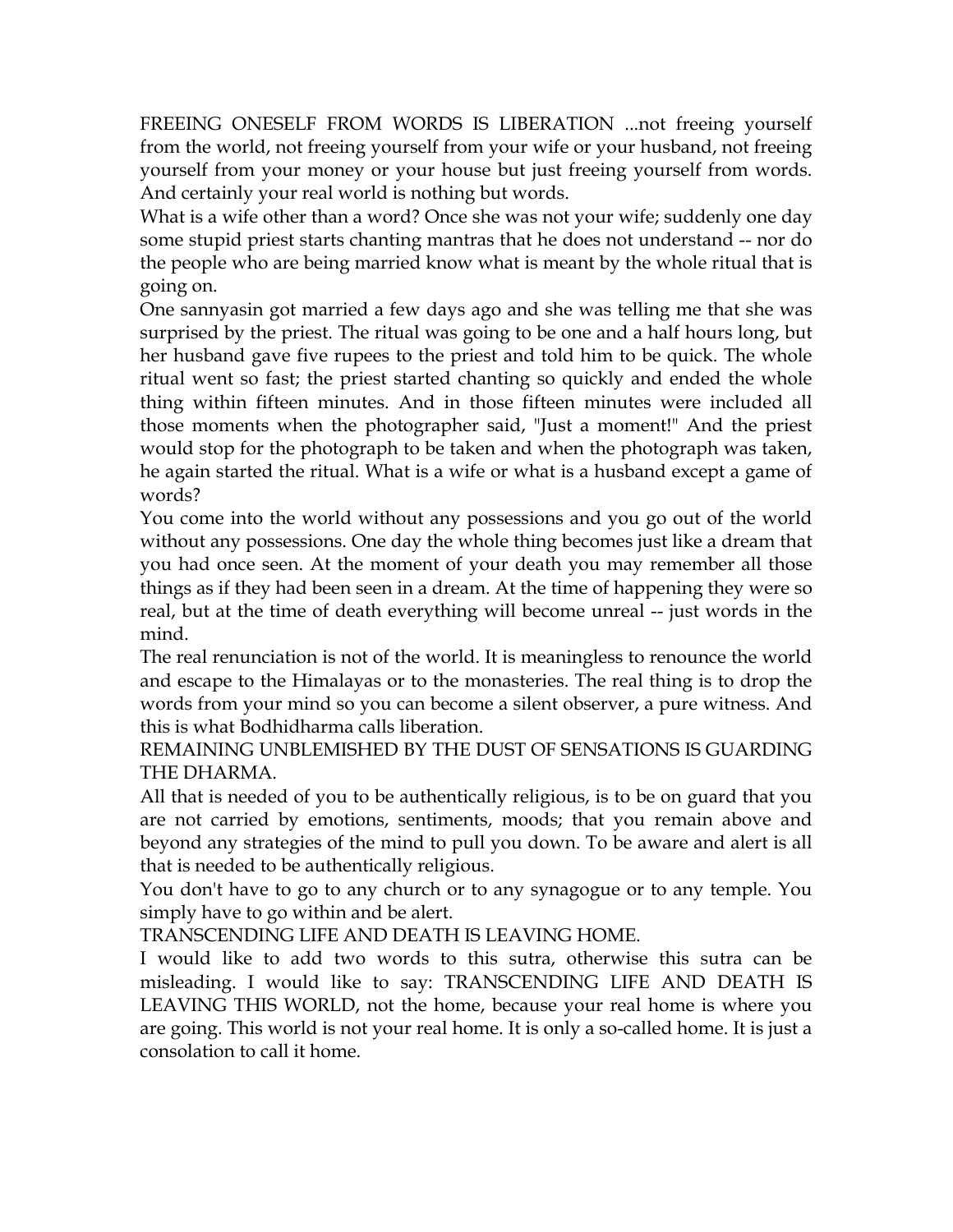I have told you the story of a Sufi mystic. One night in Baghdad, the king heard somebody walking on the roof of his palace. He shouted, "Who is there? And what are you doing there?"

The man was not a thief. Without any fear he said, "Don't shout, that may disturb other people's sleep. It is none of your business. I am looking for my camel. My camel is lost and it is time for you to go to sleep."

The king could not believe what kind of madman could be on the roof of a palace searching for his camel. He called the guards and they searched all over the place but could not find the man. And the next day when he was sitting in his court he heard the same voice again; he recognized it.

The king immediately said, "Bring that man in," because he was arguing with the guard in front of the gate that he wanted to stay in the caravanserai.

And the guard said, "You will be getting into problems unnecessarily. This is the palace of the king; this is not a caravanserai."

The man said, "I know it is a caravanserai and you are just a guard. Don't bother me. Just let me go in. I want to discuss the matter with the king himself. If I can convince him that this is a caravanserai then I will stay. If he can convince me it is not a caravanserai, then of course I will leave. But I won't listen to you; you are just a guard."

And just at that moment the message came from inside, "Don't stop that man. We are in search of him; bring him in."

The Sufi mystic was called in and the king said, "You seem to be a very strange fellow. I recognize your voice. You were the man on the roof searching for your camel and now you are calling my place, my home, a caravanserai."

The man laughed and said, "You seem to be a man of some understanding. It is possible to talk with you. Yes, it was me who was looking for the camel on the roof of the palace. Don't think that I'm insane. If you can look for blissfulness sitting on a golden throne, if you can look for God while continuously conquering and butchering and burning living human beings, what is wrong in searching for a camel on the roof of the palace? You tell me!

"If I am inconsistent you are also not consistent. And what right have you got to call this place your home, because I have been here before and on the same golden throne I have seen another man sitting. He looked just like you -- a little older."

The king said, "He was my father. Now he's dead." And the mystic said, "I was here even before that and I found another man. He also looked a little bit like you but very old." The king said, "You are right, he was my grandfather." And the mystic said, "What happened to him?" The king said, "He is dead."

And the mystic said, "When are you going to die? They also believed that this is their home. I have argued with your grandfather. Now the poor fellow is in the grave. I have argued with your father; that poor fellow is also in the grave. Now I am arguing with you and someday I will come back again and I will be arguing with your son and you will be in a grave. So what kind of home is this where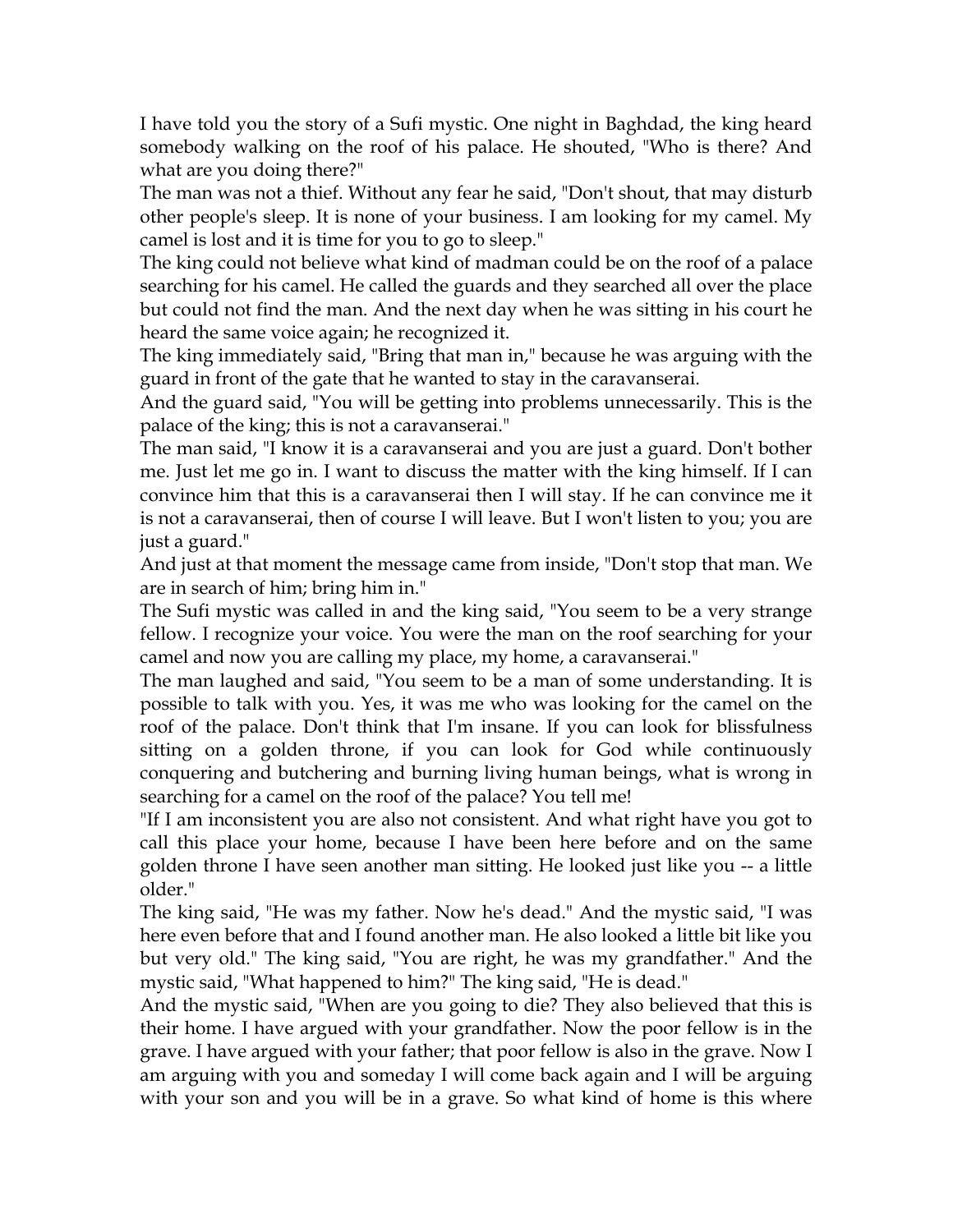people go on changing? It is a caravanserai. It is just an overnight stay, and then one has to go."

The king was shocked but was silent. The whole court was silent. The man was right. And the mystic finally said, "If you really want to know where your home is, go to the graveyard where finally you will have to settle, where your grandfather is, where your father is. That is the real place that you can call your home, but not this palace. Here I am going to stay as if it is a caravanserai."

The king was certainly not an ordinary man. He stood up and told the mystic, "Forgive me, I was wrong. You are right. You can stay as long as you want. I am going in search of my real home. This is not my real home."

This world is only a caravanserai.

In the sutra it says: TRANSCENDING LIFE AND DEATH IS LEAVING HOME. I would like: TRANSCENDING LIFE AND DEATH IS LEAVING for HOME - leaving the world, leaving for the home, for the real home from where you will not have to go anywhere else again -- which will be your eternal, ultimate and absolute refuge.

NOT SUFFERING ANOTHER EXISTENCE IS REACHING THE WAY. NOT CREATING DELUSIONS IS ENLIGHTENMENT.

Reduced to a single statement: Not to be in the mind is everything -- liberation, finding the real home, enlightenment, finding the way.

NOT ENGAGING IN IGNORANCE IS WISDOM.

This statement is a little strange because people don't engage in ignorance. Nobody wants to be ignorant; why should they engage in ignorance? Hence I would like to change it, although the meaning will remain the same. The word will not be ignorance, the word will be: NOT ENGAGING IN knowledge IS WISDOM.

Engaging in knowledge is really hiding your ignorance. That is really engaging, indulging in ignorance. But on the surface you are engaged in being more knowledgeable, more erudite, more learned -- a scholar, a pundit. And to be so much involved in knowledge is a barrier to wisdom. Wisdom comes to those who are innocent of all knowledge.

The moment you drop all knowledge you have also dropped all ignorance. They exist together as two sides of a coin. And then what remains is pure innocence.

NO AFFLICTION IS NIRVANA ...not to be afflicted -- by any suffering, by any anguish, by any anger, by any greed -- not to be afflicted is nirvana. You have arrived home. The name of the home is nirvana. ...AND NO APPEARANCE OF THE MIND IS THE OTHER SHORE.

When the mind disappears, with the mind this whole world disappears. With the mind, disappears this whole ignorance, this whole knowledgeability, all these nightmares of life. Mind is the creator of this whole drama that you go on seeing. Once mind disappears the other shore appears immediately -- coming closer and closer.

The other shore is your real home.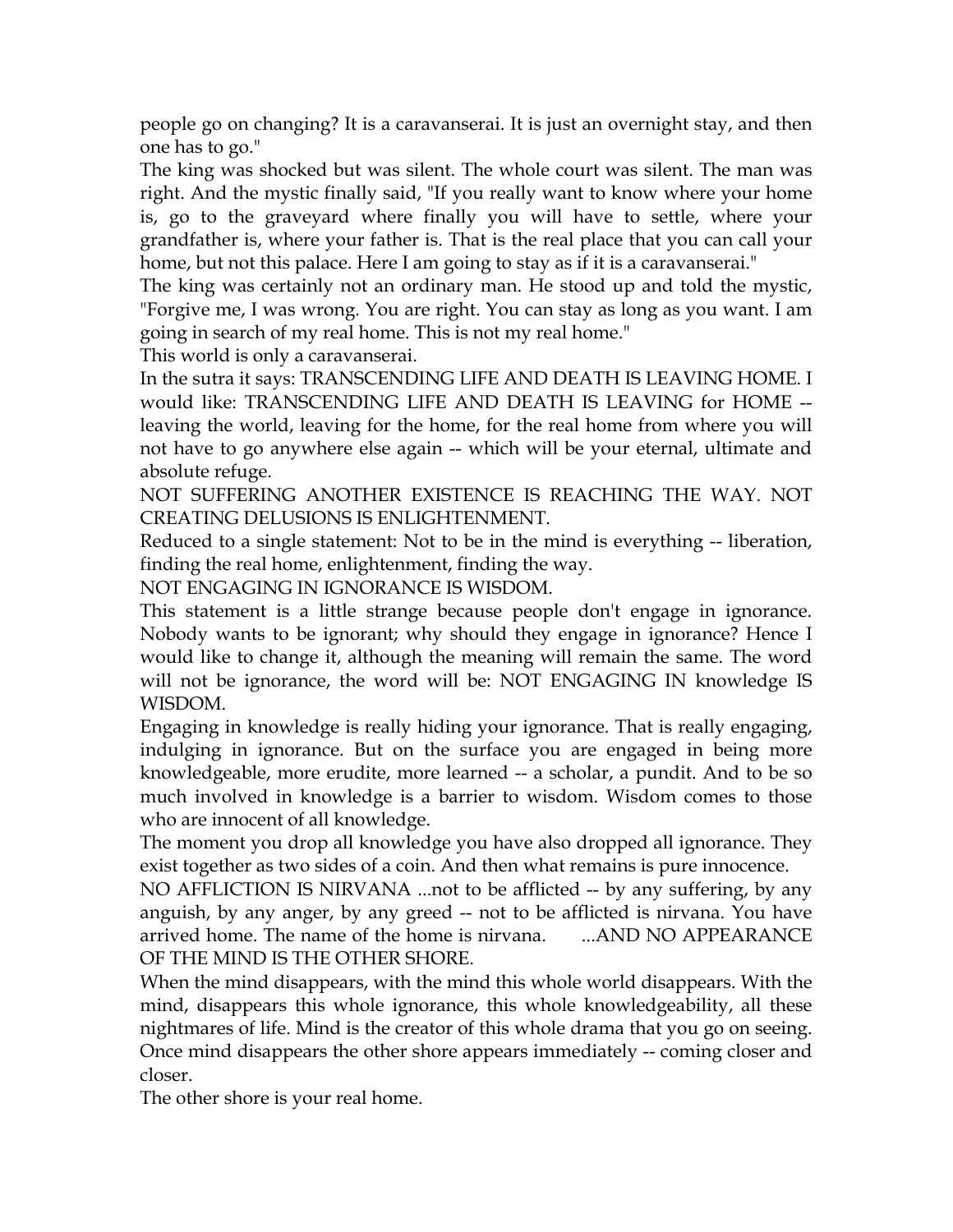The other shore is your immortality, your eternity.

This shore consists of death, disease, old age and all kinds of miseries. The other shore is the hope, the hope of being liberated, the hope of being saved, the hope of being redeemed from the nightmare in which we are all living. And the secret is simple: not to be a mind, but just to be a pure consciousness, a consciousness without thoughts, a sky without clouds.

IN THE LIGHT OF THE IMPARTIAL DHARMA MORTALS LOOK NO DIFFERENT FROM SAGES. THE SUTRAS SAY THAT THE IMPARTIAL DHARMA IS SOMETHING THAT MORTALS CAN'T PENETRATE AND SAGES CAN'T PRACTICE. THE IMPARTIAL DHARMA IS ONLY PRACTICED BY GREAT BODHISATTVAS AND BUDDHAS.

But he's not including the arhatas. That's his blind spot. Although Bodhidharma has very big eyes, he cannot see one simple thing: the great arhatas belong to the same category as the great bodhisattvas and the buddhas.

TO LOOK ON LIFE AS DIFFERENT FROM DEATH OR ON MOTION AS DIFFERENT FROM STILLNESS IS TO BE PARTIAL. TO BE IMPARTIAL MEANS TO LOOK ON SUFFERING AS NO DIFFERENT FROM NIRVANA BECAUSE THE NATURE OF BOTH IS EMPTINESS. BY IMAGINING THEY ARE PUTTING AN END TO SUFFERING AND ENTERING NIRVANA, ARHATAS END UP TRAPPED BY NIRVANA.

That is absolutely wrong. The arhatas attain to the same height as the bodhisattvas. Their paths are different, but one can reach to the peak of the mountain from different paths. He could have said that the so-called sages and saints end up trapped by nirvana -- but not arhatas. Arhatas are buddhas as authentically as bodhisattvas. Their only difference is that arhatas don't care about anybody else -- that they have to be helped, that they have to be supported for their enlightenment. Arhatas are simply concerned with their own enlightenment. Bodhisattvas are concerned with others' enlightenment too. That is the only difference. Otherwise their experience is the same, their height is the same, their position has the same ultimateness.

But there are many so-called sages and saints who are neither arhatas or bodhisattvas, who have practiced ascetic disciplines, who have tortured themselves, who have done everything that is within the capacity of man to do, but it is all being done by their mind. That makes all the difference. It has not been a spontaneous and natural growth; they have forced it. They have managed, disciplined, practiced. They always do the right thing, but their right doing is not spontaneous. It is deliberately thought-out. They are continuously weighing pros and cons -- what is right and what is wrong. They are always consulting the scriptures -- what is right, what is wrong. They don't have their own insight.

I call them so-called saints and sages. They look almost like buddhas, but deep inside there is great darkness. Their own self-nature is not yet realized. They have not attained SAMADHI. They are still wandering in the puzzling mind and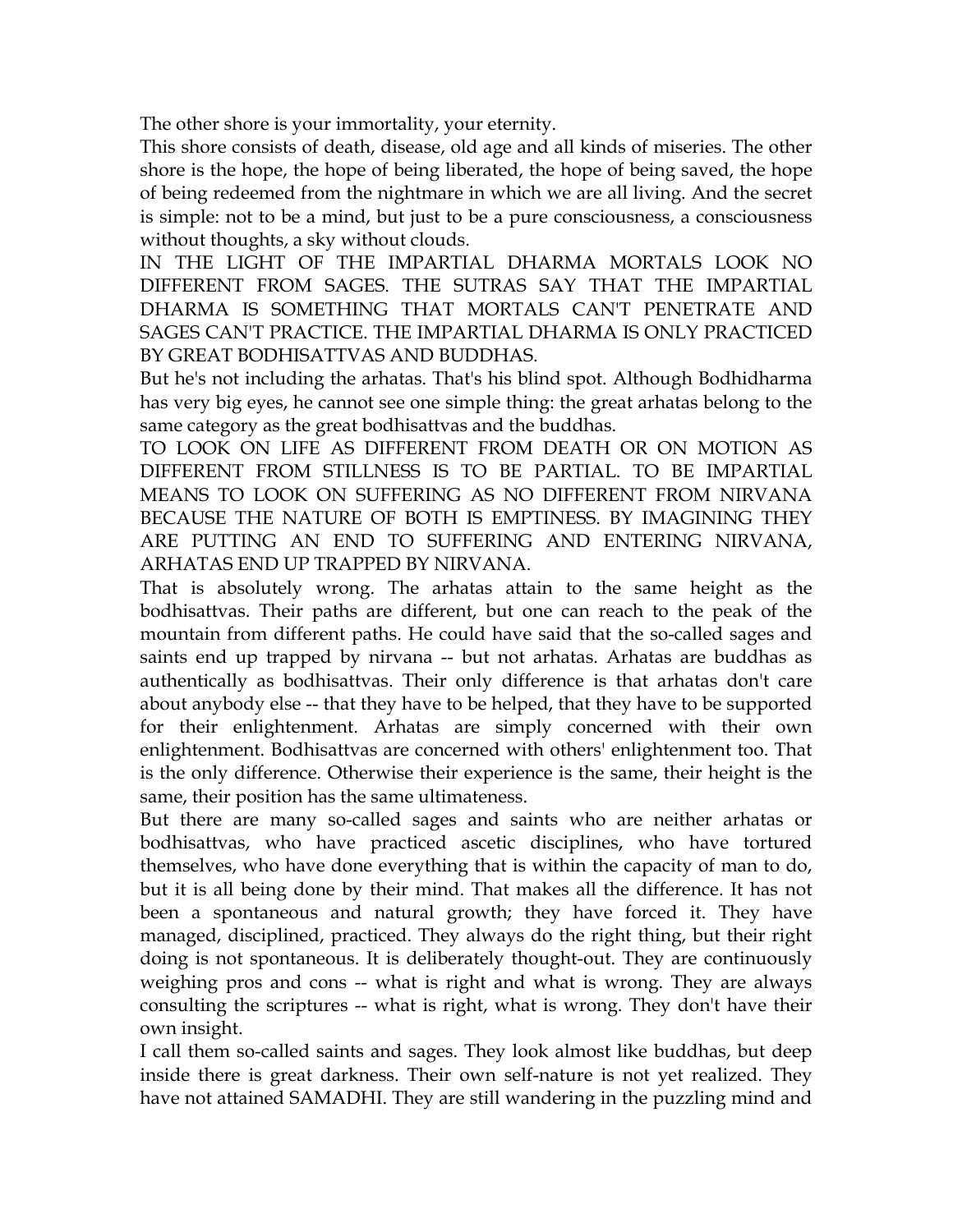its millions of ways. Their great practices, their asceticism, their disciplines, are nothing but their mind projection.

So it can be said that the so-called saints and sages end up trapped by nirvana. Their whole desire is to become enlightened. But that is the problem: you cannot desire to be enlightened. Desire is the barrier. You can become enlightened, but you cannot desire to become enlightened. The moment you desire you are trapped. You are trapped by your own desire.

You cannot make enlightenment an object of your greed.

You cannot make it an object of your ambition.

And that is where the so-called sages and saints come in. They have made enlightenment, liberation, moksha, nirvana, a goal -- an achievement. Then it becomes an ego trip. They are trapped, badly trapped.

Nirvana has to flower within you. When you have dropped the mind with all its desire, with all its ambitions, with all its program for achievements, when you have dropped your whole mind full of greed .... Whether the greed concerns money, or the greed concerns enlightenment, it does not make any difference. Mind can go on changing from object to object. But it remains the same mind full of greed. The moment mind is completely dropped, you suddenly find enlightenment is not a goal. It is your self-nature. Suddenly the lotus blossoms open their petals and you are full of fragrance. And this fragrance is not different in the arhatas or in the bodhisattvas. They both are buddhas; they both are enlightened people.

Because I don't belong to any religion, I don't belong to any particular sect -- I simply don't belong to anybody, I just belong to myself -- I can see clearly where people get trapped in their own ideologies. Even a man like Bodhidharma cannot tolerate the idea that arhatas are the same as bodhisattvas. He belongs to the category of bodhisattvas.

And it is not the case only with him. There have been arhatas who condemn bodhisattvas in the same way. But to me it does not matter whether somebody is of one category or of another category. I can be absolutely impartial. And my being impartial has been my problem because I say things without bothering about who is going to be pleased by my statements, who is going to be displeased by my statements.

It is a very strange world. If I say something that pleases you, you will forget all about it. But if I say something that displeases you, you are not going to forget it, and you are not going to forgive me.

I have said things about Jesus that no Christian has ever said. I have appreciated the man more than any Christian in two thousand years. But when I criticized a few things about Jesus, immediately the whole Christian world turned against me. They were silent when I was saying and appreciating great statements of Jesus. They were happy, but nobody even said a single word. But when I criticized a few things, the whole Christian world, which means almost half the world, immediately turned to destroying my movement.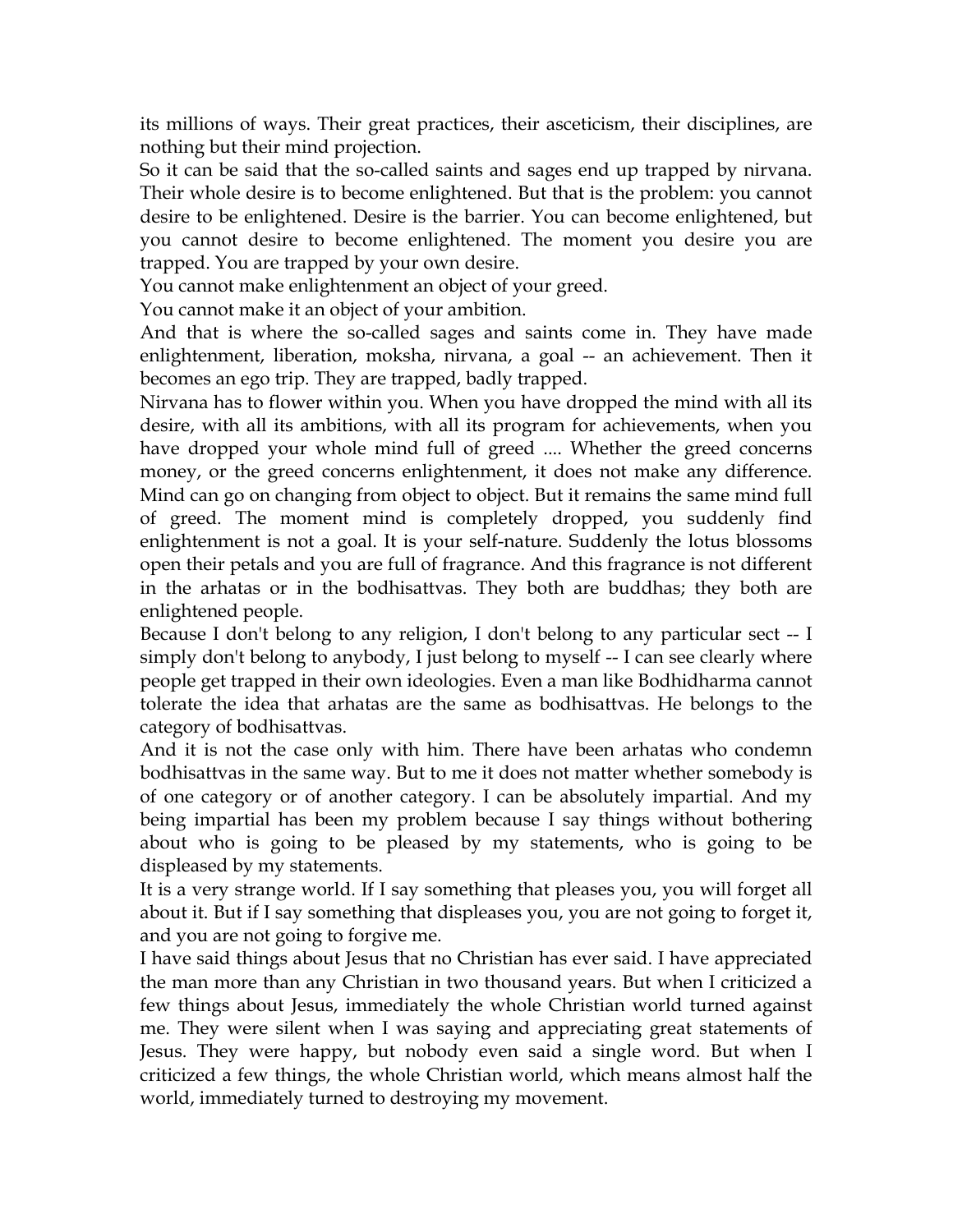My books have been banned by the pope. A few Christian associations have published my books on Jesus, but when I criticized Jesus they even burnt my books in which I have praised Jesus.

People are very touchy. If you appreciate something they will not say anything. They will simply enjoy the fact that their mind is being appreciated. It is not a question of Jesus; it is a question of a Christian mind. But when I say something that I see clearly is wrong in Jesus, then it hurts the Christian mind.

For example, I am saying a few things against Bodhidharma, but I am saying many more things in his favor -- they will be forgotten. But what I am saying against him ...the countries which belong to Mahayana Buddhism will immediately get upset.

My whole life, my whole life's work has been how to influence people and create enemies.

Again: BUT BODHISATTVAS KNOW THAT SUFFERING IS ESSENTIALLY EMPTY. AND BY REMAINING IN EMPTINESS THEY REMAIN IN NIRVANA. NIRVANA MEANS NO BIRTH AND NO DEATH. IT IS BEYOND BIRTH AND DEATH AND BEYOND NIRVANA.

But this is said only about bodhisattvas, not about arhatas. I would like to make it clear that it refers as much to arhatas as to bodhisattvas.

WHEN THE MIND STOPS MOVING IT ENTERS NIRVANA. NIRVANA IS AN EMPTY MIND.

Empty mind can be misinterpreted. I would suggest it is better to call it "nomind", because mind is never empty. The moment mind is empty, it is no longer there. Empty mind is a contradictory use of words -- a contradiction in terms. There is nothing like an empty mind; mind is always thought processes. It is always a traffic of thoughts, emotions, dreams, imaginations.

When the mind is empty, there is no mind. It is better to use the word "no-mind" than to use the word "empty" mind. Empty mind can be misleading. People can start thinking that all that they have to do is to empty the mind.

And you cannot empty the mind even if you go on working for eternity. You have to drop it -- wholesale. You cannot go emptying it in installments, because here you will be emptying it, and from all directions, things will go on coming into it.

You cannot empty the mind.

Either you cling to it or you simply drop it.

There is no middle way.

AN UNINHABITED PLACE IS ONE WITHOUT GREED, ANGER OR DELUSION.

WHOEVER KNOWS THAT THE MIND IS A FICTION AND DEVOID OF ANYTHING REAL KNOWS THAT HIS OWN MIND NEITHER EXISTS NOR DOES NOT EXIST. MORTALS KEEP CREATING THE MIND, CLAIMING IT EXISTS. AND ARHATAS KEEP NEGATING THE MIND, CLAIMING IT DOES NOT EXIST. BUT BODHISATTVAS AND BUDDHAS NEITHER CREATE NOR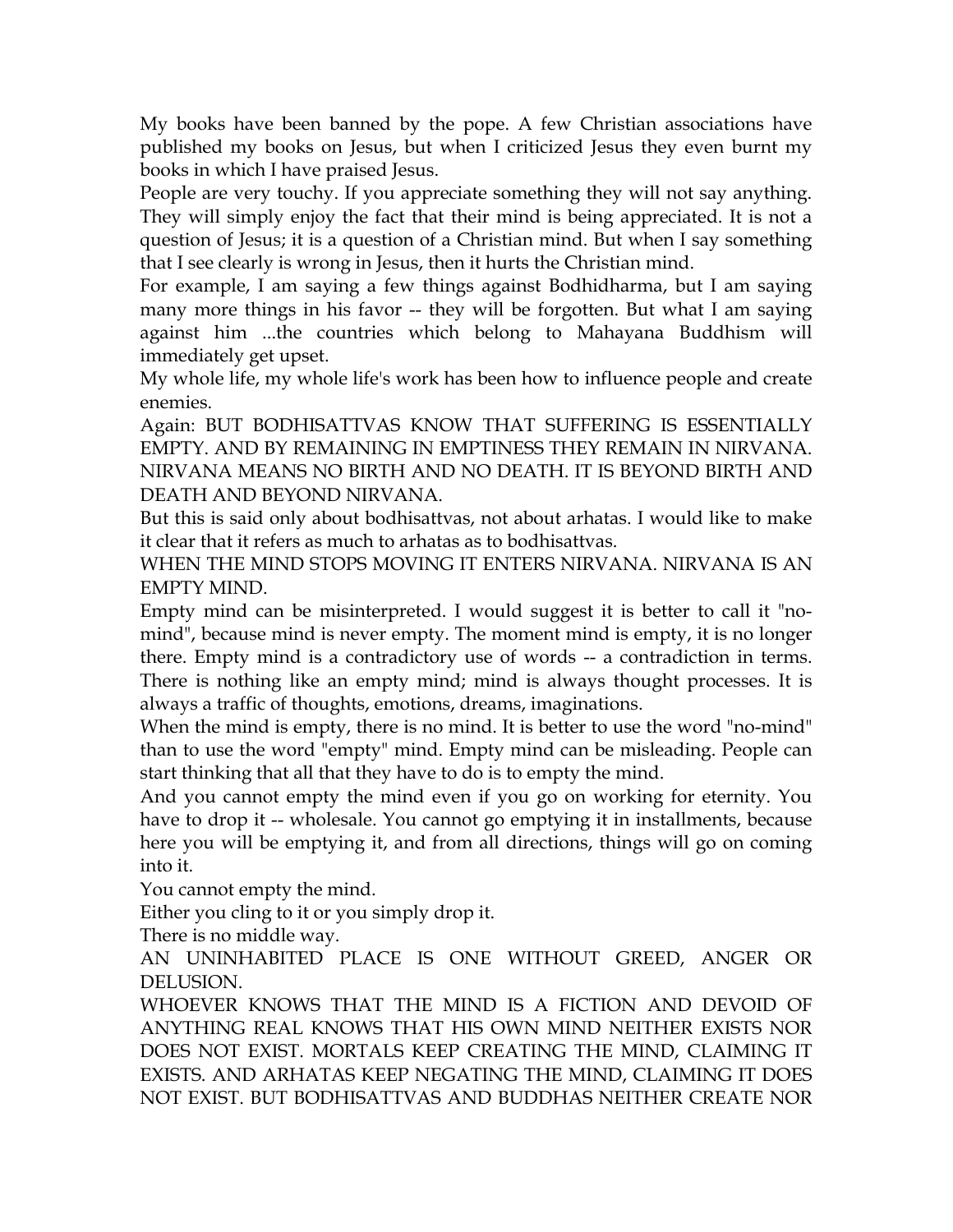NEGATE THE MIND. THIS IS WHAT IS MEANT BY THE MIND THAT NEITHER EXISTS NOR DOES NOT EXIST. THE MIND THAT NEITHER EXISTS NOR DOES NOT EXIST IS CALLED THE MIDDLE WAY.

He can never forget to condemn the arhatas. It seems to be as if something is constantly hurting him. The situation is again the same: instead of arhatas, he should have said the so-called sages and saints keep negating the mind. But bodhisattvas, arhatas and the buddhas neither create nor negate the mind. They simply go beyond it; they don't fight with it, because to fight with the mind is to give it reality, to recognize its power. There is no need to fight. One has just to be a witness.

Without any fight, just being a witness, mind disappears.

Before the fire of witnessing, there is no possibility of mind remaining within you even for a single second. Create the fire of witnessing, create the flame of awareness. This is done by the arhatas, bodhisattvas and the buddhas without any distinction.

WHEN YOUR MIND DOES NOT STIR INSIDE, THE WORLD DOES NOT ARISE OUTSIDE.

This is a beautiful statement, immensely pregnant. It is saying the world outside is nothing but your projection. When your mind stirs inside, the world is created outside.

Once it happened that a German poet, Heinrich Heine, got lost in the forest. He had gone hunting, but lost his way and lost his companion. And for three days he did not come across any human being. He was utterly tired, hungry and continuously worried about the wild animals.

In the night he used to climb a tree to somehow protect himself from the wild animals. The third night was a full-moon night and he was sitting up in a tree. Three days of hunger and tiredness ...he had not slept. And he saw the beautiful moon. He had written so many beautiful poems about the moon, but this day was different because his mind was in a different situation.

Instead of seeing the moon, he saw a loaf of bread moving in the sky. In his diary he wrote, "I could not believe my eyes. I have always seen my beloved's face in the moon. I have never even thought that a loaf of bread ...!"

But a man who has been hungry for three days ...his mind is projecting one thing, and that is food. The moon disappeared and a loaf of bread was floating in the sky.

What you see is not what is there.

What you see is what your mind projects.

I have told you a story about Mulla Nasruddin. He had a beautiful house in the mountains and he hired one of the ugliest women possible to take care of the house. All his friends asked, "Mulla, there must be some reason -- why have you chosen the ugliest woman?" Mulla said, "There is a reason. And when the time comes, I will tell you."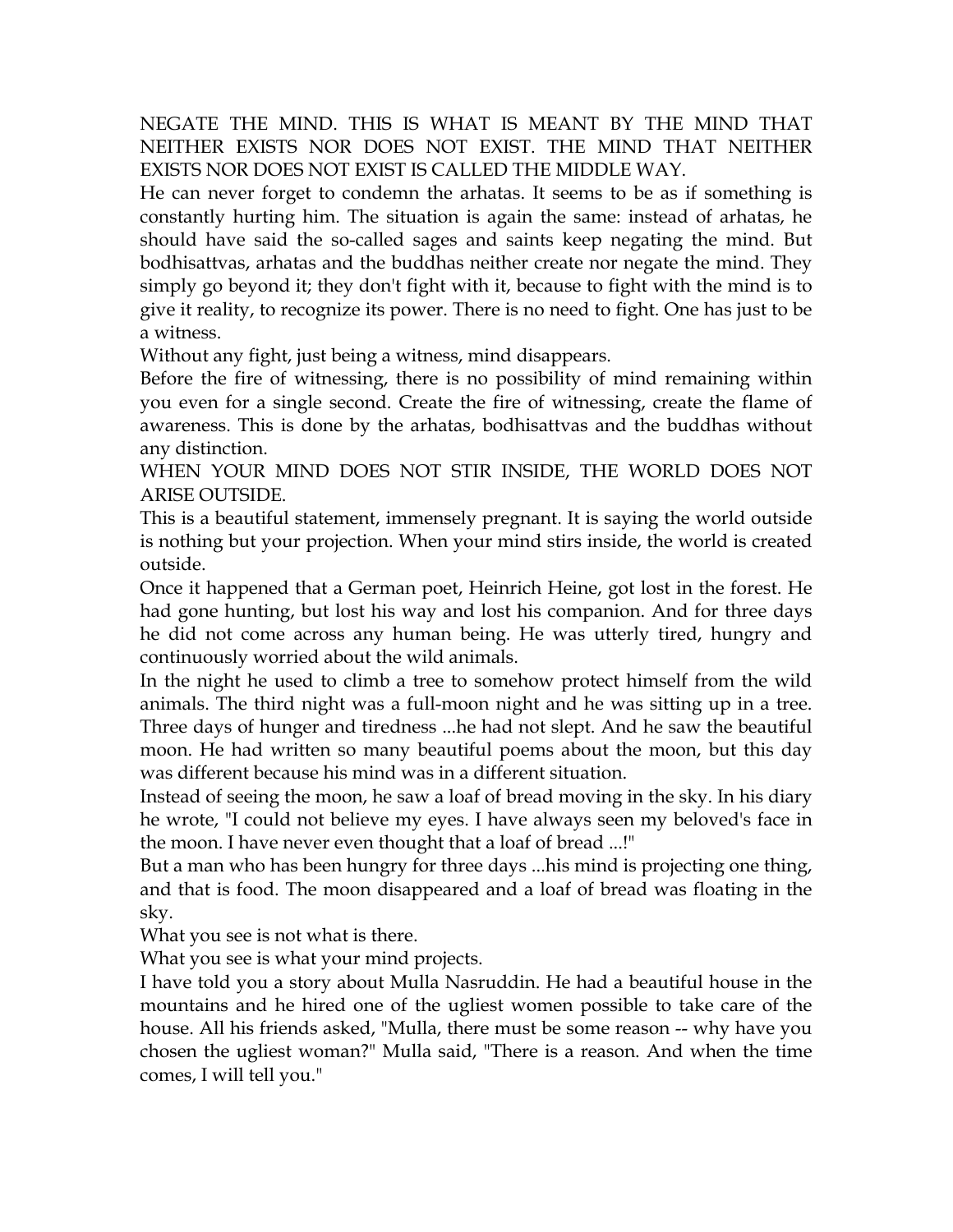And this created even more temptation to know. And again and again they were asking. It became a continuous temptation for them to enquire about the ugly woman. Mulla used to go to the mountain once in a while to rest, and he would say to his friends, "I am going for three weeks," and he would be back in one week.

And they would ask, "You went for three weeks ...?" He said, "Yes, I went for three weeks, but something happened and I had to come back."

And this happened again and again. He would go for six weeks and within two weeks he was back. Finally they said, "You are creating a mystery. You are keeping that ugly woman there, you go there for three weeks, you come back in one week. You never keep your word."

Mulla said, "It is better now that I tell you the truth. The truth is, I have kept that ugly woman for a particular reason. And the reason is that when I go to the mountain house, the woman looks ugly. She is so repulsive, not just ugly. But without another woman, after seven or eight days, she does not look so repulsive. After two weeks, she does not even look ugly. After four weeks, she starts looking even beautiful. That is the time when I leave -- now the danger is near. Whenever that woman starts looking beautiful, that is the point to immediately leave the mountains because now there is danger."

Mind has started creating its own reality. Now it does not care at all what is actually fact; now it is creating its own fiction. Because it has not been with a woman for four weeks, there is a certain hunger, biological hunger, and that hunger is creating a loaf of bread.

It is not coincidental that people call beautiful woman "dishes," "delicious dishes." Why is a woman, a beautiful woman, in almost all languages, called a "beautiful dish"?

Perhaps because, just as food is a hunger and biological, so is sex a hunger and biological. Both are different hungers, but both are hungers. The world that you see all around you is mostly a projection of your mind. When the mind disappears completely, you will see a totally different world. With all projections gone, then only the real -- the objectively real -- remains.

And with the objectively real, there is no attachment. The attachment arises only with your projecting mind.

WHEN YOUR MIND DOES NOT STIR INSIDE, THE WORLD DOES NOT ARISE OUTSIDE. WHEN THE WORLD AND THE MIND ARE BOTH TRANSPARENT, THIS IS TRUE VISION. AND SUCH UNDERSTANDING IS TRUE UNDERSTANDING.

Bodhidharma is right on all basic points, and should be understood as deeply as possible, because he can help you tremendously on the way -- but remember his blind spots.

Avoid those blind spots, because those blind spots make his grandeur a little less than it would have been without them. It makes his wisdom a little tainted, a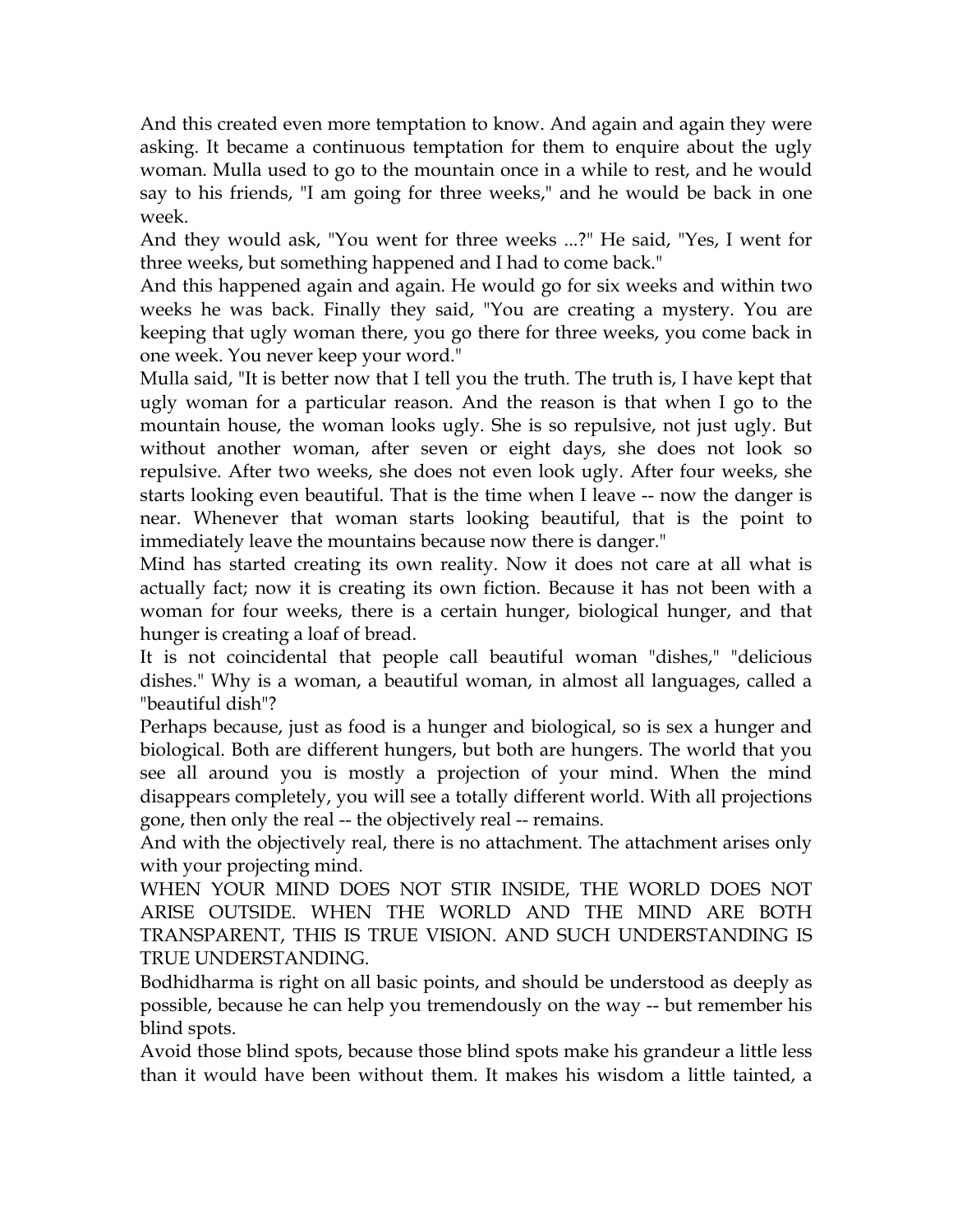little damaged. It is no longer impeccable; it is no longer absolute and perfect. Something is missing; he is prejudiced. He has joined a party.

A man of true understanding remains alone; he does not join any party, any organization, any church, any religion. He is available to every form of understanding, but he remains impartial. To me this impartiality is one of the fundamentals of religion.

A Christian is not religious just because he is a Christian. A Hindu is not religious just because he has become part of an organized doctrine. A Jaina is not religious because he has chosen a certain party line.

An authentically religious man is individual.

He is alone, and in his aloneness there is great beauty, great splendor.

I teach you that aloneness. I teach you the beauty, and the grandeur, and the fragrance of aloneness.

In your aloneness you will reach to the heights of Everest. In your aloneness you will be able to touch the farthest star. In your aloneness you will blossom to your total potential.

Never become a believer, never become a follower, never become a part of any organization. Remain authentically true to yourself. Don't betray yourself.

Okay, Maneesha?

Yes, Osho.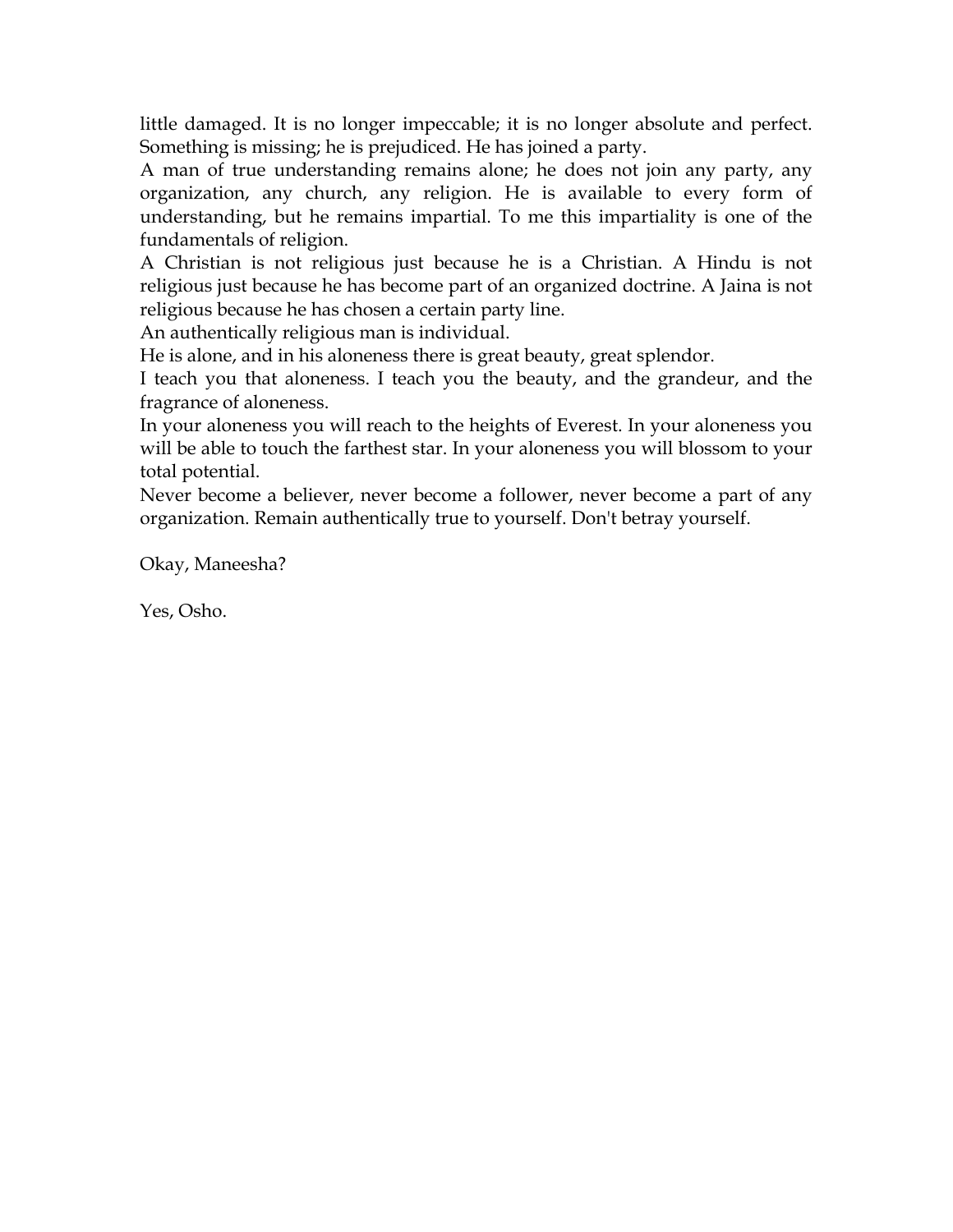# **Bodhidharma: The Greatest Zen Master Chapter #11 Chapter title: Mind is the greatest enemy of man 10 July 1987 am in Gautam the Buddha Auditorium**

BELOVED OSHO,

THE SUTRAS SAY, "NOT TO LET GO OF WISDOM IS STUPIDITY." WHEN THE MIND DOESN'T EXIST, UNDERSTANDING AND NOT UNDERSTANDING ARE BOTH TRUE. WHEN THE MIND EXISTS, UNDERSTANDING AND NOT UNDERSTANDING ARE BOTH FALSE.

WHEN YOU UNDERSTAND, REALITY DEPENDS ON YOU. WHEN YOU DON'T UNDERSTAND, YOU DEPEND ON REALITY.

WHEN REALITY DEPENDS ON YOU, THAT WHICH ISN'T REAL BECOMES REAL. WHEN YOU DEPEND ON REALITY, THAT WHICH IS REAL BECOMES FALSE. WHEN YOU DEPEND ON REALITY, EVERYTHING IS FALSE. WHEN REALITY DEPENDS ON YOU, EVERYTHING IS TRUE ....

THUS, THE SAGE DOESN'T USE HIS MIND TO LOOK FOR REALITY, OR REALITY TO LOOK FOR HIS MIND, OR HIS MIND TO LOOK FOR HIS MIND, OR REALITY TO LOOK FOR REALITY. HIS MIND DOESN'T GIVE RISE TO REALITY. AND REALITY DOESN'T GIVE RISE TO HIS MIND. AND BECAUSE BOTH HIS MIND AND REALITY ARE STILL, HE'S ALWAYS IN SAMADHI. ...THE SUTRAS SAY, "NOTHING HAS A NATURE OF ITS OWN." ACT. DON'T QUESTION. WHEN YOU QUESTION, YOU'RE WRONG. WHEN YOU'RE DELUDED, THE SIX SENSES AND FIVE SHADES ARE CONSTRUCTS OF SUFFERING AND MORTALITY. WHEN YOU WAKE UP, THE SIX SENSES AND FIVE SHADES ARE CONSTRUCTS OF NIRVANA AND IMMORTALITY. SOMEONE WHO SEEKS THE WAY DOESN'T LOOK BEYOND HIMSELF. HE KNOWS THAT THE MIND IS THE WAY. BUT WHEN HE FINDS THE MIND, HE FINDS NOTHING. AND WHEN HE FINDS THE WAY, HE FINDS NOTHING. IF YOU THINK YOU CAN USE THE MIND TO FIND THE WAY, YOU'RE DELUDED. WHEN YOU'RE DELUDED, BUDDHAHOOD EXISTS. WHEN YOU'RE AWARE, IT DOESN'T EXIST. BECAUSE AWARENESS IS BUDDHAHOOD. ...DON'T HATE LIFE AND DEATH OR LOVE LIFE AND DEATH. KEEP YOUR EVERY THOUGHT FREE OF DELUSION, AND IN LIFE YOU'LL WITNESS THE BEGINNING OF NIRVANA, AND IN DEATH YOU'LL EXPERIENCE THE ASSURANCE OF NO REBIRTH.

TO SEE FORM BUT NOT BE CORRUPTED BY FORM OR TO HEAR SOUND BUT NOT BE CORRUPTED BY SOUND IS LIBERATION. EYES THAT AREN'T ATTACHED TO FORM ARE THE GATES OF ZEN. EARS THAT AREN'T ATTACHED TO SOUND ARE ALSO THE GATES OF ZEN. IN SHORT, THOSE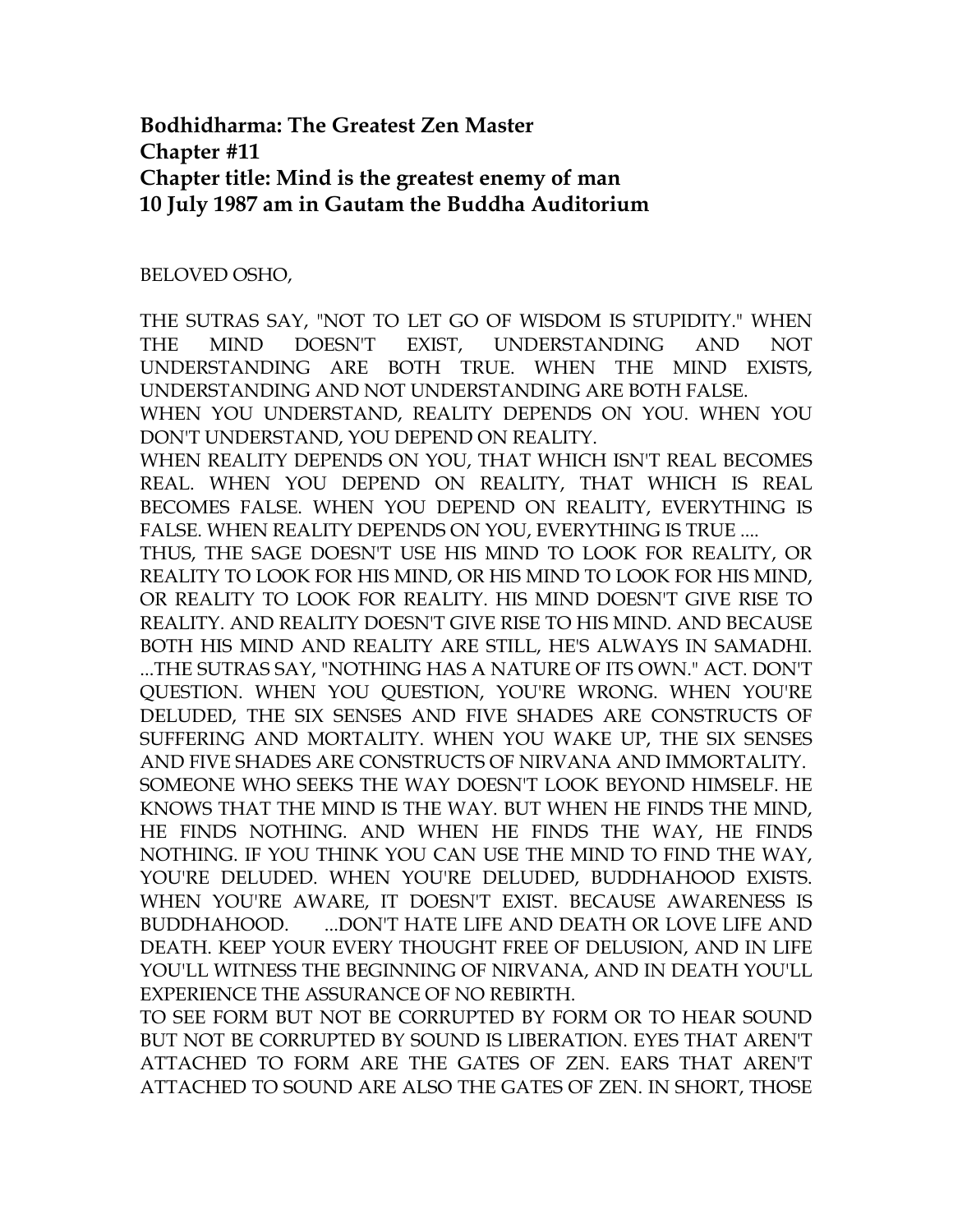WHO PERCEIVE THE EXISTENCE OF PHENOMENA AND REMAIN UNATTACHED ARE LIBERATED ....

WHEN DELUSIONS ARE ABSENT, THE MIND IS THE LAND OF BUDDHAS. WHEN DELUSIONS ARE PRESENT, THE MIND IS HELL.

The understanding of Bodhidharma's teachings will be easier if you understand a few points. First is the hypothesis of reincarnation. All the religions born outside of India believe in only one life. The religions born in India differ on every point, but not on reincarnation. They all insist that you don't have only one life. You have had thousands of lives before and you will go on having lives again and again until you realize your self nature.

Life is only a school and unless you learn enlightenment, you will go on moving into the circle of life and death. This is something very essential.

If there is only one life of seventy years on average, then you don't have much time left for meditation, for exploration of your being -- searching for the path. Seventy years is such a small span that one-third of it is wasted in sleep; onethird of it is wasted in educating you to earn your livelihood. And the remaining one-third, you waste in many ways because you don't know what to do with it.

I have seen people playing cards or chess and I have asked them, "Can't you find anything better to do?" And their answer has consistently been the same ...they are killing time. Such is the unawareness of man.

You don't have much time.

You cannot afford to kill time.

Moreover time is killing you; you cannot kill time. Each moment, time is bringing your death closer and closer.

If you count all your activities .... Shaving your beard twice a day -- how much time you put into it! Listening to the radio or watching the television -- how much time you waste on it. An American survey shows that each American wastes seven and a half hours every day watching television. That is one third of his life he is just sitting, glued to his chair, watching all kinds of nonsense.

How much time do you waste smoking cigarettes, cigars? There are people who are chain smokers .... How much time you waste in reading newspapers which never bring any news! All that they bring is simply sick -- murders, rapes, suicides, wars. They make you believe that this is the world and this is our life. They relieve you from your responsibility. They convince you that the whole world is like this. Nothing is wrong, everybody is doing it ....

They never bring you any news of somebody becoming enlightened. Perhaps that is not news. Somebody is entering deeper realms of meditation -- perhaps that is not news. Somebody has become calm and quiet and gone beyond anger, greed, agony. That is not news!

Once Bernard Shaw was asked, "What is news?" He said, "When a dog bites a man, it is not news. When a man bites a dog, it is news."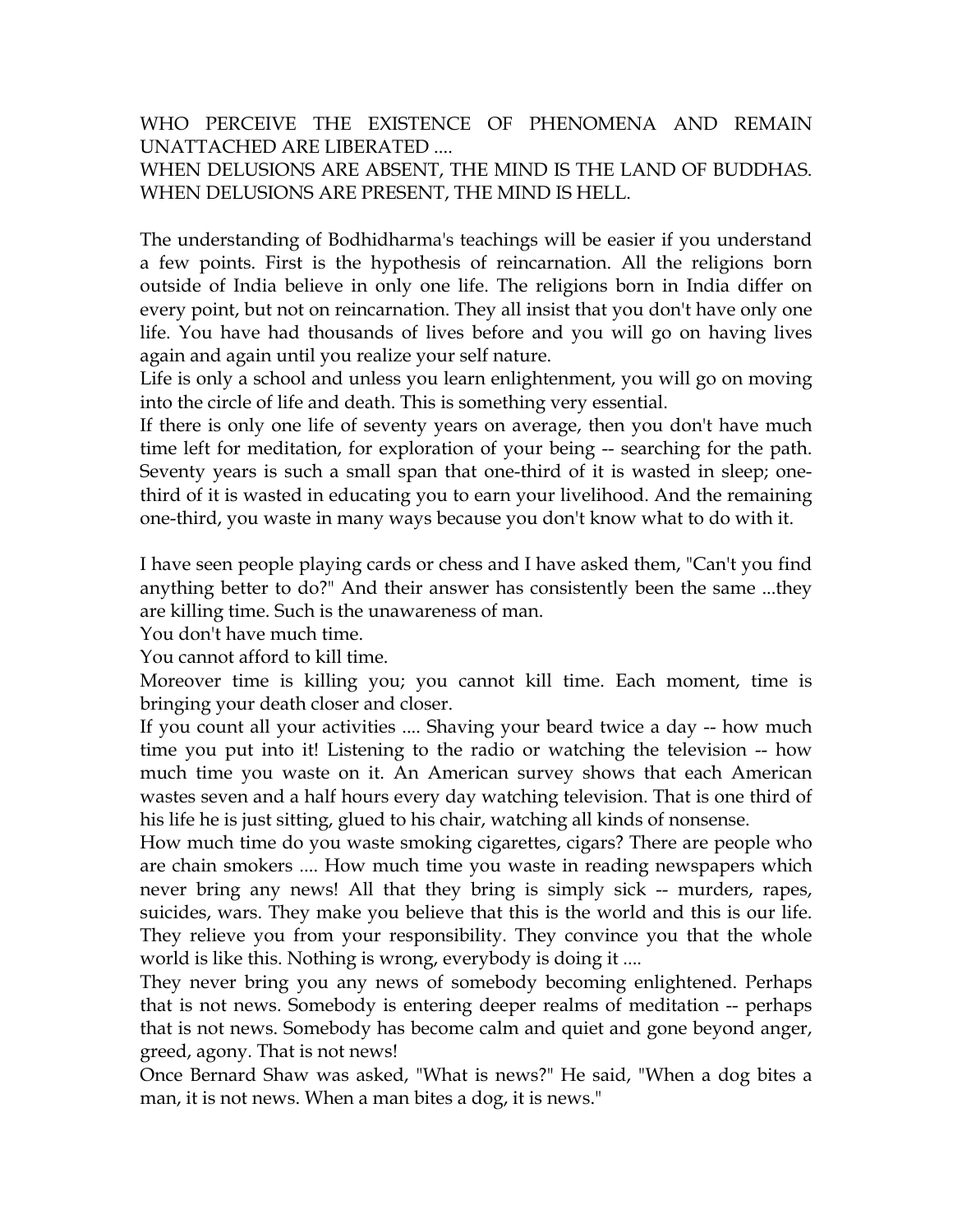How much time you are wasting in reading about how many men are biting dogs! If you count carefully, you will be surprised that you don't have, in your seventy years of life, even seven minutes for yourself. This is such an idiotic situation.

And then because there is only one life, there is great speed. Why has the West become so addicted to speed? The idea of one life given by Judaism, Christianity and Islam, has made people speedy. They are always running -- on the run - because time is short and there are so many ambitions to be fulfilled. They have to become the richest man, they have to attain great power, they have to become a celebrity. They have to do a thousand and one things and life is so short. The only way is to do everything as quickly as possible.

Most of the housewives in the West don't know what cooking is. The best housewife is the one who knows how to open cans. Everything has to be done quickly and fast. Why bother about cooking?

Nobody is in a state of stillness; they cannot be. That seems to be a waste of time. Sitting silently, doing nothing is the foundation of meditation. In the West, meditation is not possible for the simple reason that one life span is too short. And death comes too quickly. It does not give you enough time.

The Eastern concept takes care of your spiritual growth. The hypothesis of reincarnation, a continuous eternal cycle of birth and re-birth, gives you enough time. You can sit silently for hours; there is no hurry. There is no need to be speedy. There is an eternity available to you -- not only seventy years.

The West is very poor. They have only seventy years for each person. The East may look poor from the outside, but its inner arrangement is very rich. Eternity behind -- eternity ahead.

Secondly, just one life is not enough to make you bored. Seventy years goes so fast that boredom is not possible. But life after life, running after money. Life after life, running after power. Life after life, running after men or women. As you become aware of this long series of the same stupidities -- in which you have succeeded many times, but you have not gained anything ....

Each life you have to begin again from A,B,C. Just visualize millions of lives behind you .... You have loved so many women and you have told every woman, "I will love you forever and forever." And you have told every woman, "You are the most beautiful woman in the world." And you have been saying that for millions of lives to millions of women, to millions of men. It is tiring -- just the very idea.

It brings a certain maturity to you that now it is time to stop being childish. You have been playing these games so long that it is time to grow up; to do something else that you have never done before.

Meditation fits perfectly well in the Eastern vision of life. That is the only thing you have never done before. You have earned money, you have become rich, you have been in politics, you have become ministers and prime ministers and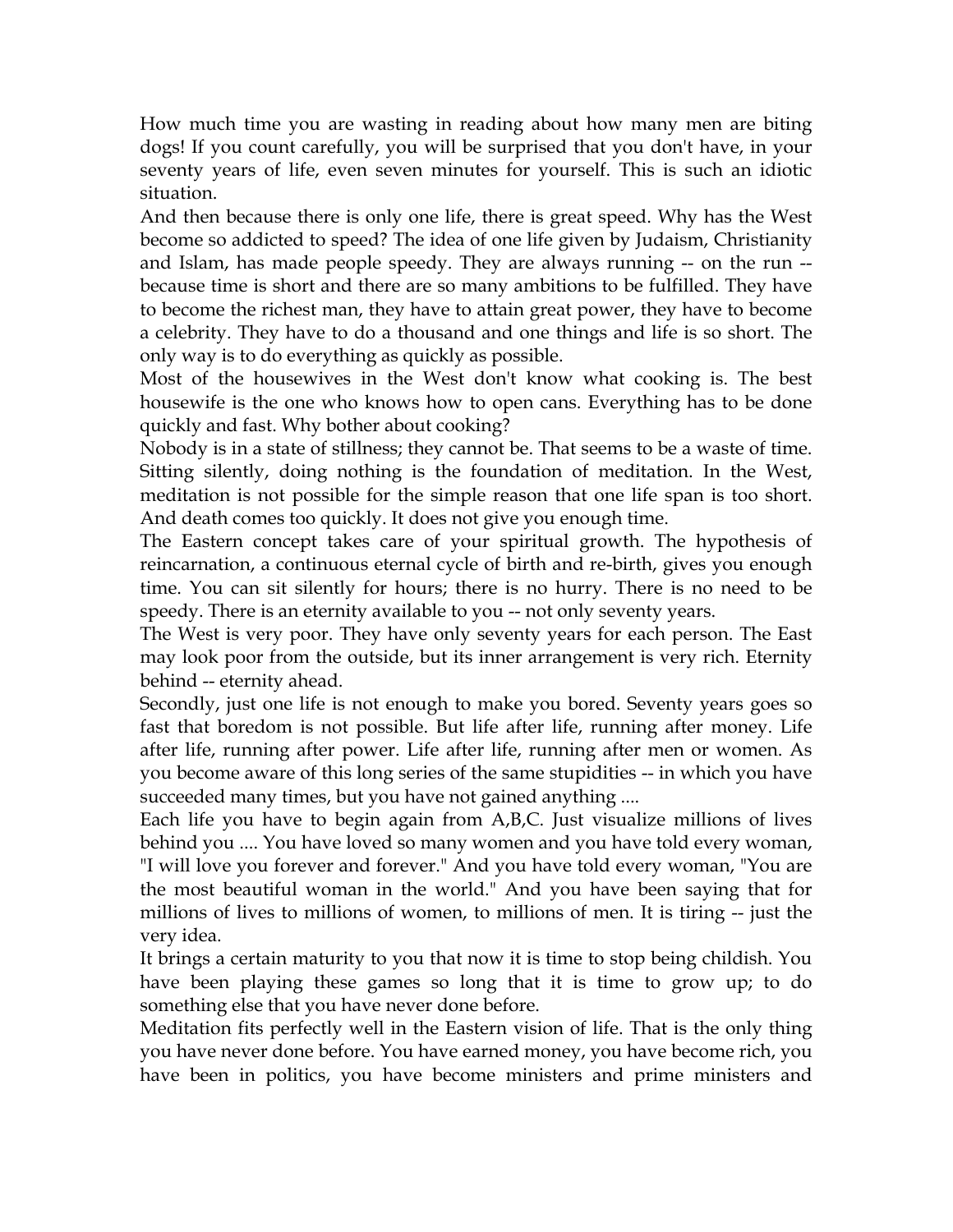presidents. You have become great celebrities. You have done everything, because in so many lives there was so much opportunity -- so much time.

And once you understand it ...that you are still doing the same things, again and again and again. It is good to commit a mistake once, but to go on committing the same mistake again and again proves your stupidity.

And there is a great and urgent need to do something that you have never done before -- a search for your own self. You have run after everything in the world and it has not led anywhere. All roads in the world go round and round; they never reach any goal. They don't have any goal.

Visualizing this long perspective, one suddenly becomes sick of the whole action; love affairs, fights, anger, greed, jealousy. And one starts thinking for the first time, "Now I should find a new dimension in which I will not be running after anybody; in which I will be coming back home. I have gone too far away in these millions of lives."

This is the foundation of the Eastern wisdom. It creates a great boredom with life, death and the continuous vicious circle. That is the original meaning of the word, SAMSARA; it means the wheel that goes on moving, on and on; it knows no stopping. You can jump out of it, but you are clinging to it.

This is the basic device to bring you to your senses.

You have fooled around enough.

Now stop it, and do something that you have been avoiding for centuries, that you have been postponing for tomorrow.

These are very beautiful sutras. In the East people have never spoken unless they have understood. It is the greatest dishonesty, the greatest crime to speak, either for or against something that you don't know.

In the East, even people who have known -- who have come to the ultimate flowering of their being -- many of them have not spoken because they were not able to find the right words. They were not articulate, hence, they decided to remain silent. It is better to be silent rather than give wrong ideas to people. Only a very few people have spoken. And they have spoken, only when they were absolutely certain that what they were saying may help millions of people down the ages.

The East has never been interested in the daily newspaper. It has been interested in statements which have the quality of eternity, which will remain valid in every age, in every time. As long as man remains on the earth, the validity of these statements will not be challenged.

A newspaper becomes useless by evening. In the West, there are morning editions and afternoon editions because by the afternoon, the morning edition has become useless. Evening editions, because by the evening the afternoon edition has become useless. Night editions, because by the night the evening edition has become useless.

These sutras will remain as fresh and as young as when they were uttered for the first time -- but only for those who can experience what is contained in them.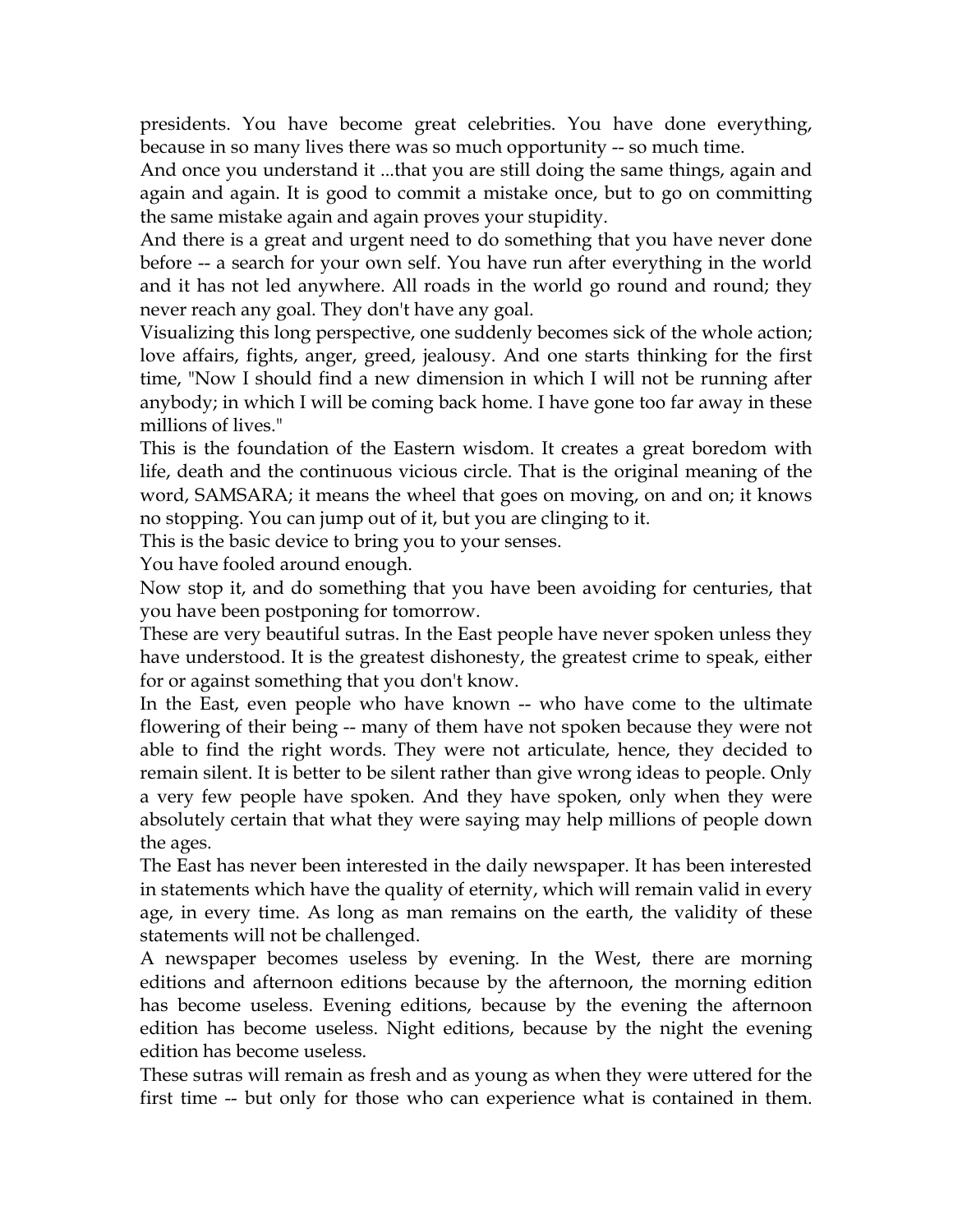Otherwise, it is so much prose. Once you experience it, the prose starts turning into poetry. The words start turning into silence. The statements prove to be only devices to give you the feel of an eternal dance of existence.

No Western book, and I have gone through all the philosophers and all the theologians -- it was a tedious journey -- no Western book has anything parallel to the Eastern sutras because they are only mind stuff. The Eastern sutras have a qualitative difference. They have nothing to do with mind. They have something to do with your innermost being and its experiences of blissfulness, ecstasy, the universal joy that pervades this vast existence. Only man is missing it. And man is missing it because of his knowledgeability.

The trees are not missing it because they are innocent. The oceans are not missing it. The mountains are not missing it. The stars are not missing it. They are absolutely innocent, they are not trapped in knowledge.

The first sutra of Bodhidharma says:

"NOT TO LET GO OF WISDOM IS STUPIDITY."

Your so-called wisdom is all borrowed. It is not wisdom at all; instead, being wise, you are otherwise. You go on repeating things that you don't understand; things that have not grown up in your own being, things that are absolutely foreign to your own existence, to your own life. You have been collecting, just like small children, sea shells on the beach and thinking that you are creating a great treasure. Yes it is possible to deceive others, and to deceive yourself.

One of my professors has a doctorate on a strange thesis from the University of London -- very prestigious. His subject matter was the ways of the growth of consciousness. I was his student. He presented his book to me when it was published, and said, "I would love very much to know your opinion."

I said, "I don't have to read the book. I know you."

He said, "What do you mean?"

I said, "I simply know, that you know nothing about any growth of consciousness. So everything that you have written in this book is borrowed. You deceived yourself, you deceived the professors of London University who have examined it, and now you have published the book, millions will read it and be deceived. Rather than presenting the book on consciousness to me, show some consciousness."

He was very much shocked and he knew what I was saying was right. He was a drunkard. Without drinking alcohol every evening, he could not live.

I said, "Just drop this addiction with unconsciousness, because alcohol is doing nothing but creating more unconsciousness. And you have some nerve to write a thesis on the subject matter of consciousness."

But he was a very learned man; he knew many languages. He had collected materials just sitting in the library and he had managed to write a very beautiful thesis. But I said, "I will not read it because it is simply the work of a clerk. Anybody who has a little intelligence could have taken the information from the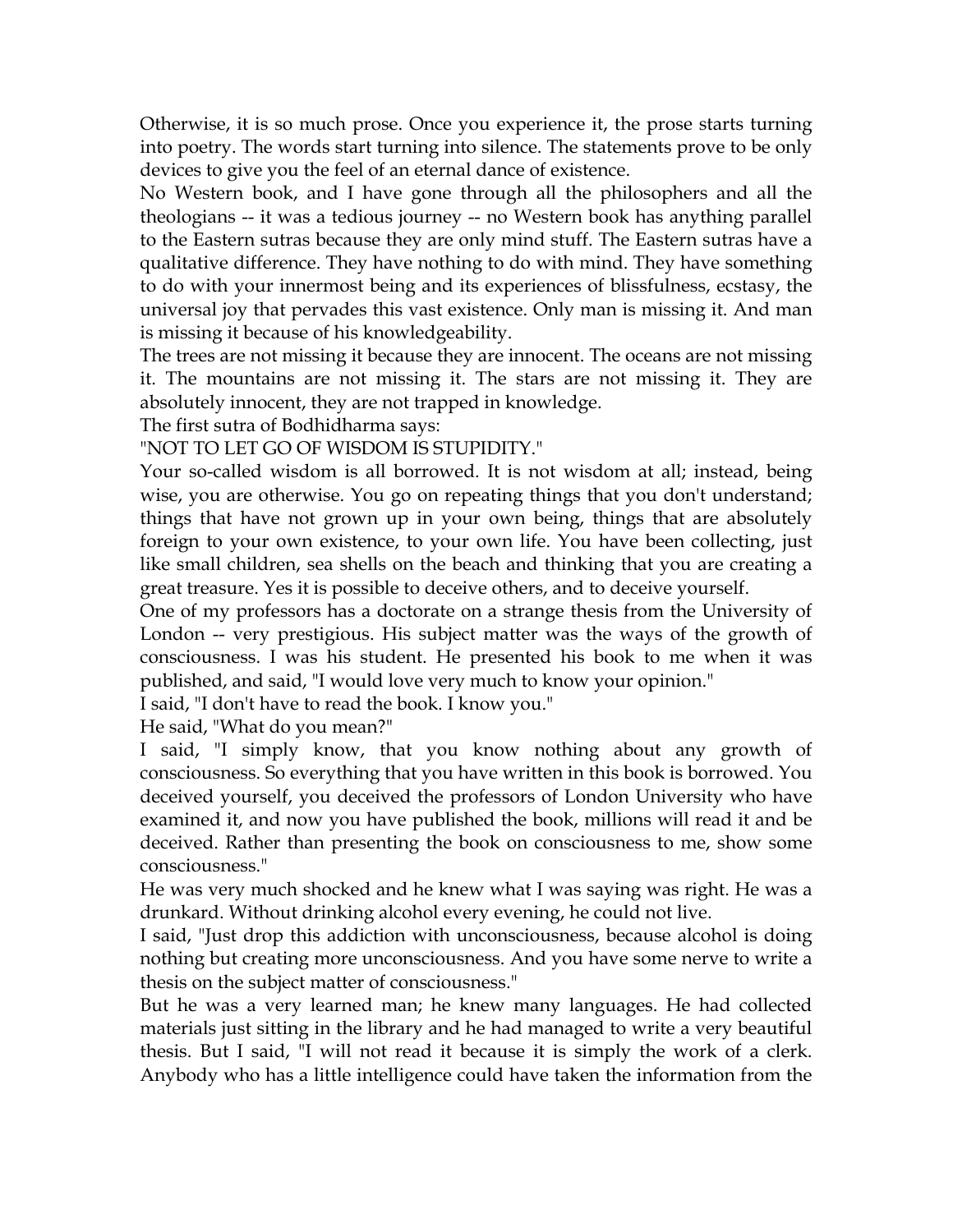many sources which are available and collected it. I will read your book, only when you show me, something as a growing consciousness in you."

I returned the book to him. He said, "I am fortunate that you have not been an examiner of my book. Otherwise, I would have never got the doctorate."

I said, "Between you and me, you will never get it. You can befool the world but not yourself."

People go on collecting knowledge and get mixed up and start thinking that this knowledge is wisdom. Knowledge is not wisdom.

Wisdom comes through your growth of consciousness, and knowledge comes through collecting from the scriptures, from learned people, and making some sort of a system. But you remain the same; you don't go through any transformation.

Hence, the first sutra: NOT TO LET GO OF WISDOM IS STUPIDITY. Just drop your wisdom and with your wisdom gone, your stupidity will also be gone. If you cling to your knowledge, which you think is wisdom, you will remain stupid forever.

WHEN THE MIND DOES NOT EXIST UNDERSTANDING AND NOT UNDERSTANDING ARE BOTH TRUE.

The moment the mind is silent, nonfunctioning, everything is true. It is the mind that distorts everything and makes everything untrue. Knowledge comes through the mind, and wisdom comes when there is no-mind. This is a distinction which has not been made by the great philosophers of the world, except by the mystics of the East.

The dictionaries will say wisdom is knowledge, but actual reality and the experience of it, is not a dictionary. It makes a clear-cut distinction that knowledge and wisdom are not only, not synonymous, they are antagonistic. If your mind is full of knowledge you will remain unwise, stupid.

And if your mind is dropped and you go beyond it, you enter into the world of wisdom -- into the world of awakening. In that awakening everything is true. Because you are true, everything is authentic because YOU are authentic.

In the mind you are untrue, you are false. That's why whatever happens through the mind turns into a falsity, a hypocrisy.

Mind is the greatest enemy of man.

WHEN THE MIND EXISTS, UNDERSTANDING AND NOT UNDERSTANDING ARE BOTH FALSE.

WHEN YOU UNDERSTAND, REALITY DEPENDS ON YOU.

This is such a pregnant statement that you should try to feel it, not just to hear it: WHEN YOU UNDERSTAND, REALITY DEPENDS ON YOU. And when do you understand? When the mind is put aside and your being encounters reality directly, without the mediator, mind, then reality depends on you. You have risen higher than reality. You have risen to the ultimate reality. Otherwise reality is relative reality.

WHEN YOU DON'T UNDERSTAND YOU DEPEND ON REALITY.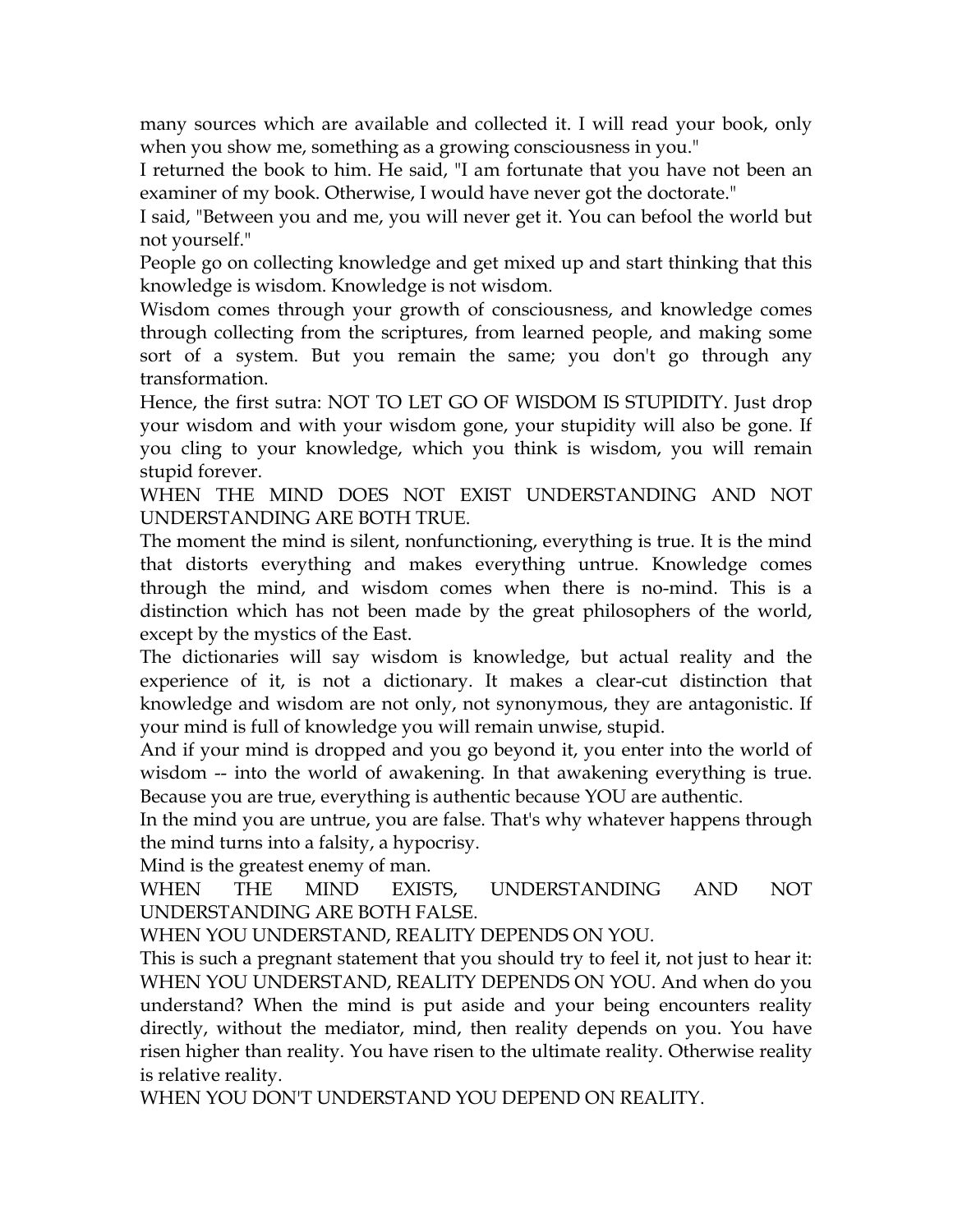When you don't understand -- when you are in the mind -- you are a victim of this mundane reality that you see all around. Money deceives you, power deceives you, prestige deceives you, anything ...

You are living in so many misunderstandings that if you come to see, you will be surprised at how articulate you are in creating falsehoods.

Everything that passes through the mind, is almost as if you have taken a straight staff and put it into the water. You will suddenly see the straight staff is no longer straight. It has become bent at the place where it is in the water because water functions differently. You take it out; it is again straight. You put it back into water; it loses its straightness. The same is the situation with mind. Mind has only one capacity -- to falsify things.

Unfortunately we are educated only as minds. And if the world lives in hypocrisy, in misery, in anguish, it is not a wonder. If the world goes on fighting and killing and goes on preparing for a global suicide, it is not a surprise. Mind cannot do anything else. It poisons everything.

The whole message is to get beyond the mind and then everything is crystal clear. Then you don't ask any questions. You simply act out of your clarity, out of your transparent vision. And each of your acts has a beauty -- tremendous beauty of its own. It has a grace. And it has a power of blessings to shower over the whole world.

WHEN REALITY DEPENDS ON YOU, THAT WHICH IS NOT REAL BECOMES REAL.

Right now, it is a weird situation. Everything is real which is not real. And everything that is real, is unreal. Have you ever thought: Is your soul a reality to you? It is not a reality to you. You have only heard about it, but you don't have any experience of it.

But thousands of false things are real. A stone statue in the temple is real to you. Your own consciousness is unreal. Your own buddha nature is unreal. And a statue of marble is real to you. Before the false, you bow down, you worship the false not knowing what you are doing. You are insulting yourself and you are insulting all the buddhas of the past, of the present, of the future.

You are a buddha. You don't have to worship. There is nobody higher than you; there is nobody lower than you. You don't have to worship anybody and you don't have to accept anybody's worship. This whole existence is equally divine.

WHEN YOU DEPEND ON REALITY, THAT WHICH IS REAL BECOMES FALSE. WHEN YOU DEPEND ON REALITY, EVERYTHING IS FALSE.

Everything that you have known up to now, as real ....

I have heard: In a great city, one man had the best palace. People used to come to see it. It was a miracle of architecture. But one night, suddenly, it caught fire. The man had gone to a friend's house. Somebody informed him, "What are you doing? Your palace is burning." He ran; nothing could be more shocking to him. Without his knowing, tears were running from his eyes. His most precious thing,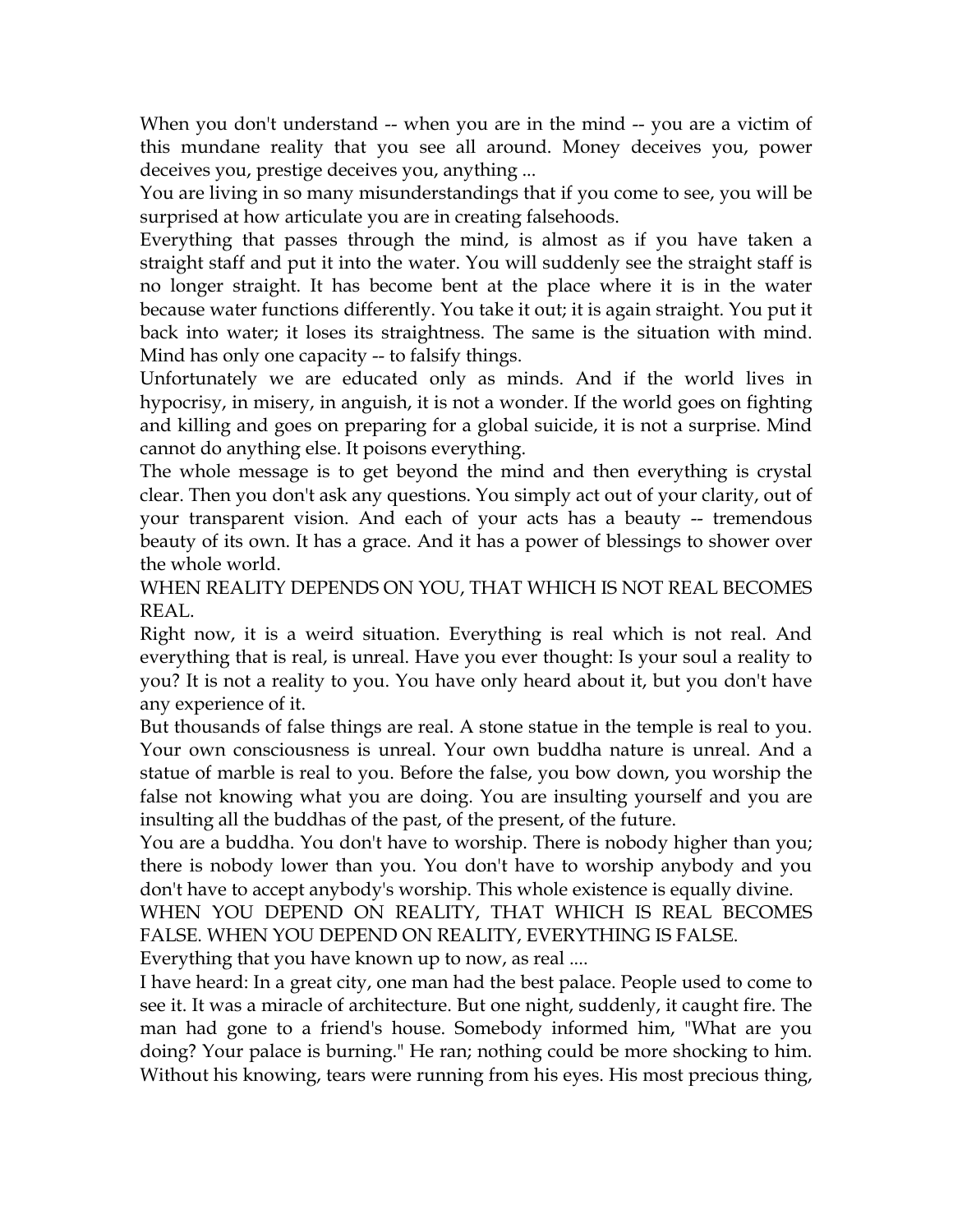his greatest attachment was being destroyed before his eyes and nothing could be done. The fire had gone too far.

Just then, his youngest son came running to him, telling him, "Father, don't be worried. Yesterday I sold the house. The king was continually saying that it was embarrassing to him that you have a better palace. Finally I decided to sell it - and he was ready to give any price."

Suddenly the tears dried and the man started smiling. Nothing had changed. The house was burning but it was no longer his. So who cares? So it was not the house that was hurting him, it was the ego, HIS house. And then his younger son came and said, "Father, what are you doing here? Although we had agreed to sell the palace, no sale deed has been written yet. And of course the king is not going to pay the money. I have every suspicion that he is behind the fire."

And again the tears started coming. And the situation was the same; nothing had changed. Only the idea had changed; the house became his, then there was great misery. The house was no longer his, all misery disappeared.

And then the king himself came in his chariot and he said, "You need not be worried. I am a man of my word. If I have purchased it, I have purchased it. No sale deed has been written, no money has been advanced, but because yesterday we agreed verbally, that is enough. It is MY house that is burning. You need not be worried."

And suddenly, instead of tears, the man was smiling.

WHEN REALITY DEPENDS ON YOU, EVERYTHING IS TRUE.

THUS, THE SAGE DOESN'T USE HIS MIND TO LOOK FOR REALITY, OR REALITY TO LOOK FOR HIS MIND, OR HIS MIND TO LOOK FOR HIS MIND, OR REALITY TO LOOK FOR REALITY.

It is a vicious circle: mind and reality, mind and the world. Mind creates a certain world which is nothing but your projection. And then, that certain projection creates your mind. And this way, this vicious circle goes on supporting the other; your mind supports your projections, your projections support your mind. And you go on living in a hallucination.

THUS, THE SAGE DOESN'T USE HIS MIND TO LOOK FOR REALITY, OR REALITY TO LOOK FOR HIS MIND, OR HIS MIND TO LOOK FOR HIS MIND, OR REALITY TO LOOK FOR REALITY. HIS MIND DOESN'T GIVE RISE TO REALITY. AND REALITY DOESN'T GIVE RISE TO HIS MIND. AND BECAUSE BOTH HIS MIND AND REALITY ARE STILL, HE'S ALWAYS IN SAMADHI.

This is a beautiful definition of samadhi. When the mind is still and the reality is still -- when you are out of the vicious circle -- all is silence, profound silence.

The word, SAMADHI has to be understood. It means coming to a state of absolute equilibrium, coming to a state of absolute balance. The word comes from Sanskrit. And Sanskrit is one of the languages in the world which has words with profound meaning. Not just dictionary meaning, but with existential meaning. Other languages have only dictionary meanings.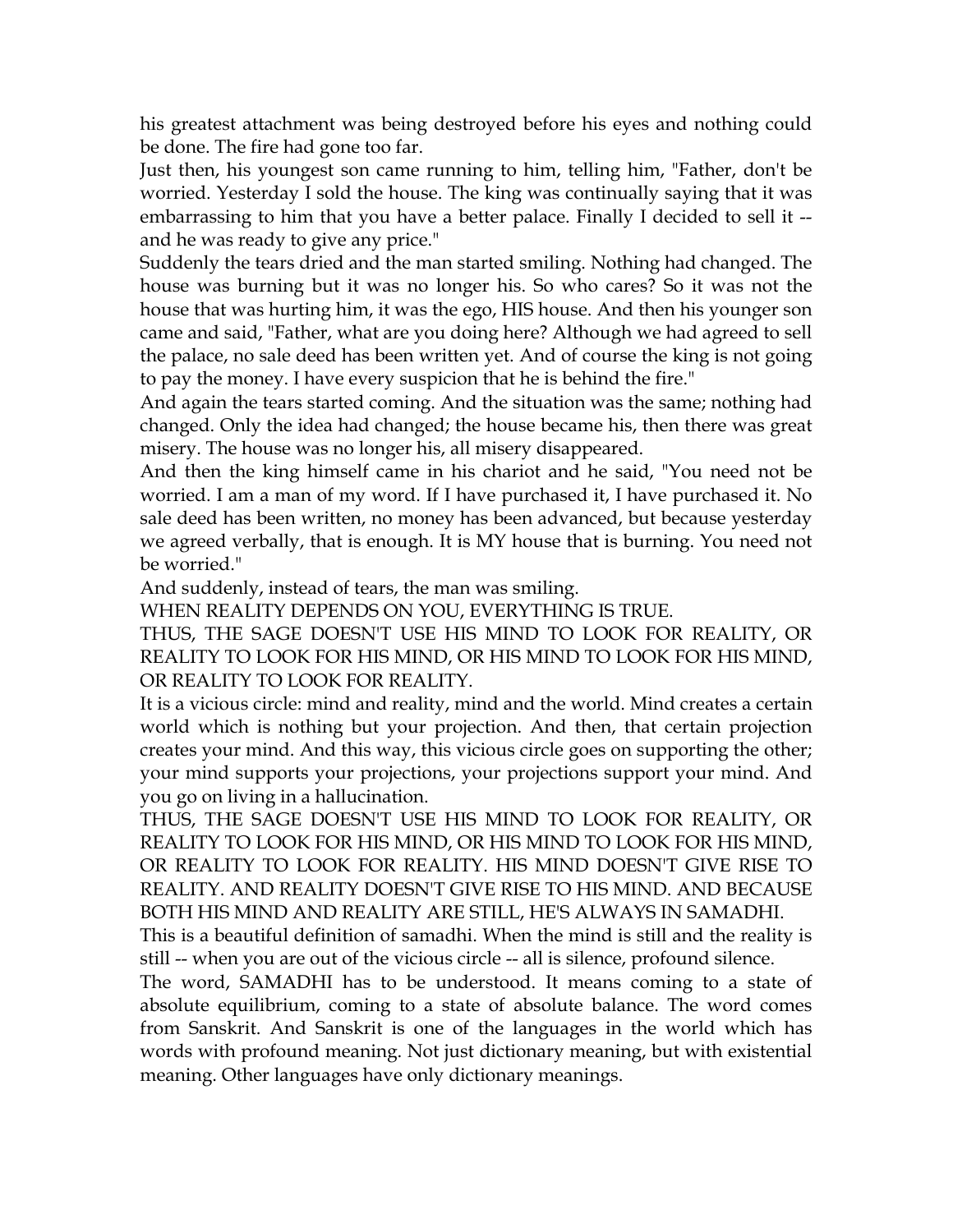Sanskrit is the only language in the whole world which was created by enlightened people. It is a created language. It has never been a language of the people. There was no time when the whole country was speaking Sanskrit. All other languages of the world have been used by people at some time or other. Many have become dead languages, like Latin or Hebrew or Pali or Prakrit. Many languages which were once living languages, have become dead ones. But Sanskrit has never been a language of the people.

This is a very strange phenomenon. It has been the language of enlightened people, hence every word has two meanings; one, a dictionary meaning for the scholar and one, the existential meaning for those who are in search of truth.

Sanskrit has two words VYADI and SAMADHI. VYADI means "sickness of the soul" and SAMADHI means "health and wholeness of the soul." But these are existential meanings. A man who has not experienced samadhi is spiritually sick. He may be bodily fit, but he is not spiritually fit. It is possible a man may be bodily sick, but he can attain to samadhi. Even at the last moment of your life, you can attain to samadhi. Your spiritual being comes in all its health, wholesomeness. Even if for a single moment you have known samadhi, you have known the greatest secret in existence.

There is no word in any language synonymous to samadhi. Only one word in Japanese comes a little close to it, but it is not synonymous. That word is SATORI. And unfortunately, the Japanese have stopped at satori thinking that it is samadhi.

Satori is only a glimpse of samadhi -- a faraway glimpse. For example, you can see the Himalayan peaks from hundreds of miles away, but to see the peak when sitting on it, is a totally different experience. Satori is only a faraway vision of samadhi; a glimpse, beautiful in itself but not equivalent to samadhi.

Samadhi is your very nature in its absolute clarity, in its absolute purity, in its absolute awareness.

Samadhi is your real home.

And the people who don't know samadhi are wandering without a home. They are homeless people, rootless people and their whole life is nothing but a tragedy. Samadhi gives you roots in existence, and it opens the doors of your home. Samadhi is the ultimate actualization of your potential.

And the way to samadhi is simple. Drop the mind -- go beyond the mind and you will enter into samadhi. Mind is the only barrier and strangely we are continuously educating the mind to become more and more powerful. Our whole educational systems around the world, are nursing the mind -- your enemy, making it stronger, more informative, more knowledgeable.

In a more intelligent world, meditation should become absolutely mandatory in every school, in every college, in every university. And unless a person has some taste of samadhi, he will not be allowed to leave the university. He will not be given the certificates to leave.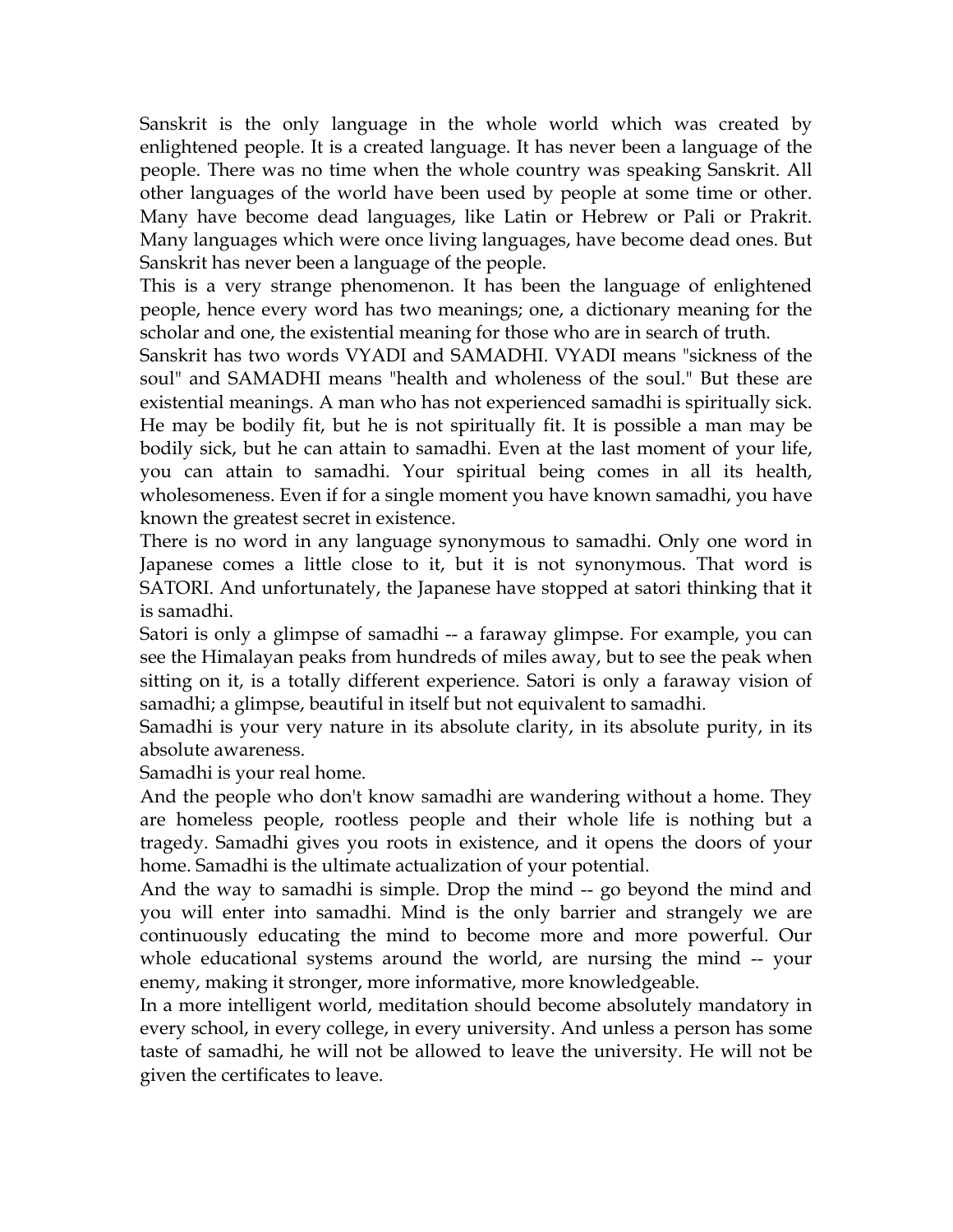And if we can make meditation an intrinsic part of all education systems, then naturally these people are going to be politicians, these people are going to be business men, these people are going to be industrialists, these people are going to be musicians, these people are going to be painters, actors, dancers. But they will all have one thing in common and that will be their experience of meditation. And that will be the common element joining the whole of humanity into one whole.

A man of meditation functions differently. Whatever profession he chooses, it does not matter. He will bring to his profession some quality of sacredness. He may be making shoes, or he may be cleaning the roads, but he will bring to his work some quality, some grace, some beauty, which is not possible without samadhi.

We can fill the whole world with ecstatic people. Just a simple thing has to be accepted .... Whether you are going to be a doctor or an engineer or a scientist, whatever you are going to be, that does not matter. Meditation should be the foundation for every profession, for every dimension of education.

Wars will disappear on their own. You will not have to protest against nuclear weapons. Population will start declining on its own, because a man of meditation functions with awareness. If he sees that the world is overpopulated, he cannot produce children. Nobody has to tell him. Why should he bring his children into a world which is going down every day towards a disaster? Who wants his children to go through a third world war? Who wants his children to die hungry and starving on the streets?

Meditation is the only cure for all sicknesses that man is prone to; a single medicine. And I should remind you that the word meditation and medicine come from the same root. Medicine for the body and meditation for the soul. They both bring health. ...THE SUTRAS SAY, "NOTHING HAS A NATURE OF ITS OWN."

This is one of the greatest contributions of Gautam Buddha and his disciples like Bodhidharma. NOTHING HAS A NATURE OF ITS OWN.

It means, your consciousness is a pure space. It does not have any attributes. It is utterly empty, yet full -- full of joy, full of light, full of fragrance -- but utterly empty.

There is no self nature which makes people different. The moment you are in samadhi, you will see trees are also in samadhi. The mountains are in samadhi. The stars are in samadhi. The whole existence is in samadhi. Only you had gone astray. You have come back, merged and melted into the wholeness of the universe.

"NOTHING HAS A NATURE OF ITS OWN." ACT. DON'T QUESTION.

Bodhidharma is not a philosopher and he is not interested in any kind of philosophizing. He is a simple man of action. He says, ACT. DON'T QUESTION ...because questions lead nowhere. Every answer will create ten more questions.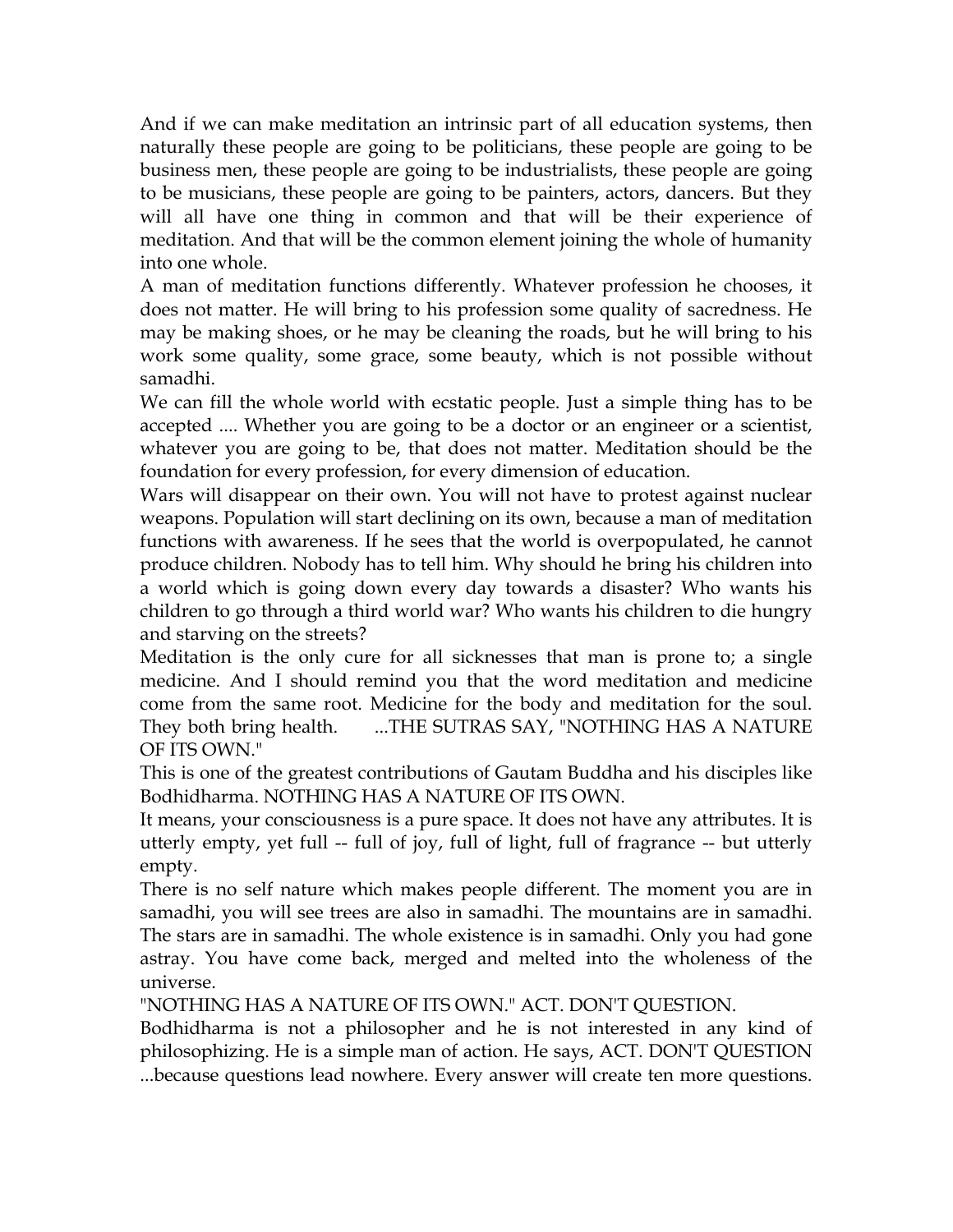And you can go on asking, life after life, and you will not be able to find the answer ...ACT.

WHEN YOU QUESTION, YOU ARE WRONG.

It does not matter what question you are asking. WHEN YOU QUESTION, YOU ARE WRONG. And when you don't question and silently act, samadhi is not far away. Questions come from the mind and whatever answers are given, your mind rejoices in becoming more and more knowledgeable. It becomes more and more powerful. Bodhidharma said, "Please don't ask anything. If you want to know the answer, don't ask the question. Act."

Act, transcend the mind and you will find YOU are the answer. Your very being is the answer.

WHEN YOU ARE DELUDED, THE SIX SENSES AND FIVE SHADES ARE CONSTRUCTS OF SUFFERING AND MORTALITY.

He has great acumen in saying tremendously meaningful things in small sutras. He is saying when you are deluded, when you are in the mind in other words, then the five elements create the world and your six senses.

It is a very strange thing, because it is only just in this century that science has discovered the sixth sense. Otherwise, all old scriptures talk about five senses. It is only Bodhidharma alone, who talks about six senses. And the sixth sense is such, that it is a miracle he came to know about it. It has just been discovered.

It is inside your ear. The ear has always been accepted as one of the five senses, but we didn't know that inside the ear there are two senses. One is the sense of hearing and another is the sense of balance. If you are hit strongly on your ear you will immediately lose balance. When you see a drunkard coming home in the late night, you cannot believe how he manages. He has lost all control and all balance because alcohol affects the sixth sense. Every drug affects the sixth sense and immediately you lose balance.

A drunkard came home late in the night and was trying to open the lock. But his hand was shaking and the lock was shaking; his other hand was shaking and he could not manage to enter the key into the lock. Both were shaking. He said, "My God, what is happening? It must be an earthquake. Everything is shaking."

A policeman watching him from the road felt compassion for him. He was a good man but had fallen into wrong company ...just like you. You are all good men fallen into wrong company. Soon you will be walking like a drunkard. The policeman came to him and said, "Can I help you?" He said, "Yes, it would be very kind of you, if you could hold the house for a moment so that I can put my key into the hole. Just hold the house. There seems to be a great earthquake."

It is very strange because that sixth sense is hidden inside the ear. Hence, nobody has ever talked about it because nobody was ever aware of it. It was only in this century, surgeons became aware that in the ear there is also another sense that keeps your body balanced.

But Bodhidharma says six senses and five shades ARE CONSTRUCTS OF SUFFERING AND MORTALITY. When you are deluded, when you are in the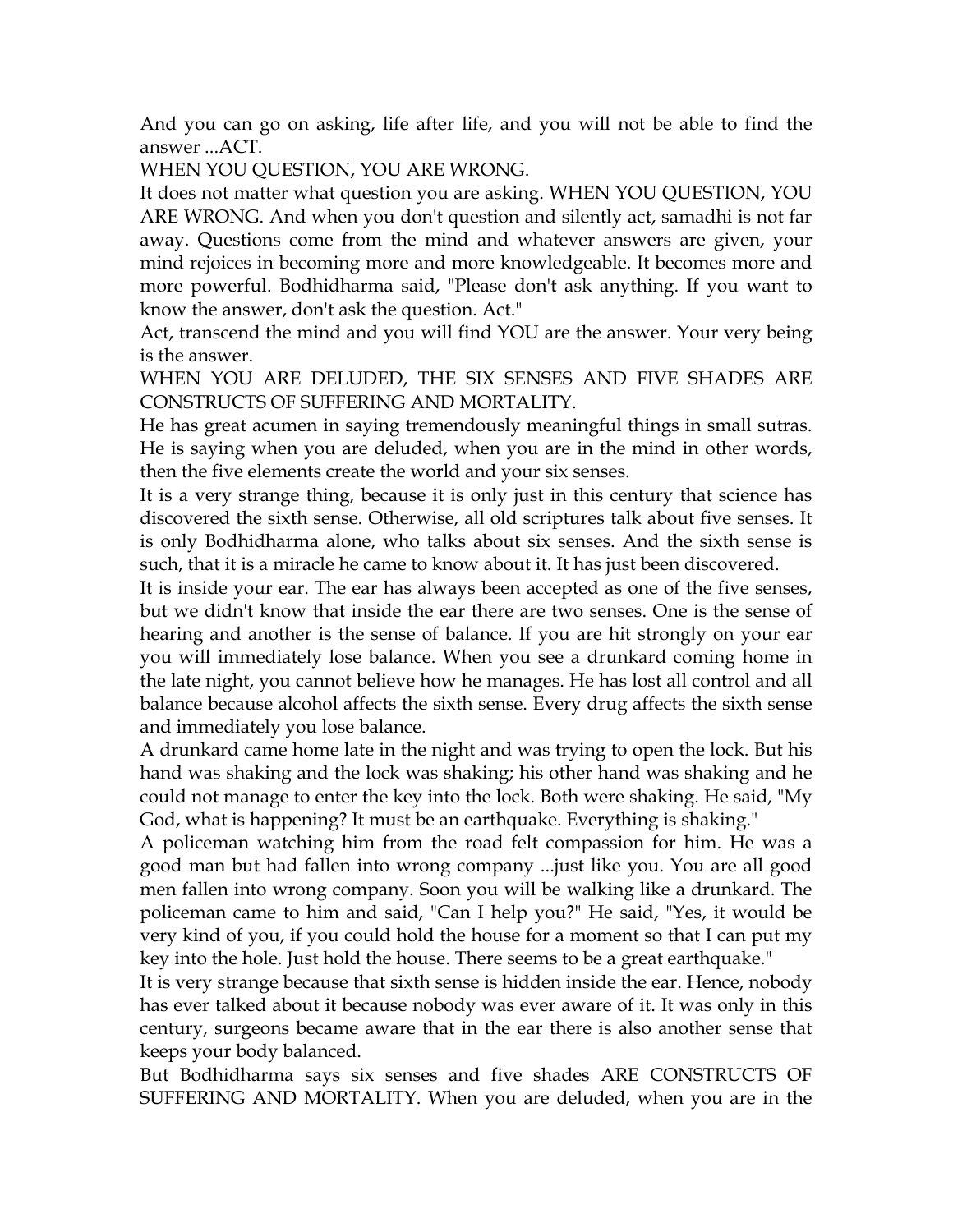mind, the five elements and the six senses of your body create for you, suffering, death and nothing else.

But: WHEN YOU WAKE UP, that is, when you go beyond the mind, THE SIX SENSES AND FIVE SHADES ARE CONSTRUCTS OF NIRVANA AND IMMORTALITY.

Everything is the same; the same six senses and the same five aggregates -- the elements that constitute the world. Once you are beyond the mind, they create nirvana and immortality.

So Bodhidharma is not against the body and he is not against the world. He is against your sleep. He does not want you to renounce the world. He does not want you to torture the body, because this body and this world will behave absolutely differently. You just have to be awake. So the whole answer is:

Renounce sleeping, renounce the mind which is the citadel of your sleep.

Go into silence, which will release your dormant awareness. And your whole being will become luminous with consciousness.

Then the same body, the same senses and the same world has a totally different significance. It becomes nirvana. It becomes immortality.

SOMEONE WHO SEEKS THE WAY DOESN'T LOOK BEYOND HIMSELF. HE KNOWS THAT THE MIND IS THE WAY. BUT WHEN HE FINDS THE MIND, HE FINDS NOTHING. AND WHEN HE FINDS THE WAY, HE FINDS NOTHING. IF YOU THINK YOU CAN USE THE MIND TO FIND THE WAY, YOU ARE DELUDED. WHEN YOU ARE DELUDED, BUDDHAHOOD EXISTS.

This is a very beautiful statement. It is very rare to come across such a statement. WHEN YOU ARE DELUDED, BUDDHAHOOD EXISTS because WHEN YOU ARE AWARE, IT DOES NOT EXIST.

It is a very strange statement. You would have thought otherwise. You would have thought that when you are deluded, buddhahood does not exist, and when you are aware, it does exist. But Bodhidharma is saying just the opposite. And he is right.

WHEN YOU ARE DELUDED ...when you are wandering in all kinds of illusions in the world, there is a desire in you, deep down. Sometimes you become aware of it; sometimes you forget all about it. The longing to be a buddha, the longing to become aware, the longing for enlightenment ....

Even in the deepest sleep, somewhere in the corner of your darkness, a small longing goes on continuing to be alert -- to be awakened, to be enlightened because nobody can be satisfied with misery, agony, anguish, forever. One wants to get out of it. That's why Bodhidharma says: WHEN YOU ARE DELUDED, BUDDHAHOOD EXISTS. WHEN YOU ARE AWARE, IT DOES NOT EXIST. BECAUSE AWARENESS IS BUDDHAHOOD.

When you are aware, you are a buddha and the longing for buddhahood disappears. And when you are a buddha, you are not aware that you are a buddha. Awareness cannot be aware of itself. Innocence cannot be aware of itself. So the buddhahood exists only for those who are far away from it.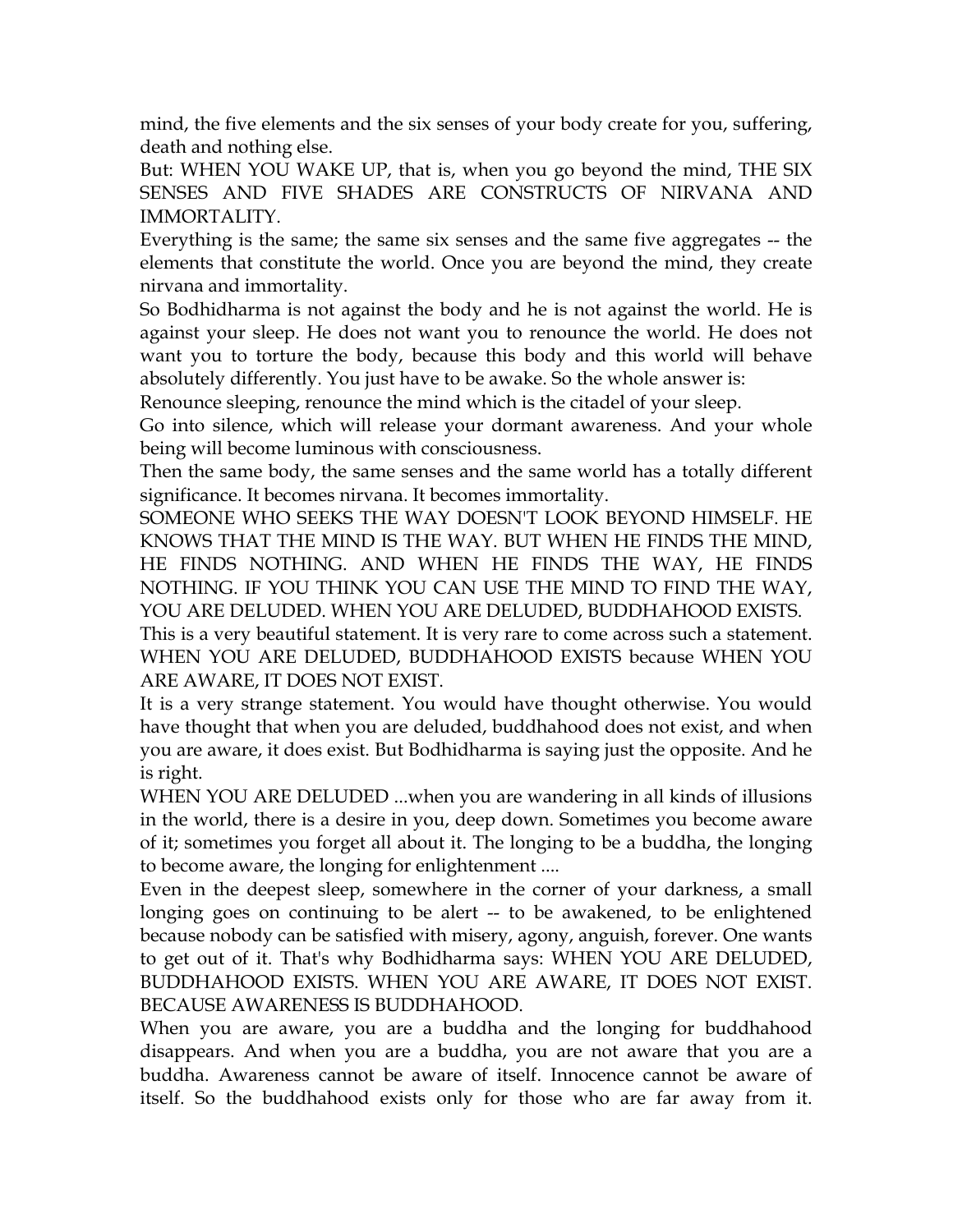Buddhahood disappears for those who have reached home. A buddha does not know that he is a buddha. Knowledge is always about the other. The mirror can reflect everything in the world except itself. The mirror does not know that he is. ...DON'T HATE LIFE AND DEATH OR LOVE LIFE AND DEATH. KEEP YOUR EVERY THOUGHT FREE OF DELUSION, AND IN LIFE YOU WILL WITNESS THE BEGINNING OF NIRVANA, AND IN DEATH YOU WILL EXPERIENCE THE ASSURANCE OF NO REBIRTH.

It fills me with great surprise that the whole Western sphere has never thought about rebirth. Great philosophers from Plato to Kant, to Feuerbach, to Bertrand Russell, to Jean Paul Sartre -- a great line of immensely intelligent geniuses, but not a single person has ever thought about rebirth. Their whole idea has remained ...just one life. It is too miserly.

Existence is not miserly; it is overflowing with abundance.

Every death is a beginning of a new life, except only rarely, when somebody becomes enlightened. Then his death is the ultimate death. He will not be born again. He will not be engaged in a body again; he will not suffer the agony of another mind again. His consciousness will melt, just like an ice cube melting in the ocean and becoming one with it. He will be all over, but he will not be in any particular place, in a particular form. He will be all over, but formless. He will be the very universe.

Each time a man becomes enlightened, the whole universe gets a little higher in consciousness, because this man's consciousness spreads all over the existence. The more people become enlightened, the more existence will be richer. So it is not only a question of a single person becoming enlightened. In his enlightenment, the whole universe gains immensely. It becomes richer, more beautiful, more joyous, more celebrated.

TO SEE FORM BUT NOT BE CORRUPTED BY FORM OR TO HEAR SOUND BUT NOT BE CORRUPTED BY SOUND IS LIBERATION. EYES THAT ARE NOT ATTACHED TO FORM ARE THE GATES OF ZEN. EARS THAT AREN'T ATTACHED TO SOUND ARE ALSO THE GATES OF ZEN. IN SHORT, THOSE WHO PERCEIVE THE EXISTENCE OF PHENOMENA AND REMAIN UNATTACHED ARE LIBERATED ....

WHEN DELUSIONS ARE ABSENT, THE MIND IS THE LAND OF BUDDHAS. WHEN DELUSIONS ARE PRESENT, THE MIND IS HELL.

I am reminded of a great Zen master. The emperor of Japan had come to see him and he had been wanting to come to see him but the path to his monastery was dangerous, going through wild forests, dangerous mountainous parts. But finally, the emperor decided he had to go. His death was coming near and he couldn't take the risk .... Before death came he must have some understanding that death cannot destroy.

He reached the Zen master who was sitting under a tree. He touched his feet and said, "I have come to ask one question. Is there really a hell or heaven? Because my death is coming close and my only concern is: where am I going; to hell or to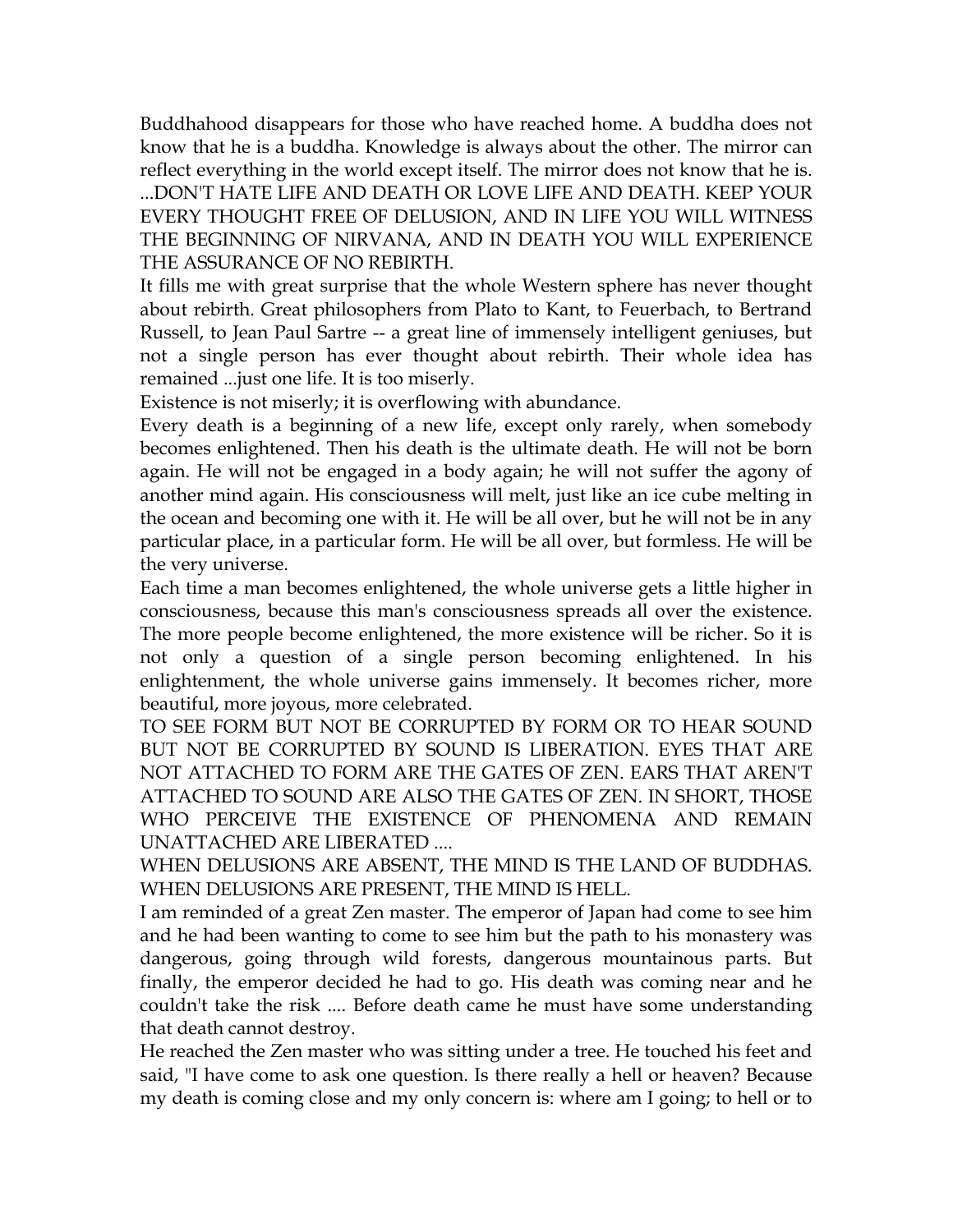heaven?" The master laughed and said, "I have never thought that our emperor is such an idiot."

To say to the emperor, "an idiot" ...! For a split second, the emperor forgot and pulled out his sword, and he was going to cut off the head of the Zen master.

The Zen master laughed and said, "This is the gate of hell."

The emperor stopped, put his sword back in the sheath, and the master said, "You have entered into heaven. Now you can go. Just remember: anger, violence, destructiveness. These are the gates of hell. And the hell is in your mind.

"But understanding, compassion, silence, are the doors of heaven. They are beyond your mind. And I have given you the experience of both. Forgive me that I called you an idiot. I had to. It was just a response to your question, because I am not a thinker and I don't answer the way thinkers answer questions. I am a mystic. I simply create the device so that you can have some taste of the answer. Now get lost."

And the emperor touched his feet with tears of gratitude, because no other answer would have been of much help. It would have remained just a hypothesis. But the man was a tremendously insightful master. He created the situation immediately, just by calling him an idiot. And he showed him both: the doors of hell and the doors of heaven. Your mind is hell. Going beyond your mind is heaven.

Go beyond the mind. That is the essence of the whole teaching of all the awakened ones.

Okay, Maneesha?

Yes, Osho.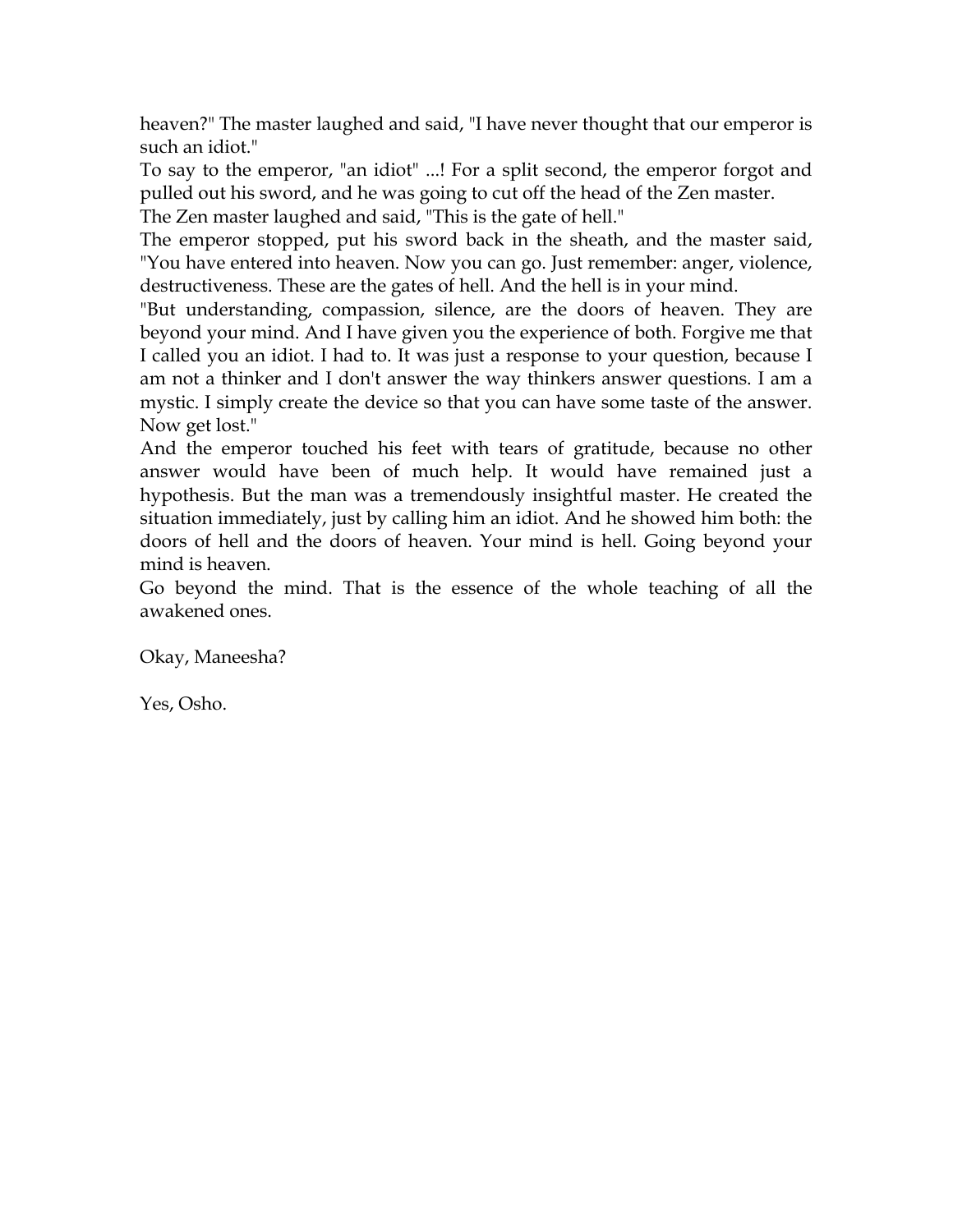# **Bodhidharma: The Greatest Zen Master Chapter #12 Chapter title: Every suffering is a Buddha-seed 10 July 1987 pm in Gautam the Buddha Auditorium**

### BELOVED OSHO,

THAT WHICH FOLLOWS IS WITNESSED ON THE WAY. IT'S BEYOND THE KEN OF ARHATS AND MORTALS.

WHEN THE MIND REACHES NIRVANA, YOU DON'T SEE NIRVANA. BECAUSE THE MIND IS NIRVANA. IF YOU SEE NIRVANA SOMEWHERE OUTSIDE THE MIND, YOU'RE DELUDING YOURSELF.

EVERY SUFFERING IS A BUDDHA-SEED. BECAUSE SUFFERING IMPELS TO SEEK WISDOM. BUT YOU CAN ONLY SAY THAT SUFFERING GIVES RISE TO BUDDHAHOOD. YOU CAN'T SAY THAT SUFFERING IS BUDDHAHOOD. YOUR BODY AND MIND ARE THE FIELD. SUFFERING IS THE SEED, WISDOM THE SPROUT AND BUDDHAHOOD THE GRAIN. ...WHEN THE THREE POISONS ARE PRESENT IN YOUR MIND, YOU LIVE IN A LAND OF FILTH. WHEN THE THREE POISONS ARE ABSENT FROM YOUR MIND, YOU LIVE IN A LAND OF PURITY. ...THERE'S NO LANGUAGE THAT ISN'T THE DHARMA. TO TALK ALL DAY WITHOUT SAYING ANYTHING IS THE WAY. TO BE SILENT ALL DAY AND STILL SAY SOMETHING ISN'T THE WAY. HENCE, NEITHER DOES A TATHAGATA'S SPEECH DEPEND ON SILENCE, NOR DOES HIS SILENCE DEPEND ON SPEECH. NOR DOES HIS SPEECH EXIST APART FROM HIS SILENCE. THOSE WHO UNDERSTAND BOTH SPEECH AND SILENCE ARE IN SAMADHI. IF YOU SPEAK WHEN YOU KNOW, YOUR SPEECH IS FREE. IF YOU'RE SILENT WHEN YOU DON'T KNOW, YOUR SILENCE IS TIED. LANGUAGE IS ESSENTIALLY FREE. IT HAS NOTHING TO DO WITH ATTACHMENT. AND ATTACHMENT HAS NOTHING TO DO WITH LANGUAGE.

Bodhidharma is a mine of pure gold, except for two points on which he keeps continually insisting. He is a man to be listened to, to be understood, to be absorbed as deeply into your heart as possible. But those two points have to be remembered.

I have been wondering why nobody contemporary to Bodhidharma pointed out those two flaws. The only thing I can think of is that Bodhidharma was too strong an individual, too charismatic, so that in front of him people must have felt completely silent. His power must have been overwhelming; otherwise, the defects are so clear that it is impossible that nobody would have noticed them.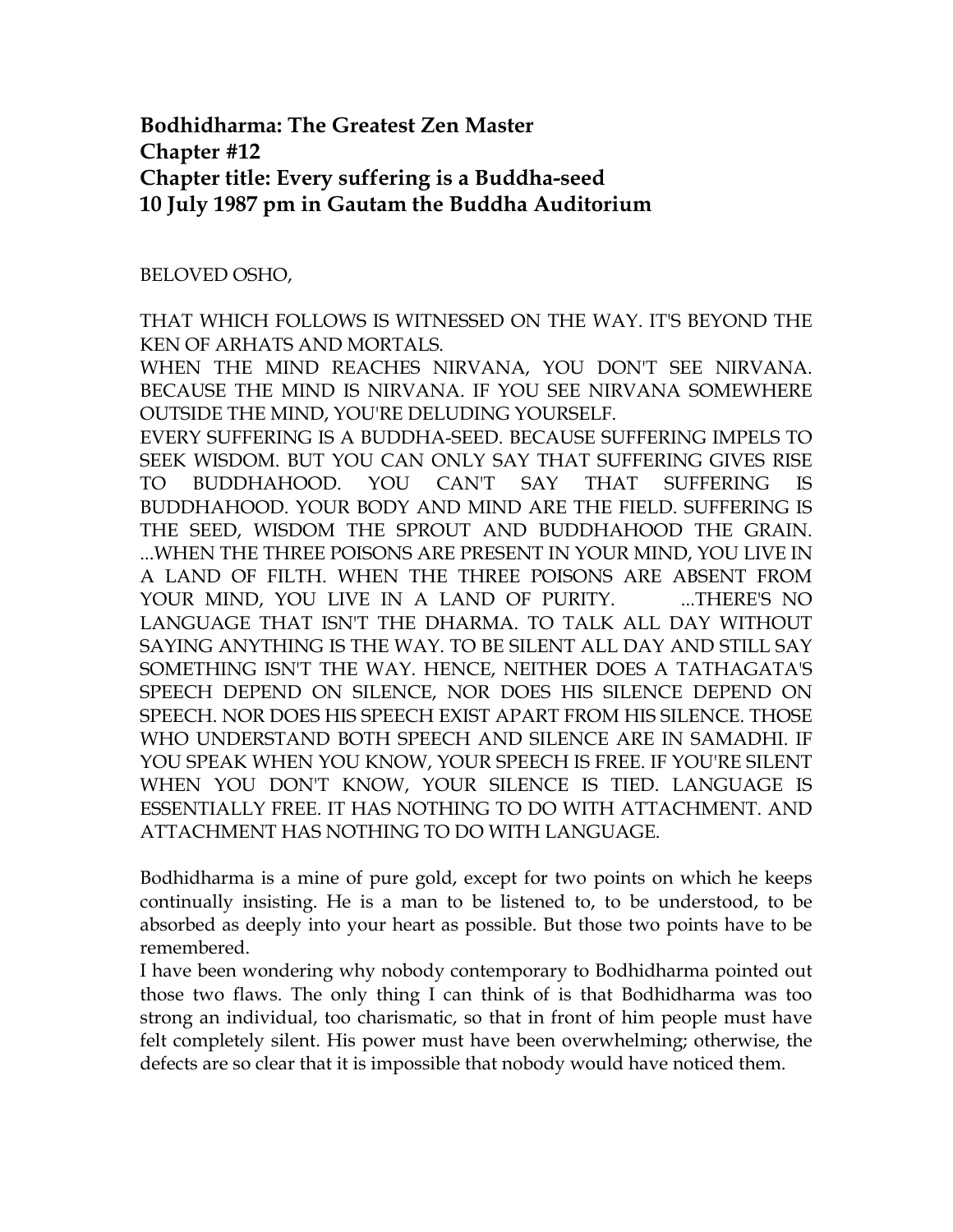He himself has reached to his ultimate flowering; he has arrived home. It is no longer his concern that on the path he has gone astray a few times -- he always came back. There is an ancient saying in the East that if somebody goes astray in the morning and comes back home in the evening, he should not be considered lost.

And it is very natural for people who are spontaneous to go astray once in a while, because they are not following any ready-made track. They are not like railway trains, continuously moving on the same track. They are more like wild rivers -- without any map, without any guide. The river arises far away in the Himalayas and starts its journey into the mountains, into the valleys, into the plains, moving continuously this way and that way. But finally it falls into the ocean. And who cares, when one has arrived at the ocean, that on the way a few steps have been taken which were not necessary, which could have been avoided.

Once a person has reached he almost forgets, in his celebration, the long journey, the long search towards self-realization. Perhaps that is the reason why Bodhidharma cannot see those two simple defects. Except for those two defects, his every word is absolutely sincere and authentic. It is not a word of knowledge; it is an outpouring of innocence. He is not speaking, he is exposing his whole being to you.

But I have to warn you on those two points. One is his continuous antagonism towards the arhatas. And second is ... In the beginning I was thinking it must have been the fault of the disciple who was taking the notes, but it is so continuously repeated that there is every possibility it was not the disciple's fault: he was using the word `mind' in a wrong way.

Because in English there is only one word, the Theosophists and the Christian Scientists have managed a certain device: for the ordinary human mind they use a small m, and for the universal mind, which is equivalent to no-mind, they use a capital M. Certainly the universal mind is not your mind. As far as you are concerned, your mind has disappeared and you have entered into a state of nomind. On these points I will correct his sutras. I cannot allow such a beautiful statement of the truth to have even a small blemish.

The sutra:

THAT WHICH FOLLOWS IS WITNESSED ON THE WAY.

He is saying that the sutras that are going to follow are not his philosophical standpoint; they are his experiences on the way. THAT WHICH FOLLOWS IS WITNESSED ON THE WAY: I will be saying only that which I have witnessed. It is not my belief, it is not my doctrine, it is not my dogma. It is my absolutely indubitable experience. It has an intrinsic authority. Whoever follows the way will find these same sutras opening their doors, their secrets, their perfume to the traveler, if he is going the right way.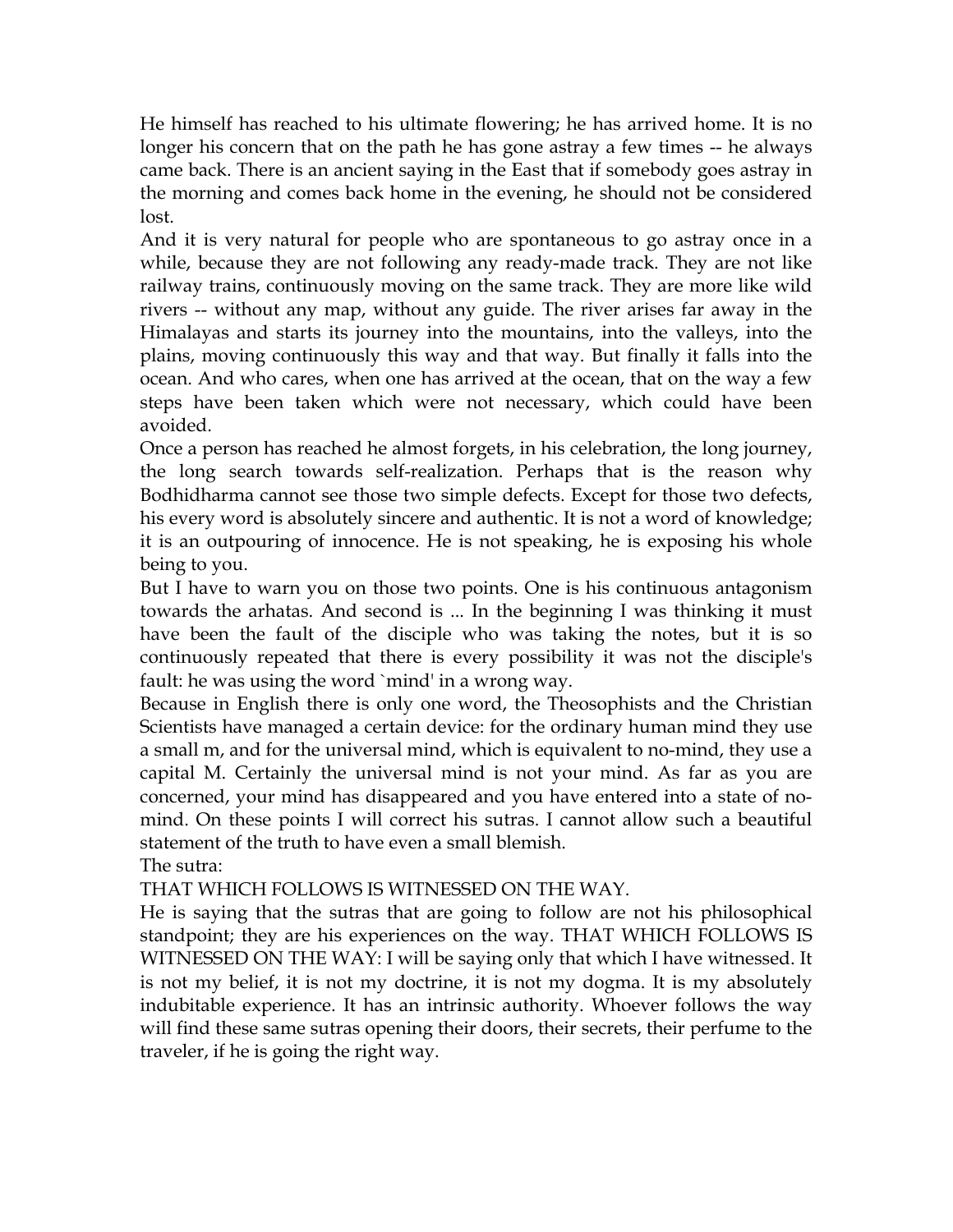These sutras can be used as a criterion. If nothing like this happens to you, that means you are not on the right path. Then your river has entered into some desert, where it can be lost without reaching the ocean.

He goes on to say, IT IS BEYOND THE KEN OF ARHATS AND MORTALS.

I have to correct him. He needed a man like me. It is NOT beyond the ken of the arhats. It is certainly beyond the ken of so-called saints and the mortals, the people who are still living with the idea that this life is all and that with death everything ends ...these are the mortals. The so-called saints whose intentions cannot be doubted are sincere people, but they have fallen into wrong ways. They have become followers, imitators. They have ideals in their mind cultivated by the society, by the tradition, and they are trying in every possible way to fulfill those ideals, knowing perfectly well that a buddha is born only once.

Never again will there be another man like Gautam Buddha. There may be many buddhas, but each buddha will have his own statement, his own individuality, his own manifestation. He will not be a true copy of Gautam Buddha. All true copies are, after all, carbon copies. They don't have the beauty of the original. And people go on following precepts given in the scriptures. Those precepts are dead. Just as you will find in the scriptures beautiful roses, dried out -- dead. People keep them in THE HOLY BIBLE, in the holy KORAN, in the holy GITA, but they are not alive anymore.

I had a beautiful garden -- I have always had a beautiful garden wherever I have been -- and there were two temples nearby, and the worshipers in those temples would simply come into my garden and start picking flowers to worship a god. In India it is absolutely impossible to prevent somebody when he is picking flowers to worship gods. I had to put a notice in front of my garden that except for religious people, everybody was allowed to pick the flowers. Those worshipers were very shocked. As a group they brought what was almost a deputation, saying, "What kind of man are you? Religious people are not prevented from picking flowers anywhere else, because those flowers are going to be offered to a god."

I said to them, "Those flowers in this garden are already offered to God, and I will not allow flowers of God, which are alive and dancing in the wind and in the sun, to be destroyed by you idiots. These flowers are living gods and you are going to destroy their life for your dead gods. That's why I have made it clear on the notice: except for religious people, anybody can pick the flowers. If somebody wants to give a flower to his girlfriend or to her boyfriend, they are perfectly welcome. These flowers are divine, and perhaps they may also transform their love into a divine affair. But one thing is certain; at least they are going to offer the flowers to someone who is alive. You are going to offer them to dead statues, stones. This cannot be tolerated.

The so-called saints pick up precepts, disciplines, from the scriptures. They are like dead flowers, thousands of years old, dried up. They don't have any fragrance anymore.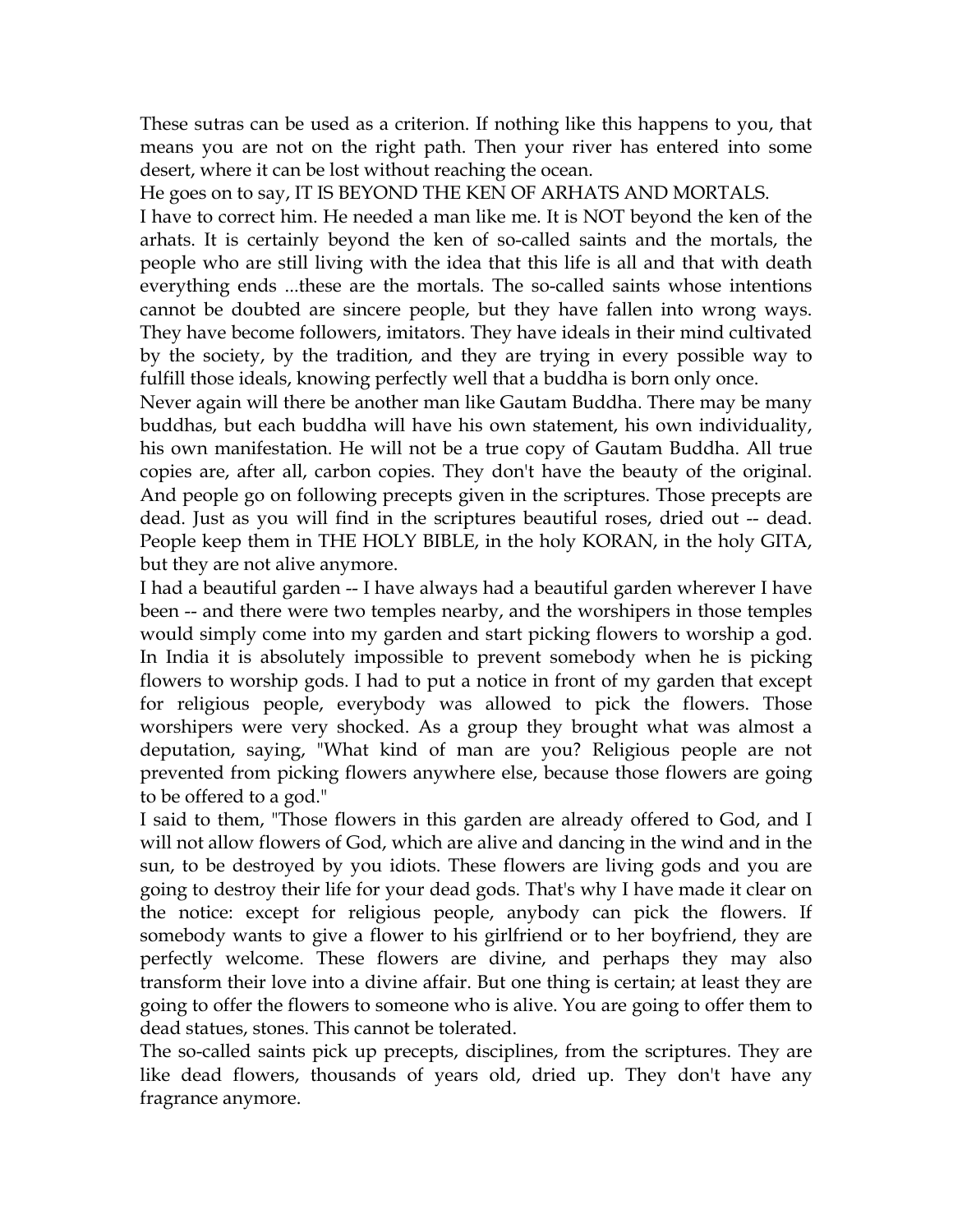It is something very significant to remember, that every discipline is a device given by a living master. Every precept is a certain strategy given by a living master; without the master all those devices, precepts, commandments become dead. Then you can go on following them with absolute sincerity, but they will bring only torture and suffering to you and nothing else. Following the dead, you are going to become slowly, slowly dead. Your so-called saints are almost dead, dried up. They have lost touch with life. They have created a thousand and one barriers between themselves and existence and those barriers they call discipline, austerity, religious practice.

I can consider that these sutras are beyond the ken of these people -- the so-called saints and the ordinary mortals who are not aware of their immortality. But they are not beyond the ken of arhats. Arhats are absolutely on the same heights as any bodhisattva. Bodhisattvas have nothing more than the arhats have. They have followed different paths, from different directions, but they have reached to the same peak. The peak is always only one; the paths leading you to it can be thousands.

WHEN THE MIND REACHES NIRVANA ...

That is his second fallacy, because the mind never reaches nirvana. In fact, mind cannot even conceive the idea of nirvana. Nirvana ... the very word means cessation of mind, it is annihilation of the mind. The actual meaning of the word nirvana will help you to understand: literally it means "blowing out a candle." Mind is just a small candle with a small flame of awareness, but even that small flame can do immense harm.

I will tell you of one incident in Rabindranath Tagore's life. His father was a great landlord. Their estate consisted of hundreds of towns and thousands of miles, and there was a beautiful river flowing through their estate. Rabindranath often used to go on his small houseboat and live for months on the beautiful river, surrounded by thick forest, in absolute silence and aloneness. One full-moon night, it happened: he was reading a very significant contribution to the philosophy of aesthetics, by Croce.

Croce is perhaps the most significant philosopher who has thought about beauty. His whole life's work was concerned with finding the meaning of beauty -- not truth, not good. His sole concern was with what is beautiful. He thought if we can find what is beautiful we have found what is true, because truth cannot be ugly, and we have found what is good, because the beautiful cannot be evil. A beautiful conception ...and with this foundation he worked his whole life to find out from different angles what beauty is.

Rabindranath himself was a worshiper of beauty. He lived a very beautiful and aesthetic life. He not only created beautiful poetry, but his life itself was a beautiful poem. He was a very graceful man.

On that full-moon night with a small candle inside his houseboat he was reading Croce. In the middle of night, tired from Croce's very complicated arguments, he closed the book and blew out the candle. He was going to his bed to sleep, but a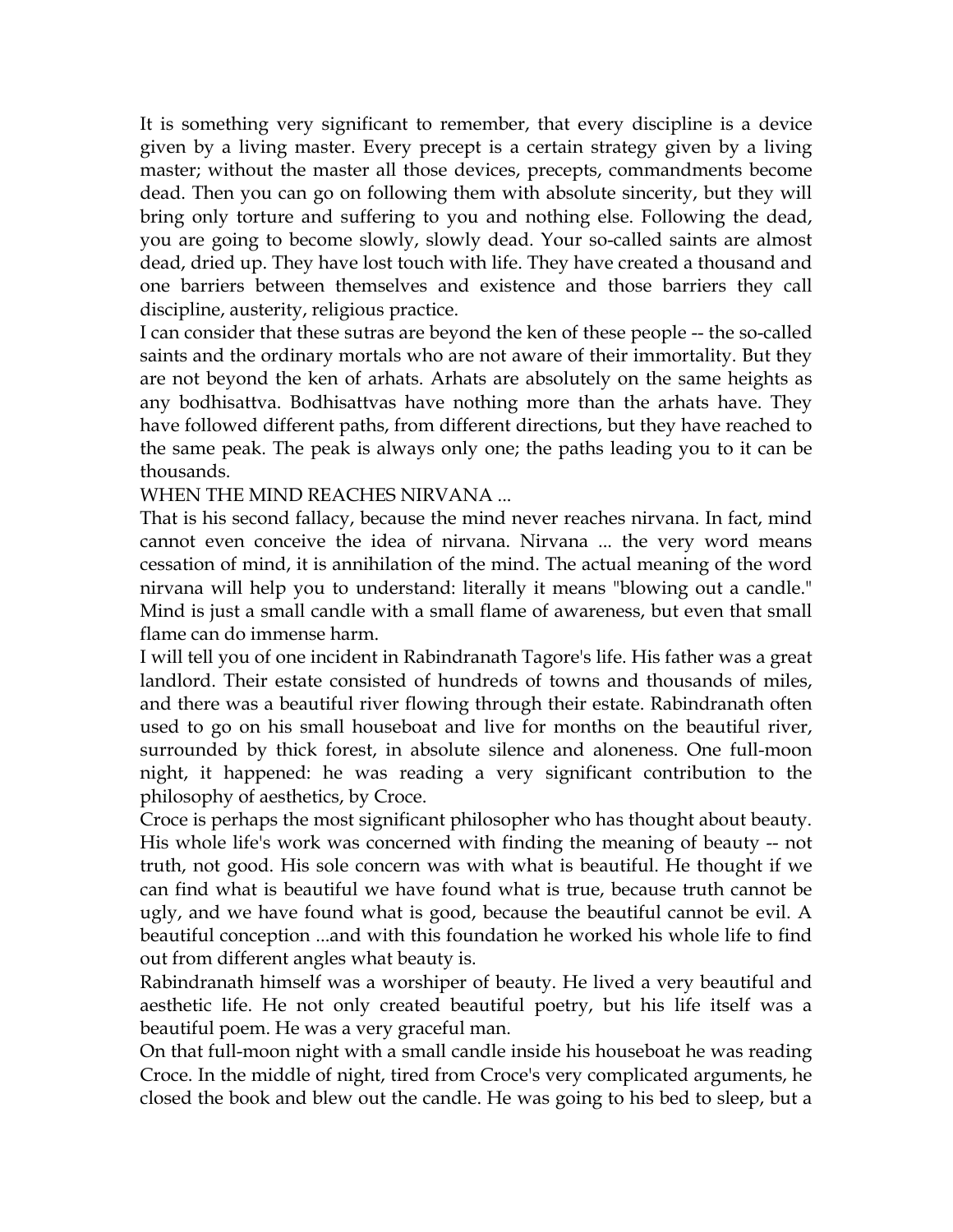miracle happened. As the small flame of the candle disappeared, from every window and door of the small houseboat, the moon came dancing in. The moon filled the house with its splendor.

Rabindranath remained silent for a moment ...it was such a sacred experience. He went out of the house, and the moon was immensely beautiful in that silent night amongst those silent trees, with a river flowing so slowly that there was no noise. He wrote in his diary the next morning, "The beauty was all around me, but a small candle had been preventing it. Because of the light of the candle, the light of the moon could not enter."

This is exactly the meaning of nirvana. Your small flame of the ego, your small flame of the mind and its consciousness, is preventing the whole universe from rushing into you; hence the word nirvana -- blow out the candle and let the whole universe penetrate you from every nook and corner. You will not be a loser. You will find, for the first time, your inexhaustible treasure of beauty, of goodness, of truth -- of all that is valuable. Hence, mind cannot be said to reach nirvana; only no-mind is equivalent to nirvana.

No-mind need not reach to nirvana.

No-mind IS nirvana.

Bodhidharma says -- I'm correcting him -- WHEN THE no-MIND REACHES NIRVANA, YOU DON'T SEE NIRVANA ... because you are not separate from nirvana. You can only see something which is separate from you. You are one with it; hence there is no possibility of seeing it. BECAUSE THE no-MIND IS NIRVANA. IF YOU SEE NIRVANA SOMEWHERE OUTSIDE THE no-MIND, YOU ARE DELUDING YOURSELF. In short, the mind is the world and the nomind is freedom from the world. The mind is misery and no-mind is the end of misery and the beginning of ecstasy.

EVERY SUFFERING IS A BUDDHA-SEED. This is a very important assertion on the part of Bodhidharma. EVERY SUFFERING IS A BUDDHA-SEED. BECAUSE SUFFERING IMPELS TO SEEK WISDOM. BUT YOU CAN ONLY SAY THAT SUFFERING GIVES RISE TO BUDDHAHOOD. YOU CAN'T SAY THAT SUFFERING IS BUDDHAHOOD.

Bertrand Russell, in his autobiography, has a very profound statement. He says, "If misery in the world ends, all the religions will end of their own accord. It is misery that is keeping religions alive." He is speaking from a very different angle. He was an atheist; he wanted all religions to disappear.

I am not an atheist. I also want all the religions to disappear but for a different reason. He wants religions to disappear because he thinks religions have been detrimental to the evolution of man. I want religions to disappear so that religiousness can have the whole space that is being occupied by religions. Religions have been detrimental to the progress of religiousness, and to me, religiousness is the highest flower of evolution.

Bodhidharma is right when he says that even suffering has to be gratefully accepted, because it is the very seed of buddha. If there was no suffering, you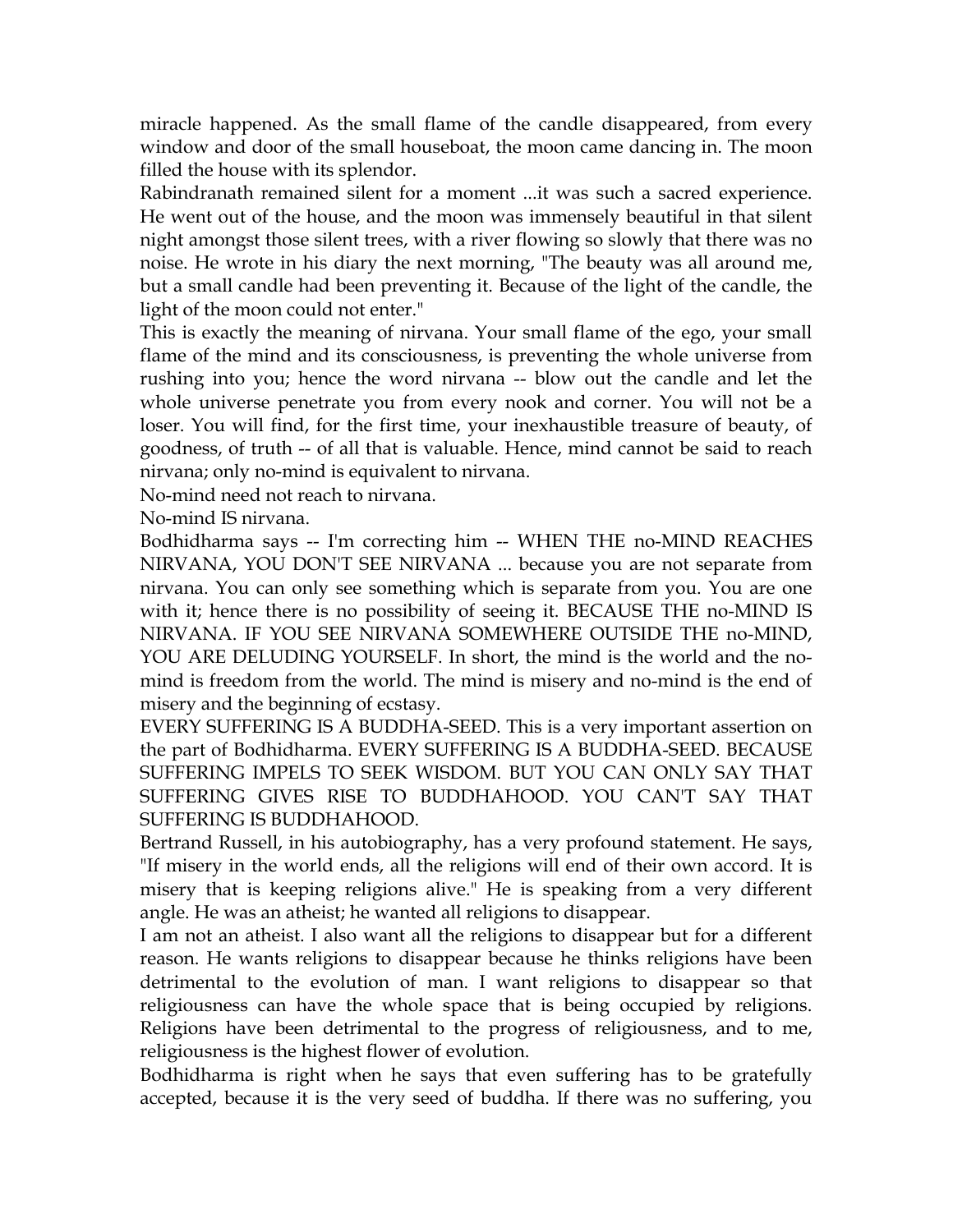would never search for the truth. It is suffering that goes on impelling you to go beyond it. It is anguish and agony that finally compels you to seek and search for the path that goes beyond suffering and agony, to find a way that reaches to blissfulness and to eternal joy.

Bodhidharma is saying: Don't be antagonistic to suffering; even feel grateful to suffering. That is a great idea. Feel grateful to pain, suffering, old age, death, because all these are creating the situation for you to search for truth. Otherwise you would fall asleep; otherwise you would be so comfortable, you would become a vegetable. There would be no need .... Suffering creates the need for a search.

YOUR BODY AND MIND ARE THE FIELD. SUFFERING IS THE SEED, WISDOM THE SPROUT AND BUDDHAHOOD THE GRAIN.

In this synthesis he is giving credit to your body, to your mind, to suffering. He is taking into account your whole life. He is not denying anything its contribution. He is being very impartial.

YOUR BODY AND THE MIND ARE THE FIELD. SUFFERING IS THE SEED, WISDOM THE SPROUT AND BUDDHAHOOD THE GRAIN.

This is the way of a man who looks at life as an organic unity. The so-called religions which have lost contact with their living founders, are against the body. They torture the body, rather than being grateful to the body because it is the very field, it is the very temple in which the buddha has to be discovered. Even suffering, agony, is not to be condemned by a man like Bodhidharma. He says that too has a part to play. It keeps you awake. It keeps you constantly alert, provokes you and challenges you to find a way that can lead you beyond it. ...WHEN THE THREE POISONS ARE PRESENT IN YOUR MIND, YOU LIVE IN A LAND OF FILTH. WHEN THE THREE POISONS ARE ABSENT FROM YOUR MIND, YOU LIVE IN A LAND OF PURITY.

So in fact, heaven and hell are not separate from each other; they happen in the same life. Only the structure has to change. Where there were the three poisons of greed, anger and delusion, you created a hell within yourself. The moment you drop those poisons of greed, anger and delusion which really constitute your mind -- the moment you have dropped the mind, your very being becomes heaven itself.

The idea that is prevalent in the world is that those who are good will enter one day after death into heaven, and those who are bad will one day enter hell after death. That idea is absolutely wrong. The good have already entered heaven - there is no need to wait for death. Heaven is not somewhere else. It is just your own transformation. The same energy that is anger becomes compassion, the same energy that is greed becomes sharing, the same energy that is delusion becomes awareness. The energy is the same, just its direction changes.

To change the direction of your energies, to create a new symphony out of your energies, is the whole art of religion. Anybody who preaches anything else as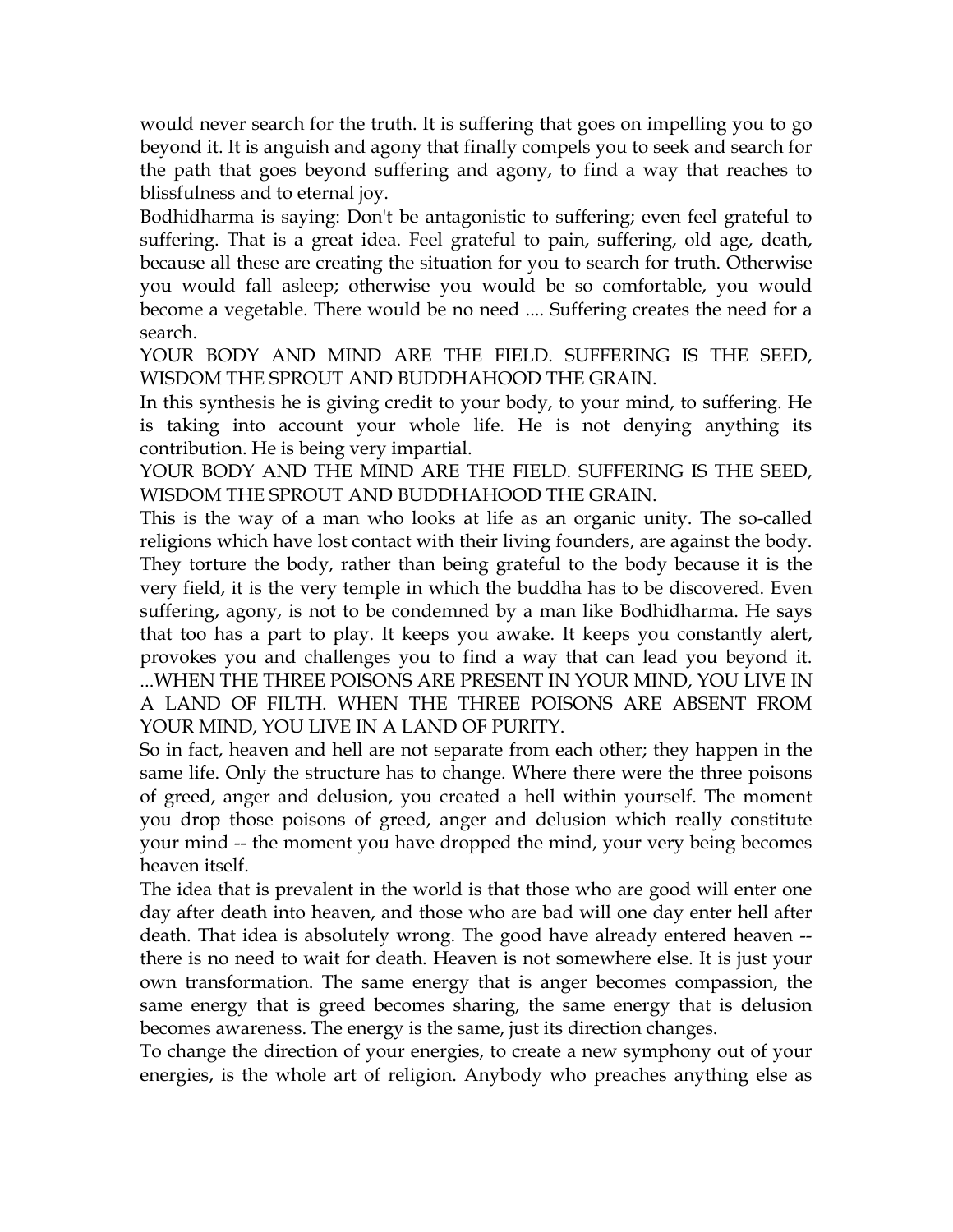religion is himself blind and taking other blind people into a dark night. They are all going to fall into a well somewhere or other.

Man has been given everything by nature. If it is put right, man becomes a buddha. If that energy is in discord and you cannot create an orchestra out of that energy, your life becomes a hell. You are the space where both heaven and hell are possible. Just a little awareness and you can change the hell into heaven. Just a little change, a slightly different arrangement ...but it is the same energy; nothing has to be added to you, nothing has to be deleted from you.

This is one of the greatest insights possible. It makes man the master of his own life. If he is living in hell, he should take the responsibility upon his own shoulders. He should not say, "It is God's will." He should not say, "It is my fate, my destiny, my kismet." He should say, "It is my unconsciousness, it is me."

The moment you take the responsibility on your own shoulders, the possibility is you will start changing -- because nobody else is putting you in hell. You don't have to wait for anybody to change you, to save you. You can simply start watching your energies and you can see how they create hell, how they create misery. You can see also how in some moments you are silent, in some moments you are happy, in some moments joy grips you. Watch what those energies are doing. They are the same energies -- you don't have anything else. One has just to understand how one's energies function.

If someone wants to live in hell that is his choice, that is his birthright. Nobody has the right to disturb him. Let him live in hell. And if he wants to change, he has every possibility to change himself. There is no need to wait for a savior, for a Jesus Christ or a Krishna. You have to become your own saviors. That is the fundamental teaching of Bodhidharma. ...THERE IS NO LANGUAGE THAT IS NOT THE DHARMA. Here Bodhidharma is taking a very strange but significant turn. I have never come across any other mystic who has said what he is going to say in this sutra. ...THERE IS NO LANGUAGE THAT IS NOT THE DHARMA. TO TALK ALL DAY WITHOUT SAYING ANYTHING IS THE WAY. TO BE SILENT ALL DAY AND STILL SAY SOMETHING IS NOT THE WAY.

Sometimes his penetration into human reality is so great and so surprising. He is saying that there is a possibility of a man who may talk the whole day, knowing well that nothing can be said about truth. Then why is he talking? Perhaps through talking he can create a situation for silence -- just as after every storm there is great silence.

When the master speaks and stops for a moment, suddenly there is a great silence. He speaks not to say the truth, because the truth cannot be said. He speaks to engage your mind and then suddenly, when he sees that you are engaged, he gives just a small gap. And in that gap the transmission of the lamp happens. That's what the language of Bodhidharma is: the transmission of the lamp. In those moments between two words, something miraculous just takes a jump from the being of the master and enters into the silence of your being.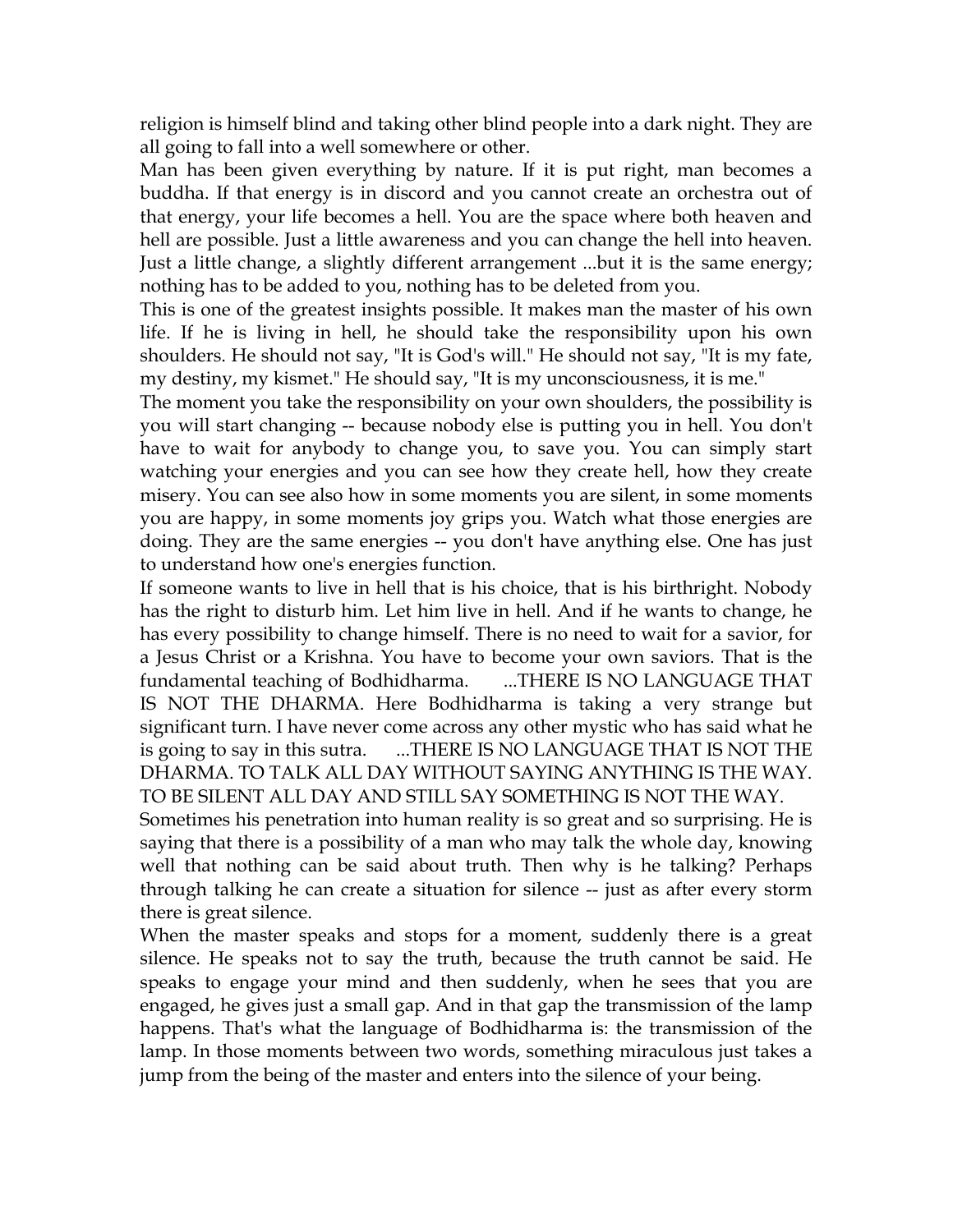Hence it is possible that a Gautam Buddha may have spoken for forty-two years continuously -- morning, afternoon, evening -- and still he has not said the truth, but he transmitted the lamp. He used the language in such a way that it created small gaps of silence. And those gaps are his real sermons.

Bodhidharma says there are people who take the vow of being silent ...and I have known many so-called saints who don't speak, but their silence is so ridiculous because they find other ways. I have seen some carrying small boards with the whole alphabet. They cannot speak but their chief disciple is sitting by their side and they go on putting on the alphabet board: Y-e-s, yes. And that dodo disciple who is sitting by his side, he says, "Yes." It is ridiculous. If you want to say yes, why go such a roundabout way, unnecessarily creating a circus? And there have been people who have dictated whole books, just on the board. It would have been easier to learn typing, because this is a very primitive way of typing. It takes such a long time.

I have seen people who will not use any board but they will make gestures with their hands, and those gestures you cannot understand. Their trained disciple knows what they mean when they show the fist, what they mean when they show the five fingers, what they mean when they show the two fingers. These people are not saints, these are showmen. And their silence is absolutely nonsense. But all kinds of stupidities go on being perpetuated in the name of religion.

A man came to see me when I was in Bombay. He was a very well-known saint; he lived in the Himalayas and he had come specially to see me. Usually I avoid saints, sages ...that kind of idiot I don't want. But when I was informed that he had come from the faraway Himalayas to Bombay just to see me, I said "He has taken so much trouble; I should also suffer a little." So I called him in. He came with his disciple; he wanted to know about meditation.

I said, "From tomorrow morning I am going to have a meditation session, every day in the morning for seven days. You have come at the right time, because meditation is not something to be explained, it is something to be experienced. So, from tomorrow morning at eight o'clock, for seven days you meditate with me. And then, if you have any questions I will give you an individual appointment and you can ask all your questions."

He said, "It will be difficult tomorrow for me to come."

I said, "What is the problem? You have come to see me."

He said, "For me there is no problem. The problem is that the man, my disciple, has to go somewhere, to meet someone -- his relatives live nearby in Kalyan."

So I said, "I don't understand. Let him go to hell, you come to meditation."

He said, " You don't understand my problem. I cannot touch money. He keeps the money to pay the taxi driver. I always have him with me; otherwise how can I manage to come here?"

I said, "It is strange. It is your money -- he is the keeper. You are famous for not touching money and this poor fellow will fall into hell. He is touching YOUR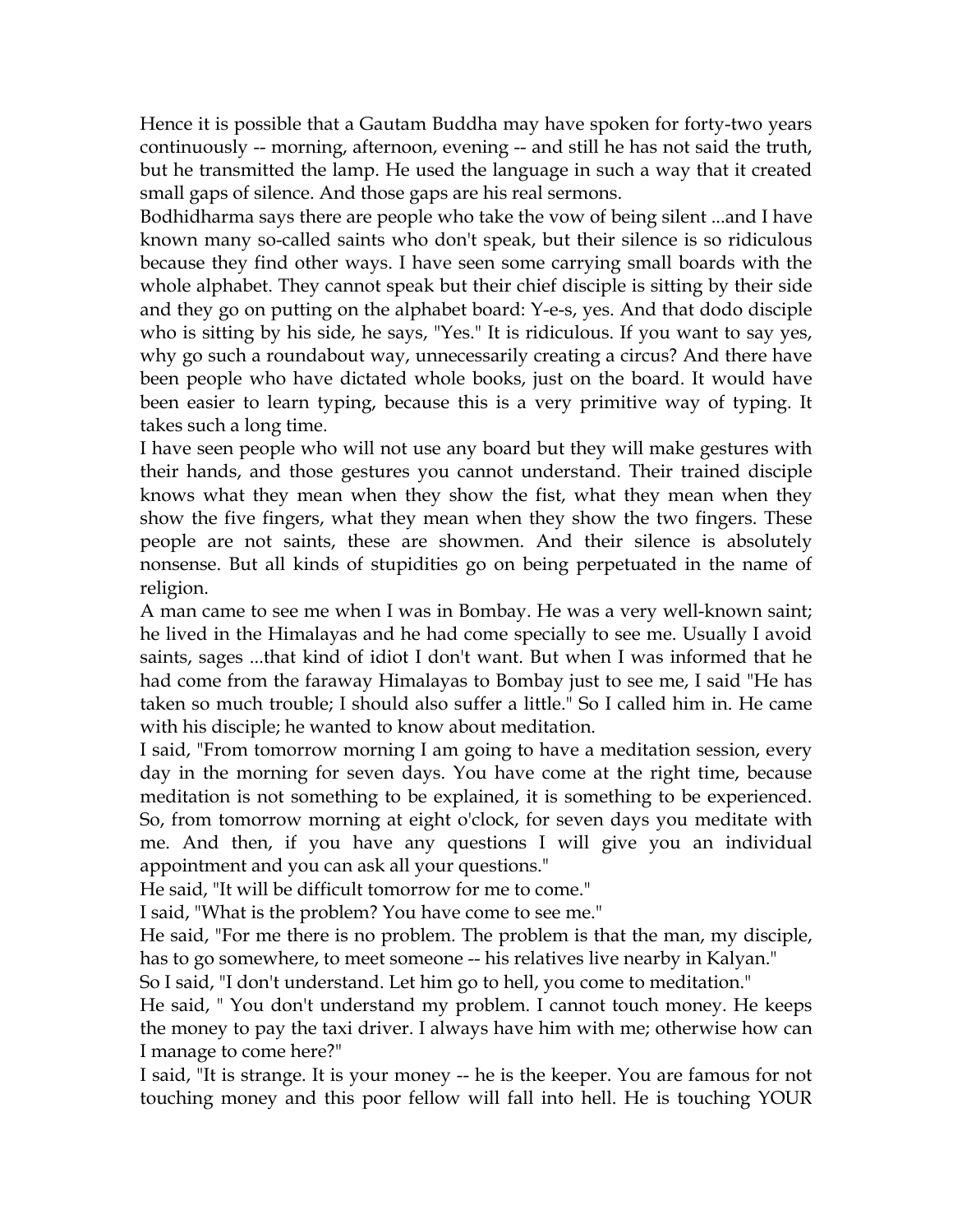money! It is not even his! What kind of karma is he committing? Touching one's own money is bad and touching somebody else's money -- that must be worse." I said, "Think of this poor man also. If it is your money, whether you touch it or not ...or you can purchase rubber gloves. Make it simple so you can touch the money but still you are not touching it."

But that will not make somebody a saint. If somebody is wearing rubber gloves and having all kinds of money with him, you will not call him a saint. This seemed to be very cunning man ...but having another person is not very different either.

So there are people who are silent, but inside they are boiling. They want to speak and they find ways of speaking by making gestures, which is a very difficult thing because they become absolutely dependent, almost slaves, on the person who interprets for them. And it is up to him how he interprets. They cannot even prevent, they cannot even say, "You are not right." They have to accept whatsoever the interpretation is.

One man, Adi Irani, was the secretary of Meher Baba for almost his whole life. And whenever I used to go to Ahmednagar, Adi Irani, if he was in the city, used to come to see me. He has written all Meher Baba's books; Meher Baba simply made signs. First he used to use the board, then he dropped the board because people started criticizing him. "It is the same thing as typing, just a slower process, a bullock cart process in a rocket age. What nonsense is this?"

So Meher Baba dropped the board and he trained Adi Irani. He would make gestures with his hands; nobody knew what he was doing. Only Adi Irani knew and he wrote the books. I asked Adi Irani, "Are you certain that whatever you are writing is really what he wants to say?"

He said, "I cannot speak a lie -- at least to you. I don't know. I figure it must be right because he has never objected."

Now this seems to be hilarious. He did not know whether he was interpreting him exactly or he was just managing himself ....and because Meher Baba had never objected, that was the only reason that Adi Irani thought he must be right.

I said,"Do you really understand exactly? ... because by symbols small things can be explained: you are hungry, you can just show your stomach; you are thirsty, you can just show by your hands that you need water. But great philosophical treatises? I can't conceive how you can make symbols for them -- and how many symbols will be needed? With only your ten fingers ..." And Adi Irani has written almost fifty books, and not small ones -- five hundred pages, one thousand pages.

I told Adi Irani, "It is all your imagination. You are a good writer, but those books are your writings, not Meher Baba's. But he is silent because you are writing well and people are accepting those writings in his name." Meher Baba had a worldwide following, but he was absolutely dependent; he could not move anywhere without Adi Irani because wherever he went alone he would be thought mad. Nobody would understand what he was trying to say.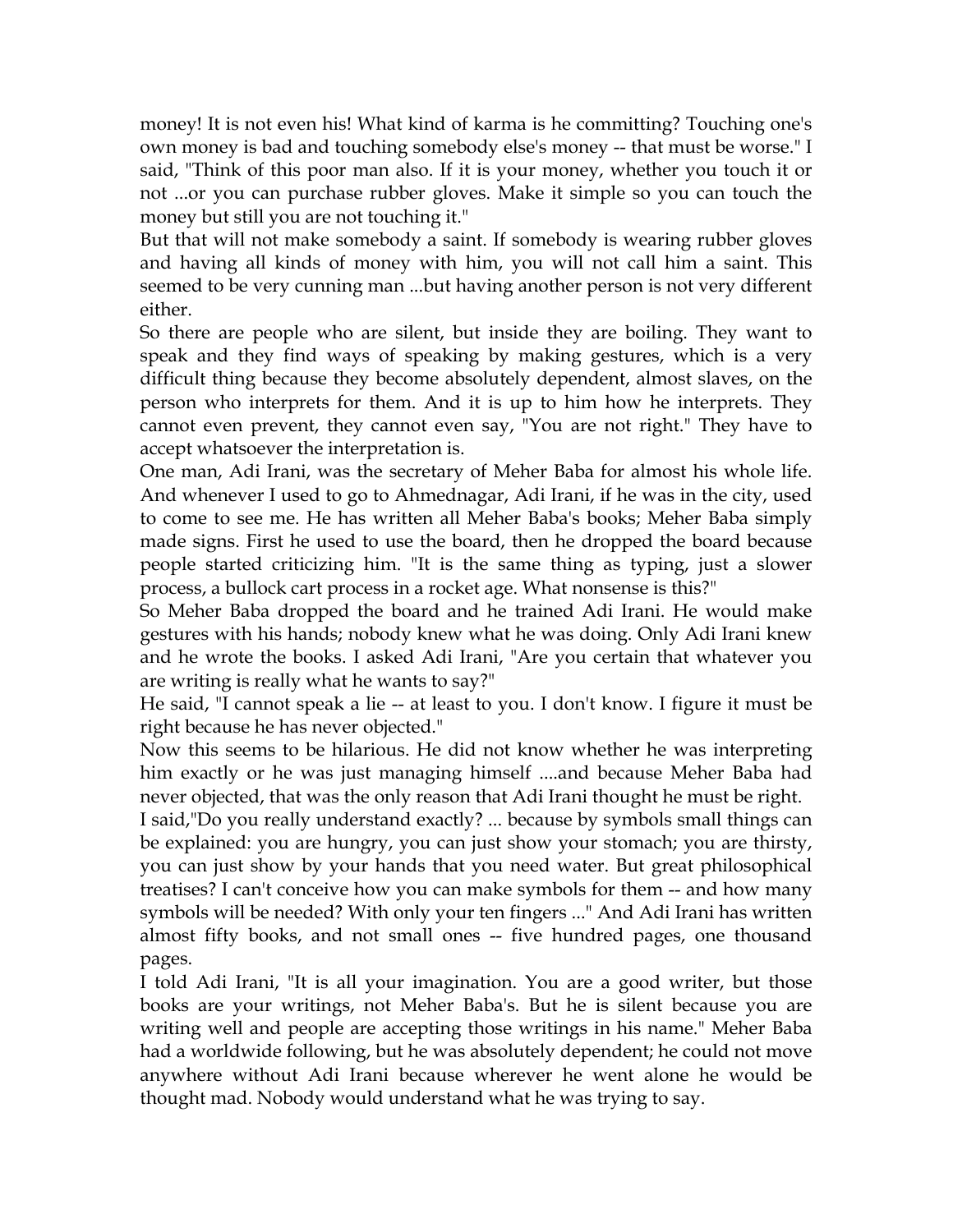But if you want to speak, what is wrong with speaking with your lips and your tongue? And how is it right speaking with your fingers? Just as your lips and your tongue are part of the body, your fingers are also part of the same body, and they are not meant to speak. Why not use the right natural vehicle? Symbols are dangerous.

When for the first time Japanese sannyasins started coming here, I was in great trouble because they are the only people in the whole world who have a different symbology. It is strange how they have developed it. All over the world in every country, in every race, from very primitive people to the very sophisticated ones, when you want to say "Yes," you make the sign with your head moving up and down -- yes. Japanese when they make this sign mean no. I was asking something and the poor fellow was saying yes, but I understood no, because his yes means .... That is his yes. In the beginning I used to ask a Japanese, "Do you want to become a sannyasin?" and he was saying yes and I would say, "If you don't want ...then why have you come?"

They have developed in a very strange way. Somebody has to look into it, because they are the only people .... Then I had an Japanese interpreter to tell me what signs they were making because it was a continual misunderstanding. When they nodded yes, I understood no, when they said no, I understood yes.

Bodhidharma is saying: TO BE SILENT ALL DAY AND STILL SAY SOMETHING IS NOT THE WAY. If you are silent it does not mean you cannot speak. You can remain silent and still you can speak, just as you can remain silent and still you can walk. You can remain silent and still you can eat. Silence is something inner, a calmness, a quietness, a peace.

In fact, the man who is silent inside can speak better than anybody else, because his mind is no longer a disturbance. He can speak more emphatically, more directly. He can reach to your very heart because his words are coming from a depth, and that which comes from a depth has the capacity to reach to a similar depth if you are open to it. But silence is not something that is against speaking. Silence is a far greater experience than speaking or language. And when you are silent even while speaking, then your words have a beauty and a tremendous authority in them, because they are coming from a pure heart -- from a silent land, from the very lotus paradise of Gautam Buddha.

HENCE, NEITHER DOES A TATHAGATA'S SPEECH DEPEND ON SILENCE, NOR DOES HIS SILENCE DEPEND ON SPEECH. Tathagata is another name for Gautam Buddha, or for anyone who has awakened to the suchness of things.

HENCE, NEITHER DOES A TATHAGATA'S SPEECH DEPEND ON SILENCE, NOR DOES HIS SILENCE DEPEND ON SPEECH. NOR DOES HIS SPEECH EXIST APART FROM HIS SILENCE. THOSE WHO UNDERSTAND BOTH SPEECH AND SILENCE ARE IN SAMADHI.

Let me repeat it: THOSE WHO UNDERSTAND BOTH SPEECH AND SILENCE ARE IN SAMADHI ....because samadhi is the balance between speech and silence. It is just the exact middle, where silence and speech meet, where silence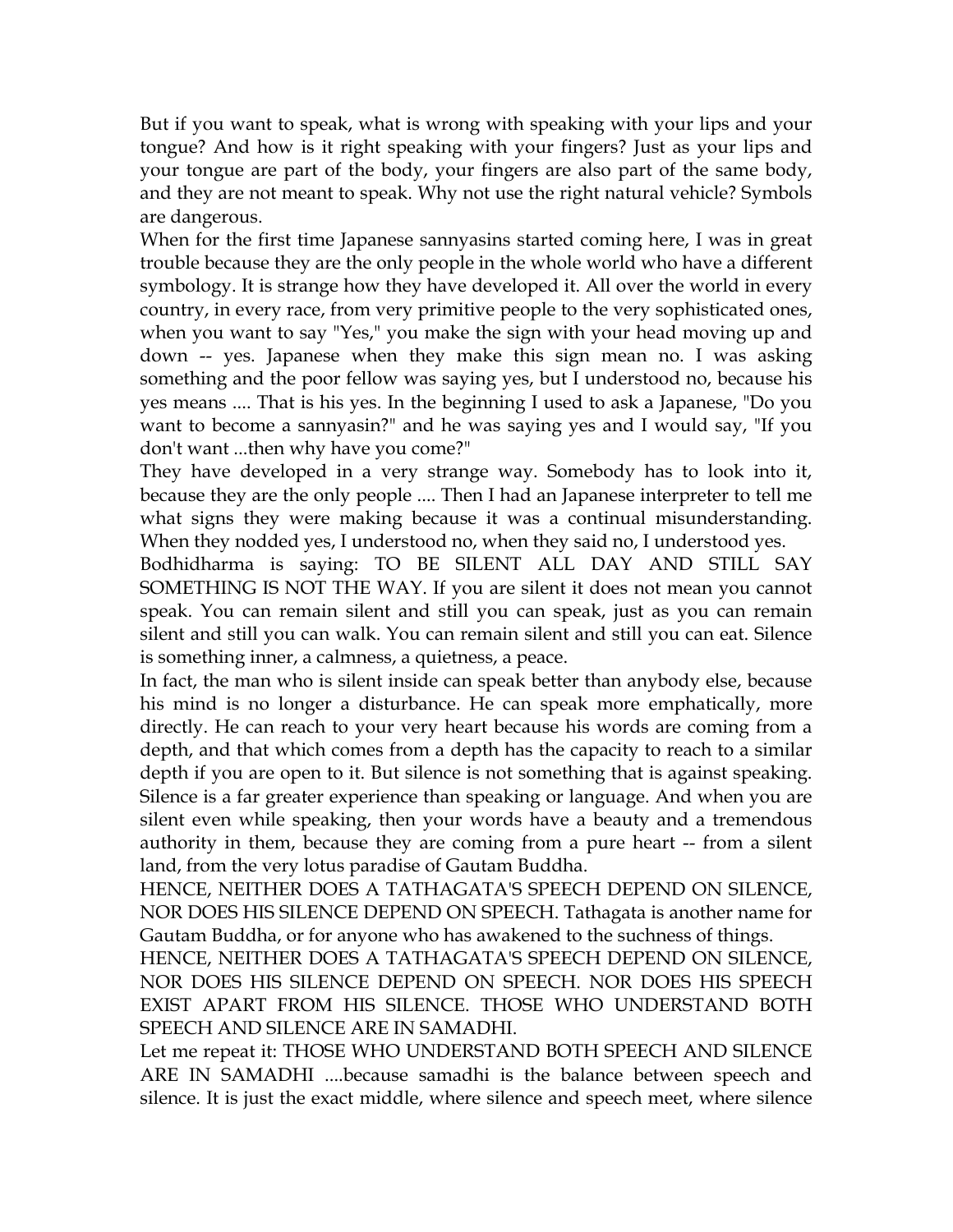and sound meet. That exact middle is beyond both. It is neither just silence, empty of noise, nor is it just speech, full of chattering and noise. It is beyond both. It is a silence with a song, but the song is soundless. It is a silence with music, but a music which is not produced on any instruments, a music which is simply your very nature.

The ancient seers of this land have called it OMKAR, the sound of OM ... not that you repeat OM, OM, you simply hear it. You are utterly silent, surrounded with a sound which is similar to om. That's why om has not been made a part of the Sanskrit alphabet. It is not a word; it is a symbol. Perhaps that is the only alphabet in the world which has a symbol in it which is not part of the alphabet. But every UPANISHAD begins with om and every UPANISHAD ends with om. And you may have observed that it is not just the om, but also a repetition three times of the Sanskrit word for silence: SHANTI.

OM SHANTI, SHANTI, SHANTI ....

It is a silence which has sound which cannot be produced on any instrument, and which cannot be exactly spoken. Hence, we have made a symbol for it. It is beyond language, beyond alphabet, beyond speaking, beyond silence.

Om has been called the very stuff of which the existence is made. It is the music of the universe.

IF YOU SPEAK WHEN YOU KNOW, YOUR SPEECH IS FREE. IF YOU ARE SILENT WHEN YOU DON'T KNOW, YOUR SILENCE IS TIED ...and dead and empty and meaningless.

LANGUAGE IS ESSENTIALLY FREE. IT HAS NOTHING TO DO WITH ATTACHMENT. AND ATTACHMENT HAS NOTHING TO DO WITH LANGUAGE.

It all depends on your mind or no-mind. If mind uses language, it creates false realities -- illusion. If no-mind uses language, it creates devices to also help others to enter into the same space. What you make of it all depends on you, whether you are functioning as a mind or as a no-mind. If you speak through the mind, you miss the point. If you allow existence to speak through you, without any interference by the mind, language is pure expression of truth.

In short, the whole thing can be summarized into a single statement:

Mind is your prison. No-mind is your freedom.

Mind is your ignorance, no-mind is your enlightenment.

Move from mind to no-mind. This is the whole path, this is the whole religion.

Okay, Maneesha?

Yes, Osho.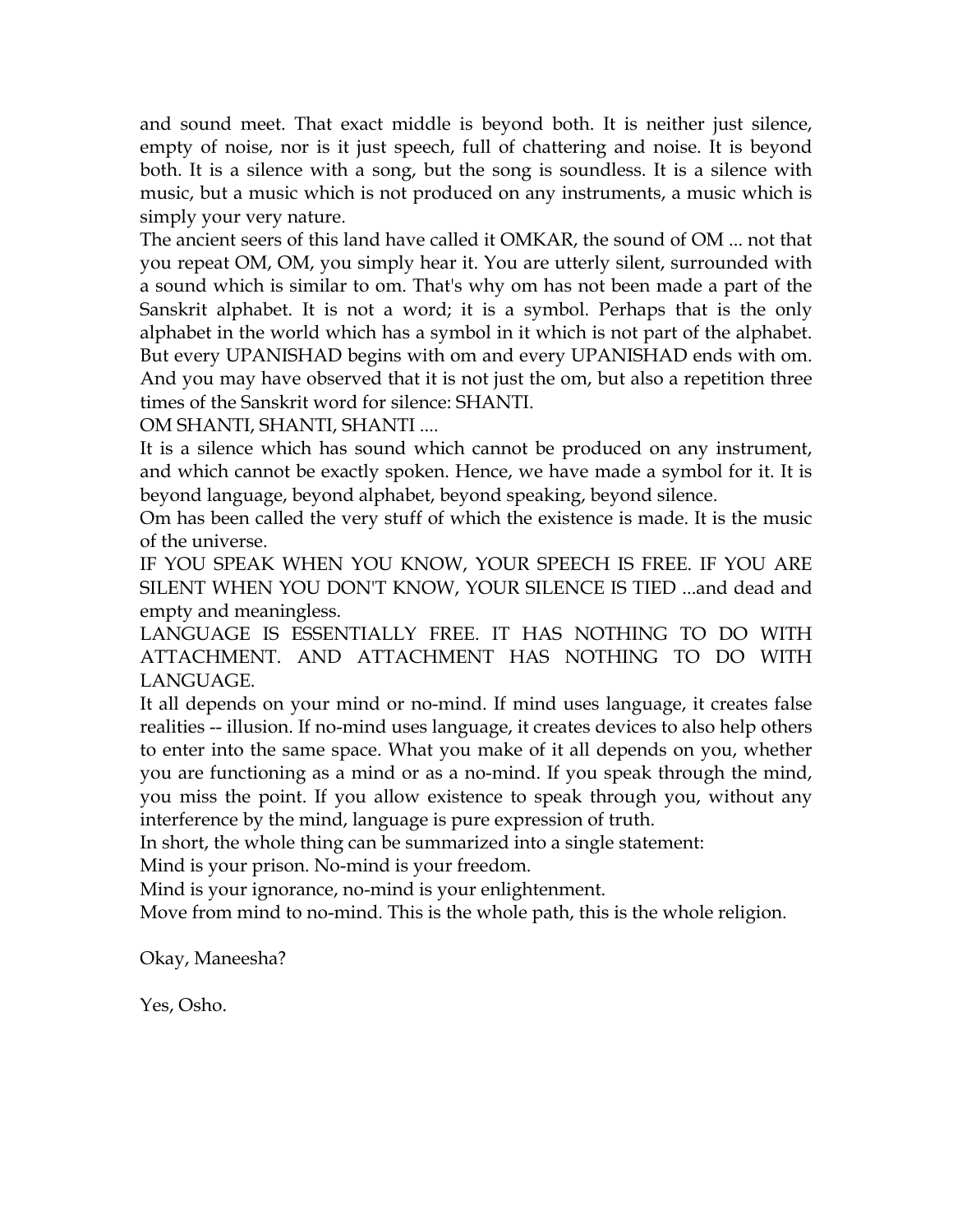### **Bodhidharma: The Greatest Zen Master Chapter #13 Chapter title: Mind is the bondage 11 July 1987 am in Gautam the Buddha Auditorium**

#### BELOVED OSHO,

WITHOUT THE MIND THERE'S NO BUDDHA MEANS THAT THE BUDDHA COMES FROM THE MIND .... WHOEVER WANTS TO SEE A BUDDHA SEES THE MIND BEFORE HE SEES THE BUDDHA ...ONCE YOU'VE SEEN THE BUDDHA, YOU FORGET ABOUT THE MIND. IF YOU DON'T FORGET ABOUT THE MIND, THE MIND WILL CONFUSE YOU ....

MORTALITY AND BUDDHAHOOD ARE LIKE WATER AND ICE. TO BE AFFLICTED BY THE THREE POISONS IS MORTALITY. TO BE PURIFIED BY THE THREE RELEASES IS BUDDHAHOOD. THAT WHICH FREEZES INTO ICE IN WINTER MELTS INTO WATER IN SUMMER. ELIMINATE ICE, AND THERE'S NO MORE WATER. GET RID OF MORTALITY, AND THERE'S NO MORE BUDDHAHOOD. CLEARLY, THE NATURE OF ICE IS THE NATURE OF WATER ....

MORTALS LIBERATE BUDDHAS AND BUDDHAS LIBERATE MORTALS. THIS IS WHAT'S MEANT BY IMPARTIALITY. MORTALS LIBERATE BUDDHAS BECAUSE AFFLICTION CREATES AWARENESS. AND BUDDHAS LIBERATE MORTALS BECAUSE AWARENESS NEGATES AFFLICTION. THERE CAN'T HELP BUT BE AFFLICTION. AND THERE CAN'T HELP BUT BE AWARENESS. IF NOT FOR AFFLICTION, THERE WOULD BE NOTHING TO CREATE AWARENESS. AND IF NOT FOR AWARENESS, THERE WOULD BE NOTHING TO NEGATE AFFLICTION. WHEN YOU'RE DELUDED, BUDDHAS LIBERATE MORTALS. WHEN YOU'RE AWARE, MORTALS LIBERATE BUDDHAS. BUDDHAS DON'T BECOME BUDDHAS ON THEIR OWN. THEY'RE LIBERATED BY MORTALS. BUDDHAS REGARD DELUSION AS THEIR FATHER AND GREED AS THEIR MOTHER. DELUSION AND GREED ARE DIFFERENT NAMES FOR MORTALITY ....

WHEN YOU'RE DELUDED, YOU'RE ON THIS SHORE. WHEN YOU'RE AWARE, YOU'RE ON THE OTHER SHORE. BUT ONCE YOU KNOW YOUR MIND IS EMPTY AND YOU SEE NO APPEARANCES, YOU'RE BEYOND DELUSION AND AWARENESS. AND ONCE YOU'RE BEYOND DELUSION AND AWARENESS, THE OTHER SHORE DOESN'T EXIST. THE TATHAGATA ISN'T ON THIS SHORE OR THE OTHER SHORE. AND HE ISN'T IN MIDSTREAM. ARHATS ARE IN MIDSTREAM, AND MORTALS ARE ON THIS SHORE. ON THE OTHER SHORE IS BUDDHAHOOD.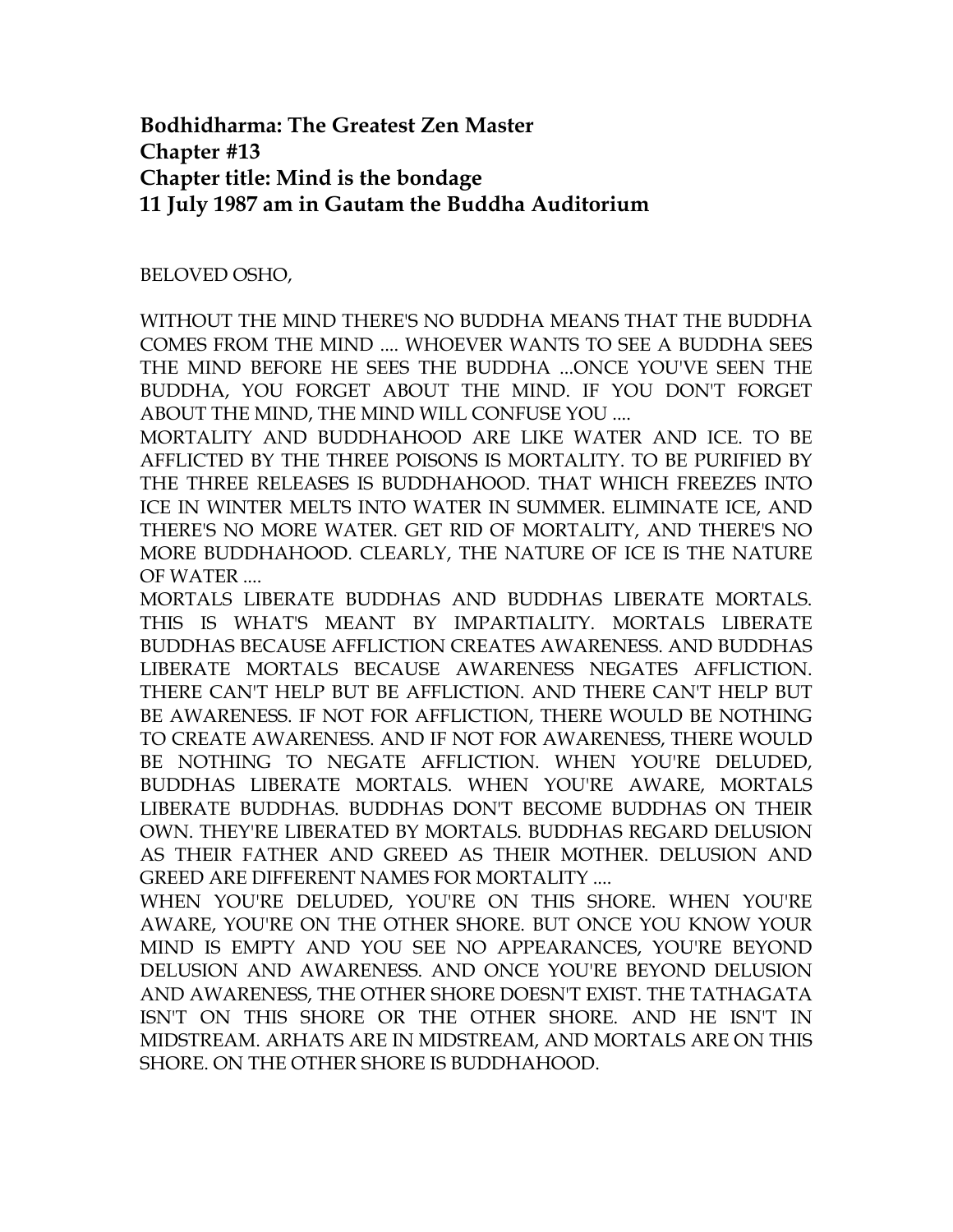Bodhidharma has insights which are unparalleled. There have been many disciples of Gautam Buddha who have attained to enlightenment, but nobody has shown such great insightfulness. Either they have remained silent or they have spoken, but neither their silence nor their speaking has reached to the heights and to the depths of consciousness.

Perhaps the reason is that Bodhidharma is unafraid of what he is saying. He knows no fear. He has no concern with what people will think about his statements. He does not take into account anybody else when he is speaking. It is almost as if he is speaking to himself.

For nine years he was sitting before a wall and when people would come, they would have to sit behind him. They could ask questions but Bodhidharma would answer only to the wall. He was not at all concerned about who was asking the question; he was more concerned with his own insight.

Just last night I received the last book of J. Krishnamurti, in which he is not speaking to anybody -- he is speaking just to himself. The words are recorded but there was no audience, and perhaps in this book he comes closer to truth than in any of his other books. The audience is a limitation.

This has been my experience too. If I am speaking to my own people, then there is no limitation; then I don't feel that I have to say something, or not to say something. Then I simply speak as if I am speaking to myself. When I am speaking to people who don't know me, who don't understand me -- moreover they misunderstand me -- there is a great limitation. Then I am not at freedom to speak. Their very faces, their eyes, their gestures prevent me from saying something that may hurt them.

Just a few days ago, seventy people from the TIMES OF INDIA group of papers came to have an exclusive interview with me. The owners were also present -- Samir Jain, Nandita Jain and their mother Indu Jain were also present. But the strangest thing that I immediately felt as I entered the auditorium ...so ugly, so inhuman and so uncultured: when I was giving my greetings with folded hands to everybody, those seventy people, including Indu Jain, could not even respond. That is, in India, a simple thing. Even a stranger on the street folds his hands. It need not be known to you who he is, but you respond because a folded-hands greeting has a spiritual meaning.

Shaking hands has no spiritual meaning; shaking hands has a very mundane meaning. You have to shake with your right hand. It was a device created by the West to show that you are not keeping any weapon in your right hand. It was not a greeting -- it was a search. It was being alert that the man is not an enemy, that he cannot do any harm because his right hand is empty. The reason for shaking hands and its psychology is totally different; in a way very mean, political.

But greeting somebody with folded hands has a spiritual meaning: first, that I bow down to your godliness. Whether you are a stranger, friend or enemy, it does not matter; still you are a temple of god, of a living god. Those folded hands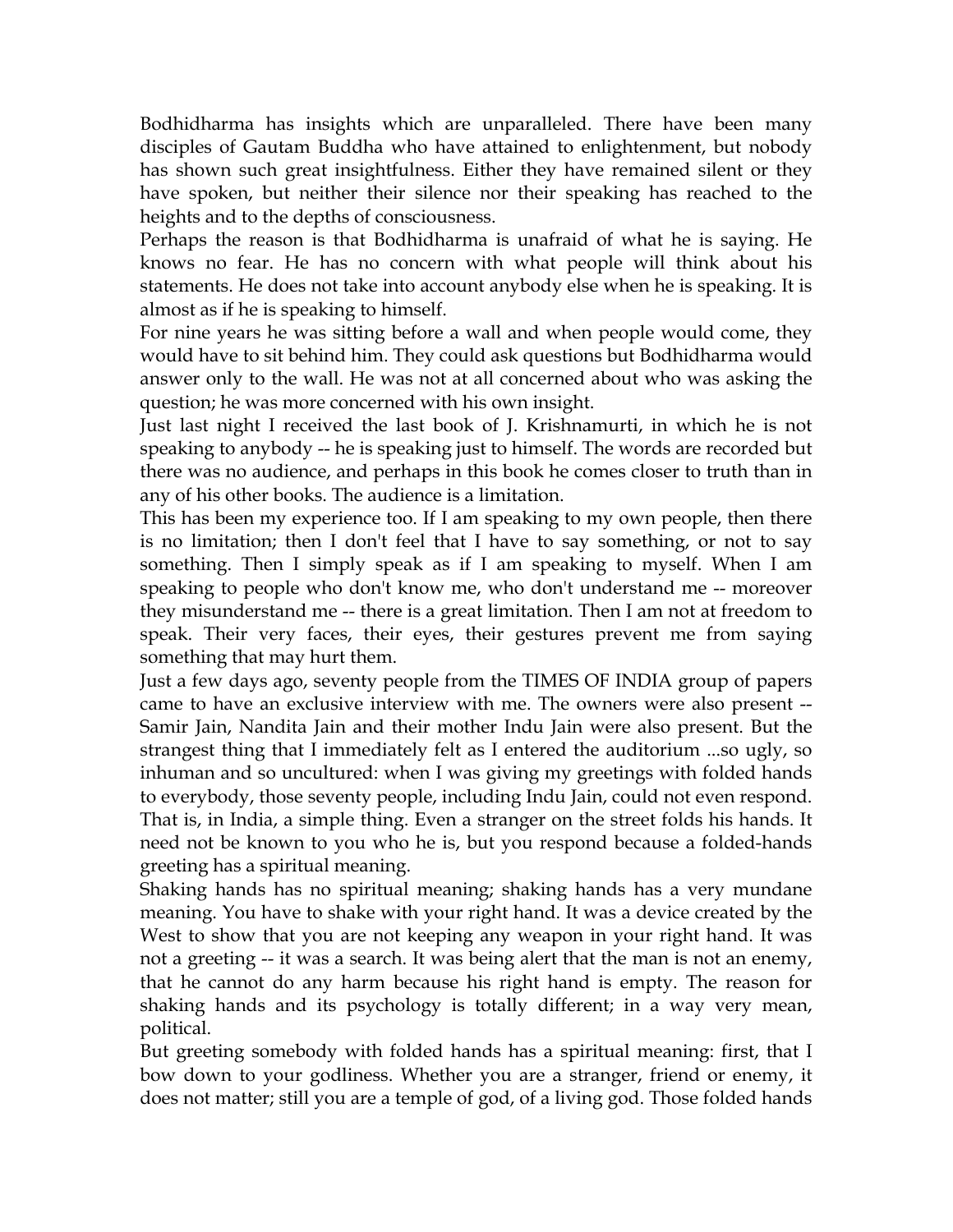are showing respect for the living god. These things are immaterial -- -whether you are a friend or a stranger or an enemy.

And secondly, the folded hands show that I am not halfhearted in my greeting. I am total. Both hands, my left hemisphere, my right hemisphere both, are greeting you together. I am greeting you as one organic unity.

But I was surprised that the TIMES OF INDIA press people -- who are well educated, who own the biggest newspapers, magazines, weeklies, fortnightlies who are all journalists -- they could not respond to me. They sat there like stone statues, even Indu Jain.

The only man who responded to me was Samir Jain, who is now in charge of the TIMES OF INDIA publications, and his sister, Nandita Jain. But she could not come to the full greeting. She was hesitating, so she came halfway. She could not come to the full greeting, but she could not remain a wooden statue. She looked to both sides. Even her mother, Indu Jain, who in private touches my feet, but in public ...she remained just a wooden statue. So she looked at her mother and she looked at her brother and she chose the middle way. She just came halfway.

To speak to such people is almost worse than speaking to a wall. I took the initiative of greeting them and they were not even human enough to respond to the greeting, and particularly in the East, such ugliness is unforgivable. And they have been insisting on the interview. I was reluctant -- reluctant for the simple reason that they would ask stupid questions, then they would distort what I say. But when I saw that they had come with the whole staff of the TIMES OF INDIA press, I agreed.

But I really agreed for Samir Jain. He is a young man, he has been to the ashram before, he has meditated. He wanted to become a sannyasin but his father was absolutely against it, so much against it that if he became a sannyasin, his father would disown him. Now they are some of the richest people of the country. He has not the guts to say to the father, "It is perfectly okay, you can disown me," but he has a sympathetic heart -- and he was the only man who raised his hands.

Now to talk to such people becomes impossible, unless you completely forget them, and whether they exist or not. And that's what I had to do. I did not look at them at all, I just looked at my people and talked to my people. And I made a condition to them that they could not distort any statement; they had to publish my whole statement as I have given it. But they don't even have the guts to publish their own questions and my answers, because my answers expose the dirty politics and the dirty journalism that follows politics.

Bodhidharma speaks as if he's speaking to himself. Then he can open his heart totally, without any limitation. He is absolutely unconcerned about who is going to listen to him, who is going to read him. Perhaps this is the reason why he reaches tremendously deep insights into human nature. You will see statements that have never been made before, but Bodhidharma has made them so clearly that they cannot be refuted either.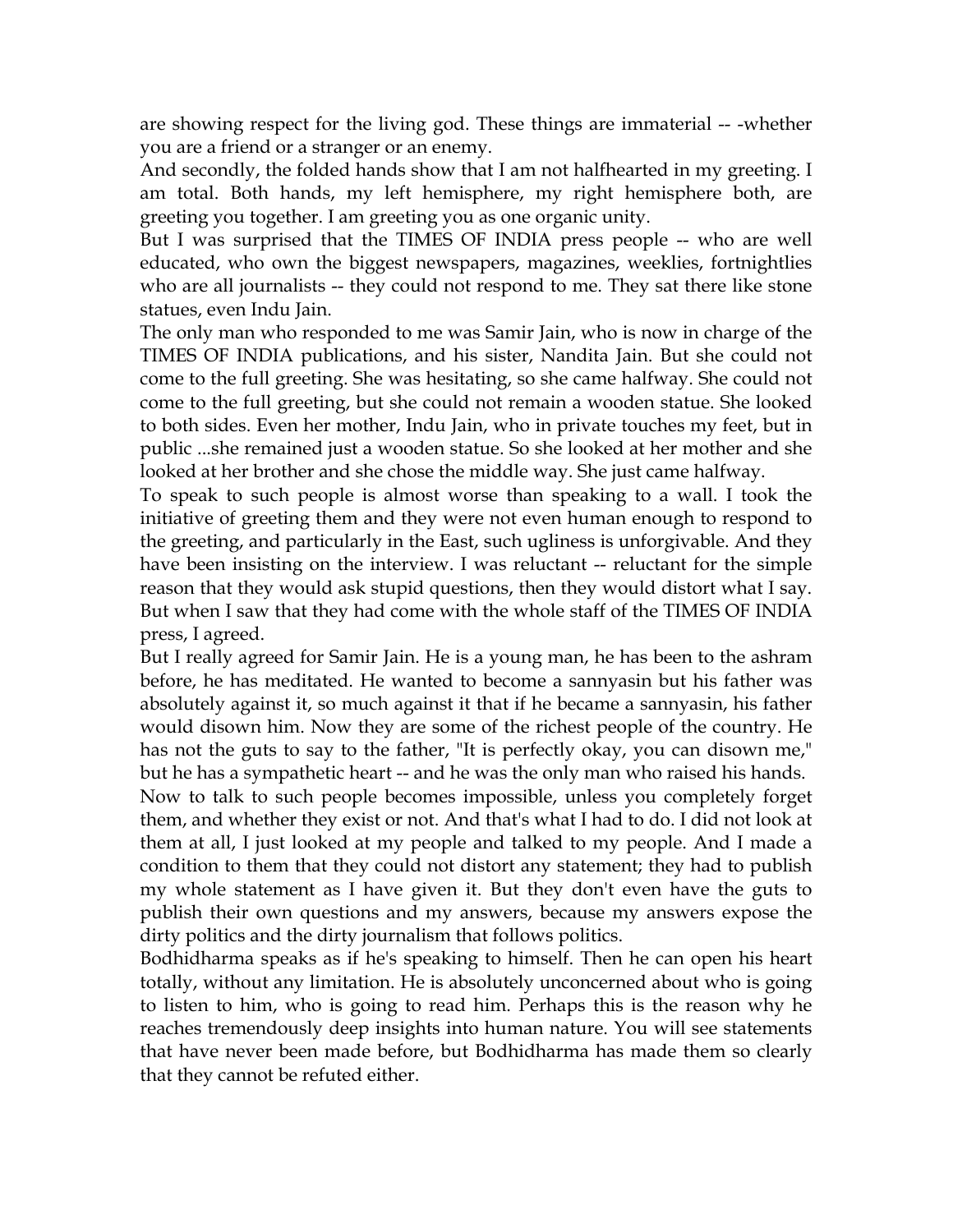These sutras have been in existence for at least one thousand years, but no Buddhist scholar has commented on them. The book was kept hidden in the Buddhist pagodas, temples. It has just been discovered a few years ago by some Western scholars, and they could not believe that Buddhists have not been allowing the world to know what such a tremendously significant book contains.I can understand the fear of the Buddhists. They have translated thousands of books into English and into German and into other international languages, but Bodhidharma has been neglected completely.

It is a strange world. Here, to be sincere and truthful is the most dangerous thing. Just a few days ago, here in Poona, the Shankaracharya of Jyotirmath, Swami Svarupanand, declared in a press conference that "Osho is unparalleled, the most dangerous man in the whole history of mankind."

I don't go out of my house. I am not a terrorist. I am not interested in any power politics. I don't have any nuclear weapons. On what grounds is this man saying that I am unparalleled the most dangerous man in the whole history of mankind? What danger is there?

The danger is that I don't care about anybody when it comes to asserting the truth.

It is not that I am dangerous.

It is the truth that is dangerous.

Just console people with lies. Go on giving them hope so they can manage to drag themselves towards their graves; just go on giving them opium so they don't feel the pain, the agony, the stupidity of their lives.

And that's what all the religions have been doing. Whenever somebody has said the truth, he immediately becomes a dangerous man. Otherwise Jesus was not a dangerous man; he was only thirty-three when he was crucified -- a young man, uneducated, doing no harm to anybody, but stating the truth. The rabbis of Israel could not tolerate that man. He was disturbing all their fabrication of lies. They crucified that young man. Socrates never harmed anybody, but his great crime was to speak the truth. He was poisoned and killed.

Bodhidharma was also poisoned. Although the people who poisoned him thought that he was killed, he was not. He was made of a different kind of matter. He simply went into a coma and in the night disappeared, leaving one of his shoes in the tomb and the other shoe hanging on his staff.

After three years, when people completely believed that he was dead, he was seen by a high government official passing the boundaries of China and entering into the Himalayas. The official could not believe his eyes. He had heard that Bodhidharma had been poisoned and killed. He asked Bodhidharma, who said, "I was in a coma and I waited for the night. When the coma disappeared a little and I was able to get up, I escaped from the tomb. I have left one of my shoes there in the tomb as proof that I have been there and another shoe I am taking, hanging on my staff to prove that I am Bodhidharma -- my identity card."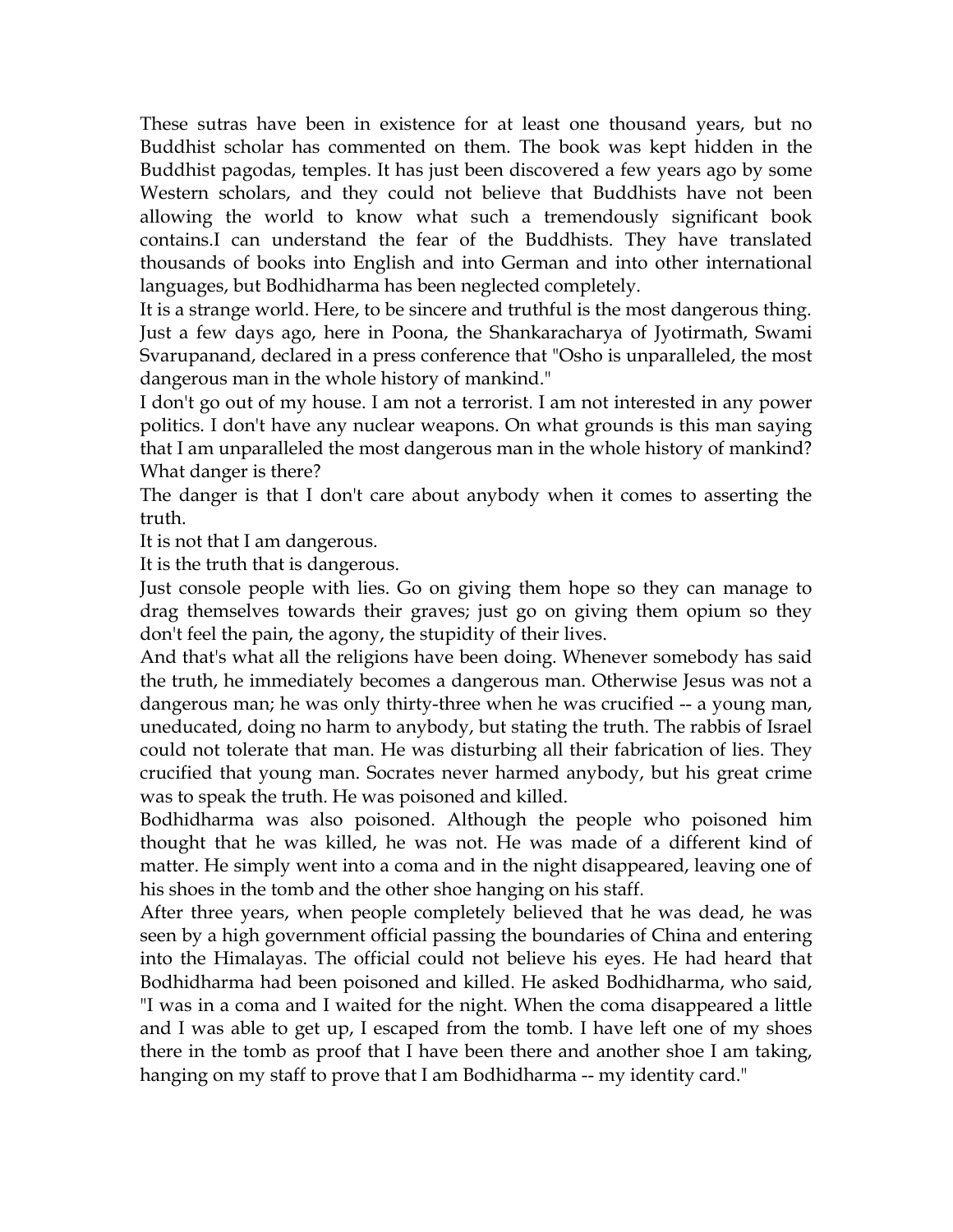The official immediately rushed to the mountain where Bodhidharma had been poisoned and he told the disciples. They showed the tomb and the official said, "I would like it to be opened because I have seen the man with his sandal hanging on his staff, and he has told me that he left the other sandal as a signature in the tomb. I would like to open the tomb and see whether that man was really Bodhidharma or somebody else who was playing a trick on me." The tomb was opened and only one shoe was there, nothing else.

What was the need to poison Bodhidharma? One cannot conceive how human beings have behaved with such people ...they are making every effort to awaken you, and you respond by killing them. Who is insane? Is Socrates insane? Is Jesus insane? Is Mansoor insane? Is Sarmad insane? Is Bodhidharma insane? Or the people who have killed them ...?

Here are a few sutras for this morning, of great importance for those who want to understand the truth and who are ready to drop all kinds of lies.

WITHOUT THE MIND THERE IS NO BUDDHA MEANS THAT THE BUDDHA COMES FROM THE MIND ...

But the buddha is not the mind. The mind is the bondage of a buddha, and as he goes beyond the mind and enters into the state of no-mind, he becomes the buddha. But he comes from the mind -- and you all have the mind, so you have fulfilled at least half the journey already!

The other half is to get out of the mind and declare your buddhahood. You need not shout it, you need not even whisper it. It will declare itself in your presence, in your words, in your silence, in the depth of your eyes, in the grace and beauty of your individuality, in the fragrance that will surround you ...you will be like a cool breeze.

The word TATHAGATA used for Gautam Buddha has two meanings. One meaning I have explained to you: it means the man who trusts existence and its suchness. Whatever happens, good or bad, misery or blissfulness, he remains unperturbed. He says it is the suchness of things. There is no need to be disturbed by suffering and there is no need to be disturbed by blissfulness. All these are natural phenomena. You have to remain aloof. That is one meaning of TATHAGATA.

There is another meaning also, and that other meaning is significant in understanding these sutras. TATHAGATA means a man who comes like a breeze and goes like a breeze. Literally it means, "thus came, thus gone" -- he does not wait for your invitation. Suddenly he comes, and he does not wait for you to prevent him; suddenly he is gone, but he has left behind an experience of coolness and calmness and tranquillity.

That calmness, coolness, serenity, silence, declare more loudly than anything else to the whole existence that a buddha has arrived, that now all the priests are in danger, that all the politicians are trembling inside. All those who are living on lies are scared to death. Truth has such power. It never harms anybody but it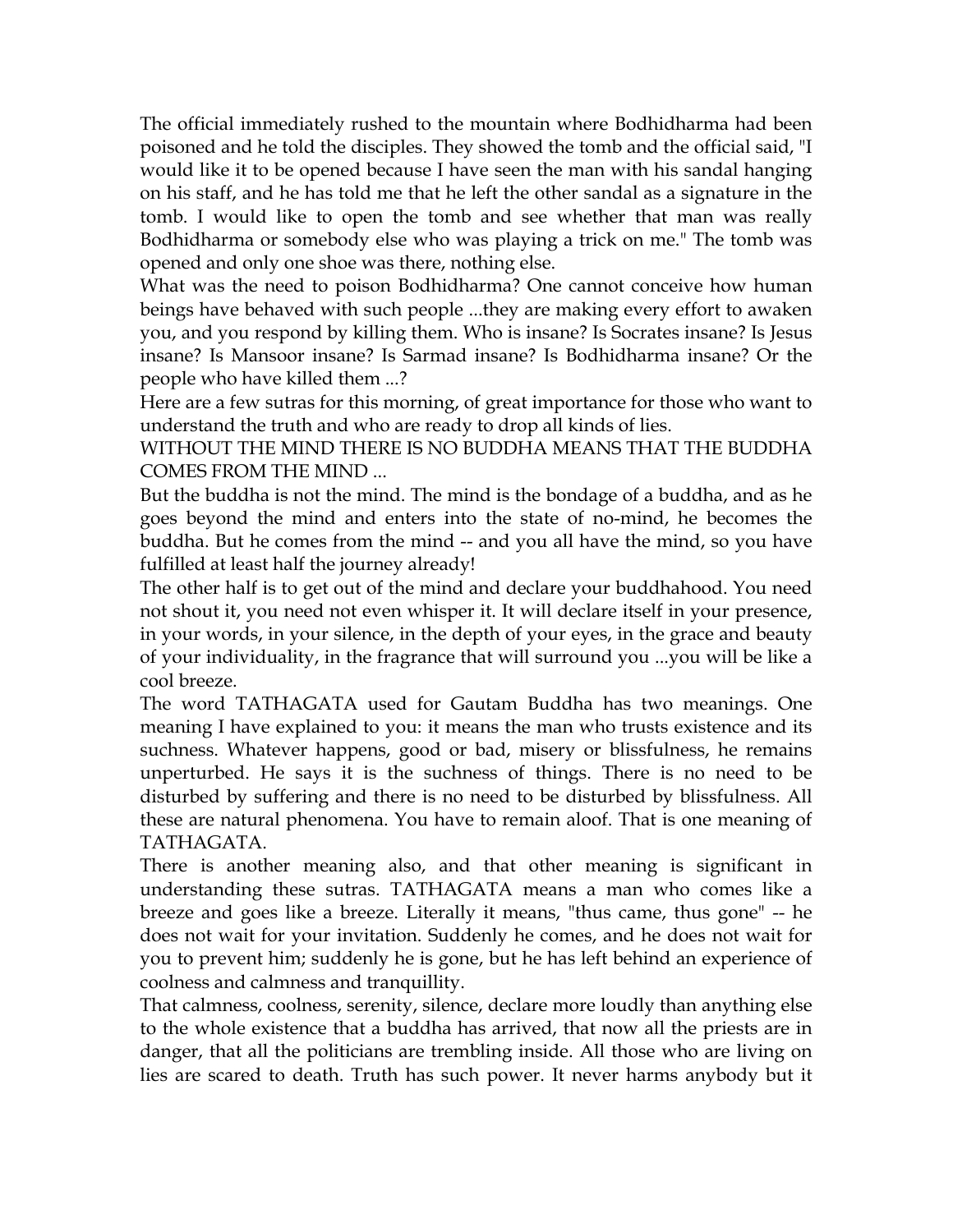makes the whole fabrication of lies around the world tremble. A single man of truth is enough.

I am reminded of a Jewish story. In the Old Testament it is said God became very angry -- the Jewish god is a very angry God. He became angry about two cities, Gomorrah and Sodom, because they were practicing perverted sexual things, and he was ready to destroy them. In the Old Testament he actually did destroy them. It reminds one of Hiroshima and Nagasaki ...total destruction, and the cities were almost exactly of the same size as Nagasaki and Hiroshima. They were great cities in those days, with populations almost equal to Hiroshima and Nagasaki. And God destroyed them completely because they were becoming perverted.

But in Judaism there is a small stream of authentic mystics -- that is the only beautiful thing that Judaism has contributed to the world. They are called Hassids. They are not accepted by orthodox Judaism, they are condemned, but they are people of truth. They cannot conceive of a God who can get angry, so they have written their own story. They don't care what the Old Testament says.

Their story is that one Hassid mystic, hearing that God is going to destroy Sodom and Gomorrah, approached God and said, "Before you destroy them, you have to answer a few of my questions. First, if there are two hundred people who are not perverted in those two cities -- who are good, who are pure of soul, who are sincere, who are people of realization -- are you still going to destroy those cities and those good people?"

God was taken aback. He could not say that he could destroy two hundred selfrealized people. He said, "I was not aware of it; it is very kind of you to inform me. I will not destroy them. Those two hundred people are going to save two hundred thousand people."

The Hassid said, "The second question: if there are not two hundred people, but only twenty, are you going to destroy them? Do you consider quantity more significant than quality?"

And God was again defeated. Certainly quality is of higher value than quantity. What does it matter whether there are two hundred self-realized people or twenty? God said, "I accept your argument. Even if there are twenty people ...if you can prove there are twenty people, those cities will be saved."

The Hassid laughed and said, "My last argument: If there are not twenty people but only one self-realized man, who lives six months in Sodom and six months in Gomorrah, are you going to destroy the cities? Do you still think quantity means much -- or quality?"

God became very fed up with the man; he was a real Jew. He was bringing him down, haggling, and now he had brought him down to one man from two hundred. He said, "Okay, but then you will have to present that one man!" The Hassid said, "I am that man!"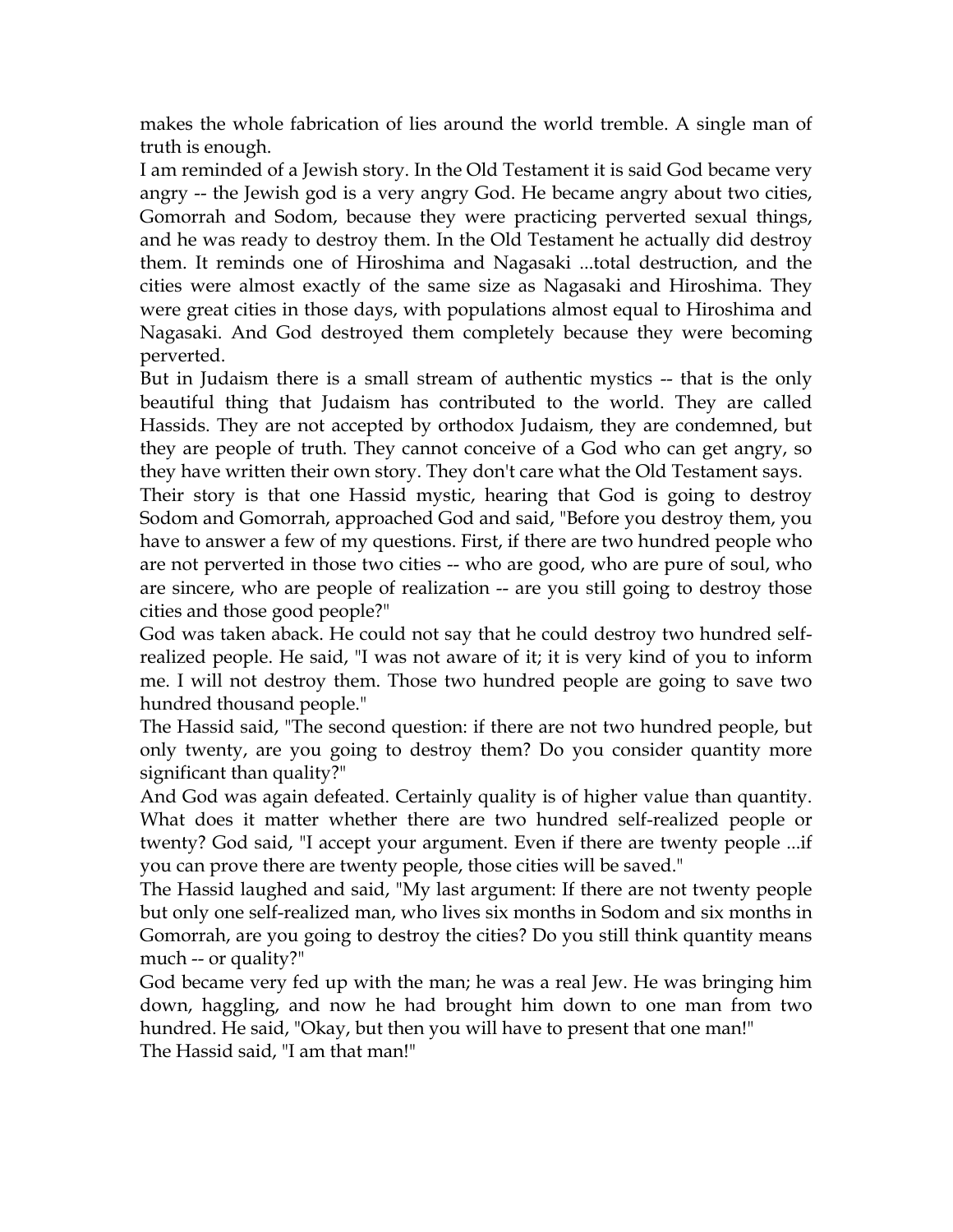Jews don't allow this beautiful story. They say it is fiction, but to me their idea of God being angry and destroying Gomorrah and Sodom is a fiction. To me, the Hassid story seems to be more authentic.

Just one man of truth is enough to save the world. But the world does not want to be saved. God need not kill that one man, the world kills that man. The people whom he was going to save are the people who destroy him.

"WITHOUT THE MIND THERE'S NO BUDDHA" MEANS THAT THE BUDDHA COMES FROM THE MIND ...but he is not the mind. It is just like a lotus flower. It comes from mud, but it is not mud. Can you think of two things as different as mud and a lotus flower? But the lotus flower comes from the mud and rises above the waters ...the lotus flower is such a transformation, but without the mud there will be no lotus flowers.

Without lotus flowers, mud can exist ...this is something to be understood. The higher is very fragile, the lower is very solid. The lower is like a rock and the higher is like a rose flower. The higher you move, the more fragile you become. These people, Socrates or Jesus or Bodhidharma, could be poisoned. These were the lotus flowers. But the muddy minds became very angry. Seeing the lotus flowers coming out of them, their anger is understandable. The lotus flower is such a beauty -- there is no other flower in the world compared to the beauty of the lotus; hence Buddha has called his paradise "a lotus paradise." To make it the ultimate in beauty, he has used the word "lotus."

But this is the strangest thing about the world -- that the mud can exist without any lotuses, but no lotus can exist without the mud. Minds can exist in millions without there being a single buddha, but a buddha cannot exist if all the minds are absent. Minds function like the mud. He has to transcend the mud and the water, and rise above to meet the sun, to see the sun. So remember: the buddha comes from the mind, but he is not the mind.

WHOEVER WANTS TO SEE A BUDDHA SEES THE MIND ... because the buddha is invisible. It is not a flower that blossoms for the outward eyes. It is a flower that blossoms only for the inner eye. Unless your inner eye is open, you will not recognize the buddha.

The no-mind is needed before one can see the buddha.

A tremendously beautiful story is that when Buddha became enlightened, his first thought was to go back to his kingdom; his father must be old if he was not dead. If he was still alive, then Buddha owed something to him; he was his only son and he had given him immense suffering. Buddha had been going to be his support in his old age, and he was going to be his successor -- and then he escaped. So his first thought was to reach the kingdom and to impart his own ecstasy, his own blissfulness, to his father.

But he was not aware of the fact that his father would not be able to recognize him as a buddha. His inner eye was not open. He thought only through the mind; he did not know any approach through the no-mind. So when he faced the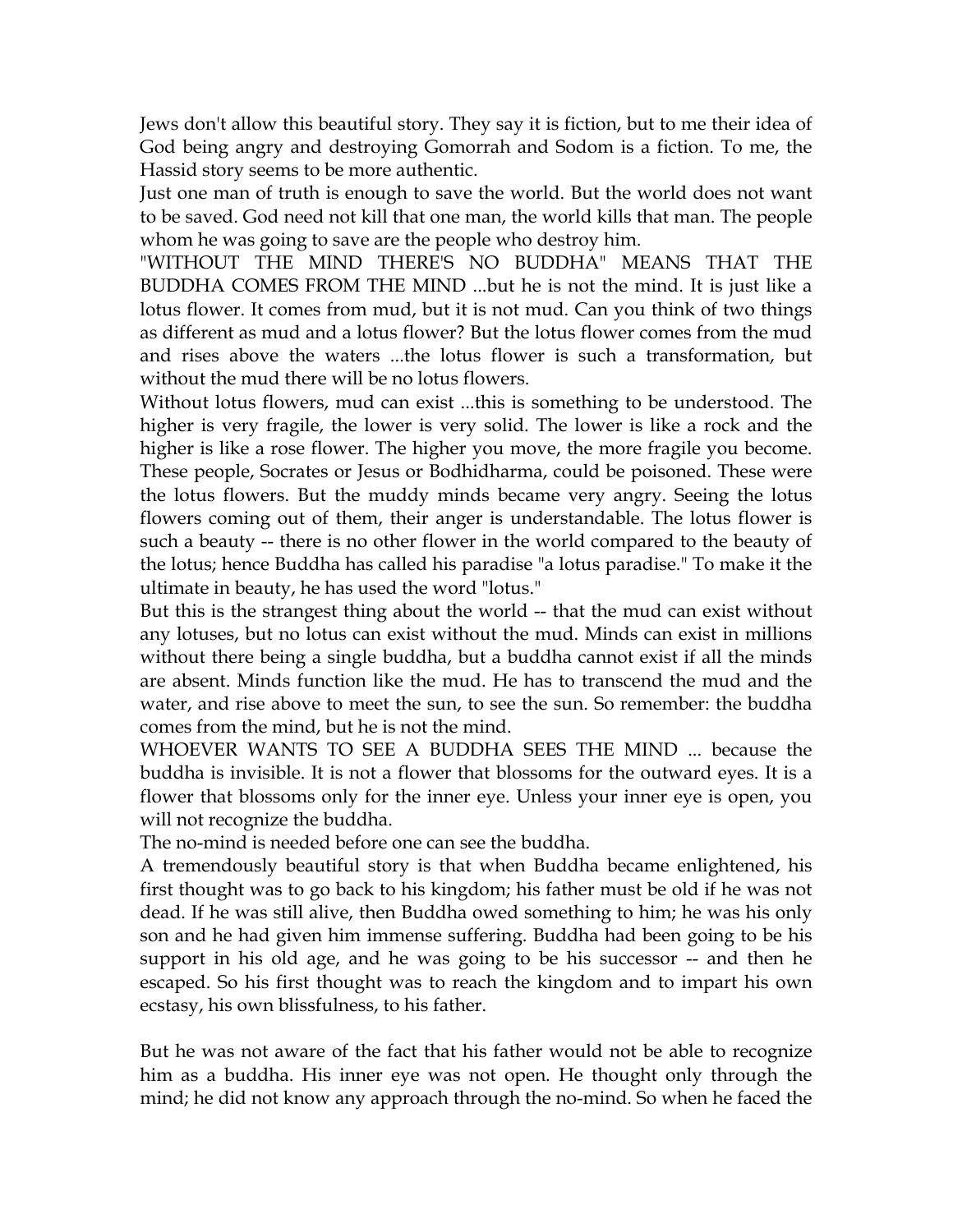old man, the old man was really angry. And you could not complain about his anger.

The father said, "You deceived me in my old age. Where have you been for twelve years? What have you been doing? What is all this nonsense ...? An emperor's son carrying a begging bowl! You are born to be one of the greatest emperors in the world. Perhaps, as the astrologers said when you were born, you have the capacity to become a world conqueror, and you have chosen this stupid life."

Buddha stood silently, not saying a single word. He first wanted to let the man release his anger. But the old man recognized, after half an hour had passed, that while he had been shouting and he had been abusing and he had been condemning, his son was simply standing there with such silence, absolutely unperturbed. He looked closely.

Buddha said, "This is a right gesture, look closely. I am not the man who left you; that man died long ago. Yes, I am in the same continuity but before it was the mud; now I am the lotus. So don't take revenge against the lotus because you are angry with the mud. Just let me wash your tears," because the old man was full of tears, "and clean your eyes. Just cool down and just have another look -- I am not the same man who left the palace. A great transformation has happened; I left the palace as a mortal, I am coming back to the palace as an immortal. I left the palace as an ordinary human being, I am coming back to the palace divine. Just have a little look."

The father looked at him -- certainly there had been a great change. For a few moments there was utter silence -- the father simply went on looking at him. Something transpired between the father and the son, and the father said, "Forgive me. In my anger, with my tears, with my old eyes, I could not recognize the transformation. Now my only desire is that you initiate me on the same path which transforms mud into a lotus. You have certainly become a lotus. I have never seen you so beautiful, so graceful." Nothing had been said, and the father was being initiated.

The moment you know, you don't have to declare it. It declares itself. But only those who have a certain sensitivity, a certain music in their heart, a certain poetry in their being, will be able to recognize you. Those who are simply accountants, bankers, running after money, running after power, will be absolutely blind when it comes to recognizing a buddha. ...ONCE YOU HAVE SEEN THE BUDDHA, YOU FORGET ABOUT THE MIND.

Once you have seen the lotus flower you forget all about the mud.

IF YOU DON'T FORGET ABOUT THE MIND, THE MIND WILL CONFUSE YOU ....

It will not allow you to recognize the great transmutation, the great transformation that has happened -- perhaps in your son, perhaps in your friend, perhaps in a stranger. You need a certain sympathetic attitude and an opening of the heart to allow the transformed man to leave his imprint within you.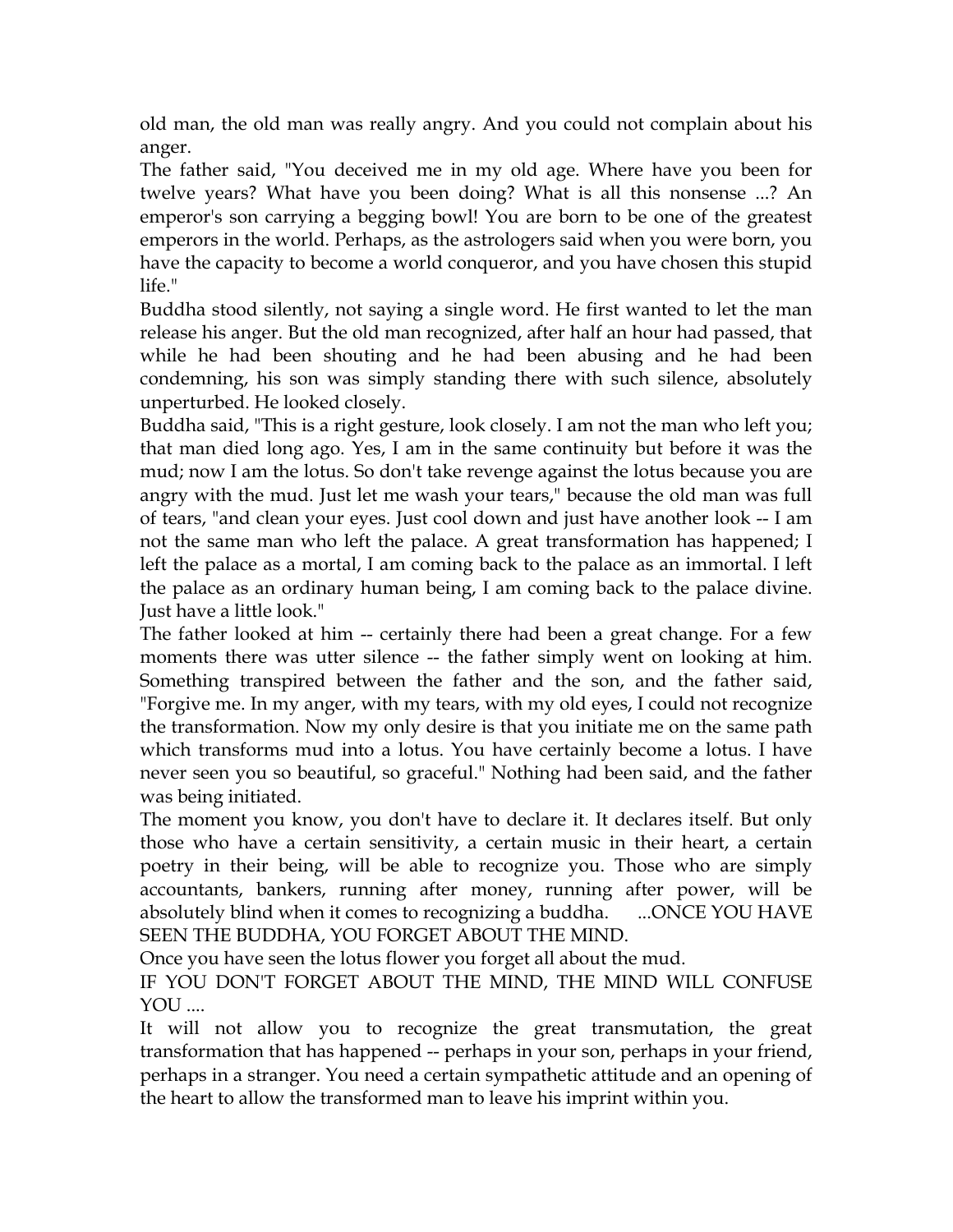And your recognition is going to be a seed of transformation within you: then you cannot remain in the mind anymore; then you cannot remain contented with your muddy world; then you would like to become another lotus. You have heard the challenge and you have seen the reality that you contain the lotus, but you have been unaware of it, it has remained dormant.

Everybody is a buddha, but only in the seed, hidden in the mud. Recognizing a lotus flower is recognizing your own future, your own possibilities, your own grandeur.

MORTALITY AND BUDDHAHOOD ARE LIKE WATER AND ICE.

There is not much difference between the mortals and the immortals. The difference is just like water and ice.

TO BE AFFLICTED BY THE THREE POISONS IS MORTALITY. TO BE PURIFIED BY THE THREE RELEASES IS BUDDHAHOOD.

The three poisons, Bodhidharma says, are greed, anger, delusion. With these three poisons you remain a mortal. Once you are purified of these three poisons, you have become an immortal. You have attained to the eternity. Now there is no death for you.

THAT WHICH FREEZES INTO ICE IN WINTER MELTS INTO WATER IN SUMMER.

There is no qualitative difference between water and ice or vapor. The difference is only of temperature. Every human being -- the greatest criminal, even an Adolf Hitler -- has the potential to be a buddha. However unconscious you may be, however deep may be your sleep, you can be awakened.

Awakening is not a difference of quality. It is a difference only of degree. The sleeping man is less awake and the awake man is less asleep. Remember, the difference between people is only of degree -- and that is not much of a difference. A slight understanding and the difference can be dissolved.

GET RID OF MORTALITY, AND THERE IS NO MORE BUDDHAHOOD.

This is how Bodhidharma is special. He says, GET RID OF MORTALITY, AND THERE IS NO MORE BUDDHAHOOD. It is only in the eyes of the mortals that buddhas appear so high. When their mortality is finished, their own buddhahood is attained. And the essential quality of awareness is that it is there, but you are not aware of it.

You cannot be aware of awareness.

You cannot be conscious of consciousness.

You cannot be a knower when you really know. Then you are one with it. The buddhahood happens only to you because you are a mortal and Buddha looks so far away. You are only in the mud, just a seed, and the lotus looks so far away, so different. You cannot conceive any connection between you and the lotus. But when you become a lotus yourself, all differences disappear. And the lotus is not aware of its beauty, is not aware of its fragrance; it is simply its nature.

Except for Bodhidharma, nobody else has been able to make these kinds of statements for the simple reason that they are so strange, they look so illogical,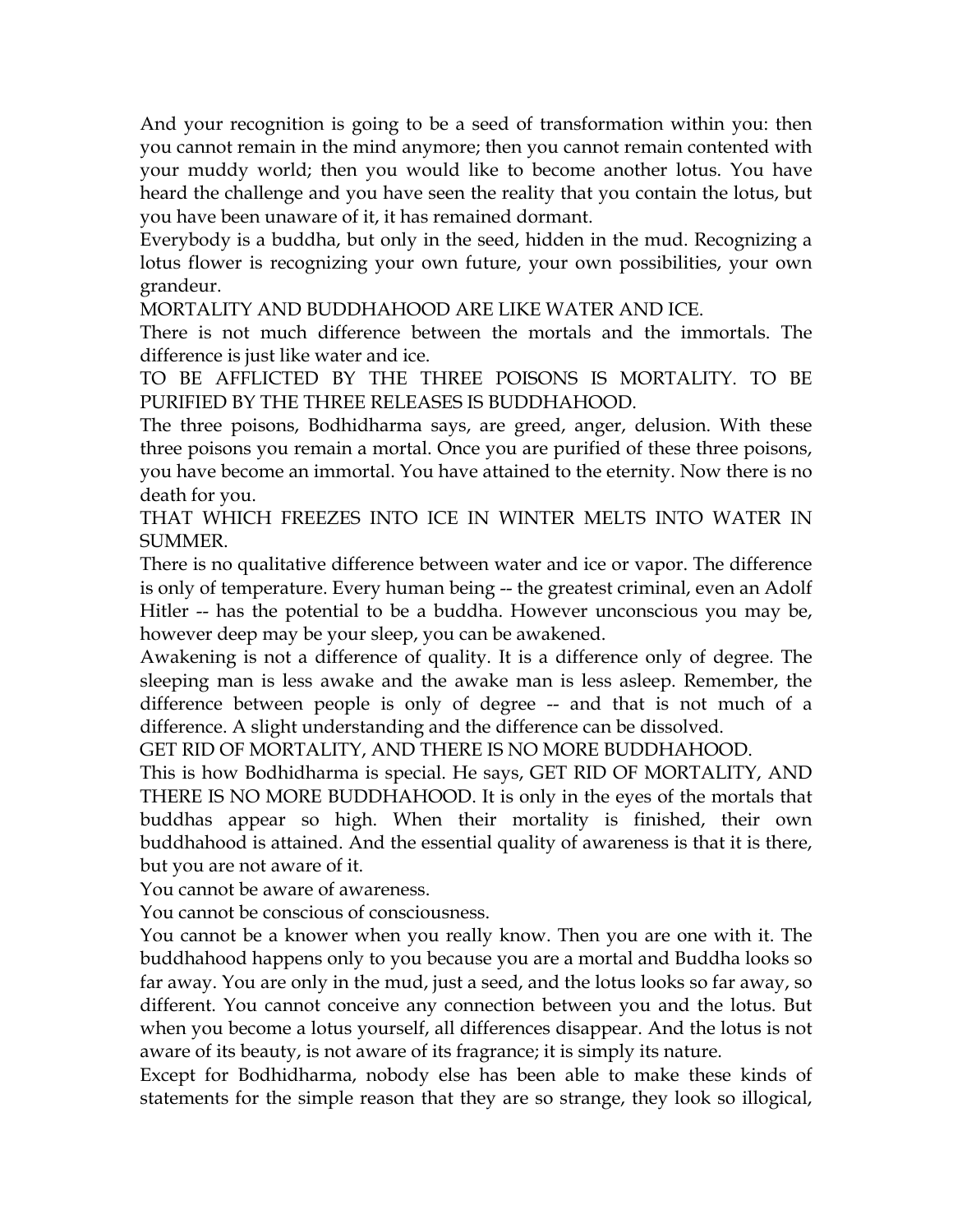irrational. But existence is illogical. It is irrational. If you are only thinking in the mind, then it is one thing, but if you are experiencing the process of mud transforming into a lotus flower, you will understand Bodhidharma without any difficulty. You will rejoice in his strange statements.

MORTALS ...again, a very strange statement: MORTALS LIBERATE BUDDHAS AND BUDDHAS LIBERATE MORTALS.

I can understand why Buddhists have been hiding these sutras for one thousand years, because the very idea is outrageous that MORTALS LIBERATE BUDDHAS AND BUDDHAS LIBERATE MORTALS. But Bodhidharma is right.

Every buddha comes from the mortals and seeing the agony, the suffering, the misery, the continuous meaninglessness of mortals is the cause of his liberation. If there were no mortals, there would be no buddhas.

When I came back from the university, naturally my parents were anxious that I should get married. They were afraid that I was not the sort and my father was very alert that once I say no to something, then there is no way to make it yes. So he asked his friends, "Just find out what's on his mind, if it is possible that he would say yes. Only then, I will ask him. Once he has said no to me, it is finished<sup>"</sup>

So his friends started asking me. One of his friends was the best physician of that area. He called me to have a dinner with him and along the way he mentioned, "What do you think about marriage?"

I said, "Uncle, I am unmarried; I don't have any experience. You have been married thrice. You have three times more experience than anybody else. You tell me, what do you think?"

He looked very miserable and he said, "My experience -- I am a fool! I should have stopped when my first wife died. But fools are fools. I married again thinking that not every woman is going to be the same. But within a few days ...the woman was different but the problems were the same. And God has been so kind to me, even the second wife died. But my stupidity is such, I married again and now I am suffering. And you are asking me, `What do you think about marriage'!"

I said, "That's enough. Just tell my father your experience. You have liberated me from marriage."

He said, "What do you mean by that? I have done just the opposite of what your father asked me. I was going to convince you."

I said, "You have convinced me! Just tell my father the whole thing that happened ...I will get married only if you say yes."

He said, "I cannot. No, I will not drag you into the same hell in which I have lived. I cannot say yes."

"Then," I said, "tell my father that you have convinced me that I should not get married."

He said, "You have put me in such trouble. Your father is depending on me."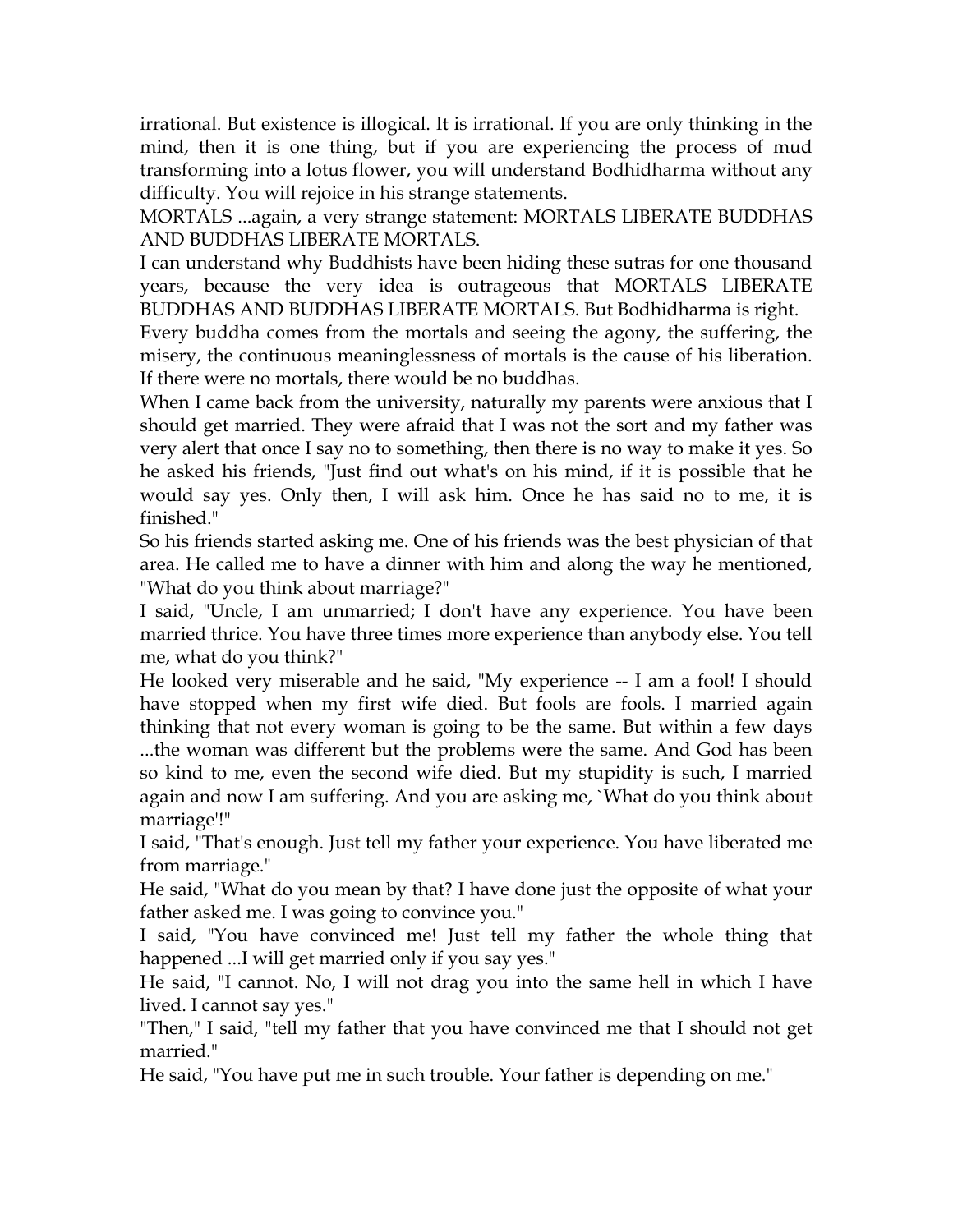He reported to my father. My father said, "You should have been a little more cautious. Instead of convincing him about marriage, you have spoiled the whole thing."

He said, "What can I do? He managed in such a way that I forgot completely what the purpose of the dinner was."

MORTALS LIBERATE BUDDHAS ...just look around at mortals and you cannot resist being a buddha -- the sooner the better! And BUDDHAS LIBERATE MORTALS. That is just repaying the debt. When they become buddhas they start hammering the mortals. That's what I have been doing my whole life: first mortals liberated me, now I am trying to liberate mortals.

The statement is very strange. Perhaps Buddhist scholars could not find how to explain it, so they thought it better to keep it in oblivion, not to bring it out. Otherwise it is perfectly okay that buddhas liberate mortals, but mortals liberating buddhas? The learned, the scholarly, cannot understand it.

THIS IS WHAT IS MEANT BY IMPARTIALITY.

Mortals liberating buddhas, buddhas liberating mortals -- this is called impartiality. Now everything is balanced. Nobody owes anything to anybody else; neither the buddhas are obliging you, nor are you obliging buddhas. You have come to a state where both have paid their debts to each other.

MORTALS LIBERATE BUDDHAS BECAUSE AFFLICTION CREATES AWARENESS.

Seeing the mortals and their afflictions ...if you are intelligent enough you will not follow their path. So many are following that path and everybody is falling in a ditch. And everybody is suffering.

When my father failed with the physician, he approached another friend of his. He thought that would be the last resort, because he was a supreme court advocate and it was known that he had never lost any case. So my father told him, "If you can win this case, then we will accept that you are really a great advocate of the supreme court."

The judge said, "This is nothing. Just with my left hand I can do it. I will be coming tomorrow to your home."

My father told him, "Come prepared!"

He said, "Don't be worried. I know your son. And do you think he can defeat me in arguments?"

My father said, "I don't think he can defeat you in arguments, but he has strange ways. The physician who is known to be the wisest man in the area ...he managed to manipulate him. Now he is in his favor."

The advocate was very egoistic and he had reason to be an egoist. He said, "Don't you be worried."

But my father said, "Still, you do the homework. Don't come unprepared. I warn you. You may lose the case. My boy is strange."

The advocate said, "You calm down and don't be worried. Tomorrow I will settle everything."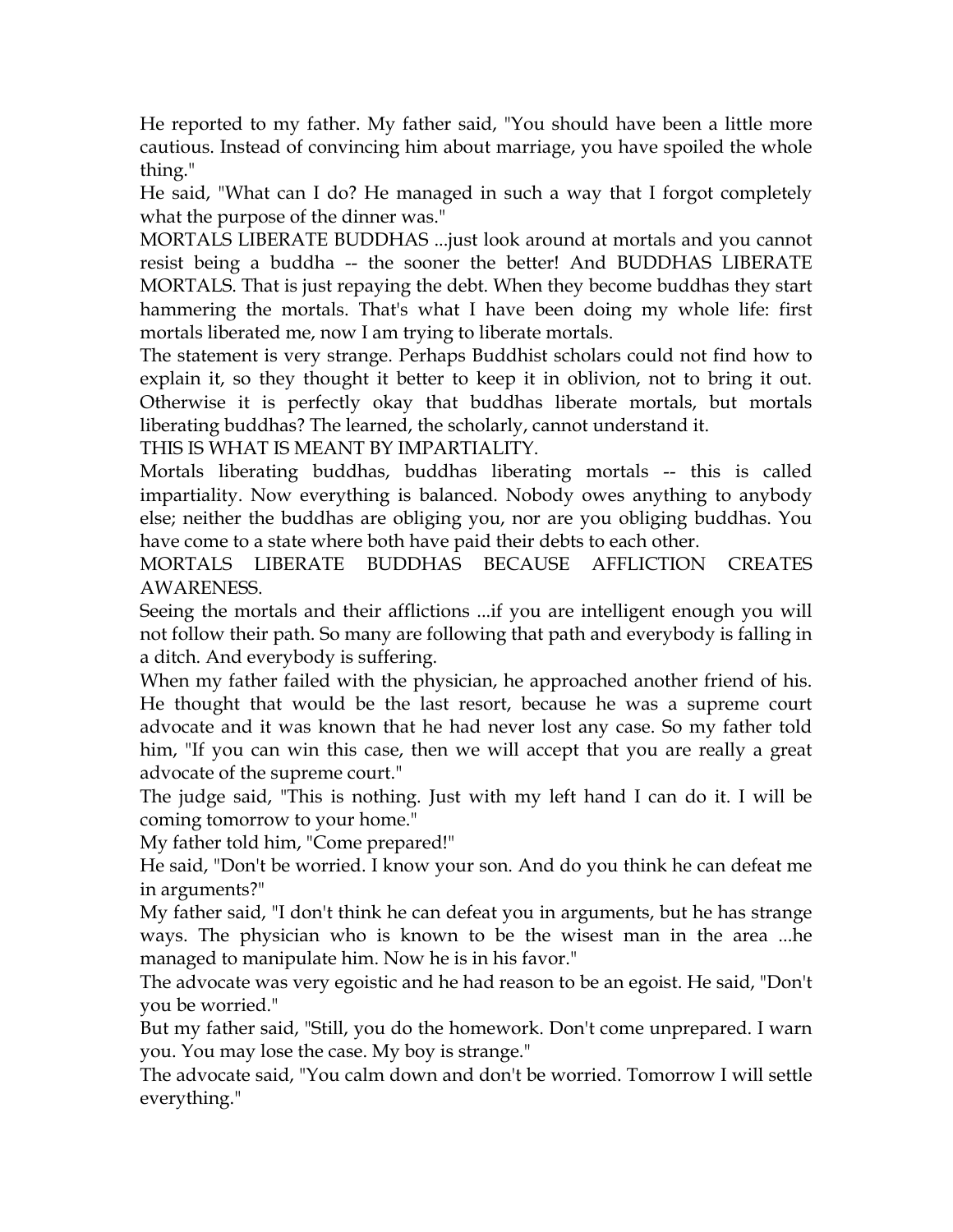So the next day he came. I welcomed him and I asked him, "I know what you have come for. And I think my father must have told you, `Be prepared, do the homework.'"

He looked at me and said, "How do you know?"

I said, "That's what he told the physician, so I know he must have told the same things to you. And you are his last resort. So if you are defeated, then the whole question of marriage is finished."

But he said, "Who said I am going to be defeated?"

I said, "I am not saying that, I just want to make it clear that if I get defeated, I will be married -- but if you get defeated, are you ready to divorce your wife?"

He said, "My God, your father was right. I have never thought about it ...that it could be a question. Certainly you are right. I should also put something at stake. But listen, I have children, and you know my wife. She even beats me. I cannot even utter the word `divorce' before her."

So I said, "You have not come with preparedness. And I don't need any judge. I trust you, although you will be a party in argument and you will also be the judge."

He said, "I don't want to argue at all!"

I said, "What you are going to answer to my father?"

He said, "That's what I am thinking."

The argument never started. And I used to go to his house every day, knocking on the door, and he would simply say, "I don't want to quarrel with you. I am already tortured too much."

And one day his wife came out and she said, "Why is he so afraid of you?" I said, "Because of you."

He started hiding in the bathroom and he would not come out. His wife said, "This is strange. He is never afraid of anybody. He hides, he says to me that he is not at home. What is the matter? What is cooking?"

I said, "Nothing is cooking. He is afraid of being defeated. And you are my great support."

She said, "I don't understand. What is going on? What is the problem? In what way am I the support?"

I said, "You ask him. He is thinking of divorcing you."

And he immediately came out of the bathroom. He said, "Don't lie! I am never going to divorce her. I love her. I will love her my whole life."

I said, "It is up to you. But what about the argument?"

He said, "Finished. I don't want to see you at all. You have made me so shaky that even in the court, the moment I remember you I feel afraid. Don't disturb my family life."

I said, "You were going to disturb MY whole life!"

MORTALS LIBERATE BUDDHAS BECAUSE AFFLICTION CREATES AWARENESS. AND BUDDHAS LIBERATE MORTALS BECAUSE AWARENESS NEGATES AFFLICTION.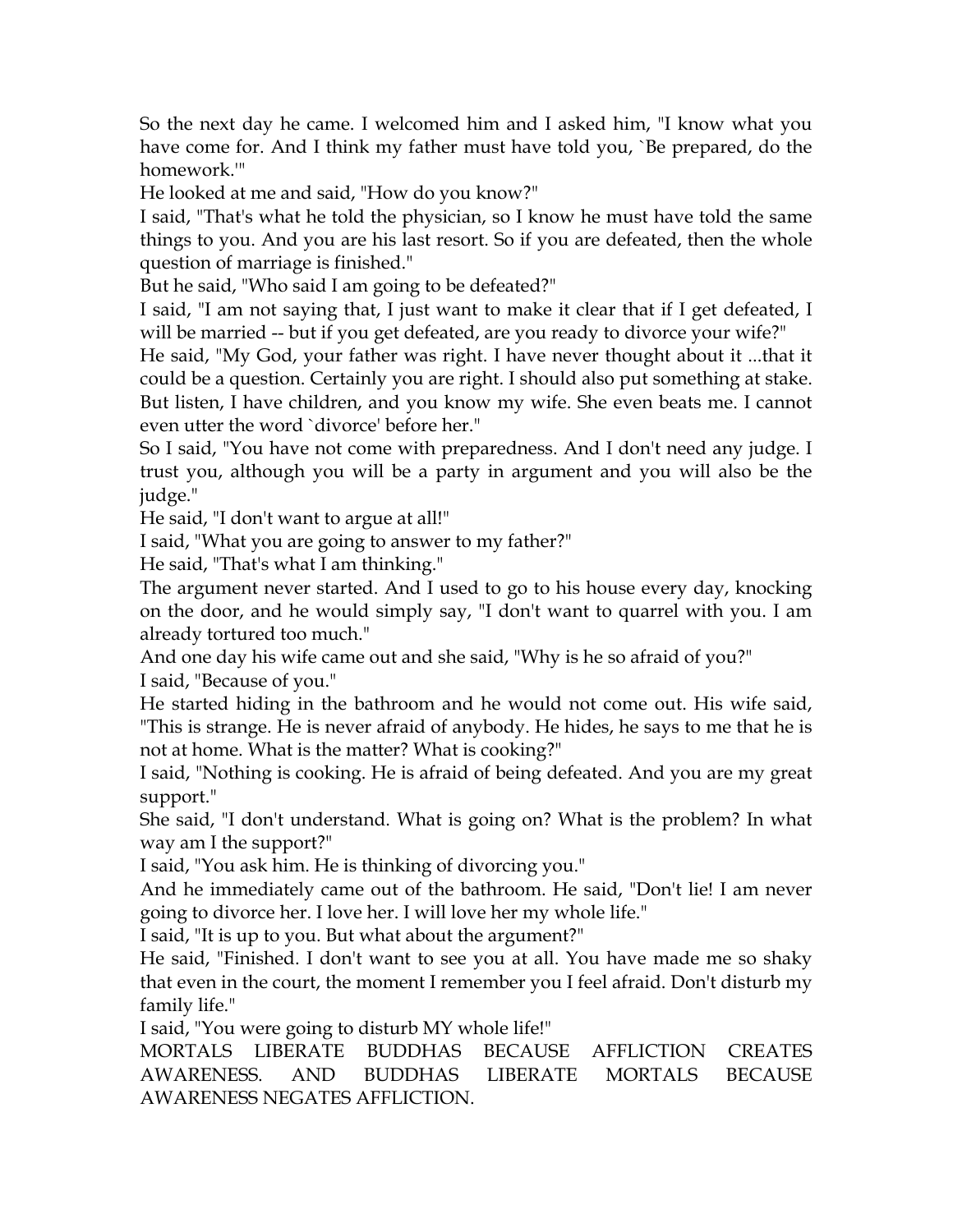All the buddhas come from the mortals. They are just more watchful than you are. They look all around -- the whole scene is tragic, pathetic. That creates great awareness in them. And when they have come to the highest peak of their awareness, they make every effort to help you to be aware so that you can also get out of these afflictions.

It is not only that man is in misery. The woman is in more misery. It seems there is a strange conspiracy going on where everybody is creating misery for everybody else. Many times I have been asked why I have not married. I said, "Because of the married people. I have known so many and they warned me."

And now my whole work is somehow to get you out of your trap, to make you more alert, more aware, whether you are a husband or a wife. With your awareness your misery will disappear. Just as light dispels darkness, awareness dispels misery.

THERE CAN'T HELP BUT BE AFFLICTION because people are unconscious. AND THERE CAN'T HELP BUT BE AWARENESS.

Once in a while somebody is going to be alert enough to see all around. And the person who becomes aware, feels to share with people who are unaware.

IF NOT FOR AFFLICTION THERE WOULD BE NOTHING TO CREATE AWARENESS. AND IF NOT FOR AWARENESS, THERE WOULD BE NOTHING TO NEGATE AFFLICTION. WHEN YOU ARE DELUDED, BUDDHAS LIBERATE MORTALS. WHEN YOU ARE AWARE, MORTALS LIBERATE BUDDHAS. BUDDHAS DON'T BECOME BUDDHAS ON THEIR OWN.

This is the greatness of Bodhidharma. He can say it exactly, however hard it hits. He is saying, BUDDHAS DON'T BECOME BUDDHAS ON THEIR OWN. Without this whole world of misery around them, they would never become buddhas. They should be grateful to all these people who are miserable because these are the people who impel them not to get trapped, as they themselves are trapped.

BUDDHAS REGARD DELUSION AS THEIR FATHER AND GREED AS THEIR MOTHER.

Only a Bodhidharma can say such things, seeing the greed of people and the anguish and the anxiety that greed creates, seeing the delusions of people. Everybody is thinking of himself, not of exactly what he is. Everybody is multiplying his personality, his ego, his knowledge. He is pretending things that he knows nothing of.

One of my professors, I found, never read anything after he had left the university thirty years before. Everything that he said was out of date. Psychology was his subject -- and psychology is a very fast-growing subject; in thirty years, everything that was right has gone down the drain. But he was still quoting books which he read in his post-graduation courses.

He had a difficulty with me, because I was reading the latest and I would quote from the latest researches. He was a poor soul, he could not even say, "Forgive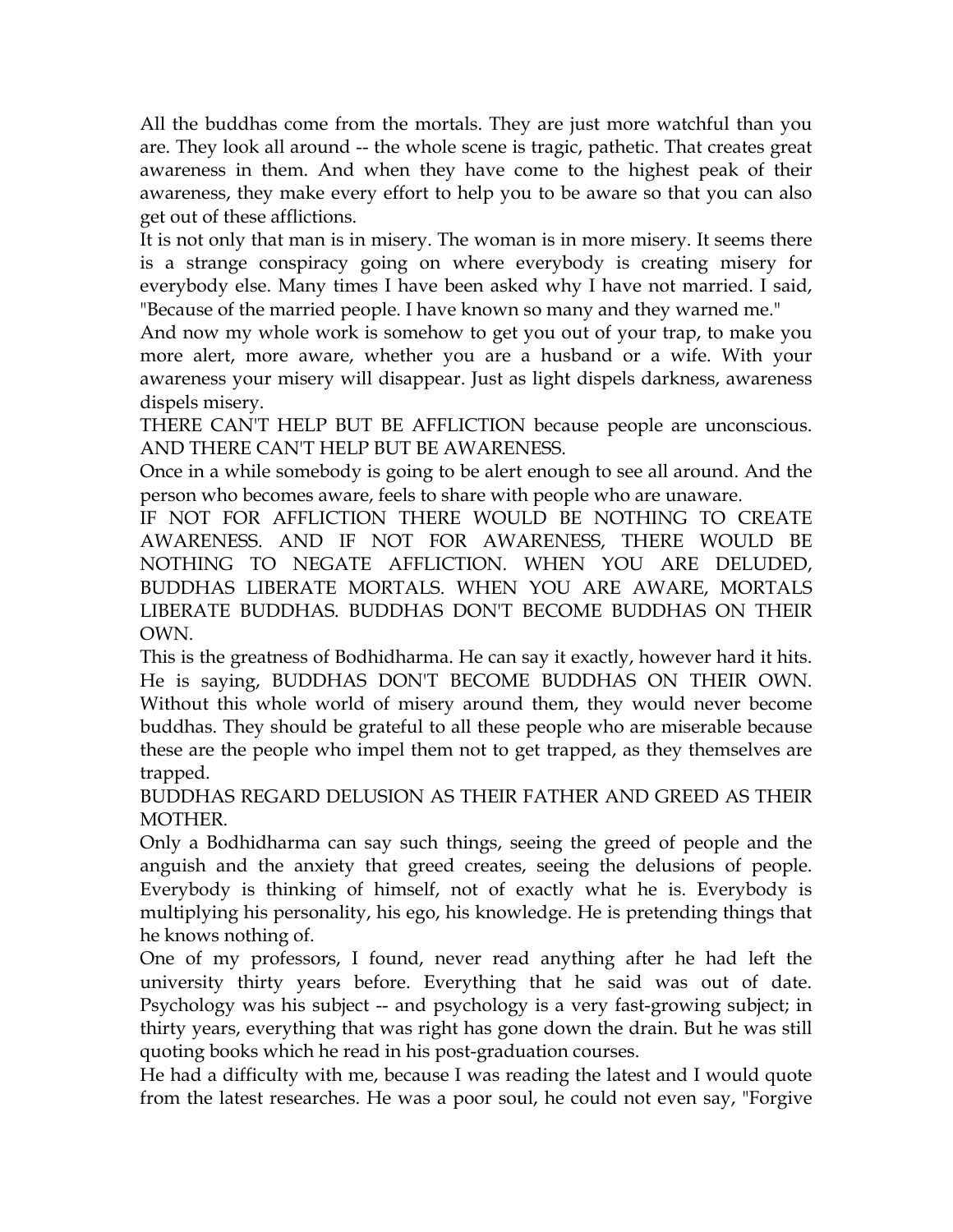me, I am not aware of these researches." To keep his ego, he would say, "Yes, I have seen those papers." But if he had seen those papers or those books, which had just come out, then he should not have been teaching outdated theories about human mind and consciousness.

I reported to the vice-chancellor. I said, "It should be made compulsory for every professor to spend at least two hours in the library every day."

He said, "In no university is anything like that in existence. And all the professors will protest against it. Why are you saying that?"

I said, "All your professors were taught twenty years, thirty years ago and all that they know is no longer relevant. I have been checking in the library, who the professors are who take the books from the library. And this particular professor I am mentioning has never taken a single book from the library. He has never come to the library." And the library of the university was very rich, very up-todate, because the man who founded the university was a man of tremendous learning and he loved books above anything else.

So I told the vice-chancellor, "Call this professor in front of me and I will show you why I am demanding this. And if you don't listen to me, then I am going to the students' union to talk to all the students, to boycott all those professors who don't go to the library for at least two hours."

He knew me -- that I can manage this, so he said, "Don't go that far. Bring that professor here."

I said, "I will not bring him. You call him. I am sitting here."

He called the professor, the professor came in. And I just invented two fictitious names of psychologists and two fictitious names of books which have never been written and will never be written. And I asked the professor, "Have you read these books?"

He said, "My God, how have you found out? They are on my desk in my room. I have been reading them; they are the latest contribution."

And I told the vice-chancellor, "Both these names are fictitious, both these books are fictitious; they don't exist. Now tell this man to bring those two books into your office. They are lying on his table."

Then he became afraid. From where was he going to get those two books which are fictitious? And he had said they were lying on his table, he was reading them, and they were great.

I said, "This is the situation: these are the people who are teaching and their students will become professors tomorrow. And they will continue fifty-yearold, rotten experiments which have failed and have been replaced by new ideologies."

The vice-chancellor said, "I concede to you." And he made it a compulsory rule that every professor had to go to the library, study the latest journals, books, magazines and be up-to-date.

Professors were angry, they were all angry at me. But I said, "Anger is not going to help. I am checking every day in the library, who is coming and who is not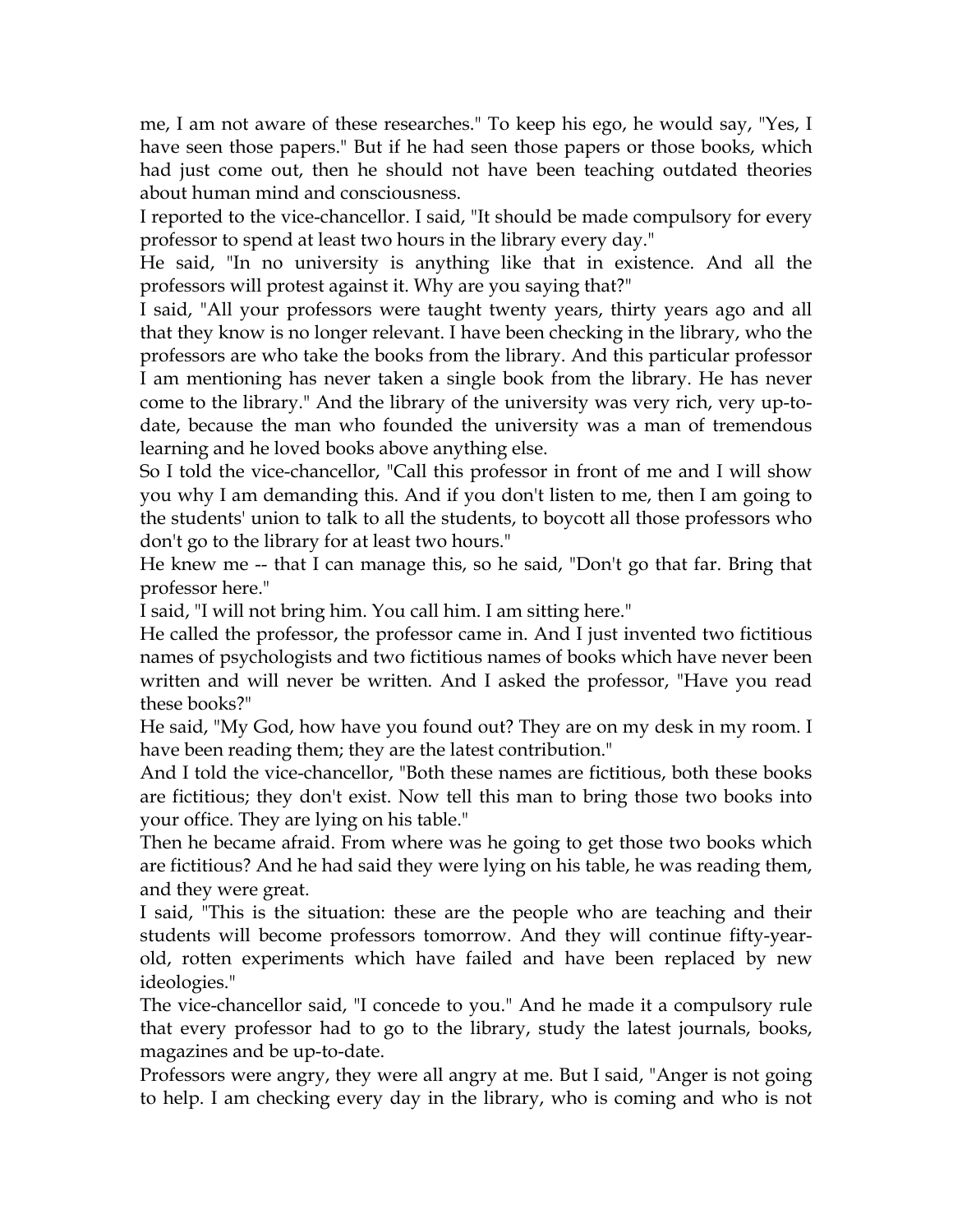coming. For those who are not coming, I will bring a procession of protest of all the students to their department. Then don't tell me, `You are creating chaos.' You are the cause of it!"

The librarian was surprised. All the professors were coming, reading, taking books home. But the day I left the university, I was informed, the rule was removed. After seven or eight years, I went to that university to deliver a lecture. I went to the library. The same librarian was still there and the library was empty. There was nobody. I asked him, "What happened?"

"Those professors no longer come," he said. "The day you left the university, the rule was removed; it was just out of fear that you might create trouble. Even the vice-chancellor had started coming to the library. Now nobody comes."

People go on creating delusions, magnifying them, exaggerating them. Bodhidharma says greed is the father of the buddhas and delusion is the mother.

DELUSION AND GREED ARE DIFFERENT NAMES FOR MORTALITY ....

WHEN YOU ARE DELUDED, YOU ARE ON THIS SHORE. WHEN YOU ARE AWARE, YOU ARE ON THE OTHER SHORE.

These are only symbolic ways of saying you are here ...deluded, you are in misery; aware, you are in blissfulness.

BUT ONCE YOU KNOW YOUR MIND IS EMPTY AND YOU SEE NO APPEARANCES, YOU ARE BEYOND DELUSION AND AWARENESS.

Each statement is difficult for scholars to explain. Only a buddha can explain these statements. He is saying, when you are in the know that your mind is empty -- in other words, when you encounter your no-mind and you see no appearances -- you are beyond delusion and awareness.

I have never come across any statement that says that you are beyond awareness. But he is absolutely rational, logical and existentially true because when you don't have the disease, I don't think you will go on carrying the medicine with you. The moment you are healthier, your disease has gone, you donate your medicine that remains to the Lions Club. What are you going to do with it? The Lions need it to show to the world that they are a great charitable institution. It is useless to you, you were going to throw it; why not enjoy donating it to the Lions Club? A good gain -- you donate something useless to the Lions Club. And the Lions Club gives it to the poor people, and without spending anything the Lions Club becomes a charitable institution.

The same is the situation with misery and awareness. The moment there is no delusion, what is the need of awareness? That does not mean you fall asleep. That simply means awareness becomes your very nature; you are no longer aware of it.

AND ONCE YOU ARE BEYOND DELUSION AND AWARENESS, THE OTHER SHORE DOES NOT EXIST. What is the need of the other shore? The other shore was only a symbolic concept. This shore is the world, the other shore is the paradise. When the world and the attachment with the world is gone, who cares about paradise? You are already in it, wherever you are. A Sufi saying is,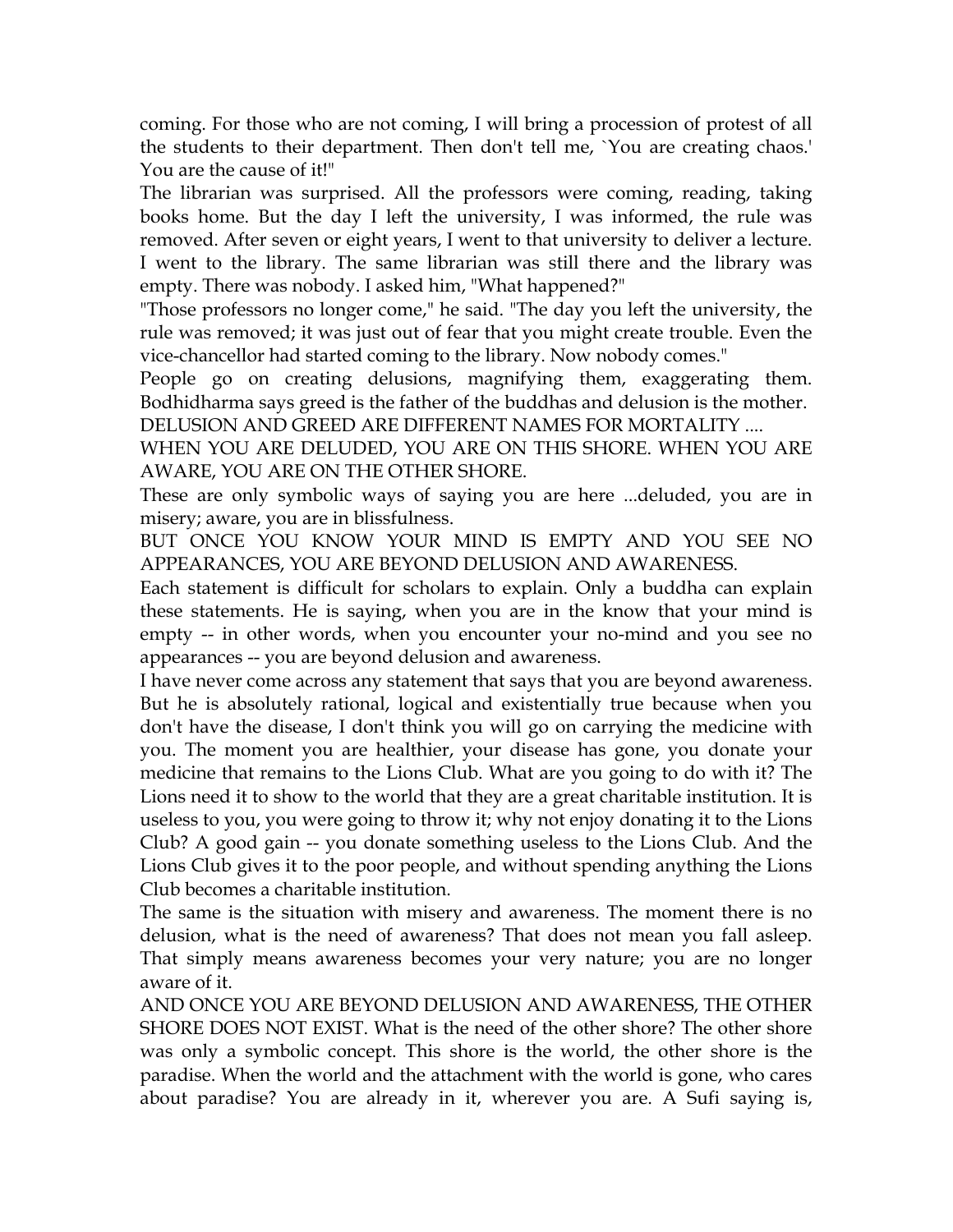"Wherever the enlightened person is, there is paradise." The paradise is something within your being.

THE TATHAGATA IS NOT ON THIS SHORE OR THE OTHER SHORE. AND HE IS NOT IN MID-STREAM.

These are the only possibilities -- either on this shore, or on the other shore, or in mid-stream. The tathagata is nowhere. One who has understood himself can be said to be either everywhere, or nowhere; both are equivalent.

But in the last sutra he remembers again his antagonism to the arhatas: AND MORTALS ARE ON THIS SHORE. On the other shore are arhatas and the mortals. The ARHATS ARE IN MID-STREAM going to the other shore -- which does not exist. They are still carrying a counter-delusion. AND THE MORTALS ARE ON THIS SHORE. ON THE OTHER SHORE IS BUDDHAHOOD.

But the moment you are on the other shore, the other shore disappears. You are simply a light unto yourself.

But about arhatas, he cannot forget. He puts them in mid-stream, neither on this shore nor on that shore. Arhatas are also on the other shore, just as bodhisattvas are, as buddhas are. The moment they reach the other shore, both the shores disappear simultaneously. Suddenly they are awake and they find themselves part of the whole, a great shower of blessings coming over them.

If Bodhidharma could have forgotten his antagonism with arhatas and used instead of "mind," "no-mind," his sutras would have been perfect, without any flaw. But even with these two flaws, they are great. And anybody who understands can make you aware of these two flaws.

Don't carry any antagonism. And use, as far as possible, the closest word to reality. Mind is not the closest word to meditation; no-mind is.

Arhatas may have angered him because they become enlightened and they never care about anybody. They don't even speak. It is very difficult to get anything out of the arhatas. But my own feeling is, everybody has to be his own self, his own individuality, his own uniqueness. Arhatas have their own uniqueness. After becoming enlightened, they become utterly silent.

This is the antagonism of Bodhidharma, that they should be more compassionate. They should help others to become enlightened. And if you see the arguments from both sides, you will see that both are right in their own way. Arhatas say, "It is interference into somebody's life. If he wants to remain unenlightened, it is his right." Arhatas say, "This is our compassion that we don't interfere into anybody's life."

Bodhisattvas say, "This is our compassion that we make every effort to make others enlightened. This is our compassion."

I think both have beautiful arguments, and there is nothing wrong in either of the arguments. Existence is multidimensional, it has so many aspects.

A man of ultimate understanding will not see any contradiction anywhere. In his understanding and clarity, all contradictions become complementary to each other. Okay, Maneesha? Yes, Osho.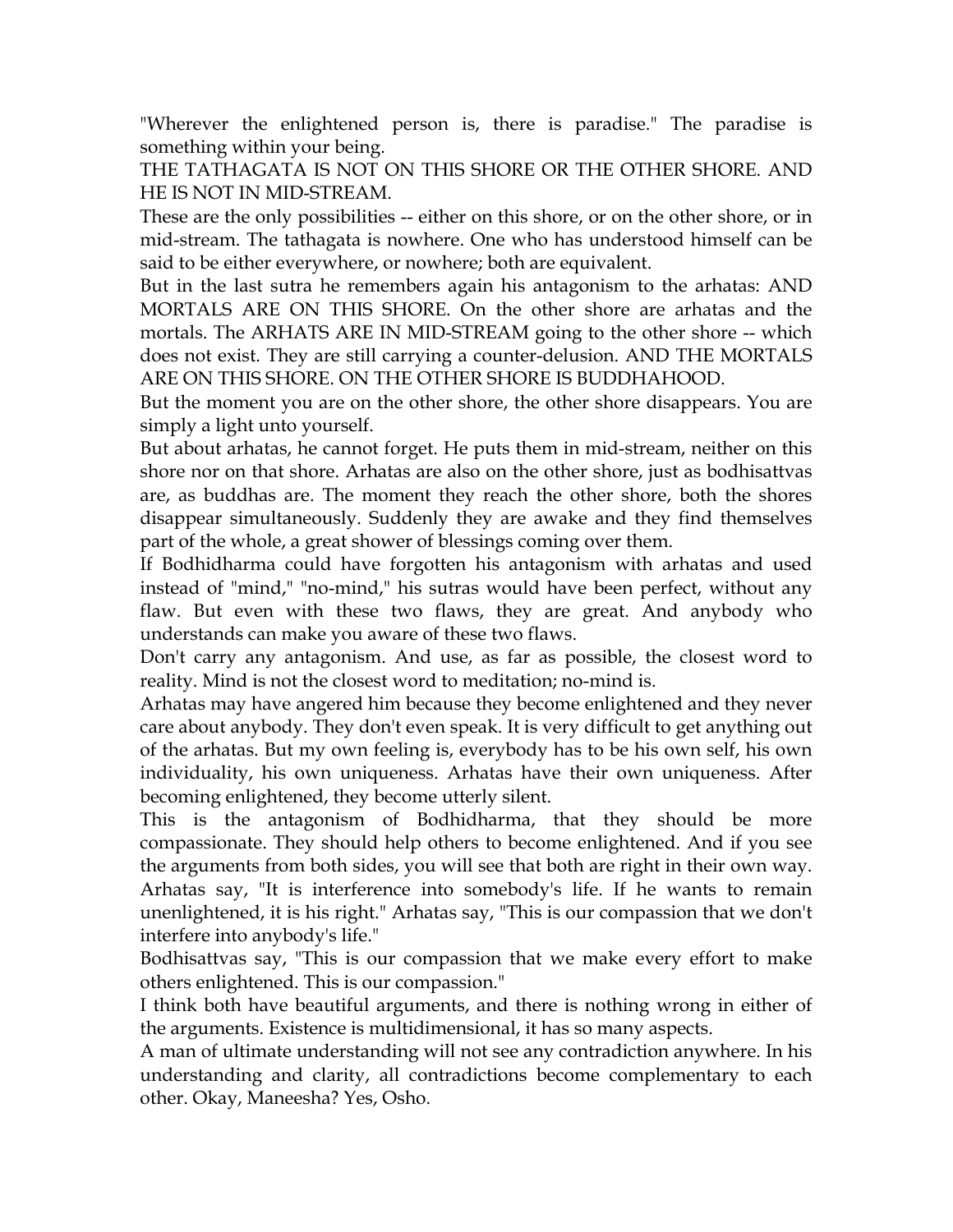# **Bodhidharma: The Greatest Zen Master Chapter #14 Chapter title: To face a Buddha is dangerous 11 July 1987 pm in Gautam the Buddha Auditorium**

#### BELOVED OSHO,

BUDDHAS HAVE THREE BODIES: A TRANSFORMATION BODY, A REWARD BODY AND A REAL BODY. THE TRANSFORMATION BODY IS ALSO CALLED THE INCARNATION BODY. THE TRANSFORMATION BODY APPEARS WHEN MORTALS DO GOOD DEEDS, THE REWARD BODY WHEN THEY CULTIVATE WISDOM AND THE REAL BODY WHEN THEY BECOME AWARE OF THE SUBLIME .... BUT ACTUALLY, THERE'S NOT EVEN ONE BUDDHA-BODY, MUCH LESS THREE. THIS TALK OF THREE BODIES IS SIMPLY BASED ON HUMAN UNDERSTANDING, WHICH CAN BE SHALLOW, MODERATE OR DEEP.

PEOPLE OF SHALLOW UNDERSTANDING IMAGINE THEY'RE PILING UP BLESSINGS AND MISTAKE THE TRANSFORMATION BODY AS THE BUDDHA. PEOPLE OF MODERATE UNDERSTANDING IMAGINE THEY'RE PUTTING AN END TO SUFFERING AND MISTAKE THE REWARD BODY AS THE BUDDHA. AND PEOPLE OF DEEP UNDERSTANDING IMAGINE THEY'RE EXPERIENCING BUDDHAHOOD AND MISTAKE THE REAL BODY AS THE BUDDHA. BUT PEOPLE OF THE DEEPEST UNDERSTANDING LOOK WITHIN, DISTRACTED BY NOTHING. SINCE A CLEAR MIND IS THE BUDDHA, THEY ATTAIN THE UNDERSTANDING OF A BUDDHA WITHOUT USING THE MIND ....

INDIVIDUALS CREATE KARMA. KARMA DOESN'T CREATE INDIVIDUALS .... ONLY SOMEONE WHO'S PERFECT CREATES NO KARMA IN THIS LIFE AND RECEIVES NO REWARD. THE SUTRAS SAY, "WHO CREATES NO KARMA OBTAINS THE DHARMA" .... WHEN YOU CREATE KARMA, YOU'RE REBORN ALONG WITH YOUR KARMA. WHEN YOU DON'T CREATE KARMA, YOU VANISH ALONG WITH YOUR KARMA ....

SOMEONE WHO UNDERSTANDS THE TEACHING OF SAGES IS A SAGE. SOMEONE WHO UNDERSTANDS THE TEACHING OF MORTALS IS A MORTAL. A MORTAL WHO CAN GIVE UP THE TEACHING OF MORTALS AND FOLLOW THE TEACHING OF SAGES BECOMES A SAGE. BUT THE FOOLS OF THIS WORLD PREFER TO LOOK FOR SAGES FAR AWAY. THEY DON'T BELIEVE THAT THE WISDOM OF THEIR OWN MIND IS THE SAGE. THE SUTRAS SAY, "AMONG MEN OF NO UNDERSTANDING, DON'T PREACH THIS SUTRA." ...THE SUTRAS SAY, "WHEN YOU SEE THAT ALL APPEARANCES ARE NOT APPEARANCES, YOU SEE THE TATHAGATA."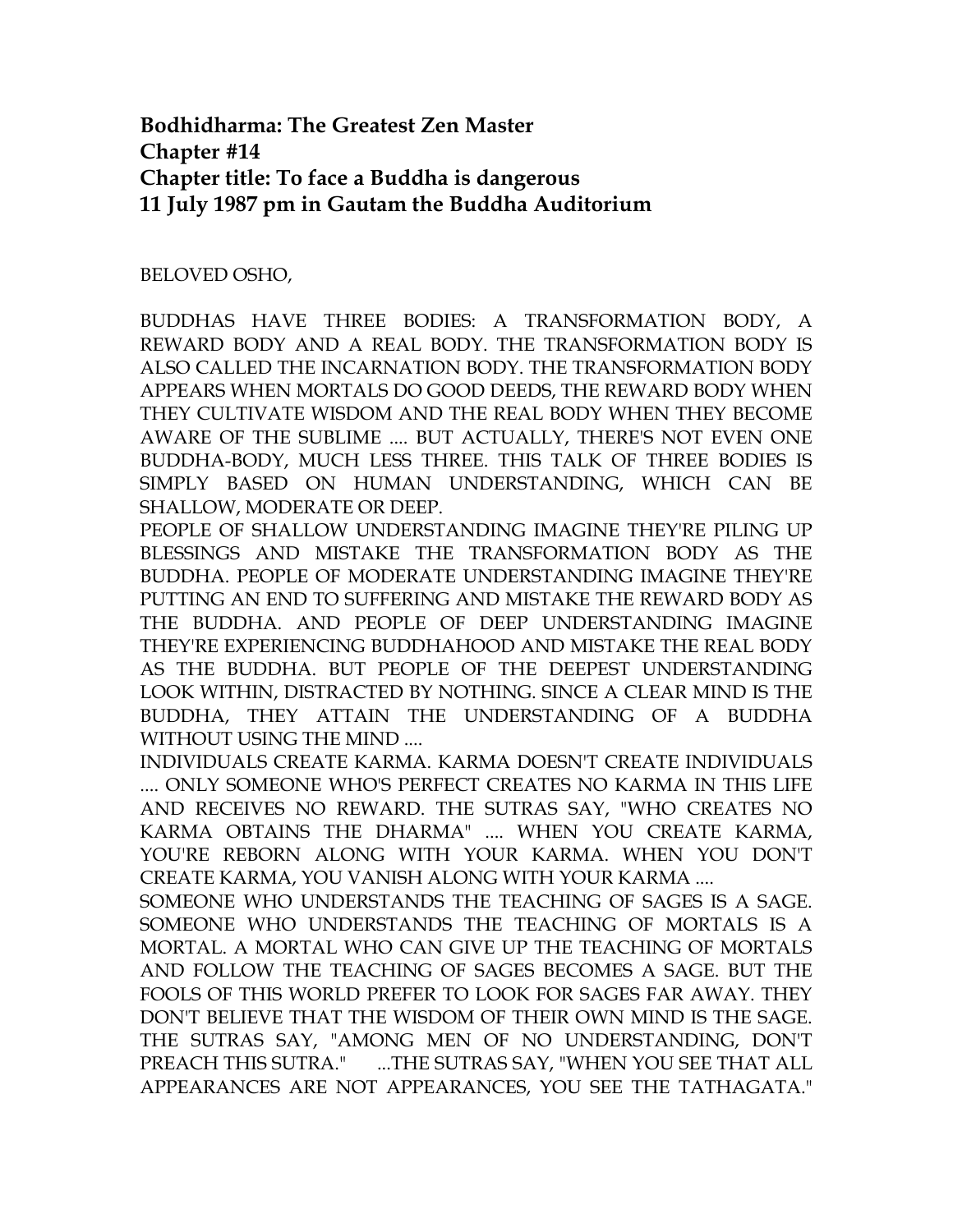## THE MYRIAD DOORS TO THE TRUTH ALL COME FROM THE MIND. WHEN APPEARANCES OF THE MIND ARE AS TRANSPARENT AS SPACE, THEY'RE GONE ....

WHEN MORTALS ARE ALIVE THEY WORRY ABOUT DEATH. WHEN THEY'RE FULL, THEY WORRY ABOUT HUNGER. THEIRS IS THE GREAT UNCERTAINTY. BUT SAGES DON'T CONSIDER THE PAST. AND THEY DON'T WORRY ABOUT THE FUTURE. NOR DO THEY CLING TO THE PRESENT. FROM MOMENT TO MOMENT THEY FOLLOW THE WAY.

Bodhidharma, for the first time in these sutras, looks at the people who are not enlightened and who are bound to misunderstand him. Hence, he talks about the possibility of the ordinary, unenlightened mind, and how it looks at things. He himself talks about it, so that he can make it clear that all these so-called understandings of the mind -- either shallow or deep, or even very deep -- all are wrong.

This is very rare, because Bodhidharma never thought about the people who would be his audience. He only thought about the truth. And he talked about it without any consideration of those who were listening to it, or reading it. This is part of his compassion; this is the part that makes the arhatas and the bodhisattvas separate.

Arhatas never, never think about anybody else. If they speak, they are just speaking to themselves. Most probably they remain silent. They have a profound respect for others, but they know that to tell them about the ultimate is to disturb their ordinariness. It is an interference in their mundane minds -- although it is for their own benefit. But they are not asking for it, and unless they invite the truth, the truth is not going to knock on their doors.

The truth is almost like the sun in the morning. It rises ...it does not knock on your doors saying, "I am here and the night is over and you can wake." It does not go to every nest of the birds, to tell them, "Now it is time to sing, I have come," nor does it go to every flower to open its petals and release its fragrance. It simply comes. Those who are receptive will receive it. Those who are not receptive will not receive it. Those who are awake will know that the morning has arrived, but those who are fast asleep will not know, even in their dreams, that the night is over. But the sun does not interfere.

The understanding of the arhatas is that compassion means not to interfere, not to trespass, even though it is for the benefit of those against whom you are trespassing. Trespassing in itself is against the dignity of individuals and it is a humiliation. To say to someone, "You are asleep," means you are putting yourself on a higher pedestal. You are saying, "I am awake and you are asleep," you are saying "I am holier than thou, higher than thou; I have arrived to the ultimate peak of my consciousness and you are still wandering in the world of darkness, groping everywhere, stumbling, falling and finding no way out."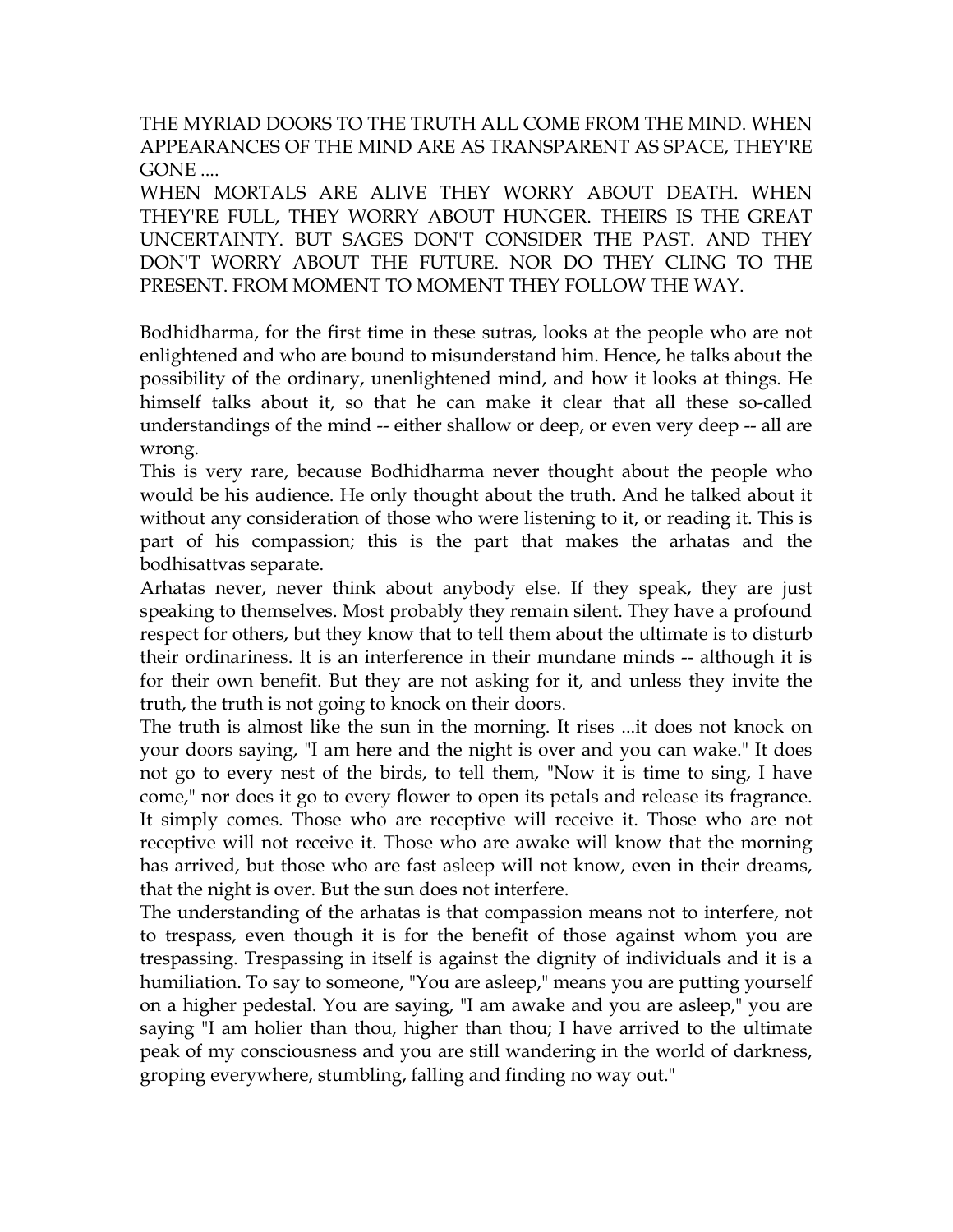Even to advise anyone is to take a certain position: "I know and you do not know." The arhatas' standpoint is that it is against compassion, it is against reverence for life; hence they remain silent. If anybody feels their presence on his own accord and comes close to them to drink the living waters of their experience, they are available -- just like the river passing by. You can quench your thirst, but it is absolutely up to you; the river will not do anything on its own part. It is a beautiful approach. But the approach of the bodhisattvas, to whom Bodhidharma belongs, has its own beauty.

The bodhisattvas make every effort to awaken people, knowing perfectly well that out of a million people, perhaps one may understand them and the remaining will either be indifferent, or most probably will misunderstand. Bodhisattvas know perfectly well that speaking the truth is a very shortcut way to create enemies in the world, because the whole world is full of lies. All the vested interests are based on lies. The so-called religions, the so-called nations - all are fabrications of cunning minds.

An authentically religious man belongs to no religion and belongs to no nation and to no race and to no color. He belongs to the whole humanity. All the nations are his. He does not believe in political boundaries created by the cunning and dirty politicians. And he does not believe in the discriminations created by the priests, by the popes, by the archbishops, by the shankaracharyas, by the rabbis. He believes that every human being has a divine nature, and every human being has the potential to grow into a beautiful lotus flower -- a lotus flower that belongs to eternity, a fragrance that comes but never goes.

Knowing all this, the bodhisattva still makes every effort; it does not matter even if he is crucified. Jesus is a bodhisattva, so is Socrates a bodhisattva, so is Al-Hillaj Mansoor. Even if it means crucifixion, it does not matter if it can help somebody, somewhere, to get out of his sleep. A bodhisattva is ready to accept all condemnation from the whole world, but he cannot remain silent and unsharing. That is impossible for him.

As far as I am concerned, both are absolutely right. There is no contradiction. They are both representing two sides of the same phenomenon. Their expression of compassion is different, but it IS the expression of compassion. Both are expressing it in their own unique ways.

The sutra: BUDDHAS HAVE THREE BODIES: A TRANSFORMATION BODY, A REWARD BODY AND A REAL BODY. THE TRANSFORMATION BODY IS ALSO CALLED THE INCARNATION BODY. THE TRANSFORMATION BODY APPEARS WHEN MORTALS DO GOOD DEEDS, THE REWARD BODY WHEN THEY CULTIVATE WISDOM AND THE REAL BODY WHEN THEY BECOME AWARE OF THE SUBLIME .... BUT ACTUALLY, THERE'S NOT EVEN ONE BUDDHA-BODY, MUCH LESS THREE. THIS TALK OF THREE BODIES IS SIMPLY BASED ON HUMAN UNDERSTANDING, WHICH CAN BE SHALLOW, MODERATE OR DEEP.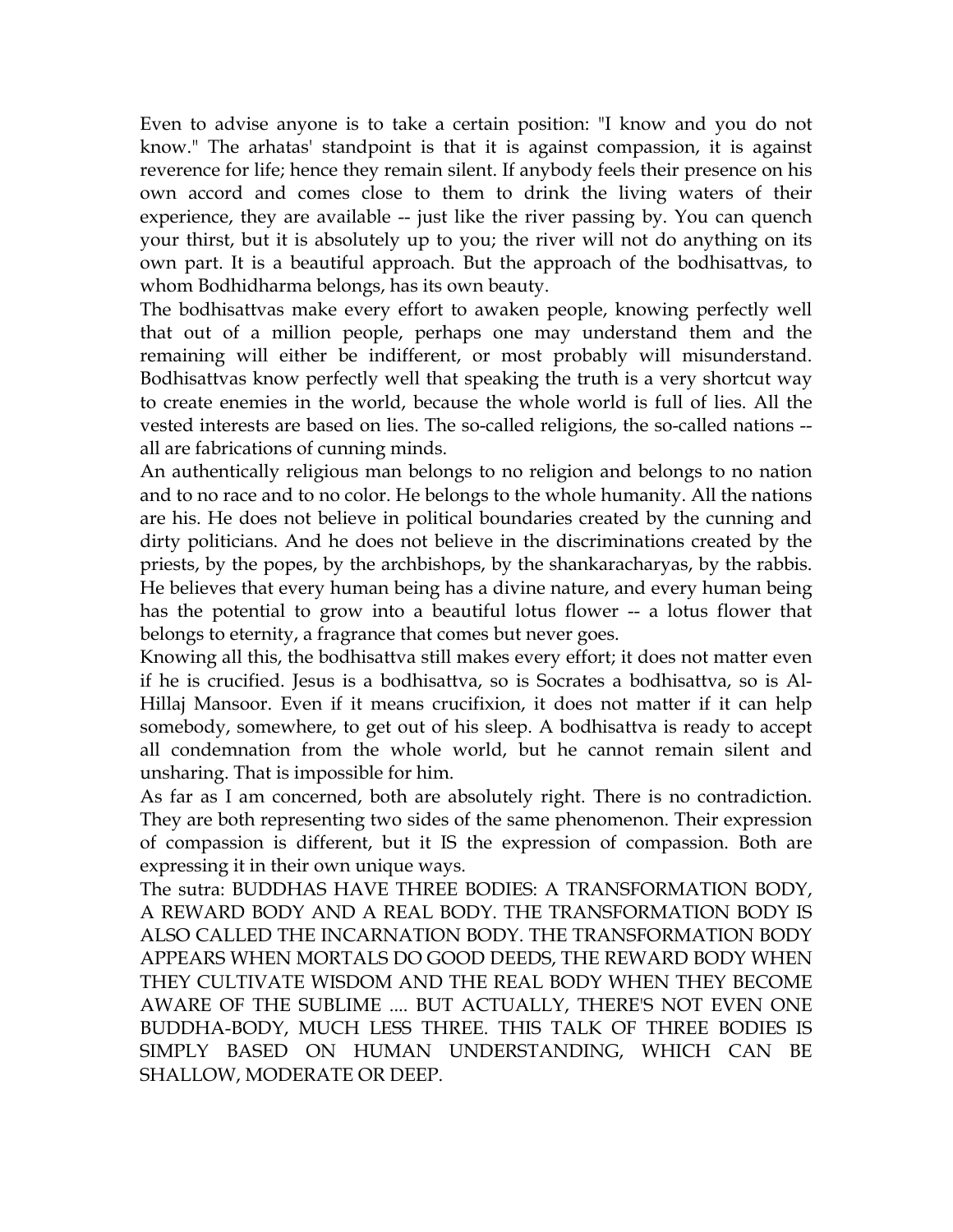PEOPLE OF SHALLOW UNDERSTANDING IMAGINE THEY'RE PILING UP BLESSINGS AND MISTAKE THE TRANSFORMATION BODY AS THE BUDDHA. PEOPLE OF MODERATE UNDERSTANDING IMAGINE THEY'RE PUTTING AN END TO SUFFERING AND MISTAKE THE REWARD BODY AS THE BUDDHA. AND PEOPLE OF DEEP UNDERSTANDING IMAGINE THEY'RE EXPERIENCING BUDDHAHOOD AND MISTAKE THE REAL BODY AS THE BUDDHA.

It needs some explanation. It is possible you may pass a Gautam Buddha without recognizing him because the recognition of a buddha, of an awakened being, needs some insight on your part. It depends on you, your understanding. If you don't have any understanding of the awakened one, you may pass by his side and you may not even feel anything. You are closed. The sun is there but your doors and windows are all closed. The sun is there but you are standing with closed eyes.

The first recognition comes from people who are trying to do good according to their small understanding. Whatever they feel -- helpful to humanity, helpful to the animals -- they are trying to do something to beautify existence. They don't want to be just a burden on the earth. They want to contribute something; they want to leave the world a little better than they found it when they came into existence.

These people will see buddha's first body, the transformation body. They will see buddha surrounded with an aura of light. You have seen pictures of Jesus, of Krishna, of Buddha with a surrounding aura. That is an actual phenomenon and now it has a scientific basis to support it.

In the Soviet Union, a great scientist and philosopher, Kirlian, developed a special camera and specially sensitive films, so sensitive that they can see things which your eyes cannot see. His first experience was of tremendous wonder because his photographs showed auras around everybody, not only around human beings but around animals and around trees, around a roseflower. The roseflower was there in the picture and just by the side, a small light-aura.

He was surprised to know that the more silent, peaceful a man was, the bigger was the aura. And the more angry, anxiety-ridden, sad, miserable, full of anguish a man was, the smaller was the aura. And before a man was going to die, six months before, the aura completely disappeared; then his photographs came without any aura, just like ordinary photographs.

This aura has been seen by sensitive people, just as Kirlian's sensitive films photograph it. The sensitive disciples of Jesus will see something which others will not be able to see. The sensitive disciples of Gautam Buddha who have lived in deep love with him, who have been showered by his blessings, who are completely drowned in his being, will be able to see something which an ordinary spectator will not be able to see. The more they become receptive, the more they become sensitive, the more Buddha's reality becomes apparent to them.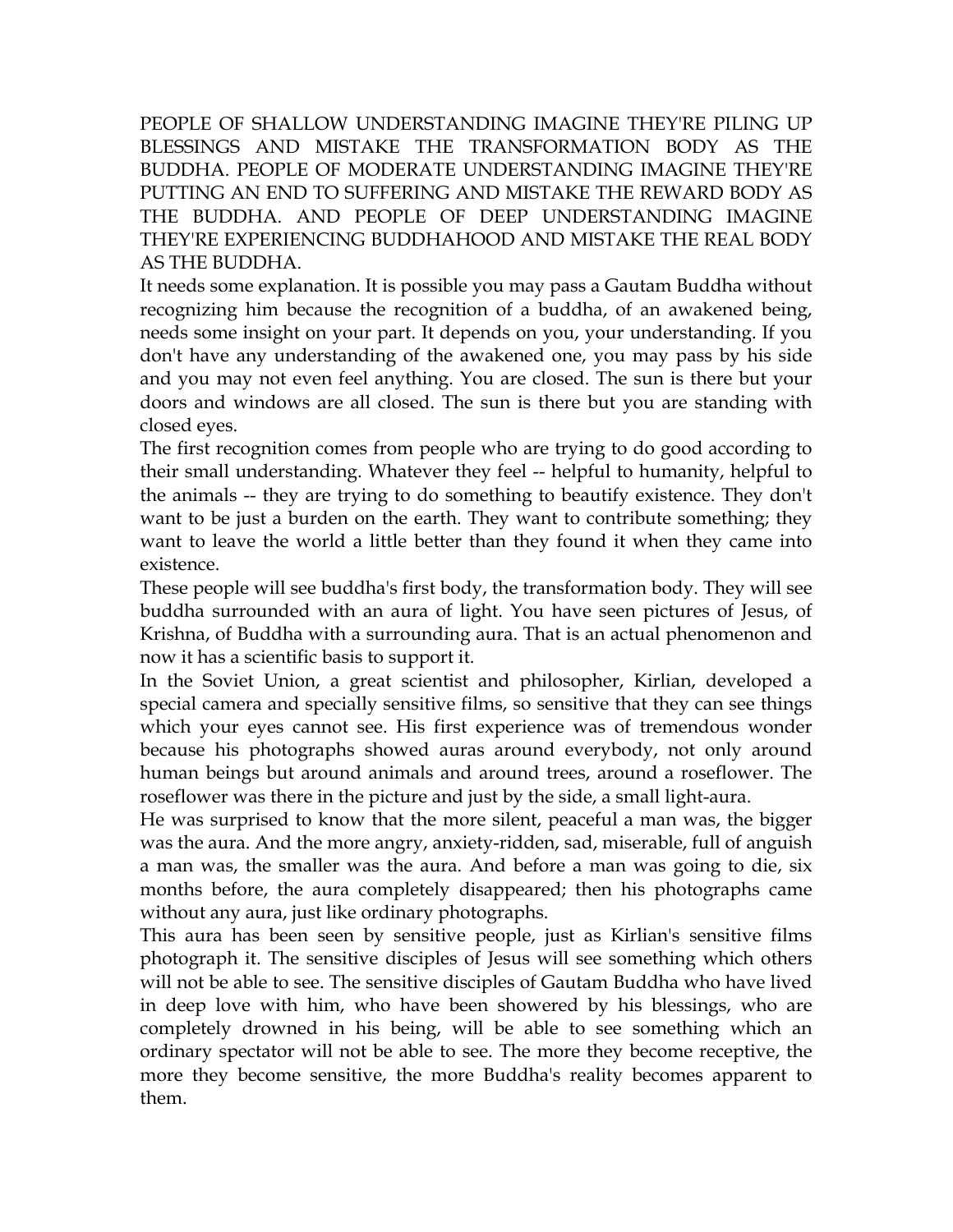The first experience is of the transformation body: a thin light body, just four inches bigger than your body ...just around your body a four-inch aura of light, very soft light. This is the body that transmigrates. That's why, before death -- as Kirlian discovered -- six months before, this body starts disappearing, it starts becoming condensed inside the being of man. It takes six months for it to come back to the center and become just a point of light instead of a big aura. And this small point of light transmigrates while your whole body remains here.

Scientists have been trying to prove that there is no soul on the grounds that when they weigh a living man just a moment before he dies, and when they weigh him a moment after, his weight is the same -- absolutely the same. Naturally their conclusion is that nothing has gone out and; hence, that there is no soul. If something goes out and, then the weight will be less. But now it can be told to the scientists that light has no weight; that's why if a point of light transmigrates it won't make any difference on your weighing scales.

Light is absolutely weightless and the transmigration body is nothing but pure light. This is experienced by people even of shallow understanding. Those who don't understand much, but still have a little consciousness -- just a shallow consciousness -- even they can see this light.

But the people of moderate understanding can see a deeper body, hidden behind this thin layer of light, a thicker layer of light known in the Buddhist scriptures as the reward body. It arises only when one has been meditating so much that one is earning immense reward. In this world the greatest treasure and the greatest reward is to learn to be silent, to be utterly silent. This is a silence body. But it is possible to be seen only by those who have come very close to Gautam Buddha.

I have always divided people into three categories. The first is the student who comes to the awakened one. The student is capable of seeing the first body, the transformation body.

The second is the disciple, who is not there with the buddha or any awakened human being out of curiosity -- who is not there just to accumulate knowledge - but who himself wants to come to the same space, to the same blissfulness, to the same benediction. The disciple has taken a quantum leap from the student. The student is interested in collecting more and more information; the disciple is interested not in information but in transformation. He wants to change into a different being, a being which is beyond the mind. He is capable of seeing the second body, the reward body.

The reward body is really existence recognizing your meditation, your silence, and showering flowers on you. Existence is immensely happy when someone becomes enlightened, because the enlightenment of one person is really the triggering of enlightenment for many people. It can become a long chain, which can go for centuries. For example, what was triggered by Gautam Buddha's enlightenment is still triggering people into enlightenment. Twenty-five centuries have passed, but the chain has continued. It is a chain reaction.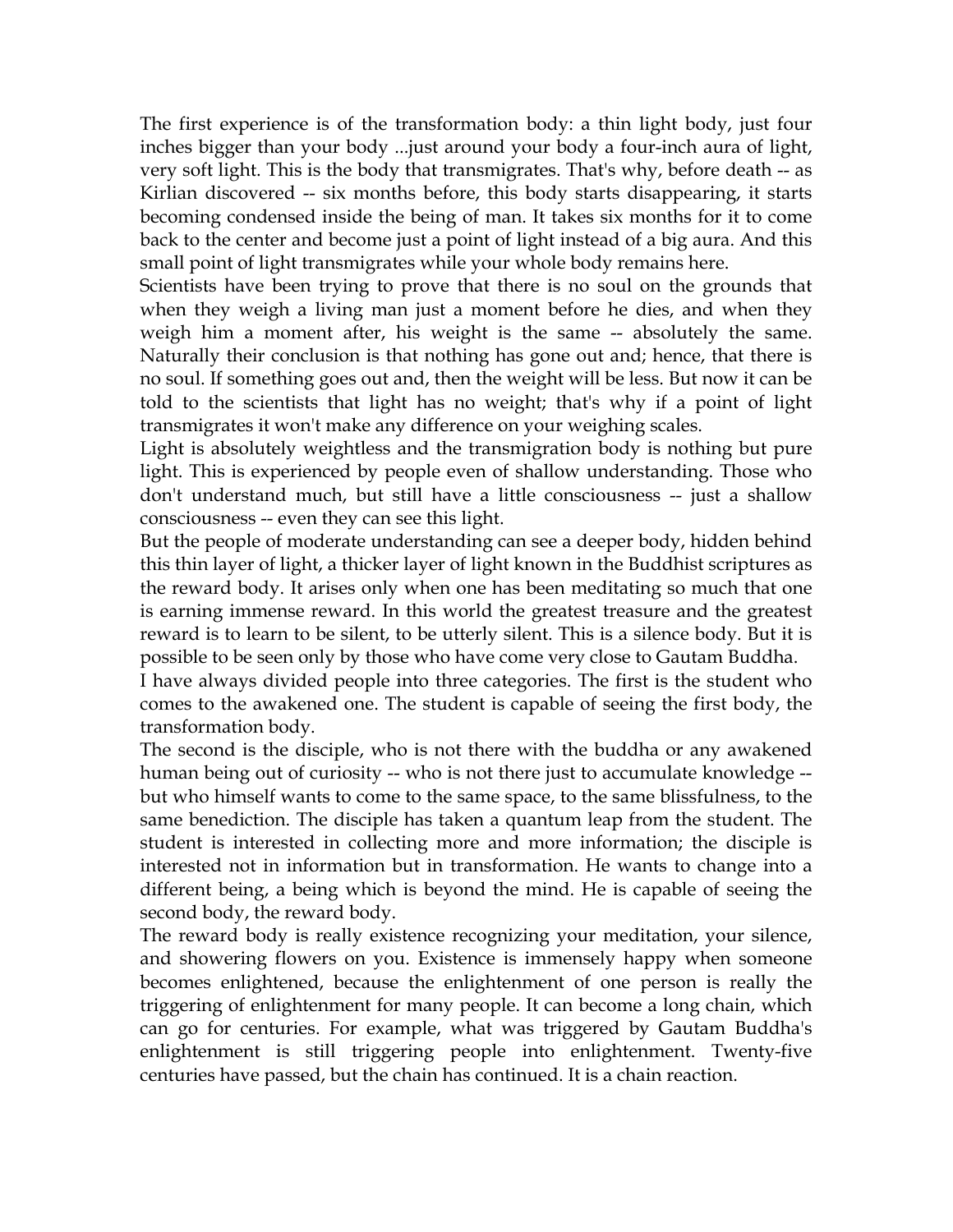There are very few religions in the world which are still alive. Zen is still alive. There are still people who can be called contemporaries of Gautam Buddha; they are connected so deeply that you cannot separate them, by time or by space.

In Mohammedanism, only a small school of Sufis is a living part; the whole of the rest of that religion has died. But Sufism is still continuing a chain reaction. Still there are people who are awakened.

In Judaism, the whole religion except for a small school of the Hassids is dead. Those Hassids have been carrying the torch for centuries. They are still creating more and more enlightened people.

Strangely, Hinduism and Christianity are completely dead religions. They don't have even a small stream of living masters. And they are very important religions. Hinduism is the oldest religion of the world and Christianity is the biggest religion of the world, but both are completely dead. They are just an ugly weight on humanity. Nothing blossoms in their gardens; no flower comes to release its fragrance. They are lamps without any flame in them.

It is said of Diogenes, a man of the same caliber as Bodhidharma .... If they had met, it would have been a great meeting. Diogenes was in Greece. He lived naked; he had such a beautiful body that to hide it behind clothes would have been a crime. It is perfectly good to hide an ugly body behind clothes but a beautiful body needs to be available for anybody who wants to see the beauty, the proportion. Diogenes was one of the most beautiful men. Even when Alexander the Great met him, he felt a little embarrassed -- although he was a world conqueror, compared to Diogenes he was utterly poor.

Diogenes had nothing, but his richness was radiating from his naked body. Diogenes used to carry a lamp, even in the daytime. He was thought to be a little crazy -- obviously. In a world of insane people, anybody who is sane is bound to be thought a little crazy. And he was doing something which you will also feel looks a little crazy. Whomever he would meet on the way, he would take up his lamp and look at his face. And when asked, "What are you doing, Diogenes? It is full daylight; you don't need to keep your lamp burning," he would say, "no, I have to keep it burning. I am searching for an authentic man."

When he was dying, his lamp by his side, somebody asked, "Diogenes, your whole life you have been searching for an authentic man. What happened? Did you meet any authentic man or not?" He said, "Thank God, although I never met any authentic man I have saved my lamp."

Because the world is so cunning, so full of thieves, even to save one's lamp is to be fortunate. This Diogenes was an awakened man. In fact, he was not looking in your eyes when he raised his lamp, he was showing his eyes, so that you could see clearly into his eyes, and THERE was an authentic man. And if you had looked into his eyes, you would have changed totally into a new being.

A disciple looks into the eyes of the master. He looks into the very depth of his eyes. A disciple is not interested in what the master is saying, he is interested in what the master IS.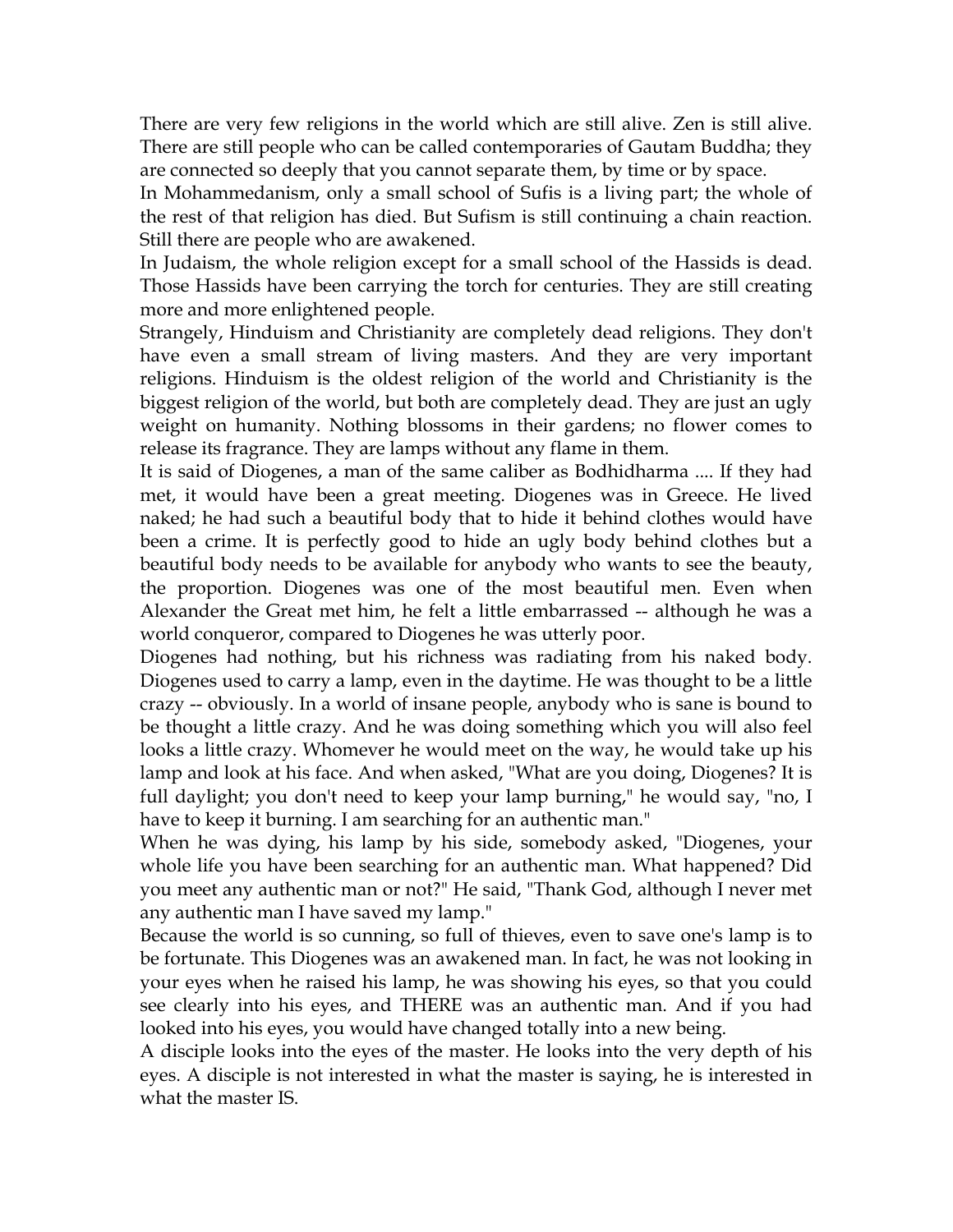Then he comes to know the second body of the master; his treasure, his reward body. The whole existence has been showering millions of rewards on the master. But there is still a third step. The man of the deepest understanding comes to know the third body, the deepest body.

The student comes to know the first body, the disciple comes to know the second body and the devotee comes to know the third body, the real body, the buddha's real being. Again there is a quantum leap -- from disciple to devotee. Disciple comes very close, very, very close, but even closeness is a distance. The devotee simply melts and merges into the master. He is not close, he becomes one. And in this oneness he comes to know the real body of the awakened being.

But Bodhidharma says: these three bodies and the experiences of these three bodies are of the normal mind. Actually, there is not even one buddha-body. A man of enlightenment is utterly nobody -- or no body. That's what the meaning of nobody is. He is pure emptiness. He is just pure sky without any limitations. This infinitude is known only when one becomes a buddha.

The devotee merges with the buddha, but in a subtle way he still carries his idea, "I am a devotee, a lover. I have surrendered everything." A very subtle "I" - almost on the verge of disappearing, but it is there. He has not yet experienced the emptiness of the master.

There is a story about a great Zen master, Lin Chi. The day one of his disciples was going to become enlightened ...he had come a long way and the master had been watching his progress, and he knew that as the sun set that day, before that time, the disciple was going to become enlightened. He had come so close, it was just like a moth flying closer and closer to the flame of a candle. One could say that it was not going to take much time. The moth has come so close that soon it will be falling into the flame and disappear for ever.

Lin Chi called his disciple and told him, "Listen, I have been beating you for years." That is part of Zen tradition. That is the only tradition where the master is allowed to beat the disciple ...for strange reasons, or for no reason at all. Only he knows why he is beating him: sometimes he brings a wrong answer to a question, then the master slaps him.

But sometimes disciples are simply amazed. They have not even spoken a word and the master starts slapping them and they say, "This is too much because we have not said anything." The master says, "That does not matter. We know what you were going to say, we could read it on your face. We knew the way you entered the room ...so why waste time? First, you will have to say things and then we will have to beat. Make it short. Get a good beating and go away. Find out the right answer."

And it is a well-known fact that when the disciple finds the right answer he has nothing to say, because the right answer cannot be said. Only wrong answers can be said.

So Lin Chi had been beating the disciple on and off, and suddenly he called him. He was sitting outside in the garden meditating on the koan for which he had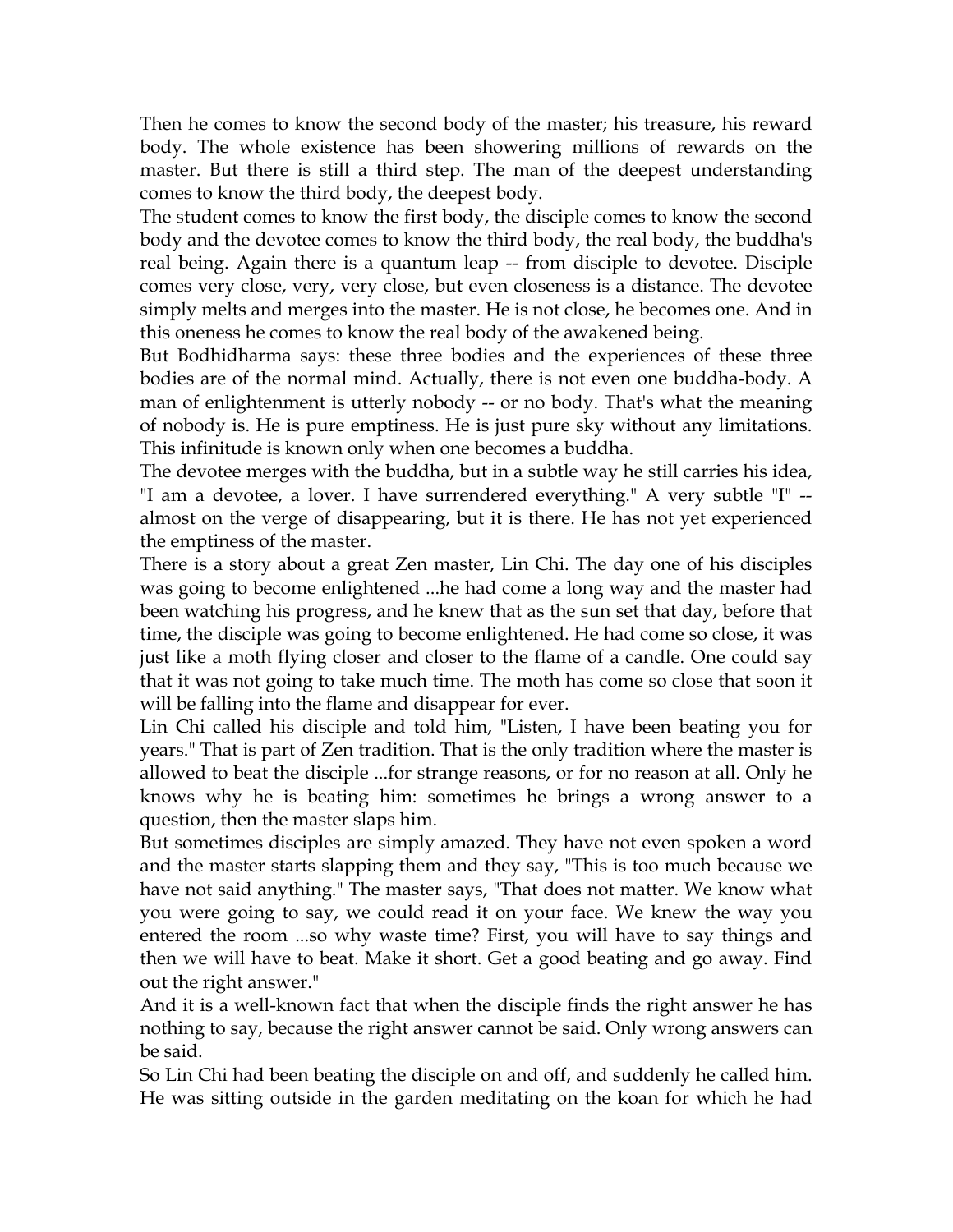been getting beatings. The disciple said, "Why has he called me? because I don't have anything to say." And before entering the door of the master's room he said clearly, "I don't have anything to say, so don't start slapping me. And I have not come of my own accord; you have called me."

Lin Chi said, "That's true. You have not come, I have called you, but I will slap all the same for a totally different reason today. Just come close."

The disciple said, "This is going too far. I have been told that when you don't have anything to say, you cannot be slapped. You are breaking even that rule." The master said, "Don't waste time. Just come close. I am going to slap you because after today I will not be able to slap you again. This day you are going to become enlightened, so this is the last chance. Let me have a good .... Tomorrow you can slap me -- you will have the right -- but today is my last chance." And he slapped him.

This is a beautiful tradition. It shows great love. A master beating the disciple for no reason at all, just because he is going to become enlightened today and from tomorrow he will not be able to beat him ...! The disciple became enlightened that day and the next day when he came to see the master, the master closed the doors. He said, "You can say anything you want to say from outside the room, because I am an old man. You must understand that slapping me is not right, so from now on doors will remain closed for you. You can say anything you want to say a little loudly from outside."

The moment a devotee forgets even that he IS, that no idea of I AM arises in him, then he comes to know that the buddha has no body at all. That buddha is a nobody; he is simply pure silence, emptiness, a total zero.

BUT ACTUALLY, THERE'S NOT EVEN ONE BUDDHA-BODY MUCH LESS THREE. THIS TALK OF THREE BODIES IS SIMPLY BASED ON HUMAN UNDERSTANDING, WHICH CAN BE SHALLOW, MODERATE OR DEEP.

PEOPLE OF SHALLOW UNDERSTANDING IMAGINE THEY'RE PILING UP BLESSINGS AND MISTAKE THE TRANSFORMATION BODY AS THE BUDDHA. PEOPLE OF MODERATE UNDERSTANDING IMAGINE THEY'RE PUTTING AN END TO SUFFERING AND MISTAKE THE REWARD BODY AS THE BUDDHA. AND PEOPLE OF DEEP UNDERSTANDING IMAGINE THEY'RE EXPERIENCING BUDDHAHOOD AND MISTAKE THE REAL BODY AS THE BUDDHA. BUT PEOPLE OF THE DEEPEST UNDERSTANDING LOOK WITHIN, DISTRACTED BY NOTHING. SINCE A CLEAR MIND or better, no-mind, IS THE BUDDHA, THEY ATTAIN THE UNDERSTANDING OF A BUDDHA WITHOUT USING THE MIND ....

INDIVIDUALS CREATE KARMA.

Before we enter into this sutra, you have to understand this word KARMA. It means action. But action can be of two types: either it can be a reaction or it can be a response.

Somebody insults you. You become angry -- he has pushed your button. In fact he is the master, you are behaving like a slave. He has managed to create anger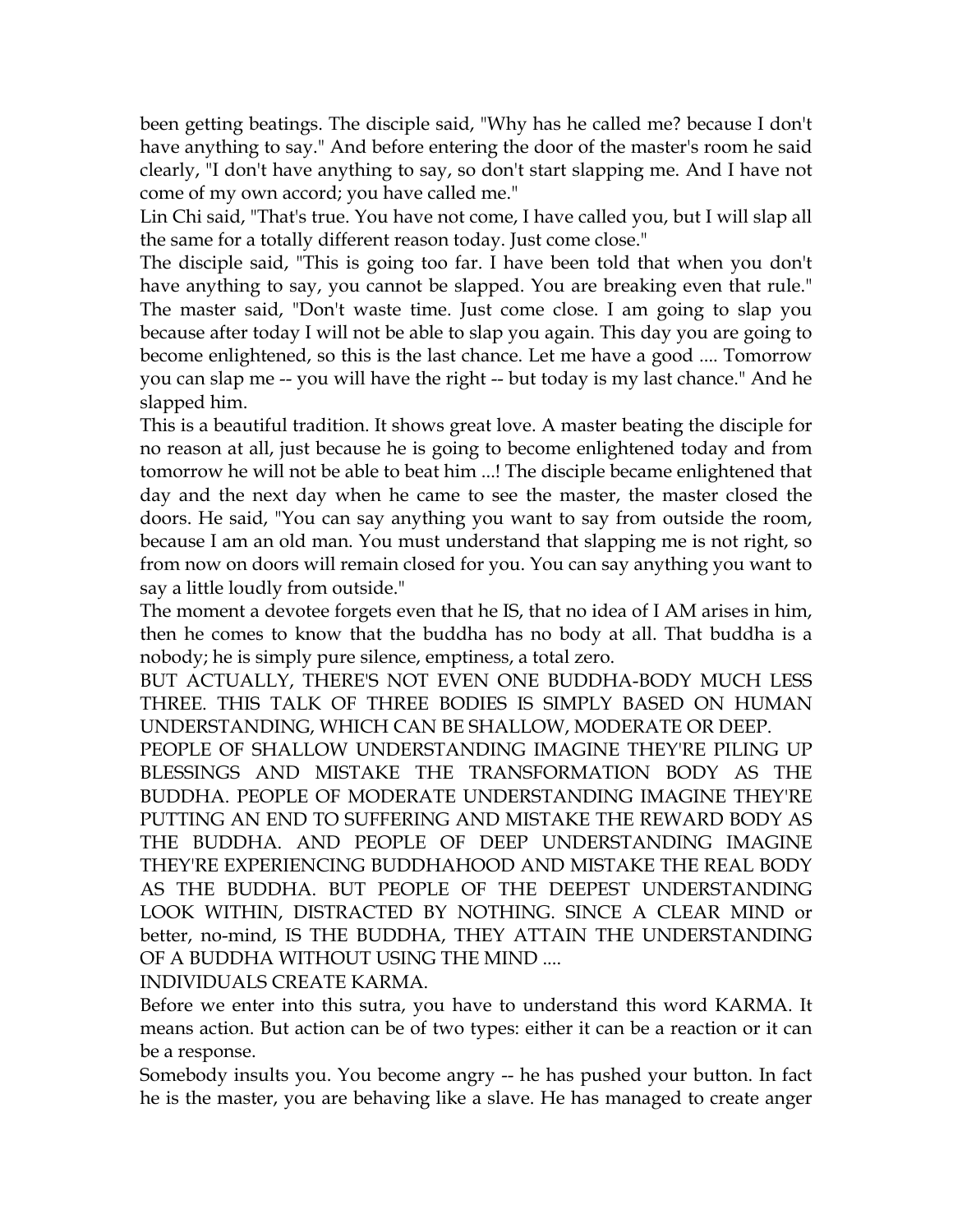in you. He is in control. If he wants to change the situation he can say, "I am sorry," and things will be different. You are just a victim; you don't have any control of the situation. When somebody insults you, you are immediately reacting out of your past experiences.

This reaction is really karma.

It is a binding force; it creates chains for you.

But a response is a totally different thing from reaction. A response is not produced by the other person. He insults you, he abuses you -- you listen to him, he is making certain statements about you. A man of understanding, a man of awareness, a man of meditation will simply listen to it. He is making some statements ...good or bad, that is not the concern of the moment. First you listen to him without immediately going into a reaction. You allow your awareness like a mirror to reflect whatever he is saying, or whatever he is doing. And out of your mirror-like, immediate, in the present, not-from-past-experience awareness, some response comes.

He was telling you that you are greedy, he was telling you that you are ugly, he was telling you that you are dirty. And if you silently listen, there is nothing to be angry about. Either he is right or he is wrong. If he is right, you have to be grateful to him. You have to tell him, "Thank you, you have a great compassion. You have made me aware of things of which I was not aware. Please, always remember, whenever you see something in me, tell me. Don't feel that I will be offended. I will always remain grateful."

Or if you find that he is wrong, you can simply say, "I have heard your statements but they are not true. And about something which is not true, why should I react? You will have to reconsider. Reconsider your statements and then we will see. But as far as I can see, there is nothing true in them and I need not be offended by lies." There are only two alternatives.

George Gurdjieff's father died and at that time he was only nine years old. The father was poor but a very integrated man, a man of tremendous awareness. He called Gurdjieff and said, "Listen. You are too young to understand what I am saying, but remember it. Soon you will be able to understand it, and if you can start acting accordingly, start acting so that you don't forget. I don't have anything else to give to you; no money, no house, no land." He was a nomad. "I am handing you over to my friends, but remember, this is the only treasure that I can give you as an inheritance. And listen carefully; these are the last words of your father -- his whole life's experience."

A nine-year-old boy ...he came close to listen to the old father and the father said, "It is a very simple thing: If somebody insults you, listen silently, carefully, in detail to what he is saying -- what are the implications. And then tell the person, `I am grateful that you have taken so much interest in me. After twenty-four hours I will come and reply to you. I cannot help it, because my dying father has made it a condition to me that only after twenty-four hours consideration am I allowed to answer.'"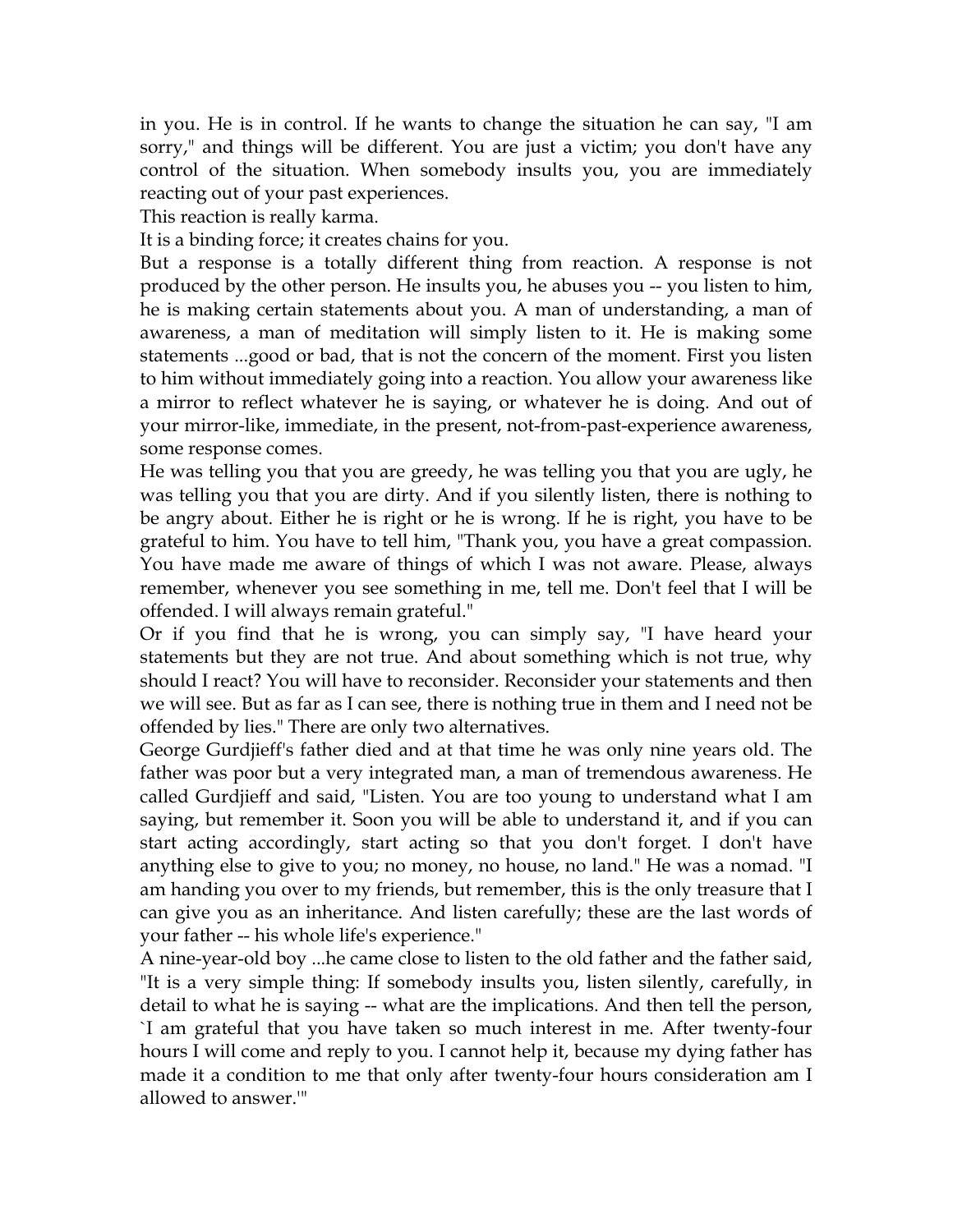And in his own old age, Gurdjieff said to his disciples, "This simple principle helped me tremendously, because after twenty-four hours who remains angry? And after considering twenty-four hours, either one finds he is right -- and if he is right there is no need to bother, it is better to change yourself -- or he is wrong. Then too there is no need to be bothered. It is his problem, not your problem."

A man who is fully awakened remains undefiled by whatsoever he does, because it is a response. It is a pure reflection from a mirror, with no judgment. It does not come from the past, it comes from the present consciousness. But anything that comes from your past experiences is going to create a chain for you.

In the East, for ten thousand years we have been thinking about it, experimenting with it. It is the only thing that the whole East and its genius has remained involved with: how a man can come to a stage where his actions don't make any bondage for him, don't create another birth for him -- how a consciousness can be created where one can act without acting, and where nothing contaminates his being.

INDIVIDUALS CREATE KARMA. KARMA DOESN'T CREATE INDIVIDUALS

.... So it is in your hands. You are not a by-product of your actions. You are far bigger than your actions; good or bad, you are always bigger. And it is in your hands to change everything.

The East has paid tremendous respect to the individual and has given him the greatest power over his own destiny ever given anywhere in the world. In the East there is no savior. You are the savior. Nobody else can do that for you.

It would be really ugly if somebody else could save you. Then even your being, saved or redeemed, is a kind of slavery.

And if somebody else can redeem you, somebody else can push you back into the wheel of birth and death, because you are just a puppet. All the religions that believe in saviors reduce man into a puppet. They take away the freedom and the dignity and the pride of individual beings.

Bodhidharma is saying: INDIVIDUALS CREATE KARMA. You can create hell for yourself, you can create heaven, or you can go beyond both. This going beyond both, does not exist in Judaism, in Mohammedanism, in Christianity. That is the special contribution of the Eastern mystics. Hell and heaven exist as hypotheses in Christianity, in Mohammedanism, in Judaism. But MOKSHA, being beyond heaven and hell ...because hell is misery and heaven is happiness, but happiness too becomes boring after a time. No Western religious leader has ever thought about it, that happiness after a time becomes boring. How long can you tolerate happiness? Just as pain, after a long time, becomes a companion ...without it you feel something is missing.

I have known a man who had suffered from headache, migraines, for almost ten years. I used to go into the mountains and he was also a professor in the same university where I was a professor. Once he asked me, "Can I come along with you?" I never liked anybody else to go with me, because I was going out of the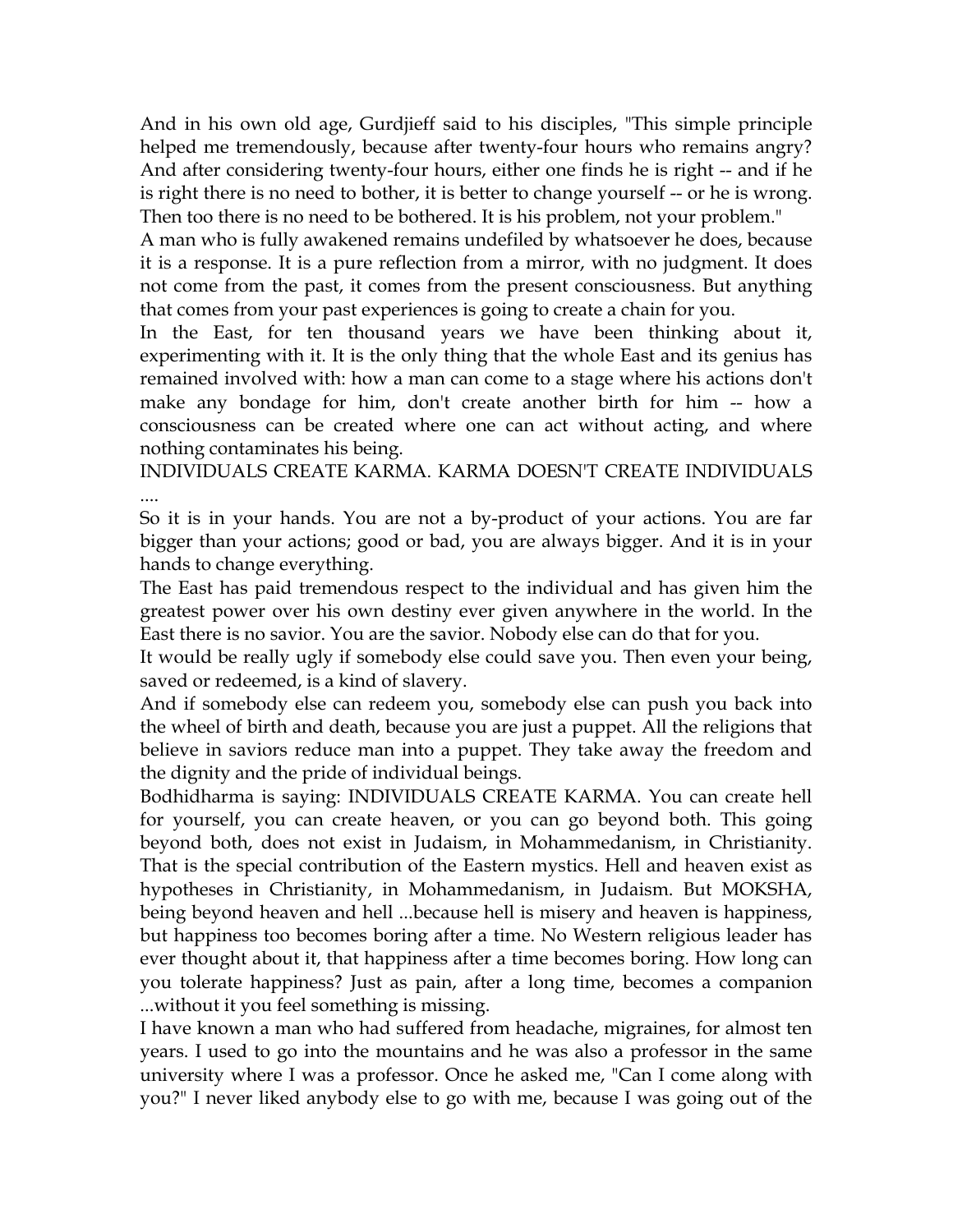city just to avoid all the idiots -- and this idiot was not only an idiot, he had a migraine! I said, "My God," but I said, "Okay. It looks very unkind to say no to you. Just sit, but don't talk about migraine because I have an allergy."

He said, "What kind of allergy?"

I said, "If anybody talks to me of his disease, I become sick with the same disease."

He said, "I have never heard that such an allergy exists."

I said, "It is not a question of hearing, I am the example -- it is not a bookish question. Just don't talk about migraine!"

So I took him to the mountains. It was the season of the mangoes, and the mountain was full of the sweetness of the mangoes. I have the habit of climbing trees from my very childhood. I had fallen from the trees so many times that my father used to tell me, "Now it is time you stop." I used to say, "I have fallen so many times that I am almost an expert in falling. You don't be worried. I am not a beginner. I fall with a certain method, that's why I am surviving."

So I took him to a mango tree which had very ripe mangoes and many parrots - parrots love mangoes -- and I told him, "You come along with me, up the tree." He said, "What?"

I said, "You come along."

He said, "I have never been climbing up a tree."

I said, "Try, it will be an adventure for you."

And he fell down from the tree. I had to rush, come back down the tree. He looked very amazed. He said, "It is strange. I had the migraine and by falling from the tree, it has disappeared."

I said, "Sometimes it happens, but don't make it a practice. And don't tell anybody, because it may not happen to somebody else. It is just coincidence." But the migraine disappeared.

And after seven days he met me and he said, "I miss my migraine."

I said, "First, you were continuously complaining about migraine, and now you miss it?"

He said, "I never knew that I would miss it. Now I have nothing to talk about; migraine was my whole philosophy. And because of the migraine I was getting everybody else's sympathy. Now nobody sympathizes with me!"

I said, "Then the only thing is, we can go to the mountains again, climb the tree and fall. Perhaps -- I can't be certain because there is no science in it -- perhaps the migraine will come back."

He said, "I will have to think about it because it was really very difficult. The suffering was bad."

But next day he told me, "I am ready because without migraine I cannot live. I feel so empty because I had lived ten years with migraine."

And you will not be surprised if you watch your own behavior!

There are people who are smoking and they know they are burning their lungs. They know they are destroying their health ...but it makes no difference. In a few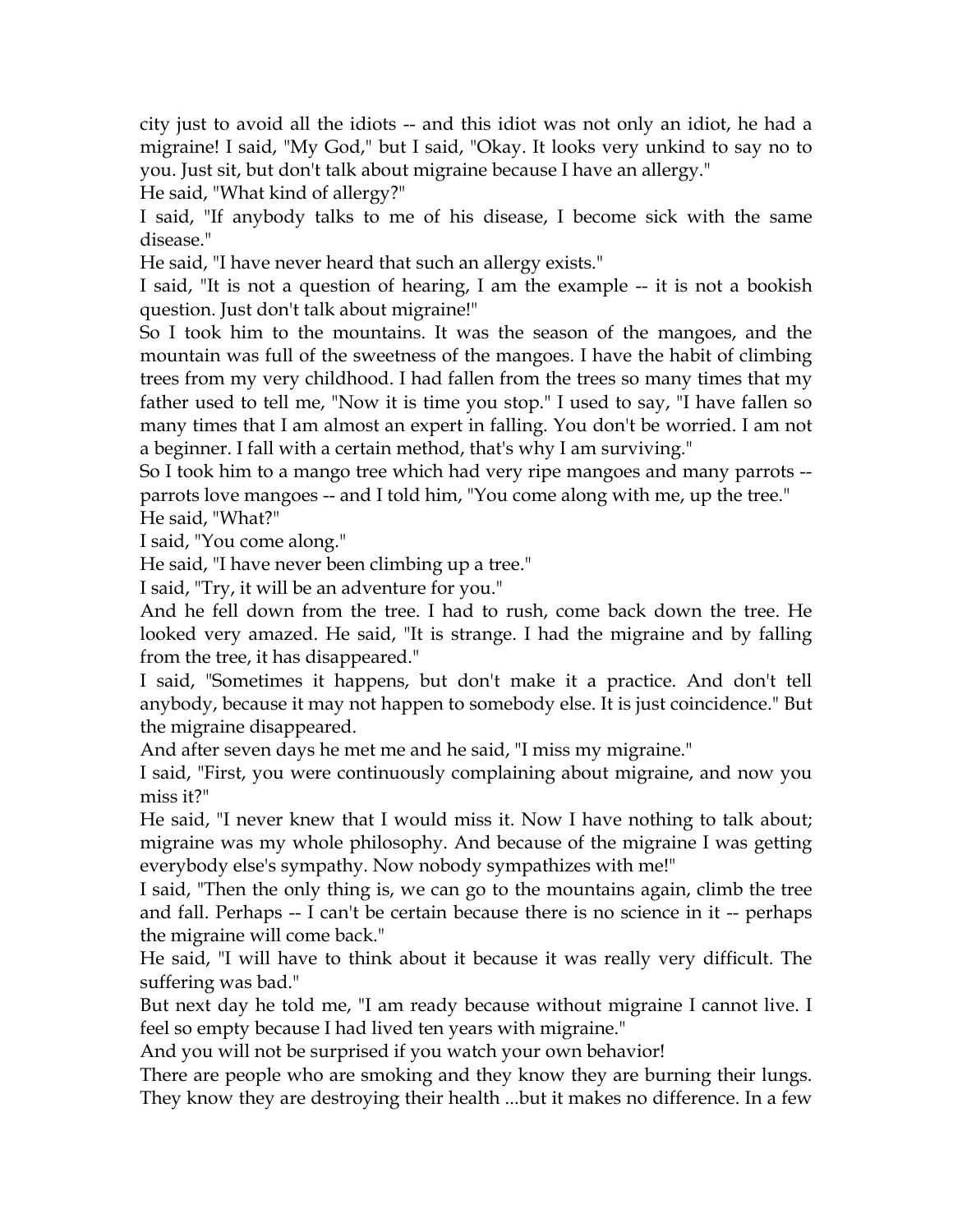countries the governments have even decided that the factories which produce cigarettes should also write on the packets that it is dangerous to health. First the cigarette companies were against any such law being passed, because this may destroy their whole business. Who is going to purchase cigarettes when it is written on the package that it is against your health? "The medical opinion is that it is dangerous for your health," or something like that.

But governments passed the law and the people who had been smoking are still smoking, and the number of smokers goes on increasing. It does not make any difference. The law has been absolutely meaningless. Man becomes accustomed to anything. Then it is very difficult, even if it is dangerous, even if it is killing him, even if it is proved that it is going to give you cancer ...You would rather have cancer than change your habits.

But Bodhidharma is saying: You are the master of your destiny. You can change every act, you can change every habit. You can change what you think has become your second nature and you can create a totally new individuality, fresh and young, with more awareness, with more understanding, with more blissfulness, with a great ecstasy.

ONLY SOMEONE WHO IS PERFECT CREATES NO KARMA IN THIS LIFE AND RECEIVES NO REWARD.

Who is perfect? The only person who is perfect is one whose consciousness has dispelled all unconsciousness from his being. Right now only one-tenth of your consciousness is conscious and nine-tenths is unconscious.

The perfect man is one whose whole being, all ten parts, are absolutely conscious and full of light. There is no darkness in his heart. In the very depths and silences of his heart there is nothing but peace, silence, light, joy. Such a man is perfect and such a man can do anything. Nothing is binding on him. He creates no karma, he creates no chains, he creates no new life. He has come to the very end of the road.

A perfect man, an awakened man, is not born again. What happens to his consciousness? It becomes part of the universe, just like a dewdrop slipping from a lotus leaf into the ocean. Either the dewdrop becomes the ocean, or the ocean becomes the dewdrop. You can say it either way. But this is the goal of all religiousness, the dropping of the dewdrop into the ocean.

THE SUTRAS SAY, "WHO CREATES NO KARMA OBTAINS THE DHARMA." One who is fully conscious knows his self-nature. That is the meaning of dharma. WHEN YOU CREATE KARMA, YOU ARE REBORN ALONG WITH YOUR KARMA. WHEN YOU DON'T CREATE KARMA, YOU VANISH ALONG WITH YOUR KARMA ....

SOMEONE WHO UNDERSTANDS THE TEACHING OF THE SAGES IS A SAGE. SOMEONE WHO UNDERSTANDS THE TEACHING OF MORTALS IS A MORTAL.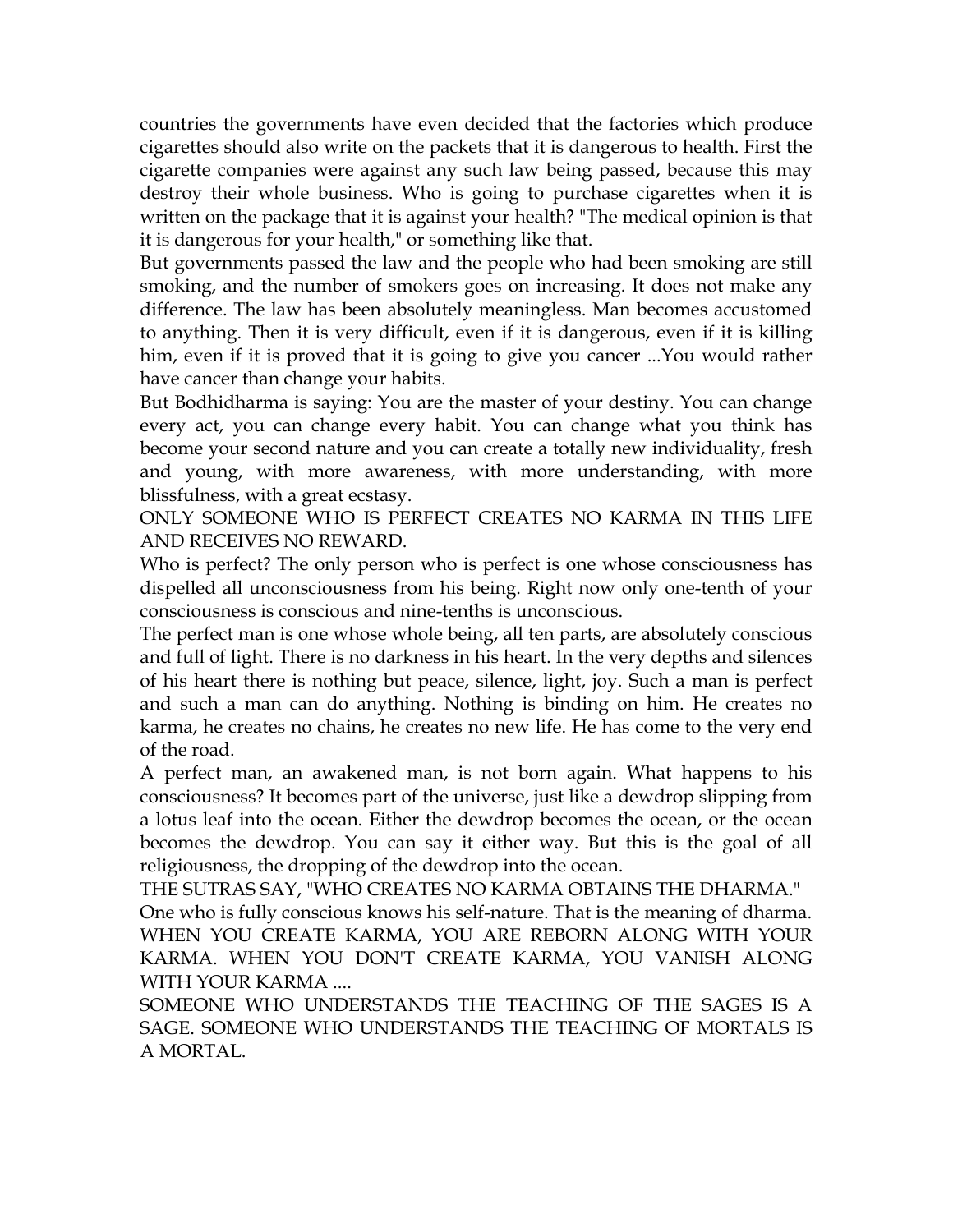You may be a student of a great philosopher, but he is not an immortal. He is as afraid of death as you are, or perhaps more, because he is thinking more about life, death, birth. The more he thinks, the more he creates a paranoia.

Sigmund Freud was thinking more about death just because he was thinking about sex. Sex is one side of life, the beginning. And death is the other side of life, the end. A person who thinks about sex cannot avoid thinking about death. He has to. Sex and death are so deeply connected.

You will be surprised that there are, in South Africa, a species of spiders: the male makes love only one time in his life because the next chance never arises. While he is making love, the female spider starts eating him. He has long legs and the female starts eating through his legs. And he is in such an ecstasy, he is not in his consciousness. By the time his orgasm is finished, he is also finished. Every spider knows that this is happening every day -- but what to do? Sooner or later every spider finds himself trapped into the same thing. Sex and death have come very close in that species. It is not that close in human beings, but it is not very far either. Sex is the beginning of death.

Sigmund Freud was so afraid of death that he prohibited anybody from creating any discussion about death in front of him. And he had hundreds of disciples. Perhaps in this whole century he was one of the greatest teachers. He created the great profession of psychoanalysis, and those who learned psychoanalysis from him brag about the fact that they are disciples of the original master, the founder of psychoanalysis itself.

But they don't know that Sigmund Freud was so much afraid of death that even at the mention of it, three times in his life, he fainted. He became unconscious just because somebody mentioned the word, `death.' Even the word reminded him of his own death. He never used to pass through any cemetery; even if he had to go around a few miles to avoid a cemetery he would go, but he would never go to a cemetery. He never went to the cemetery to say the last goodbye to a friend who had died, never! He went only once, but then he never came back!

Bodhidharma is saying: SOMEONE WHO UNDERSTANDS THE TEACHING OF MORTALS IS A MORTAL. A MORTAL WHO CAN GIVE UP THE TEACHING OF MORTALS AND FOLLOW THE TEACHING OF SAGES BECOMES A SAGE.

Drop the teachings of those who don't know that there is life beyond death. Then they don't know anything at all. All their knowledge is simply verbal, just so much prose. In fact, it is just rubbish and crap.

If you want to be a disciple, at least choose someone who knows something beyond death. And the person who knows something beyond death is bound to be the person who knows something beyond mind, because they are the same experiences.

BUT THE FOOLS OF THIS WORLD PREFER TO LOOK FOR SAGES FAR AWAY.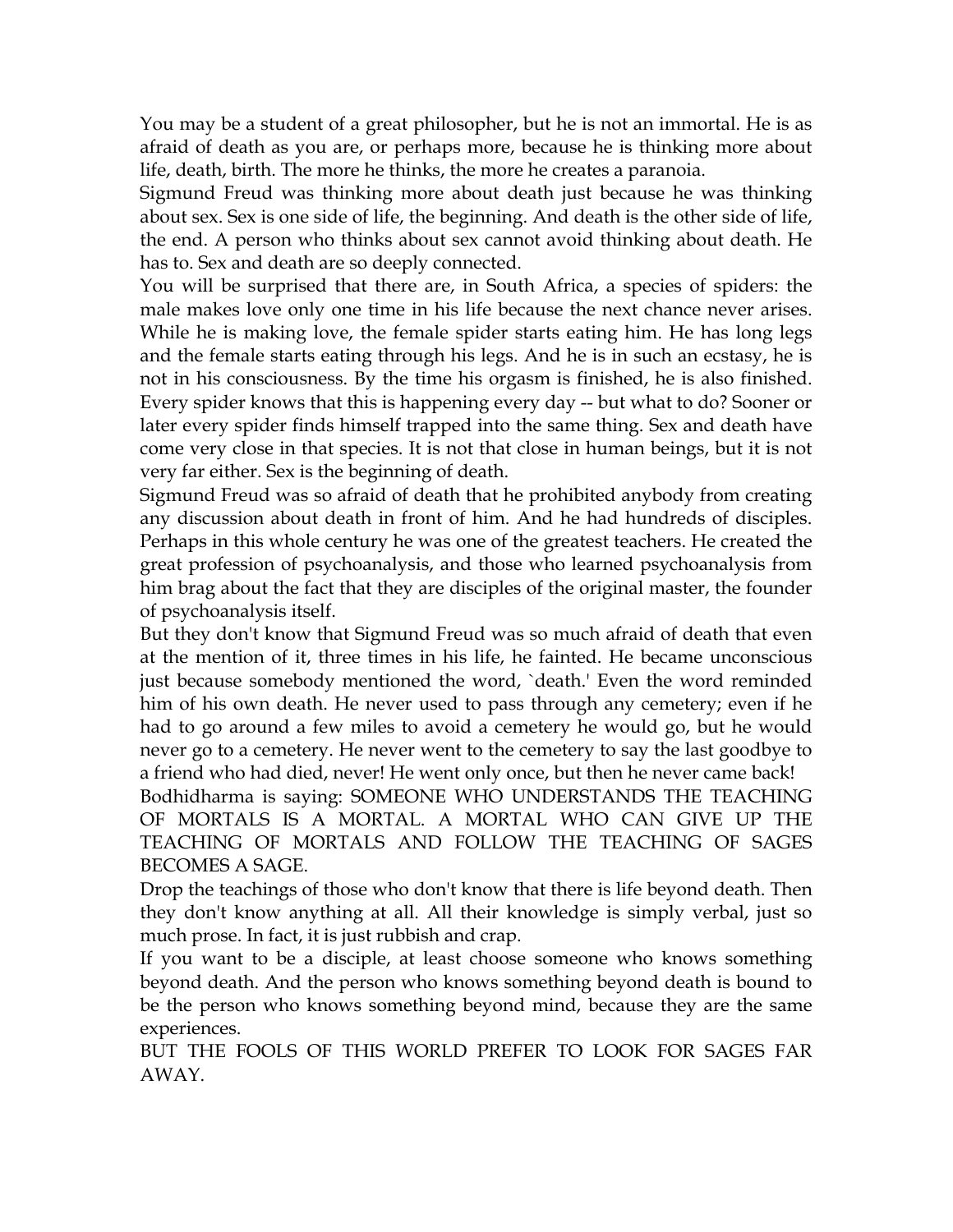It is a very significant statement. THE FOOLS OF THIS WORLD PREFER TO LOOK FOR SAGES FAR AWAY. There are people who worship Gautam Buddha, twenty-five centuries far away. There is no fear; Buddha cannot do anything to you.

To face a living buddha is dangerous.

He can overwhelm you.

But worshiping a Buddha who has been dead for twenty-five centuries .... You can carry the Buddha statue wherever you want and you can do with the statue whatever you want; the statue cannot do anything to you. But a living buddha is dangerous. To be in contact with him is to be constantly risking, because he is taking you towards the goal where you will disappear. You will BE, but just pure consciousness, not an ego.

The UPANISHADS say that the authentic master is a death. He kills the disciple as an ego. He makes the disciple just a nothingness.

The fools love very much to worship Jesus, but the contemporaries of Jesus crucified him. It is a very strange world. There is not even a mention of the name of Jesus in his contemporary literature. Except for his own disciples, nobody had even taken note of him. It is strange ...such a man, whom the contemporaries could not tolerate alive -- when he was only thirty-three they crucified him -- but they have not even mentioned his name. Yet after two thousand years, half the world is Christian ...strange! And if Jesus Christ comes today, the same Christians will crucify him again.

I have heard that in a New York church, on a Sunday morning, the bishop came a little early to see if all the arrangements were okay or not, because only on Sunday do Christians become religious. It is a Sunday religion. As the bishop entered he found a young man looking exactly like Jesus Christ. His heart sank. He felt he was going to die. "My God, why has he come here? He has not learned any lesson. When he came, what people did to him -- and again he is back! But it is better to enquire who he is. Perhaps he is just a hippy who looks like Jesus." So he went close to him and asked, "Who are you?"

Jesus looked at him and he said, "This is a strange question. You represent me on the earth and you don't recognize me? I am Jesus Christ."

The bishop immediately phoned the Vatican to the pope saying, "What do you think I should do? Jesus Christ is here in the church."

The pope said, "I am tortured so much with a thousand and one worries, and you bring another. Can't you figure out what to do? The first thing is, inform the police. And the second thing is, look busy."

If Jesus Christ comes back, he is not going to be treated differently from how he was treated before. That's why he is not coming back; otherwise he promised, "I will be coming back soon." Two thousand years and the soon has not ended. Any intelligent man will not come back; it was enough. One experience is enough.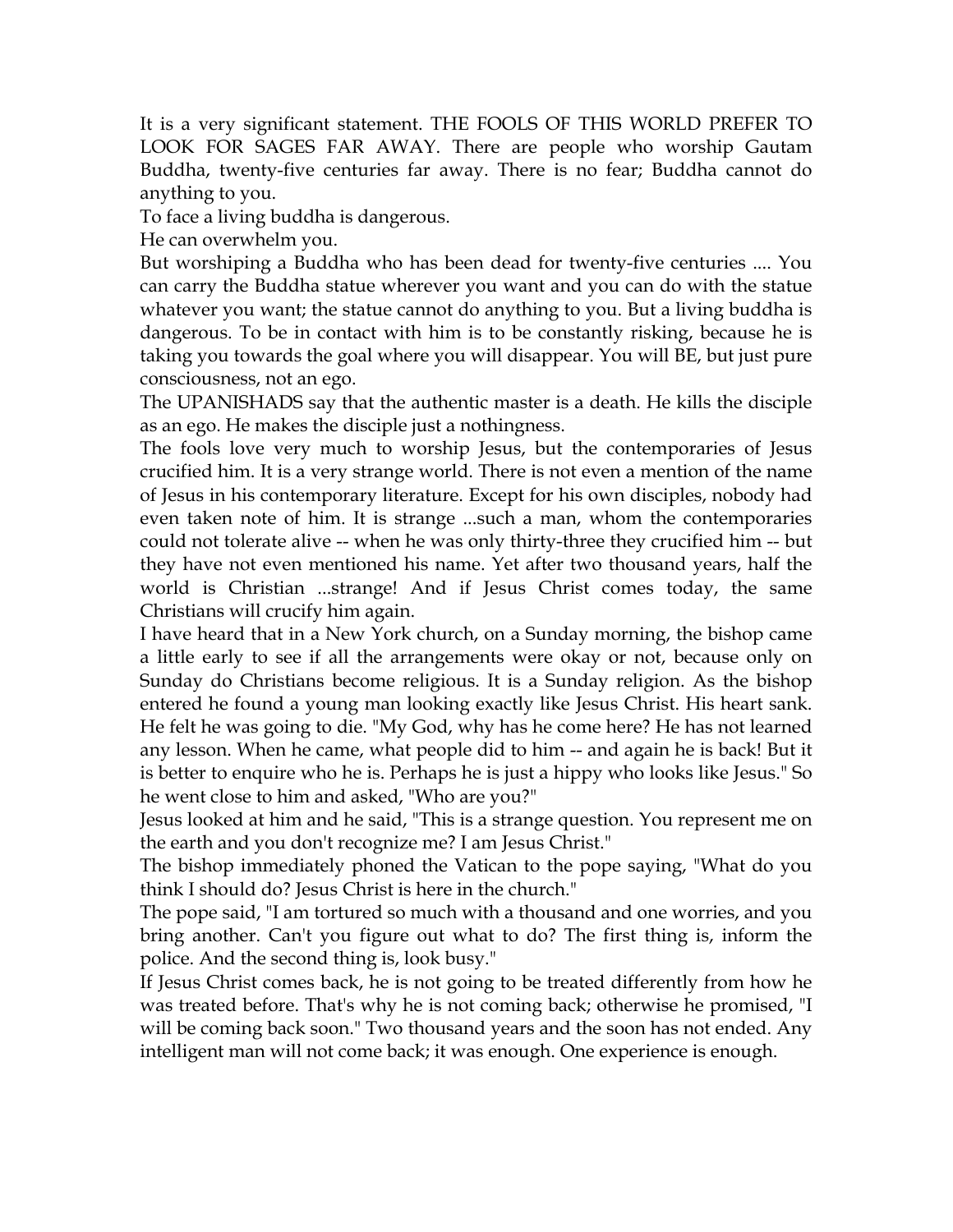Contemporaries have always misbehaved with the people of awareness, with the people who have enlightenment. And the same people have always worshiped the dead saints, dead sages, dead prophets, dead messiahs.

There were at least five attempts made on the life of Gautam Buddha while he was alive. Now there are more statues of Gautam Buddha in the world than of anybody else. And the same people tried five times to kill him.

BUT THE FOOLS OF THIS WORLD PREFER TO LOOK FOR SAGES FAR AWAY.

Because to be close is dangerous, they can change you. And nobody wants to be changed.

THEY DON'T BELIEVE THAT THE WISDOM OF THEIR OWN no-MIND IS THE SAGE.

And the reality is, you don't have to look far away in time or in space. You have just to look inwards, and this very moment you can find the awakened one. This very moment you can find the buddha ...not twenty five centuries back; there is no need to go that far. And there is no way to go backwards. God has forgotten, when he made the world, to put in a reverse gear. You can simply go forward, just go forward.

Even Henry Ford forgot to put the reverse gear in the first car that he made as a model. If God can forget, poor Henry Ford has to be allowed! And when he got into his car, then he realized that this was a very difficult problem. If you have gone five feet past your house, then you have to go around the whole city to get home, to come back. It was Henry Ford's genius, to create a reverse gear. God has not learned, even now. But he must be meeting with Henry Ford there, to put in a reverse gear so you can go to see Jesus Christ, or Gautam Buddha, or Mahavira, or Krishna.

But my feeling is that even if there is a reverse gear available, nobody is going to use it for the simple reason that to face such colossal individuals needs guts, needs courage. And the greatest courage in the world is to go through the transformation from being a mortal to being an immortal god.

THE SUTRAS SAY, "AMONG MEN OF NO UNDERSTANDING, DON'T PREACH THIS SUTRA."

But where can you preach it? If people have understanding, they don't need the sutra. Only the people who don't understand need the sutra. So I cannot agree with this sutra which says, "AMONG MEN OF NO UNDERSTANDING, DON'T PREACH THIS SUTRA."

Be compassionate, preach to everybody. If they can understand, good. If they cannot understand, perhaps some seed may fall into their heart without their knowing. And then someday spring comes; it may sprout. Perhaps they may not hear you, but somebody again repeating the same thing ...they may feel that they have heard it before, there must be something in it.

No, one has to go on repeating continuously to people of no understanding, because if they are people of no understanding there is dormant in them the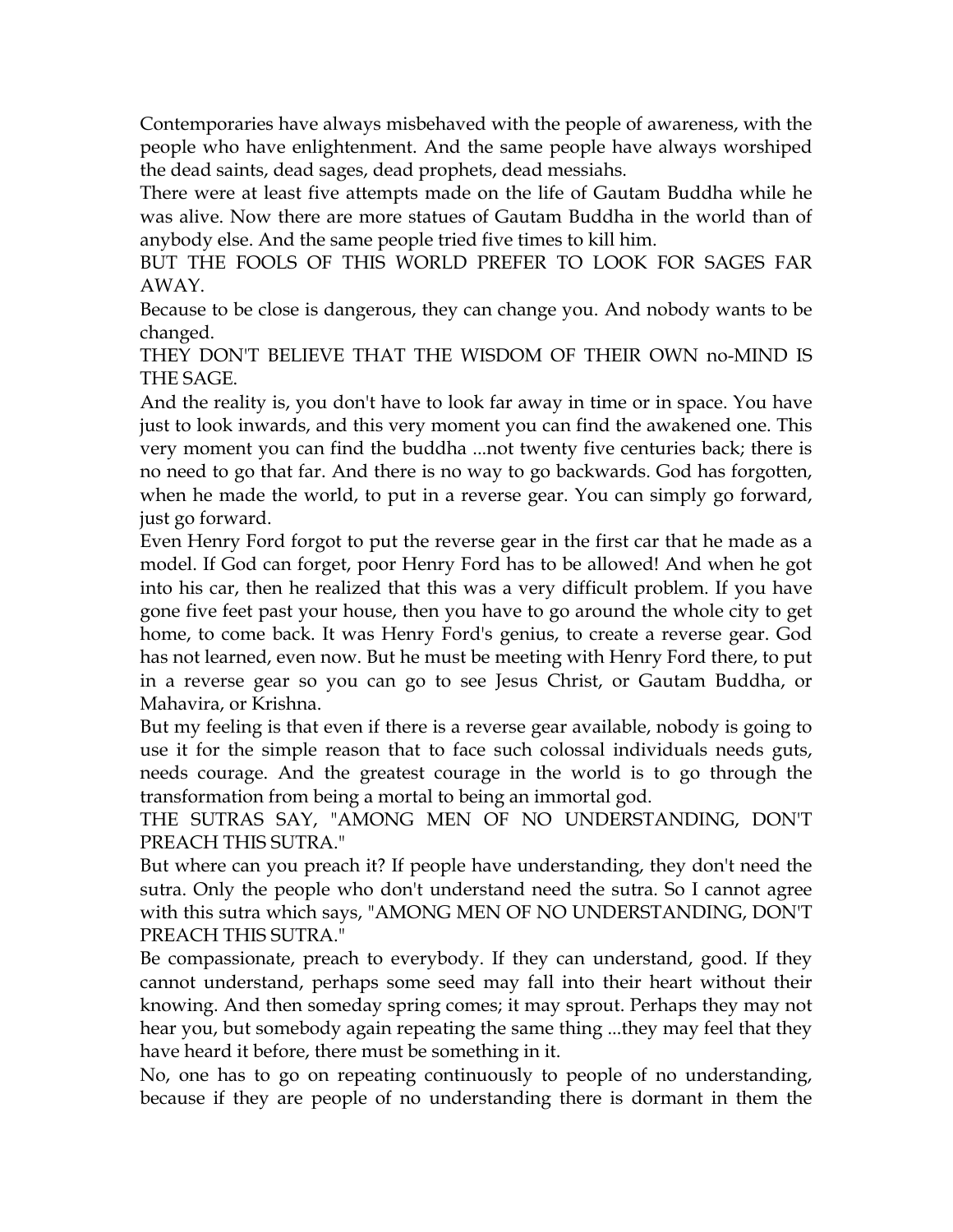possibility of understanding. You just go on hitting. They need just a little more hitting, a little more repetition of the message to reach to their heart. They have thick skulls.

But don't listen to any sutra which teaches you unkindness, which teaches you to be uncompassionate. ...THE SUTRAS SAY, "WHEN YOU SEE THAT ALL APPEARANCES ARE NOT APPEARANCES, YOU SEE THE TATHAGATA."

The moment mind disappears with all its illusions and dreams and thoughts and imaginations, you see within yourself the awakening, which you can call the buddha, you can call the Christ. These are simply names. But one thing is certain: the moment your mind disappears, something divine appears in you and starts growing into a huge tree with great foliage, with great flowers, with great fruit.

THE MYRIAD DOORS TO THE TRUTH ALL COME FROM THE MIND. WHEN APPEARANCES OF THE MIND ARE AS TRANSPARENT AS SPACE, THEY ARE GONE ....

WHEN MORTALS ARE ALIVE THEY WORRY ABOUT DEATH. WHEN THEY ARE FULL, THEY WORRY ABOUT HUNGER. THEIRS IS THE GREAT UNCERTAINTY. BUT SAGES DON'T CONSIDER THE PAST.

Because the past is no more ...

AND THEY DON'T WORRY ABOUT THE FUTURE.

Because the future is not yet ...

NOR DO THEY CLING TO THE PRESENT.

Because the present is fleeing every moment ...what is the point of clinging? Clinging will bring you misery. So they don't think of the past ...it is gone. They don't cling to the present ...it is going. And they don't think of the future ...it has not come yet. There is no point in thinking about it. It may come, it may not come.

FROM MOMENT TO MOMENT THEY FOLLOW THE WAY.

Just in this single sentence is hidden the whole secret of religion ...MOMENT TO MOMENT THEY FOLLOW THE WAY. In full awareness and spontaneity, moment to moment, they go on living joyously, peacefully, silently. Slowly, slowly, as their silence deepens, as their understanding deepens, as their awareness reaches to the highest climax, each moment becomes a paradise. Then they don't think of a paradise somewhere in the clouds.

Then the paradise is here.

Then the paradise is now.

Okay, Maneesha?

Yes, Osho.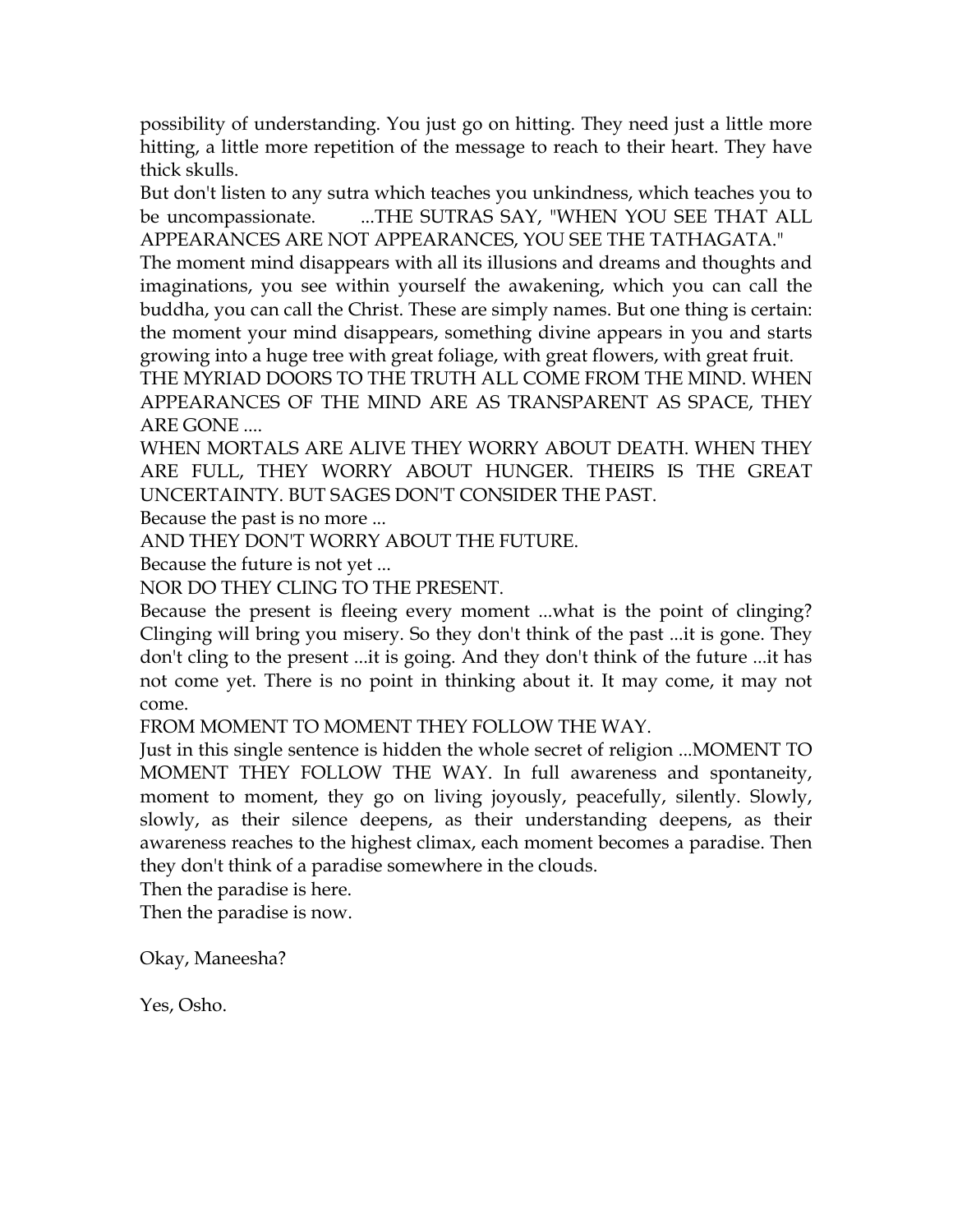## **Bodhidharma: The Greatest Zen Master Chapter #15 Chapter title: Breakthrough... to buddhahood 12 July 1987 am in Gautam the Buddha Auditorium**

BELOVED OSHO,

BODHIDHARMA'S BREAKTHROUGH SERMON.

IF SOMEONE IS DETERMINED TO REACH ENLIGHTENMENT, WHAT IS THE MOST ESSENTIAL METHOD HE CAN PRACTICE?

THE MOST ESSENTIAL METHOD, WHICH INCLUDES ALL OTHER METHODS, IS BEHOLDING THE MIND.

BUT HOW CAN ONE METHOD INCLUDE ALL OTHERS?

THE MIND IS THE ROOT FROM WHICH ALL THINGS GROW. IF YOU CAN UNDERSTAND THE MIND, EVERYTHING ELSE IS INCLUDED. IT'S LIKE WITH A TREE. ALL OF ITS FRUIT AND FLOWERS, ITS BRANCHES AND LEAVES, DEPEND ON ITS ROOT. IF YOU NOURISH ITS ROOT, A TREE MULTIPLIES. IF YOU CUT ITS ROOT, IT DIES. THOSE WHO UNDERSTAND THE MIND REACH ENLIGHTENMENT WITH MINIMAL EFFORT. THOSE WHO DON'T UNDERSTAND THE MIND PRACTICE IN VAIN. EVERYTHING GOOD AND BAD COMES FROM YOUR OWN MIND. TO FIND SOMETHING BEYOND THE MIND IS IMPOSSIBLE.

BUT HOW CAN BEHOLDING THE MIND BE CALLED UNDERSTANDING? WHEN A GREAT BODHISATTVA DELVES DEEPLY INTO PERFECT WISDOM, HE REALIZES ...THE ACTIVITY OF HIS MIND HAS TWO ASPECTS: PURE AND IMPURE ...THE PURE MIND DELIGHTING IN GOOD DEEDS, THE IMPURE MIND THINKING OF EVIL. THOSE WHO AREN'T AFFECTED BY IMPURITY ARE SAGES. THEY TRANSCEND SUFFERING AND EXPERIENCE THE BLISS OF NIRVANA. ALL OTHERS, TRAPPED BY THE IMPURE MIND AND ENTANGLED BY THEIR OWN KARMA, ARE MORTALS. THEY DRIFT THROUGH THE THREE REALMS AND SUFFER COUNTLESS AFFLICTIONS. AND ALL BECAUSE THEIR IMPURE MIND OBSCURES THEIR REAL SELF.

THE SUTRA OF THE TEN STAGES SAYS, "IN THE BODY OF MORTALS IS THE INDESTRUCTIBLE BUDDHA-NATURE. LIKE THE SUN, ITS LIGHT FILLS ENDLESS SPACE. BUT ONCE VEILED BY THE DARK CLOUDS OF THE FIVE SHADES, IT'S LIKE A LIGHT INSIDE A JAR, HIDDEN FROM VIEW." AND THE NIRVANA SUTRA SAYS, "ALL MORTALS HAVE THE BUDDHA-NATURE. BUT IT'S COVERED BY DARKNESS FROM WHICH THEY CAN'T ESCAPE. OUR BUDDHA-NATURE IS AWARENESS: TO BE AWARE AND TO MAKE OTHERS AWARE. TO REALIZE AWARENESS IS LIBERATION."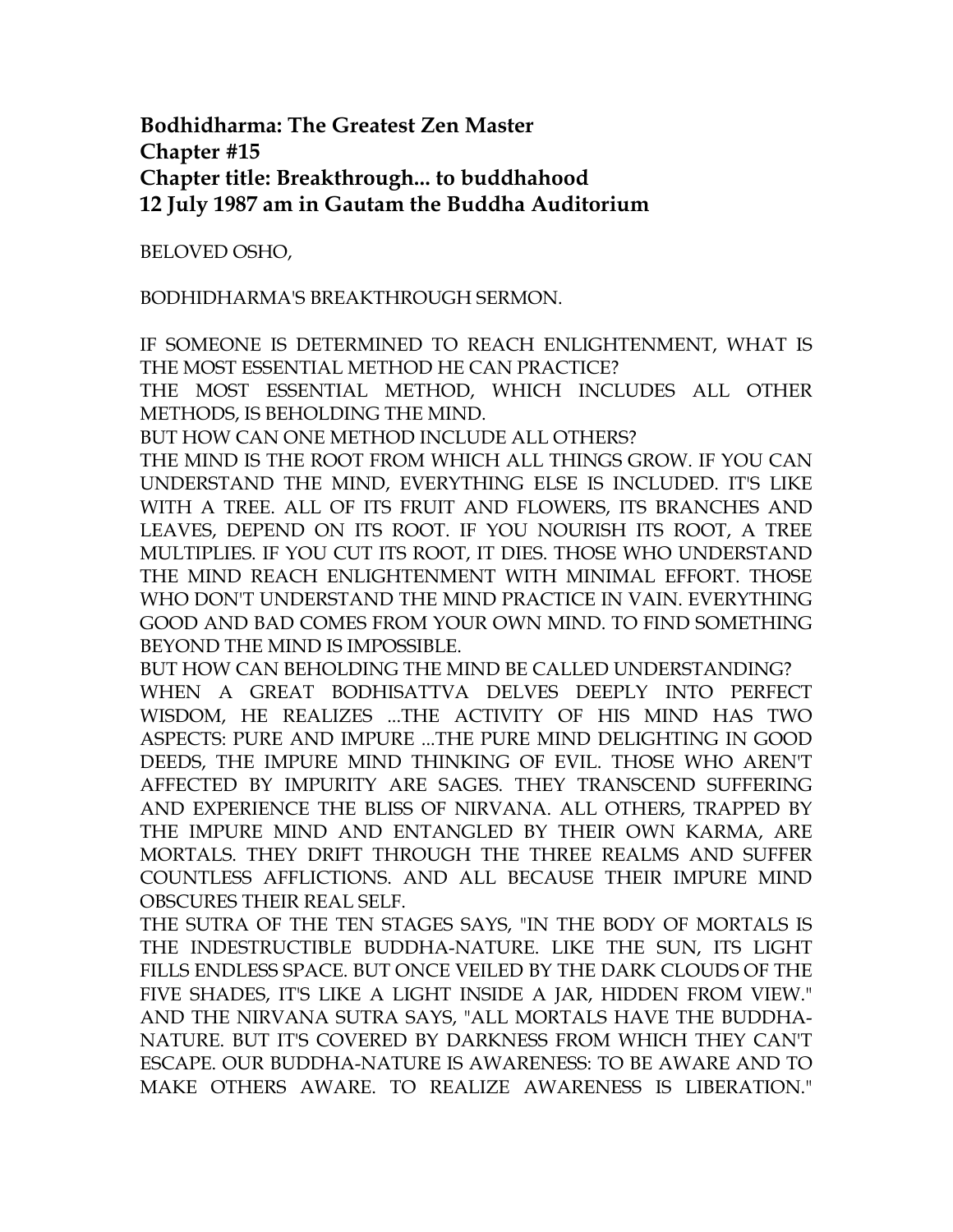## EVERYTHING GOOD HAS AWARENESS FOR ITS ROOT. FROM THIS ROOT OF AWARENESS GROW THE TREE OF ALL VIRTUES AND THE FRUIT OF NIRVANA.

The sutras this morning belong to a special sermon by Bodhidharma called the "Breakthrough Sermon." I would like you to understand the word "breakthrough."

You know another word which is close to "breakthrough," and that is "breakdown." Mind has both the possibilities. Under tension, anxiety, anguish it can break down, but breakdown is not a breakthrough. Breakdown brings you below the mind; it is insanity. Breakthrough comes out of watching the mind in deep silence, in great awareness. Then you go beyond the mind and to go beyond the mind is to attain authentic sanity.

Mind is just in the middle. You are nothing but a mess. If you can go beyond it, intelligence grows in you; if you go below it, any intelligence that you had disappears.

But in either case, either in breakthrough or in breakdown, you are out of the mind. That's why there is a certain similarity between the enlightened person and the madman. The madman has gone through a breakdown but he is out of the mind. The enlightened person has gone beyond the mind; it is a breakthrough. He is also out of the mind but because he has gone beyond mind, he attains to ultimate sanity, to great intelligence, to a clarity, mind cannot even conceive of.

But the similarity is that both are out of the mind and the mind can interpret both either as enlightened or as insane. Hence a strange thing has been happening in the East and in the West. There are many enlightened people in the West inside insane asylums because Western psychology does not believe in any breakthrough. For anyone who goes out of the mind, only one interpretation is available: that he has gone mad.

In the East there are many madmen who are worshiped as enlightened because the East interprets going out of the mind always as a breakthrough. I have come across a few madmen who were not enlightened but they were worshiped like God. In a place near Jabalpur there was one man who was half paralyzed and utterly mad, but thousands of people used to gather around him. He had nothing to say and there was no light in his eyes and there was no joy in his being.

I used to go and simply sit there and watch the man and what people were doing. He was living almost by drinking only tea. It was difficult for him to drink tea because half his body was paralyzed, so only half of his mouth was able to move; the other half was not able to move. So even while drinking tea, his saliva was dripping into the tea. It was an ugly scene. And the followers would take away the cup of the tea when he had just taken a few sips out of it and they would distribute it to people as PRASAD, as a gift from God.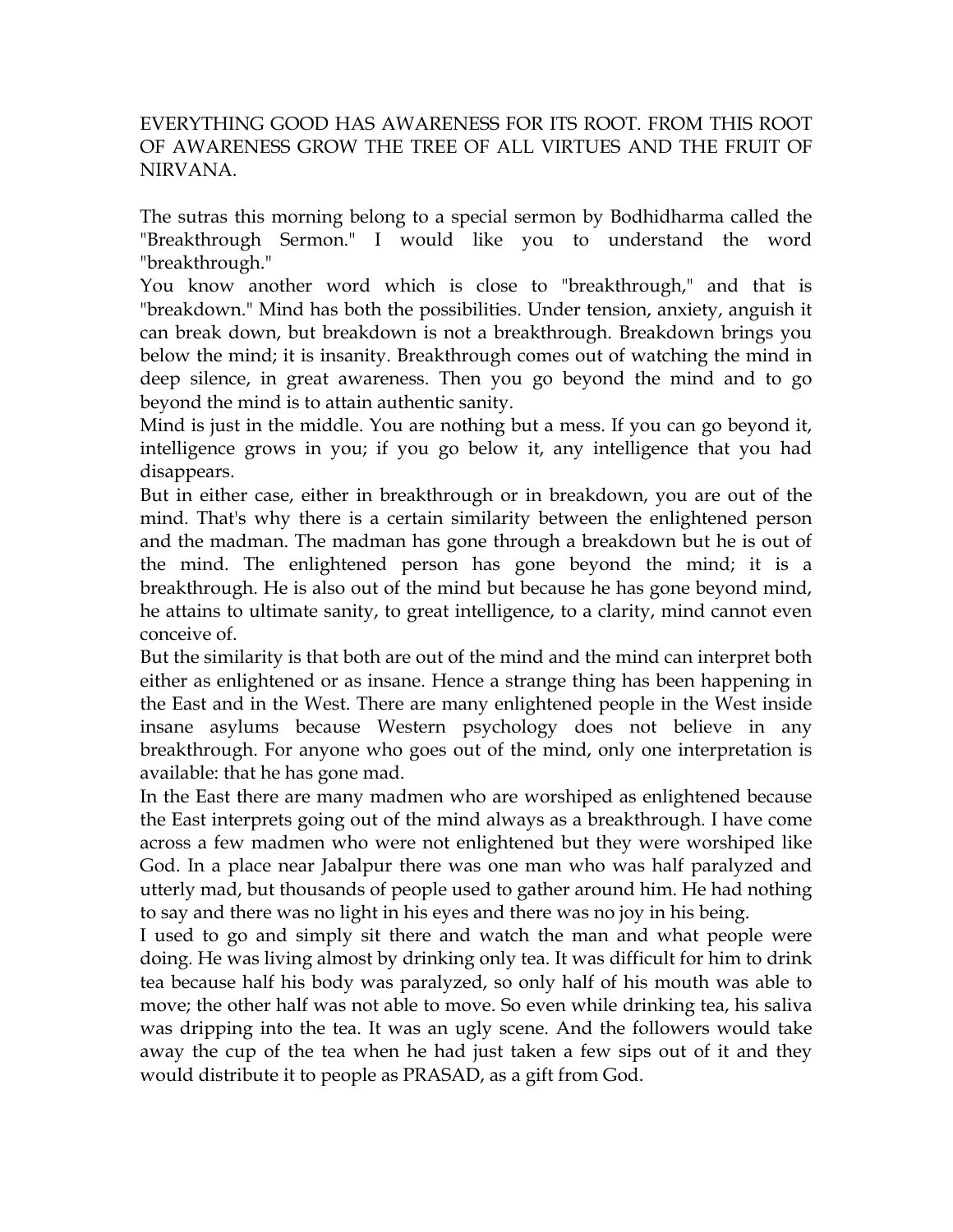I watched this whole nonsense ...and the man was not able to even utter a single word. Anywhere else in the world he would have been in a mad asylum, but in India even the breakdown is misunderstood as a breakthrough. And in the West even the breakthrough is understood as a breakdown.

A tremendous synthesis is needed between Western psychology and Eastern understanding of the mind. These are totally and diametrically opposite dimensions. Breakdown brings you back to the stage of the animals, and breakthrough brings you to your ultimate flowering, your buddhahood. And their happening is so different, so qualitatively different, that they can be easily distinguished. Breakthrough happens only to a meditator. Breakdown happens to anybody whose mind becomes too tense, unbearably tense, so that he loses all control of the mind mechanism, and falls down.

The name of the sermon is immensely significant. The East has been aware for centuries that the madman and the enlightened man have a certain similarity. They both are out of the mind, but at that point the similarity ends. One has gone beyond, towards the stars; the other has gone down towards darker spaces.

Breakthrough is the very science of meditation.

The sutra:

IF SOMEONE IS DETERMINED TO REACH ENLIGHTENMENT, WHAT IS THE MOST ESSENTIAL METHOD HE CAN PRACTICE?

THE MOST ESSENTIAL METHOD, WHICH INCLUDES ALL OTHER METHODS, IS BEHOLDING THE MIND.

To be aware of the mind is being a witness of the mind. As the witnessing grows stronger, you already start feeling yourself beyond the mind. Slowly, slowly the distance grows. Your witness reaches to a sunlit peak and the mind is left in the dark valleys, far away. You can still hear the echoes, but they don't affect you at all. You are beyond their reach.

The disciple asked: BUT HOW CAN ONE METHOD INCLUDE ALL OTHERS? And Bodhidharma says: THE MIND IS THE ROOT FROM WHICH ALL THINGS GROW, from madness to enlightenment. IF YOU CAN UNDERSTAND THE MIND, EVERYTHING ELSE IS INCLUDED. IT'S LIKE WITH A TREE. ALL OF ITS FRUIT AND FLOWERS, ITS BRANCHES AND LEAVES DEPEND ON ITS ROOT. IF YOU NOURISH ITS ROOT, A TREE MULTIPLIES. IF YOU CUT ITS ROOT, IT DIES. THOSE WHO UNDERSTAND THE MIND REACH ENLIGHTENMENT WITH MINIMAL EFFORT. THOSE WHO DON'T UNDERSTAND THE MIND PRACTICE IN VAIN. EVERYTHING GOOD AND BAD COMES FROM YOUR OWN MIND. TO FIND SOMETHING BEYOND THE MIND IS IMPOSSIBLE ...except yourself, the enlightenment -- that is my addition to the sutra.

Now there are a few important things that Bodhidharma is saying. The first is: IF YOU CAN UNDERSTAND THE MIND, EVERYTHING ELSE IS INCLUDED. But the word "understanding" can be misunderstood, because the Western psychology is now the predominant psychology all over the world. West or East,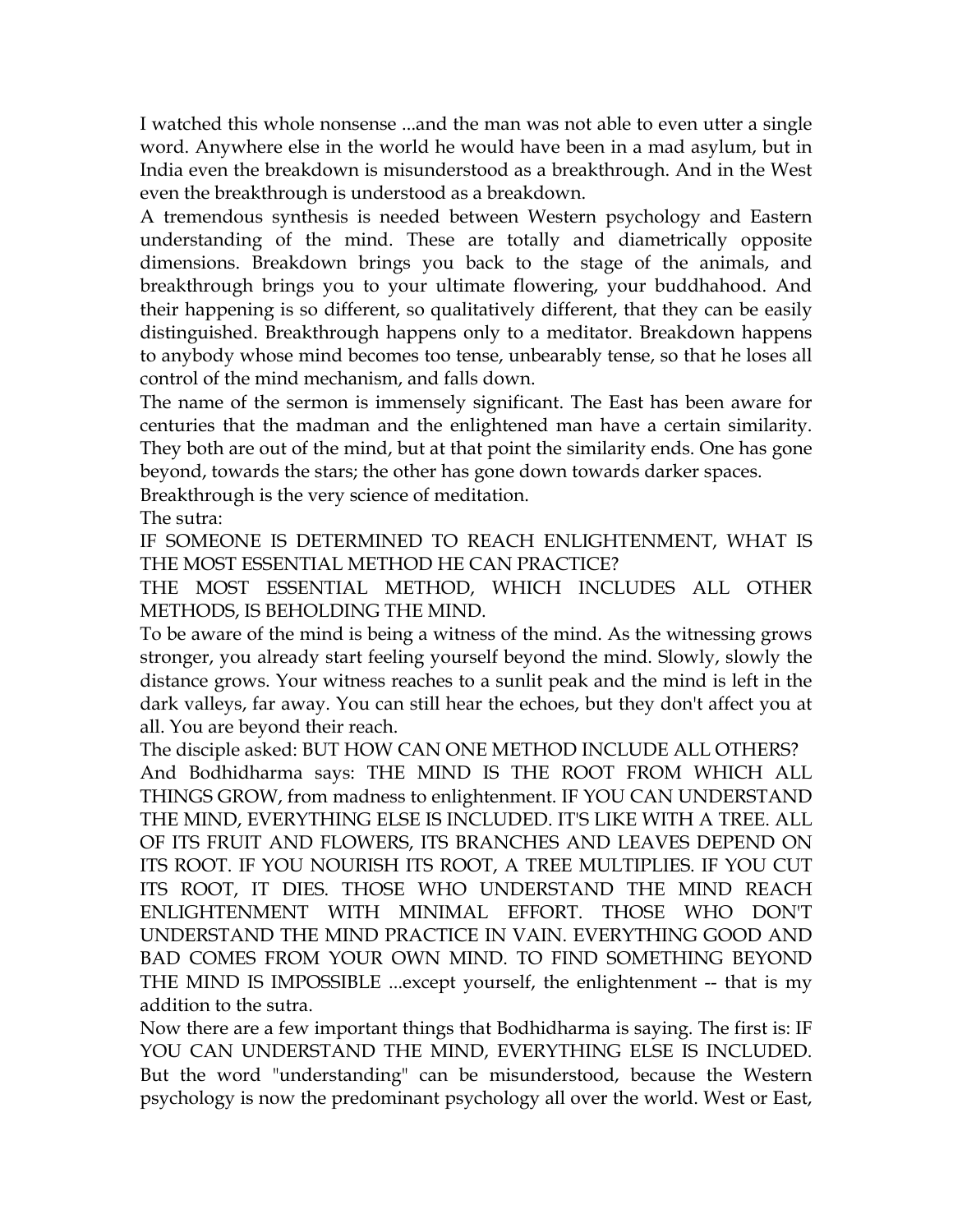the only psychology prevalent today is Western psychology. And the Western psychology tries to understand the mind by analysis. That is a futile effort.

It is like peeling an onion. One layer is taken off and you find another layer, more fresh, waiting for you. You take that layer off and another layer is there. People have been under psychoanalysis for fifteen years continuously; still their psychoanalysis is not complete. The psychoanalysts themselves recognize that they have not yet been able to psychoanalyze a single man perfectly, totally - until nothing is left to be psychoanalyzed. But still, even the psychoanalysts do not have the insight to understand that perhaps they are doing something absurd.

Mind can never be totally analyzed because while you are analyzing it, it goes on creating new things. It does not remain static. You go on analyzing every week twice or thrice, but the remaining time the mind is creating more ideas, more imaginations, more dreams. You can never come to an end -- it is simply impossible. And if you cannot come to an end, the rock bottom, your understanding of the mind is very superficial.

The East does not believe in analysis. It believes in awareness. In two ways the difference is of tremendous importance. First, for analysis you have to depend on somebody else; it creates a dependence, almost a kind of addiction. Once people have been in psychoanalysis, it is very difficult to get them out of it, because at least twice a week while in psychoanalysis they feel a little light, unburdened, a little relaxed. The mind will gather the tensions again because the roots have not been cut; you have been only pruning the leaves.

And just when you prune a leaf watch what happens: three leaves will come in place of the one you have cut. The tree takes the challenge. You cannot destroy the tree; it is also a living being. It shows its effort to survive. You cannot destroy it by cutting its leaves; hence if you want a tree to have a thick foliage, you have to prune it. By pruning it, the foliage becomes thicker, not thinner.

So first, in psychoanalysis you have to depend on somebody else. And you become addicted, just like with any drug. Yes, let me call the psychoanalysis prevalent in the West and borrowed by the East a very subtle drug. And to come out of it is almost impossible. You get tired with one psychoanalyst, then you move to another psychoanalyst. It is just like getting immune to one drug, then you move to another drug which is stronger and more dangerous. Soon you will become immune to that drug too. It won't affect you. Then you will have to move ahead again.

I have been in monasteries in Ladakh where they had been taming cobras, because there is a certain school in India which tries awareness through drugs. It is perfectly scientific. Its approach is scientific, but very dangerous. One can go wrong any moment, on any step. It has to be done under a master. One starts by taking small doses of a certain drug and getting immune to it; then a stronger drug, then an even stronger drug; and finally a moment comes when no drug affects the man.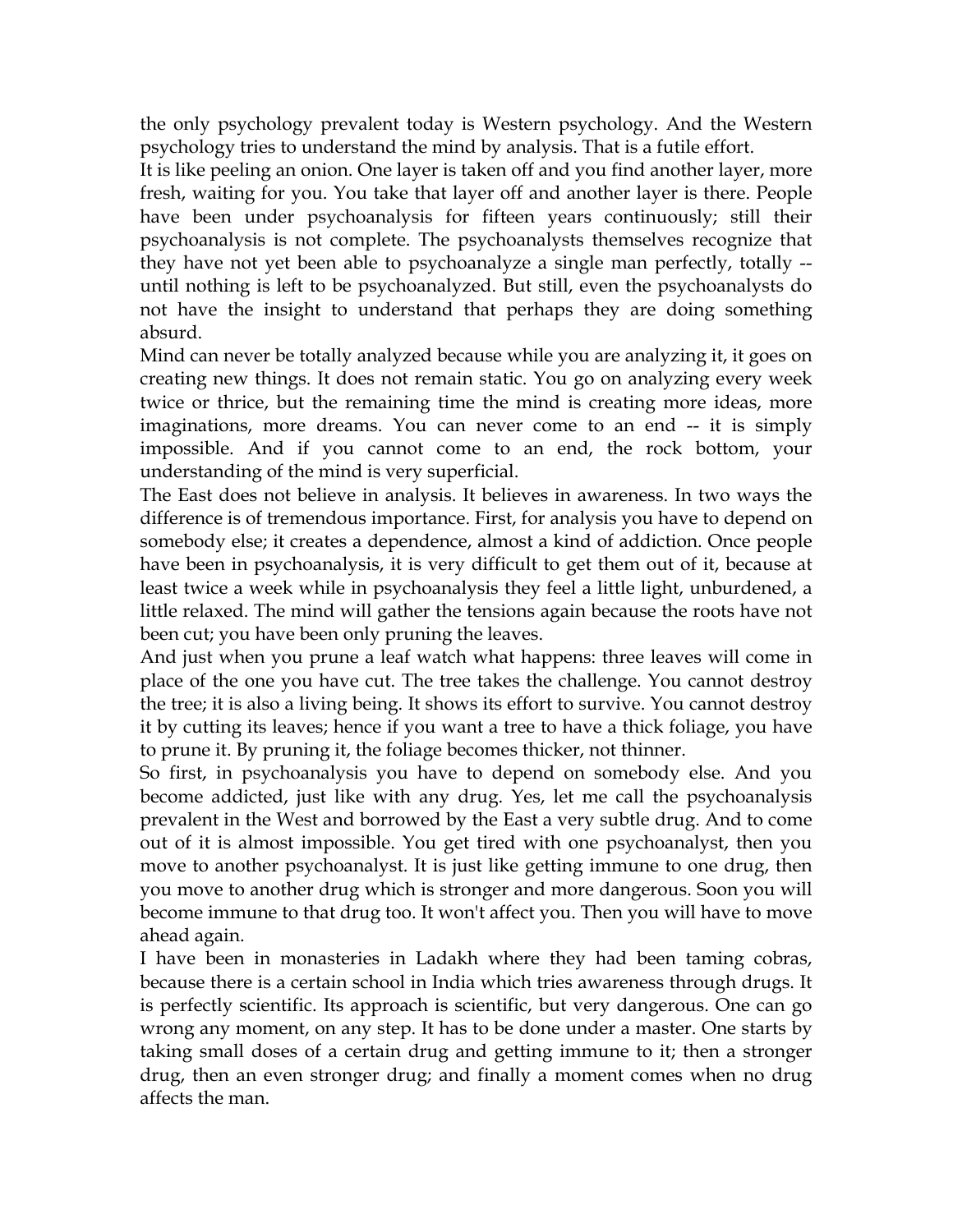At that point only the poison of a cobra can affect him a little bit. He is not being killed by the cobra. You will be surprised to know -- a man who is bitten by a cobra does not survive, but these ascetics I have seen in Ladakh ...and they are in many places, in Assam, in Nagaland. The cobra has to bite them on their tongue so the poison immediately reaches to their bloodstream, and you will be immensely amazed that the cobra dies from biting them! Those people have become so full of poison that the poor cobra ....

This is the fire test. When a man can kill the cobra and not be killed by the cobra, he has become immune to all kinds of poisons in the world.

But the basic method in that school is also awareness. You have to keep alert and aware; that's why no drug affects you. That's the whole process of a strange school -- but the man attains to great awareness.

Psychoanalysis is a very mild drug. You become accustomed, immune to one psychoanalyst. You go to somebody who is stronger, who goes deeper into your mind and finds stuff that the first one has not been able to find. This goes on and on. Psychoanalysts have been around for almost a century, but in one hundred years, they have not been able to bring a man to the understanding of his mind. Psychoanalysis has failed utterly.

Awareness has a beauty: it does not depend on anybody else; it is just the arising of a new force that has been dormant in you. And you don't analyze the mind. That is an absolutely futile exercise. You simply watch the mind without any analysis, any judgment, any appreciation, any condemnation, any evaluation - you simply watch, as if you have nothing to do with it. You are separate and you are watching the mind.

But this separation creates the miracle, because the mind is a parasite; it lives on your blood, it lives on your energy. Because you are identified with the mind, it lives. You are nourishing its roots. So the whole process of psychoanalysis is simply stupid. You are not cutting the roots; you are nourishing the roots and you are simply cutting the leaves. The foliage will become thicker and thicker.

It is no wonder that psychoanalysts go mad four times more than any other profession, and four times more psychoanalysts commit suicide than any other professions in the world. If this is the situation with psychoanalysts, what to think about their patients? The patients have fallen into wrong hands. But psychoanalysis is in fashion and it is one of the most highly paid professions in the West.

It has been joked about around the world that the Jews missed Jesus; it was their own boy who created the greatest profession in the world -- of the priests and the monks, Catholics and Protestants. They have never been able to forgive themselves. Now Catholics are the richest religious organization. The Jews cannot forgive themselves that they unnecessarily crucified their own boy who was creating a great profession.

But they have taken revenge through Karl Marx, by creating another religion, communism. Karl Marx was a Jew. If half the world is Christian, then the other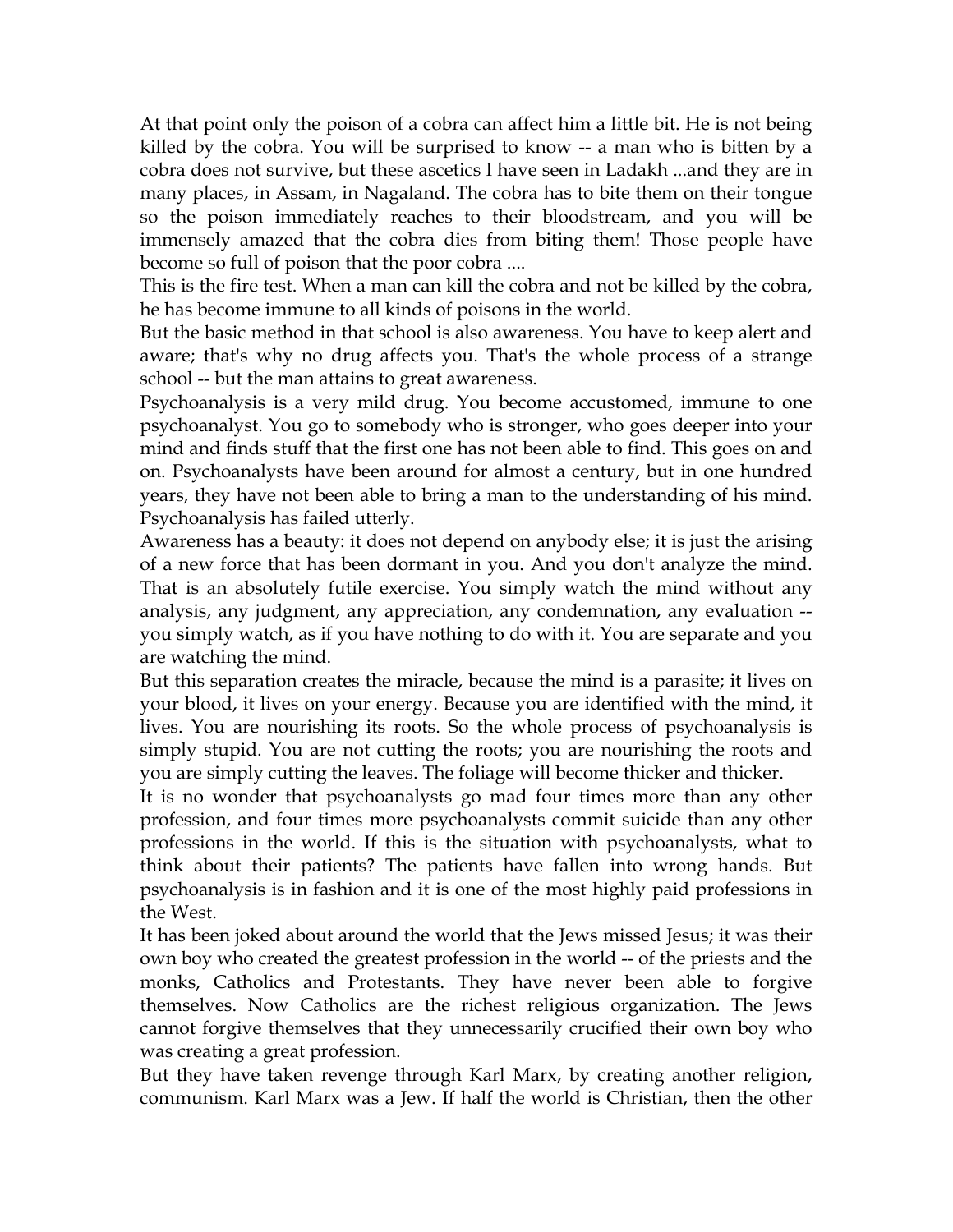half of the world is communist. They are even. And they are even better off, because through Sigmund Freud, another Jew, they have created a highly paid profession in the world. But neither Christianity nor communism has been of any help; nor has psychoanalysis been of any help. They all have exploited men in different ways.

Communism has taken away the whole dignity of man, his pride, his individuality, his freedom .... Christianity has destroyed the very possibility that you have a reality of your own. You are just a puppet in the hands of God. The strings are in his hand. If he wants you to dance, you dance; if he wants you to cry, you cry. You are not a master of your own destiny.

And then finally psychoanalysis comes, and this also has not been able to give man back his dignity. Now patients in millions, around the world are in the hands of the psychoanalysts. And they depend on them as their father-figure and those father-figures themselves suffer from the same sickness, from the same schizophrenia, from the same split personality.

The Eastern method given by the mystics in the first place gives dignity to man, gives him pride and makes him aware: you have a hidden source of awareness - just wake it up and become aware of the mind. You don't have to do anything: just becoming aware of the mind, you are separate. And the moment you are separate, you are no longer nourishing the roots of the mind. The mind will soon wither away, without any analysis; what is the need of analyzing it?

That's why Bodhidharma is saying: Awareness, beholding the mind, is the most essential method to have a breakthrough. And once you have gone just a step beyond the mind, you have entered the world of nirvana, you have entered the world of light and eternal life. You have attained to spiritual integrity, freedom, and tremendous ecstasy which the mind cannot even dream about.

THOSE WHO UNDERSTAND THE MIND REACH ENLIGHTENMENT WITH MINIMAL EFFORT. THOSE WHO DON'T UNDERSTAND THE MIND PRACTICE IN VAIN.

And psychoanalysts should be included with those who don't understand the mind, and are practicing on themselves and on others something absolutely in vain. It is sheer wastage of time and life and energy. Psychoanalysis has to understand the mystical ways of the East, and then it will go through a transformation and it will be of tremendous help to people.

But the trouble is the profession will be gone, and thousands of psychoanalysts who are earning so much money will not be ready for the whole profession to finish. This is a problem. It is such a deep problem that some way has to be found. Otherwise, even if somebody understands the fact intellectually, he will not be ready to do anything, because that will destroy his own vested interest.

It is like the doctors: they help the patient to be cured, but deep down they want the patient to take as long a time to be cured as possible. They don't want to kill him because that would not help their profession, but they would like him to hang between life and death as long as possible, because the longer he is hanging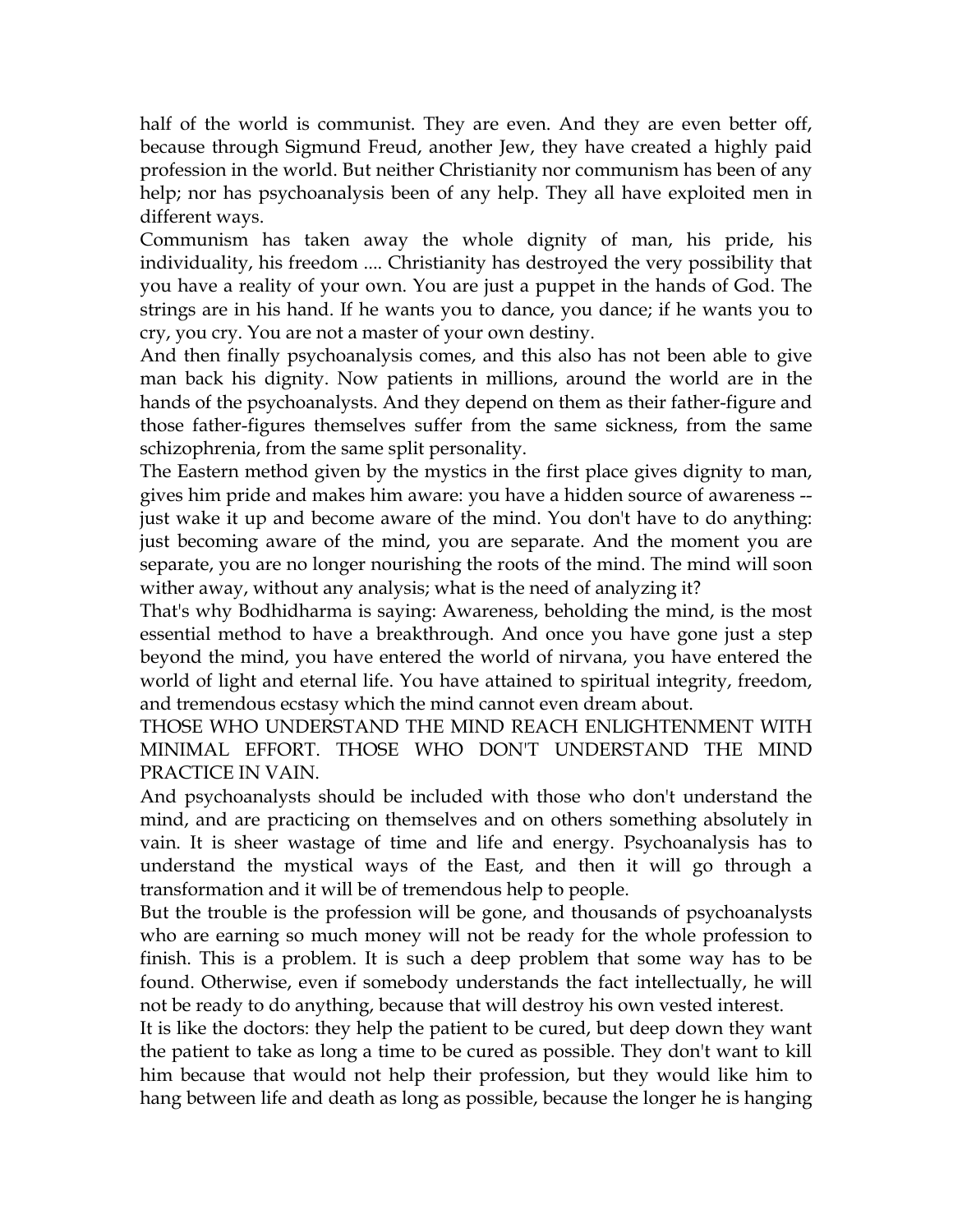between life and death, the longer they are earning money. If he is cured, their earning is finished. If he dies, their earning is finished. So they neither want him to live nor do they want him to die. They want ...and this is very unconscious, maybe no doctor is clearly aware of it.

I have heard .... A young man came home from the medical college after attaining all his degrees. His father was a doctor and he had sent his son also to become a doctor. On his first day in the practice he saw an old woman whom he used to see coming to his father when he was a child. He could not believe that she was not yet cured.

He said to the father, "Now I am here, and you are old and must be tired. You rest. I will take care of the patients."

And after three days he told his old father, "You will be surprised: the woman that you could not cure in thirty years, I have cured in three days!"

The father hit his head with his hand. He said, "You idiot! That woman has been providing money for your education! And you have cured her. She is so rich that she could have been able to provide for your other two brothers who are in college. And she is strong enough; she will not die, but we have to keep her just in the middle."

The boy could not understand. The old man said, "First learn the basic rule: if a poor man comes to you, cure him quickly. And if a rich man comes to you, then take your time; go slowly."

To avoid this situation in China, they have practiced for thousands of years a very different system. And I think that system should be the system for the future man too. In China the doctor is not paid for curing the patient, he is paid if his patient remains healthy. Every doctor has his patients and the patients pay him if they remain healthy. If they fall sick, then the payment to the doctor stops. Then he has to cure them at his own expense.

This looks strange, but in the Soviet Union also they have started the same process -- they are experimenting on a small scale. But the process is tremendously significant. Everybody should be given to a certain doctor; a certain area should be given to him. If the people are healthy in that area, they have to pay the doctor; they pay for their health. But if they fall sick, then the doctor has to cure them from his own pocket. Naturally he will cure them quickly and he will not want anybody to be sick. Obviously China has been a healthier country than any other country in the world. They have changed the whole pattern.

The psychoanalyst should be paid only if the person who is his patient is becoming independent, alert, getting beyond the mind. But if he falls into the mind or below the mind, then the psychologist has to cure him from his own pocket. That will change the whole situation.

Awareness is your own power.

And to depend on your own power brings a great freedom and a great authority and a great integrity. The mind is cut from the roots; soon it withers away. And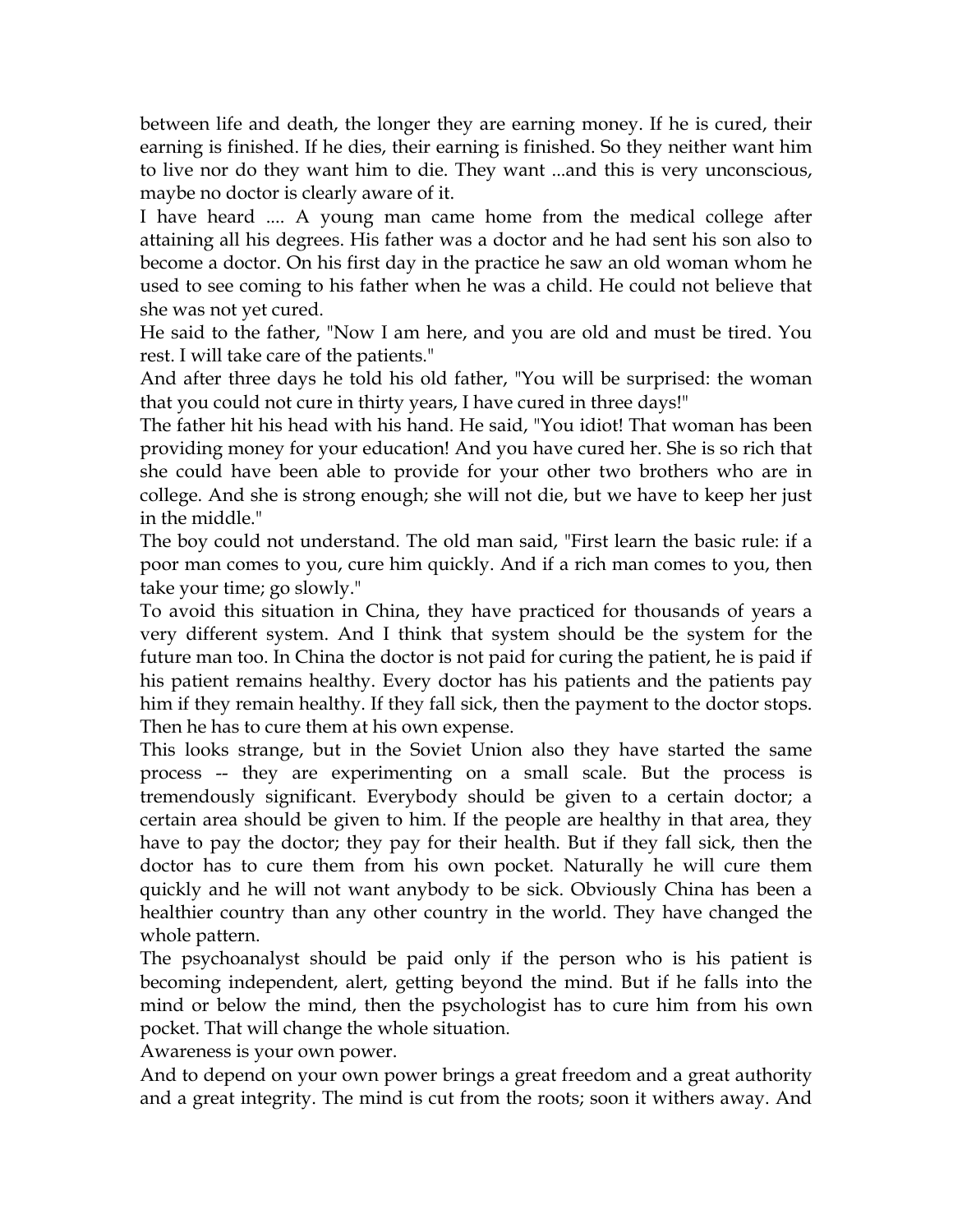the space that mind was occupying is no longer occupied by anything; it is now pure space. That is your real, authentic being.

Just in the last line I cannot agree with Bodhidharma. I don't know -- and there is no way to know -- whether it is his own line or added by his disciples when they were writing the notes. But it does not matter. What matters is that I should make you aware that the last line is wrong when he says: TO FIND SOMETHING BEYOND THE MIND IS IMPOSSIBLE. No, it is not. That is the only possibility for human growth. That is the only possibility for enlightenment: going beyond the mind.

So I want to add: TO FIND SOMETHING BEYOND THE MIND IS IMPOSSIBLE ...except yourself, except enlightenment, which are different names of the same thing.

To find yourself is enlightenment.

Except for enlightenment, certainly you will not find anything beyond the mind. But without this addition the statement remains dangerous and can corrupt people's minds. They can stop with the mind, thinking that there is nothing beyond it. And in fact, everything is beyond it. What is in your mind? Just soap bubbles, signatures on the water, or at the most, sand castles which just a little breeze may be able to demolish.

Your mind is nothing but a fiction. But when you are living in the fiction it looks happier. Watch it from the outside, and the fiction disappears.

But the disciple asks: BUT HOW CAN BEHOLDING THE MIND BE CALLED UNDERSTANDING?

WHEN A GREAT BODHISATTVA DELVES DEEPLY INTO PERFECT WISDOM, HE REALIZES ...THE ACTIVITY OF HIS MIND HAS TWO ASPECTS: PURE AND IMPURE ....

There is no need to be a great bodhisattva to know this simple fact. You can look into your mind and you will find this distinction: that you have activities which are pure, and activities which are not pure. You have love, you have hate; you have peace, you have tensions; you have compassion, you have cruelty; you have creativity and you have destruction. No need to be a great bodhisattva; everybody who has a mind can know without any effort that it has two aspects: pure and impure. ...THE PURE MIND DELIGHTING IN GOOD DEEDS, THE IMPURE MIND THINKING OF EVIL. THOSE WHO AREN'T AFFECTED BY IMPURITY ARE SAGES.

Again I would like just a little addition, otherwise there is going to be misunderstanding. The sutra says: THOSE WHO AREN'T AFFECTED BY IMPURITY ARE SAGES. Do they get affected by purity? In fact, the definition of a sage is one who is not affected by anything, pure or impure, because one who can be affected by purity cannot avoid being affected by impurity. They are not so different. So I would like to say: Those who are not affected by purity or impurity are sages.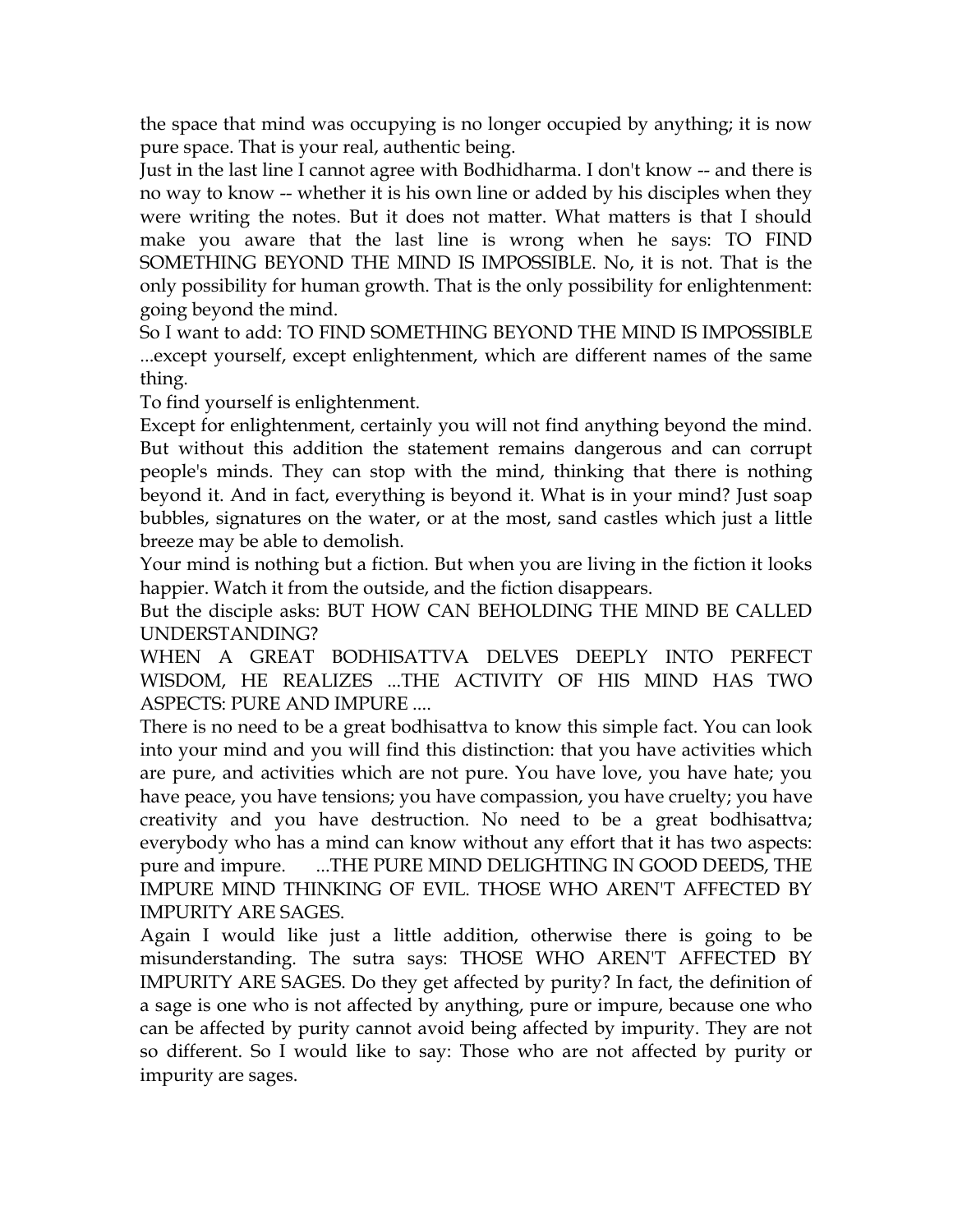THEY TRANSCEND SUFFERING AND EXPERIENCE THE BLISS OF NIRVANA. ALL OTHERS, TRAPPED BY THE IMPURE MIND AND ENTANGLED BY THEIR OWN KARMA, ARE MORTALS. THEY DRIFT THROUGH THE THREE REALMS AND SUFFER COUNTLESS AFFLICTIONS. AND ALL BECAUSE THEIR MIND OBSCURES THEIR REAL SELF.

The mind is just like a dark cloud around your self. It does not in fact damage your self, but because of the dark cloud you cannot see the sun. The sun is not affected by dark clouds. It is still shining in its grandeur, but the dark clouds can cover it so much that even the day starts looking like night.

THE SUTRA OF THE TEN STAGES SAYS, "IN THE BODY OF MORTALS IS THE INDESTRUCTIBLE BUDDHA-NATURE. LIKE THE SUN, ITS LIGHT FILLS ENDLESS SPACE. BUT ONCE VEILED BY THE DARK CLOUDS OF THE FIVE SHADES, IT'S LIKE A LIGHT INSIDE A JAR, HIDDEN FROM VIEW." AND THE NIRVANA SUTRA SAYS, "ALL MORTALS HAVE THE BUDDHA-NATURE. BUT IT'S COVERED BY DARKNESS FROM WHICH THEY CAN'T ESCAPE. OUR BUDDHA-NATURE IS AWARENESS: TO BE AWARE AND TO MAKE OTHERS AWARE. TO REALIZE AWARENESS IS LIBERATION." ...Liberation from the mind, liberation from all afflictions, liberation from purity and impurity, liberation from good and evil, liberation from God and devil, liberation from all dualities and entering into oneness with existence.

EVERYTHING GOOD HAS AWARENESS FOR ITS ROOT. FROM THIS ROOT OF AWARENESS GROW THE TREE OF ALL VIRTUES AND THE FRUIT OF NIRVANA.

This is a significant sutra. The moralists, the puritans of the world have been teaching people, "Do good works, charity, service to the poor, learn to be kind, be virtuous, be celibate, stop being possessive; all good qualities you have to practice."

But Bodhidharma is saying what I have been saying my whole life: that these are not possible to be practiced; they are by-products. You can only create more awareness in yourself, and all these things will come up on their own accord. And then they have a beauty of their own. If practiced they are only hypocrisies - - they don't go very deep. They are just masks, but they don't change your original face.

This is where morality and authentic religion differ completely. Morality teaches you superficial things: be good to others, be nice to others, be a gentleman, be non-violent, be compassionate and avoid all that is thought to be evil -- cruelty, anger, greed. You can manage, millions are managing. And they are respected deeply, by all kinds of fools that the world is full of. But their morality is not even skin-deep. Just scratch them a little, and suddenly you will see they have forgotten all their practices and their real barbarous nature comes out.

I have heard about a Christian saint who was continuously repeating in his sermons, "When somebody slaps you on one cheek, remember Jesus Christ and what he has said: `Give him the other cheek also.'" It is a beautiful teaching, but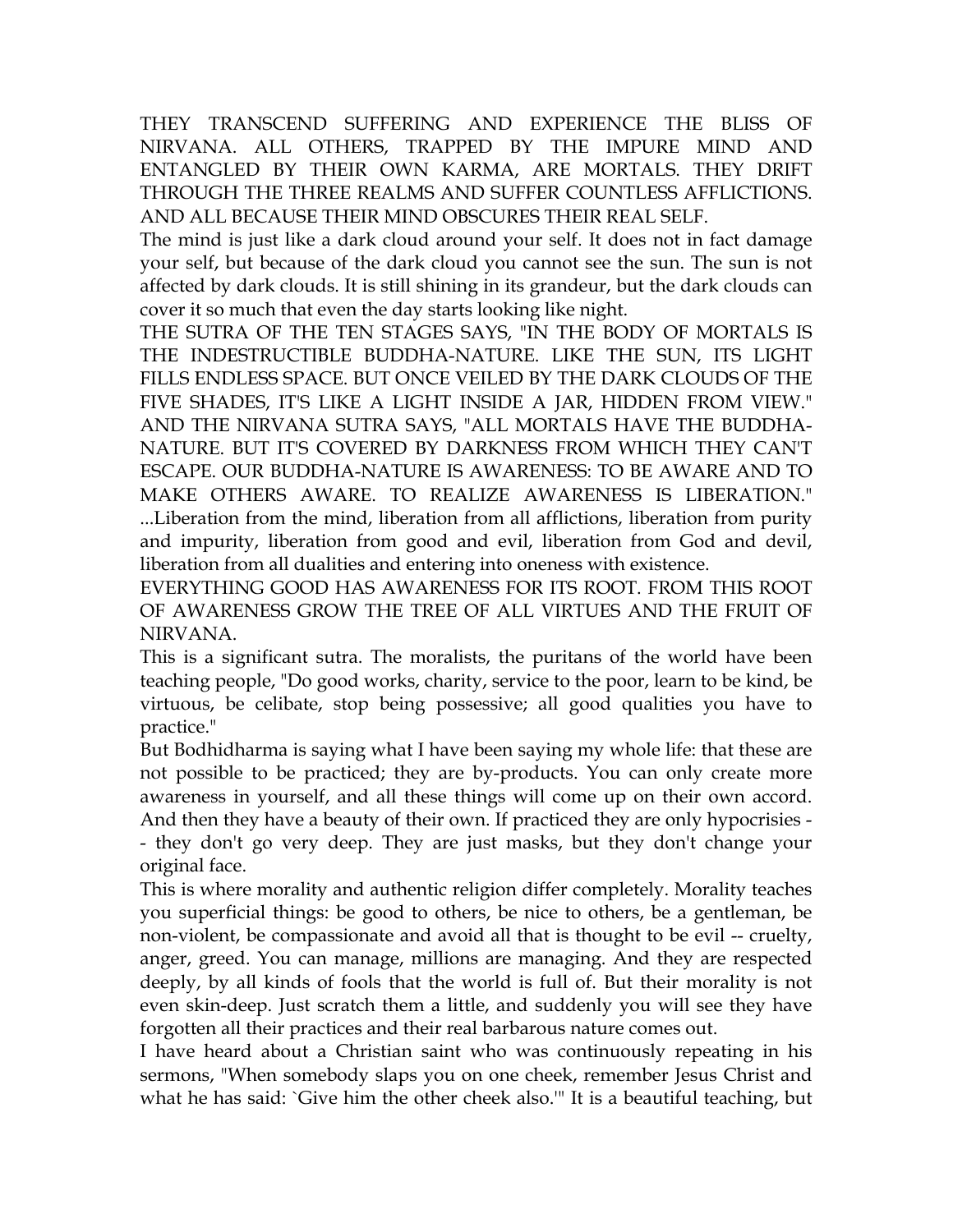only if it comes from your innermost core. If it comes out of your awareness, it has a different significance. If you practice it, then it is not of much value.

One day it happened: A mischievous fellow, just to see whether the saint himself gives the other cheek or not, stood up and he said, "Now let us see: you have been telling us again and again to give the other cheek." He was a wrestler so the saint got very afraid, and the wrestler came and gave him a good slap on one cheek. But the saint had to keep his word; his congregation was there and everybody was watching what would happen.

He gave him his other cheek thinking, "I have never done any harm to this fellow. He should feel ashamed and guilty." But the wrestler was really a mischievous fellow. He gave an even bigger slap on the other cheek. But then he was suddenly surprised and the whole congregation was surprised: the saint jumped on the wrestler and started beating him this way and that way. He was not expecting it. Although he was a wrestler he forgot; it was so unexpected. He simply could manage to say, "What are you doing?"

The saint said, "What am I doing? Jesus has only said: `Give the other cheek.' I don't have a third cheek. Now I am free from that discipline and I will show you what it means."

It is very easy to practice, but a practice has a very thin layer which can be scratched.

One sannyasin asked me a few days ago ...she was going after the evening discourse, on her bicycle to the place where she is staying. And a Poona-ite came on his motorbike, stopped the poor girl and squeezed one of her breasts. This they call in Poona, "Hindu culture."

The girl was asking me, "According to Jesus Christ, should I have given him my other breast too?" Even I have not thought about it, that it is not only a question of cheeks. She has asked a really profound question, "What do you say, what should I do in such a situation?"

But basically the teaching of Christ is only a morality. You don't have to give your other cheek, and you don't have to give your other breast. You should have slapped that man as hard as possible, because these so-called Hindu chauvinists ...and this city has a strange ego. They think it is a very cultural city; it is a dead city, it is a cemetery. But certainly in a cemetery nothing happens. How this ghost managed to come on the motorbike I don't know, but ghosts are interested in women's breasts because their whole life, when they were alive, they were interested in women's breasts. So even when they are dead, the old habit continues.

There is no need ...it is not MY teaching to give the other cheek, because what will you do when he hits the other cheek? You don't have a third one!

Her question reminded me about a conference of psychoanalysts. A very old psychoanalyst, who has been a disciple of Sigmund Freud, was reading a paper before the conference. And just in the front row was a beautiful woman who was a psychoanalyst. Another psychoanalyst, who was very famous, was playing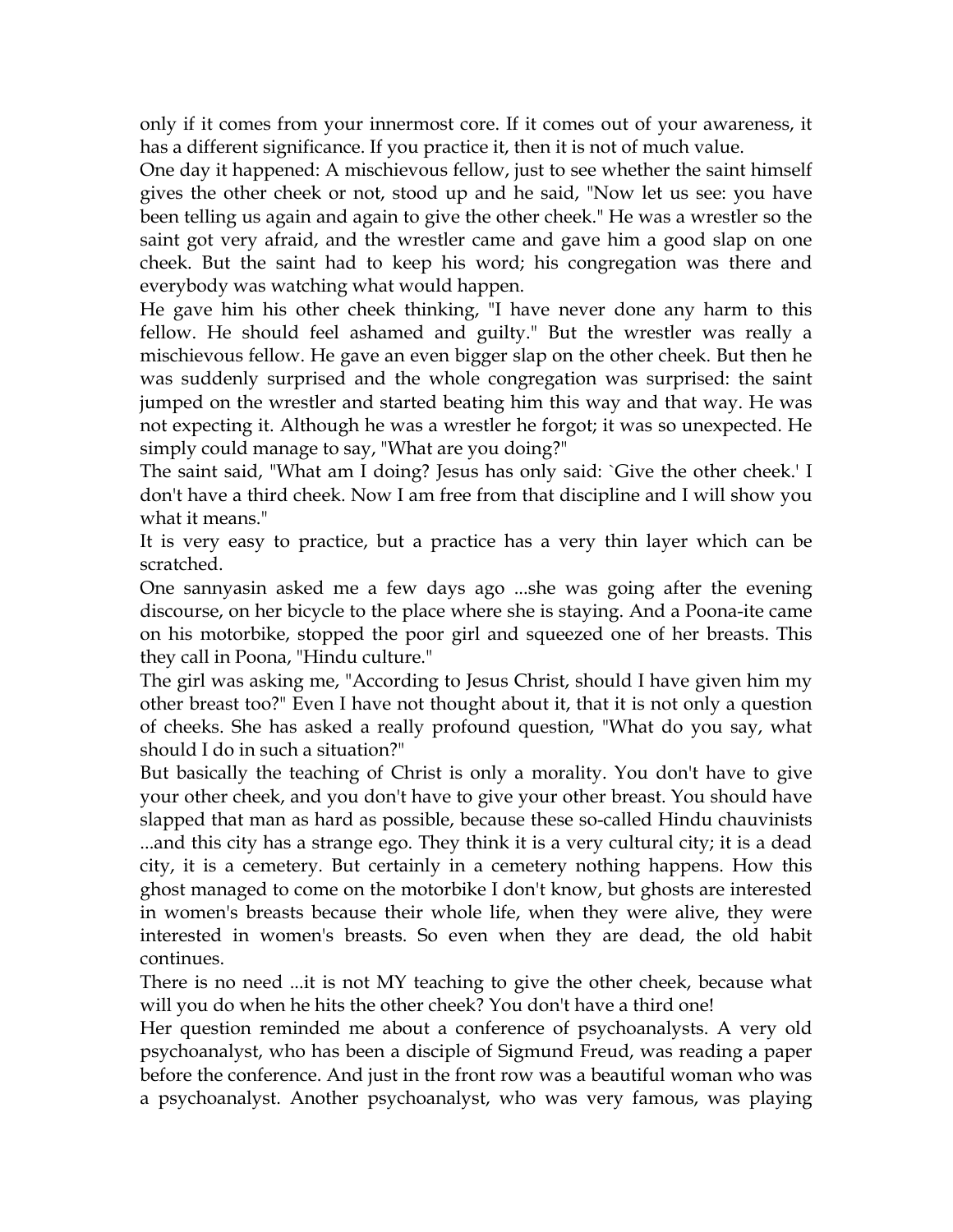with her breasts. And it was such a constant disturbance to the poor fellow who was reading the paper. He was hiding his eyes, but even -- he was also after all a man, the same kind of man .... So once in a while he was looking at what was going on. And he could not believe what kind of woman this was ...that old ugly fellow was playing with her breasts and she was listening to the paper as if nothing was happening. And so much was happening to the man who was reading the paper, who had no breasts and nobody was doing anything to him!

But the question: what kind of woman was this? The man was simply ugly although he was a famous psychoanalyst. But fame does not change people; fame simply makes them more hypocritical, fame simply makes them do things in the dark, from the back door. Their front door is kept very clean and very pure, with pictures of all the great saints.

Somehow he managed to finish. It was very difficult to finish the paper - because his priority was to ask the woman -- and as he finished the paper he stepped down from the podium and went directly to the woman. As he went there, the old man pulled his hands away. He said to the woman, "The whole time I was reading the paper, I have been seeing this man playing with your breasts, and you did not object."

The woman said, "I am a psychoanalyst. It is his problem. Although he is old, he is not grown up; he is childish, immature. It is his problem; nothing to be worried about."

The reader thought it strange but that gave him an idea that it was his problem too. Why should he be disturbed? Perhaps he wanted to be in that old man's place ....

Your so-called moralists, your so-called preachers, your so-called psychoanalysts, your so-called philosophers are just so superficial. And they are carrying the whole load of problems inside them, because they have not cut the roots and they have taken the whole situation from the wrong end.

Bodhidharma is very clear when he says: EVERYTHING GOOD HAS AWARENESS FOR ITS ROOT. FROM THIS ROOT OF AWARENESS GROW THE TREE OF ALL VIRTUES AND THE FRUIT OF NIRVANA. He far transcends moralists, puritans, so-called good people, do-gooders. He has touched the very rock bottom of the problem.

Unless awareness arises in you, all your morality is bogus, all your culture is simply a thin layer which can be destroyed by anybody. But once your morality has come out of your awareness, not out of a certain discipline, then it is a totally different matter. Then you will respond in every situation out of your awareness. And whatever you will do will be good.

Awareness cannot do anything that is bad. That is the ultimate beauty of awareness, that anything that comes out of it is simply beautiful, is simply right, and without any effort and without any practice.

So rather than cutting the leaves and the branches, cut the root. And to cut the root there is no other method than a single method: the method of being alert, of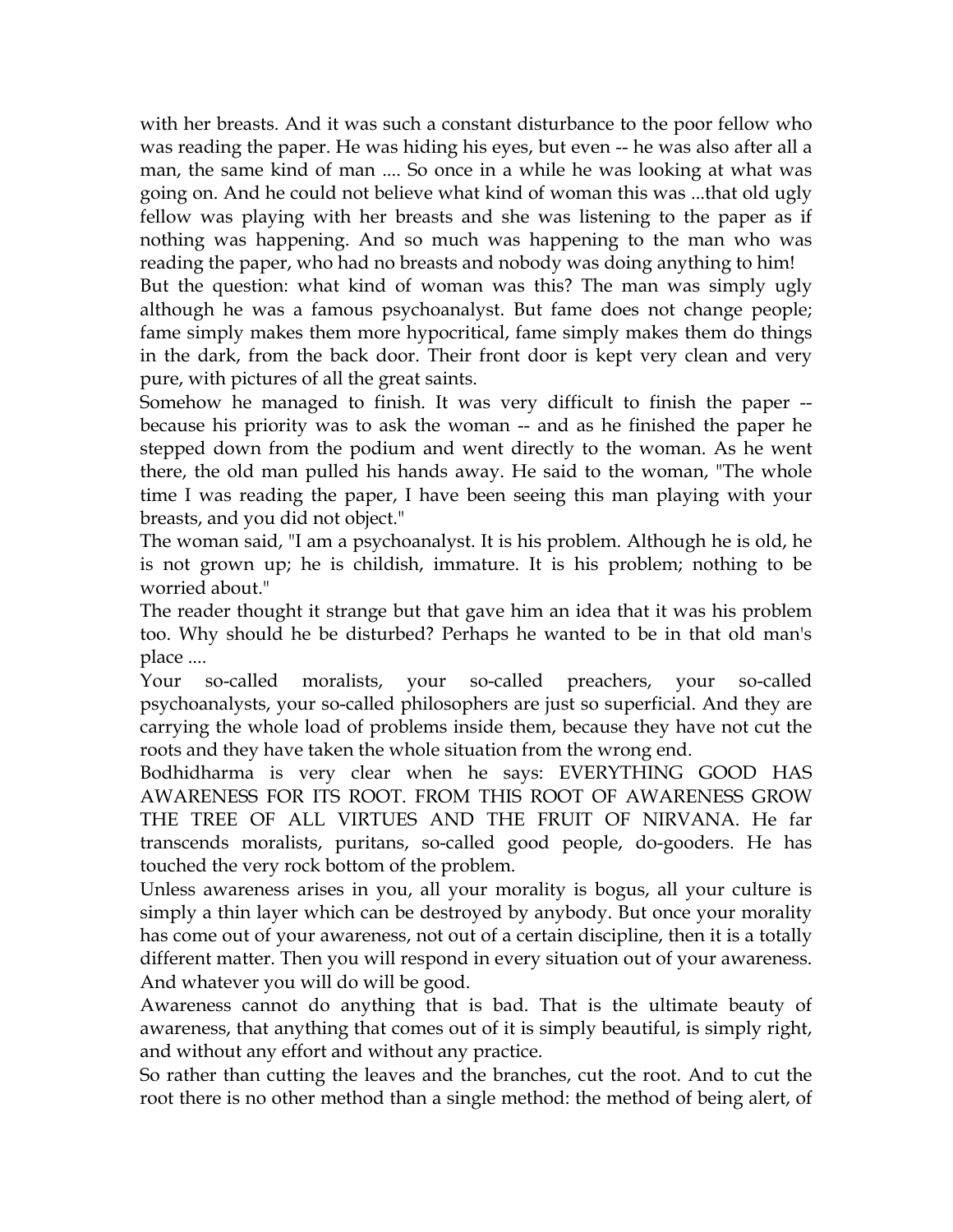being aware, of being conscious. Be more conscious, and everything that will happen through you is going to beautify this existence, make it more divine, make it more mature. Your awareness will not only bring flowers to you; it will bring fragrance to millions of people.

Awareness is the golden key to the gate of God.

Okay, Maneesha?

Yes, Osho.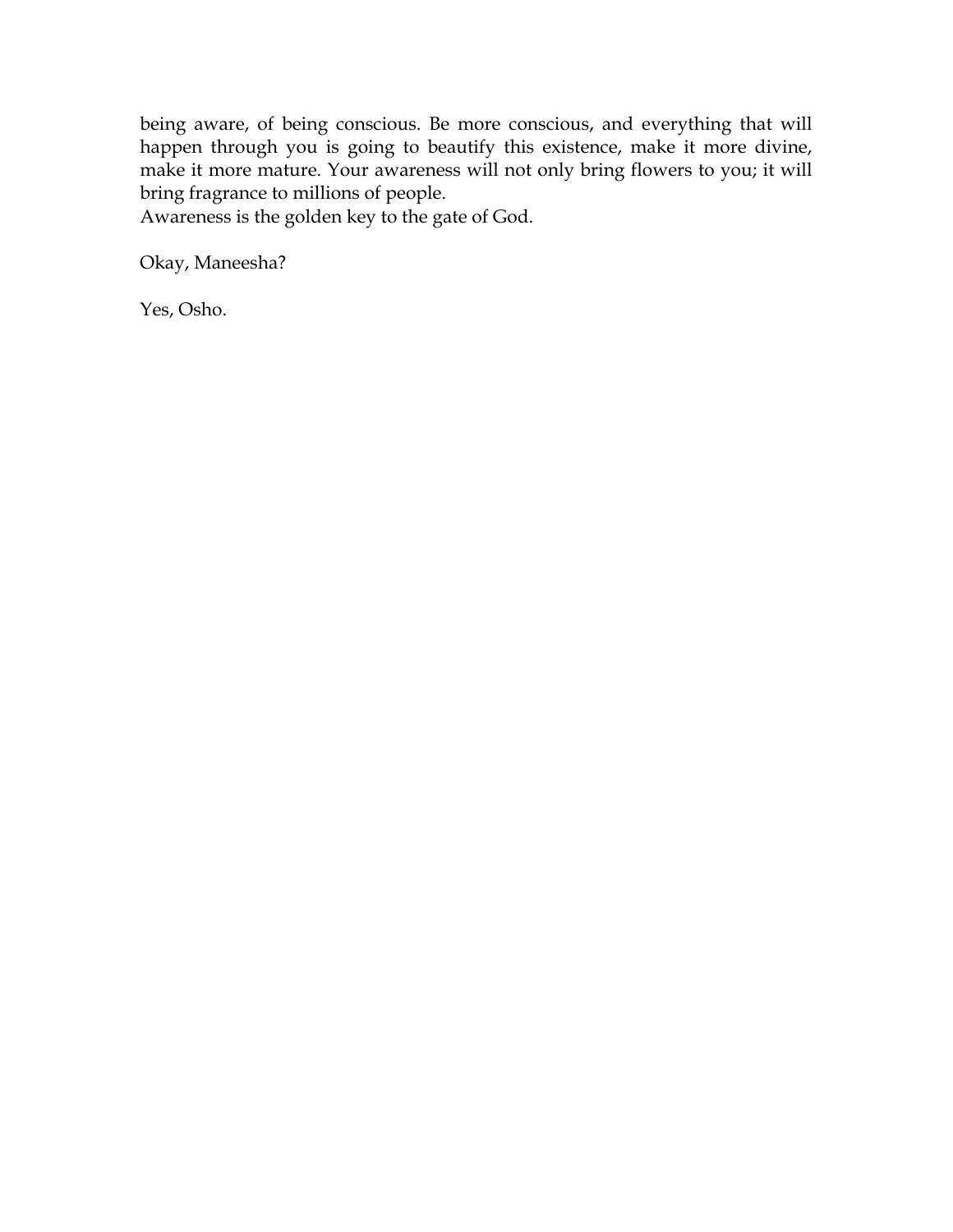**Bodhidharma: The Greatest Zen Master Chapter #16 Chapter title: The courage to say "i don't know" 12 July 1987 pm in Chuang Tzu Auditorium** 

BELOVED OSHO,

YOU SAY THAT OUR TRUE BUDDHA-NATURE AND ALL VIRTUES HAVE AWARENESS FOR THEIR ROOT. BUT WHAT IS THE ROOT OF IGNORANCE?

THE IGNORANT MIND, WITH ITS INFINITE AFFLICTIONS, PASSIONS AND EVILS, IS ROOTED IN THE THREE POISONS: GREED, ANGER AND DELUSION. THESE THREE POISONED STATES OF MIND THEMSELVES INCLUDE COUNTLESS EVILS, LIKE TREES THAT HAVE A SINGLE TRUNK BUT COUNTLESS BRANCHES AND LEAVES. YET EACH POISON PRODUCES SO MANY MORE MILLIONS OF EVILS THAT THE EXAMPLE OF A TREE IS HARDLY A FITTING COMPARISON.

THE THREE POISONS ARE PRESENT IN OUR SIX SENSE ORGANS AS SIX KINDS OF CONSCIOUSNESS, OR THIEVES. THEY'RE CALLED THIEVES BECAUSE THEY PASS IN AND OUT OF THE GATES OF THE SENSES, COVET LIMITLESS POSSESSIONS, ENGAGE IN EVIL AND MASK THEIR TRUE IDENTITY ....

BUT IF SOMEONE CUTS OFF THEIR SOURCE, RIVERS DRY UP. AND IF SOMEONE WHO SEEKS LIBERATION CAN TURN THE THREE POISONS INTO THE THREE SETS OF PRECEPTS AND THE SIX THIEVES INTO THE SIX PARAMITAS, HE RIDS HIMSELF OF AFFLICTION ONCE AND FOR ALL.

BUT THE THREE REALMS AND THE SIX STATES OF EXISTENCE ARE INFINITELY VAST. HOW CAN WE ESCAPE THEIR ENDLESS AFFLICTIONS IF ALL WE DO IS BEHOLD THE MIND?

THE KARMA OF THE THREE REALMS COMES FROM THE MIND ALONE. IF YOUR MIND ISN'T WITHIN THE THREE REALMS, IT'S BEYOND THEM.

AND HOW DOES THE KARMA OF THESE SIX DIFFER?

MORTALS WHO DON'T UNDERSTAND TRUE PRACTICE AND BLINDLY PERFORM GOOD DEEDS ARE BORN INTO THE THREE STATES .... THOSE WHO BLINDLY PERFORM THE TEN GOOD DEEDS AND FOOLISHLY SEEK HAPPINESS ARE BORN AS GODS IN THE REALM OF DESIRE. THOSE WHO BLINDLY OBSERVE THE FIVE PRECEPTS AND FOOLISHLY INDULGE IN LOVE AND HATE ARE BORN AS MEN IN THE REALM OF ANGER. AND THOSE WHO BLINDLY CLING TO THE PHENOMENAL WORLD, BELIEVE IN FALSE DOCTRINES AND HOPE FOR BLESSINGS ARE BORN AS DEMONS IN THE REALM OF DELUSION. ....IF YOU CAN JUST CONCENTRATE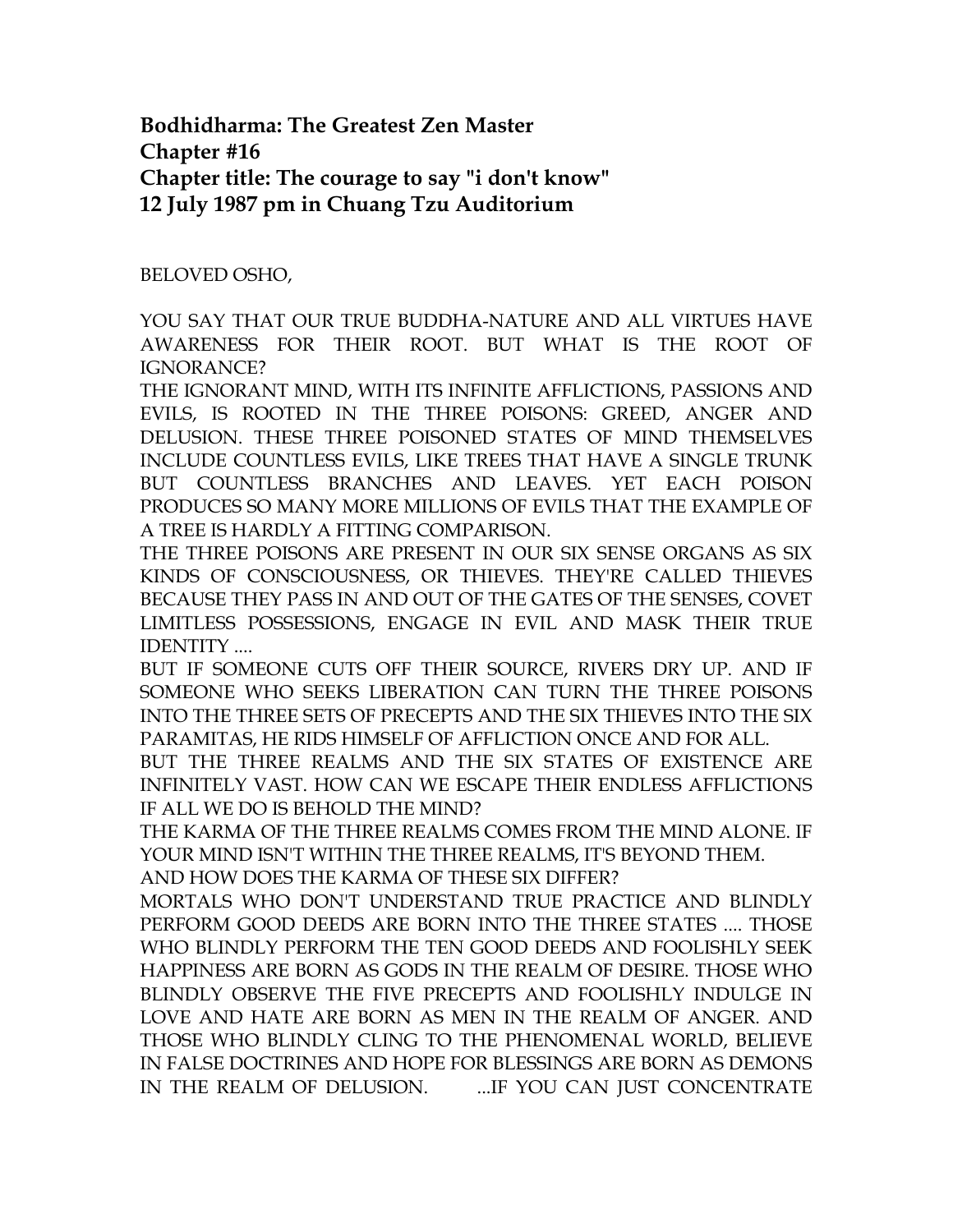YOUR MIND AND TRANSCEND ITS FALSEHOOD AND EVIL, THE SUFFERING OF EXISTENCE WILL AUTOMATICALLY DISAPPEAR. AND ONCE FREE FROM SUFFERING, YOU'RE TRULY FREE.

The sutras for this evening ... Bodhidharma is facing the ultimate question which nobody has ever been able to answer. The ultimate question is ultimate because it cannot be answered. Every philosophy, theology, mysticism, finally comes to the ultimate question, and there is no answer for it.

But even a man like Bodhidharma, a man of tremendous courage, intelligence, awareness, still has not the ultimate courage to say that there is no answer to this question. He tries -- just as millions of philosophers, thinkers, mystics, have always tried but have always failed.

He also tries as if there IS an answer and he knows it, but whatever he says is not the answer and the question remains untouched. What he says is exactly what is written in the scriptures of the Buddhists. Here he is no longer responding to the question immediately, out of his own awareness; otherwise he would have simply laughed and recognized that there is no answer for it.

I could have simply said, "I don't know." But to say, "I don't know" needs the greatest courage in the world. Even Bodhidharma does not have that ultimate courage. But I have got it! I will not in any way try to camouflage -- through philosophical jargon, or theological hypotheses -- to hide the fact that there is no answer and create an illusion of an answer.

Whatever Bodhidharma says here is only an illusion. He is trying his best to rationalize it, to support it from the scriptures. Perhaps he may have been able to pacify the disciples, but he cannot pacify me!

First I will read the disciples' question. Their question is more important than the answer of Bodhidharma. Their question at least has a sincerity, an authenticity. Bodhidharma's answer is just to hide the fact that ultimate questions remain questions. This is the whole reason why we call the essential religion "mysticism." If everything can be answered, then there is no question of any mystery.

Existence is a mystery because you can go on answering, but finally you cannot answer the ultimate question. And it is not far away; it soon comes up. You can answer all superficial things, but as you go deeper the ultimate question is coming closer. And the moment the ultimate question comes, I have not yet come across a single man in the whole history of mankind who has had the courage to say, "I don't know."

The question: YOU SAY THAT OUR TRUE BUDDHA-NATURE AND ALL VIRTUES HAVE AWARENESS FOR THEIR ROOTS. BUT WHAT IS THE ROOT OF IGNORANCE?

From where does the ignorance come in? In other words, in other symbols which will be more easily understood ....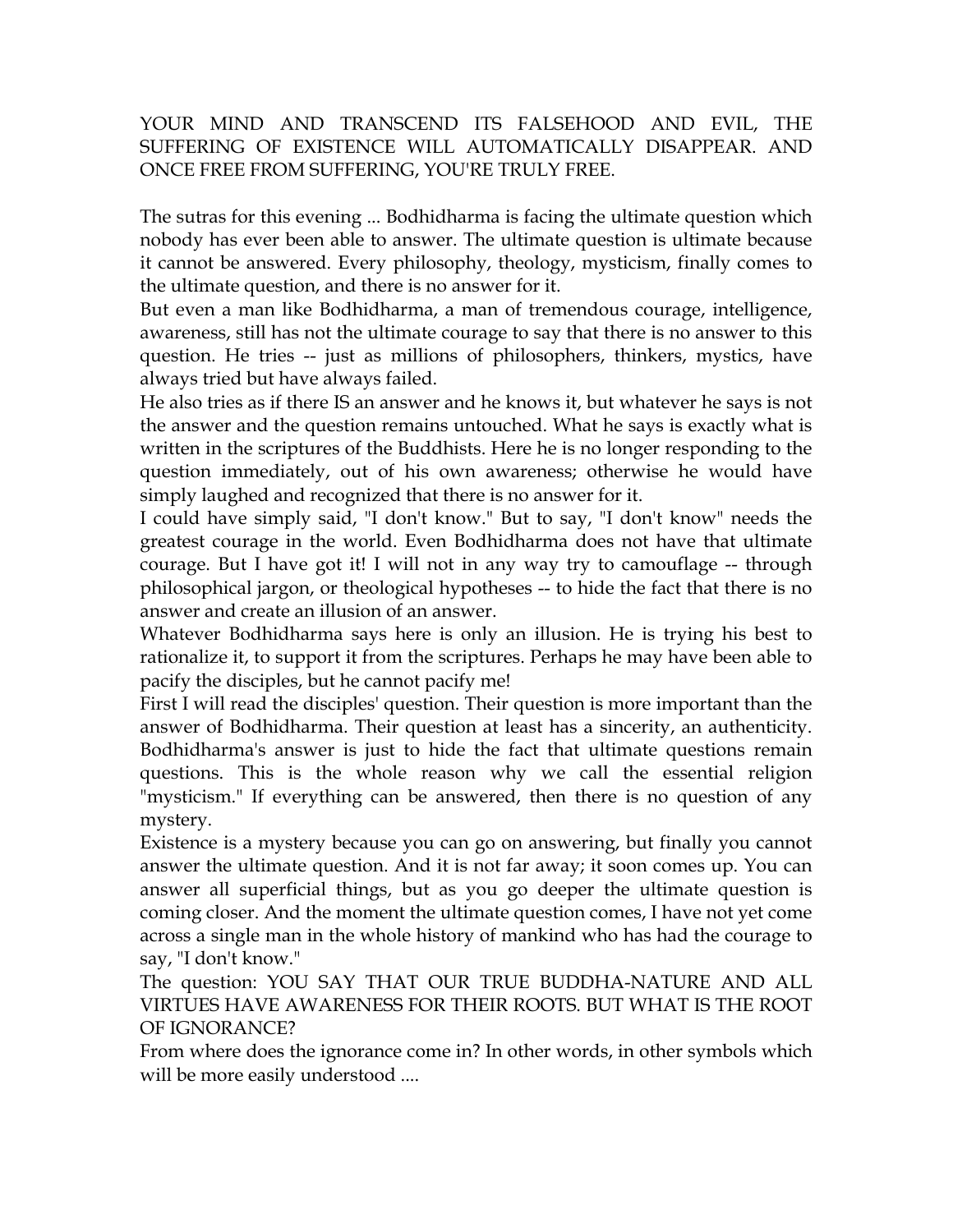The religions that believe in God can go on answering questions up to the point where it is asked, "Who created existence?" They have a ready-made answer: God created it. Now comes the ultimate question: "Who created God?" Because if everything needs a creator, then God must need a creator. And if God needs no creator, then why bother about God? Then why can't you accept existence itself - without a creator? If you have to accept somewhere or other, then it is better to stop with existence as the ultimate, because at least we know it -- we are part of it.

God is just a hypothesis. Existence is reality. But all the religions have moved from reality to the hypothesis, and then they are faced with a problem which nobody has been able to answer. And nobody will ever be able to answer it, because any answer is going to lead into an infinite regress.

If you say that God Number One was created by God Number Two, the question remains the same: "Who created God Number Two?" You can go on and on and on. But whatever the number, the question will still remain relevant, "Who created this God?" And this is the same question from which we have started, "Who created the universe?"

So God has not been of any help. The hypothesis has not done any service. God is simply a futile hypothesis. It is just a pretension of an answer, but it is not a true answer because the question remains the same. A true answer means the question should disappear. That is the criterion.

In Buddhism there is no god. In the place of god is the ultimate awareness, the buddhahood, the buddha-nature. This is only a different language.

Now the disciples are asking: We can understand that THE BUDDHA-NATURE AND ALL VIRTUES HAVE AWARENESS FOR THEIR ROOT. But from where has the ignorance come in? Why in the beginning the ignorance? Why not the awareness from the very beginning? This is the same question, only a different theological framework. And any answer to it -- without any exception, without knowing about it -- I can say is going to be wrong.

We have simply to accept the mystery that we are born in ignorance and the possibility is intrinsic in us to dispel this ignorance and become aware. We are born in misery, but with an intrinsic potential to overcome it, to transcend it, to become blissful, to become ecstatic. We are born in death, but with the possibility of going beyond death into immortality.

But if you ask from where the death comes in, from where the ignorance comes in, from where the misery comes in, you are asking an ultimate question. There is no answer for it. It simply is the case. It is better to use Buddha's expression, "suchness." Such is the case.

But Bodhidharma could not say that. He started answering. The only right answer would have been, "I don't know." And Bodhidharma would have done a tremendous service to humanity. He missed! Whatever he is saying is very childish. It has to be very childish, because it is not possible that a man like Bodhidharma will not be aware of the fact that he does not know the answer.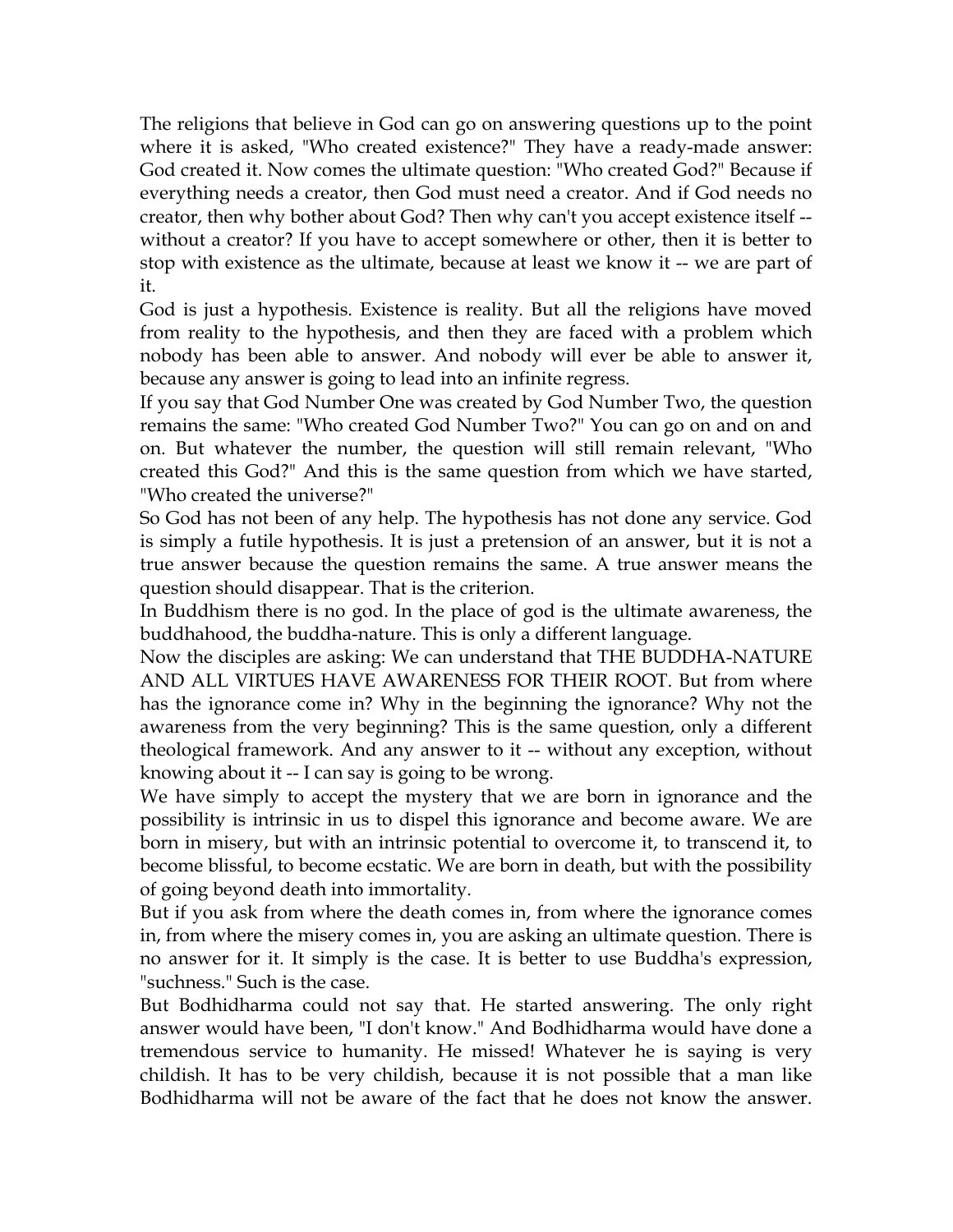Nobody knows the answer. Nobody can know the answer because nobody can BE before the beginning.

Just think of it for a single moment: you cannot BE before the beginning. If you are before the beginning, then it is not the beginning. You are already there, so the beginning must have been before you were there. And unless somebody can be before the beginning, there is no witness who can say, "God created the world."

Who can say from where ignorance came? All that we can say is that existence is drowned in ignorance and slowly, slowly, a few courageous beings are moving into awareness, rising above the darkness of life and attaining to the light which is eternal.

In another reference, Gautam Buddha makes it clear ...although he also never recognizes at any point that it is a mystery and he doesn't know.

I want you to understand that it remains a mystery and it will always remain a mystery. By its very nature there is no way to know the beginning.

But in a different context, Buddha has come very close. He says, "Ignorance has no beginning, but an end. And consciousness has a beginning, but no end." This way he completes the circle. I will repeat it, so that you can deeply feel it: Ignorance has no beginning, but an end. And because ignorance ends, awareness has a beginning, but it has no end. It goes on and on forever.

With this, Buddha is recognizing the fact that it is better not to ask about the beginning of ignorance and not to ask about the end of awareness. These two things will remain forever mysterious. And these are the most important things in existence.

If the question was asked of me, I would simply say, "I don't know," because that is the most sincere answer. It simply means that it is a mystery.

But Bodhidharma starts trying to answer the question, and you can see it does not even touch the question at all. THE IGNORANT MIND ...now the question is from where the ignorance comes, and he has already accepted it, without answering:

THE IGNORANT MIND, WITH ITS INFINITE AFFLICTIONS, PASSIONS AND EVILS, IS ROOTED IN THE THREE POISONS: GREED, ANGER AND DELUSION.

Is this the answer? He is saying the ignorant mind is rooted in certain things: delusion, anger, greed. But was this the answer? Was the disciple asking it? Was he asking for this kind of explanation?

The question was, "What is the root of ignorance?" And if you answer that for example greed, anger and delusion are at the root of ignorance, you are simply postponing the answer. Again the question will arise, "From where comes the greed? From where comes the anger and from where the delusion?" And then you fall into a vicious circle. Then you start saying, "They come from ignorance. It is because man is ignorant; that is why he is greedy, that is why he is angry,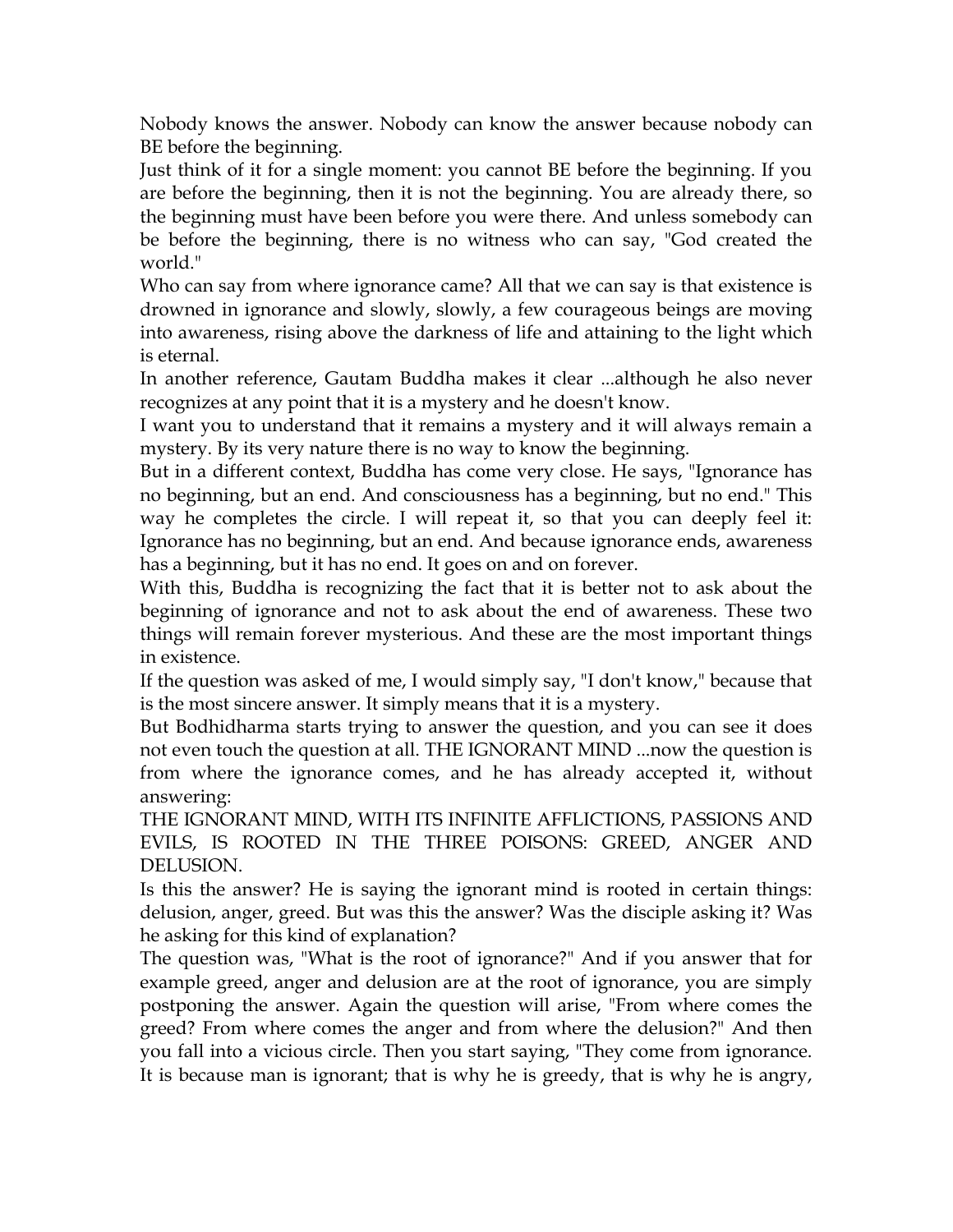that is why he is deluded." And when we ask from where this ignorance comes, "It comes from anger, from greed and delusion." Whom you are trying to befool? But for centuries these kind of answers have befooled people. Perhaps nobody questioned these irrelevant answers -- either because they were so much impressed, so much overwhelmed by the individuality of a man like Bodhidharma, or perhaps they could not figure out that Bodhidharma is simply creating more smoke around the question, so they cannot see their question clearly. He is throwing dust into their eyes. It is not an answer.

But this is not only the case with Bodhidharma. This is the case with everyone ...with Gautam Buddha, with Mahavira, with Confucius, with Lao Tzu, with Zarathustra, with Jesus, with Moses ...with everyone without exception. Whenever they come close to the ultimate question, they start talking nonsense. And these are very sensible people, very intelligent people.

But the ultimate question can be answered not by intelligence but by innocence, can be answered only by an innocent person, a person who does not care for any respectability, for any wisdom, for any enlightenment, who can risk everything for his sincerity.

These people were not able to risk their wisdom. They could not say, "I don't know." But that is the only authentic answer, because that gives you the sense that you have come to the ultimate: now begins the mystery -- and it is unsolvable. There is no way to reduce it into knowledge. It is not an unknown which can be made known by efforts, by intelligence, by practice, by discipline, by any method, by any ritual.

The mystery can be lived, but cannot be known. It remains always, unknowable. It remains always, a mystery.

One man, a great contemporary, G.E. Moore, has written a book, PRINCIPIA ETHICA. And perhaps he is the only man in the whole of history, who has thought so deeply just to define the word "good." Because without defining good, there can be no ethics and no morality. If you cannot define what is good, then how you can decide what is moral, what is immoral; what is right, what is wrong.

He took a fundamental question, without knowing that it is the ultimate question and he got into trouble. And he was one of the most intelligent people of our contemporary world. He looks at it from every direction enquiring for almost for two hundred and fifty pages, just on a single question, "What is good?" And he was utterly defeated in defining such a simple word as good. Everybody knows what is good, everybody knows what is bad, everybody knows what is beautiful and everybody knows what is ugly. But when it comes to definition -- you will be in the same trouble.

He was thinking that everybody knows what is good ...there must be some way to find the secret and define it. But finally, after two hundred and fifty pages of very concentrated thinking, of the keenest logic and rational analysis he comes to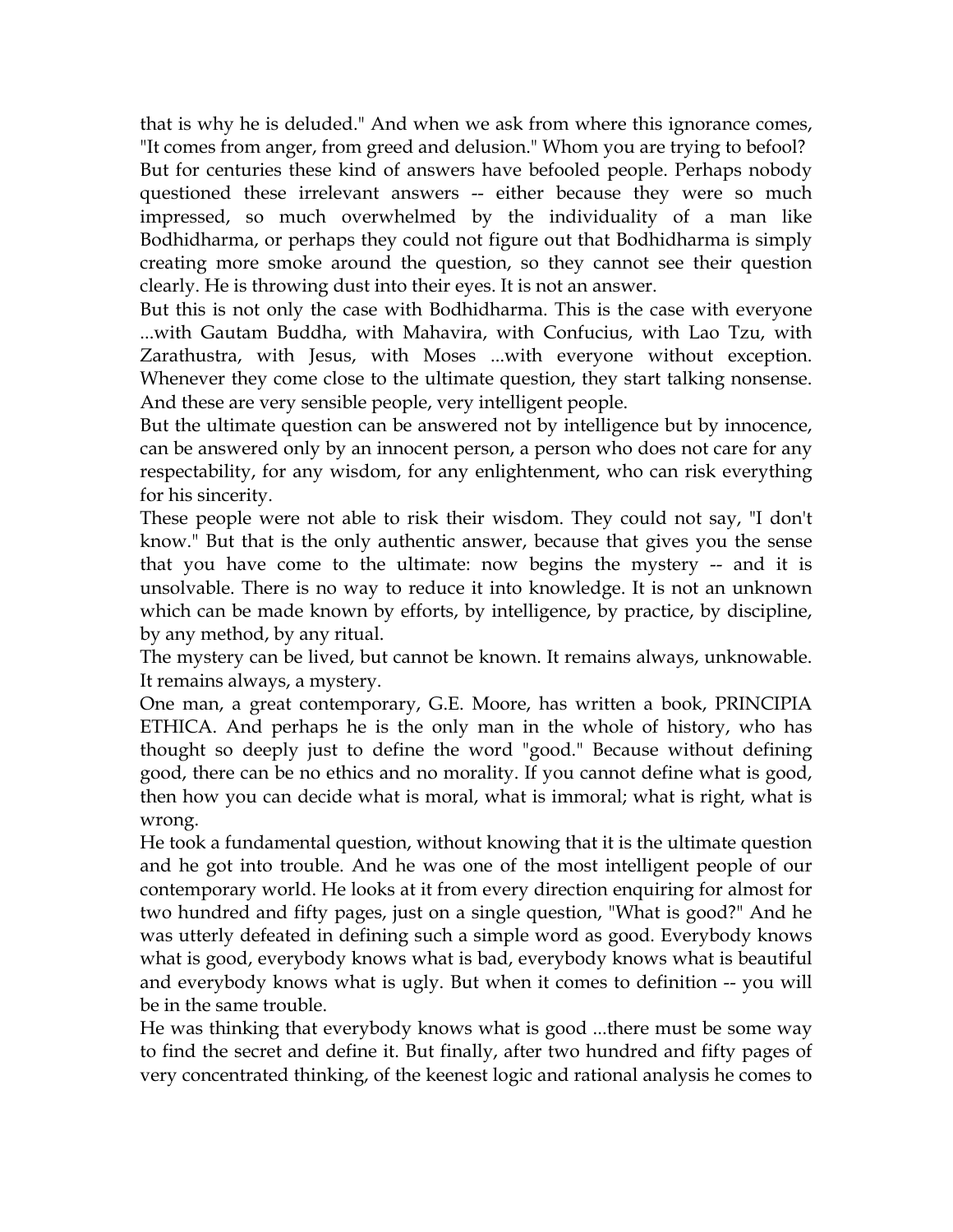the conclusion that good is indefinable. These two hundred pages have been just going round and round and reaching nowhere. Good is indefinable.

Croce has done the same work on "beauty" ...one thousand pages. He has gone far deeper than G.E. Moore has gone into "good." And after one thousand pages, comes the last statement: that beauty is indefinable.

Everybody knows that the most difficult problem is that it is very difficult to find a man who does not know what beauty is and what ugliness is. But don't insist on a definition. Even the greatest minds have failed.

This is accepting failure, when they say beauty is indefinable. G.E. Moore became so frustrated that he said, "Don't blame me that I have not been able to define what is good. Even simpler questions -- this is a very complex question -- are indefinable. For example, what is yellow ...?"

That is what G.E. Moore asks, "Can you define what yellow is?" You all know what yellow is. There is no doubt about it. You can all indicate towards a marigold flower ...this is yellow. But he is not asking for indications; he is asking, "How have you come to know that this is yellow? What is the definition? What is the criterion that this marigold flower fulfills? Why it is not red? Why is it yellow? You must have certain definitions. Why is something red and something blue and something green and something yellow ...on what grounds?"

And then he says, "If yellow cannot be defined and although everybody knows what it is, nobody says, then perhaps all our knowledge is just very superficial."

Perhaps we have never enquired deeply into anything; we have never gone to the very rock-bottom. Otherwise my own understanding is everything is indefinable, because everything is mysterious. It is not only a question of beauty, or good, of ignorance, or awareness -- everything, the whole existence consists only of indefinables. To recognize this is to recognize our ultimate ignorance. And to be able to recognize our ultimate ignorance, you need an absolutely selfless, egoless innocence, because that has been missing.

Bodhidharma is doing the same as everybody else has done. And it is not a new thing -- for centuries philosophers have been indulging in simple questions.

You all know two plus two is four. But you have never gone deep into enquiry, whether it is so, or just hearsay. You have heard people saying two plus two is four, so you are repeating it generation after generation.

Bertrand Russell, one of the greatest mathematicians of our age, and perhaps of all ages, has written a book, PRINCIPIA MATHEMATICA. It takes him two hundred and fifty pages to go into the question, whether or not two plus two is four. You cannot even conceive what he will be writing in two hundred and fifty pages .... Two plus two is simply four and forget all about it. Two hundred and fifty pages ...such a dense, logical argumentation that his book is one of the most unreadable books in the world.

Just a few crazy people like me, who don't care whether it is readable or unreadable .... I have seen in many university libraries that the book has not even been opened. Many pages are joined -- nobody has cut them, because even to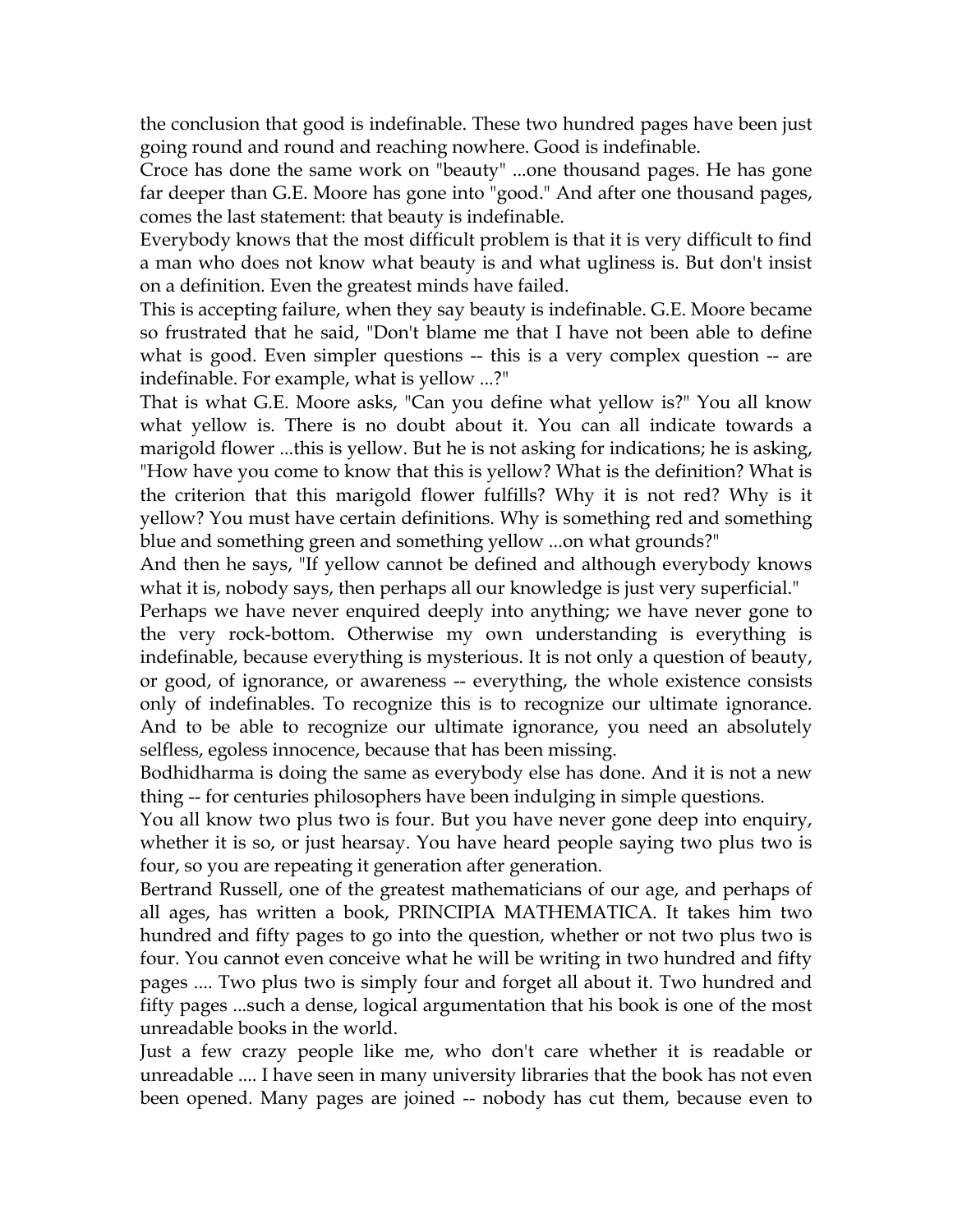read two pages is enough! It is one thousand pages in all and one-fourth has gone only in discussing whether or not two plus two is four.

And the conclusion? The conclusion is that it is only a belief. It cannot be said with certainty, that two plus two makes four. It is a utilitarian concept. It is good, workable, but Bertrand Russell has not been left unchallenged -- even on that. Another mathematician, Godel, challenged it. Because Godel says there is no possibility of two plus two being four. There is no possibility at all. And Godel has the same quality of genius as Bertrand Russell. He is not in any way a smaller genius -- perhaps a greater genius. His argument is very clear and Bertrand Russell has not been able to answer it.

Godel argues that you can put two chairs and two chairs together and naturally, there are four chairs. but two in itself is just an abstract symbol. Two chairs is another matter. Two is just a concept. It is as hypothetical as God, or the devil. Have you seen two anywhere? Have you met with two and said hello? Have you ever seen two with two meeting and hugging each other?

And Godel's criticism is that two things in existence are never exactly the same; something is always different. You cannot find two people the same; you cannot find even two leaves in the whole forest exactly the same. Then how can two leaves which are not equal, together with two other leaves which are also not equal, be four? They can be three, they can be five, they can be anything, but not four!

And I understand Godel is right. Of course my understanding comes from a totally different dimension. To me, Godel is more appealing because that makes existence mysterious. You cannot even count on such simple answers as two and two are four. Everything is pragmatic. But as far as reality is concerned, it remains unknowable.

So you have to remember this. I will go through the answers of Bodhidharma, but it is not the answer. It may be useful to go into it: it may help you to understand something else but it is not the answer to the question.

But it is not Bodhidharma's fault. There is no answer. His only fault is that he is not recognizing that he doesn't know. And I cannot forgive him for that because I love him and I respect him and I wanted him to be sincere. Had he said, "I don't know," he would have risen far above the thousands of other mystics and buddhas and bodhisattvas and arhatas. He would have become absolutely unique, but he could not manage.

THE IGNORANT MIND, WITH ITS INFINITE AFFLICTIONS, PASSIONS AND EVILS, IS ROOTED IN THE THREE POISONS: GREED, ANGER AND DELUSION. THESE THREE POISONED STATES OF MIND THEMSELVES INCLUDE COUNTLESS EVILS, LIKE TREES THAT HAVE A SINGLE TRUNK BUT COUNTLESS BRANCHES AND LEAVES. YET EACH POISON PRODUCES SO MANY MORE MILLIONS OF EVILS THAT THE EXAMPLE OF A TREE IS HARDLY A FITTING COMPARISON.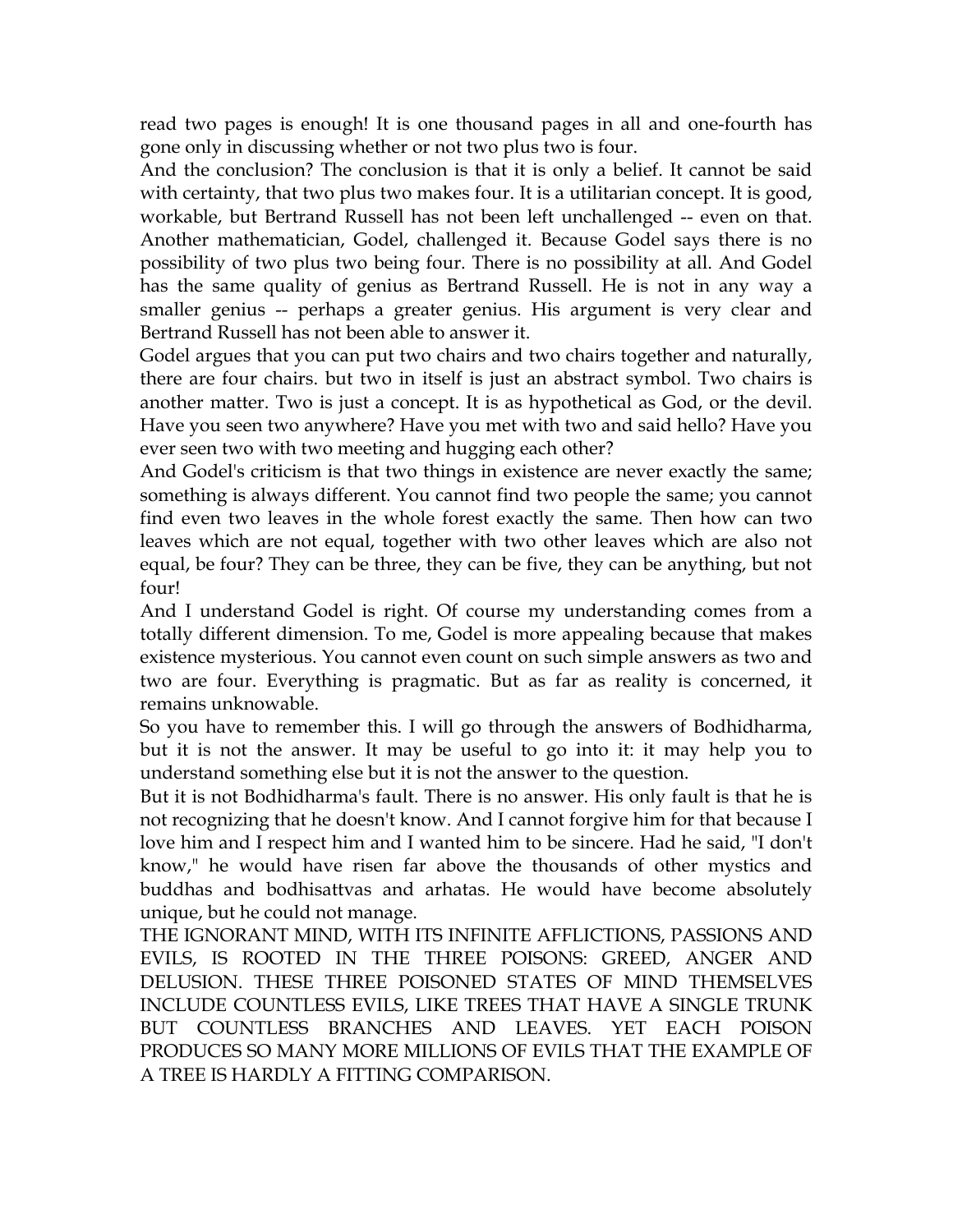THE THREE POISONS ARE PRESENT IN OUR SIX SENSE ORGANS AS SIX KINDS OF CONSCIOUSNESS, OR THIEVES. THEY'RE CALLED THIEVES BECAUSE THEY PASS IN AND OUT OF THE GATES OF THE SENSES, COVET LIMITLESS POSSESSIONS, ENGAGE IN EVIL AND MASK THEIR TRUE IDENTITY ....

BUT IF SOMEONE CUTS OFF THEIR SOURCE, RIVERS DRY UP. AND IF SOMEONE WHO SEEKS LIBERATION CAN TURN THE THREE POISONS INTO THE THREE SETS OF PRECEPTS AND THE SIX THIEVES INTO THE SIX PARAMITAS, HE RIDS HIMSELF OF AFFLICTION ONCE AND FOR ALL.

All this is okay. But can you see it as an answer to the question? It is true, that if you can change your greed, your anger, your delusion -- the poisons -- with awareness, they transform into nectar. The same that was your disease, becomes your health. The same that was your bondage, becomes your freedom. All that is needed is to bring awareness into the darkness of your being.

This is true. We have already discussed it many, many times in different ways. But it is not the answer to the question: "From where does the ignorance come?"

This is also true, that if you cut the root then the tree withers away. And the root of your bondage, of your blindness, of your darkness, is your mind. If you cut the root of the mind -- and the root of the mind is identity with yourself ... when you are angry you say, "I am angry." That is the root. If you are REALLY aware when you are angry, you will not say, "I am angry." You will say, "I am seeing anger passing through my mind." If you can say that, you are a seer, you are a witness. The root is cut.

One Indian sannyasin, who traveled far and wide in the world, was Ramateertha. He had a very strange habit of never using "I." Instead of using I, he would use the third person for himself. For example, "Ramateertha is thirsty." He would never say, "I am thirsty." He would say, "Rama is thirsty."

With those who knew him, there was no difficulty. But he was continuously traveling all over the world. For many years he was in America and people could not understand when he would say, "Rama has a headache." They would ask, "Where is Rama?" Or, "Rama is thirsty," or "Rama is feeling sick."

In a strange land, he was moving with strange people and they were continuously saying, "This is a strange way of speaking. Why can't you simply say that you are thirsty? Why make it unnecessarily complicated?" But he was practicing a certain method of cutting the root. By not saying, "I am thirsty, I have a headache, I am feeling sick, I am feeling sleepy," he was trying to avoid the "I" and trying to be just a watcher. "Rama has hunger; Rama is thirsty" or "Rama is suffering from a headache." He is just a witness reporting to you that this is what is happening to Rama ...if you can do something, do it.

He was trying to pull himself away from whatever was happening in his body, in his mind, in his heart. He was trying to clarify himself completely from all identities. He wanted just to be a witness.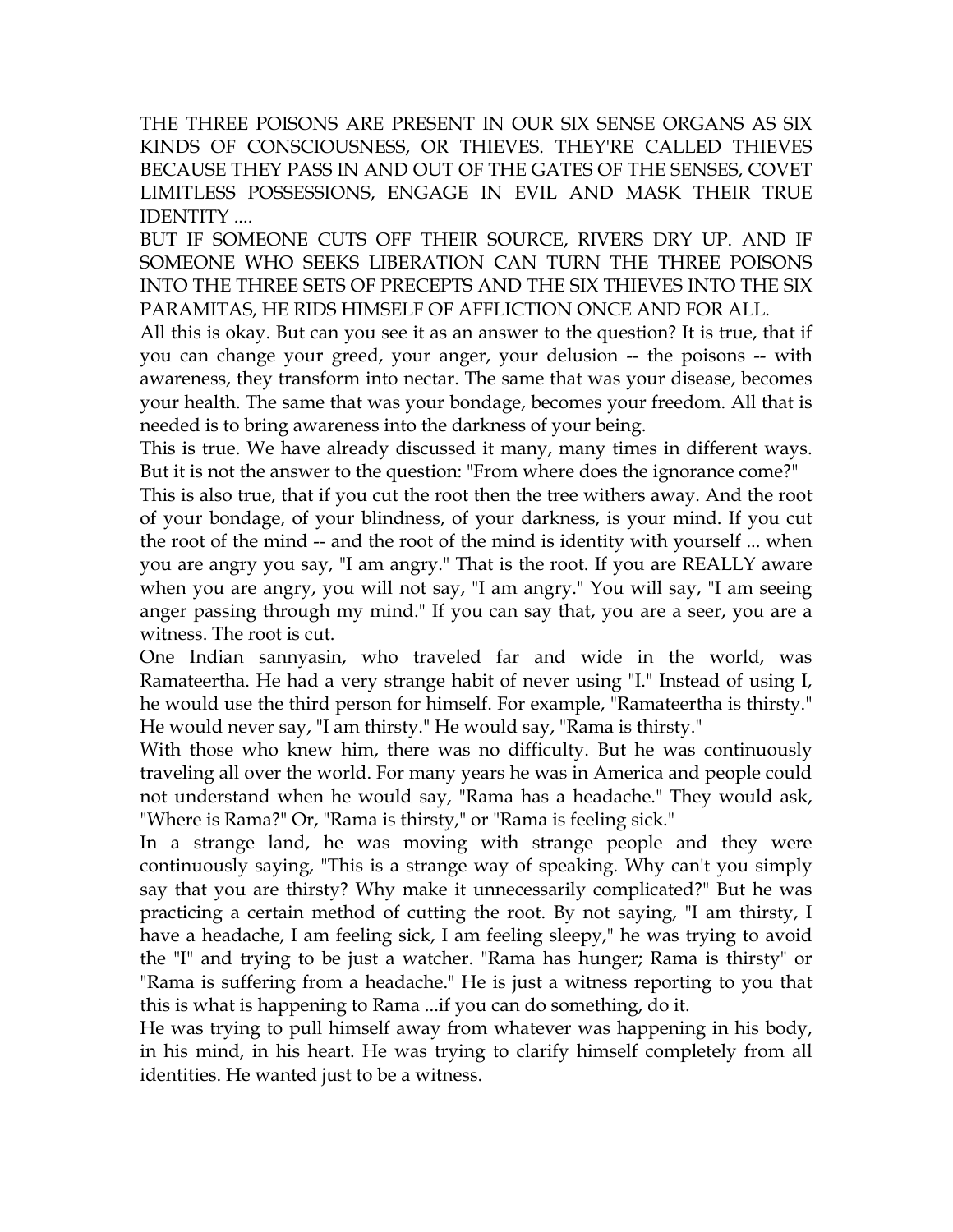To be a witness is to cut the very root, and you will be liberated. This is perfectly right. But this is not the answer to the question.

I will go on insisting on the fact that Bodhidharma is creating unnecessary verbiage ...so much prose. Perhaps the disciples forgot about the question, but I cannot forget and neither can I forgive. Everything that he is saying is right in other contexts, so he is not saying anything wrong. But whatever he is saying, although it is right, is not at all relevant. And just being right is not the question. The answer has to be relevant to the question.

He goes on creating more and more .... BUT THE THREE REALMS AND THE SIX STATES OF EXISTENCE ARE INFINITELY VAST. What relation has it to the source of ignorance, from where it comes?

HOW CAN WE ESCAPE THEIR ENDLESS AFFLICTIONS IF ALL WE DO IS BEHOLD THE MIND? The disciples are asking another question. They have been deceived. They think they have received the answer to their first question. They have not received the answer, because there is no answer.

Now they are asking another question:

BUT THE THREE REALMS AND THE SIX STATES OF EXISTENCE ARE INFINITELY VAST. HOW CAN WE ESCAPE THEIR ENDLESS AFFLICTIONS IF ALL WE DO IS BEHOLD THE MIND?

They are caught by Bodhidharma. He has deceived them. He has brought them to a question that can be answered.

I am reminded of a doctor who was treating a very rich woman ...just for a common cold, but it was not going away. The doctor was tired because every day she was standing in his clinic with the complaint that the cold has not gone - and in fact, there is no treatment for the common cold.

Those who know say, "If you take medicine, it goes in seven days. If you don't take medicine, it goes in one week."

But the doctor was tired. Every day the rich lady in her limousine ...and as he would hear the limousine being parked in front of his door, he would say, "My God, she is back again. That common cold is going to kill me."

Finally he became so fed up that he said, "Listen, there is only one cure. I have not told you because it is a little difficult." The woman said, "No problem. I am ready to do anything, but I want to get rid of this cold."

So he said, "You do one thing: just behind your palace where you live is a big lake. So get up in the middle of the night, when it is absolutely cold and freezing, drop all your clothes and take a jump into the lake."

The woman listened breathlessly to what kind of treatment it was. " ...and then stand on the shore, naked. Don't dry the water on your body. Let the breeze take it away."

And the woman said, "My God, this is treatment for a common cold? This will give me double pneumonia!"

The doctor said, "That is right. I have a treatment for double pneumonia, but I don't have a treatment for the common cold. So first create double pneumonia;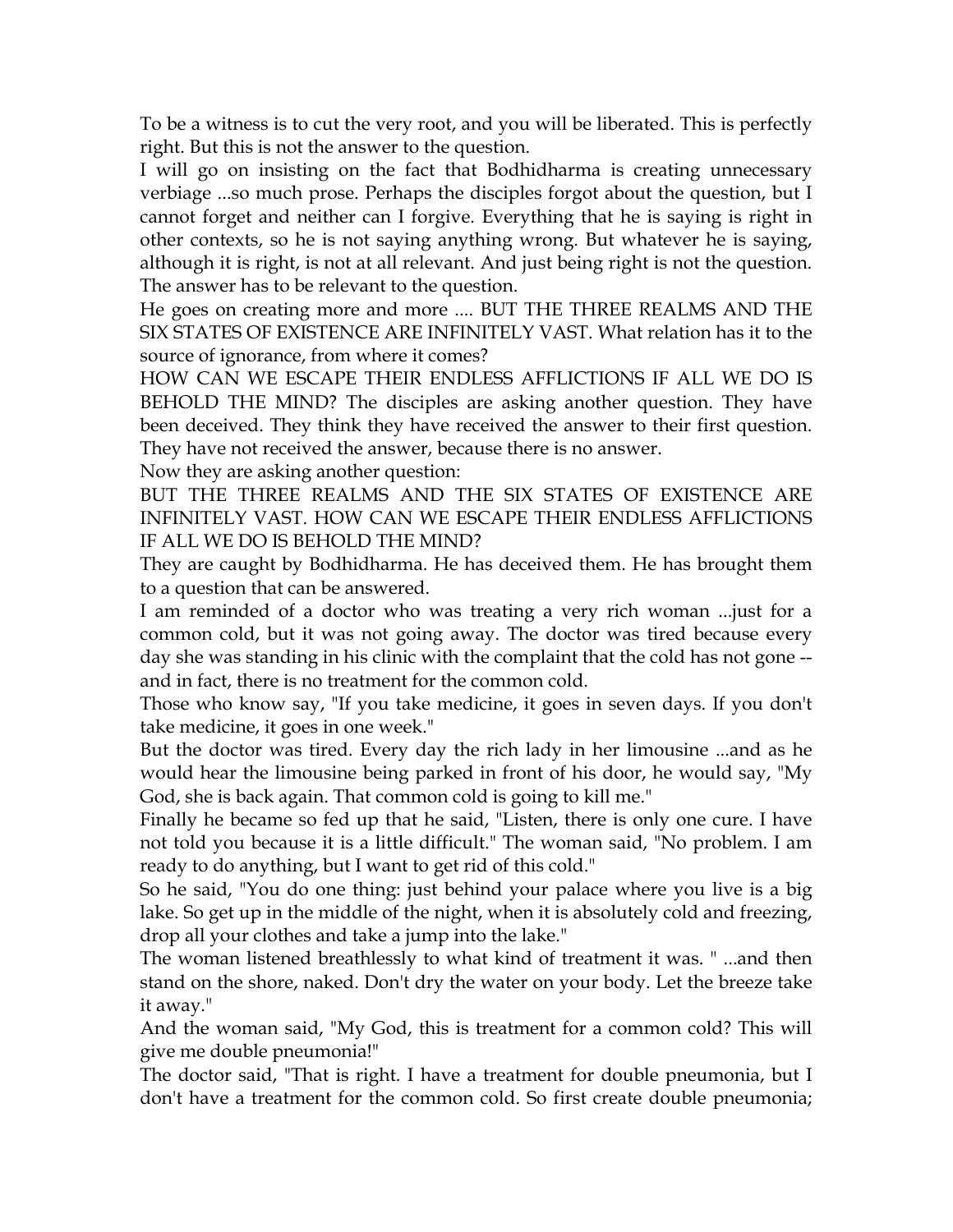then everything is within control. When you come back, come with double pneumonia and I will treat it. But for the common cold, I just don't have any other treatment. This is the only treatment. When somebody wants to be treated, then I have to give him this as a last resort. If you can manage to create pneumonia, or double pneumonia ...no fear. I have experimented perfectly and have found a valid treatment for them. I guarantee it; you just do what I have told you."

That is what philosophers have been doing. Whenever you ask them the ultimate question that cannot be answered, they start going into pneumonia, double pneumonia. And ordinary people get puzzled with their words. They either think their question has been answered, or perhaps they have forgotten the question by the time the long sermon ends.

They are asking another question. Now there is no problem; they are asking, "There are so many afflictions and existence is so vast, and one has so many lives and so many evil acts ...just by beholding the mind, how can one get free of all that?"

Just a simple cure, so simple: watch your mind and everything is finished. It is unbelievable. People want something complicated, because the problem is complicated ....

In millions of your lives in the past you must have done uncountable evil acts, you must have dreamed uncountable evil dreams. If you have not committed crimes, you may have thought to commit them. That makes no difference - whether you actually murder somebody or you simply think of murdering somebody, in both cases your mind is functioning in an evil way. It is vibrating in an evil way, and the mind carries those vibrations for millions of lives. Now so many past evil actions have been accumulated, how can they be dropped just by beholding the mind?

But this is not the ultimate question. This is a very simple question ...because you may have dreamed your whole life. In the night you may have dreamed that you lived a hundred-year life. And the time scale between waking and dreaming is different: if you fall asleep in a single second, you can dream a long dream of years' duration. And when you wake up and look at your watch, you are puzzled: just one minute has passed. In one minute, how could you manage a long, long dream? Years and years have passed in the dream.

In dreams the time scale is different. When you wake up, the time scale is different. We don't yet know exactly what the time scale is in dreams; otherwise, we might be able to create watches which you can wear when you are asleep which will give you exactly the right time. They will not be in minutes and hours; they will be years, and perhaps light-years because you can dream that you have been on the moon, you can dream that you have been on the farthest star.

It takes four years to reach to the nearest star and four years to come back -- and that is about the nearest star! There are stars which will take four million years,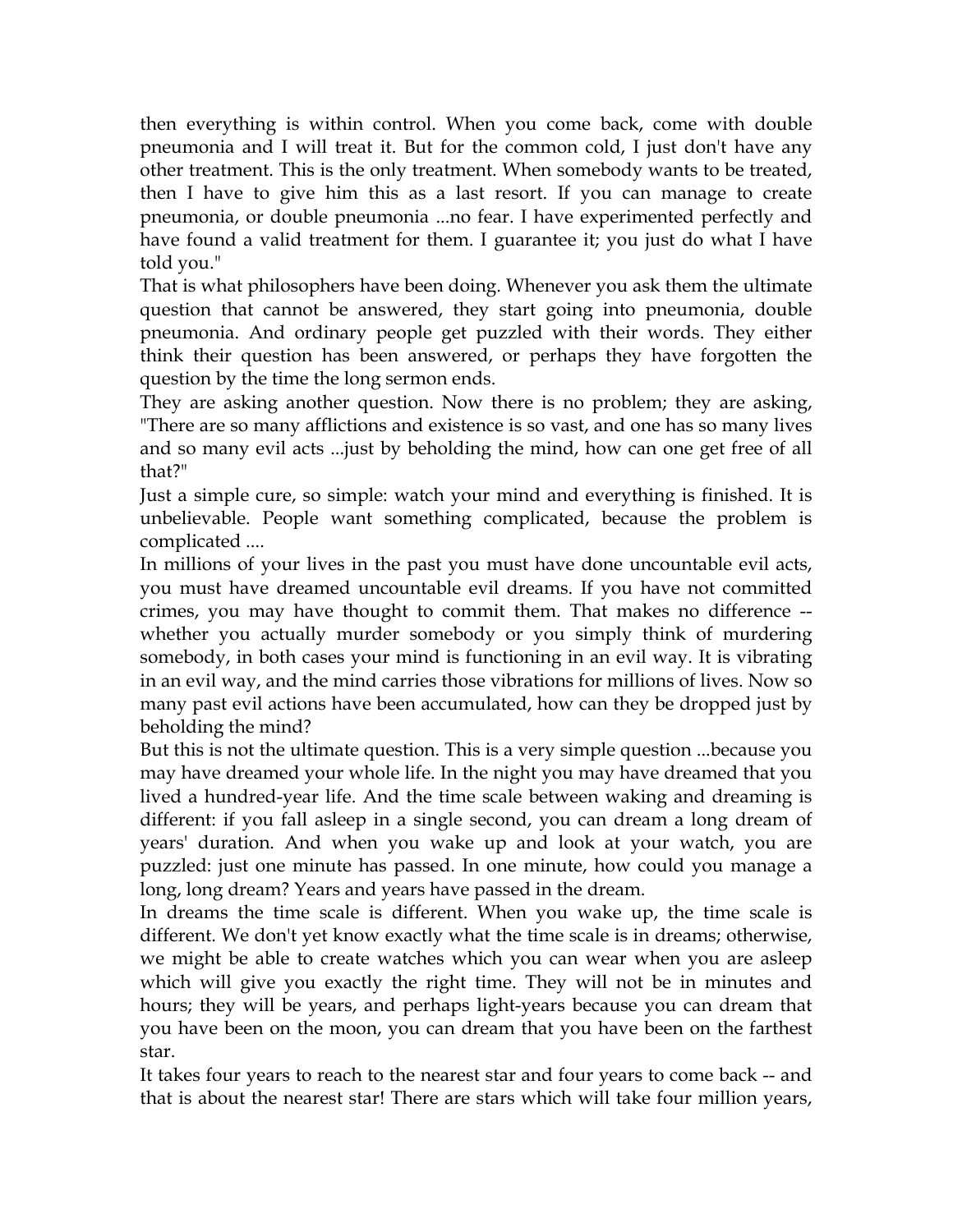five million years to reach, and then five million years to come back. You can manage in a single night; in a single dream, you can reach to the farthest star and you can come back too. You have to come back. You cannot remain there. It is not possible that you can wake up in your room and not find yourself there because you are gone ....

I have heard: Two friends were talking with each other about the dream they had last night. One man said, "Boy, what a beautiful dream ...such big fish! In my whole life I have not been able to catch so many big fish. It was such a joy ...the whole night, I was going in and in, inside the lake, and finding bigger and bigger fish."

The other said, "This is nothing. You cannot even conceive what happened last night in my dream." His friend said, "What happened?"

And the man said, "I am thinking if I should say it or not -- because you will not believe it. Even when I am awake, I myself cannot believe it but it happened. Suddenly I found that in my bed, on one side is Sophia Loren. I said, `My God, how did she get in?' and I turned to look at the other side and I found Marilyn Monroe. I said, `What is happening? Have I died and reached heaven?'"

By this time the other fellow had become very angry. He said, "You idiot, why did you not call me? When two women came ...what were you doing with two women? One is enough for you. You could have chosen. It was your dream of course, so the first choice was for you. But the other woman belonged to me. What kind of friendship is this?"

And the other man said, "I went to your house but they said you had gone fishing."

In a small dream you can do everything ...possible, impossible, everything! The time scale is different. In the morning when you wake up, do you ask how it was possible that just by waking up, all the dreams have disappeared -- so many dreams, such beautiful dreams ...?

The same is the situation when a man becomes enlightened. All the millions of lives simply evaporate like dreams. It is not a question of fighting with each and every evil act separately -- that you have to fight on, doing good, balancing the evil -- then it will take millions of lives again before the time you can become awakened.

And meanwhile, in these millions of lives when you are trying to undo your past, you will still be continuing to do something or other and that will go on accumulating. You cannot get out of this trap. The only way to get out of this trap is to wake up.

Nothing else is needed. You don't have to change your anger, you don't have to change your greed, you don't have to change anything. You have simply to be alert and aware. And all the projections of greed, all the projections of anger, all the projections of delusion, will evaporate -- just the way, every morning, your dreams evaporate. They are made of the same stuff as dreams are made of.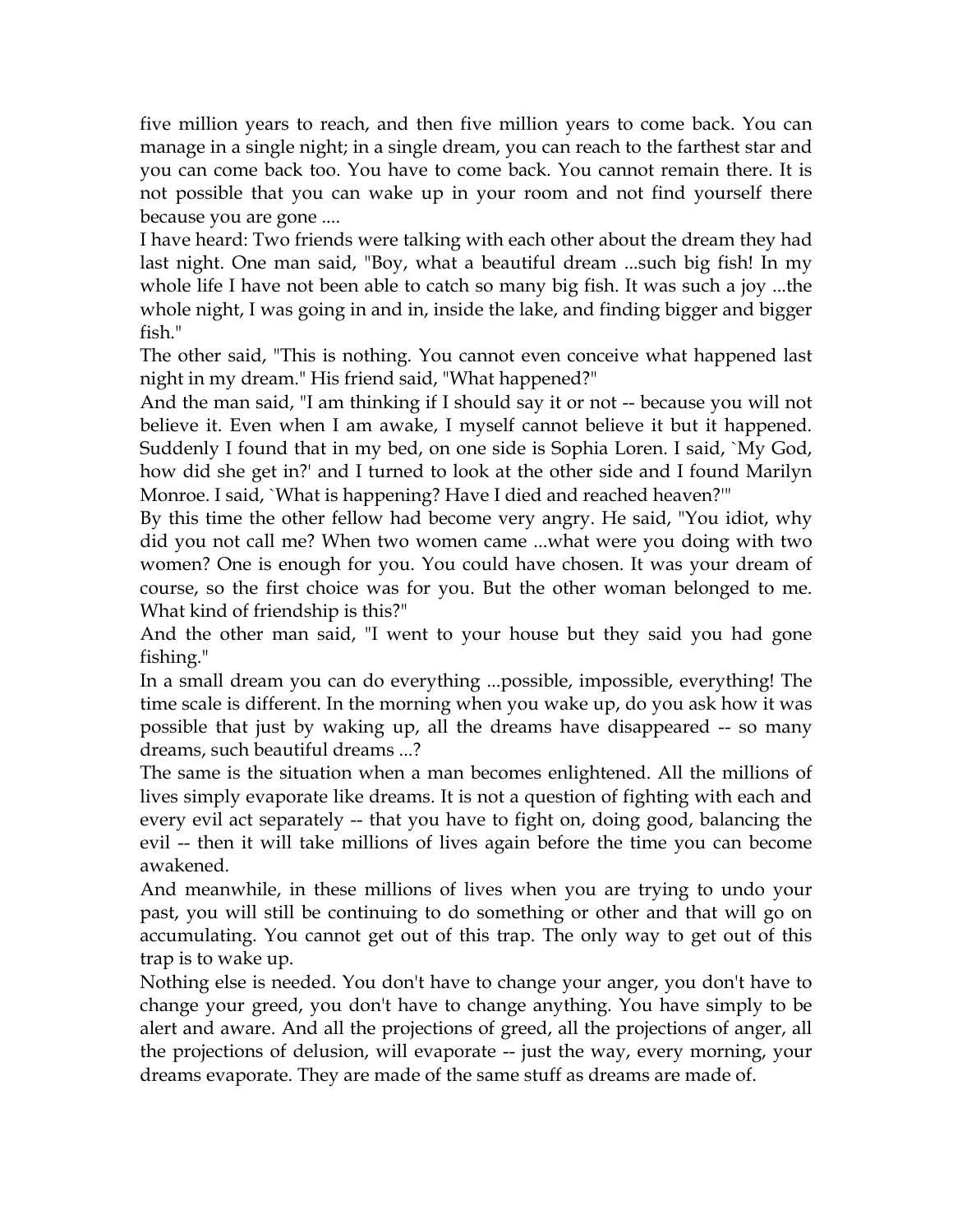So it seems a simple method and inconceivable to the rational mind that it can solve anything. Just by watching your mind everything will be transformed and you will discover your buddhahood, your ultimate beauty and joy, your ultimate existence, your greatest ecstasy. How is it possible? That's what the disciples are asking.

Bodhidharma says: THE KARMA OF THE THREE REALMS COMES FROM THE MIND ALONE. IF YOUR MIND ISN'T WITHIN THE THREE REALMS, it is no-mind, IT IS BEYOND THEM.

The moment you are aware, the mind becomes silent. And all the actions, good or bad, are created only by the mind. They are just like a film that you are seeing on the screen of the mind. Once you wake up, the film disappears. Suddenly there is a blank screen ...utterly silent, nothing moving, absolute stillness.

MORTALS WHO DON'T UNDERSTAND TRUE PRACTICE AND BLINDLY PERFORM GOOD DEEDS ARE BORN INTO THE THREE STATES .... THOSE WHO BLINDLY PERFORM THE TEN GOOD DEEDS AND FOOLISHLY SEEK HAPPINESS ARE BORN AS GODS IN THE REALM OF DESIRE. THOSE WHO BLINDLY OBSERVE THE FIVE PRECEPTS AND FOOLISHLY INDULGE IN LOVE AND HATE ARE BORN AS MAN IN THE REALM OF ANGER. AND THOSE WHO BLINDLY CLING TO THE PHENOMENAL WORLD, BELIEVE IN FALSE DOCTRINES AND HOPE FOR BLESSINGS ARE BORN AS DEMONS IN THE REALM OF DELUSION. ...IF YOU CAN JUST CONCENTRATE YOUR MIND AND TRANSCEND ITS FALSEHOOD AND EVIL, THE SUFFERING OF EXISTENCE WILL AUTOMATICALLY DISAPPEAR. AND ONCE FREE OF SUFFERING, YOU ARE TRULY FREE.

The words he is using are theological, but what he is saying is that those who are living in greed want more and more pleasure. They can project a life of heaven, they can be born in heaven as gods, but this will be only a mind projection. It will be only a belief.

I used to live with a professor and when one day I talked about projection, he was not ready to believe that everything is a projection. He had a younger brother and I had been watching the younger brother, because we had lived almost three months together in the same house. The younger brother had become very much attached to me and I was interested in him because I could see he had a tremendous capacity to be hypnotized.

Thirty-three percent of people are very capable of being hypnotized. It is a very strange percentage -- thirty-three percent, because only thirty-three percent of people are talented, too. And only thirty-three percent of people are ever interested in any kind of inner search. And only thirty-three percent of people are open, available, to be hypnotized. There must be some inner connection between all these things. Perhaps the quality of being hypnotized may be the criterion for a man's possibility of going inwards. Because in hypnosis one goes inwards with the help of others; in meditation, one goes inwards on his own. But the way is the same.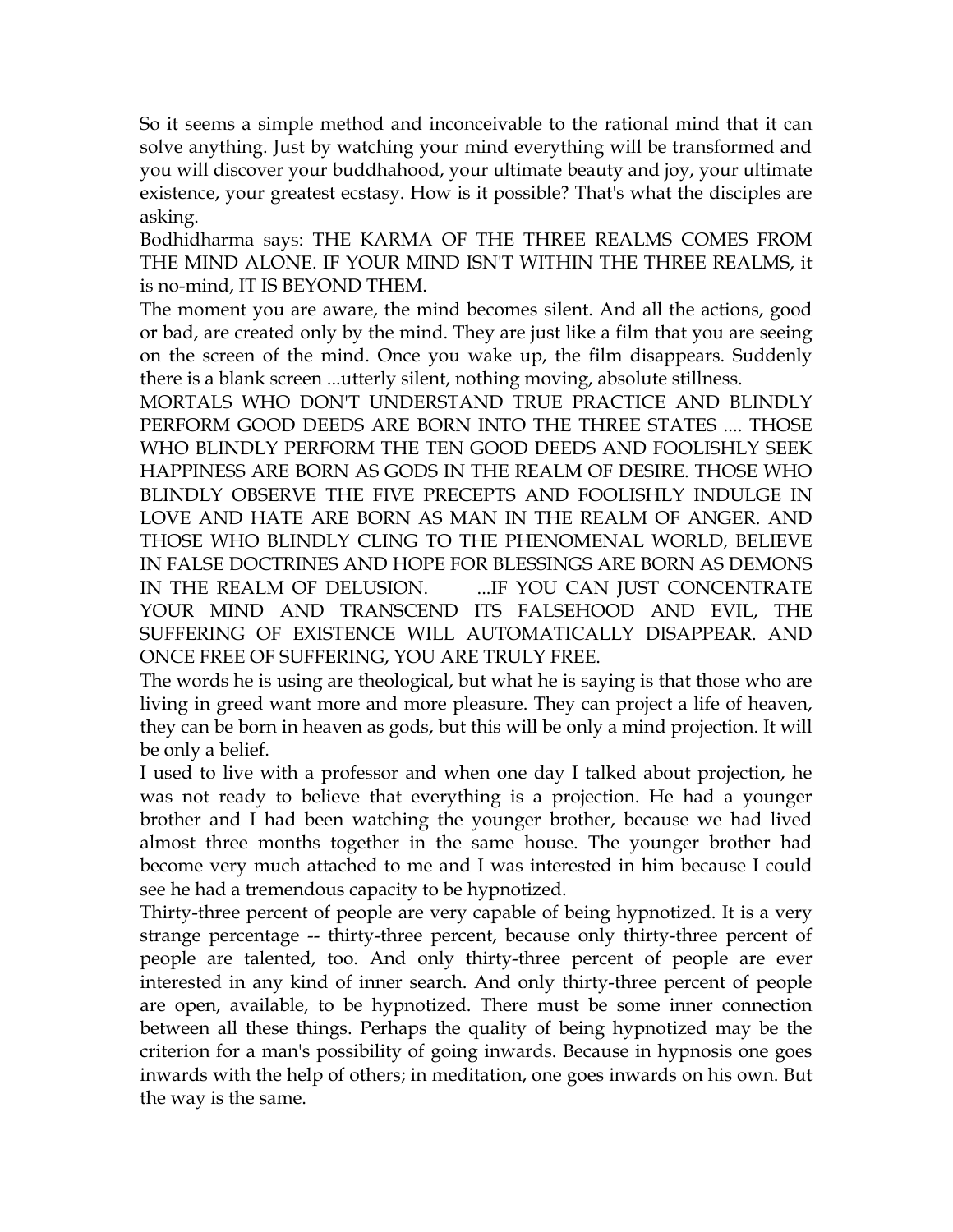So to prove to this man -- who was a professor of logic and never believed in anything unless some evidence was produced -- I hypnotized his younger brother. And I was surprised that even in the first sitting, he went so deep that there was no need to have more sittings. I was thinking at least nine sittings and then the experiment could be done. But he went so deep in the first sitting that I told him, "Tomorrow, exactly at twelve o'clock -- and tomorrow is Sunday so I will be at home, your brother will be at home, you will be at home -- don't go anywhere. Exactly at twelve o'clock you have to kiss the same pillow you are lying on right now. I am marking the place with a cross; exactly on that cross you have to kiss."

I repeated it again and again and again. And when I became certain that it had become an imprint in his unconscious mind, before waking him up I made a cross on the corner of his pillow with red ink.

It took almost half an hour to bring him back, he had gone so deep. After waking up, he became normal except for one thing; again and again he used to look at the pillow and particularly at the cross. And then he would also feel embarrassed at what he was doing, because there was no reason to look at the pillow and at the cross. His conscious mind was not aware at all, but his unconscious mind was now projecting something of which he was not aware.

The next day, near about eleven-thirty, he became very restless. Something from the unconscious was going on, telling him to do something which of course he was thinking was insane ...to kiss. And I was present, his brother was present and I had told his brother that he had to just sit and watch what happened.

At eleven-fifty, I took the pillow, put it in my suitcase and locked it. And you could see what was happening to that young boy ...tears flowing from his eyes. And I asked, "What is the matter? Why you are crying?"

He said, "I don't know, but don't put my pillow in your suitcase. I beg you."

I said, "But what is wrong? I will give it back to you, by the evening when you go to sleep."

He said, "No, I need it right now."

"What is the need?"

"I don't know any need. That is why I am crying, because I cannot give any explanation, but I need the the pillow immediately."

So I gave him the key. He rushed -- because it was getting close to twelve -- he opened the suitcase, took out the pillow and started kissing that cross almost like mad. Just like any lover who has found his beloved after many years.

I asked him, his brother asked him, "What are you doing?"

He said, "I don't know, but I feel such a relief. Such a burden has been removed from my heart. But I don't know what ...who has made this cross, why I have such tremendous compulsion that if I don't kiss the cross I may die. I had to do it exactly at twelve. That was coming from inside me and I don't know anything about it."

His brother said, "I accept the evidence."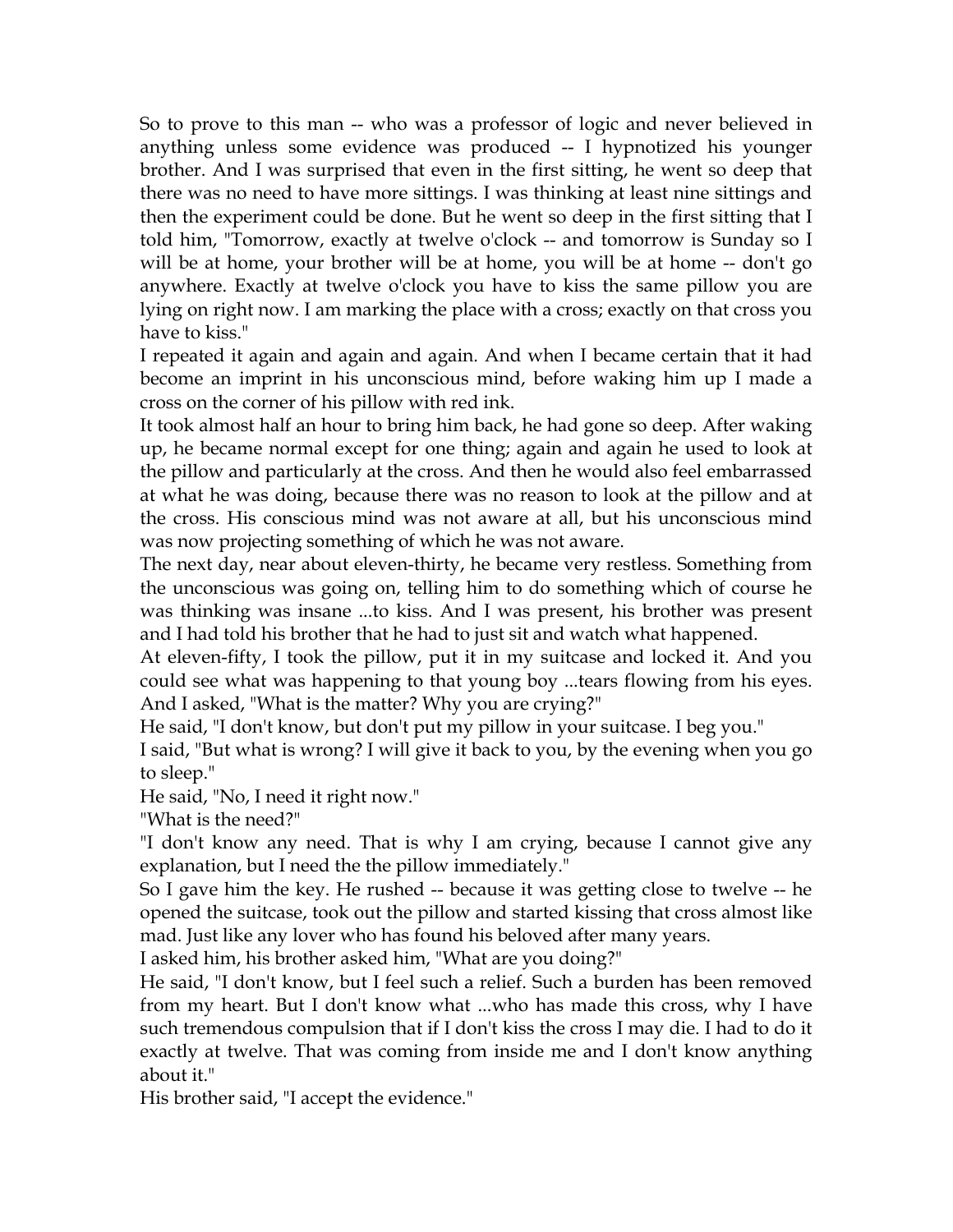When you become infatuated with a woman, do you think your woman is just a cross on the pillow? A biological infatuation? A projection from the unconscious, very deep rooted -- not by anybody, but by nature itself.

Your hormones, your chemistry, your biology, they are all functioning in a certain conspiracy against your awareness. They are making you restless, they are making you irresistibly attracted towards somebody and it is beyond your power to prevent yourself from this attraction or infatuation. You will be pulled like a puppet.

It is not coincidental that all languages say, people fall in love. People certainly fall in love -- fall into unconsciousness, fall into biological hypnosis, fall into the instinctual nature. They are no longer conscious human beings. That's why this kind of infatuation and love affair finishes very soon. Once you have got the woman, once you have kissed the pillow ...finished! A great burden, a great relief, but it was a pillow.

So it was a simple phenomenon, but the woman you have kissed ...and you cannot kiss without a preface. It needs some introduction -- going to the movies, to the disco, all kind of things as preliminary necessities. Promising all kinds of promises, bringing roses and ice cream -- this is the preface. And after all this preface, when you kiss a woman, she is not just a pillow. Now she will cling to you. Now you cannot escape. Now you want to escape but your own preface has created the prison. Now you cannot go against your word.

All the seekers of human consciousness absolutely agree on the point that all your misery or your happiness, your sadness or your joy, is nothing but your projection. It is coming deep from your unconscious mind and the other person is functioning only like a screen. Once it is fulfilled, you are finished. And suddenly, the same woman you were ready to die for ...you are ready to kill her.

Strange ...such a great change. Love turns into hate so easily. And yet you are not aware that love and hate both are your projections. When one is finished, the other remains there.

It is true that once you are free from suffering, you are truly free. All that Bodhidharma is saying is right. But he has not answered the question.

I want to say to you that nobody has answered the question. And the reason is because life is a mystery. You can go only so far, and then all your mind has to be left behind and you enter into existence where no question is relevant, no answer ever comes to you. But you can enjoy the experience immensely. I am all for experience, not for knowledge.

I feel sad and sorry for Bodhidharma, because he has failed me. If he had said, "I don't know" he would have raised himself as the highest and the greatest mystic the world has ever known.

But I want to say to you: I don't know. And I want to emphasize that you should also remember, whenever there is an ultimate question, don't try to deceive others or yourself. Simply accept your innocence. Say with humbleness, "I don't know."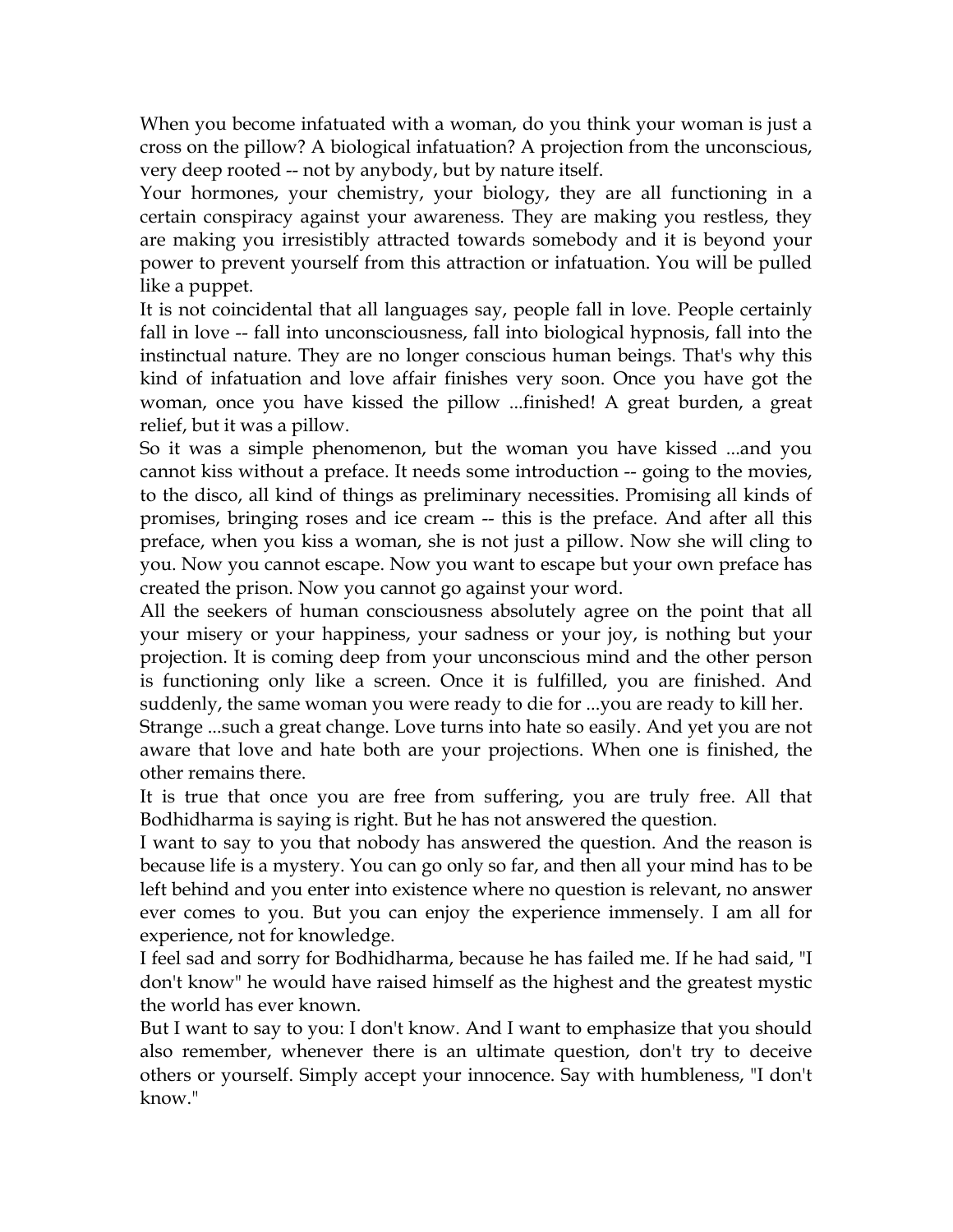It is not a question of ignorance. It is a question of your awareness that life is a mystery, a miracle. You can taste it but you cannot express anything about the taste. You cannot define it. And this is the greatness of existence. This is where all scientists have failed, this is where all philosophers have failed. This is the only place where mystics have succeeded.

Bodhidharma is a mystic and if he meets me ...and somewhere there is a possibility in this eternal life, this unending existence, someday, somewhere I am going to catch hold of him. And he will recognize me because I am wearing the same sandals that he was carrying on his staff -- the exact type. My sandals come from the Zen monasteries of Japan. It is particularly Zen -- Zen people have everything of their own. Even if they use cups and saucers from the market, first they break them, then they glue them back together. Then they make them unique, then there is no other piece like that -- then it becomes Zen, original, and without any other copy anywhere. Just one of a kind.

This sandal that you see has been used by Zen people since Bodhidharma, for almost fourteen centuries. The first sandal was sent to me by a Zen master from Japan as a present.

So he will immediately recognize me. I have just to show him my sandals. And I have to ask him why he missed a great opportunity ...when he could have become the greatest mystic in the world. And he had every capacity. He has the genius for it.

Okay, Maneesha?

Yes, Osho.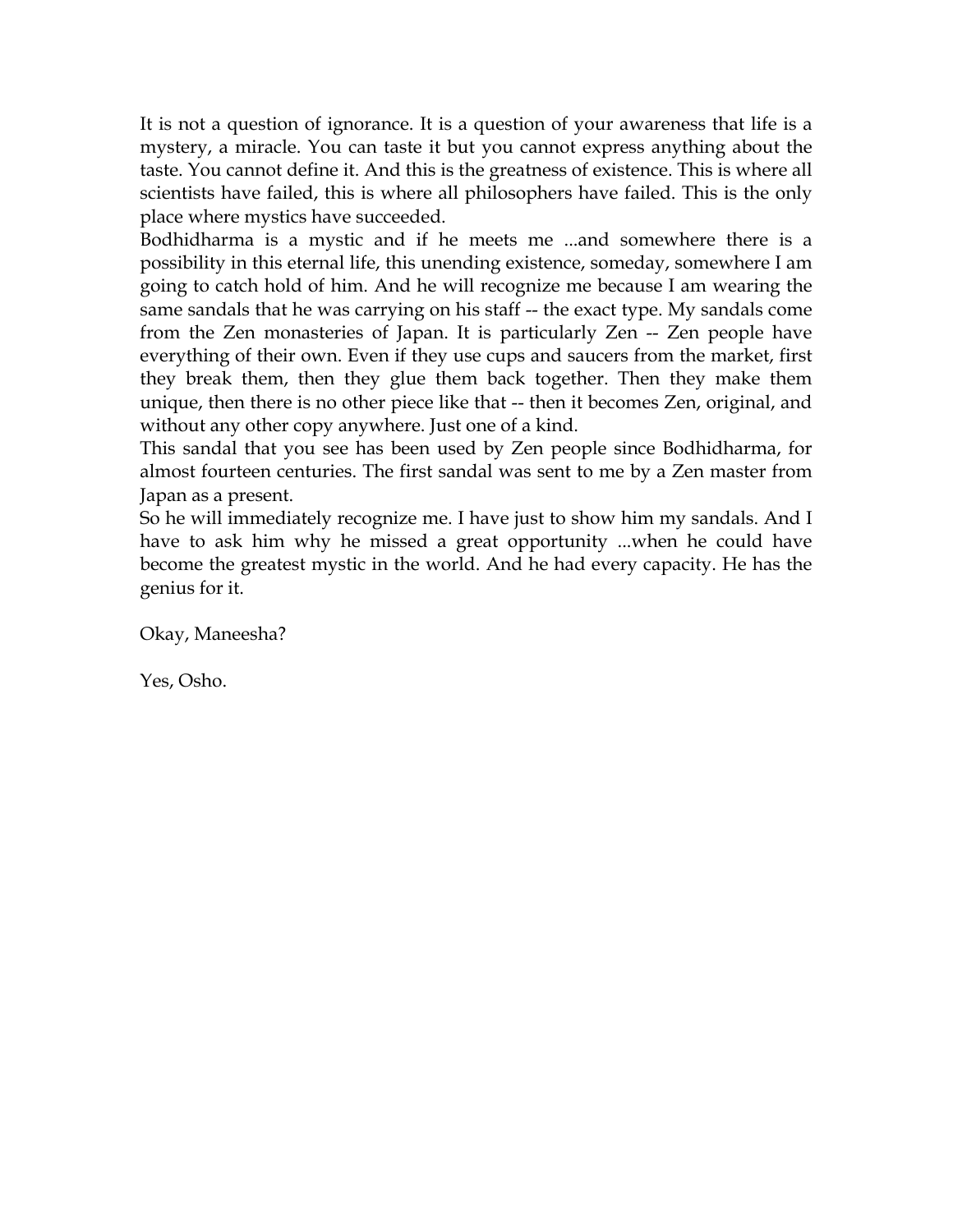## **Bodhidharma: The Greatest Zen Master Chapter #17 Chapter title: Take the risk wholesale 13 July 1987 am in Chuang Tzu Auditorium**

## BELOVED OSHO,

BUT THE BUDDHA SAID, "ONLY AFTER UNDERGOING INNUMERABLE HARDSHIPS FOR THREE ASANKHYA KALPAS DID I ACHIEVE ENLIGHTENMENT." WHY DO YOU NOW SAY THAT SIMPLY BEHOLDING THE MIND AND OVERCOMING THE THREE POISONS IS LIBERATION? THE WORDS OF THE BUDDHA ARE TRUE. BUT THE THREE ASANKHYA KALPAS REFER TO THE THREE POISONED STATES OF MIND. WHAT WE CALL ASANKHYA IN SANSKRIT, YOU CALL COUNTLESS. WITHIN THESE THREE POISONED STATES OF MIND ARE COUNTLESS EVIL THOUGHTS. AND EVERY THOUGHT LASTS A KALPA. SUCH AN INFINITY IS WHAT

THE BUDDHA MEANT BY THE THREE ASANKHYA KALPAS ....

BUT THE GREAT BODHISATTVAS HAVE ONLY ACHIEVED ENLIGHTENMENT BY OBSERVING THE THREE SETS OF PRECEPTS AND BY PRACTICING THE SIX PARAMITAS. NOW YOU TELL DISCIPLES MERELY TO BEHOLD THE MIND. HOW CAN ANYONE REACH ENLIGHTENMENT WITHOUT CULTIVATING THE RULES OF DISCIPLINE? THE THREE SETS OF PRECEPTS ARE FOR OVERCOMING THE THREE POISONED STATES OF MIND. WHEN YOU OVERCOME THESE POISONS, YOU CREATE THREE SETS OF LIMITLESS VIRTUE. A SET GATHERS THINGS TOGETHER -- IN THIS CASE, COUNTLESS GOOD THOUGHTS THROUGHOUT YOUR MIND. AND THE SIX PARAMITAS ARE FOR PURIFYING THE SIX SENSES. WHAT WE CALL PARAMITAS, YOU CALL MEANS TO THE OTHER SHORE. BY PURIFYING YOUR SIX SENSES OF THE DUST OF SENSATION, THE PARAMITAS FERRY YOU ACROSS THE RIVER OF AFFLICTION TO THE SHORE OF ENLIGHTENMENT.

ACCORDING TO THE SUTRAS, THE THREE SETS OF PRECEPTS ARE, "I VOW TO PUT AN END TO ALL EVILS. I VOW TO CULTIVATE ALL VIRTUES. AND I VOW TO LIBERATE ALL BEINGS." BUT NOW YOU SAY THEY'RE ONLY FOR CONTROLLING THE THREE POISONED STATES OF MIND. ISN'T THIS CONTRARY TO THE MEANING OF THE SCRIPTURES?

THE SUTRAS OF THE BUDDHA ARE TRUE. BUT LONG AGO, WHEN THAT GREAT BODHISATTVA WAS CULTIVATING THE SEED OF ENLIGHTENMENT, IT WAS TO COUNTER THE THREE POISONS THAT HE MADE HIS THREE VOWS. PRACTICING MORAL PROHIBITIONS TO COUNTER THE POISON OF GREED, HE VOWED TO PUT AN END TO ALL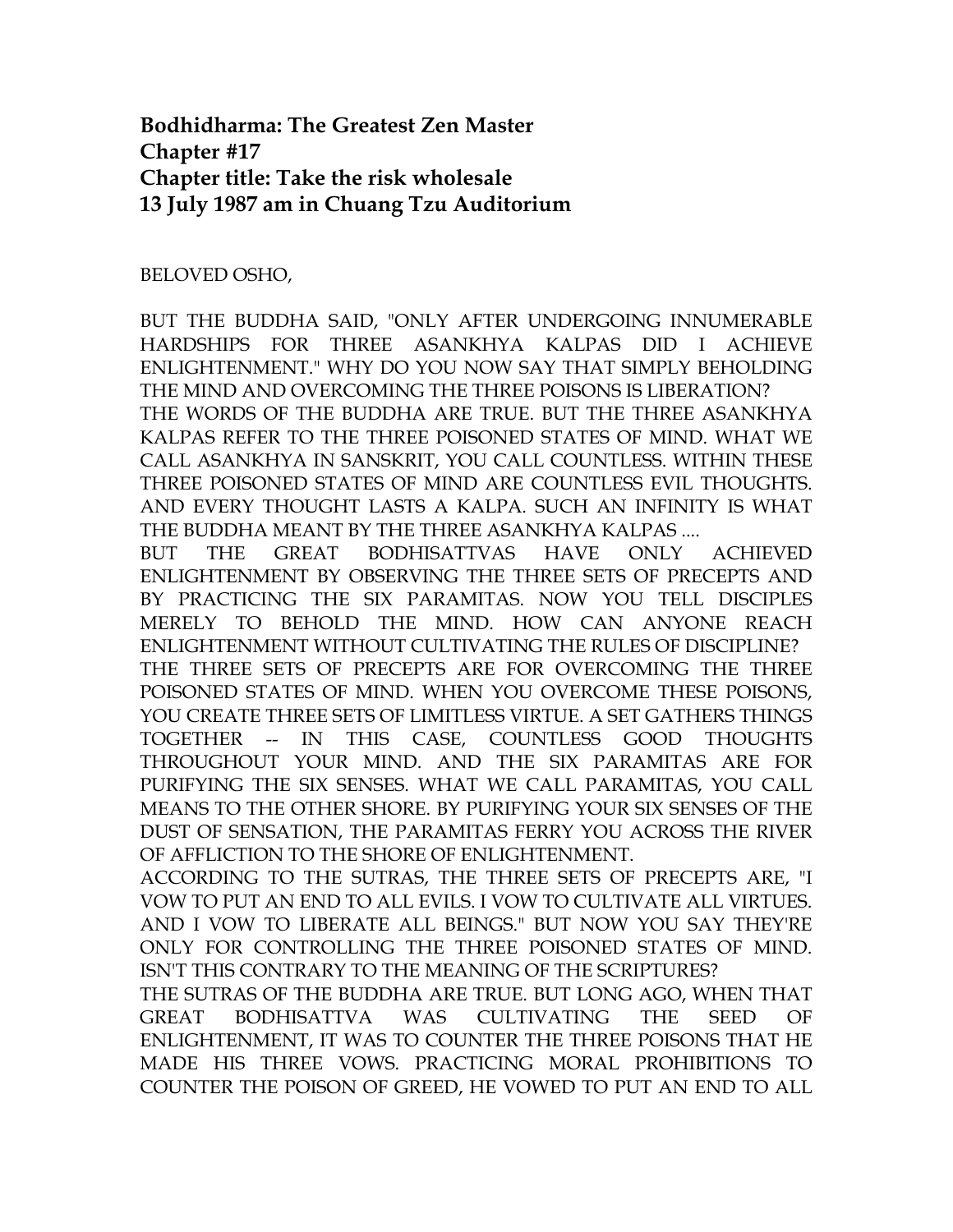EVILS. PRACTICING MEDITATION TO COUNTER THE POISON OF ANGER, HE VOWED TO CULTIVATE ALL VIRTUES. AND PRACTICING WISDOM TO COUNTER THE POISON OF DELUSION, HE VOWED TO LIBERATE ALL BEINGS. BECAUSE HE PERSEVERED IN THESE THREE PURE PRACTICES OF MORALITY, MEDITATION AND WISDOM, HE WAS ABLE TO OVERCOME THE THREE POISONS AND REACH ENLIGHTENMENT. BY OVERCOMING THE THREE POISONS, HE WIPED OUT EVERYTHING SINFUL AND THUS PUT AN END TO EVIL. BY OBSERVING THE THREE SETS OF PRECEPTS, HE DID NOTHING BUT GOOD AND THUS CULTIVATED VIRTUE. AND BY PUTTING AN END TO EVIL AND CULTIVATING VIRTUE, HE CONSUMMATED ALL PRACTICES, BENEFITED HIMSELF AS WELL AS OTHERS AND RESCUED MORTALS EVERYWHERE. THUS, HE LIBERATED BEINGS.

Bodhidharma is now really facing a question for which he has no answer. The case was the same in last night's sutra and it continues because the disciples are asking more and more about the ultimate, which simply baffles all knowledge. It is a peace, a silence ...there is no answer.

But it is really difficult to accept that you are enlightened and you don't know the answers to the ultimate questions. Then what has your enlightenment done for you if it has not solved the mystery? Then what kind of wisdom have you received?

This has to be clarified for you. It is sad that Bodhidharma did not clarify it for his disciples; on the contrary he continued to answer questions which cannot by their very nature be answered.

But this is a problem that every master has to face. When the questions are trivial the master is perfectly at ease to answer, but as the disciples become more and more keen in their enquiry and they start touching the ultimate, the master comes to a difficult situation. So as not to let the disciples feel that the master does not know, he goes on answering -- but those answers are not true answers. They are in themselves perfectly right for some other questions, but not for the questions that have been posed before him.

The question is very important. But even the greatest masters like Bodhidharma belong to a particular line of philosophy, a particular set of doctrines; hence they have to keep on repeating the ideological system they have accepted.

It is totally different with me. I don't belong to any ideology. I don't have to console anybody. I am not concerned with who gets annoyed and irritated. My sole concern is that when you ask a question, you need a sincere answer -- not according to ideology but according to my own experience.

The disciple asks: BUT THE BUDDHA SAID, "ONLY AFTER UNDERGOING INNUMERABLE HARDSHIPS FOR THREE ASANKHYA KALPAS DID I ACHIEVE ENLIGHTENMENT." WHY DO YOU NOW SAY THAT SIMPLY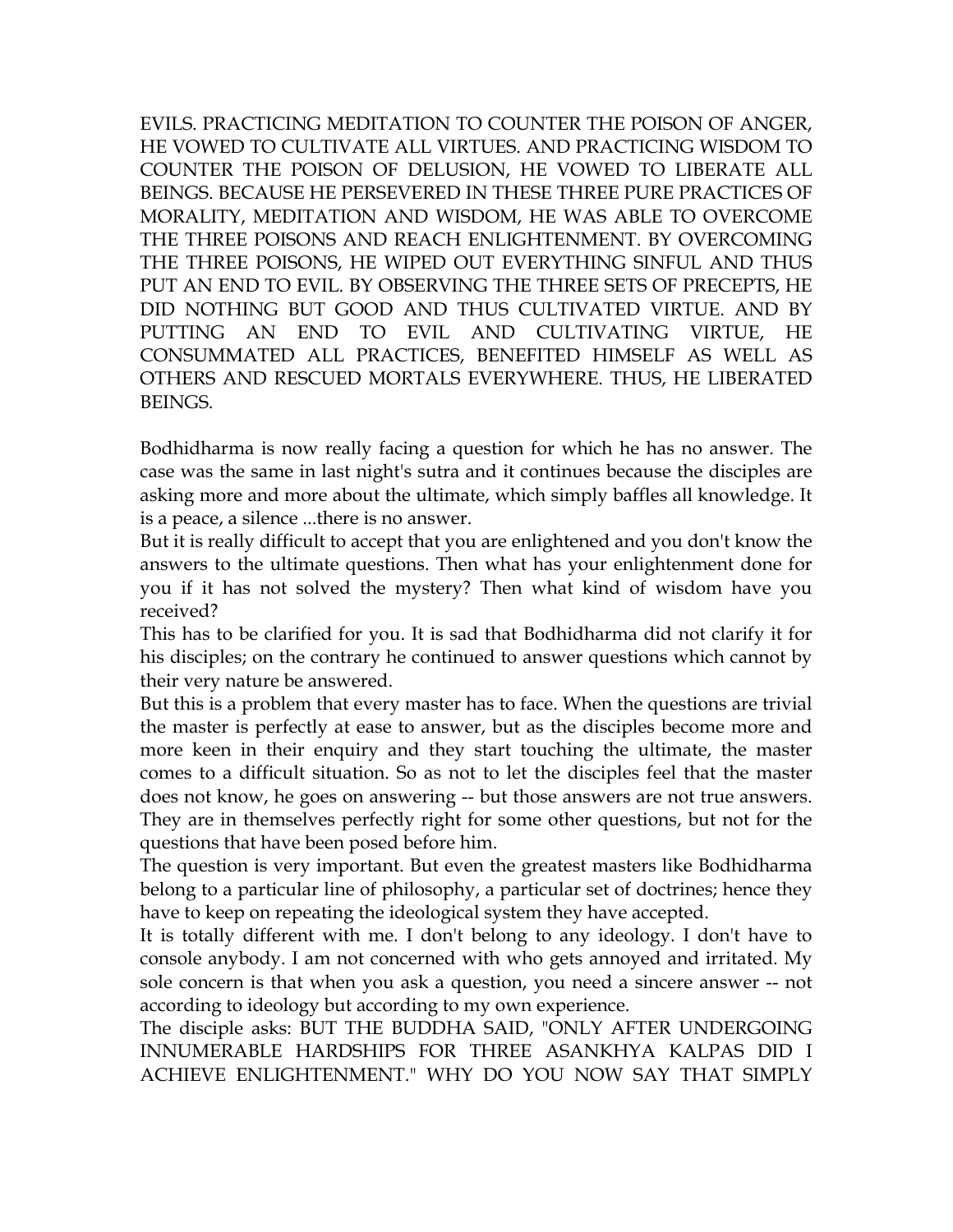BEHOLDING THE MIND AND OVERCOMING THE THREE POISONS IS LIBERATION?

The truth is a little complicated. First I will explain my position, if I were to answer the question. Then it will be easier for you to understand the difference, when a person answers because of a certain ideological school that he belongs to, and when a person answers just out of his own experience and response.

The Buddha has certainly said: "ONLY AFTER UNDERGOING INNUMERABLE HARDSHIPS FOR THREE ASANKHYA KALPAS DID I ACHIEVE ENLIGHTENMENT." But as far as I can see, this is not a true statement of Gautam Buddha himself. It is what the Mahayana school of Buddhism maintains is the answer. Now Buddha is not there to refute it, and everything that he has said has been written after his death. And it has been written by common consent: a great gathering was called of all the old disciples who had been listening to him from the very beginning, and they assembled what everybody remembered.

There was dissension, there was conflict, there was contradiction, and the whole gathering divided into thirty-two groups and they separated from each other. And all thirty-two groups have their own scriptures, their own reports of what Buddha said. Mahayana is only one school, the biggest, which has the greatest following. And certainly the reason why it has the biggest following is that it says that Buddha, once awakened, remains on this shore to liberate people.

In fact, they have even invented a story: When Buddha reached the doors of MOKSHA, the ultimate resting place for liberated beings, the doors were opened and there was great music and celebration because it rarely, very rarely happens that a man comes to such great enlightenment. Thousands of years pass and the door remains closed. Naturally there was great jubilation among the other buddhas who had entered moksha during the millions of years that had passed. They were welcoming a new guest.

But Buddha refused to enter the gate. He turned his back towards the gate and told the gatekeeper, "Please close the gate. I will stand outside the gate until the last human being has become enlightened. It may take millions and millions of years -- it does not matter. I'm at peace. I'm in absolute ecstasy. I can wait. But this will be a little selfish to enter the gate and forget all about those who are still groping in the darkness."

Every effort was made to persuade him that this is not the way ...nobody has done this before. He said, "That simply means nobody has entered moksha with a compassionate heart. For compassion towards my human brothers and sisters, I can renounce moksha itself. It does not matter to me. It cannot give me more than I have already got. I will stand here before the door and when the last human being has passed in, then I will pass through."

This is a fictitious story of the Mahayana school. Because of this idea of compassion for other human beings, naturally Mahayana attracted more people who are not able to become awakened on their own. They need help. They need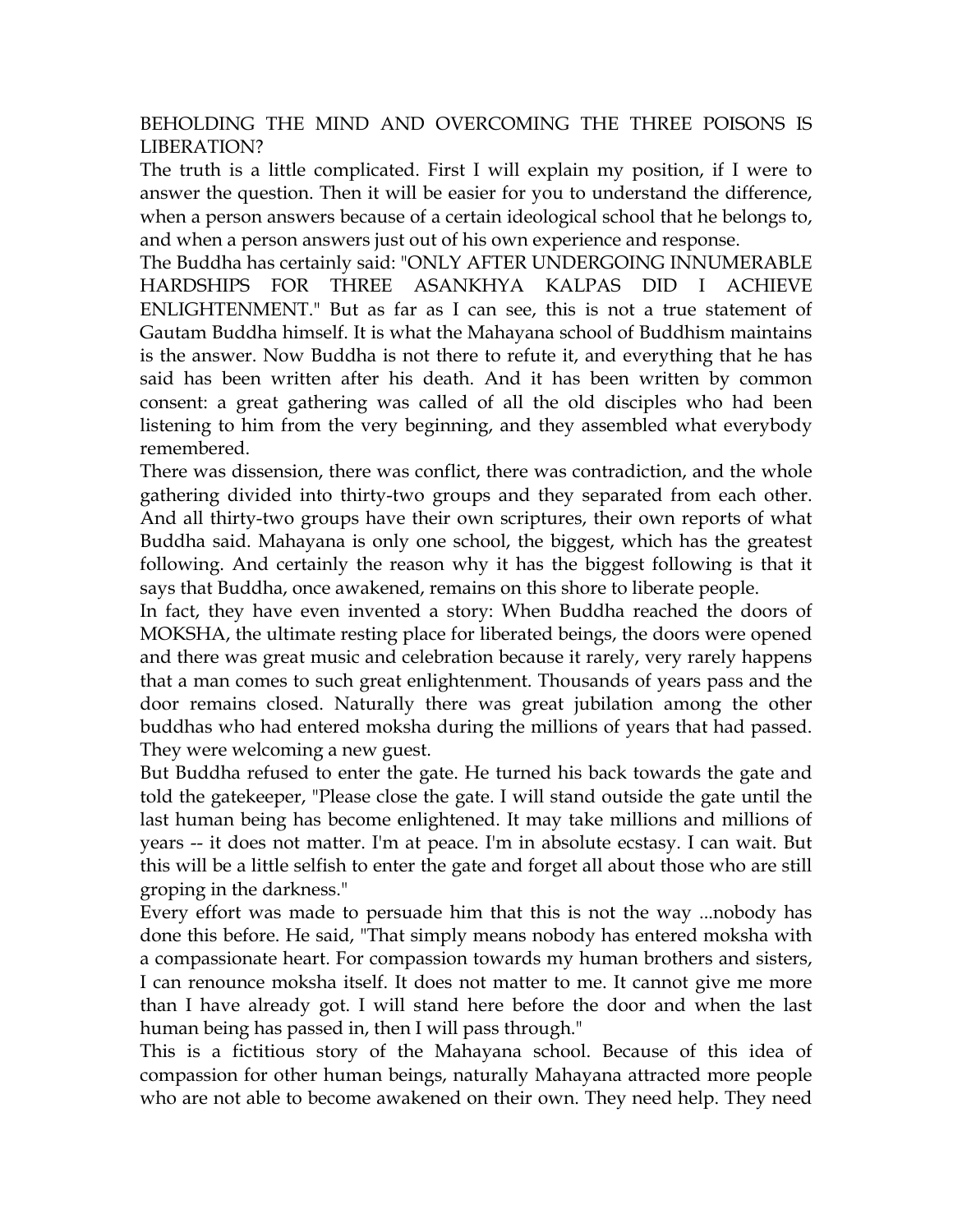a compassionate, awakened person. And the Mahayana school preaches that every enlightened person in Mahayana will be doing every possible thing that he can do to make more and more people liberated. Because he has now a dual duty: people have to be liberated and secondly, if people are not liberated, Gautam Buddha has to stand at the gate for millions of years. So compassion for the people -- they have to make every effort to liberate them, and gratitude to Gautam Buddha and his strange stand, that he is boycotting moksha, the ultimate state of silence and peace and rest just to make sure that nobody is left behind.

The other school is Hinayana; it has not attracted so many people. The very word means "the small boat." Mahayana means "the big ship" ...an ocean liner, so thousands of people can go to the other shore together. But in a small boat, only one man can go. And the people who created Hinayana are the arhatas. They are enlightened and their standpoint is that even to make an effort to liberate people is interfering with their individual freedom. It is not compassion, it is not love: love gives freedom.

Compassion does not force a certain way of life on people, and liberation is a certain way of life. Although it is for their good, still you are forcing them, insisting on it, that they follow the path, that they don't waste time. You are not allowing them total freedom to be themselves. When they feel like moving on the path, they will move. And if they don't feel to, it is nobody's concern. It is their absolute right to remain in the world and not to go to moksha.

The arhatas interpret compassion in a very refined way, with a very total, different perspective. It is very difficult to choose who is right. Both seem to be right ....

But Hinayana naturally could not gather as many disciples. Who would be interested in the people in the Hinayana school, who are not even interested in your liberation? They will not speak, they will not support, they will not give you a hand to pull you out of the ditch. They will simply wait. If you are capable of falling in the ditch you are certainly capable of getting out of it. If you are capable of falling into wrong paths, you are perfectly capable of feeling the misery, the suffering of the wrong path; you can change your path. Nobody else can do it for you.

So this is the Mahayana interpretation, that Buddha took millions of ages to become enlightened. For the arhatas the situation is totally different. They say it is not a question of millions of years and arduous effort. It was all a dream. Whether you dream for three million years, or three days, or three minutes, it makes no difference. The moment you wake up, all the dreams will be found to be simply hot air. There is no such tension then.

Even your disciplines -- what you are practicing to obtain liberation -- are really a kind of greed. And greed cannot destroy greed. It is ambition, and ambition cannot destroy the ego. Perhaps it is the greatest ambition -- to be liberated, to be enlightened.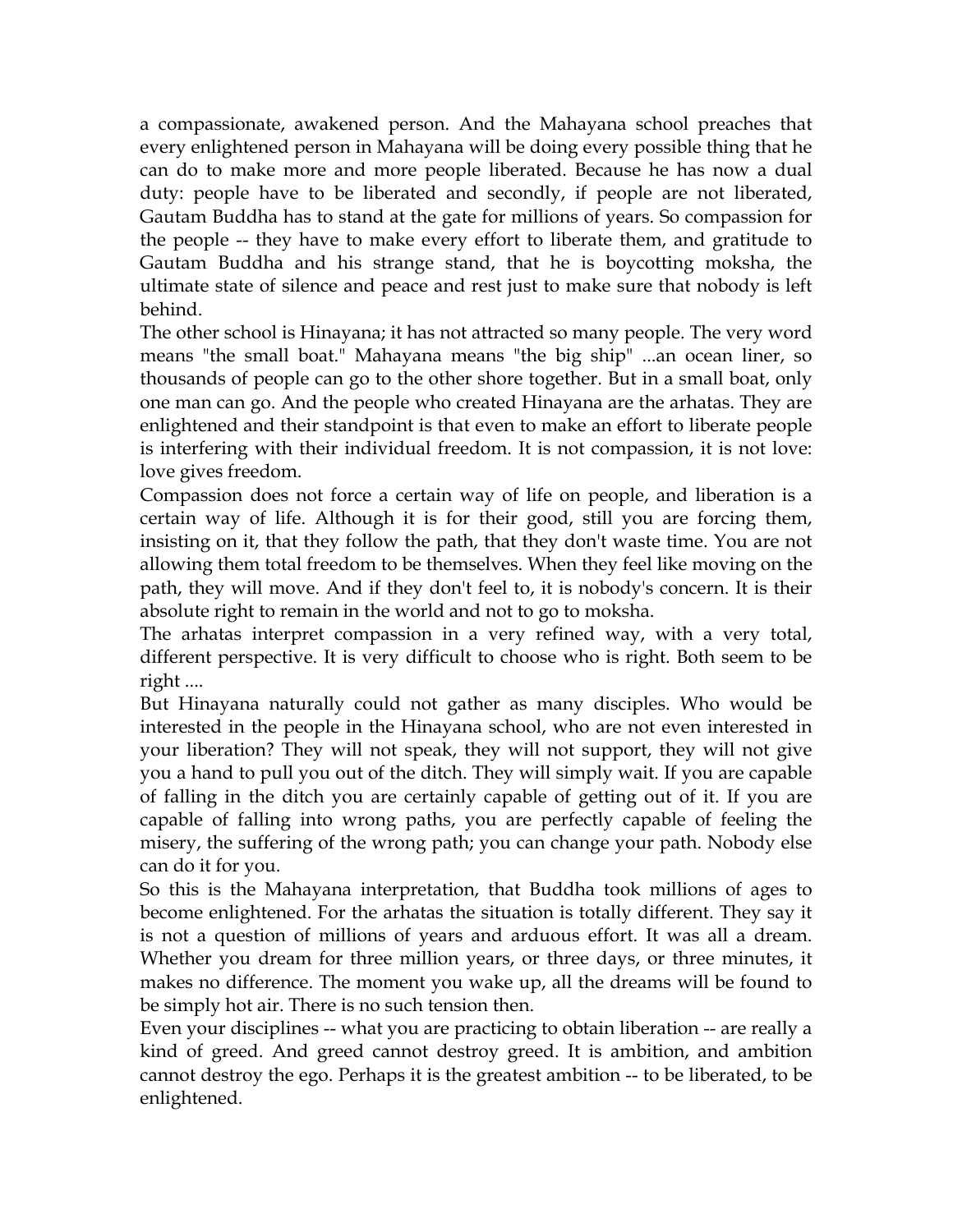But wherever there is desire and ambition, you are in bondage. And all your practices and all your disciplines are but practicing in a dream. It is almost as if you are weak, but in your dream you do great gymnastics and you feel that you have become a world champion. But in the morning when you wake up, the same mouse is sleeping in the bed. What happened to all your gymnastics that you have been dreaming about?

You can dream about being a great sage, you can dream of being a great thief, you can dream of murdering many people, you can dream of serving many people but in the morning you will feel there is no distinction between all those dreams. They are all dreams made of the same stuff. They are all fictions. The good is as much a fiction as bad. The spiritual discipline is as much a fiction as murdering somebody. So those who don't believe in the Mahayana doctrine say you can become enlightened, here and now. That was really the position of Bodhidharma. And that is creating the problem now. He cannot say Buddha is wrong; that is impossible. He loves Gautam Buddha, he is a disciple of Gautam Buddha, so he cannot say Gautam Buddha is wrong. He has to say the words of the Buddha are true.

But his own position is that whatever you have been doing in your unconsciousness is meaningless. When you wake up it all disappears within seconds. And you can wake up at any moment. Just a certain right device and you will be awakened.

You can wake up in the middle of the night. The dreams cannot prevent you from waking up; neither can your sleep prevent you from waking up. It is just your own will not to wake up. That's why the sleep continues and the dream continues. If the will to wake up arises in you, then enlightenment is instantaneous.

Now this is Bodhidharma's own position. But he is in a difficulty because he belongs to the Mahayana school and he was teaching in China, to the Mahayana schools to which China belongs. Those disciples who were asking were quoting Buddha according to Mahayana sutras. Now nobody knows whether Buddha said them or they were inventions of a certain school, because in the Hinayana school those sutras are not found. And these are only two schools ...the main ones. There are thirty other schools which are very small streams, but they also have something, a grandeur of their own, and they all differ.

But on one point they all agree: that Buddha cannot be wrong. They cannot say that Buddha is wrong. So they have to go round about saying that Buddha is right. Still, what they are saying is also right, although it is contradictory. The disciple is asking: "Why do you now say that simply beholding the mind and overcoming the three poisons is liberation? You are making it too simple."

Buddha himself is saying that he has been undergoing INNUMERABLE HARDSHIPS FOR THREE ASANKHYA KALPAS -- that is, innumerable ages - and then he achieved enlightenment. It was not instantaneous. It had a long history of millions of years behind it ...of doing good, of avoiding evil, of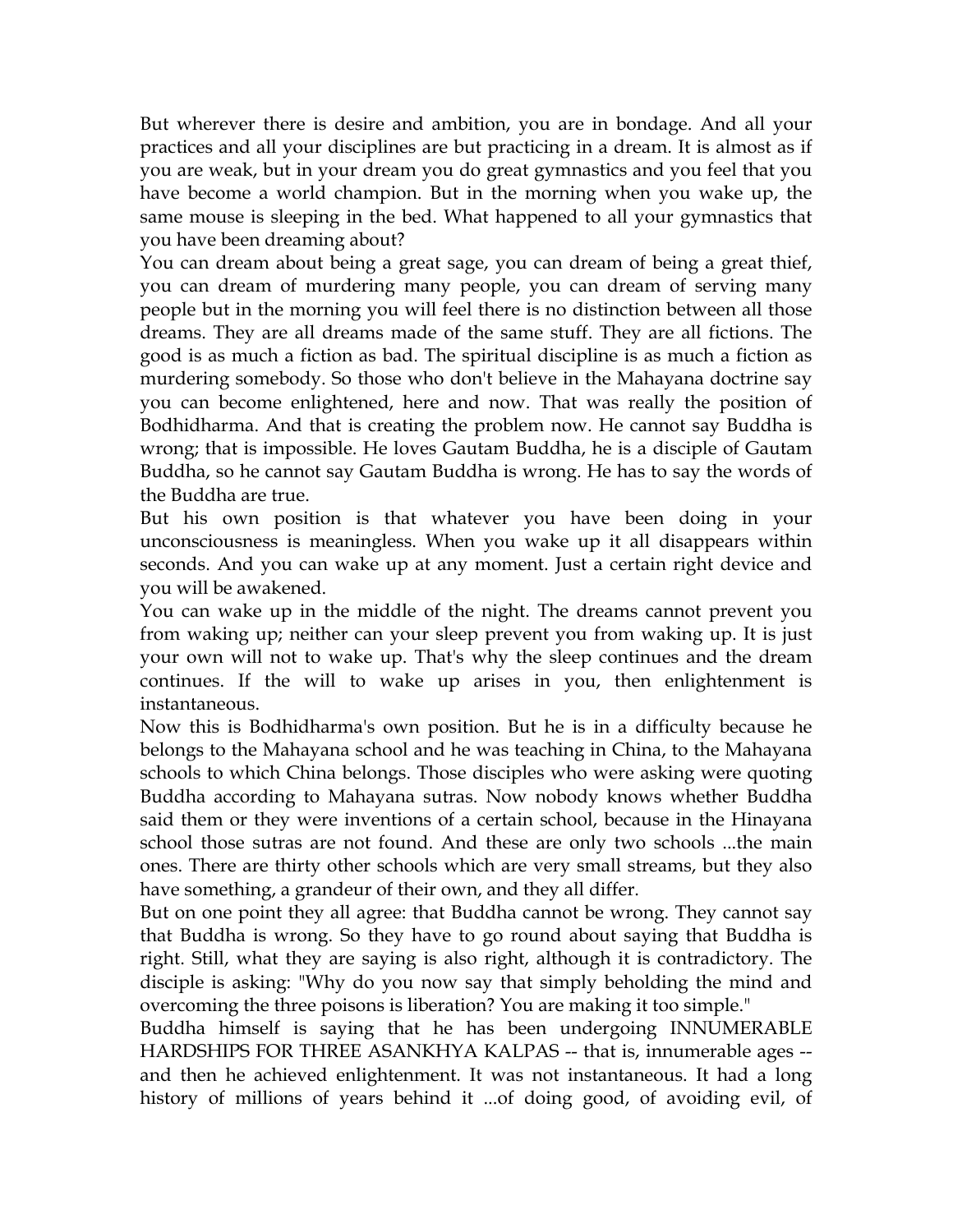practicing meditation, of practicing other disciplines. It took three innumerable ages for him to become a buddha.

If this was the situation of a Gautam Buddha, who seems to be the greatest human being who has lived on the earth, then what will be the situation for an ordinary man? Perhaps instead of three ...thirteen asankhya kalpas, or thirty! But you are saying that just by watching your mind, just at this very moment, you can become enlightened.

How did these two different attitudes arise? If you don't understand the background, you will not be able to understand the difficulty of Bodhidharma. Buddha left his palace when he was twenty-nine years of age. He went to every great teacher who was famous in his day and he was such a sincere seeker that he risked everything. Whatever those teachers said, he did it more perfectly than they had ever expected from anyone. In fact, they themselves were not so perfect. And Buddha said, "I have done it, but nothing has happened. I am still as ignorant as I was before. Yes, I have learned a certain skill. I can do a certain distortion of the body, by yoga. But that does not make me aware of my being; it does not deliver me the good, the truth.

His sincerity was indubitable. Even his teachers felt ashamed. They had never come across such a student. The teacher, the ordinary teacher, always likes mediocre students because compared to them, he is a great teacher. And whenever -- sometimes it happens -- a great student, who towers higher than the teacher himself, comes to him, then the teacher feels angry, irritated, because the student continuously brings questions which the teacher cannot answer. Whatever he answers, the student is always able to refute it.

One of my teachers got tired of me because for eight months continuously, I would not let him move a single inch. We were stuck on a single point. He would bring all kinds of arguments and he was looking into books .... I was also working hard to refute him and all the other students enjoyed it -- because the teacher was so much engaged with me, he had completely forgotten to give homework, or to teach anything else. There was no time, because the first lesson had not yet been learned so he could not move to the second.

The examination was coming near and then he became really mad at me. He started shouting at me. I said, "Listen, you are an old man. If you shout so much, you may have a heart attack. And I hope it is not heart failure ...just a small attack. But don't think that by shouting, you can shut me up. And if you think it is a match in shouting, I can also shout. And you are an old man -- I will really enjoy shouting. So calm down."

He understood the point, but he left the class and went to the principal and said, "Now it is absolutely certain that either I remain in the school, in the college, or this student remains. You can choose." The principal said, "But what is the matter? Has he done anything wrong to you?"

He said, "He has not been allowing me to teach the students and the examination is coming close. All the students are going to fail, except for him. And he has a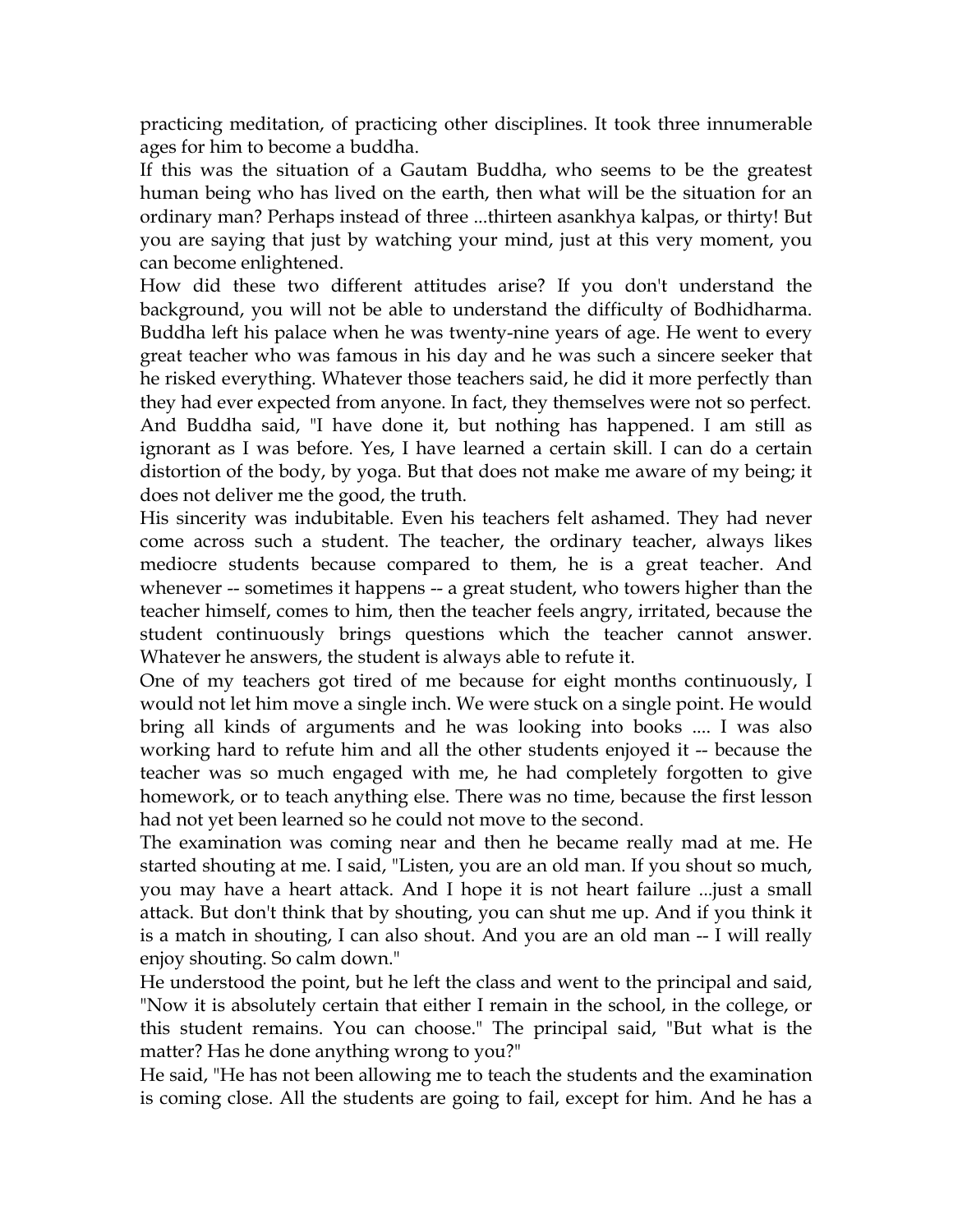strange stamina. I have been working hard. I have never worked so hard, reading late into the night, finding new arguments, and the next day he simply refutes them. He is working harder than me. Of course he is young and it is very humiliating to get defeated every day. I resign. I will not come to the college again if you don't expel him." And he left for his home.

The principal called me. He knew me. I had brought so many trophies and so many cups from all over the country, from all the universities, for debating, for eloquence competitions ... He was very happy that I had made his college famous nationwide.

He said, "I'm in a difficulty. Why are you irritating that old man? He is our oldest professor, well educated; he has two Ph.D.'s, has been conferred D.Litt. recently by the university. He is a well-known scholar and we cannot lose him."

I said, "You can keep him, but you are being unfair and unjust because I have not done anything harmful to him. He is the professor of logic and if a professor of logic cannot argue with a student, then who is going to argue? The whole subject of logic is argument and sharpening of arguments, and I'm really doing my work as every student should do. The students are behaving like dodos; they don't bother about the subject. They have other interests -- somebody has a girlfriend, somebody has an interest in the movies -- there are a thousand and one things in the world. And they study only at the end of the year.

"And now, because questions have become stereotyped, the same questions are being repeated every year. Just read four years' question papers and that is enough -- prepare for twenty questions and you are going to find five questions from those twenty in your examination. There is no need to bother about the whole course because professors are lazy. Even to find a new question is difficult for them, so they just look at four or five year-old examinations questions and find questions -- maybe they rephrase them. That is their whole work.

"And in the market now examination keys -- which are a very profitable business -- have appeared. Some retired professor knows perfectly well what is going to come up in the examination. He takes ten years of questions in his book and gives the answers to each point. You just purchase a key book. There is no need to go into the originals because that is a difficult task.

"And if you give the answers, nobody bothers whether you know it or whether you have crammed it. Those keys are made by retired professors in such a way that the answer is very small and can be crammed, so no intelligence is needed.

"I was trying ...because I have not come to the college just to sit there. I am not interested in degrees -- my interest is to sharpen my intelligence."

The principal said, "I can understand you, but still I will have to expel you. It is unjust and I am feeling guilty because I cannot let that professor leave. Without him, our whole logic department will collapse. He is the most senior professor and he's a very stubborn man. If he has said that he will not come unless you are expelled, he will not come. But knowing the injustice ...you have not been doing anything harmful, you just don't have a teacher of a real caliber and genius.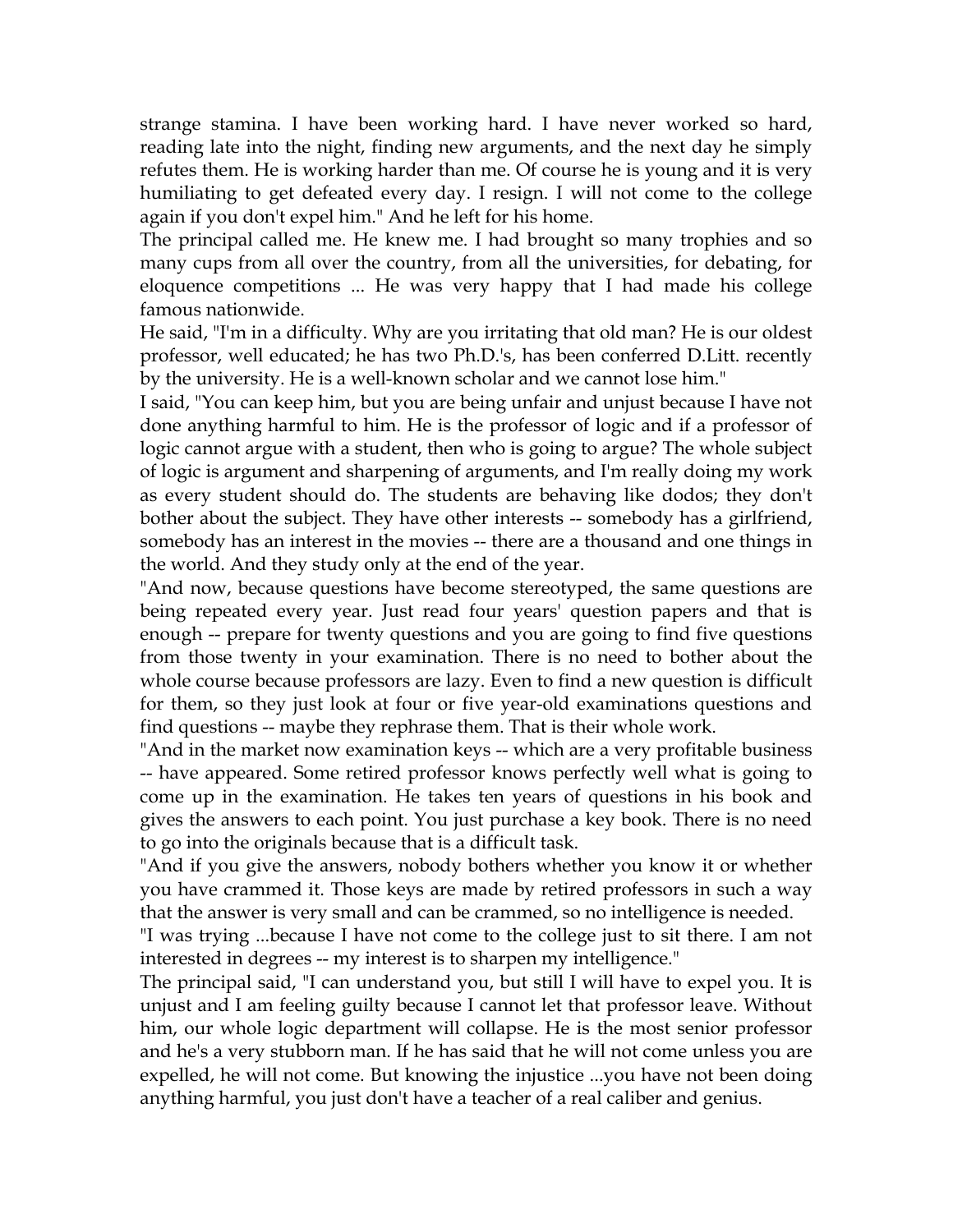"He is a mediocre man. He can write Ph.D. theses and he can be awarded a D.Litt. for his services, but he is not a genius. That I know. So I will expel you because he will insist on seeing that your name is there on the notice board and that you are expelled. But I will make arrangements for you in another college. I will phone the principal."

I said, "I don't want to create any trouble for your institution, or for you, or for the old professor. I have no antagonism towards him -- I just feel a great pity. You make arrangements, but it is not going to be easy because this situation which has been happening for eight months, has become the talk of all the colleges in the university. Every principal knows ...."

He tried. He phoned one principal who was very close to him and the principal said, "Just forgive me. You are sending a trouble to us because you cannot manage it."

He tried a few other colleges, because the city I was in was one of the most significant cities as far as education was concerned; there were twenty colleges in all. He called a few other principals, and everybody said, "You can send anybody else, but we have heard about that student. And you are the oldest college and you have the best professors. If they are ready to resign because of him, what will happen to our professors who are not so senior, who are not so experienced?"

The principal was in a dilemma. And I was sitting there listening to all this phone talk. I told him, "You will not be able to manage. I will manage myself. You just give me expulsion orders and I will manage."

And I arranged with one principal to enter his college on the condition that I would never come to the college. I would pay the fee but I would never come to the college. I would go to the library but not to the classes. I would not attend the classes, so no problem would arise. And the principal would see to it that I got the right attendance necessary for appearing at the examination. I said, "That's a great arrangement. In fact, I have always wanted it."

For two years I never went to a single class for a single day. But those two years were of great importance. I settled into the library as deeply as possible. Before the library would open, I was there and only when the librarian pushed me out because it was being closed did I reluctantly leave.

The same is the situation with Bodhidharma, who belongs to the particular school of Mahayana. Because China -- the whole of China -- does not have any other school except Mahayana. And to tell the Mahayana people that you can become enlightened just like a click of the fingers ...it is not possible for them to believe, because Buddha himself said he had to do hard work for three asankhyas -- innumerable ages -- before he became enlightened. But Bodhidharma knew from his own experience that he had become enlightened without any austerity, without any discipline, without going through fasting, without doing prayers, rituals. He became enlightened just by becoming aware of his mind.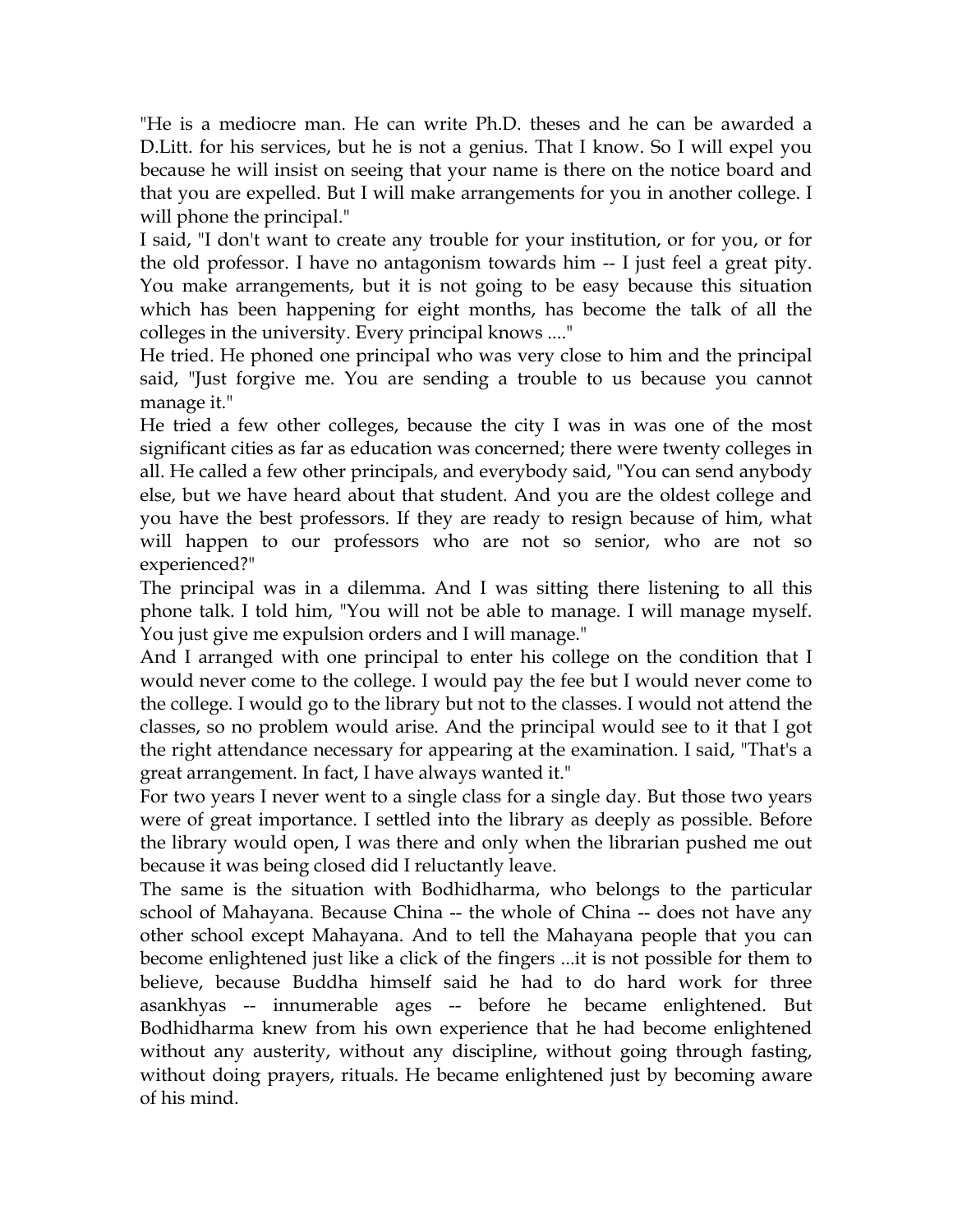But to say that Gautam Buddha is wrong .... He would be surrounded by the whole country which believed that Gautam Buddha cannot be wrong. And in actual fact, for six years after leaving his palace, Gautam Buddha did everything, and all the teachers finally felt that he was a far greater soul than they themselves were. And they said to him, "Forgive us. All that we knew, we have told you. More than that is beyond our capacity. But we will suggest a greater teacher to you."

For six years he went from one teacher to another teacher, and finally, the greatest teacher of those days said to him, "You are wasting your time. No teacher can help you. It is time enough that you should be on your own .... Just watch your mind. I don't have any other teaching for you."

Tired of those six years of continuous discipline .... It was a full moon night. He had been was refused by the teacher and told, "Just watch your mind. There is no discipline for you; those disciplines are for mediocre minds. They are compromises, according to everybody's capacity -- a certain ritual to console him that he is doing some work for enlightenment. Nothing will satisfy you unless enlightenment happens."

So he went away. A full moon night -- he had left the teacher just a few days before. And he was sitting under the tree by the side of Niranjana in Bihar. In India even trees are worshiped -- and I don't see anything wrong in it, because a tree is also a living being and they are very nice people. They don't do any harm to anybody. A woman had been a worshiper of that Bodhi tree. And she had told the God of the tree that if she became pregnant -- because for years she had not been getting pregnant -- if she became pregnant she would bring sweets, fruits and flowers as a present to the god of the tree.

And on the full moon night, she came. She had become pregnant and when she became absolutely certain and the physicians had said, "You are pregnant," she brought delicious food, sweets, flowers. Her name was Sujata. It is a significant name in the history of Gautam Buddha.

And he was hungry, because he had been fasting for months -- very hungry. But he was a beautiful man, a prince, and because of the hunger he had become almost pale. And in the full moon night, he looked as if he were the god of the tree who had come out.

The woman could not believe it -- she was a villager, and she really thought that the god of the tree had come out to receive her presents. She fell to his feet and offered him all that she had brought.

This was the first time in those six years that he had taken a full meal. And that too, in the night. It is not allowed for ascetics to eat at night, but now he was no longer an ascetic.

When the teacher had said, "All that you have to do is to watch," he dropped all disciplines, all asceticism. He had renounced his kingdom; now he renounced his renunciation too. For the first time he was perfectly relaxed. He ate well, and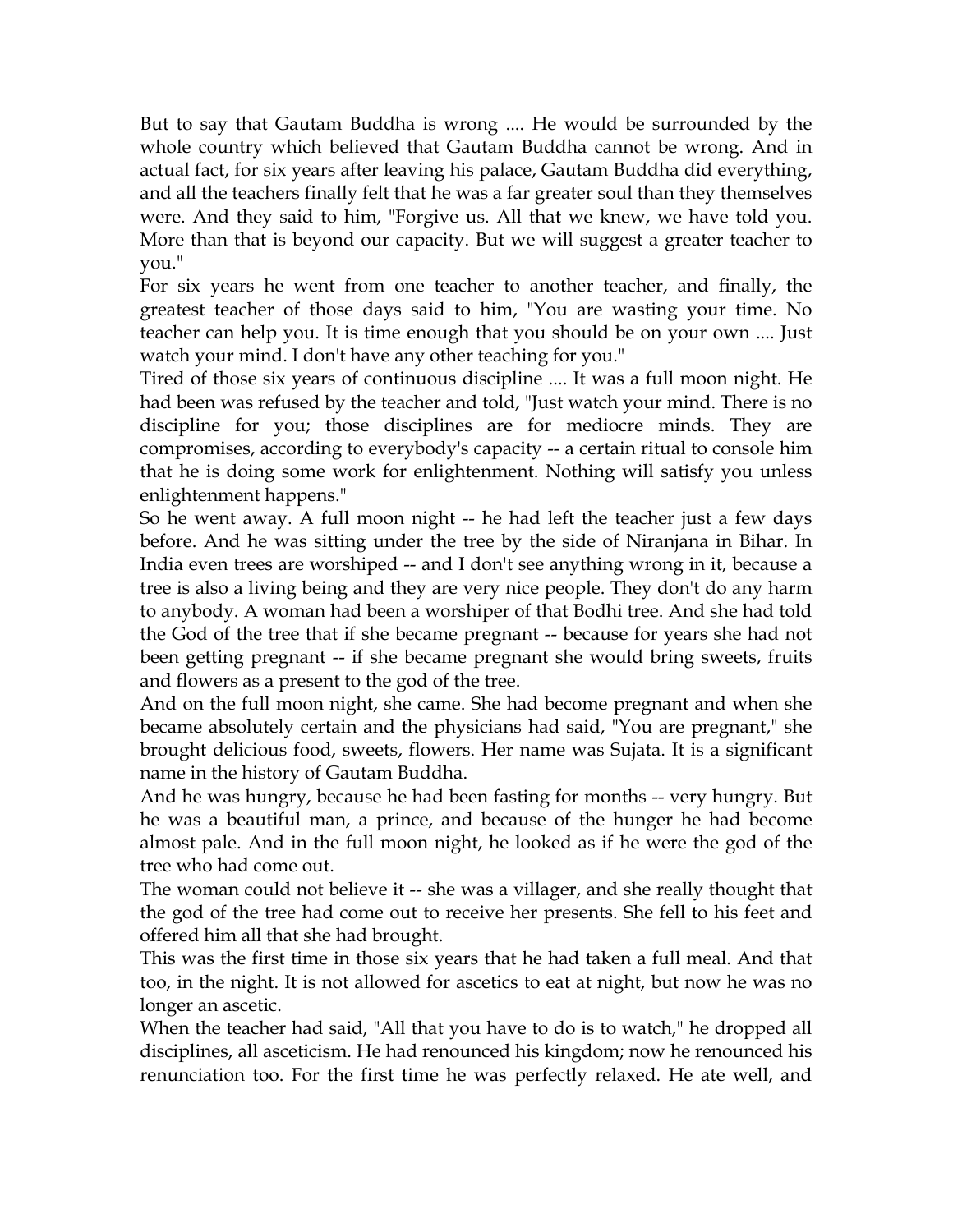after six years he slept for the first time without any tension. There was no ambition. There was no desire. There was nowhere to go, nothing to be searched. In this relaxed state, even in his sleep he became aware that he was watching his mind; just a small flame of awareness was there. Although the body was asleep, the mind was asleep, something beyond was alert.

And in the morning when he opened his eyes, the last star was disappearing. And the actual fact was that as the last star was disappearing, he also disappeared as an ego, as a personality. The enlightenment was sudden. Suddenly he saw his authentic being.

Now the problem arose: Mahayanists say that this sudden experiment happened because of those six years of continuous austerity -- this is gradual enlightenment.

And there are people, a certain school, who believe in sudden enlightenment. They say it had nothing to do with those six years. If he had stopped at five years, the experience would have happened. And if somebody had told him the very first day, and if he had had the intelligence to understand it, it would have happened the very first day he left the palace.

Those six years are not a cause for the effect of enlightenment. Enlightenment cannot have a cause. Their reasoning is very clear. Bodhidharma has said in the sutras that enlightenment has no cause. Then the question of millions of ages and arduous effort is meaningless.

Enlightenment is always sudden.

If it is not sudden, it is not because the nature of enlightenment is gradual. It is because your mind leaves you gradually. You are not ready to take the risk wholesale. You take the risk retail, inch by inch, part by part -- the American way, in installments. A little bit you lose today, a little bit tomorrow, a little bit .... It takes time because you are not ready to drop the mind in its totality, in this very moment. You say, "I will do it slowly ...tomorrow, then the day after tomorrow. What is the hurry?"

So there are these two schools: the gradual school of enlightenment which appeals to many people because they don't have the guts to drop the mind immediately; and the sudden school of enlightenment which belongs only to people who have the heart of a lion, who can simply risk everything.

I remember a story about a Japanese actor. He was very famous in America and he earned millions of dollars. He wanted to return home, he had earned enough. But before returning home, he thought it would be better to go around the world. Then he would not have to leave his home again. Then he wanted to rest. But first he wanted to see every beautiful place around the world.

He reached Paris. His guide took him to many places and then he said, "Would you like to see a casino?" The actor said, "Certainly, I want to see everything. In Paris, not to see a casino is missing much." Casinos are gambling places and France has the best casinos.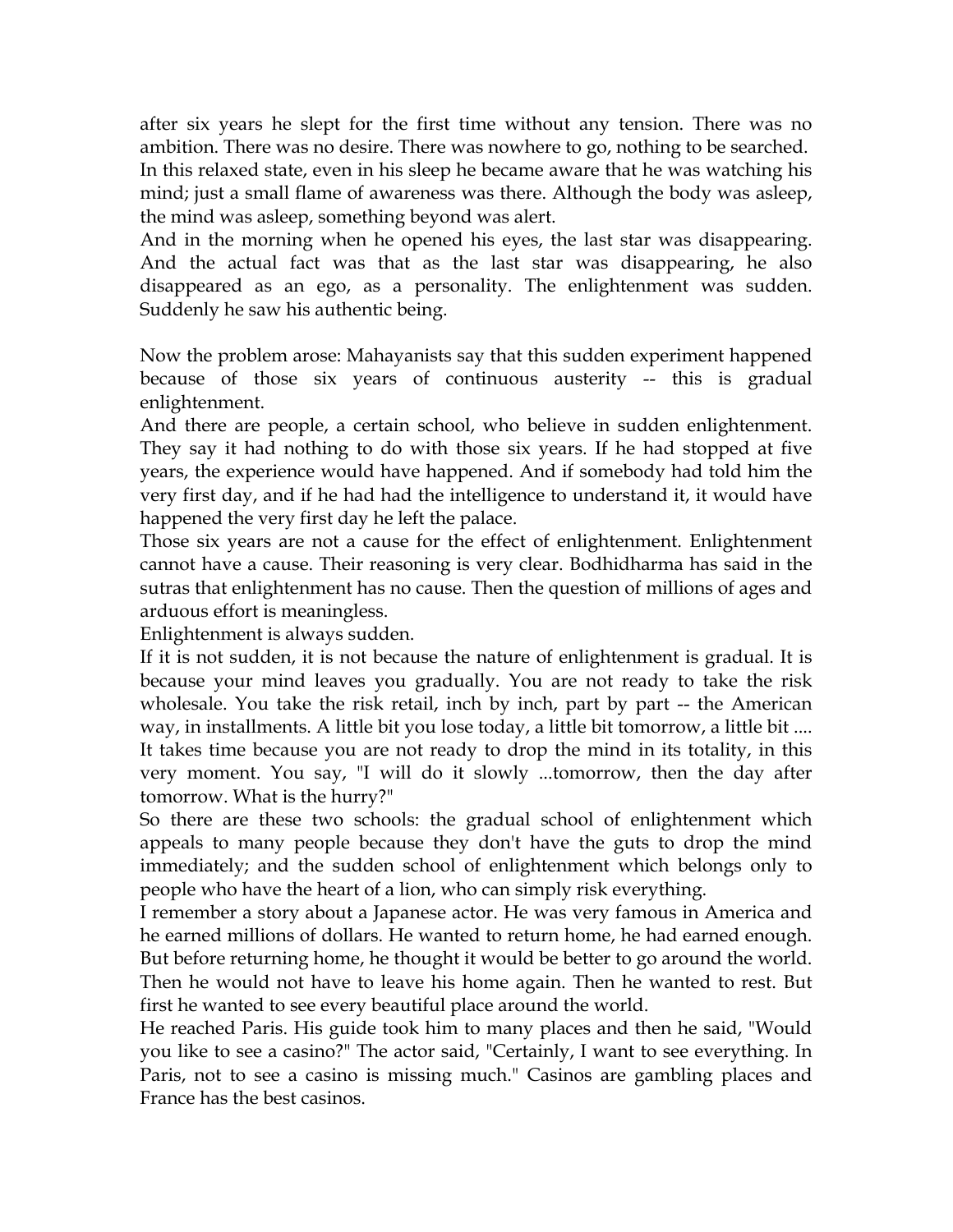And as he entered the casino and he saw people putting up hundreds of dollars, thousands of dollars ...and he got interested in the game. He risked all his millions of dollars that he had earned in America -- just on one stake, not gradually.

Even the owner of the casino was afraid. "What to do with this man? If he wins, my whole casino is gone. A strange fellow!" He had been in the business for so long but he had never seen a man putting millions of dollars at risk, at stake.

But there was no way to refuse; it was not possible to refuse. You have to accept the stake and fortunately for the casino owner, the Japanese lost. He lost every single dollar that he had earned and was hoping to live a retired life on. He had nothing.

He went into his hotel and went to sleep. In the morning he saw in a newspaper that a Japanese had committed suicide by jumping from a forty-story building, and naturally it was thought that it must be the same Japanese who had lost millions of dollars in the casino. So they mentioned that it seemed that it was the same Japanese who had lost millions of dollars the previous night and he had not even a single dollar left for himself.

He read the news and he laughed and the owner of the hotel read the news and he said, "He was in my hotel. How did he reach the other hotel? He was a famous name." The Japanese rushed to his room and he was laughing so madly. The owner asked, "Why are you laughing?"

He said, "I am laughing because I am alive and this newspaper said I have committed suicide by jumping from a hotel. Some other Japanese has committed suicide." And it was a very logical conclusion by the journalist that it must be the same famous Japanese actor from America. The body was so distorted, so broken in pieces that there was no way to find out who the man was.

The owner of the hotel asked him, "It is strange. You lost all your life's earnings and still you slept well?" He said, "It does not matter. I enjoyed the thrill for a moment -- this way or that. And I enjoyed the owner of the casino trembling. As far as money is concerned, I can go back and earn again. That is not a problem. It was not stolen money, I earned it."

The owner said to him, "But you could have played the way all gamblers play - small sums. You could have played the whole night. Why did you stake everything?"

And I was reading in his autobiography that he said, "I belong to the sudden enlightenment school. I don't believe in gradual installments. If you have to do something, do it totally and intensely. If you don't want to do it, then don't unnecessarily befool yourself by doing it partially."

Bodhidharma is authentically a man of sudden enlightenment. But he was initiated by the woman, Pragyatara. She was a Mahayanist and she sent him to China to help the growing religion there. The religion had grown like wildfire - just in six hundred years. It reached China at the time of Jesus Christ, five hundred years after Gautam Buddha. And after six hundred years, there were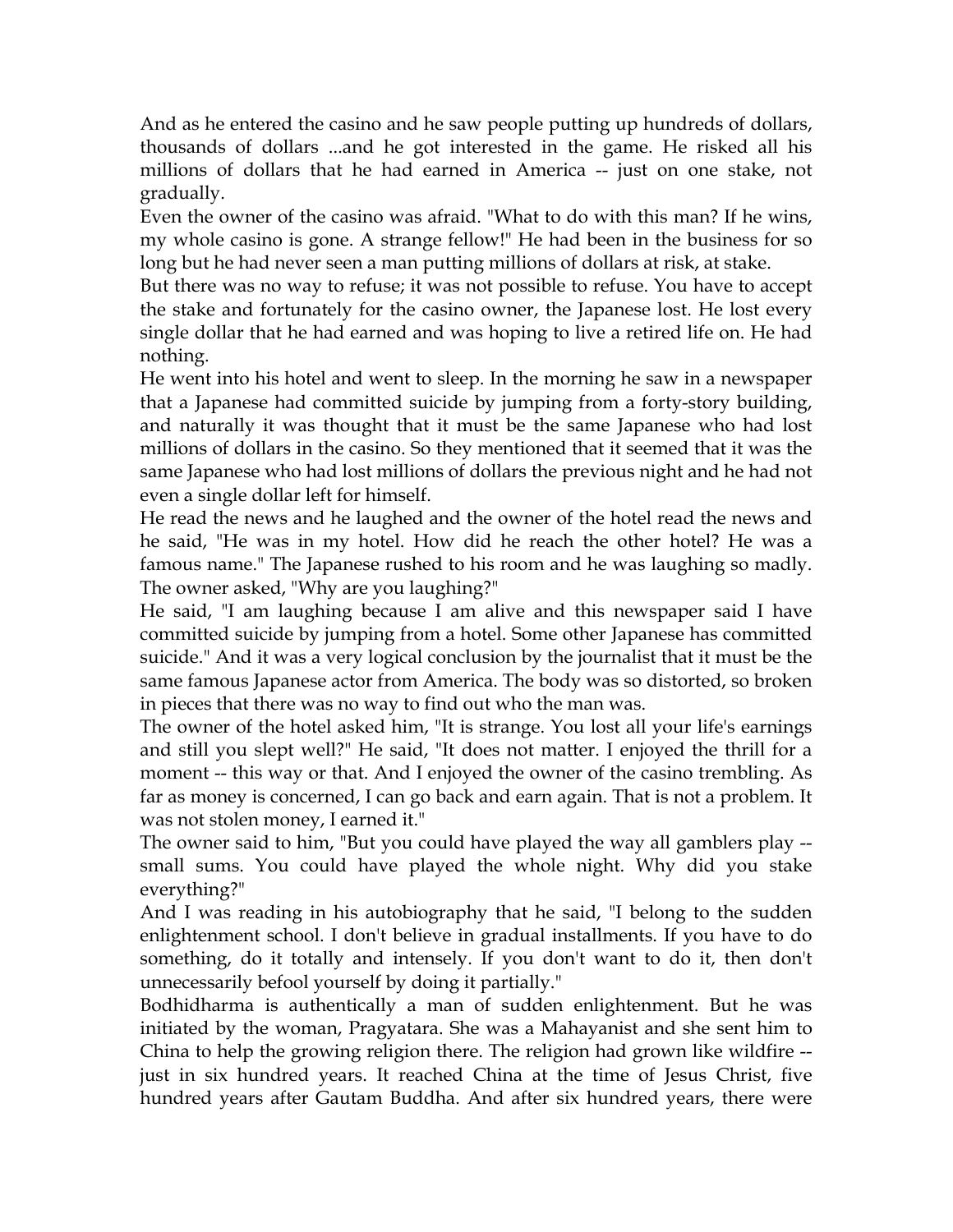thirty thousand Buddhist temples and two million Buddhist monks in China, and that is not including the laymen.

Millions and millions of people, because they were really hungry .... Confucius had made them so hungry for religion because in Confucius' mind there was no soul, no religion. It is because of Confucius that China turned to communism because Confucius' mind was very close to that of Karl Marx; there was not much difference. Both believed that there is no God, there is no soul, and all religions are useless. Both believed that consciousness is just a by-product of five elements getting together, and death is the end. So there is no question of good actions or bad actions.

Confucius had been such a dominant figure, such an influential figure that the whole soul of the Chinese people was hungry. There was an appetite which the Buddhist monks fulfilled. There was a gap so there was no conflict, no quarrel. The Buddhists were accepted without any struggle against anybody.

And Pragyatara sent Bodhidharma because up to then, no enlightened men had gone to China. Many scholars had gone -- thousand of scholars -- who were trying to translate Buddhist scriptures into Chinese. But they were only scholars, and Pragyatara thought China needed to see an enlightened man. It deserved it. In just six hundred years, great work had been done -- almost the whole country had gone from Confucius to Gautam Buddha. Pragyatara told Bodhidharma, "You have to go," and he went there. But his own enlightenment was sudden and in China the school that had spread to the people was Mahayana, which believed in gradual enlightenment.

This is the dilemma. The students are raising the question: Buddha says one thing and you are saying just the opposite. WHY DO YOU NOW SAY THAT SIMPLY BEHOLDING THE MIND AND OVERCOMING THE THREE POISONS IS LIBERATION? You are making it too simple, saying that one can do it now. Then what about Gautam Buddha's struggle for three innumerable kalpas ...?

But perhaps even Bodhidharma is not aware about the distinction that I have made, that just before his enlightenment Gautam Buddha dropped all disciplines. That would have been the right answer: Gautam Buddha may have struggled for three or thirty innumerable kalpas -- it was just a dream, and when the dream is broken it always happens in a single moment. Just a single moment before, you were asleep; after a single moment, you are awake. And when you are awake all dreams which were appearing so real, disappear.

This would have been the right answer, but it would not have fitted with the Mahayana school. That's why he goes on creating theological smoke around the question again.

THE WORDS OF THE BUDDHA ARE TRUE. BUT THE THREE ASANKHYA KALPAS REFER TO THE THREE POISONED STATES OF MIND.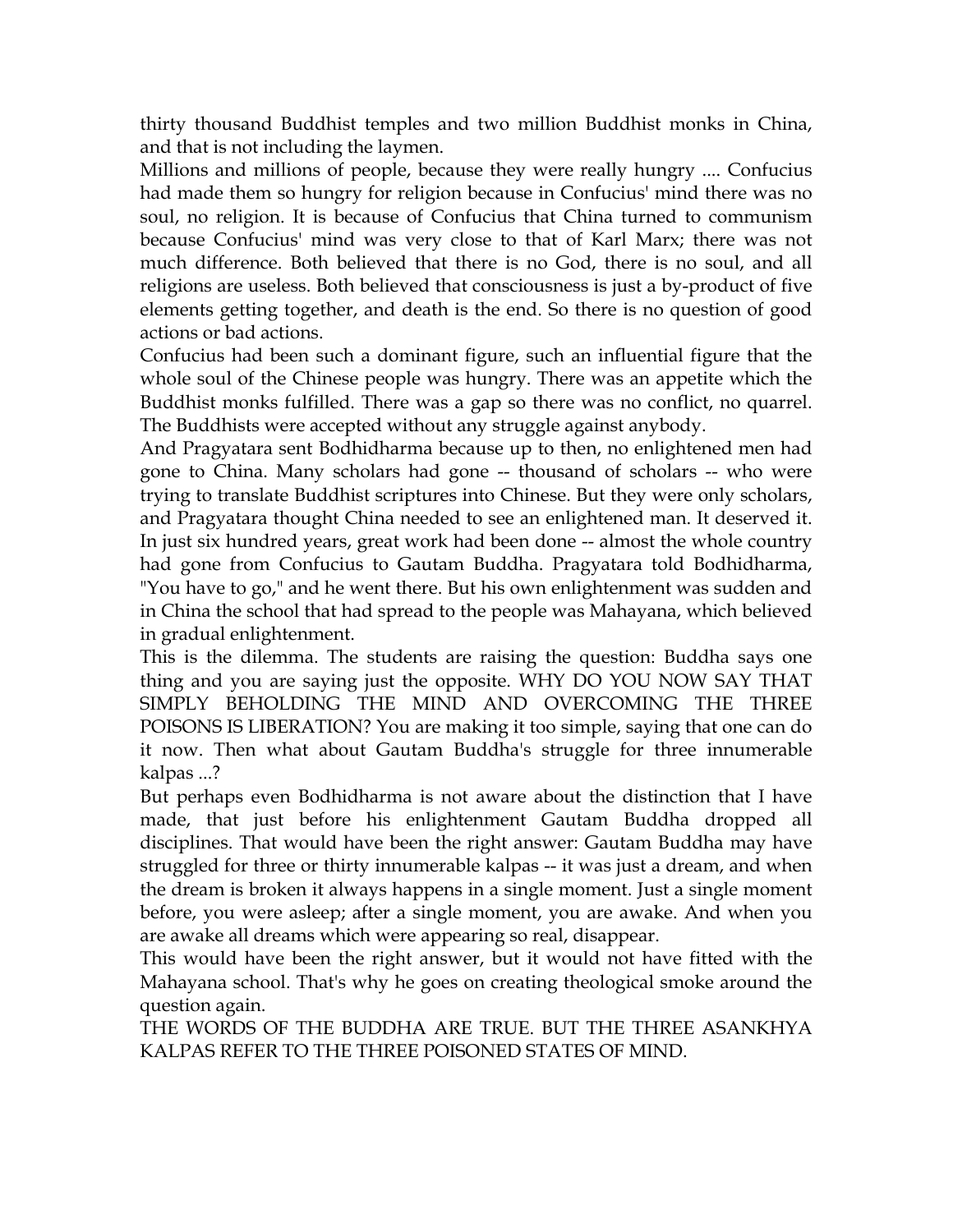That is not true. He actually refers to innumerable lives in which he has struggled to achieve buddhahood and finally, in the last life, he has achieved it. Now Bodhidharma is trying to somehow make a plausible answer.

WHAT WE CALL ASANKHYA IN SANSKRIT, YOU CALL COUNTLESS. WITHIN THESE THREE POISONED STATES OF MIND ARE COUNTLESS EVIL THOUGHTS.

Now this is all nonsense, because it is again not relevant to the question.

AND EVERY THOUGHT LASTS A KALPA.

That is even worse than nonsense; it is absurd! -- and you know it. A thought does not last even for an hour. Just try for any thought to remain in your mind for one hour continuously and you will be surprised -- it goes on slipping out of the mind.

Mind is in a constant traffic. You cannot stand in the middle of the traffic, your thoughts are moving faster than anything. And one kalpa is a very long time. A thought does not remain even for a few seconds. Your mind is continuously a flux; it is just like a river.

Heraclitus says, "You cannot step in the same river twice because it going so fast. By the time you step twice, it is other water. It is the same river just for the name's sake, but the water that you have stepped in for the first time is no longer there."

I go a little further than Heraclitus. I say, "You cannot step even once in the same river, because when your feet touch the upper part of the water, the lower part is rushing by. As your feet go a little deeper, the lower part and the upper part is rushing by. By the time you reach the bottom, everything has changed from the time when you first touched the surface of the water. You have not stepped in the same water, because every second new water is coming in and the old water is going out. Heraclitus is not aware that even stepping once in the same water is impossible. Twice is too much.

The same is the situation with the human mind: it is just a flux. Hundreds of thoughts queuing and going -- relevant, irrelevant, consistent, inconsistent. But he is trying to make some sense of Buddha's statement.

SUCH AN INFINITY IS WHAT THE BUDDHA MEANT BY THE THREE ASANKHYA KALPAS.

No, he actually meant what the words say. Bodhidharma is imposing his own idea on it, just to dilute it, just to bring it closer to his sudden enlightenment idea. In his place I would have said, "Gautam Buddha is wrong. What he is saying about the three innumerable ages must have been said before he became enlightened. It is not a statement made after his enlightenment. If he had ever said anything like that, it must have been before his enlightenment."

Even before his enlightenment he had five followers. Seeing him -- a king and a perfect ascetic -- five brahmin seekers had become his followers. They left because he accepted the food from Sujata, at night.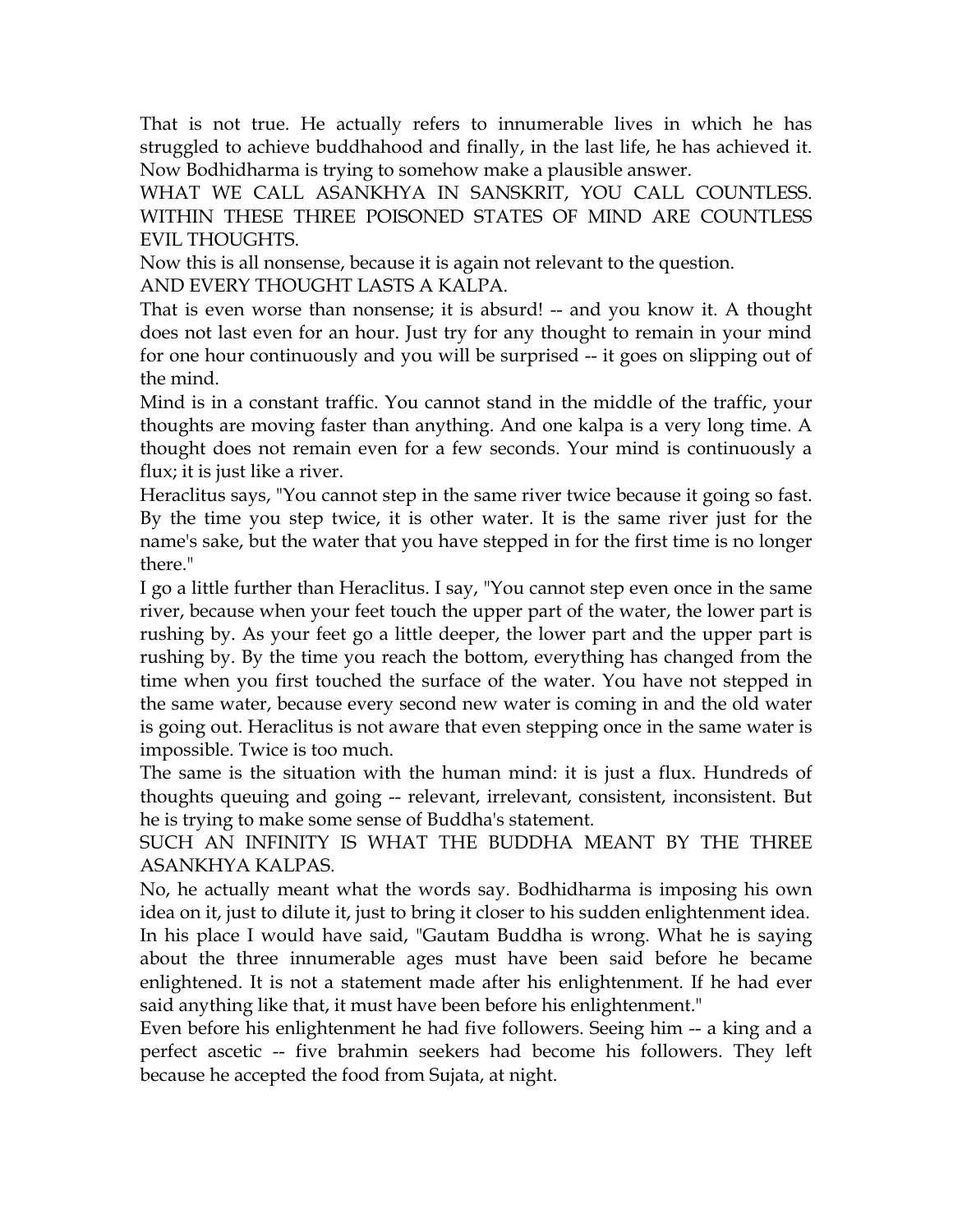And the word SUJATA, has great implications. It means "well born," born into a very high family. Now anybody who is really born into a high family will not have that name. Sujata must have been a sudra, an untouchable woman. This is how the human mind and human psychology functions. If she cannot belong to a high caste, at least she can have a beautiful name which means that she is well born. Her name indicates that she certainly, belongs to a very low strata of the society.

Seeing that Buddha was accepting food from a sudra woman -- he was not even asking, "To what class do you belong?" and in the night he was eating joyously - all the five disciples left him immediately. "He is a fraud, a fake. We have been deceived. He is not an ascetic at all."

Buddha may have said something like that to those five disciples, but he was not enlightened then. And one has to remember that any statement which has been made by Buddha before enlightenment should not be taken into account at all. It means nothing. Only that which he said after enlightenment has significance.

Bodhidharma could have explained it very easily, but he is not as courageous as he has been believed for centuries to be. He cannot say the words of the Buddha are not true. He is trying to polish them and somehow dilute them and bring them closer to his own understanding.

BUT THE GREAT BODHISATTVAS HAVE ONLY ACHIEVED ENLIGHTENMENT BY OBSERVING THE THREE SETS OF PRECEPTS AND BY PRACTICING THE SIX PARAMITAS. NOW YOU TELL DISCIPLES MERELY TO BEHOLD THE MIND. HOW CAN ANYONE REACH ENLIGHTENMENT WITHOUT CULTIVATING THE RULES OF DISCIPLINE? He is really putting the disciples in a dilemma -- and these are their last questions. Bodhidharma says that no discipline is needed, no austerity is needed. All that is needed is an awareness of your mind. And I agree with him absolutely. That's what brings enlightenment.

A man who is unconscious can discipline himself. He can shave just like the Buddha ...he can shave his head, he can eat only once in twenty-four hours, he can have only three sets of clothes -- not more than that -- but he will not become enlightened by this. If this were so, then all poor people who don't have even three sets of clothes, who sometimes have to go to bed without eating anything, would have become enlightened.

I have known people who have gone to sleep tying a brick on their stomach so they don't feel that their stomach is empty. Such poverty exists in many parts of this country. Would these people have become buddhas? -- no. Enlightenment has nothing to do with poverty, fasting, discipline, religious rituals.

There is only a single way to enlightenment and that is creating more and more awareness about your acts, about your thoughts, about your emotions.

Bodhidharma could have said that exactly, but this is the trouble when you belong to an organization, when you belong to a certain philosophy, when you belong to a certain system of belief, when you are not a master of yourself, when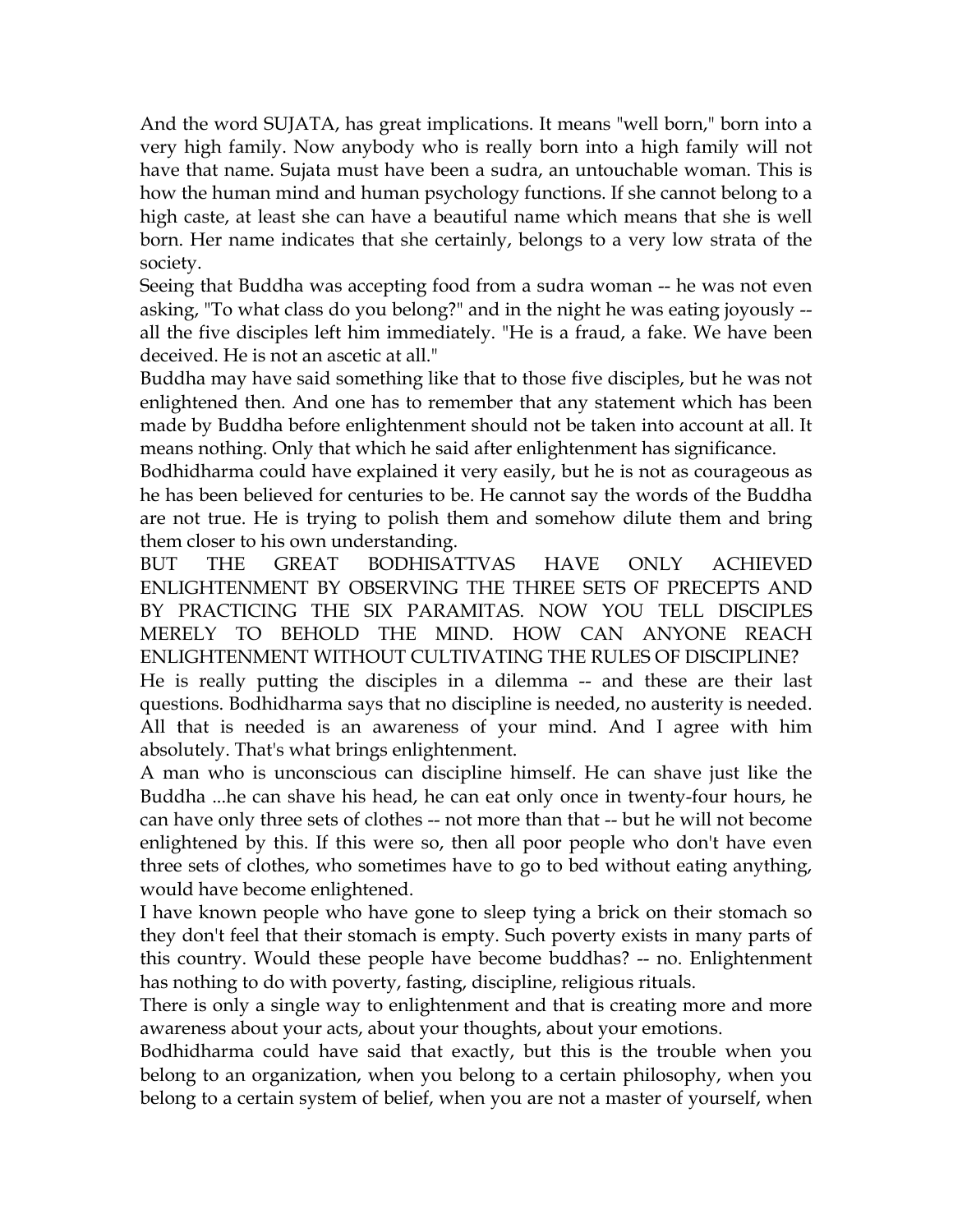you worship somebody else as a master ...then this kind of dilemma is bound to happen. You have lost your individuality in a way. You have to support Gautam Buddha even if it goes against your own understanding.

Bodhidharma says: THE THREE SETS OF PRECEPTS ARE FOR OVERCOMING THE THREE POISONED STATES OF MIND. WHEN YOU OVERCOME THESE POISONS, YOU CREATE THREE SETS OF LIMITLESS VIRTUE. A SET GATHERS THINGS TOGETHER -- IN THIS CASE, COUNTLESS GOOD THOUGHTS THROUGHOUT YOUR MIND. AND THE SIX PARAMITAS ARE FOR PURIFYING THE SIX SENSES. WHAT WE CALL PARAMITAS, YOU CALL MEANS TO THE OTHER SHORE. BY PURIFYING YOUR SIX SENSES OF THE DUST OF SENSATION, THE PARAMITAS FERRY YOU ACROSS THE RIVER OF AFFLICTION TO THE SHORE OF ENLIGHTENMENT.

Can't you see that the answer has not even a far-off relationship to the question? It is not even a distant cousin.

Bodhidharma could not manage ...to simply say the truth would have been the right thing: "Whether it goes against Buddha, or Krishna, or Christ does not matter -- I have to be my own truth. If it goes against somebody else's truth, that is his problem, it is not my problem."

Truth has beauty when it arises in you, but if you are somehow trying to fix it into a certain system created by somebody else, you start distorting the truth. And to me that is one of the greatest crimes.

The question was simply significant, but the answer is not. The answer is right in some other context but this place is not the place for this answer. He should have said that for all those three innumerable kalpas and the disciplines and austerities, Buddha lived in dreams.

But perhaps he could not say this to the Buddhists of China, because he was sent from India to make Buddhism more solid and if he started speaking in this way, how was he going to make Buddhism more solid? He started compromising. And the moment somebody starts compromising, he loses touch with the truth. Truth is an uncompromising experience.

ACCORDING TO THE SUTRAS, THE THREE SETS OF PRECEPTS ARE -- the disciples are asking again -- "I VOW TO PUT AN END TO ALL EVILS. I VOW TO CULTIVATE ALL VIRTUES. AND I VOW TO LIBERATE ALL BEINGS." BUT NOW YOU SAY THEY ARE ONLY FOR CONTROLLING THE THREE POISONED STATES OF MIND. ISN'T THIS CONTRARY TO THE MEANING OF THE SCRIPTURES?

It is, but Bodhidharma is not capable of saying so. In fact it is said that Gautam Buddha made these three vows: to put an end to all evil, to cultivate all virtues and to liberate all beings -- but this was before he became enlightened. Hence, it has no value at all.

After his enlightenment, he knew that all these vows were made in a state of dreaming. And what you decide in a dream, you are not supposed to follow when you wake up. You may have been flying in the dream -- just like any bird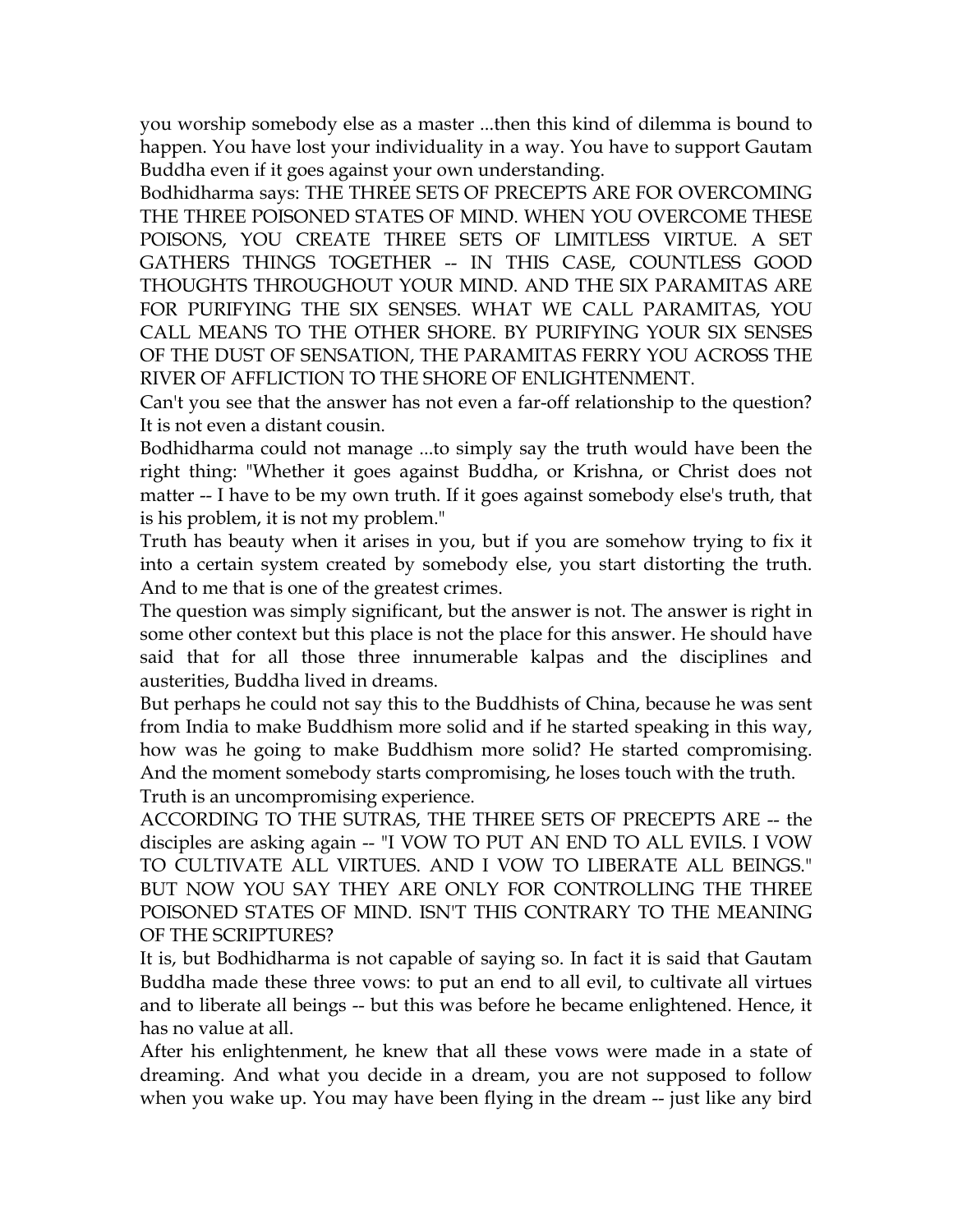across the sky -- but when you wake up, you know it was a dream and you don't insist that you really flew like a bird.

These three vows were certainly made by Buddha, but they were made before his enlightenment. It is true nobody has asked Buddha, "What happened to your vows?" But Bodhidharma is being asked. He should have made it clear that they were made in dreams and dreams don't matter at all. What matters is the awakened consciousness -- and then Buddha did not make any vows.

But instead of that, he goes on saying:

THE SUTRAS OF THE BUDDHA ARE TRUE.

But you can see, even as he says THE SUTRAS OF THE BUDDHA ARE TRUE, he has lost the authority and the strength that comes from sincerity, that comes from your own experience of truth. He has become mild.

BUT LONG AGO, WHEN THAT GREAT BODHISATTVA WAS CULTIVATING THE SEED OF ENLIGHTENMENT, IT WAS TO COUNTER THE THREE POISONS THAT HE MADE HIS THREE VOWS.

He goes on again and again, bringing those three poisons to his help.

PRACTICING MORAL PROHIBITIONS TO COUNTER THE POISON OF GREED, HE VOWED TO PUT AN END TO ALL EVILS. PRACTICING MEDITATION TO COUNTER THE POISON OF ANGER, HE VOWED TO CULTIVATE ALL VIRTUES. AND PRACTICING WISDOM TO COUNTER THE POISON OF DELUSION, HE VOWED TO LIBERATE ALL BEINGS. BECAUSE HE PERSEVERED IN THESE THREE PURE PRACTICES OF MORALITY, MEDITATION AND WISDOM, HE WAS ABLE TO OVERCOME THE THREE POISONS AND REACH ENLIGHTENMENT. BY OVERCOMING THE THREE POISONS, HE WIPED OUT EVERYTHING SINFUL AND THUS PUT AN END TO EVIL. BY OBSERVING THE THREE SETS OF PRECEPTS, HE DID NOTHING BUT GOOD AND THUS CULTIVATED VIRTUE. AND BY PUTTING AN END TO EVIL AND CULTIVATING VIRTUE, HE CONSUMMATED ALL PRACTICES, BENEFITED HIMSELF AS WELL AS OTHERS AND RESCUED MORTALS EVERYWHERE. THUS, HE LIBERATED BEINGS.

He is not being authentic. He is simply trying somehow to manage the answer. The answer is not a spontaneous response. It is clever, intellectual. It may have satisfied his disciples; it cannot satisfy me.

I am nobody's disciple. I don't belong to any belief system. I love people from all over the world and I never compare them. They are all unique: a Zarathustra is a Zarathustra, a Mahavira is a Mahavira, a Buddha is a Buddha, a Jesus is a Jesus, a Moses is a Moses ...they are so unique that you should not make one of them a criterion that everybody else has to fit with.

Bodhidharma himself belongs to the same category, but because of his compromise, he falls down. He could not maintain his uniqueness. He remains a disciple of Gautam Buddha -- and how can a disciple say that the words of the master are not right?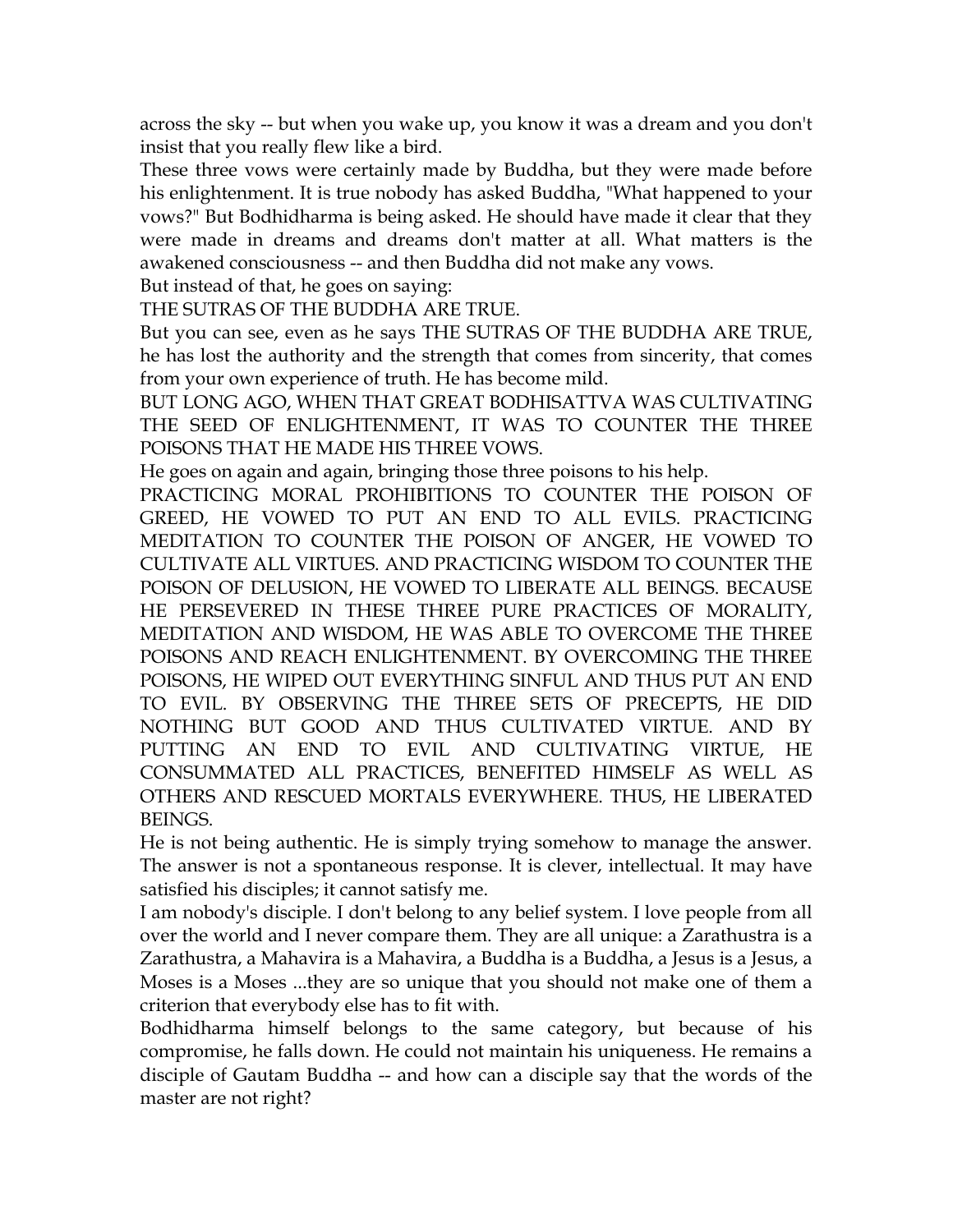It is a unique opportunity for you to listen to a man who has no master, and who has a tremendous respect for truth -- whether it comes from Zarathustra, or Lao Tzu, or Buddha, or Moses, or Jesus, or Mohammed. If it is truth which rings bells in my heart, I am in absolute support of it. But if it is not true, I know my heart. The bells don't ring and I immediately know something is wrong.

Bodhidharma is trying to pacify, console. He is no longer interested in truth. He is more interested in spreading the message of Buddha, and that's where he loses his uniqueness; otherwise he is as unique a person as Gautam Buddha himself.

I cannot conceive of what happened to him why he could not say directly, "These words are not true. They are not true because they don't resonate with my being." But this is what happens when you are toeing the line of a certain party - political, religious, social. Then you have to be in agreement with everything, without choice.

The Buddhists were very happy with Bodhidharma because he established the discipline of Buddha in China, gave it a very solid foundation, and spread the message -- not only to China, but from China to Taiwan, to Korea, to Japan.

He did a great job, but he fell down from the heights. He could have remained there if he had said the truth exactly and explained to the people, in a very simple way, "These are statements made by Buddha before his enlightenment, and anything he said before enlightenment is immaterial. To me, Buddha's statements after his enlightenment are pure gold."

I don't think Bodhidharma would have hurt the feelings of people. Perhaps he would have created a precedent for other enlightened people: You need not agree with everything. You have certainly an obligation to accept the truth from whichever direction it comes, but you don't have any obligation to agree with any untruth, any fiction created by the priests who know nothing of the truth.

He did the job for which he was sent, but he lost something beautiful in his own being. To me that is more important than the whole of China becoming Buddhist. A single individual in crystal-clear truthfulness is more important than millions of people fast asleep.

Okay, Maneesha?

Yes, Osho.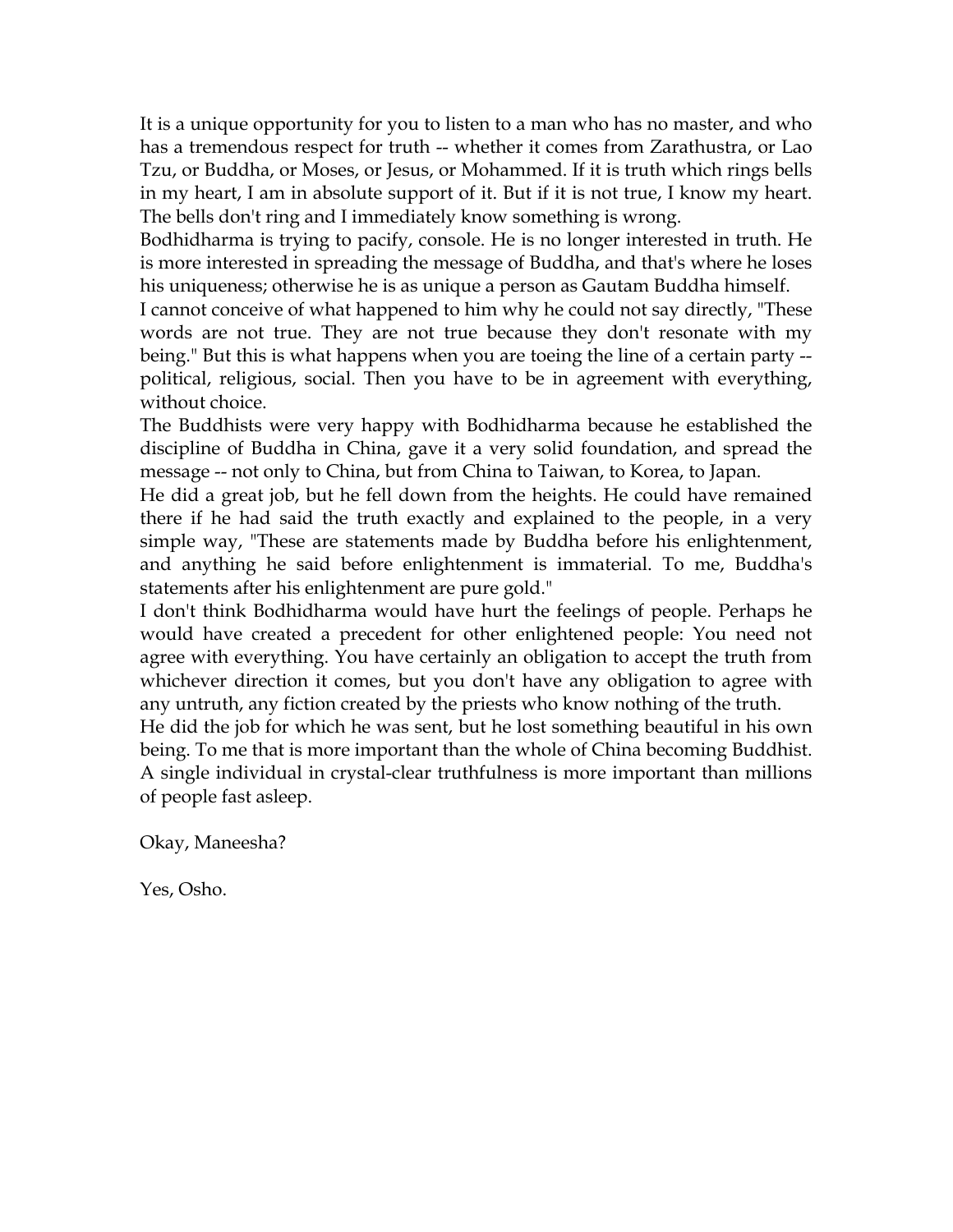## **Bodhidharma: The Greatest Zen Master Chapter #18 Chapter title: Wakefulness is awareness 13 July 1987 pm in Chuang Tzu Auditorium**

## BELOVED OSHO,

YOU SHOULD REALIZE THAT THE PRACTICE YOU CULTIVATE DOESN'T EXIST APART FROM YOUR MIND. IF YOUR MIND IS PURE, ALL BUDDHA LANDS ARE PURE. THE SUTRAS SAY, "IF THEIR MINDS ARE IMPURE, BEINGS ARE IMPURE. IF THEIR MINDS ARE PURE, BEINGS ARE PURE." AND, "TO REACH A BUDDHA LAND, PURIFY YOUR MIND. AS YOUR MIND BECOMES PURE, BUDDHA LANDS BECOME PURE." THUS, BY OVERCOMING THE THREE POISONED STATES OF MIND, THE THREE SETS OF PRECEPTS ARE AUTOMATICALLY FULFILLED.

BUT THE SUTRAS SAY THE SIX PARAMITAS ARE CHARITY, MORALITY, PATIENCE, DEVOTION, MEDITATION AND WISDOM. NOW YOU SAY THE PARAMITAS REFER TO THE PURIFICATION OF THE SENSES. WHAT DO YOU MEAN BY THIS? AND WHY ARE THEY CALLED FERRIES?

IN CULTIVATING THE PARAMITAS, PURIFICATION OF THE SIX SENSES MEANS OVERCOMING THE SIX THIEVES. CASTING OUT THE THIEF OF THE EYE BY ABANDONING THE VISUAL WORLD IS CHARITY. KEEPING OUT THE THIEF OF THE EAR BY NOT LISTENING TO SOUNDS IS MORALITY. HUMBLING THE THIEF OF THE NOSE BY EQUATING ALL SMELLS AS NEUTRAL IS PATIENCE. CONTROLLING THE THIEF OF THE MOUTH BY CONQUERING DESIRES TO TASTE, PRAISE AND EXPLAIN IS DEVOTION. QUELLING THE THIEF OF THE BODY BY REMAINING UNMOVED BY SENSATIONS OF TOUCH IS MEDITATION. AND TAMING THE THIEF OF THE MIND BY NOT YIELDING TO DELUSIONS BUT PRACTICING WAKEFULNESS IS WISDOM. THESE SIX PARAMITAS ARE TRANSPORTS. LIKE BOATS OR RAFTS, THEY TRANSPORT BEINGS TO THE OTHER SHORE. HENCE, THEY'RE CALLED FERRIES.

BUT WHEN SHAKYAMUNI WAS A BODHISATTVA, HE CONSUMED THREE BOWLS OF MILK AND SIX LADLES OF GRUEL PRIOR TO ATTAINING ENLIGHTENMENT. IF HE HAD TO DRINK MILK BEFORE HE COULD TASTE THE FRUIT OF BUDDHAHOOD, HOW CAN MERELY BEHOLDING THE MIND RESULT IN LIBERATION?

WHAT YOU SAY IS TRUE. THIS IS HOW HE ATTAINED ENLIGHTENMENT. HE HAD TO DRINK MILK BEFORE HE COULD BECOME A BUDDHA. BUT THERE ARE TWO KINDS OF MILK. THAT WHICH SHAKYAMUNI DRANK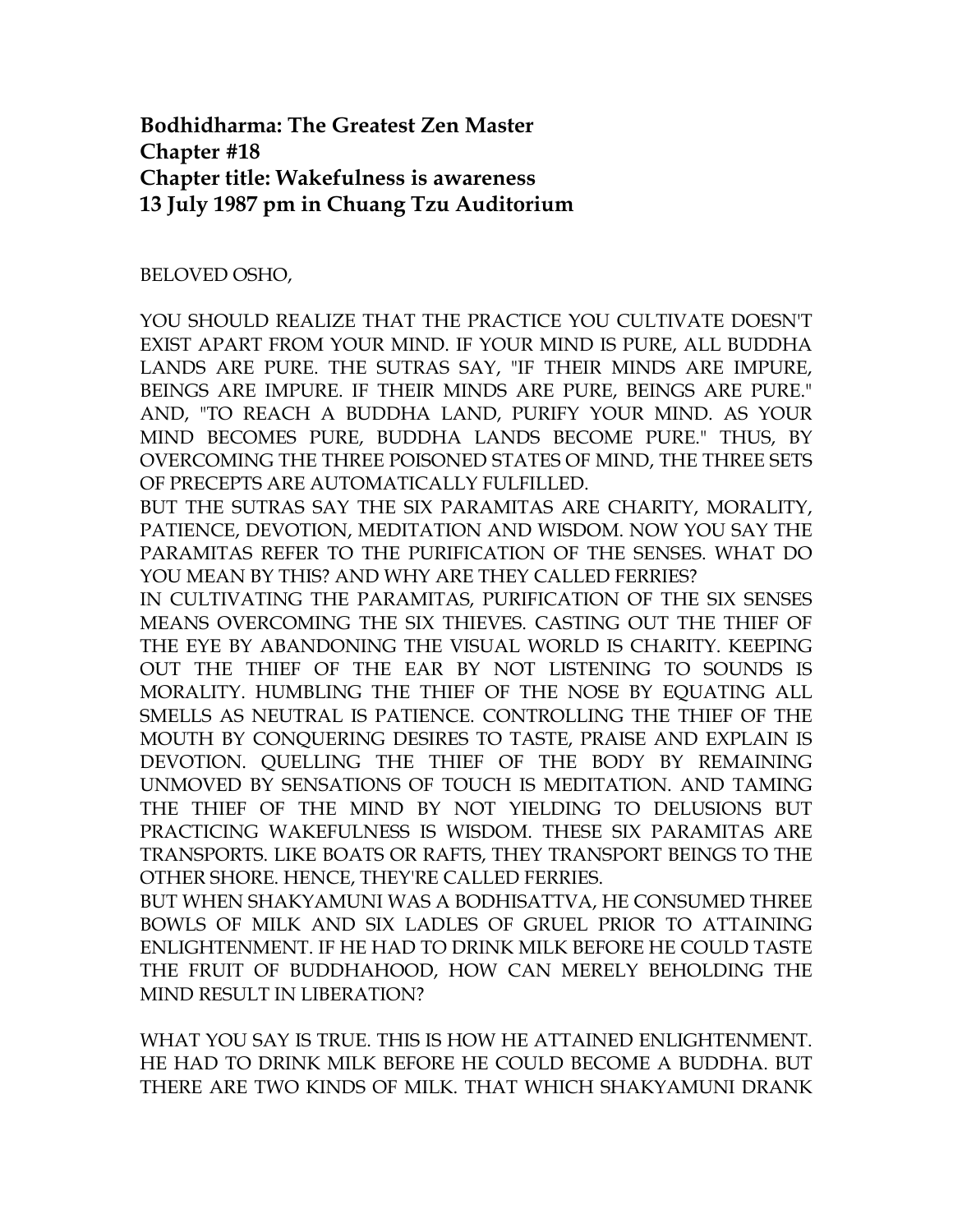WASN'T ORDINARY IMPURE MILK BUT PURE DHARMAMILK. THE THREE BOWLS WERE THE THREE SETS OF PRECEPTS. AND THE SIX LADLES WERE THE SIX PARAMITAS. WHEN SHAKYAMUNI ATTAINED ENLIGHTENMENT, IT WAS BECAUSE HE DRANK THIS PURE DHARMAMILK THAT HE TASTED THE FRUIT OF BUDDHAHOOD. TO SAY THAT THE TATHAGATA DRANK THE WORLDLY CONCOCTION OF IMPURE, RANK-SMELLING COW'S MILK IS THE HEIGHT OF SLANDER. THAT WHICH IS TRULY-SO, THE INDESTRUCTIBLE, PASSIONLESS DHARMA-SELF, REMAINS FOREVER FREE OF THE WORLD'S AFFLICTIONS. WHY WOULD IT NEED IMPURE MILK TO SATISFY ITS HUNGER OR THIRST?

THE SUTRAS SAY, "THIS OX DOESN'T LIVE IN THE HIGHLANDS OR THE LOWLANDS. IT DOESN'T EAT GRAIN OR CHAFF. AND IT DOESN'T GRAZE WITH COWS. THE BODY OF THIS OX IS THE COLOR OF BURNISHED GOLD." THE OX REFERS TO VAIROCANA. DUE TO HIS GREAT COMPASSION FOR ALL BEINGS, HE PRODUCES FROM WITHIN HIS PURE DHARMABODY THE SUBLIME DHARMAMILK OF THE THREE SETS OF PRECEPTS AND SIX PARAMITAS TO NOURISH ALL THOSE WHO SEEK LIBERATION. THE PURE MILK OF SUCH A TRULY PURE OX NOT ONLY ENABLED THE TATHAGATA TO ACHIEVE BUDDHAHOOD, IT ENABLES ANY BEING WHO DRINKS IT TO ATTAIN UNEXCELLED, COMPLETE ENLIGHTENMENT.

I feel greatly sorry for poor Bodhidharma. He has got into trouble -- and this trouble was bound to arise because he belongs not only to a tradition of Buddhism, but to a sect of Buddhism, called Mahayana, "the great vehicle." Anybody who belongs to any tradition, any sect, any doctrine, is bound to be in the same trouble as Bodhidharma. Whatever he is saying is becoming more and more stupid and nonsensical for the simple reason that he cannot say anything against the tradition.

He had been sent from India specially to make Buddhism more solidly grounded. That was the order of his own master, the enlightened woman Pragyatara, who had said, "I am sending you to China not to disturb people but to establish Mahayana in the great land of China, because if the whole country is converted to Buddhism, one-fifth of humanity is converted." One person out of five people in the world is Chinese.

That reminds me of a man who was reading a newspaper in which he read that out of five people, four people are of different countries, different races, different religions but one is certainly Chinese. He called his wife who was working in the kitchen and told her, "Have you ever realized that out of five people in the world, one is Chinese?"

She said, "My God! It is good you told us because we already have four children. Now is the time for birth control, otherwise the fifth will be Chinese."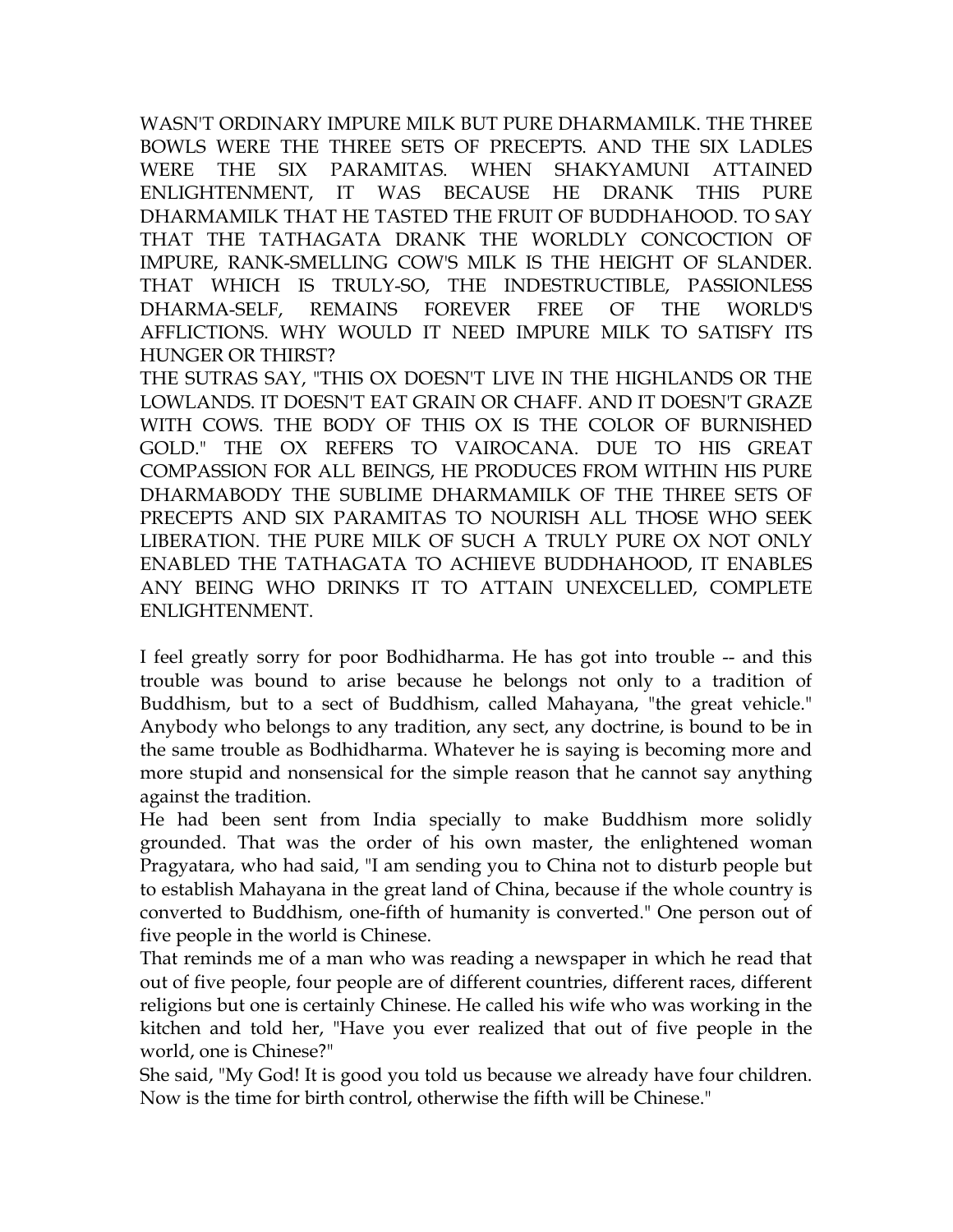China has been one of the largest lands up to now. But by the end of this century India will go ahead; it will become more populated than China. Otherwise, for the whole of history, China has been the most populated land in the world.

And if Buddhism was spreading like wildfire, it was time to give it a solid foundation. Bodhidharma had been specially sent as a messenger because although during the six hundred years before Bodhidharma, thousands of Buddhist scholars had gone to China at the invitation of emperors to translate all Buddhist scriptures into Chinese, not a single one had been enlightened.

So Bodhidharma was sent specially to give people a certain taste of what enlightenment is. They had heard the word, they were enchanted with the idea, a great longing had arisen in millions of people to attain to enlightenment, but they had not even seen an enlightened person. His presence, his silence, his compassion ...they were absolutely unaware; it was only theoretical.

By sending Bodhidharma Pragyatara had a certain specific purpose in her mind: to give China its first enlightened master. The trouble was that he could not say anything against Mahayana that would disturb all the new initiates into Buddhism. He could not say anything against Gautam Buddha, because nobody was going to listen to him.

They were so much impressed with Gautam Buddha and his life and his teachings that in just six hundred years, they created thirty thousand temples and monasteries. Two million people were initiated as Buddhist monks and almost the whole country became Buddhist. They may not all have been monks but they were laymen; they had started the journey hoping that one day they would also become monks. Five percent of the whole population of China had become monks.

It was a tremendous time of upheaval, change, transformation. And Bodhidharma, I think, had not realized the responsibility that he was taking upon his shoulders.

As far as superficial questions were concerned, he was perfectly right and perfectly in tune with his own experience. But when the ultimate questions started arising -- which are bound to arise sooner or later -- if he had declared, "I do not know" at the first ultimate question, when he was asked "From where does ignorance come?" ...if he had accepted his innocence, if he had announced, "I know how awareness can be created, but I don't know from where ignorance comes. Perhaps ignorance is forever there."

Ignorance never comes; it is just like darkness. Have you ever seen darkness coming or going? You always see light coming in and the darkness is not there. You always see light going out and the darkness is there. Darkness is always there -- no coming, no going. It is the light that comes and goes. Darkness is simply the absence of light.

This would have been the perfect answer to the people: that darkness has always been there. There is no source for it because it is non-existential. Only something that exists can have some source. Light has source. In the same way, awareness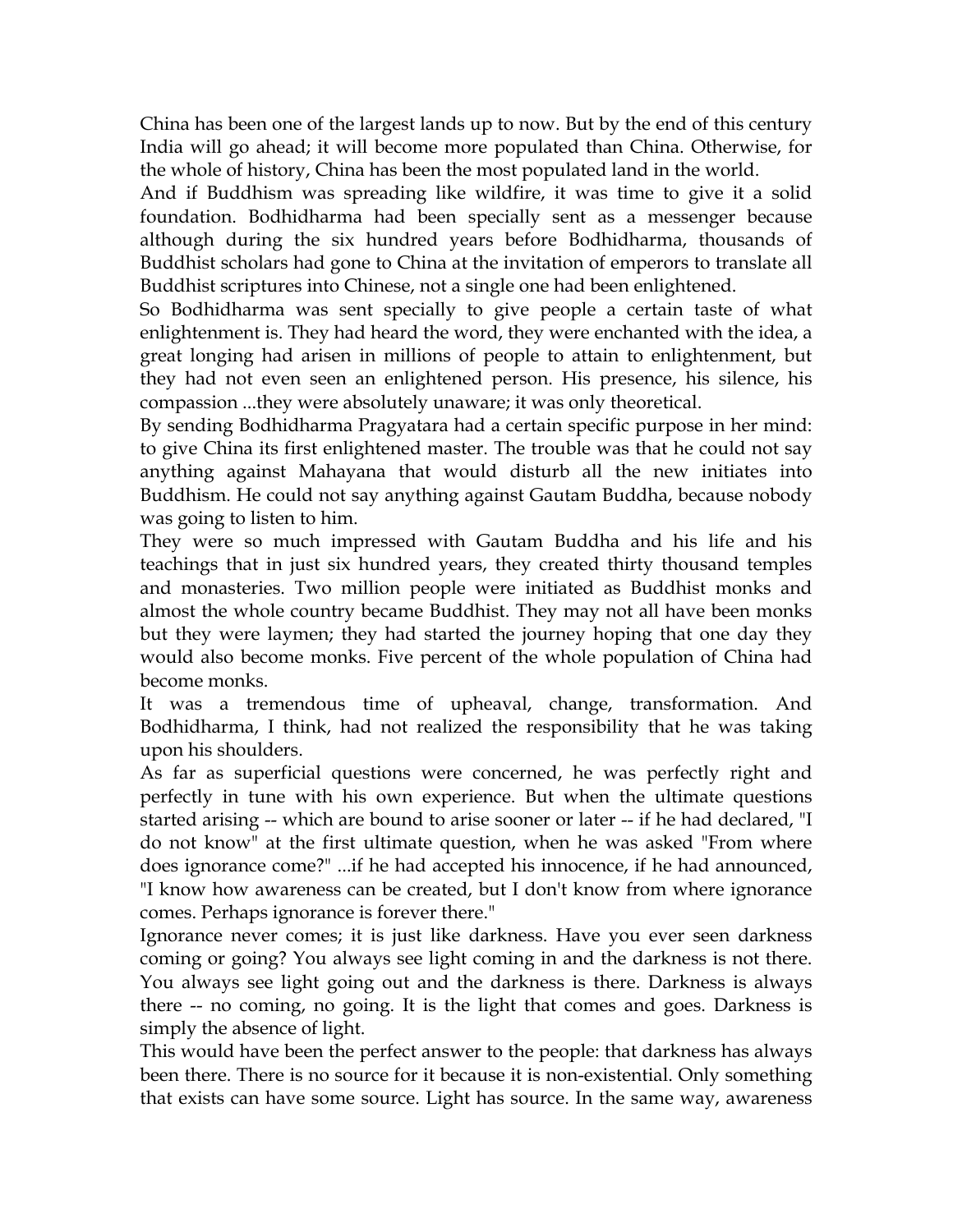has a source, consciousness has a source, but unconsciousness is simply nothing but darkness.

And if he had stopped there he would have done a tremendous job of protecting himself from falling into all kinds of nonsense. But he could not say "I do not know," because people had been expecting him for three years. The whole country had been waiting, Emperor Wu included, with great longing and desire for Bodhidharma, the first enlightened person to enter China. All their thirst would be quenched; all their questions would be answered. And his answers were not scriptural; his answers were from his own experience.

So he hesitated to say, "I don't know. I'm utterly innocent. At the most I can say darkness has always been there, ignorance has been always there. There is no root to it. It is rootless, causeless, because it is non-existential." That would have been my answer.

He could have told them, "I have come here to teach you how to get out of ignorance. I don't know how you have entered into ignorance. That is your business."

But rather than doing that, he went into long, theological descriptions. And that allowed the disciples to ask more and more about things which he was perfectly capable of answering but then those answers were going to be against Mahayana, or even against Gautam Buddha.

So he is in a very difficult dilemma. He knows what is right and he also knows what is traditionally right. And he proved not as strong as I have always thought. He could not prove himself to be a true revolutionary. He could not go against the tradition. I will show you how he becomes mixed up and how he starts talking nonsense. He has to -- just to console the traditional people, just to keep in line with the orthodox theology.

This question also belongs to the same category. And he falls into such idiotic answers that it becomes almost hilarious. Once in a while he is true, but only once in a while. Most of the time what he is talking about is irrelevant and I for one absolutely disagree with his answers.

The sutra: YOU SHOULD REALIZE THAT THE PRACTICE YOU CULTIVATE DOES NOT EXIST APART FROM YOUR MIND.

This is true. Whatever you practice, you have to practice through the mind. Hence enlightenment cannot be attained through practice. Because if enlightenment could be attained through practice, that means it is a by-product of the mind, just like any dream, any hallucination, any illusion, any thought. And just as thoughts disappear, your enlightenment may disappear at any moment.

I had one German sannyasin, Gunakar, who has become enlightened so many times that now he has stopped completely, dropped the whole idea. When he became enlightened for the first time -- he has a beautiful castle in Germany, in a very beautiful, scenic place -- he declared his enlightenment to all the presidents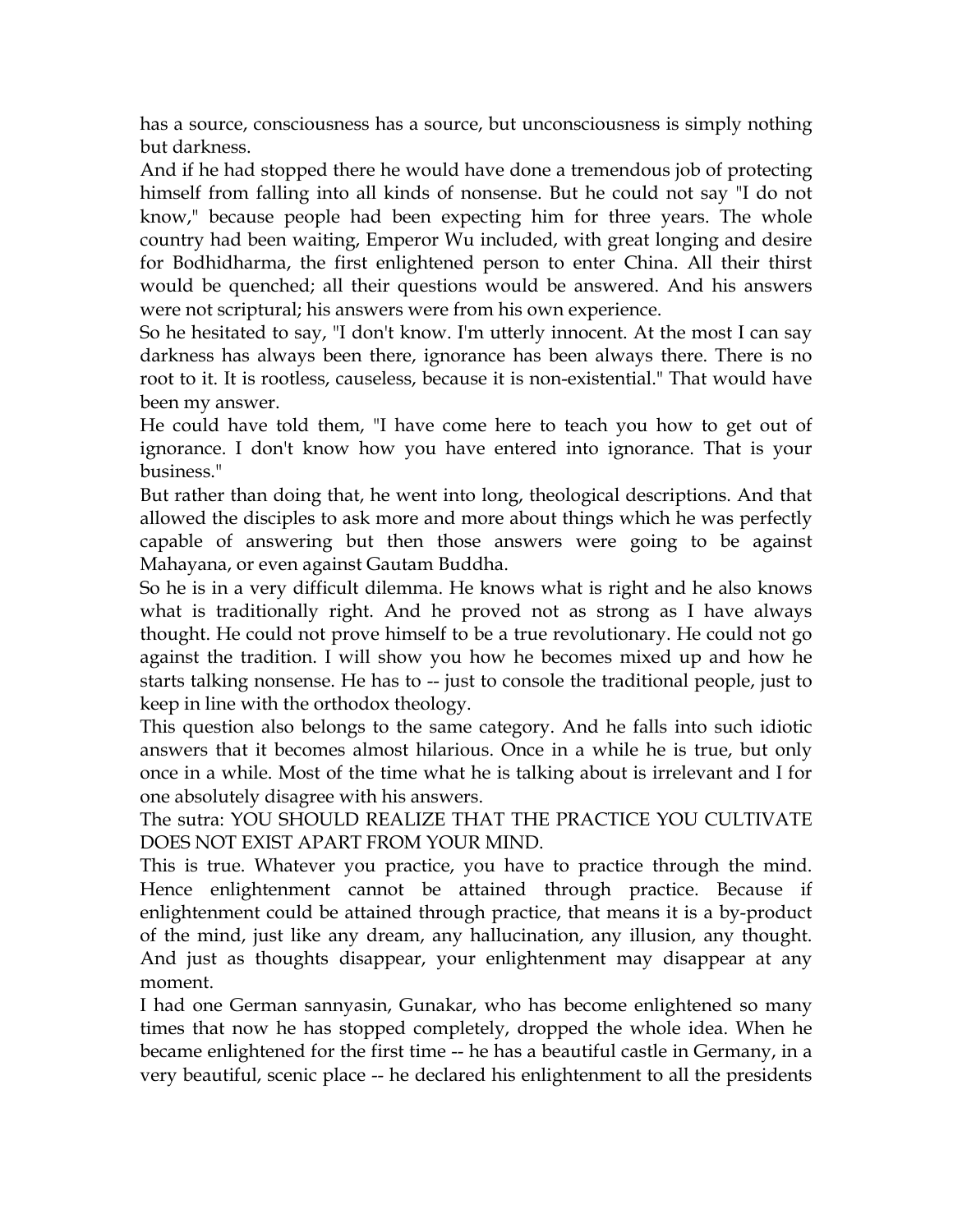and prime ministers and to all the ambassadors and to all the members of UNO. He wrote a letter ...he informed me also ....

I said, "Gunakar" -- he had just gone from here a week or two weeks before and I had not seen any sign that he was going to become enlightened so soon. I informed him, "Just come back; first I have to see ...."

So he came back, and as he came back, slowly, slowly as he came closer to Poona, enlightenment disappeared. He became aware that this was stupid ..."I don't know anything." But in Germany it was perfectly good, because nobody understands what enlightenment is. When he declared, "I am enlightened," people thought, "Perhaps ...nobody has ever heard what this enlightenment is. He may be." And naturally, nobody contradicted it. But he became afraid, and when he came in front of me he said, "Just forgive me. I have become absolutely unenlightened again."

I said, "Remember that whenever this desire arises in you, before acting and starting to write letters to all world governments and ambassadors and presidents that if they want any advice, you have become enlightened; first, you have to come here."

Two years he remained silent and one day I received his letter again. He said, "Osho, this time it has really happened and I am coming."

I said, "Okay, come."

And as he came to me he said, "Just forgive me. This is very strange. When I come here I become unenlightened and when I go back to Germany the desire arises, and nobody is there who can even say that I am not enlightened. Why wait? Declare! And the desire becomes so persistent ...."

It happened many times. The last time I heard he had joined a commune and he was washing dishes there. Somebody who was going to see me soon asked Gunakar, "What are you doing? Have you ever heard of any enlightened man washing dishes in a restaurant?" It was the commune restaurant.

He said, "Forget all about enlightenment. Let me just do my dishes and if you are going to Osho, just tell him that I am not going to become enlightened -- at least not in Germany! If I have to become enlightened, I will become enlightened when I am close to him. I am feeling immensely joyful just washing the dishes and that enlightenment was such a torture ..." because he started just imitating me.

He closed himself up in his castle on the mountain. He would not come out of his room. He would not meet with anybody. He had a secretary and naturally he got unnecessarily tortured. He could not come out, otherwise he would lose his enlightenment. He could not meet people, only the secretary, and the secretary informed them that he was in samadhi. "He cannot see anybody. Don't disturb him."

He said, "I have suffered enough because of this enlightenment. Now I am enjoying life more as a dishwasher in the restaurant of the commune. At least I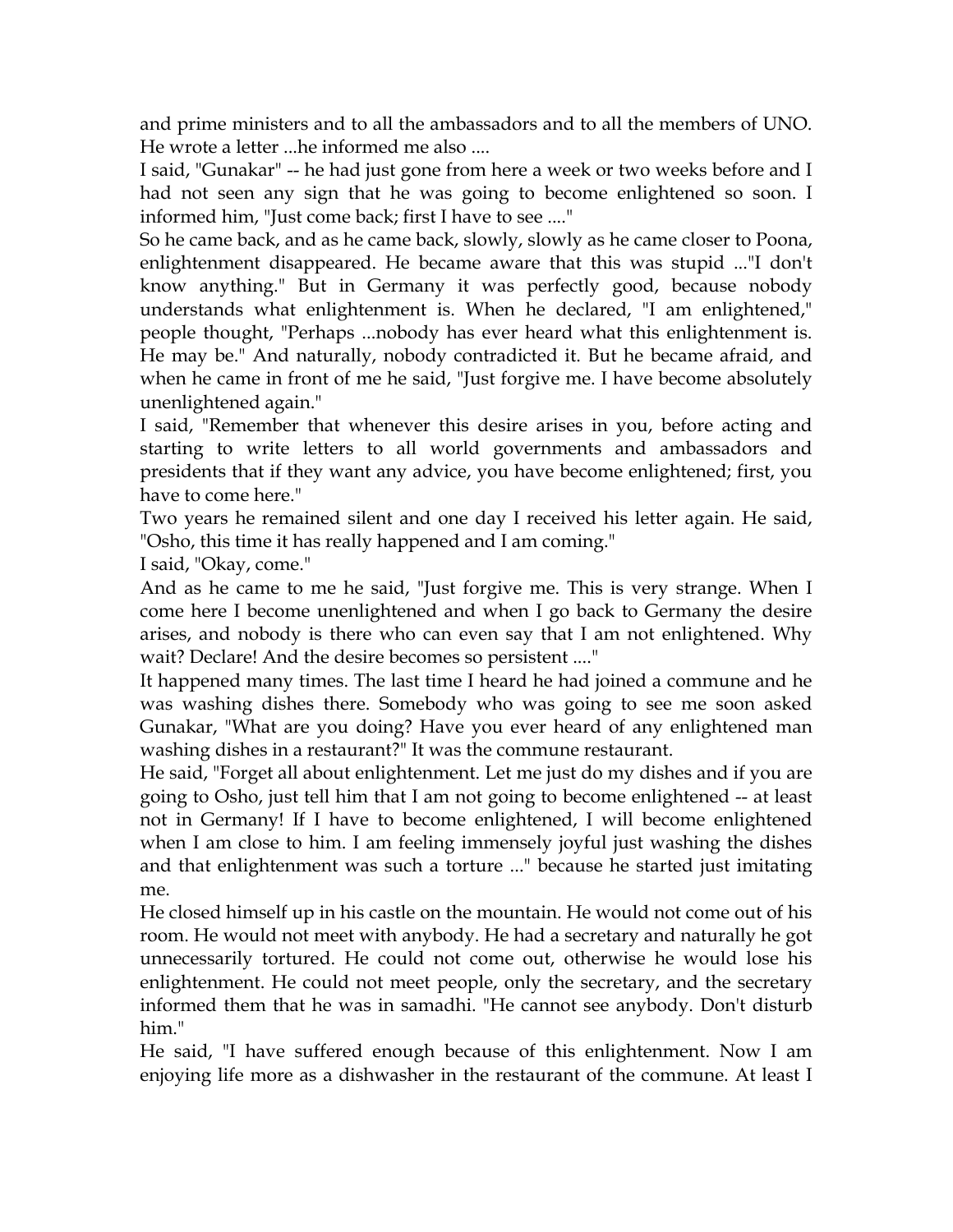can go out, I can go to a movie, I can go to the disco, I can sing and dance. That enlightenment was a very difficult thing, just remaining closed in one room ...."

Enlightenment cannot come from the mind. Enlightenment can come only when the mind disappears. In fact, enlightenment is the light and mind is the ignorance. Enlightenment is the wisdom; mind is the darkness.

IF YOUR MIND IS PURE, ALL BUDDHA LANDS ARE PURE.

I would like to correct it. I would like to say, if your no-mind -- which means beyond purity and beyond impurity -- is the buddha land .... It is not the pure mind which is the buddha land. Even the purest mind is still mind. And purity and impurity are a duality. And buddha land has to be beyond the dual. It cannot be one part of duality. It has to be beyond both.

THE SUTRAS SAY, "IF THEIR MINDS ARE IMPURE, BEINGS ARE IMPURE. IF THEIR MINDS ARE PURE, BEINGS ARE PURE."

Up to now, this is perfectly okay.

AND, "TO REACH A BUDDHA LAND, PURIFY YOUR MIND."

That is wrong, because then, what is the difference between good people and a buddha? The pure mind is buddha land and people who are pure are pure beings, so what is the difference between a good man and a buddha? There seems to be no difference -- but there is a great difference.

Hence I would like to put it: To reach a buddha land go beyond the mind, go beyond both purity and impurity. As your no-mind becomes buddha land, buddha becomes available to you. These are my corrections.

THUS, BY OVERCOMING THE THREE POISONED STATES OF MIND, THE THREE SETS OF PRECEPTS ARE AUTOMATICALLY FULFILLED.

BUT THE SUTRAS SAY THE SIX PARAMITAS ARE CHARITY, MORALITY, PATIENCE, DEVOTION, MEDITATION AND WISDOM. NOW YOU SAY THE PARAMITAS REFER TO THE PURIFICATION OF THE SENSES. WHAT DO YOU MEAN BY THIS? AND WHY ARE THEY CALLED FERRIES?

The question is simple and significant. The disciple is asking, "What are these six PARAMITAS?" The word paramitas means that which takes you to the other shore -- a small ferry boat.

Charity, morality, patience, devotion, meditation and wisdom -- these are the six ferries that can take you beyond this shore to the further shore, to your real home.

It is a simple question. Bodhidharma has just to define what charity is, what morality is, what patience is, what devotion is, what meditation is, and what wisdom is. But rather than giving a simple definition of these beautiful words, he goes into a very strange answer:

IN CULTIVATING THE PARAMITAS, PURIFICATION OF THE SIX SENSES MEANS OVERCOMING THE SIX THIEVES. CASTING OUT THE THIEF OF THE EYE BY ABANDONING THE VISUAL WORLD IS CHARITY.

Now, one cannot conceive of something more nonsensical. Just listen to it again: CASTING OUT THE THIEF OF THE EYE BY ABANDONING THE VISUAL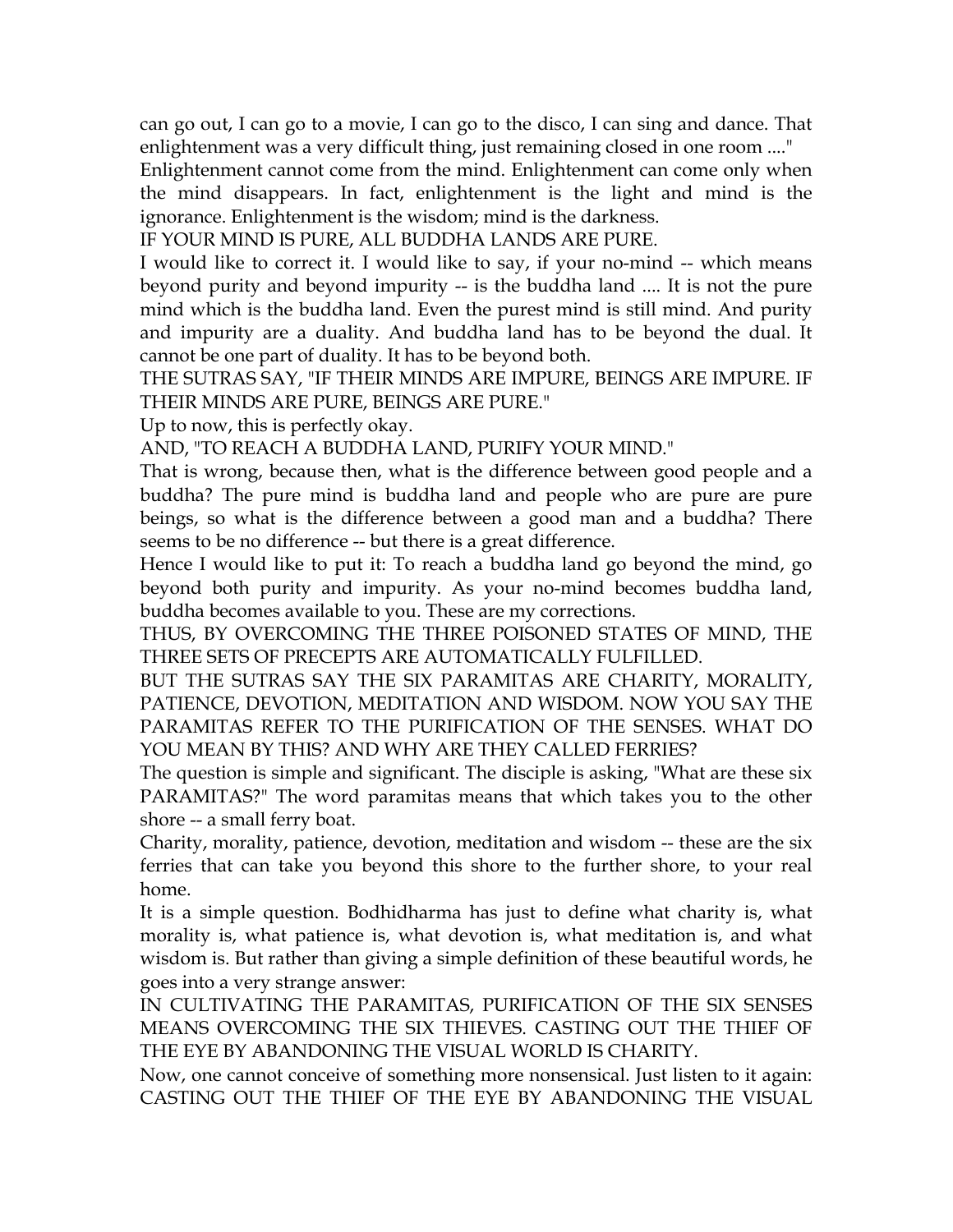WORLD IS CHARITY. By renouncing and abandoning the world that is available to the eyes ...the only way is to be blind! Otherwise, how can you abandon it? You can go to the mountains but the visual world will be there. You can go in a dark cave but darkness is also visual. You see it. And in fact, even blindness will not help unless you are born blind because a man who is born blind cannot even see dreams. He has no idea of anything.

You may never have thought about it. Do you think a blind man can see a railway train in his dream, or a starry night in his dream, or a beautiful woman in his dream, or a roseflower in his dream? Impossible, because he has never seen these things. Dreams are only reflections. What you have seen in actual life, dreams can reflect.

The most surprising thing is that almost everybody thinks that a blind man lives in darkness. And that is wrong, because darkness is also a visual phenomenon, you have to see it. The blind man has no eyes. He cannot even see darkness; light is far away. If he can see darkness, then you cannot prevent him from seeing light. And if he can see things in dreams, he is not blind. The born blind see nothing, just as the born deaf hear nothing.

But what can you do? You have eyes. How can you abandon the visual world? There was in India a poet, Surdas, who has been worshiped by Hindus as a great saint. Surdas saw a beautiful woman -- he had gone to beg, not aware of who was inside the house. He knocked on the door and a beautiful woman opened the door. And suddenly a desire, a fancy for her arose in his being. It was natural; it was not wrong. If you can enjoy a beautiful flower, why can't you enjoy a beautiful face? But religions are very much against all pleasures. It seems all religions have been founded by masochists. Torture yourself! The more you torture yourself, the more you become spiritual.

Surdas became very much guilty -- and he had done nothing; just the face was so beautiful that it was natural a great appreciation arose in him. But it was against the religious precepts. He destroyed both his eyes and he became blind. And because of this blindness, he has been worshiped for centuries as a great saint.

But do you think by destroying his eyes, he would have stopped dreaming? Just the opposite -- then he would dream more and more of that beautiful face. The face that was beautiful would become more beautiful, more fancy, in his dreams. And this is the meaning of charity?

Charity simply means an unconditional sharing. It has nothing to do with the eyes and nothing to do with the visual world and its abandonment. It simply means you have something; you should enjoy to share it. Don't be a miser. Don't hold on to it because this whole life is going to end one day and you will not be able to take anything with you. So while you are alive, why not share as much as you can? Things which can be taken away any moment ...it is better that you share them. And it is a great joy to share. The man who learns the art of sharing is the richest man in the world. He may be poor, but his inner being has a quality of richness that even emperors may feel jealous of.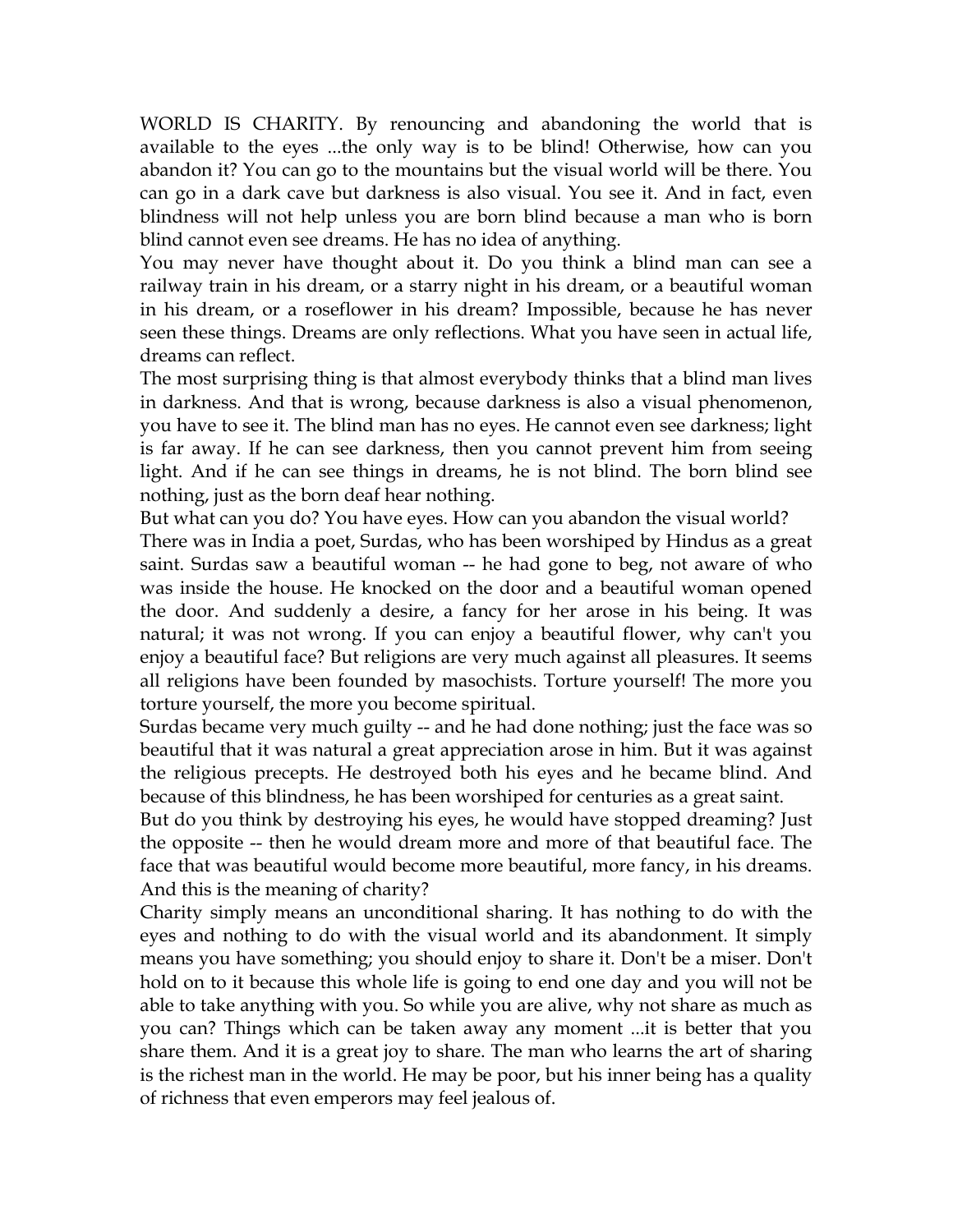I have always loved a small Sufi story: A poor man, very poor, a woodcutter, lived in the forest in a small hut. The hut was so small that he and his wife could sleep ...only that much space was in the hut.

In the middle of one dark night, it was raining hard and somebody knocked on the door. The wife was sleeping close to the door. The husband said to the wife, "Open the door. The rain is too much and the man must have lost his way. It is a dark night and the forest is dangerous and full of wild animals. Open the door immediately!"

She said, "But there is no space." The man laughed and said, "This is not a palace of a king, where you will always find a shortage of space. This is a poor man's hut. Two can sleep well; three can sit. We will create space. Just open the door."

And the door was opened. The man came in and he was very grateful and they all sat and started talking and gossiping and telling stories to each other. The night had to be passed somehow because they could not sleep; there was no space. And just then, another knock ....

The man, the new guest, was now sitting by the side of the door. The owner of the hut said, "Friend, open the door. Somebody else is lost." And the man said, "You seem to be a very strange fellow. There is no space."

He said, "This was my wife's argument too. If I had listened to her argument, you would have been in the forest, eaten by the wild animals. And you seem to be a strange man that you cannot understand that we are sitting just because of you. We are tired after a long day. I am a woodcutter -- the whole day I cut the wood and then sell it in the market and then we can hardly get food once a day. Open the door. This is not your hut. If three persons can sit comfortably, four persons can sit a little closer, with a little less comfort. But we will create the space."

Naturally he had to open the door, although reluctantly. And a man entered and he was very grateful. Now they were sitting very close; there was not even a single inch of space left. And then suddenly, a strange knock, which did not seem to be a man's! There was silence from all three; the wife and the two guests were afraid that he would say open the door.

And he said it. "Open the door. I know who is knocking. It is my donkey. In this wide world he is my only friend. I carry my wood on that donkey. He remains outside, but it is raining too much. Open the door."

And now it was the fourth guest to be allowed in, and everybody resisted and they said, "This is too much. Where is the donkey going to stand?"

This man said, "You don't understand. It is a poor man's hut, it is always spacious. Right now we are sitting; when the donkey comes in we will all be standing and we will keep the donkey in the middle so he feels warm and cozy and loved."

They said, "It was better to get lost in the jungle, rather than to be caught in your hut."

But nothing could be done. When the owner said to open the door, the door was opened.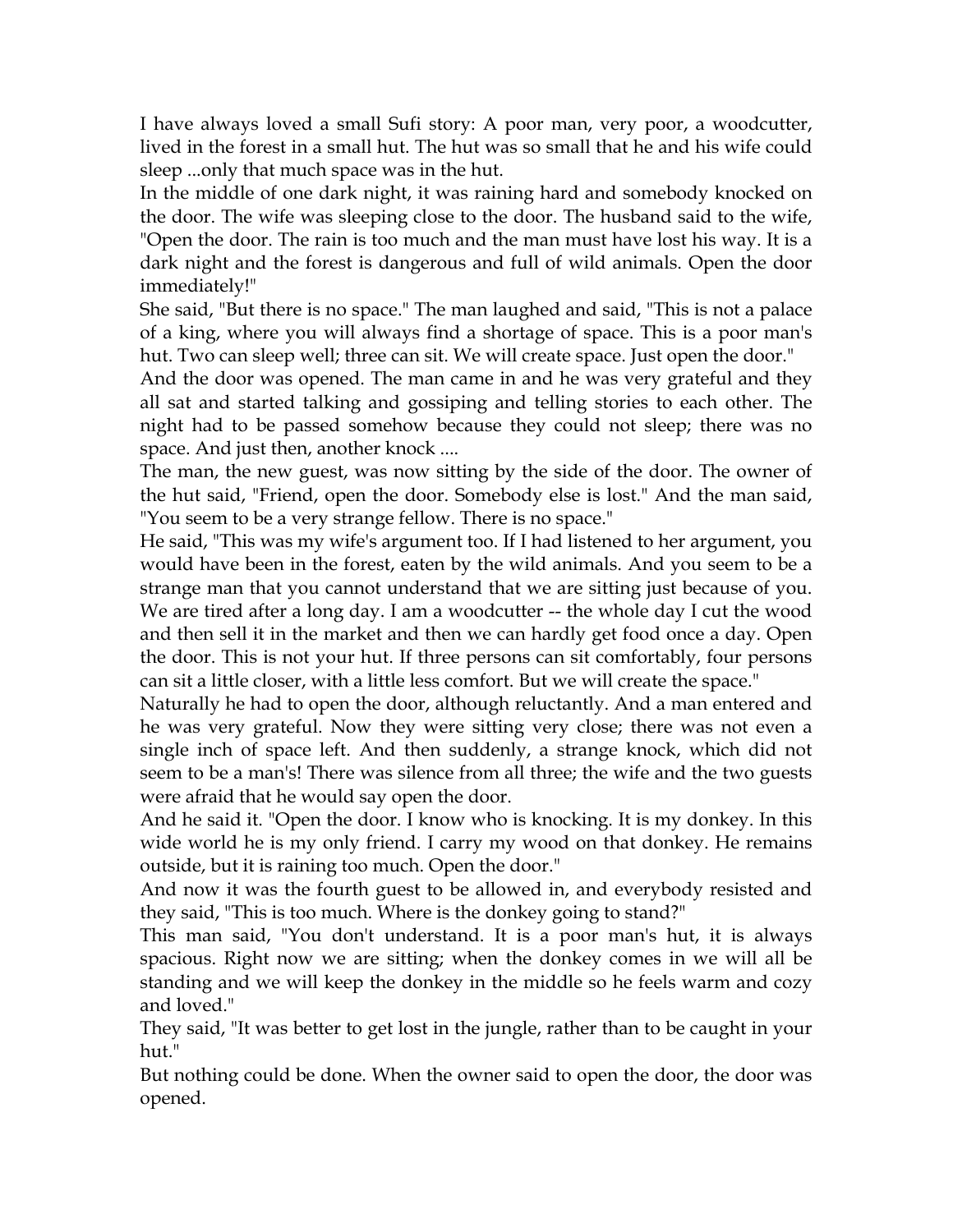And the donkey came in. The water was dripping from all over his body and the owner took him into the middle and told all the others to stand around. He said, "You don't understand. My donkey is of a very philosophical mind. You can say anything, he is never disturbed. He always listens silently."

I have loved this story which says that the emperor's palaces are always short of space -- although they are so big ....

The house of the president of India has one hundred rooms with attached bathrooms, one hundred acres of garden. This used to be the viceroy's house and still they have separate guesthouses. What are these hundred rooms doing there? One wonders ....

I have once been there because one of the presidents, Zakir Hussein, was interested in me. He was a vice-chancellor of Aligarh University and when he was the vice-chancellor, I spoke there. He was presiding, and he loved what I had said. When he became president and he came to know that I was in Delhi, he invited me to come and he took me around. I asked him, "What purpose are these one hundred rooms serving?"

He said, "They are just useless. In fact to maintain them, one hundred servants are needed. For the maintenance of this big garden of one hundred acres, one hundred rooms -- and in front you see two big buildings. They are guesthouses and each guesthouse must have at least twenty-five rooms, not less than that."

I said, "This is absolute wastage. In how many rooms do you sleep?"

He said, "In how many rooms? I sleep in my bed. I'm not a monster that I will spread myself into many rooms ...head in one room, and the body in another and the legs in another."

"But then," I said, "these hundred rooms which are simply empty, fully furnished with everything available that a man needs, should be put to some use."

But this is the situation around the world. The emperors have big palaces and still there is no space. They are always making new palaces, new guesthouses.

And the poor man in this story said, "It is a poor man's hut, there is no shortage of space. We will manage." And they managed. The night passed beautifully, although they had to stand up.

But it is beautiful to share whatever you have. Even if you don't have anything, you can find something in your nothing, also to share.

Charity is sharing. What Bodhidharma is saying is simply nonsense.

KEEPING OUT THE THIEF OF THE EAR BY NOT LISTENING TO THE SOUNDS IS MORALITY.

Have you ever heard of such a definition? Not hearing the sounds, not hearing the music is morality! Then killing a man, or raping a woman is not immoral? Listening to music is immoral, listening to the birds in the trees in the early morning is immoral. My feeling is that because he got entangled with the ultimate question and lied, he has lost his grip and he is now trying to make all kinds of definitions which are absolutely meaningless and absurd.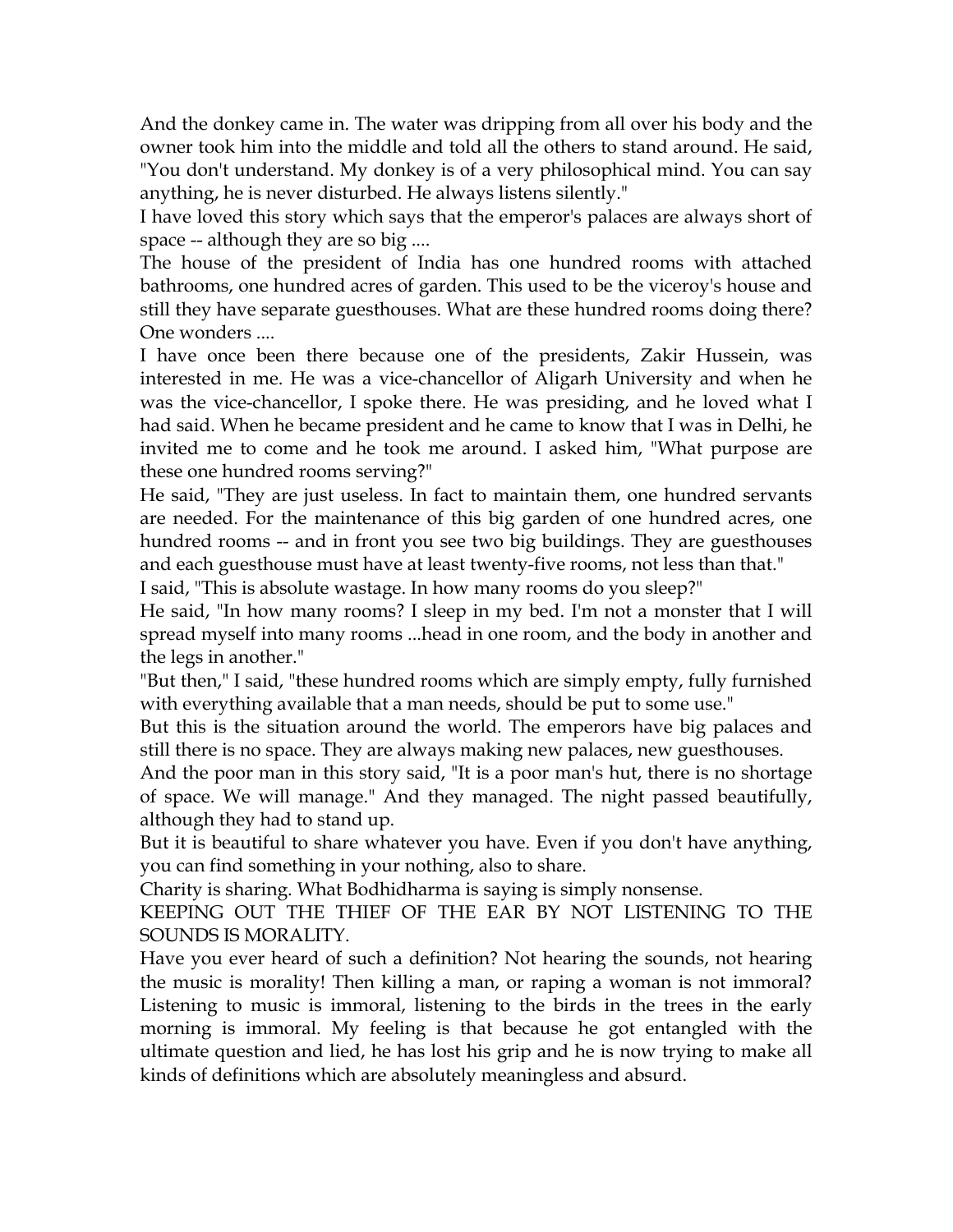HUMBLING THE THIEF OF THE NOSE BY EQUATING ALL SMELLS AS NEUTRAL IS PATIENCE.

He is really original! I have read thousands of books on morality, on virtues like patience, but I have never come across the statement that it is a question of the nose, not of you. If you can equate all smells as neutral -- a roseflower and cow dung smell the same -- you are patient! To hell with such patience -- this is simply insanity, insensitivity.

A man of intelligence will become more sensitive. The poet sees the greens of the trees differently from how you see them. He sees them more green. He sees not just green trees, he sees different shades of green. His sensitivity for color is very acute, sharp.

The musician hears sounds even in silence, his ears are so attuned. And the same with the other senses.

But Bodhidharma is really making a laughingstock of himself: CONTROLLING THE THIEF OF THE MOUTH BY CONQUERING DESIRES TO TASTE, PRAISE AND EXPLAIN IS DEVOTION.

If you can eat the most delicious food and the holy cow dung without it making any difference, this is devotion! My whole life I have been trying to define devotion, but Bodhidharma knows better!

QUELLING THE THIEF OF THE BODY BY REMAINING UNMOVED BY SENSATIONS OF TOUCH IS MEDITATION.

If somebody touches you and you don't feel it, you are in meditation? If somebody touches you and you don't feel it, you are simply dead. It is not meditation.

But he has done a great job. And the people who were listening to him, must have wondered .... "From India an enlightened man has come. We have also heard" -- those Chinese had also heard much about meditation -- "but this is really original!"

They have also their own Lao Tzu, and Chuang Tzu and Lieh Tzu - contemporaries of Gautam Buddha, of the same caliber, who know what meditation is. And he is trying to make a definition, an almost unbelievable one. He has just lost his nerve.

When the ultimate question was asked, that was the point from where he started falling. And he forgot everything. Now he is trying to make up, in any way he can ...patching up this hole, patching up that hole, and new holes are coming up and he is running hither and thither and he cannot make any sense of what he is doing.

AND TAMING THE THIEF OF THE MIND BY NOT YIELDING TO DELUSIONS BUT PRACTICING WAKEFULNESS IS WISDOM.

Only this one seems to be a little sensible -- just a little, not much, because wakefulness cannot be practiced. He himself has said before that it is a spontaneous phenomenon, you cannot practice it. Anything practiced will be practiced by your mind. Who is going to practice it?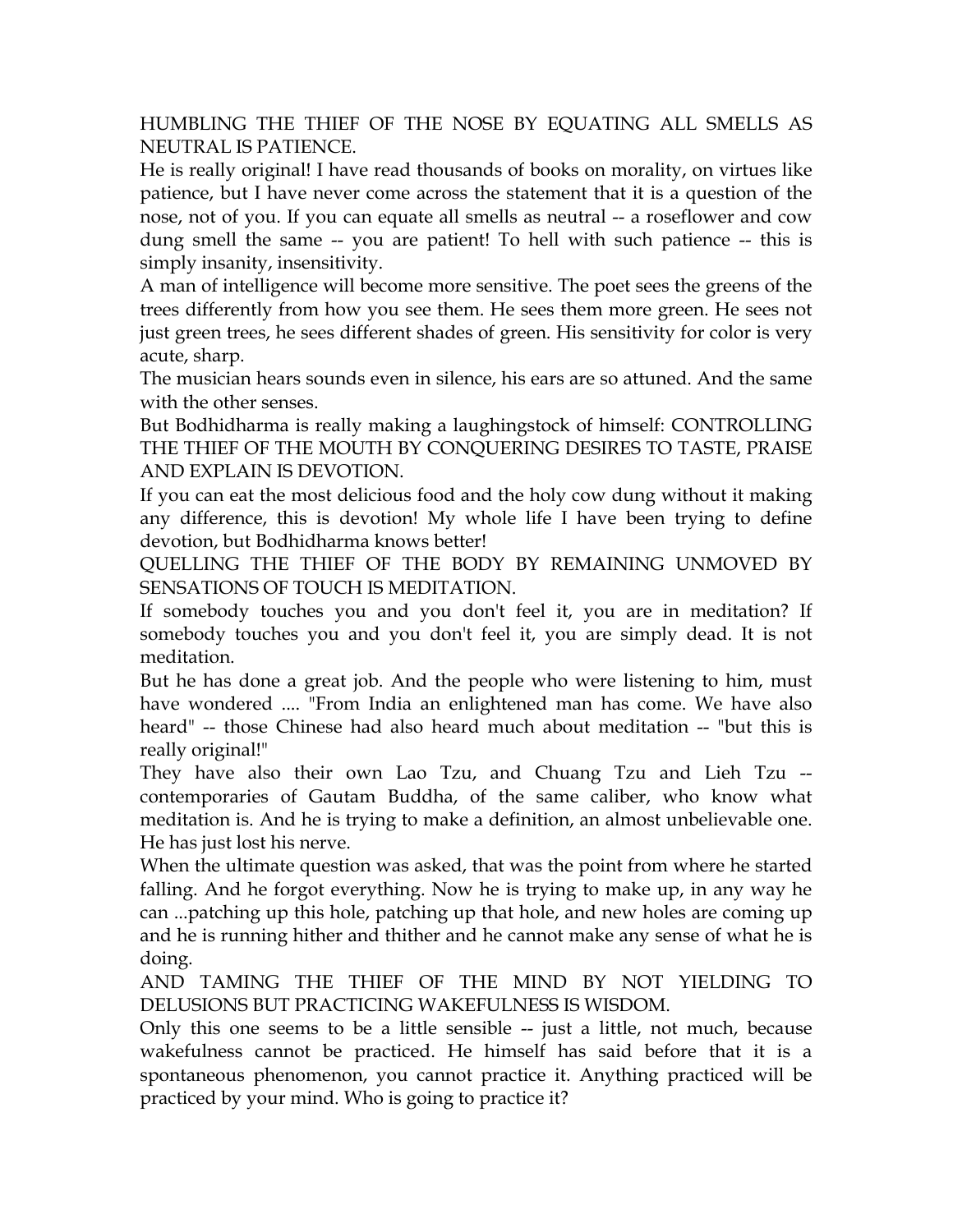You have your body; you can practice yoga. You have your mind; you can practice meditation, wakefulness. But anything that comes from the body will go with the body, and anything that comes from the mind will go with the mind. They will not be able to go with you when death takes away everything.

Something has to happen in you which is not part of the body, not part of the mind -- something which has no roots in body-mind structure. And wakefulness is awareness, witnessing from far away all the activities of the mind and the body. Then wakefulness will go with you. Even when the body and mind are taken away by death, wakefulness cannot be taken away by anyone.

So that's why I say just a little bit -- at least he is not making too much of an idiot of himself.

THESE SIX PARAMITAS, that which takes you beyond, ARE TRANSPORTS. LIKE BOATS OR RAFTS, THEY TRANSPORT BEINGS TO THE OTHER SHORE. HENCE, THEY'RE CALLED FERRIES.

BUT WHEN SHAKYAMUNI WAS A BODHISATTVA, HE CONSUMED THREE BOWLS OF MILK ... Now this is going to be the last imaginable madness. The disciple is asking:

BUT WHEN SHAKYAMUNI WAS A BODHISATTVA, HE CONSUMED THREE BOWLS OF MILK AND SIX LADLES OF GRUEL PRIOR TO ATTAINING ENLIGHTENMENT. IF HE HAD TO DRINK MILK BEFORE HE COULD TASTE THE FRUIT OF BUDDHAHOOD, HOW CAN MERELY BEHOLDING THE MIND RESULT IN LIBERATION?

Because Bodhidharma is getting eccentric the disciples are also starting asking questions which ordinarily they would not have asked. But now everything is okay. It is true that Buddha consumed three bowls of milk but that does not mean that because of those three bowls of milk he became enlightened, that one has to do something before enlightenment. It does not mean that it is a condition. But that's what the disciples are asking: IF HE HAD TO DRINK MILK BEFORE HE COULD TASTE THE FRUIT OF BUDDHAHOOD, HOW CAN MERELY BEHOLDING THE MIND RESULT IN LIBERATION? First one has to drink three bowls of milk -- and you are telling us just to watch the mind and you will become liberated. What about those three bowls of milk?

And this is not only with Bodhidharma, this is the case with all religious scriptures, commentaries. They come to points where you are simply shocked that these people .... Can't they see a simple thing, that it was just incidental? He was hungry and somebody offered the milk. But what the disciples are asking can be forgiven. They are disciples, ignorant. But the answer is really great! The disciples are nothing before the answer.

The answer is: WHAT YOU SAY IS TRUE. THIS IS HOW HE ATTAINED ENLIGHTENMENT. HE HAD TO DRINK MILK BEFORE HE COULD BECOME A BUDDHA. BUT THERE ARE TWO KINDS OF MILK.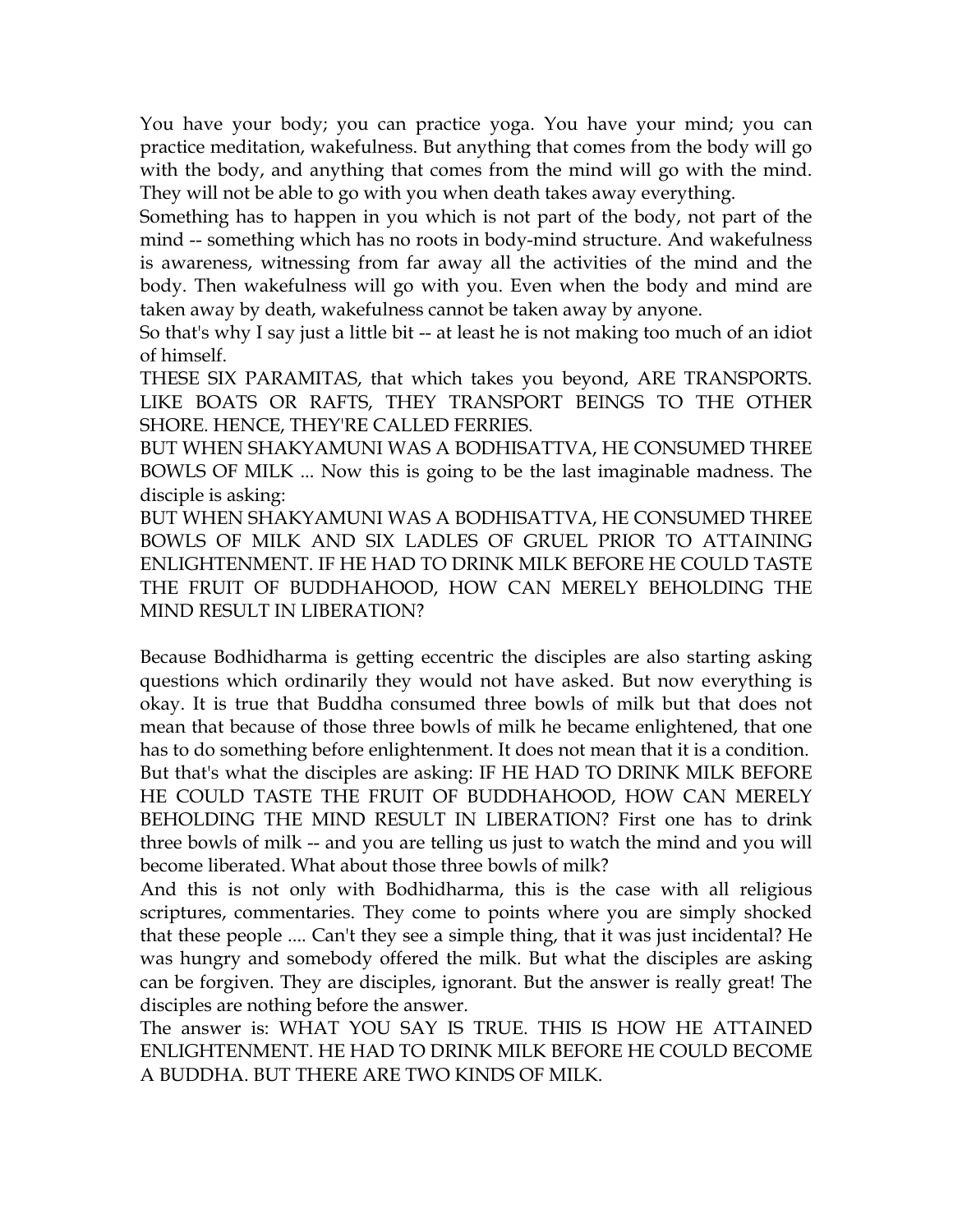This is something that you cannot go beyond. I used to think there is a limit to stupidity, but there is none. He says:

BUT THERE ARE TWO KINDS OF MILK. THAT WHICH SHAKYAMUNI DRANK WASN'T ORDINARY IMPURE MILK BUT PURE DHARMAMILK.

Not just ordinary milk -- religious milk! And what is religious milk? Nobody has ever heard about it. People have heard about powdered milk, and all other kinds, but dharmamilk? How can milk be religious?

THE THREE BOWLS WERE THE THREE SETS OF PRECEPTS. AND THE SIX LADLES WERE THE SIX PARAMITAS. WHEN SHAKYAMUNI ATTAINED ENLIGHTENMENT, IT WAS BECAUSE HE DRANK THIS PURE DHARMAMILK THAT HE TASTED THE FRUIT OF BUDDHAHOOD. TO SAY THAT THE TATHAGATA DRANK THE WORLDLY CONCOCTION OF IMPURE, RANK-SMELLING COW'S MILK IS THE HEIGHT OF SLANDER. THAT WHICH IS TRULY-SO, THE INDESTRUCTIBLE, PASSIONLESS DHARMA-SELF, REMAINS FOREVER FREE OF THE WORLD'S AFFLICTIONS. WHY WOULD IT NEED IMPURE MILK TO SATISFY ITS HUNGER OR THIRST?

On the one hand, we have seen Bodhidharma saying again and again, in many sutras, that your intrinsic being is always pure, there is no way to make it impure. And now, to become aware of your self-nature -- that's what buddhahood is -- you need a very special kind of milk, dharmamilk. He gives the whole description for how this dharmamilk is created.

THE SUTRAS SAY, "THIS OX DOESN'T LIVE IN THE HIGHLANDS OR THE LOWLANDS."

The first thing to remember is that it is not a cow because a cow is a woman, female, and you cannot expect dharmamilk from a female. Dharmamilk comes only through males. You should send this sutra to Morarji Desai; it supports his ideology. He is drinking the dharmamilk every day ...milking and drinking and milking and drinking his own milk. I think he has attained more virtue than any buddha!

This ox is not a mistake, because before this, he has used the word cow. When he is condemning the milk he is saying, TO SAY THAT THE TATHAGATA DRANK THE WORLDLY CONCOCTION OF IMPURE, RANK-SMELLING COW'S MILK ... So he knows perfectly well the difference between cows and oxen.

The sutras say, "THIS OX DOES NOT LIVE IN THE HIGHLANDS OR THE LOWLANDS. IT DOESN'T EAT GRAIN OR CHAFF. AND IT DOESN'T GRAZE WITH COWS -- because even to graze with cows, there is a possibility the dharmamilk may get impure.

THE BODY OF THIS OX IS THE COLOR OF BURNISHED GOLD." THE OX REFERS TO VAIROCANA. DUE TO HIS GREAT COMPASSION FOR ALL BEINGS, HE PRODUCES FROM WITHIN HIS PURE DHARMABODY THE SUBLIME DHARMAMILK OF THE THREE SETS OF PRECEPTS AND SIX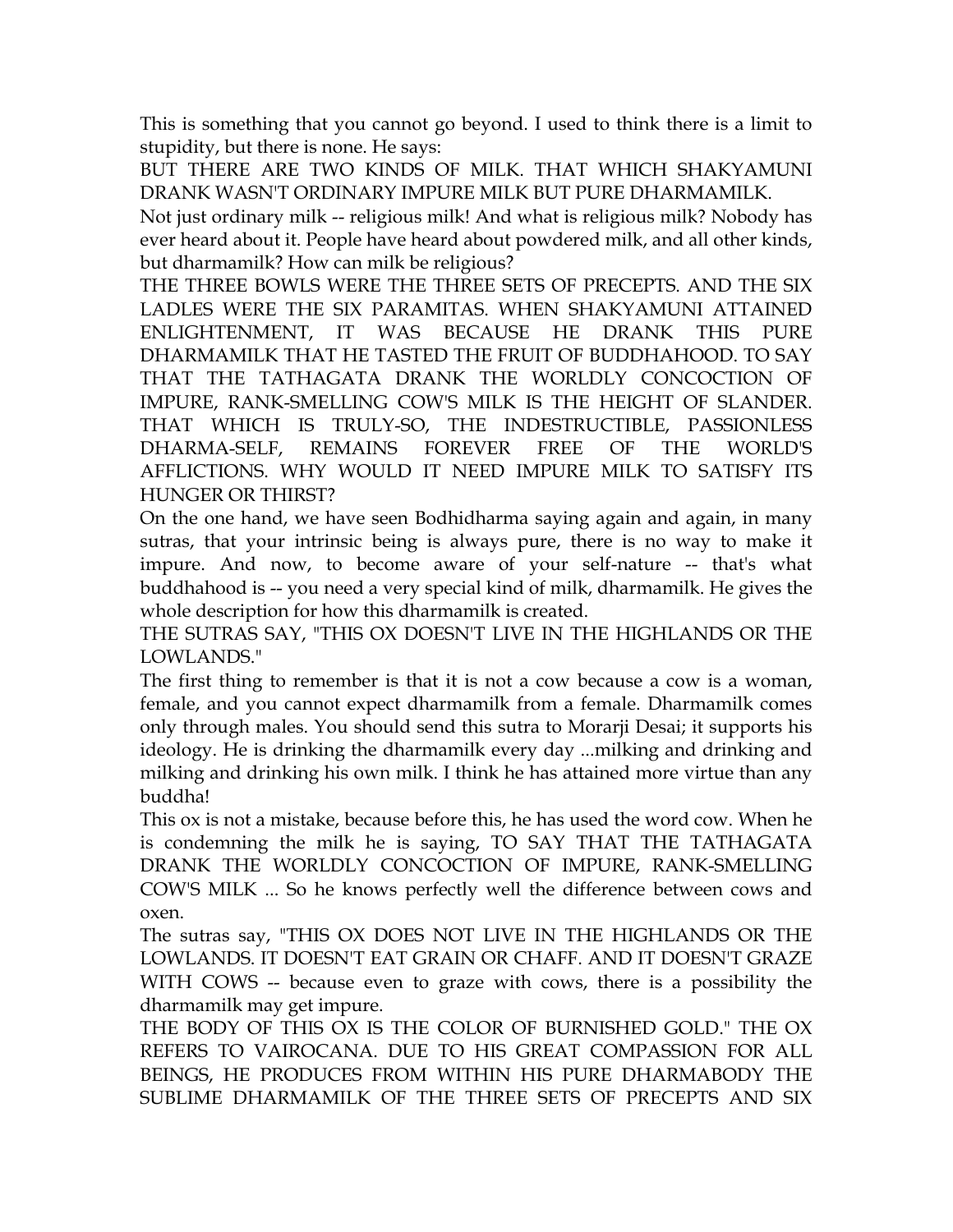PARAMITAS TO NOURISH ALL THOSE WHO SEEK LIBERATION. THE PURE MILK OF SUCH A TRULY PURE OX NOT ONLY ENABLED THE TATHAGATA TO ACHIEVE BUDDHAHOOD, IT ENABLES ANY BEING WHO DRINKS IT TO ATTAIN UNEXCELLED, COMPLETE ENLIGHTENMENT.

This is really very discouraging. Where are you going to find this dharma-ox? That reminds me of a Hindu monk, very famous. I was traveling with him to participate in a Hindu conference and we stayed in the same house. He used to drink only milk; that was his only great spirituality. Otherwise, I could not see - three days I had been with him -- I could not see any intelligence. The only thing was that he used only milk -- and that milk had to be from a white cow, an absolutely white cow.

When I heard this I asked him, "I should not interfere in your great discipline, but I cannot resist the temptation because I have never seen even a black cow giving black milk. Milk is always white, so why do you worry? If a cow has a dot, just a small dot ...black or brown or anything ...is that canceled?"

In the morning, many cows were brought for the saint to see and to look all around to see whether they were absolutely white or not. And when he accepted some cow, that it was absolutely white, then a man had to take a bath with his clothes on and with those wet clothes on he had to milk the cow, in front of the saint, so no impurity or anything wrong goes into the milk.

In three days I got so tired of his idiotness. I had not heard about Bodhidharma then; otherwise I would have told him, "What you are doing is absolutely right. Only one thing is wrong; you drink the milk of the cows. You should drink the milk of the ox, a white ox." But even white ox milk will not be white. It will be yellow. But to attain enlightenment one can do any austerity -- and this is a great discipline!

Bodhidharma has simply made himself an utter fool, when in fact things were simple to explain. But it is not just with this religion -- with every religion the same problem arises again and again.

The Jaina tirthankara, Mahavira, became enlightened sitting in a certain pose which is very strange because you are rarely found in that pose. In yoga that posture is called, "cow-milking posture." In India, machines are not used; men sit on a tripod and milk the cows by hand. But what was Mahavira doing? - because he was certainly not milking a cow so why should he sit in the milkinga-cow posture?

That can be done only for one reason ...and I will not tell you the reason. You can ask Morarji Desai; tell him, "You are doing perfectly. Just remember, sit in the right cow-milking pose. Collect the milk and drink, and enlightenment is sure."

Now, after Mahavira Jaina monks had been thinking one could not become enlightened because to sit in that posture is very difficult. You cannot sit long enough -- and it is a very strange posture. To meditate one needs to sit in such a way that one is relaxed, at ease. Mahavira's is a very tense posture.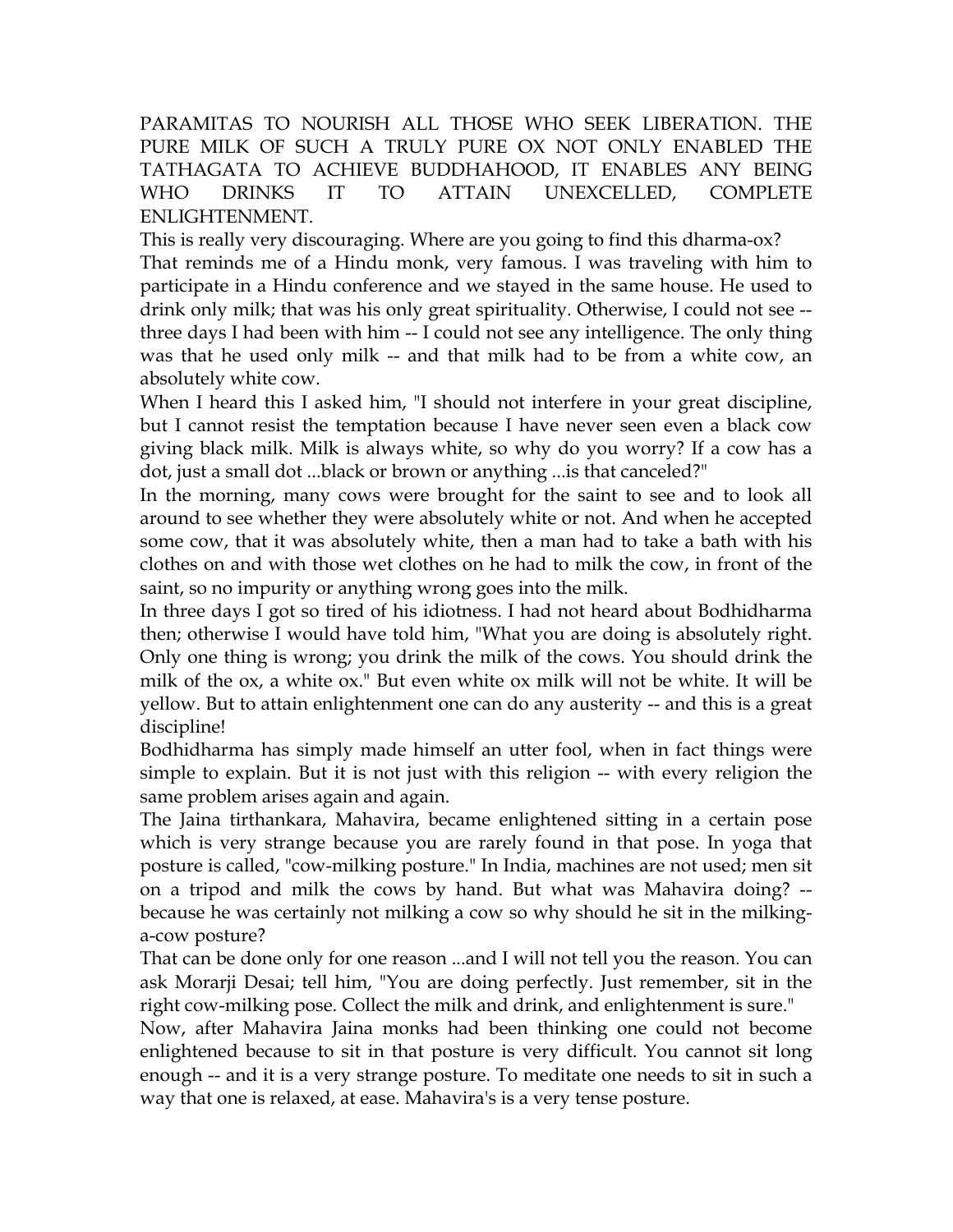But what is accidental, people start thinking of as if it is the cause -- as if that posture is a necessity for enlightenment. Nothing is a necessity for enlightenment because enlightenment is not caused by anything that you can do. Enlightenment happens only when you are absent, so utterly silent that it is not your doing.

You cannot brag, "This is my enlightenment. I have done it." When enlightenment happens, you can simply say, "I was not. And because I was not, I was so silent, so absent -- just a pure nothing, only a receptivity -- it happened." It came from the beyond just as sunrays come to the flowers and they open their petals. Something from the beyond comes into you and your lotus opens its petals and releases all its inexhaustible fragrance. But there is no cause.

Cause and effect are scientific terms. They don't have any significance in the mystery of your inner life. There is nothing caused, nothing effected. The buddhahood, the enlightenment, the awakening, the liberation is already there. It is not to be created, hence no cause is needed. It has only to be looked at. You have just to turn your eyes inwards and see it. It is a discovery. It has been there for millennia so you can do it at any moment -- just a small thing which is not a cause -- you just open your eyes inward. And that's what I call meditation.

Mind opens outside; meditation opens inside. Mind is a door that leads you outside in the world; meditation is the door that leads you to your interiority -- to the very innermost shrine of your being. And suddenly, you are enlightened. Enlightenment is always sudden; it is never gradual.

And Bodhidharma knew it. His own enlightenment was a sudden experience. But just so as not to contradict the tradition, not to annoy the people, not to make enemies, he compromised. I categorically condemn this compromise.

A man of his genius should not have compromised on any ground. Even if all Buddhism in China disappears, nothing is lost.

But Bodhidharma compromising has destroyed his own integrity, his own sincerity, his own authority. He has become a pygmy when actually he was a giant.

Okay, Maneesha?

Yes, Osho.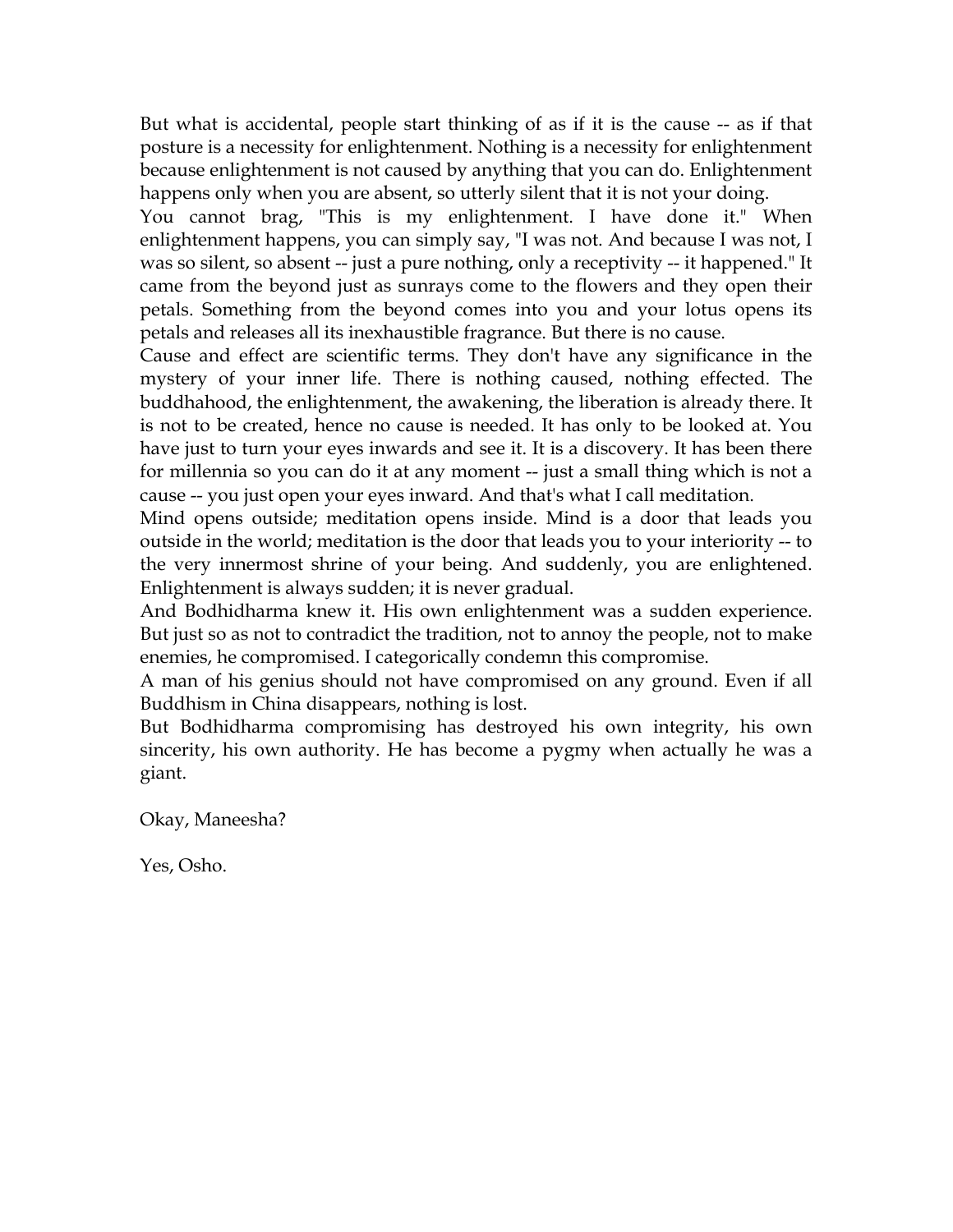## **Bodhidharma: The Greatest Zen Master Chapter #19 Chapter title: Relish the mystery in the depths of your heart 14 July 1987 am in Chuang Tzu Auditorium**

BELOVED OSHO,

THROUGHOUT THE SUTRAS, THE BUDDHA TELLS MORTALS THEY CAN ACHIEVE ENLIGHTENMENT BY PERFORMING SUCH MERITORIOUS WORKS AS BUILDING MONASTERIES, CASTING STATUES, BURNING INCENSE, SCATTERING FLOWERS, LIGHTING ETERNAL LAMPS, PRACTICING ALL SIX PERIODS OF THE DAY AND NIGHT, WALKING AROUND STUPAS, OBSERVING FASTS AND WORSHIPING. BUT IF BEHOLDING THE MIND INCLUDES ALL OTHER PRACTICES, THEN SUCH WORKS AS THESE WOULD APPEAR REDUNDANT.

THE SUTRAS OF THE BUDDHA CONTAIN COUNTLESS METAPHORS. BECAUSE MORTALS HAVE SHALLOW MINDS AND DON'T UNDERSTAND ANYTHING DEEP, THE BUDDHA USED THE TANGIBLE TO REPRESENT THE SUBLIME. PEOPLE WHO SEEK BLESSINGS BY CONCENTRATING ON EXTERNAL WORKS INSTEAD OF INTERNAL CULTIVATION ARE ATTEMPTING THE IMPOSSIBLE.

WHAT YOU CALL A MONASTERY, WE CALL A SANGHARAMA, A PLACE OF PURITY. BUT WHOEVER DENIES ENTRY TO THE THREE POISONS AND KEEPS THE GATES OF HIS SENSES PURE, HIS BODY AND MIND STILL, INSIDE AND OUTSIDE CLEAN, BUILDS A MONASTERY.

CASTING STATUES REFERS TO ALL PRACTICES CULTIVATED BY THOSE WHO SEEK ENLIGHTENMENT ....

AND BURNING INCENSE DOESN'T MEAN ORDINARY MATERIAL INCENSE BUT THE INCENSE OF THE INTANGIBLE DHARMA, WHICH DRIVES AWAY FILTH, IGNORANCE AND EVIL DEEDS WITH ITS PERFUME ....

WHEN THE BUDDHA WAS IN THE WORLD, HE TOLD HIS DISCIPLES TO LIGHT SUCH PRECIOUS INCENSE WITH THE FIRE OF AWARENESS AS AN OFFERING TO THE BUDDHAS OF THE TEN DIRECTIONS. BUT PEOPLE TODAY DON'T UNDERSTAND THE TATHAGATA'S REAL MEANING. THEY USE AN ORDINARY FLAME TO LIGHT MATERIAL INCENSE OF SANDALWOOD OR FRANKINCENSE HOPING FOR SOME FUTURE BLESSING THAT NEVER COMES.

FOR SCATTERING FLOWERS THE SAME HOLDS TRUE. THIS REFERS TO SPEAKING THE DHARMA, OR TO SCATTERING FLOWERS OF VIRTUE, IN ORDER TO BENEFIT OTHERS AND GLORIFY THE REAL SELF .... IF YOU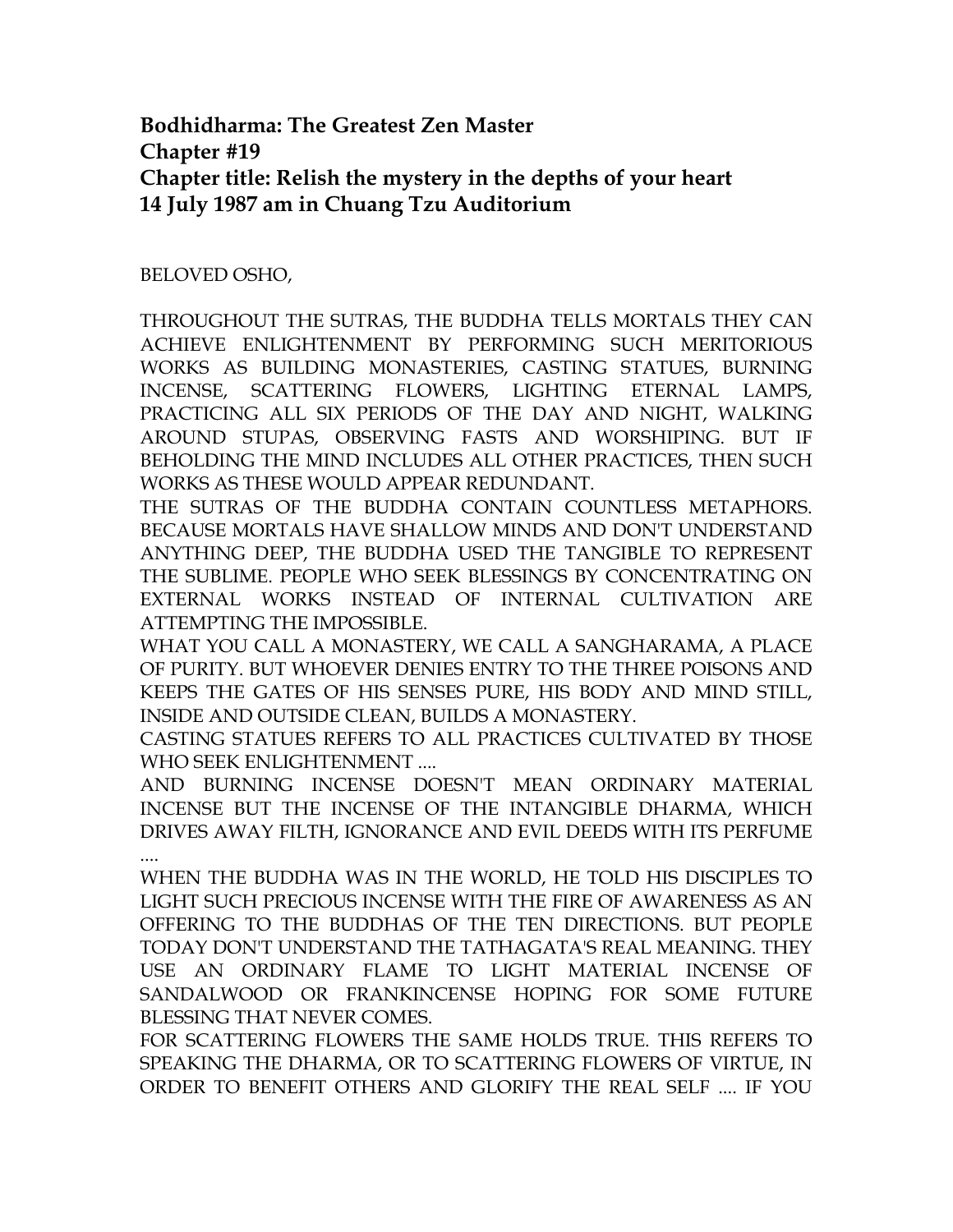THINK THE TATHAGATA MEANT FOR PEOPLE TO HARM PLANTS BY CUTTING OFF THEIR BLOOM, YOU'RE WRONG. THOSE WHO OBSERVE THE PRECEPTS DON'T INJURE ANY OF THE MYRIAD LIFE FORMS OF HEAVEN AND EARTH. IF YOU HURT SOMETHING BY MISTAKE, YOU SUFFER FOR IT. BUT THOSE WHO INTENTIONALLY BREAK THE PRECEPTS BY INJURING THE LIVING FOR THE SAKE OF FUTURE BLESSINGS SUFFER EVEN MORE. HOW COULD THEY LET WOULD-BE BLESSINGS TURN INTO SORROWS?

THE ETERNAL LAMP REPRESENTS PERFECT AWARENESS. ...LONG AGO, THERE WAS A BUDDHA NAMED DIPAMKARA, OR LAMPLIGHTER. THIS WAS THE MEANING OF HIS NAME .... THE LIGHT RELEASED BY A BUDDHA FROM ONE CURL BETWEEN HIS BROWS CAN ILLUMINATE COUNTLESS WORLDS. AN OIL LAMP IS NO HELP ....

PRACTICING ALL SIX PERIODS OF THE DAY AND NIGHT MEANS AMONG THE SIX SENSES CONSTANTLY CULTIVATING ENLIGHTENMENT AND PERSERVERING IN EVERY FORM OF AWARENESS. NEVER RELAXING CONTROL OVER THE SIX SENSES IS WHAT'S MEANT BY ALL SIX PERIODS. AS FOR WALKING AROUND STUPAS, THE STUPA IS YOUR BODY AND MIND. WHEN YOUR AWARENESS CIRCLES YOUR BODY AND MIND WITHOUT STOP, THIS IS CALLED WALKING AROUND A STUPA ....

THE SAME HOLDS TRUE FOR OBSERVING A FAST .... TO FAST MEANS ...TO REGULATE YOUR BODY AND MIND SO THAT THEY'RE NOT DISTRACTED OR DISTURBED.

ALSO, ONCE YOU STOP EATING THE FOOD OF DELUSION, IF YOU TOUCH IT AGAIN, YOU BREAK YOUR FAST. AND ONCE YOU BREAK IT, YOU REAP NO BLESSING FROM IT. THE WORLD IS FULL OF DELUDED PEOPLE WHO DON'T SEE THIS. THEY INDULGE THEIR BODY AND MIND IN ALL MANNER OF EVIL. THEY GIVE FREE REIN TO THEIR PASSIONS AND HAVE NO SHAME. AND WHEN THEY STOP EATING ORDINARY FOOD, THEY CALL IT FASTING. HOW ABSURD!

IT'S THE SAME WITH WORSHIPING. YOU HAVE TO UNDERSTAND THE MEANING AND ADAPT TO CONDITIONS. MEANING INCLUDES ACTION AND NON-ACTION ....

WORSHIP MEANS REVERENCE AND HUMILITY. IT MEANS REVERING YOUR REAL SELF AND HUMBLING DELUSIONS. IF YOU CAN WIPE OUT EVIL DESIRES AND HARBOR GOOD THOUGHTS, EVEN IF NOTHING SHOWS, IT'S WORSHIP ....

THOSE WHO FAIL TO CULTIVATE THE INNER MEANING AND CONCENTRATE INSTEAD ON THE OUTWARD EXPRESSION NEVER STOP INDULGING IN IGNORANCE, HATRED AND EVIL WHILE EXHAUSTING THEMSELVES TO NO AVAIL. THEY CAN DECEIVE OTHERS WITH POSTURES, REMAIN SHAMELESS BEFORE SAGES AND VAIN BEFORE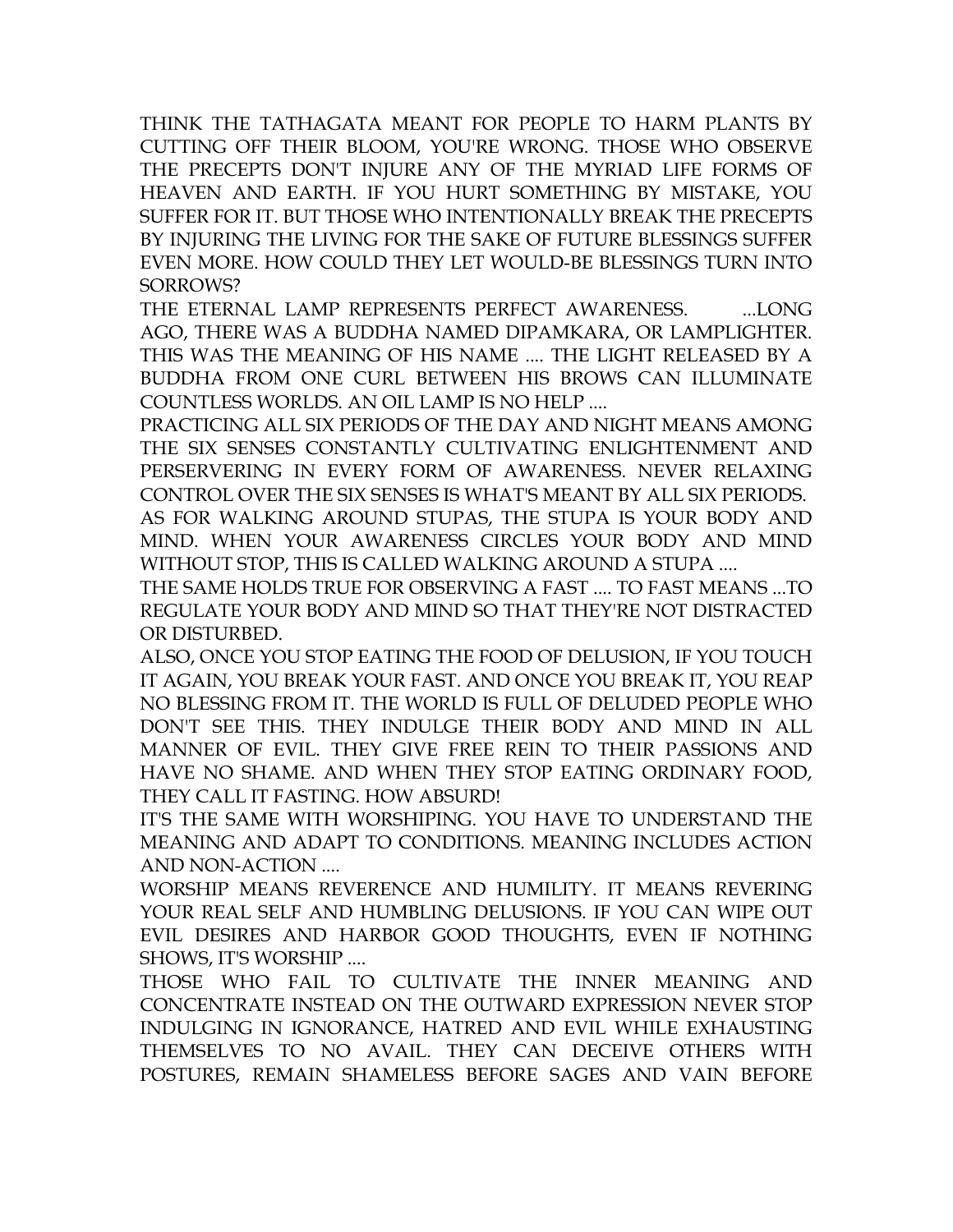## MORTALS, BUT THEY'LL NEVER ESCAPE THE WHEEL, MUCH LESS ACHIEVE ANY MERIT.

I am deeply hurt to have to say that Bodhidharma has gone senile. He was going so great up to the point when the question was asked, "From where does ignorance come?" But he lost the track. It often happens ...if you lie once, you have to lie one thousand and one times more; each lie needs another lie to protect it -- and still it remains unprotected. Instead of one lie, now you have to protect two lies, but lies cannot be protected by truth -- so you bring in a third lie. And this is an endless series.

That's what has happened to Bodhidharma because he simply could not say, "I don't know." Now he's in a dilemma: whatever is asked, he has to give some answer -- whether he knows or not. And there are things which cannot be known by their very nature. So it should not have been a calamity at all to accept that this is an ultimate question and ultimate questions cannot be answered -- either by Bodhidharma or by anybody else, past, present, or future.

The ultimate will remain always a mystery. You cannot demystify it by giving an answer. The moment you face the ultimate, you simply have to be like a child, an innocent. Enjoy the wonder of it, relish the mystery of it in the depths of your heart. Let it reach into the silences of your being. Let it penetrate you and transform you. It is not a question to ask about, or to expect any answer to.

But Bodhidharma took only one single wrong step, and now he is going on down the drain. Each day he has to go on creating unnecessary lies. Once in a while he says something true, but now the amount of truth goes on lessening and the lies are becoming more and more, their quantity goes on increasing.

I had never thought that a man like Bodhidharma was not courageous enough to simply say, "Forgive me, I don't know," to the ultimate question. If he had said that and stopped there, he would have risen above millions of mystics in height, in depth, in magnificence.

But I can understand the problem: he did not want to disappoint his disciples, he did not want to disappoint the Chinese people. He did not want to tell them that there are fundamental questions which even an enlightened person cannot answer. So he goes on fabricating fictions. He cannot say that the Buddha is wrong, so he has to produce strange answers which don't fit at all with what Buddha said -- and they don't fit absolutely with what Bodhidharma himself said earlier. His whole teaching was to be aware of the mind and to go beyond the mind, and that was absolutely perfect. Nothing was to be added to it.

Now he's answering questions reluctantly, but he cannot stop. It needs tremendous courage to ignore your disciples' questions and to simply say that this is not a question because it is ultimate. He has been trying in every way to satisfy the disciples and to satisfy the Chinese people that an enlightened man knows everything.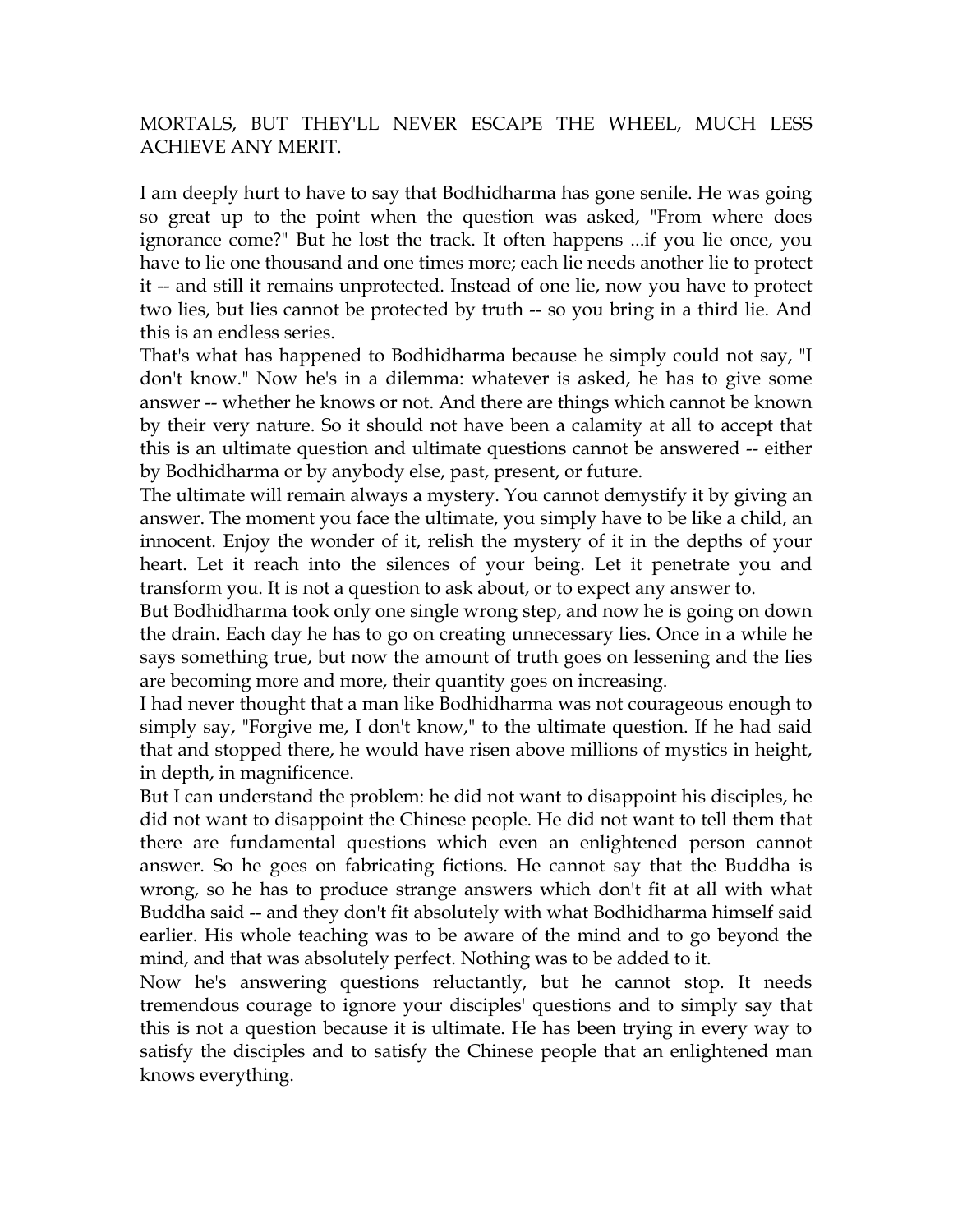The reality is not so. The more you become enlightened, the less you know. At the ultimate peak of enlightenment, you simply know yourself ...and nothing else. But at that peak, you yourself are the whole universe.

I will tell you where he's still right -- because he knows what is the truth -- but he is compromising. He is not a rebel, he is a pacifying person. He does not want to say a single word to disturb the newly-converted Buddhists in China. It would have been alright if he had remained in India and never gone to China. Here he would have been his real self; there was no need even to consider others. The moment you start considering others, you fall from the height.

As far as I am concerned, my absolute commitment is towards the truth. Even if I irritate and annoy the whole world, I will not say anything just to console them, and I will not say anything that goes against my experience of truth. People have been asking me, "Why is the whole world against you?" The world is not against me. I am against the world because I have chosen truth. And I will say only that which is absolutely my experience. I will not compromise in any way, for any reason whatsoever.

But Bodhidharma started compromising. He may have been worshiped by people because he consoled them, but in my eyes he has lost his grandeur; he has lost his beauty and intelligence. He has come just too low to be understood. This is the question of a disciple:

THROUGHOUT THE SUTRAS, THE BUDDHA TELLS MORTALS THEY CAN ACHIEVE ENLIGHTENMENT BY PERFORMING SUCH MERITORIOUS WORKS AS BUILDING MONASTERIES, CASTING STATUES, BURNING INCENSE, SCATTERING FLOWERS, LIGHTING ETERNAL LAMPS, PRACTICING ALL SIX PERIODS OF THE DAY AND NIGHT, WALKING AROUND STUPAS ... Stupas are the graves of ancient enlightened people. ...OBSERVING FASTS AND WORSHIPING.

In fact, this whole sutra is an invention of the Mahayana school of Buddhism. Buddha never said anything like that, and if he said it he was wrong. That should have been Bodhidharma's simple approach, because even at the time of his death Buddha's last words were, "Don't make my statues."

And you have heard Bodhidharma in the beginning saying, "Buddhas cannot worship buddhas." There is no need, and it is really humiliating. You have the same quality of consciousness within you, you just have not discovered it. Somebody else has discovered it, but as far as HAVING it is concerned, you both have it in the same way.

Bodhidharma mentioned the name of Dipamkara. He was an ancient buddha long before Gautam Buddha, and in Dipamkara's time Gautam Buddha was an ordinary man. Just out of curiosity he had gone to see Dipamkara. He was given the name Dipamkara because his presence was so infectious that those who innocently came close to him immediately caught something invisible, as if a flame had jumped from Dipamkara into their heart, which was utterly dark, and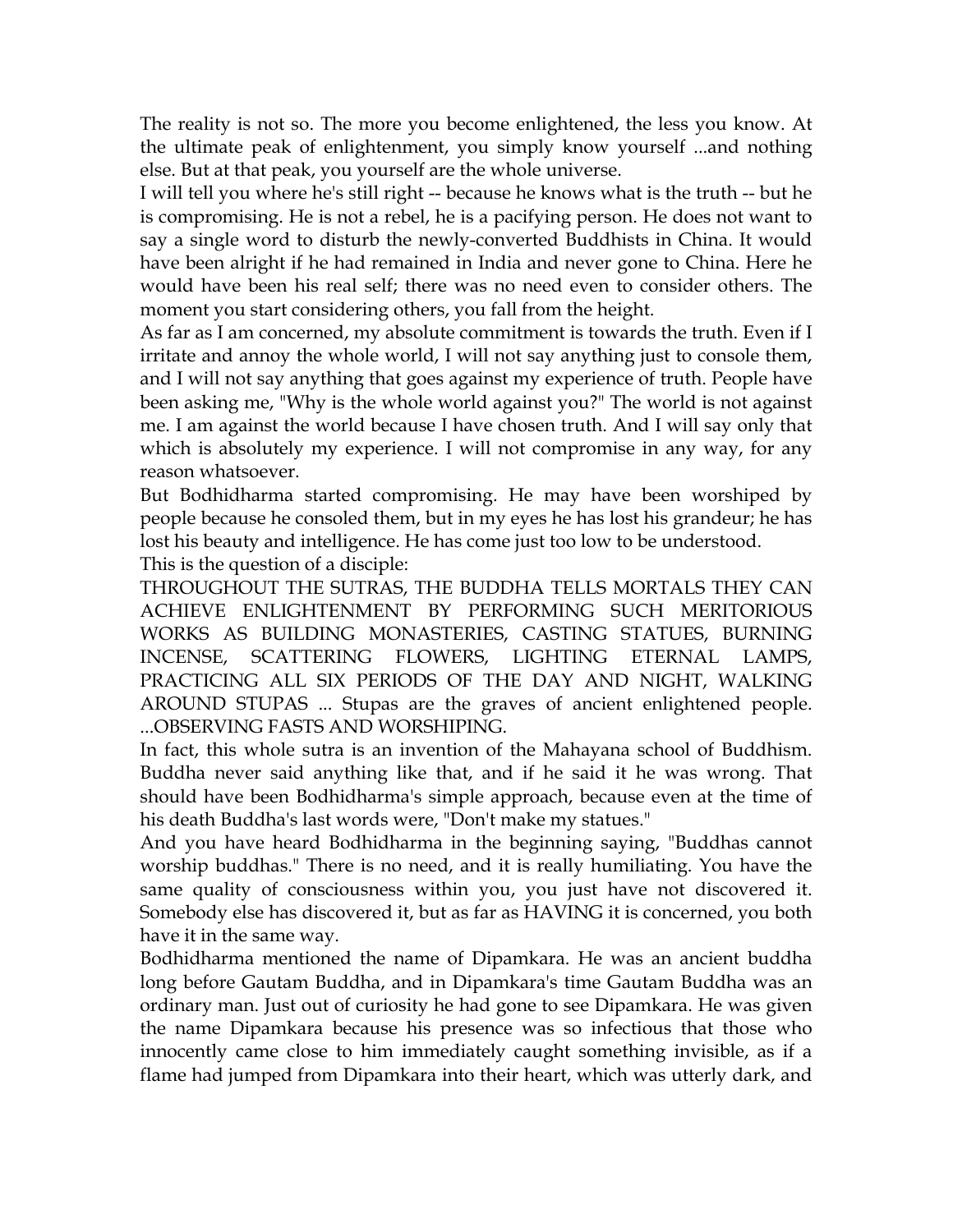now there was light. Hence the name, Dipamkara Buddha, was given to him -- a man who lights the unlit lamps of others just by his presence.

Gautam Buddha was not enlightened at that time but he had gone just out of curiosity, like a small child, to see what was happening, why so many people were going there. His curiosity was innocent. He had not gone to attain knowledge or enlightenment, or anything. There was no greed in it, there was no ambition in it. It was simply the wonder. He had heard that people who went to Dipamkara ...just sitting silently with him something had transpired, and they returned home totally different people. Their actions changed, their lifestyles changed. They became more loving, more compassionate, greed disappeared, ambition disappeared, anger disappeared. They became individuals so beautiful and so fragrant that Buddha wanted to see this man ...this man was a wonder. He did nothing, yet ....

The master never does anything. His whole work is somehow to bring you close ...as close as when you bring one candle which is burning with a flame close to another candle which is unlit. There is a certain point when the unlit candle will catch fire from the flame of the lit candle. The lit candle will not lose anything, but the unlit will gain a tremendous treasure. Unlit it was dead, and when the flame started, life came to it. Now it can also dispel darkness in the same way as the first flame was doing.

Dipamkara was such a man; in fact every great master is such a man. Whatever happens around him is not done by him. Whatever is done is just to bring you close, to make himself available to you and a mystery to you, so that without your knowing you are pulled like a magnet pulls things ...and at a certain distance, suddenly you become aflame. The old dies, and the new man is born.

This sutra is absolutely wrong. It is not a statement of Gautam Buddha, because a man of his understanding cannot tell people that THEY CAN ACHIEVE ENLIGHTENMENT BY PERFORMING SUCH MERITORIOUS WORKS AS BUILDING MONASTERIES, CASTING STATUES, BURNING INCENSE .... Can you see any connection with enlightenment and burning incense? You can burn mountains of incense ...there is no logical relationship with your becoming enlightened. You may get burned, that's the only thing. Making monasteries ...and you are not a monk! -- you are making monasteries for other fools to become monks. How can that become your enlightenment? How many monasteries did Gautam Buddha make before he became enlightened? How much incense did he burn? How many flowers did he scatter? How many eternal lamps did he burn?

No! This statement is not at all Gautam Buddha's. It is the invention of the Mahayana School, a certain creed and doctrine. And there was a historical reason why such things were created. Buddha was a very straightforward man. He said whatsoever was right -- whatever the consequences. For example, he said, "All the pundits and the scholars and the brahmins are idiots -- and they are parasites. For centuries they have been sucking the blood of the people." He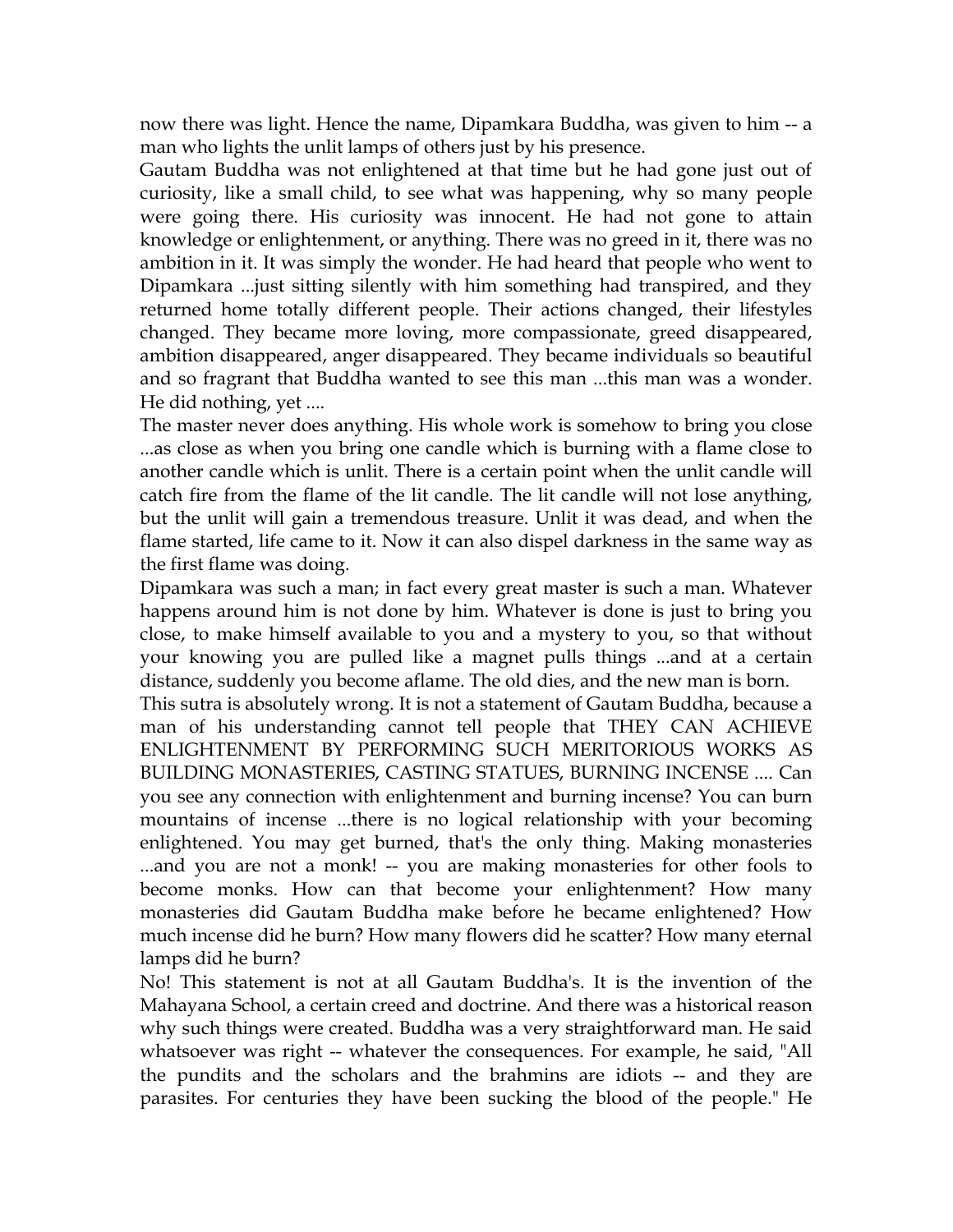called the VEDAS "just rubbish." And the VEDAS were so much respected by the Hindus that anybody calling them rubbish must have had great courage. He did not accept any Hindu AVATARA, any Hindu incarnation, as having any value.

For example, Parasurama is one of the Hindu incarnations of God. He was the son of a man who was thought to be a great seer, but he was suspicious ...as all husbands are suspicious about their wives, and all wives are automatically suspicious of their husbands. That is their only relationship. Finally the father became so convinced of his suspicion -- which may have had grounds or may not have had grounds, he could not be certain on this point -- that he ordered his son, Parasurama, to cut off his mother's head and bring it to him. And Prasurama went, without asking why. It was not a small thing! He cut off his mother's head and brought it to his father.

Then the father told him, "I have been suspecting her, but now I have certain evidence that she has been in love with a man who is a great warrior." Parasurama and his family belonged to the caste of the brahmins. Parasurama said, "Don't you be worried. I will not leave a single man of the warrior caste alive."

The story may be exaggerated, but it shows the quality of the man. It shows that he killed all the warriors of the whole world many, many times. And from where were these new warriors coming? The Hindu society accepts a very strange thing, and nobody ever considers .... They go on claiming they have a great culture, but they never look at its foundation; their culture is just a phony name.

The Hindu society accepted that if a woman came to a brahmin seer and asked that she be given a child, then it was obligatory for the brahmin seer to make love to her and make her pregnant. He could not reject her. So Parasurama went on cutting off the heads of the warriors; the widows were left, and they were going to the seers .... It was a good business, a great conspiracy!

The whole country was in a state of prostitution, and Parasurama was killing. Such violence cannot be accepted as a quality of God. And it seems illogical ... If his mother was in love with a warrior, he could just have killed him -- we can make a few concessions, because he was thought by the Hindus to be an incarnation of God. But to kill all the warriors of the world, not even of this country, does not seem to have any logic behind it. And it was not certain that what the father was saying ... Parasurama should have asked for evidence, for proof. His father may have been just a jealous man.

Now Buddha could not accept Parasurama as a reincarnation of God, and if Parasurama is a reincarnation of God then who will be the reincarnation of the devil? Buddha could not accept Rama as and incarnation of God because Rama killed a sudra, a young man, by pouring hot liquid lead into his ears because he had been listening while hiding behind a tree when a few brahmins were reciting the VEDAS. The sudras were not allowed to read; they were not allowed even to listen! What kind of culture has this country created, where one-fourth of the people are not even allowed to listen to its religious scriptures?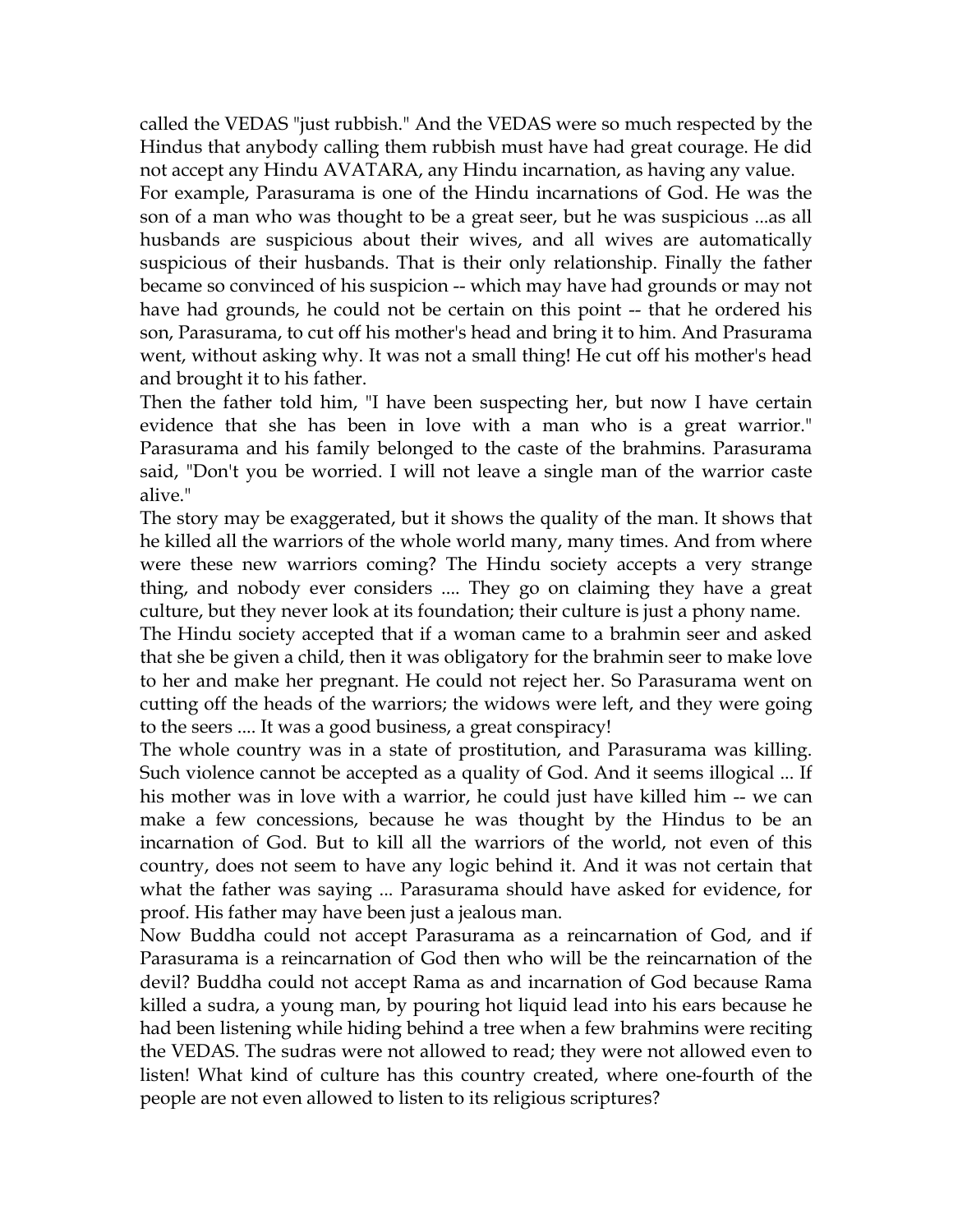And because this young man, just out of curiosity hiding behind a tree, listened .... He could not have understood it though, because it was in Sanskrit, and Sanskrit has never been the language of the people. It has always been the language of the priests -- only of the priests. So even if he had listened, he would not have understood anything. And do you think it is a crime? Is it worth destroying a young man, by pouring hot boiling lead into his ears, because he committed a sin by listening to the VEDAS? And the man died ....

Buddha could not accept Rama, and he could

not accept Krishna, a man who was so mad that he collected sixteen thousand women ...any woman that he fancied was taken away from her family. She may be a virgin, she may be married, she may have children, she may have a husband, she may have to look after her old father-in-law, her old mother-in-law. Sixteen thousand women were just simply taken away by his soldiers. They were treated as if they were cattle -- and I don't know if he even remembered the names of those sixteen thousand women. But he was powerful, and he had a great army and he was a great king. Buddha could not accept such nonsense, such a corrupted man, as a reincarnation of God.

Buddha was very straightforward. He said, "All the statues, all the temples, all the VEDAS are creations of a cunning priesthood to exploit people." How can he tell his own people that they can attain enlightenment by BUILDING MONASTERIES, CASTING STATUES, BURNING INCENSE, SCATTERING FLOWERS, LIGHTING ETERNAL LAMPS, PRACTICING ALL SIX PERIODS OF THE DAY AND NIGHT, WALKING AROUND STUPAS, OBSERVING FASTS AND WORSHIPING?

Buddha was against worship, he was against statues. His last words before his death were, "Again I remind you: don't make statues of me, don't create temples in my name, don't start worshiping me because worshiping is not going to lead you anywhere. I have shown you the path of meditation -- meditate. And if even in your meditation I appear, don't hesitate. Immediately cut off my head." A man who can say this ...do you think this sutra can possibly come from him?

Bodhidharma could have simply said, "These are not the words of Buddha." But he did not say it. That's where he falls low in my eyes.

He did not say it because in China the Buddhists were trying to make as many monasteries, as many temples, as many statues as possible. One temple exists in China with ten thousand statues of Buddha. The whole mountain has been carved as a temple. This is the biggest temple in the world, where there are ten thousand statues of Buddha, and to say anything about this not being right would go against the very Buddhists who have been working to convert the Chinese. And they had been giving the certainty to the Chinese that they would become enlightened if they fed the monks, if they worshiped the Buddha, if they gave donations to the monasteries.

Bodhidharma must have hesitated a moment, but finally he fell into the trap of being part of an organized religion. Organized religion always insists on these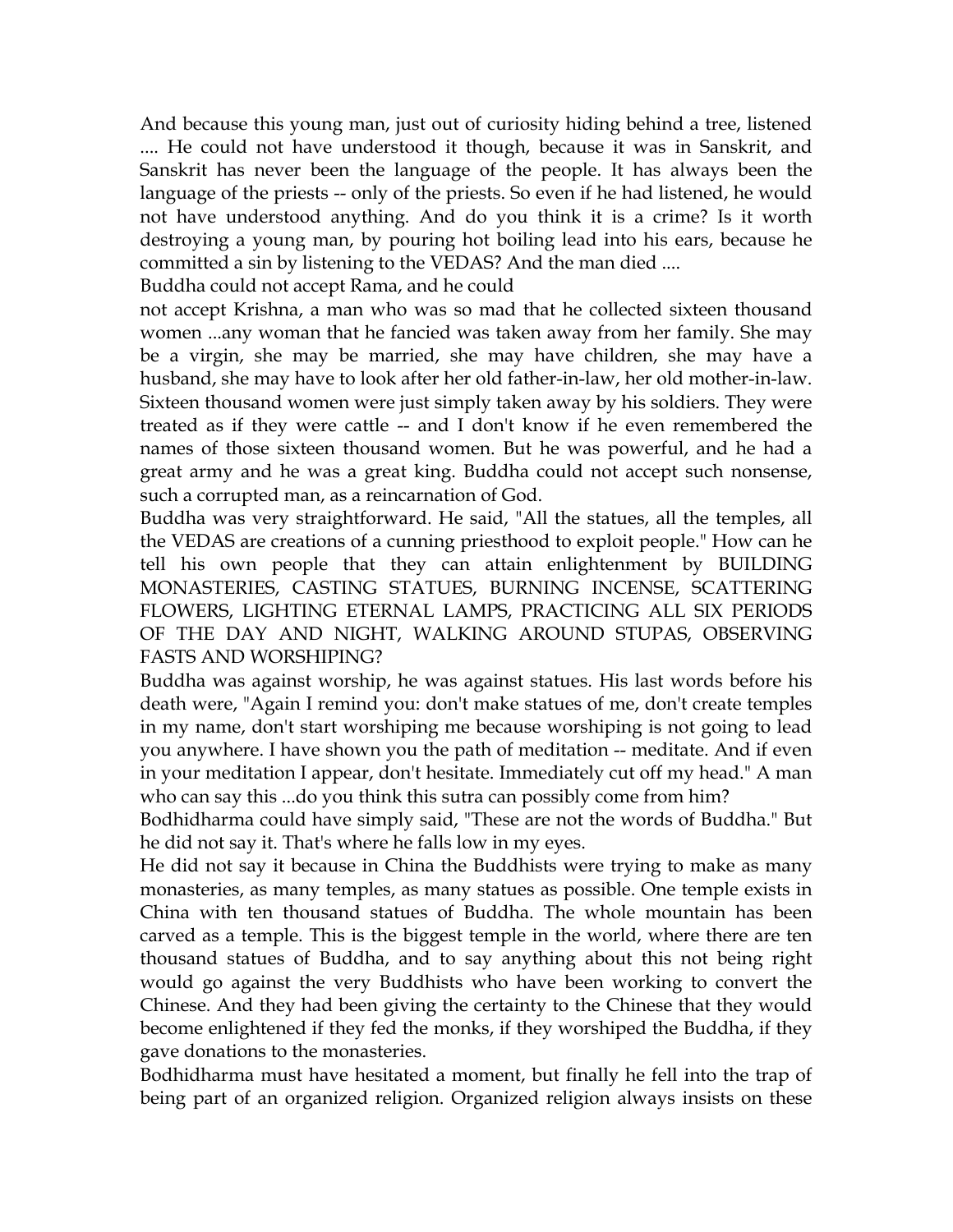stupid things which don't lead you anywhere, but they help the organized religion to exploit you; otherwise, who is going to feed one million Catholic nuns and monks? Who is going to take care of all the expenses of thousands of Catholic monasteries? It has to be continuously emphasized by the sermons of the priests every Sunday, people have to be reminded to donate, reminded that, "Donation will bring you salvation." Salvation is the Christian word for enlightenment.

The disciples can see it, so they are asking:

BUT IF BEHOLDING THE MIND INCLUDES ALL OTHER PRACTICES, THEN SUCH WORKS AS THESE WOULD APPEAR REDUNDANT.

If a single method of beholding the mind creates enlightenment, then what is the need of all these things? These are all things that come out of the mind; they will strengthen the mind. But all that you have to do is to weaken the mind, go beyond it ...so beyond that it cannot take any energy from you and it dies out of hunger and starvation. And when you don't have any mind, but just a pure silence of no-mind, you have attained enlightenment.

The disciples are perfectly right to ask the question, "You yourself have been saying, `Just behold the mind and that's enough.' Then what is the need of all these rituals?" Now he is caught in a catch-22 .... If he says, "These words are not from Buddha," he goes against Mahayana Buddhism and he belongs to that sect.

That's why I insist: Don't belong to any sect, to any creed, to any religion; otherwise, you cannot be absolutely committed to truth. Any other commitment side by side with the commitment to truth is dangerous. Then you would like somehow to also console that other commitment.

And if a man like Bodhidharma could not manage to say the truth, because he could see that if he says it -- and he was the first enlightened man to enter China -- if he says it, the whole edifice that thousands of Buddhist monks had created in six hundred years, the whole atmosphere that you can become enlightened by worshiping Buddha, by burning incense, by offering flowers, by making temples, statues, monasteries would simply flop, because none of them was enlightened. The whole of China was waiting to hear what is actually the truth from an enlightened man. But because he also belonged to a certain business firm, he decided in favor of the business rather than in favor of the truth.

I have always told a small story .... A small school, a Christian school, but the only one in the vicinity and little kids .... The teacher was telling them for almost one hour, "Jesus Christ is the greatest man who has walked on the earth." And then she asked the students, "Who is the greatest man that has walked on the earth?"

One American boy student said, "Abraham Lincoln." She said, "Not bad, but not quite right."

An English girl stood up and said, "Winston Churchill." The woman could not believe that she had wasted one hour insisting on a single point. She said, "Not bad, but not quite right yet."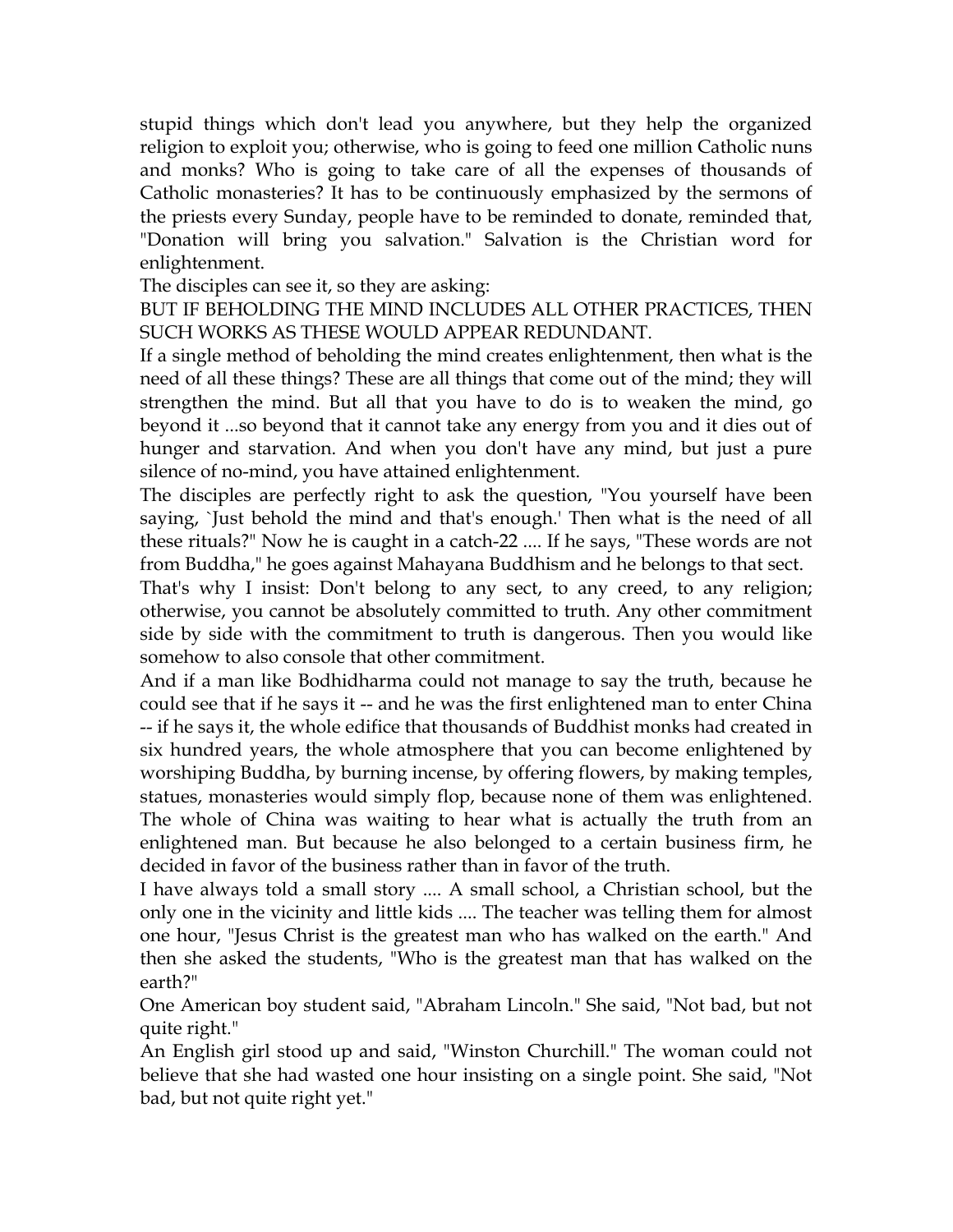And then a little boy who never used to speak stood up raising his hand. The teacher said, "You never do that. For the first time you are raising your hand!" And she was afraid that certainly his answer was not going to be right. But the boy said, "Jesus Christ." She was shocked by the previous two answers, but this answer was even more shocking because the boy was Jewish.

After the class she caught hold of the boy, took him aside and said, "Hymie, aren't you a Jew?"

He said, "Yes, I am."

"Then do you really think Jesus Christ is the greatest man who has walked on the earth?"

He laughed and said, "Business is business. In the deepest part of my heart I know Moses is the man, not Jesus Christ. He's just a pygmy. But business is business ...." because there was a big trophy to be given to the person who answered the question right, and Hymie was carrying the big trophy, bigger than himself.

But you can forgive a small child. And he was very logical; he must have thought, "What does it matter if I say once in a class, just to win the game, `Jesus Christ' I know the rules for who is going to win, so why unnecessarily bring in Moses and get defeated? In the deepest part of my heart I know Moses is the greatest man who has ever walked on the earth."

But even people who are enlightened, when it comes to deciding between their commitment to an organized religion and their commitment to truth, decide for their commitment to the organization. This is really sad. The answer Bodhidharma gives is simply irrelevant. It's just trying to make something that can prove that the sutra is spoken by Buddha.

I absolutely deny that such a statement was spoken by Buddha. It goes against his very life, his very teaching, his very way.

Bodhidharma says, THE SUTRAS OF THE BUDDHA CONTAIN COUNTLESS METAPHORS.

Now can you see the trick? Now he cannot say it is wrong and he cannot say it is right. He finds a middle way and says that Buddha is speaking in metaphors.

BECAUSE MORTALS HAVE SHALLOW MINDS ...

And to whom is he speaking -- to the mortals or the immortals? If Buddha's audience had shallow minds, does Bodhidharma think that his audience is of higher status? Buddha had perhaps the most intelligent audience any man ever had. Bodhidharma is talking to the recently converted Buddhists.

THE BUDDHA USED THE TANGIBLE TO REPRESENT THE SUBLIME. This is tricky, and unforgivable.

PEOPLE WHO SEEK BLESSINGS BY CONCENTRATING ON EXTERNAL WORKS INSTEAD OF INTERNAL CULTIVATION ARE ATTEMPTING THE IMPOSSIBLE.

But he knows the truth, so once in a while it comes up in spite of his effort to suppress it and to go with the crowd and the mass mind. This is true when he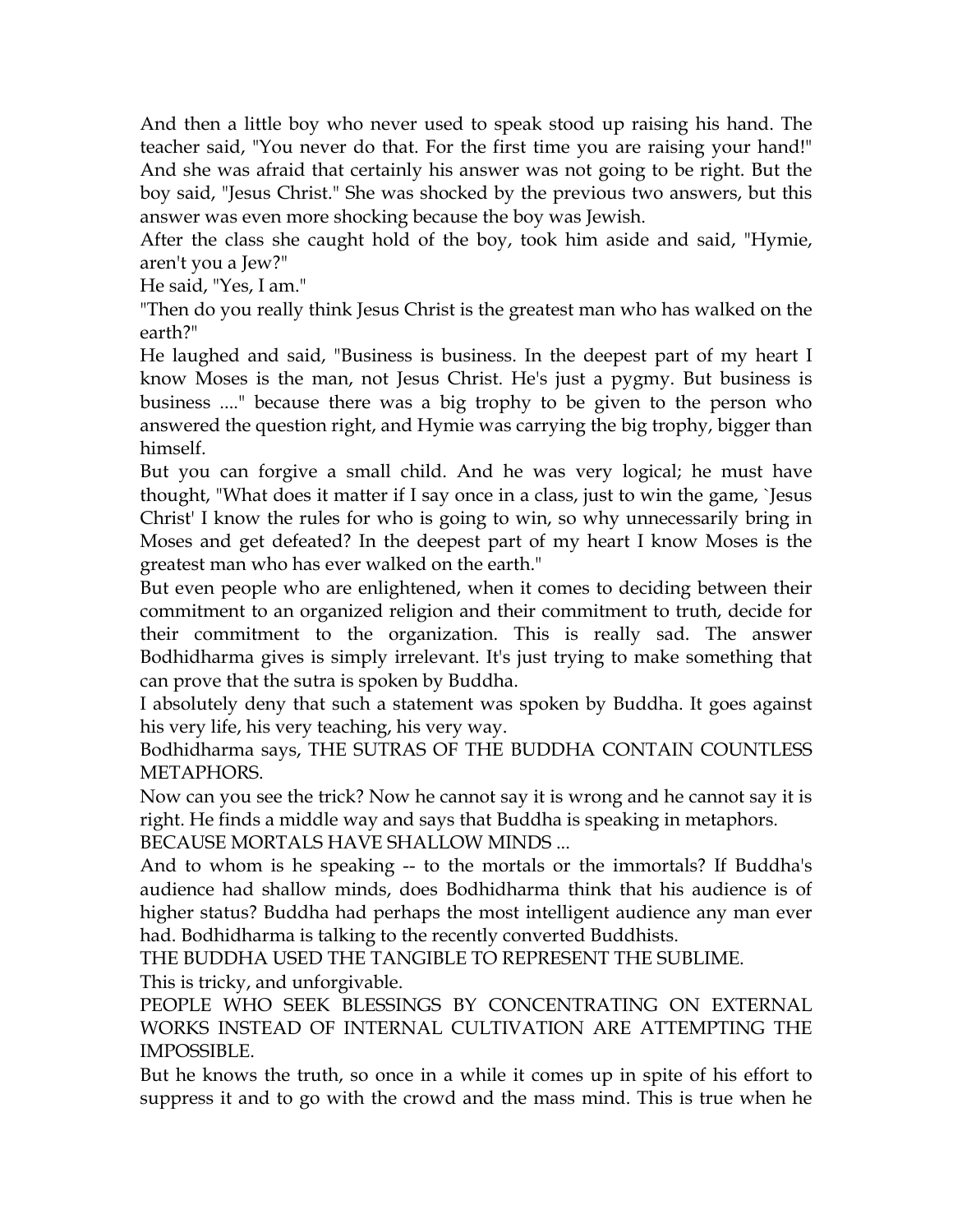says ...CONCENTRATING ON EXTERNAL WORKS INSTEAD OF INTERNAL CULTIVATION IS ATTEMPTING THE IMPOSSIBLE.

But that's what the sutra says; now the only way is to make it a metaphor.

WHAT YOU CALL A MONASTERY, WE CALL A SANGHARAMA, A PLACE OF PURITY.

That is absolutely wrong. SANGHARAMA is exactly a monastery; it is not different from a monastery, it is not a metaphor. And even for these last two thousand years, thousands of monasteries have existed in China. It is just since the communist revolution thirty years ago that many monasteries have been destroyed; otherwise millions of monks were living on the people's blood. But they are coming back again ....

It was Mao Tse-tung's very adamant, stubborn, fascist and communist mind that turned the monasteries into hospitals, into schools and forced the monks to go to the fields and work. Mao stopped begging -- and Buddhism has lived only on begging. In fact begging had been a discipline, a practice, because it makes you humble. But Mao made it illegal to beg and forced the monks to work for their food, for their clothes, for their shelter.

Now Mao is dead and his enemies in the communist party -- who he had not allowed ...many of them were forced into jail, many have been killed -- have come into power. Now the opposite party inside the communist party itself has come into power and it wants to win the heart of the people. Monasteries are coming back again because two thousand years of Buddhism cannot be erased so easily. Now Buddhist monks can again be seen with their begging bowls. Those hospitals have been removed, those schools have been removed, and monks are no longer forced to work in the fields, or in the factories, or wherever they can be of any use ....

BUT WHOEVER DENIES ENTRY TO THE THREE POISONS AND KEEPS THE GATES OF HIS SENSES PURE, HIS BODY AND MIND STILL, INSIDE AND OUTSIDE CLEAN, BUILDS A MONASTERY.

Now this is a very farfetched idea. And if Bodhidharma can explain it to very new candidates of Buddhism, why cannot Buddha himself have said that he was speaking in metaphors? He could have explained it himself, and he was far better as far as speaking was concerned, far more articulate; he could have explained that these are just metaphors. But nowhere does he mention them as metaphors. It is very arduous for Bodhidharma to turn everything into a metaphor, but we will see that with everything he goes on with the idea that they are metaphors.

CASTING STATUES REFERS TO ALL PRACTICES CULTIVATED BY THOSE WHO SEEK ENLIGHTENMENT.

I cannot understand how this can be a metaphor. CASTING STATUES REFERS TO ALL PRACTICES CULTIVATED BY THOSE WHO SEEK ENLIGHTENMENT. What relationship, even a farfetched one ...? A metaphor should be representative; it should explain something, it should be helpful to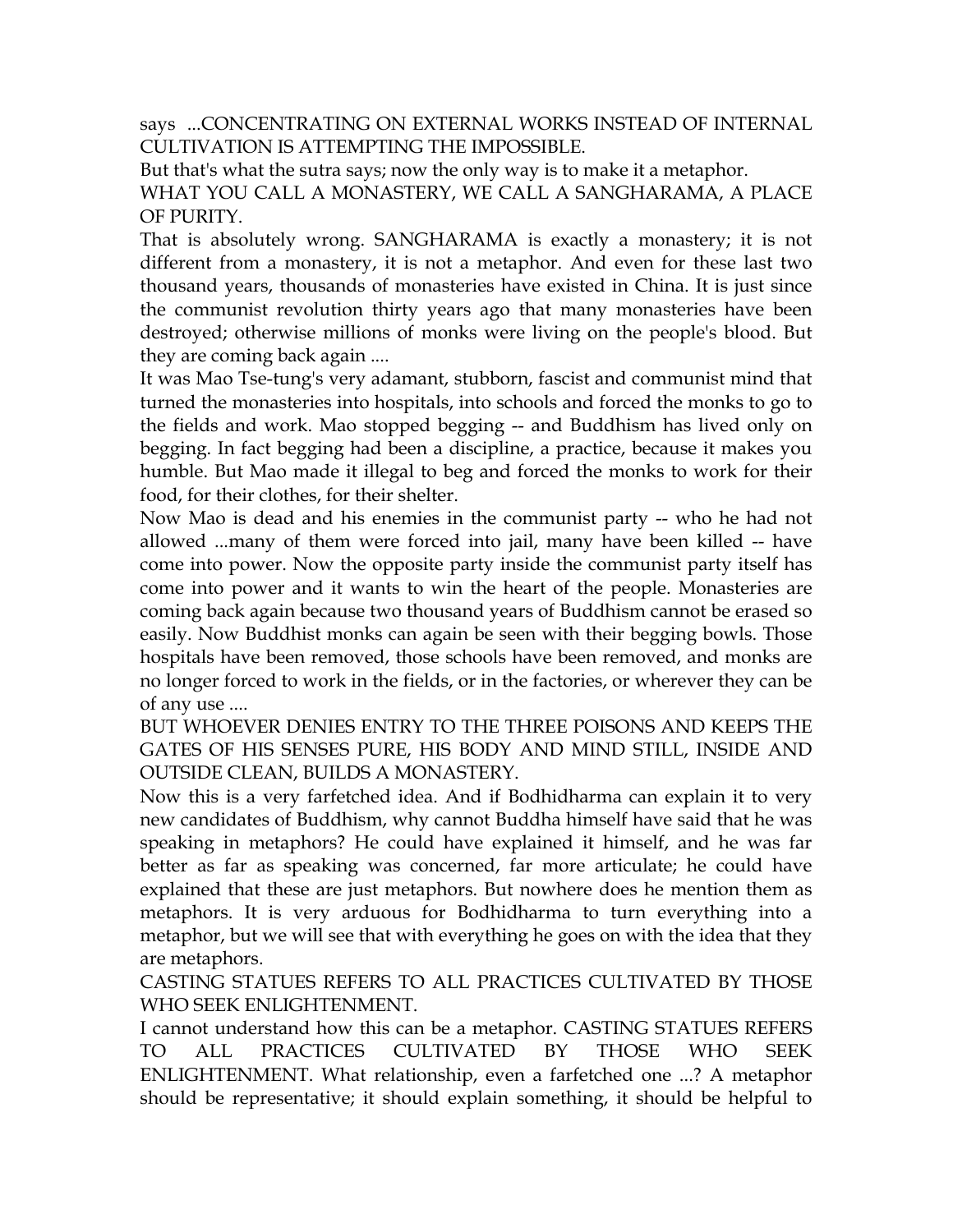understand. This is not at all concerned with casting statues and practicing for enlightenment! Could not Buddha himself say, "Practice for enlightenment"?

AND BURNING INCENSE DOES NOT MEAN ORDINARY MATERIAL INCENSE -- as if there is somewhere available some spiritual incense -- BUT THE INCENSE OF THE INTANGIBLE DHARMA .... Where are you going to get it? That's why I said it hurts me to say that Bodhidharma seems to have gone senile, although he was only seventy-five. ...WHICH DRIVES AWAY FILTH, IGNORANCE AND EVIL DEEDS WITH ITS PERFUME.

Great! But where to get it? that spiritual incense WHICH DRIVES AWAY FILTH, IGNORANCE AND EVIL DEEDS WITH ITS PERFUME .... Nobody has ever seen such a thing; otherwise life would have been so simple. There is no need to bother people with meditation, with any discipline, with any awareness. Just burn the spiritual incense and everything is driven out and you are purified by the perfume!

I alone will not be enlightened because I am allergic to perfume, whether it is tangible or intangible. But there is not much harm if one man is not enlightened, it can be tolerated if the whole world will be enlightened! I am perfectly ready .... Bodhidharma is not even aware for how long he can deceive people, but he has deceived them for one thousand years ...that's how long these sutras have been in existence. They have certainly been preserved, because they were in the hands of the Mahayana Buddhists, who were not willing for them to be translated. And I can understand now why they were not willing for them to be translated: they will destroy the great image of Bodhidharma. They themselves may have understood that what he is talking about is absolutely outlandish.

WHEN THE BUDDHA WAS IN THE WORLD, HE TOLD HIS DISCIPLES TO LIGHT SUCH PRECIOUS INCENSE WITH THE FIRE OF AWARENESS AS AN OFFERING TO THE BUDDHAS OF THE TEN DIRECTIONS.

It may be precious, but where is it available? And then he makes awareness like a fire just to burn the incense, and the incense will do everything ...you will become enlightened. So now your sole search is to find that dharma-incense, that spiritual incense! Perhaps you can find it in Poona ...it is a very spiritual city -- so spiritual that only spirits roam around, no living human beings.

BUT PEOPLE TODAY DON'T UNDERSTAND THE TATHAGATA'S REAL MEANING.

Only Bodhidharma understands the Tathagata's real meaning. Perhaps the Tathagata himself did not understand his own real meaning!

THEY USE AN ORDINARY FLAME TO LIGHT MATERIAL INCENSE OF SANDALWOOD OR FRANKINCENSE HOPING FOR SOME FUTURE BLESSING THAT NEVER COMES.

He's going round about, and round about ...he could have simply said, "This statement is not Buddha's, and this statement is absolutely nonsense." And that would have been absolutely correct.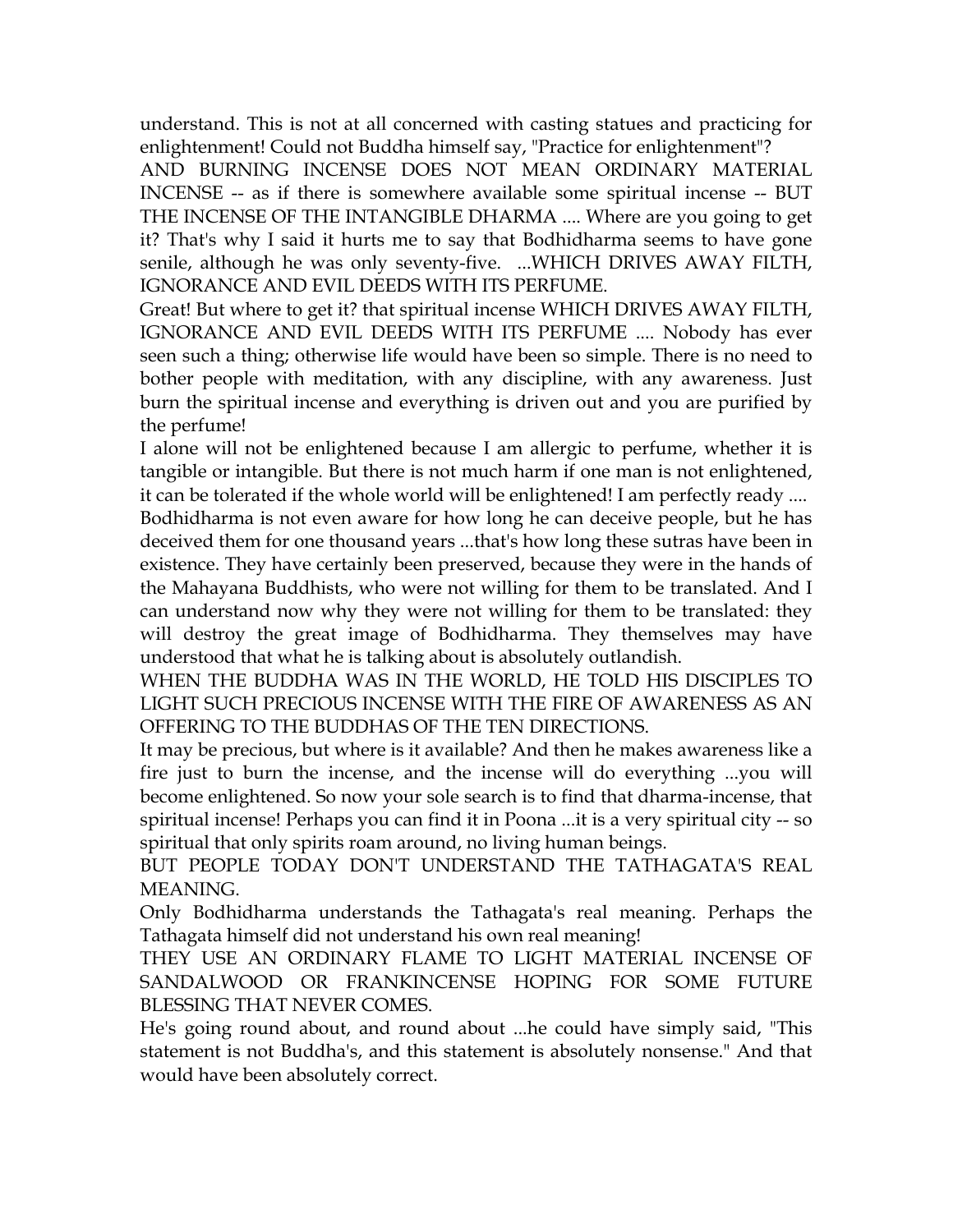FOR SCATTERING FLOWERS THE SAME HOLDS TRUE. THIS REFERS TO SPEAKING THE DHARMA, OR TO SCATTERING FLOWERS OF VIRTUE.

How do you scatter flowers of virtue? Even if one accepts this stupid explanation, how do you scatter the flowers of virtue? You go on giving to people saying, "This is truth, this is love, this is compassion," and your hand is empty.

Two madmen from a madhouse were sitting in the park. Every day for one hour they were allowed to go out in the garden. One man, who was keeping his fist closed, asked the other, "If you tell me what I am keeping in my fist, I will give you one rupee."

The other man said, "Really? Will you keep your word?" The first man took out one rupee from his pocket and said, "This is the rupee. Just tell me what is in my hand?" And the other man looked and said, "It's seems it is an elephant."

The first man said, "You cannot get the rupee. It seems you have looked. You are being tricky." He did not give the one rupee because he also believed he was keeping an elephant in his fist!

How can you scatter FLOWERS OF VIRTUE, IN ORDER TO BENEFIT OTHERS AND GLORIFY THE REAL SELF? IF YOU THINK THE TATHAGATA MEANT FOR PEOPLE TO HARM PLANTS BY CUTTING OFF THEIR BLOOM, YOU ARE WRONG.

That seems to be right, but he's mixing everything in such a way that it loses all significance. Certainly Buddha would not like you to pluck flowers; that is killing. The flower on the rosebush has a life, a beauty. The moment you pluck it, it is dead. Leave it there.

Mukta is my gardener. She is not allowed even to cut any leaf or to cut any flowers. In the beginning she used to move with gardener's scissors hidden behind her back! But right now I can see, whenever I go to Buddha Hall - otherwise I don't get out -- I can see flowers are there, I can see the garden has become a jungle so she must have dropped those gardener's scissors. Let every tree grow in its own way; at least in my garden! Don't kill any tree, don't destroy any living flower.

So I can understand that Buddha would not have allowed the cutting off of their blooms, but rather I would say that the whole sutra was inserted by the Mahayana School. But why did the Mahayana School have to insert such things ...?

There is something very fundamental to be understood here. When Gautam Buddha worked in this country, twenty-five centuries ago, he almost converted the whole land. He was a man of such charisma. He was not just a learned man; he has known existence, he has been part of it. His impact was tremendous - perhaps nobody else has ever made such an impact.

But the moment he died, the brahmins, the priests, came out of their caves where they had been hiding because they could not face Gautam Buddha -- whoever went to face him became a disciple. But they were waiting for their chance: one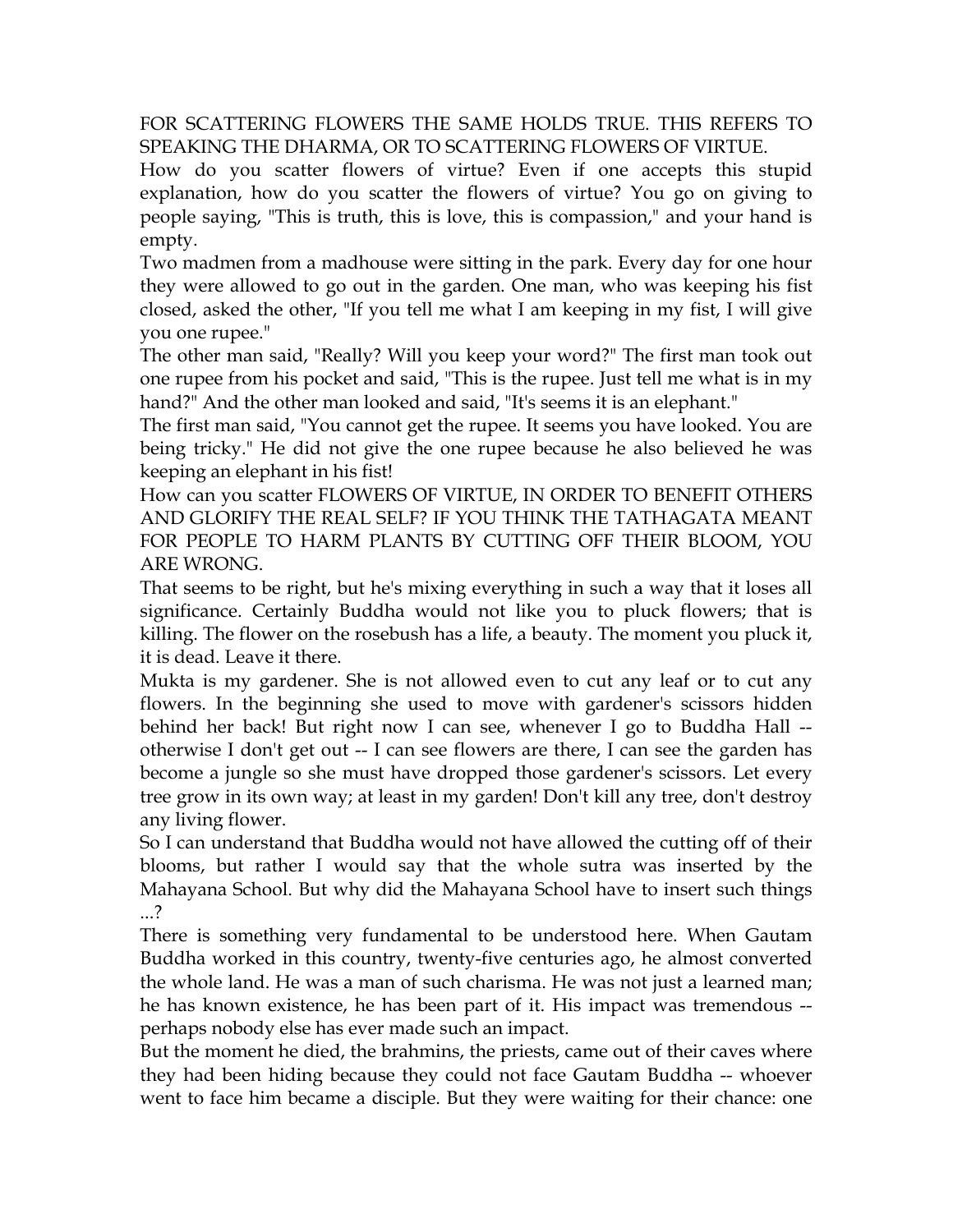day he was going to die. He has destroyed their whole profession. Now no bells were ringing in the temples, people were not going to worship, people were not calling brahmins for their rituals ...and brahmins are the most clever priesthood in the whole world.

People get caught ...each person when he is born is immediately under their control: first some ritual, then his birth chart has to be made, then his naming ceremony has to be performed. And in all these, the priest is exploiting the people. Then shaving the head ....and this goes on and on. Even if you go to some other city you have to consult the brahmin for the right constellation of the stars, whether to go north or to south, or to east or to west, what will be the most appropriate and beneficial time?

Then comes marriage -- then again the priest is there. And then after the marriage, children start coming from the new marriage -- and the priest is there. And then the man becomes old .... From the cradle to the grave, the priest keeps his hold.

Even after the man has died there are rituals to be performed! And in a poor country, those rituals cost so much that people have to sell their houses, their lands, their possessions -- on which they were dependent for their livelihood - because their father has died. Then they have to give a great feast for brahmins.

And even the forefathers who have died ... It must have been a long line, an unending line in fact, millions of people in a queue behind one another ...for that they have a special time. One month completely they devoted to the forefathers because the number is so big, so one month of continuous rituals -- fire worship, mantra chanting -- for the peace of all those who have died in the family ...you don't know even their names! And millions must have died.

Scientists calculate that wherever you are sitting, at least eight persons' graves are underneath you. Don't be afraid, they are dead! But so many people have died; even thousands of years after the man has died, the priest is still exploiting you.

Buddha has created a tremendous revolution in this sense, in that he destroyed the whole integrity of the priesthood. But the moment he died, the priests came back.

People were also missing them. Life had become very simple. A child was born - no priest was chanting for a blissful, long life for him. Somebody died and the priest was not there chanting and blessing him for the great journey he has gone on. People were also missing all these rituals. So when Buddha died, slowly, slowly brahmins came back, and they started driving out the Buddhists from the land.

Just fifty years ago in India there was hardly a single Buddhist. In these last fifty years, one man has done a great service -- although he himself was not a religious man, he was a politician. But by accident he had to do something; it was political tactics.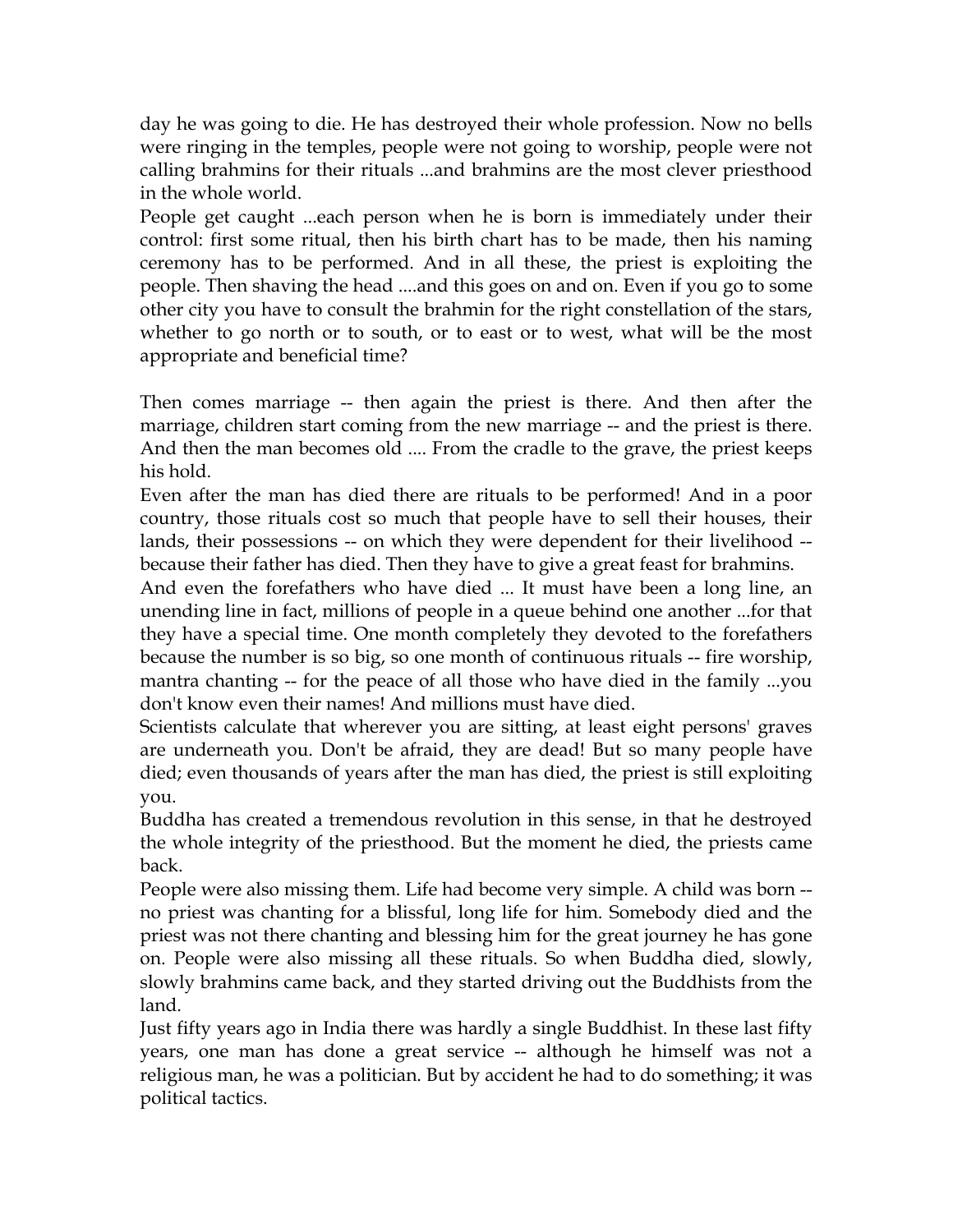Babasaheb Ambedkar was a sudra, but caught the eye of a very rich man who, seeing he was so intelligent, sent him to study in England. He became one of the greatest experts of law in the world and he helped make the constitution of India. He was continuously fighting for the sudras to whom he belonged, and that is one-fourth of the Hindu society. He wanted a separate vote for the sudras -- and he was absolutely right.

I don't see why they should belong to the Hindu fold which has tortured them for ten thousand years, forced them to do every sort of ugly work and paid them almost nothing. They are not even allowed to live in the cities, they have to live outside the city. Just before freedom, they were not allowed to move in many streets of the town. In many places they were forced to announce loudly, "I am a sudra and I am passing through here. Those who can hear me, please move out of the way ..." because even their shadows falling on you, defile you.

But finding no way, because Mahatma Gandhi was insistent that sudras should not leave the Hindu fold .... That was also a political strategy, because if onefourth of the Hindus leave the fold, then Hindus will become a minority in their own country. There are Mohammedans, there are Christians, there are Jainas; now if a new big chunk would go out of the Hindu fold, the country of the Hindus would become almost the country of other religions. And if they all got together, Hindus would never be in power.

I don't consider Mahatma Gandhi a religious man either; he belonged to the same category as Doctor Ambedkar. Gandhi went on a fast to death so that Ambedkar had to take back his stand. He had to withdraw the idea that sudras should be given a separate vote. And Gandhi was clever ...he started calling sudras HARIJANS. Cunning people always play with words. Words don't make any difference -- whether you call them sudras, untouchables, or harijans ...harijans means, "children of God."

I had a long discussion with Mahatma Gandhi's son, Ramdas. I said, "Don't you see the cunningness? The children of God have been suffering for ten thousand years and those who are not children of God are exploiting them, torturing them, oppressing them, raping their women, completely burning their towns with all living people inside. If these are the children of God, it is better not to be a child of God. That is dangerous."

Gandhi changed the name just to give it a beautiful meaning, but everything inside remained the same. And he went on a fast unto death unless Ambedkar takes his statement back.

If I had been in the place of Ambedkar, I would have told Mahatma Gandhi, "It is your business to live or to die. It is your business if you want to fast -- you are free to. Fast unto death or even beyond!"

But Ambedkar was pressurized from all over the country, because if Gandhi died the whole blame would come on Ambedkar. And I would have told Gandhi, "This is a very violent method, and you have been talking about nonviolence. Is this nonviolence?"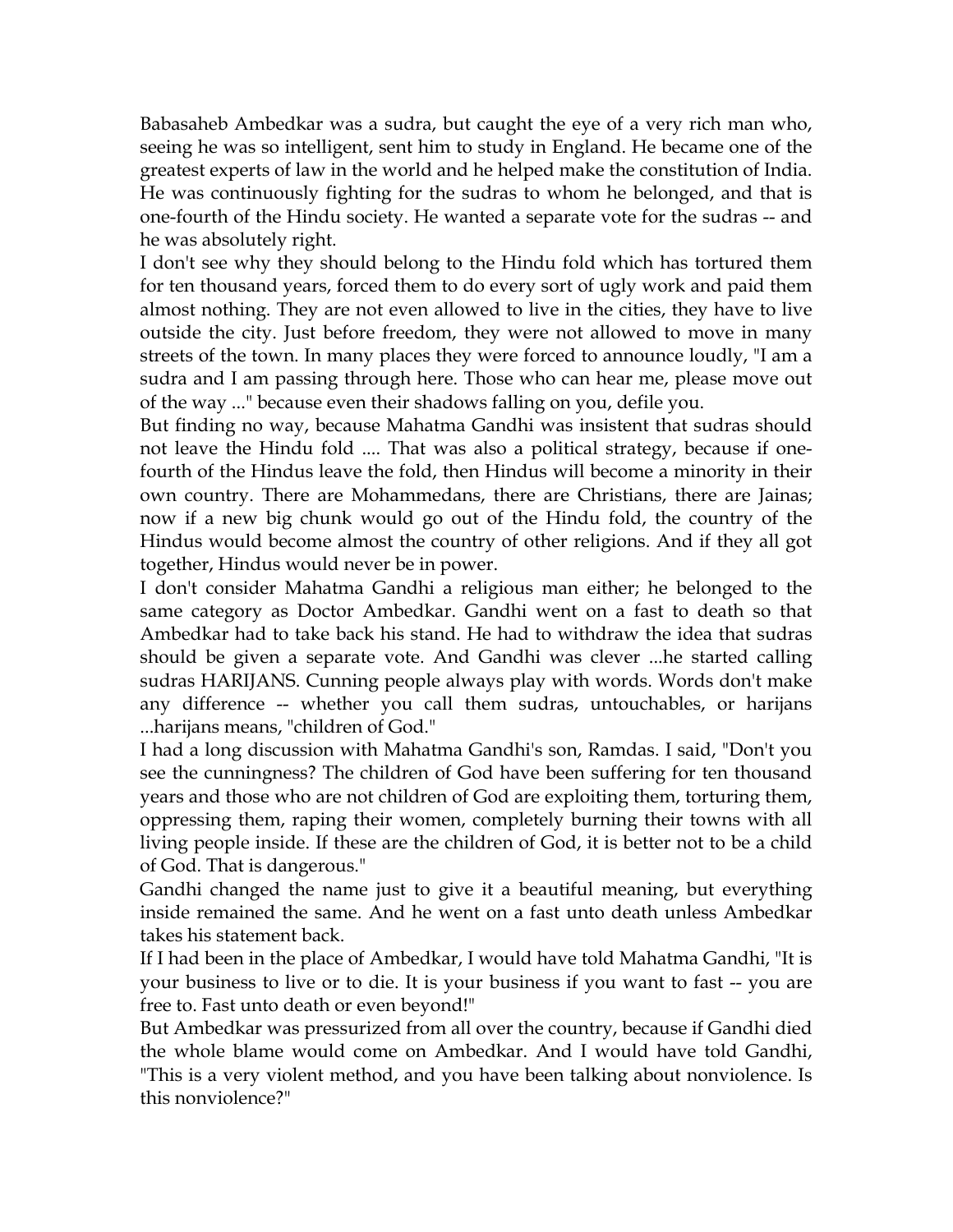It happened ...I was in Raipur teaching in the Sanskrit college there. A very beautiful young girl was asked by a gangster if she would be married to him. He was a dangerous man, a criminal. He had been to jail many times, he had committed many crimes, and he was almost the same age as the girl's father. But he took a fancy to her, and seeing the success of Gandhi fasting to death and how he managed everything ...because Gandhi HAD managed Ambedkar.

After Gandhi had been fasting for twenty-one days, and his health had started to fall fast, the doctor said, "Do something; otherwise the old man will be gone." Ambedkar was much pressurized by all the Indian national leaders who said to him, "Go to Mahatma Gandhi. Ask for his forgiveness, offer him a glass of orange juice to break his fast ...and renounce your movement; otherwise you will be remembered always as the one who killed the greatest man of this country, the great religious man." And Ambedkar had to do it, although unwillingly.

I would not have done it! I would have accepted the blame, I would have accepted history's condemnation. Who cares when you are dead what is written in history about you? At least you don't know what is written, and you don't read. Let them write anything ....

But I would have insisted that this was not a nonviolent method. It was absolutely violent but in a very subtle way. I threaten to kill you -- this is violence. And I threaten to kill myself if you don't accept me -- is this logical? The standpoint that Gandhi was taking was absolutely illogical, but he supported it by threatening. It is blackmail to say, "I will kill myself."

Ambedkar managed another way. He started converting the sudras to Buddhism. That's why now there are a few lakhs of Buddhists, but they are not in any way religious. It was just a political manoeuver.

This man in Raipur went to the girl's house with a bed, and declared that if the girl was not married to him, he was going to fast to death. It became the talk of the whole city; photographers and journalists were there, and the whole day the crowd was there. The father became afraid, and pressure was put on him, "Why take the responsibility of his death?" But the father said, "This is absolutely ugly. This man is my age and he's a criminal. I cannot give my daughter to him."

I knew the father and the girl -- the girl was my student in the college. The girl suggested to her father to consult me as to what could be done. I had not known him before. He came to me and he told the whole story. I said, "It is very simple. You just find some old, rotten prostitute."

He said, "What?"

I said, "Just listen to the whole point: find a very rotten, old bitch, and put another bed in front of the house. The bitch should declare, `I'm going to fast to death unless this man marries me.' Other than this nothing will work."

That gangster man escaped in the middle of the night. He was never seen again, he never asked again! This is the Gandhian methodology, a very religious thing.

The Buddhists were burned, driven out of the country, and the whole country was absolutely cleaned of all the impact that Buddha had left. Even in the temple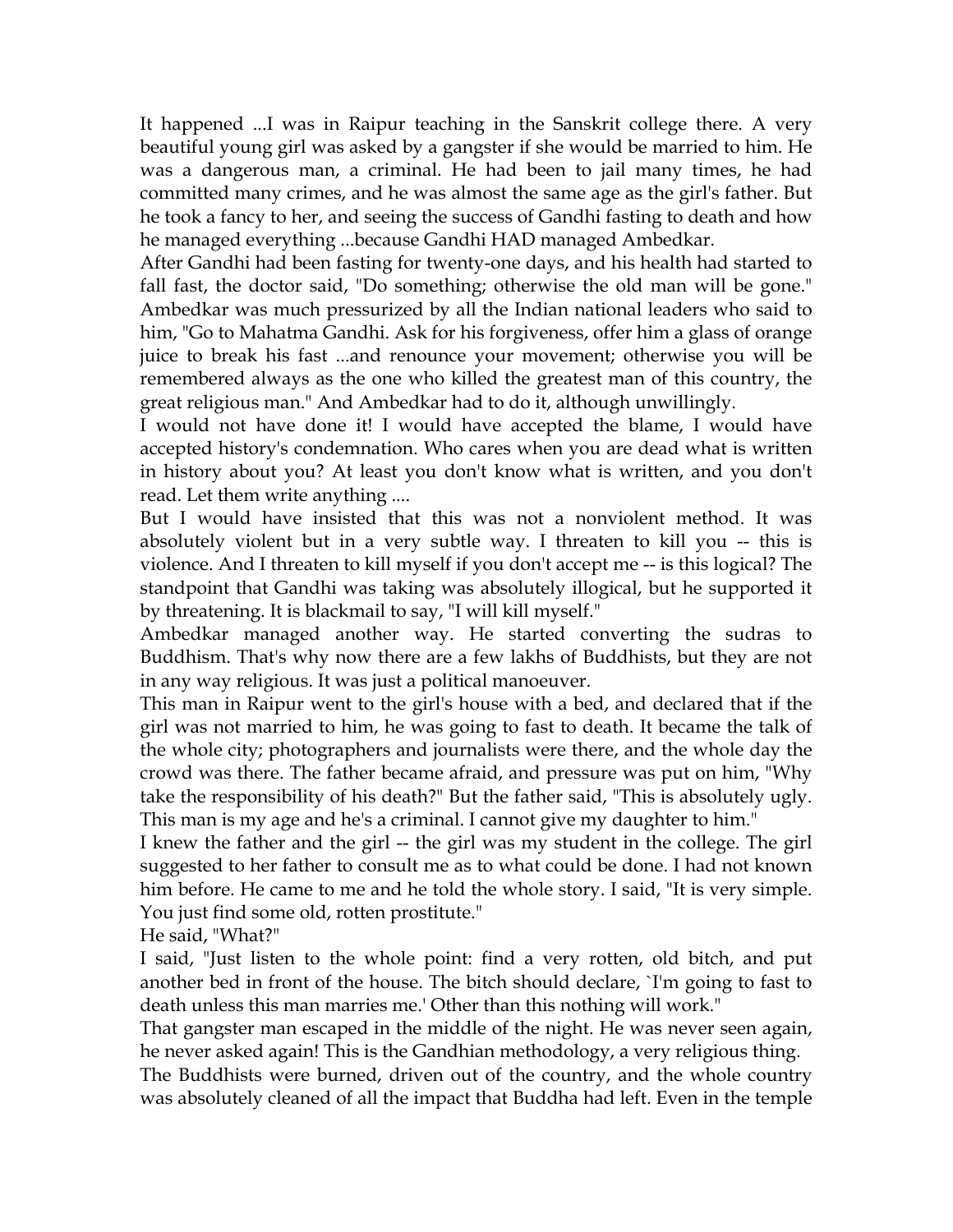that had been raised in memory of his enlightenment in Bodhgaya, there was not even one Buddhist to take care of the temple. A brahmin has been taking care of it for two thousand years, the same family, generation after generation.

Now they have become the owners of the temple. They don't believe in Buddha. They are against Buddha, but the temple is very precious, because from all over the world people come to the temple. Much money comes to the temple, so the priest is not concerned. He is earning lots of money and he is not willing to hand over the temple, because for two thousand years it has been in his possession. No law can take it away from him.

So when the Buddhists reached China and Tibet they had learned a lesson, that if you go against the people and their traditions .... Perhaps when a charismatic person is alive you may seem to be winning the game, but when the charismatic person is gone ...what has happened in India, will happen in Tibet, will happen in China, will happen in Sri Lanka, will happen in Japan. So they compromised.

That was the reason for inserting all these wrong sutras. The Buddhist scriptures in Tibet have different sutras, to console and to convince the Buddhist population of Tibet; Chinese Mahayana sutras have differences, in Sri Lanka they have differences. This is the historical reason why these absolutely absurd sutras, which cannot be Buddha's, have entered into the scriptures. They have been knowingly put in, because without them there was no question of survival.

But as far as I am concerned, and as far as Bodhidharma should have been concerned, truth is the ultimate value, not survival. And survival by creating lies, by distorting the truth ...what is the point? Even if Buddhism disappears from the whole world, it does not matter. But the purity of Buddha's statements should have been preserved.

Whenever a seeker wants to search, he has not to get lost in a forest of unnecessary disciplines, rituals. Bodhidharma should have made it clear. I KNOW the risk. I understand that he must have felt very guilty, because after these sutras, he left China for the Himalayas. He must have felt tremendously hurt that what he was doing was against his own understanding. But still I can not forgive him. I cannot forgive anyone who goes against truth.

THOSE WHO OBSERVE THE PRECEPTS DON'T INJURE ANY OF THE MYRIAD LIFE FORMS OF HEAVEN AND EARTH. IF YOU HURT SOMETHING BY MISTAKE, YOU SUFFER FOR IT. BUT THOSE WHO INTENTIONALLY BREAK THE PRECEPTS BY INJURING THE LIVING FOR THE SAKE OF FUTURE BLESSINGS SUFFER EVEN MORE. HOW COULD THEY LET WOULD-BE BLESSINGS TURN INTO SORROWS?

THE ETERNAL LAMP REPRESENTS PERFECT AWARENESS.

Only in this statement does the metaphor seem to be correct. It can be interpreted as perfect awareness, the eternal lamp. But he has not been able to relate other metaphors to his interpretations. ...LONG AGO, THERE WAS A BUDDHA NAMED DIPAMKARA, OR LAMPLIGHTER. THIS WAS THE MEANING OF HIS NAME .... THE LIGHT RELEASED BY A BUDDHA FROM ONE CURL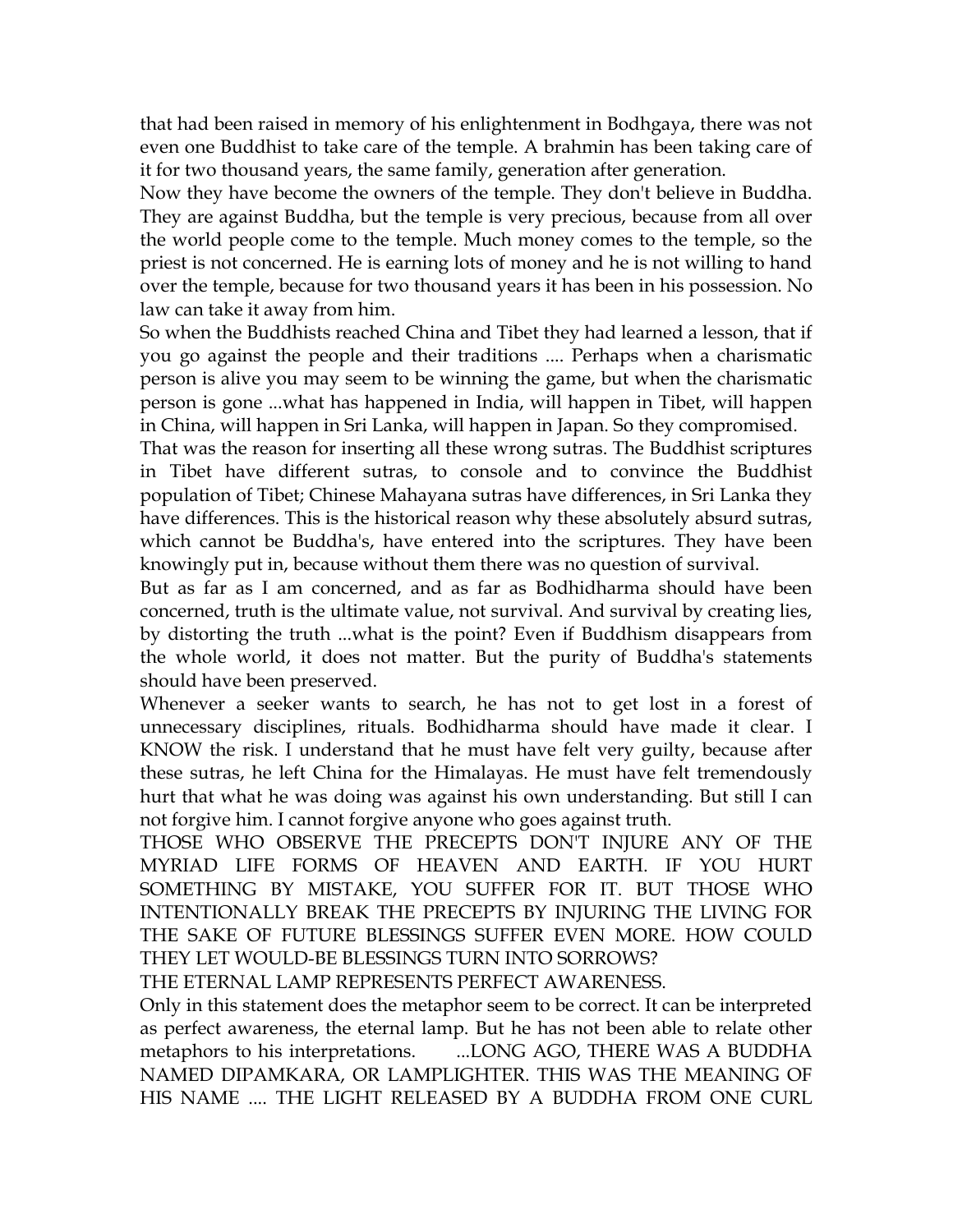BETWEEN HIS BROWS CAN ILLUMINATE COUNTLESS WORLDS. AN OIL LAMP IS NO HELP ....

PRACTICING ALL SIX PERIODS OF THE DAY AND NIGHT MEANS AMONG THE SIX SENSES CONSTANTLY CULTIVATING ENLIGHTENMENT AND PERSEVERING IN EVERY FORM OF AWARENESS. NEVER RELAXING CONTROL OVER THE SIX SENSES IS WHAT'S MEANT BY ALL SIX PERIODS. But these are contradictory to his own statements. Control is not needed because it is through the mind. Practice is not needed because it is through the mind. One has to live a life of let-go -- that was his basic teaching. One has to be spontaneous. One has to live moment to moment, neither thinking of the past, nor thinking of the future, nor clinging to the present.

He has given such beautiful sutras, and at the end he spoils his own work completely.

AS FOR WALKING AROUND STUPAS, THE STUPA IS YOUR BODY AND MIND. WHEN YOUR AWARENESS CIRCLES YOUR BODY AND MIND WITHOUT STOP, THIS IS CALLED WALKING AROUND A STUPA .....

He is just trying to manage somehow, even though the whole thing is so stupid. Stupas actually exist and Buddhists of Mahayana school go on pilgrimages to the stupas and go around them. But your body and mind is not a stupa. A stupa is for when you are dead; then a grave has to be created for you. The Buddhist grave is called a stupa. It is made in a certain round way.

But your body and mind are alive. And how can your consciousness go around body and mind? He is not even taking into consideration that all his interpretations can be questioned. They were not questioned because they consoled the people. They wanted something tangible and if it was a metaphor - no harm; he is not denying Gautam Buddha.

THE SAME HOLDS TRUE FOR OBSERVING A FAST.

Even a man of very small intelligence can see the stupidity ....

TO FAST MEANS ...TO REGULATE YOUR BODY AND MIND.

I cannot conceive how a fast can mean TO REGULATE YOUR BODY AND MIND SO THAT THEY ARE NOT DISTRACTED OR DISTURBED. Fast simply means fast, and nothing else.

ALSO, ONCE YOU STOP EATING THE FOOD OF DELUSION, IF YOU TOUCH IT AGAIN, YOU BREAK YOUR FAST.

Now he has forgotten what he was saying. In fact, because that saying is not coming from his inner-most being -- it is just his mental gymnastics -- he has forgotten that he has defined body and mind as `stupa' and that he has defined fasting as, `regulating your body, disciplining your body.'

Now from where comes this idea: ONCE YOU STOP EATING THE FOOD OF DELUSION? It was not in the very definition of the metaphor. Food was not brought in.

If you STOP EATING THE FOOD OF DELUSION ... And is there any food that is not of delusion? Buddha also eats the same bread as you eat and Buddha also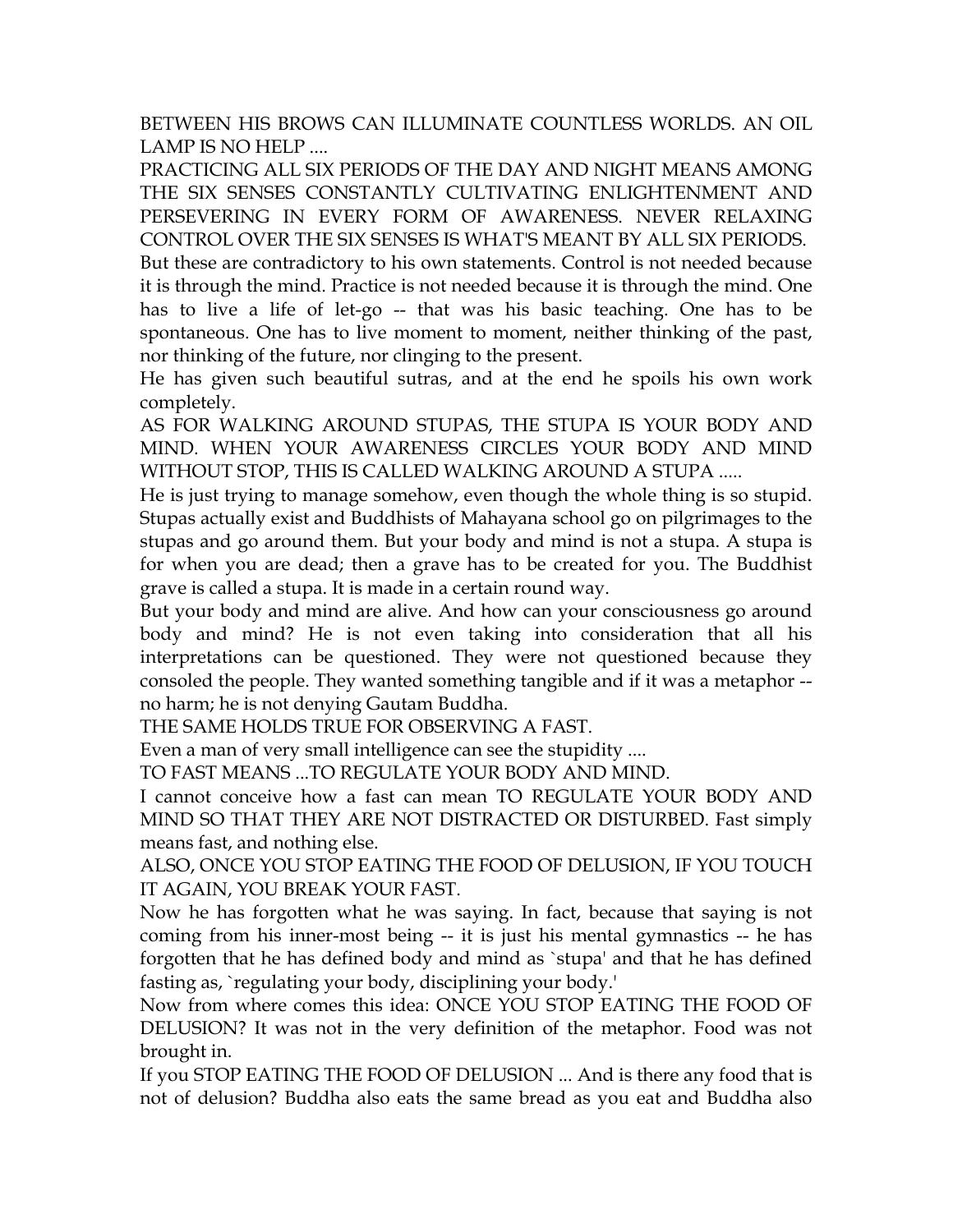drinks the same water as you drink. ...IF YOU TOUCH IT AGAIN ... Not even eating, but just touching and it is delusion! What harm is there in touching a delusion? A delusion does not exist, you cannot touch it. But IF YOU TOUCH IT AGAIN, YOU BREAK YOUR FAST. He has forgotten the metaphor that he explained before. Now, even if you touch the delusion food, you have broken your fast.

AND ONCE YOU BREAK IT, YOU REAP NO BLESSING FROM IT. THE WORLD IS FULL OF DELUDED PEOPLE WHO DON'T SEE THIS. THEY INDULGE THEIR BODY AND MIND IN ALL MANNER OF EVIL. THEY GIVE FREE REIN TO THEIR PASSIONS AND HAVE NO SHAME. AND WHEN THEY STOP EATING ORDINARY FOOD, THEY CALL IT FASTING. HOW ABSURD!

I agree only with the last: How absurd!

IT'S THE SAME WITH WORSHIPING. YOU HAVE TO UNDERSTAND THE MEANING AND ADAPT TO CONDITIONS. MEANING INCLUDES ACTION AND NON-ACTION ....

He is just trying to deceive people -- bringing in words which have no relation at all.

WORSHIP MEANS REVERENCE AND HUMILITY.

That is true. It means revering your real self and humbling delusions. But if you know your real self, where will you find the delusions? Both cannot exist together. Either you are awake -- then the dreams are no more there -- or the dreams are there and you are not awake. The man who knows his real self has no delusions. But he has got into a mess and he is trying hard to get out of it, but he is getting deeper and deeper into it.

IF YOU CAN WIPE OUT EVIL DESIRES AND HARBOR GOOD THOUGHTS, EVEN IF NOTHING SHOWS, IT IS WORSHIP ....

Early in his sutras he said that one has to go beyond good and evil. Now good becomes worship.

THOSE WHO FAIL TO CULTIVATE THE INNER MEANING AND CONCENTRATE INSTEAD ON THE OUTWARD EXPRESSION NEVER STOP INDULGING IN IGNORANCE, HATRED AND EVIL WHILE EXHAUSTING THEMSELVES TO NO AVAIL. THEY CAN DECEIVE OTHERS WITH POSTURES, REMAIN SHAMELESS BEFORE SAGES AND VAIN BEFORE MORTALS, BUT THEY'LL NEVER ESCAPE THE WHEEL, MUCH LESS ACHIEVE ANY MERIT.

It is a strange compilation of sutras. He goes really deep, like a sharp sword cutting all that is wrong, to the point when he is asked the ultimate question, `From where does ignorance arise?' He cannot answer it and he is not humble enough to accept that he doesn't know. He gets into such a mess that after that every question remains unanswered; he pretends to answer it, but the answer is not even related to the question.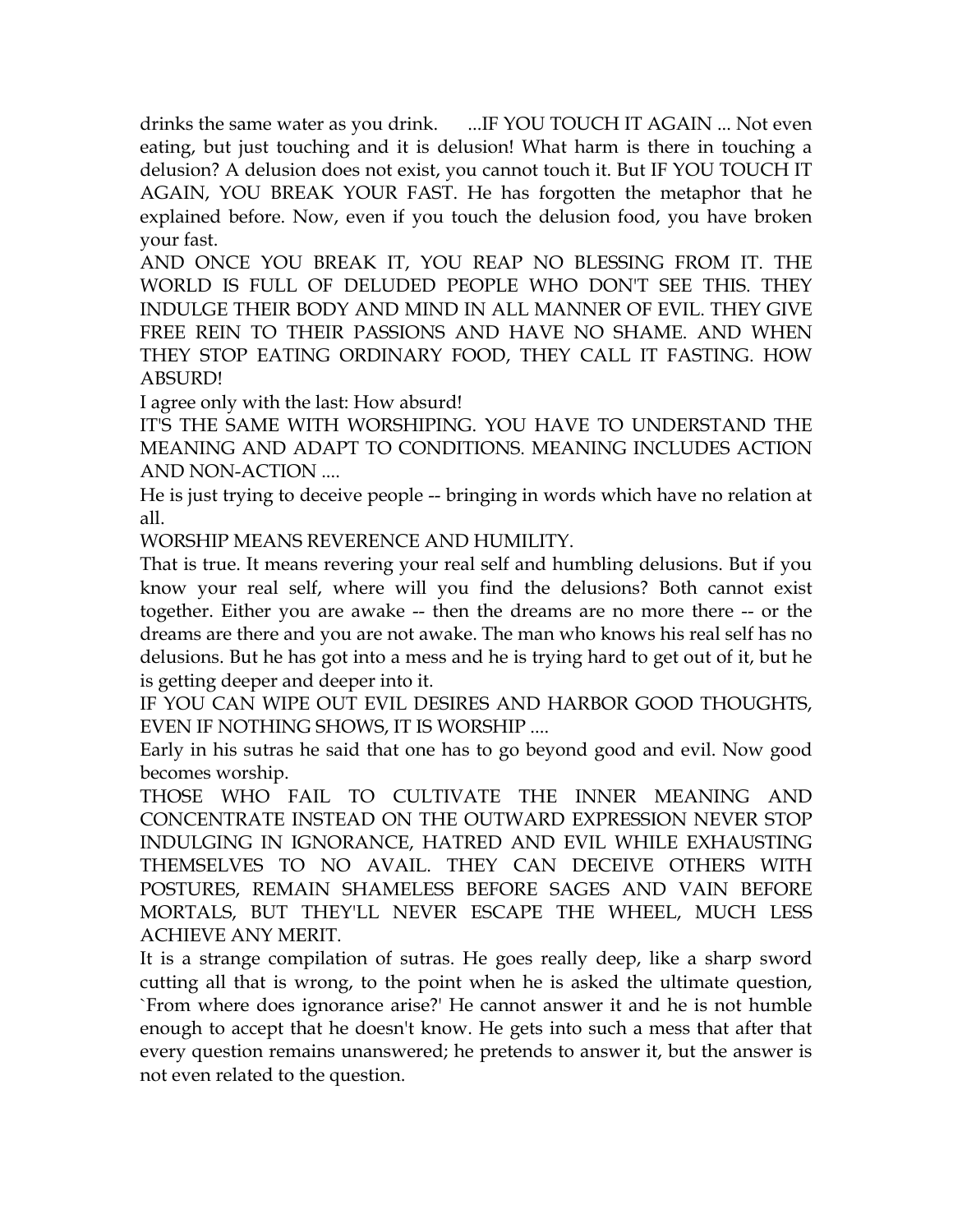If this can happen to a man like Bodhidharma ... You have to be aware. My insistence that you don't belong to any religion, don't belong to any doctrine, don't belong to any scripture, is for the simple reason that your whole and total commitment should be to truth and not for anything else. Your commitment should not be divided, otherwise you will have to make a compromise, which will make anybody who understands feel that you have gone either insane, or senile, or mad. But one thing is certain: you have lost the path.

Bodhidharma himself may not, in his innermost core, have lost his enlightenment -- enlightenment cannot be lost -- but he has defiled it. His enlightenment is not anymore so clean, so bright, not any more a pillar of light. And just for the simple business of an organized religion ....

Humanity will never be religious unless all organized religions disappear and religion becomes an individual commitment towards existence, so no question of compromise arises.

Let me say to you: Religion is rebellious, and the man of religion is a rebel. He is rebellious against all orthodoxy, against all traditions, against all organizations, against all ideologies. His only love is for truth, and his whole love is for truth. Only such a man finds it. Others only wander into ignorance, into dreams, into sleep -- and they suffer.

Okay, Maneesha?

Yes, Osho.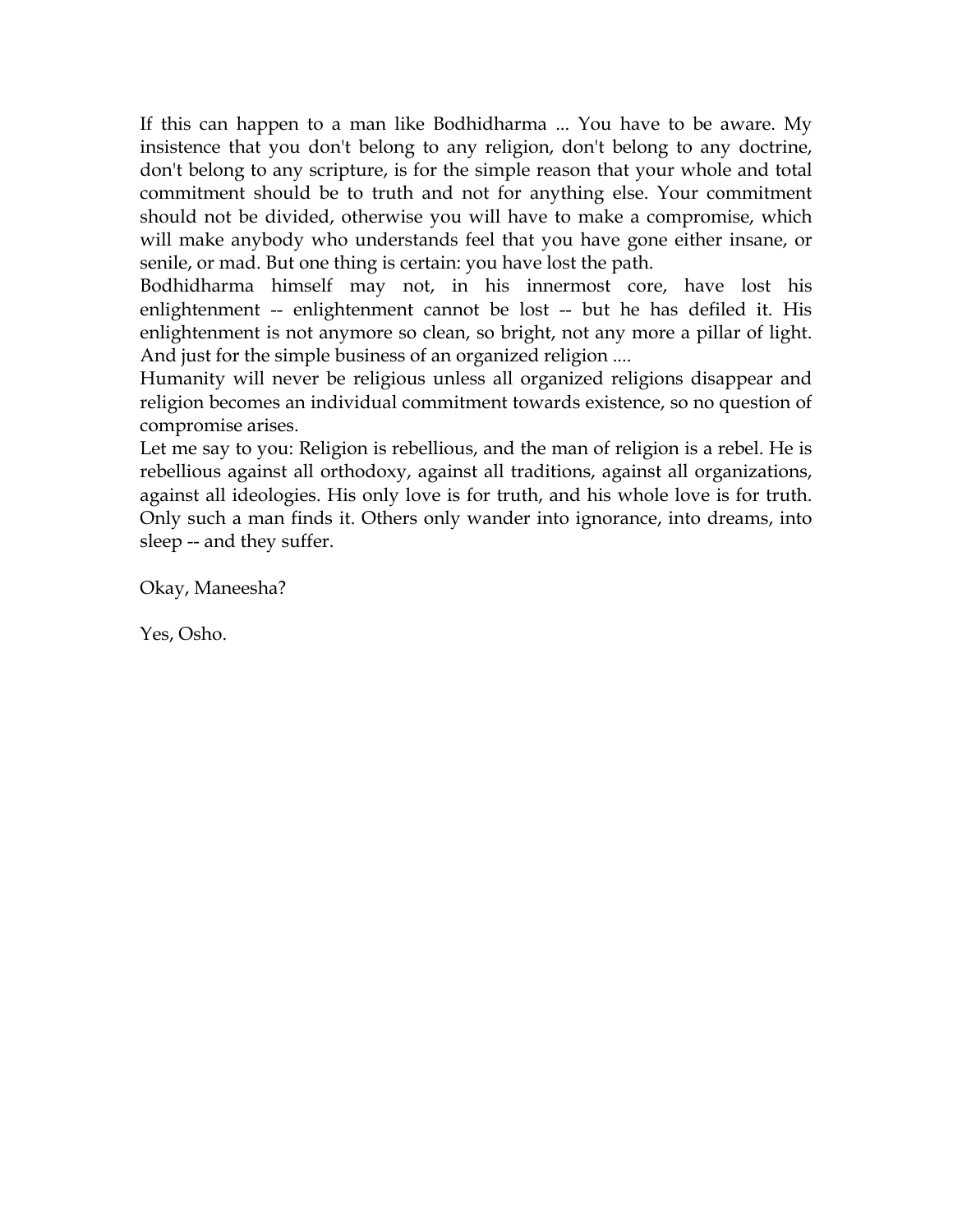**Bodhidharma: The Greatest Zen Master Chapter #20 Chapter title: Less than an eyeblink away 14 July 1987 pm in Chuang Tzu Auditorium** 

BELOVED OSHO,

BUT THE BATHHOUSE SUTRA SAYS, "BY CONTRIBUTING TO THE BATHING OF MONKS, PEOPLE RECEIVE LIMITLESS BLESSINGS." THIS WOULD APPEAR TO BE AN INSTANCE OF EXTERNAL PRACTICE ACHIEVING MERIT. HOW DOES THIS RELATE TO BEHOLDING THE MIND?

HERE, THE BATHING OF MONKS DOESN'T REFER TO THE WASHING OF ANYTHING TANGIBLE. WHEN THE LORD PREACHED THE BATHHOUSE SUTRA, HE WANTED HIS DISCIPLES TO REMEMBER THE DHARMA OF WASHING. SO HE USED AN EVERYDAY CONCERN TO CONVEY HIS REAL MEANING. ...THE BATHHOUSE IS THE BODY. WHEN YOU LIGHT THE FIRE OF WISDOM, YOU WARM THE PURE WATER OF THE PRECEPTS AND BATHE THE TRUE BUDDHA-NATURE WITHIN YOU. BY UPHOLDING THESE SEVEN PRACTICES, YOU ADD TO YOUR VIRTUE. THE MONKS OF THAT AGE WERE PERCEPTIVE. THEY UNDERSTOOD THE BUDDHA'S MEANING. THEY FOLLOWED HIS TEACHING, PERFECTED THEIR VIRTUE AND TASTED THE FRUIT OF BUDDHAHOOD. BUT PEOPLE NOWADAYS CAN'T FATHOM THESE THINGS. ... OUR TRUE BUDDHA-NATURE HAS NO SHAPE. AND THE DUST OF AFFLICTION HAS NO FORM. HOW CAN PEOPLE USE ORDINARY WATER TO WASH AN INTANGIBLE BODY? IT WON'T WORK. WHEN WILL THEY WAKE UP? TO CLEAN SUCH A BODY, YOU HAVE TO BEHOLD IT. ONCE IMPURITIES AND FILTH ARISE FROM DESIRE, THEY MULTIPLY UNTIL THEY COVER YOU INSIDE AND OUT. BUT IF YOU TRY TO WASH THIS BODY OF YOURS, YOU'LL HAVE TO SCRUB UNTIL IT'S NEARLY GONE BEFORE IT'S CLEAN. FROM THIS YOU SHOULD REALIZE THAT WASHING SOMETHING EXTERNAL ISN'T WHAT THE BUDDHA MEANT.

THE SUTRAS SAY THAT SOMEONE WHO WHOLEHEARTEDLY INVOKES THE BUDDHA IS SURE TO BE REBORN IN THE WESTERN PARADISE. SINCE THIS DOOR LEADS TO BUDDHAHOOD, WHY SEEK LIBERATION IN BEHOLDING THE MIND? ...BUDDHA MEANS AWARENESS, THE AWARENESS OF BODY AND MIND THAT PREVENTS EVIL FROM ARISING IN EITHER. AND TO INVOKE MEANS TO CALL TO MIND, TO CALL CONSTANTLY TO MIND THE RULES OF DISCIPLINE AND TO FOLLOW THEM WITH ALL YOUR MIGHT. ...TO INVOKE THE BUDDHA'S NAME,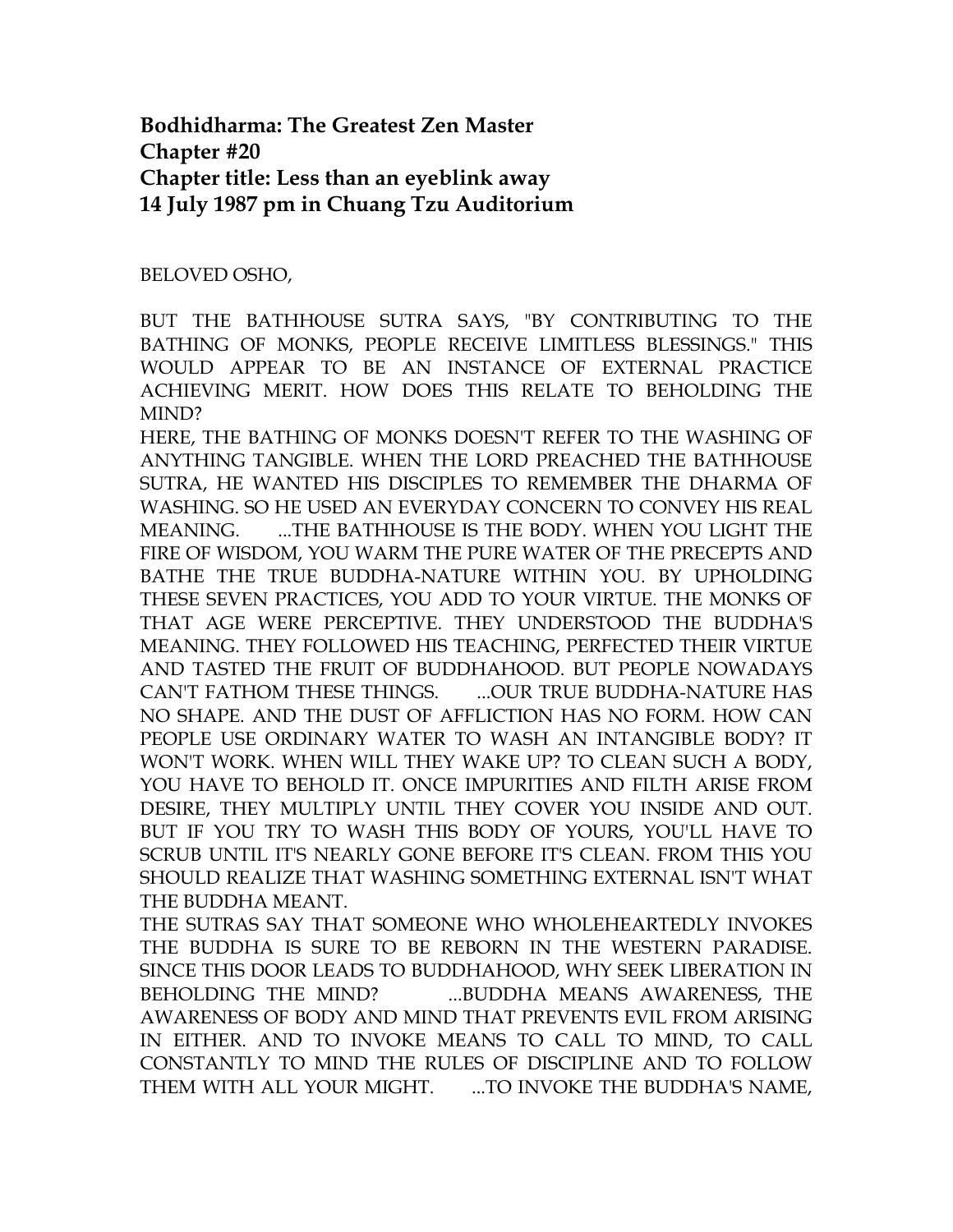YOU HAVE TO UNDERSTAND THE DHARMA OF INVOKING. IF IT'S NOT PRESENT IN YOUR MIND, YOUR MOUTH CHANTS AN EMPTY NAME. AS LONG AS YOU'RE TROUBLED BY THE THREE POISONS OR BY THOUGHTS OF YOURSELF, YOUR DELUDED MIND WILL KEEP YOU FROM SEEING THE BUDDHA .... IF YOU CLING TO APPEARANCES WHILE SEARCHING FOR MEANING, YOU WON'T FIND A THING. THUS, SAGES OF THE PAST CULTIVATED INTROSPECTION AND NOT SPEECH.

THIS MIND IS THE SOURCE OF ALL VIRTUES. AND THIS MIND IS THE CHIEF OF ALL POWERS. THE ETERNAL BLISS OF NIRVANA COMES FROM THE MIND AT REST. REBIRTH IN THE THREE REALMS ALSO COMES FROM THE MIND. THE MIND IS THE DOOR TO EVERY WORLD. AND THE MIND IS THE FORD TO THE OTHER SHORE. THOSE WHO KNOW WHERE THE DOOR IS DON'T WORRY ABOUT REACHING IT. THOSE WHO KNOW WHERE THE FORD IS DON'T WORRY ABOUT CROSSING IT.

THE PEOPLE I MEET NOWADAYS ARE SUPERFICIAL. THEY THINK OF MERIT AS SOMETHING THAT HAS FORM. THEY SQUANDER THEIR WEALTH AND BUTCHER CREATURES OF LAND AND SEA .... THEY SEE SOMETHING TANGIBLE AND INSTANTLY BECOME ATTACHED. IF YOU TALK TO THEM ABOUT FORMLESSNESS, THEY SIT THERE DUMB AND CONFUSED. GREEDY FOR THE SMALL MERCIES OF THIS WORLD, THEY REMAIN BLIND TO THE GREAT SUFFERING TO COME. SUCH DISCIPLES WEAR THEMSELVES OUT IN VAIN. TURNING FROM THE TRUE TO THE FALSE, THEY TALK ABOUT NOTHING BUT FUTURE BLESSINGS.

IF YOU CAN SIMPLY CONCENTRATE YOU MIND'S INNER LIGHT AND BEHOLD ITS OUTER ILLUMINATION, YOU'LL DISPEL THE THREE POISONS AND DRIVE AWAY THE SIX THIEVES ONCE AND FOR ALL. AND WITHOUT EFFORT YOU'LL GAIN POSSESSION OF AN INFINITE NUMBER OF VIRTUES, PERFECTIONS AND DOORS TO THE TRUTH. SEEING THROUGH THE MUNDANE AND WITNESSING THE SUBLIME IS LESS THAN AN EYE-BLINK AWAY. REALIZATION IS NOW. WHY WORRY ABOUT GRAY HAIR? BUT THE TRUE DOOR IS HIDDEN AND CAN'T BE REVEALED. I HAVE ONLY TOUCHED UPON BEHOLDING THE MIND.

Thank God that this is the last Bodhidharma sutra. I was worried about where he is going after the bathhouse! It has been a tremendous journey to the mountaintop and back to your home. Bodhidharma has been taking you on the whole merry-go-round.

I started with Bodhidharma -- the name Bodhidharma means "the self-nature of awareness" -- but unfortunately I have to end the journey with Buddhudharma. Buddhudharma means "the nature of unawareness, of stupidity."

He got himself into this mess, but it has been of tremendous insight to us. Watching him you can avoid the same mess. Whatever he said earlier showed his insight into the deepest potential of man, but what he is saying now is just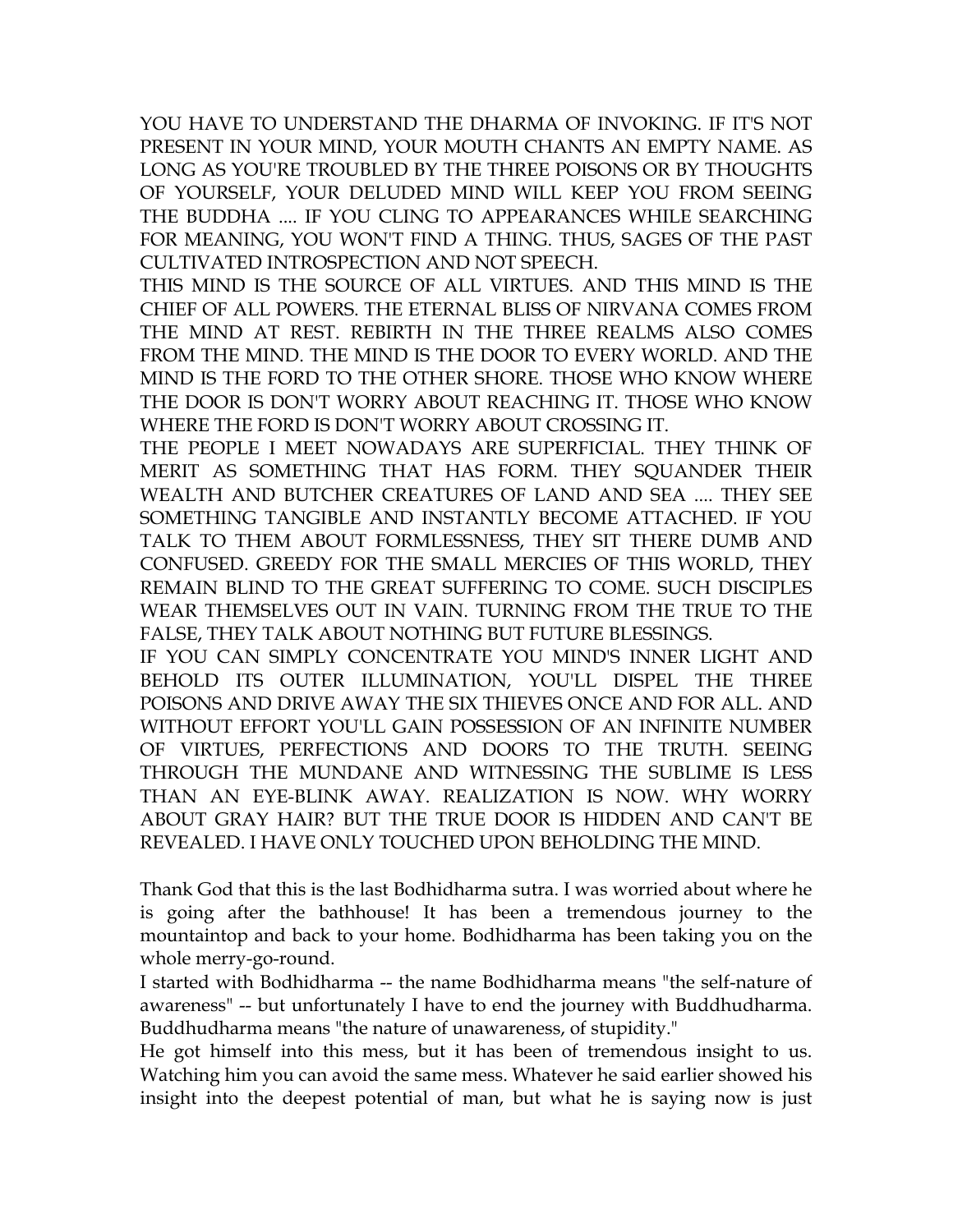absolutely irrelevant. Once in a while he remembers who he is but it seems he goes on forgetting; or perhaps he is too much attached to his special doctrine of Mahayana and much worried about disturbing the newly initiated Buddhists.

In this situation, he must have suffered a lot. I can see -- perhaps nobody may have noted it -- but I can see his suffering. His suffering is that he is saying things very unwillingly and this is the problem with all those who accept any doctrine, any scripture, any church. They are in constant trouble. If they listen to their own inner voice, it says something; if they listen to the tradition, it says something else.

There have been very few people in the world who are ready to antagonize everybody. If Bodhidharma had said whatever his experience was, perhaps he would have lost all his prestige, respectability and his great name in the annals of Buddhism. But to me, it would not have been a loss. To me, he would have risen higher than anyone else, just because his single commitment was concentratedly and consistently one ...and that is his own experienced truth. Nothing else can change it.

You laughed listening to the very name of the sutra, THE BATHHOUSE SUTRA, because you don't know that there have been two rebellious religions against Hinduism in India -- Jainism and Buddhism. The Jaina monk never takes a bath; he does not even brush his teeth. He stinks and it is thought to be a great discipline that you are not at all concerned with your body which is ephemeral, which is going to die anyway. Why go on cleaning it and wasting your time? It will become unclean again tomorrow.

Buddhism is almost a parallel religion to Jainism. They agree on all the essential points, but Buddha seems to be more sensible than Mahavira. He wanted his monks to take a bath every day so that they would remain clean, so that their bodies would not be condemned but respected as a temple of their divine nature. But there were so many monks: to feed them, to give them use of your bathhouses, to give them clothes, to give them medicines when they were sick, was becoming more and more of a burden to the society.

Just a few years ago in Thailand, the situation became so bad that almost onefourth of the population of the country were monks. The government had to pass a law saying unless you had the permission of the government, you could not become a monk.

This is the first time in history that any government had taken such a step but it was absolutely necessary in a poor country. If out of four persons, one person does not work, does not create and yet needs all kinds of things which are absolutely necessary, he is going to become a burden.

It is an ugly situation where half the population is starving, where half of the country sleeps only with one daily meal, where people not only eat fruits but dig out the roots of trees, boil them and eat them, hoping that they must have nourishing power. Because they are nourishing the whole tree -- they are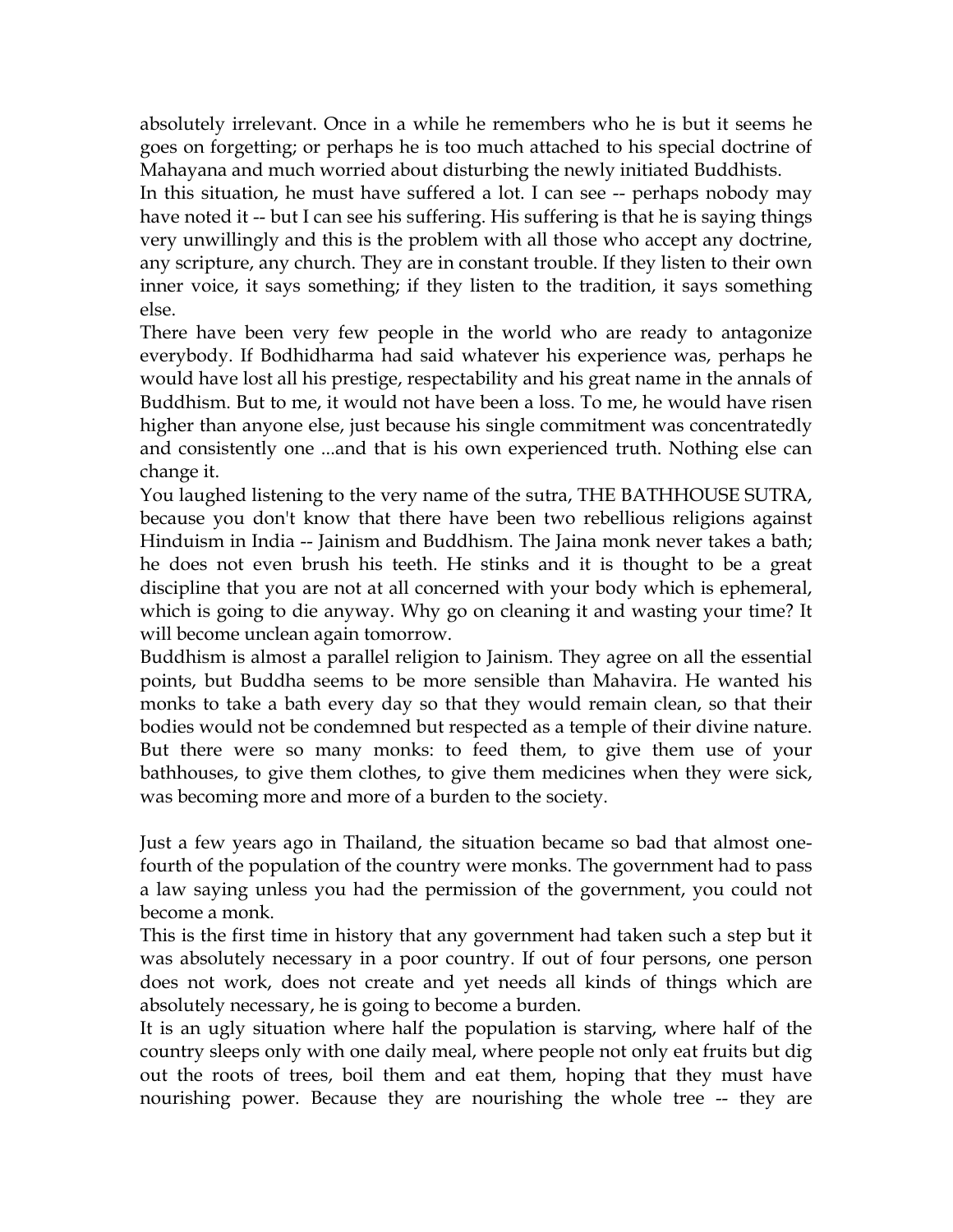nourishing the flowers and the fruits -- naturally the roots must have great nourishment.

Gautam Buddha has to talk about such trivia because if it is not talked about, then people start taking decisions on their own. And Buddha wanted his disciples to be integrated individuals -- clean, pure, alert in every possible way both outwardly and inwardly. His concern and compassion were so great that there are thirty-three thousand rules for a Buddhist monk. It is mind-boggling; thirty-three thousand rules! Even to remember them is difficult.

But Buddha has taken care of every detail: when to wake up, when to go to beg for your food, not to take all your food from one house but from five houses so nobody is burdened. Five houses can give you small bits and that will be enough for you. On one house, you might be a little heavy ...and not to stay in one city more than three days so you don't create any kind of burden for anybody. Eat only one time a day because millions of people eat only once a day. You should not ask for two meals.

Don't have more than three pieces of clothing; two to use, one for emergency situations. For example: you suddenly find yourself coming back to the place where all the other monks are staying and it starts raining. Both your pieces of clothing, upper and lower, are wet. At least you still have one cloth to cover yourself -- this third is for an emergency. Two are for your essential needs but you should not have more than three.

These details were essential though they look like trivia. You think, "What nonsense is this? A Gautam Buddha should talk about spirituality, about growth and awareness and freedom and he is talking about these small matters." But he had to for the simple reason because he accepted the idea of renouncing the world. Once people renounce the world they are bound to become burdens ...and on poor societies.

So when Buddha says that one who gives his bathhouse to be used by a monk earns great virtue, he is simply trying to persuade people that they should not think of it as a burden, but as a blessing.

When a monk accepts the food you offer he is not obliged to you, Buddha says. You are obliged to him. Just his receiving your food, on your part gives great virtue. Perhaps you have given your own food, perhaps you have given your children's food, but you have sacrificed something and you have respected a man who has no possessions, no money.

Buddha has said that the mother is blessed who gives birth to a child who is going to renounce the world. The father is blessed who has a child who is going to renounce the world. They are renouncing the world just to develop their potential to its ultimate. Help them. If you cannot raise your consciousness, at least you can help in some small way those who are making the tremendous effort of raising their consciousness to its ultimate illumination.

Hence, whether it is trivia or not, it would have been perfectly good if Bodhidharma had accepted the sutra as it was. And what I have said, he should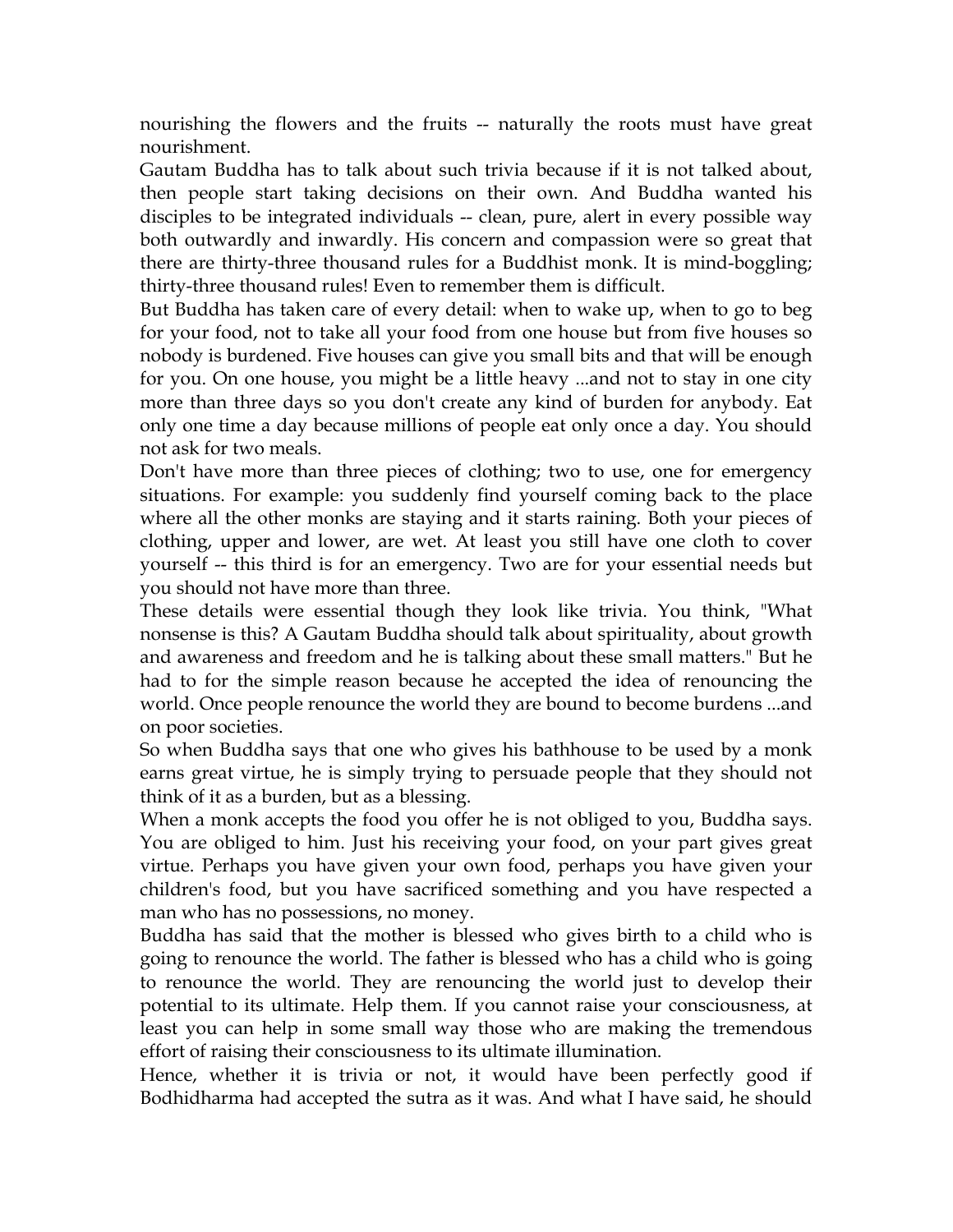have said. But he himself is feeling embarrassed, so he starts trying again, saying it is a metaphor for something invisible, and that makes his whole approach fallacious. I will read the sutra and then I will read his fictitious explanations. The sutra is absolutely clear; it needs no clarification.

BUT THE BATHHOUSE SUTRA SAYS, "BY CONTRIBUTING TO THE BATHING OF MONKS, PEOPLE RECEIVE LIMITLESS BLESSINGS." THIS WOULD APPEAR TO BE AN INSTANCE OF EXTERNAL PRACTICE ACHIEVING MERIT. HOW DOES THIS RELATE TO BEHOLDING THE MIND?

The disciple is asking Bodhidharma: You say beholding the mind is enough, but Buddha is talking about such small things. In your beholding the mind is there any place for such things?

The simple answer would have been: I am talking about the essential and Buddha is talking about both the essential and the nonessential. He is taking care not only of what the monk has to do. The monk has to behold his mind; that is his only essential practice -- awareness, vipassana, watching, witnessing. But also, the poor monk needs food; he needs some shelter in rain, he needs some clothes.

Buddha has a very comprehensive view. It was not just a question of a single monk but when millions of people were becoming monks, then certain rules had to be made; otherwise it would have created chaos in the whole society.

A monk is not supposed to say what he wants to eat. Whatever is made by the family for itself, he should take only that. He should not say to which family he is going to beg tomorrow, because his information may make the family feel that then they have to make some delicious food, some costly food because the monk is coming to their home. This may be an unnecessary burden and the monk may become a parasite.

To avoid all this, Buddha had to talk about such small things that people ordinarily don't like, and in those days very few people had their own bathhouses. Even today after twenty-five centuries, except in a few big cities, ninety percent of the Indian population has no bathroom in their house. They go outside the village, either to the bank of a river, or to the bank of a lake. That is their bathroom, that is their toilet.

It is thought to be a great luxury to have a bathroom attached to your bedroom; only a very few people in India can afford it, the country is so poor. And not only poverty has prevented it; even people who had enough money in the days of Buddha had no idea of having a bathroom attached to their bedroom.

You will be surprised to know that just a hundred years ago there was a case in the Supreme Court of America, because a man attached a bathroom to his bedroom. It was thought to be against Christianity; it was thought to be such a dirty thing. The man had learned about it from Europe and he thought he was bringing a gift to America. It certainly is a gift!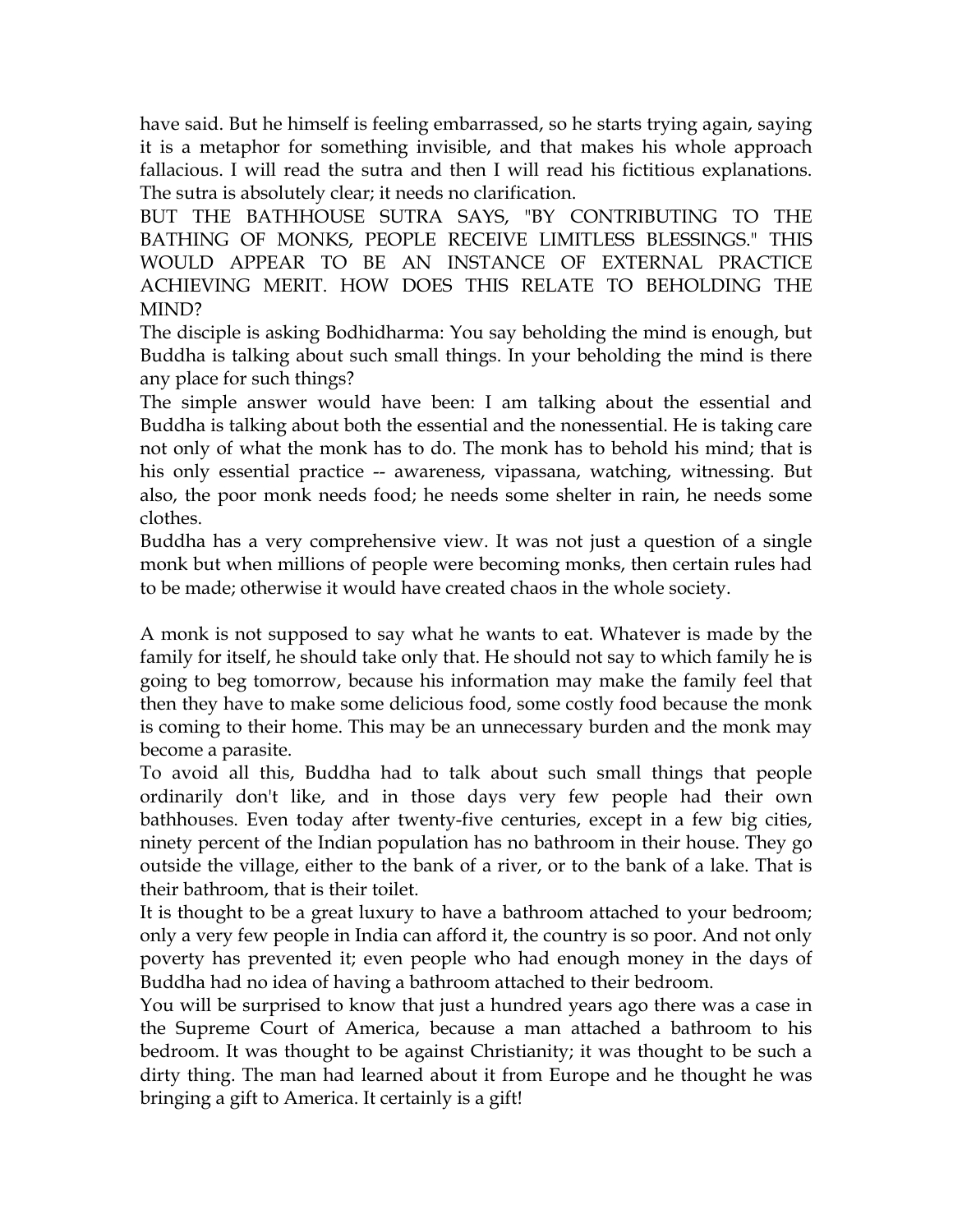But the Christian associations filed a case against him in the Supreme Court saying that he was trying to corrupt people's minds. "This is an idea implanted in his mind by the devil," they said. "Who has ever heard of a bathroom attached to your bedroom?" And you will be surprised that the Supreme Court ordered the man to move the bathroom to the back of the house where it belonged. They were called outhouses. They were not attached to the main house -- just in the backyard, far away. Dirty places!

But in Buddha's time, there were rich people who had attached bathrooms and the most surprising, almost unbelievable thing is that in Harappa and Mohanjodaro, two most ancient cities discovered in Pakistan .... They are seven thousand years old. Some natural calamity, or perhaps some man-made calamity, destroyed those beautiful cities not only once, but seven times, because seven times those cities were built. People have been excavating for almost half a century. They could not believe what kind of calamity had continuously happened: one layer of the city is covered with mud, then another layer of the city is again covered with mud.

As they went on digging, first they thought the first layer, the superficial layer was the city, but somebody tried to dig a little deeper to see what is underneath that. They were surprised to find that after a few feet of layers of mud, there was another city. Then they tried again and again and finally they have found seven layers of great cities -- cities which had streets as broad as San Francisco or New York. And certainly cities don't have those broad streets if they don't have big vehicles to move on them.

Varanasi is thought to be the ancientmost city in India. Not even the smallest car can enter in the old part of Varanasi. What to say of a car? -- even sunlight never reaches there because on both sides are huge buildings. Just when the sun comes exactly in the middle of the sky, for a few minutes there is sunlight; otherwise the whole day there is no sun. A great civilization must have been there.

I remembered them because all the houses in Mohanjodaro and Harappa -- both the cities -- had bathrooms attached to their bedrooms, had swimming pools as big as we have them now. And they had a system, a very strange system which they had invented, for hot and cold running water in every house. It is simply amazing! It seems they had reached to the same height of civilization, perhaps better, because even in the beginning part of the twentieth century the Supreme Court of America refused to let that man have a bathroom in his own house.

The future is going to be different because there are architects .... I have seen a few designs sent to me from a friend who is thinking about a very strange thing which will be fought in courts by every religion all over the world. The idea is not to have an attached bathroom but to have the room inside the bathroom. They have made such beautiful designs that the bathroom does not look out of place; it enhances the beauty of the room.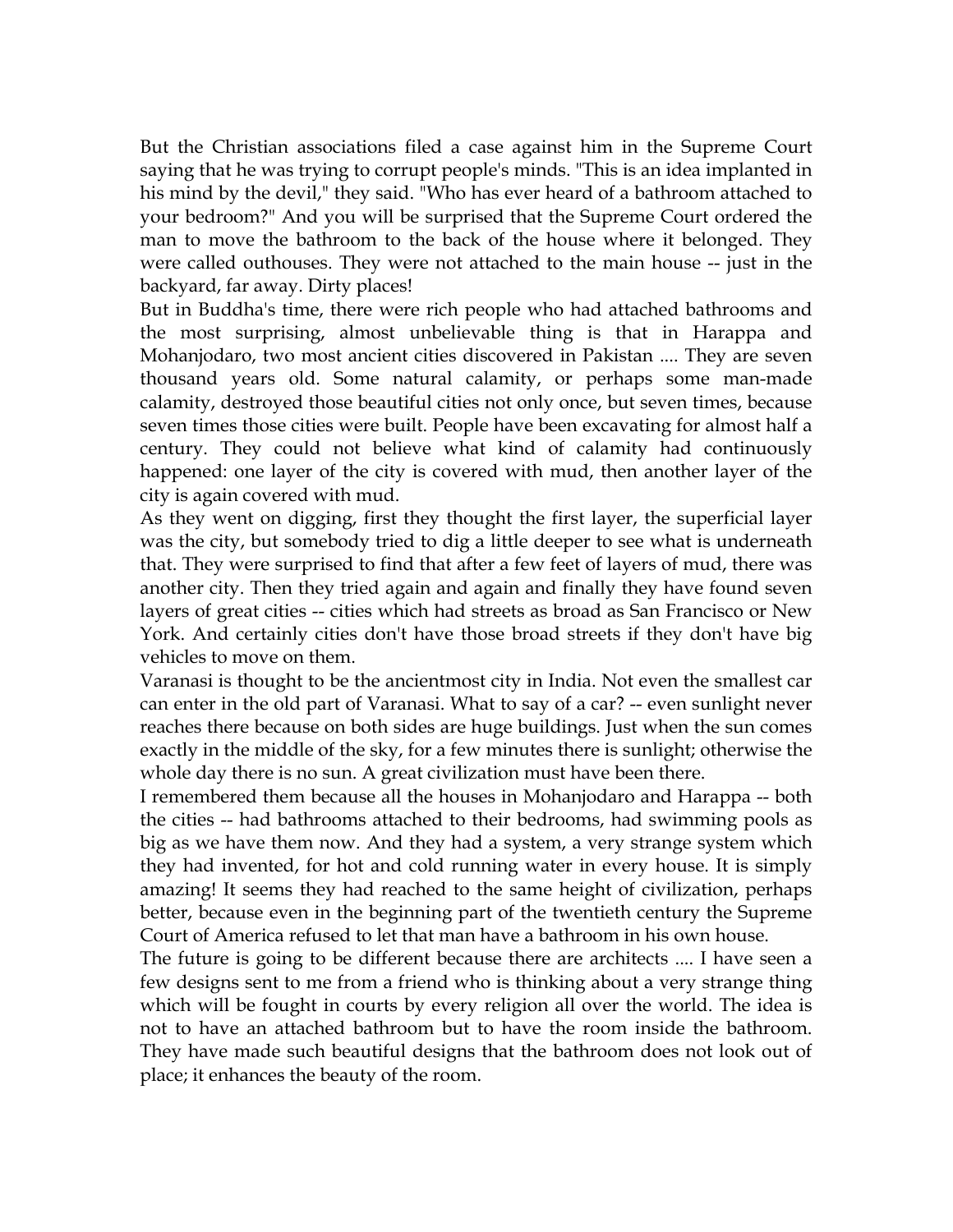But certainly it is going to be contested by every religion ...that this is going too far. Somehow we have accepted bathrooms attached to the rooms. Now these insane architects are trying to enforce an idea ...and I think that idea is going to work out. Their designs are just superb. Why have an attached bathroom? The bathroom can be made so beautiful that you can attach your room to the bathroom. And in fact both can be in the same place -- there is no need for any partition. It is YOUR bathroom, it is YOUR bedroom. And things can be made so beautiful and so clean, there is no question of ....

But it was a problem. Very few rich families had bathrooms and the problem was bigger because the Buddhist monks could not take a bath in the river. They didn't have enough clothes, they didn't have any underwear. They had only three pieces of clothing, one to wrap around underneath, another to wrap around on top -- just plain pieces of cloth.

To avoid tailoring -- because that is a luxury -- they were just using plain pieces of cloth; one they wrap around their waist, another they wrap around their chest, and that's all. It was difficult for them. Either they had to be naked -- which was not allowed by Gautam Buddha -- or they had to enter the river with their clothes on and then their clothes would get wet.

So you have to see the whole situation ...why Gautam Buddha has to talk about such trivia. It is giving an incentive to the people who have their own bathrooms to allow the monks to have a bath and then people would receive limitless blessings. There is no metaphor in it. It means exactly what it says.

The disciple is absolutely right to ask: "This would appear to be an instance of external practice achieving merit, because the man who is allowing you use of his bathroom is achieving merit. He is not doing anything -- just allowing you to use his bathroom."

And Bodhidharma says, "There is nothing and no need and no possibility either, of attaining any merit from any outside practice. The only meritorious thing is beholding the mind."

He could have simply said, "This is only an incentive for people; otherwise why should they allow anybody?" In fact, nobody likes his bathroom to be used by anybody else, and particularly not by strangers. It is not a public place. Everybody wants his bathroom to be private, his own, and the richer people are .... They certainly would not like the idea of strange monks wandering with dirty clothes, dirty feet because they have no shoes, perspiring in hot summer, collecting dust on the roads which were not coal tar, asphalt, or cement -- they were just dusty roads for bullock carts. Rich men would not like this.

And you don't have any idea of the rich men of those days. They used to have in their bathtubs, not ordinary water, but rosewater. It is a strange story of a strange humanity: one part is dying for food and another part of the same race of human beings takes such a costly bath -- thousands of roseflowers have to be used for one bath. These people would not like vagabonds, monks, beggars -- they were all beggars in their eyes -- unless they had some incentive that they would get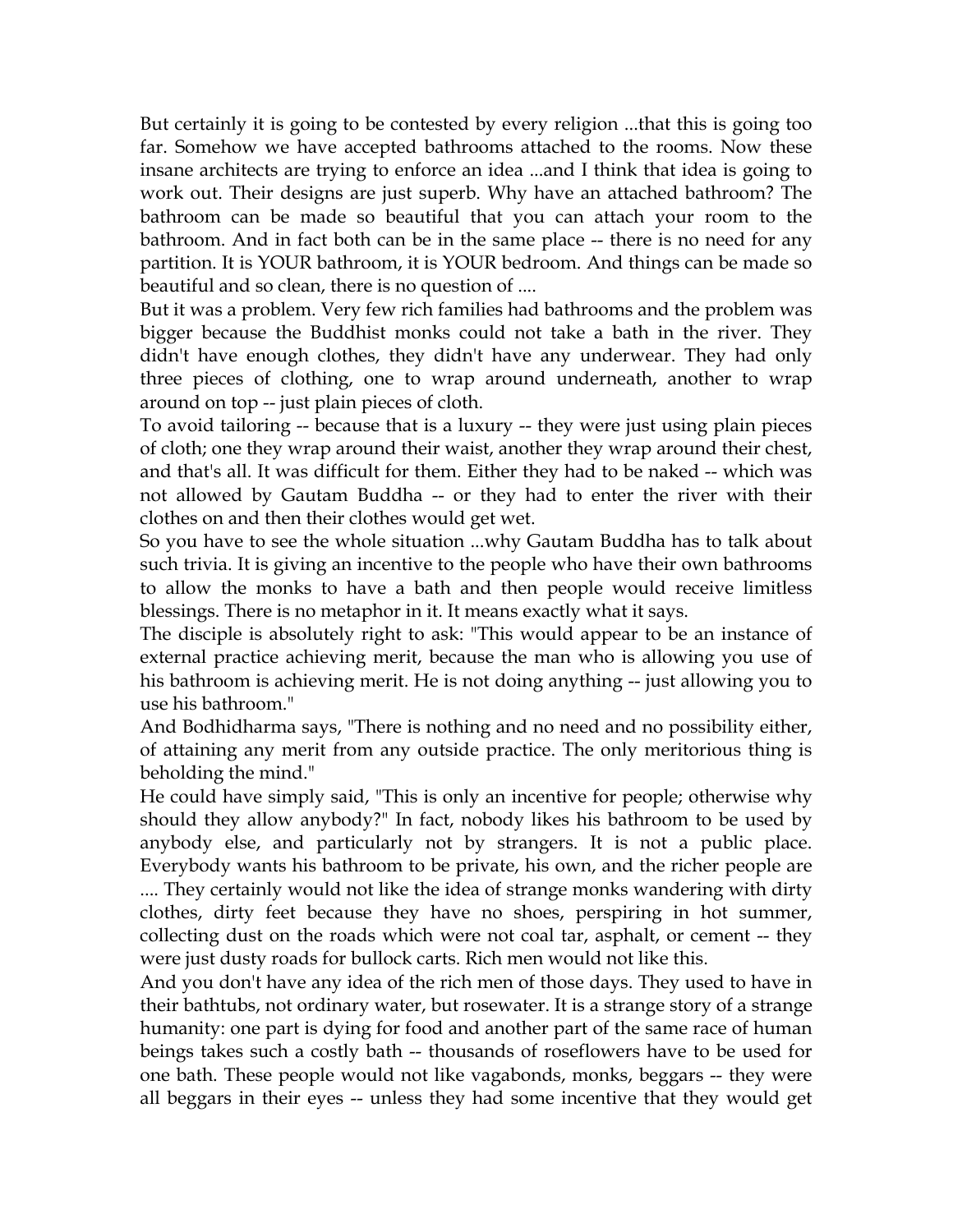great blessings in the other world. Buddha is simply talking in business terms and he is perfectly right.

But the problem with Bodhidharma is that he cannot accept things simply as they are. He says:

HERE, THE BATHING OF MONKS DOESN'T REFER TO THE WASHING OF ANYTHING TANGIBLE.

How do you wash anything intangible? A thing that is not tangible is not visible either. Only tangible things have to be washed. Your body can be given a shower but not your soul. Your clothes can be cleaned but not your being. But that does not mean that you have to use dirty clothes, that you have to remain dirty in your body.

Buddha was very aesthetic in comparison to Mahavira, his contemporary, and that's why he has more grace than Mahavira. Mahavira has a very strong personality but he's not graceful ...a personality of a wrestler, but not the individuality of a lotus flower.

It is not accidental that Gautam Buddha has become synonymous with the lotus flower. It is so fragile and so beautiful and so graceful that no other flower on the earth even comes close to it. He wanted his monks to be sensitive, aesthetic, clean, and naturally the only way was to tell the people that if you help these poor monks with food, with a bath, with medicine, with clothes you will be getting great merit in the other world. This was simply a pragmatic affair.

WHEN THE LORD PREACHED THE BATHHOUSE SUTRA, HE WANTED HIS DISCIPLES TO REMEMBER THE DHARMA OF WASHING. SO HE USED AN EVERYDAY CONCERN TO CONVEY HIS REAL MEANING ....

THE BATHHOUSE IS THE BODY.

Now this is nonsense and he himself in the beginning sutras has said Buddha never teaches nonsense. He is contradicting almost everything that he has said with tremendous clarity in the beginning sutras. But now he himself has got into trouble.

THE BATHHOUSE IS THE BODY. WHEN YOU LIGHT THE FIRE OF WISDOM, YOU WARM THE PURE WATER OF THE PRECEPTS AND BATHE THE TRUE BUDDHA-NATURE WITHIN YOU.

Could not Buddha have said something other than the BATHHOUSE SUTRA? He could have talked about the BUDDHA-NATURE SUTRA. Do you think Buddha was less intelligent than Bodhidharma ...that he did not know that it is better to say exactly what he means? And there is no difficulty in saying it. A Bodhidharma can say it -- why can't Buddha say it?

BY UPHOLDING THESE SEVEN PRACTICES, YOU ADD TO YOUR VIRTUE. THE MONKS OF THAT AGE WERE PERCEPTIVE.

If this is true, that the monks of that age -- that means Gautam Buddha's time - were perceptive, then certainly the BATHHOUSE SUTRA does not need to be called BATHHOUSE SUTRA at all. It should be called the BUDDHA-NATURE SUTRA, or any other beautiful word. Why bring bathhouse into it? And if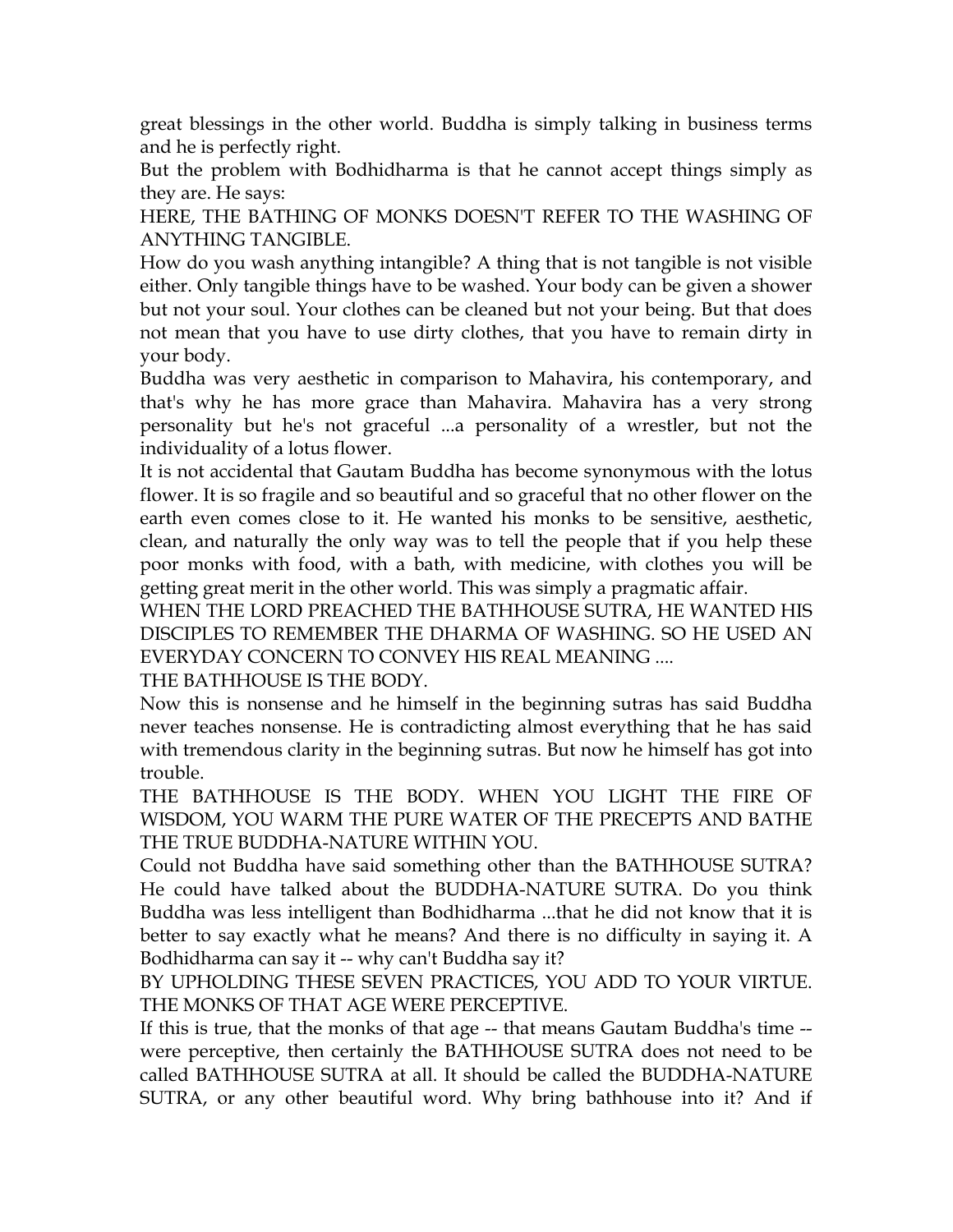Bodhidharma can make it clear to less perceptive people -- and Buddha's disciples were more perceptive -- it is strange that he had to use such strange metaphors. Bodhidharma is making the whole thing up.

THEY UNDERSTOOD THE BUDDHA'S MEANING. If they understood the Buddha's meaning then why was he hiding it behind the bathhouse?

THEY FOLLOWED HIS TEACHING, PERFECTED THEIR VIRTUE AND TASTED THE FRUIT OF BUDDHAHOOD.

If these disciples of Buddha had even experienced buddhahood, what was the need to speak to them in metaphors? Buddha could have been direct - metaphors are needed for children. So what he is saying is right, but it goes against him, not in favor of him.

BUT PEOPLE NOWADAYS CAN'T FATHOM THESE THINGS ....

But the BATHHOUSE SUTRA is not written for Bodhidharma's time. Bodhidharma came eleven hundred years after the BATHHOUSE SUTRA was spoken by Buddha. Do you think Buddha was talking to the people of Bodhidharma's time? This is something to be understood because it is a constantly repeated thing: that people of older times were more perceptive, more sensitive, more intelligent than the people of today. Even today it is being said.

In Babylon a brick has been excavated and on the brick there is an inscription which says, "People of the old days were very intelligent" -- and the brick is six thousand years old. Gautam Buddha and Mahavira both repeat many times that people of the old days were very intelligent, but I don't know when those old days were.

In the Hindu VEDAS, which are supposed to be the oldest scriptures in the world, one man from this very city, Lokmanya Balgangadhar Tilak has proved, and proved with great argument and evidence -- and such evidence that it has not been refuted by anybody for almost half a century -- that the first Veda out of the four, RIG VEDA, is ninety thousand years old. But even in RIG VEDA, it is the same: that in the old days, people were very perceptive, very intelligent. I don't know when these old days were. It simply seems to condemn the people of the present day. This idea has been continuously used.

Is man's consciousness evolving or not? According to all these people, it seems that it is going downwards, not upwards. In fact the further back in history you go, the more primitive people you will find with more primitive practices. Cannibalism was a prevalent practice. The few cannibals that are left are in the thick forests of Africa, but they are the ancientmost people.

If you want to see the ancientmost people, you can go to Africa, but be careful! I have heard that when the first Christian missionary went there to convert the cannibals and to tell them, "God loves you all and Jesus will come to save you," they enjoyed his sermon very much. They took him on their shoulders and he thought that this was a great reception. When they started putting him into a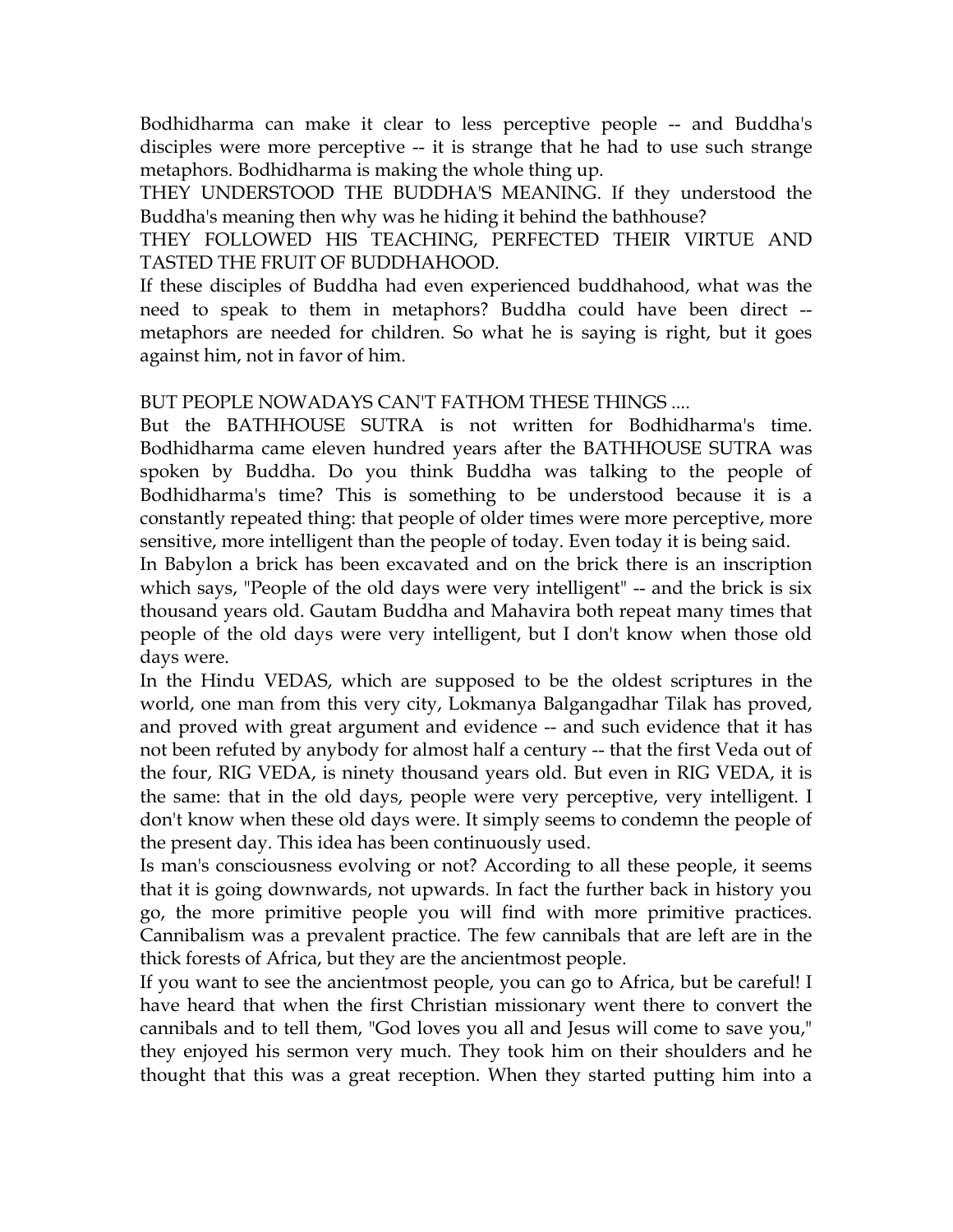boiling pot, he said, "What are you doing?" They said, "In just a few minutes you will see."

When the water started getting too hot, the fat missionary with just his head showing out from the big pot, started trying some way to persuade these people: "I have come here to give you a taste of Christianity and you are killing me."

They said, "Don't be worried. Once we have made a soup of you, we will have the first taste of Christianity. That's why we are boiling you -- to have a taste of Christianity."

I think there is no other way of having a taste of Christianity! These are the most primitive people: they were three thousand at the beginning of this century, but because it is very rare to find anybody passing in their area -- they look all around but nobody goes even close -- then finally they have to eat their own people. In the beginning of this century there were three thousand; now there are only three hundred. They have eaten twenty-seven hundred of their own people. Every day food is needed. If they can get somebody from outside, good -- just a little taste of some Chinese, some Japanese, some German, some Indian. Just as you go once in a while to the Chinese restaurant, they also want some taste - some change once in a while.

But it is very difficult because people remain miles away from them. Everybody knows that that area is dangerous; people have gone there but they have never returned. Whoever has gone there, has gone forever. Once they catch hold of you, you are finished ...soon you will be cooked -- maybe stuffed with grapes, spices. You may enjoy it! I am not saying that you will NOT enjoy it, you MAY enjoy it! The whole thing will be such an adventure.

But as you go backwards you will find more and more unintelligent, more and more retarded, more and more barbarous people. So this idea that is being used by all religions -- that people in the beginning were great and now everybody has fallen -- this is not true. This is absolutely wrong. There is no historical basis to it and no logical support. And I want to say to you that you are the highest pinnacle of consciousness up to now -- although your highest pinnacle is not much.

You have immense potential undeveloped. But those primitive people were even more undeveloped than you are. You have at least some consciousness, they had no consciousness at all. They were just close to the animals.

OUR TRUE BUDDHA-NATURE HAS NO SHAPE. AND THE DUST OF AFFLICTION HAS NO FORM. HOW CAN PEOPLE USE ORDINARY WATER TO WASH AN INTANGIBLE BODY?

He goes on repeating the same stupid things. Yesterday he was saying how can Buddha drink ordinary milk -- now, how can people use ordinary water? -- as if there is some extraordinary water available somewhere!

TO WASH AN INTANGIBLE BODY ... That which is intangible need not be washed. Only the tangible gets dirty. The invisible, space, never gets dirty; the sky never gets dirty. The silence beyond mind never gets dirty. And even if it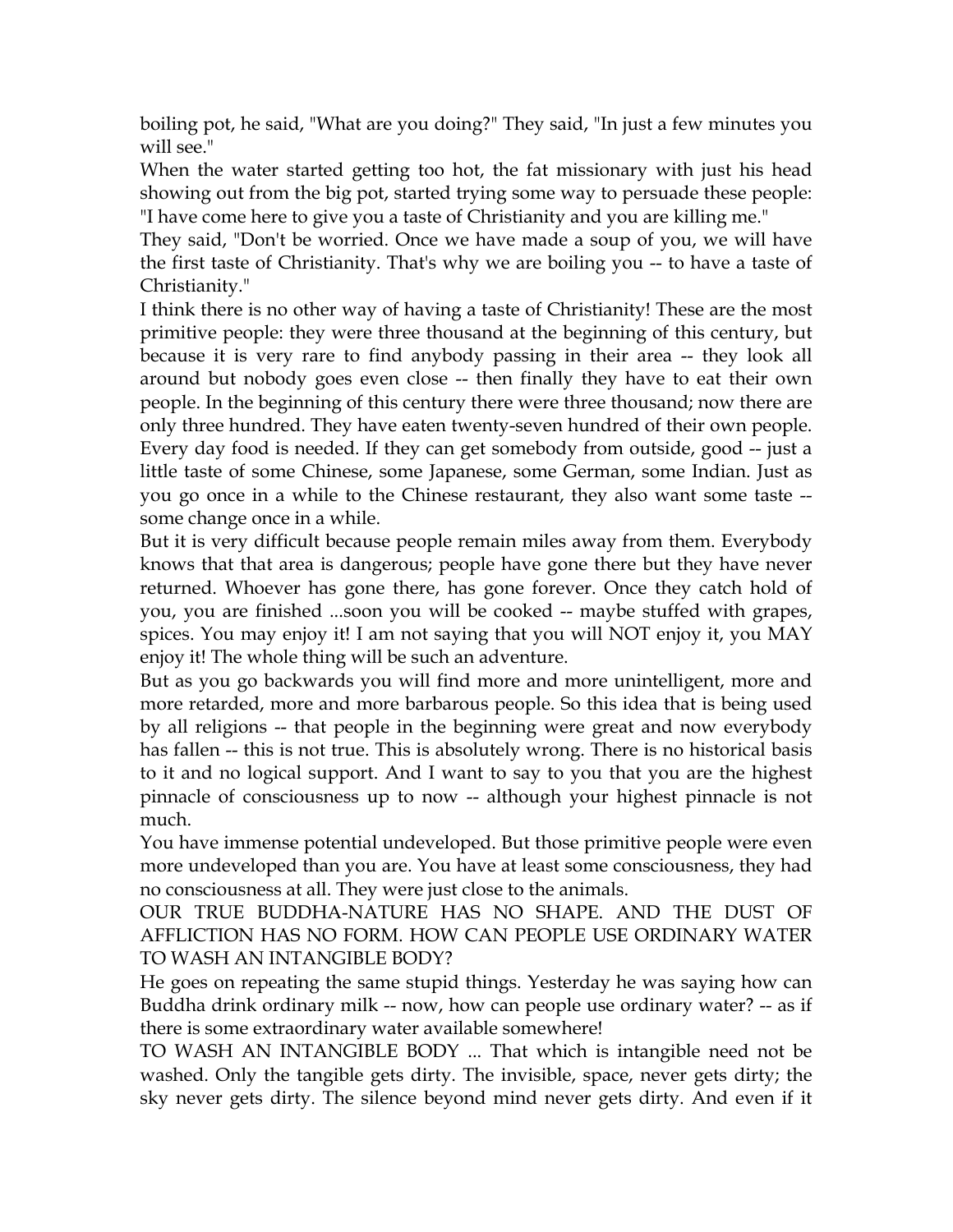gets dirty -- which is impossible but just for argument's sake, even if it gets dirty -- then we will find some invisible soap, some invisible shampoo which you cannot see. You will just see the empty bottle but inside there is invisible shampoo.

I have heard in a New York shop they were selling a certain commodity, so much of it that all the women of New York were immensely excited and wanted to purchase it. It was invisible hair pins. I think no woman can remain without temptation if invisible hairpins are available. There were queues before the shop and women were taking the packages, giving money and going away. One woman opened the box and could not see anything there. How can you see invisible hairpins? So she said to the shopkeeper, "I don't see anything." He asked, "How can you see invisible hairpins?"

She said, "That's right. I want to come again tomorrow to purchase a few more for my daughters and my friends to send as presents, because this is something so new. Will you have enough stock for tomorrow also? because I see so many customers and I had to stand for almost one hour in the queue. He said, "Don't be worried. We have been out of stock for fifteen days but it is an invisible thing. It does not matter whether it is there or not. You can come anytime -- it will be always available."

Bodhidharma is saying something which is absolutely illogical, irrational. It is not even common sense.

IT WON'T WORK. WHEN WILL THEY WAKE UP? TO CLEAN SUCH A BODY, YOU HAVE TO BEHOLD IT. ONCE IMPURITIES AND FILTH ARISE FROM DESIRE, THEY MULTIPLY UNTIL THEY COVER YOU INSIDE AND OUT. BUT IF YOU TRY TO WASH THIS BODY OF YOURS, YOU WILL HAVE TO SCRUB UNTIL IT IS NEARLY GONE, BEFORE IT IS CLEAN.

He is saying you cannot clean this body that is visible. If you try to clean it you will have to scrub it to the point when the whole body is gone. Then you will be clean. That means there is no need to clean this body. It is useless; it will mean committing suicide!

But you know that there is no need to scrub the body to the point that it disappears. You can scrub the body to the point that you don't have a body odor, that your perspiration is not creating a disgusting smell around you, that your mouth is washed clean, that your breathing is not disturbing anybody else. You can use soap, you can use shampoo, you can use deodorants. There is no need to scrub the body to the point that it is completely gone. Then what is the point of cleaning it? Nothing is left.

Bodhidharma thinks he is giving you an argument that shows Buddha does not mean the ordinary bath for your body, he means cleaning your soul.

But Bodhidharma has forgotten completely that in his own sutras he said that the soul is always clean -- it has never been unclean -- that your buddha-nature is always pure, it has never been impure. Can you remember his sutras? He says that you are already enlightened, just you are asleep. There is no question of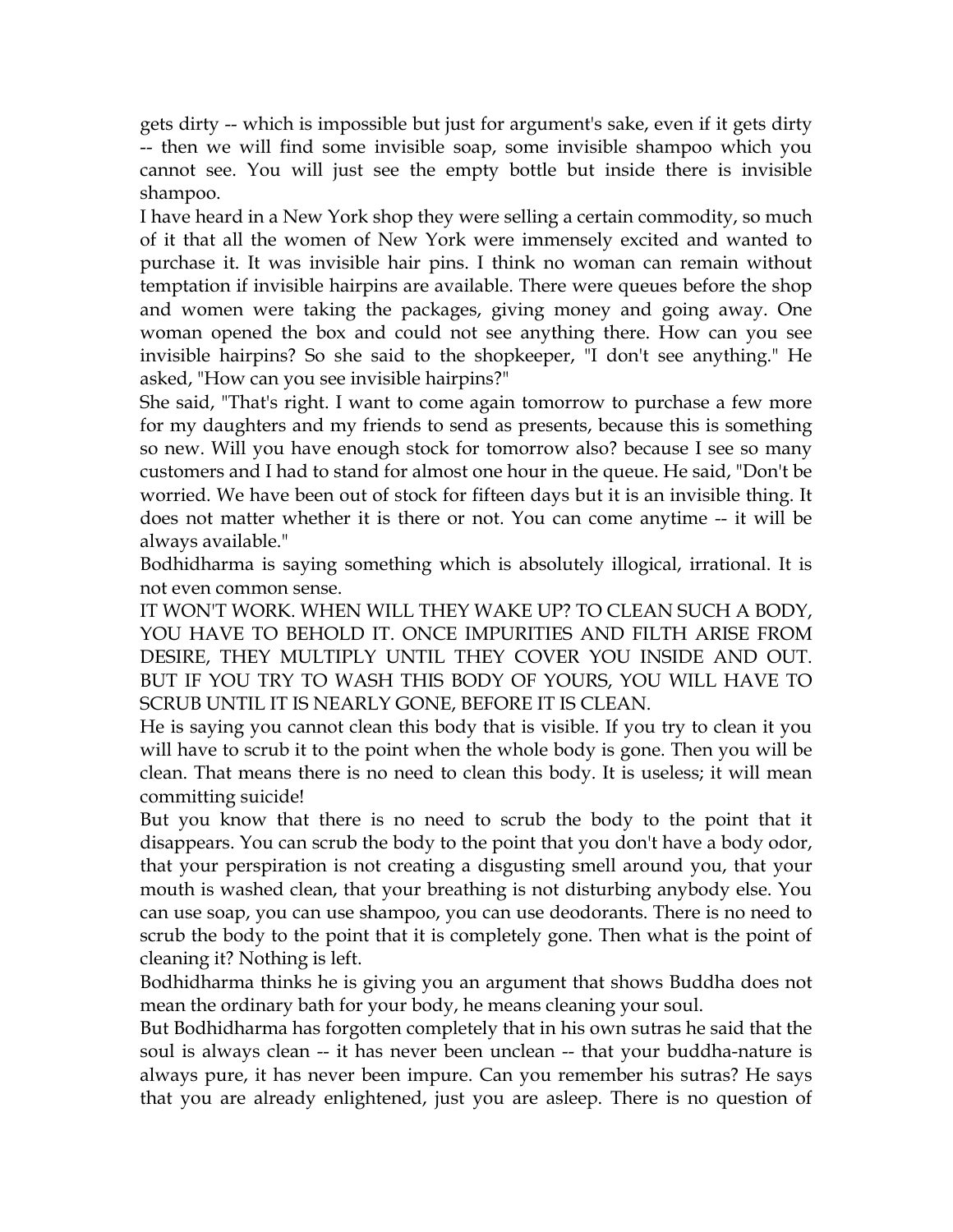cleaning or doing any worship, or any ritual. All that you need is to behold your mind, and slowly, slowly that beholding of the mind will wake you up. To be awake is to be enlightened.

But now he has completely forgotten all those sutras. He has made such a tremendous mistake he should have stopped the moment the ultimate question about ignorance was asked. He did not stop. One has to know where to stop, otherwise one gets into a trap. Now he is going on and on and he does not know where to stop and how to stop.

FROM THIS YOU SHOULD REALIZE THAT WASHING SOMETHING EXTERNAL IS NOT WHAT THE BUDDHA MEANT.

Only the external needs washing; the internal needs no washing. And if Buddha meant what he is saying, then Bodhidharma is also driving Buddha to the same point of stupidity at which he is. Only the external gets dirty and needs washing. The internal never gets dirty and hence needs no washing.

The disciple asked: THE SUTRAS SAY THAT SOMEONE WHO WHOLEHEARTEDLY INVOKES THE BUDDHA IS SURE TO BE REBORN IN THE WESTERN PARADISE. SINCE THIS DOOR LEADS TO BUDDHAHOOD, WHY SEEK LIBERATION IN BEHOLDING THE MIND?

The disciple's continuous insistence is because if Bodhidharma's emphasis on beholding the mind is enough, then why does Buddha talk about other things? And Bodhidharma does not have the courage to speak against his own master. He could have said, "It is not my business to sort out his things. My understanding and my realization is that just beholding the mind is enough. Perhaps Buddha wanted to create an outer discipline also, side by side with an internal discipline. That is his business. That is none of my concern." Just a simple statement like this would have saved him from falling down from the sunlit peak where he was, into small things which he cannot solve.

His answer is again the same kind of foolishness. BUDDHA MEANS AWARENESS ...which he has said so many times.

BUDDHA MEANS AWARENESS, THE AWARENESS OF BODY AND MIND, THAT PREVENTS EVIL FROM ARISING IN EITHER. AND TO INVOKE MEANS TO CALL TO MIND.

If invoke means to call to mind, then why should Buddha not say, "Call to mind?"; why say, "Invoke Buddha?" Why make things unnecessarily complicated when they can be made simple? And Buddha is not a man to make things complicated; he is not a philosopher. He is a realized sage. He speaks only in the simplest way and the clearest way, not using any jargon that can create disturbances in people's minds. His whole effort is to pacify the mind so that you can go beyond it more easily.

AND TO INVOKE MEANS TO CALL TO MIND, TO CALL CONSTANTLY TO MIND THE RULES OF DISCIPLINE AND TO FOLLOW THEM WITH ALL YOUR MIGHT.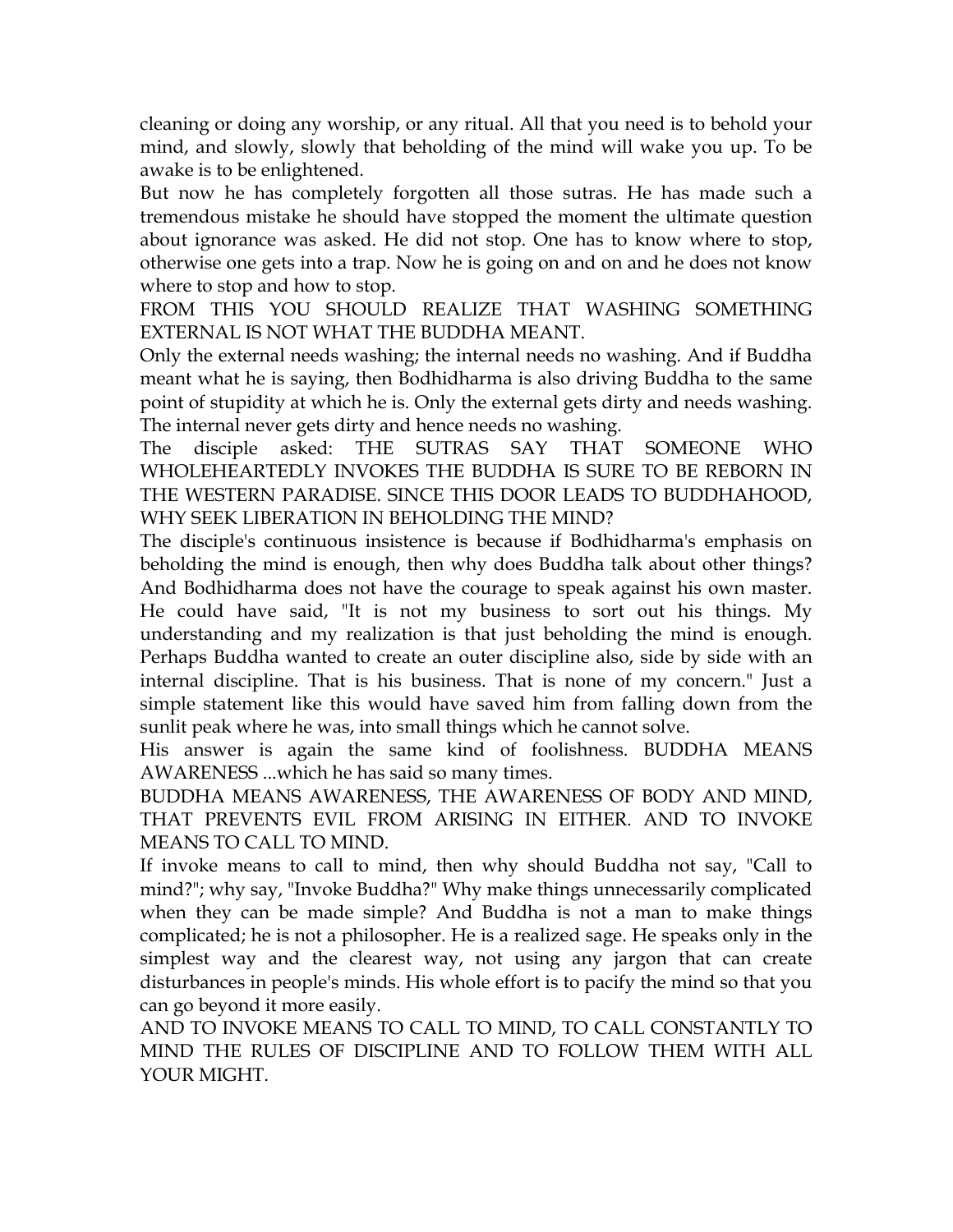And this same Bodhidharma has said again and again that no discipline can lead you to buddhahood, that no rules are needed. The only thing that can help you is simply awareness of your thought process, of your mind.

TO INVOKE THE BUDDHA'S NAME, YOU HAVE TO UNDERSTAND THE DHARMA OF INVOKING. IF IT IS NOT PRESENT IN YOUR MIND, YOUR MOUTH CHANTS AN EMPTY NAME. AS LONG AS YOU ARE TROUBLED BY THE THREE POISONS, OR BY THOUGHTS OF YOURSELF, YOUR DELUDED MIND WILL KEEP YOU FROM SEEING THE BUDDHA .... IF YOU CLING TO APPEARANCES WHILE SEARCHING FOR MEANING, YOU WON'T FIND A THING. THUS, SAGES OF THE PAST CULTIVATED INTROSPECTION AND NOT SPEECH.

That is absolutely incorrect, because what is introspection except internal thinking? And what is speech but bringing your internal thinking to an expression? They are not different. One is the inside. First you introspect, you think, and then you bring it out: you can think the word RAMA without saying it and then you can say "Rama." What is the difference? The difference is only that first you were saying it to yourself. Talking to yourself is introspection and talking to others is speech. Introspection is a silent monologue. Everybody goes on doing it all the time -- it has nothing to do with sages. Even sinners have to do it!

What are you doing all the time except introspecting? Sitting, walking, you are continuously thinking of a thousand and one things, but only a few things you bring to expression. Saying that sages of the past cultivated introspection and not speech is not true because if sages were not speaking, then from where have your scriptures come, from where your VEDAS, from where your UPANISHADS? And there are one hundred and eight UPANISHADS. From where does your holy KORAN, and from where does your HOLY BIBLE come? From where your holy TALMUD, from where Gautam Buddha's DHAMMAPADA? And from where do the words of Bodhidharma himself come? He is speaking and talking about sages who cultivated introspection only, and not speech.

That means all your holy scriptures are written by sinners and not by sages. A sage is one who knows himself and he speaks only that which is in tune with his inner experience. If he cannot find a word to express it, he remains silent. He is not against speech, he is not in favor of silence. He has come to a space which is beyond language, so it is very difficult to speak; but it is difficult to introspect also, because whatever can be introspected, can be spoken.

Just watch: introspection is speaking within yourself -- you are using words. If you can use words without speaking, why can't you use the same words in speaking? That which cannot be spoken cannot be introspected either because they are two sides of the same coin.

THIS MIND IS THE SOURCE OF ALL VIRTUES.

Now I am helpless but to say that this is pure nonsense! And it is nonsense according to Bodhidharma. In his own sutras he has said that this mind has to be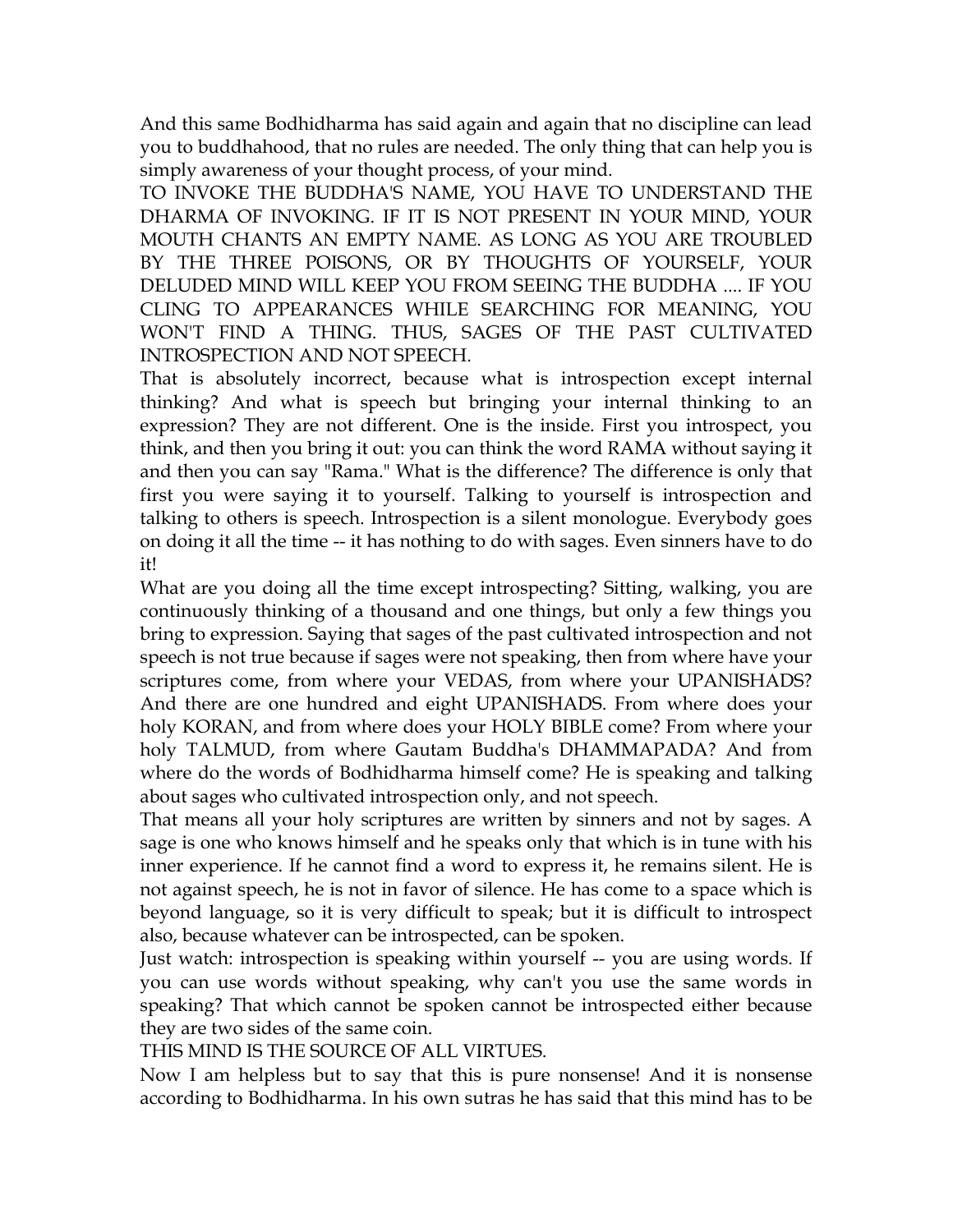transcended, that this mind is your bondage, that this mind has to be completely silenced, emptied. In other words you have to attain to no-mind.

No-mind can be the source of all virtues, but not the mind. If the mind is the source of all virtues, then what is the purpose of no-mind? All virtues include all virtues. Only sins remain. Is the no-mind the source of all sin? Is meditation the source of all that is criminal in you, immoral in you, unvirtuous in you? Bodhidharma is not in his right senses. Once he trembled, once he lied, he has not been able to regain his balance.

THIS MIND IS THE SOURCE OF ALL VIRTUES. AND THIS MIND IS THE CHIEF OF ALL POWERS.

Then what about the buddha-nature and its power?

THE ETERNAL BLISS OF NIRVANA COMES FROM THE MIND AT REST.

Here he comes a little bit closer to the truth but not exactly to the truth. The mind at rest is still mind. Nirvana happens on the death of the mind, not just at the resting of the mind, because the mind that is at rest can any moment become restless. The mind simply has to go. Then only can you be certain of your absolute peace. The troublemaker is completely gone. The troublemaker at rest does not mean you are free of trouble. The troublemaker may be simply resting to gain a little energy to create more trouble again. He may be tired -- everybody gets tired.

I used to live in a house with a friend and his child was a continuous nuisance. His father was tired, his mother was tired but he was an only child so they loved him very much. Only I was not tired of him. They asked me, "What is the matter? He never harasses you."

I said, "I harass him. I call him and he never comes close to me."

He said, "How do you harass him? Because he is such a constant worry, never at rest, always doing something, dropping something, breaking something, jumping from the sofa onto the table. He cannot sit silently."

I said, "I will show you how he can sit silently."

As I went in he said, "I will sit silently."

His father said, "What is the matter? You have not said anything -- just your coming and he is saying, `I will sit silently.'"

I used to live in half of the house and they used to live in the other half -- but both were connected from inside. The child used to come once in a while to my side and I used to tell him, "If you want to come in you have to pay for it." He said, "What?"

I said, "Money is not the issue. I will tell you what you have to do: first you have to go and run around the house seven times" -- it was a big house, four acres of land -- "seven times exactly, no cheating, no deceiving. Then you can come in."

After seven rounds he was so tired, he would come in and just flop on the sofa. I would say, "How are you feeling?"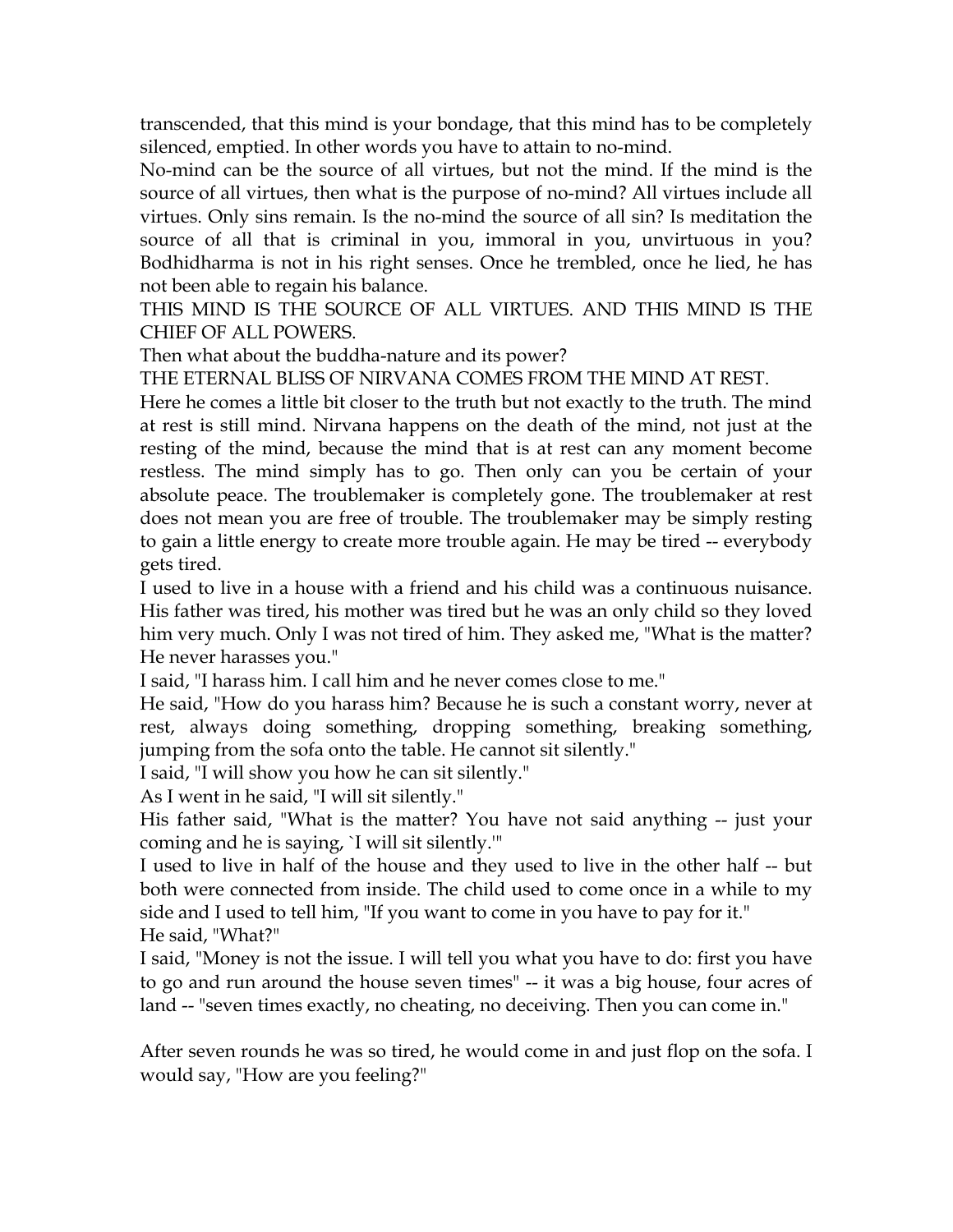He said, "I am still alive." And then I would continue my work and he would just rest.

So his father said, "This is strange ... you never told me -- and he has been torturing us."

I said, "I have found my way with him. Whenever he wants to see me or come to me, he has first to pay. And seven rounds of the house are enough. Then he does not ask for anything, then he is not in a position to ask. He is so tired he just sits on the sofa and most often falls asleep, and I continue my work."

Mind at rest is not reliable. Mind has to go completely to the point that it cannot come back ...to the point of no return.

REBIRTH IN THE THREE REALMS ALSO COMES FROM THE MIND. THE MIND IS THE DOOR TO EVERY WORLD. AND THE MIND IS THE FORD TO THE OTHER SHORE.

This is not right because if mind is also the ford to the other shore, then what is the use of meditation? All powers belong to the mind, all words belong to the mind, all eternal bliss of nirvana comes from the resting of the mind. The ford going to the other shore is of the mind -- then what is the use of meditation?

In fact, mind is not the ford to the other shore: meditation is. And meditation always means no-mind. When the mind is extinguished, the same energy that was involved in the mind becomes your meditation.

THOSE WHO KNOW WHERE THE DOOR IS DON'T WORRY ABOUT REACHING IT. THOSE WHO KNOW WHERE THE FORD IS DON'T WORRY ABOUT CROSSING IT.

THE PEOPLE I MEET NOWADAYS ARE SUPERFICIAL. THEY THINK OF MERIT AS SOMETHING THAT HAS FORM. THEY SQUANDER THEIR WEALTH AND BUTCHER CREATURES OF LAND AND SEA .... THEY SEE SOMETHING TANGIBLE AND INSTANTLY BECOME ATTACHED. IF YOU TALK TO THEM ABOUT FORMLESSNESS, THEY SIT THERE DUMB AND CONFUSED. GREEDY FOR THE SMALL MERCIES OF THIS WORLD, THEY REMAIN BLIND TO THE GREAT SUFFERING TO COME. SUCH DISCIPLES WEAR THEMSELVES OUT IN VAIN. TURNING FROM THE TRUE TO THE FALSE, THEY TALK ABOUT NOTHING BUT FUTURE BLESSINGS.

IF YOU CAN SIMPLY CONCENTRATE YOUR MIND'S INNER LIGHT, AND BEHOLD ITS OUTER ILLUMINATION, YOU WILL DISPEL THE THREE POISONS AND DRIVE AWAY THE SIX THIEVES ONCE AND FOR ALL.

I have told you that in English there is no one word which can translate DHYAN. There are three words: the first is concentration, which is the lowest. It means focusing your mind on one thing or one thought. It is useful in science; in fact without concentration there would be no science at all. Science is the by-product of concentration.

The second word in English is contemplation, which is higher than concentration. Contemplation means thinking about a certain subject matter - not a single thought, but a stream of thoughts confined to the same subject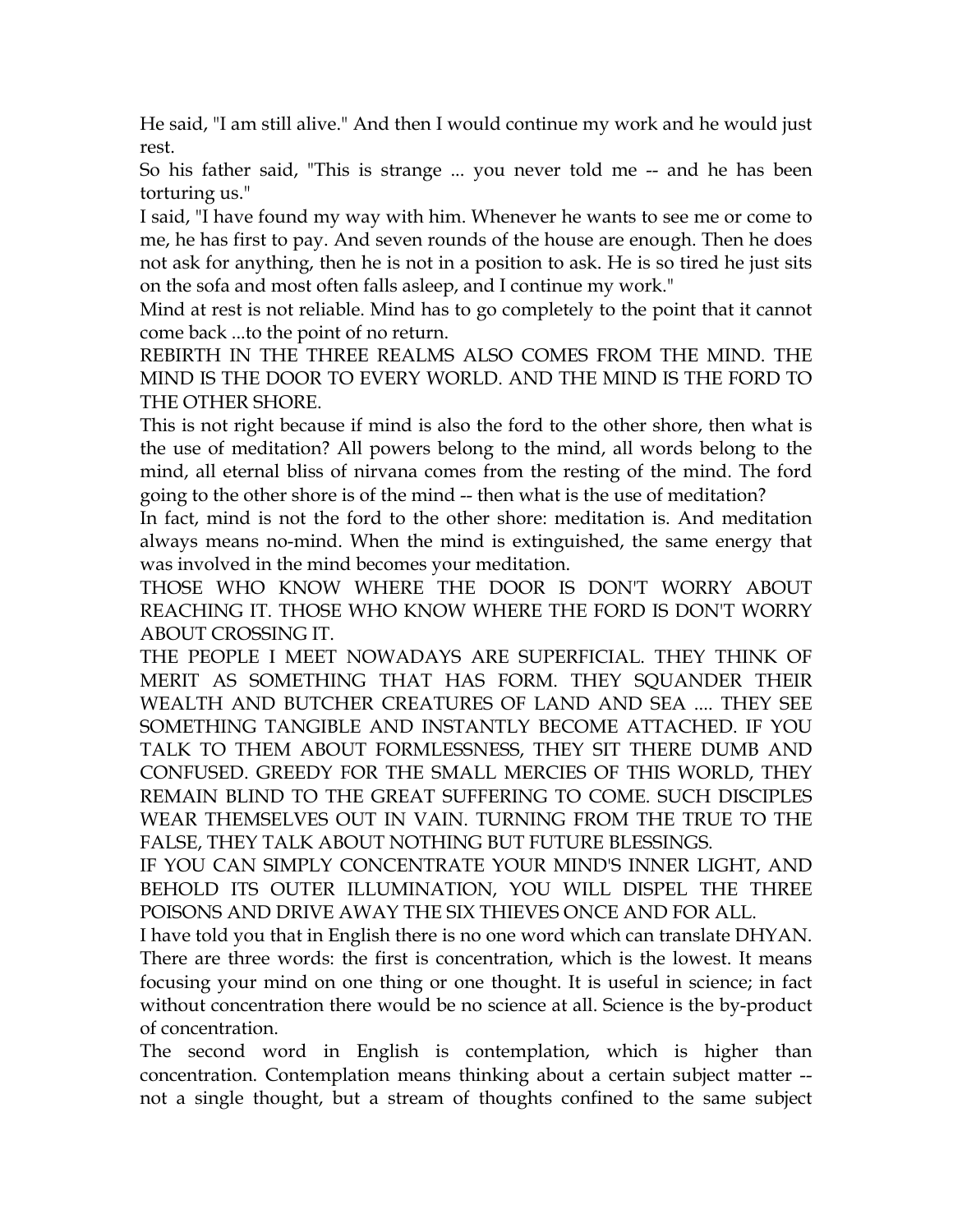matter. For example, somebody is thinking about light. Then he goes on thinking about light, its speed, its division into seven colors and all its possibilities -- the whole physics of light. Philosophy arises out of contemplation, just as science arises out of concentration.

And the third word in English is meditation, which is the highest. But still it is not an equivalent to DHYAN, or the Chinese CH'AN, or the Japanese ZEN which are different pronunciations of the Sanskrit word DHYAN.

DHYAN means no-mind. In concentration, mind concentrates. In contemplation, mind contemplates. In meditation, mind meditates. But in dhyan, mind simply disappears. Dhyan is a silence beyond the mind. The man who has translated these sutras has used the lowest word in English -- concentrate -- for dhyan.

This is a problem with linguistic people -- those who know the language. They translate books from one language into another, but particularly when it comes to translating poetry it becomes more difficult. And if it is a question of translating the statements of somebody who has attained to enlightenment, then it becomes even more difficult.

But the problem is that people who have attained to enlightenment are no longer interested in translating anybody's book. They are not even interested in writing their own book, they are enjoying their silence and their ecstasy so much. If they want to convey anything at all, they use the spoken word, because the spoken word has the warmth and the liveliness. And the spoken word has something of the person who is speaking it. It comes from his heart. It carries some flavor of his being. It also carries some light, some profundity which is lost in the written word. Hence, no enlightened person has ever written a single word.

IF YOU CAN SIMPLY CONCENTRATE YOUR MIND'S INNER LIGHT AND BEHOLD ITS OUTER ILLUMINATION, YOU WILL DISPEL THE THREE POISONS AND DRIVE AWAY THE SIX THIEVES ONCE AND FOR ALL.

Just change the word concentrate. If you can meditate -- and the meditation has to be understood in the sense of DHYAN -- if you can bring your no-mind to function, then all is light, then all is delight.

AND WITHOUT EFFORT YOU WILL GAIN POSSESSION OF AN INFINITE NUMBER OF VIRTUES, PERFECTIONS AND DOORS TO THE TRUTH. SEEING THROUGH THE MUNDANE, AND WITNESSING THE SUBLIME, IS LESS THAN AN EYE-BLINK AWAY.

Finally at the end he comes back again to his original status. In this sentence he is again the Bodhidharma we started with.

SEEING THROUGH THE MUNDANE, AND WITNESSING THE SUBLIME, IS LESS THAN AN EYE-BLINK AWAY. REALIZATION IS NOW. WHY WORRY ABOUT GRAY HAIR?

Why worry about tomorrow and old age?

BUT THE TRUE DOOR IS HIDDEN, AND CAN'T BE REVEALED.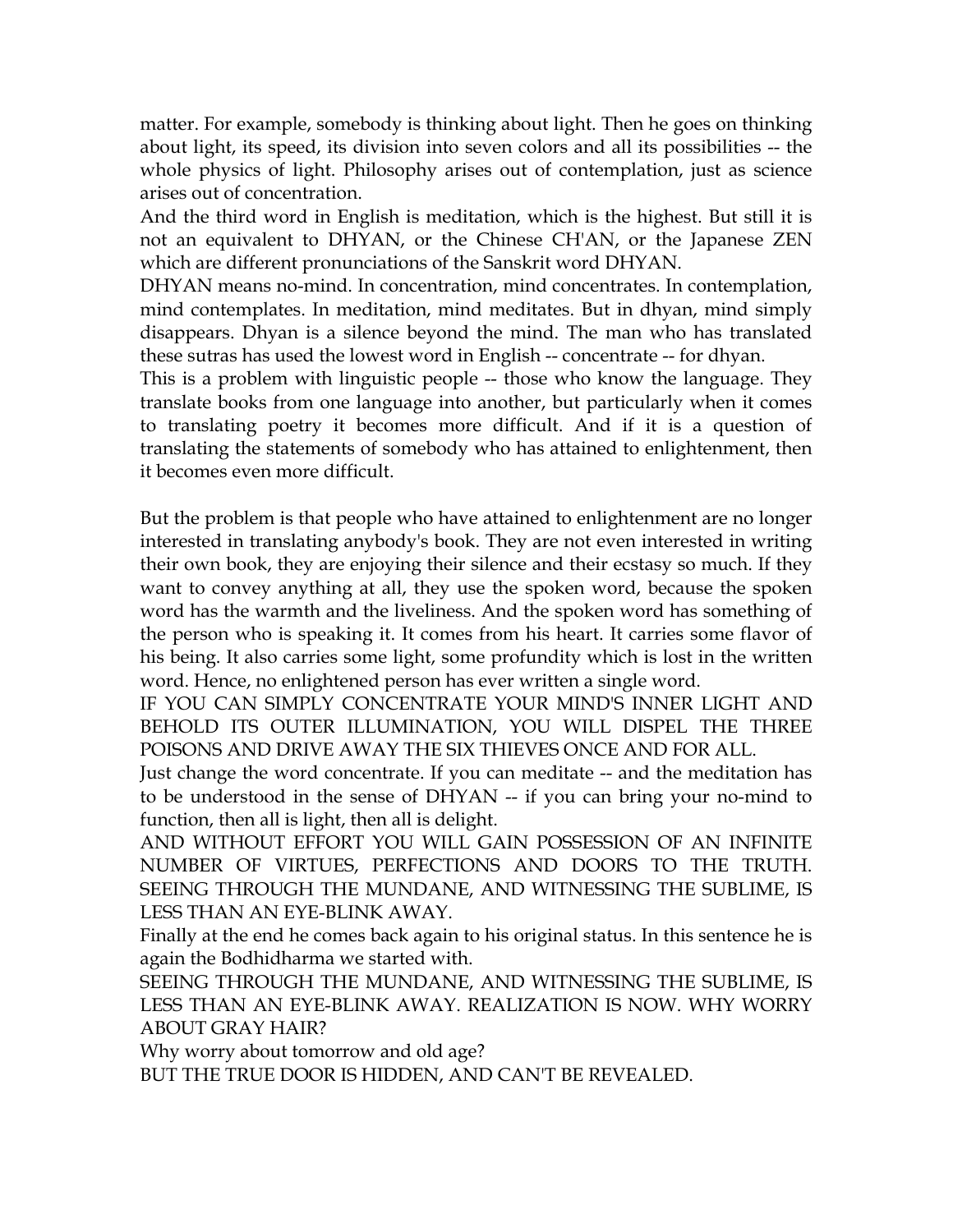This is all that he needed to say at the time he was asked from where ignorance arises. Going round and round and round, at the end he manages to come to the point. The door, the true door, is hidden and can't be revealed.

I HAVE ONLY TOUCHED UPON BEHOLDING THE MIND.

If he had only said these two sentences at that moment -- and whatever he has said in between would have been dropped -- Bodhidharma's sutras would have remained absolutely pure, impeccably pure. But I have made it clear to you, so you can choose what is right and what is just so much prose.

That which is going to help you in meditation is right, and that which is just unnecessarily metaphysical, philosophizing, has no validity and is of no use to your meditation.

In a way I feel happy that by coincidence this sutra came to be discussed and you have seen both sides. It will help you to remain aware -- aware that even at the highest peak of your enlightenment you can still commit mistakes, you can still go astray, you can still say things which are stupid. The problem is that I cannot tolerate anything which is not the best. I want you to know only the best, to experience the best, only twenty-four carat gold, no pollution, no mixture, just utter purity.

It was good to talk about these sutras, because I could go on telling you what is not right and what is right. You may be reading many books, you may be hearing many people. Just watch clearly. Every day I receive letters from sannyasins saying, "I have been to see some saint, some guru" ...and I know those people are just idiots. They write to me, "We are very impressed," and I simply say, "My God!"

I have been working with these people so hard to make every small point completely clear, and any idiot can impress them! They don't seem to have the awareness and the clarity and the capacity for discrimination.

One of the greatest Indian scriptures is Badarayana's BRAHMASUTRA. He prescribes a clear-cut capacity for discrimination as the first thing needed by the disciple. I can see why Badarayana has made discrimination his first point -- to see what is false and to see what is true, to feel what is real and to feel what is just hypocrisy. Have you seen the Catholic pope? Perhaps many of you have seen him or met him and most of you must have seen his photographs. Do you see anything that gives you an indication that this man is the representative of God? He can be a salesman of any shoe company ...but a representative of God! He should look at least once in a mirror and he himself will realize, "My God, why have you chosen me? Can't you find some other idiot? In this big world, why have you chosen poor me?"

I have heard about an old Jew dying. He was muttering something, so people of his family came close to hear what he is muttering at the time of his death. He was saying to God, "God, just only one request. We have been your chosen people for four thousand years. It is enough. Can't you choose somebody else now? If you had not chosen us we would not have suffered so much. Now be